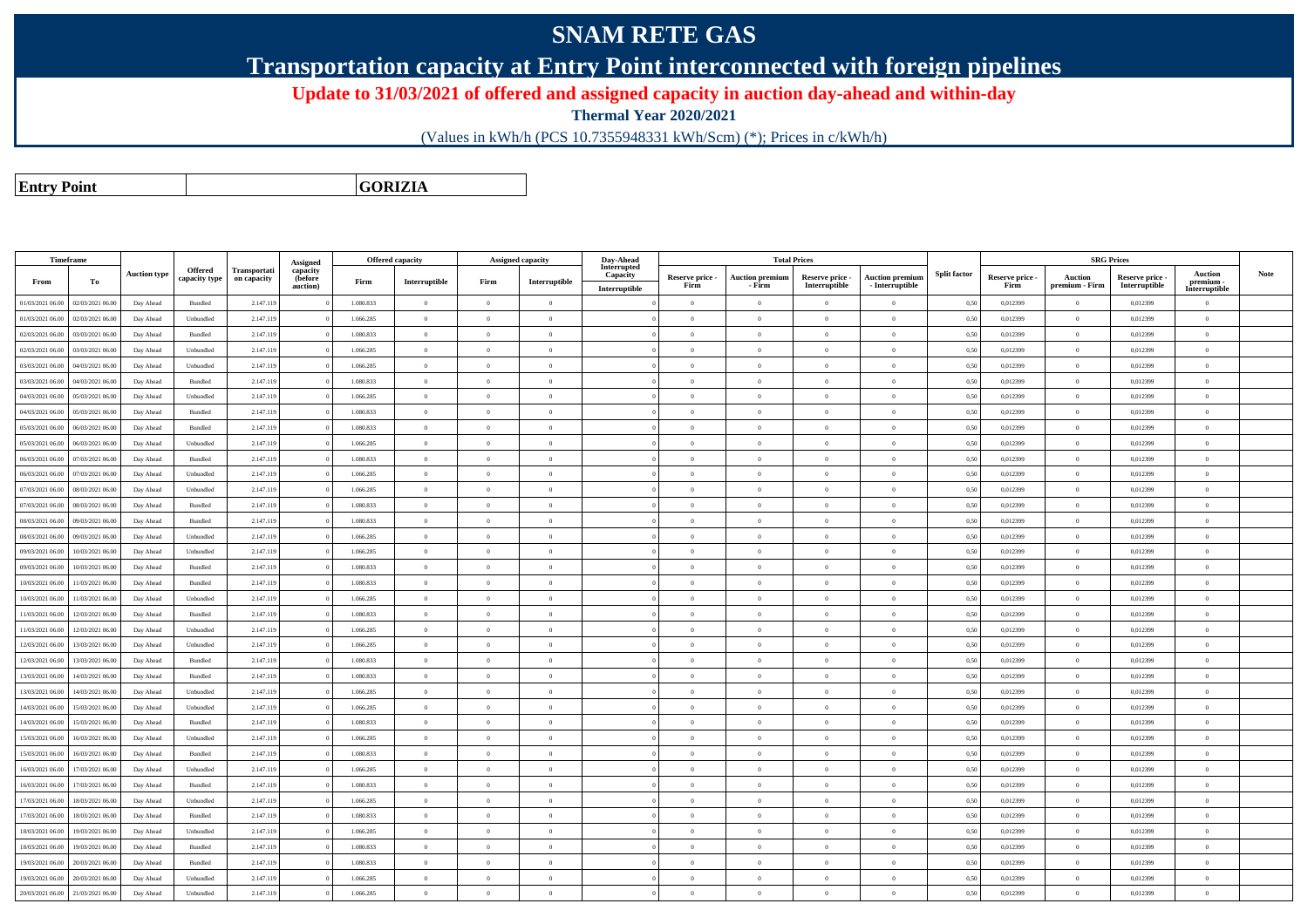| 20/03/2021 06:00                  | 21/03/2021 06:00 | Day Ahead  | Bundled   | 2.147.119 | 1.080.833 | $\overline{0}$ | $\Omega$       |                | $\Omega$       | $\Omega$       | $\Omega$       | $\theta$       | 0.50 | 0,012399 | $\theta$       | 0,012399       | $\theta$                 |  |
|-----------------------------------|------------------|------------|-----------|-----------|-----------|----------------|----------------|----------------|----------------|----------------|----------------|----------------|------|----------|----------------|----------------|--------------------------|--|
|                                   |                  |            |           |           |           |                |                |                |                |                |                |                |      |          |                |                |                          |  |
| 21/03/2021 06:00                  | 22/03/2021 06:00 | Day Ahead  | Bundled   | 2.147.119 | 1.080.833 | $\overline{0}$ | $\theta$       | $\overline{0}$ | $\overline{0}$ | $\bf{0}$       | $\overline{0}$ | $\overline{0}$ | 0,50 | 0,012399 | $\theta$       | 0,012399       | $\overline{0}$           |  |
| 21/03/2021 06:00                  | 22/03/2021 06:00 | Day Ahead  | Unbundled | 2.147.119 | 1.066.285 | $\overline{0}$ | $\overline{0}$ | $\overline{0}$ | $\bf{0}$       | $\bf{0}$       | $\bf{0}$       | $\bf{0}$       | 0,50 | 0,012399 | $\overline{0}$ | 0,012399       | $\overline{0}$           |  |
| 22/03/2021 06:00                  | 23/03/2021 06:00 | Day Ahead  | Bundled   | 2.147.119 | 1.080.833 | $\overline{0}$ | $\overline{0}$ | $\overline{0}$ | $\overline{0}$ | $\bf{0}$       | $\overline{0}$ | $\overline{0}$ | 0.50 | 0.012399 | $\overline{0}$ | 0.012399       | $\overline{0}$           |  |
| 22/03/2021 06:00                  | 23/03/2021 06:00 | Day Ahead  | Unbundled | 2.147.119 | 1.066.285 | $\overline{0}$ | $\theta$       | $\overline{0}$ | $\overline{0}$ | $\bf{0}$       | $\overline{0}$ | $\bf{0}$       | 0,50 | 0,012399 | $\,$ 0 $\,$    | 0,012399       | $\overline{0}$           |  |
| 23/03/2021 06:00                  | 24/03/2021 06:00 | Day Ahead  | Unbundled | 2.147.119 | 1.066.285 | $\overline{0}$ | $\bf{0}$       | $\overline{0}$ | $\bf{0}$       | $\overline{0}$ | $\overline{0}$ | $\mathbf{0}$   | 0,50 | 0,012399 | $\overline{0}$ | 0,012399       | $\bf{0}$                 |  |
|                                   |                  |            |           |           |           |                |                |                |                | $\overline{0}$ |                |                |      |          | $\overline{0}$ |                | $\overline{0}$           |  |
| 23/03/2021 06:00                  | 24/03/2021 06.00 | Day Ahead  | Bundled   | 2.147.119 | 1.080.833 | $\overline{0}$ | $\overline{0}$ | $\overline{0}$ | $\overline{0}$ |                | $\overline{0}$ | $\overline{0}$ | 0.50 | 0,012399 |                | 0.012399       |                          |  |
| 24/03/2021 06.00                  | 25/03/2021 06:00 | Day Ahead  | Unbundled | 2.147.119 | 1.066.285 | $\overline{0}$ | $\theta$       | $\overline{0}$ | $\overline{0}$ | $\bf{0}$       | $\overline{0}$ | $\bf{0}$       | 0,50 | 0,012399 | $\,$ 0 $\,$    | 0,012399       | $\overline{0}$           |  |
| 24/03/2021 06:00                  | 25/03/2021 06:00 | Day Ahead  | Bundled   | 2.147.119 | 1.080.833 | $\overline{0}$ | $\overline{0}$ | $\overline{0}$ | $\overline{0}$ | $\bf{0}$       | $\overline{0}$ | $\bf{0}$       | 0,50 | 0,012399 | $\bf{0}$       | 0,012399       | $\overline{0}$           |  |
| 25/03/2021 06:00                  | 26/03/2021 06:00 | Day Ahead  | Bundled   | 2.147.119 | 1.080.833 | $\overline{0}$ | $\overline{0}$ | $\overline{0}$ | $\overline{0}$ | $\overline{0}$ | $\overline{0}$ | $\overline{0}$ | 0.50 | 0,012399 | $\theta$       | 0,012399       | $\overline{0}$           |  |
| 25/03/2021 06:00                  | 26/03/2021 06:00 | Day Ahead  | Unbundled | 2.147.119 | 1.066.285 | $\overline{0}$ | $\theta$       | $\overline{0}$ | $\overline{0}$ | $\bf{0}$       | $\overline{0}$ | $\bf{0}$       | 0,50 | 0,012399 | $\,$ 0 $\,$    | 0,012399       | $\overline{0}$           |  |
| 26/03/2021 06:00                  | 27/03/2021 06:00 | Day Ahead  | Unbundled | 2.147.119 | 1.066.285 | $\overline{0}$ | $\overline{0}$ | $\overline{0}$ | $\overline{0}$ | $\bf{0}$       | $\overline{0}$ | $\bf{0}$       | 0,50 | 0,012399 | $\bf{0}$       | 0,012399       | $\overline{\phantom{a}}$ |  |
| 26/03/2021 06:00                  | 27/03/2021 06:00 | Day Ahead  | Bundled   | 2.147.119 | 1.080.833 | $\overline{0}$ | $\overline{0}$ | $\overline{0}$ | $\overline{0}$ | $\bf{0}$       | $\overline{0}$ | $\overline{0}$ | 0.50 | 0.012399 | $\overline{0}$ | 0.012399       | $\overline{0}$           |  |
| 27/03/2021 06:00                  | 28/03/2021 06:00 |            |           | 2.147.119 | 1.080.833 | $\overline{0}$ | $\theta$       | $\overline{0}$ | $\overline{0}$ | $\bf{0}$       | $\overline{0}$ | $\overline{0}$ |      | 0,012399 | $\,$ 0 $\,$    | 0,012399       | $\overline{0}$           |  |
|                                   |                  | Day Ahead  | Bundled   |           |           |                |                |                |                |                |                |                | 0,50 |          |                |                |                          |  |
| 27/03/2021 06:00                  | 28/03/2021 06:00 | Day Ahead  | Unbundled | 2.147.119 | 1.159.638 | $\overline{0}$ | $\bf{0}$       | $\overline{0}$ | $\overline{0}$ | $\overline{0}$ | $\overline{0}$ | $\mathbf{0}$   | 0,50 | 0,012399 | $\overline{0}$ | 0,012399       | $\bf{0}$                 |  |
| 28/03/2021 06:00                  | 29/03/2021 06:00 | Day Ahead  | Bundled   | 2.147.119 | 1.080.833 | $\overline{0}$ | $\overline{0}$ | $\overline{0}$ | $\overline{0}$ | $\overline{0}$ | $\overline{0}$ | $\overline{0}$ | 0.50 | 0,012399 | $\overline{0}$ | 0.012399       | $\overline{0}$           |  |
| 28/03/2021 06:00                  | 29/03/2021 06:00 | Day Ahead  | Unbundled | 2.147.119 | 1.066.285 | $\overline{0}$ | $\theta$       | $\overline{0}$ | $\overline{0}$ | $\bf{0}$       | $\overline{0}$ | $\bf{0}$       | 0,50 | 0,012399 | $\theta$       | 0,012399       | $\overline{0}$           |  |
| 29/03/2021 06:00                  | 30/03/2021 06:00 | Day Ahead  | Bundled   | 2.147.119 | 1.080.833 | $\overline{0}$ | $\overline{0}$ | $\overline{0}$ | $\bf{0}$       | $\bf{0}$       | $\bf{0}$       | $\bf{0}$       | 0,50 | 0,012399 | $\bf{0}$       | 0,012399       | $\overline{0}$           |  |
| 29/03/2021 06:00                  | 30/03/2021 06:00 | Day Ahead  | Unbundled | 2.147.119 | 1.066.285 | $\overline{0}$ | $\overline{0}$ | $\overline{0}$ | $\overline{0}$ | $\overline{0}$ | $\overline{0}$ | $\overline{0}$ | 0.50 | 0,012399 | $\overline{0}$ | 0.012399       | $\overline{0}$           |  |
| 30/03/2021 06:00                  | 31/03/2021 06:00 | Day Ahead  | Bundled   | 2.147.119 | 1.080.833 | $\overline{0}$ | $\theta$       | $\overline{0}$ | $\overline{0}$ | $\bf{0}$       | $\overline{0}$ | $\bf{0}$       | 0,50 | 0,012399 | $\,$ 0 $\,$    | 0,012399       | $\overline{0}$           |  |
| 30/03/2021 06:00                  | 31/03/2021 06:00 | Day Ahead  | Unbundled | 2.147.119 | 1.066.285 | $\overline{0}$ | $\overline{0}$ | $\overline{0}$ | $\bf{0}$       | $\bf{0}$       | $\bf{0}$       | $\bf{0}$       | 0,50 | 0,012399 | $\overline{0}$ | 0,012399       | $\overline{0}$           |  |
| 31/03/2021 06:00                  | 01/04/2021 06:00 |            | Bundled   |           | 1.080.833 | $\overline{0}$ | $\overline{0}$ |                |                | $\bf{0}$       | $\overline{0}$ |                | 0.50 | 0.012399 | $\overline{0}$ | 0.012399       | $\overline{0}$           |  |
|                                   |                  | Day Ahead  |           | 2.147.119 |           |                |                | $\overline{0}$ | $\overline{0}$ |                |                | $\overline{0}$ |      |          |                |                |                          |  |
| 31/03/2021 06:00                  | 01/04/2021 06:00 | Day Ahead  | Unbundled | 2.147.119 | 1.066.285 | $\overline{0}$ | $\theta$       | $\overline{0}$ | $\overline{0}$ | $\bf{0}$       | $\overline{0}$ | $\bf{0}$       | 0,50 | 0,012399 | $\,$ 0 $\,$    | 0,012399       | $\overline{0}$           |  |
| 01/03/2021 06:00                  | 02/03/2021 06:00 | Within Day | Bundled   | 2.147.119 | 1.080.833 | $\overline{0}$ | $\bf{0}$       | $\overline{0}$ | $\bf{0}$       | $\overline{0}$ | $\overline{0}$ | $\mathbf{0}$   | 0,50 | 1,239879 | $\overline{0}$ | $\overline{0}$ | $\bf{0}$                 |  |
| 01/03/2021 06:00                  | 02/03/2021 06:00 | Within Dav | Unbundled | 2.147.119 | 1.066.285 | $\overline{0}$ | $\overline{0}$ | $\overline{0}$ | $\overline{0}$ | $\overline{0}$ | $\overline{0}$ | $\overline{0}$ | 0.50 | 1,239879 | $\theta$       | $\overline{0}$ | $\overline{0}$           |  |
| 01/03/2021 07:00                  | 02/03/2021 06:00 | Within Day | Unbundled | 2.147.119 | 1.066.285 | $\overline{0}$ | $\theta$       | $\overline{0}$ | $\overline{0}$ | $\bf{0}$       | $\overline{0}$ | $\bf{0}$       | 0,50 | 1,188217 | $\theta$       | $\theta$       | $\overline{0}$           |  |
| 01/03/2021 07:00                  | 02/03/2021 06:00 | Within Day | Bundled   | 2.147.119 | 1.080.833 | $\overline{0}$ | $\overline{0}$ | $\overline{0}$ | $\bf{0}$       | $\bf{0}$       | $\bf{0}$       | $\bf{0}$       | 0,50 | 1,188217 | $\,0\,$        | $\overline{0}$ | $\overline{0}$           |  |
| 01/03/2021 08:00                  | 02/03/2021 06:00 | Within Day | Unbundled | 2.147.119 | 1.066.285 | $\overline{0}$ | $\overline{0}$ | $\overline{0}$ | $\overline{0}$ | $\overline{0}$ | $\overline{0}$ | $\overline{0}$ | 0.50 | 1,136556 | $\theta$       | $\overline{0}$ | $\overline{0}$           |  |
| 01/03/2021 08:00                  | 02/03/2021 06:00 | Within Day | Bundled   | 2.147.119 | 1.080.833 | $\overline{0}$ | $\theta$       | $\overline{0}$ | $\overline{0}$ | $\bf{0}$       | $\overline{0}$ | $\bf{0}$       | 0,50 | 1,136556 | $\,$ 0 $\,$    | $\theta$       | $\overline{0}$           |  |
|                                   |                  |            |           |           |           |                |                |                |                |                |                |                |      |          |                |                |                          |  |
| 01/03/2021 09:00                  | 02/03/2021 06:00 | Within Day | Bundled   | 2.147.119 | 1.080.833 | $\overline{0}$ | $\overline{0}$ | $\overline{0}$ | $\bf{0}$       | $\bf{0}$       | $\bf{0}$       | $\bf{0}$       | 0,50 | 1,084894 | $\overline{0}$ | $\overline{0}$ | $\overline{0}$           |  |
| 01/03/2021 09:00                  | 02/03/2021 06:00 | Within Day | Unbundled | 2.147.119 | 1.066.285 | $\overline{0}$ | $\Omega$       | $\Omega$       | $\Omega$       | $\Omega$       | $\Omega$       | $\overline{0}$ | 0.50 | 1.084894 | $\,0\,$        | $\Omega$       | $\theta$                 |  |
| 01/03/2021 10:00                  | 02/03/2021 06:00 | Within Day | Unbundled | 2.147.119 | 1.066.285 | $\overline{0}$ | $\theta$       | $\overline{0}$ | $\overline{0}$ | $\bf{0}$       | $\overline{0}$ | $\bf{0}$       | 0,50 | 1,033233 | $\theta$       | $\theta$       | $\overline{0}$           |  |
| 01/03/2021 10:00                  | 02/03/2021 06:00 | Within Day | Bundled   | 2.147.119 | 1.080.833 | $\overline{0}$ | $\overline{0}$ | $\overline{0}$ | $\bf{0}$       | $\bf{0}$       | $\overline{0}$ | $\mathbf{0}$   | 0,50 | 1,033233 | $\overline{0}$ | $\overline{0}$ | $\bf{0}$                 |  |
| 01/03/2021 11:00                  | 02/03/2021 06:00 | Within Day | Unbundled | 2.147.119 | 1.066.285 | $\overline{0}$ | $\Omega$       | $\Omega$       | $\Omega$       | $\Omega$       | $\Omega$       | $\overline{0}$ | 0.50 | 0.981571 | $\theta$       | $\theta$       | $\theta$                 |  |
| 01/03/2021 11:00                  | 02/03/2021 06:00 | Within Day | Bundled   | 2.147.119 | 1.080.833 | $\overline{0}$ | $\theta$       | $\overline{0}$ | $\overline{0}$ | $\bf{0}$       | $\overline{0}$ | $\bf{0}$       | 0,50 | 0,981571 | $\theta$       | $\theta$       | $\overline{0}$           |  |
| 01/03/2021 12:00                  | 02/03/2021 06:00 | Within Day | Unbundled | 2.147.119 | 1.066.285 | $\overline{0}$ | $\overline{0}$ | $\overline{0}$ | $\bf{0}$       | $\bf{0}$       | $\bf{0}$       | $\bf{0}$       | 0,50 | 0,929909 | $\,0\,$        | $\overline{0}$ | $\overline{0}$           |  |
| 01/03/2021 12:00                  | 02/03/2021 06:00 | Within Day | Bundled   | 2.147.119 | 1.080.833 | $\overline{0}$ | $\Omega$       | $\Omega$       | $\Omega$       | $\Omega$       | $\theta$       | $\overline{0}$ | 0.50 | 0,929909 | $\theta$       | $\theta$       | $\theta$                 |  |
| 01/03/2021 13:00                  | 02/03/2021 06:00 |            |           | 2.147.119 | 1.066.285 | $\overline{0}$ | $\theta$       | $\overline{0}$ | $\overline{0}$ | $\bf{0}$       | $\overline{0}$ |                |      | 0,878248 | $\,$ 0 $\,$    | $\theta$       | $\overline{0}$           |  |
|                                   |                  | Within Day | Unbundled |           |           |                |                |                |                |                |                | $\bf{0}$       | 0,50 |          |                |                |                          |  |
| 01/03/2021 13:00                  | 02/03/2021 06:00 | Within Day | Bundled   | 2.147.119 | 1.080.833 | $\overline{0}$ | $\overline{0}$ | $\overline{0}$ | $\bf{0}$       | $\bf{0}$       | $\bf{0}$       | $\bf{0}$       | 0,50 | 0,878248 | $\overline{0}$ | $\overline{0}$ | $\overline{0}$           |  |
| 01/03/2021 14:00                  | 02/03/2021 06:00 | Within Day | Unbundled | 2.147.119 | 1.066.285 | $\overline{0}$ | $\Omega$       | $\Omega$       | $\Omega$       | $\Omega$       | $\overline{0}$ | $\overline{0}$ | 0.50 | 0,826586 | $\,0\,$        | $\theta$       | $\theta$                 |  |
| 01/03/2021 14:00                  | 02/03/2021 06:00 | Within Day | Bundled   | 2.147.119 | 1.080.833 | $\overline{0}$ | $\theta$       | $\overline{0}$ | $\overline{0}$ | $\bf{0}$       | $\overline{0}$ | $\bf{0}$       | 0,50 | 0,826586 | $\theta$       | $\overline{0}$ | $\overline{0}$           |  |
| 01/03/2021 15:00                  | 02/03/2021 06:00 | Within Day | Bundled   | 2.147.119 | 1.080.833 | $\overline{0}$ | $\overline{0}$ | $\overline{0}$ | $\bf{0}$       | $\bf{0}$       | $\bf{0}$       | $\mathbf{0}$   | 0,50 | 0,774924 | $\overline{0}$ | $\overline{0}$ | $\bf{0}$                 |  |
| 01/03/2021 15:00                  | 02/03/2021 06:00 | Within Day | Unbundled | 2.147.119 | 1.066.285 | $\overline{0}$ | $\Omega$       | $\Omega$       | $\Omega$       | $\Omega$       | $\Omega$       | $\overline{0}$ | 0.50 | 0,774924 | $\theta$       | $\Omega$       | $\theta$                 |  |
| 01/03/2021 16:00                  | 02/03/2021 06:00 | Within Day | Unbundled | 2.147.119 | 1.066.285 | $\overline{0}$ | $\overline{0}$ | $\overline{0}$ | $\bf{0}$       | $\,$ 0         | $\bf{0}$       | $\bf{0}$       | 0,50 | 0,723263 | $\,0\,$        | $\overline{0}$ | $\overline{0}$           |  |
| 01/03/2021 16:00 02/03/2021 06:00 |                  | Within Day | Bundled   | 2.147.119 | 1.080.833 | $\bf{0}$       | $\bf{0}$       |                |                |                |                |                | 0,50 | 0,723263 | $\bf{0}$       | $\overline{0}$ |                          |  |
| 01/03/2021 17:00                  | 02/03/2021 06:00 | Within Day | Unbundled | 2.147.119 | 1.066.285 | $\overline{0}$ | $\overline{0}$ | $\overline{0}$ | $\Omega$       | $\overline{0}$ | $\overline{0}$ | $\overline{0}$ | 0.50 | 0.671601 | $\theta$       | $\theta$       | $\theta$                 |  |
|                                   |                  |            |           |           |           |                |                |                |                |                |                |                |      |          |                |                |                          |  |
| 01/03/2021 17:00                  | 02/03/2021 06:00 | Within Day | Bundled   | 2.147.119 | 1.080.833 | $\overline{0}$ | $\,$ 0         | $\overline{0}$ | $\bf{0}$       | $\,$ 0 $\,$    | $\overline{0}$ | $\mathbf{0}$   | 0,50 | 0,671601 | $\,$ 0 $\,$    | $\,$ 0 $\,$    | $\,$ 0                   |  |
| 01/03/2021 18:00                  | 02/03/2021 06:00 | Within Day | Unbundled | 2.147.119 | 1.066.285 | $\overline{0}$ | $\overline{0}$ | $\overline{0}$ | $\overline{0}$ | $\overline{0}$ | $\overline{0}$ | $\mathbf{0}$   | 0,50 | 0,619940 | $\overline{0}$ | $\bf{0}$       | $\bf{0}$                 |  |
| 01/03/2021 18:00                  | 02/03/2021 06:00 | Within Day | Bundled   | 2.147.119 | 1.080.833 | $\overline{0}$ | $\overline{0}$ | $\overline{0}$ | $\Omega$       | $\overline{0}$ | $\overline{0}$ | $\bf{0}$       | 0,50 | 0,619940 | $\overline{0}$ | $\theta$       | $\overline{0}$           |  |
| 01/03/2021 20:00                  | 02/03/2021 06:00 | Within Day | Unbundled | 2.147.119 | 1.066.285 | $\overline{0}$ | $\,$ 0         | $\overline{0}$ | $\overline{0}$ | $\overline{0}$ | $\overline{0}$ | $\bf{0}$       | 0,50 | 0,516616 | $\,$ 0 $\,$    | $\overline{0}$ | $\overline{0}$           |  |
| 01/03/2021 20:00                  | 02/03/2021 06:00 | Within Day | Bundled   | 2.147.119 | 1.080.833 | $\overline{0}$ | $\overline{0}$ | $\overline{0}$ | $\overline{0}$ | $\overline{0}$ | $\overline{0}$ | $\mathbf{0}$   | 0,50 | 0,516616 | $\overline{0}$ | $\overline{0}$ | $\bf{0}$                 |  |
| 01/03/2021 21:00                  | 02/03/2021 06:00 | Within Day | Unbundled | 2.147.119 | 1.066.285 | $\overline{0}$ | $\overline{0}$ | $\overline{0}$ | $\Omega$       | $\overline{0}$ | $\overline{0}$ | $\bf{0}$       | 0.50 | 0.464955 | $\overline{0}$ | $\theta$       | $\overline{0}$           |  |
| 01/03/2021 21:00                  | 02/03/2021 06:00 | Within Day | Bundled   | 2.147.119 | 1.080.833 | $\overline{0}$ | $\,$ 0         | $\overline{0}$ | $\overline{0}$ | $\bf{0}$       | $\overline{0}$ | $\bf{0}$       | 0,50 | 0,464955 | $\,$ 0 $\,$    | $\overline{0}$ | $\overline{0}$           |  |
| 01/03/2021 22.00                  | 02/03/2021 06:00 | Within Day | Bundled   | 2.147.119 | 1.080.833 | $\overline{0}$ | $\bf{0}$       | $\overline{0}$ | $\overline{0}$ | $\overline{0}$ | $\overline{0}$ | $\mathbf{0}$   | 0,50 | 0,413293 | $\overline{0}$ | $\overline{0}$ | $\bf{0}$                 |  |
|                                   |                  |            |           |           |           |                |                |                |                |                |                |                |      |          |                |                |                          |  |
| 01/03/2021 22:00                  | 02/03/2021 06:00 | Within Day | Unbundled | 2.147.119 | 1.066.285 | $\overline{0}$ | $\overline{0}$ | $\overline{0}$ | $\Omega$       | $\overline{0}$ | $\overline{0}$ | $\bf{0}$       | 0.50 | 0,413293 | $\overline{0}$ | $\theta$       | $\overline{0}$           |  |
| 01/03/2021 23:00                  | 02/03/2021 06:00 | Within Day | Unbundled | 2.147.119 | 1.066.285 | $\overline{0}$ | $\bf{0}$       | $\overline{0}$ | $\overline{0}$ | $\bf{0}$       | $\bf{0}$       | $\mathbf{0}$   | 0,50 | 0,361631 | $\,$ 0 $\,$    | $\,$ 0 $\,$    | $\bf{0}$                 |  |
| 01/03/2021 23.00                  | 02/03/2021 06:00 | Within Day | Bundled   | 2.147.119 | 1.080.833 | $\overline{0}$ | $\overline{0}$ | $\overline{0}$ | $\overline{0}$ | $\bf{0}$       | $\bf{0}$       | $\mathbf{0}$   | 0,50 | 0,361631 | $\overline{0}$ | $\bf{0}$       | $\bf{0}$                 |  |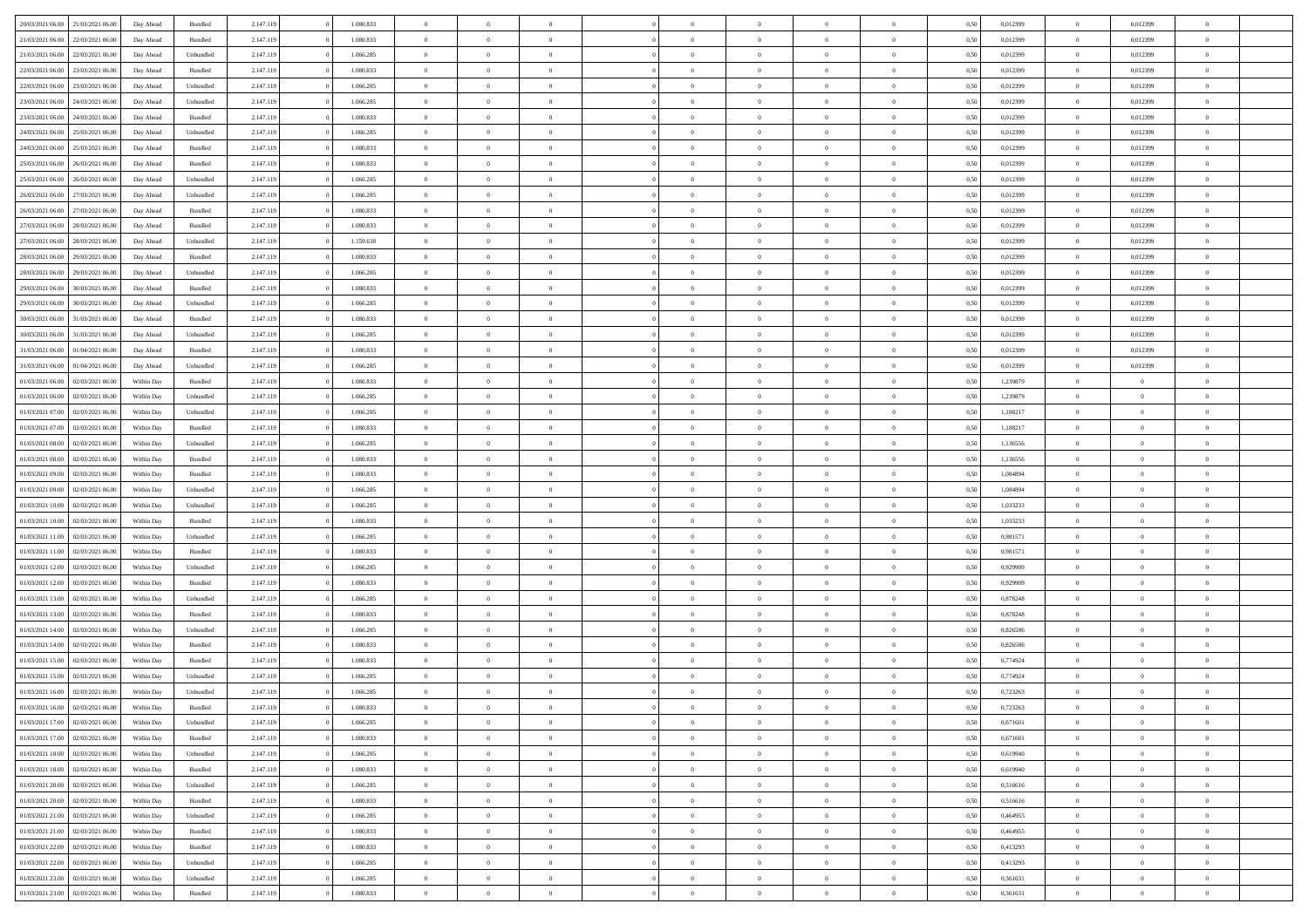| 02/03/2021 00:00 | 02/03/2021 06:00 | Within Dav | Unbundled | 2.147.119 | 1.066.285 | $\overline{0}$ | $\theta$       |                | $\Omega$       | $\Omega$       | $\theta$       | $\theta$       | 0.50 | 0,309970 | $\theta$       | $\overline{0}$ | $\overline{0}$ |  |
|------------------|------------------|------------|-----------|-----------|-----------|----------------|----------------|----------------|----------------|----------------|----------------|----------------|------|----------|----------------|----------------|----------------|--|
|                  |                  |            |           |           |           |                |                |                |                |                |                |                |      |          |                |                |                |  |
| 02/03/2021 00:00 | 02/03/2021 06:00 | Within Day | Bundled   | 2.147.119 | 1.080.833 | $\overline{0}$ | $\theta$       | $\overline{0}$ | $\overline{0}$ | $\bf{0}$       | $\overline{0}$ | $\overline{0}$ | 0,50 | 0,309970 | $\theta$       | $\overline{0}$ | $\overline{0}$ |  |
| 02/03/2021 01:00 | 02/03/2021 06:00 | Within Day | Unbundled | 2.147.119 | 1.066.285 | $\overline{0}$ | $\bf{0}$       | $\overline{0}$ | $\bf{0}$       | $\bf{0}$       | $\bf{0}$       | $\mathbf{0}$   | 0,50 | 0,258308 | $\overline{0}$ | $\overline{0}$ | $\bf{0}$       |  |
| 02/03/2021 01:00 | 02/03/2021 06:00 | Within Dav | Bundled   | 2.147.119 | 1.080.833 | $\overline{0}$ | $\overline{0}$ | $\overline{0}$ | $\overline{0}$ | $\bf{0}$       | $\overline{0}$ | $\overline{0}$ | 0.50 | 0.258308 | $\theta$       | $\theta$       | $\overline{0}$ |  |
| 02/03/2021 02:00 | 02/03/2021 06:00 | Within Day | Unbundled | 2.147.119 | 1.066.285 | $\overline{0}$ | $\theta$       | $\overline{0}$ | $\overline{0}$ | $\bf{0}$       | $\overline{0}$ | $\bf{0}$       | 0,50 | 0,206647 | $\theta$       | $\overline{0}$ | $\overline{0}$ |  |
| 02/03/2021 02:00 | 02/03/2021 06:00 | Within Day | Bundled   | 2.147.119 | 1.080.833 | $\overline{0}$ | $\overline{0}$ | $\overline{0}$ | $\bf{0}$       | $\overline{0}$ | $\overline{0}$ | $\mathbf{0}$   | 0,50 | 0,206647 | $\overline{0}$ | $\overline{0}$ | $\bf{0}$       |  |
|                  |                  |            |           |           |           |                |                |                |                |                |                |                |      |          |                |                |                |  |
| 02/03/2021 03:00 | 02/03/2021 06:00 | Within Dav | Bundled   | 2.147.119 | 1.080.833 | $\overline{0}$ | $\overline{0}$ | $\overline{0}$ | $\overline{0}$ | $\overline{0}$ | $\overline{0}$ | $\overline{0}$ | 0.50 | 0,154985 | $\theta$       | $\overline{0}$ | $\overline{0}$ |  |
| 02/03/2021 03:00 | 02/03/2021 06:00 | Within Day | Unbundled | 2.147.119 | 1.066.285 | $\overline{0}$ | $\theta$       | $\overline{0}$ | $\overline{0}$ | $\bf{0}$       | $\overline{0}$ | $\bf{0}$       | 0,50 | 0,154985 | $\theta$       | $\theta$       | $\overline{0}$ |  |
| 02/03/2021 04:00 | 02/03/2021 06:00 | Within Day | Unbundled | 2.147.119 | 1.066.285 | $\overline{0}$ | $\overline{0}$ | $\overline{0}$ | $\bf{0}$       | $\bf{0}$       | $\bf{0}$       | $\bf{0}$       | 0,50 | 0,103323 | $\,0\,$        | $\overline{0}$ | $\overline{0}$ |  |
| 02/03/2021 04:00 | 02/03/2021 06:00 | Within Dav | Bundled   | 2.147.119 | 1.080.833 | $\overline{0}$ | $\overline{0}$ | $\overline{0}$ | $\overline{0}$ | $\overline{0}$ | $\overline{0}$ | $\overline{0}$ | 0.50 | 0,103323 | $\theta$       | $\overline{0}$ | $\overline{0}$ |  |
| 02/03/2021 05:00 | 02/03/2021 06:00 | Within Day | Unbundled | 2.147.119 | 1.066.285 | $\overline{0}$ | $\theta$       | $\overline{0}$ | $\overline{0}$ | $\bf{0}$       | $\overline{0}$ | $\bf{0}$       | 0,50 | 0,051662 | $\,$ 0 $\,$    | $\overline{0}$ | $\overline{0}$ |  |
| 02/03/2021 05:00 | 02/03/2021 06:00 | Within Day | Bundled   | 2.147.119 | 1.080.833 | $\overline{0}$ | $\bf{0}$       | $\overline{0}$ | $\bf{0}$       | $\bf{0}$       | $\bf{0}$       | $\bf{0}$       | 0,50 | 0,051662 | $\overline{0}$ | $\overline{0}$ | $\bf{0}$       |  |
| 02/03/2021 06:00 | 03/03/2021 06:00 | Within Dav | Unbundled | 2.147.119 | 1.066.285 | $\overline{0}$ | $\overline{0}$ | $\overline{0}$ | $\overline{0}$ | $\bf{0}$       | $\overline{0}$ | $\overline{0}$ | 0.50 | 1,239879 | $\theta$       | $\theta$       | $\overline{0}$ |  |
|                  |                  |            |           |           |           |                |                |                |                |                |                |                |      |          |                |                |                |  |
| 02/03/2021 06:00 | 03/03/2021 06.00 | Within Day | Bundled   | 2.147.119 | 1.080.833 | $\overline{0}$ | $\theta$       | $\overline{0}$ | $\overline{0}$ | $\bf{0}$       | $\overline{0}$ | $\overline{0}$ | 0,50 | 1,239879 | $\theta$       | $\overline{0}$ | $\overline{0}$ |  |
| 02/03/2021 07:00 | 03/03/2021 06:00 | Within Day | Unbundled | 2.147.119 | 1.066.285 | $\overline{0}$ | $\overline{0}$ | $\overline{0}$ | $\bf{0}$       | $\overline{0}$ | $\overline{0}$ | $\mathbf{0}$   | 0,50 | 1,188217 | $\overline{0}$ | $\overline{0}$ | $\bf{0}$       |  |
| 02/03/2021 07:00 | 03/03/2021 06:00 | Within Dav | Bundled   | 2.147.119 | 1.080.833 | $\overline{0}$ | $\overline{0}$ | $\overline{0}$ | $\overline{0}$ | $\overline{0}$ | $\overline{0}$ | $\overline{0}$ | 0.50 | 1,188217 | $\theta$       | $\overline{0}$ | $\overline{0}$ |  |
| 02/03/2021 08:00 | 03/03/2021 06:00 | Within Day | Unbundled | 2.147.119 | 1.066.285 | $\overline{0}$ | $\theta$       | $\overline{0}$ | $\overline{0}$ | $\bf{0}$       | $\overline{0}$ | $\bf{0}$       | 0,50 | 1,136556 | $\theta$       | $\theta$       | $\overline{0}$ |  |
| 02/03/2021 08:00 | 03/03/2021 06:00 | Within Day | Bundled   | 2.147.119 | 1.080.833 | $\overline{0}$ | $\overline{0}$ | $\overline{0}$ | $\bf{0}$       | $\bf{0}$       | $\bf{0}$       | $\bf{0}$       | 0,50 | 1,136556 | $\bf{0}$       | $\overline{0}$ | $\overline{0}$ |  |
| 02/03/2021 09:00 | 03/03/2021 06:00 | Within Day | Bundled   | 2.147.119 | 1.080.833 | $\overline{0}$ | $\overline{0}$ | $\overline{0}$ | $\overline{0}$ | $\overline{0}$ | $\overline{0}$ | $\overline{0}$ | 0.50 | 1,084894 | $\theta$       | $\overline{0}$ | $\overline{0}$ |  |
|                  |                  |            |           |           |           | $\overline{0}$ | $\theta$       | $\overline{0}$ |                | $\bf{0}$       | $\overline{0}$ |                |      |          | $\theta$       |                | $\overline{0}$ |  |
| 02/03/2021 09:00 | 03/03/2021 06:00 | Within Day | Unbundled | 2.147.119 | 1.066.285 |                |                |                | $\overline{0}$ |                |                | $\bf{0}$       | 0,50 | 1,084894 |                | $\overline{0}$ |                |  |
| 02/03/2021 10:00 | 03/03/2021 06:00 | Within Day | Unbundled | 2.147.119 | 1.066.285 | $\overline{0}$ | $\overline{0}$ | $\overline{0}$ | $\bf{0}$       | $\bf{0}$       | $\bf{0}$       | $\bf{0}$       | 0,50 | 1,033233 | $\bf{0}$       | $\overline{0}$ | $\bf{0}$       |  |
| 02/03/2021 10:00 | 03/03/2021 06:00 | Within Day | Bundled   | 2.147.119 | 1.080.833 | $\overline{0}$ | $\overline{0}$ | $\overline{0}$ | $\overline{0}$ | $\bf{0}$       | $\overline{0}$ | $\overline{0}$ | 0.50 | 1,033233 | $\theta$       | $\overline{0}$ | $\overline{0}$ |  |
| 02/03/2021 11:00 | 03/03/2021 06:00 | Within Day | Unbundled | 2.147.119 | 1.066.285 | $\overline{0}$ | $\theta$       | $\overline{0}$ | $\overline{0}$ | $\bf{0}$       | $\overline{0}$ | $\bf{0}$       | 0,50 | 0,981571 | $\theta$       | $\overline{0}$ | $\overline{0}$ |  |
| 02/03/2021 11:00 | 03/03/2021 06:00 | Within Day | Bundled   | 2.147.119 | 1.080.833 | $\overline{0}$ | $\overline{0}$ | $\overline{0}$ | $\bf{0}$       | $\overline{0}$ | $\overline{0}$ | $\mathbf{0}$   | 0,50 | 0,981571 | $\overline{0}$ | $\overline{0}$ | $\bf{0}$       |  |
| 02/03/2021 12:00 | 03/03/2021 06:00 | Within Dav | Unbundled | 2.147.119 | 1.066.285 | $\overline{0}$ | $\overline{0}$ | $\overline{0}$ | $\overline{0}$ | $\overline{0}$ | $\overline{0}$ | $\overline{0}$ | 0.50 | 0.929909 | $\theta$       | $\overline{0}$ | $\overline{0}$ |  |
| 02/03/2021 12:00 | 03/03/2021 06:00 | Within Day | Bundled   | 2.147.119 | 1.080.833 | $\overline{0}$ | $\theta$       | $\overline{0}$ | $\overline{0}$ | $\bf{0}$       | $\overline{0}$ | $\bf{0}$       | 0,50 | 0,929909 | $\theta$       | $\theta$       | $\overline{0}$ |  |
|                  |                  |            |           |           |           |                |                |                |                |                |                |                |      |          |                |                |                |  |
| 02/03/2021 13:00 | 03/03/2021 06:00 | Within Day | Unbundled | 2.147.119 | 1.066.285 | $\overline{0}$ | $\overline{0}$ | $\overline{0}$ | $\bf{0}$       | $\bf{0}$       | $\bf{0}$       | $\bf{0}$       | 0,50 | 0,878248 | $\,0\,$        | $\overline{0}$ | $\overline{0}$ |  |
| 02/03/2021 13:00 | 03/03/2021 06:00 | Within Day | Bundled   | 2.147.119 | 1.080.833 | $\overline{0}$ | $\overline{0}$ | $\overline{0}$ | $\overline{0}$ | $\overline{0}$ | $\overline{0}$ | $\overline{0}$ | 0.50 | 0,878248 | $\theta$       | $\overline{0}$ | $\overline{0}$ |  |
| 02/03/2021 14:00 | 03/03/2021 06:00 | Within Day | Unbundled | 2.147.119 | 1.066.285 | $\overline{0}$ | $\theta$       | $\overline{0}$ | $\overline{0}$ | $\bf{0}$       | $\overline{0}$ | $\bf{0}$       | 0,50 | 0,826586 | $\,$ 0 $\,$    | $\overline{0}$ | $\overline{0}$ |  |
| 02/03/2021 14:00 | 03/03/2021 06:00 | Within Day | Bundled   | 2.147.119 | 1.080.833 | $\overline{0}$ | $\bf{0}$       | $\overline{0}$ | $\bf{0}$       | $\bf{0}$       | $\bf{0}$       | $\bf{0}$       | 0,50 | 0,826586 | $\bf{0}$       | $\overline{0}$ | $\bf{0}$       |  |
| 02/03/2021 15:00 | 03/03/2021 06:00 | Within Day | Bundled   | 2.147.119 | 1.080.833 | $\overline{0}$ | $\Omega$       | $\Omega$       | $\Omega$       | $\Omega$       | $\overline{0}$ | $\overline{0}$ | 0,50 | 0,774924 | $\,0\,$        | $\theta$       | $\theta$       |  |
| 02/03/2021 15:00 | 03/03/2021 06:00 | Within Day | Unbundled | 2.147.119 | 1.066.285 | $\overline{0}$ | $\theta$       | $\overline{0}$ | $\overline{0}$ | $\bf{0}$       | $\overline{0}$ | $\bf{0}$       | 0,50 | 0,774924 | $\theta$       | $\overline{0}$ | $\overline{0}$ |  |
|                  |                  |            |           |           |           |                |                |                |                |                |                |                |      |          |                | $\overline{0}$ | $\bf{0}$       |  |
| 02/03/2021 16:00 | 03/03/2021 06:00 | Within Day | Unbundled | 2.147.119 | 1.066.285 | $\overline{0}$ | $\overline{0}$ | $\overline{0}$ | $\overline{0}$ | $\overline{0}$ | $\overline{0}$ | $\mathbf{0}$   | 0,50 | 0,723263 | $\bf{0}$       |                |                |  |
| 02/03/2021 16:00 | 03/03/2021 06:00 | Within Day | Bundled   | 2.147.119 | 1.080.833 | $\overline{0}$ | $\Omega$       | $\Omega$       | $\Omega$       | $\bf{0}$       | $\overline{0}$ | $\overline{0}$ | 0.50 | 0,723263 | $\,0\,$        | $\theta$       | $\theta$       |  |
| 02/03/2021 17:00 | 03/03/2021 06:00 | Within Day | Unbundled | 2.147.119 | 1.066.285 | $\overline{0}$ | $\theta$       | $\overline{0}$ | $\overline{0}$ | $\bf{0}$       | $\overline{0}$ | $\bf{0}$       | 0,50 | 0,671601 | $\,$ 0 $\,$    | $\overline{0}$ | $\overline{0}$ |  |
| 02/03/2021 17:00 | 03/03/2021 06:00 | Within Day | Bundled   | 2.147.119 | 1.080.833 | $\overline{0}$ | $\overline{0}$ | $\overline{0}$ | $\overline{0}$ | $\bf{0}$       | $\overline{0}$ | $\bf{0}$       | 0,50 | 0,671601 | $\,0\,$        | $\overline{0}$ | $\bf{0}$       |  |
| 02/03/2021 18:00 | 03/03/2021 06:00 | Within Day | Unbundled | 2.147.119 | 1.066.285 | $\overline{0}$ | $\Omega$       | $\Omega$       | $\Omega$       | $\theta$       | $\overline{0}$ | $\overline{0}$ | 0.50 | 0.619940 | $\theta$       | $\theta$       | $\theta$       |  |
| 02/03/2021 18:00 | 03/03/2021 06:00 | Within Day | Bundled   | 2.147.119 | 1.080.833 | $\overline{0}$ | $\theta$       | $\overline{0}$ | $\overline{0}$ | $\bf{0}$       | $\overline{0}$ | $\bf{0}$       | 0,50 | 0,619940 | $\,$ 0 $\,$    | $\overline{0}$ | $\overline{0}$ |  |
| 02/03/2021 19:00 | 03/03/2021 06:00 | Within Day | Unbundled | 2.147.119 | 1.066.285 | $\overline{0}$ | $\bf{0}$       | $\overline{0}$ | $\bf{0}$       | $\bf{0}$       | $\bf{0}$       | $\bf{0}$       | 0,50 | 0,568278 | $\overline{0}$ | $\overline{0}$ | $\bf{0}$       |  |
|                  |                  |            |           |           |           |                |                |                |                |                |                |                |      |          |                |                |                |  |
| 02/03/2021 19:00 | 03/03/2021 06:00 | Within Day | Bundled   | 2.147.119 | 1.080.833 | $\overline{0}$ | $\Omega$       | $\Omega$       | $\Omega$       | $\overline{0}$ | $\overline{0}$ | $\overline{0}$ | 0.50 | 0,568278 | $\,0\,$        | $\theta$       | $\theta$       |  |
| 02/03/2021 20:00 | 03/03/2021 06:00 | Within Day | Unbundled | 2.147.119 | 1.066.285 | $\overline{0}$ | $\overline{0}$ | $\overline{0}$ | $\overline{0}$ | $\bf{0}$       | $\overline{0}$ | $\bf{0}$       | 0,50 | 0,516616 | $\,$ 0 $\,$    | $\overline{0}$ | $\overline{0}$ |  |
| 02/03/2021 20.00 | 03/03/2021 06:00 | Within Day | Bundled   | 2.147.119 | 1.080.833 | $\overline{0}$ | $\overline{0}$ | $\overline{0}$ | $\bf{0}$       | $\bf{0}$       | $\overline{0}$ | $\mathbf{0}$   | 0,50 | 0,516616 | $\overline{0}$ | $\overline{0}$ | $\bf{0}$       |  |
| 02/03/2021 21:00 | 03/03/2021 06:00 | Within Day | Bundled   | 2.147.119 | 1.080.833 | $\overline{0}$ | $\Omega$       | $\Omega$       | $\Omega$       | $\Omega$       | $\Omega$       | $\overline{0}$ | 0.50 | 0.464955 | $\theta$       | $\theta$       | $\theta$       |  |
| 02/03/2021 21:00 | 03/03/2021 06:00 | Within Day | Unbundled | 2.147.119 | 1.066.285 | $\overline{0}$ | $\overline{0}$ | $\overline{0}$ | $\bf{0}$       | $\,$ 0         | $\bf{0}$       | $\bf{0}$       | 0,50 | 0,464955 | $\,0\,$        | $\,0\,$        | $\overline{0}$ |  |
| 02/03/2021 22:00 | 03/03/2021 06:00 | Within Day | Unbundled | 2.147.119 | 1.066.285 | $\bf{0}$       | $\bf{0}$       |                |                | $\bf{0}$       |                |                | 0,50 | 0,413293 | $\bf{0}$       | $\overline{0}$ |                |  |
| 02/03/2021 22.00 | 03/03/2021 06:00 | Within Day | Bundled   | 2.147.119 | 1.080.833 | $\overline{0}$ | $\overline{0}$ | $\overline{0}$ | $\Omega$       | $\overline{0}$ | $\overline{0}$ | $\overline{0}$ | 0.50 | 0,413293 | $\theta$       | $\theta$       | $\theta$       |  |
| 02/03/2021 23:00 | 03/03/2021 06:00 | Within Day | Unbundled | 2.147.119 | 1.066.285 | $\overline{0}$ | $\,$ 0         | $\overline{0}$ | $\bf{0}$       | $\,$ 0 $\,$    | $\overline{0}$ | $\mathbf{0}$   | 0,50 | 0,361631 | $\,$ 0 $\,$    | $\,$ 0 $\,$    | $\,$ 0         |  |
|                  |                  |            |           |           |           |                |                |                |                |                |                |                |      |          |                |                |                |  |
| 02/03/2021 23:00 | 03/03/2021 06:00 | Within Day | Bundled   | 2.147.119 | 1.080.833 | $\overline{0}$ | $\overline{0}$ | $\overline{0}$ | $\overline{0}$ | $\overline{0}$ | $\overline{0}$ | $\mathbf{0}$   | 0,50 | 0,361631 | $\overline{0}$ | $\bf{0}$       | $\bf{0}$       |  |
| 03/03/2021 00:00 | 03/03/2021 06:00 | Within Day | Unbundled | 2.147.119 | 1.066.285 | $\overline{0}$ | $\overline{0}$ | $\overline{0}$ | $\Omega$       | $\overline{0}$ | $\overline{0}$ | $\bf{0}$       | 0,50 | 0,309970 | $\overline{0}$ | $\theta$       | $\overline{0}$ |  |
| 03/03/2021 00:00 | 03/03/2021 06:00 | Within Day | Bundled   | 2.147.119 | 1.080.833 | $\overline{0}$ | $\,$ 0         | $\overline{0}$ | $\overline{0}$ | $\,$ 0 $\,$    | $\overline{0}$ | $\mathbf{0}$   | 0,50 | 0,309970 | $\,$ 0 $\,$    | $\overline{0}$ | $\overline{0}$ |  |
| 03/03/2021 01:00 | 03/03/2021 06:00 | Within Day | Unbundled | 2.147.119 | 1.066.285 | $\overline{0}$ | $\overline{0}$ | $\overline{0}$ | $\overline{0}$ | $\overline{0}$ | $\overline{0}$ | $\mathbf{0}$   | 0,50 | 0,258308 | $\overline{0}$ | $\overline{0}$ | $\bf{0}$       |  |
| 03/03/2021 01:00 | 03/03/2021 06:00 | Within Day | Bundled   | 2.147.119 | 1.080.833 | $\overline{0}$ | $\overline{0}$ | $\overline{0}$ | $\Omega$       | $\overline{0}$ | $\overline{0}$ | $\bf{0}$       | 0.50 | 0,258308 | $\overline{0}$ | $\theta$       | $\overline{0}$ |  |
| 03/03/2021 02:00 | 03/03/2021 06:00 | Within Day | Bundled   | 2.147.119 | 1.080.833 | $\overline{0}$ | $\,$ 0         | $\overline{0}$ | $\bf{0}$       | $\bf{0}$       | $\bf{0}$       | $\bf{0}$       | 0,50 | 0,206647 | $\,$ 0 $\,$    | $\overline{0}$ | $\overline{0}$ |  |
|                  |                  |            |           |           |           |                |                |                |                |                |                |                |      |          |                |                |                |  |
| 03/03/2021 02:00 | 03/03/2021 06:00 | Within Day | Unbundled | 2.147.119 | 1.066.285 | $\overline{0}$ | $\bf{0}$       | $\overline{0}$ | $\overline{0}$ | $\overline{0}$ | $\overline{0}$ | $\mathbf{0}$   | 0,50 | 0,206647 | $\overline{0}$ | $\overline{0}$ | $\bf{0}$       |  |
| 03/03/2021 03:00 | 03/03/2021 06:00 | Within Day | Unbundled | 2.147.119 | 1.066.285 | $\overline{0}$ | $\overline{0}$ | $\overline{0}$ | $\Omega$       | $\overline{0}$ | $\overline{0}$ | $\bf{0}$       | 0.50 | 0,154985 | $\overline{0}$ | $\theta$       | $\overline{0}$ |  |
| 03/03/2021 03:00 | 03/03/2021 06:00 | Within Day | Bundled   | 2.147.119 | 1.080.833 | $\overline{0}$ | $\bf{0}$       | $\overline{0}$ | $\overline{0}$ | $\bf{0}$       | $\bf{0}$       | $\mathbf{0}$   | 0,50 | 0,154985 | $\,$ 0 $\,$    | $\,$ 0 $\,$    | $\bf{0}$       |  |
| 03/03/2021 04:00 | 03/03/2021 06:00 | Within Day | Unbundled | 2.147.119 | 1.066.285 | $\overline{0}$ | $\overline{0}$ | $\overline{0}$ | $\overline{0}$ | $\bf{0}$       | $\bf{0}$       | $\mathbf{0}$   | 0,50 | 0,103323 | $\overline{0}$ | $\bf{0}$       | $\bf{0}$       |  |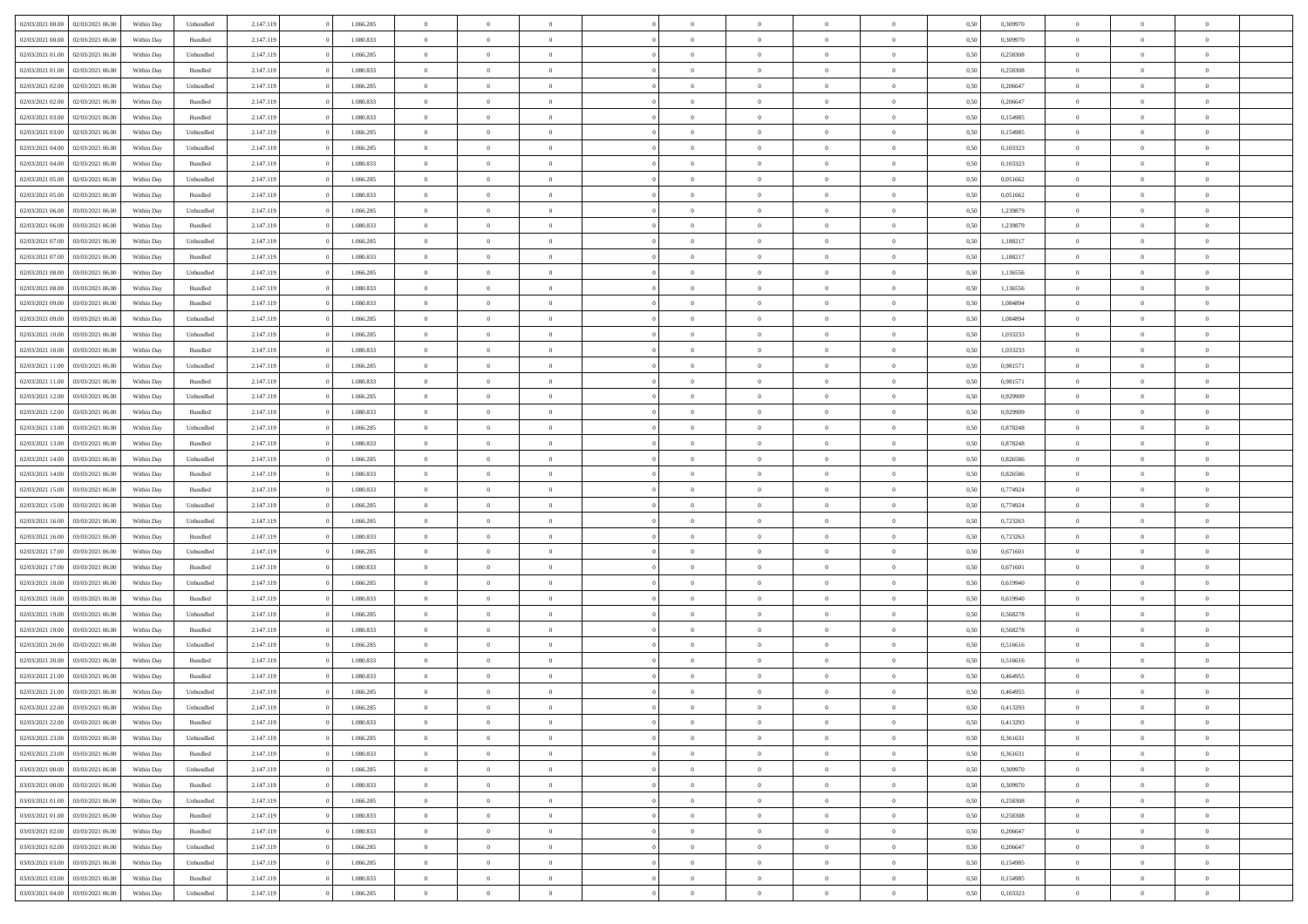| 03/03/2021 04:00                  | 03/03/2021 06:00 | Within Day | Bundled            | 2.147.119 | 1.080.833 | $\overline{0}$ | $\Omega$       |                | $\Omega$       | $\Omega$       | $\theta$       | $\theta$       | 0.50 | 0,103323 | $\theta$       | $\theta$       | $\overline{0}$ |  |
|-----------------------------------|------------------|------------|--------------------|-----------|-----------|----------------|----------------|----------------|----------------|----------------|----------------|----------------|------|----------|----------------|----------------|----------------|--|
|                                   |                  |            |                    |           |           |                |                |                |                |                |                |                |      |          |                |                |                |  |
| 03/03/2021 05:00                  | 03/03/2021 06:00 | Within Day | Unbundled          | 2.147.119 | 1.066.285 | $\overline{0}$ | $\theta$       | $\overline{0}$ | $\overline{0}$ | $\bf{0}$       | $\overline{0}$ | $\bf{0}$       | 0,50 | 0,051662 | $\theta$       | $\overline{0}$ | $\overline{0}$ |  |
| 03/03/2021 05:00                  | 03/03/2021 06:00 | Within Day | Bundled            | 2.147.119 | 1.080.833 | $\overline{0}$ | $\bf{0}$       | $\overline{0}$ | $\bf{0}$       | $\bf{0}$       | $\bf{0}$       | $\mathbf{0}$   | 0,50 | 0,051662 | $\bf{0}$       | $\overline{0}$ | $\bf{0}$       |  |
| 03/03/2021 06:00                  | 04/03/2021 06:00 | Within Dav | Unbundled          | 2.147.119 | 1.066.285 | $\overline{0}$ | $\overline{0}$ | $\overline{0}$ | $\overline{0}$ | $\bf{0}$       | $\overline{0}$ | $\overline{0}$ | 0.50 | 1,239879 | $\theta$       | $\theta$       | $\overline{0}$ |  |
| 03/03/2021 06:00                  | 04/03/2021 06:00 | Within Day | Bundled            | 2.147.119 | 1.080.833 | $\overline{0}$ | $\theta$       | $\overline{0}$ | $\overline{0}$ | $\bf{0}$       | $\overline{0}$ | $\bf{0}$       | 0,50 | 1,239879 | $\theta$       | $\overline{0}$ | $\overline{0}$ |  |
| 03/03/2021 07:00                  | 04/03/2021 06:00 | Within Day | Unbundled          | 2.147.119 | 1.066.285 | $\overline{0}$ | $\overline{0}$ | $\overline{0}$ | $\bf{0}$       | $\overline{0}$ | $\overline{0}$ | $\mathbf{0}$   | 0,50 | 1,188217 | $\bf{0}$       | $\overline{0}$ | $\bf{0}$       |  |
|                                   |                  |            |                    |           |           |                | $\overline{0}$ |                |                | $\overline{0}$ |                |                |      |          | $\theta$       | $\overline{0}$ | $\overline{0}$ |  |
| 03/03/2021 07:00                  | 04/03/2021 06:00 | Within Dav | Bundled            | 2.147.119 | 1.080.833 | $\overline{0}$ |                | $\overline{0}$ | $\overline{0}$ |                | $\overline{0}$ | $\overline{0}$ | 0.50 | 1,188217 |                |                |                |  |
| 03/03/2021 08:00                  | 04/03/2021 06:00 | Within Day | Bundled            | 2.147.119 | 1.080.833 | $\overline{0}$ | $\theta$       | $\overline{0}$ | $\overline{0}$ | $\bf{0}$       | $\overline{0}$ | $\bf{0}$       | 0,50 | 1,136556 | $\theta$       | $\theta$       | $\overline{0}$ |  |
| 03/03/2021 08:00                  | 04/03/2021 06:00 | Within Day | Unbundled          | 2.147.119 | 1.066.285 | $\overline{0}$ | $\overline{0}$ | $\overline{0}$ | $\bf{0}$       | $\bf{0}$       | $\bf{0}$       | $\bf{0}$       | 0,50 | 1,136556 | $\,0\,$        | $\overline{0}$ | $\overline{0}$ |  |
| 03/03/2021 09:00                  | 04/03/2021 06:00 | Within Dav | Unbundled          | 2.147.119 | 1.066.285 | $\overline{0}$ | $\overline{0}$ | $\overline{0}$ | $\overline{0}$ | $\overline{0}$ | $\overline{0}$ | $\overline{0}$ | 0.50 | 1,084894 | $\theta$       | $\overline{0}$ | $\overline{0}$ |  |
| 03/03/2021 09:00                  | 04/03/2021 06:00 | Within Day | Bundled            | 2.147.119 | 1.080.833 | $\overline{0}$ | $\theta$       | $\overline{0}$ | $\overline{0}$ | $\bf{0}$       | $\overline{0}$ | $\bf{0}$       | 0,50 | 1,084894 | $\,$ 0 $\,$    | $\overline{0}$ | $\overline{0}$ |  |
| 03/03/2021 10:00                  | 04/03/2021 06:00 | Within Day | Unbundled          | 2.147.119 | 1.066.285 | $\overline{0}$ | $\bf{0}$       | $\overline{0}$ | $\bf{0}$       | $\bf{0}$       | $\bf{0}$       | $\mathbf{0}$   | 0,50 | 1,033233 | $\overline{0}$ | $\overline{0}$ | $\bf{0}$       |  |
| 03/03/2021 10:00                  | 04/03/2021 06:00 | Within Day | Bundled            | 2.147.119 | 1.080.833 | $\overline{0}$ | $\overline{0}$ | $\overline{0}$ | $\overline{0}$ | $\bf{0}$       | $\overline{0}$ | $\overline{0}$ | 0.50 | 1,033233 | $\theta$       | $\theta$       | $\overline{0}$ |  |
| 03/03/2021 11:00                  | 04/03/2021 06:00 |            |                    | 2.147.119 | 1.066.285 | $\overline{0}$ | $\theta$       | $\overline{0}$ | $\overline{0}$ | $\bf{0}$       | $\overline{0}$ |                |      | 0,981571 | $\theta$       | $\overline{0}$ | $\overline{0}$ |  |
|                                   |                  | Within Day | Unbundled          |           |           |                |                |                |                |                |                | $\bf{0}$       | 0,50 |          |                |                |                |  |
| 03/03/2021 11:00                  | 04/03/2021 06:00 | Within Day | Bundled            | 2.147.119 | 1.080.833 | $\overline{0}$ | $\overline{0}$ | $\overline{0}$ | $\bf{0}$       | $\overline{0}$ | $\overline{0}$ | $\mathbf{0}$   | 0,50 | 0,981571 | $\overline{0}$ | $\overline{0}$ | $\bf{0}$       |  |
| 03/03/2021 12:00                  | 04/03/2021 06:00 | Within Dav | Unbundled          | 2.147.119 | 1.066.285 | $\overline{0}$ | $\overline{0}$ | $\overline{0}$ | $\overline{0}$ | $\overline{0}$ | $\overline{0}$ | $\overline{0}$ | 0.50 | 0.929909 | $\theta$       | $\overline{0}$ | $\overline{0}$ |  |
| 03/03/2021 12:00                  | 04/03/2021 06:00 | Within Day | Bundled            | 2.147.119 | 1.080.833 | $\overline{0}$ | $\theta$       | $\overline{0}$ | $\overline{0}$ | $\bf{0}$       | $\overline{0}$ | $\bf{0}$       | 0,50 | 0,929909 | $\theta$       | $\theta$       | $\overline{0}$ |  |
| 03/03/2021 13:00                  | 04/03/2021 06:00 | Within Day | Unbundled          | 2.147.119 | 1.066.285 | $\overline{0}$ | $\overline{0}$ | $\overline{0}$ | $\bf{0}$       | $\bf{0}$       | $\bf{0}$       | $\mathbf{0}$   | 0,50 | 0,878248 | $\,0\,$        | $\overline{0}$ | $\overline{0}$ |  |
| 03/03/2021 13:00                  | 04/03/2021 06:00 | Within Day | Bundled            | 2.147.119 | 1.080.833 | $\overline{0}$ | $\overline{0}$ | $\overline{0}$ | $\overline{0}$ | $\overline{0}$ | $\overline{0}$ | $\overline{0}$ | 0.50 | 0,878248 | $\theta$       | $\overline{0}$ | $\overline{0}$ |  |
| 03/03/2021 14:00                  | 04/03/2021 06:00 | Within Day | Bundled            | 2.147.119 | 1.080.833 | $\overline{0}$ | $\theta$       | $\overline{0}$ | $\overline{0}$ | $\bf{0}$       | $\overline{0}$ | $\bf{0}$       | 0,50 | 0,826586 | $\,$ 0 $\,$    | $\overline{0}$ | $\overline{0}$ |  |
| 03/03/2021 14:00                  | 04/03/2021 06:00 | Within Day | Unbundled          | 2.147.119 | 1.066.285 | $\overline{0}$ | $\overline{0}$ | $\overline{0}$ | $\bf{0}$       | $\bf{0}$       | $\bf{0}$       | $\bf{0}$       | 0,50 | 0,826586 | $\bf{0}$       | $\overline{0}$ | $\bf{0}$       |  |
| 03/03/2021 15:00                  | 04/03/2021 06:00 | Within Day | Unbundled          | 2.147.119 | 1.066.285 | $\overline{0}$ | $\overline{0}$ | $\overline{0}$ | $\overline{0}$ | $\overline{0}$ | $\overline{0}$ | $\overline{0}$ | 0.50 | 0.774924 | $\theta$       | $\overline{0}$ | $\overline{0}$ |  |
|                                   |                  |            |                    |           |           |                |                |                |                |                |                |                |      |          |                |                |                |  |
| 03/03/2021 15:00                  | 04/03/2021 06:00 | Within Day | Bundled            | 2.147.119 | 1.080.833 | $\overline{0}$ | $\theta$       | $\overline{0}$ | $\overline{0}$ | $\bf{0}$       | $\overline{0}$ | $\bf{0}$       | 0,50 | 0,774924 | $\,$ 0 $\,$    | $\overline{0}$ | $\overline{0}$ |  |
| 03/03/2021 16:00                  | 04/03/2021 06:00 | Within Day | Unbundled          | 2.147.119 | 1.066.285 | $\overline{0}$ | $\overline{0}$ | $\overline{0}$ | $\bf{0}$       | $\overline{0}$ | $\overline{0}$ | $\mathbf{0}$   | 0,50 | 0,723263 | $\overline{0}$ | $\overline{0}$ | $\bf{0}$       |  |
| 03/03/2021 16:00                  | 04/03/2021 06:00 | Within Dav | Bundled            | 2.147.119 | 1.080.833 | $\overline{0}$ | $\overline{0}$ | $\overline{0}$ | $\overline{0}$ | $\overline{0}$ | $\overline{0}$ | $\overline{0}$ | 0.50 | 0,723263 | $\theta$       | $\overline{0}$ | $\overline{0}$ |  |
| 03/03/2021 17:00                  | 04/03/2021 06:00 | Within Day | Unbundled          | 2.147.119 | 1.066.285 | $\overline{0}$ | $\theta$       | $\overline{0}$ | $\overline{0}$ | $\bf{0}$       | $\overline{0}$ | $\bf{0}$       | 0,50 | 0,671601 | $\theta$       | $\theta$       | $\overline{0}$ |  |
| 03/03/2021 17:00                  | 04/03/2021 06:00 | Within Day | Bundled            | 2.147.119 | 1.080.833 | $\overline{0}$ | $\overline{0}$ | $\overline{0}$ | $\bf{0}$       | $\bf{0}$       | $\bf{0}$       | $\bf{0}$       | 0,50 | 0,671601 | $\,0\,$        | $\overline{0}$ | $\overline{0}$ |  |
| 03/03/2021 18:00                  | 04/03/2021 06:00 | Within Day | Unbundled          | 2.147.119 | 1.066.285 | $\overline{0}$ | $\overline{0}$ | $\overline{0}$ | $\overline{0}$ | $\overline{0}$ | $\overline{0}$ | $\overline{0}$ | 0.50 | 0.619940 | $\theta$       | $\overline{0}$ | $\overline{0}$ |  |
| 03/03/2021 18:00                  | 04/03/2021 06:00 | Within Day | Bundled            | 2.147.119 | 1.080.833 | $\overline{0}$ | $\theta$       | $\overline{0}$ | $\overline{0}$ | $\bf{0}$       | $\overline{0}$ | $\bf{0}$       | 0,50 | 0,619940 | $\,$ 0 $\,$    | $\overline{0}$ | $\overline{0}$ |  |
|                                   |                  |            |                    |           |           |                |                |                |                |                |                |                |      |          |                |                |                |  |
| 03/03/2021 19:00                  | 04/03/2021 06:00 | Within Day | Unbundled          | 2.147.119 | 1.066.285 | $\overline{0}$ | $\bf{0}$       | $\overline{0}$ | $\bf{0}$       | $\overline{0}$ | $\bf{0}$       | $\bf{0}$       | 0,50 | 0,568278 | $\overline{0}$ | $\overline{0}$ | $\bf{0}$       |  |
| 03/03/2021 19:00                  | 04/03/2021 06:00 | Within Day | Bundled            | 2.147.119 | 1.080.833 | $\overline{0}$ | $\Omega$       | $\Omega$       | $\Omega$       | $\Omega$       | $\overline{0}$ | $\overline{0}$ | 0,50 | 0,568278 | $\,0\,$        | $\theta$       | $\theta$       |  |
| 03/03/2021 20:00                  | 04/03/2021 06:00 | Within Day | Bundled            | 2.147.119 | 1.080.833 | $\overline{0}$ | $\theta$       | $\overline{0}$ | $\overline{0}$ | $\bf{0}$       | $\overline{0}$ | $\bf{0}$       | 0,50 | 0,516616 | $\theta$       | $\overline{0}$ | $\overline{0}$ |  |
| 03/03/2021 20.00                  | 04/03/2021 06:00 | Within Day | Unbundled          | 2.147.119 | 1.066.285 | $\overline{0}$ | $\overline{0}$ | $\overline{0}$ | $\bf{0}$       | $\overline{0}$ | $\overline{0}$ | $\mathbf{0}$   | 0,50 | 0,516616 | $\overline{0}$ | $\overline{0}$ | $\bf{0}$       |  |
| 03/03/2021 21:00                  | 04/03/2021 06:00 | Within Day | Unbundled          | 2.147.119 | 1.066.285 | $\overline{0}$ | $\Omega$       | $\Omega$       | $\Omega$       | $\overline{0}$ | $\overline{0}$ | $\overline{0}$ | 0.50 | 0.464955 | $\,0\,$        | $\theta$       | $\theta$       |  |
| 03/03/2021 21:00                  | 04/03/2021 06:00 | Within Day | Bundled            | 2.147.119 | 1.080.833 | $\overline{0}$ | $\theta$       | $\overline{0}$ | $\overline{0}$ | $\bf{0}$       | $\overline{0}$ | $\bf{0}$       | 0,50 | 0,464955 | $\theta$       | $\overline{0}$ | $\overline{0}$ |  |
| 03/03/2021 22.00                  | 04/03/2021 06:00 | Within Day | Unbundled          | 2.147.119 | 1.066.285 | $\overline{0}$ | $\overline{0}$ | $\overline{0}$ | $\overline{0}$ | $\bf{0}$       | $\overline{0}$ | $\bf{0}$       | 0,50 | 0,413293 | $\bf{0}$       | $\overline{0}$ | $\bf{0}$       |  |
| 03/03/2021 22.00                  | 04/03/2021 06:00 | Within Day | Bundled            | 2.147.119 | 1.080.833 | $\overline{0}$ | $\Omega$       | $\Omega$       | $\Omega$       | $\overline{0}$ | $\overline{0}$ | $\overline{0}$ | 0.50 | 0,413293 | $\,$ 0 $\,$    | $\theta$       | $\theta$       |  |
| 03/03/2021 23:00                  | 04/03/2021 06:00 |            |                    | 2.147.119 | 1.066.285 | $\overline{0}$ | $\theta$       | $\overline{0}$ | $\overline{0}$ | $\bf{0}$       | $\overline{0}$ |                |      | 0,361631 | $\,$ 0 $\,$    | $\overline{0}$ | $\overline{0}$ |  |
|                                   |                  | Within Day | Unbundled          |           |           |                |                |                |                |                |                | $\bf{0}$       | 0,50 |          |                |                |                |  |
| 03/03/2021 23.00                  | 04/03/2021 06:00 | Within Day | Bundled            | 2.147.119 | 1.080.833 | $\overline{0}$ | $\overline{0}$ | $\overline{0}$ | $\overline{0}$ | $\bf{0}$       | $\overline{0}$ | $\bf{0}$       | 0,50 | 0,361631 | $\overline{0}$ | $\overline{0}$ | $\bf{0}$       |  |
| 04/03/2021 00:00                  | 04/03/2021 06:00 | Within Day | Unbundled          | 2.147.119 | 1.066.285 | $\overline{0}$ | $\Omega$       | $\overline{0}$ | $\Omega$       | $\overline{0}$ | $\overline{0}$ | $\overline{0}$ | 0.50 | 0,309970 | $\,0\,$        | $\theta$       | $\theta$       |  |
| 04/03/2021 00:00                  | 04/03/2021 06:00 | Within Day | Bundled            | 2.147.119 | 1.080.833 | $\overline{0}$ | $\overline{0}$ | $\overline{0}$ | $\overline{0}$ | $\bf{0}$       | $\overline{0}$ | $\bf{0}$       | 0,50 | 0,309970 | $\,$ 0 $\,$    | $\overline{0}$ | $\overline{0}$ |  |
| 04/03/2021 01:00                  | 04/03/2021 06:00 | Within Day | Bundled            | 2.147.119 | 1.080.833 | $\overline{0}$ | $\overline{0}$ | $\overline{0}$ | $\overline{0}$ | $\bf{0}$       | $\overline{0}$ | $\mathbf{0}$   | 0,50 | 0,258308 | $\overline{0}$ | $\overline{0}$ | $\bf{0}$       |  |
| 04/03/2021 01:00                  | 04/03/2021 06:00 | Within Day | Unbundled          | 2.147.119 | 1.066.285 | $\overline{0}$ | $\Omega$       | $\Omega$       | $\Omega$       | $\Omega$       | $\Omega$       | $\overline{0}$ | 0.50 | 0.258308 | $\theta$       | $\theta$       | $\theta$       |  |
| 04/03/2021 02:00                  | 04/03/2021 06:00 | Within Day | Unbundled          | 2.147.119 | 1.066.285 | $\overline{0}$ | $\overline{0}$ | $\overline{0}$ | $\bf{0}$       | $\,$ 0         | $\overline{0}$ | $\bf{0}$       | 0,50 | 0,206647 | $\,0\,$        | $\,0\,$        | $\overline{0}$ |  |
| 04/03/2021 02:00 04/03/2021 06:00 |                  | Within Day | $\mathbf B$ undled | 2.147.119 | 1.080.833 | $\bf{0}$       | $\bf{0}$       |                |                | $\bf{0}$       |                |                | 0,50 | 0,206647 | $\bf{0}$       | $\overline{0}$ |                |  |
| 04/03/2021 03:00                  | 04/03/2021 06:00 | Within Day | Unbundled          | 2.147.119 | 1.066.285 | $\overline{0}$ | $\overline{0}$ | $\overline{0}$ | $\Omega$       | $\overline{0}$ | $\overline{0}$ | $\overline{0}$ | 0.50 | 0,154985 | $\theta$       | $\theta$       | $\theta$       |  |
|                                   |                  |            |                    |           |           |                | $\,$ 0         |                |                | $\,$ 0 $\,$    |                |                |      |          | $\,$ 0 $\,$    | $\,$ 0 $\,$    | $\,$ 0         |  |
| 04/03/2021 03:00                  | 04/03/2021 06:00 | Within Day | Bundled            | 2.147.119 | 1.080.833 | $\overline{0}$ |                | $\overline{0}$ | $\overline{0}$ |                | $\overline{0}$ | $\mathbf{0}$   | 0,50 | 0,154985 |                |                |                |  |
| 04/03/2021 04:00                  | 04/03/2021 06:00 | Within Day | Unbundled          | 2.147.119 | 1.066.285 | $\overline{0}$ | $\overline{0}$ | $\overline{0}$ | $\overline{0}$ | $\overline{0}$ | $\overline{0}$ | $\mathbf{0}$   | 0,50 | 0,103323 | $\overline{0}$ | $\bf{0}$       | $\bf{0}$       |  |
| 04/03/2021 04:00                  | 04/03/2021 06:00 | Within Day | Bundled            | 2.147.119 | 1.080.833 | $\overline{0}$ | $\overline{0}$ | $\overline{0}$ | $\Omega$       | $\overline{0}$ | $\overline{0}$ | $\overline{0}$ | 0,50 | 0,103323 | $\overline{0}$ | $\theta$       | $\overline{0}$ |  |
| 04/03/2021 05:00                  | 04/03/2021 06:00 | Within Day | Unbundled          | 2.147.119 | 1.066.285 | $\overline{0}$ | $\,$ 0         | $\overline{0}$ | $\overline{0}$ | $\,$ 0 $\,$    | $\overline{0}$ | $\mathbf{0}$   | 0,50 | 0,051662 | $\,$ 0 $\,$    | $\overline{0}$ | $\overline{0}$ |  |
| 04/03/2021 05:00                  | 04/03/2021 06:00 | Within Day | Bundled            | 2.147.119 | 1.080.833 | $\overline{0}$ | $\overline{0}$ | $\overline{0}$ | $\overline{0}$ | $\overline{0}$ | $\overline{0}$ | $\mathbf{0}$   | 0,50 | 0,051662 | $\overline{0}$ | $\overline{0}$ | $\bf{0}$       |  |
| 04/03/2021 06:00                  | 05/03/2021 06:00 | Within Day | Unbundled          | 2.147.119 | 1.066.285 | $\overline{0}$ | $\overline{0}$ | $\overline{0}$ | $\Omega$       | $\overline{0}$ | $\overline{0}$ | $\bf{0}$       | 0.50 | 1,239879 | $\overline{0}$ | $\theta$       | $\overline{0}$ |  |
| 04/03/2021 06:00                  | 05/03/2021 06:00 | Within Day | Bundled            | 2.147.119 | 1.080.833 | $\overline{0}$ | $\,$ 0         | $\overline{0}$ | $\bf{0}$       | $\bf{0}$       | $\bf{0}$       | $\bf{0}$       | 0,50 | 1,239879 | $\,$ 0 $\,$    | $\overline{0}$ | $\overline{0}$ |  |
| 04/03/2021 07:00                  | 05/03/2021 06:00 | Within Day | Bundled            | 2.147.119 | 1.080.833 | $\overline{0}$ | $\bf{0}$       | $\overline{0}$ | $\overline{0}$ | $\overline{0}$ | $\overline{0}$ | $\mathbf{0}$   | 0,50 | 1,188217 | $\overline{0}$ | $\overline{0}$ | $\bf{0}$       |  |
|                                   |                  |            |                    |           |           |                |                |                |                |                |                |                |      |          |                |                |                |  |
| 04/03/2021 07:00                  | 05/03/2021 06:00 | Within Day | Unbundled          | 2.147.119 | 1.066.285 | $\overline{0}$ | $\overline{0}$ | $\overline{0}$ | $\Omega$       | $\overline{0}$ | $\overline{0}$ | $\bf{0}$       | 0.50 | 1,188217 | $\overline{0}$ | $\overline{0}$ | $\overline{0}$ |  |
| 04/03/2021 08:00                  | 05/03/2021 06:00 | Within Day | Unbundled          | 2.147.119 | 1.066.285 | $\overline{0}$ | $\bf{0}$       | $\overline{0}$ | $\overline{0}$ | $\bf{0}$       | $\bf{0}$       | $\mathbf{0}$   | 0,50 | 1,136556 | $\,$ 0 $\,$    | $\,$ 0 $\,$    | $\bf{0}$       |  |
| 04/03/2021 08:00                  | 05/03/2021 06:00 | Within Day | Bundled            | 2.147.119 | 1.080.833 | $\overline{0}$ | $\overline{0}$ | $\overline{0}$ | $\overline{0}$ | $\bf{0}$       | $\bf{0}$       | $\mathbf{0}$   | 0,50 | 1,136556 | $\overline{0}$ | $\bf{0}$       | $\bf{0}$       |  |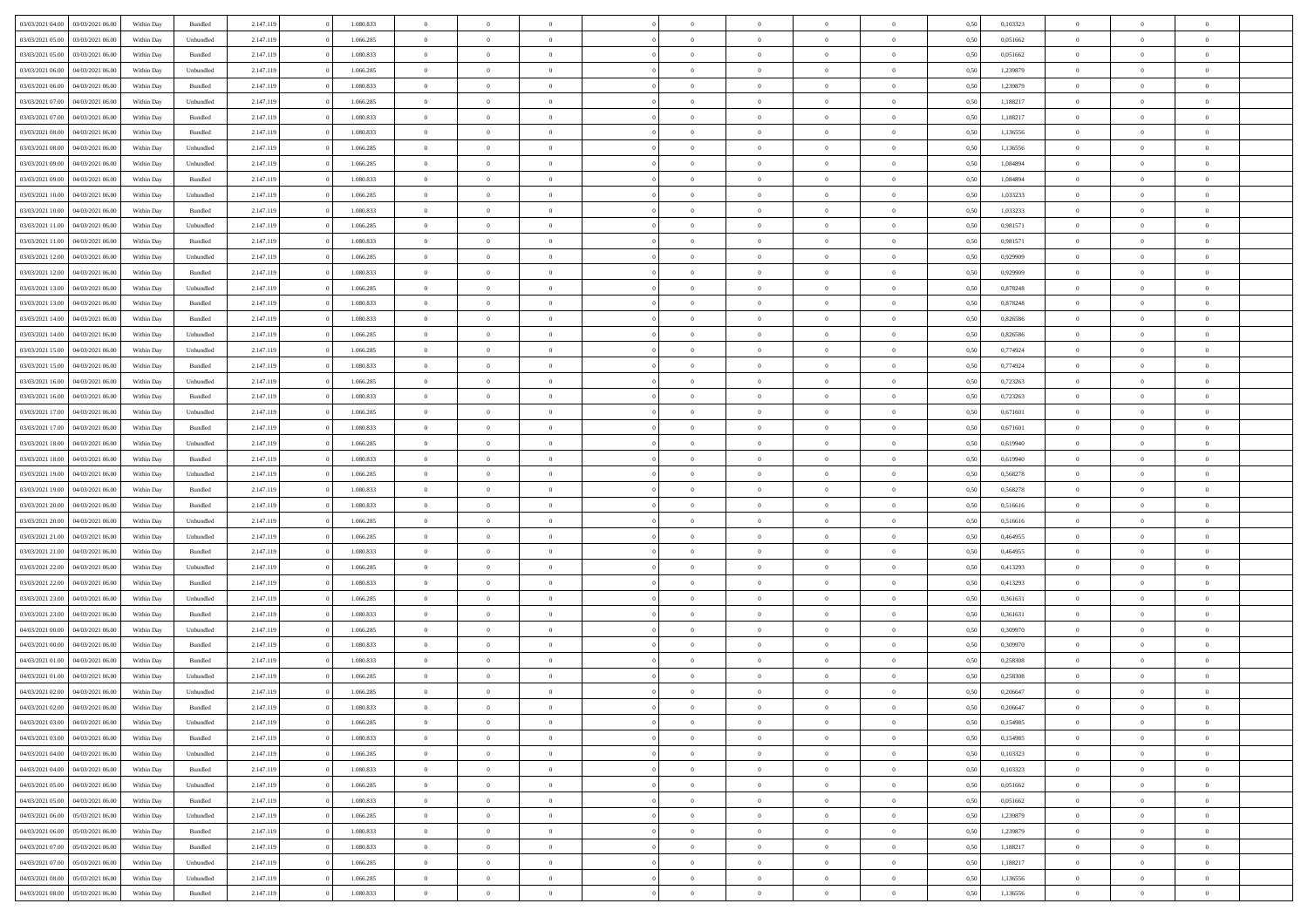| 04/03/2021 09:00                  | 05/03/2021 06:00 | Within Dav | Unbundled | 2.147.119 | 1.066.285 | $\overline{0}$ | $\Omega$       |                | $\Omega$       | $\Omega$       | $\Omega$       | $\theta$       | 0.50 | 1,084894 | $\theta$       | $\theta$       | $\theta$       |  |
|-----------------------------------|------------------|------------|-----------|-----------|-----------|----------------|----------------|----------------|----------------|----------------|----------------|----------------|------|----------|----------------|----------------|----------------|--|
|                                   |                  |            |           |           |           |                |                |                |                |                |                |                |      |          |                |                |                |  |
| 04/03/2021 09:00                  | 05/03/2021 06:00 | Within Day | Bundled   | 2.147.119 | 1.080.833 | $\overline{0}$ | $\theta$       | $\overline{0}$ | $\overline{0}$ | $\bf{0}$       | $\overline{0}$ | $\overline{0}$ | 0,50 | 1,084894 | $\theta$       | $\theta$       | $\overline{0}$ |  |
| 04/03/2021 10:00                  | 05/03/2021 06:00 | Within Day | Unbundled | 2.147.119 | 1.066.285 | $\overline{0}$ | $\overline{0}$ | $\overline{0}$ | $\bf{0}$       | $\bf{0}$       | $\bf{0}$       | $\bf{0}$       | 0,50 | 1,033233 | $\bf{0}$       | $\overline{0}$ | $\overline{0}$ |  |
| 04/03/2021 10:00                  | 05/03/2021 06:00 | Within Dav | Bundled   | 2.147.119 | 1.080.833 | $\overline{0}$ | $\overline{0}$ | $\overline{0}$ | $\overline{0}$ | $\bf{0}$       | $\overline{0}$ | $\overline{0}$ | 0.50 | 1,033233 | $\theta$       | $\theta$       | $\overline{0}$ |  |
|                                   |                  |            |           |           |           |                |                |                |                |                |                |                |      |          |                |                |                |  |
| 04/03/2021 11:00                  | 05/03/2021 06:00 | Within Day | Unbundled | 2.147.119 | 1.066.285 | $\overline{0}$ | $\theta$       | $\overline{0}$ | $\overline{0}$ | $\bf{0}$       | $\overline{0}$ | $\bf{0}$       | 0,50 | 0,981571 | $\theta$       | $\theta$       | $\overline{0}$ |  |
| 04/03/2021 11:00                  | 05/03/2021 06:00 | Within Day | Bundled   | 2.147.119 | 1.080.833 | $\overline{0}$ | $\bf{0}$       | $\overline{0}$ | $\bf{0}$       | $\overline{0}$ | $\overline{0}$ | $\mathbf{0}$   | 0,50 | 0,981571 | $\overline{0}$ | $\overline{0}$ | $\bf{0}$       |  |
| 04/03/2021 12:00                  | 05/03/2021 06:00 | Within Dav | Unbundled | 2.147.119 | 1.066.285 | $\overline{0}$ | $\overline{0}$ | $\overline{0}$ | $\overline{0}$ | $\overline{0}$ | $\overline{0}$ | $\overline{0}$ | 0.50 | 0.929909 | $\theta$       | $\overline{0}$ | $\overline{0}$ |  |
| 04/03/2021 12:00                  | 05/03/2021 06:00 | Within Day | Bundled   | 2.147.119 | 1.080.833 | $\overline{0}$ | $\theta$       | $\overline{0}$ | $\overline{0}$ | $\bf{0}$       | $\overline{0}$ | $\bf{0}$       | 0,50 | 0,929909 | $\theta$       | $\theta$       | $\overline{0}$ |  |
|                                   |                  |            |           |           |           |                | $\overline{0}$ |                |                | $\bf{0}$       |                |                |      |          | $\,0\,$        | $\overline{0}$ | $\overline{0}$ |  |
| 04/03/2021 13:00                  | 05/03/2021 06:00 | Within Day | Bundled   | 2.147.119 | 1.080.833 | $\overline{0}$ |                | $\overline{0}$ | $\bf{0}$       |                | $\bf{0}$       | $\bf{0}$       | 0,50 | 0,878248 |                |                |                |  |
| 04/03/2021 13:00                  | 05/03/2021 06:00 | Within Dav | Unbundled | 2.147.119 | 1.066.285 | $\overline{0}$ | $\overline{0}$ | $\overline{0}$ | $\overline{0}$ | $\overline{0}$ | $\overline{0}$ | $\overline{0}$ | 0.50 | 0,878248 | $\theta$       | $\overline{0}$ | $\overline{0}$ |  |
| 04/03/2021 14:00                  | 05/03/2021 06:00 | Within Day | Unbundled | 2.147.119 | 1.066.285 | $\overline{0}$ | $\theta$       | $\overline{0}$ | $\overline{0}$ | $\bf{0}$       | $\overline{0}$ | $\bf{0}$       | 0,50 | 0,826586 | $\theta$       | $\theta$       | $\overline{0}$ |  |
| 04/03/2021 14:00                  | 05/03/2021 06:00 | Within Day | Bundled   | 2.147.119 | 1.080.833 | $\overline{0}$ | $\overline{0}$ | $\overline{0}$ | $\bf{0}$       | $\bf{0}$       | $\bf{0}$       | $\bf{0}$       | 0,50 | 0,826586 | $\overline{0}$ | $\overline{0}$ | $\overline{0}$ |  |
| 04/03/2021 15:00                  | 05/03/2021 06:00 | Within Dav | Unbundled | 2.147.119 | 1.066.285 | $\overline{0}$ | $\overline{0}$ | $\overline{0}$ | $\overline{0}$ | $\bf{0}$       | $\overline{0}$ | $\overline{0}$ | 0.50 | 0.774924 | $\theta$       | $\theta$       | $\overline{0}$ |  |
|                                   |                  |            |           |           |           | $\overline{0}$ | $\theta$       | $\overline{0}$ |                | $\bf{0}$       | $\overline{0}$ | $\overline{0}$ |      |          | $\theta$       | $\theta$       | $\overline{0}$ |  |
| 04/03/2021 15:00                  | 05/03/2021 06:00 | Within Day | Bundled   | 2.147.119 | 1.080.833 |                |                |                | $\overline{0}$ |                |                |                | 0,50 | 0,774924 |                |                |                |  |
| 04/03/2021 16:00                  | 05/03/2021 06:00 | Within Day | Unbundled | 2.147.119 | 1.066.285 | $\overline{0}$ | $\bf{0}$       | $\overline{0}$ | $\bf{0}$       | $\overline{0}$ | $\overline{0}$ | $\mathbf{0}$   | 0,50 | 0,723263 | $\overline{0}$ | $\overline{0}$ | $\bf{0}$       |  |
| 04/03/2021 16:00                  | 05/03/2021 06:00 | Within Dav | Bundled   | 2.147.119 | 1.080.833 | $\overline{0}$ | $\overline{0}$ | $\overline{0}$ | $\overline{0}$ | $\overline{0}$ | $\overline{0}$ | $\overline{0}$ | 0.50 | 0,723263 | $\theta$       | $\overline{0}$ | $\overline{0}$ |  |
| 04/03/2021 17:00                  | 05/03/2021 06:00 | Within Day | Unbundled | 2.147.119 | 1.066.285 | $\overline{0}$ | $\theta$       | $\overline{0}$ | $\overline{0}$ | $\bf{0}$       | $\overline{0}$ | $\bf{0}$       | 0,50 | 0,671601 | $\theta$       | $\theta$       | $\overline{0}$ |  |
| 04/03/2021 17.00                  | 05/03/2021 06:00 | Within Day | Bundled   | 2.147.119 | 1.080.833 | $\overline{0}$ | $\overline{0}$ | $\overline{0}$ | $\bf{0}$       | $\bf{0}$       | $\bf{0}$       | $\bf{0}$       | 0,50 | 0,671601 | $\,0\,$        | $\overline{0}$ | $\overline{0}$ |  |
|                                   |                  |            |           |           |           |                |                |                |                |                |                |                |      |          |                |                |                |  |
| 04/03/2021 18:00                  | 05/03/2021 06:00 | Within Dav | Unbundled | 2.147.119 | 1.066.285 | $\overline{0}$ | $\overline{0}$ | $\overline{0}$ | $\overline{0}$ | $\overline{0}$ | $\overline{0}$ | $\overline{0}$ | 0.50 | 0,619940 | $\theta$       | $\overline{0}$ | $\overline{0}$ |  |
| 04/03/2021 18:00                  | 05/03/2021 06:00 | Within Day | Bundled   | 2.147.119 | 1.080.833 | $\overline{0}$ | $\theta$       | $\overline{0}$ | $\overline{0}$ | $\bf{0}$       | $\overline{0}$ | $\bf{0}$       | 0,50 | 0,619940 | $\theta$       | $\theta$       | $\overline{0}$ |  |
| 04/03/2021 19:00                  | 05/03/2021 06:00 | Within Day | Bundled   | 2.147.119 | 1.080.833 | $\overline{0}$ | $\overline{0}$ | $\overline{0}$ | $\overline{0}$ | $\bf{0}$       | $\overline{0}$ | $\bf{0}$       | 0,50 | 0,568278 | $\bf{0}$       | $\overline{0}$ | $\overline{0}$ |  |
| 04/03/2021 19:00                  | 05/03/2021 06:00 | Within Day | Unbundled | 2.147.119 | 1.066.285 | $\overline{0}$ | $\overline{0}$ | $\overline{0}$ | $\overline{0}$ | $\bf{0}$       | $\overline{0}$ | $\overline{0}$ | 0.50 | 0,568278 | $\theta$       | $\theta$       | $\overline{0}$ |  |
| 04/03/2021 20.00                  | 05/03/2021 06:00 | Within Day | Unbundled | 2.147.119 | 1.066.285 | $\overline{0}$ | $\theta$       | $\overline{0}$ | $\overline{0}$ | $\bf{0}$       | $\overline{0}$ | $\bf{0}$       | 0,50 | 0,516616 | $\theta$       | $\overline{0}$ | $\overline{0}$ |  |
|                                   |                  |            |           |           |           |                |                |                |                |                |                |                |      |          |                |                |                |  |
| 04/03/2021 20.00                  | 05/03/2021 06:00 | Within Day | Bundled   | 2.147.119 | 1.080.833 | $\overline{0}$ | $\bf{0}$       | $\overline{0}$ | $\overline{0}$ | $\overline{0}$ | $\overline{0}$ | $\mathbf{0}$   | 0,50 | 0,516616 | $\bf{0}$       | $\overline{0}$ | $\bf{0}$       |  |
| 04/03/2021 21:00                  | 05/03/2021 06:00 | Within Dav | Unbundled | 2.147.119 | 1.066.285 | $\overline{0}$ | $\overline{0}$ | $\overline{0}$ | $\overline{0}$ | $\overline{0}$ | $\overline{0}$ | $\overline{0}$ | 0.50 | 0,464955 | $\theta$       | $\overline{0}$ | $\overline{0}$ |  |
| 04/03/2021 21.00                  | 05/03/2021 06:00 | Within Day | Bundled   | 2.147.119 | 1.080.833 | $\overline{0}$ | $\theta$       | $\overline{0}$ | $\overline{0}$ | $\bf{0}$       | $\overline{0}$ | $\bf{0}$       | 0,50 | 0,464955 | $\theta$       | $\theta$       | $\overline{0}$ |  |
| 04/03/2021 22.00                  | 05/03/2021 06:00 | Within Day | Unbundled | 2.147.119 | 1.066.285 | $\overline{0}$ | $\overline{0}$ | $\overline{0}$ | $\overline{0}$ | $\bf{0}$       | $\overline{0}$ | $\bf{0}$       | 0,50 | 0,413293 | $\,0\,$        | $\overline{0}$ | $\overline{0}$ |  |
| 04/03/2021 22.00                  | 05/03/2021 06:00 |            | Bundled   | 2.147.119 | 1.080.833 | $\overline{0}$ | $\overline{0}$ | $\overline{0}$ | $\overline{0}$ | $\overline{0}$ | $\overline{0}$ | $\overline{0}$ | 0.50 | 0,413293 | $\theta$       | $\overline{0}$ | $\overline{0}$ |  |
|                                   |                  | Within Day |           |           |           |                |                |                |                |                |                |                |      |          |                |                |                |  |
| 04/03/2021 23:00                  | 05/03/2021 06:00 | Within Day | Unbundled | 2.147.119 | 1.066.285 | $\overline{0}$ | $\theta$       | $\overline{0}$ | $\overline{0}$ | $\bf{0}$       | $\overline{0}$ | $\bf{0}$       | 0,50 | 0,361631 | $\,$ 0 $\,$    | $\theta$       | $\overline{0}$ |  |
| 04/03/2021 23.00                  | 05/03/2021 06:00 | Within Day | Bundled   | 2.147.119 | 1.080.833 | $\overline{0}$ | $\overline{0}$ | $\overline{0}$ | $\bf{0}$       | $\bf{0}$       | $\bf{0}$       | $\bf{0}$       | 0,50 | 0,361631 | $\bf{0}$       | $\overline{0}$ | $\overline{0}$ |  |
| 05/03/2021 00:00                  | 05/03/2021 06:00 | Within Day | Bundled   | 2.147.119 | 1.080.833 | $\overline{0}$ | $\Omega$       | $\Omega$       | $\Omega$       | $\Omega$       | $\Omega$       | $\overline{0}$ | 0.50 | 0,309970 | $\,0\,$        | $\Omega$       | $\theta$       |  |
| 05/03/2021 00:00                  | 05/03/2021 06:00 | Within Day | Unbundled | 2.147.119 | 1.066.285 | $\overline{0}$ | $\theta$       | $\overline{0}$ | $\overline{0}$ | $\bf{0}$       | $\overline{0}$ | $\bf{0}$       | 0,50 | 0,309970 | $\theta$       | $\theta$       | $\overline{0}$ |  |
|                                   |                  |            |           |           |           |                |                |                |                |                |                |                |      |          |                |                |                |  |
| 05/03/2021 01:00                  | 05/03/2021 06:00 | Within Day | Unbundled | 2.147.119 | 1.066.285 | $\overline{0}$ | $\overline{0}$ | $\overline{0}$ | $\bf{0}$       | $\bf{0}$       | $\overline{0}$ | $\mathbf{0}$   | 0,50 | 0,258308 | $\overline{0}$ | $\overline{0}$ | $\bf{0}$       |  |
| 05/03/2021 01:00                  | 05/03/2021 06:00 | Within Day | Bundled   | 2.147.119 | 1.080.833 | $\overline{0}$ | $\Omega$       | $\Omega$       | $\Omega$       | $\Omega$       | $\Omega$       | $\overline{0}$ | 0.50 | 0,258308 | $\theta$       | $\theta$       | $\theta$       |  |
| 05/03/2021 02:00                  | 05/03/2021 06:00 | Within Day | Unbundled | 2.147.119 | 1.066.285 | $\overline{0}$ | $\theta$       | $\overline{0}$ | $\overline{0}$ | $\bf{0}$       | $\overline{0}$ | $\bf{0}$       | 0,50 | 0,206647 | $\theta$       | $\theta$       | $\overline{0}$ |  |
| 05/03/2021 02:00                  | 05/03/2021 06:00 | Within Day | Bundled   | 2.147.119 | 1.080.833 | $\overline{0}$ | $\overline{0}$ | $\overline{0}$ | $\bf{0}$       | $\bf{0}$       | $\bf{0}$       | $\bf{0}$       | 0,50 | 0,206647 | $\bf{0}$       | $\overline{0}$ | $\overline{0}$ |  |
| 05/03/2021 03:00                  | 05/03/2021 06:00 | Within Day | Unbundled | 2.147.119 | 1.066.285 | $\overline{0}$ | $\Omega$       | $\Omega$       | $\Omega$       | $\theta$       | $\theta$       | $\overline{0}$ | 0.50 | 0,154985 | $\theta$       | $\theta$       | $\theta$       |  |
|                                   |                  |            |           |           |           |                |                |                |                |                |                |                |      |          |                |                |                |  |
| 05/03/2021 03:00                  | 05/03/2021 06:00 | Within Day | Bundled   | 2.147.119 | 1.080.833 | $\overline{0}$ | $\theta$       | $\overline{0}$ | $\overline{0}$ | $\bf{0}$       | $\overline{0}$ | $\bf{0}$       | 0,50 | 0,154985 | $\,$ 0 $\,$    | $\overline{0}$ | $\overline{0}$ |  |
| 05/03/2021 04:00                  | 05/03/2021 06:00 | Within Day | Unbundled | 2.147.119 | 1.066.285 | $\overline{0}$ | $\overline{0}$ | $\overline{0}$ | $\bf{0}$       | $\bf{0}$       | $\bf{0}$       | $\bf{0}$       | 0,50 | 0,103323 | $\overline{0}$ | $\overline{0}$ | $\overline{0}$ |  |
| 05/03/2021 04:00                  | 05/03/2021 06:00 | Within Day | Bundled   | 2.147.119 | 1.080.833 | $\overline{0}$ | $\Omega$       | $\Omega$       | $\Omega$       | $\Omega$       | $\overline{0}$ | $\overline{0}$ | 0.50 | 0,103323 | $\,0\,$        | $\theta$       | $\theta$       |  |
| 05/03/2021 05:00                  | 05/03/2021 06:00 | Within Day | Unbundled | 2.147.119 | 1.066.285 | $\overline{0}$ | $\theta$       | $\overline{0}$ | $\overline{0}$ | $\bf{0}$       | $\overline{0}$ | $\bf{0}$       | 0,50 | 0,051662 | $\,$ 0 $\,$    | $\overline{0}$ | $\overline{0}$ |  |
| 05/03/2021 05:00                  | 05/03/2021 06:00 | Within Day | Bundled   | 2.147.119 | 1.080.833 | $\overline{0}$ | $\overline{0}$ | $\overline{0}$ | $\bf{0}$       | $\bf{0}$       | $\bf{0}$       | $\mathbf{0}$   | 0,50 | 0,051662 | $\bf{0}$       | $\overline{0}$ | $\bf{0}$       |  |
|                                   |                  |            |           |           |           |                |                |                |                |                |                |                |      |          |                |                |                |  |
| 05/03/2021 06:00                  | 06/03/2021 06:00 | Within Day | Bundled   | 2.147.119 | 1.080.833 | $\overline{0}$ | $\Omega$       | $\Omega$       | $\Omega$       | $\Omega$       | $\Omega$       | $\overline{0}$ | 0.50 | 1,239879 | $\theta$       | $\Omega$       | $\theta$       |  |
| 05/03/2021 06:00                  | 06/03/2021 06:00 | Within Day | Unbundled | 2.147.119 | 1.066.285 | $\overline{0}$ | $\overline{0}$ | $\overline{0}$ | $\bf{0}$       | $\,$ 0         | $\bf{0}$       | $\bf{0}$       | 0,50 | 1,239879 | $\,0\,$        | $\,0\,$        | $\overline{0}$ |  |
| 05/03/2021 07:00 06/03/2021 06:00 |                  | Within Day | Unbundled | 2.147.119 | 1.066.285 | $\bf{0}$       | $\bf{0}$       |                |                | $\bf{0}$       |                |                | 0,50 | 1,188217 | $\bf{0}$       | $\overline{0}$ |                |  |
| 05/03/2021 07:00                  | 06/03/2021 06:00 | Within Day | Bundled   | 2.147.119 | 1.080.833 | $\overline{0}$ | $\overline{0}$ | $\overline{0}$ | $\Omega$       | $\overline{0}$ | $\overline{0}$ | $\overline{0}$ | 0,50 | 1,188217 | $\theta$       | $\theta$       | $\theta$       |  |
| 05/03/2021 08:00                  | 06/03/2021 06:00 | Within Day | Unbundled | 2.147.119 | 1.066.285 | $\overline{0}$ | $\,$ 0         | $\overline{0}$ | $\bf{0}$       | $\,$ 0 $\,$    | $\overline{0}$ | $\mathbf{0}$   | 0,50 | 1,136556 | $\,$ 0 $\,$    | $\,$ 0 $\,$    | $\,$ 0         |  |
|                                   |                  |            |           |           |           |                |                |                |                |                |                |                |      |          |                |                |                |  |
| 05/03/2021 08:00                  | 06/03/2021 06:00 | Within Day | Bundled   | 2.147.119 | 1.080.833 | $\overline{0}$ | $\overline{0}$ | $\overline{0}$ | $\overline{0}$ | $\overline{0}$ | $\overline{0}$ | $\mathbf{0}$   | 0,50 | 1,136556 | $\overline{0}$ | $\bf{0}$       | $\bf{0}$       |  |
| 05/03/2021 09:00                  | 06/03/2021 06:00 | Within Day | Unbundled | 2.147.119 | 1.066.285 | $\overline{0}$ | $\overline{0}$ | $\overline{0}$ | $\Omega$       | $\overline{0}$ | $\overline{0}$ | $\overline{0}$ | 0,50 | 1,084894 | $\overline{0}$ | $\theta$       | $\overline{0}$ |  |
| 05/03/2021 09:00                  | 06/03/2021 06:00 | Within Day | Bundled   | 2.147.119 | 1.080.833 | $\overline{0}$ | $\,$ 0         | $\overline{0}$ | $\overline{0}$ | $\,$ 0 $\,$    | $\overline{0}$ | $\mathbf{0}$   | 0,50 | 1,084894 | $\,$ 0 $\,$    | $\overline{0}$ | $\overline{0}$ |  |
| 05/03/2021 10:00                  | 06/03/2021 06:00 | Within Day | Unbundled | 2.147.119 | 1.066.285 | $\overline{0}$ | $\overline{0}$ | $\overline{0}$ | $\overline{0}$ | $\overline{0}$ | $\overline{0}$ | $\mathbf{0}$   | 0,50 | 1,033233 | $\overline{0}$ | $\overline{0}$ | $\bf{0}$       |  |
|                                   | 06/03/2021 06:00 |            |           |           | 1.080.833 |                | $\overline{0}$ | $\overline{0}$ | $\Omega$       | $\overline{0}$ | $\overline{0}$ |                | 0.50 | 1,033233 |                | $\theta$       | $\overline{0}$ |  |
| 05/03/2021 10:00                  |                  | Within Day | Bundled   | 2.147.119 |           | $\overline{0}$ |                |                |                |                |                | $\bf{0}$       |      |          | $\overline{0}$ |                |                |  |
| 05/03/2021 11:00                  | 06/03/2021 06:00 | Within Day | Unbundled | 2.147.119 | 1.066.285 | $\overline{0}$ | $\,$ 0         | $\overline{0}$ | $\overline{0}$ | $\bf{0}$       | $\overline{0}$ | $\bf{0}$       | 0,50 | 0,981571 | $\,$ 0 $\,$    | $\overline{0}$ | $\overline{0}$ |  |
| 05/03/2021 11:00                  | 06/03/2021 06:00 | Within Day | Bundled   | 2.147.119 | 1.080.833 | $\overline{0}$ | $\bf{0}$       | $\overline{0}$ | $\overline{0}$ | $\overline{0}$ | $\overline{0}$ | $\mathbf{0}$   | 0,50 | 0,981571 | $\overline{0}$ | $\overline{0}$ | $\bf{0}$       |  |
| 05/03/2021 12:00                  | 06/03/2021 06:00 | Within Day | Bundled   | 2.147.119 | 1.080.833 | $\overline{0}$ | $\overline{0}$ | $\overline{0}$ | $\Omega$       | $\overline{0}$ | $\overline{0}$ | $\bf{0}$       | 0.50 | 0,929909 | $\overline{0}$ | $\overline{0}$ | $\overline{0}$ |  |
| 05/03/2021 12:00                  | 06/03/2021 06:00 | Within Day | Unbundled | 2.147.119 | 1.066.285 | $\overline{0}$ | $\bf{0}$       | $\overline{0}$ | $\bf{0}$       | $\bf{0}$       | $\overline{0}$ | $\mathbf{0}$   | 0,50 | 0,929909 | $\,$ 0 $\,$    | $\,$ 0 $\,$    | $\bf{0}$       |  |
|                                   |                  |            |           |           |           |                |                |                |                |                |                |                |      |          |                |                |                |  |
| 05/03/2021 13:00                  | 06/03/2021 06:00 | Within Day | Unbundled | 2.147.119 | 1.066.285 | $\overline{0}$ | $\overline{0}$ | $\overline{0}$ | $\overline{0}$ | $\bf{0}$       | $\overline{0}$ | $\mathbf{0}$   | 0,50 | 0,878248 | $\overline{0}$ | $\bf{0}$       | $\bf{0}$       |  |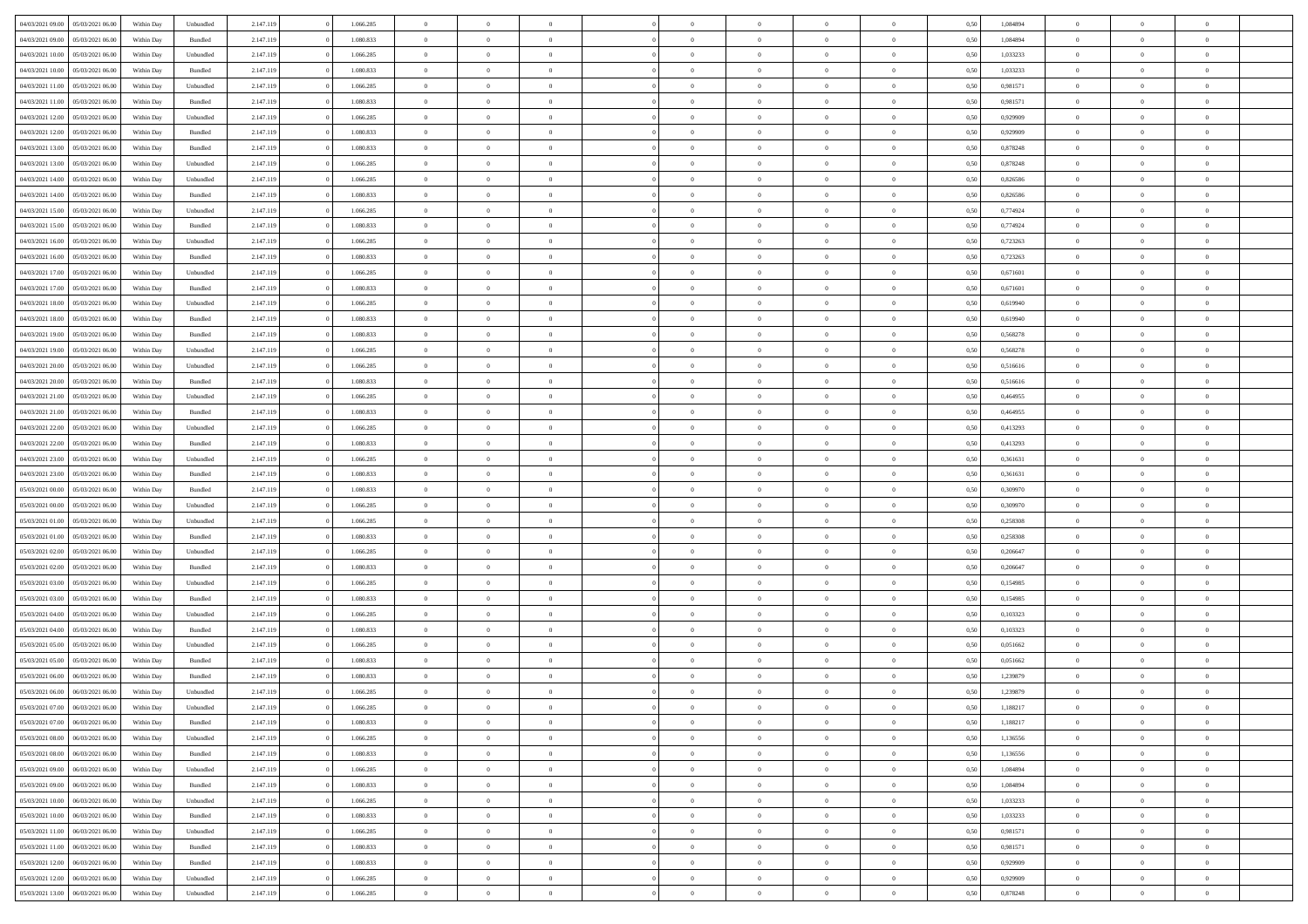| 05/03/2021 13:00<br>06/03/2021 06:00 | Within Day | Bundled   | 2.147.119 | 1.080.833 | $\overline{0}$ | $\Omega$       |                | $\Omega$       | $\Omega$       | $\theta$       | $\theta$       | 0.50 | 0,878248 | $\theta$       | $\theta$       | $\overline{0}$ |  |
|--------------------------------------|------------|-----------|-----------|-----------|----------------|----------------|----------------|----------------|----------------|----------------|----------------|------|----------|----------------|----------------|----------------|--|
|                                      |            |           |           |           |                |                |                |                |                |                |                |      |          |                |                |                |  |
| 05/03/2021 14:00<br>06/03/2021 06:00 | Within Day | Unbundled | 2.147.119 | 1.066.285 | $\overline{0}$ | $\theta$       | $\overline{0}$ | $\overline{0}$ | $\bf{0}$       | $\overline{0}$ | $\bf{0}$       | 0,50 | 0,826586 | $\theta$       | $\overline{0}$ | $\overline{0}$ |  |
| 05/03/2021 14:00<br>06/03/2021 06:00 | Within Day | Bundled   | 2.147.119 | 1.080.833 | $\overline{0}$ | $\bf{0}$       | $\overline{0}$ | $\overline{0}$ | $\bf{0}$       | $\overline{0}$ | $\mathbf{0}$   | 0,50 | 0,826586 | $\bf{0}$       | $\overline{0}$ | $\bf{0}$       |  |
| 05/03/2021 15:00<br>06/03/2021 06:00 | Within Dav | Unbundled | 2.147.119 | 1.066.285 | $\overline{0}$ | $\overline{0}$ | $\overline{0}$ | $\overline{0}$ | $\bf{0}$       | $\overline{0}$ | $\overline{0}$ | 0.50 | 0,774924 | $\theta$       | $\theta$       | $\overline{0}$ |  |
| 05/03/2021 15:00<br>06/03/2021 06:00 | Within Day | Bundled   | 2.147.119 | 1.080.833 | $\overline{0}$ | $\theta$       | $\overline{0}$ | $\overline{0}$ | $\bf{0}$       | $\overline{0}$ | $\bf{0}$       | 0,50 | 0,774924 | $\theta$       | $\overline{0}$ | $\overline{0}$ |  |
|                                      |            |           |           |           |                |                |                |                |                |                |                |      |          |                |                |                |  |
| 05/03/2021 16:00<br>06/03/2021 06:00 | Within Day | Unbundled | 2.147.119 | 1.066.285 | $\overline{0}$ | $\overline{0}$ | $\overline{0}$ | $\overline{0}$ | $\overline{0}$ | $\overline{0}$ | $\mathbf{0}$   | 0,50 | 0,723263 | $\bf{0}$       | $\overline{0}$ | $\bf{0}$       |  |
| 05/03/2021 16:00<br>06/03/2021 06:00 | Within Dav | Bundled   | 2.147.119 | 1.080.833 | $\overline{0}$ | $\overline{0}$ | $\overline{0}$ | $\overline{0}$ | $\overline{0}$ | $\overline{0}$ | $\overline{0}$ | 0.50 | 0,723263 | $\theta$       | $\overline{0}$ | $\overline{0}$ |  |
| 05/03/2021 20:00<br>06/03/2021 06:00 | Within Day | Unbundled | 2.147.119 | 1.066.285 | $\overline{0}$ | $\theta$       | $\overline{0}$ | $\overline{0}$ | $\bf{0}$       | $\overline{0}$ | $\bf{0}$       | 0,50 | 0,516616 | $\theta$       | $\theta$       | $\overline{0}$ |  |
| 05/03/2021 20.00<br>06/03/2021 06:00 | Within Day | Bundled   | 2.147.119 | 1.080.833 | $\overline{0}$ | $\overline{0}$ | $\overline{0}$ | $\overline{0}$ | $\bf{0}$       | $\overline{0}$ | $\bf{0}$       | 0,50 | 0,516616 | $\,0\,$        | $\overline{0}$ | $\overline{0}$ |  |
| 05/03/2021 21:00<br>06/03/2021 06:00 | Within Dav | Bundled   | 2.147.119 | 1.080.833 | $\overline{0}$ | $\overline{0}$ | $\overline{0}$ | $\overline{0}$ | $\overline{0}$ | $\overline{0}$ | $\overline{0}$ | 0.50 | 0,464955 | $\theta$       | $\overline{0}$ | $\overline{0}$ |  |
| 05/03/2021 21:00<br>06/03/2021 06:00 | Within Day | Unbundled | 2.147.119 | 1.066.285 | $\overline{0}$ | $\theta$       | $\overline{0}$ | $\overline{0}$ | $\bf{0}$       | $\overline{0}$ | $\bf{0}$       | 0,50 | 0,464955 | $\,$ 0 $\,$    | $\overline{0}$ | $\overline{0}$ |  |
| 05/03/2021 22.00<br>06/03/2021 06:00 | Within Day | Unbundled | 2.147.119 | 1.066.285 | $\overline{0}$ | $\bf{0}$       | $\overline{0}$ | $\overline{0}$ | $\bf{0}$       | $\overline{0}$ | $\mathbf{0}$   | 0,50 | 0,413293 | $\bf{0}$       | $\overline{0}$ | $\bf{0}$       |  |
| 05/03/2021 22:00<br>06/03/2021 06:00 | Within Day | Bundled   | 2.147.119 | 1.080.833 | $\overline{0}$ | $\overline{0}$ | $\overline{0}$ | $\overline{0}$ | $\bf{0}$       | $\overline{0}$ | $\overline{0}$ | 0.50 | 0,413293 | $\theta$       | $\theta$       | $\overline{0}$ |  |
|                                      |            |           |           |           |                |                |                |                |                |                |                |      |          |                |                |                |  |
| 05/03/2021 23:00<br>06/03/2021 06:00 | Within Day | Unbundled | 2.147.119 | 1.066.285 | $\overline{0}$ | $\theta$       | $\overline{0}$ | $\overline{0}$ | $\bf{0}$       | $\overline{0}$ | $\bf{0}$       | 0,50 | 0,361631 | $\theta$       | $\overline{0}$ | $\overline{0}$ |  |
| 05/03/2021 23.00<br>06/03/2021 06:00 | Within Day | Bundled   | 2.147.119 | 1.080.833 | $\overline{0}$ | $\overline{0}$ | $\overline{0}$ | $\overline{0}$ | $\overline{0}$ | $\overline{0}$ | $\mathbf{0}$   | 0,50 | 0,361631 | $\bf{0}$       | $\overline{0}$ | $\bf{0}$       |  |
| 06/03/2021 00:00<br>06/03/2021 06:00 | Within Dav | Unbundled | 2.147.119 | 1.066.285 | $\overline{0}$ | $\overline{0}$ | $\overline{0}$ | $\overline{0}$ | $\overline{0}$ | $\overline{0}$ | $\overline{0}$ | 0.50 | 0,309970 | $\theta$       | $\overline{0}$ | $\overline{0}$ |  |
| 06/03/2021 00:00<br>06/03/2021 06:00 | Within Day | Bundled   | 2.147.119 | 1.080.833 | $\overline{0}$ | $\theta$       | $\overline{0}$ | $\overline{0}$ | $\bf{0}$       | $\overline{0}$ | $\bf{0}$       | 0,50 | 0,309970 | $\theta$       | $\theta$       | $\overline{0}$ |  |
| 06/03/2021 01:00<br>06/03/2021 06:00 | Within Day | Unbundled | 2.147.119 | 1.066.285 | $\overline{0}$ | $\overline{0}$ | $\overline{0}$ | $\overline{0}$ | $\bf{0}$       | $\overline{0}$ | $\bf{0}$       | 0,50 | 0,258308 | $\bf{0}$       | $\overline{0}$ | $\overline{0}$ |  |
| 06/03/2021 01:00<br>06/03/2021 06:00 | Within Dav | Bundled   | 2.147.119 | 1.080.833 | $\overline{0}$ | $\overline{0}$ | $\overline{0}$ | $\overline{0}$ | $\overline{0}$ | $\overline{0}$ | $\overline{0}$ | 0.50 | 0,258308 | $\theta$       | $\overline{0}$ | $\overline{0}$ |  |
| 06/03/2021 02:00<br>06/03/2021 06:00 | Within Day | Bundled   | 2.147.119 | 1.080.833 | $\overline{0}$ | $\theta$       | $\overline{0}$ | $\overline{0}$ | $\bf{0}$       | $\overline{0}$ | $\bf{0}$       | 0,50 | 0,206647 | $\theta$       | $\overline{0}$ | $\overline{0}$ |  |
|                                      |            |           |           |           |                |                |                |                |                |                |                |      |          |                |                |                |  |
| 06/03/2021 02:00<br>06/03/2021 06:00 | Within Day | Unbundled | 2.147.119 | 1.066.285 | $\overline{0}$ | $\overline{0}$ | $\overline{0}$ | $\overline{0}$ | $\bf{0}$       | $\overline{0}$ | $\bf{0}$       | 0,50 | 0,206647 | $\,0\,$        | $\overline{0}$ | $\bf{0}$       |  |
| 06/03/2021 03:00<br>06/03/2021 06:00 | Within Day | Unbundled | 2.147.119 | 1.066.285 | $\overline{0}$ | $\overline{0}$ | $\overline{0}$ | $\overline{0}$ | $\bf{0}$       | $\overline{0}$ | $\overline{0}$ | 0.50 | 0.154985 | $\theta$       | $\overline{0}$ | $\overline{0}$ |  |
| 06/03/2021 03:00<br>06/03/2021 06:00 | Within Day | Bundled   | 2.147.119 | 1.080.833 | $\overline{0}$ | $\theta$       | $\overline{0}$ | $\overline{0}$ | $\bf{0}$       | $\overline{0}$ | $\bf{0}$       | 0,50 | 0,154985 | $\,$ 0 $\,$    | $\overline{0}$ | $\overline{0}$ |  |
| 06/03/2021 04:00<br>06/03/2021 06:00 | Within Day | Unbundled | 2.147.119 | 1.066.285 | $\overline{0}$ | $\overline{0}$ | $\overline{0}$ | $\bf{0}$       | $\overline{0}$ | $\overline{0}$ | $\mathbf{0}$   | 0,50 | 0,103323 | $\bf{0}$       | $\overline{0}$ | $\bf{0}$       |  |
| 06/03/2021 04:00<br>06/03/2021 06:00 | Within Dav | Bundled   | 2.147.119 | 1.080.833 | $\overline{0}$ | $\overline{0}$ | $\overline{0}$ | $\overline{0}$ | $\overline{0}$ | $\overline{0}$ | $\overline{0}$ | 0.50 | 0,103323 | $\theta$       | $\overline{0}$ | $\overline{0}$ |  |
| 06/03/2021 05:00<br>06/03/2021 06:00 | Within Day | Unbundled | 2.147.119 | 1.066.285 | $\overline{0}$ | $\theta$       | $\overline{0}$ | $\overline{0}$ | $\bf{0}$       | $\overline{0}$ | $\bf{0}$       | 0,50 | 0,051662 | $\theta$       | $\theta$       | $\overline{0}$ |  |
| 06/03/2021 05:00<br>06/03/2021 06:00 | Within Day | Bundled   | 2.147.119 | 1.080.833 | $\overline{0}$ | $\overline{0}$ | $\overline{0}$ | $\bf{0}$       | $\bf{0}$       | $\bf{0}$       | $\bf{0}$       | 0,50 | 0,051662 | $\,0\,$        | $\overline{0}$ | $\overline{0}$ |  |
| 06/03/2021 06:00<br>07/03/2021 06:00 |            | Unbundled | 2.147.119 | 1.066.285 | $\overline{0}$ | $\overline{0}$ | $\overline{0}$ | $\overline{0}$ | $\overline{0}$ | $\overline{0}$ | $\overline{0}$ | 0.50 | 1,239879 | $\theta$       | $\overline{0}$ | $\overline{0}$ |  |
|                                      | Within Day |           |           |           |                |                |                |                |                |                |                |      |          |                |                |                |  |
| 06/03/2021 06:00<br>07/03/2021 06:00 | Within Day | Bundled   | 2.147.119 | 1.080.833 | $\overline{0}$ | $\theta$       | $\overline{0}$ | $\overline{0}$ | $\bf{0}$       | $\overline{0}$ | $\bf{0}$       | 0,50 | 1,239879 | $\,$ 0 $\,$    | $\overline{0}$ | $\overline{0}$ |  |
| 06/03/2021 07:00<br>07/03/2021 06:00 | Within Day | Unbundled | 2.147.119 | 1.066.285 | $\overline{0}$ | $\overline{0}$ | $\overline{0}$ | $\bf{0}$       | $\bf{0}$       | $\bf{0}$       | $\bf{0}$       | 0,50 | 1,188217 | $\bf{0}$       | $\overline{0}$ | $\bf{0}$       |  |
| 06/03/2021 07:00<br>07/03/2021 06:00 | Within Day | Bundled   | 2.147.119 | 1.080.833 | $\overline{0}$ | $\Omega$       | $\Omega$       | $\Omega$       | $\Omega$       | $\overline{0}$ | $\overline{0}$ | 0,50 | 1,188217 | $\,0\,$        | $\theta$       | $\theta$       |  |
| 06/03/2021 08:00<br>07/03/2021 06:00 | Within Day | Bundled   | 2.147.119 | 1.080.833 | $\overline{0}$ | $\theta$       | $\overline{0}$ | $\overline{0}$ | $\bf{0}$       | $\overline{0}$ | $\bf{0}$       | 0,50 | 1,136556 | $\theta$       | $\overline{0}$ | $\overline{0}$ |  |
| 06/03/2021 08:00<br>07/03/2021 06:00 | Within Day | Unbundled | 2.147.119 | 1.066.285 | $\overline{0}$ | $\overline{0}$ | $\overline{0}$ | $\bf{0}$       | $\overline{0}$ | $\overline{0}$ | $\mathbf{0}$   | 0,50 | 1,136556 | $\overline{0}$ | $\overline{0}$ | $\bf{0}$       |  |
| 06/03/2021 09:00<br>07/03/2021 06:00 | Within Day | Unbundled | 2.147.119 | 1.066.285 | $\overline{0}$ | $\Omega$       | $\Omega$       | $\Omega$       | $\bf{0}$       | $\overline{0}$ | $\overline{0}$ | 0.50 | 1.084894 | $\,0\,$        | $\theta$       | $\theta$       |  |
| 06/03/2021 09:00<br>07/03/2021 06:00 | Within Day | Bundled   | 2.147.119 | 1.080.833 | $\overline{0}$ | $\theta$       | $\overline{0}$ | $\overline{0}$ | $\bf{0}$       | $\overline{0}$ | $\bf{0}$       | 0,50 | 1,084894 | $\theta$       | $\overline{0}$ | $\overline{0}$ |  |
|                                      |            |           |           |           |                |                |                |                |                |                |                |      |          |                |                |                |  |
| 06/03/2021 10:00<br>07/03/2021 06:00 | Within Day | Unbundled | 2.147.119 | 1.066.285 | $\overline{0}$ | $\overline{0}$ | $\overline{0}$ | $\bf{0}$       | $\bf{0}$       | $\bf{0}$       | $\bf{0}$       | 0,50 | 1,033233 | $\bf{0}$       | $\overline{0}$ | $\bf{0}$       |  |
| 06/03/2021 10:00<br>07/03/2021 06:00 | Within Day | Bundled   | 2.147.119 | 1.080.833 | $\overline{0}$ | $\Omega$       | $\Omega$       | $\Omega$       | $\theta$       | $\overline{0}$ | $\overline{0}$ | 0.50 | 1.033233 | $\,$ 0 $\,$    | $\theta$       | $\theta$       |  |
| 06/03/2021 11:00<br>07/03/2021 06:00 | Within Day | Unbundled | 2.147.119 | 1.066.285 | $\overline{0}$ | $\theta$       | $\overline{0}$ | $\overline{0}$ | $\bf{0}$       | $\overline{0}$ | $\bf{0}$       | 0,50 | 0,981571 | $\,$ 0 $\,$    | $\overline{0}$ | $\overline{0}$ |  |
| 06/03/2021 11:00<br>07/03/2021 06:00 | Within Day | Bundled   | 2.147.119 | 1.080.833 | $\overline{0}$ | $\bf{0}$       | $\overline{0}$ | $\bf{0}$       | $\bf{0}$       | $\bf{0}$       | $\bf{0}$       | 0,50 | 0,981571 | $\overline{0}$ | $\overline{0}$ | $\bf{0}$       |  |
| 06/03/2021 12:00<br>07/03/2021 06:00 | Within Day | Unbundled | 2.147.119 | 1.066.285 | $\overline{0}$ | $\Omega$       | $\Omega$       | $\Omega$       | $\overline{0}$ | $\overline{0}$ | $\overline{0}$ | 0.50 | 0,929909 | $\,0\,$        | $\theta$       | $\theta$       |  |
| 06/03/2021 12:00<br>07/03/2021 06:00 | Within Day | Bundled   | 2.147.119 | 1.080.833 | $\overline{0}$ | $\overline{0}$ | $\overline{0}$ | $\overline{0}$ | $\bf{0}$       | $\overline{0}$ | $\bf{0}$       | 0,50 | 0,929909 | $\,$ 0 $\,$    | $\overline{0}$ | $\overline{0}$ |  |
| 06/03/2021 13:00<br>07/03/2021 06:00 | Within Day | Unbundled | 2.147.119 | 1.066.285 | $\overline{0}$ | $\overline{0}$ | $\overline{0}$ | $\bf{0}$       | $\bf{0}$       | $\overline{0}$ | $\mathbf{0}$   | 0,50 | 0,878248 | $\overline{0}$ | $\overline{0}$ | $\bf{0}$       |  |
| 06/03/2021 13:00<br>07/03/2021 06:00 |            | Bundled   | 2.147.119 | 1.080.833 | $\overline{0}$ | $\Omega$       | $\Omega$       | $\Omega$       | $\Omega$       | $\Omega$       | $\overline{0}$ | 0.50 | 0,878248 | $\theta$       | $\theta$       | $\theta$       |  |
|                                      | Within Day |           |           |           | $\overline{0}$ |                | $\overline{0}$ |                |                |                |                |      |          |                |                |                |  |
| 06/03/2021 14:00<br>07/03/2021 06:00 | Within Day | Bundled   | 2.147.119 | 1.080.833 |                | $\overline{0}$ |                | $\bf{0}$       | $\,$ 0         | $\bf{0}$       | $\bf{0}$       | 0,50 | 0,826586 | $\,0\,$        | $\,$ 0 $\,$    | $\overline{0}$ |  |
| 06/03/2021 14:00 07/03/2021 06:00    | Within Day | Unbundled | 2.147.119 | 1.066.285 | $\bf{0}$       | $\bf{0}$       |                |                | $\bf{0}$       |                |                | 0,50 | 0,826586 | $\bf{0}$       | $\overline{0}$ |                |  |
| 06/03/2021 15:00<br>07/03/2021 06:00 | Within Day | Unbundled | 2.147.119 | 1.066.285 | $\overline{0}$ | $\overline{0}$ | $\overline{0}$ | $\Omega$       | $\overline{0}$ | $\overline{0}$ | $\overline{0}$ | 0.50 | 0,774924 | $\theta$       | $\theta$       | $\theta$       |  |
| 06/03/2021 15:00<br>07/03/2021 06:00 | Within Day | Bundled   | 2.147.119 | 1.080.833 | $\overline{0}$ | $\,$ 0         | $\overline{0}$ | $\bf{0}$       | $\,$ 0 $\,$    | $\overline{0}$ | $\mathbf{0}$   | 0,50 | 0,774924 | $\,$ 0 $\,$    | $\,$ 0 $\,$    | $\,$ 0         |  |
| 06/03/2021 16:00<br>07/03/2021 06:00 | Within Day | Unbundled | 2.147.119 | 1.066.285 | $\overline{0}$ | $\overline{0}$ | $\overline{0}$ | $\overline{0}$ | $\overline{0}$ | $\overline{0}$ | $\mathbf{0}$   | 0,50 | 0,723263 | $\overline{0}$ | $\bf{0}$       | $\bf{0}$       |  |
| 07/03/2021 06:00<br>06/03/2021 16:00 | Within Day | Bundled   | 2.147.119 | 1.080.833 | $\overline{0}$ | $\overline{0}$ | $\overline{0}$ | $\Omega$       | $\overline{0}$ | $\overline{0}$ | $\overline{0}$ | 0,50 | 0,723263 | $\overline{0}$ | $\theta$       | $\overline{0}$ |  |
| 06/03/2021 17:00<br>07/03/2021 06:00 | Within Day | Unbundled | 2.147.119 | 1.066.285 | $\overline{0}$ | $\,$ 0         | $\overline{0}$ | $\overline{0}$ | $\,$ 0 $\,$    | $\overline{0}$ | $\mathbf{0}$   | 0,50 | 0,671601 | $\,$ 0 $\,$    | $\overline{0}$ | $\overline{0}$ |  |
|                                      |            |           |           |           |                |                |                |                |                |                |                |      |          |                |                |                |  |
| 06/03/2021 17:00<br>07/03/2021 06:00 | Within Day | Bundled   | 2.147.119 | 1.080.833 | $\overline{0}$ | $\overline{0}$ | $\overline{0}$ | $\overline{0}$ | $\overline{0}$ | $\overline{0}$ | $\mathbf{0}$   | 0,50 | 0,671601 | $\overline{0}$ | $\overline{0}$ | $\bf{0}$       |  |
| 06/03/2021 18:00<br>07/03/2021 06:00 | Within Day | Unbundled | 2.147.119 | 1.066.285 | $\overline{0}$ | $\overline{0}$ | $\overline{0}$ | $\Omega$       | $\overline{0}$ | $\overline{0}$ | $\bf{0}$       | 0.50 | 0,619940 | $\overline{0}$ | $\theta$       | $\overline{0}$ |  |
| 06/03/2021 18:00<br>07/03/2021 06:00 | Within Day | Bundled   | 2.147.119 | 1.080.833 | $\overline{0}$ | $\,$ 0         | $\overline{0}$ | $\bf{0}$       | $\bf{0}$       | $\bf{0}$       | $\bf{0}$       | 0,50 | 0,619940 | $\,$ 0 $\,$    | $\overline{0}$ | $\overline{0}$ |  |
| 06/03/2021 19:00<br>07/03/2021 06:00 | Within Day | Unbundled | 2.147.119 | 1.066.285 | $\overline{0}$ | $\bf{0}$       | $\overline{0}$ | $\overline{0}$ | $\overline{0}$ | $\overline{0}$ | $\mathbf{0}$   | 0,50 | 0,568278 | $\overline{0}$ | $\overline{0}$ | $\bf{0}$       |  |
| 06/03/2021 19:00<br>07/03/2021 06:00 | Within Day | Bundled   | 2.147.119 | 1.080.833 | $\overline{0}$ | $\overline{0}$ | $\overline{0}$ | $\Omega$       | $\overline{0}$ | $\overline{0}$ | $\bf{0}$       | 0.50 | 0,568278 | $\overline{0}$ | $\theta$       | $\overline{0}$ |  |
| 06/03/2021 20:00<br>07/03/2021 06:00 | Within Day | Bundled   | 2.147.119 | 1.080.833 | $\overline{0}$ | $\bf{0}$       | $\overline{0}$ | $\overline{0}$ | $\bf{0}$       | $\bf{0}$       | $\mathbf{0}$   | 0,50 | 0,516616 | $\,$ 0 $\,$    | $\,$ 0 $\,$    | $\bf{0}$       |  |
| 06/03/2021 20:00<br>07/03/2021 06:00 | Within Day | Unbundled | 2.147.119 | 1.066.285 | $\overline{0}$ | $\overline{0}$ | $\overline{0}$ | $\overline{0}$ | $\bf{0}$       | $\bf{0}$       | $\mathbf{0}$   | 0,50 | 0,516616 | $\overline{0}$ | $\bf{0}$       | $\bf{0}$       |  |
|                                      |            |           |           |           |                |                |                |                |                |                |                |      |          |                |                |                |  |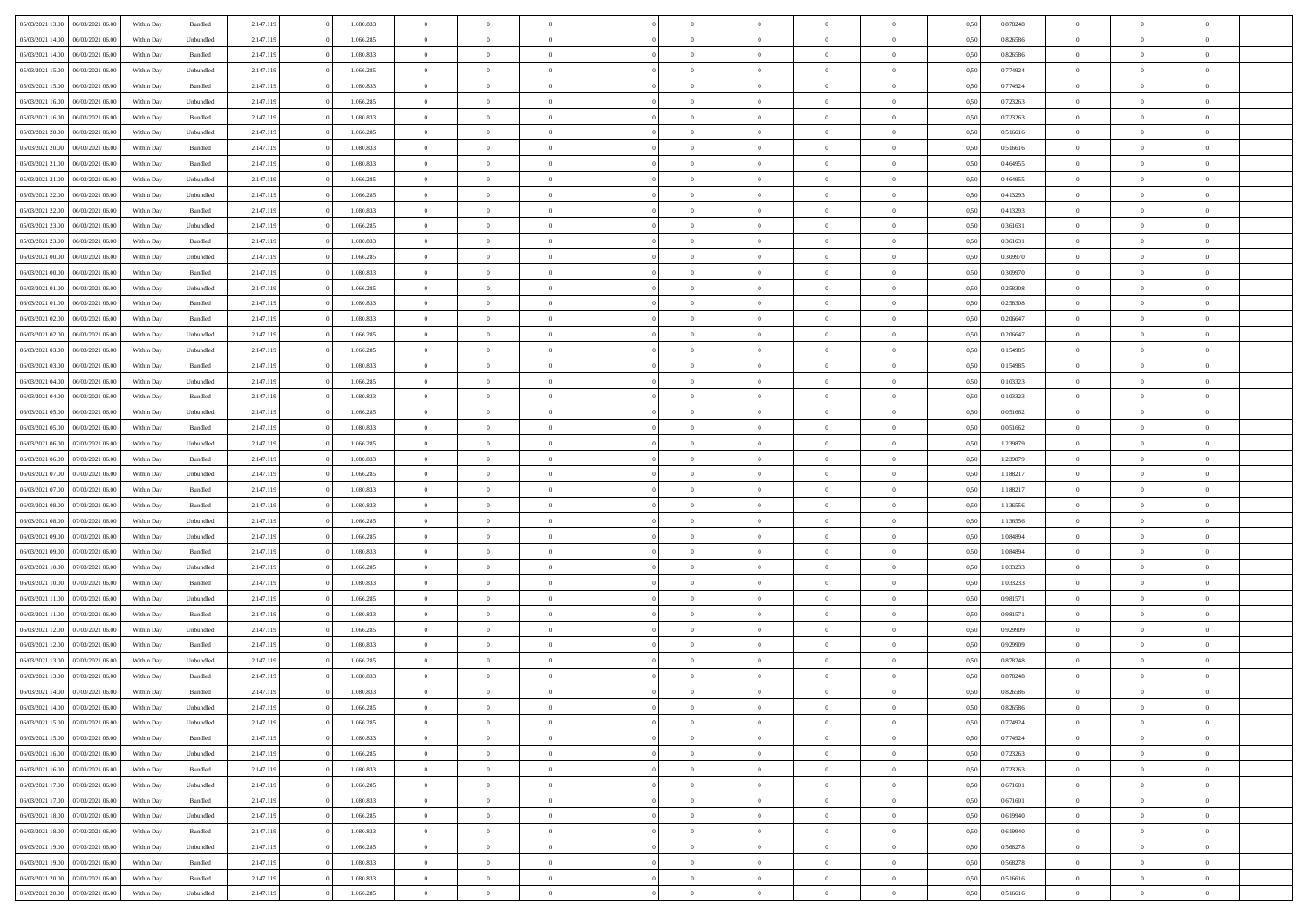| 06/03/2021 21:00                  | 07/03/2021 06:00 | Within Day | Bundled   | 2.147.119 | 1.080.833 | $\overline{0}$ | $\theta$       |                | $\Omega$       | $\Omega$       | $\theta$       | $\theta$       | 0,50 | 0,464955 | $\theta$       | $\overline{0}$ | $\theta$       |  |
|-----------------------------------|------------------|------------|-----------|-----------|-----------|----------------|----------------|----------------|----------------|----------------|----------------|----------------|------|----------|----------------|----------------|----------------|--|
|                                   |                  |            |           |           |           |                |                |                |                |                |                |                |      |          |                |                |                |  |
| 06/03/2021 21:00                  | 07/03/2021 06:00 | Within Day | Unbundled | 2.147.119 | 1.066.285 | $\overline{0}$ | $\theta$       | $\overline{0}$ | $\overline{0}$ | $\bf{0}$       | $\overline{0}$ | $\overline{0}$ | 0,50 | 0,464955 | $\theta$       | $\overline{0}$ | $\overline{0}$ |  |
| 06/03/2021 22.00                  | 07/03/2021 06:00 | Within Day | Bundled   | 2.147.119 | 1.080.833 | $\overline{0}$ | $\bf{0}$       | $\overline{0}$ | $\bf{0}$       | $\bf{0}$       | $\bf{0}$       | $\mathbf{0}$   | 0,50 | 0,413293 | $\overline{0}$ | $\overline{0}$ | $\bf{0}$       |  |
| 06/03/2021 22:00                  | 07/03/2021 06:00 | Within Dav | Unbundled | 2.147.119 | 1.066.285 | $\overline{0}$ | $\overline{0}$ | $\overline{0}$ | $\overline{0}$ | $\bf{0}$       | $\overline{0}$ | $\overline{0}$ | 0.50 | 0,413293 | $\theta$       | $\theta$       | $\overline{0}$ |  |
| 06/03/2021 23:00                  | 07/03/2021 06:00 | Within Day | Bundled   | 2.147.119 | 1.080.833 | $\overline{0}$ | $\theta$       | $\overline{0}$ | $\overline{0}$ | $\bf{0}$       | $\overline{0}$ | $\bf{0}$       | 0,50 | 0,361631 | $\theta$       | $\overline{0}$ | $\overline{0}$ |  |
|                                   |                  |            |           |           |           |                |                |                |                |                |                |                |      |          |                |                |                |  |
| 06/03/2021 23.00                  | 07/03/2021 06:00 | Within Day | Unbundled | 2.147.119 | 1.066.285 | $\overline{0}$ | $\overline{0}$ | $\overline{0}$ | $\bf{0}$       | $\overline{0}$ | $\overline{0}$ | $\mathbf{0}$   | 0,50 | 0,361631 | $\overline{0}$ | $\overline{0}$ | $\bf{0}$       |  |
| 07/03/2021 00:00                  | 07/03/2021 06:00 | Within Dav | Unbundled | 2.147.119 | 1.066.285 | $\overline{0}$ | $\overline{0}$ | $\overline{0}$ | $\overline{0}$ | $\overline{0}$ | $\overline{0}$ | $\overline{0}$ | 0.50 | 0,309970 | $\theta$       | $\overline{0}$ | $\overline{0}$ |  |
| 07/03/2021 00:00                  | 07/03/2021 06:00 | Within Day | Bundled   | 2.147.119 | 1.080.833 | $\overline{0}$ | $\theta$       | $\overline{0}$ | $\overline{0}$ | $\bf{0}$       | $\overline{0}$ | $\bf{0}$       | 0,50 | 0,309970 | $\theta$       | $\theta$       | $\overline{0}$ |  |
| 07/03/2021 01:00                  | 07/03/2021 06:00 | Within Day | Unbundled | 2.147.119 | 1.066.285 | $\overline{0}$ | $\overline{0}$ | $\overline{0}$ | $\bf{0}$       | $\bf{0}$       | $\bf{0}$       | $\bf{0}$       | 0,50 | 0,258308 | $\,0\,$        | $\overline{0}$ | $\overline{0}$ |  |
| 07/03/2021 01:00                  | 07/03/2021 06:00 | Within Dav | Bundled   | 2.147.119 | 1.080.833 | $\overline{0}$ | $\overline{0}$ | $\overline{0}$ | $\overline{0}$ | $\overline{0}$ | $\overline{0}$ | $\overline{0}$ | 0.50 | 0,258308 | $\theta$       | $\overline{0}$ | $\overline{0}$ |  |
| 07/03/2021 02:00                  | 07/03/2021 06:00 | Within Day | Bundled   | 2.147.119 | 1.080.833 | $\overline{0}$ | $\theta$       | $\overline{0}$ | $\overline{0}$ | $\bf{0}$       | $\overline{0}$ | $\bf{0}$       | 0,50 | 0,206647 | $\theta$       | $\overline{0}$ | $\overline{0}$ |  |
| 07/03/2021 02:00                  | 07/03/2021 06:00 | Within Day | Unbundled | 2.147.119 | 1.066.285 | $\overline{0}$ | $\overline{0}$ | $\overline{0}$ | $\bf{0}$       | $\bf{0}$       | $\bf{0}$       | $\bf{0}$       | 0,50 | 0,206647 | $\bf{0}$       | $\overline{0}$ | $\bf{0}$       |  |
|                                   |                  |            |           |           |           |                |                |                |                |                |                |                |      |          | $\theta$       |                |                |  |
| 07/03/2021 03:00                  | 07/03/2021 06:00 | Within Dav | Unbundled | 2.147.119 | 1.066.285 | $\overline{0}$ | $\overline{0}$ | $\overline{0}$ | $\overline{0}$ | $\bf{0}$       | $\overline{0}$ | $\overline{0}$ | 0.50 | 0.154985 |                | $\theta$       | $\overline{0}$ |  |
| 07/03/2021 03:00                  | 07/03/2021 06:00 | Within Day | Bundled   | 2.147.119 | 1.080.833 | $\overline{0}$ | $\theta$       | $\overline{0}$ | $\overline{0}$ | $\bf{0}$       | $\overline{0}$ | $\overline{0}$ | 0,50 | 0,154985 | $\theta$       | $\overline{0}$ | $\overline{0}$ |  |
| 07/03/2021 04:00                  | 07/03/2021 06:00 | Within Day | Unbundled | 2.147.119 | 1.066.285 | $\overline{0}$ | $\overline{0}$ | $\overline{0}$ | $\bf{0}$       | $\overline{0}$ | $\overline{0}$ | $\mathbf{0}$   | 0,50 | 0,103323 | $\bf{0}$       | $\overline{0}$ | $\bf{0}$       |  |
| 07/03/2021 04:00                  | 07/03/2021 06:00 | Within Dav | Bundled   | 2.147.119 | 1.080.833 | $\overline{0}$ | $\overline{0}$ | $\overline{0}$ | $\overline{0}$ | $\overline{0}$ | $\overline{0}$ | $\overline{0}$ | 0.50 | 0,103323 | $\theta$       | $\overline{0}$ | $\overline{0}$ |  |
| 07/03/2021 05:00                  | 07/03/2021 06:00 | Within Day | Unbundled | 2.147.119 | 1.066.285 | $\overline{0}$ | $\theta$       | $\overline{0}$ | $\overline{0}$ | $\bf{0}$       | $\overline{0}$ | $\bf{0}$       | 0,50 | 0,051662 | $\theta$       | $\theta$       | $\overline{0}$ |  |
| 07/03/2021 05:00                  | 07/03/2021 06:00 | Within Day | Bundled   | 2.147.119 | 1.080.833 | $\overline{0}$ | $\overline{0}$ | $\overline{0}$ | $\bf{0}$       | $\bf{0}$       | $\bf{0}$       | $\bf{0}$       | 0,50 | 0,051662 | $\,0\,$        | $\overline{0}$ | $\overline{0}$ |  |
| 07/03/2021 06:00                  | 08/03/2021 06:00 | Within Dav | Unbundled | 2.147.119 | 1.066.285 | $\overline{0}$ | $\overline{0}$ | $\overline{0}$ | $\overline{0}$ | $\overline{0}$ | $\overline{0}$ | $\overline{0}$ | 0.50 | 1,239879 | $\theta$       | $\overline{0}$ | $\overline{0}$ |  |
|                                   |                  |            |           |           |           |                |                |                |                |                |                |                |      |          |                |                |                |  |
| 07/03/2021 06:00                  | 08/03/2021 06:00 | Within Day | Bundled   | 2.147.119 | 1.080.833 | $\overline{0}$ | $\theta$       | $\overline{0}$ | $\overline{0}$ | $\bf{0}$       | $\overline{0}$ | $\bf{0}$       | 0,50 | 1,239879 | $\,$ 0 $\,$    | $\overline{0}$ | $\overline{0}$ |  |
| 07/03/2021 07:00                  | 08/03/2021 06:00 | Within Day | Unbundled | 2.147.119 | 1.066.285 | $\overline{0}$ | $\overline{0}$ | $\overline{0}$ | $\bf{0}$       | $\bf{0}$       | $\bf{0}$       | $\bf{0}$       | 0,50 | 1,188217 | $\,0\,$        | $\overline{0}$ | $\bf{0}$       |  |
| 07/03/2021 07:00                  | 08/03/2021 06:00 | Within Day | Bundled   | 2.147.119 | 1.080.833 | $\overline{0}$ | $\overline{0}$ | $\overline{0}$ | $\overline{0}$ | $\bf{0}$       | $\overline{0}$ | $\overline{0}$ | 0.50 | 1,188217 | $\theta$       | $\overline{0}$ | $\overline{0}$ |  |
| 07/03/2021 08:00                  | 08/03/2021 06:00 | Within Day | Bundled   | 2.147.119 | 1.080.833 | $\overline{0}$ | $\theta$       | $\overline{0}$ | $\overline{0}$ | $\bf{0}$       | $\overline{0}$ | $\bf{0}$       | 0,50 | 1,136556 | $\theta$       | $\overline{0}$ | $\overline{0}$ |  |
| 07/03/2021 08:00                  | 08/03/2021 06:00 | Within Day | Unbundled | 2.147.119 | 1.066.285 | $\overline{0}$ | $\overline{0}$ | $\overline{0}$ | $\bf{0}$       | $\overline{0}$ | $\overline{0}$ | $\mathbf{0}$   | 0,50 | 1,136556 | $\overline{0}$ | $\overline{0}$ | $\bf{0}$       |  |
| 07/03/2021 09:00                  | 08/03/2021 06:00 | Within Dav | Unbundled | 2.147.119 | 1.066.285 | $\overline{0}$ | $\overline{0}$ | $\overline{0}$ | $\overline{0}$ | $\overline{0}$ | $\overline{0}$ | $\overline{0}$ | 0.50 | 1,084894 | $\theta$       | $\overline{0}$ | $\overline{0}$ |  |
| 07/03/2021 09:00                  | 08/03/2021 06:00 | Within Day | Bundled   | 2.147.119 | 1.080.833 | $\overline{0}$ | $\theta$       | $\overline{0}$ | $\overline{0}$ | $\bf{0}$       | $\overline{0}$ | $\bf{0}$       | 0,50 | 1,084894 | $\theta$       | $\theta$       | $\overline{0}$ |  |
|                                   |                  |            |           |           |           |                | $\overline{0}$ |                |                | $\bf{0}$       |                |                |      |          | $\,0\,$        | $\overline{0}$ | $\overline{0}$ |  |
| 07/03/2021 11:00                  | 08/03/2021 06:00 | Within Day | Unbundled | 2.147.119 | 1.066.285 | $\overline{0}$ |                | $\overline{0}$ | $\bf{0}$       |                | $\bf{0}$       | $\bf{0}$       | 0,50 | 0,981571 |                |                |                |  |
| 07/03/2021 11:00                  | 08/03/2021 06:00 | Within Day | Bundled   | 2.147.119 | 1.080.833 | $\overline{0}$ | $\overline{0}$ | $\overline{0}$ | $\overline{0}$ | $\overline{0}$ | $\overline{0}$ | $\overline{0}$ | 0.50 | 0.981571 | $\theta$       | $\overline{0}$ | $\overline{0}$ |  |
| 07/03/2021 12:00                  | 08/03/2021 06:00 | Within Day | Unbundled | 2.147.119 | 1.066.285 | $\overline{0}$ | $\theta$       | $\overline{0}$ | $\overline{0}$ | $\bf{0}$       | $\overline{0}$ | $\bf{0}$       | 0,50 | 0,929909 | $\,$ 0 $\,$    | $\overline{0}$ | $\overline{0}$ |  |
| 07/03/2021 12:00                  | 08/03/2021 06:00 | Within Day | Bundled   | 2.147.119 | 1.080.833 | $\overline{0}$ | $\overline{0}$ | $\overline{0}$ | $\bf{0}$       | $\bf{0}$       | $\bf{0}$       | $\bf{0}$       | 0,50 | 0,929909 | $\bf{0}$       | $\overline{0}$ | $\bf{0}$       |  |
| 07/03/2021 13:00                  | 08/03/2021 06:00 | Within Day | Unbundled | 2.147.119 | 1.066.285 | $\overline{0}$ | $\Omega$       | $\Omega$       | $\Omega$       | $\Omega$       | $\Omega$       | $\overline{0}$ | 0,50 | 0,878248 | $\,0\,$        | $\theta$       | $\theta$       |  |
| 07/03/2021 13:00                  | 08/03/2021 06:00 | Within Day | Bundled   | 2.147.119 | 1.080.833 | $\overline{0}$ | $\theta$       | $\overline{0}$ | $\overline{0}$ | $\bf{0}$       | $\overline{0}$ | $\bf{0}$       | 0,50 | 0,878248 | $\theta$       | $\overline{0}$ | $\overline{0}$ |  |
| 07/03/2021 14:00                  | 08/03/2021 06:00 | Within Day | Unbundled | 2.147.119 | 1.066.285 | $\overline{0}$ | $\overline{0}$ | $\overline{0}$ | $\bf{0}$       | $\overline{0}$ | $\overline{0}$ | $\mathbf{0}$   | 0,50 | 0,826586 | $\bf{0}$       | $\overline{0}$ | $\bf{0}$       |  |
| 07/03/2021 14:00                  | 08/03/2021 06:00 |            |           |           | 1.080.833 | $\overline{0}$ | $\Omega$       | $\Omega$       | $\Omega$       | $\bf{0}$       | $\overline{0}$ | $\overline{0}$ | 0.50 |          | $\,0\,$        | $\theta$       | $\theta$       |  |
|                                   |                  | Within Day | Bundled   | 2.147.119 |           |                |                |                |                |                |                |                |      | 0,826586 |                |                |                |  |
| 07/03/2021 15:00                  | 08/03/2021 06:00 | Within Day | Bundled   | 2.147.119 | 1.080.833 | $\overline{0}$ | $\theta$       | $\overline{0}$ | $\overline{0}$ | $\bf{0}$       | $\overline{0}$ | $\bf{0}$       | 0,50 | 0,774924 | $\theta$       | $\overline{0}$ | $\overline{0}$ |  |
| 07/03/2021 15:00                  | 08/03/2021 06:00 | Within Day | Unbundled | 2.147.119 | 1.066.285 | $\overline{0}$ | $\overline{0}$ | $\overline{0}$ | $\bf{0}$       | $\bf{0}$       | $\bf{0}$       | $\bf{0}$       | 0,50 | 0,774924 | $\bf{0}$       | $\overline{0}$ | $\bf{0}$       |  |
| 07/03/2021 16:00                  | 08/03/2021 06:00 | Within Day | Unbundled | 2.147.119 | 1.066.285 | $\overline{0}$ | $\Omega$       | $\Omega$       | $\Omega$       | $\theta$       | $\theta$       | $\overline{0}$ | 0.50 | 0,723263 | $\theta$       | $\theta$       | $\theta$       |  |
| 07/03/2021 16:00                  | 08/03/2021 06:00 | Within Day | Bundled   | 2.147.119 | 1.080.833 | $\overline{0}$ | $\theta$       | $\overline{0}$ | $\overline{0}$ | $\bf{0}$       | $\overline{0}$ | $\bf{0}$       | 0,50 | 0,723263 | $\,$ 0 $\,$    | $\overline{0}$ | $\overline{0}$ |  |
| 07/03/2021 17:00                  | 08/03/2021 06:00 | Within Day | Unbundled | 2.147.119 | 1.066.285 | $\overline{0}$ | $\bf{0}$       | $\overline{0}$ | $\bf{0}$       | $\bf{0}$       | $\bf{0}$       | $\bf{0}$       | 0,50 | 0,671601 | $\bf{0}$       | $\overline{0}$ | $\bf{0}$       |  |
| 07/03/2021 17:00                  | 08/03/2021 06:00 | Within Day | Bundled   | 2.147.119 | 1.080.833 | $\overline{0}$ | $\Omega$       | $\Omega$       | $\Omega$       | $\overline{0}$ | $\overline{0}$ | $\overline{0}$ | 0.50 | 0,671601 | $\,0\,$        | $\theta$       | $\theta$       |  |
| 07/03/2021 18:00                  | 08/03/2021 06:00 | Within Day | Unbundled | 2.147.119 | 1.066.285 | $\overline{0}$ | $\theta$       | $\overline{0}$ | $\overline{0}$ | $\bf{0}$       | $\overline{0}$ | $\bf{0}$       | 0,50 | 0,619940 | $\,$ 0 $\,$    | $\overline{0}$ | $\overline{0}$ |  |
| 07/03/2021 18:00                  | 08/03/2021 06:00 | Within Day | Bundled   | 2.147.119 | 1.080.833 | $\overline{0}$ | $\overline{0}$ | $\overline{0}$ | $\bf{0}$       | $\bf{0}$       | $\bf{0}$       | $\mathbf{0}$   | 0,50 | 0,619940 | $\bf{0}$       | $\overline{0}$ | $\bf{0}$       |  |
|                                   |                  |            |           |           |           |                |                |                |                |                |                |                |      |          |                |                |                |  |
| 07/03/2021 19:00                  | 08/03/2021 06:00 | Within Day | Unbundled | 2.147.119 | 1.066.285 | $\overline{0}$ | $\Omega$       | $\Omega$       | $\Omega$       | $\Omega$       | $\Omega$       | $\overline{0}$ | 0.50 | 0.568278 | $\theta$       | $\theta$       | $\theta$       |  |
| 07/03/2021 19:00                  | 08/03/2021 06:00 | Within Day | Bundled   | 2.147.119 | 1.080.833 | $\overline{0}$ | $\overline{0}$ | $\overline{0}$ | $\bf{0}$       | $\,$ 0         | $\bf{0}$       | $\bf{0}$       | 0,50 | 0,568278 | $\,0\,$        | $\,$ 0 $\,$    | $\overline{0}$ |  |
| 07/03/2021 20:00 08/03/2021 06:00 |                  | Within Day | Unbundled | 2.147.119 | 1.066.285 | $\bf{0}$       | $\bf{0}$       |                |                | $\bf{0}$       |                |                | 0,50 | 0,516616 | $\bf{0}$       | $\overline{0}$ |                |  |
| 07/03/2021 20:00                  | 08/03/2021 06:00 | Within Day | Bundled   | 2.147.119 | 1.080.833 | $\overline{0}$ | $\overline{0}$ | $\overline{0}$ | $\Omega$       | $\overline{0}$ | $\overline{0}$ | $\overline{0}$ | 0.50 | 0,516616 | $\theta$       | $\theta$       | $\theta$       |  |
| 07/03/2021 21:00                  | 08/03/2021 06:00 | Within Day | Bundled   | 2.147.119 | 1.080.833 | $\overline{0}$ | $\,$ 0         | $\overline{0}$ | $\bf{0}$       | $\,$ 0 $\,$    | $\overline{0}$ | $\mathbf{0}$   | 0,50 | 0,464955 | $\,$ 0 $\,$    | $\,$ 0 $\,$    | $\,$ 0         |  |
| 07/03/2021 21:00                  | 08/03/2021 06:00 | Within Day | Unbundled | 2.147.119 | 1.066.285 | $\overline{0}$ | $\overline{0}$ | $\overline{0}$ | $\overline{0}$ | $\overline{0}$ | $\overline{0}$ | $\mathbf{0}$   | 0,50 | 0,464955 | $\overline{0}$ | $\bf{0}$       | $\bf{0}$       |  |
| 07/03/2021 22:00                  | 08/03/2021 06:00 | Within Day | Unbundled | 2.147.119 | 1.066.285 | $\overline{0}$ | $\overline{0}$ | $\overline{0}$ | $\Omega$       | $\overline{0}$ | $\overline{0}$ | $\overline{0}$ | 0,50 | 0,413293 | $\overline{0}$ | $\theta$       | $\overline{0}$ |  |
| 07/03/2021 22.00                  | 08/03/2021 06:00 | Within Day | Bundled   | 2.147.119 | 1.080.833 | $\overline{0}$ | $\,$ 0         | $\overline{0}$ | $\overline{0}$ | $\,$ 0 $\,$    | $\overline{0}$ |                |      | 0,413293 | $\,$ 0 $\,$    | $\overline{0}$ | $\overline{0}$ |  |
|                                   |                  |            |           |           |           |                |                |                |                |                |                | $\mathbf{0}$   | 0,50 |          |                |                |                |  |
| 07/03/2021 23.00                  | 08/03/2021 06:00 | Within Day | Unbundled | 2.147.119 | 1.066.285 | $\overline{0}$ | $\overline{0}$ | $\overline{0}$ | $\overline{0}$ | $\overline{0}$ | $\overline{0}$ | $\mathbf{0}$   | 0,50 | 0,361631 | $\overline{0}$ | $\overline{0}$ | $\bf{0}$       |  |
| 07/03/2021 23:00                  | 08/03/2021 06:00 | Within Day | Bundled   | 2.147.119 | 1.080.833 | $\overline{0}$ | $\overline{0}$ | $\overline{0}$ | $\Omega$       | $\overline{0}$ | $\overline{0}$ | $\bf{0}$       | 0.50 | 0,361631 | $\overline{0}$ | $\theta$       | $\overline{0}$ |  |
| 08/03/2021 00:00                  | 08/03/2021 06:00 | Within Day | Unbundled | 2.147.119 | 1.066.285 | $\overline{0}$ | $\,$ 0         | $\overline{0}$ | $\bf{0}$       | $\bf{0}$       | $\bf{0}$       | $\bf{0}$       | 0,50 | 0,309970 | $\,$ 0 $\,$    | $\overline{0}$ | $\overline{0}$ |  |
| 08/03/2021 00:00                  | 08/03/2021 06:00 | Within Day | Bundled   | 2.147.119 | 1.080.833 | $\overline{0}$ | $\bf{0}$       | $\overline{0}$ | $\overline{0}$ | $\overline{0}$ | $\overline{0}$ | $\mathbf{0}$   | 0,50 | 0,309970 | $\overline{0}$ | $\overline{0}$ | $\bf{0}$       |  |
| 08/03/2021 01:00                  | 08/03/2021 06:00 | Within Day | Unbundled | 2.147.119 | 1.066.285 | $\overline{0}$ | $\overline{0}$ | $\overline{0}$ | $\Omega$       | $\overline{0}$ | $\overline{0}$ | $\bf{0}$       | 0.50 | 0,258308 | $\overline{0}$ | $\overline{0}$ | $\overline{0}$ |  |
| 08/03/2021 01:00                  | 08/03/2021 06:00 | Within Day | Bundled   | 2.147.119 | 1.080.833 | $\overline{0}$ | $\bf{0}$       | $\overline{0}$ | $\overline{0}$ | $\bf{0}$       | $\bf{0}$       | $\mathbf{0}$   | 0,50 | 0,258308 | $\,$ 0 $\,$    | $\,$ 0 $\,$    | $\bf{0}$       |  |
|                                   |                  |            |           |           |           |                |                |                |                |                |                |                |      |          |                |                |                |  |
| 08/03/2021 02:00                  | 08/03/2021 06:00 | Within Day | Bundled   | 2.147.119 | 1.080.833 | $\overline{0}$ | $\overline{0}$ | $\overline{0}$ | $\overline{0}$ | $\bf{0}$       | $\bf{0}$       | $\mathbf{0}$   | 0,50 | 0,206647 | $\overline{0}$ | $\bf{0}$       | $\bf{0}$       |  |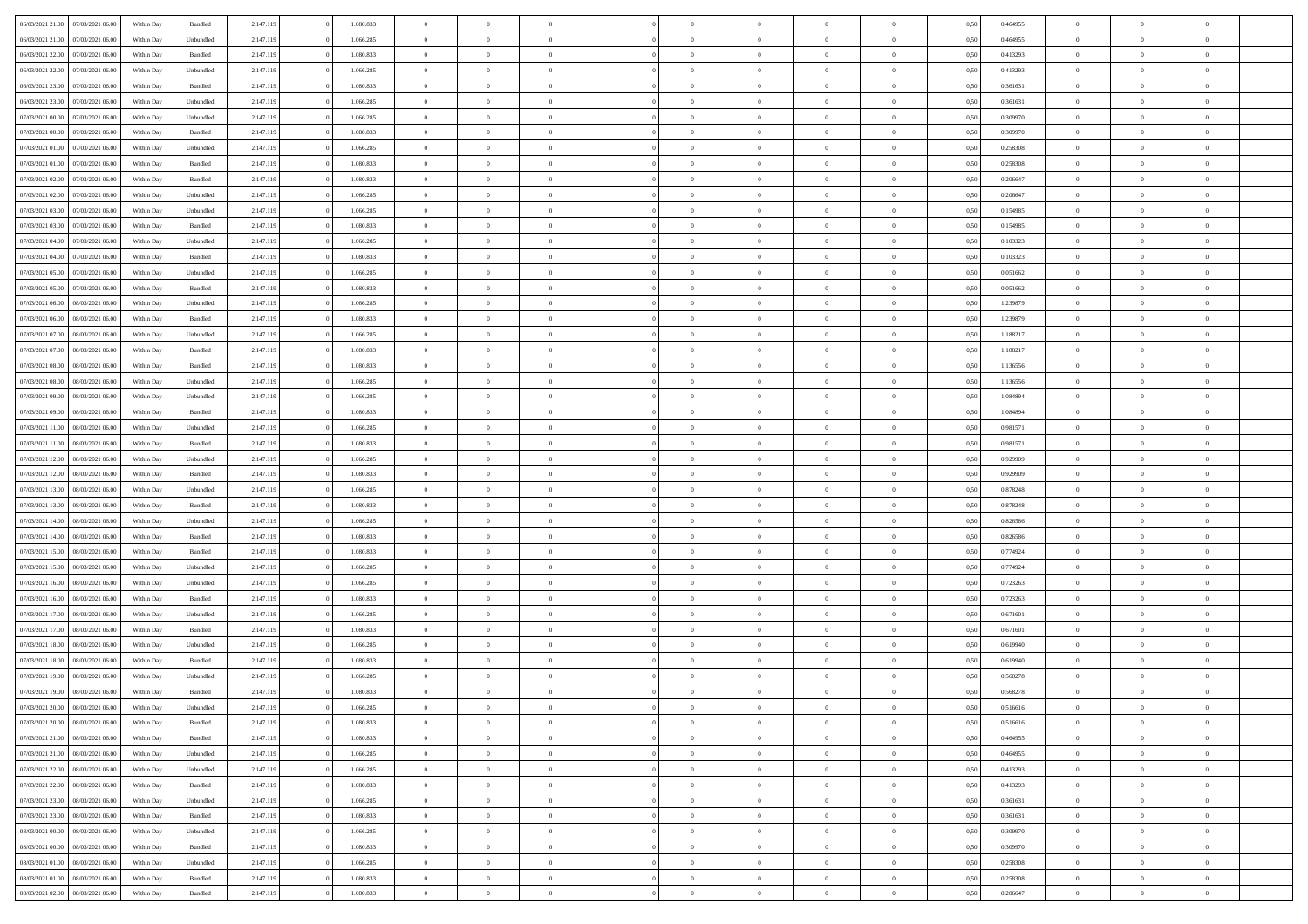| 08/03/2021 02:00                  | 08/03/2021 06:00 | Within Dav | Unbundled          | 2.147.119 | 1.066.285 | $\overline{0}$ | $\Omega$       |                | $\Omega$       | $\Omega$       | $\Omega$       | $\theta$       | 0.50 | 0,206647 | $\theta$       | $\theta$       | $\theta$       |  |
|-----------------------------------|------------------|------------|--------------------|-----------|-----------|----------------|----------------|----------------|----------------|----------------|----------------|----------------|------|----------|----------------|----------------|----------------|--|
|                                   |                  |            |                    |           |           |                |                |                |                |                |                |                |      |          |                |                |                |  |
| 08/03/2021 03:00                  | 08/03/2021 06:00 | Within Day | Unbundled          | 2.147.119 | 1.066.285 | $\overline{0}$ | $\theta$       | $\overline{0}$ | $\overline{0}$ | $\bf{0}$       | $\overline{0}$ | $\overline{0}$ | 0,50 | 0,154985 | $\theta$       | $\theta$       | $\overline{0}$ |  |
| 08/03/2021 03:00                  | 08/03/2021 06:00 | Within Day | Bundled            | 2.147.119 | 1.080.833 | $\overline{0}$ | $\overline{0}$ | $\overline{0}$ | $\bf{0}$       | $\bf{0}$       | $\bf{0}$       | $\bf{0}$       | 0,50 | 0,154985 | $\overline{0}$ | $\overline{0}$ | $\overline{0}$ |  |
| 08/03/2021 04:00                  | 08/03/2021 06:00 | Within Dav | Unbundled          | 2.147.119 | 1.066.285 | $\overline{0}$ | $\overline{0}$ | $\overline{0}$ | $\overline{0}$ | $\bf{0}$       | $\overline{0}$ | $\overline{0}$ | 0.50 | 0,103323 | $\theta$       | $\theta$       | $\overline{0}$ |  |
| 08/03/2021 04:00                  | 08/03/2021 06:00 | Within Day | Bundled            | 2.147.119 | 1.080.833 | $\overline{0}$ | $\theta$       | $\overline{0}$ | $\overline{0}$ | $\bf{0}$       | $\overline{0}$ | $\bf{0}$       | 0,50 | 0,103323 | $\theta$       | $\theta$       | $\overline{0}$ |  |
| 08/03/2021 05:00                  | 08/03/2021 06:00 | Within Day | Unbundled          | 2.147.119 | 1.066.285 | $\overline{0}$ | $\bf{0}$       | $\overline{0}$ | $\bf{0}$       | $\overline{0}$ | $\overline{0}$ | $\mathbf{0}$   | 0,50 | 0,051662 | $\overline{0}$ | $\overline{0}$ | $\bf{0}$       |  |
|                                   |                  |            |                    |           |           |                |                |                |                | $\overline{0}$ |                |                |      |          | $\theta$       | $\overline{0}$ | $\overline{0}$ |  |
| 08/03/2021 05:00                  | 08/03/2021 06:00 | Within Dav | Bundled            | 2.147.119 | 1.080.833 | $\overline{0}$ | $\overline{0}$ | $\overline{0}$ | $\overline{0}$ |                | $\overline{0}$ | $\overline{0}$ | 0.50 | 0,051662 |                |                |                |  |
| 08/03/2021 06:00                  | 09/03/2021 06:00 | Within Day | Unbundled          | 2.147.119 | 1.066.285 | $\overline{0}$ | $\theta$       | $\overline{0}$ | $\overline{0}$ | $\bf{0}$       | $\overline{0}$ | $\bf{0}$       | 0,50 | 1,239879 | $\theta$       | $\theta$       | $\overline{0}$ |  |
| 08/03/2021 06:00                  | 09/03/2021 06:00 | Within Day | Bundled            | 2.147.119 | 1.080.833 | $\overline{0}$ | $\overline{0}$ | $\overline{0}$ | $\bf{0}$       | $\bf{0}$       | $\bf{0}$       | $\bf{0}$       | 0,50 | 1,239879 | $\,0\,$        | $\overline{0}$ | $\overline{0}$ |  |
| 08/03/2021 07:00                  | 09/03/2021 06:00 | Within Dav | Unbundled          | 2.147.119 | 1.066.285 | $\overline{0}$ | $\overline{0}$ | $\overline{0}$ | $\overline{0}$ | $\overline{0}$ | $\overline{0}$ | $\overline{0}$ | 0.50 | 1,188217 | $\theta$       | $\overline{0}$ | $\overline{0}$ |  |
| 08/03/2021 07:00                  | 09/03/2021 06:00 | Within Day | Bundled            | 2.147.119 | 1.080.833 | $\overline{0}$ | $\theta$       | $\overline{0}$ | $\overline{0}$ | $\bf{0}$       | $\overline{0}$ | $\bf{0}$       | 0,50 | 1,188217 | $\,$ 0 $\,$    | $\theta$       | $\overline{0}$ |  |
| 08/03/2021 08:00                  | 09/03/2021 06:00 | Within Day | Bundled            | 2.147.119 | 1.080.833 | $\overline{0}$ | $\overline{0}$ | $\overline{0}$ | $\bf{0}$       | $\bf{0}$       | $\bf{0}$       | $\bf{0}$       | 0,50 | 1,136556 | $\overline{0}$ | $\overline{0}$ | $\overline{0}$ |  |
| 08/03/2021 08:00                  | 09/03/2021 06:00 | Within Dav | Unbundled          | 2.147.119 | 1.066.285 | $\overline{0}$ | $\overline{0}$ | $\overline{0}$ | $\overline{0}$ | $\bf{0}$       | $\overline{0}$ | $\overline{0}$ | 0.50 | 1,136556 | $\theta$       | $\theta$       | $\overline{0}$ |  |
| 08/03/2021 09:00                  | 09/03/2021 06:00 |            |                    | 2.147.119 | 1.066.285 | $\overline{0}$ | $\theta$       | $\overline{0}$ | $\overline{0}$ | $\bf{0}$       | $\overline{0}$ | $\overline{0}$ |      | 1,084894 | $\theta$       | $\theta$       | $\overline{0}$ |  |
|                                   |                  | Within Day | Unbundled          |           |           |                |                |                |                |                |                |                | 0,50 |          |                |                |                |  |
| 08/03/2021 09:00                  | 09/03/2021 06:00 | Within Day | Bundled            | 2.147.119 | 1.080.833 | $\overline{0}$ | $\bf{0}$       | $\overline{0}$ | $\bf{0}$       | $\overline{0}$ | $\overline{0}$ | $\mathbf{0}$   | 0,50 | 1,084894 | $\bf{0}$       | $\overline{0}$ | $\bf{0}$       |  |
| 08/03/2021 10:00                  | 09/03/2021 06:00 | Within Dav | Unbundled          | 2.147.119 | 1.066.285 | $\overline{0}$ | $\overline{0}$ | $\overline{0}$ | $\overline{0}$ | $\overline{0}$ | $\overline{0}$ | $\overline{0}$ | 0.50 | 1,033233 | $\theta$       | $\overline{0}$ | $\overline{0}$ |  |
| 08/03/2021 10:00                  | 09/03/2021 06:00 | Within Day | Bundled            | 2.147.119 | 1.080.833 | $\overline{0}$ | $\theta$       | $\overline{0}$ | $\overline{0}$ | $\bf{0}$       | $\overline{0}$ | $\bf{0}$       | 0,50 | 1,033233 | $\theta$       | $\theta$       | $\overline{0}$ |  |
| 08/03/2021 11:00                  | 09/03/2021 06:00 | Within Day | Unbundled          | 2.147.119 | 1.066.285 | $\overline{0}$ | $\overline{0}$ | $\overline{0}$ | $\bf{0}$       | $\bf{0}$       | $\bf{0}$       | $\bf{0}$       | 0,50 | 0,981571 | $\,0\,$        | $\overline{0}$ | $\overline{0}$ |  |
| 08/03/2021 11:00                  | 09/03/2021 06:00 | Within Dav | Bundled            | 2.147.119 | 1.080.833 | $\overline{0}$ | $\overline{0}$ | $\overline{0}$ | $\overline{0}$ | $\overline{0}$ | $\overline{0}$ | $\overline{0}$ | 0.50 | 0.981571 | $\theta$       | $\overline{0}$ | $\overline{0}$ |  |
| 08/03/2021 12:00                  | 09/03/2021 06:00 | Within Day | Unbundled          | 2.147.119 | 1.066.285 | $\overline{0}$ | $\theta$       | $\overline{0}$ | $\overline{0}$ | $\bf{0}$       | $\overline{0}$ | $\bf{0}$       | 0,50 | 0,929909 | $\theta$       | $\theta$       | $\overline{0}$ |  |
| 08/03/2021 12:00                  | 09/03/2021 06:00 | Within Day | Bundled            | 2.147.119 | 1.080.833 | $\overline{0}$ | $\overline{0}$ | $\overline{0}$ | $\bf{0}$       | $\bf{0}$       | $\bf{0}$       | $\bf{0}$       | 0,50 | 0,929909 | $\,0\,$        | $\overline{0}$ | $\overline{0}$ |  |
| 08/03/2021 13:00                  | 09/03/2021 06:00 | Within Day | Unbundled          | 2.147.119 | 1.066.285 | $\overline{0}$ | $\overline{0}$ | $\overline{0}$ | $\overline{0}$ | $\bf{0}$       | $\overline{0}$ | $\overline{0}$ | 0.50 | 0.878248 | $\theta$       | $\theta$       | $\overline{0}$ |  |
|                                   |                  |            |                    |           |           |                |                |                |                |                |                |                |      |          |                |                |                |  |
| 08/03/2021 13:00                  | 09/03/2021 06:00 | Within Day | Bundled            | 2.147.119 | 1.080.833 | $\overline{0}$ | $\theta$       | $\overline{0}$ | $\overline{0}$ | $\bf{0}$       | $\overline{0}$ | $\bf{0}$       | 0,50 | 0,878248 | $\theta$       | $\overline{0}$ | $\overline{0}$ |  |
| 08/03/2021 14:00                  | 09/03/2021 06:00 | Within Day | Bundled            | 2.147.119 | 1.080.833 | $\overline{0}$ | $\bf{0}$       | $\overline{0}$ | $\bf{0}$       | $\overline{0}$ | $\overline{0}$ | $\mathbf{0}$   | 0,50 | 0,826586 | $\bf{0}$       | $\overline{0}$ | $\bf{0}$       |  |
| 08/03/2021 14:00                  | 09/03/2021 06:00 | Within Dav | Unbundled          | 2.147.119 | 1.066.285 | $\overline{0}$ | $\overline{0}$ | $\overline{0}$ | $\overline{0}$ | $\overline{0}$ | $\overline{0}$ | $\overline{0}$ | 0.50 | 0,826586 | $\overline{0}$ | $\theta$       | $\overline{0}$ |  |
| 08/03/2021 15:00                  | 09/03/2021 06:00 | Within Day | Unbundled          | 2.147.119 | 1.066.285 | $\overline{0}$ | $\theta$       | $\overline{0}$ | $\overline{0}$ | $\bf{0}$       | $\overline{0}$ | $\bf{0}$       | 0,50 | 0,774924 | $\theta$       | $\theta$       | $\overline{0}$ |  |
| 08/03/2021 15:00                  | 09/03/2021 06:00 | Within Day | Bundled            | 2.147.119 | 1.080.833 | $\overline{0}$ | $\overline{0}$ | $\overline{0}$ | $\bf{0}$       | $\bf{0}$       | $\bf{0}$       | $\bf{0}$       | 0,50 | 0,774924 | $\,0\,$        | $\overline{0}$ | $\overline{0}$ |  |
| 08/03/2021 16:00                  | 09/03/2021 06:00 | Within Day | Unbundled          | 2.147.119 | 1.066.285 | $\overline{0}$ | $\overline{0}$ | $\overline{0}$ | $\overline{0}$ | $\overline{0}$ | $\overline{0}$ | $\overline{0}$ | 0.50 | 0,723263 | $\theta$       | $\overline{0}$ | $\overline{0}$ |  |
| 08/03/2021 16:00                  | 09/03/2021 06:00 | Within Day | Bundled            | 2.147.119 | 1.080.833 | $\overline{0}$ | $\theta$       | $\overline{0}$ | $\overline{0}$ | $\bf{0}$       | $\overline{0}$ | $\bf{0}$       | 0,50 | 0,723263 | $\,$ 0 $\,$    | $\theta$       | $\overline{0}$ |  |
|                                   |                  |            |                    |           |           |                | $\overline{0}$ |                |                | $\bf{0}$       |                |                |      |          | $\bf{0}$       | $\overline{0}$ | $\overline{0}$ |  |
| 08/03/2021 17:00                  | 09/03/2021 06:00 | Within Day | Unbundled          | 2.147.119 | 1.066.285 | $\overline{0}$ |                | $\overline{0}$ | $\bf{0}$       |                | $\bf{0}$       | $\bf{0}$       | 0,50 | 0,671601 |                |                |                |  |
| 08/03/2021 17:00                  | 09/03/2021 06:00 | Within Day | Bundled            | 2.147.119 | 1.080.833 | $\overline{0}$ | $\Omega$       | $\Omega$       | $\Omega$       | $\Omega$       | $\Omega$       | $\overline{0}$ | 0.50 | 0,671601 | $\,0\,$        | $\Omega$       | $\theta$       |  |
| 08/03/2021 18:00                  | 09/03/2021 06:00 | Within Day | Unbundled          | 2.147.119 | 1.066.285 | $\overline{0}$ | $\theta$       | $\overline{0}$ | $\overline{0}$ | $\bf{0}$       | $\overline{0}$ | $\bf{0}$       | 0,50 | 0,619940 | $\theta$       | $\theta$       | $\overline{0}$ |  |
| 08/03/2021 18:00                  | 09/03/2021 06:00 | Within Day | Bundled            | 2.147.119 | 1.080.833 | $\overline{0}$ | $\overline{0}$ | $\overline{0}$ | $\bf{0}$       | $\bf{0}$       | $\overline{0}$ | $\mathbf{0}$   | 0,50 | 0,619940 | $\bf{0}$       | $\overline{0}$ | $\bf{0}$       |  |
| 08/03/2021 19:00                  | 09/03/2021 06:00 | Within Day | Unbundled          | 2.147.119 | 1.066.285 | $\overline{0}$ | $\Omega$       | $\Omega$       | $\Omega$       | $\Omega$       | $\Omega$       | $\overline{0}$ | 0.50 | 0.568278 | $\,0\,$        | $\theta$       | $\theta$       |  |
| 08/03/2021 19:00                  | 09/03/2021 06:00 | Within Day | Bundled            | 2.147.119 | 1.080.833 | $\overline{0}$ | $\theta$       | $\overline{0}$ | $\overline{0}$ | $\bf{0}$       | $\overline{0}$ | $\bf{0}$       | 0,50 | 0,568278 | $\theta$       | $\theta$       | $\overline{0}$ |  |
| 08/03/2021 20:00                  | 09/03/2021 06:00 | Within Day | Bundled            | 2.147.119 | 1.080.833 | $\overline{0}$ | $\overline{0}$ | $\overline{0}$ | $\bf{0}$       | $\bf{0}$       | $\bf{0}$       | $\bf{0}$       | 0,50 | 0,516616 | $\,0\,$        | $\overline{0}$ | $\overline{0}$ |  |
| 08/03/2021 20:00                  | 09/03/2021 06:00 | Within Day | Unbundled          | 2.147.119 | 1.066.285 | $\overline{0}$ | $\Omega$       | $\Omega$       | $\Omega$       | $\theta$       | $\theta$       | $\overline{0}$ | 0.50 | 0,516616 | $\theta$       | $\theta$       | $\theta$       |  |
| 08/03/2021 21:00                  | 09/03/2021 06:00 | Within Day | Unbundled          | 2.147.119 | 1.066.285 | $\overline{0}$ | $\theta$       | $\overline{0}$ | $\overline{0}$ | $\bf{0}$       | $\overline{0}$ | $\bf{0}$       | 0,50 | 0,464955 | $\,$ 0 $\,$    | $\overline{0}$ | $\overline{0}$ |  |
|                                   |                  |            |                    |           |           |                |                |                |                |                |                |                |      |          |                |                |                |  |
| 08/03/2021 21.00                  | 09/03/2021 06:00 | Within Day | Bundled            | 2.147.119 | 1.080.833 | $\overline{0}$ | $\overline{0}$ | $\overline{0}$ | $\bf{0}$       | $\bf{0}$       | $\bf{0}$       | $\bf{0}$       | 0,50 | 0,464955 | $\bf{0}$       | $\overline{0}$ | $\overline{0}$ |  |
| 08/03/2021 22.00                  | 09/03/2021 06:00 | Within Day | Unbundled          | 2.147.119 | 1.066.285 | $\overline{0}$ | $\Omega$       | $\Omega$       | $\Omega$       | $\Omega$       | $\overline{0}$ | $\overline{0}$ | 0.50 | 0,413293 | $\,0\,$        | $\theta$       | $\theta$       |  |
| 08/03/2021 22:00                  | 09/03/2021 06:00 | Within Day | Bundled            | 2.147.119 | 1.080.833 | $\overline{0}$ | $\theta$       | $\overline{0}$ | $\overline{0}$ | $\bf{0}$       | $\overline{0}$ | $\bf{0}$       | 0,50 | 0,413293 | $\,$ 0 $\,$    | $\overline{0}$ | $\overline{0}$ |  |
| 08/03/2021 23.00                  | 09/03/2021 06:00 | Within Day | Unbundled          | 2.147.119 | 1.066.285 | $\overline{0}$ | $\overline{0}$ | $\overline{0}$ | $\bf{0}$       | $\bf{0}$       | $\bf{0}$       | $\mathbf{0}$   | 0,50 | 0,361631 | $\bf{0}$       | $\overline{0}$ | $\bf{0}$       |  |
| 08/03/2021 23:00                  | 09/03/2021 06:00 | Within Day | Bundled            | 2.147.119 | 1.080.833 | $\overline{0}$ | $\Omega$       | $\Omega$       | $\Omega$       | $\Omega$       | $\Omega$       | $\overline{0}$ | 0.50 | 0.361631 | $\theta$       | $\Omega$       | $\theta$       |  |
| 09/03/2021 00:00                  | 09/03/2021 06:00 | Within Day | Unbundled          | 2.147.119 | 1.066.285 | $\overline{0}$ | $\overline{0}$ | $\overline{0}$ | $\bf{0}$       | $\,$ 0         | $\bf{0}$       | $\bf{0}$       | 0,50 | 0,309970 | $\,0\,$        | $\,$ 0 $\,$    | $\overline{0}$ |  |
| 09/03/2021 00:00 09/03/2021 06:00 |                  | Within Day | $\mathbf B$ undled | 2.147.119 | 1.080.833 | $\bf{0}$       | $\bf{0}$       |                |                | $\bf{0}$       |                |                | 0,50 | 0,309970 | $\bf{0}$       | $\overline{0}$ |                |  |
| 09/03/2021 01:00                  | 09/03/2021 06:00 | Within Day | Bundled            | 2.147.119 | 1.080.833 | $\overline{0}$ | $\overline{0}$ | $\overline{0}$ | $\Omega$       | $\overline{0}$ | $\overline{0}$ | $\overline{0}$ | 0.50 | 0,258308 | $\theta$       | $\theta$       | $\Omega$       |  |
|                                   |                  |            |                    |           |           |                | $\,$ 0         |                |                | $\,$ 0 $\,$    |                |                |      |          | $\,$ 0 $\,$    | $\,$ 0 $\,$    | $\,$ 0         |  |
| 09/03/2021 01:00                  | 09/03/2021 06:00 | Within Day | Unbundled          | 2.147.119 | 1.066.285 | $\overline{0}$ |                | $\overline{0}$ | $\bf{0}$       |                | $\overline{0}$ | $\mathbf{0}$   | 0,50 | 0,258308 |                |                |                |  |
| 09/03/2021 02:00                  | 09/03/2021 06:00 | Within Day | Unbundled          | 2.147.119 | 1.066.285 | $\overline{0}$ | $\overline{0}$ | $\overline{0}$ | $\overline{0}$ | $\overline{0}$ | $\overline{0}$ | $\mathbf{0}$   | 0,50 | 0,206647 | $\overline{0}$ | $\bf{0}$       | $\bf{0}$       |  |
| 09/03/2021 02:00                  | 09/03/2021 06:00 | Within Day | Bundled            | 2.147.119 | 1.080.833 | $\overline{0}$ | $\overline{0}$ | $\overline{0}$ | $\Omega$       | $\overline{0}$ | $\overline{0}$ | $\overline{0}$ | 0,50 | 0,206647 | $\overline{0}$ | $\theta$       | $\overline{0}$ |  |
| 09/03/2021 03:00                  | 09/03/2021 06:00 | Within Day | Unbundled          | 2.147.119 | 1.066.285 | $\overline{0}$ | $\,$ 0         | $\overline{0}$ | $\overline{0}$ | $\,$ 0 $\,$    | $\overline{0}$ | $\mathbf{0}$   | 0,50 | 0,154985 | $\,$ 0 $\,$    | $\overline{0}$ | $\overline{0}$ |  |
| 09/03/2021 03:00                  | 09/03/2021 06:00 | Within Day | Bundled            | 2.147.119 | 1.080.833 | $\overline{0}$ | $\overline{0}$ | $\overline{0}$ | $\overline{0}$ | $\overline{0}$ | $\overline{0}$ | $\mathbf{0}$   | 0,50 | 0,154985 | $\overline{0}$ | $\overline{0}$ | $\bf{0}$       |  |
| 09/03/2021 04:00                  | 09/03/2021 06:00 | Within Day | Unbundled          | 2.147.119 | 1.066.285 | $\overline{0}$ | $\overline{0}$ | $\overline{0}$ | $\Omega$       | $\overline{0}$ | $\overline{0}$ | $\bf{0}$       | 0.50 | 0,103323 | $\overline{0}$ | $\theta$       | $\overline{0}$ |  |
| 09/03/2021 04:00                  | 09/03/2021 06:00 | Within Day | Bundled            | 2.147.119 | 1.080.833 | $\overline{0}$ | $\,$ 0         | $\overline{0}$ | $\bf{0}$       | $\bf{0}$       | $\bf{0}$       | $\bf{0}$       | 0,50 | 0,103323 | $\,$ 0 $\,$    | $\overline{0}$ | $\overline{0}$ |  |
| 09/03/2021 05:00                  | 09/03/2021 06:00 | Within Day | Unbundled          | 2.147.119 | 1.066.285 | $\overline{0}$ | $\bf{0}$       | $\overline{0}$ | $\overline{0}$ | $\overline{0}$ | $\overline{0}$ | $\mathbf{0}$   | 0,50 | 0,051662 | $\overline{0}$ | $\overline{0}$ | $\bf{0}$       |  |
|                                   |                  |            |                    |           |           |                |                |                |                |                |                |                |      |          |                |                |                |  |
| 09/03/2021 05:00                  | 09/03/2021 06:00 | Within Day | Bundled            | 2.147.119 | 1.080.833 | $\overline{0}$ | $\overline{0}$ | $\overline{0}$ | $\Omega$       | $\overline{0}$ | $\overline{0}$ | $\bf{0}$       | 0.50 | 0.051662 | $\overline{0}$ | $\theta$       | $\overline{0}$ |  |
| 09/03/2021 06:00                  | 10/03/2021 06:00 | Within Day | Unbundled          | 2.147.119 | 1.066.285 | $\overline{0}$ | $\bf{0}$       | $\overline{0}$ | $\overline{0}$ | $\bf{0}$       | $\overline{0}$ | $\mathbf{0}$   | 0,50 | 1,239879 | $\,$ 0 $\,$    | $\,$ 0 $\,$    | $\bf{0}$       |  |
| 09/03/2021 06:00                  | 10/03/2021 06:00 | Within Day | Bundled            | 2.147.119 | 1.080.833 | $\overline{0}$ | $\overline{0}$ | $\overline{0}$ | $\overline{0}$ | $\bf{0}$       | $\overline{0}$ | $\mathbf{0}$   | 0,50 | 1,239879 | $\overline{0}$ | $\bf{0}$       | $\bf{0}$       |  |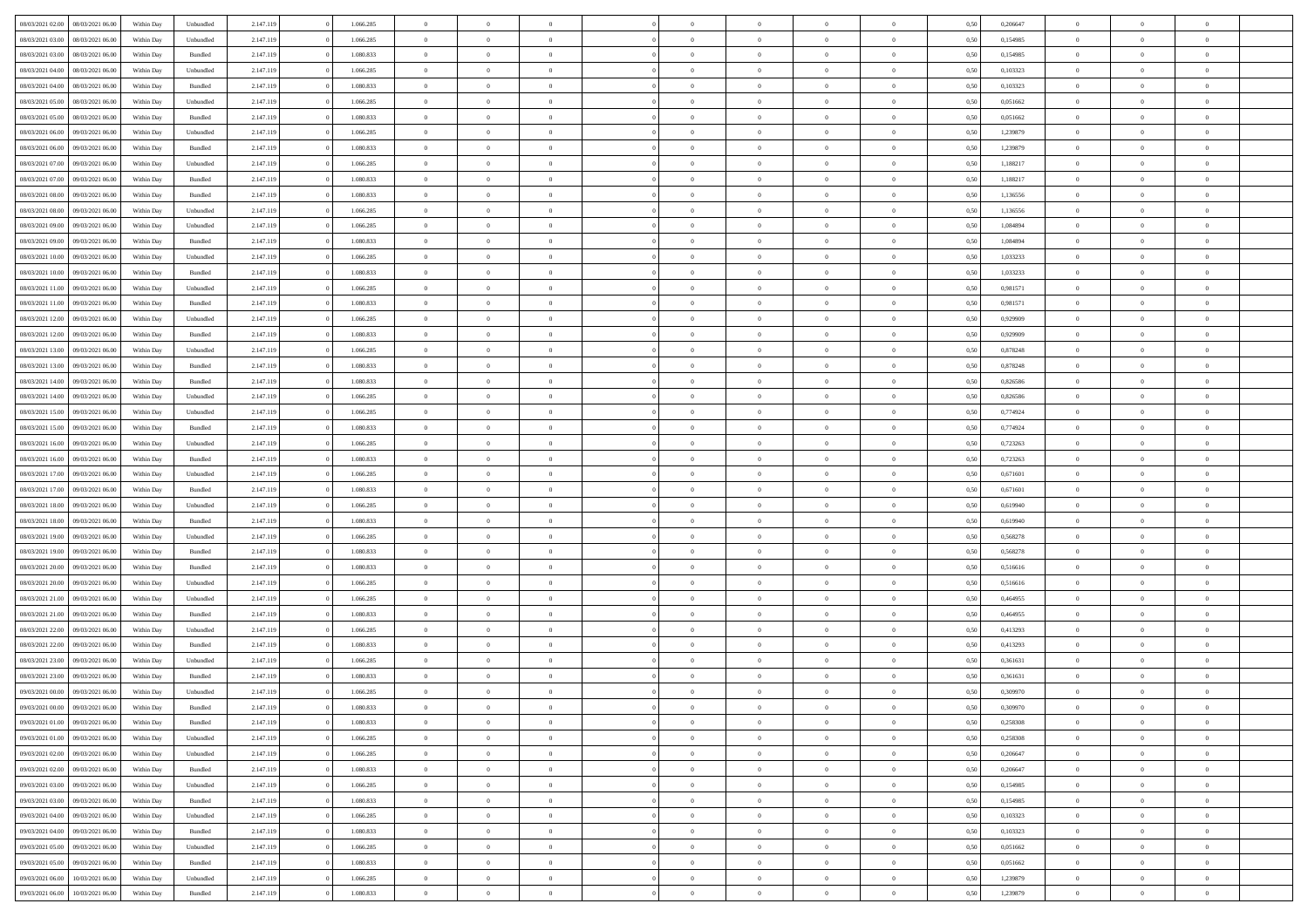| 09/03/2021 07:00 | 10/03/2021 06:00 | Within Day | Bundled   | 2.147.119 | 1.080.833 | $\overline{0}$ | $\Omega$       |                | $\Omega$       | $\Omega$       | $\theta$       | $\theta$       | 0.50 | 1,188217 | $\theta$       | $\theta$       | $\theta$       |  |
|------------------|------------------|------------|-----------|-----------|-----------|----------------|----------------|----------------|----------------|----------------|----------------|----------------|------|----------|----------------|----------------|----------------|--|
|                  |                  |            |           |           |           |                |                |                |                |                |                |                |      |          |                |                |                |  |
| 09/03/2021 07:00 | 10/03/2021 06:00 | Within Day | Unbundled | 2.147.119 | 1.066.285 | $\overline{0}$ | $\theta$       | $\overline{0}$ | $\overline{0}$ | $\bf{0}$       | $\overline{0}$ | $\bf{0}$       | 0,50 | 1,188217 | $\theta$       | $\theta$       | $\overline{0}$ |  |
| 09/03/2021 08:00 | 10/03/2021 06:00 | Within Day | Unbundled | 2.147.119 | 1.066.285 | $\overline{0}$ | $\overline{0}$ | $\overline{0}$ | $\overline{0}$ | $\bf{0}$       | $\overline{0}$ | $\bf{0}$       | 0,50 | 1,136556 | $\overline{0}$ | $\overline{0}$ | $\overline{0}$ |  |
| 09/03/2021 08:00 | 10/03/2021 06:00 | Within Dav | Bundled   | 2.147.119 | 1.080.833 | $\overline{0}$ | $\overline{0}$ | $\overline{0}$ | $\overline{0}$ | $\bf{0}$       | $\overline{0}$ | $\overline{0}$ | 0.50 | 1,136556 | $\theta$       | $\theta$       | $\overline{0}$ |  |
| 09/03/2021 09:00 | 10/03/2021 06:00 | Within Day | Unbundled | 2.147.119 | 1.066.285 | $\overline{0}$ | $\theta$       | $\overline{0}$ | $\overline{0}$ | $\bf{0}$       | $\overline{0}$ | $\bf{0}$       | 0,50 | 1,084894 | $\theta$       | $\theta$       | $\overline{0}$ |  |
| 09/03/2021 09:00 | 10/03/2021 06:00 | Within Day | Bundled   | 2.147.119 | 1.080.833 | $\overline{0}$ | $\bf{0}$       | $\overline{0}$ | $\overline{0}$ | $\overline{0}$ | $\overline{0}$ | $\mathbf{0}$   | 0,50 | 1,084894 | $\overline{0}$ | $\overline{0}$ | $\bf{0}$       |  |
|                  |                  |            |           |           |           |                |                |                |                | $\overline{0}$ |                |                |      |          | $\theta$       | $\overline{0}$ | $\overline{0}$ |  |
| 09/03/2021 10:00 | 10/03/2021 06:00 | Within Dav | Unbundled | 2.147.119 | 1.066.285 | $\overline{0}$ | $\overline{0}$ | $\overline{0}$ | $\overline{0}$ |                | $\overline{0}$ | $\overline{0}$ | 0.50 | 1,033233 |                |                |                |  |
| 09/03/2021 10:00 | 10/03/2021 06:00 | Within Day | Bundled   | 2.147.119 | 1.080.833 | $\overline{0}$ | $\theta$       | $\overline{0}$ | $\overline{0}$ | $\bf{0}$       | $\overline{0}$ | $\bf{0}$       | 0,50 | 1,033233 | $\theta$       | $\theta$       | $\overline{0}$ |  |
| 09/03/2021 11:00 | 10/03/2021 06:00 | Within Day | Unbundled | 2.147.119 | 1.066.285 | $\overline{0}$ | $\overline{0}$ | $\overline{0}$ | $\overline{0}$ | $\bf{0}$       | $\overline{0}$ | $\bf{0}$       | 0,50 | 0,981571 | $\,0\,$        | $\overline{0}$ | $\overline{0}$ |  |
| 09/03/2021 11:00 | 10/03/2021 06:00 | Within Dav | Bundled   | 2.147.119 | 1.080.833 | $\overline{0}$ | $\overline{0}$ | $\overline{0}$ | $\overline{0}$ | $\overline{0}$ | $\overline{0}$ | $\overline{0}$ | 0.50 | 0.981571 | $\theta$       | $\overline{0}$ | $\overline{0}$ |  |
| 09/03/2021 12:00 | 10/03/2021 06:00 | Within Day | Unbundled | 2.147.119 | 1.066.285 | $\overline{0}$ | $\theta$       | $\overline{0}$ | $\overline{0}$ | $\bf{0}$       | $\overline{0}$ | $\bf{0}$       | 0,50 | 0,929909 | $\,$ 0 $\,$    | $\overline{0}$ | $\overline{0}$ |  |
| 09/03/2021 12:00 | 10/03/2021 06:00 | Within Day | Bundled   | 2.147.119 | 1.080.833 | $\overline{0}$ | $\overline{0}$ | $\overline{0}$ | $\overline{0}$ | $\bf{0}$       | $\overline{0}$ | $\bf{0}$       | 0,50 | 0,929909 | $\overline{0}$ | $\overline{0}$ | $\overline{0}$ |  |
| 09/03/2021 13:00 | 10/03/2021 06:00 | Within Day | Bundled   | 2.147.119 | 1.080.833 | $\overline{0}$ | $\overline{0}$ | $\overline{0}$ | $\overline{0}$ | $\bf{0}$       | $\overline{0}$ | $\overline{0}$ | 0.50 | 0.878248 | $\theta$       | $\theta$       | $\overline{0}$ |  |
| 09/03/2021 13:00 | 10/03/2021 06:00 |            |           | 2.147.119 | 1.066.285 | $\overline{0}$ | $\theta$       | $\overline{0}$ | $\overline{0}$ | $\bf{0}$       | $\overline{0}$ | $\overline{0}$ |      | 0,878248 | $\theta$       | $\theta$       | $\overline{0}$ |  |
|                  |                  | Within Day | Unbundled |           |           |                |                |                |                |                |                |                | 0,50 |          |                |                |                |  |
| 09/03/2021 14:00 | 10/03/2021 06:00 | Within Day | Unbundled | 2.147.119 | 1.066.285 | $\overline{0}$ | $\bf{0}$       | $\overline{0}$ | $\overline{0}$ | $\overline{0}$ | $\overline{0}$ | $\mathbf{0}$   | 0,50 | 0,826586 | $\overline{0}$ | $\overline{0}$ | $\bf{0}$       |  |
| 09/03/2021 14:00 | 10/03/2021 06:00 | Within Dav | Bundled   | 2.147.119 | 1.080.833 | $\overline{0}$ | $\overline{0}$ | $\overline{0}$ | $\overline{0}$ | $\overline{0}$ | $\overline{0}$ | $\overline{0}$ | 0.50 | 0,826586 | $\theta$       | $\overline{0}$ | $\overline{0}$ |  |
| 09/03/2021 15:00 | 10/03/2021 06:00 | Within Day | Unbundled | 2.147.119 | 1.066.285 | $\overline{0}$ | $\theta$       | $\overline{0}$ | $\overline{0}$ | $\bf{0}$       | $\overline{0}$ | $\bf{0}$       | 0,50 | 0,774924 | $\theta$       | $\theta$       | $\overline{0}$ |  |
| 09/03/2021 15:00 | 10/03/2021 06:00 | Within Day | Bundled   | 2.147.119 | 1.080.833 | $\overline{0}$ | $\overline{0}$ | $\overline{0}$ | $\bf{0}$       | $\bf{0}$       | $\bf{0}$       | $\bf{0}$       | 0,50 | 0,774924 | $\,0\,$        | $\overline{0}$ | $\overline{0}$ |  |
| 09/03/2021 16:00 | 10/03/2021 06:00 | Within Day | Unbundled | 2.147.119 | 1.066.285 | $\overline{0}$ | $\overline{0}$ | $\overline{0}$ | $\overline{0}$ | $\overline{0}$ | $\overline{0}$ | $\overline{0}$ | 0.50 | 0,723263 | $\theta$       | $\overline{0}$ | $\overline{0}$ |  |
| 09/03/2021 16:00 | 10/03/2021 06:00 | Within Day | Bundled   | 2.147.119 | 1.080.833 | $\overline{0}$ | $\theta$       | $\overline{0}$ | $\overline{0}$ | $\bf{0}$       | $\overline{0}$ | $\bf{0}$       | 0,50 | 0,723263 | $\theta$       | $\theta$       | $\overline{0}$ |  |
| 09/03/2021 17:00 | 10/03/2021 06:00 | Within Day | Unbundled | 2.147.119 | 1.066.285 | $\overline{0}$ | $\overline{0}$ | $\overline{0}$ | $\bf{0}$       | $\bf{0}$       | $\bf{0}$       | $\bf{0}$       | 0,50 | 0,671601 | $\,0\,$        | $\overline{0}$ | $\overline{0}$ |  |
|                  |                  |            |           |           |           |                |                |                |                |                |                |                |      |          |                |                |                |  |
| 09/03/2021 17:00 | 10/03/2021 06:00 | Within Day | Bundled   | 2.147.119 | 1.080.833 | $\overline{0}$ | $\overline{0}$ | $\overline{0}$ | $\overline{0}$ | $\bf{0}$       | $\overline{0}$ | $\overline{0}$ | 0.50 | 0.671601 | $\theta$       | $\theta$       | $\overline{0}$ |  |
| 09/03/2021 18:00 | 10/03/2021 06:00 | Within Day | Unbundled | 2.147.119 | 1.066.285 | $\overline{0}$ | $\theta$       | $\overline{0}$ | $\overline{0}$ | $\bf{0}$       | $\overline{0}$ | $\bf{0}$       | 0,50 | 0,619940 | $\theta$       | $\overline{0}$ | $\overline{0}$ |  |
| 09/03/2021 18:00 | 10/03/2021 06:00 | Within Day | Bundled   | 2.147.119 | 1.080.833 | $\overline{0}$ | $\bf{0}$       | $\overline{0}$ | $\bf{0}$       | $\overline{0}$ | $\overline{0}$ | $\mathbf{0}$   | 0,50 | 0,619940 | $\overline{0}$ | $\overline{0}$ | $\bf{0}$       |  |
| 09/03/2021 19:00 | 10/03/2021 06:00 | Within Dav | Bundled   | 2.147.119 | 1.080.833 | $\overline{0}$ | $\overline{0}$ | $\overline{0}$ | $\overline{0}$ | $\overline{0}$ | $\overline{0}$ | $\overline{0}$ | 0.50 | 0,568278 | $\theta$       | $\overline{0}$ | $\overline{0}$ |  |
| 09/03/2021 19:00 | 10/03/2021 06:00 | Within Day | Unbundled | 2.147.119 | 1.066.285 | $\overline{0}$ | $\theta$       | $\overline{0}$ | $\overline{0}$ | $\bf{0}$       | $\overline{0}$ | $\bf{0}$       | 0,50 | 0,568278 | $\theta$       | $\theta$       | $\overline{0}$ |  |
| 09/03/2021 20.00 | 10/03/2021 06:00 | Within Day | Unbundled | 2.147.119 | 1.066.285 | $\overline{0}$ | $\overline{0}$ | $\overline{0}$ | $\bf{0}$       | $\bf{0}$       | $\bf{0}$       | $\bf{0}$       | 0,50 | 0,516616 | $\,0\,$        | $\overline{0}$ | $\overline{0}$ |  |
| 09/03/2021 20:00 | 10/03/2021 06:00 | Within Day | Bundled   | 2.147.119 | 1.080.833 | $\overline{0}$ | $\overline{0}$ | $\overline{0}$ | $\overline{0}$ | $\overline{0}$ | $\overline{0}$ | $\overline{0}$ | 0.50 | 0.516616 | $\theta$       | $\overline{0}$ | $\overline{0}$ |  |
|                  |                  |            |           |           |           |                |                |                |                |                |                |                |      |          |                |                |                |  |
| 09/03/2021 21:00 | 10/03/2021 06:00 | Within Day | Unbundled | 2.147.119 | 1.066.285 | $\overline{0}$ | $\theta$       | $\overline{0}$ | $\overline{0}$ | $\bf{0}$       | $\overline{0}$ | $\bf{0}$       | 0,50 | 0,464955 | $\,$ 0 $\,$    | $\overline{0}$ | $\overline{0}$ |  |
| 09/03/2021 21.00 | 10/03/2021 06:00 | Within Day | Bundled   | 2.147.119 | 1.080.833 | $\overline{0}$ | $\overline{0}$ | $\overline{0}$ | $\bf{0}$       | $\bf{0}$       | $\bf{0}$       | $\bf{0}$       | 0,50 | 0,464955 | $\bf{0}$       | $\overline{0}$ | $\overline{0}$ |  |
| 09/03/2021 22.00 | 10/03/2021 06:00 | Within Day | Unbundled | 2.147.119 | 1.066.285 | $\overline{0}$ | $\Omega$       | $\Omega$       | $\Omega$       | $\Omega$       | $\overline{0}$ | $\overline{0}$ | 0.50 | 0,413293 | $\,0\,$        | $\theta$       | $\theta$       |  |
| 09/03/2021 22.00 | 10/03/2021 06:00 | Within Day | Bundled   | 2.147.119 | 1.080.833 | $\overline{0}$ | $\theta$       | $\overline{0}$ | $\overline{0}$ | $\bf{0}$       | $\overline{0}$ | $\bf{0}$       | 0,50 | 0,413293 | $\theta$       | $\theta$       | $\overline{0}$ |  |
| 09/03/2021 23.00 | 10/03/2021 06:00 | Within Day | Unbundled | 2.147.119 | 1.066.285 | $\overline{0}$ | $\overline{0}$ | $\overline{0}$ | $\bf{0}$       | $\bf{0}$       | $\overline{0}$ | $\mathbf{0}$   | 0,50 | 0,361631 | $\bf{0}$       | $\overline{0}$ | $\bf{0}$       |  |
| 09/03/2021 23:00 | 10/03/2021 06:00 | Within Day | Bundled   | 2.147.119 | 1.080.833 | $\overline{0}$ | $\Omega$       | $\Omega$       | $\Omega$       | $\bf{0}$       | $\overline{0}$ | $\overline{0}$ | 0.50 | 0,361631 | $\,0\,$        | $\theta$       | $\theta$       |  |
| 10/03/2021 00:00 | 10/03/2021 06:00 | Within Day | Bundled   | 2.147.119 | 1.080.833 | $\overline{0}$ | $\theta$       | $\overline{0}$ | $\overline{0}$ | $\bf{0}$       | $\overline{0}$ | $\bf{0}$       | 0,50 | 0,309970 | $\theta$       | $\theta$       | $\overline{0}$ |  |
| 10/03/2021 00:00 | 10/03/2021 06:00 | Within Day | Unbundled | 2.147.119 | 1.066.285 | $\overline{0}$ | $\overline{0}$ | $\overline{0}$ | $\bf{0}$       | $\bf{0}$       | $\bf{0}$       | $\bf{0}$       | 0,50 | 0,309970 | $\,0\,$        | $\overline{0}$ | $\overline{0}$ |  |
|                  |                  |            |           |           |           |                |                |                |                |                |                |                |      |          |                |                |                |  |
| 10/03/2021 01:00 | 10/03/2021 06:00 | Within Day | Unbundled | 2.147.119 | 1.066.285 | $\overline{0}$ | $\Omega$       | $\Omega$       | $\Omega$       | $\theta$       | $\overline{0}$ | $\overline{0}$ | 0.50 | 0,258308 | $\theta$       | $\theta$       | $\theta$       |  |
| 10/03/2021 01:00 | 10/03/2021 06:00 | Within Day | Bundled   | 2.147.119 | 1.080.833 | $\overline{0}$ | $\theta$       | $\overline{0}$ | $\overline{0}$ | $\bf{0}$       | $\overline{0}$ | $\bf{0}$       | 0,50 | 0,258308 | $\,$ 0 $\,$    | $\overline{0}$ | $\overline{0}$ |  |
| 10/03/2021 02:00 | 10/03/2021 06:00 | Within Day | Unbundled | 2.147.119 | 1.066.285 | $\overline{0}$ | $\overline{0}$ | $\overline{0}$ | $\bf{0}$       | $\bf{0}$       | $\bf{0}$       | $\bf{0}$       | 0,50 | 0,206647 | $\bf{0}$       | $\overline{0}$ | $\overline{0}$ |  |
| 10/03/2021 02:00 | 10/03/2021 06:00 | Within Day | Bundled   | 2.147.119 | 1.080.833 | $\overline{0}$ | $\Omega$       | $\Omega$       | $\Omega$       | $\Omega$       | $\overline{0}$ | $\overline{0}$ | 0,50 | 0,206647 | $\,0\,$        | $\theta$       | $\theta$       |  |
| 10/03/2021 03:00 | 10/03/2021 06:00 | Within Day | Unbundled | 2.147.119 | 1.066.285 | $\overline{0}$ | $\theta$       | $\overline{0}$ | $\overline{0}$ | $\bf{0}$       | $\overline{0}$ | $\bf{0}$       | 0,50 | 0,154985 | $\,$ 0 $\,$    | $\overline{0}$ | $\overline{0}$ |  |
| 10/03/2021 03:00 | 10/03/2021 06:00 | Within Day | Bundled   | 2.147.119 | 1.080.833 | $\overline{0}$ | $\overline{0}$ | $\overline{0}$ | $\overline{0}$ | $\bf{0}$       | $\overline{0}$ | $\mathbf{0}$   | 0,50 | 0,154985 | $\overline{0}$ | $\overline{0}$ | $\bf{0}$       |  |
| 10/03/2021 04:00 | 10/03/2021 06:00 | Within Day | Unbundled | 2.147.119 | 1.066.285 | $\overline{0}$ | $\Omega$       | $\Omega$       | $\Omega$       | $\Omega$       | $\Omega$       | $\overline{0}$ | 0.50 | 0,103323 | $\theta$       | $\theta$       | $\theta$       |  |
| 10/03/2021 04:00 | 10/03/2021 06:00 | Within Day | Bundled   | 2.147.119 | 1.080.833 | $\overline{0}$ | $\overline{0}$ | $\overline{0}$ | $\bf{0}$       | $\,$ 0         | $\overline{0}$ | $\bf{0}$       | 0,50 | 0,103323 | $\,0\,$        | $\overline{0}$ | $\overline{0}$ |  |
|                  |                  |            |           |           |           |                |                |                |                |                |                |                |      |          |                |                |                |  |
| 10/03/2021 05:00 | 10/03/2021 06:00 | Within Day | Unbundled | 2.147.119 | 1.066.285 | $\bf{0}$       | $\bf{0}$       |                |                | $\bf{0}$       |                |                | 0,50 | 0,051662 | $\bf{0}$       | $\overline{0}$ |                |  |
| 10/03/2021 05:00 | 10/03/2021 06:00 | Within Day | Bundled   | 2.147.119 | 1.080.833 | $\overline{0}$ | $\overline{0}$ | $\overline{0}$ | $\Omega$       | $\overline{0}$ | $\overline{0}$ | $\overline{0}$ | 0.50 | 0.051662 | $\theta$       | $\theta$       | $\theta$       |  |
| 10/03/2021 06:00 | 11/03/2021 06:00 | Within Day | Bundled   | 2.147.119 | 1.080.833 | $\overline{0}$ | $\,$ 0         | $\overline{0}$ | $\overline{0}$ | $\,$ 0 $\,$    | $\overline{0}$ | $\mathbf{0}$   | 0,50 | 1,239879 | $\,$ 0 $\,$    | $\,$ 0 $\,$    | $\,$ 0         |  |
| 10/03/2021 06:00 | 11/03/2021 06:00 | Within Day | Unbundled | 2.147.119 | 1.066.285 | $\overline{0}$ | $\overline{0}$ | $\overline{0}$ | $\overline{0}$ | $\overline{0}$ | $\overline{0}$ | $\mathbf{0}$   | 0,50 | 1,239879 | $\overline{0}$ | $\bf{0}$       | $\bf{0}$       |  |
| 10/03/2021 07:00 | 11/03/2021 06:00 | Within Day | Unbundled | 2.147.119 | 1.066.285 | $\overline{0}$ | $\overline{0}$ | $\overline{0}$ | $\Omega$       | $\overline{0}$ | $\overline{0}$ | $\overline{0}$ | 0,50 | 1,188217 | $\overline{0}$ | $\theta$       | $\overline{0}$ |  |
| 10/03/2021 07:00 | 11/03/2021 06:00 | Within Day | Bundled   | 2.147.119 | 1.080.833 | $\overline{0}$ | $\,$ 0         | $\overline{0}$ | $\overline{0}$ | $\,$ 0 $\,$    | $\overline{0}$ | $\mathbf{0}$   | 0,50 | 1,188217 | $\,$ 0 $\,$    | $\overline{0}$ | $\overline{0}$ |  |
| 10/03/2021 08:00 | 11/03/2021 06:00 | Within Day | Unbundled | 2.147.119 | 1.066.285 | $\overline{0}$ | $\overline{0}$ | $\overline{0}$ | $\overline{0}$ | $\overline{0}$ | $\overline{0}$ | $\mathbf{0}$   | 0,50 | 1,136556 | $\overline{0}$ | $\overline{0}$ | $\bf{0}$       |  |
|                  |                  |            |           |           |           |                |                |                |                |                |                |                |      |          |                |                |                |  |
| 10/03/2021 08:00 | 11/03/2021 06:00 | Within Day | Bundled   | 2.147.119 | 1.080.833 | $\overline{0}$ | $\overline{0}$ | $\overline{0}$ | $\Omega$       | $\overline{0}$ | $\overline{0}$ | $\bf{0}$       | 0.50 | 1,136556 | $\overline{0}$ | $\theta$       | $\overline{0}$ |  |
| 10/03/2021 09:00 | 11/03/2021 06:00 | Within Day | Unbundled | 2.147.119 | 1.066.285 | $\overline{0}$ | $\,$ 0         | $\overline{0}$ | $\overline{0}$ | $\bf{0}$       | $\overline{0}$ | $\bf{0}$       | 0,50 | 1,084894 | $\,$ 0 $\,$    | $\overline{0}$ | $\overline{0}$ |  |
| 10/03/2021 09:00 | 11/03/2021 06:00 | Within Day | Bundled   | 2.147.119 | 1.080.833 | $\overline{0}$ | $\bf{0}$       | $\overline{0}$ | $\overline{0}$ | $\overline{0}$ | $\overline{0}$ | $\mathbf{0}$   | 0,50 | 1,084894 | $\overline{0}$ | $\overline{0}$ | $\bf{0}$       |  |
| 10/03/2021 10:00 | 11/03/2021 06:00 | Within Day | Unbundled | 2.147.119 | 1.066.285 | $\overline{0}$ | $\overline{0}$ | $\overline{0}$ | $\Omega$       | $\overline{0}$ | $\overline{0}$ | $\bf{0}$       | 0.50 | 1,033233 | $\overline{0}$ | $\theta$       | $\overline{0}$ |  |
| 10/03/2021 10:00 | 11/03/2021 06:00 | Within Day | Bundled   | 2.147.119 | 1.080.833 | $\overline{0}$ | $\bf{0}$       | $\overline{0}$ | $\overline{0}$ | $\bf{0}$       | $\overline{0}$ | $\mathbf{0}$   | 0,50 | 1,033233 | $\,$ 0 $\,$    | $\,$ 0 $\,$    | $\bf{0}$       |  |
| 10/03/2021 11:00 | 11/03/2021 06:00 | Within Day | Unbundled | 2.147.119 | 1.066.285 | $\overline{0}$ | $\overline{0}$ | $\overline{0}$ | $\overline{0}$ | $\bf{0}$       | $\overline{0}$ | $\mathbf{0}$   | 0,50 | 0,981571 | $\overline{0}$ | $\bf{0}$       | $\bf{0}$       |  |
|                  |                  |            |           |           |           |                |                |                |                |                |                |                |      |          |                |                |                |  |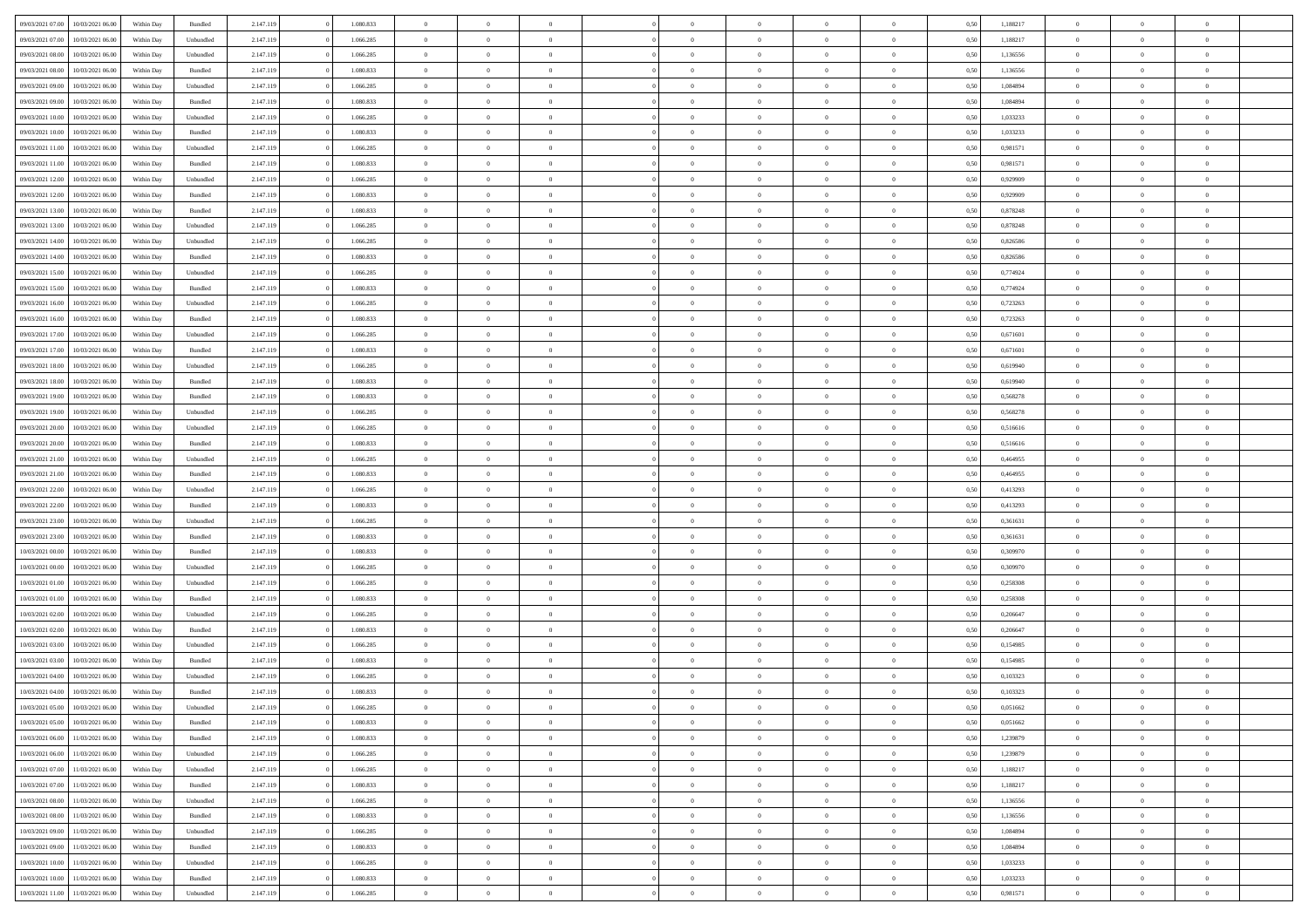| 10/03/2021 11:00                  | 11/03/2021 06:00 | Within Day | Bundled            | 2.147.119 | 1.080.833 | $\overline{0}$ | $\theta$       |                | $\Omega$       | $\Omega$       | $\theta$       | $\theta$       | 0.50 | 0,981571 | $\theta$       | $\overline{0}$ | $\overline{0}$ |  |
|-----------------------------------|------------------|------------|--------------------|-----------|-----------|----------------|----------------|----------------|----------------|----------------|----------------|----------------|------|----------|----------------|----------------|----------------|--|
|                                   |                  |            |                    |           |           |                |                |                |                |                |                |                |      |          |                |                |                |  |
| 10/03/2021 12:00                  | 11/03/2021 06:00 | Within Day | Bundled            | 2.147.119 | 1.080.833 | $\overline{0}$ | $\theta$       | $\overline{0}$ | $\overline{0}$ | $\bf{0}$       | $\overline{0}$ | $\bf{0}$       | 0,50 | 0,929909 | $\theta$       | $\overline{0}$ | $\overline{0}$ |  |
| 10/03/2021 12:00                  | 11/03/2021 06:00 | Within Day | Unbundled          | 2.147.119 | 1.066.285 | $\overline{0}$ | $\bf{0}$       | $\overline{0}$ | $\bf{0}$       | $\bf{0}$       | $\bf{0}$       | $\mathbf{0}$   | 0,50 | 0,929909 | $\overline{0}$ | $\overline{0}$ | $\bf{0}$       |  |
| 10/03/2021 13:00                  | 11/03/2021 06:00 | Within Dav | Unbundled          | 2.147.119 | 1.066.285 | $\overline{0}$ | $\overline{0}$ | $\overline{0}$ | $\overline{0}$ | $\bf{0}$       | $\overline{0}$ | $\overline{0}$ | 0.50 | 0.878248 | $\theta$       | $\theta$       | $\overline{0}$ |  |
| 10/03/2021 13:00                  | 11/03/2021 06:00 | Within Day | Bundled            | 2.147.119 | 1.080.833 | $\overline{0}$ | $\theta$       | $\overline{0}$ | $\overline{0}$ | $\bf{0}$       | $\overline{0}$ | $\bf{0}$       | 0,50 | 0,878248 | $\theta$       | $\overline{0}$ | $\overline{0}$ |  |
| 10/03/2021 14:00                  | 11/03/2021 06:00 | Within Day | Unbundled          | 2.147.119 | 1.066.285 | $\overline{0}$ | $\overline{0}$ | $\overline{0}$ | $\bf{0}$       | $\overline{0}$ | $\overline{0}$ | $\mathbf{0}$   | 0,50 | 0,826586 | $\overline{0}$ | $\overline{0}$ | $\bf{0}$       |  |
|                                   |                  |            |                    |           |           |                | $\overline{0}$ |                |                | $\overline{0}$ |                |                |      |          | $\theta$       | $\overline{0}$ | $\overline{0}$ |  |
| 10/03/2021 14:00                  | 11/03/2021 06:00 | Within Dav | Bundled            | 2.147.119 | 1.080.833 | $\overline{0}$ |                | $\overline{0}$ | $\overline{0}$ |                | $\overline{0}$ | $\overline{0}$ | 0.50 | 0,826586 |                |                |                |  |
| 10/03/2021 15:00                  | 11/03/2021 06:00 | Within Day | Unbundled          | 2.147.119 | 1.066.285 | $\overline{0}$ | $\theta$       | $\overline{0}$ | $\overline{0}$ | $\bf{0}$       | $\overline{0}$ | $\bf{0}$       | 0,50 | 0,774924 | $\theta$       | $\theta$       | $\overline{0}$ |  |
| 10/03/2021 15:00                  | 11/03/2021 06:00 | Within Day | Bundled            | 2.147.119 | 1.080.833 | $\overline{0}$ | $\overline{0}$ | $\overline{0}$ | $\bf{0}$       | $\bf{0}$       | $\bf{0}$       | $\bf{0}$       | 0,50 | 0,774924 | $\,0\,$        | $\overline{0}$ | $\overline{0}$ |  |
| 10/03/2021 16:00                  | 11/03/2021 06:00 | Within Dav | Unbundled          | 2.147.119 | 1.066.285 | $\overline{0}$ | $\overline{0}$ | $\overline{0}$ | $\overline{0}$ | $\overline{0}$ | $\overline{0}$ | $\overline{0}$ | 0.50 | 0,723263 | $\theta$       | $\overline{0}$ | $\overline{0}$ |  |
| 10/03/2021 16:00                  | 11/03/2021 06:00 | Within Day | Bundled            | 2.147.119 | 1.080.833 | $\overline{0}$ | $\theta$       | $\overline{0}$ | $\overline{0}$ | $\bf{0}$       | $\overline{0}$ | $\bf{0}$       | 0,50 | 0,723263 | $\,$ 0 $\,$    | $\overline{0}$ | $\overline{0}$ |  |
| 10/03/2021 17:00                  | 11/03/2021 06:00 | Within Day | Unbundled          | 2.147.119 | 1.066.285 | $\overline{0}$ | $\bf{0}$       | $\overline{0}$ | $\bf{0}$       | $\bf{0}$       | $\bf{0}$       | $\mathbf{0}$   | 0,50 | 0,671601 | $\overline{0}$ | $\overline{0}$ | $\bf{0}$       |  |
| 10/03/2021 17:00                  | 11/03/2021 06:00 | Within Dav | Bundled            | 2.147.119 | 1.080.833 | $\overline{0}$ | $\overline{0}$ | $\overline{0}$ | $\overline{0}$ | $\bf{0}$       | $\overline{0}$ | $\overline{0}$ | 0.50 | 0.671601 | $\theta$       | $\theta$       | $\overline{0}$ |  |
|                                   |                  |            |                    |           |           | $\overline{0}$ | $\theta$       | $\overline{0}$ | $\overline{0}$ | $\bf{0}$       | $\overline{0}$ | $\overline{0}$ |      |          | $\theta$       | $\overline{0}$ | $\overline{0}$ |  |
| 10/03/2021 18:00                  | 11/03/2021 06:00 | Within Day | Bundled            | 2.147.119 | 1.080.833 |                |                |                |                |                |                |                | 0,50 | 0,619940 |                |                |                |  |
| 10/03/2021 18:00                  | 11/03/2021 06:00 | Within Day | Unbundled          | 2.147.119 | 1.066.285 | $\overline{0}$ | $\overline{0}$ | $\overline{0}$ | $\bf{0}$       | $\overline{0}$ | $\overline{0}$ | $\mathbf{0}$   | 0,50 | 0,619940 | $\overline{0}$ | $\overline{0}$ | $\bf{0}$       |  |
| 10/03/2021 19:00                  | 11/03/2021 06:00 | Within Dav | Bundled            | 2.147.119 | 1.080.833 | $\overline{0}$ | $\overline{0}$ | $\overline{0}$ | $\overline{0}$ | $\overline{0}$ | $\overline{0}$ | $\overline{0}$ | 0.50 | 0,568278 | $\theta$       | $\overline{0}$ | $\overline{0}$ |  |
| 10/03/2021 19:00                  | 11/03/2021 06:00 | Within Day | Unbundled          | 2.147.119 | 1.066.285 | $\overline{0}$ | $\theta$       | $\overline{0}$ | $\overline{0}$ | $\bf{0}$       | $\overline{0}$ | $\bf{0}$       | 0,50 | 0,568278 | $\theta$       | $\theta$       | $\overline{0}$ |  |
| 10/03/2021 20:00                  | 11/03/2021 06:00 | Within Day | Bundled            | 2.147.119 | 1.080.833 | $\overline{0}$ | $\overline{0}$ | $\overline{0}$ | $\bf{0}$       | $\bf{0}$       | $\bf{0}$       | $\bf{0}$       | 0,50 | 0,516616 | $\bf{0}$       | $\overline{0}$ | $\overline{0}$ |  |
| 10/03/2021 20:00                  | 11/03/2021 06:00 | Within Dav | Unbundled          | 2.147.119 | 1.066.285 | $\overline{0}$ | $\overline{0}$ | $\overline{0}$ | $\overline{0}$ | $\overline{0}$ | $\overline{0}$ | $\overline{0}$ | 0.50 | 0,516616 | $\theta$       | $\overline{0}$ | $\overline{0}$ |  |
| 10/03/2021 21:00                  | 11/03/2021 06:00 | Within Day | Bundled            | 2.147.119 | 1.080.833 | $\overline{0}$ | $\theta$       | $\overline{0}$ | $\overline{0}$ | $\bf{0}$       | $\overline{0}$ | $\bf{0}$       | 0,50 | 0,464955 | $\,$ 0 $\,$    | $\overline{0}$ | $\overline{0}$ |  |
|                                   |                  |            |                    |           |           |                |                |                |                |                |                |                |      |          |                |                |                |  |
| 10/03/2021 21:00                  | 11/03/2021 06:00 | Within Day | Unbundled          | 2.147.119 | 1.066.285 | $\overline{0}$ | $\overline{0}$ | $\overline{0}$ | $\bf{0}$       | $\bf{0}$       | $\bf{0}$       | $\bf{0}$       | 0,50 | 0,464955 | $\overline{0}$ | $\overline{0}$ | $\bf{0}$       |  |
| 10/03/2021 22.00                  | 11/03/2021 06:00 | Within Day | Unbundled          | 2.147.119 | 1.066.285 | $\overline{0}$ | $\overline{0}$ | $\overline{0}$ | $\overline{0}$ | $\bf{0}$       | $\overline{0}$ | $\overline{0}$ | 0.50 | 0,413293 | $\theta$       | $\overline{0}$ | $\overline{0}$ |  |
| 10/03/2021 22:00                  | 11/03/2021 06:00 | Within Day | Bundled            | 2.147.119 | 1.080.833 | $\overline{0}$ | $\theta$       | $\overline{0}$ | $\overline{0}$ | $\bf{0}$       | $\overline{0}$ | $\bf{0}$       | 0,50 | 0,413293 | $\,$ 0 $\,$    | $\overline{0}$ | $\overline{0}$ |  |
| 10/03/2021 23:00                  | 11/03/2021 06:00 | Within Day | Unbundled          | 2.147.119 | 1.066.285 | $\overline{0}$ | $\overline{0}$ | $\overline{0}$ | $\overline{0}$ | $\overline{0}$ | $\overline{0}$ | $\mathbf{0}$   | 0,50 | 0,361631 | $\overline{0}$ | $\overline{0}$ | $\bf{0}$       |  |
| 10/03/2021 23:00                  | 11/03/2021 06:00 | Within Dav | Bundled            | 2.147.119 | 1.080.833 | $\overline{0}$ | $\overline{0}$ | $\overline{0}$ | $\overline{0}$ | $\overline{0}$ | $\overline{0}$ | $\overline{0}$ | 0.50 | 0,361631 | $\theta$       | $\overline{0}$ | $\overline{0}$ |  |
| 11/03/2021 00:00                  | 11/03/2021 06:00 | Within Day | Bundled            | 2.147.119 | 1.080.833 | $\overline{0}$ | $\theta$       | $\overline{0}$ | $\overline{0}$ | $\bf{0}$       | $\overline{0}$ | $\bf{0}$       | 0,50 | 0,309970 | $\theta$       | $\theta$       | $\overline{0}$ |  |
| 11/03/2021 00:00                  | 11/03/2021 06:00 | Within Day | Unbundled          | 2.147.119 | 1.066.285 | $\overline{0}$ | $\overline{0}$ | $\overline{0}$ | $\overline{0}$ | $\bf{0}$       | $\overline{0}$ | $\bf{0}$       | 0,50 | 0,309970 | $\,0\,$        | $\overline{0}$ | $\overline{0}$ |  |
| 11/03/2021 01:00                  | 11/03/2021 06:00 |            | Unbundled          | 2.147.119 | 1.066.285 | $\overline{0}$ | $\overline{0}$ | $\overline{0}$ | $\overline{0}$ | $\overline{0}$ | $\overline{0}$ | $\overline{0}$ | 0.50 | 0,258308 | $\theta$       | $\overline{0}$ | $\overline{0}$ |  |
|                                   |                  | Within Day |                    |           |           |                |                |                |                |                |                |                |      |          |                |                |                |  |
| 11/03/2021 01:00                  | 11/03/2021 06:00 | Within Day | Bundled            | 2.147.119 | 1.080.833 | $\overline{0}$ | $\theta$       | $\overline{0}$ | $\overline{0}$ | $\bf{0}$       | $\overline{0}$ | $\bf{0}$       | 0,50 | 0,258308 | $\,$ 0 $\,$    | $\overline{0}$ | $\overline{0}$ |  |
| 11/03/2021 02:00                  | 11/03/2021 06:00 | Within Day | Unbundled          | 2.147.119 | 1.066.285 | $\overline{0}$ | $\overline{0}$ | $\overline{0}$ | $\overline{0}$ | $\bf{0}$       | $\overline{0}$ | $\bf{0}$       | 0,50 | 0,206647 | $\overline{0}$ | $\overline{0}$ | $\bf{0}$       |  |
| 11/03/2021 02:00                  | 11/03/2021 06:00 | Within Day | Bundled            | 2.147.119 | 1.080.833 | $\overline{0}$ | $\Omega$       | $\Omega$       | $\Omega$       | $\Omega$       | $\overline{0}$ | $\overline{0}$ | 0,50 | 0,206647 | $\,0\,$        | $\theta$       | $\theta$       |  |
| 11/03/2021 03:00                  | 11/03/2021 06:00 | Within Day | Unbundled          | 2.147.119 | 1.066.285 | $\overline{0}$ | $\theta$       | $\overline{0}$ | $\overline{0}$ | $\bf{0}$       | $\overline{0}$ | $\bf{0}$       | 0,50 | 0,154985 | $\theta$       | $\overline{0}$ | $\overline{0}$ |  |
| 11/03/2021 03:00                  | 11/03/2021 06:00 | Within Day | Bundled            | 2.147.119 | 1.080.833 | $\overline{0}$ | $\overline{0}$ | $\overline{0}$ | $\overline{0}$ | $\overline{0}$ | $\overline{0}$ | $\mathbf{0}$   | 0,50 | 0,154985 | $\overline{0}$ | $\overline{0}$ | $\bf{0}$       |  |
| 11/03/2021 04:00                  | 11/03/2021 06:00 | Within Day | Unbundled          | 2.147.119 | 1.066.285 | $\overline{0}$ | $\Omega$       | $\Omega$       | $\Omega$       | $\bf{0}$       | $\overline{0}$ | $\overline{0}$ | 0.50 | 0,103323 | $\,0\,$        | $\theta$       | $\theta$       |  |
| 11/03/2021 04:00                  | 11/03/2021 06:00 | Within Day | Bundled            | 2.147.119 | 1.080.833 | $\overline{0}$ | $\theta$       | $\overline{0}$ | $\overline{0}$ | $\bf{0}$       | $\overline{0}$ | $\bf{0}$       | 0,50 | 0,103323 | $\,$ 0 $\,$    | $\overline{0}$ | $\overline{0}$ |  |
|                                   |                  |            |                    |           |           |                | $\overline{0}$ |                |                | $\bf{0}$       |                |                |      |          | $\bf{0}$       | $\overline{0}$ | $\bf{0}$       |  |
| 11/03/2021 05:00                  | 11/03/2021 06:00 | Within Day | Unbundled          | 2.147.119 | 1.066.285 | $\overline{0}$ |                | $\overline{0}$ | $\overline{0}$ |                | $\overline{0}$ | $\bf{0}$       | 0,50 | 0,051662 |                |                |                |  |
| 11/03/2021 05:00                  | 11/03/2021 06:00 | Within Day | Bundled            | 2.147.119 | 1.080.833 | $\overline{0}$ | $\Omega$       | $\Omega$       | $\Omega$       | $\theta$       | $\overline{0}$ | $\overline{0}$ | 0.50 | 0.051662 | $\,$ 0 $\,$    | $\theta$       | $\theta$       |  |
| 11/03/2021 06:00                  | 12/03/2021 06:00 | Within Day | Bundled            | 2.147.119 | 1.080.833 | $\overline{0}$ | $\theta$       | $\overline{0}$ | $\overline{0}$ | $\bf{0}$       | $\overline{0}$ | $\bf{0}$       | 0,50 | 1,239879 | $\,$ 0 $\,$    | $\overline{0}$ | $\overline{0}$ |  |
| 11/03/2021 06:00                  | 12/03/2021 06:00 | Within Day | Unbundled          | 2.147.119 | 1.066.285 | $\overline{0}$ | $\bf{0}$       | $\overline{0}$ | $\overline{0}$ | $\bf{0}$       | $\overline{0}$ | $\bf{0}$       | 0,50 | 1,239879 | $\overline{0}$ | $\overline{0}$ | $\bf{0}$       |  |
| 11/03/2021 07:00                  | 12/03/2021 06:00 | Within Day | Unbundled          | 2.147.119 | 1.066.285 | $\overline{0}$ | $\Omega$       | $\Omega$       | $\Omega$       | $\overline{0}$ | $\overline{0}$ | $\overline{0}$ | 0,50 | 1,188217 | $\,0\,$        | $\theta$       | $\theta$       |  |
| 11/03/2021 07:00                  | 12/03/2021 06:00 | Within Day | Bundled            | 2.147.119 | 1.080.833 | $\overline{0}$ | $\overline{0}$ | $\overline{0}$ | $\overline{0}$ | $\,$ 0         | $\overline{0}$ | $\bf{0}$       | 0,50 | 1,188217 | $\,$ 0 $\,$    | $\overline{0}$ | $\overline{0}$ |  |
| 11/03/2021 08:00                  | 12/03/2021 06:00 | Within Day | Unbundled          | 2.147.119 | 1.066.285 | $\overline{0}$ | $\overline{0}$ | $\overline{0}$ | $\overline{0}$ | $\bf{0}$       | $\overline{0}$ | $\mathbf{0}$   | 0,50 | 1,136556 | $\overline{0}$ | $\overline{0}$ | $\bf{0}$       |  |
| 11/03/2021 08:00                  | 12/03/2021 06:00 | Within Day | Bundled            | 2.147.119 | 1.080.833 | $\overline{0}$ | $\Omega$       | $\Omega$       | $\Omega$       | $\Omega$       | $\Omega$       | $\overline{0}$ | 0.50 | 1,136556 | $\theta$       | $\theta$       | $\theta$       |  |
| 11/03/2021 09:00                  | 12/03/2021 06:00 | Within Day | Unbundled          | 2.147.119 | 1.066.285 | $\overline{0}$ | $\overline{0}$ | $\overline{0}$ | $\bf{0}$       | $\,$ 0         | $\overline{0}$ | $\bf{0}$       | 0,50 | 1,084894 | $\,0\,$        | $\,$ 0 $\,$    | $\overline{0}$ |  |
|                                   |                  |            |                    |           |           |                |                |                |                |                |                |                |      |          |                |                |                |  |
| 11/03/2021 09:00                  | 12/03/2021 06:00 | Within Day | $\mathbf B$ undled | 2.147.119 | 1.080.833 | $\bf{0}$       | $\bf{0}$       |                |                | $\bf{0}$       |                |                | 0,50 | 1,084894 | $\bf{0}$       | $\overline{0}$ |                |  |
| 11/03/2021 10:00                  | 12/03/2021 06:00 | Within Day | Unbundled          | 2.147.119 | 1.066.285 | $\overline{0}$ | $\overline{0}$ | $\overline{0}$ | $\Omega$       | $\overline{0}$ | $\overline{0}$ | $\overline{0}$ | 0,50 | 1,033233 | $\theta$       | $\theta$       | $\theta$       |  |
| 11/03/2021 10:00                  | 12/03/2021 06:00 | Within Day | Bundled            | 2.147.119 | 1.080.833 | $\overline{0}$ | $\,$ 0         | $\overline{0}$ | $\overline{0}$ | $\,$ 0 $\,$    | $\overline{0}$ | $\mathbf{0}$   | 0,50 | 1,033233 | $\,$ 0 $\,$    | $\,$ 0 $\,$    | $\,$ 0         |  |
| 11/03/2021 11:00                  | 12/03/2021 06:00 | Within Day | Unbundled          | 2.147.119 | 1.066.285 | $\overline{0}$ | $\overline{0}$ | $\overline{0}$ | $\overline{0}$ | $\overline{0}$ | $\overline{0}$ | $\mathbf{0}$   | 0,50 | 0,981571 | $\overline{0}$ | $\bf{0}$       | $\bf{0}$       |  |
| 11/03/2021 11:00                  | 12/03/2021 06:00 | Within Day | Bundled            | 2.147.119 | 1.080.833 | $\overline{0}$ | $\overline{0}$ | $\overline{0}$ | $\Omega$       | $\overline{0}$ | $\overline{0}$ | $\bf{0}$       | 0,50 | 0,981571 | $\overline{0}$ | $\theta$       | $\overline{0}$ |  |
| 11/03/2021 12:00                  | 12/03/2021 06:00 | Within Day | Bundled            | 2.147.119 | 1.080.833 | $\overline{0}$ | $\,$ 0         | $\overline{0}$ | $\overline{0}$ | $\overline{0}$ | $\overline{0}$ | $\bf{0}$       | 0,50 | 0,929909 | $\,$ 0 $\,$    | $\overline{0}$ | $\overline{0}$ |  |
| 11/03/2021 12:00                  | 12/03/2021 06:00 | Within Day | Unbundled          | 2.147.119 | 1.066.285 | $\overline{0}$ | $\overline{0}$ | $\overline{0}$ | $\overline{0}$ | $\overline{0}$ | $\overline{0}$ | $\mathbf{0}$   | 0,50 | 0,929909 | $\overline{0}$ | $\overline{0}$ | $\bf{0}$       |  |
|                                   |                  |            |                    |           |           |                |                |                |                |                |                |                |      |          |                |                |                |  |
| 11/03/2021 13:00                  | 12/03/2021 06:00 | Within Day | Unbundled          | 2.147.119 | 1.066.285 | $\overline{0}$ | $\overline{0}$ | $\overline{0}$ | $\Omega$       | $\overline{0}$ | $\overline{0}$ | $\bf{0}$       | 0.50 | 0,878248 | $\overline{0}$ | $\theta$       | $\overline{0}$ |  |
| 11/03/2021 13:00                  | 12/03/2021 06:00 | Within Day | Bundled            | 2.147.119 | 1.080.833 | $\overline{0}$ | $\,$ 0         | $\overline{0}$ | $\overline{0}$ | $\bf{0}$       | $\overline{0}$ | $\bf{0}$       | 0,50 | 0,878248 | $\,$ 0 $\,$    | $\overline{0}$ | $\overline{0}$ |  |
| 11/03/2021 14:00                  | 12/03/2021 06:00 | Within Day | Unbundled          | 2.147.119 | 1.066.285 | $\overline{0}$ | $\bf{0}$       | $\overline{0}$ | $\overline{0}$ | $\overline{0}$ | $\overline{0}$ | $\mathbf{0}$   | 0,50 | 0,826586 | $\overline{0}$ | $\overline{0}$ | $\bf{0}$       |  |
| 11/03/2021 14:00                  | 12/03/2021 06:00 | Within Day | Bundled            | 2.147.119 | 1.080.833 | $\overline{0}$ | $\overline{0}$ | $\overline{0}$ | $\Omega$       | $\overline{0}$ | $\overline{0}$ | $\bf{0}$       | 0.50 | 0,826586 | $\overline{0}$ | $\theta$       | $\overline{0}$ |  |
| 11/03/2021 15:00                  | 12/03/2021 06:00 | Within Day | Unbundled          | 2.147.119 | 1.066.285 | $\overline{0}$ | $\bf{0}$       | $\overline{0}$ | $\overline{0}$ | $\bf{0}$       | $\overline{0}$ | $\mathbf{0}$   | 0,50 | 0,774924 | $\,$ 0 $\,$    | $\,$ 0 $\,$    | $\bf{0}$       |  |
| 11/03/2021 15:00 12/03/2021 06:00 |                  | Within Day | Bundled            | 2.147.119 | 1.080.833 | $\overline{0}$ | $\overline{0}$ | $\overline{0}$ | $\overline{0}$ | $\bf{0}$       | $\overline{0}$ | $\mathbf{0}$   | 0,50 | 0,774924 | $\overline{0}$ | $\bf{0}$       | $\bf{0}$       |  |
|                                   |                  |            |                    |           |           |                |                |                |                |                |                |                |      |          |                |                |                |  |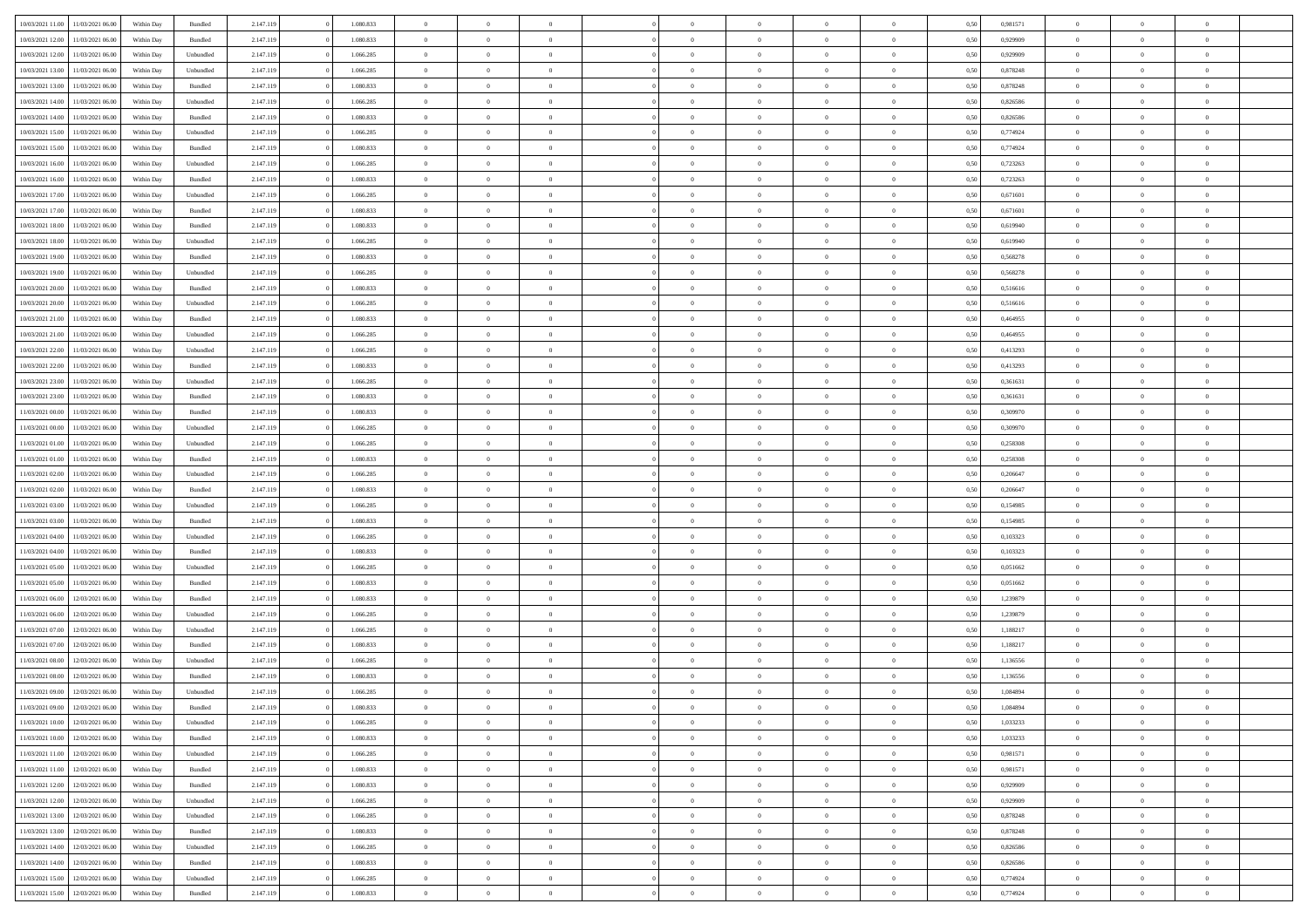| 11/03/2021 16:00                  | 12/03/2021 06:00                  | Within Dav | Unbundled | 2.147.119 | 1.066.285 | $\overline{0}$ | $\theta$       |                | $\Omega$       | $\Omega$       | $\theta$       | $\theta$       | 0.50 | 0,723263 | $\theta$       | $\overline{0}$ | $\theta$       |  |
|-----------------------------------|-----------------------------------|------------|-----------|-----------|-----------|----------------|----------------|----------------|----------------|----------------|----------------|----------------|------|----------|----------------|----------------|----------------|--|
|                                   |                                   |            |           |           |           |                |                |                |                |                |                |                |      |          |                |                |                |  |
| 11/03/2021 16:00                  | 12/03/2021 06:00                  | Within Day | Bundled   | 2.147.119 | 1.080.833 | $\overline{0}$ | $\theta$       | $\overline{0}$ | $\overline{0}$ | $\bf{0}$       | $\overline{0}$ | $\bf{0}$       | 0,50 | 0,723263 | $\theta$       | $\overline{0}$ | $\overline{0}$ |  |
| 11/03/2021 17:00                  | 12/03/2021 06:00                  | Within Day | Unbundled | 2.147.119 | 1.066.285 | $\overline{0}$ | $\overline{0}$ | $\overline{0}$ | $\bf{0}$       | $\bf{0}$       | $\bf{0}$       | $\bf{0}$       | 0,50 | 0,671601 | $\overline{0}$ | $\overline{0}$ | $\overline{0}$ |  |
| 11/03/2021 17:00                  | 12/03/2021 06:00                  | Within Dav | Bundled   | 2.147.119 | 1.080.833 | $\overline{0}$ | $\overline{0}$ | $\overline{0}$ | $\overline{0}$ | $\bf{0}$       | $\overline{0}$ | $\overline{0}$ | 0.50 | 0.671601 | $\theta$       | $\theta$       | $\overline{0}$ |  |
|                                   |                                   |            |           |           |           |                |                |                |                |                |                |                |      |          |                |                |                |  |
| 11/03/2021 18:00                  | 12/03/2021 06:00                  | Within Day | Bundled   | 2.147.119 | 1.080.833 | $\overline{0}$ | $\theta$       | $\overline{0}$ | $\overline{0}$ | $\bf{0}$       | $\overline{0}$ | $\bf{0}$       | 0,50 | 0,619940 | $\theta$       | $\overline{0}$ | $\overline{0}$ |  |
| 11/03/2021 18:00                  | 12/03/2021 06:00                  | Within Day | Unbundled | 2.147.119 | 1.066.285 | $\overline{0}$ | $\bf{0}$       | $\overline{0}$ | $\bf{0}$       | $\overline{0}$ | $\overline{0}$ | $\mathbf{0}$   | 0,50 | 0,619940 | $\overline{0}$ | $\overline{0}$ | $\bf{0}$       |  |
| 11/03/2021 19:00                  | 12/03/2021 06:00                  | Within Dav | Unbundled | 2.147.119 | 1.066.285 | $\overline{0}$ | $\overline{0}$ | $\overline{0}$ | $\overline{0}$ | $\overline{0}$ | $\overline{0}$ | $\overline{0}$ | 0.50 | 0,568278 | $\theta$       | $\overline{0}$ | $\overline{0}$ |  |
| 11/03/2021 19:00                  | 12/03/2021 06:00                  | Within Day | Bundled   | 2.147.119 | 1.080.833 | $\overline{0}$ | $\theta$       | $\overline{0}$ | $\overline{0}$ | $\bf{0}$       | $\overline{0}$ | $\bf{0}$       | 0,50 | 0,568278 | $\theta$       | $\theta$       | $\overline{0}$ |  |
| 11/03/2021 20:00                  | 12/03/2021 06:00                  | Within Day | Unbundled | 2.147.119 | 1.066.285 | $\overline{0}$ | $\overline{0}$ | $\overline{0}$ | $\bf{0}$       | $\bf{0}$       | $\bf{0}$       | $\bf{0}$       | 0,50 | 0,516616 | $\,0\,$        | $\overline{0}$ | $\overline{0}$ |  |
|                                   |                                   |            |           |           |           |                |                |                |                |                |                |                |      |          |                |                |                |  |
| 11/03/2021 20:00                  | 12/03/2021 06:00                  | Within Dav | Bundled   | 2.147.119 | 1.080.833 | $\overline{0}$ | $\overline{0}$ | $\overline{0}$ | $\overline{0}$ | $\overline{0}$ | $\overline{0}$ | $\overline{0}$ | 0.50 | 0,516616 | $\theta$       | $\overline{0}$ | $\overline{0}$ |  |
| 11/03/2021 21:00                  | 12/03/2021 06:00                  | Within Day | Unbundled | 2.147.119 | 1.066.285 | $\overline{0}$ | $\theta$       | $\overline{0}$ | $\overline{0}$ | $\bf{0}$       | $\overline{0}$ | $\bf{0}$       | 0,50 | 0,464955 | $\theta$       | $\overline{0}$ | $\overline{0}$ |  |
| 11/03/2021 21.00                  | 12/03/2021 06:00                  | Within Day | Bundled   | 2.147.119 | 1.080.833 | $\overline{0}$ | $\overline{0}$ | $\overline{0}$ | $\bf{0}$       | $\bf{0}$       | $\bf{0}$       | $\bf{0}$       | 0,50 | 0,464955 | $\overline{0}$ | $\overline{0}$ | $\overline{0}$ |  |
| 11/03/2021 22:00                  | 12/03/2021 06:00                  | Within Day | Unbundled | 2.147.119 | 1.066.285 | $\overline{0}$ | $\overline{0}$ | $\overline{0}$ | $\overline{0}$ | $\bf{0}$       | $\overline{0}$ | $\overline{0}$ | 0.50 | 0,413293 | $\theta$       | $\theta$       | $\overline{0}$ |  |
| 11/03/2021 22:00                  | 12/03/2021 06:00                  | Within Day | Bundled   | 2.147.119 | 1.080.833 | $\overline{0}$ | $\theta$       | $\overline{0}$ | $\overline{0}$ | $\bf{0}$       | $\overline{0}$ | $\bf{0}$       | 0,50 | 0,413293 | $\theta$       | $\overline{0}$ | $\overline{0}$ |  |
|                                   |                                   |            |           |           |           |                |                |                |                |                |                |                |      |          |                |                |                |  |
| 11/03/2021 23:00                  | 12/03/2021 06:00                  | Within Day | Bundled   | 2.147.119 | 1.080.833 | $\overline{0}$ | $\bf{0}$       | $\overline{0}$ | $\bf{0}$       | $\overline{0}$ | $\overline{0}$ | $\mathbf{0}$   | 0,50 | 0,361631 | $\overline{0}$ | $\overline{0}$ | $\bf{0}$       |  |
| 11/03/2021 23:00                  | 12/03/2021 06:00                  | Within Dav | Unbundled | 2.147.119 | 1.066.285 | $\overline{0}$ | $\overline{0}$ | $\overline{0}$ | $\overline{0}$ | $\overline{0}$ | $\overline{0}$ | $\overline{0}$ | 0.50 | 0,361631 | $\theta$       | $\overline{0}$ | $\overline{0}$ |  |
| 12/03/2021 00:00                  | 12/03/2021 06:00                  | Within Day | Unbundled | 2.147.119 | 1.066.285 | $\overline{0}$ | $\theta$       | $\overline{0}$ | $\overline{0}$ | $\bf{0}$       | $\overline{0}$ | $\bf{0}$       | 0,50 | 0,309970 | $\theta$       | $\theta$       | $\overline{0}$ |  |
| 12/03/2021 00:00                  | 12/03/2021 06:00                  | Within Day | Bundled   | 2.147.119 | 1.080.833 | $\overline{0}$ | $\overline{0}$ | $\overline{0}$ | $\bf{0}$       | $\bf{0}$       | $\bf{0}$       | $\bf{0}$       | 0,50 | 0,309970 | $\,0\,$        | $\overline{0}$ | $\overline{0}$ |  |
| 12/03/2021 01:00                  | 12/03/2021 06:00                  | Within Day | Unbundled | 2.147.119 | 1.066.285 | $\overline{0}$ | $\overline{0}$ | $\overline{0}$ | $\overline{0}$ | $\overline{0}$ | $\overline{0}$ | $\overline{0}$ | 0.50 | 0,258308 | $\theta$       | $\overline{0}$ | $\overline{0}$ |  |
|                                   |                                   |            |           |           |           |                |                |                |                |                |                |                |      |          |                |                |                |  |
| 12/03/2021 01:00                  | 12/03/2021 06:00                  | Within Day | Bundled   | 2.147.119 | 1.080.833 | $\overline{0}$ | $\theta$       | $\overline{0}$ | $\overline{0}$ | $\bf{0}$       | $\overline{0}$ | $\bf{0}$       | 0,50 | 0,258308 | $\theta$       | $\theta$       | $\overline{0}$ |  |
| 12/03/2021 02:00                  | 12/03/2021 06:00                  | Within Day | Unbundled | 2.147.119 | 1.066.285 | $\overline{0}$ | $\overline{0}$ | $\overline{0}$ | $\bf{0}$       | $\bf{0}$       | $\bf{0}$       | $\bf{0}$       | 0,50 | 0,206647 | $\,0\,$        | $\overline{0}$ | $\overline{0}$ |  |
| 12/03/2021 02:00                  | 12/03/2021 06:00                  | Within Day | Bundled   | 2.147.119 | 1.080.833 | $\overline{0}$ | $\overline{0}$ | $\overline{0}$ | $\overline{0}$ | $\bf{0}$       | $\overline{0}$ | $\overline{0}$ | 0.50 | 0.206647 | $\theta$       | $\theta$       | $\overline{0}$ |  |
| 12/03/2021 03:00                  | 12/03/2021 06:00                  | Within Day | Unbundled | 2.147.119 | 1.066.285 | $\overline{0}$ | $\theta$       | $\overline{0}$ | $\overline{0}$ | $\bf{0}$       | $\overline{0}$ | $\bf{0}$       | 0,50 | 0,154985 | $\,$ 0 $\,$    | $\overline{0}$ | $\overline{0}$ |  |
| 12/03/2021 03:00                  | 12/03/2021 06:00                  | Within Day | Bundled   | 2.147.119 | 1.080.833 | $\overline{0}$ | $\bf{0}$       | $\overline{0}$ | $\bf{0}$       | $\overline{0}$ | $\overline{0}$ | $\mathbf{0}$   | 0,50 | 0,154985 | $\overline{0}$ | $\overline{0}$ | $\bf{0}$       |  |
|                                   |                                   |            |           |           |           |                |                |                |                |                |                |                |      |          |                |                |                |  |
| 12/03/2021 04:00                  | 12/03/2021 06:00                  | Within Dav | Unbundled | 2.147.119 | 1.066.285 | $\overline{0}$ | $\overline{0}$ | $\overline{0}$ | $\overline{0}$ | $\overline{0}$ | $\overline{0}$ | $\overline{0}$ | 0.50 | 0,103323 | $\theta$       | $\overline{0}$ | $\overline{0}$ |  |
| 12/03/2021 04:00                  | 12/03/2021 06:00                  | Within Day | Bundled   | 2.147.119 | 1.080.833 | $\overline{0}$ | $\theta$       | $\overline{0}$ | $\overline{0}$ | $\bf{0}$       | $\overline{0}$ | $\bf{0}$       | 0,50 | 0,103323 | $\theta$       | $\theta$       | $\overline{0}$ |  |
| 12/03/2021 05:00                  | 12/03/2021 06:00                  | Within Day | Bundled   | 2.147.119 | 1.080.833 | $\overline{0}$ | $\overline{0}$ | $\overline{0}$ | $\overline{0}$ | $\bf{0}$       | $\overline{0}$ | $\bf{0}$       | 0,50 | 0,051662 | $\,0\,$        | $\overline{0}$ | $\overline{0}$ |  |
| 12/03/2021 05:00                  | 12/03/2021 06:00                  | Within Day | Unbundled | 2.147.119 | 1.066.285 | $\overline{0}$ | $\overline{0}$ | $\overline{0}$ | $\overline{0}$ | $\overline{0}$ | $\overline{0}$ | $\overline{0}$ | 0.50 | 0,051662 | $\theta$       | $\overline{0}$ | $\overline{0}$ |  |
| 12/03/2021 06:00                  | 13/03/2021 06:00                  | Within Day | Unbundled | 2.147.119 | 1.066.285 | $\overline{0}$ | $\theta$       | $\overline{0}$ | $\overline{0}$ | $\bf{0}$       | $\overline{0}$ | $\bf{0}$       | 0,50 | 1,239879 | $\,$ 0 $\,$    | $\overline{0}$ | $\overline{0}$ |  |
| 12/03/2021 06:00                  | 13/03/2021 06:00                  | Within Day | Bundled   | 2.147.119 | 1.080.833 | $\overline{0}$ | $\overline{0}$ | $\overline{0}$ | $\overline{0}$ | $\bf{0}$       | $\overline{0}$ | $\bf{0}$       | 0,50 | 1,239879 | $\overline{0}$ | $\overline{0}$ | $\overline{0}$ |  |
|                                   |                                   |            |           |           |           | $\overline{0}$ | $\Omega$       | $\Omega$       | $\Omega$       | $\Omega$       | $\Omega$       | $\overline{0}$ |      |          | $\,0\,$        | $\theta$       | $\theta$       |  |
| 12/03/2021 07:00                  | 13/03/2021 06:00                  | Within Day | Unbundled | 2.147.119 | 1.066.285 |                |                |                |                |                |                |                | 0,50 | 1,188217 |                |                |                |  |
| 12/03/2021 07:00                  | 13/03/2021 06:00                  | Within Day | Bundled   | 2.147.119 | 1.080.833 | $\overline{0}$ | $\theta$       | $\overline{0}$ | $\overline{0}$ | $\bf{0}$       | $\overline{0}$ | $\bf{0}$       | 0,50 | 1,188217 | $\theta$       | $\overline{0}$ | $\overline{0}$ |  |
| 12/03/2021 08:00                  | 13/03/2021 06:00                  | Within Day | Unbundled | 2.147.119 | 1.066.285 | $\overline{0}$ | $\overline{0}$ | $\overline{0}$ | $\overline{0}$ | $\bf{0}$       | $\overline{0}$ | $\mathbf{0}$   | 0,50 | 1,136556 | $\overline{0}$ | $\overline{0}$ | $\bf{0}$       |  |
| 12/03/2021 08:00                  | 13/03/2021 06:00                  | Within Day | Bundled   | 2.147.119 | 1.080.833 | $\overline{0}$ | $\Omega$       | $\Omega$       | $\Omega$       | $\bf{0}$       | $\overline{0}$ | $\overline{0}$ | 0.50 | 1,136556 | $\,0\,$        | $\theta$       | $\theta$       |  |
| 12/03/2021 09:00                  | 13/03/2021 06:00                  | Within Day | Unbundled | 2.147.119 | 1.066.285 | $\overline{0}$ | $\theta$       | $\overline{0}$ | $\overline{0}$ | $\bf{0}$       | $\overline{0}$ | $\bf{0}$       | 0,50 | 1,084894 | $\,$ 0 $\,$    | $\theta$       | $\overline{0}$ |  |
| 12/03/2021 09:00                  | 13/03/2021 06:00                  | Within Day | Bundled   | 2.147.119 | 1.080.833 | $\overline{0}$ | $\overline{0}$ | $\overline{0}$ | $\overline{0}$ | $\bf{0}$       | $\overline{0}$ | $\bf{0}$       | 0,50 | 1,084894 | $\,0\,$        | $\overline{0}$ | $\overline{0}$ |  |
|                                   |                                   |            |           |           |           |                |                |                |                |                |                |                |      |          |                |                |                |  |
| 12/03/2021 10:00                  | 13/03/2021 06:00                  | Within Day | Unbundled | 2.147.119 | 1.066.285 | $\overline{0}$ | $\Omega$       | $\Omega$       | $\Omega$       | $\theta$       | $\overline{0}$ | $\overline{0}$ | 0.50 | 1.033233 | $\theta$       | $\theta$       | $\theta$       |  |
| 12/03/2021 10:00                  | 13/03/2021 06:00                  | Within Day | Bundled   | 2.147.119 | 1.080.833 | $\overline{0}$ | $\theta$       | $\overline{0}$ | $\overline{0}$ | $\bf{0}$       | $\overline{0}$ | $\bf{0}$       | 0,50 | 1,033233 | $\,$ 0 $\,$    | $\overline{0}$ | $\overline{0}$ |  |
| 12/03/2021 11:00                  | 13/03/2021 06:00                  | Within Day | Bundled   | 2.147.119 | 1.080.833 | $\overline{0}$ | $\overline{0}$ | $\overline{0}$ | $\overline{0}$ | $\bf{0}$       | $\overline{0}$ | $\bf{0}$       | 0,50 | 0,981571 | $\overline{0}$ | $\overline{0}$ | $\overline{0}$ |  |
| 12/03/2021 11:00                  | 13/03/2021 06:00                  | Within Day | Unbundled | 2.147.119 | 1.066.285 | $\overline{0}$ | $\Omega$       | $\overline{0}$ | $\Omega$       | $\Omega$       | $\overline{0}$ | $\overline{0}$ | 0,50 | 0,981571 | $\,0\,$        | $\theta$       | $\theta$       |  |
| 12/03/2021 12:00                  | 13/03/2021 06:00                  | Within Day | Unbundled | 2.147.119 | 1.066.285 | $\overline{0}$ | $\theta$       | $\overline{0}$ | $\overline{0}$ | $\bf{0}$       | $\overline{0}$ | $\bf{0}$       | 0,50 | 0,929909 | $\,$ 0 $\,$    | $\overline{0}$ | $\overline{0}$ |  |
| 12/03/2021 12:00                  | 13/03/2021 06:00                  | Within Day | Bundled   | 2.147.119 | 1.080.833 | $\overline{0}$ | $\overline{0}$ | $\overline{0}$ | $\overline{0}$ | $\bf{0}$       | $\overline{0}$ | $\mathbf{0}$   | 0,50 | 0,929909 | $\bf{0}$       | $\overline{0}$ | $\bf{0}$       |  |
|                                   |                                   |            |           |           |           |                |                |                |                |                |                |                |      |          |                |                |                |  |
| 12/03/2021 13:00                  | 13/03/2021 06:00                  | Within Day | Unbundled | 2.147.119 | 1.066.285 | $\overline{0}$ | $\Omega$       | $\Omega$       | $\Omega$       | $\Omega$       | $\Omega$       | $\overline{0}$ | 0.50 | 0,878248 | $\theta$       | $\theta$       | $\theta$       |  |
| 12/03/2021 13:00                  | 13/03/2021 06:00                  | Within Day | Bundled   | 2.147.119 | 1.080.833 | $\overline{0}$ | $\overline{0}$ | $\overline{0}$ | $\bf{0}$       | $\,$ 0         | $\overline{0}$ | $\bf{0}$       | 0,50 | 0,878248 | $\,0\,$        | $\overline{0}$ | $\overline{0}$ |  |
|                                   | 12/03/2021 14:00 13/03/2021 06:00 | Within Day | Unbundled | 2.147.119 | 1.066.285 | $\bf{0}$       | $\bf{0}$       |                |                | $\bf{0}$       |                |                | 0,50 | 0,826586 | $\bf{0}$       | $\overline{0}$ |                |  |
| 12/03/2021 14:00                  | 13/03/2021 06:00                  | Within Day | Bundled   | 2.147.119 | 1.080.833 | $\overline{0}$ | $\overline{0}$ | $\overline{0}$ | $\Omega$       | $\overline{0}$ | $\overline{0}$ | $\overline{0}$ | 0.50 | 0.826586 | $\theta$       | $\theta$       | $\theta$       |  |
| 12/03/2021 15:00                  | 13/03/2021 06:00                  | Within Day | Unbundled | 2.147.119 | 1.066.285 | $\overline{0}$ | $\,$ 0         | $\overline{0}$ | $\overline{0}$ | $\,$ 0 $\,$    | $\overline{0}$ | $\mathbf{0}$   | 0,50 | 0,774924 | $\,$ 0 $\,$    | $\,$ 0 $\,$    | $\,$ 0         |  |
| 12/03/2021 15:00                  | 13/03/2021 06:00                  | Within Day | Bundled   | 2.147.119 | 1.080.833 | $\overline{0}$ | $\overline{0}$ | $\overline{0}$ | $\overline{0}$ | $\overline{0}$ | $\overline{0}$ | $\mathbf{0}$   | 0,50 | 0,774924 | $\overline{0}$ | $\bf{0}$       | $\bf{0}$       |  |
|                                   |                                   |            |           |           |           |                |                |                |                |                |                |                |      |          |                |                |                |  |
| 12/03/2021 16:00                  | 13/03/2021 06:00                  | Within Day | Unbundled | 2.147.119 | 1.066.285 | $\overline{0}$ | $\overline{0}$ | $\overline{0}$ | $\Omega$       | $\overline{0}$ | $\overline{0}$ | $\overline{0}$ | 0,50 | 0,723263 | $\bf{0}$       | $\theta$       | $\overline{0}$ |  |
| 12/03/2021 16:00                  | 13/03/2021 06:00                  | Within Day | Bundled   | 2.147.119 | 1.080.833 | $\overline{0}$ | $\,$ 0         | $\overline{0}$ | $\overline{0}$ | $\,$ 0 $\,$    | $\overline{0}$ | $\mathbf{0}$   | 0,50 | 0,723263 | $\,$ 0 $\,$    | $\overline{0}$ | $\overline{0}$ |  |
| 12/03/2021 17:00                  | 13/03/2021 06:00                  | Within Day | Bundled   | 2.147.119 | 1.080.833 | $\overline{0}$ | $\overline{0}$ | $\overline{0}$ | $\overline{0}$ | $\overline{0}$ | $\overline{0}$ | $\mathbf{0}$   | 0,50 | 0,671601 | $\overline{0}$ | $\overline{0}$ | $\bf{0}$       |  |
| 12/03/2021 17:00                  | 13/03/2021 06:00                  | Within Day | Unbundled | 2.147.119 | 1.066.285 | $\overline{0}$ | $\overline{0}$ | $\overline{0}$ | $\Omega$       | $\overline{0}$ | $\overline{0}$ | $\bf{0}$       | 0.50 | 0,671601 | $\overline{0}$ | $\theta$       | $\overline{0}$ |  |
| 12/03/2021 18:00                  | 13/03/2021 06:00                  | Within Day | Unbundled | 2.147.119 | 1.066.285 | $\overline{0}$ | $\,$ 0         | $\overline{0}$ | $\overline{0}$ | $\bf{0}$       | $\overline{0}$ | $\bf{0}$       | 0,50 | 0,619940 | $\,$ 0 $\,$    | $\overline{0}$ | $\overline{0}$ |  |
|                                   |                                   |            |           |           |           |                |                |                |                |                |                |                |      |          |                |                |                |  |
| 12/03/2021 18:00                  | 13/03/2021 06:00                  | Within Day | Bundled   | 2.147.119 | 1.080.833 | $\overline{0}$ | $\bf{0}$       | $\overline{0}$ | $\overline{0}$ | $\overline{0}$ | $\overline{0}$ | $\mathbf{0}$   | 0,50 | 0,619940 | $\overline{0}$ | $\overline{0}$ | $\bf{0}$       |  |
| 12/03/2021 19:00                  | 13/03/2021 06:00                  | Within Day | Unbundled | 2.147.119 | 1.066.285 | $\overline{0}$ | $\overline{0}$ | $\overline{0}$ | $\Omega$       | $\overline{0}$ | $\overline{0}$ | $\bf{0}$       | 0.50 | 0,568278 | $\overline{0}$ | $\theta$       | $\overline{0}$ |  |
| 12/03/2021 19:00                  | 13/03/2021 06:00                  | Within Day | Bundled   | 2.147.119 | 1.080.833 | $\overline{0}$ | $\bf{0}$       | $\overline{0}$ | $\overline{0}$ | $\bf{0}$       | $\overline{0}$ | $\mathbf{0}$   | 0,50 | 0,568278 | $\,$ 0 $\,$    | $\,$ 0 $\,$    | $\bf{0}$       |  |
| 12/03/2021 20:00 13/03/2021 06:00 |                                   | Within Day | Unbundled | 2.147.119 | 1.066.285 | $\overline{0}$ | $\overline{0}$ | $\overline{0}$ | $\overline{0}$ | $\overline{0}$ | $\overline{0}$ | $\mathbf{0}$   | 0,50 | 0,516616 | $\overline{0}$ | $\bf{0}$       | $\bf{0}$       |  |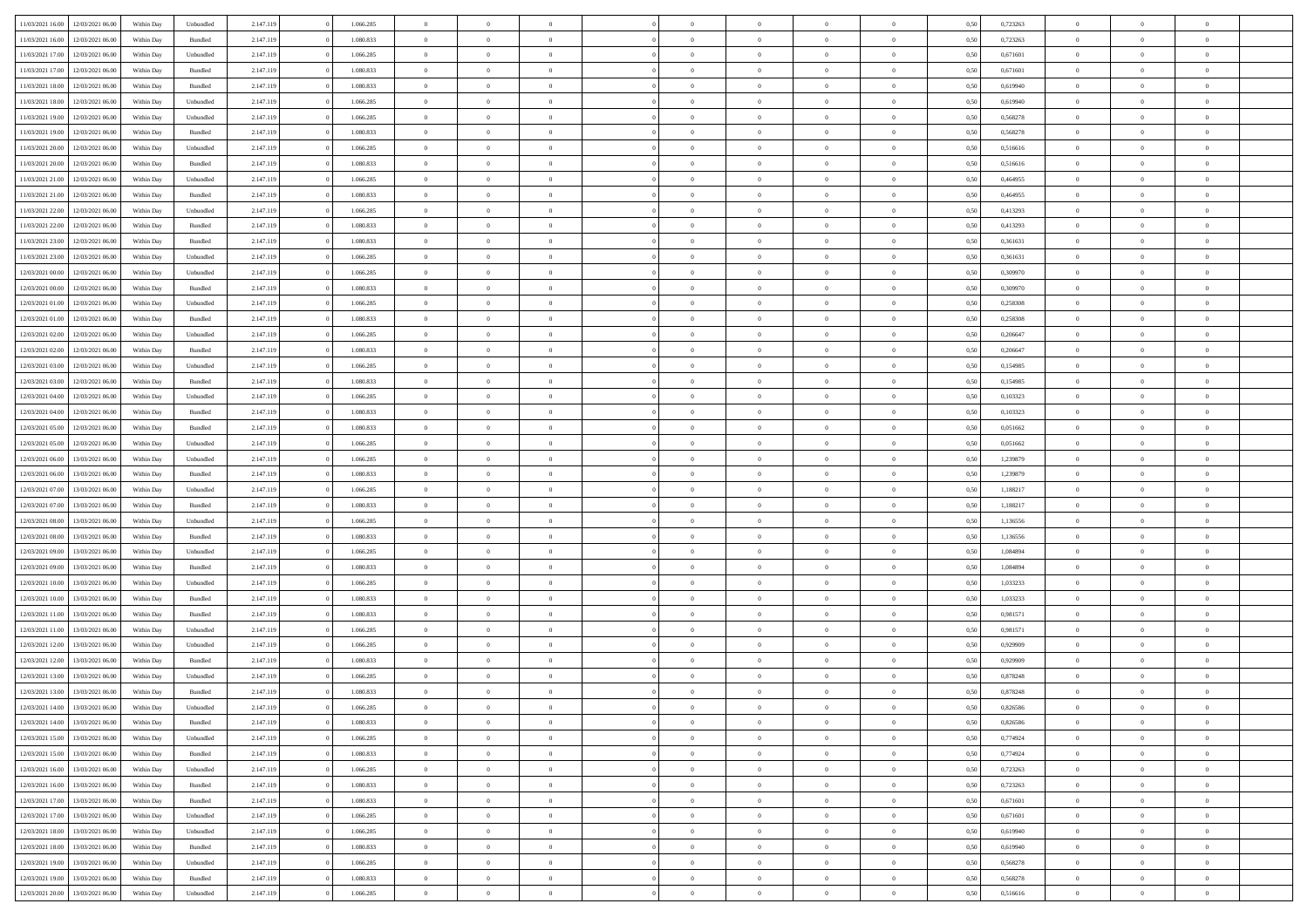| 12/03/2021 20:00 | 13/03/2021 06:00                  | Within Day | Bundled            | 2.147.119 | 1.080.833 | $\overline{0}$ | $\Omega$       |                | $\Omega$       | $\Omega$       | $\Omega$       | $\theta$       | 0.50 | 0,516616 | $\theta$       | $\theta$       | $\theta$       |  |
|------------------|-----------------------------------|------------|--------------------|-----------|-----------|----------------|----------------|----------------|----------------|----------------|----------------|----------------|------|----------|----------------|----------------|----------------|--|
|                  |                                   |            |                    |           |           |                |                |                |                |                |                |                |      |          |                |                |                |  |
| 12/03/2021 21:00 | 13/03/2021 06:00                  | Within Day | Unbundled          | 2.147.119 | 1.066.285 | $\overline{0}$ | $\theta$       | $\overline{0}$ | $\overline{0}$ | $\bf{0}$       | $\overline{0}$ | $\overline{0}$ | 0,50 | 0,464955 | $\theta$       | $\overline{0}$ | $\overline{0}$ |  |
| 12/03/2021 21.00 | 13/03/2021 06:00                  | Within Day | Bundled            | 2.147.119 | 1.080.833 | $\overline{0}$ | $\overline{0}$ | $\overline{0}$ | $\overline{0}$ | $\bf{0}$       | $\overline{0}$ | $\bf{0}$       | 0,50 | 0,464955 | $\bf{0}$       | $\overline{0}$ | $\overline{0}$ |  |
| 12/03/2021 22:00 | 13/03/2021 06:00                  | Within Dav | Bundled            | 2.147.119 | 1.080.833 | $\overline{0}$ | $\overline{0}$ | $\overline{0}$ | $\overline{0}$ | $\bf{0}$       | $\overline{0}$ | $\overline{0}$ | 0.50 | 0,413293 | $\theta$       | $\theta$       | $\overline{0}$ |  |
| 12/03/2021 22:00 | 13/03/2021 06:00                  | Within Day | Unbundled          | 2.147.119 | 1.066.285 | $\overline{0}$ | $\theta$       | $\overline{0}$ | $\overline{0}$ | $\bf{0}$       | $\overline{0}$ | $\bf{0}$       | 0,50 | 0,413293 | $\theta$       | $\theta$       | $\overline{0}$ |  |
| 12/03/2021 23:00 | 13/03/2021 06:00                  | Within Day | Unbundled          | 2.147.119 | 1.066.285 | $\overline{0}$ | $\bf{0}$       | $\overline{0}$ | $\overline{0}$ | $\overline{0}$ | $\overline{0}$ | $\mathbf{0}$   | 0,50 | 0,361631 | $\bf{0}$       | $\overline{0}$ | $\bf{0}$       |  |
|                  |                                   |            |                    |           |           |                |                |                |                | $\overline{0}$ |                |                |      |          | $\theta$       | $\overline{0}$ | $\overline{0}$ |  |
| 12/03/2021 23:00 | 13/03/2021 06:00                  | Within Dav | Bundled            | 2.147.119 | 1.080.833 | $\overline{0}$ | $\overline{0}$ | $\overline{0}$ | $\overline{0}$ |                | $\overline{0}$ | $\overline{0}$ | 0.50 | 0,361631 |                |                |                |  |
| 13/03/2021 00:00 | 13/03/2021 06:00                  | Within Day | Unbundled          | 2.147.119 | 1.066.285 | $\overline{0}$ | $\theta$       | $\overline{0}$ | $\overline{0}$ | $\bf{0}$       | $\overline{0}$ | $\bf{0}$       | 0,50 | 0,309970 | $\theta$       | $\theta$       | $\overline{0}$ |  |
| 13/03/2021 00:00 | 13/03/2021 06:00                  | Within Day | Bundled            | 2.147.119 | 1.080.833 | $\overline{0}$ | $\overline{0}$ | $\overline{0}$ | $\bf{0}$       | $\bf{0}$       | $\bf{0}$       | $\bf{0}$       | 0,50 | 0,309970 | $\,0\,$        | $\overline{0}$ | $\overline{0}$ |  |
| 13/03/2021 01:00 | 13/03/2021 06:00                  | Within Dav | Unbundled          | 2.147.119 | 1.066.285 | $\overline{0}$ | $\overline{0}$ | $\overline{0}$ | $\overline{0}$ | $\overline{0}$ | $\overline{0}$ | $\overline{0}$ | 0.50 | 0,258308 | $\theta$       | $\overline{0}$ | $\overline{0}$ |  |
| 13/03/2021 01:00 | 13/03/2021 06:00                  | Within Day | Bundled            | 2.147.119 | 1.080.833 | $\overline{0}$ | $\theta$       | $\overline{0}$ | $\overline{0}$ | $\bf{0}$       | $\overline{0}$ | $\bf{0}$       | 0,50 | 0,258308 | $\,$ 0 $\,$    | $\theta$       | $\overline{0}$ |  |
| 13/03/2021 02:00 | 13/03/2021 06:00                  | Within Day | Unbundled          | 2.147.119 | 1.066.285 | $\overline{0}$ | $\overline{0}$ | $\overline{0}$ | $\bf{0}$       | $\bf{0}$       | $\bf{0}$       | $\bf{0}$       | 0,50 | 0,206647 | $\bf{0}$       | $\overline{0}$ | $\overline{0}$ |  |
| 13/03/2021 02:00 | 13/03/2021 06:00                  | Within Day | Bundled            | 2.147.119 | 1.080.833 | $\overline{0}$ | $\overline{0}$ | $\overline{0}$ | $\overline{0}$ | $\bf{0}$       | $\overline{0}$ | $\overline{0}$ | 0.50 | 0.206647 | $\theta$       | $\theta$       | $\overline{0}$ |  |
| 13/03/2021 03:00 | 13/03/2021 06:00                  |            |                    | 2.147.119 | 1.066.285 | $\overline{0}$ | $\theta$       | $\overline{0}$ | $\overline{0}$ | $\bf{0}$       | $\overline{0}$ | $\overline{0}$ |      | 0,154985 | $\theta$       | $\theta$       | $\overline{0}$ |  |
|                  |                                   | Within Day | Unbundled          |           |           |                |                |                |                |                |                |                | 0,50 |          |                |                |                |  |
| 13/03/2021 03:00 | 13/03/2021 06:00                  | Within Day | Bundled            | 2.147.119 | 1.080.833 | $\overline{0}$ | $\bf{0}$       | $\overline{0}$ | $\bf{0}$       | $\overline{0}$ | $\overline{0}$ | $\mathbf{0}$   | 0,50 | 0,154985 | $\bf{0}$       | $\overline{0}$ | $\bf{0}$       |  |
| 13/03/2021 04:00 | 13/03/2021 06:00                  | Within Dav | Bundled            | 2.147.119 | 1.080.833 | $\overline{0}$ | $\overline{0}$ | $\overline{0}$ | $\overline{0}$ | $\overline{0}$ | $\overline{0}$ | $\overline{0}$ | 0.50 | 0,103323 | $\theta$       | $\overline{0}$ | $\overline{0}$ |  |
| 13/03/2021 04:00 | 13/03/2021 06:00                  | Within Day | Unbundled          | 2.147.119 | 1.066.285 | $\overline{0}$ | $\theta$       | $\overline{0}$ | $\overline{0}$ | $\bf{0}$       | $\overline{0}$ | $\bf{0}$       | 0,50 | 0,103323 | $\theta$       | $\theta$       | $\overline{0}$ |  |
| 13/03/2021 05:00 | 13/03/2021 06:00                  | Within Day | Unbundled          | 2.147.119 | 1.066.285 | $\overline{0}$ | $\overline{0}$ | $\overline{0}$ | $\bf{0}$       | $\bf{0}$       | $\bf{0}$       | $\bf{0}$       | 0,50 | 0,051662 | $\,0\,$        | $\overline{0}$ | $\overline{0}$ |  |
| 13/03/2021 05:00 | 13/03/2021 06:00                  | Within Day | Bundled            | 2.147.119 | 1.080.833 | $\overline{0}$ | $\overline{0}$ | $\overline{0}$ | $\overline{0}$ | $\overline{0}$ | $\overline{0}$ | $\overline{0}$ | 0.50 | 0,051662 | $\theta$       | $\overline{0}$ | $\overline{0}$ |  |
| 13/03/2021 06:00 | 14/03/2021 06:00                  | Within Day | Unbundled          | 2.147.119 | 1.066.285 | $\overline{0}$ | $\theta$       | $\overline{0}$ | $\overline{0}$ | $\bf{0}$       | $\overline{0}$ | $\bf{0}$       | 0,50 | 1,239879 | $\theta$       | $\theta$       | $\overline{0}$ |  |
| 13/03/2021 06:00 | 14/03/2021 06:00                  | Within Day | Bundled            | 2.147.119 | 1.080.833 | $\overline{0}$ | $\overline{0}$ | $\overline{0}$ | $\bf{0}$       | $\bf{0}$       | $\bf{0}$       | $\bf{0}$       | 0,50 | 1,239879 | $\,0\,$        | $\overline{0}$ | $\overline{0}$ |  |
| 13/03/2021 07:00 | 14/03/2021 06:00                  |            | Unbundled          |           | 1.066.285 | $\overline{0}$ | $\overline{0}$ |                |                | $\bf{0}$       | $\overline{0}$ |                | 0.50 | 1,188217 | $\theta$       | $\theta$       | $\overline{0}$ |  |
|                  |                                   | Within Day |                    | 2.147.119 |           |                |                | $\overline{0}$ | $\overline{0}$ |                |                | $\overline{0}$ |      |          |                |                |                |  |
| 13/03/2021 07:00 | 14/03/2021 06:00                  | Within Day | Bundled            | 2.147.119 | 1.080.833 | $\overline{0}$ | $\theta$       | $\overline{0}$ | $\overline{0}$ | $\bf{0}$       | $\overline{0}$ | $\bf{0}$       | 0,50 | 1,188217 | $\theta$       | $\overline{0}$ | $\overline{0}$ |  |
| 13/03/2021 08:00 | 14/03/2021 06:00                  | Within Day | Unbundled          | 2.147.119 | 1.066.285 | $\overline{0}$ | $\bf{0}$       | $\overline{0}$ | $\bf{0}$       | $\overline{0}$ | $\overline{0}$ | $\mathbf{0}$   | 0,50 | 1,136556 | $\overline{0}$ | $\overline{0}$ | $\bf{0}$       |  |
| 13/03/2021 08:00 | 14/03/2021 06:00                  | Within Dav | Bundled            | 2.147.119 | 1.080.833 | $\overline{0}$ | $\overline{0}$ | $\overline{0}$ | $\overline{0}$ | $\overline{0}$ | $\overline{0}$ | $\overline{0}$ | 0.50 | 1,136556 | $\theta$       | $\overline{0}$ | $\overline{0}$ |  |
| 13/03/2021 09:00 | 14/03/2021 06:00                  | Within Day | Unbundled          | 2.147.119 | 1.066.285 | $\overline{0}$ | $\theta$       | $\overline{0}$ | $\overline{0}$ | $\bf{0}$       | $\overline{0}$ | $\bf{0}$       | 0,50 | 1,084894 | $\theta$       | $\theta$       | $\overline{0}$ |  |
| 13/03/2021 09:00 | 14/03/2021 06:00                  | Within Day | Bundled            | 2.147.119 | 1.080.833 | $\overline{0}$ | $\overline{0}$ | $\overline{0}$ | $\bf{0}$       | $\bf{0}$       | $\bf{0}$       | $\bf{0}$       | 0,50 | 1,084894 | $\,0\,$        | $\overline{0}$ | $\overline{0}$ |  |
| 13/03/2021 10:00 | 14/03/2021 06:00                  | Within Day | Bundled            | 2.147.119 | 1.080.833 | $\overline{0}$ | $\overline{0}$ | $\overline{0}$ | $\overline{0}$ | $\overline{0}$ | $\overline{0}$ | $\overline{0}$ | 0.50 | 1,033233 | $\theta$       | $\overline{0}$ | $\overline{0}$ |  |
| 13/03/2021 10:00 | 14/03/2021 06:00                  | Within Day | Unbundled          | 2.147.119 | 1.066.285 | $\overline{0}$ | $\theta$       | $\overline{0}$ | $\overline{0}$ | $\bf{0}$       | $\overline{0}$ | $\bf{0}$       | 0,50 | 1,033233 | $\,$ 0 $\,$    | $\theta$       | $\overline{0}$ |  |
|                  |                                   |            |                    |           |           |                |                |                |                |                |                |                |      |          |                |                |                |  |
| 13/03/2021 11:00 | 14/03/2021 06:00                  | Within Day | Unbundled          | 2.147.119 | 1.066.285 | $\overline{0}$ | $\overline{0}$ | $\overline{0}$ | $\bf{0}$       | $\bf{0}$       | $\bf{0}$       | $\bf{0}$       | 0,50 | 0,981571 | $\bf{0}$       | $\overline{0}$ | $\overline{0}$ |  |
| 13/03/2021 11:00 | 14/03/2021 06:00                  | Within Day | Bundled            | 2.147.119 | 1.080.833 | $\overline{0}$ | $\Omega$       | $\Omega$       | $\Omega$       | $\Omega$       | $\overline{0}$ | $\overline{0}$ | 0,50 | 0,981571 | $\,0\,$        | $\theta$       | $\theta$       |  |
| 13/03/2021 12:00 | 14/03/2021 06:00                  | Within Day | Unbundled          | 2.147.119 | 1.066.285 | $\overline{0}$ | $\theta$       | $\overline{0}$ | $\overline{0}$ | $\bf{0}$       | $\overline{0}$ | $\bf{0}$       | 0,50 | 0,929909 | $\theta$       | $\theta$       | $\overline{0}$ |  |
| 13/03/2021 12:00 | 14/03/2021 06:00                  | Within Day | Bundled            | 2.147.119 | 1.080.833 | $\overline{0}$ | $\overline{0}$ | $\overline{0}$ | $\overline{0}$ | $\bf{0}$       | $\overline{0}$ | $\mathbf{0}$   | 0,50 | 0,929909 | $\bf{0}$       | $\overline{0}$ | $\bf{0}$       |  |
| 13/03/2021 13:00 | 14/03/2021 06:00                  | Within Day | Unbundled          | 2.147.119 | 1.066.285 | $\overline{0}$ | $\Omega$       | $\Omega$       | $\Omega$       | $\bf{0}$       | $\overline{0}$ | $\overline{0}$ | 0.50 | 0,878248 | $\,0\,$        | $\theta$       | $\theta$       |  |
| 13/03/2021 13:00 | 14/03/2021 06:00                  | Within Day | Bundled            | 2.147.119 | 1.080.833 | $\overline{0}$ | $\theta$       | $\overline{0}$ | $\overline{0}$ | $\bf{0}$       | $\overline{0}$ | $\bf{0}$       | 0,50 | 0,878248 | $\theta$       | $\theta$       | $\overline{0}$ |  |
| 13/03/2021 14:00 | 14/03/2021 06:00                  | Within Day | Unbundled          | 2.147.119 | 1.066.285 | $\overline{0}$ | $\overline{0}$ | $\overline{0}$ | $\overline{0}$ | $\bf{0}$       | $\overline{0}$ | $\bf{0}$       | 0,50 | 0,826586 | $\,0\,$        | $\overline{0}$ | $\overline{0}$ |  |
| 13/03/2021 14:00 | 14/03/2021 06:00                  | Within Day | Bundled            | 2.147.119 | 1.080.833 | $\overline{0}$ | $\Omega$       | $\Omega$       | $\Omega$       | $\theta$       | $\theta$       | $\overline{0}$ | 0.50 | 0,826586 | $\theta$       | $\theta$       | $\theta$       |  |
| 13/03/2021 15:00 | 14/03/2021 06:00                  |            |                    | 2.147.119 | 1.066.285 | $\overline{0}$ | $\theta$       | $\overline{0}$ | $\overline{0}$ | $\bf{0}$       | $\overline{0}$ |                |      | 0,774924 | $\,$ 0 $\,$    | $\overline{0}$ | $\overline{0}$ |  |
|                  |                                   | Within Day | Unbundled          |           |           |                |                |                |                |                |                | $\bf{0}$       | 0,50 |          |                |                |                |  |
| 13/03/2021 15:00 | 14/03/2021 06:00                  | Within Day | Bundled            | 2.147.119 | 1.080.833 | $\overline{0}$ | $\overline{0}$ | $\overline{0}$ | $\overline{0}$ | $\bf{0}$       | $\overline{0}$ | $\bf{0}$       | 0,50 | 0,774924 | $\bf{0}$       | $\overline{0}$ | $\overline{0}$ |  |
| 13/03/2021 16:00 | 14/03/2021 06:00                  | Within Day | Bundled            | 2.147.119 | 1.080.833 | $\overline{0}$ | $\Omega$       | $\Omega$       | $\Omega$       | $\Omega$       | $\overline{0}$ | $\overline{0}$ | 0.50 | 0,723263 | $\,0\,$        | $\theta$       | $\theta$       |  |
| 13/03/2021 16:00 | 14/03/2021 06:00                  | Within Day | Unbundled          | 2.147.119 | 1.066.285 | $\overline{0}$ | $\theta$       | $\overline{0}$ | $\overline{0}$ | $\bf{0}$       | $\overline{0}$ | $\bf{0}$       | 0,50 | 0,723263 | $\,$ 0 $\,$    | $\overline{0}$ | $\overline{0}$ |  |
| 13/03/2021 17:00 | 14/03/2021 06:00                  | Within Day | Unbundled          | 2.147.119 | 1.066.285 | $\overline{0}$ | $\overline{0}$ | $\overline{0}$ | $\overline{0}$ | $\bf{0}$       | $\overline{0}$ | $\mathbf{0}$   | 0,50 | 0,671601 | $\bf{0}$       | $\overline{0}$ | $\bf{0}$       |  |
| 13/03/2021 17:00 | 14/03/2021 06:00                  | Within Day | Bundled            | 2.147.119 | 1.080.833 | $\overline{0}$ | $\Omega$       | $\Omega$       | $\Omega$       | $\Omega$       | $\Omega$       | $\overline{0}$ | 0.50 | 0.671601 | $\theta$       | $\theta$       | $\theta$       |  |
| 13/03/2021 18:00 | 14/03/2021 06:00                  | Within Day | Unbundled          | 2.147.119 | 1.066.285 | $\overline{0}$ | $\,$ 0 $\,$    | $\overline{0}$ | $\bf{0}$       | $\,$ 0         | $\overline{0}$ | $\bf{0}$       | 0,50 | 0,619940 | $\,0\,$        | $\overline{0}$ | $\overline{0}$ |  |
|                  | 13/03/2021 18:00 14/03/2021 06:00 | Within Day | $\mathbf B$ undled | 2.147.119 | 1.080.833 | $\bf{0}$       | $\bf{0}$       |                |                | $\bf{0}$       |                |                | 0,50 | 0,619940 | $\bf{0}$       | $\overline{0}$ |                |  |
| 13/03/2021 19:00 | 14/03/2021 06:00                  | Within Day | Unbundled          | 2.147.119 | 1.066.285 | $\overline{0}$ | $\overline{0}$ | $\overline{0}$ | $\Omega$       | $\overline{0}$ | $\overline{0}$ | $\overline{0}$ | 0,50 | 0.568278 | $\theta$       | $\theta$       | $\theta$       |  |
| 13/03/2021 19:00 | 14/03/2021 06:00                  |            | Bundled            | 2.147.119 | 1.080.833 | $\overline{0}$ | $\,$ 0         | $\overline{0}$ |                | $\,$ 0 $\,$    | $\overline{0}$ |                |      | 0,568278 | $\,$ 0 $\,$    | $\,$ 0 $\,$    | $\,$ 0         |  |
|                  |                                   | Within Day |                    |           |           |                |                |                | $\overline{0}$ |                |                | $\mathbf{0}$   | 0,50 |          |                |                |                |  |
| 13/03/2021 20:00 | 14/03/2021 06:00                  | Within Day | Unbundled          | 2.147.119 | 1.066.285 | $\overline{0}$ | $\overline{0}$ | $\overline{0}$ | $\overline{0}$ | $\overline{0}$ | $\overline{0}$ | $\mathbf{0}$   | 0,50 | 0,516616 | $\overline{0}$ | $\bf{0}$       | $\bf{0}$       |  |
| 13/03/2021 20:00 | 14/03/2021 06:00                  | Within Day | $\mathbf B$ undled | 2.147.119 | 1.080.833 | $\overline{0}$ | $\overline{0}$ | $\overline{0}$ | $\Omega$       | $\overline{0}$ | $\overline{0}$ | $\overline{0}$ | 0,50 | 0,516616 | $\overline{0}$ | $\theta$       | $\overline{0}$ |  |
| 13/03/2021 21:00 | 14/03/2021 06:00                  | Within Day | Bundled            | 2.147.119 | 1.080.833 | $\overline{0}$ | $\,$ 0         | $\overline{0}$ | $\overline{0}$ | $\,$ 0 $\,$    | $\overline{0}$ | $\mathbf{0}$   | 0,50 | 0,464955 | $\,$ 0 $\,$    | $\overline{0}$ | $\overline{0}$ |  |
| 13/03/2021 21:00 | 14/03/2021 06:00                  | Within Day | Unbundled          | 2.147.119 | 1.066.285 | $\overline{0}$ | $\overline{0}$ | $\overline{0}$ | $\overline{0}$ | $\overline{0}$ | $\overline{0}$ | $\mathbf{0}$   | 0,50 | 0,464955 | $\overline{0}$ | $\overline{0}$ | $\bf{0}$       |  |
| 13/03/2021 22:00 | 14/03/2021 06:00                  | Within Day | Unbundled          | 2.147.119 | 1.066.285 | $\overline{0}$ | $\overline{0}$ | $\overline{0}$ | $\Omega$       | $\overline{0}$ | $\overline{0}$ | $\bf{0}$       | 0.50 | 0,413293 | $\overline{0}$ | $\theta$       | $\overline{0}$ |  |
| 13/03/2021 22:00 | 14/03/2021 06:00                  | Within Day | Bundled            | 2.147.119 | 1.080.833 | $\overline{0}$ | $\,$ 0         | $\overline{0}$ | $\overline{0}$ | $\bf{0}$       | $\overline{0}$ | $\bf{0}$       | 0,50 | 0,413293 | $\,$ 0 $\,$    | $\overline{0}$ | $\overline{0}$ |  |
| 13/03/2021 23:00 | 14/03/2021 06:00                  | Within Day | Unbundled          | 2.147.119 | 1.066.285 | $\overline{0}$ | $\bf{0}$       | $\overline{0}$ | $\overline{0}$ | $\overline{0}$ | $\overline{0}$ | $\mathbf{0}$   | 0,50 | 0,361631 | $\overline{0}$ | $\overline{0}$ | $\bf{0}$       |  |
|                  |                                   |            |                    |           |           |                |                |                |                |                |                |                |      |          |                |                |                |  |
| 13/03/2021 23:00 | 14/03/2021 06:00                  | Within Day | Bundled            | 2.147.119 | 1.080.833 | $\overline{0}$ | $\overline{0}$ | $\overline{0}$ | $\Omega$       | $\overline{0}$ | $\overline{0}$ | $\bf{0}$       | 0.50 | 0.361631 | $\overline{0}$ | $\theta$       | $\overline{0}$ |  |
| 14/03/2021 00:00 | 14/03/2021 06:00                  | Within Day | Unbundled          | 2.147.119 | 1.066.285 | $\overline{0}$ | $\bf{0}$       | $\overline{0}$ | $\bf{0}$       | $\bf{0}$       | $\overline{0}$ | $\mathbf{0}$   | 0,50 | 0,309970 | $\,$ 0 $\,$    | $\,$ 0 $\,$    | $\bf{0}$       |  |
| 14/03/2021 00:00 | 14/03/2021 06:00                  | Within Day | Bundled            | 2.147.119 | 1.080.833 | $\overline{0}$ | $\overline{0}$ | $\overline{0}$ | $\overline{0}$ | $\overline{0}$ | $\overline{0}$ | $\mathbf{0}$   | 0,50 | 0,309970 | $\overline{0}$ | $\bf{0}$       | $\bf{0}$       |  |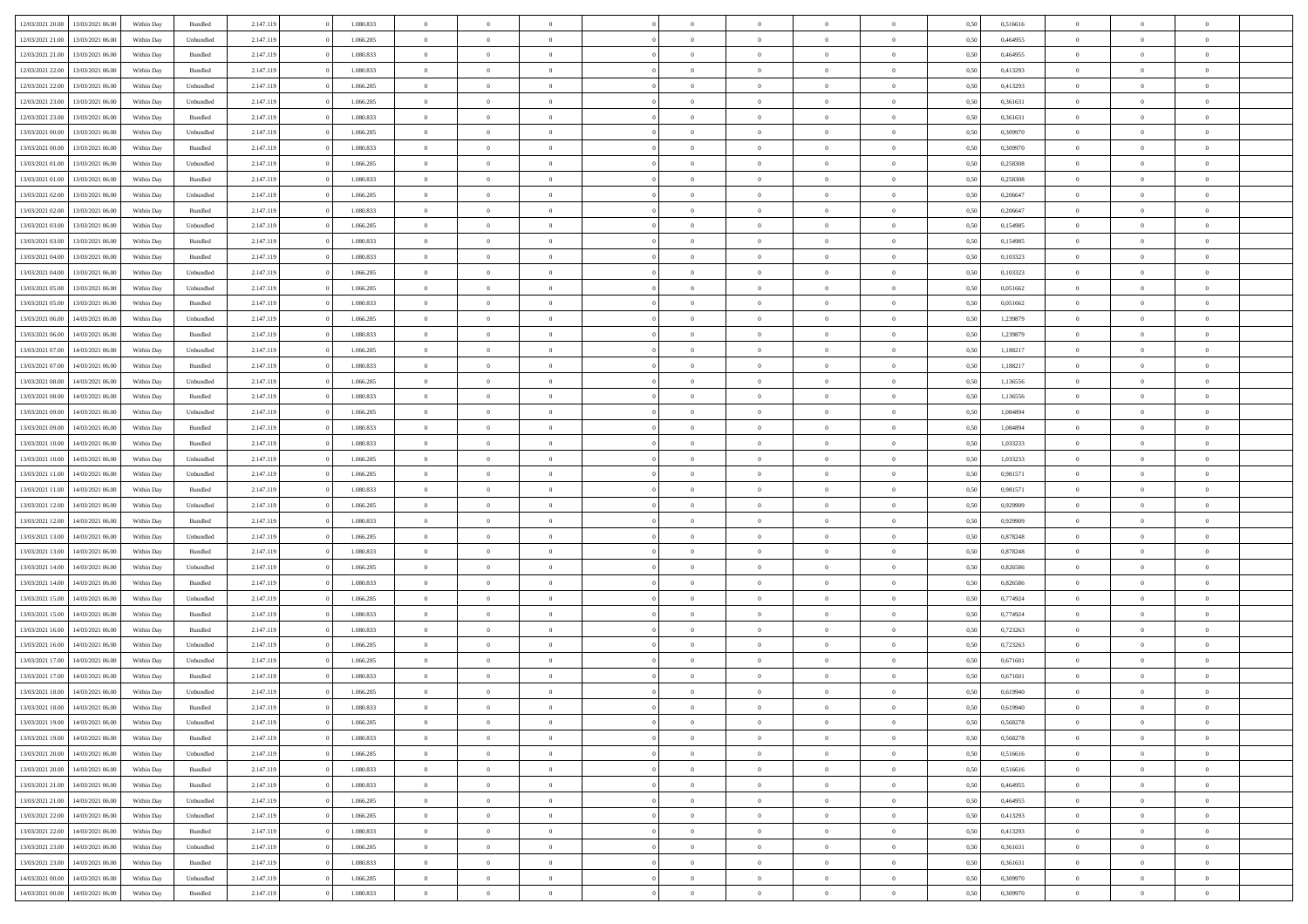| 14/03/2021 01:00 | 14/03/2021 06:00 | Within Dav | Unbundled | 2.147.119 | 1.066.285 | $\overline{0}$ | $\theta$       |                | $\Omega$       | $\Omega$       | $\Omega$       | $\theta$       | 0.50 | 0,258308 | $\theta$       | $\overline{0}$ | $\theta$       |  |
|------------------|------------------|------------|-----------|-----------|-----------|----------------|----------------|----------------|----------------|----------------|----------------|----------------|------|----------|----------------|----------------|----------------|--|
| 14/03/2021 01:00 | 14/03/2021 06:00 | Within Day | Bundled   | 2.147.119 | 1.080.833 | $\overline{0}$ | $\theta$       | $\overline{0}$ | $\overline{0}$ | $\bf{0}$       | $\overline{0}$ | $\bf{0}$       | 0,50 | 0,258308 | $\theta$       | $\overline{0}$ | $\overline{0}$ |  |
| 14/03/2021 02:00 | 14/03/2021 06:00 | Within Day | Unbundled | 2.147.119 | 1.066.285 | $\overline{0}$ | $\overline{0}$ | $\overline{0}$ | $\overline{0}$ | $\bf{0}$       | $\overline{0}$ | $\bf{0}$       | 0,50 | 0,206647 | $\bf{0}$       | $\overline{0}$ | $\overline{0}$ |  |
|                  |                  |            |           |           |           |                |                |                |                |                |                |                |      |          | $\theta$       |                |                |  |
| 14/03/2021 02:00 | 14/03/2021 06:00 | Within Dav | Bundled   | 2.147.119 | 1.080.833 | $\overline{0}$ | $\overline{0}$ | $\overline{0}$ | $\overline{0}$ | $\bf{0}$       | $\overline{0}$ | $\overline{0}$ | 0.50 | 0.206647 |                | $\theta$       | $\overline{0}$ |  |
| 14/03/2021 03:00 | 14/03/2021 06:00 | Within Day | Bundled   | 2.147.119 | 1.080.833 | $\overline{0}$ | $\theta$       | $\overline{0}$ | $\overline{0}$ | $\bf{0}$       | $\overline{0}$ | $\bf{0}$       | 0,50 | 0,154985 | $\theta$       | $\theta$       | $\overline{0}$ |  |
| 14/03/2021 03:00 | 14/03/2021 06:00 | Within Day | Unbundled | 2.147.119 | 1.066.285 | $\overline{0}$ | $\bf{0}$       | $\overline{0}$ | $\overline{0}$ | $\overline{0}$ | $\overline{0}$ | $\mathbf{0}$   | 0,50 | 0,154985 | $\overline{0}$ | $\overline{0}$ | $\bf{0}$       |  |
| 14/03/2021 04:00 | 14/03/2021 06:00 | Within Dav | Unbundled | 2.147.119 | 1.066.285 | $\overline{0}$ | $\overline{0}$ | $\overline{0}$ | $\overline{0}$ | $\overline{0}$ | $\overline{0}$ | $\overline{0}$ | 0.50 | 0,103323 | $\theta$       | $\overline{0}$ | $\overline{0}$ |  |
|                  |                  |            |           |           |           |                |                |                |                |                |                |                |      |          |                |                |                |  |
| 14/03/2021 04:00 | 14/03/2021 06:00 | Within Day | Bundled   | 2.147.119 | 1.080.833 | $\overline{0}$ | $\theta$       | $\overline{0}$ | $\overline{0}$ | $\bf{0}$       | $\overline{0}$ | $\bf{0}$       | 0,50 | 0,103323 | $\theta$       | $\theta$       | $\overline{0}$ |  |
| 14/03/2021 05:00 | 14/03/2021 06:00 | Within Day | Unbundled | 2.147.119 | 1.066.285 | $\overline{0}$ | $\overline{0}$ | $\overline{0}$ | $\overline{0}$ | $\bf{0}$       | $\overline{0}$ | $\bf{0}$       | 0,50 | 0,051662 | $\,0\,$        | $\overline{0}$ | $\overline{0}$ |  |
| 14/03/2021 05:00 | 14/03/2021 06:00 | Within Dav | Bundled   | 2.147.119 | 1.080.833 | $\overline{0}$ | $\overline{0}$ | $\overline{0}$ | $\overline{0}$ | $\overline{0}$ | $\overline{0}$ | $\overline{0}$ | 0.50 | 0,051662 | $\theta$       | $\overline{0}$ | $\overline{0}$ |  |
| 14/03/2021 06:00 | 15/03/2021 06:00 |            |           | 2.147.119 | 1.066.285 | $\overline{0}$ | $\theta$       | $\overline{0}$ | $\overline{0}$ | $\bf{0}$       | $\overline{0}$ |                |      | 1,239879 | $\,$ 0 $\,$    | $\theta$       | $\overline{0}$ |  |
|                  |                  | Within Day | Unbundled |           |           |                |                |                |                |                |                | $\bf{0}$       | 0,50 |          |                |                |                |  |
| 14/03/2021 06:00 | 15/03/2021 06:00 | Within Day | Bundled   | 2.147.119 | 1.080.833 | $\overline{0}$ | $\overline{0}$ | $\overline{0}$ | $\overline{0}$ | $\bf{0}$       | $\overline{0}$ | $\bf{0}$       | 0,50 | 1,239879 | $\overline{0}$ | $\overline{0}$ | $\overline{0}$ |  |
| 14/03/2021 07:00 | 15/03/2021 06:00 | Within Day | Unbundled | 2.147.119 | 1.066.285 | $\overline{0}$ | $\overline{0}$ | $\overline{0}$ | $\overline{0}$ | $\bf{0}$       | $\overline{0}$ | $\overline{0}$ | 0.50 | 1,188217 | $\theta$       | $\theta$       | $\overline{0}$ |  |
| 14/03/2021 07:00 | 15/03/2021 06:00 | Within Day | Bundled   | 2.147.119 | 1.080.833 | $\overline{0}$ | $\theta$       | $\overline{0}$ | $\overline{0}$ | $\bf{0}$       | $\overline{0}$ | $\bf{0}$       | 0,50 | 1,188217 | $\theta$       | $\overline{0}$ | $\overline{0}$ |  |
|                  |                  |            |           |           |           |                |                |                |                |                |                |                |      |          |                |                |                |  |
| 14/03/2021 08:00 | 15/03/2021 06:00 | Within Day | Unbundled | 2.147.119 | 1.066.285 | $\overline{0}$ | $\bf{0}$       | $\overline{0}$ | $\overline{0}$ | $\overline{0}$ | $\overline{0}$ | $\mathbf{0}$   | 0,50 | 1,136556 | $\overline{0}$ | $\overline{0}$ | $\bf{0}$       |  |
| 14/03/2021 08:00 | 15/03/2021 06:00 | Within Dav | Bundled   | 2.147.119 | 1.080.833 | $\overline{0}$ | $\overline{0}$ | $\overline{0}$ | $\overline{0}$ | $\overline{0}$ | $\overline{0}$ | $\overline{0}$ | 0.50 | 1,136556 | $\theta$       | $\overline{0}$ | $\overline{0}$ |  |
| 14/03/2021 09:00 | 15/03/2021 06:00 | Within Day | Bundled   | 2.147.119 | 1.080.833 | $\overline{0}$ | $\theta$       | $\overline{0}$ | $\overline{0}$ | $\bf{0}$       | $\overline{0}$ | $\bf{0}$       | 0,50 | 1,084894 | $\theta$       | $\theta$       | $\overline{0}$ |  |
| 14/03/2021 09:00 | 15/03/2021 06:00 | Within Day | Unbundled | 2.147.119 | 1.066.285 | $\overline{0}$ | $\overline{0}$ | $\overline{0}$ | $\bf{0}$       | $\bf{0}$       | $\bf{0}$       | $\bf{0}$       | 0,50 | 1,084894 | $\,0\,$        | $\overline{0}$ | $\overline{0}$ |  |
| 14/03/2021 11:00 | 15/03/2021 06:00 |            | Unbundled |           | 1.066.285 | $\overline{0}$ | $\overline{0}$ | $\overline{0}$ | $\overline{0}$ | $\overline{0}$ | $\overline{0}$ | $\overline{0}$ | 0.50 | 0.981571 | $\theta$       | $\overline{0}$ | $\overline{0}$ |  |
|                  |                  | Within Day |           | 2.147.119 |           |                |                |                |                |                |                |                |      |          |                |                |                |  |
| 14/03/2021 11:00 | 15/03/2021 06:00 | Within Day | Bundled   | 2.147.119 | 1.080.833 | $\overline{0}$ | $\theta$       | $\overline{0}$ | $\overline{0}$ | $\bf{0}$       | $\overline{0}$ | $\bf{0}$       | 0,50 | 0,981571 | $\theta$       | $\theta$       | $\overline{0}$ |  |
| 14/03/2021 12:00 | 15/03/2021 06:00 | Within Day | Unbundled | 2.147.119 | 1.066.285 | $\overline{0}$ | $\overline{0}$ | $\overline{0}$ | $\bf{0}$       | $\bf{0}$       | $\bf{0}$       | $\bf{0}$       | 0,50 | 0,929909 | $\,0\,$        | $\overline{0}$ | $\overline{0}$ |  |
| 14/03/2021 12:00 | 15/03/2021 06:00 | Within Day | Bundled   | 2.147.119 | 1.080.833 | $\overline{0}$ | $\overline{0}$ | $\overline{0}$ | $\overline{0}$ | $\bf{0}$       | $\overline{0}$ | $\overline{0}$ | 0.50 | 0.929909 | $\theta$       | $\theta$       | $\overline{0}$ |  |
|                  |                  |            |           |           |           | $\overline{0}$ | $\theta$       | $\overline{0}$ | $\overline{0}$ | $\bf{0}$       | $\overline{0}$ |                |      |          | $\theta$       | $\overline{0}$ | $\overline{0}$ |  |
| 14/03/2021 13:00 | 15/03/2021 06:00 | Within Day | Unbundled | 2.147.119 | 1.066.285 |                |                |                |                |                |                | $\bf{0}$       | 0,50 | 0,878248 |                |                |                |  |
| 14/03/2021 13:00 | 15/03/2021 06:00 | Within Day | Bundled   | 2.147.119 | 1.080.833 | $\overline{0}$ | $\bf{0}$       | $\overline{0}$ | $\bf{0}$       | $\overline{0}$ | $\overline{0}$ | $\mathbf{0}$   | 0,50 | 0,878248 | $\overline{0}$ | $\overline{0}$ | $\bf{0}$       |  |
| 14/03/2021 14:00 | 15/03/2021 06:00 | Within Dav | Unbundled | 2.147.119 | 1.066.285 | $\overline{0}$ | $\overline{0}$ | $\overline{0}$ | $\overline{0}$ | $\overline{0}$ | $\overline{0}$ | $\overline{0}$ | 0.50 | 0,826586 | $\theta$       | $\overline{0}$ | $\overline{0}$ |  |
| 14/03/2021 14:00 | 15/03/2021 06:00 | Within Day | Bundled   | 2.147.119 | 1.080.833 | $\overline{0}$ | $\theta$       | $\overline{0}$ | $\overline{0}$ | $\bf{0}$       | $\overline{0}$ | $\bf{0}$       | 0,50 | 0,826586 | $\theta$       | $\theta$       | $\overline{0}$ |  |
|                  |                  |            |           |           |           |                |                |                |                |                |                |                |      |          |                |                |                |  |
| 14/03/2021 15:00 | 15/03/2021 06:00 | Within Day | Unbundled | 2.147.119 | 1.066.285 | $\overline{0}$ | $\overline{0}$ | $\overline{0}$ | $\bf{0}$       | $\bf{0}$       | $\bf{0}$       | $\bf{0}$       | 0,50 | 0,774924 | $\,0\,$        | $\overline{0}$ | $\overline{0}$ |  |
| 14/03/2021 15:00 | 15/03/2021 06:00 | Within Day | Bundled   | 2.147.119 | 1.080.833 | $\overline{0}$ | $\overline{0}$ | $\overline{0}$ | $\overline{0}$ | $\overline{0}$ | $\overline{0}$ | $\overline{0}$ | 0.50 | 0,774924 | $\theta$       | $\overline{0}$ | $\overline{0}$ |  |
| 14/03/2021 16:00 | 15/03/2021 06:00 | Within Day | Bundled   | 2.147.119 | 1.080.833 | $\overline{0}$ | $\theta$       | $\overline{0}$ | $\overline{0}$ | $\bf{0}$       | $\overline{0}$ | $\bf{0}$       | 0,50 | 0,723263 | $\,$ 0 $\,$    | $\overline{0}$ | $\overline{0}$ |  |
| 14/03/2021 16:00 | 15/03/2021 06:00 | Within Day | Unbundled | 2.147.119 | 1.066.285 | $\overline{0}$ | $\overline{0}$ | $\overline{0}$ | $\bf{0}$       | $\bf{0}$       | $\bf{0}$       | $\bf{0}$       | 0,50 | 0,723263 | $\overline{0}$ | $\overline{0}$ | $\overline{0}$ |  |
|                  |                  |            |           |           |           |                |                |                |                |                |                |                |      |          |                |                |                |  |
| 14/03/2021 17:00 | 15/03/2021 06:00 | Within Day | Unbundled | 2.147.119 | 1.066.285 | $\overline{0}$ | $\Omega$       | $\Omega$       | $\Omega$       | $\Omega$       | $\overline{0}$ | $\overline{0}$ | 0,50 | 0,671601 | $\,0\,$        | $\theta$       | $\theta$       |  |
| 14/03/2021 17:00 | 15/03/2021 06:00 | Within Day | Bundled   | 2.147.119 | 1.080.833 | $\overline{0}$ | $\theta$       | $\overline{0}$ | $\overline{0}$ | $\bf{0}$       | $\overline{0}$ | $\bf{0}$       | 0,50 | 0,671601 | $\theta$       | $\theta$       | $\overline{0}$ |  |
| 14/03/2021 18:00 | 15/03/2021 06:00 | Within Day | Unbundled | 2.147.119 | 1.066.285 | $\overline{0}$ | $\overline{0}$ | $\overline{0}$ | $\bf{0}$       | $\bf{0}$       | $\overline{0}$ | $\mathbf{0}$   | 0,50 | 0,619940 | $\overline{0}$ | $\overline{0}$ | $\bf{0}$       |  |
| 14/03/2021 18:00 | 15/03/2021 06:00 | Within Day | Bundled   | 2.147.119 | 1.080.833 | $\overline{0}$ | $\Omega$       | $\Omega$       | $\Omega$       | $\bf{0}$       | $\overline{0}$ | $\overline{0}$ | 0.50 | 0,619940 | $\,0\,$        | $\theta$       | $\theta$       |  |
|                  |                  |            |           |           |           | $\overline{0}$ | $\theta$       | $\overline{0}$ |                | $\bf{0}$       | $\overline{0}$ |                |      |          | $\theta$       | $\theta$       | $\overline{0}$ |  |
| 14/03/2021 19:00 | 15/03/2021 06:00 | Within Day | Unbundled | 2.147.119 | 1.066.285 |                |                |                | $\overline{0}$ |                |                | $\bf{0}$       | 0,50 | 0,568278 |                |                |                |  |
| 14/03/2021 19:00 | 15/03/2021 06:00 | Within Day | Bundled   | 2.147.119 | 1.080.833 | $\overline{0}$ | $\overline{0}$ | $\overline{0}$ | $\bf{0}$       | $\bf{0}$       | $\bf{0}$       | $\bf{0}$       | 0,50 | 0,568278 | $\bf{0}$       | $\overline{0}$ | $\overline{0}$ |  |
| 14/03/2021 20:00 | 15/03/2021 06:00 | Within Day | Unbundled | 2.147.119 | 1.066.285 | $\overline{0}$ | $\Omega$       | $\Omega$       | $\Omega$       | $\theta$       | $\overline{0}$ | $\overline{0}$ | 0.50 | 0,516616 | $\theta$       | $\theta$       | $\theta$       |  |
| 14/03/2021 20:00 | 15/03/2021 06:00 | Within Day | Bundled   | 2.147.119 | 1.080.833 | $\overline{0}$ | $\theta$       | $\overline{0}$ | $\overline{0}$ | $\bf{0}$       | $\overline{0}$ | $\bf{0}$       | 0,50 | 0,516616 | $\,$ 0 $\,$    | $\overline{0}$ | $\overline{0}$ |  |
|                  |                  |            |           |           |           |                |                |                |                |                |                |                |      |          |                |                |                |  |
| 14/03/2021 21.00 | 15/03/2021 06:00 | Within Day | Unbundled | 2.147.119 | 1.066.285 | $\overline{0}$ | $\overline{0}$ | $\overline{0}$ | $\overline{0}$ | $\bf{0}$       | $\overline{0}$ | $\bf{0}$       | 0,50 | 0,464955 | $\overline{0}$ | $\overline{0}$ | $\overline{0}$ |  |
| 14/03/2021 21:00 | 15/03/2021 06:00 | Within Day | Bundled   | 2.147.119 | 1.080.833 | $\overline{0}$ | $\Omega$       | $\overline{0}$ | $\Omega$       | $\Omega$       | $\overline{0}$ | $\overline{0}$ | 0,50 | 0,464955 | $\,0\,$        | $\theta$       | $\theta$       |  |
| 14/03/2021 22:00 | 15/03/2021 06:00 | Within Day | Bundled   | 2.147.119 | 1.080.833 | $\overline{0}$ | $\theta$       | $\overline{0}$ | $\overline{0}$ | $\bf{0}$       | $\overline{0}$ | $\bf{0}$       | 0,50 | 0,413293 | $\,$ 0 $\,$    | $\overline{0}$ | $\overline{0}$ |  |
| 14/03/2021 22.00 | 15/03/2021 06:00 | Within Day | Unbundled | 2.147.119 | 1.066.285 | $\overline{0}$ | $\overline{0}$ | $\overline{0}$ | $\overline{0}$ | $\bf{0}$       | $\overline{0}$ | $\mathbf{0}$   | 0,50 | 0,413293 | $\overline{0}$ | $\overline{0}$ | $\bf{0}$       |  |
| 14/03/2021 23:00 | 15/03/2021 06:00 | Within Day | Unbundled | 2.147.119 | 1.066.285 | $\overline{0}$ | $\Omega$       | $\Omega$       | $\Omega$       | $\Omega$       | $\Omega$       | $\overline{0}$ | 0.50 | 0.361631 | $\theta$       | $\theta$       | $\theta$       |  |
|                  |                  |            |           |           |           |                |                |                |                |                |                |                |      |          |                |                |                |  |
| 14/03/2021 23:00 | 15/03/2021 06:00 | Within Day | Bundled   | 2.147.119 | 1.080.833 | $\overline{0}$ | $\overline{0}$ | $\overline{0}$ | $\bf{0}$       | $\,$ 0         | $\overline{0}$ | $\bf{0}$       | 0,50 | 0,361631 | $\,0\,$        | $\overline{0}$ | $\overline{0}$ |  |
| 15/03/2021 00:00 | 15/03/2021 06:00 | Within Day | Unbundled | 2.147.119 | 1.066.285 | $\bf{0}$       | $\bf{0}$       |                |                | $\bf{0}$       |                |                | 0,50 | 0,309970 | $\bf{0}$       | $\overline{0}$ |                |  |
| 15/03/2021 00:00 | 15/03/2021 06:00 | Within Day | Bundled   | 2.147.119 | 1.080.833 | $\overline{0}$ | $\overline{0}$ | $\overline{0}$ | $\Omega$       | $\overline{0}$ | $\overline{0}$ | $\overline{0}$ | 0.50 | 0.309970 | $\theta$       | $\theta$       | $\theta$       |  |
| 15/03/2021 01:00 | 15/03/2021 06:00 | Within Day | Unbundled | 2.147.119 | 1.066.285 | $\overline{0}$ | $\,$ 0         | $\overline{0}$ | $\overline{0}$ | $\,$ 0 $\,$    | $\overline{0}$ | $\mathbf{0}$   | 0,50 | 0,258308 | $\,$ 0 $\,$    | $\,$ 0 $\,$    | $\,$ 0         |  |
|                  |                  |            |           |           |           |                |                |                |                |                |                |                |      |          |                |                |                |  |
| 15/03/2021 01:00 | 15/03/2021 06:00 | Within Day | Bundled   | 2.147.119 | 1.080.833 | $\overline{0}$ | $\overline{0}$ | $\overline{0}$ | $\overline{0}$ | $\overline{0}$ | $\overline{0}$ | $\mathbf{0}$   | 0,50 | 0,258308 | $\overline{0}$ | $\bf{0}$       | $\bf{0}$       |  |
| 15/03/2021 02:00 | 15/03/2021 06:00 | Within Day | Unbundled | 2.147.119 | 1.066.285 | $\overline{0}$ | $\overline{0}$ | $\overline{0}$ | $\Omega$       | $\overline{0}$ | $\overline{0}$ | $\bf{0}$       | 0,50 | 0,206647 | $\overline{0}$ | $\theta$       | $\overline{0}$ |  |
| 15/03/2021 02:00 | 15/03/2021 06:00 | Within Day | Bundled   | 2.147.119 | 1.080.833 | $\overline{0}$ | $\,$ 0         | $\overline{0}$ | $\overline{0}$ | $\overline{0}$ | $\overline{0}$ | $\bf{0}$       | 0,50 | 0,206647 | $\,$ 0 $\,$    | $\overline{0}$ | $\overline{0}$ |  |
|                  |                  |            |           |           |           |                |                |                |                |                |                |                |      |          |                |                |                |  |
| 15/03/2021 03:00 | 15/03/2021 06:00 | Within Day | Unbundled | 2.147.119 | 1.066.285 | $\overline{0}$ | $\overline{0}$ | $\overline{0}$ | $\overline{0}$ | $\overline{0}$ | $\overline{0}$ | $\mathbf{0}$   | 0,50 | 0,154985 | $\overline{0}$ | $\overline{0}$ | $\bf{0}$       |  |
| 15/03/2021 03:00 | 15/03/2021 06:00 | Within Day | Bundled   | 2.147.119 | 1.080.833 | $\overline{0}$ | $\overline{0}$ | $\overline{0}$ | $\Omega$       | $\overline{0}$ | $\overline{0}$ | $\bf{0}$       | 0.50 | 0,154985 | $\overline{0}$ | $\theta$       | $\overline{0}$ |  |
| 15/03/2021 04:00 | 15/03/2021 06:00 | Within Day | Bundled   | 2.147.119 | 1.080.833 | $\overline{0}$ | $\,$ 0         | $\overline{0}$ | $\overline{0}$ | $\bf{0}$       | $\overline{0}$ | $\bf{0}$       | 0,50 | 0,103323 | $\,$ 0 $\,$    | $\overline{0}$ | $\overline{0}$ |  |
| 15/03/2021 04:00 | 15/03/2021 06:00 | Within Day | Unbundled | 2.147.119 | 1.066.285 | $\overline{0}$ | $\bf{0}$       | $\overline{0}$ | $\overline{0}$ | $\overline{0}$ | $\overline{0}$ | $\mathbf{0}$   | 0,50 | 0,103323 | $\overline{0}$ | $\overline{0}$ | $\bf{0}$       |  |
|                  |                  |            |           |           |           | $\overline{0}$ | $\overline{0}$ | $\overline{0}$ | $\Omega$       | $\overline{0}$ | $\overline{0}$ |                | 0.50 | 0.051662 | $\overline{0}$ | $\theta$       | $\overline{0}$ |  |
| 15/03/2021 05:00 | 15/03/2021 06:00 | Within Day | Unbundled | 2.147.119 | 1.066.285 |                |                |                |                |                |                | $\bf{0}$       |      |          |                |                |                |  |
| 15/03/2021 05:00 | 15/03/2021 06:00 | Within Day | Bundled   | 2.147.119 | 1.080.833 | $\overline{0}$ | $\bf{0}$       | $\overline{0}$ | $\overline{0}$ | $\bf{0}$       | $\overline{0}$ | $\mathbf{0}$   | 0,50 | 0,051662 | $\,$ 0 $\,$    | $\,$ 0 $\,$    | $\bf{0}$       |  |
| 15/03/2021 06:00 | 16/03/2021 06:00 | Within Day | Unbundled | 2.147.119 | 1.066.285 | $\overline{0}$ | $\overline{0}$ | $\overline{0}$ | $\overline{0}$ | $\bf{0}$       | $\overline{0}$ | $\mathbf{0}$   | 0,50 | 1,239879 | $\overline{0}$ | $\bf{0}$       | $\bf{0}$       |  |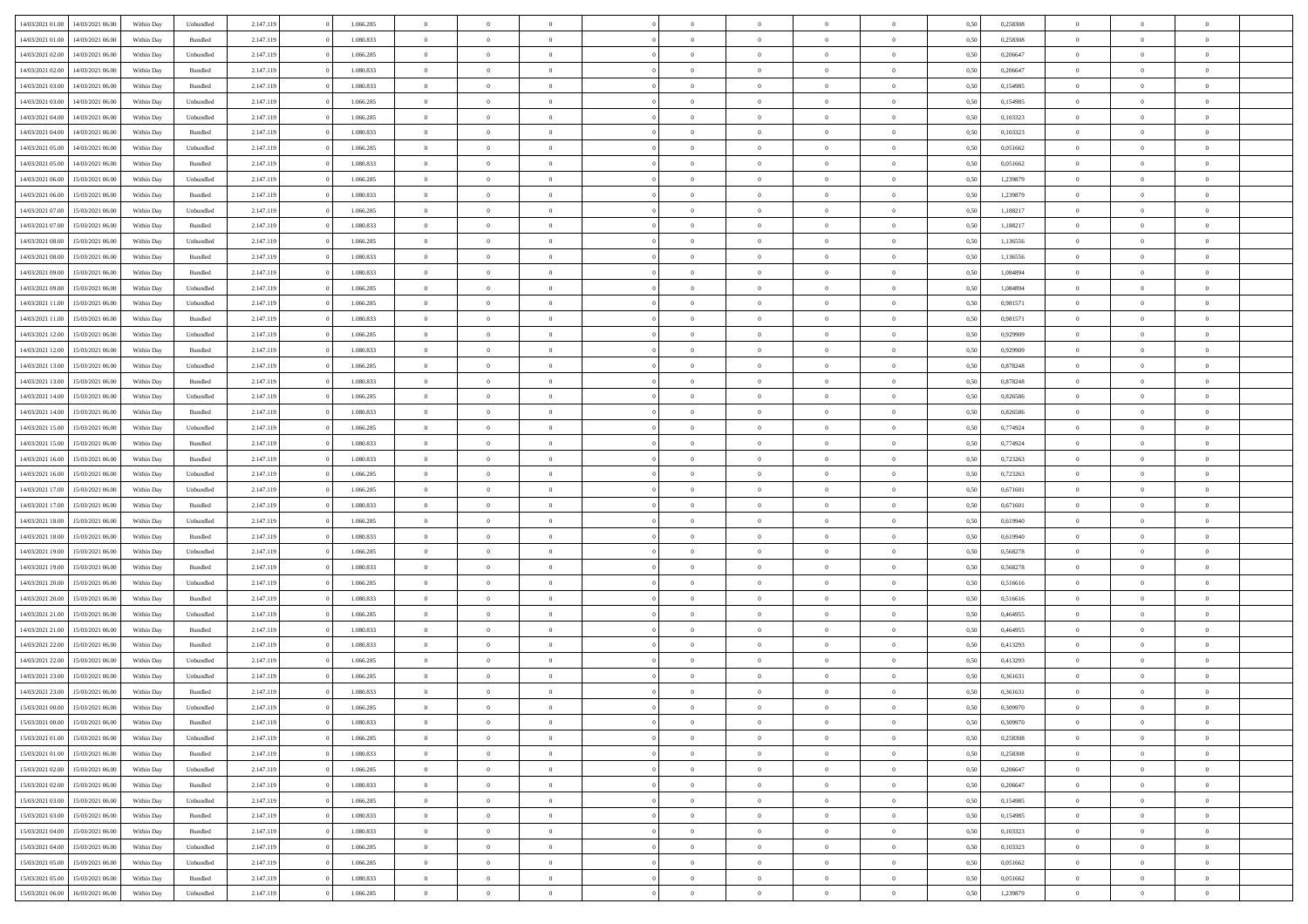| 15/03/2021 06:00 | 16/03/2021 06:00 | Within Day | Bundled            | 2.147.119 | 1.080.833 | $\overline{0}$ | $\Omega$       |                | $\Omega$       | $\Omega$       | $\theta$       | $\theta$       | 0.50 | 1,239879 | $\theta$       | $\theta$       | $\theta$       |  |
|------------------|------------------|------------|--------------------|-----------|-----------|----------------|----------------|----------------|----------------|----------------|----------------|----------------|------|----------|----------------|----------------|----------------|--|
|                  |                  |            |                    |           |           |                |                |                |                |                |                |                |      |          |                |                |                |  |
| 15/03/2021 07:00 | 16/03/2021 06:00 | Within Day | Unbundled          | 2.147.119 | 1.066.285 | $\overline{0}$ | $\theta$       | $\overline{0}$ | $\overline{0}$ | $\bf{0}$       | $\overline{0}$ | $\bf{0}$       | 0,50 | 1,188217 | $\theta$       | $\theta$       | $\overline{0}$ |  |
| 15/03/2021 07:00 | 16/03/2021 06:00 | Within Day | Bundled            | 2.147.119 | 1.080.833 | $\overline{0}$ | $\overline{0}$ | $\overline{0}$ | $\overline{0}$ | $\bf{0}$       | $\overline{0}$ | $\bf{0}$       | 0,50 | 1,188217 | $\overline{0}$ | $\overline{0}$ | $\overline{0}$ |  |
| 15/03/2021 08:00 | 16/03/2021 06:00 | Within Dav | Unbundled          | 2.147.119 | 1.066.285 | $\overline{0}$ | $\overline{0}$ | $\overline{0}$ | $\overline{0}$ | $\bf{0}$       | $\overline{0}$ | $\overline{0}$ | 0.50 | 1,136556 | $\theta$       | $\theta$       | $\overline{0}$ |  |
| 15/03/2021 08:00 | 16/03/2021 06:00 | Within Day | Bundled            | 2.147.119 | 1.080.833 | $\overline{0}$ | $\theta$       | $\overline{0}$ | $\overline{0}$ | $\bf{0}$       | $\overline{0}$ | $\bf{0}$       | 0,50 | 1,136556 | $\theta$       | $\theta$       | $\overline{0}$ |  |
| 15/03/2021 09:00 | 16/03/2021 06:00 | Within Day | Unbundled          | 2.147.119 | 1.066.285 | $\overline{0}$ | $\bf{0}$       | $\overline{0}$ | $\overline{0}$ | $\overline{0}$ | $\overline{0}$ | $\mathbf{0}$   | 0,50 | 1,084894 | $\overline{0}$ | $\overline{0}$ | $\bf{0}$       |  |
|                  |                  |            |                    |           |           |                |                |                |                | $\overline{0}$ |                |                |      |          | $\theta$       | $\overline{0}$ | $\overline{0}$ |  |
| 15/03/2021 09:00 | 16/03/2021 06:00 | Within Dav | Bundled            | 2.147.119 | 1.080.833 | $\overline{0}$ | $\overline{0}$ | $\overline{0}$ | $\overline{0}$ |                | $\overline{0}$ | $\overline{0}$ | 0.50 | 1,084894 |                |                |                |  |
| 15/03/2021 10:00 | 16/03/2021 06:00 | Within Day | Bundled            | 2.147.119 | 1.080.833 | $\overline{0}$ | $\theta$       | $\overline{0}$ | $\overline{0}$ | $\bf{0}$       | $\overline{0}$ | $\bf{0}$       | 0,50 | 1,033233 | $\theta$       | $\theta$       | $\overline{0}$ |  |
| 15/03/2021 10:00 | 16/03/2021 06:00 | Within Day | Unbundled          | 2.147.119 | 1.066.285 | $\overline{0}$ | $\overline{0}$ | $\overline{0}$ | $\overline{0}$ | $\bf{0}$       | $\overline{0}$ | $\bf{0}$       | 0,50 | 1,033233 | $\,0\,$        | $\overline{0}$ | $\overline{0}$ |  |
| 15/03/2021 11:00 | 16/03/2021 06:00 | Within Dav | Unbundled          | 2.147.119 | 1.066.285 | $\overline{0}$ | $\overline{0}$ | $\overline{0}$ | $\overline{0}$ | $\overline{0}$ | $\overline{0}$ | $\overline{0}$ | 0.50 | 0.981571 | $\theta$       | $\overline{0}$ | $\overline{0}$ |  |
| 15/03/2021 11:00 | 16/03/2021 06:00 | Within Day | Bundled            | 2.147.119 | 1.080.833 | $\overline{0}$ | $\theta$       | $\overline{0}$ | $\overline{0}$ | $\bf{0}$       | $\overline{0}$ | $\bf{0}$       | 0,50 | 0,981571 | $\,$ 0 $\,$    | $\theta$       | $\overline{0}$ |  |
| 15/03/2021 12:00 | 16/03/2021 06:00 | Within Day | Unbundled          | 2.147.119 | 1.066.285 | $\overline{0}$ | $\overline{0}$ | $\overline{0}$ | $\overline{0}$ | $\bf{0}$       | $\overline{0}$ | $\bf{0}$       | 0,50 | 0,929909 | $\overline{0}$ | $\overline{0}$ | $\overline{0}$ |  |
| 15/03/2021 12:00 | 16/03/2021 06:00 | Within Day | Bundled            | 2.147.119 | 1.080.833 | $\overline{0}$ | $\overline{0}$ | $\overline{0}$ | $\overline{0}$ | $\bf{0}$       | $\overline{0}$ | $\overline{0}$ | 0.50 | 0.929909 | $\theta$       | $\theta$       | $\overline{0}$ |  |
|                  |                  |            |                    |           |           | $\overline{0}$ | $\theta$       | $\overline{0}$ | $\overline{0}$ | $\bf{0}$       | $\overline{0}$ | $\overline{0}$ |      |          | $\theta$       | $\theta$       | $\overline{0}$ |  |
| 15/03/2021 13:00 | 16/03/2021 06:00 | Within Day | Unbundled          | 2.147.119 | 1.066.285 |                |                |                |                |                |                |                | 0,50 | 0,878248 |                |                |                |  |
| 15/03/2021 13:00 | 16/03/2021 06:00 | Within Day | Bundled            | 2.147.119 | 1.080.833 | $\overline{0}$ | $\bf{0}$       | $\overline{0}$ | $\overline{0}$ | $\overline{0}$ | $\overline{0}$ | $\mathbf{0}$   | 0,50 | 0,878248 | $\overline{0}$ | $\overline{0}$ | $\bf{0}$       |  |
| 15/03/2021 14:00 | 16/03/2021 06:00 | Within Dav | Unbundled          | 2.147.119 | 1.066.285 | $\overline{0}$ | $\overline{0}$ | $\overline{0}$ | $\overline{0}$ | $\overline{0}$ | $\overline{0}$ | $\overline{0}$ | 0.50 | 0,826586 | $\theta$       | $\overline{0}$ | $\overline{0}$ |  |
| 15/03/2021 14:00 | 16/03/2021 06:00 | Within Day | Bundled            | 2.147.119 | 1.080.833 | $\overline{0}$ | $\theta$       | $\overline{0}$ | $\overline{0}$ | $\bf{0}$       | $\overline{0}$ | $\bf{0}$       | 0,50 | 0,826586 | $\theta$       | $\theta$       | $\overline{0}$ |  |
| 15/03/2021 15:00 | 16/03/2021 06:00 | Within Day | Unbundled          | 2.147.119 | 1.066.285 | $\overline{0}$ | $\overline{0}$ | $\overline{0}$ | $\overline{0}$ | $\bf{0}$       | $\overline{0}$ | $\bf{0}$       | 0,50 | 0,774924 | $\,0\,$        | $\overline{0}$ | $\overline{0}$ |  |
| 15/03/2021 15:00 | 16/03/2021 06:00 | Within Day | Bundled            | 2.147.119 | 1.080.833 | $\overline{0}$ | $\overline{0}$ | $\overline{0}$ | $\overline{0}$ | $\overline{0}$ | $\overline{0}$ | $\overline{0}$ | 0.50 | 0,774924 | $\theta$       | $\overline{0}$ | $\overline{0}$ |  |
| 15/03/2021 16:00 | 16/03/2021 06:00 | Within Day | Bundled            | 2.147.119 | 1.080.833 | $\overline{0}$ | $\theta$       | $\overline{0}$ | $\overline{0}$ | $\bf{0}$       | $\overline{0}$ | $\bf{0}$       | 0,50 | 0,723263 | $\theta$       | $\theta$       | $\overline{0}$ |  |
|                  |                  |            |                    |           |           |                |                |                |                |                |                |                |      |          |                |                |                |  |
| 15/03/2021 16:00 | 16/03/2021 06:00 | Within Day | Unbundled          | 2.147.119 | 1.066.285 | $\overline{0}$ | $\overline{0}$ | $\overline{0}$ | $\overline{0}$ | $\bf{0}$       | $\overline{0}$ | $\bf{0}$       | 0,50 | 0,723263 | $\,0\,$        | $\overline{0}$ | $\overline{0}$ |  |
| 15/03/2021 17:00 | 16/03/2021 06:00 | Within Day | Unbundled          | 2.147.119 | 1.066.285 | $\overline{0}$ | $\overline{0}$ | $\overline{0}$ | $\overline{0}$ | $\bf{0}$       | $\overline{0}$ | $\overline{0}$ | 0.50 | 0.671601 | $\theta$       | $\theta$       | $\overline{0}$ |  |
| 15/03/2021 17:00 | 16/03/2021 06:00 | Within Day | Bundled            | 2.147.119 | 1.080.833 | $\overline{0}$ | $\theta$       | $\overline{0}$ | $\overline{0}$ | $\bf{0}$       | $\overline{0}$ | $\bf{0}$       | 0,50 | 0,671601 | $\,$ 0 $\,$    | $\overline{0}$ | $\overline{0}$ |  |
| 15/03/2021 18:00 | 16/03/2021 06:00 | Within Day | Unbundled          | 2.147.119 | 1.066.285 | $\overline{0}$ | $\bf{0}$       | $\overline{0}$ | $\overline{0}$ | $\overline{0}$ | $\overline{0}$ | $\mathbf{0}$   | 0,50 | 0,619940 | $\bf{0}$       | $\overline{0}$ | $\bf{0}$       |  |
| 15/03/2021 18:00 | 16/03/2021 06:00 | Within Dav | Bundled            | 2.147.119 | 1.080.833 | $\overline{0}$ | $\overline{0}$ | $\overline{0}$ | $\overline{0}$ | $\overline{0}$ | $\overline{0}$ | $\overline{0}$ | 0.50 | 0,619940 | $\theta$       | $\overline{0}$ | $\overline{0}$ |  |
| 15/03/2021 19:00 | 16/03/2021 06:00 | Within Day | Unbundled          | 2.147.119 | 1.066.285 | $\overline{0}$ | $\theta$       | $\overline{0}$ | $\overline{0}$ | $\bf{0}$       | $\overline{0}$ | $\bf{0}$       | 0,50 | 0,568278 | $\theta$       | $\theta$       | $\overline{0}$ |  |
| 15/03/2021 19:00 | 16/03/2021 06:00 | Within Day | Bundled            | 2.147.119 | 1.080.833 | $\overline{0}$ | $\overline{0}$ | $\overline{0}$ | $\overline{0}$ | $\bf{0}$       | $\overline{0}$ | $\bf{0}$       | 0,50 | 0,568278 | $\,0\,$        | $\overline{0}$ | $\overline{0}$ |  |
| 15/03/2021 20:00 | 16/03/2021 06:00 | Within Day | Unbundled          | 2.147.119 | 1.066.285 | $\overline{0}$ | $\overline{0}$ | $\overline{0}$ | $\overline{0}$ | $\overline{0}$ | $\overline{0}$ | $\overline{0}$ | 0.50 | 0.516616 | $\theta$       | $\overline{0}$ | $\overline{0}$ |  |
|                  |                  |            |                    |           |           |                |                |                |                |                |                |                |      |          |                |                |                |  |
| 15/03/2021 20:00 | 16/03/2021 06:00 | Within Day | Bundled            | 2.147.119 | 1.080.833 | $\overline{0}$ | $\theta$       | $\overline{0}$ | $\overline{0}$ | $\bf{0}$       | $\overline{0}$ | $\bf{0}$       | 0,50 | 0,516616 | $\,$ 0 $\,$    | $\overline{0}$ | $\overline{0}$ |  |
| 15/03/2021 21.00 | 16/03/2021 06:00 | Within Day | Bundled            | 2.147.119 | 1.080.833 | $\overline{0}$ | $\overline{0}$ | $\overline{0}$ | $\overline{0}$ | $\bf{0}$       | $\overline{0}$ | $\bf{0}$       | 0,50 | 0,464955 | $\bf{0}$       | $\overline{0}$ | $\overline{0}$ |  |
| 15/03/2021 21:00 | 16/03/2021 06:00 | Within Day | Unbundled          | 2.147.119 | 1.066.285 | $\overline{0}$ | $\Omega$       | $\Omega$       | $\Omega$       | $\Omega$       | $\Omega$       | $\overline{0}$ | 0.50 | 0,464955 | $\,0\,$        | $\theta$       | $\theta$       |  |
| 15/03/2021 22:00 | 16/03/2021 06:00 | Within Day | Unbundled          | 2.147.119 | 1.066.285 | $\overline{0}$ | $\theta$       | $\overline{0}$ | $\overline{0}$ | $\bf{0}$       | $\overline{0}$ | $\bf{0}$       | 0,50 | 0,413293 | $\theta$       | $\theta$       | $\overline{0}$ |  |
| 15/03/2021 22:00 | 16/03/2021 06:00 | Within Day | Bundled            | 2.147.119 | 1.080.833 | $\overline{0}$ | $\overline{0}$ | $\overline{0}$ | $\overline{0}$ | $\bf{0}$       | $\overline{0}$ | $\mathbf{0}$   | 0,50 | 0,413293 | $\bf{0}$       | $\overline{0}$ | $\bf{0}$       |  |
| 15/03/2021 23:00 | 16/03/2021 06:00 | Within Day | Unbundled          | 2.147.119 | 1.066.285 | $\overline{0}$ | $\Omega$       | $\Omega$       | $\Omega$       | $\bf{0}$       | $\overline{0}$ | $\overline{0}$ | 0.50 | 0.361631 | $\theta$       | $\theta$       | $\theta$       |  |
| 15/03/2021 23:00 | 16/03/2021 06:00 | Within Day | Bundled            | 2.147.119 | 1.080.833 | $\overline{0}$ | $\theta$       | $\overline{0}$ | $\overline{0}$ | $\bf{0}$       | $\overline{0}$ | $\bf{0}$       | 0,50 | 0,361631 | $\theta$       | $\theta$       | $\overline{0}$ |  |
|                  |                  |            |                    |           |           |                | $\overline{0}$ |                |                | $\bf{0}$       |                |                |      |          | $\,0\,$        | $\overline{0}$ | $\overline{0}$ |  |
| 16/03/2021 00:00 | 16/03/2021 06:00 | Within Day | Unbundled          | 2.147.119 | 1.066.285 | $\overline{0}$ |                | $\overline{0}$ | $\overline{0}$ |                | $\overline{0}$ | $\bf{0}$       | 0,50 | 0,309970 |                |                |                |  |
| 16/03/2021 00:00 | 16/03/2021 06:00 | Within Day | Bundled            | 2.147.119 | 1.080.833 | $\overline{0}$ | $\Omega$       | $\Omega$       | $\Omega$       | $\theta$       | $\theta$       | $\overline{0}$ | 0.50 | 0.309970 | $\theta$       | $\theta$       | $\theta$       |  |
| 16/03/2021 01:00 | 16/03/2021 06:00 | Within Day | Unbundled          | 2.147.119 | 1.066.285 | $\overline{0}$ | $\theta$       | $\overline{0}$ | $\overline{0}$ | $\bf{0}$       | $\overline{0}$ | $\bf{0}$       | 0,50 | 0,258308 | $\,$ 0 $\,$    | $\overline{0}$ | $\overline{0}$ |  |
| 16/03/2021 01:00 | 16/03/2021 06:00 | Within Day | Bundled            | 2.147.119 | 1.080.833 | $\overline{0}$ | $\overline{0}$ | $\overline{0}$ | $\overline{0}$ | $\bf{0}$       | $\overline{0}$ | $\bf{0}$       | 0,50 | 0,258308 | $\bf{0}$       | $\overline{0}$ | $\overline{0}$ |  |
| 16/03/2021 02:00 | 16/03/2021 06:00 | Within Day | Unbundled          | 2.147.119 | 1.066.285 | $\overline{0}$ | $\Omega$       | $\Omega$       | $\Omega$       | $\Omega$       | $\overline{0}$ | $\overline{0}$ | 0,50 | 0,206647 | $\,0\,$        | $\theta$       | $\theta$       |  |
| 16/03/2021 02:00 | 16/03/2021 06:00 | Within Day | Bundled            | 2.147.119 | 1.080.833 | $\overline{0}$ | $\theta$       | $\overline{0}$ | $\overline{0}$ | $\bf{0}$       | $\overline{0}$ | $\bf{0}$       | 0,50 | 0,206647 | $\,$ 0 $\,$    | $\overline{0}$ | $\overline{0}$ |  |
| 16/03/2021 03:00 | 16/03/2021 06:00 | Within Day | Bundled            | 2.147.119 | 1.080.833 | $\overline{0}$ | $\overline{0}$ | $\overline{0}$ | $\overline{0}$ | $\bf{0}$       | $\overline{0}$ | $\mathbf{0}$   | 0,50 | 0,154985 | $\overline{0}$ | $\overline{0}$ | $\bf{0}$       |  |
| 16/03/2021 03:00 | 16/03/2021 06:00 | Within Day | Unbundled          | 2.147.119 | 1.066.285 | $\overline{0}$ | $\Omega$       | $\Omega$       | $\Omega$       | $\Omega$       | $\Omega$       | $\overline{0}$ | 0.50 | 0,154985 | $\theta$       | $\theta$       | $\theta$       |  |
| 16/03/2021 04:00 | 16/03/2021 06:00 | Within Day | Unbundled          | 2.147.119 | 1.066.285 | $\overline{0}$ | $\overline{0}$ | $\overline{0}$ | $\bf{0}$       | $\,$ 0         | $\overline{0}$ | $\bf{0}$       | 0,50 | 0,103323 | $\,0\,$        | $\,$ 0 $\,$    | $\overline{0}$ |  |
|                  |                  |            |                    |           |           |                |                |                |                |                |                |                |      |          |                |                |                |  |
| 16/03/2021 04:00 | 16/03/2021 06:00 | Within Day | $\mathbf B$ undled | 2.147.119 | 1.080.833 | $\bf{0}$       | $\bf{0}$       |                |                | $\bf{0}$       |                |                | 0,50 | 0,103323 | $\bf{0}$       | $\overline{0}$ |                |  |
| 16/03/2021 05:00 | 16/03/2021 06:00 | Within Day | Unbundled          | 2.147.119 | 1.066.285 | $\overline{0}$ | $\overline{0}$ | $\overline{0}$ | $\Omega$       | $\overline{0}$ | $\overline{0}$ | $\overline{0}$ | 0.50 | 0.051662 | $\theta$       | $\theta$       | $\theta$       |  |
| 16/03/2021 05:00 | 16/03/2021 06:00 | Within Day | Bundled            | 2.147.119 | 1.080.833 | $\overline{0}$ | $\,$ 0         | $\overline{0}$ | $\overline{0}$ | $\,$ 0 $\,$    | $\overline{0}$ | $\mathbf{0}$   | 0,50 | 0,051662 | $\,$ 0 $\,$    | $\,$ 0 $\,$    | $\,$ 0         |  |
| 16/03/2021 06:00 | 17/03/2021 06:00 | Within Day | Unbundled          | 2.147.119 | 1.066.285 | $\overline{0}$ | $\overline{0}$ | $\overline{0}$ | $\overline{0}$ | $\overline{0}$ | $\overline{0}$ | $\mathbf{0}$   | 0,50 | 1,239879 | $\overline{0}$ | $\bf{0}$       | $\bf{0}$       |  |
| 16/03/2021 06:00 | 17/03/2021 06:00 | Within Day | Bundled            | 2.147.119 | 1.080.833 | $\overline{0}$ | $\overline{0}$ | $\overline{0}$ | $\Omega$       | $\overline{0}$ | $\overline{0}$ | $\overline{0}$ | 0,50 | 1,239879 | $\overline{0}$ | $\theta$       | $\overline{0}$ |  |
| 16/03/2021 07:00 | 17/03/2021 06:00 | Within Day | Unbundled          | 2.147.119 | 1.066.285 | $\overline{0}$ | $\,$ 0         | $\overline{0}$ | $\overline{0}$ | $\,$ 0 $\,$    | $\overline{0}$ | $\mathbf{0}$   | 0,50 | 1,188217 | $\,$ 0 $\,$    | $\overline{0}$ | $\overline{0}$ |  |
| 16/03/2021 07:00 | 17/03/2021 06:00 | Within Day | Bundled            | 2.147.119 | 1.080.833 | $\overline{0}$ | $\overline{0}$ | $\overline{0}$ | $\overline{0}$ | $\overline{0}$ | $\overline{0}$ | $\mathbf{0}$   | 0,50 | 1,188217 | $\overline{0}$ | $\overline{0}$ | $\bf{0}$       |  |
|                  |                  |            |                    |           |           |                |                |                |                |                |                |                |      |          |                |                |                |  |
| 16/03/2021 08:00 | 17/03/2021 06:00 | Within Day | Unbundled          | 2.147.119 | 1.066.285 | $\overline{0}$ | $\overline{0}$ | $\overline{0}$ | $\Omega$       | $\overline{0}$ | $\overline{0}$ | $\bf{0}$       | 0.50 | 1,136556 | $\overline{0}$ | $\theta$       | $\overline{0}$ |  |
| 16/03/2021 08:00 | 17/03/2021 06:00 | Within Day | Bundled            | 2.147.119 | 1.080.833 | $\overline{0}$ | $\,$ 0         | $\overline{0}$ | $\overline{0}$ | $\bf{0}$       | $\overline{0}$ | $\bf{0}$       | 0,50 | 1,136556 | $\,$ 0 $\,$    | $\overline{0}$ | $\overline{0}$ |  |
| 16/03/2021 09:00 | 17/03/2021 06:00 | Within Day | Bundled            | 2.147.119 | 1.080.833 | $\overline{0}$ | $\bf{0}$       | $\overline{0}$ | $\overline{0}$ | $\overline{0}$ | $\overline{0}$ | $\mathbf{0}$   | 0,50 | 1,084894 | $\overline{0}$ | $\overline{0}$ | $\bf{0}$       |  |
| 16/03/2021 09:00 | 17/03/2021 06:00 | Within Day | Unbundled          | 2.147.119 | 1.066.285 | $\overline{0}$ | $\overline{0}$ | $\overline{0}$ | $\Omega$       | $\overline{0}$ | $\overline{0}$ | $\bf{0}$       | 0.50 | 1.084894 | $\overline{0}$ | $\theta$       | $\overline{0}$ |  |
| 16/03/2021 10:00 | 17/03/2021 06:00 | Within Day | Unbundled          | 2.147.119 | 1.066.285 | $\overline{0}$ | $\bf{0}$       | $\overline{0}$ | $\overline{0}$ | $\bf{0}$       | $\overline{0}$ | $\mathbf{0}$   | 0,50 | 1,033233 | $\,$ 0 $\,$    | $\,$ 0 $\,$    | $\bf{0}$       |  |
| 16/03/2021 10:00 | 17/03/2021 06:00 | Within Day | Bundled            | 2.147.119 | 1.080.833 | $\overline{0}$ | $\overline{0}$ | $\overline{0}$ | $\overline{0}$ | $\bf{0}$       | $\overline{0}$ | $\mathbf{0}$   | 0,50 | 1,033233 | $\overline{0}$ | $\bf{0}$       | $\bf{0}$       |  |
|                  |                  |            |                    |           |           |                |                |                |                |                |                |                |      |          |                |                |                |  |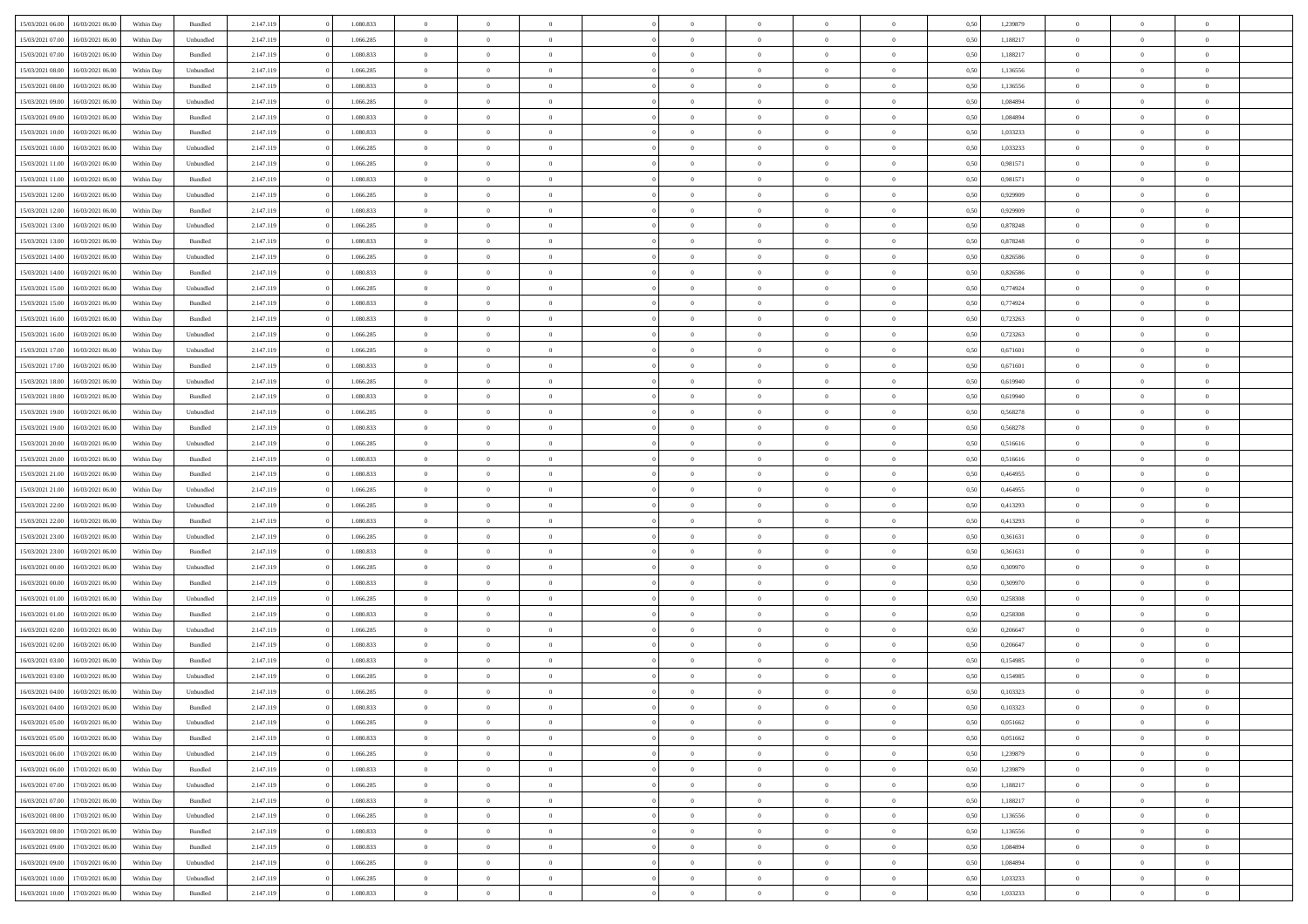| 16/03/2021 11:00 | 17/03/2021 06:00 | Within Day | Unbundled | 2.147.119 | 1.066.285 | $\overline{0}$ | $\theta$       |                | $\Omega$       | $\Omega$       | $\theta$       | $\theta$       | 0.50 | 0,981571 | $\theta$       | $\overline{0}$ | $\overline{0}$ |  |
|------------------|------------------|------------|-----------|-----------|-----------|----------------|----------------|----------------|----------------|----------------|----------------|----------------|------|----------|----------------|----------------|----------------|--|
|                  |                  |            |           |           |           |                |                |                |                |                |                |                |      |          |                |                |                |  |
| 16/03/2021 11:00 | 17/03/2021 06:00 | Within Day | Bundled   | 2.147.119 | 1.080.833 | $\overline{0}$ | $\theta$       | $\overline{0}$ | $\overline{0}$ | $\bf{0}$       | $\overline{0}$ | $\overline{0}$ | 0,50 | 0,981571 | $\theta$       | $\overline{0}$ | $\overline{0}$ |  |
| 16/03/2021 12:00 | 17/03/2021 06:00 | Within Day | Unbundled | 2.147.119 | 1.066.285 | $\overline{0}$ | $\bf{0}$       | $\overline{0}$ | $\overline{0}$ | $\bf{0}$       | $\overline{0}$ | $\bf{0}$       | 0,50 | 0,929909 | $\overline{0}$ | $\overline{0}$ | $\bf{0}$       |  |
| 16/03/2021 12:00 | 17/03/2021 06:00 | Within Dav | Bundled   | 2.147.119 | 1.080.833 | $\overline{0}$ | $\overline{0}$ | $\overline{0}$ | $\overline{0}$ | $\bf{0}$       | $\overline{0}$ | $\overline{0}$ | 0.50 | 0.929909 | $\theta$       | $\theta$       | $\overline{0}$ |  |
|                  |                  |            |           |           |           |                |                |                |                |                |                |                |      |          |                |                |                |  |
| 16/03/2021 13:00 | 17/03/2021 06:00 | Within Day | Unbundled | 2.147.119 | 1.066.285 | $\overline{0}$ | $\theta$       | $\overline{0}$ | $\overline{0}$ | $\bf{0}$       | $\overline{0}$ | $\bf{0}$       | 0,50 | 0,878248 | $\theta$       | $\overline{0}$ | $\overline{0}$ |  |
| 16/03/2021 13:00 | 17/03/2021 06:00 | Within Day | Bundled   | 2.147.119 | 1.080.833 | $\overline{0}$ | $\overline{0}$ | $\overline{0}$ | $\bf{0}$       | $\overline{0}$ | $\overline{0}$ | $\mathbf{0}$   | 0,50 | 0,878248 | $\overline{0}$ | $\overline{0}$ | $\bf{0}$       |  |
| 16/03/2021 14:00 | 17/03/2021 06:00 | Within Dav | Unbundled | 2.147.119 | 1.066.285 | $\overline{0}$ | $\overline{0}$ | $\overline{0}$ | $\overline{0}$ | $\overline{0}$ | $\overline{0}$ | $\overline{0}$ | 0.50 | 0,826586 | $\theta$       | $\overline{0}$ | $\overline{0}$ |  |
| 16/03/2021 14:00 | 17/03/2021 06:00 | Within Day | Bundled   | 2.147.119 | 1.080.833 | $\overline{0}$ | $\theta$       | $\overline{0}$ | $\overline{0}$ | $\bf{0}$       | $\overline{0}$ | $\bf{0}$       | 0,50 | 0,826586 | $\theta$       | $\theta$       | $\overline{0}$ |  |
| 16/03/2021 15:00 | 17/03/2021 06:00 | Within Day | Bundled   | 2.147.119 | 1.080.833 | $\overline{0}$ | $\overline{0}$ | $\overline{0}$ | $\bf{0}$       | $\bf{0}$       | $\bf{0}$       | $\bf{0}$       | 0,50 | 0,774924 | $\,0\,$        | $\overline{0}$ | $\overline{0}$ |  |
|                  |                  |            |           |           |           |                |                |                |                |                |                |                |      |          |                |                |                |  |
| 16/03/2021 15:00 | 17/03/2021 06:00 | Within Dav | Unbundled | 2.147.119 | 1.066.285 | $\overline{0}$ | $\overline{0}$ | $\overline{0}$ | $\overline{0}$ | $\overline{0}$ | $\overline{0}$ | $\overline{0}$ | 0.50 | 0,774924 | $\theta$       | $\overline{0}$ | $\overline{0}$ |  |
| 16/03/2021 16:00 | 17/03/2021 06:00 | Within Day | Unbundled | 2.147.119 | 1.066.285 | $\overline{0}$ | $\theta$       | $\overline{0}$ | $\overline{0}$ | $\bf{0}$       | $\overline{0}$ | $\bf{0}$       | 0,50 | 0,723263 | $\,$ 0 $\,$    | $\overline{0}$ | $\overline{0}$ |  |
| 16/03/2021 16:00 | 17/03/2021 06:00 | Within Day | Bundled   | 2.147.119 | 1.080.833 | $\overline{0}$ | $\bf{0}$       | $\overline{0}$ | $\bf{0}$       | $\bf{0}$       | $\bf{0}$       | $\mathbf{0}$   | 0,50 | 0,723263 | $\overline{0}$ | $\overline{0}$ | $\bf{0}$       |  |
| 16/03/2021 17:00 | 17/03/2021 06:00 | Within Dav | Unbundled | 2.147.119 | 1.066.285 | $\overline{0}$ | $\overline{0}$ | $\overline{0}$ | $\overline{0}$ | $\bf{0}$       | $\overline{0}$ | $\overline{0}$ | 0.50 | 0.671601 | $\theta$       | $\theta$       | $\overline{0}$ |  |
|                  |                  |            |           |           |           | $\overline{0}$ | $\theta$       | $\overline{0}$ | $\overline{0}$ | $\bf{0}$       | $\overline{0}$ | $\overline{0}$ |      |          | $\theta$       | $\overline{0}$ | $\overline{0}$ |  |
| 16/03/2021 17:00 | 17/03/2021 06:00 | Within Day | Bundled   | 2.147.119 | 1.080.833 |                |                |                |                |                |                |                | 0,50 | 0,671601 |                |                |                |  |
| 16/03/2021 18:00 | 17/03/2021 06:00 | Within Day | Unbundled | 2.147.119 | 1.066.285 | $\overline{0}$ | $\overline{0}$ | $\overline{0}$ | $\bf{0}$       | $\overline{0}$ | $\overline{0}$ | $\mathbf{0}$   | 0,50 | 0,619940 | $\overline{0}$ | $\overline{0}$ | $\bf{0}$       |  |
| 16/03/2021 18:00 | 17/03/2021 06:00 | Within Dav | Bundled   | 2.147.119 | 1.080.833 | $\overline{0}$ | $\overline{0}$ | $\overline{0}$ | $\overline{0}$ | $\overline{0}$ | $\overline{0}$ | $\overline{0}$ | 0.50 | 0.619940 | $\theta$       | $\overline{0}$ | $\overline{0}$ |  |
| 16/03/2021 19:00 | 17/03/2021 06:00 | Within Day | Unbundled | 2.147.119 | 1.066.285 | $\overline{0}$ | $\theta$       | $\overline{0}$ | $\overline{0}$ | $\bf{0}$       | $\overline{0}$ | $\bf{0}$       | 0,50 | 0,568278 | $\theta$       | $\theta$       | $\overline{0}$ |  |
| 16/03/2021 19:00 | 17/03/2021 06:00 | Within Day | Bundled   | 2.147.119 | 1.080.833 | $\overline{0}$ | $\overline{0}$ | $\overline{0}$ | $\bf{0}$       | $\bf{0}$       | $\bf{0}$       | $\bf{0}$       | 0,50 | 0,568278 | $\bf{0}$       | $\overline{0}$ | $\overline{0}$ |  |
|                  |                  |            |           |           |           |                |                |                |                |                |                |                |      |          |                |                |                |  |
| 16/03/2021 20:00 | 17/03/2021 06:00 | Within Day | Bundled   | 2.147.119 | 1.080.833 | $\overline{0}$ | $\overline{0}$ | $\overline{0}$ | $\overline{0}$ | $\overline{0}$ | $\overline{0}$ | $\overline{0}$ | 0.50 | 0,516616 | $\theta$       | $\overline{0}$ | $\overline{0}$ |  |
| 16/03/2021 20:00 | 17/03/2021 06:00 | Within Day | Unbundled | 2.147.119 | 1.066.285 | $\overline{0}$ | $\theta$       | $\overline{0}$ | $\overline{0}$ | $\bf{0}$       | $\overline{0}$ | $\bf{0}$       | 0,50 | 0,516616 | $\,$ 0 $\,$    | $\overline{0}$ | $\overline{0}$ |  |
| 16/03/2021 21.00 | 17/03/2021 06:00 | Within Day | Unbundled | 2.147.119 | 1.066.285 | $\overline{0}$ | $\overline{0}$ | $\overline{0}$ | $\bf{0}$       | $\bf{0}$       | $\bf{0}$       | $\bf{0}$       | 0,50 | 0,464955 | $\overline{0}$ | $\overline{0}$ | $\bf{0}$       |  |
| 16/03/2021 21:00 | 17/03/2021 06:00 | Within Day | Bundled   | 2.147.119 | 1.080.833 | $\overline{0}$ | $\overline{0}$ | $\overline{0}$ | $\overline{0}$ | $\bf{0}$       | $\overline{0}$ | $\overline{0}$ | 0.50 | 0.464955 | $\theta$       | $\overline{0}$ | $\overline{0}$ |  |
| 16/03/2021 22:00 | 17/03/2021 06:00 | Within Day | Unbundled | 2.147.119 | 1.066.285 | $\overline{0}$ | $\theta$       | $\overline{0}$ | $\overline{0}$ | $\bf{0}$       | $\overline{0}$ | $\bf{0}$       | 0,50 | 0,413293 | $\,$ 0 $\,$    | $\overline{0}$ | $\overline{0}$ |  |
|                  |                  |            |           |           |           |                |                |                |                |                |                |                |      |          |                |                |                |  |
| 16/03/2021 22:00 | 17/03/2021 06:00 | Within Day | Bundled   | 2.147.119 | 1.080.833 | $\overline{0}$ | $\overline{0}$ | $\overline{0}$ | $\bf{0}$       | $\overline{0}$ | $\overline{0}$ | $\mathbf{0}$   | 0,50 | 0,413293 | $\overline{0}$ | $\overline{0}$ | $\bf{0}$       |  |
| 16/03/2021 23:00 | 17/03/2021 06:00 | Within Dav | Unbundled | 2.147.119 | 1.066.285 | $\overline{0}$ | $\overline{0}$ | $\overline{0}$ | $\overline{0}$ | $\overline{0}$ | $\overline{0}$ | $\overline{0}$ | 0.50 | 0,361631 | $\theta$       | $\overline{0}$ | $\overline{0}$ |  |
| 16/03/2021 23:00 | 17/03/2021 06:00 | Within Day | Bundled   | 2.147.119 | 1.080.833 | $\overline{0}$ | $\theta$       | $\overline{0}$ | $\overline{0}$ | $\bf{0}$       | $\overline{0}$ | $\bf{0}$       | 0,50 | 0,361631 | $\theta$       | $\theta$       | $\overline{0}$ |  |
| 17/03/2021 00:00 | 17/03/2021 06:00 | Within Day | Unbundled | 2.147.119 | 1.066.285 | $\overline{0}$ | $\overline{0}$ | $\overline{0}$ | $\bf{0}$       | $\bf{0}$       | $\overline{0}$ | $\bf{0}$       | 0,50 | 0,309970 | $\,0\,$        | $\overline{0}$ | $\overline{0}$ |  |
|                  | 17/03/2021 06:00 |            | Bundled   | 2.147.119 | 1.080.833 | $\overline{0}$ | $\overline{0}$ | $\overline{0}$ | $\overline{0}$ | $\overline{0}$ | $\overline{0}$ | $\overline{0}$ | 0.50 | 0,309970 | $\theta$       | $\overline{0}$ | $\overline{0}$ |  |
| 17/03/2021 00:00 |                  | Within Day |           |           |           |                |                |                |                |                |                |                |      |          |                |                |                |  |
| 17/03/2021 01:00 | 17/03/2021 06:00 | Within Day | Unbundled | 2.147.119 | 1.066.285 | $\overline{0}$ | $\theta$       | $\overline{0}$ | $\overline{0}$ | $\bf{0}$       | $\overline{0}$ | $\bf{0}$       | 0,50 | 0,258308 | $\,$ 0 $\,$    | $\overline{0}$ | $\overline{0}$ |  |
| 17/03/2021 01:00 | 17/03/2021 06:00 | Within Day | Bundled   | 2.147.119 | 1.080.833 | $\overline{0}$ | $\overline{0}$ | $\overline{0}$ | $\overline{0}$ | $\bf{0}$       | $\overline{0}$ | $\bf{0}$       | 0,50 | 0,258308 | $\overline{0}$ | $\overline{0}$ | $\bf{0}$       |  |
| 17/03/2021 02:00 | 17/03/2021 06:00 | Within Day | Bundled   | 2.147.119 | 1.080.833 | $\overline{0}$ | $\Omega$       | $\Omega$       | $\Omega$       | $\Omega$       | $\overline{0}$ | $\overline{0}$ | 0,50 | 0,206647 | $\,0\,$        | $\theta$       | $\theta$       |  |
| 17/03/2021 02:00 | 17/03/2021 06:00 | Within Day | Unbundled | 2.147.119 | 1.066.285 | $\overline{0}$ | $\theta$       | $\overline{0}$ | $\overline{0}$ | $\bf{0}$       | $\overline{0}$ | $\bf{0}$       | 0,50 | 0,206647 | $\theta$       | $\overline{0}$ | $\overline{0}$ |  |
|                  |                  |            |           |           |           |                |                |                |                |                |                |                |      |          |                |                |                |  |
| 17/03/2021 03:00 | 17/03/2021 06:00 | Within Day | Unbundled | 2.147.119 | 1.066.285 | $\overline{0}$ | $\overline{0}$ | $\overline{0}$ | $\overline{0}$ | $\overline{0}$ | $\overline{0}$ | $\mathbf{0}$   | 0,50 | 0,154985 | $\overline{0}$ | $\overline{0}$ | $\bf{0}$       |  |
| 17/03/2021 03:00 | 17/03/2021 06:00 | Within Day | Bundled   | 2.147.119 | 1.080.833 | $\overline{0}$ | $\Omega$       | $\Omega$       | $\Omega$       | $\bf{0}$       | $\overline{0}$ | $\overline{0}$ | 0.50 | 0,154985 | $\,0\,$        | $\theta$       | $\theta$       |  |
| 17/03/2021 04:00 | 17/03/2021 06:00 | Within Day | Unbundled | 2.147.119 | 1.066.285 | $\overline{0}$ | $\theta$       | $\overline{0}$ | $\overline{0}$ | $\bf{0}$       | $\overline{0}$ | $\bf{0}$       | 0,50 | 0,103323 | $\theta$       | $\overline{0}$ | $\overline{0}$ |  |
| 17/03/2021 04:00 | 17/03/2021 06:00 | Within Day | Bundled   | 2.147.119 | 1.080.833 | $\overline{0}$ | $\overline{0}$ | $\overline{0}$ | $\overline{0}$ | $\bf{0}$       | $\overline{0}$ | $\bf{0}$       | 0,50 | 0,103323 | $\bf{0}$       | $\overline{0}$ | $\bf{0}$       |  |
| 17/03/2021 05:00 | 17/03/2021 06:00 | Within Day | Unbundled | 2.147.119 | 1.066.285 | $\overline{0}$ | $\Omega$       | $\Omega$       | $\Omega$       | $\theta$       | $\theta$       | $\overline{0}$ | 0.50 | 0.051662 | $\theta$       | $\theta$       | $\theta$       |  |
|                  |                  |            |           |           |           |                |                |                |                |                |                |                |      |          |                |                |                |  |
| 17/03/2021 05:00 | 17/03/2021 06:00 | Within Day | Bundled   | 2.147.119 | 1.080.833 | $\overline{0}$ | $\theta$       | $\overline{0}$ | $\overline{0}$ | $\bf{0}$       | $\overline{0}$ | $\bf{0}$       | 0,50 | 0,051662 | $\,$ 0 $\,$    | $\overline{0}$ | $\overline{0}$ |  |
| 17/03/2021 06:00 | 18/03/2021 06:00 | Within Day | Unbundled | 2.147.119 | 1.066.285 | $\overline{0}$ | $\bf{0}$       | $\overline{0}$ | $\overline{0}$ | $\bf{0}$       | $\overline{0}$ | $\bf{0}$       | 0,50 | 1,239879 | $\overline{0}$ | $\overline{0}$ | $\bf{0}$       |  |
| 17/03/2021 06:00 | 18/03/2021 06:00 | Within Day | Bundled   | 2.147.119 | 1.080.833 | $\overline{0}$ | $\Omega$       | $\Omega$       | $\Omega$       | $\overline{0}$ | $\overline{0}$ | $\overline{0}$ | 0.50 | 1,239879 | $\,0\,$        | $\theta$       | $\theta$       |  |
| 17/03/2021 07:00 | 18/03/2021 06:00 | Within Day | Unbundled | 2.147.119 | 1.066.285 | $\overline{0}$ | $\overline{0}$ | $\overline{0}$ | $\overline{0}$ | $\bf{0}$       | $\overline{0}$ | $\bf{0}$       | 0,50 | 1,188217 | $\,$ 0 $\,$    | $\overline{0}$ | $\overline{0}$ |  |
| 17/03/2021 07:00 | 18/03/2021 06:00 | Within Day | Bundled   | 2.147.119 | 1.080.833 | $\overline{0}$ | $\overline{0}$ | $\overline{0}$ | $\overline{0}$ | $\bf{0}$       | $\overline{0}$ | $\mathbf{0}$   | 0,50 | 1,188217 | $\overline{0}$ | $\overline{0}$ | $\bf{0}$       |  |
|                  |                  |            |           |           |           |                |                |                |                |                |                |                |      |          |                |                |                |  |
| 17/03/2021 08:00 | 18/03/2021 06:00 | Within Day | Bundled   | 2.147.119 | 1.080.833 | $\overline{0}$ | $\Omega$       | $\Omega$       | $\Omega$       | $\Omega$       | $\Omega$       | $\overline{0}$ | 0.50 | 1,136556 | $\theta$       | $\theta$       | $\theta$       |  |
| 17/03/2021 08:00 | 18/03/2021 06:00 | Within Day | Unbundled | 2.147.119 | 1.066.285 | $\overline{0}$ | $\overline{0}$ | $\bf{0}$       | $\bf{0}$       | $\,$ 0         | $\overline{0}$ | $\bf{0}$       | 0,50 | 1,136556 | $\,0\,$        | $\,$ 0 $\,$    | $\overline{0}$ |  |
| 17/03/2021 09:00 | 18/03/2021 06:00 | Within Day | Unbundled | 2.147.119 | 1.066.285 | $\bf{0}$       | $\bf{0}$       |                |                | $\bf{0}$       |                |                | 0,50 | 1,084894 | $\bf{0}$       | $\overline{0}$ |                |  |
| 17/03/2021 09:00 | 18/03/2021 06:00 | Within Day | Bundled   | 2.147.119 | 1.080.833 | $\overline{0}$ | $\overline{0}$ | $\overline{0}$ | $\Omega$       | $\overline{0}$ | $\overline{0}$ | $\overline{0}$ | 0.50 | 1.084894 | $\theta$       | $\theta$       | $\theta$       |  |
| 17/03/2021 10:00 | 18/03/2021 06:00 | Within Day | Unbundled | 2.147.119 | 1.066.285 | $\overline{0}$ | $\,$ 0         | $\overline{0}$ | $\overline{0}$ | $\,$ 0 $\,$    | $\overline{0}$ | $\mathbf{0}$   | 0,50 | 1,033233 | $\,$ 0 $\,$    | $\,$ 0 $\,$    | $\,$ 0         |  |
|                  |                  |            |           |           |           |                |                |                |                |                |                |                |      |          |                |                |                |  |
| 17/03/2021 10:00 | 18/03/2021 06:00 | Within Day | Bundled   | 2.147.119 | 1.080.833 | $\overline{0}$ | $\overline{0}$ | $\overline{0}$ | $\overline{0}$ | $\overline{0}$ | $\overline{0}$ | $\mathbf{0}$   | 0,50 | 1,033233 | $\overline{0}$ | $\bf{0}$       | $\bf{0}$       |  |
| 17/03/2021 11:00 | 18/03/2021 06:00 | Within Day | Unbundled | 2.147.119 | 1.066.285 | $\overline{0}$ | $\overline{0}$ | $\overline{0}$ | $\Omega$       | $\overline{0}$ | $\overline{0}$ | $\bf{0}$       | 0,50 | 0,981571 | $\overline{0}$ | $\theta$       | $\overline{0}$ |  |
| 17/03/2021 11:00 | 18/03/2021 06:00 | Within Day | Bundled   | 2.147.119 | 1.080.833 | $\overline{0}$ | $\,$ 0         | $\overline{0}$ | $\overline{0}$ | $\,$ 0 $\,$    | $\overline{0}$ | $\bf{0}$       | 0,50 | 0,981571 | $\,$ 0 $\,$    | $\overline{0}$ | $\overline{0}$ |  |
| 17/03/2021 12:00 | 18/03/2021 06:00 | Within Day | Unbundled | 2.147.119 | 1.066.285 | $\overline{0}$ | $\overline{0}$ | $\overline{0}$ | $\overline{0}$ | $\overline{0}$ | $\overline{0}$ | $\mathbf{0}$   | 0,50 | 0,929909 | $\overline{0}$ | $\overline{0}$ | $\bf{0}$       |  |
|                  | 18/03/2021 06:00 |            |           |           | 1.080.833 |                | $\overline{0}$ | $\overline{0}$ | $\Omega$       | $\overline{0}$ | $\overline{0}$ |                | 0.50 |          |                | $\theta$       | $\overline{0}$ |  |
| 17/03/2021 12:00 |                  | Within Day | Bundled   | 2.147.119 |           | $\overline{0}$ |                |                |                |                |                | $\bf{0}$       |      | 0,929909 | $\overline{0}$ |                |                |  |
| 17/03/2021 13:00 | 18/03/2021 06:00 | Within Day | Unbundled | 2.147.119 | 1.066.285 | $\overline{0}$ | $\,$ 0         | $\overline{0}$ | $\overline{0}$ | $\bf{0}$       | $\overline{0}$ | $\bf{0}$       | 0,50 | 0,878248 | $\,$ 0 $\,$    | $\overline{0}$ | $\overline{0}$ |  |
| 17/03/2021 13:00 | 18/03/2021 06:00 | Within Day | Bundled   | 2.147.119 | 1.080.833 | $\overline{0}$ | $\bf{0}$       | $\overline{0}$ | $\overline{0}$ | $\overline{0}$ | $\overline{0}$ | $\mathbf{0}$   | 0,50 | 0,878248 | $\overline{0}$ | $\overline{0}$ | $\bf{0}$       |  |
| 17/03/2021 14:00 | 18/03/2021 06:00 | Within Day | Bundled   | 2.147.119 | 1.080.833 | $\overline{0}$ | $\overline{0}$ | $\overline{0}$ | $\Omega$       | $\overline{0}$ | $\overline{0}$ | $\bf{0}$       | 0.50 | 0,826586 | $\overline{0}$ | $\theta$       | $\overline{0}$ |  |
| 17/03/2021 14:00 | 18/03/2021 06:00 | Within Day | Unbundled | 2.147.119 | 1.066.285 | $\overline{0}$ | $\bf{0}$       | $\overline{0}$ | $\overline{0}$ | $\bf{0}$       | $\overline{0}$ | $\mathbf{0}$   | 0,50 | 0,826586 | $\,$ 0 $\,$    | $\,$ 0 $\,$    | $\bf{0}$       |  |
|                  |                  |            |           |           |           |                |                |                |                |                |                |                |      |          |                |                |                |  |
| 17/03/2021 15:00 | 18/03/2021 06:00 | Within Day | Unbundled | 2.147.119 | 1.066.285 | $\overline{0}$ | $\overline{0}$ | $\overline{0}$ | $\overline{0}$ | $\bf{0}$       | $\overline{0}$ | $\mathbf{0}$   | 0,50 | 0,774924 | $\overline{0}$ | $\bf{0}$       | $\bf{0}$       |  |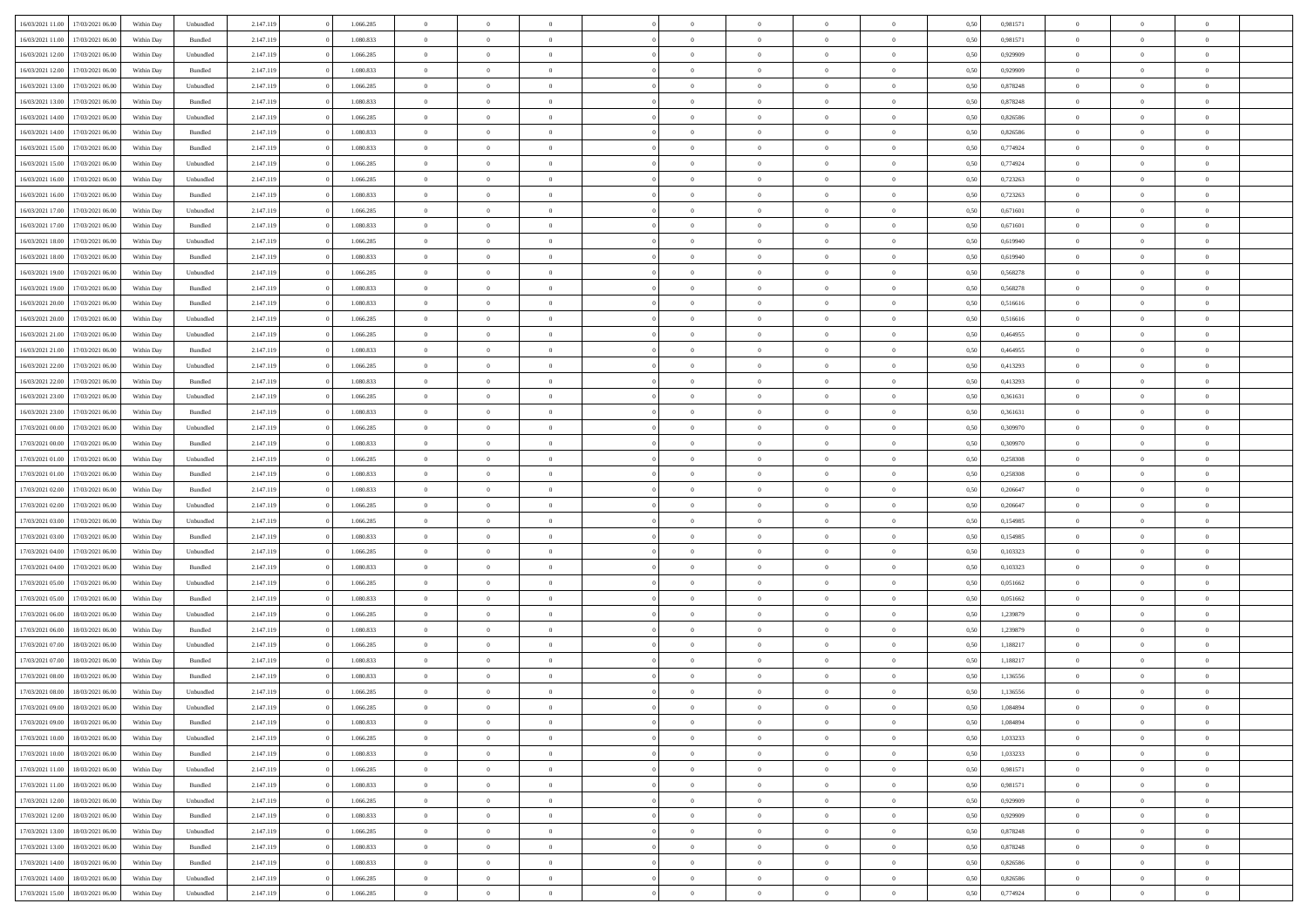| 17/03/2021 15:00                  | 18/03/2021 06:00 | Within Day | Bundled   | 2.147.119 | 1.080.833 | $\overline{0}$ | $\theta$       |                | $\overline{0}$ | $\bf{0}$       | $\overline{0}$ | $\theta$       | 0,50 | 0,774924 | $\theta$       | $\theta$       | $\overline{0}$           |  |
|-----------------------------------|------------------|------------|-----------|-----------|-----------|----------------|----------------|----------------|----------------|----------------|----------------|----------------|------|----------|----------------|----------------|--------------------------|--|
| 17/03/2021 16:00                  | 18/03/2021 06:00 | Within Day | Unbundled | 2.147.119 | 1.066.285 | $\overline{0}$ | $\overline{0}$ | $\overline{0}$ | $\overline{0}$ | $\,$ 0         | $\overline{0}$ | $\bf{0}$       | 0,50 | 0,723263 | $\,$ 0 $\,$    | $\overline{0}$ | $\overline{0}$           |  |
|                                   |                  |            |           |           |           |                |                |                |                |                |                |                |      |          |                |                |                          |  |
| 17/03/2021 16:00                  | 18/03/2021 06:00 | Within Day | Bundled   | 2.147.119 | 1.080.833 | $\overline{0}$ | $\overline{0}$ | $\overline{0}$ | $\overline{0}$ | $\bf{0}$       | $\overline{0}$ | $\mathbf{0}$   | 0.50 | 0,723263 | $\bf{0}$       | $\overline{0}$ | $\overline{0}$           |  |
| 17/03/2021 17:00                  | 18/03/2021 06:00 | Within Day | Unbundled | 2.147.119 | 1.066.285 | $\overline{0}$ | $\overline{0}$ | $\overline{0}$ | $\overline{0}$ | $\,$ 0         | $\overline{0}$ | $\overline{0}$ | 0,50 | 0,671601 | $\,$ 0 $\,$    | $\overline{0}$ | $\overline{0}$           |  |
| 17/03/2021 17:00                  | 18/03/2021 06:00 | Within Day | Bundled   | 2.147.119 | 1.080.833 | $\overline{0}$ | $\theta$       | $\overline{0}$ | $\overline{0}$ | $\overline{0}$ | $\overline{0}$ | $\bf{0}$       | 0,50 | 0,671601 | $\,$ 0 $\,$    | $\overline{0}$ | $\overline{0}$           |  |
| 17/03/2021 18:00                  | 18/03/2021 06:00 | Within Day | Unbundled | 2.147.119 | 1.066.285 | $\overline{0}$ | $\overline{0}$ | $\overline{0}$ | $\overline{0}$ | $\bf{0}$       | $\overline{0}$ | $\bf{0}$       | 0.50 | 0.619940 | $\,0\,$        | $\theta$       | $\overline{0}$           |  |
| 17/03/2021 18:00                  | 18/03/2021 06:00 | Within Day | Bundled   | 2.147.119 | 1.080.833 | $\overline{0}$ | $\overline{0}$ | $\overline{0}$ | $\overline{0}$ | $\,$ 0         | $\overline{0}$ | $\overline{0}$ | 0,50 | 0,619940 | $\,$ 0 $\,$    | $\theta$       | $\overline{0}$           |  |
| 17/03/2021 19:00                  | 18/03/2021 06:00 | Within Day | Bundled   | 2.147.119 | 1.080.833 | $\overline{0}$ | $\theta$       | $\overline{0}$ | $\overline{0}$ | $\,$ 0         | $\overline{0}$ | $\bf{0}$       | 0,50 | 0,568278 | $\,$ 0 $\,$    | $\overline{0}$ | $\overline{0}$           |  |
| 17/03/2021 19:00                  | 18/03/2021 06:00 | Within Day | Unbundled | 2.147.119 | 1.066.285 | $\overline{0}$ | $\overline{0}$ | $\overline{0}$ | $\overline{0}$ | $\bf{0}$       | $\overline{0}$ | $\bf{0}$       | 0.50 | 0.568278 | $\,0\,$        | $\overline{0}$ | $\overline{0}$           |  |
| 17/03/2021 20:00                  | 18/03/2021 06:00 | Within Day | Unbundled | 2.147.119 | 1.066.285 | $\overline{0}$ | $\overline{0}$ | $\overline{0}$ | $\overline{0}$ | $\,$ 0         | $\overline{0}$ | $\bf{0}$       | 0,50 | 0,516616 | $\,$ 0 $\,$    | $\overline{0}$ | $\overline{0}$           |  |
| 17/03/2021 20:00                  | 18/03/2021 06:00 | Within Day | Bundled   | 2.147.119 | 1.080.833 | $\overline{0}$ | $\theta$       | $\overline{0}$ | $\overline{0}$ | $\,$ 0         | $\overline{0}$ | $\bf{0}$       | 0,50 | 0,516616 | $\,$ 0 $\,$    | $\overline{0}$ | $\overline{0}$           |  |
| 17/03/2021 21:00                  | 18/03/2021 06:00 | Within Day | Unbundled | 2.147.119 | 1.066.285 | $\overline{0}$ | $\overline{0}$ | $\overline{0}$ | $\overline{0}$ | $\bf{0}$       | $\overline{0}$ | $\mathbf{0}$   | 0.50 | 0.464955 | $\bf{0}$       | $\overline{0}$ | $\overline{\phantom{a}}$ |  |
|                                   |                  |            |           |           |           | $\overline{0}$ | $\overline{0}$ | $\overline{0}$ | $\overline{0}$ |                | $\overline{0}$ | $\overline{0}$ |      |          | $\,$ 0 $\,$    | $\overline{0}$ | $\overline{0}$           |  |
| 17/03/2021 21:00                  | 18/03/2021 06:00 | Within Day | Bundled   | 2.147.119 | 1.080.833 |                |                |                |                | $\,$ 0         |                |                | 0,50 | 0,464955 |                |                |                          |  |
| 17/03/2021 22:00                  | 18/03/2021 06:00 | Within Day | Unbundled | 2.147.119 | 1.066.285 | $\overline{0}$ | $\theta$       | $\overline{0}$ | $\overline{0}$ | $\overline{0}$ | $\overline{0}$ | $\bf{0}$       | 0,50 | 0,413293 | $\,$ 0 $\,$    | $\overline{0}$ | $\overline{0}$           |  |
| 17/03/2021 22:00                  | 18/03/2021 06:00 | Within Day | Bundled   | 2.147.119 | 1.080.833 | $\overline{0}$ | $\overline{0}$ | $\overline{0}$ | $\overline{0}$ | $\bf{0}$       | $\overline{0}$ | $\bf{0}$       | 0.50 | 0.413293 | $\theta$       | $\theta$       | $\overline{0}$           |  |
| 17/03/2021 23:00                  | 18/03/2021 06:00 | Within Day | Unbundled | 2.147.119 | 1.066.285 | $\overline{0}$ | $\overline{0}$ | $\overline{0}$ | $\overline{0}$ | $\,$ 0         | $\overline{0}$ | $\bf{0}$       | 0,50 | 0,361631 | $\,$ 0 $\,$    | $\theta$       | $\overline{0}$           |  |
| 17/03/2021 23:00                  | 18/03/2021 06:00 | Within Day | Bundled   | 2.147.119 | 1.080.833 | $\overline{0}$ | $\theta$       | $\overline{0}$ | $\overline{0}$ | $\bf{0}$       | $\overline{0}$ | $\bf{0}$       | 0,50 | 0,361631 | $\,$ 0 $\,$    | $\overline{0}$ | $\overline{0}$           |  |
| 18/03/2021 00:00                  | 18/03/2021 06:00 | Within Day | Unbundled | 2.147.119 | 1.066.285 | $\overline{0}$ | $\overline{0}$ | $\overline{0}$ | $\overline{0}$ | $\bf{0}$       | $\overline{0}$ | $\bf{0}$       | 0.50 | 0.309970 | $\,0\,$        | $\overline{0}$ | $\overline{\phantom{a}}$ |  |
| 18/03/2021 00:00                  | 18/03/2021 06:00 | Within Day | Bundled   | 2.147.119 | 1.080.833 | $\overline{0}$ | $\overline{0}$ | $\overline{0}$ | $\overline{0}$ | $\bf{0}$       | $\overline{0}$ | $\bf{0}$       | 0,50 | 0,309970 | $\,$ 0 $\,$    | $\overline{0}$ | $\overline{0}$           |  |
| 18/03/2021 01:00                  | 18/03/2021 06:00 | Within Day | Bundled   | 2.147.119 | 1.080.833 | $\overline{0}$ | $\theta$       | $\overline{0}$ | $\overline{0}$ | $\,$ 0         | $\bf{0}$       | $\bf{0}$       | 0,50 | 0,258308 | $\,$ 0 $\,$    | $\overline{0}$ | $\overline{0}$           |  |
| 18/03/2021 01:00                  | 18/03/2021 06:00 | Within Day | Unbundled | 2.147.119 | 1.066.285 | $\overline{0}$ | $\overline{0}$ | $\overline{0}$ | $\overline{0}$ | $\bf{0}$       | $\overline{0}$ | $\mathbf{0}$   | 0.50 | 0,258308 | $\bf{0}$       | $\overline{0}$ | $\overline{\phantom{a}}$ |  |
| 18/03/2021 02:00                  | 18/03/2021 06:00 | Within Day | Unbundled | 2.147.119 | 1.066.285 | $\overline{0}$ | $\overline{0}$ | $\overline{0}$ | $\overline{0}$ | $\bf{0}$       | $\overline{0}$ | $\overline{0}$ | 0,50 | 0,206647 | $\,$ 0 $\,$    | $\overline{0}$ | $\overline{0}$           |  |
|                                   | 18/03/2021 06:00 | Within Day | Bundled   | 2.147.119 | 1.080.833 | $\overline{0}$ | $\theta$       | $\overline{0}$ | $\overline{0}$ | $\,$ 0         | $\overline{0}$ | $\bf{0}$       | 0,50 | 0,206647 | $\,$ 0 $\,$    | $\overline{0}$ | $\overline{0}$           |  |
| 18/03/2021 02:00                  |                  |            |           |           |           |                |                |                |                |                |                |                |      |          |                |                |                          |  |
| 18/03/2021 03:00                  | 18/03/2021 06:00 | Within Day | Unbundled | 2.147.119 | 1.066.285 | $\overline{0}$ | $\overline{0}$ | $\overline{0}$ | $\overline{0}$ | $\bf{0}$       | $\overline{0}$ | $\bf{0}$       | 0.50 | 0,154985 | $\,0\,$        | $\theta$       | $\overline{0}$           |  |
| 18/03/2021 03:00                  | 18/03/2021 06:00 | Within Day | Bundled   | 2.147.119 | 1.080.833 | $\overline{0}$ | $\overline{0}$ | $\overline{0}$ | $\overline{0}$ | $\,$ 0         | $\overline{0}$ | $\overline{0}$ | 0,50 | 0,154985 | $\,0\,$        | $\theta$       | $\overline{0}$           |  |
| 18/03/2021 04:00                  | 18/03/2021 06:00 | Within Day | Unbundled | 2.147.119 | 1.066.285 | $\overline{0}$ | $\theta$       | $\overline{0}$ |                | $\bf{0}$       | $\overline{0}$ | $\bf{0}$       | 0,50 | 0,103323 | $\,$ 0 $\,$    | $\overline{0}$ | $\overline{0}$           |  |
| 18/03/2021 04:00                  | 18/03/2021 06:00 | Within Day | Bundled   | 2.147.119 | 1.080.833 | $\overline{0}$ | $\overline{0}$ | $\overline{0}$ | $\overline{0}$ | $\bf{0}$       | $\overline{0}$ | $\bf{0}$       | 0.50 | 0.103323 | $\,0\,$        | $\overline{0}$ | $\overline{0}$           |  |
| 18/03/2021 05:00                  | 18/03/2021 06:00 | Within Day | Unbundled | 2.147.119 | 1.066.285 | $\overline{0}$ | $\overline{0}$ | $\overline{0}$ | $\overline{0}$ | $\bf{0}$       | $\overline{0}$ | $\bf{0}$       | 0,50 | 0,051662 | $\,$ 0 $\,$    | $\overline{0}$ | $\overline{0}$           |  |
| 18/03/2021 05:00                  | 18/03/2021 06:00 | Within Day | Bundled   | 2.147.119 | 1.080.833 | $\overline{0}$ | $\theta$       | $\overline{0}$ | $\overline{0}$ | $\bf{0}$       | $\bf{0}$       | $\bf{0}$       | 0,50 | 0,051662 | $\,$ 0 $\,$    | $\overline{0}$ | $\overline{0}$           |  |
| 18/03/2021 06:00                  | 19/03/2021 06:00 | Within Day | Unbundled | 2.147.119 | 1.066.285 | $\overline{0}$ | $\overline{0}$ | $\overline{0}$ | $\overline{0}$ | $\bf{0}$       | $\overline{0}$ | $\mathbf{0}$   | 0.50 | 1,239879 | $\bf{0}$       | $\overline{0}$ | $\overline{\phantom{a}}$ |  |
| 18/03/2021 06:00                  | 19/03/2021 06:00 | Within Dav | Bundled   | 2.147.119 | 1.080.833 | $\overline{0}$ | $\overline{0}$ | $\overline{0}$ | $\overline{0}$ | $\bf{0}$       | $\overline{0}$ | $\overline{0}$ | 0.50 | 1,239879 | $\theta$       | $\overline{0}$ | $\overline{0}$           |  |
| 18/03/2021 07:00                  | 19/03/2021 06.00 | Within Day | Bundled   | 2.147.119 | 1.080.833 | $\overline{0}$ | $\theta$       | $\overline{0}$ | $\overline{0}$ | $\,$ 0         | $\overline{0}$ | $\bf{0}$       | 0,50 | 1,188217 | $\,$ 0 $\,$    | $\overline{0}$ | $\overline{0}$           |  |
| 18/03/2021 07:00                  | 19/03/2021 06:00 | Within Day | Unbundled | 2.147.119 | 1.066.285 | $\overline{0}$ | $\overline{0}$ | $\overline{0}$ | $\overline{0}$ | $\,$ 0         | $\overline{0}$ | $\bf{0}$       | 0.50 | 1.188217 | $\,0\,$        | $\theta$       | $\overline{0}$           |  |
| 18/03/2021 08:00                  | 19/03/2021 06:00 | Within Dav | Unbundled | 2.147.119 | 1.066.285 | $\overline{0}$ | $\theta$       | $\Omega$       | $\overline{0}$ | $\bf{0}$       | $\overline{0}$ | $\overline{0}$ | 0.50 | 1,136556 | $\theta$       | $\overline{0}$ | $\overline{0}$           |  |
|                                   |                  |            |           |           |           | $\overline{0}$ | $\theta$       | $\overline{0}$ |                |                |                |                |      |          |                |                | $\overline{0}$           |  |
| 18/03/2021 08:00                  | 19/03/2021 06.00 | Within Day | Bundled   | 2.147.119 | 1.080.833 |                |                |                | $\overline{0}$ | $\,$ 0         | $\overline{0}$ | $\bf{0}$       | 0,50 | 1,136556 | $\,$ 0 $\,$    | $\overline{0}$ |                          |  |
| 18/03/2021 09:00                  | 19/03/2021 06:00 | Within Day | Unbundled | 2.147.119 | 1.066.285 | $\overline{0}$ | $\overline{0}$ | $\overline{0}$ | $\overline{0}$ | $\bf{0}$       | $\overline{0}$ | $\bf{0}$       | 0.50 | 1.084894 | $\,0\,$        | $\overline{0}$ | $\overline{0}$           |  |
| 18/03/2021 09:00                  | 19/03/2021 06:00 | Within Dav | Bundled   | 2.147.119 | 1.080.833 | $\overline{0}$ | $\overline{0}$ | $\overline{0}$ | $\overline{0}$ | $\overline{0}$ | $\overline{0}$ | $\overline{0}$ | 0.50 | 1,084894 | $\theta$       | $\overline{0}$ | $\overline{0}$           |  |
| 18/03/2021 10:00                  | 19/03/2021 06.00 | Within Day | Unbundled | 2.147.119 | 1.066.285 | $\overline{0}$ | $\overline{0}$ | $\overline{0}$ | $\overline{0}$ | $\bf{0}$       | $\overline{0}$ | $\bf{0}$       | 0,50 | 1,033233 | $\,$ 0 $\,$    | $\overline{0}$ | $\overline{0}$           |  |
| 18/03/2021 10:00                  | 19/03/2021 06:00 | Within Day | Bundled   | 2.147.119 | 1.080.833 | $\overline{0}$ | $\overline{0}$ | $\overline{0}$ | $\overline{0}$ | $\bf{0}$       | $\overline{0}$ | $\mathbf{0}$   | 0.50 | 1.033233 | $\bf{0}$       | $\overline{0}$ | $\overline{0}$           |  |
| 18/03/2021 11:00                  | 19/03/2021 06:00 | Within Dav | Unbundled | 2.147.119 | 1.066.285 | $\overline{0}$ | $\overline{0}$ | $\Omega$       | $\overline{0}$ | $\mathbf{0}$   | $\overline{0}$ | $\overline{0}$ | 0.50 | 0.981571 | $\theta$       | $\overline{0}$ | $\overline{0}$           |  |
| 18/03/2021 11:00                  | 19/03/2021 06.00 | Within Day | Bundled   | 2.147.119 | 1.080.833 | $\overline{0}$ | $\theta$       | $\overline{0}$ | $\overline{0}$ | $\,$ 0         | $\overline{0}$ | $\bf{0}$       | 0,50 | 0,981571 | $\,$ 0 $\,$    | $\overline{0}$ | $\overline{0}$           |  |
| 18/03/2021 12:00                  | 19/03/2021 06:00 | Within Day | Unbundled | 2.147.119 | 1.066.285 | $\overline{0}$ | $\theta$       | $\overline{0}$ | $\overline{0}$ | $\bf{0}$       | $\Omega$       | $\overline{0}$ | 0.50 | 0,929909 | $\,0\,$        | $\theta$       | $\overline{0}$           |  |
| 18/03/2021 12:00                  | 19/03/2021 06:00 | Within Dav | Bundled   | 2.147.119 | 1.080.833 | $\overline{0}$ | $\Omega$       | $\Omega$       | $\Omega$       | $\bf{0}$       | $\overline{0}$ | $\overline{0}$ | 0.50 | 0,929909 | $\theta$       | $\theta$       | $\overline{0}$           |  |
| 18/03/2021 13:00                  | 19/03/2021 06:00 | Within Day | Bundled   | 2.147.119 | 1.080.833 | $\overline{0}$ | $\,$ 0 $\,$    | $\overline{0}$ | $\overline{0}$ | $\,$ 0         | $\overline{0}$ | $\bf{0}$       | 0,50 | 0,878248 | $\,$ 0 $\,$    | $\overline{0}$ | $\overline{0}$           |  |
| 18/03/2021 13:00                  | 19/03/2021 06:00 | Within Day | Unbundled | 2.147.119 | 1.066.285 | $\bf{0}$       | $\theta$       |                |                |                |                |                | 0,50 | 0,878248 | $\bf{0}$       | $\theta$       |                          |  |
|                                   |                  |            |           |           |           |                | $\overline{0}$ |                |                | $\overline{0}$ |                |                |      |          | $\theta$       | $\overline{0}$ | $\overline{0}$           |  |
| 18/03/2021 14:00                  | 19/03/2021 06:00 | Within Day | Bundled   | 2.147.119 | 1.080.833 | $\overline{0}$ |                | $\overline{0}$ | $\overline{0}$ |                | $\overline{0}$ | $\overline{0}$ | 0,50 | 0,826586 |                |                |                          |  |
| 18/03/2021 14:00                  | 19/03/2021 06:00 | Within Day | Unbundled | 2.147.119 | 1.066.285 | $\overline{0}$ | $\overline{0}$ | $\overline{0}$ | $\overline{0}$ | $\overline{0}$ | $\overline{0}$ | $\bf{0}$       | 0,50 | 0,826586 | $\bf{0}$       | $\overline{0}$ | $\bf{0}$                 |  |
| 18/03/2021 15:00                  | 19/03/2021 06:00 | Within Day | Bundled   | 2.147.119 | 1.080.833 | $\overline{0}$ | $\overline{0}$ | $\overline{0}$ | $\overline{0}$ | $\overline{0}$ | $\overline{0}$ | $\mathbf{0}$   | 0.50 | 0,774924 | $\overline{0}$ | $\bf{0}$       | $\bf{0}$                 |  |
| 18/03/2021 15:00                  | 19/03/2021 06:00 | Within Day | Unbundled | 2.147.119 | 1.066.285 | $\overline{0}$ | $\overline{0}$ | $\overline{0}$ | $\overline{0}$ | $\overline{0}$ | $\overline{0}$ | $\overline{0}$ | 0,50 | 0,774924 | $\overline{0}$ | $\theta$       | $\overline{0}$           |  |
| 18/03/2021 16:00                  | 19/03/2021 06:00 | Within Day | Bundled   | 2.147.119 | 1.080.833 | $\overline{0}$ | $\overline{0}$ | $\overline{0}$ | $\overline{0}$ | $\bf{0}$       | $\overline{0}$ | $\bf{0}$       | 0,50 | 0,723263 | $\bf{0}$       | $\overline{0}$ | $\overline{0}$           |  |
| 18/03/2021 16:00                  | 19/03/2021 06:00 | Within Day | Unbundled | 2.147.119 | 1.066.285 | $\overline{0}$ | $\overline{0}$ | $\overline{0}$ | $\overline{0}$ | $\bf{0}$       | $\overline{0}$ | $\mathbf{0}$   | 0.50 | 0,723263 | $\,$ 0 $\,$    | $\overline{0}$ | $\overline{0}$           |  |
| 18/03/2021 17:00                  | 19/03/2021 06:00 | Within Day | Unbundled | 2.147.119 | 1.066.285 | $\overline{0}$ | $\overline{0}$ | $\overline{0}$ | $\overline{0}$ | $\overline{0}$ | $\overline{0}$ | $\overline{0}$ | 0,50 | 0,671601 | $\overline{0}$ | $\theta$       | $\overline{0}$           |  |
| 18/03/2021 17:00                  | 19/03/2021 06:00 | Within Day | Bundled   | 2.147.119 | 1.080.833 | $\overline{0}$ | $\,$ 0         | $\overline{0}$ | $\bf{0}$       | $\,$ 0 $\,$    | $\overline{0}$ | $\bf{0}$       | 0,50 | 0,671601 | $\,$ 0 $\,$    | $\overline{0}$ | $\overline{0}$           |  |
| 18/03/2021 18:00                  | 19/03/2021 06:00 | Within Day | Unbundled | 2.147.119 | 1.066.285 | $\overline{0}$ | $\overline{0}$ | $\overline{0}$ | $\overline{0}$ | $\bf{0}$       | $\overline{0}$ | $\mathbf{0}$   | 0.50 | 0.619940 | $\mathbf{0}$   | $\bf{0}$       | $\overline{0}$           |  |
| 18/03/2021 18:00                  | 19/03/2021 06:00 | Within Dav | Bundled   | 2.147.119 | 1.080.833 | $\overline{0}$ | $\overline{0}$ | $\overline{0}$ | $\overline{0}$ | $\overline{0}$ | $\overline{0}$ | $\overline{0}$ | 0,50 | 0,619940 | $\overline{0}$ | $\overline{0}$ | $\overline{0}$           |  |
| 18/03/2021 19:00                  | 19/03/2021 06:00 | Within Day | Bundled   | 2.147.119 | 1.080.833 | $\overline{0}$ | $\overline{0}$ | $\overline{0}$ | $\bf{0}$       | $\bf{0}$       | $\bf{0}$       | $\bf{0}$       | 0,50 | 0,568278 | $\bf{0}$       | $\overline{0}$ | $\bf{0}$                 |  |
|                                   |                  |            |           |           |           |                |                |                |                |                |                |                |      |          |                |                |                          |  |
| 18/03/2021 19:00 19/03/2021 06:00 |                  | Within Day | Unbundled | 2.147.119 | 1.066.285 | $\,$ 0 $\,$    | $\,$ 0 $\,$    | $\overline{0}$ | $\overline{0}$ | $\,$ 0 $\,$    | $\,$ 0 $\,$    | $\,$ 0 $\,$    | 0,50 | 0,568278 | $\mathbf{0}^-$ | $\,$ 0 $\,$    | $\,$ 0 $\,$              |  |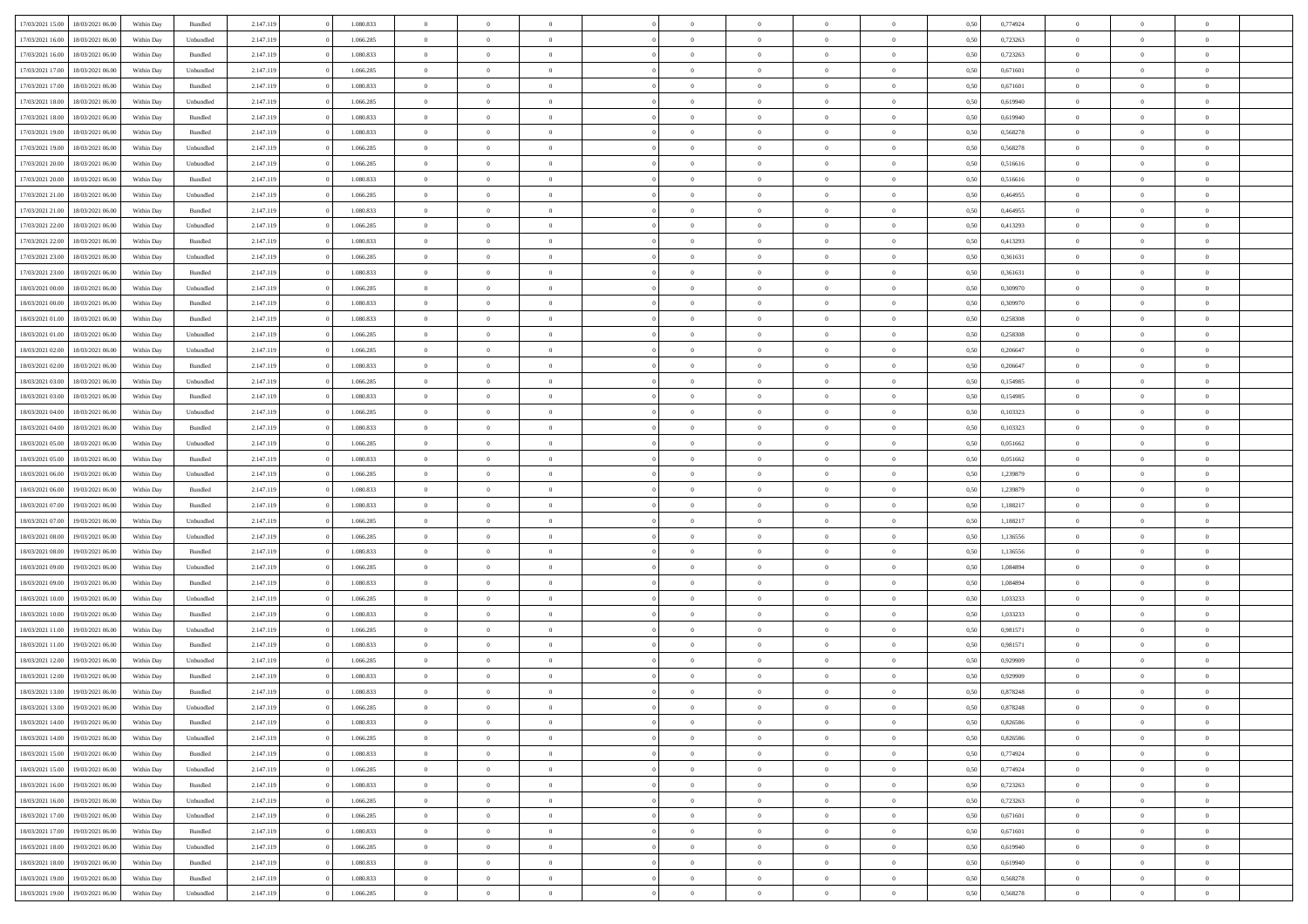| 18/03/2021 20:00 | 19/03/2021 06:00 | Within Dav | Unbundled          | 2.147.119 | 1.066.285 | $\overline{0}$ | $\Omega$       |                | $\Omega$       | $\Omega$       | $\Omega$       | $\theta$       | 0,50 | 0,516616 | $\theta$       | $\theta$       | $\theta$       |  |
|------------------|------------------|------------|--------------------|-----------|-----------|----------------|----------------|----------------|----------------|----------------|----------------|----------------|------|----------|----------------|----------------|----------------|--|
|                  |                  |            |                    |           |           |                |                |                |                |                |                |                |      |          |                |                |                |  |
| 18/03/2021 20:00 | 19/03/2021 06:00 | Within Day | Bundled            | 2.147.119 | 1.080.833 | $\overline{0}$ | $\theta$       | $\overline{0}$ | $\overline{0}$ | $\bf{0}$       | $\overline{0}$ | $\overline{0}$ | 0,50 | 0,516616 | $\theta$       | $\overline{0}$ | $\overline{0}$ |  |
| 18/03/2021 21:00 | 19/03/2021 06:00 | Within Day | Unbundled          | 2.147.119 | 1.066.285 | $\overline{0}$ | $\overline{0}$ | $\overline{0}$ | $\bf{0}$       | $\bf{0}$       | $\bf{0}$       | $\bf{0}$       | 0,50 | 0,464955 | $\bf{0}$       | $\overline{0}$ | $\overline{0}$ |  |
| 18/03/2021 21:00 | 19/03/2021 06:00 | Within Dav | Bundled            | 2.147.119 | 1.080.833 | $\overline{0}$ | $\overline{0}$ | $\overline{0}$ | $\overline{0}$ | $\bf{0}$       | $\overline{0}$ | $\overline{0}$ | 0.50 | 0.464955 | $\theta$       | $\theta$       | $\overline{0}$ |  |
|                  |                  |            |                    |           |           |                |                |                |                |                |                |                |      |          |                |                |                |  |
| 18/03/2021 22:00 | 19/03/2021 06:00 | Within Day | Unbundled          | 2.147.119 | 1.066.285 | $\overline{0}$ | $\theta$       | $\overline{0}$ | $\overline{0}$ | $\bf{0}$       | $\overline{0}$ | $\bf{0}$       | 0,50 | 0,413293 | $\theta$       | $\theta$       | $\overline{0}$ |  |
| 18/03/2021 22:00 | 19/03/2021 06:00 | Within Day | Bundled            | 2.147.119 | 1.080.833 | $\overline{0}$ | $\bf{0}$       | $\overline{0}$ | $\bf{0}$       | $\overline{0}$ | $\overline{0}$ | $\mathbf{0}$   | 0,50 | 0,413293 | $\bf{0}$       | $\overline{0}$ | $\bf{0}$       |  |
| 18/03/2021 23:00 | 19/03/2021 06:00 | Within Dav | Unbundled          | 2.147.119 | 1.066.285 | $\overline{0}$ | $\overline{0}$ | $\overline{0}$ | $\overline{0}$ | $\overline{0}$ | $\overline{0}$ | $\overline{0}$ | 0.50 | 0,361631 | $\theta$       | $\overline{0}$ | $\overline{0}$ |  |
| 18/03/2021 23:00 | 19/03/2021 06:00 | Within Day | Bundled            | 2.147.119 | 1.080.833 | $\overline{0}$ | $\theta$       | $\overline{0}$ | $\overline{0}$ | $\bf{0}$       | $\overline{0}$ | $\bf{0}$       | 0,50 | 0,361631 | $\theta$       | $\theta$       | $\overline{0}$ |  |
|                  |                  |            |                    |           |           |                | $\overline{0}$ |                |                | $\bf{0}$       |                |                |      |          | $\,0\,$        | $\overline{0}$ | $\overline{0}$ |  |
| 19/03/2021 00:00 | 19/03/2021 06:00 | Within Day | Unbundled          | 2.147.119 | 1.066.285 | $\overline{0}$ |                | $\overline{0}$ | $\bf{0}$       |                | $\overline{0}$ | $\bf{0}$       | 0,50 | 0,309970 |                |                |                |  |
| 19/03/2021 00:00 | 19/03/2021 06:00 | Within Dav | Bundled            | 2.147.119 | 1.080.833 | $\overline{0}$ | $\overline{0}$ | $\overline{0}$ | $\overline{0}$ | $\overline{0}$ | $\overline{0}$ | $\overline{0}$ | 0.50 | 0,309970 | $\theta$       | $\overline{0}$ | $\overline{0}$ |  |
| 19/03/2021 01:00 | 19/03/2021 06:00 | Within Day | Bundled            | 2.147.119 | 1.080.833 | $\overline{0}$ | $\theta$       | $\overline{0}$ | $\overline{0}$ | $\bf{0}$       | $\overline{0}$ | $\bf{0}$       | 0,50 | 0,258308 | $\,$ 0 $\,$    | $\theta$       | $\overline{0}$ |  |
| 19/03/2021 01:00 | 19/03/2021 06:00 | Within Day | Unbundled          | 2.147.119 | 1.066.285 | $\overline{0}$ | $\overline{0}$ | $\overline{0}$ | $\overline{0}$ | $\bf{0}$       | $\overline{0}$ | $\bf{0}$       | 0,50 | 0,258308 | $\bf{0}$       | $\overline{0}$ | $\overline{0}$ |  |
| 19/03/2021 02:00 | 19/03/2021 06:00 | Within Day | Unbundled          | 2.147.119 | 1.066.285 | $\overline{0}$ | $\overline{0}$ | $\overline{0}$ | $\overline{0}$ | $\bf{0}$       | $\overline{0}$ | $\overline{0}$ | 0.50 | 0.206647 | $\theta$       | $\theta$       | $\overline{0}$ |  |
|                  |                  |            |                    |           |           | $\overline{0}$ | $\theta$       | $\overline{0}$ | $\overline{0}$ | $\bf{0}$       | $\overline{0}$ | $\overline{0}$ |      |          | $\theta$       | $\theta$       | $\overline{0}$ |  |
| 19/03/2021 02:00 | 19/03/2021 06:00 | Within Day | Bundled            | 2.147.119 | 1.080.833 |                |                |                |                |                |                |                | 0,50 | 0,206647 |                |                |                |  |
| 19/03/2021 03:00 | 19/03/2021 06:00 | Within Day | Unbundled          | 2.147.119 | 1.066.285 | $\overline{0}$ | $\bf{0}$       | $\overline{0}$ | $\overline{0}$ | $\overline{0}$ | $\overline{0}$ | $\mathbf{0}$   | 0,50 | 0,154985 | $\bf{0}$       | $\overline{0}$ | $\bf{0}$       |  |
| 19/03/2021 03:00 | 19/03/2021 06:00 | Within Dav | Bundled            | 2.147.119 | 1.080.833 | $\overline{0}$ | $\overline{0}$ | $\overline{0}$ | $\overline{0}$ | $\overline{0}$ | $\overline{0}$ | $\overline{0}$ | 0.50 | 0,154985 | $\theta$       | $\overline{0}$ | $\overline{0}$ |  |
| 19/03/2021 04:00 | 19/03/2021 06:00 | Within Day | Unbundled          | 2.147.119 | 1.066.285 | $\overline{0}$ | $\theta$       | $\overline{0}$ | $\overline{0}$ | $\bf{0}$       | $\overline{0}$ | $\bf{0}$       | 0,50 | 0,103323 | $\theta$       | $\theta$       | $\overline{0}$ |  |
| 19/03/2021 04:00 | 19/03/2021 06:00 | Within Day | Bundled            | 2.147.119 | 1.080.833 | $\overline{0}$ | $\overline{0}$ | $\overline{0}$ | $\overline{0}$ | $\bf{0}$       | $\overline{0}$ | $\bf{0}$       | 0,50 | 0,103323 | $\,0\,$        | $\overline{0}$ | $\overline{0}$ |  |
|                  |                  |            |                    |           |           |                |                |                |                |                |                |                |      |          |                |                |                |  |
| 19/03/2021 05:00 | 19/03/2021 06:00 | Within Day | Unbundled          | 2.147.119 | 1.066.285 | $\overline{0}$ | $\overline{0}$ | $\overline{0}$ | $\overline{0}$ | $\overline{0}$ | $\overline{0}$ | $\overline{0}$ | 0.50 | 0,051662 | $\theta$       | $\overline{0}$ | $\overline{0}$ |  |
| 19/03/2021 05:00 | 19/03/2021 06:00 | Within Day | Bundled            | 2.147.119 | 1.080.833 | $\overline{0}$ | $\theta$       | $\overline{0}$ | $\overline{0}$ | $\bf{0}$       | $\overline{0}$ | $\bf{0}$       | 0,50 | 0,051662 | $\theta$       | $\theta$       | $\overline{0}$ |  |
| 19/03/2021 06:00 | 20/03/2021 06:00 | Within Day | Unbundled          | 2.147.119 | 1.066.285 | $\overline{0}$ | $\overline{0}$ | $\overline{0}$ | $\overline{0}$ | $\bf{0}$       | $\overline{0}$ | $\bf{0}$       | 0,50 | 1,239879 | $\,0\,$        | $\overline{0}$ | $\overline{0}$ |  |
| 19/03/2021 06:00 | 20/03/2021 06:00 | Within Day | Bundled            | 2.147.119 | 1.080.833 | $\overline{0}$ | $\overline{0}$ | $\overline{0}$ | $\overline{0}$ | $\bf{0}$       | $\overline{0}$ | $\overline{0}$ | 0.50 | 1,239879 | $\theta$       | $\theta$       | $\overline{0}$ |  |
| 19/03/2021 07:00 | 20/03/2021 06:00 | Within Day | Bundled            | 2.147.119 | 1.080.833 | $\overline{0}$ | $\theta$       | $\overline{0}$ | $\overline{0}$ | $\bf{0}$       | $\overline{0}$ | $\bf{0}$       | 0,50 | 1,188217 | $\,$ 0 $\,$    | $\overline{0}$ | $\overline{0}$ |  |
|                  |                  |            |                    |           |           |                |                |                |                |                |                |                |      |          |                |                |                |  |
| 19/03/2021 07:00 | 20/03/2021 06:00 | Within Day | Unbundled          | 2.147.119 | 1.066.285 | $\overline{0}$ | $\bf{0}$       | $\overline{0}$ | $\overline{0}$ | $\overline{0}$ | $\overline{0}$ | $\mathbf{0}$   | 0,50 | 1,188217 | $\overline{0}$ | $\overline{0}$ | $\bf{0}$       |  |
| 19/03/2021 08:00 | 20/03/2021 06:00 | Within Dav | Unbundled          | 2.147.119 | 1.066.285 | $\overline{0}$ | $\overline{0}$ | $\overline{0}$ | $\overline{0}$ | $\overline{0}$ | $\overline{0}$ | $\overline{0}$ | 0.50 | 1,136556 | $\theta$       | $\overline{0}$ | $\overline{0}$ |  |
| 19/03/2021 08:00 | 20/03/2021 06:00 | Within Day | Bundled            | 2.147.119 | 1.080.833 | $\overline{0}$ | $\theta$       | $\overline{0}$ | $\overline{0}$ | $\bf{0}$       | $\overline{0}$ | $\bf{0}$       | 0,50 | 1,136556 | $\theta$       | $\theta$       | $\overline{0}$ |  |
| 19/03/2021 09:00 | 20/03/2021 06:00 | Within Day | Unbundled          | 2.147.119 | 1.066.285 | $\overline{0}$ | $\overline{0}$ | $\overline{0}$ | $\overline{0}$ | $\bf{0}$       | $\overline{0}$ | $\bf{0}$       | 0,50 | 1,084894 | $\,0\,$        | $\overline{0}$ | $\overline{0}$ |  |
|                  | 20/03/2021 06:00 |            | Bundled            |           | 1.080.833 | $\overline{0}$ | $\overline{0}$ | $\overline{0}$ | $\overline{0}$ | $\overline{0}$ | $\overline{0}$ | $\overline{0}$ | 0.50 | 1.084894 | $\theta$       | $\overline{0}$ | $\overline{0}$ |  |
| 19/03/2021 09:00 |                  | Within Day |                    | 2.147.119 |           |                |                |                |                |                |                |                |      |          |                |                |                |  |
| 19/03/2021 10:00 | 20/03/2021 06:00 | Within Day | Unbundled          | 2.147.119 | 1.066.285 | $\overline{0}$ | $\theta$       | $\overline{0}$ | $\overline{0}$ | $\bf{0}$       | $\overline{0}$ | $\bf{0}$       | 0,50 | 1,033233 | $\,$ 0 $\,$    | $\overline{0}$ | $\overline{0}$ |  |
| 19/03/2021 10:00 | 20/03/2021 06:00 | Within Day | Bundled            | 2.147.119 | 1.080.833 | $\overline{0}$ | $\overline{0}$ | $\overline{0}$ | $\overline{0}$ | $\bf{0}$       | $\overline{0}$ | $\bf{0}$       | 0,50 | 1,033233 | $\overline{0}$ | $\overline{0}$ | $\overline{0}$ |  |
| 19/03/2021 11:00 | 20/03/2021 06:00 | Within Day | Unbundled          | 2.147.119 | 1.066.285 | $\overline{0}$ | $\Omega$       | $\Omega$       | $\Omega$       | $\Omega$       | $\Omega$       | $\overline{0}$ | 0,50 | 0,981571 | $\,0\,$        | $\theta$       | $\theta$       |  |
| 19/03/2021 11:00 | 20/03/2021 06:00 | Within Day | Bundled            | 2.147.119 | 1.080.833 | $\overline{0}$ | $\theta$       | $\overline{0}$ | $\overline{0}$ | $\bf{0}$       | $\overline{0}$ | $\bf{0}$       | 0,50 | 0,981571 | $\theta$       | $\theta$       | $\overline{0}$ |  |
|                  |                  |            |                    |           |           |                |                |                |                |                |                |                |      |          |                |                |                |  |
| 19/03/2021 12:00 | 20/03/2021 06:00 | Within Day | Unbundled          | 2.147.119 | 1.066.285 | $\overline{0}$ | $\overline{0}$ | $\overline{0}$ | $\overline{0}$ | $\bf{0}$       | $\overline{0}$ | $\mathbf{0}$   | 0,50 | 0,929909 | $\overline{0}$ | $\overline{0}$ | $\bf{0}$       |  |
| 19/03/2021 12:00 | 20/03/2021 06:00 | Within Day | Bundled            | 2.147.119 | 1.080.833 | $\overline{0}$ | $\Omega$       | $\Omega$       | $\Omega$       | $\bf{0}$       | $\overline{0}$ | $\overline{0}$ | 0.50 | 0,929909 | $\theta$       | $\theta$       | $\theta$       |  |
| 19/03/2021 13:00 | 20/03/2021 06:00 | Within Day | Bundled            | 2.147.119 | 1.080.833 | $\overline{0}$ | $\theta$       | $\overline{0}$ | $\overline{0}$ | $\bf{0}$       | $\overline{0}$ | $\bf{0}$       | 0,50 | 0,878248 | $\theta$       | $\theta$       | $\overline{0}$ |  |
| 19/03/2021 13:00 | 20/03/2021 06:00 | Within Day | Unbundled          | 2.147.119 | 1.066.285 | $\overline{0}$ | $\overline{0}$ | $\overline{0}$ | $\overline{0}$ | $\bf{0}$       | $\overline{0}$ | $\bf{0}$       | 0,50 | 0,878248 | $\,0\,$        | $\overline{0}$ | $\overline{0}$ |  |
| 19/03/2021 14:00 | 20/03/2021 06:00 | Within Day | Unbundled          | 2.147.119 | 1.066.285 | $\overline{0}$ | $\Omega$       | $\Omega$       | $\Omega$       | $\theta$       | $\theta$       | $\overline{0}$ | 0.50 | 0.826586 | $\theta$       | $\theta$       | $\theta$       |  |
|                  |                  |            |                    |           |           |                |                |                |                |                |                |                |      |          |                |                |                |  |
| 19/03/2021 14:00 | 20/03/2021 06:00 | Within Day | Bundled            | 2.147.119 | 1.080.833 | $\overline{0}$ | $\theta$       | $\overline{0}$ | $\overline{0}$ | $\bf{0}$       | $\overline{0}$ | $\bf{0}$       | 0,50 | 0,826586 | $\,$ 0 $\,$    | $\overline{0}$ | $\overline{0}$ |  |
| 19/03/2021 15:00 | 20/03/2021 06:00 | Within Day | Unbundled          | 2.147.119 | 1.066.285 | $\overline{0}$ | $\overline{0}$ | $\overline{0}$ | $\bf{0}$       | $\bf{0}$       | $\bf{0}$       | $\bf{0}$       | 0,50 | 0,774924 | $\bf{0}$       | $\overline{0}$ | $\overline{0}$ |  |
| 19/03/2021 15:00 | 20/03/2021 06:00 | Within Day | Bundled            | 2.147.119 | 1.080.833 | $\overline{0}$ | $\Omega$       | $\Omega$       | $\Omega$       | $\Omega$       | $\overline{0}$ | $\overline{0}$ | 0.50 | 0,774924 | $\,0\,$        | $\theta$       | $\theta$       |  |
| 19/03/2021 16:00 | 20/03/2021 06:00 | Within Day | Unbundled          | 2.147.119 | 1.066.285 | $\overline{0}$ | $\theta$       | $\overline{0}$ | $\overline{0}$ | $\bf{0}$       | $\overline{0}$ | $\bf{0}$       | 0,50 | 0,723263 | $\,$ 0 $\,$    | $\overline{0}$ | $\overline{0}$ |  |
| 19/03/2021 16:00 | 20/03/2021 06:00 | Within Day | Bundled            | 2.147.119 | 1.080.833 | $\overline{0}$ | $\overline{0}$ | $\overline{0}$ | $\bf{0}$       | $\bf{0}$       | $\bf{0}$       | $\mathbf{0}$   | 0,50 | 0,723263 | $\bf{0}$       | $\overline{0}$ | $\bf{0}$       |  |
|                  |                  |            |                    |           |           |                |                |                |                |                |                |                |      |          |                |                |                |  |
| 19/03/2021 17:00 | 20/03/2021 06:00 | Within Day | Unbundled          | 2.147.119 | 1.066.285 | $\overline{0}$ | $\Omega$       | $\Omega$       | $\Omega$       | $\Omega$       | $\Omega$       | $\overline{0}$ | 0.50 | 0.671601 | $\theta$       | $\theta$       | $\theta$       |  |
| 19/03/2021 17:00 | 20/03/2021 06:00 | Within Day | Bundled            | 2.147.119 | 1.080.833 | $\overline{0}$ | $\overline{0}$ | $\overline{0}$ | $\bf{0}$       | $\,$ 0         | $\bf{0}$       | $\bf{0}$       | 0,50 | 0,671601 | $\,0\,$        | $\overline{0}$ | $\overline{0}$ |  |
| 19/03/2021 18:00 | 20/03/2021 06:00 | Within Day | $\mathbf B$ undled | 2.147.119 | 1.080.833 | $\bf{0}$       | $\bf{0}$       |                |                | $\bf{0}$       |                |                | 0,50 | 0,619940 | $\bf{0}$       | $\overline{0}$ |                |  |
| 19/03/2021 18:00 | 20/03/2021 06:00 | Within Day | Unbundled          | 2.147.119 | 1.066.285 | $\overline{0}$ | $\overline{0}$ | $\overline{0}$ | $\Omega$       | $\overline{0}$ | $\overline{0}$ | $\overline{0}$ | 0.50 | 0.619940 | $\theta$       | $\theta$       | $\theta$       |  |
| 19/03/2021 19:00 | 20/03/2021 06:00 | Within Day | Unbundled          | 2.147.119 | 1.066.285 | $\overline{0}$ | $\,$ 0         | $\overline{0}$ | $\bf{0}$       | $\,$ 0 $\,$    | $\overline{0}$ | $\mathbf{0}$   | 0,50 | 0,568278 | $\,$ 0 $\,$    | $\,$ 0 $\,$    | $\,$ 0         |  |
|                  |                  |            |                    |           |           |                |                |                |                |                |                |                |      |          |                |                |                |  |
| 19/03/2021 19:00 | 20/03/2021 06:00 | Within Day | Bundled            | 2.147.119 | 1.080.833 | $\overline{0}$ | $\overline{0}$ | $\overline{0}$ | $\overline{0}$ | $\overline{0}$ | $\overline{0}$ | $\mathbf{0}$   | 0,50 | 0,568278 | $\overline{0}$ | $\bf{0}$       | $\bf{0}$       |  |
| 19/03/2021 20:00 | 20/03/2021 06:00 | Within Day | Unbundled          | 2.147.119 | 1.066.285 | $\overline{0}$ | $\overline{0}$ | $\overline{0}$ | $\Omega$       | $\overline{0}$ | $\overline{0}$ | $\bf{0}$       | 0,50 | 0,516616 | $\overline{0}$ | $\theta$       | $\overline{0}$ |  |
| 19/03/2021 20:00 | 20/03/2021 06:00 | Within Day | Bundled            | 2.147.119 | 1.080.833 | $\overline{0}$ | $\,$ 0         | $\overline{0}$ | $\overline{0}$ | $\,$ 0 $\,$    | $\overline{0}$ | $\bf{0}$       | 0,50 | 0,516616 | $\,$ 0 $\,$    | $\overline{0}$ | $\overline{0}$ |  |
| 19/03/2021 21:00 | 20/03/2021 06:00 | Within Day | Unbundled          | 2.147.119 | 1.066.285 | $\overline{0}$ | $\overline{0}$ | $\overline{0}$ | $\overline{0}$ | $\overline{0}$ | $\overline{0}$ | $\mathbf{0}$   | 0,50 | 0,464955 | $\overline{0}$ | $\overline{0}$ | $\bf{0}$       |  |
| 19/03/2021 21:00 | 20/03/2021 06:00 | Within Day | Bundled            | 2.147.119 | 1.080.833 | $\overline{0}$ | $\overline{0}$ | $\overline{0}$ | $\Omega$       | $\overline{0}$ | $\overline{0}$ | $\bf{0}$       | 0.50 | 0.464955 | $\overline{0}$ | $\theta$       | $\overline{0}$ |  |
|                  |                  |            |                    |           |           |                |                |                |                |                |                |                |      |          |                |                |                |  |
| 19/03/2021 22.00 | 20/03/2021 06:00 | Within Day | Unbundled          | 2.147.119 | 1.066.285 | $\overline{0}$ | $\,$ 0         | $\overline{0}$ | $\bf{0}$       | $\bf{0}$       | $\bf{0}$       | $\bf{0}$       | 0,50 | 0,413293 | $\,$ 0 $\,$    | $\overline{0}$ | $\overline{0}$ |  |
| 19/03/2021 22:00 | 20/03/2021 06:00 | Within Day | Bundled            | 2.147.119 | 1.080.833 | $\overline{0}$ | $\bf{0}$       | $\overline{0}$ | $\overline{0}$ | $\overline{0}$ | $\overline{0}$ | $\mathbf{0}$   | 0,50 | 0,413293 | $\overline{0}$ | $\overline{0}$ | $\bf{0}$       |  |
| 19/03/2021 23:00 | 20/03/2021 06:00 | Within Day | Unbundled          | 2.147.119 | 1.066.285 | $\overline{0}$ | $\overline{0}$ | $\overline{0}$ | $\Omega$       | $\overline{0}$ | $\overline{0}$ | $\bf{0}$       | 0.50 | 0,361631 | $\overline{0}$ | $\theta$       | $\overline{0}$ |  |
| 19/03/2021 23:00 | 20/03/2021 06:00 | Within Day | Bundled            | 2.147.119 | 1.080.833 | $\overline{0}$ | $\bf{0}$       | $\overline{0}$ | $\overline{0}$ | $\bf{0}$       | $\bf{0}$       | $\mathbf{0}$   | 0,50 | 0,361631 | $\,$ 0 $\,$    | $\,$ 0 $\,$    | $\bf{0}$       |  |
|                  |                  |            |                    |           |           |                |                |                |                |                |                |                |      |          |                |                |                |  |
| 20/03/2021 00:00 | 20/03/2021 06:00 | Within Day | Bundled            | 2.147.119 | 1.080.833 | $\overline{0}$ | $\overline{0}$ | $\overline{0}$ | $\overline{0}$ | $\bf{0}$       | $\bf{0}$       | $\mathbf{0}$   | 0,50 | 0,309970 | $\overline{0}$ | $\bf{0}$       | $\bf{0}$       |  |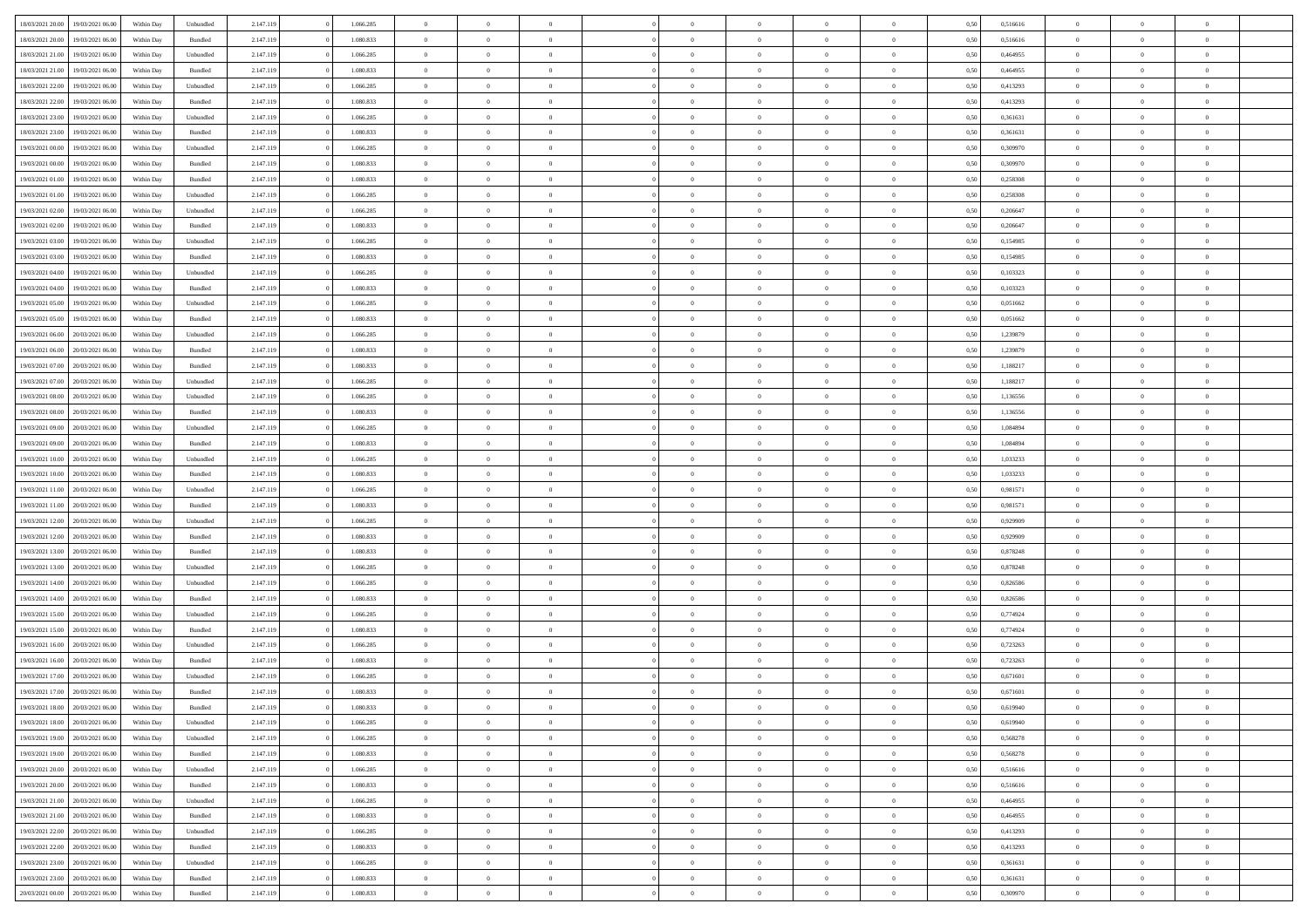| 20/03/2021 00:00                  | 20/03/2021 06:00 | Within Dav | Unbundled          | 2.147.119 | 1.066.285 | $\overline{0}$ | $\theta$       |                | $\Omega$       | $\Omega$       | $\theta$       | $\theta$       | 0.50 | 0,309970 | $\theta$       | $\overline{0}$ | $\theta$       |  |
|-----------------------------------|------------------|------------|--------------------|-----------|-----------|----------------|----------------|----------------|----------------|----------------|----------------|----------------|------|----------|----------------|----------------|----------------|--|
|                                   |                  |            |                    |           |           |                |                |                |                |                |                |                |      |          |                |                |                |  |
| 20/03/2021 01:00                  | 20/03/2021 06:00 | Within Day | Unbundled          | 2.147.119 | 1.066.285 | $\overline{0}$ | $\theta$       | $\overline{0}$ | $\overline{0}$ | $\bf{0}$       | $\overline{0}$ | $\overline{0}$ | 0,50 | 0,258308 | $\theta$       | $\overline{0}$ | $\overline{0}$ |  |
| 20/03/2021 01:00                  | 20/03/2021 06:00 | Within Day | Bundled            | 2.147.119 | 1.080.833 | $\overline{0}$ | $\bf{0}$       | $\overline{0}$ | $\bf{0}$       | $\bf{0}$       | $\bf{0}$       | $\mathbf{0}$   | 0,50 | 0,258308 | $\bf{0}$       | $\overline{0}$ | $\bf{0}$       |  |
| 20/03/2021 02:00                  | 20/03/2021 06:00 | Within Dav | Unbundled          | 2.147.119 | 1.066.285 | $\overline{0}$ | $\overline{0}$ | $\overline{0}$ | $\overline{0}$ | $\bf{0}$       | $\overline{0}$ | $\overline{0}$ | 0.50 | 0.206647 | $\theta$       | $\theta$       | $\overline{0}$ |  |
| 20/03/2021 02:00                  | 20/03/2021 06:00 | Within Day | Bundled            | 2.147.119 | 1.080.833 | $\overline{0}$ | $\theta$       | $\overline{0}$ | $\overline{0}$ | $\bf{0}$       | $\overline{0}$ | $\bf{0}$       | 0,50 | 0,206647 | $\theta$       | $\overline{0}$ | $\overline{0}$ |  |
| 20/03/2021 03:00                  | 20/03/2021 06:00 | Within Day | Unbundled          | 2.147.119 | 1.066.285 | $\overline{0}$ | $\overline{0}$ | $\overline{0}$ | $\bf{0}$       | $\overline{0}$ | $\overline{0}$ | $\mathbf{0}$   | 0,50 | 0,154985 | $\bf{0}$       | $\overline{0}$ | $\bf{0}$       |  |
| 20/03/2021 03:00                  | 20/03/2021 06:00 | Within Dav | Bundled            | 2.147.119 | 1.080.833 | $\overline{0}$ | $\overline{0}$ | $\overline{0}$ | $\overline{0}$ | $\overline{0}$ | $\overline{0}$ | $\overline{0}$ | 0.50 | 0,154985 | $\theta$       | $\overline{0}$ | $\overline{0}$ |  |
|                                   |                  |            |                    |           |           |                |                |                |                |                |                |                |      |          |                |                |                |  |
| 20/03/2021 04:00                  | 20/03/2021 06:00 | Within Day | Unbundled          | 2.147.119 | 1.066.285 | $\overline{0}$ | $\theta$       | $\overline{0}$ | $\overline{0}$ | $\bf{0}$       | $\overline{0}$ | $\bf{0}$       | 0,50 | 0,103323 | $\theta$       | $\theta$       | $\overline{0}$ |  |
| 20/03/2021 04:00                  | 20/03/2021 06:00 | Within Day | Bundled            | 2.147.119 | 1.080.833 | $\overline{0}$ | $\overline{0}$ | $\overline{0}$ | $\bf{0}$       | $\bf{0}$       | $\bf{0}$       | $\bf{0}$       | 0,50 | 0,103323 | $\,0\,$        | $\overline{0}$ | $\overline{0}$ |  |
| 20/03/2021 05:00                  | 20/03/2021 06:00 | Within Dav | Unbundled          | 2.147.119 | 1.066.285 | $\overline{0}$ | $\overline{0}$ | $\overline{0}$ | $\overline{0}$ | $\overline{0}$ | $\overline{0}$ | $\overline{0}$ | 0.50 | 0,051662 | $\theta$       | $\overline{0}$ | $\overline{0}$ |  |
| 20/03/2021 05:00                  | 20/03/2021 06:00 | Within Day | Bundled            | 2.147.119 | 1.080.833 | $\overline{0}$ | $\theta$       | $\overline{0}$ | $\overline{0}$ | $\bf{0}$       | $\overline{0}$ | $\bf{0}$       | 0,50 | 0,051662 | $\,$ 0 $\,$    | $\overline{0}$ | $\overline{0}$ |  |
| 20/03/2021 06:00                  | 21/03/2021 06:00 | Within Day | Bundled            | 2.147.119 | 1.080.833 | $\overline{0}$ | $\bf{0}$       | $\overline{0}$ | $\bf{0}$       | $\bf{0}$       | $\bf{0}$       | $\bf{0}$       | 0,50 | 1,239879 | $\overline{0}$ | $\overline{0}$ | $\bf{0}$       |  |
| 20/03/2021 06:00                  | 21/03/2021 06:00 | Within Dav | Unbundled          | 2.147.119 | 1.066.285 | $\overline{0}$ | $\overline{0}$ | $\overline{0}$ | $\overline{0}$ | $\bf{0}$       | $\overline{0}$ | $\overline{0}$ | 0.50 | 1,239879 | $\theta$       | $\theta$       | $\overline{0}$ |  |
| 20/03/2021 07:00                  | 21/03/2021 06:00 | Within Day | Unbundled          | 2.147.119 | 1.066.285 | $\overline{0}$ | $\theta$       | $\overline{0}$ | $\overline{0}$ | $\bf{0}$       | $\overline{0}$ | $\overline{0}$ | 0,50 | 1,188217 | $\theta$       | $\overline{0}$ | $\overline{0}$ |  |
|                                   |                  |            |                    |           |           |                |                |                |                |                |                |                |      |          |                |                |                |  |
| 20/03/2021 07:00                  | 21/03/2021 06:00 | Within Day | Bundled            | 2.147.119 | 1.080.833 | $\overline{0}$ | $\overline{0}$ | $\overline{0}$ | $\bf{0}$       | $\overline{0}$ | $\overline{0}$ | $\mathbf{0}$   | 0,50 | 1,188217 | $\overline{0}$ | $\overline{0}$ | $\bf{0}$       |  |
| 20/03/2021 08:00                  | 21/03/2021 06:00 | Within Dav | Unbundled          | 2.147.119 | 1.066.285 | $\overline{0}$ | $\overline{0}$ | $\overline{0}$ | $\overline{0}$ | $\overline{0}$ | $\overline{0}$ | $\overline{0}$ | 0.50 | 1,136556 | $\theta$       | $\overline{0}$ | $\overline{0}$ |  |
| 20/03/2021 08:00                  | 21/03/2021 06:00 | Within Day | Bundled            | 2.147.119 | 1.080.833 | $\overline{0}$ | $\theta$       | $\overline{0}$ | $\overline{0}$ | $\bf{0}$       | $\overline{0}$ | $\bf{0}$       | 0,50 | 1,136556 | $\theta$       | $\theta$       | $\overline{0}$ |  |
| 20/03/2021 09:00                  | 21/03/2021 06:00 | Within Day | Unbundled          | 2.147.119 | 1.066.285 | $\overline{0}$ | $\overline{0}$ | $\overline{0}$ | $\bf{0}$       | $\bf{0}$       | $\bf{0}$       | $\bf{0}$       | 0,50 | 1,084894 | $\bf{0}$       | $\overline{0}$ | $\overline{0}$ |  |
| 20/03/2021 09:00                  | 21/03/2021 06:00 | Within Dav | Bundled            | 2.147.119 | 1.080.833 | $\overline{0}$ | $\overline{0}$ | $\overline{0}$ | $\overline{0}$ | $\overline{0}$ | $\overline{0}$ | $\overline{0}$ | 0.50 | 1,084894 | $\theta$       | $\overline{0}$ | $\overline{0}$ |  |
| 20/03/2021 10:00                  | 21/03/2021 06:00 | Within Day | Unbundled          | 2.147.119 | 1.066.285 | $\overline{0}$ | $\theta$       | $\overline{0}$ | $\overline{0}$ | $\bf{0}$       | $\overline{0}$ | $\bf{0}$       | 0,50 | 1,033233 | $\theta$       | $\overline{0}$ | $\overline{0}$ |  |
| 20/03/2021 10:00                  | 21/03/2021 06:00 | Within Day | Bundled            | 2.147.119 | 1.080.833 | $\overline{0}$ | $\overline{0}$ | $\overline{0}$ | $\bf{0}$       | $\bf{0}$       | $\bf{0}$       | $\bf{0}$       | 0,50 | 1,033233 | $\bf{0}$       | $\overline{0}$ | $\bf{0}$       |  |
| 20/03/2021 11:00                  | 21/03/2021 06:00 | Within Day | Unbundled          | 2.147.119 | 1.066.285 | $\overline{0}$ | $\overline{0}$ | $\overline{0}$ | $\overline{0}$ | $\bf{0}$       | $\overline{0}$ | $\overline{0}$ | 0.50 | 0.981571 | $\theta$       | $\overline{0}$ | $\overline{0}$ |  |
|                                   |                  |            |                    |           |           |                |                |                |                |                |                |                |      |          |                |                |                |  |
| 20/03/2021 11:00                  | 21/03/2021 06:00 | Within Day | Bundled            | 2.147.119 | 1.080.833 | $\overline{0}$ | $\theta$       | $\overline{0}$ | $\overline{0}$ | $\bf{0}$       | $\overline{0}$ | $\bf{0}$       | 0,50 | 0,981571 | $\,$ 0 $\,$    | $\overline{0}$ | $\overline{0}$ |  |
| 20/03/2021 12:00                  | 21/03/2021 06:00 | Within Day | Bundled            | 2.147.119 | 1.080.833 | $\overline{0}$ | $\overline{0}$ | $\overline{0}$ | $\bf{0}$       | $\overline{0}$ | $\overline{0}$ | $\mathbf{0}$   | 0,50 | 0,929909 | $\overline{0}$ | $\overline{0}$ | $\bf{0}$       |  |
| 20/03/2021 12:00                  | 21/03/2021 06:00 | Within Dav | Unbundled          | 2.147.119 | 1.066.285 | $\overline{0}$ | $\overline{0}$ | $\overline{0}$ | $\overline{0}$ | $\overline{0}$ | $\overline{0}$ | $\overline{0}$ | 0.50 | 0.929909 | $\theta$       | $\overline{0}$ | $\overline{0}$ |  |
| 20/03/2021 13:00                  | 21/03/2021 06:00 | Within Day | Unbundled          | 2.147.119 | 1.066.285 | $\overline{0}$ | $\theta$       | $\overline{0}$ | $\overline{0}$ | $\bf{0}$       | $\overline{0}$ | $\bf{0}$       | 0,50 | 0,878248 | $\theta$       | $\theta$       | $\overline{0}$ |  |
| 20/03/2021 13:00                  | 21/03/2021 06:00 | Within Day | Bundled            | 2.147.119 | 1.080.833 | $\overline{0}$ | $\overline{0}$ | $\overline{0}$ | $\bf{0}$       | $\bf{0}$       | $\bf{0}$       | $\bf{0}$       | 0,50 | 0,878248 | $\,0\,$        | $\overline{0}$ | $\overline{0}$ |  |
| 20/03/2021 14:00                  | 21/03/2021 06:00 | Within Day | Unbundled          | 2.147.119 | 1.066.285 | $\overline{0}$ | $\overline{0}$ | $\overline{0}$ | $\overline{0}$ | $\overline{0}$ | $\overline{0}$ | $\overline{0}$ | 0.50 | 0,826586 | $\theta$       | $\overline{0}$ | $\overline{0}$ |  |
| 20/03/2021 14:00                  | 21/03/2021 06:00 | Within Day | Bundled            | 2.147.119 | 1.080.833 | $\overline{0}$ | $\theta$       | $\overline{0}$ | $\overline{0}$ | $\bf{0}$       | $\overline{0}$ | $\bf{0}$       | 0,50 | 0,826586 | $\,$ 0 $\,$    | $\overline{0}$ | $\overline{0}$ |  |
|                                   |                  |            |                    |           |           |                |                |                |                |                |                |                |      |          |                |                |                |  |
| 20/03/2021 15:00                  | 21/03/2021 06:00 | Within Day | Unbundled          | 2.147.119 | 1.066.285 | $\overline{0}$ | $\overline{0}$ | $\overline{0}$ | $\bf{0}$       | $\bf{0}$       | $\bf{0}$       | $\bf{0}$       | 0,50 | 0,774924 | $\overline{0}$ | $\overline{0}$ | $\bf{0}$       |  |
| 20/03/2021 15:00                  | 21/03/2021 06:00 | Within Day | Bundled            | 2.147.119 | 1.080.833 | $\overline{0}$ | $\Omega$       | $\Omega$       | $\Omega$       | $\Omega$       | $\Omega$       | $\overline{0}$ | 0.50 | 0,774924 | $\,0\,$        | $\theta$       | $\theta$       |  |
| 20/03/2021 16:00                  | 21/03/2021 06:00 | Within Day | Unbundled          | 2.147.119 | 1.066.285 | $\overline{0}$ | $\theta$       | $\overline{0}$ | $\overline{0}$ | $\bf{0}$       | $\overline{0}$ | $\bf{0}$       | 0,50 | 0,723263 | $\theta$       | $\overline{0}$ | $\overline{0}$ |  |
| 20/03/2021 16:00                  | 21/03/2021 06:00 | Within Day | Bundled            | 2.147.119 | 1.080.833 | $\overline{0}$ | $\overline{0}$ | $\overline{0}$ | $\bf{0}$       | $\overline{0}$ | $\overline{0}$ | $\mathbf{0}$   | 0,50 | 0,723263 | $\bf{0}$       | $\overline{0}$ | $\bf{0}$       |  |
| 20/03/2021 17:00                  | 21/03/2021 06:00 | Within Day | Bundled            | 2.147.119 | 1.080.833 | $\overline{0}$ | $\Omega$       | $\Omega$       | $\Omega$       | $\bf{0}$       | $\overline{0}$ | $\overline{0}$ | 0.50 | 0,671601 | $\,0\,$        | $\theta$       | $\theta$       |  |
| 20/03/2021 17:00                  | 21/03/2021 06:00 | Within Day | Unbundled          | 2.147.119 | 1.066.285 | $\overline{0}$ | $\theta$       | $\overline{0}$ | $\overline{0}$ | $\bf{0}$       | $\overline{0}$ | $\bf{0}$       | 0,50 | 0,671601 | $\theta$       | $\overline{0}$ | $\overline{0}$ |  |
| 20/03/2021 18:00                  | 21/03/2021 06:00 | Within Day | Unbundled          | 2.147.119 | 1.066.285 | $\overline{0}$ | $\overline{0}$ | $\overline{0}$ | $\bf{0}$       | $\bf{0}$       | $\bf{0}$       | $\bf{0}$       | 0,50 | 0,619940 | $\,0\,$        | $\overline{0}$ | $\bf{0}$       |  |
| 20/03/2021 18:00                  | 21/03/2021 06:00 | Within Day | Bundled            | 2.147.119 | 1.080.833 | $\overline{0}$ | $\Omega$       | $\Omega$       | $\Omega$       | $\theta$       | $\theta$       | $\overline{0}$ | 0.50 | 0.619940 | $\theta$       | $\theta$       | $\theta$       |  |
| 20/03/2021 19:00                  | 21/03/2021 06:00 |            |                    | 2.147.119 | 1.066.285 | $\overline{0}$ | $\theta$       | $\overline{0}$ | $\overline{0}$ | $\bf{0}$       | $\overline{0}$ |                |      | 0,568278 | $\,$ 0 $\,$    | $\overline{0}$ | $\overline{0}$ |  |
|                                   |                  | Within Day | Unbundled          |           |           |                |                |                |                |                |                | $\bf{0}$       | 0,50 |          |                |                |                |  |
| 20/03/2021 19:00                  | 21/03/2021 06:00 | Within Day | Bundled            | 2.147.119 | 1.080.833 | $\overline{0}$ | $\bf{0}$       | $\overline{0}$ | $\bf{0}$       | $\bf{0}$       | $\bf{0}$       | $\bf{0}$       | 0,50 | 0,568278 | $\bf{0}$       | $\overline{0}$ | $\bf{0}$       |  |
| 20/03/2021 20:00                  | 21/03/2021 06:00 | Within Day | Unbundled          | 2.147.119 | 1.066.285 | $\overline{0}$ | $\Omega$       | $\Omega$       | $\Omega$       | $\overline{0}$ | $\overline{0}$ | $\overline{0}$ | 0.50 | 0,516616 | $\,0\,$        | $\theta$       | $\theta$       |  |
| 20/03/2021 20:00                  | 21/03/2021 06:00 | Within Day | Bundled            | 2.147.119 | 1.080.833 | $\overline{0}$ | $\theta$       | $\overline{0}$ | $\overline{0}$ | $\bf{0}$       | $\overline{0}$ | $\bf{0}$       | 0,50 | 0,516616 | $\,$ 0 $\,$    | $\overline{0}$ | $\overline{0}$ |  |
| 20/03/2021 21:00                  | 21/03/2021 06:00 | Within Day | Unbundled          | 2.147.119 | 1.066.285 | $\overline{0}$ | $\overline{0}$ | $\overline{0}$ | $\bf{0}$       | $\bf{0}$       | $\bf{0}$       | $\mathbf{0}$   | 0,50 | 0,464955 | $\bf{0}$       | $\overline{0}$ | $\bf{0}$       |  |
| 20/03/2021 21:00                  | 21/03/2021 06:00 | Within Day | Bundled            | 2.147.119 | 1.080.833 | $\overline{0}$ | $\Omega$       | $\Omega$       | $\Omega$       | $\Omega$       | $\Omega$       | $\overline{0}$ | 0.50 | 0.464955 | $\theta$       | $\theta$       | $\theta$       |  |
| 20/03/2021 22:00                  | 21/03/2021 06:00 | Within Day | Unbundled          | 2.147.119 | 1.066.285 | $\overline{0}$ | $\overline{0}$ | $\overline{0}$ | $\bf{0}$       | $\,$ 0         | $\bf{0}$       | $\bf{0}$       | 0,50 | 0,413293 | $\,0\,$        | $\,0\,$        | $\overline{0}$ |  |
| 20/03/2021 22:00                  | 21/03/2021 06:00 | Within Day | $\mathbf B$ undled | 2.147.119 | 1.080.833 | $\bf{0}$       | $\bf{0}$       |                |                | $\bf{0}$       |                |                | 0,50 | 0,413293 | $\bf{0}$       | $\overline{0}$ |                |  |
| 20/03/2021 23:00                  | 21/03/2021 06:00 | Within Day | Bundled            | 2.147.119 | 1.080.833 | $\overline{0}$ | $\overline{0}$ | $\overline{0}$ | $\Omega$       | $\overline{0}$ | $\overline{0}$ | $\overline{0}$ | 0.50 | 0.361631 | $\theta$       | $\theta$       | $\theta$       |  |
|                                   |                  |            |                    |           |           |                |                |                |                |                |                |                |      |          |                |                |                |  |
| 20/03/2021 23:00                  | 21/03/2021 06:00 | Within Day | Unbundled          | 2.147.119 | 1.066.285 | $\overline{0}$ | $\,$ 0         | $\overline{0}$ | $\bf{0}$       | $\,$ 0 $\,$    | $\overline{0}$ | $\mathbf{0}$   | 0,50 | 0,361631 | $\,$ 0 $\,$    | $\,$ 0 $\,$    | $\,$ 0         |  |
| 21/03/2021 00:00                  | 21/03/2021 06:00 | Within Day | Unbundled          | 2.147.119 | 1.066.285 | $\overline{0}$ | $\overline{0}$ | $\overline{0}$ | $\overline{0}$ | $\overline{0}$ | $\overline{0}$ | $\mathbf{0}$   | 0,50 | 0,309970 | $\overline{0}$ | $\bf{0}$       | $\bf{0}$       |  |
| 21/03/2021 00:00                  | 21/03/2021 06:00 | Within Day | Bundled            | 2.147.119 | 1.080.833 | $\overline{0}$ | $\overline{0}$ | $\overline{0}$ | $\Omega$       | $\overline{0}$ | $\overline{0}$ | $\bf{0}$       | 0,50 | 0,309970 | $\overline{0}$ | $\theta$       | $\overline{0}$ |  |
| 21/03/2021 01:00                  | 21/03/2021 06:00 | Within Day | Unbundled          | 2.147.119 | 1.066.285 | $\overline{0}$ | $\,$ 0         | $\overline{0}$ | $\overline{0}$ | $\,$ 0 $\,$    | $\overline{0}$ | $\mathbf{0}$   | 0,50 | 0,258308 | $\,$ 0 $\,$    | $\overline{0}$ | $\overline{0}$ |  |
| 21/03/2021 01:00                  | 21/03/2021 06:00 | Within Day | Bundled            | 2.147.119 | 1.080.833 | $\overline{0}$ | $\overline{0}$ | $\overline{0}$ | $\overline{0}$ | $\overline{0}$ | $\overline{0}$ | $\mathbf{0}$   | 0,50 | 0,258308 | $\overline{0}$ | $\overline{0}$ | $\bf{0}$       |  |
| 21/03/2021 02:00                  | 21/03/2021 06:00 | Within Day | Unbundled          | 2.147.119 | 1.066.285 | $\overline{0}$ | $\overline{0}$ | $\overline{0}$ | $\Omega$       | $\overline{0}$ | $\overline{0}$ | $\bf{0}$       | 0.50 | 0,206647 | $\overline{0}$ | $\theta$       | $\overline{0}$ |  |
| 21/03/2021 02:00                  | 21/03/2021 06:00 | Within Day | Bundled            | 2.147.119 | 1.080.833 | $\overline{0}$ | $\,$ 0         | $\overline{0}$ | $\bf{0}$       | $\bf{0}$       | $\bf{0}$       | $\bf{0}$       | 0,50 | 0,206647 | $\,$ 0 $\,$    | $\overline{0}$ | $\overline{0}$ |  |
| 21/03/2021 03:00                  | 21/03/2021 06:00 | Within Day | Unbundled          | 2.147.119 | 1.066.285 | $\overline{0}$ | $\bf{0}$       | $\overline{0}$ | $\overline{0}$ | $\overline{0}$ | $\overline{0}$ | $\mathbf{0}$   | 0,50 | 0,154985 | $\overline{0}$ | $\overline{0}$ | $\bf{0}$       |  |
|                                   |                  |            |                    |           |           |                |                |                |                |                |                |                |      |          |                |                |                |  |
| 21/03/2021 03:00                  | 21/03/2021 06:00 | Within Day | Bundled            | 2.147.119 | 1.080.833 | $\overline{0}$ | $\overline{0}$ | $\overline{0}$ | $\Omega$       | $\overline{0}$ | $\overline{0}$ | $\bf{0}$       | 0.50 | 0,154985 | $\overline{0}$ | $\theta$       | $\overline{0}$ |  |
| 21/03/2021 04:00                  | 21/03/2021 06:00 | Within Day | Unbundled          | 2.147.119 | 1.066.285 | $\overline{0}$ | $\bf{0}$       | $\overline{0}$ | $\overline{0}$ | $\bf{0}$       | $\bf{0}$       | $\mathbf{0}$   | 0,50 | 0,103323 | $\,$ 0 $\,$    | $\,$ 0 $\,$    | $\bf{0}$       |  |
| 21/03/2021 04:00 21/03/2021 06:00 |                  | Within Day | Bundled            | 2.147.119 | 1.080.833 | $\overline{0}$ | $\overline{0}$ | $\overline{0}$ | $\overline{0}$ | $\bf{0}$       | $\bf{0}$       | $\mathbf{0}$   | 0,50 | 0,103323 | $\overline{0}$ | $\bf{0}$       | $\bf{0}$       |  |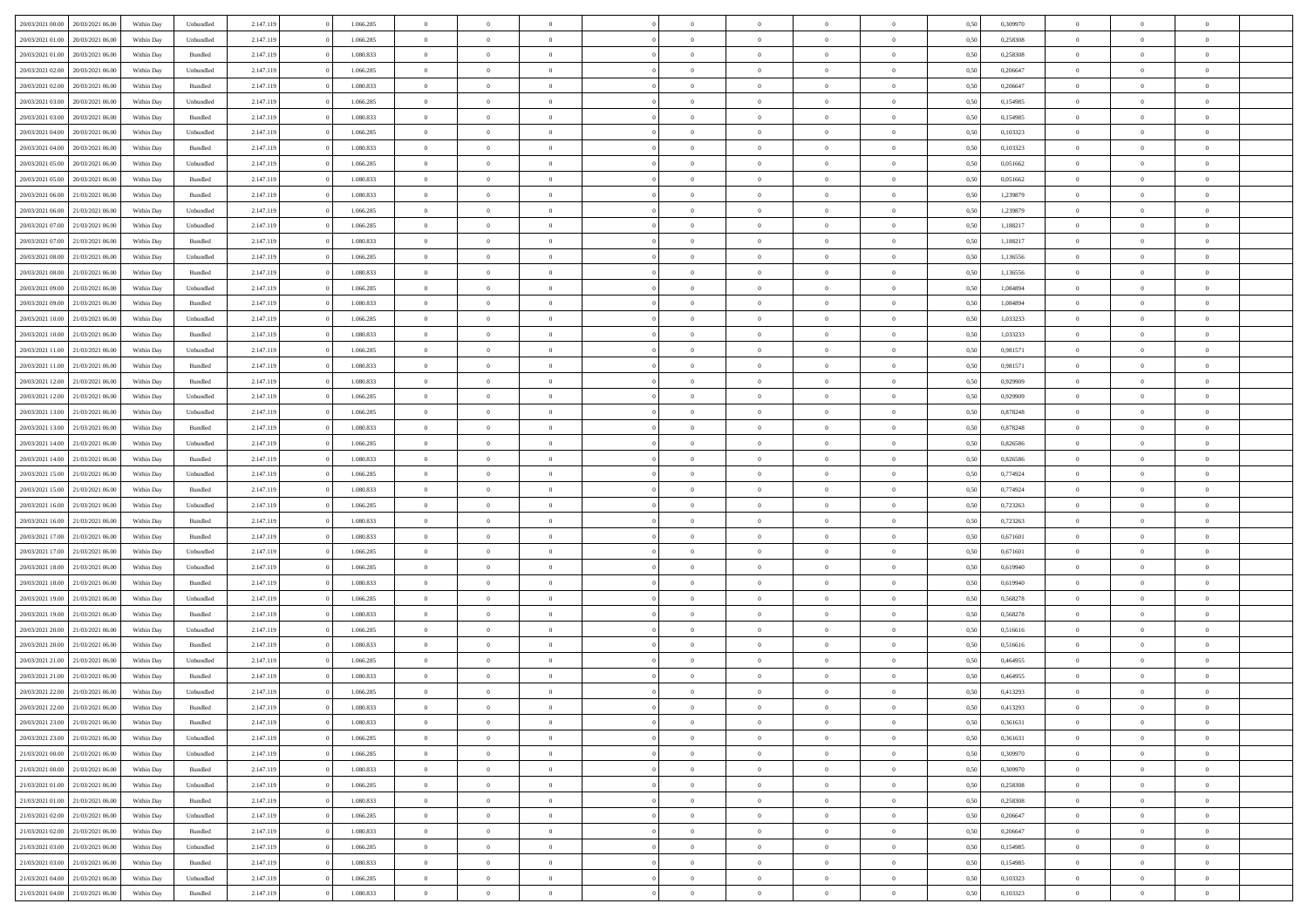| 21/03/2021 05:00                  | 21/03/2021 06:00 | Within Day | Bundled   | 2.147.119 | 1.080.833 | $\overline{0}$ | $\Omega$       |                | $\Omega$       | $\Omega$       | $\theta$       | $\theta$       | 0,50 | 0,051662 | $\theta$       | $\theta$       | $\overline{0}$ |  |
|-----------------------------------|------------------|------------|-----------|-----------|-----------|----------------|----------------|----------------|----------------|----------------|----------------|----------------|------|----------|----------------|----------------|----------------|--|
|                                   |                  |            |           |           |           |                |                |                |                |                |                |                |      |          |                |                |                |  |
| 21/03/2021 05:00                  | 21/03/2021 06:00 | Within Day | Unbundled | 2.147.119 | 1.066.285 | $\overline{0}$ | $\theta$       | $\overline{0}$ | $\overline{0}$ | $\bf{0}$       | $\overline{0}$ | $\overline{0}$ | 0,50 | 0,051662 | $\theta$       | $\overline{0}$ | $\overline{0}$ |  |
| 21/03/2021 06:00                  | 22/03/2021 06:00 | Within Day | Unbundled | 2.147.119 | 1.066.285 | $\overline{0}$ | $\bf{0}$       | $\overline{0}$ | $\bf{0}$       | $\bf{0}$       | $\bf{0}$       | $\mathbf{0}$   | 0,50 | 1,239879 | $\overline{0}$ | $\overline{0}$ | $\bf{0}$       |  |
| 21/03/2021 06:00                  | 22/03/2021 06:00 | Within Dav | Bundled   | 2.147.119 | 1.080.833 | $\overline{0}$ | $\overline{0}$ | $\overline{0}$ | $\overline{0}$ | $\bf{0}$       | $\overline{0}$ | $\overline{0}$ | 0.50 | 1,239879 | $\theta$       | $\theta$       | $\overline{0}$ |  |
|                                   |                  |            |           |           |           |                |                |                |                |                |                |                |      |          |                |                |                |  |
| 21/03/2021 07:00                  | 22/03/2021 06:00 | Within Day | Unbundled | 2.147.119 | 1.066.285 | $\overline{0}$ | $\theta$       | $\overline{0}$ | $\overline{0}$ | $\bf{0}$       | $\overline{0}$ | $\bf{0}$       | 0,50 | 1,188217 | $\theta$       | $\overline{0}$ | $\overline{0}$ |  |
| 21/03/2021 07:00                  | 22/03/2021 06:00 | Within Day | Bundled   | 2.147.119 | 1.080.833 | $\overline{0}$ | $\overline{0}$ | $\overline{0}$ | $\bf{0}$       | $\overline{0}$ | $\overline{0}$ | $\mathbf{0}$   | 0,50 | 1,188217 | $\overline{0}$ | $\overline{0}$ | $\bf{0}$       |  |
| 21/03/2021 08:00                  | 22/03/2021 06:00 | Within Dav | Unbundled | 2.147.119 | 1.066.285 | $\overline{0}$ | $\overline{0}$ | $\overline{0}$ | $\overline{0}$ | $\overline{0}$ | $\overline{0}$ | $\overline{0}$ | 0.50 | 1,136556 | $\theta$       | $\overline{0}$ | $\overline{0}$ |  |
| 21/03/2021 08:00                  | 22/03/2021 06:00 | Within Day | Bundled   | 2.147.119 | 1.080.833 | $\overline{0}$ | $\theta$       | $\overline{0}$ | $\overline{0}$ | $\bf{0}$       | $\overline{0}$ | $\bf{0}$       | 0,50 | 1,136556 | $\theta$       | $\theta$       | $\overline{0}$ |  |
|                                   |                  |            |           |           |           |                |                |                |                |                |                |                |      |          |                |                |                |  |
| 21/03/2021 09:00                  | 22/03/2021 06:00 | Within Day | Unbundled | 2.147.119 | 1.066.285 | $\overline{0}$ | $\overline{0}$ | $\overline{0}$ | $\bf{0}$       | $\bf{0}$       | $\bf{0}$       | $\bf{0}$       | 0,50 | 1,084894 | $\,0\,$        | $\overline{0}$ | $\overline{0}$ |  |
| 21/03/2021 09:00                  | 22/03/2021 06:00 | Within Dav | Bundled   | 2.147.119 | 1.080.833 | $\overline{0}$ | $\overline{0}$ | $\overline{0}$ | $\overline{0}$ | $\overline{0}$ | $\overline{0}$ | $\overline{0}$ | 0.50 | 1,084894 | $\theta$       | $\overline{0}$ | $\overline{0}$ |  |
| 21/03/2021 11:00                  | 22/03/2021 06:00 | Within Day | Unbundled | 2.147.119 | 1.066.285 | $\overline{0}$ | $\theta$       | $\overline{0}$ | $\overline{0}$ | $\bf{0}$       | $\overline{0}$ | $\bf{0}$       | 0,50 | 0,981571 | $\,$ 0 $\,$    | $\overline{0}$ | $\overline{0}$ |  |
| 21/03/2021 11:00                  | 22/03/2021 06:00 | Within Day | Bundled   | 2.147.119 | 1.080.833 | $\overline{0}$ | $\bf{0}$       | $\overline{0}$ | $\bf{0}$       | $\bf{0}$       | $\bf{0}$       | $\mathbf{0}$   | 0,50 | 0,981571 | $\overline{0}$ | $\overline{0}$ | $\bf{0}$       |  |
| 21/03/2021 12:00                  | 22/03/2021 06:00 | Within Day | Bundled   | 2.147.119 | 1.080.833 | $\overline{0}$ | $\overline{0}$ | $\overline{0}$ | $\overline{0}$ | $\bf{0}$       | $\overline{0}$ | $\overline{0}$ | 0.50 | 0.929909 | $\theta$       | $\theta$       | $\overline{0}$ |  |
|                                   |                  |            |           |           |           |                |                |                |                |                |                |                |      |          |                |                |                |  |
| 21/03/2021 12:00                  | 22/03/2021 06:00 | Within Day | Unbundled | 2.147.119 | 1.066.285 | $\overline{0}$ | $\theta$       | $\overline{0}$ | $\overline{0}$ | $\bf{0}$       | $\overline{0}$ | $\overline{0}$ | 0,50 | 0,929909 | $\theta$       | $\overline{0}$ | $\overline{0}$ |  |
| 21/03/2021 13:00                  | 22/03/2021 06:00 | Within Day | Unbundled | 2.147.119 | 1.066.285 | $\overline{0}$ | $\overline{0}$ | $\overline{0}$ | $\bf{0}$       | $\overline{0}$ | $\overline{0}$ | $\mathbf{0}$   | 0,50 | 0,878248 | $\bf{0}$       | $\overline{0}$ | $\bf{0}$       |  |
| 21/03/2021 13:00                  | 22/03/2021 06:00 | Within Dav | Bundled   | 2.147.119 | 1.080.833 | $\overline{0}$ | $\overline{0}$ | $\overline{0}$ | $\overline{0}$ | $\overline{0}$ | $\overline{0}$ | $\overline{0}$ | 0.50 | 0,878248 | $\theta$       | $\overline{0}$ | $\overline{0}$ |  |
| 21/03/2021 14:00                  | 22/03/2021 06:00 | Within Day | Unbundled | 2.147.119 | 1.066.285 | $\overline{0}$ | $\theta$       | $\overline{0}$ | $\overline{0}$ | $\bf{0}$       | $\overline{0}$ | $\bf{0}$       | 0,50 | 0,826586 | $\theta$       | $\theta$       | $\overline{0}$ |  |
|                                   |                  |            |           |           |           |                |                |                |                |                |                |                |      |          |                |                |                |  |
| 21/03/2021 14:00                  | 22/03/2021 06:00 | Within Day | Bundled   | 2.147.119 | 1.080.833 | $\overline{0}$ | $\overline{0}$ | $\overline{0}$ | $\bf{0}$       | $\bf{0}$       | $\bf{0}$       | $\bf{0}$       | 0,50 | 0,826586 | $\bf{0}$       | $\overline{0}$ | $\overline{0}$ |  |
| 21/03/2021 15:00                  | 22/03/2021 06:00 | Within Dav | Unbundled | 2.147.119 | 1.066.285 | $\overline{0}$ | $\overline{0}$ | $\overline{0}$ | $\overline{0}$ | $\overline{0}$ | $\overline{0}$ | $\overline{0}$ | 0.50 | 0,774924 | $\theta$       | $\overline{0}$ | $\overline{0}$ |  |
| 21/03/2021 15:00                  | 22/03/2021 06:00 | Within Day | Bundled   | 2.147.119 | 1.080.833 | $\overline{0}$ | $\theta$       | $\overline{0}$ | $\overline{0}$ | $\bf{0}$       | $\overline{0}$ | $\bf{0}$       | 0,50 | 0,774924 | $\,$ 0 $\,$    | $\overline{0}$ | $\overline{0}$ |  |
| 21/03/2021 16:00                  | 22/03/2021 06:00 | Within Day | Unbundled | 2.147.119 | 1.066.285 | $\overline{0}$ | $\overline{0}$ | $\overline{0}$ | $\bf{0}$       | $\bf{0}$       | $\bf{0}$       | $\bf{0}$       | 0,50 | 0,723263 | $\bf{0}$       | $\overline{0}$ | $\bf{0}$       |  |
| 21/03/2021 16:00                  | 22/03/2021 06:00 | Within Day | Bundled   | 2.147.119 | 1.080.833 | $\overline{0}$ | $\overline{0}$ | $\overline{0}$ | $\overline{0}$ | $\bf{0}$       | $\overline{0}$ | $\overline{0}$ | 0.50 | 0,723263 | $\theta$       | $\overline{0}$ | $\overline{0}$ |  |
|                                   |                  |            |           |           |           |                |                |                |                |                |                |                |      |          |                |                |                |  |
| 21/03/2021 17:00                  | 22/03/2021 06:00 | Within Day | Bundled   | 2.147.119 | 1.080.833 | $\overline{0}$ | $\theta$       | $\overline{0}$ | $\overline{0}$ | $\bf{0}$       | $\overline{0}$ | $\bf{0}$       | 0,50 | 0,671601 | $\,$ 0 $\,$    | $\overline{0}$ | $\overline{0}$ |  |
| 21/03/2021 17:00                  | 22/03/2021 06:00 | Within Day | Unbundled | 2.147.119 | 1.066.285 | $\overline{0}$ | $\overline{0}$ | $\overline{0}$ | $\bf{0}$       | $\overline{0}$ | $\overline{0}$ | $\mathbf{0}$   | 0,50 | 0,671601 | $\bf{0}$       | $\overline{0}$ | $\bf{0}$       |  |
| 21/03/2021 18:00                  | 22/03/2021 06:00 | Within Dav | Unbundled | 2.147.119 | 1.066.285 | $\overline{0}$ | $\overline{0}$ | $\overline{0}$ | $\overline{0}$ | $\overline{0}$ | $\overline{0}$ | $\overline{0}$ | 0.50 | 0,619940 | $\theta$       | $\overline{0}$ | $\overline{0}$ |  |
| 21/03/2021 18:00                  | 22/03/2021 06:00 | Within Day | Bundled   | 2.147.119 | 1.080.833 | $\overline{0}$ | $\theta$       | $\overline{0}$ | $\overline{0}$ | $\bf{0}$       | $\overline{0}$ | $\bf{0}$       | 0,50 | 0,619940 | $\theta$       | $\theta$       | $\overline{0}$ |  |
|                                   |                  |            |           |           |           |                |                |                |                |                |                |                |      |          |                |                |                |  |
| 21/03/2021 19:00                  | 22/03/2021 06:00 | Within Day | Unbundled | 2.147.119 | 1.066.285 | $\overline{0}$ | $\overline{0}$ | $\overline{0}$ | $\bf{0}$       | $\bf{0}$       | $\bf{0}$       | $\bf{0}$       | 0,50 | 0,568278 | $\,0\,$        | $\overline{0}$ | $\overline{0}$ |  |
| 21/03/2021 19:00                  | 22/03/2021 06:00 | Within Day | Bundled   | 2.147.119 | 1.080.833 | $\overline{0}$ | $\overline{0}$ | $\overline{0}$ | $\overline{0}$ | $\overline{0}$ | $\overline{0}$ | $\overline{0}$ | 0.50 | 0,568278 | $\theta$       | $\overline{0}$ | $\overline{0}$ |  |
| 21/03/2021 20:00                  | 22/03/2021 06:00 | Within Day | Unbundled | 2.147.119 | 1.066.285 | $\overline{0}$ | $\theta$       | $\overline{0}$ | $\overline{0}$ | $\bf{0}$       | $\overline{0}$ | $\bf{0}$       | 0,50 | 0,516616 | $\,$ 0 $\,$    | $\overline{0}$ | $\overline{0}$ |  |
| 21/03/2021 20:00                  | 22/03/2021 06:00 | Within Day | Bundled   | 2.147.119 | 1.080.833 | $\overline{0}$ | $\overline{0}$ | $\overline{0}$ | $\overline{0}$ | $\bf{0}$       | $\overline{0}$ | $\bf{0}$       | 0,50 | 0,516616 | $\bf{0}$       | $\overline{0}$ | $\bf{0}$       |  |
| 21/03/2021 21:00                  | 22/03/2021 06:00 | Within Day | Unbundled | 2.147.119 | 1.066.285 | $\overline{0}$ | $\Omega$       | $\Omega$       | $\Omega$       | $\Omega$       | $\Omega$       | $\overline{0}$ | 0,50 | 0.464955 | $\,0\,$        | $\theta$       | $\theta$       |  |
|                                   |                  |            |           |           |           |                |                |                |                |                |                |                |      |          |                |                |                |  |
| 21/03/2021 21:00                  | 22/03/2021 06:00 | Within Day | Bundled   | 2.147.119 | 1.080.833 | $\overline{0}$ | $\theta$       | $\overline{0}$ | $\overline{0}$ | $\bf{0}$       | $\overline{0}$ | $\bf{0}$       | 0,50 | 0,464955 | $\theta$       | $\overline{0}$ | $\overline{0}$ |  |
| 21/03/2021 22.00                  | 22/03/2021 06:00 | Within Day | Unbundled | 2.147.119 | 1.066.285 | $\overline{0}$ | $\overline{0}$ | $\overline{0}$ | $\overline{0}$ | $\overline{0}$ | $\overline{0}$ | $\mathbf{0}$   | 0,50 | 0,413293 | $\bf{0}$       | $\overline{0}$ | $\bf{0}$       |  |
| 21/03/2021 22:00                  | 22/03/2021 06:00 | Within Day | Bundled   | 2.147.119 | 1.080.833 | $\overline{0}$ | $\Omega$       | $\Omega$       | $\Omega$       | $\bf{0}$       | $\overline{0}$ | $\overline{0}$ | 0.50 | 0,413293 | $\,0\,$        | $\theta$       | $\theta$       |  |
| 21/03/2021 23:00                  | 22/03/2021 06:00 | Within Day | Bundled   | 2.147.119 | 1.080.833 | $\overline{0}$ | $\theta$       | $\overline{0}$ | $\overline{0}$ | $\bf{0}$       | $\overline{0}$ | $\bf{0}$       | 0,50 | 0,361631 | $\theta$       | $\overline{0}$ | $\overline{0}$ |  |
|                                   |                  |            |           |           |           |                | $\overline{0}$ |                |                | $\bf{0}$       |                |                |      |          | $\bf{0}$       | $\overline{0}$ | $\bf{0}$       |  |
| 21/03/2021 23:00                  | 22/03/2021 06:00 | Within Day | Unbundled | 2.147.119 | 1.066.285 | $\overline{0}$ |                | $\overline{0}$ | $\overline{0}$ |                | $\overline{0}$ | $\bf{0}$       | 0,50 | 0,361631 |                |                |                |  |
| 22/03/2021 00:00                  | 22/03/2021 06:00 | Within Day | Unbundled | 2.147.119 | 1.066.285 | $\overline{0}$ | $\Omega$       | $\Omega$       | $\Omega$       | $\theta$       | $\theta$       | $\overline{0}$ | 0.50 | 0.309970 | $\theta$       | $\theta$       | $\theta$       |  |
| 22/03/2021 00:00                  | 22/03/2021 06:00 | Within Day | Bundled   | 2.147.119 | 1.080.833 | $\overline{0}$ | $\theta$       | $\overline{0}$ | $\overline{0}$ | $\bf{0}$       | $\overline{0}$ | $\bf{0}$       | 0,50 | 0,309970 | $\,$ 0 $\,$    | $\overline{0}$ | $\overline{0}$ |  |
| 22/03/2021 01:00                  | 22/03/2021 06:00 | Within Day | Unbundled | 2.147.119 | 1.066.285 | $\overline{0}$ | $\bf{0}$       | $\overline{0}$ | $\bf{0}$       | $\bf{0}$       | $\bf{0}$       | $\bf{0}$       | 0,50 | 0,258308 | $\overline{0}$ | $\overline{0}$ | $\bf{0}$       |  |
| 22/03/2021 01:00                  | 22/03/2021 06:00 | Within Day | Bundled   | 2.147.119 | 1.080.833 | $\overline{0}$ | $\Omega$       | $\Omega$       | $\Omega$       | $\overline{0}$ | $\overline{0}$ | $\overline{0}$ | 0.50 | 0,258308 | $\,0\,$        | $\theta$       | $\theta$       |  |
| 22/03/2021 02:00                  | 22/03/2021 06:00 |            |           | 2.147.119 | 1.066.285 | $\overline{0}$ | $\overline{0}$ | $\overline{0}$ | $\overline{0}$ | $\bf{0}$       | $\overline{0}$ |                |      | 0,206647 | $\,$ 0 $\,$    | $\overline{0}$ | $\overline{0}$ |  |
|                                   |                  | Within Day | Unbundled |           |           |                |                |                |                |                |                | $\bf{0}$       | 0,50 |          |                |                |                |  |
| 22/03/2021 02:00                  | 22/03/2021 06:00 | Within Day | Bundled   | 2.147.119 | 1.080.833 | $\overline{0}$ | $\overline{0}$ | $\overline{0}$ | $\bf{0}$       | $\bf{0}$       | $\bf{0}$       | $\mathbf{0}$   | 0,50 | 0,206647 | $\overline{0}$ | $\overline{0}$ | $\bf{0}$       |  |
| 22/03/2021 03:00                  | 22/03/2021 06:00 | Within Day | Unbundled | 2.147.119 | 1.066.285 | $\overline{0}$ | $\Omega$       | $\Omega$       | $\Omega$       | $\Omega$       | $\Omega$       | $\overline{0}$ | 0.50 | 0,154985 | $\theta$       | $\theta$       | $\theta$       |  |
| 22/03/2021 03:00                  | 22/03/2021 06:00 | Within Day | Bundled   | 2.147.119 | 1.080.833 | $\overline{0}$ | $\overline{0}$ | $\overline{0}$ | $\bf{0}$       | $\,$ 0         | $\bf{0}$       | $\bf{0}$       | 0,50 | 0,154985 | $\,0\,$        | $\,$ 0 $\,$    | $\overline{0}$ |  |
| 22/03/2021 04:00 22/03/2021 06:00 |                  | Within Day | Unbundled | 2.147.119 | 1.066.285 | $\bf{0}$       | $\bf{0}$       |                |                | $\bf{0}$       |                |                | 0,50 | 0,103323 | $\bf{0}$       | $\overline{0}$ |                |  |
|                                   |                  |            |           |           |           |                |                |                |                |                |                |                |      |          |                |                |                |  |
| 22/03/2021 04:00                  | 22/03/2021 06:00 | Within Day | Bundled   | 2.147.119 | 1.080.833 | $\overline{0}$ | $\overline{0}$ | $\overline{0}$ | $\Omega$       | $\overline{0}$ | $\overline{0}$ | $\overline{0}$ | 0.50 | 0.103323 | $\theta$       | $\theta$       | $\theta$       |  |
| 22/03/2021 05:00                  | 22/03/2021 06:00 | Within Day | Bundled   | 2.147.119 | 1.080.833 | $\overline{0}$ | $\,$ 0         | $\overline{0}$ | $\bf{0}$       | $\,$ 0 $\,$    | $\overline{0}$ | $\mathbf{0}$   | 0,50 | 0,051662 | $\,$ 0 $\,$    | $\,$ 0 $\,$    | $\,$ 0         |  |
| 22/03/2021 05:00                  | 22/03/2021 06:00 | Within Day | Unbundled | 2.147.119 | 1.066.285 | $\overline{0}$ | $\overline{0}$ | $\overline{0}$ | $\overline{0}$ | $\overline{0}$ | $\overline{0}$ | $\mathbf{0}$   | 0,50 | 0,051662 | $\overline{0}$ | $\bf{0}$       | $\bf{0}$       |  |
| 22/03/2021 06:00                  | 23/03/2021 06:00 | Within Day | Unbundled | 2.147.119 | 1.066.285 | $\overline{0}$ | $\overline{0}$ | $\overline{0}$ | $\Omega$       | $\overline{0}$ | $\overline{0}$ | $\bf{0}$       | 0,50 | 1,239879 | $\overline{0}$ | $\theta$       | $\overline{0}$ |  |
| 22/03/2021 06:00                  | 23/03/2021 06:00 | Within Day | Bundled   | 2.147.119 | 1.080.833 | $\overline{0}$ | $\,$ 0         | $\overline{0}$ | $\overline{0}$ | $\,$ 0 $\,$    | $\overline{0}$ | $\mathbf{0}$   | 0,50 | 1,239879 | $\,$ 0 $\,$    | $\overline{0}$ | $\overline{0}$ |  |
|                                   |                  |            |           |           |           |                |                |                |                |                |                |                |      |          |                |                |                |  |
| 22/03/2021 07:00                  | 23/03/2021 06:00 | Within Day | Unbundled | 2.147.119 | 1.066.285 | $\overline{0}$ | $\overline{0}$ | $\overline{0}$ | $\overline{0}$ | $\overline{0}$ | $\overline{0}$ | $\mathbf{0}$   | 0,50 | 1,188217 | $\overline{0}$ | $\overline{0}$ | $\bf{0}$       |  |
| 22/03/2021 07:00                  | 23/03/2021 06:00 | Within Day | Bundled   | 2.147.119 | 1.080.833 | $\overline{0}$ | $\overline{0}$ | $\overline{0}$ | $\Omega$       | $\overline{0}$ | $\overline{0}$ | $\bf{0}$       | 0.50 | 1,188217 | $\overline{0}$ | $\theta$       | $\overline{0}$ |  |
| 22/03/2021 08:00                  | 23/03/2021 06:00 | Within Day | Unbundled | 2.147.119 | 1.066.285 | $\overline{0}$ | $\,$ 0         | $\overline{0}$ | $\bf{0}$       | $\bf{0}$       | $\bf{0}$       | $\bf{0}$       | 0,50 | 1,136556 | $\,$ 0 $\,$    | $\overline{0}$ | $\overline{0}$ |  |
| 22/03/2021 08:00                  | 23/03/2021 06:00 | Within Day | Bundled   | 2.147.119 | 1.080.833 | $\overline{0}$ | $\bf{0}$       | $\overline{0}$ | $\overline{0}$ | $\overline{0}$ | $\overline{0}$ | $\mathbf{0}$   | 0,50 | 1,136556 | $\overline{0}$ | $\overline{0}$ | $\bf{0}$       |  |
|                                   |                  |            |           |           |           |                |                |                |                |                |                |                |      |          |                |                |                |  |
| 22/03/2021 09:00                  | 23/03/2021 06:00 | Within Day | Unbundled | 2.147.119 | 1.066.285 | $\overline{0}$ | $\overline{0}$ | $\overline{0}$ | $\Omega$       | $\overline{0}$ | $\overline{0}$ | $\bf{0}$       | 0.50 | 1.084894 | $\overline{0}$ | $\theta$       | $\overline{0}$ |  |
| 22/03/2021 09:00                  | 23/03/2021 06:00 | Within Day | Bundled   | 2.147.119 | 1.080.833 | $\overline{0}$ | $\bf{0}$       | $\overline{0}$ | $\overline{0}$ | $\bf{0}$       | $\bf{0}$       | $\mathbf{0}$   | 0,50 | 1,084894 | $\,$ 0 $\,$    | $\,$ 0 $\,$    | $\bf{0}$       |  |
| 22/03/2021 10:00 23/03/2021 06:00 |                  | Within Day | Unbundled | 2.147.119 | 1.066.285 | $\overline{0}$ | $\overline{0}$ | $\overline{0}$ | $\overline{0}$ | $\bf{0}$       | $\bf{0}$       | $\mathbf{0}$   | 0,50 | 1,033233 | $\overline{0}$ | $\bf{0}$       | $\bf{0}$       |  |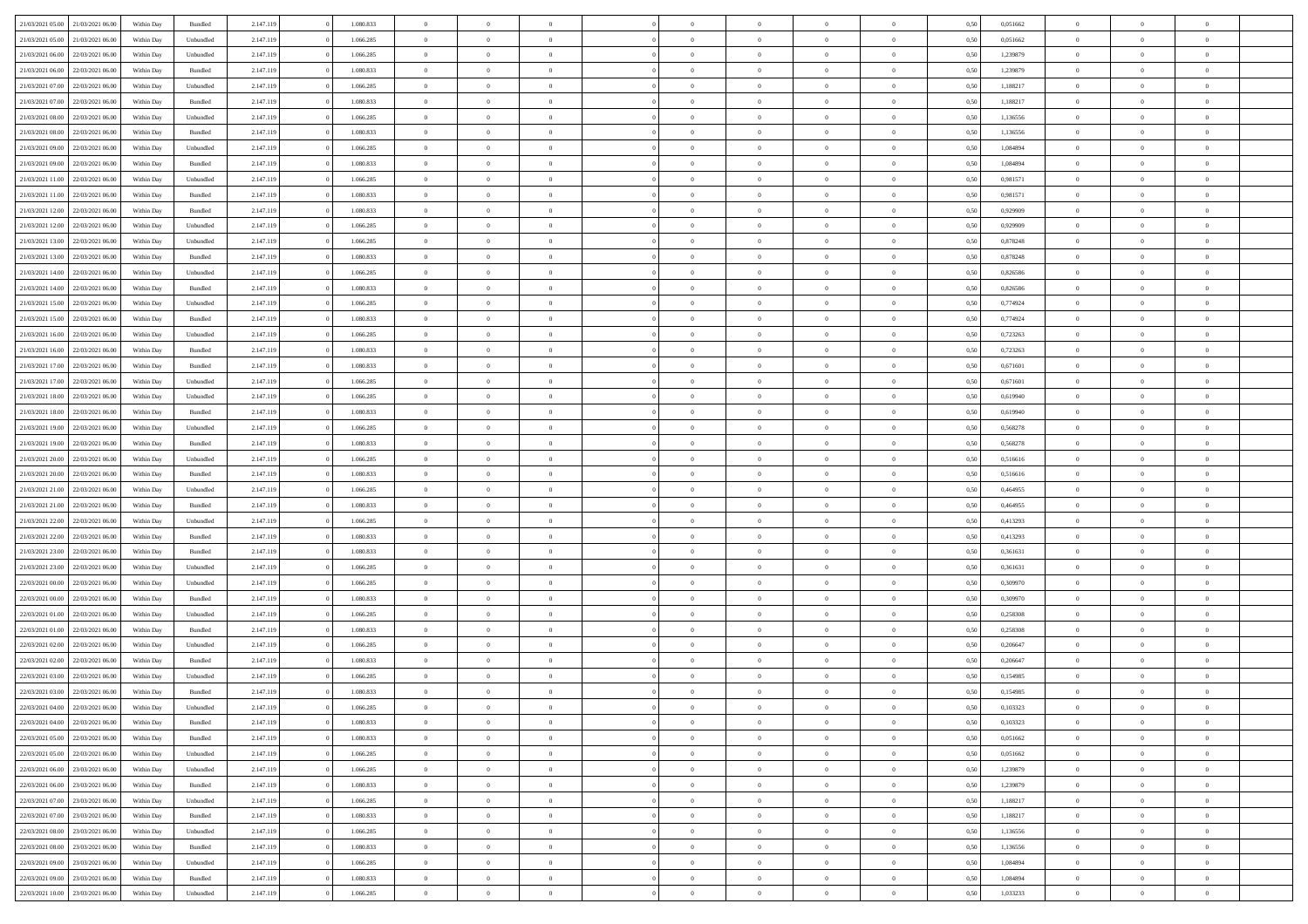| 22/03/2021 10:00                  | 23/03/2021 06:00 | Within Day | Bundled            | 2.147.119 | 1.080.833 | $\overline{0}$ | $\theta$       |                | $\Omega$       | $\Omega$       | $\theta$       | $\theta$       | 0.50 | 1,033233 | $\theta$       | $\overline{0}$ | $\theta$       |  |
|-----------------------------------|------------------|------------|--------------------|-----------|-----------|----------------|----------------|----------------|----------------|----------------|----------------|----------------|------|----------|----------------|----------------|----------------|--|
|                                   |                  |            |                    |           |           |                |                |                |                |                |                |                |      |          |                |                |                |  |
| 22/03/2021 11:00                  | 23/03/2021 06:00 | Within Day | Bundled            | 2.147.119 | 1.080.833 | $\overline{0}$ | $\theta$       | $\overline{0}$ | $\overline{0}$ | $\bf{0}$       | $\overline{0}$ | $\overline{0}$ | 0,50 | 0,981571 | $\theta$       | $\overline{0}$ | $\overline{0}$ |  |
| 22/03/2021 11:00                  | 23/03/2021 06:00 | Within Day | Unbundled          | 2.147.119 | 1.066.285 | $\overline{0}$ | $\bf{0}$       | $\overline{0}$ | $\bf{0}$       | $\bf{0}$       | $\bf{0}$       | $\mathbf{0}$   | 0,50 | 0,981571 | $\bf{0}$       | $\overline{0}$ | $\bf{0}$       |  |
| 22/03/2021 12:00                  | 23/03/2021 06:00 | Within Dav | Unbundled          | 2.147.119 | 1.066.285 | $\overline{0}$ | $\overline{0}$ | $\overline{0}$ | $\overline{0}$ | $\bf{0}$       | $\overline{0}$ | $\overline{0}$ | 0.50 | 0.929909 | $\theta$       | $\theta$       | $\overline{0}$ |  |
| 22/03/2021 12:00                  | 23/03/2021 06:00 | Within Day | Bundled            | 2.147.119 | 1.080.833 | $\overline{0}$ | $\theta$       | $\overline{0}$ | $\overline{0}$ | $\bf{0}$       | $\overline{0}$ | $\bf{0}$       | 0,50 | 0,929909 | $\theta$       | $\overline{0}$ | $\overline{0}$ |  |
| 22/03/2021 13:00                  | 23/03/2021 06:00 | Within Day | Unbundled          | 2.147.119 | 1.066.285 | $\overline{0}$ | $\overline{0}$ | $\overline{0}$ | $\bf{0}$       | $\overline{0}$ | $\overline{0}$ | $\mathbf{0}$   | 0,50 | 0,878248 | $\bf{0}$       | $\overline{0}$ | $\bf{0}$       |  |
| 22/03/2021 13:00                  | 23/03/2021 06:00 | Within Dav | Bundled            | 2.147.119 | 1.080.833 | $\overline{0}$ | $\overline{0}$ | $\overline{0}$ | $\overline{0}$ | $\overline{0}$ | $\overline{0}$ | $\overline{0}$ | 0.50 | 0,878248 | $\theta$       | $\overline{0}$ | $\overline{0}$ |  |
|                                   |                  |            |                    |           |           |                |                |                |                |                |                |                |      |          |                |                |                |  |
| 22/03/2021 14:00                  | 23/03/2021 06:00 | Within Day | Unbundled          | 2.147.119 | 1.066.285 | $\overline{0}$ | $\theta$       | $\overline{0}$ | $\overline{0}$ | $\bf{0}$       | $\overline{0}$ | $\bf{0}$       | 0,50 | 0,826586 | $\theta$       | $\theta$       | $\overline{0}$ |  |
| 22/03/2021 14:00                  | 23/03/2021 06:00 | Within Day | Bundled            | 2.147.119 | 1.080.833 | $\overline{0}$ | $\overline{0}$ | $\overline{0}$ | $\bf{0}$       | $\bf{0}$       | $\bf{0}$       | $\bf{0}$       | 0,50 | 0,826586 | $\,0\,$        | $\overline{0}$ | $\overline{0}$ |  |
| 22/03/2021 15:00                  | 23/03/2021 06:00 | Within Dav | Unbundled          | 2.147.119 | 1.066.285 | $\overline{0}$ | $\overline{0}$ | $\overline{0}$ | $\overline{0}$ | $\overline{0}$ | $\overline{0}$ | $\overline{0}$ | 0.50 | 0,774924 | $\theta$       | $\overline{0}$ | $\overline{0}$ |  |
| 22/03/2021 15:00                  | 23/03/2021 06:00 | Within Day | Bundled            | 2.147.119 | 1.080.833 | $\overline{0}$ | $\theta$       | $\overline{0}$ | $\overline{0}$ | $\bf{0}$       | $\overline{0}$ | $\bf{0}$       | 0,50 | 0,774924 | $\,$ 0 $\,$    | $\overline{0}$ | $\overline{0}$ |  |
| 22/03/2021 16:00                  | 23/03/2021 06:00 | Within Day | Unbundled          | 2.147.119 | 1.066.285 | $\overline{0}$ | $\overline{0}$ | $\overline{0}$ | $\bf{0}$       | $\bf{0}$       | $\bf{0}$       | $\mathbf{0}$   | 0,50 | 0,723263 | $\overline{0}$ | $\overline{0}$ | $\bf{0}$       |  |
| 22/03/2021 16:00                  | 23/03/2021 06:00 | Within Day | Bundled            | 2.147.119 | 1.080.833 | $\overline{0}$ | $\overline{0}$ | $\overline{0}$ | $\overline{0}$ | $\bf{0}$       | $\overline{0}$ | $\overline{0}$ | 0.50 | 0,723263 | $\theta$       | $\theta$       | $\overline{0}$ |  |
| 22/03/2021 17:00                  | 23/03/2021 06:00 | Within Day | Bundled            | 2.147.119 | 1.080.833 | $\overline{0}$ | $\theta$       | $\overline{0}$ | $\overline{0}$ | $\bf{0}$       | $\overline{0}$ | $\bf{0}$       | 0,50 | 0,671601 | $\theta$       | $\overline{0}$ | $\overline{0}$ |  |
|                                   |                  |            |                    |           |           |                |                |                |                |                |                |                |      |          |                |                |                |  |
| 22/03/2021 17:00                  | 23/03/2021 06:00 | Within Day | Unbundled          | 2.147.119 | 1.066.285 | $\overline{0}$ | $\overline{0}$ | $\overline{0}$ | $\bf{0}$       | $\overline{0}$ | $\overline{0}$ | $\mathbf{0}$   | 0,50 | 0,671601 | $\overline{0}$ | $\overline{0}$ | $\bf{0}$       |  |
| 22/03/2021 18:00                  | 23/03/2021 06:00 | Within Dav | Unbundled          | 2.147.119 | 1.066.285 | $\overline{0}$ | $\overline{0}$ | $\overline{0}$ | $\overline{0}$ | $\overline{0}$ | $\overline{0}$ | $\overline{0}$ | 0.50 | 0.619940 | $\theta$       | $\overline{0}$ | $\overline{0}$ |  |
| 22/03/2021 18:00                  | 23/03/2021 06:00 | Within Day | Bundled            | 2.147.119 | 1.080.833 | $\overline{0}$ | $\theta$       | $\overline{0}$ | $\overline{0}$ | $\bf{0}$       | $\overline{0}$ | $\bf{0}$       | 0,50 | 0,619940 | $\theta$       | $\theta$       | $\overline{0}$ |  |
| 22/03/2021 19:00                  | 23/03/2021 06:00 | Within Day | Unbundled          | 2.147.119 | 1.066.285 | $\overline{0}$ | $\overline{0}$ | $\overline{0}$ | $\bf{0}$       | $\bf{0}$       | $\bf{0}$       | $\bf{0}$       | 0,50 | 0,568278 | $\bf{0}$       | $\overline{0}$ | $\overline{0}$ |  |
| 22/03/2021 19:00                  | 23/03/2021 06:00 | Within Day | Bundled            | 2.147.119 | 1.080.833 | $\overline{0}$ | $\overline{0}$ | $\overline{0}$ | $\overline{0}$ | $\overline{0}$ | $\overline{0}$ | $\overline{0}$ | 0.50 | 0,568278 | $\theta$       | $\overline{0}$ | $\overline{0}$ |  |
| 22/03/2021 20:00                  | 23/03/2021 06:00 | Within Day | Unbundled          | 2.147.119 | 1.066.285 | $\overline{0}$ | $\theta$       | $\overline{0}$ | $\overline{0}$ | $\bf{0}$       | $\overline{0}$ | $\bf{0}$       | 0,50 | 0,516616 | $\,$ 0 $\,$    | $\overline{0}$ | $\overline{0}$ |  |
| 22/03/2021 20:00                  | 23/03/2021 06:00 | Within Day | Bundled            | 2.147.119 | 1.080.833 | $\overline{0}$ | $\overline{0}$ | $\overline{0}$ | $\bf{0}$       | $\bf{0}$       | $\bf{0}$       | $\bf{0}$       | 0,50 | 0,516616 | $\,0\,$        | $\overline{0}$ | $\bf{0}$       |  |
| 22/03/2021 21:00                  | 23/03/2021 06:00 | Within Day | Unbundled          | 2.147.119 | 1.066.285 | $\overline{0}$ | $\overline{0}$ | $\overline{0}$ | $\overline{0}$ | $\bf{0}$       | $\overline{0}$ | $\overline{0}$ | 0.50 | 0.464955 | $\theta$       | $\overline{0}$ | $\overline{0}$ |  |
|                                   |                  |            |                    |           |           |                |                |                |                |                |                |                |      |          |                |                |                |  |
| 22/03/2021 21:00                  | 23/03/2021 06:00 | Within Day | Bundled            | 2.147.119 | 1.080.833 | $\overline{0}$ | $\theta$       | $\overline{0}$ | $\overline{0}$ | $\bf{0}$       | $\overline{0}$ | $\bf{0}$       | 0,50 | 0,464955 | $\theta$       | $\overline{0}$ | $\overline{0}$ |  |
| 22/03/2021 22.00                  | 23/03/2021 06:00 | Within Day | Unbundled          | 2.147.119 | 1.066.285 | $\overline{0}$ | $\overline{0}$ | $\overline{0}$ | $\bf{0}$       | $\overline{0}$ | $\overline{0}$ | $\mathbf{0}$   | 0,50 | 0,413293 | $\overline{0}$ | $\overline{0}$ | $\bf{0}$       |  |
| 22/03/2021 22:00                  | 23/03/2021 06:00 | Within Dav | Bundled            | 2.147.119 | 1.080.833 | $\overline{0}$ | $\overline{0}$ | $\overline{0}$ | $\overline{0}$ | $\overline{0}$ | $\overline{0}$ | $\overline{0}$ | 0.50 | 0,413293 | $\theta$       | $\overline{0}$ | $\overline{0}$ |  |
| 22/03/2021 23:00                  | 23/03/2021 06:00 | Within Day | Bundled            | 2.147.119 | 1.080.833 | $\overline{0}$ | $\theta$       | $\overline{0}$ | $\overline{0}$ | $\bf{0}$       | $\overline{0}$ | $\bf{0}$       | 0,50 | 0,361631 | $\theta$       | $\theta$       | $\overline{0}$ |  |
| 22/03/2021 23:00                  | 23/03/2021 06:00 | Within Day | Unbundled          | 2.147.119 | 1.066.285 | $\overline{0}$ | $\overline{0}$ | $\overline{0}$ | $\bf{0}$       | $\bf{0}$       | $\bf{0}$       | $\bf{0}$       | 0,50 | 0,361631 | $\,0\,$        | $\overline{0}$ | $\overline{0}$ |  |
| 23/03/2021 00:00                  | 23/03/2021 06:00 | Within Day | Unbundled          | 2.147.119 | 1.066.285 | $\overline{0}$ | $\overline{0}$ | $\overline{0}$ | $\overline{0}$ | $\overline{0}$ | $\overline{0}$ | $\overline{0}$ | 0.50 | 0,309970 | $\theta$       | $\overline{0}$ | $\overline{0}$ |  |
| 23/03/2021 00:00                  | 23/03/2021 06:00 | Within Day | Bundled            | 2.147.119 | 1.080.833 | $\overline{0}$ | $\theta$       | $\overline{0}$ | $\overline{0}$ | $\bf{0}$       | $\overline{0}$ | $\bf{0}$       | 0,50 | 0,309970 | $\,$ 0 $\,$    | $\overline{0}$ | $\overline{0}$ |  |
|                                   |                  |            |                    |           |           |                | $\overline{0}$ |                |                | $\bf{0}$       |                |                |      |          |                | $\overline{0}$ | $\bf{0}$       |  |
| 23/03/2021 01:00                  | 23/03/2021 06:00 | Within Day | Unbundled          | 2.147.119 | 1.066.285 | $\overline{0}$ |                | $\overline{0}$ | $\bf{0}$       |                | $\bf{0}$       | $\bf{0}$       | 0,50 | 0,258308 | $\overline{0}$ |                |                |  |
| 23/03/2021 01:00                  | 23/03/2021 06:00 | Within Day | Bundled            | 2.147.119 | 1.080.833 | $\overline{0}$ | $\Omega$       | $\Omega$       | $\Omega$       | $\Omega$       | $\overline{0}$ | $\overline{0}$ | 0,50 | 0,258308 | $\,0\,$        | $\theta$       | $\theta$       |  |
| 23/03/2021 02:00                  | 23/03/2021 06:00 | Within Day | Unbundled          | 2.147.119 | 1.066.285 | $\overline{0}$ | $\theta$       | $\overline{0}$ | $\overline{0}$ | $\bf{0}$       | $\overline{0}$ | $\bf{0}$       | 0,50 | 0,206647 | $\theta$       | $\overline{0}$ | $\overline{0}$ |  |
| 23/03/2021 02:00                  | 23/03/2021 06:00 | Within Day | Bundled            | 2.147.119 | 1.080.833 | $\overline{0}$ | $\overline{0}$ | $\overline{0}$ | $\bf{0}$       | $\overline{0}$ | $\overline{0}$ | $\mathbf{0}$   | 0,50 | 0,206647 | $\overline{0}$ | $\overline{0}$ | $\bf{0}$       |  |
| 23/03/2021 03:00                  | 23/03/2021 06:00 | Within Day | Unbundled          | 2.147.119 | 1.066.285 | $\overline{0}$ | $\Omega$       | $\Omega$       | $\Omega$       | $\bf{0}$       | $\overline{0}$ | $\overline{0}$ | 0.50 | 0,154985 | $\,0\,$        | $\theta$       | $\theta$       |  |
| 23/03/2021 03:00                  | 23/03/2021 06:00 | Within Day | Bundled            | 2.147.119 | 1.080.833 | $\overline{0}$ | $\theta$       | $\overline{0}$ | $\overline{0}$ | $\bf{0}$       | $\overline{0}$ | $\bf{0}$       | 0,50 | 0,154985 | $\,$ 0 $\,$    | $\overline{0}$ | $\overline{0}$ |  |
| 23/03/2021 04:00                  | 23/03/2021 06:00 | Within Day | Unbundled          | 2.147.119 | 1.066.285 | $\overline{0}$ | $\overline{0}$ | $\overline{0}$ | $\bf{0}$       | $\bf{0}$       | $\bf{0}$       | $\bf{0}$       | 0,50 | 0,103323 | $\bf{0}$       | $\overline{0}$ | $\bf{0}$       |  |
| 23/03/2021 04:00                  | 23/03/2021 06:00 | Within Day | Bundled            | 2.147.119 | 1.080.833 | $\overline{0}$ | $\Omega$       | $\Omega$       | $\Omega$       | $\theta$       | $\overline{0}$ | $\overline{0}$ | 0.50 | 0.103323 | $\,$ 0 $\,$    | $\theta$       | $\theta$       |  |
| 23/03/2021 05:00                  | 23/03/2021 06:00 | Within Day | Bundled            | 2.147.119 | 1.080.833 | $\overline{0}$ | $\theta$       | $\overline{0}$ | $\overline{0}$ | $\bf{0}$       | $\overline{0}$ | $\bf{0}$       | 0,50 | 0,051662 | $\,$ 0 $\,$    | $\overline{0}$ | $\overline{0}$ |  |
|                                   |                  |            |                    |           |           |                |                |                |                |                |                |                |      |          |                |                |                |  |
| 23/03/2021 05:00                  | 23/03/2021 06:00 | Within Day | Unbundled          | 2.147.119 | 1.066.285 | $\overline{0}$ | $\bf{0}$       | $\overline{0}$ | $\bf{0}$       | $\bf{0}$       | $\bf{0}$       | $\bf{0}$       | 0,50 | 0,051662 | $\overline{0}$ | $\overline{0}$ | $\bf{0}$       |  |
| 23/03/2021 06:00                  | 24/03/2021 06.00 | Within Day | Unbundled          | 2.147.119 | 1.066.285 | $\overline{0}$ | $\Omega$       | $\Omega$       | $\Omega$       | $\overline{0}$ | $\overline{0}$ | $\overline{0}$ | 0,50 | 1,239879 | $\,0\,$        | $\theta$       | $\theta$       |  |
| 23/03/2021 06:00                  | 24/03/2021 06.00 | Within Day | Bundled            | 2.147.119 | 1.080.833 | $\overline{0}$ | $\theta$       | $\overline{0}$ | $\overline{0}$ | $\bf{0}$       | $\overline{0}$ | $\bf{0}$       | 0,50 | 1,239879 | $\,$ 0 $\,$    | $\overline{0}$ | $\overline{0}$ |  |
| 23/03/2021 07:00                  | 24/03/2021 06:00 | Within Day | Unbundled          | 2.147.119 | 1.066.285 | $\overline{0}$ | $\overline{0}$ | $\overline{0}$ | $\bf{0}$       | $\bf{0}$       | $\bf{0}$       | $\mathbf{0}$   | 0,50 | 1,188217 | $\overline{0}$ | $\overline{0}$ | $\bf{0}$       |  |
| 23/03/2021 07:00                  | 24/03/2021 06:00 | Within Day | Bundled            | 2.147.119 | 1.080.833 | $\overline{0}$ | $\Omega$       | $\Omega$       | $\Omega$       | $\Omega$       | $\Omega$       | $\overline{0}$ | 0.50 | 1,188217 | $\theta$       | $\theta$       | $\theta$       |  |
| 23/03/2021 08:00                  | 24/03/2021 06:00 | Within Day | Unbundled          | 2.147.119 | 1.066.285 | $\overline{0}$ | $\overline{0}$ | $\overline{0}$ | $\bf{0}$       | $\,$ 0         | $\bf{0}$       | $\bf{0}$       | 0,50 | 1,136556 | $\,0\,$        | $\,$ 0 $\,$    | $\overline{0}$ |  |
| 23/03/2021 08:00 24/03/2021 06:00 |                  | Within Day | $\mathbf B$ undled | 2.147.119 | 1.080.833 | $\bf{0}$       | $\bf{0}$       |                |                | $\bf{0}$       |                |                | 0,50 | 1,136556 | $\bf{0}$       | $\overline{0}$ |                |  |
| 23/03/2021 09:00                  | 24/03/2021 06:00 | Within Day | Unbundled          | 2.147.119 | 1.066.285 | $\overline{0}$ | $\overline{0}$ | $\overline{0}$ | $\Omega$       | $\overline{0}$ | $\overline{0}$ | $\overline{0}$ | 0.50 | 1.084894 | $\theta$       | $\theta$       | $\theta$       |  |
| 23/03/2021 09:00                  | 24/03/2021 06.00 | Within Day | Bundled            | 2.147.119 | 1.080.833 | $\overline{0}$ | $\,$ 0         | $\overline{0}$ | $\bf{0}$       | $\,$ 0 $\,$    | $\overline{0}$ | $\mathbf{0}$   | 0,50 | 1,084894 | $\,$ 0 $\,$    | $\,$ 0 $\,$    | $\,$ 0         |  |
|                                   |                  |            |                    |           |           |                |                |                |                |                |                |                |      |          |                |                |                |  |
| 23/03/2021 10:00                  | 24/03/2021 06:00 | Within Day | Unbundled          | 2.147.119 | 1.066.285 | $\overline{0}$ | $\overline{0}$ | $\overline{0}$ | $\overline{0}$ | $\overline{0}$ | $\overline{0}$ | $\mathbf{0}$   | 0,50 | 1,033233 | $\overline{0}$ | $\bf{0}$       | $\bf{0}$       |  |
| 23/03/2021 10:00                  | 24/03/2021 06:00 | Within Day | $\mathbf B$ undled | 2.147.119 | 1.080.833 | $\overline{0}$ | $\overline{0}$ | $\overline{0}$ | $\Omega$       | $\overline{0}$ | $\overline{0}$ | $\bf{0}$       | 0,50 | 1,033233 | $\bf{0}$       | $\theta$       | $\overline{0}$ |  |
| 23/03/2021 11:00                  | 24/03/2021 06.00 | Within Day | Bundled            | 2.147.119 | 1.080.833 | $\overline{0}$ | $\,$ 0         | $\overline{0}$ | $\overline{0}$ | $\,$ 0 $\,$    | $\overline{0}$ | $\mathbf{0}$   | 0,50 | 0,981571 | $\,$ 0 $\,$    | $\overline{0}$ | $\overline{0}$ |  |
| 23/03/2021 11:00                  | 24/03/2021 06:00 | Within Day | Unbundled          | 2.147.119 | 1.066.285 | $\overline{0}$ | $\overline{0}$ | $\overline{0}$ | $\overline{0}$ | $\overline{0}$ | $\overline{0}$ | $\mathbf{0}$   | 0,50 | 0,981571 | $\overline{0}$ | $\overline{0}$ | $\bf{0}$       |  |
| 23/03/2021 12:00                  | 24/03/2021 06:00 | Within Day | Unbundled          | 2.147.119 | 1.066.285 | $\overline{0}$ | $\overline{0}$ | $\overline{0}$ | $\Omega$       | $\overline{0}$ | $\overline{0}$ | $\bf{0}$       | 0.50 | 0,929909 | $\overline{0}$ | $\theta$       | $\overline{0}$ |  |
| 23/03/2021 12:00                  | 24/03/2021 06.00 | Within Day | Bundled            | 2.147.119 | 1.080.833 | $\overline{0}$ | $\,$ 0         | $\overline{0}$ | $\bf{0}$       | $\bf{0}$       | $\bf{0}$       | $\bf{0}$       | 0,50 | 0,929909 | $\,$ 0 $\,$    | $\overline{0}$ | $\overline{0}$ |  |
| 23/03/2021 13:00                  | 24/03/2021 06:00 | Within Day | Unbundled          | 2.147.119 | 1.066.285 | $\overline{0}$ | $\bf{0}$       | $\overline{0}$ | $\overline{0}$ | $\overline{0}$ | $\overline{0}$ | $\mathbf{0}$   | 0,50 | 0,878248 | $\overline{0}$ | $\overline{0}$ | $\bf{0}$       |  |
|                                   |                  |            |                    |           |           |                |                |                |                |                |                |                |      |          |                |                |                |  |
| 23/03/2021 13:00                  | 24/03/2021 06:00 | Within Day | Bundled            | 2.147.119 | 1.080.833 | $\overline{0}$ | $\overline{0}$ | $\overline{0}$ | $\Omega$       | $\overline{0}$ | $\overline{0}$ | $\bf{0}$       | 0.50 | 0,878248 | $\overline{0}$ | $\theta$       | $\overline{0}$ |  |
| 23/03/2021 14:00                  | 24/03/2021 06.00 | Within Day | Unbundled          | 2.147.119 | 1.066.285 | $\overline{0}$ | $\bf{0}$       | $\overline{0}$ | $\overline{0}$ | $\bf{0}$       | $\bf{0}$       | $\mathbf{0}$   | 0,50 | 0,826586 | $\,$ 0 $\,$    | $\,$ 0 $\,$    | $\bf{0}$       |  |
| 23/03/2021 14:00 24/03/2021 06:00 |                  | Within Day | Bundled            | 2.147.119 | 1.080.833 | $\overline{0}$ | $\overline{0}$ | $\overline{0}$ | $\overline{0}$ | $\bf{0}$       | $\bf{0}$       | $\mathbf{0}$   | 0,50 | 0,826586 | $\overline{0}$ | $\bf{0}$       | $\bf{0}$       |  |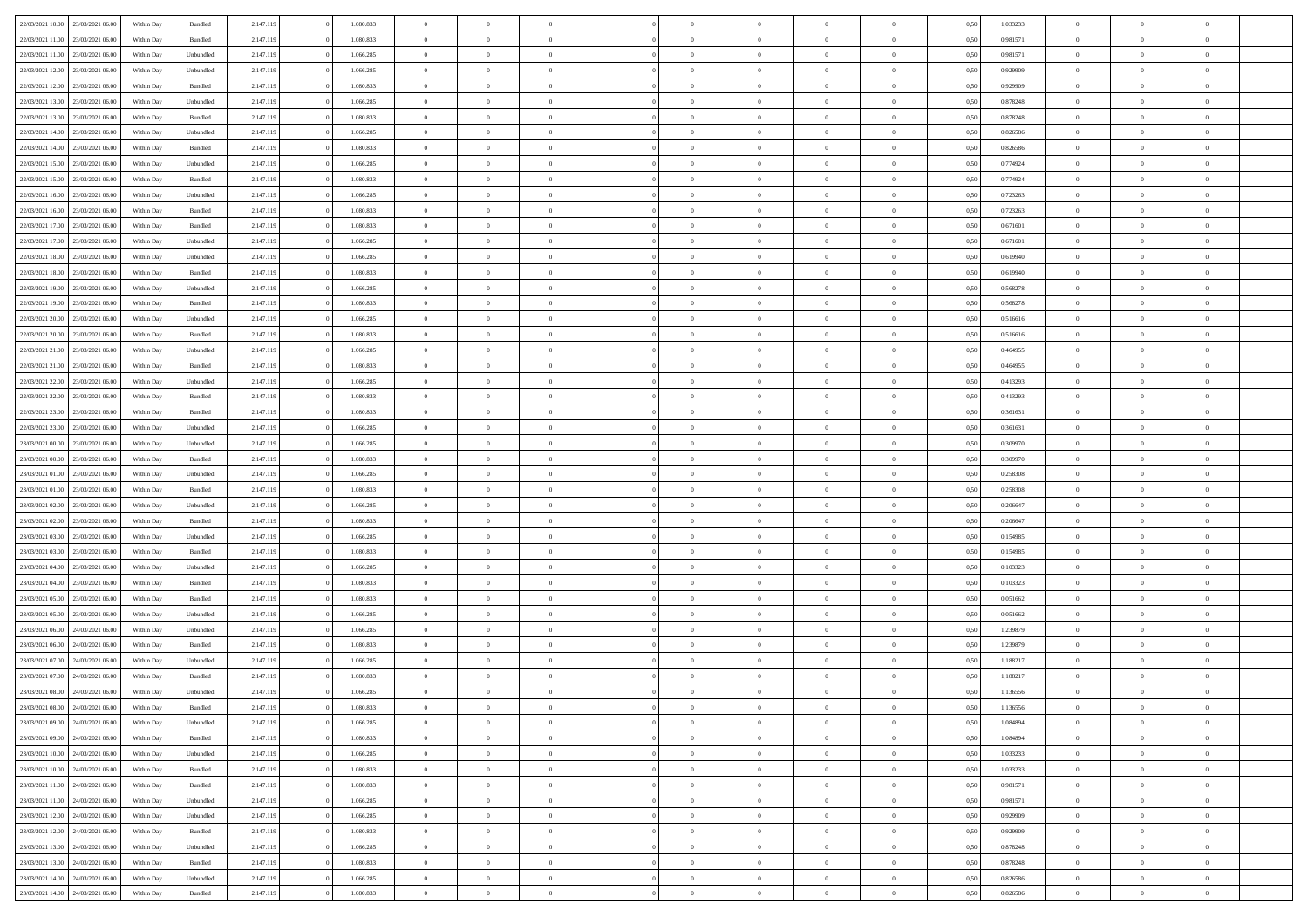| 23/03/2021 15:00                  | 24/03/2021 06:00 | Within Dav | Unbundled          | 2.147.119 | 1.066.285 | $\overline{0}$ | $\theta$       |                | $\Omega$       | $\Omega$       | $\Omega$       | $\theta$       | 0.50 | 0,774924 | $\theta$       | $\overline{0}$ | $\theta$       |  |
|-----------------------------------|------------------|------------|--------------------|-----------|-----------|----------------|----------------|----------------|----------------|----------------|----------------|----------------|------|----------|----------------|----------------|----------------|--|
|                                   |                  |            |                    |           |           |                |                |                |                |                |                |                |      |          |                |                |                |  |
| 23/03/2021 15:00                  | 24/03/2021 06.00 | Within Day | Bundled            | 2.147.119 | 1.080.833 | $\overline{0}$ | $\theta$       | $\overline{0}$ | $\overline{0}$ | $\bf{0}$       | $\overline{0}$ | $\bf{0}$       | 0,50 | 0,774924 | $\theta$       | $\overline{0}$ | $\overline{0}$ |  |
| 23/03/2021 16:00                  | 24/03/2021 06:00 | Within Day | Bundled            | 2.147.119 | 1.080.833 | $\overline{0}$ | $\overline{0}$ | $\overline{0}$ | $\bf{0}$       | $\bf{0}$       | $\bf{0}$       | $\bf{0}$       | 0,50 | 0,723263 | $\bf{0}$       | $\overline{0}$ | $\overline{0}$ |  |
| 23/03/2021 16:00                  | 24/03/2021 06:00 | Within Dav | Unbundled          | 2.147.119 | 1.066.285 | $\overline{0}$ | $\overline{0}$ | $\overline{0}$ | $\overline{0}$ | $\bf{0}$       | $\overline{0}$ | $\overline{0}$ | 0.50 | 0,723263 | $\theta$       | $\theta$       | $\overline{0}$ |  |
| 23/03/2021 17:00                  | 24/03/2021 06.00 | Within Day | Unbundled          | 2.147.119 | 1.066.285 | $\overline{0}$ | $\theta$       | $\overline{0}$ | $\overline{0}$ | $\bf{0}$       | $\overline{0}$ | $\bf{0}$       | 0,50 | 0,671601 | $\theta$       | $\theta$       | $\overline{0}$ |  |
| 23/03/2021 17:00                  | 24/03/2021 06:00 | Within Day | Bundled            | 2.147.119 | 1.080.833 | $\overline{0}$ | $\bf{0}$       | $\overline{0}$ | $\bf{0}$       | $\overline{0}$ | $\overline{0}$ | $\mathbf{0}$   | 0,50 | 0,671601 | $\overline{0}$ | $\overline{0}$ | $\bf{0}$       |  |
| 23/03/2021 18:00                  | 24/03/2021 06.00 | Within Dav | Unbundled          | 2.147.119 | 1.066.285 | $\overline{0}$ | $\overline{0}$ | $\overline{0}$ | $\overline{0}$ | $\overline{0}$ | $\overline{0}$ | $\overline{0}$ | 0.50 | 0,619940 | $\theta$       | $\overline{0}$ | $\overline{0}$ |  |
|                                   |                  |            |                    |           |           |                |                |                |                |                |                |                |      |          |                |                |                |  |
| 23/03/2021 18:00                  | 24/03/2021 06.00 | Within Day | Bundled            | 2.147.119 | 1.080.833 | $\overline{0}$ | $\theta$       | $\overline{0}$ | $\overline{0}$ | $\bf{0}$       | $\overline{0}$ | $\bf{0}$       | 0,50 | 0,619940 | $\theta$       | $\theta$       | $\overline{0}$ |  |
| 23/03/2021 19:00                  | 24/03/2021 06:00 | Within Day | Unbundled          | 2.147.119 | 1.066.285 | $\overline{0}$ | $\overline{0}$ | $\overline{0}$ | $\bf{0}$       | $\bf{0}$       | $\bf{0}$       | $\bf{0}$       | 0,50 | 0,568278 | $\,0\,$        | $\overline{0}$ | $\overline{0}$ |  |
| 23/03/2021 19:00                  | 24/03/2021 06:00 | Within Dav | Bundled            | 2.147.119 | 1.080.833 | $\overline{0}$ | $\overline{0}$ | $\overline{0}$ | $\overline{0}$ | $\overline{0}$ | $\overline{0}$ | $\overline{0}$ | 0.50 | 0,568278 | $\theta$       | $\overline{0}$ | $\overline{0}$ |  |
| 23/03/2021 20:00                  | 24/03/2021 06.00 | Within Day | Unbundled          | 2.147.119 | 1.066.285 | $\overline{0}$ | $\theta$       | $\overline{0}$ | $\overline{0}$ | $\bf{0}$       | $\overline{0}$ | $\bf{0}$       | 0,50 | 0,516616 | $\,$ 0 $\,$    | $\theta$       | $\overline{0}$ |  |
| 23/03/2021 20:00                  | 24/03/2021 06:00 | Within Day | Bundled            | 2.147.119 | 1.080.833 | $\overline{0}$ | $\overline{0}$ | $\overline{0}$ | $\bf{0}$       | $\bf{0}$       | $\bf{0}$       | $\bf{0}$       | 0,50 | 0,516616 | $\overline{0}$ | $\overline{0}$ | $\overline{0}$ |  |
| 23/03/2021 21:00                  | 24/03/2021 06:00 | Within Day | Unbundled          | 2.147.119 | 1.066.285 | $\overline{0}$ | $\overline{0}$ | $\overline{0}$ | $\overline{0}$ | $\bf{0}$       | $\overline{0}$ | $\overline{0}$ | 0.50 | 0.464955 | $\theta$       | $\theta$       | $\overline{0}$ |  |
| 23/03/2021 21:00                  | 24/03/2021 06.00 | Within Day | Bundled            | 2.147.119 | 1.080.833 | $\overline{0}$ | $\theta$       | $\overline{0}$ | $\overline{0}$ | $\bf{0}$       | $\overline{0}$ | $\overline{0}$ | 0,50 | 0,464955 | $\theta$       | $\theta$       | $\overline{0}$ |  |
|                                   |                  |            |                    |           |           |                |                |                |                |                |                |                |      |          |                |                |                |  |
| 23/03/2021 22:00                  | 24/03/2021 06:00 | Within Day | Bundled            | 2.147.119 | 1.080.833 | $\overline{0}$ | $\bf{0}$       | $\overline{0}$ | $\bf{0}$       | $\overline{0}$ | $\overline{0}$ | $\mathbf{0}$   | 0,50 | 0,413293 | $\overline{0}$ | $\overline{0}$ | $\bf{0}$       |  |
| 23/03/2021 22:00                  | 24/03/2021 06:00 | Within Dav | Unbundled          | 2.147.119 | 1.066.285 | $\overline{0}$ | $\overline{0}$ | $\overline{0}$ | $\overline{0}$ | $\overline{0}$ | $\overline{0}$ | $\overline{0}$ | 0.50 | 0,413293 | $\theta$       | $\overline{0}$ | $\overline{0}$ |  |
| 23/03/2021 23:00                  | 24/03/2021 06.00 | Within Day | Unbundled          | 2.147.119 | 1.066.285 | $\overline{0}$ | $\theta$       | $\overline{0}$ | $\overline{0}$ | $\bf{0}$       | $\overline{0}$ | $\bf{0}$       | 0,50 | 0,361631 | $\theta$       | $\theta$       | $\overline{0}$ |  |
| 23/03/2021 23:00                  | 24/03/2021 06:00 | Within Day | Bundled            | 2.147.119 | 1.080.833 | $\overline{0}$ | $\overline{0}$ | $\overline{0}$ | $\bf{0}$       | $\bf{0}$       | $\bf{0}$       | $\bf{0}$       | 0,50 | 0,361631 | $\,0\,$        | $\overline{0}$ | $\overline{0}$ |  |
| 24/03/2021 00:00                  | 24/03/2021 06:00 | Within Day | Unbundled          | 2.147.119 | 1.066.285 | $\overline{0}$ | $\overline{0}$ | $\overline{0}$ | $\overline{0}$ | $\overline{0}$ | $\overline{0}$ | $\overline{0}$ | 0.50 | 0,309970 | $\theta$       | $\overline{0}$ | $\overline{0}$ |  |
| 24/03/2021 00:00                  | 24/03/2021 06.00 | Within Day | Bundled            | 2.147.119 | 1.080.833 | $\overline{0}$ | $\theta$       | $\overline{0}$ | $\overline{0}$ | $\bf{0}$       | $\overline{0}$ | $\bf{0}$       | 0,50 | 0,309970 | $\,$ 0 $\,$    | $\theta$       | $\overline{0}$ |  |
| 24/03/2021 01.00                  | 24/03/2021 06:00 | Within Day | Unbundled          | 2.147.119 | 1.066.285 | $\overline{0}$ | $\overline{0}$ | $\overline{0}$ | $\bf{0}$       | $\bf{0}$       | $\bf{0}$       | $\bf{0}$       | 0,50 | 0,258308 | $\bf{0}$       | $\overline{0}$ | $\overline{0}$ |  |
| 24/03/2021 01:00                  | 24/03/2021 06:00 | Within Day | Bundled            | 2.147.119 | 1.080.833 | $\overline{0}$ | $\overline{0}$ | $\overline{0}$ | $\overline{0}$ | $\bf{0}$       | $\overline{0}$ | $\overline{0}$ | 0.50 | 0,258308 | $\theta$       | $\theta$       | $\overline{0}$ |  |
|                                   |                  |            |                    |           |           |                |                |                |                |                |                |                |      |          |                |                |                |  |
| 24/03/2021 02:00                  | 24/03/2021 06.00 | Within Day | Unbundled          | 2.147.119 | 1.066.285 | $\overline{0}$ | $\theta$       | $\overline{0}$ | $\overline{0}$ | $\bf{0}$       | $\overline{0}$ | $\bf{0}$       | 0,50 | 0,206647 | $\theta$       | $\overline{0}$ | $\overline{0}$ |  |
| 24/03/2021 02:00                  | 24/03/2021 06:00 | Within Day | Bundled            | 2.147.119 | 1.080.833 | $\overline{0}$ | $\bf{0}$       | $\overline{0}$ | $\bf{0}$       | $\overline{0}$ | $\overline{0}$ | $\mathbf{0}$   | 0,50 | 0,206647 | $\overline{0}$ | $\overline{0}$ | $\bf{0}$       |  |
| 24/03/2021 03:00                  | 24/03/2021 06:00 | Within Dav | Unbundled          | 2.147.119 | 1.066.285 | $\overline{0}$ | $\overline{0}$ | $\overline{0}$ | $\overline{0}$ | $\overline{0}$ | $\overline{0}$ | $\overline{0}$ | 0.50 | 0,154985 | $\theta$       | $\overline{0}$ | $\overline{0}$ |  |
| 24/03/2021 03:00                  | 24/03/2021 06.00 | Within Day | Bundled            | 2.147.119 | 1.080.833 | $\overline{0}$ | $\theta$       | $\overline{0}$ | $\overline{0}$ | $\bf{0}$       | $\overline{0}$ | $\bf{0}$       | 0,50 | 0,154985 | $\theta$       | $\theta$       | $\overline{0}$ |  |
| 24/03/2021 04:00                  | 24/03/2021 06:00 | Within Day | Bundled            | 2.147.119 | 1.080.833 | $\overline{0}$ | $\overline{0}$ | $\overline{0}$ | $\bf{0}$       | $\bf{0}$       | $\bf{0}$       | $\bf{0}$       | 0,50 | 0,103323 | $\,0\,$        | $\overline{0}$ | $\overline{0}$ |  |
| 24/03/2021 04:00                  | 24/03/2021 06:00 | Within Day | Unbundled          | 2.147.119 | 1.066.285 | $\overline{0}$ | $\overline{0}$ | $\overline{0}$ | $\overline{0}$ | $\overline{0}$ | $\overline{0}$ | $\overline{0}$ | 0.50 | 0,103323 | $\theta$       | $\overline{0}$ | $\overline{0}$ |  |
| 24/03/2021 05:00                  | 24/03/2021 06.00 | Within Day | Unbundled          | 2.147.119 | 1.066.285 | $\overline{0}$ | $\theta$       | $\overline{0}$ | $\overline{0}$ | $\bf{0}$       | $\overline{0}$ | $\bf{0}$       | 0,50 | 0,051662 | $\,$ 0 $\,$    | $\overline{0}$ | $\overline{0}$ |  |
|                                   |                  |            |                    |           |           |                | $\overline{0}$ |                |                | $\bf{0}$       |                |                |      |          |                | $\overline{0}$ | $\overline{0}$ |  |
| 24/03/2021 05:00                  | 24/03/2021 06:00 | Within Day | Bundled            | 2.147.119 | 1.080.833 | $\overline{0}$ |                | $\overline{0}$ | $\bf{0}$       |                | $\bf{0}$       | $\bf{0}$       | 0,50 | 0,051662 | $\overline{0}$ |                |                |  |
| 24/03/2021 06:00                  | 25/03/2021 06:00 | Within Day | Unbundled          | 2.147.119 | 1.066.285 | $\overline{0}$ | $\Omega$       | $\Omega$       | $\Omega$       | $\Omega$       | $\overline{0}$ | $\overline{0}$ | 0.50 | 1,239879 | $\,0\,$        | $\theta$       | $\theta$       |  |
| 24/03/2021 06:00                  | 25/03/2021 06:00 | Within Day | Bundled            | 2.147.119 | 1.080.833 | $\overline{0}$ | $\theta$       | $\overline{0}$ | $\overline{0}$ | $\bf{0}$       | $\overline{0}$ | $\bf{0}$       | 0,50 | 1,239879 | $\theta$       | $\theta$       | $\overline{0}$ |  |
| 24/03/2021 07:00                  | 25/03/2021 06:00 | Within Day | Unbundled          | 2.147.119 | 1.066.285 | $\overline{0}$ | $\overline{0}$ | $\overline{0}$ | $\bf{0}$       | $\bf{0}$       | $\overline{0}$ | $\mathbf{0}$   | 0,50 | 1,188217 | $\overline{0}$ | $\overline{0}$ | $\bf{0}$       |  |
| 24/03/2021 07.00                  | 25/03/2021 06:00 | Within Day | Bundled            | 2.147.119 | 1.080.833 | $\overline{0}$ | $\Omega$       | $\Omega$       | $\Omega$       | $\bf{0}$       | $\overline{0}$ | $\overline{0}$ | 0.50 | 1,188217 | $\,0\,$        | $\theta$       | $\theta$       |  |
| 24/03/2021 08:00                  | 25/03/2021 06.00 | Within Day | Unbundled          | 2.147.119 | 1.066.285 | $\overline{0}$ | $\theta$       | $\overline{0}$ | $\overline{0}$ | $\bf{0}$       | $\overline{0}$ | $\bf{0}$       | 0,50 | 1,136556 | $\,$ 0 $\,$    | $\theta$       | $\overline{0}$ |  |
| 24/03/2021 08:00                  | 25/03/2021 06:00 | Within Day | Bundled            | 2.147.119 | 1.080.833 | $\overline{0}$ | $\overline{0}$ | $\overline{0}$ | $\bf{0}$       | $\bf{0}$       | $\bf{0}$       | $\bf{0}$       | 0,50 | 1,136556 | $\,0\,$        | $\overline{0}$ | $\overline{0}$ |  |
| 24/03/2021 09:00                  | 25/03/2021 06:00 | Within Day | Unbundled          | 2.147.119 | 1.066.285 | $\overline{0}$ | $\Omega$       | $\Omega$       | $\Omega$       | $\theta$       | $\theta$       | $\overline{0}$ | 0.50 | 1.084894 | $\theta$       | $\theta$       | $\theta$       |  |
|                                   |                  |            |                    |           |           | $\overline{0}$ |                |                |                |                |                |                |      |          |                |                |                |  |
| 24/03/2021 09:00                  | 25/03/2021 06:00 | Within Day | Bundled            | 2.147.119 | 1.080.833 |                | $\theta$       | $\overline{0}$ | $\overline{0}$ | $\bf{0}$       | $\overline{0}$ | $\bf{0}$       | 0,50 | 1,084894 | $\,$ 0 $\,$    | $\overline{0}$ | $\overline{0}$ |  |
| 24/03/2021 10:00                  | 25/03/2021 06:00 | Within Day | Bundled            | 2.147.119 | 1.080.833 | $\overline{0}$ | $\overline{0}$ | $\overline{0}$ | $\bf{0}$       | $\bf{0}$       | $\bf{0}$       | $\bf{0}$       | 0,50 | 1,033233 | $\bf{0}$       | $\overline{0}$ | $\overline{0}$ |  |
| 24/03/2021 10:00                  | 25/03/2021 06:00 | Within Day | Unbundled          | 2.147.119 | 1.066.285 | $\overline{0}$ | $\Omega$       | $\overline{0}$ | $\Omega$       | $\Omega$       | $\overline{0}$ | $\overline{0}$ | 0.50 | 1,033233 | $\,0\,$        | $\theta$       | $\theta$       |  |
| 24/03/2021 11:00                  | 25/03/2021 06.00 | Within Day | Unbundled          | 2.147.119 | 1.066.285 | $\overline{0}$ | $\theta$       | $\overline{0}$ | $\overline{0}$ | $\bf{0}$       | $\overline{0}$ | $\bf{0}$       | 0,50 | 0,981571 | $\,$ 0 $\,$    | $\overline{0}$ | $\overline{0}$ |  |
| 24/03/2021 11:00                  | 25/03/2021 06:00 | Within Day | Bundled            | 2.147.119 | 1.080.833 | $\overline{0}$ | $\overline{0}$ | $\overline{0}$ | $\bf{0}$       | $\bf{0}$       | $\bf{0}$       | $\mathbf{0}$   | 0,50 | 0,981571 | $\bf{0}$       | $\overline{0}$ | $\bf{0}$       |  |
| 24/03/2021 12:00                  | 25/03/2021 06:00 | Within Day | Unbundled          | 2.147.119 | 1.066.285 | $\overline{0}$ | $\Omega$       | $\Omega$       | $\Omega$       | $\Omega$       | $\Omega$       | $\overline{0}$ | 0.50 | 0,929909 | $\theta$       | $\theta$       | $\theta$       |  |
| 24/03/2021 12:00                  | 25/03/2021 06:00 | Within Day | Bundled            | 2.147.119 | 1.080.833 | $\overline{0}$ | $\overline{0}$ | $\overline{0}$ | $\bf{0}$       | $\,$ 0         | $\bf{0}$       | $\bf{0}$       | 0,50 | 0,929909 | $\,0\,$        | $\overline{0}$ | $\overline{0}$ |  |
| 24/03/2021 13:00                  | 25/03/2021 06:00 | Within Day | Unbundled          | 2.147.119 | 1.066.285 | $\bf{0}$       | $\bf{0}$       |                |                | $\bf{0}$       |                |                | 0,50 | 0,878248 | $\bf{0}$       | $\overline{0}$ |                |  |
| 24/03/2021 13:00                  | 25/03/2021 06:00 |            | Bundled            | 2.147.119 | 1.080.833 | $\overline{0}$ | $\overline{0}$ | $\overline{0}$ | $\Omega$       | $\overline{0}$ | $\overline{0}$ | $\overline{0}$ | 0.50 |          | $\theta$       | $\theta$       | $\theta$       |  |
|                                   |                  | Within Day |                    |           |           |                |                |                |                |                |                |                |      | 0,878248 |                |                |                |  |
| 24/03/2021 14:00                  | 25/03/2021 06.00 | Within Day | Unbundled          | 2.147.119 | 1.066.285 | $\overline{0}$ | $\,$ 0         | $\overline{0}$ | $\bf{0}$       | $\,$ 0 $\,$    | $\overline{0}$ | $\mathbf{0}$   | 0,50 | 0,826586 | $\,$ 0 $\,$    | $\,$ 0 $\,$    | $\,$ 0         |  |
| 24/03/2021 14:00                  | 25/03/2021 06:00 | Within Day | Bundled            | 2.147.119 | 1.080.833 | $\overline{0}$ | $\overline{0}$ | $\overline{0}$ | $\overline{0}$ | $\overline{0}$ | $\overline{0}$ | $\mathbf{0}$   | 0,50 | 0,826586 | $\overline{0}$ | $\bf{0}$       | $\bf{0}$       |  |
| 24/03/2021 15:00                  | 25/03/2021 06:00 | Within Day | $\mathbf B$ undled | 2.147.119 | 1.080.833 | $\overline{0}$ | $\overline{0}$ | $\overline{0}$ | $\Omega$       | $\overline{0}$ | $\overline{0}$ | $\bf{0}$       | 0,50 | 0,774924 | $\overline{0}$ | $\theta$       | $\overline{0}$ |  |
| 24/03/2021 15:00                  | 25/03/2021 06.00 | Within Day | Unbundled          | 2.147.119 | 1.066.285 | $\overline{0}$ | $\,$ 0         | $\overline{0}$ | $\overline{0}$ | $\,$ 0 $\,$    | $\overline{0}$ | $\bf{0}$       | 0,50 | 0,774924 | $\,$ 0 $\,$    | $\overline{0}$ | $\overline{0}$ |  |
| 24/03/2021 16:00                  | 25/03/2021 06:00 | Within Day | Unbundled          | 2.147.119 | 1.066.285 | $\overline{0}$ | $\overline{0}$ | $\overline{0}$ | $\overline{0}$ | $\overline{0}$ | $\overline{0}$ | $\mathbf{0}$   | 0,50 | 0,723263 | $\overline{0}$ | $\overline{0}$ | $\bf{0}$       |  |
| 24/03/2021 16:00                  | 25/03/2021 06:00 | Within Day | Bundled            | 2.147.119 | 1.080.833 | $\overline{0}$ | $\overline{0}$ | $\overline{0}$ | $\Omega$       | $\overline{0}$ | $\overline{0}$ | $\bf{0}$       | 0.50 | 0,723263 | $\overline{0}$ | $\theta$       | $\overline{0}$ |  |
| 24/03/2021 17:00                  | 25/03/2021 06.00 | Within Day | Unbundled          | 2.147.119 | 1.066.285 | $\overline{0}$ | $\,$ 0         | $\overline{0}$ | $\bf{0}$       | $\bf{0}$       | $\bf{0}$       | $\bf{0}$       | 0,50 | 0,671601 | $\,$ 0 $\,$    | $\overline{0}$ | $\overline{0}$ |  |
| 24/03/2021 17:00                  | 25/03/2021 06:00 | Within Day | Bundled            | 2.147.119 | 1.080.833 | $\overline{0}$ | $\bf{0}$       | $\overline{0}$ | $\overline{0}$ | $\overline{0}$ | $\overline{0}$ | $\mathbf{0}$   | 0,50 | 0,671601 | $\overline{0}$ | $\overline{0}$ | $\bf{0}$       |  |
|                                   |                  |            |                    |           |           |                |                |                |                |                |                |                |      |          |                |                |                |  |
| 24/03/2021 18:00                  | 25/03/2021 06:00 | Within Day | Unbundled          | 2.147.119 | 1.066.285 | $\overline{0}$ | $\overline{0}$ | $\overline{0}$ | $\Omega$       | $\overline{0}$ | $\overline{0}$ | $\bf{0}$       | 0.50 | 0,619940 | $\overline{0}$ | $\theta$       | $\overline{0}$ |  |
| 24/03/2021 18:00                  | 25/03/2021 06.00 | Within Day | Bundled            | 2.147.119 | 1.080.833 | $\overline{0}$ | $\bf{0}$       | $\overline{0}$ | $\overline{0}$ | $\bf{0}$       | $\bf{0}$       | $\mathbf{0}$   | 0,50 | 0,619940 | $\,$ 0 $\,$    | $\,$ 0 $\,$    | $\bf{0}$       |  |
| 24/03/2021 19:00 25/03/2021 06:00 |                  | Within Day | Unbundled          | 2.147.119 | 1.066.285 | $\overline{0}$ | $\overline{0}$ | $\overline{0}$ | $\overline{0}$ | $\bf{0}$       | $\bf{0}$       | $\mathbf{0}$   | 0,50 | 0,568278 | $\overline{0}$ | $\bf{0}$       | $\bf{0}$       |  |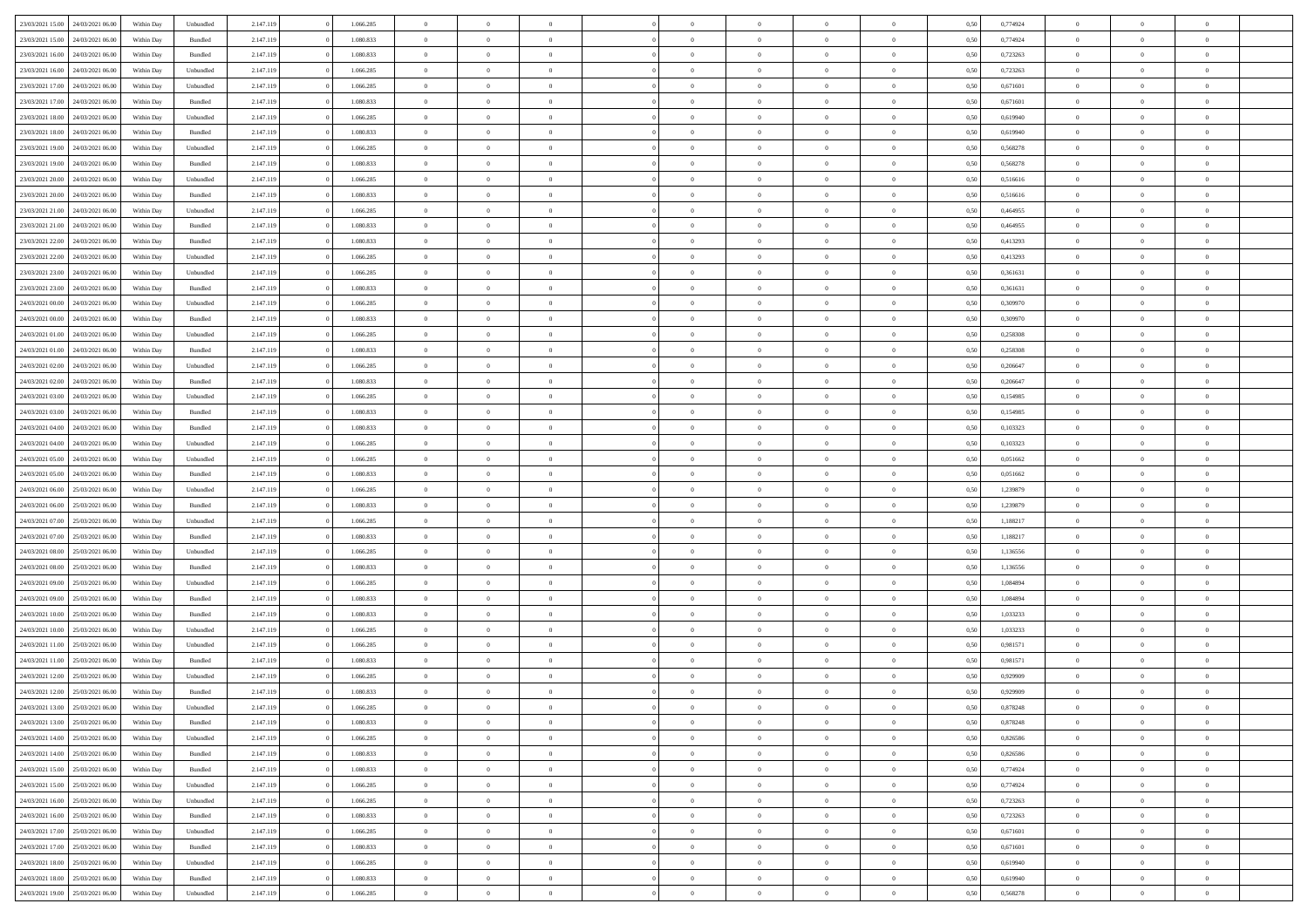| 24/03/2021 19:00 | 25/03/2021 06:00 | Within Day | Bundled            | 2.147.119 | 1.080.833 | $\overline{0}$ | $\Omega$       |                | $\Omega$       | $\Omega$       | $\theta$       | $\theta$       | 0.50 | 0,568278 | $\theta$       | $\theta$       | $\theta$       |  |
|------------------|------------------|------------|--------------------|-----------|-----------|----------------|----------------|----------------|----------------|----------------|----------------|----------------|------|----------|----------------|----------------|----------------|--|
|                  |                  |            |                    |           |           |                |                |                |                |                |                |                |      |          |                |                |                |  |
| 24/03/2021 20:00 | 25/03/2021 06:00 | Within Day | Unbundled          | 2.147.119 | 1.066.285 | $\overline{0}$ | $\theta$       | $\overline{0}$ | $\overline{0}$ | $\bf{0}$       | $\overline{0}$ | $\bf{0}$       | 0,50 | 0,516616 | $\theta$       | $\overline{0}$ | $\overline{0}$ |  |
| 24/03/2021 20:00 | 25/03/2021 06:00 | Within Day | Bundled            | 2.147.119 | 1.080.833 | $\overline{0}$ | $\bf{0}$       | $\overline{0}$ | $\bf{0}$       | $\bf{0}$       | $\bf{0}$       | $\mathbf{0}$   | 0,50 | 0,516616 | $\bf{0}$       | $\overline{0}$ | $\bf{0}$       |  |
| 24/03/2021 21:00 | 25/03/2021 06:00 | Within Dav | Bundled            | 2.147.119 | 1.080.833 | $\overline{0}$ | $\overline{0}$ | $\overline{0}$ | $\overline{0}$ | $\bf{0}$       | $\overline{0}$ | $\overline{0}$ | 0.50 | 0.464955 | $\theta$       | $\theta$       | $\overline{0}$ |  |
|                  |                  |            |                    |           |           |                |                |                |                |                |                |                |      |          |                |                |                |  |
| 24/03/2021 21:00 | 25/03/2021 06:00 | Within Day | Unbundled          | 2.147.119 | 1.066.285 | $\overline{0}$ | $\theta$       | $\overline{0}$ | $\overline{0}$ | $\bf{0}$       | $\overline{0}$ | $\bf{0}$       | 0,50 | 0,464955 | $\theta$       | $\overline{0}$ | $\overline{0}$ |  |
| 24/03/2021 22:00 | 25/03/2021 06:00 | Within Day | Unbundled          | 2.147.119 | 1.066.285 | $\overline{0}$ | $\overline{0}$ | $\overline{0}$ | $\bf{0}$       | $\overline{0}$ | $\overline{0}$ | $\mathbf{0}$   | 0,50 | 0,413293 | $\bf{0}$       | $\overline{0}$ | $\bf{0}$       |  |
| 24/03/2021 22:00 | 25/03/2021 06:00 | Within Dav | Bundled            | 2.147.119 | 1.080.833 | $\overline{0}$ | $\overline{0}$ | $\overline{0}$ | $\overline{0}$ | $\overline{0}$ | $\overline{0}$ | $\overline{0}$ | 0.50 | 0,413293 | $\theta$       | $\overline{0}$ | $\overline{0}$ |  |
| 24/03/2021 23:00 | 25/03/2021 06:00 | Within Day | Unbundled          | 2.147.119 | 1.066.285 | $\overline{0}$ | $\theta$       | $\overline{0}$ | $\overline{0}$ | $\bf{0}$       | $\overline{0}$ | $\bf{0}$       | 0,50 | 0,361631 | $\theta$       | $\theta$       | $\overline{0}$ |  |
|                  |                  |            |                    |           |           |                | $\overline{0}$ |                |                | $\bf{0}$       |                |                |      |          | $\,0\,$        | $\overline{0}$ | $\overline{0}$ |  |
| 24/03/2021 23:00 | 25/03/2021 06:00 | Within Day | Bundled            | 2.147.119 | 1.080.833 | $\overline{0}$ |                | $\overline{0}$ | $\bf{0}$       |                | $\bf{0}$       | $\bf{0}$       | 0,50 | 0,361631 |                |                |                |  |
| 25/03/2021 00:00 | 25/03/2021 06:00 | Within Dav | Unbundled          | 2.147.119 | 1.066.285 | $\overline{0}$ | $\overline{0}$ | $\overline{0}$ | $\overline{0}$ | $\overline{0}$ | $\overline{0}$ | $\overline{0}$ | 0.50 | 0,309970 | $\theta$       | $\overline{0}$ | $\overline{0}$ |  |
| 25/03/2021 00:00 | 25/03/2021 06:00 | Within Day | Bundled            | 2.147.119 | 1.080.833 | $\overline{0}$ | $\theta$       | $\overline{0}$ | $\overline{0}$ | $\bf{0}$       | $\overline{0}$ | $\bf{0}$       | 0,50 | 0,309970 | $\,$ 0 $\,$    | $\overline{0}$ | $\overline{0}$ |  |
| 25/03/2021 01:00 | 25/03/2021 06:00 | Within Day | Unbundled          | 2.147.119 | 1.066.285 | $\overline{0}$ | $\overline{0}$ | $\overline{0}$ | $\bf{0}$       | $\bf{0}$       | $\bf{0}$       | $\mathbf{0}$   | 0,50 | 0,258308 | $\overline{0}$ | $\overline{0}$ | $\bf{0}$       |  |
| 25/03/2021 01:00 | 25/03/2021 06:00 | Within Day | Bundled            | 2.147.119 | 1.080.833 | $\overline{0}$ | $\overline{0}$ | $\overline{0}$ | $\overline{0}$ | $\bf{0}$       | $\overline{0}$ | $\overline{0}$ | 0.50 | 0,258308 | $\theta$       | $\theta$       | $\overline{0}$ |  |
|                  |                  |            |                    |           |           | $\overline{0}$ | $\theta$       | $\overline{0}$ | $\overline{0}$ | $\bf{0}$       | $\overline{0}$ |                |      |          | $\theta$       | $\overline{0}$ | $\overline{0}$ |  |
| 25/03/2021 02:00 | 25/03/2021 06:00 | Within Day | Unbundled          | 2.147.119 | 1.066.285 |                |                |                |                |                |                | $\bf{0}$       | 0,50 | 0,206647 |                |                |                |  |
| 25/03/2021 02:00 | 25/03/2021 06:00 | Within Day | Bundled            | 2.147.119 | 1.080.833 | $\overline{0}$ | $\overline{0}$ | $\overline{0}$ | $\bf{0}$       | $\overline{0}$ | $\overline{0}$ | $\mathbf{0}$   | 0,50 | 0,206647 | $\overline{0}$ | $\overline{0}$ | $\bf{0}$       |  |
| 25/03/2021 03:00 | 25/03/2021 06:00 | Within Dav | Bundled            | 2.147.119 | 1.080.833 | $\overline{0}$ | $\overline{0}$ | $\overline{0}$ | $\overline{0}$ | $\overline{0}$ | $\overline{0}$ | $\overline{0}$ | 0.50 | 0,154985 | $\theta$       | $\overline{0}$ | $\overline{0}$ |  |
| 25/03/2021 03:00 | 25/03/2021 06.00 | Within Day | Unbundled          | 2.147.119 | 1.066.285 | $\overline{0}$ | $\theta$       | $\overline{0}$ | $\overline{0}$ | $\bf{0}$       | $\overline{0}$ | $\bf{0}$       | 0,50 | 0,154985 | $\theta$       | $\theta$       | $\overline{0}$ |  |
| 25/03/2021 04:00 | 25/03/2021 06:00 | Within Day | Unbundled          | 2.147.119 | 1.066.285 | $\overline{0}$ | $\overline{0}$ | $\overline{0}$ | $\bf{0}$       | $\bf{0}$       | $\bf{0}$       | $\mathbf{0}$   | 0,50 | 0,103323 | $\bf{0}$       | $\overline{0}$ | $\overline{0}$ |  |
|                  |                  |            |                    |           |           |                |                |                |                |                |                |                |      |          |                |                |                |  |
| 25/03/2021 04:00 | 25/03/2021 06:00 | Within Day | Bundled            | 2.147.119 | 1.080.833 | $\overline{0}$ | $\overline{0}$ | $\overline{0}$ | $\overline{0}$ | $\overline{0}$ | $\overline{0}$ | $\overline{0}$ | 0.50 | 0,103323 | $\theta$       | $\overline{0}$ | $\overline{0}$ |  |
| 25/03/2021 05:00 | 25/03/2021 06:00 | Within Day | Unbundled          | 2.147.119 | 1.066.285 | $\overline{0}$ | $\theta$       | $\overline{0}$ | $\overline{0}$ | $\bf{0}$       | $\overline{0}$ | $\bf{0}$       | 0,50 | 0,051662 | $\theta$       | $\overline{0}$ | $\overline{0}$ |  |
| 25/03/2021 05:00 | 25/03/2021 06:00 | Within Day | Bundled            | 2.147.119 | 1.080.833 | $\overline{0}$ | $\overline{0}$ | $\overline{0}$ | $\bf{0}$       | $\bf{0}$       | $\bf{0}$       | $\bf{0}$       | 0,50 | 0,051662 | $\bf{0}$       | $\overline{0}$ | $\bf{0}$       |  |
| 25/03/2021 06:00 | 26/03/2021 06:00 | Within Day | Unbundled          | 2.147.119 | 1.066.285 | $\overline{0}$ | $\overline{0}$ | $\overline{0}$ | $\overline{0}$ | $\bf{0}$       | $\overline{0}$ | $\overline{0}$ | 0.50 | 1,239879 | $\theta$       | $\overline{0}$ | $\overline{0}$ |  |
| 25/03/2021 06:00 | 26/03/2021 06:00 | Within Day | Bundled            | 2.147.119 | 1.080.833 | $\overline{0}$ | $\theta$       | $\overline{0}$ | $\overline{0}$ | $\bf{0}$       | $\overline{0}$ | $\bf{0}$       | 0,50 | 1,239879 | $\,$ 0 $\,$    | $\overline{0}$ | $\overline{0}$ |  |
|                  |                  |            |                    |           |           |                |                |                |                |                |                |                |      |          |                |                |                |  |
| 25/03/2021 07:00 | 26/03/2021 06:00 | Within Day | Unbundled          | 2.147.119 | 1.066.285 | $\overline{0}$ | $\overline{0}$ | $\overline{0}$ | $\bf{0}$       | $\overline{0}$ | $\overline{0}$ | $\mathbf{0}$   | 0,50 | 1,188217 | $\overline{0}$ | $\overline{0}$ | $\bf{0}$       |  |
| 25/03/2021 07:00 | 26/03/2021 06:00 | Within Dav | Bundled            | 2.147.119 | 1.080.833 | $\overline{0}$ | $\overline{0}$ | $\overline{0}$ | $\overline{0}$ | $\overline{0}$ | $\overline{0}$ | $\overline{0}$ | 0.50 | 1,188217 | $\theta$       | $\overline{0}$ | $\overline{0}$ |  |
| 25/03/2021 08:00 | 26/03/2021 06:00 | Within Day | Unbundled          | 2.147.119 | 1.066.285 | $\overline{0}$ | $\theta$       | $\overline{0}$ | $\overline{0}$ | $\bf{0}$       | $\overline{0}$ | $\bf{0}$       | 0,50 | 1,136556 | $\theta$       | $\theta$       | $\overline{0}$ |  |
| 25/03/2021 08:00 | 26/03/2021 06:00 | Within Day | Bundled            | 2.147.119 | 1.080.833 | $\overline{0}$ | $\overline{0}$ | $\overline{0}$ | $\bf{0}$       | $\bf{0}$       | $\bf{0}$       | $\bf{0}$       | 0,50 | 1,136556 | $\,0\,$        | $\overline{0}$ | $\overline{0}$ |  |
|                  | 26/03/2021 06:00 |            | Bundled            |           | 1.080.833 | $\overline{0}$ | $\overline{0}$ | $\overline{0}$ | $\overline{0}$ | $\overline{0}$ | $\overline{0}$ | $\overline{0}$ | 0.50 | 1,084894 | $\theta$       | $\overline{0}$ | $\overline{0}$ |  |
| 25/03/2021 09:00 |                  | Within Day |                    | 2.147.119 |           |                |                |                |                |                |                |                |      |          |                |                |                |  |
| 25/03/2021 09:00 | 26/03/2021 06:00 | Within Day | Unbundled          | 2.147.119 | 1.066.285 | $\overline{0}$ | $\theta$       | $\overline{0}$ | $\overline{0}$ | $\bf{0}$       | $\overline{0}$ | $\bf{0}$       | 0,50 | 1,084894 | $\,$ 0 $\,$    | $\overline{0}$ | $\overline{0}$ |  |
| 25/03/2021 10:00 | 26/03/2021 06:00 | Within Day | Unbundled          | 2.147.119 | 1.066.285 | $\overline{0}$ | $\overline{0}$ | $\overline{0}$ | $\bf{0}$       | $\bf{0}$       | $\bf{0}$       | $\bf{0}$       | 0,50 | 1,033233 | $\overline{0}$ | $\overline{0}$ | $\bf{0}$       |  |
| 25/03/2021 10:00 | 26/03/2021 06:00 | Within Day | Bundled            | 2.147.119 | 1.080.833 | $\overline{0}$ | $\Omega$       | $\Omega$       | $\Omega$       | $\Omega$       | $\overline{0}$ | $\overline{0}$ | 0,50 | 1,033233 | $\,0\,$        | $\theta$       | $\theta$       |  |
| 25/03/2021 11:00 | 26/03/2021 06:00 | Within Day | Unbundled          | 2.147.119 | 1.066.285 | $\overline{0}$ | $\theta$       | $\overline{0}$ | $\overline{0}$ | $\bf{0}$       | $\overline{0}$ | $\bf{0}$       | 0,50 | 0,981571 | $\theta$       | $\overline{0}$ | $\overline{0}$ |  |
|                  |                  |            |                    |           |           |                |                |                |                |                |                |                |      |          |                |                |                |  |
| 25/03/2021 11:00 | 26/03/2021 06:00 | Within Day | Bundled            | 2.147.119 | 1.080.833 | $\overline{0}$ | $\overline{0}$ | $\overline{0}$ | $\bf{0}$       | $\overline{0}$ | $\overline{0}$ | $\mathbf{0}$   | 0,50 | 0,981571 | $\bf{0}$       | $\overline{0}$ | $\bf{0}$       |  |
| 25/03/2021 12:00 | 26/03/2021 06:00 | Within Day | Unbundled          | 2.147.119 | 1.066.285 | $\overline{0}$ | $\Omega$       | $\Omega$       | $\Omega$       | $\bf{0}$       | $\overline{0}$ | $\overline{0}$ | 0.50 | 0,929909 | $\,0\,$        | $\theta$       | $\theta$       |  |
| 25/03/2021 12:00 | 26/03/2021 06:00 | Within Day | Bundled            | 2.147.119 | 1.080.833 | $\overline{0}$ | $\theta$       | $\overline{0}$ | $\overline{0}$ | $\bf{0}$       | $\overline{0}$ | $\bf{0}$       | 0,50 | 0,929909 | $\theta$       | $\overline{0}$ | $\overline{0}$ |  |
| 25/03/2021 13:00 | 26/03/2021 06:00 | Within Day | Unbundled          | 2.147.119 | 1.066.285 | $\overline{0}$ | $\overline{0}$ | $\overline{0}$ | $\bf{0}$       | $\bf{0}$       | $\bf{0}$       | $\bf{0}$       | 0,50 | 0,878248 | $\bf{0}$       | $\overline{0}$ | $\bf{0}$       |  |
| 25/03/2021 13:00 | 26/03/2021 06:00 | Within Day | Bundled            | 2.147.119 | 1.080.833 | $\overline{0}$ | $\Omega$       | $\Omega$       | $\Omega$       | $\theta$       | $\overline{0}$ | $\overline{0}$ | 0.50 | 0,878248 | $\,$ 0 $\,$    | $\theta$       | $\theta$       |  |
|                  |                  |            |                    |           |           |                |                |                |                |                |                |                |      |          |                |                |                |  |
| 25/03/2021 14:00 | 26/03/2021 06:00 | Within Day | Bundled            | 2.147.119 | 1.080.833 | $\overline{0}$ | $\theta$       | $\overline{0}$ | $\overline{0}$ | $\bf{0}$       | $\overline{0}$ | $\bf{0}$       | 0,50 | 0,826586 | $\,$ 0 $\,$    | $\overline{0}$ | $\overline{0}$ |  |
| 25/03/2021 14:00 | 26/03/2021 06:00 | Within Day | Unbundled          | 2.147.119 | 1.066.285 | $\overline{0}$ | $\bf{0}$       | $\overline{0}$ | $\bf{0}$       | $\bf{0}$       | $\bf{0}$       | $\mathbf{0}$   | 0,50 | 0,826586 | $\bf{0}$       | $\overline{0}$ | $\bf{0}$       |  |
| 25/03/2021 15:00 | 26/03/2021 06:00 | Within Day | Unbundled          | 2.147.119 | 1.066.285 | $\overline{0}$ | $\Omega$       | $\Omega$       | $\Omega$       | $\overline{0}$ | $\overline{0}$ | $\overline{0}$ | 0.50 | 0,774924 | $\,0\,$        | $\theta$       | $\theta$       |  |
| 25/03/2021 15:00 | 26/03/2021 06:00 | Within Day | Bundled            | 2.147.119 | 1.080.833 | $\overline{0}$ | $\theta$       | $\overline{0}$ | $\overline{0}$ | $\bf{0}$       | $\overline{0}$ | $\bf{0}$       | 0,50 | 0,774924 | $\,$ 0 $\,$    | $\overline{0}$ | $\overline{0}$ |  |
| 25/03/2021 16:00 | 26/03/2021 06:00 | Within Day | Unbundled          | 2.147.119 | 1.066.285 | $\overline{0}$ | $\overline{0}$ | $\overline{0}$ | $\bf{0}$       | $\bf{0}$       | $\bf{0}$       | $\mathbf{0}$   | 0,50 | 0,723263 | $\bf{0}$       | $\overline{0}$ | $\bf{0}$       |  |
|                  |                  |            |                    |           |           |                |                |                |                |                |                |                |      |          |                |                |                |  |
| 25/03/2021 16:00 | 26/03/2021 06:00 | Within Day | Bundled            | 2.147.119 | 1.080.833 | $\overline{0}$ | $\Omega$       | $\Omega$       | $\Omega$       | $\Omega$       | $\Omega$       | $\overline{0}$ | 0.50 | 0,723263 | $\theta$       | $\theta$       | $\theta$       |  |
| 25/03/2021 17:00 | 26/03/2021 06:00 | Within Day | Unbundled          | 2.147.119 | 1.066.285 | $\overline{0}$ | $\overline{0}$ | $\overline{0}$ | $\bf{0}$       | $\,$ 0         | $\bf{0}$       | $\bf{0}$       | 0,50 | 0,671601 | $\,0\,$        | $\,$ 0 $\,$    | $\overline{0}$ |  |
| 25/03/2021 17:00 | 26/03/2021 06:00 | Within Day | $\mathbf B$ undled | 2.147.119 | 1.080.833 | $\bf{0}$       | $\bf{0}$       |                |                | $\bf{0}$       |                |                | 0,50 | 0,671601 | $\bf{0}$       | $\overline{0}$ |                |  |
| 25/03/2021 18:00 | 26/03/2021 06:00 | Within Day | Unbundled          | 2.147.119 | 1.066.285 | $\overline{0}$ | $\overline{0}$ | $\overline{0}$ | $\Omega$       | $\overline{0}$ | $\overline{0}$ | $\overline{0}$ | 0.50 | 0.619940 | $\theta$       | $\theta$       | $\theta$       |  |
| 25/03/2021 18:00 | 26/03/2021 06:00 | Within Day | Bundled            | 2.147.119 | 1.080.833 | $\overline{0}$ | $\,$ 0         | $\overline{0}$ | $\bf{0}$       | $\,$ 0 $\,$    | $\overline{0}$ | $\mathbf{0}$   | 0,50 | 0,619940 | $\,$ 0 $\,$    | $\,$ 0 $\,$    | $\,$ 0         |  |
|                  |                  |            |                    |           |           |                |                |                |                |                |                |                |      |          |                |                |                |  |
| 25/03/2021 19:00 | 26/03/2021 06:00 | Within Day | Unbundled          | 2.147.119 | 1.066.285 | $\overline{0}$ | $\overline{0}$ | $\overline{0}$ | $\overline{0}$ | $\overline{0}$ | $\overline{0}$ | $\mathbf{0}$   | 0,50 | 0,568278 | $\overline{0}$ | $\bf{0}$       | $\bf{0}$       |  |
| 25/03/2021 19:00 | 26/03/2021 06:00 | Within Day | Bundled            | 2.147.119 | 1.080.833 | $\overline{0}$ | $\overline{0}$ | $\overline{0}$ | $\Omega$       | $\overline{0}$ | $\overline{0}$ | $\bf{0}$       | 0,50 | 0,568278 | $\overline{0}$ | $\theta$       | $\overline{0}$ |  |
| 25/03/2021 20:00 | 26/03/2021 06:00 | Within Day | Bundled            | 2.147.119 | 1.080.833 | $\overline{0}$ | $\,$ 0         | $\overline{0}$ | $\overline{0}$ | $\overline{0}$ | $\overline{0}$ | $\bf{0}$       | 0,50 | 0,516616 | $\,$ 0 $\,$    | $\overline{0}$ | $\overline{0}$ |  |
| 25/03/2021 20:00 | 26/03/2021 06:00 | Within Day | Unbundled          | 2.147.119 | 1.066.285 | $\overline{0}$ | $\overline{0}$ | $\overline{0}$ | $\overline{0}$ | $\overline{0}$ | $\overline{0}$ | $\mathbf{0}$   | 0,50 | 0,516616 | $\overline{0}$ | $\overline{0}$ | $\bf{0}$       |  |
|                  | 26/03/2021 06:00 |            |                    |           |           |                | $\overline{0}$ | $\overline{0}$ | $\Omega$       | $\overline{0}$ | $\overline{0}$ |                | 0.50 | 0.464955 |                | $\theta$       | $\overline{0}$ |  |
| 25/03/2021 21:00 |                  | Within Day | Unbundled          | 2.147.119 | 1.066.285 | $\overline{0}$ |                |                |                |                |                | $\bf{0}$       |      |          | $\overline{0}$ |                |                |  |
| 25/03/2021 21:00 | 26/03/2021 06:00 | Within Day | Bundled            | 2.147.119 | 1.080.833 | $\overline{0}$ | $\,$ 0         | $\overline{0}$ | $\bf{0}$       | $\bf{0}$       | $\bf{0}$       | $\bf{0}$       | 0,50 | 0,464955 | $\,$ 0 $\,$    | $\overline{0}$ | $\overline{0}$ |  |
| 25/03/2021 22.00 | 26/03/2021 06:00 | Within Day | Unbundled          | 2.147.119 | 1.066.285 | $\overline{0}$ | $\bf{0}$       | $\overline{0}$ | $\overline{0}$ | $\overline{0}$ | $\overline{0}$ | $\mathbf{0}$   | 0,50 | 0,413293 | $\overline{0}$ | $\overline{0}$ | $\bf{0}$       |  |
| 25/03/2021 22:00 | 26/03/2021 06:00 | Within Day | Bundled            | 2.147.119 | 1.080.833 | $\overline{0}$ | $\overline{0}$ | $\overline{0}$ | $\Omega$       | $\overline{0}$ | $\overline{0}$ | $\bf{0}$       | 0.50 | 0,413293 | $\overline{0}$ | $\theta$       | $\overline{0}$ |  |
| 25/03/2021 23:00 | 26/03/2021 06:00 | Within Day | Unbundled          | 2.147.119 | 1.066.285 | $\overline{0}$ | $\bf{0}$       | $\overline{0}$ | $\overline{0}$ | $\bf{0}$       | $\bf{0}$       | $\mathbf{0}$   | 0,50 | 0,361631 | $\,$ 0 $\,$    | $\,$ 0 $\,$    | $\bf{0}$       |  |
|                  |                  |            |                    |           |           |                |                |                |                |                |                |                |      |          |                |                |                |  |
| 25/03/2021 23:00 | 26/03/2021 06:00 | Within Day | Bundled            | 2.147.119 | 1.080.833 | $\overline{0}$ | $\overline{0}$ | $\overline{0}$ | $\overline{0}$ | $\bf{0}$       | $\bf{0}$       | $\mathbf{0}$   | 0,50 | 0,361631 | $\overline{0}$ | $\bf{0}$       | $\bf{0}$       |  |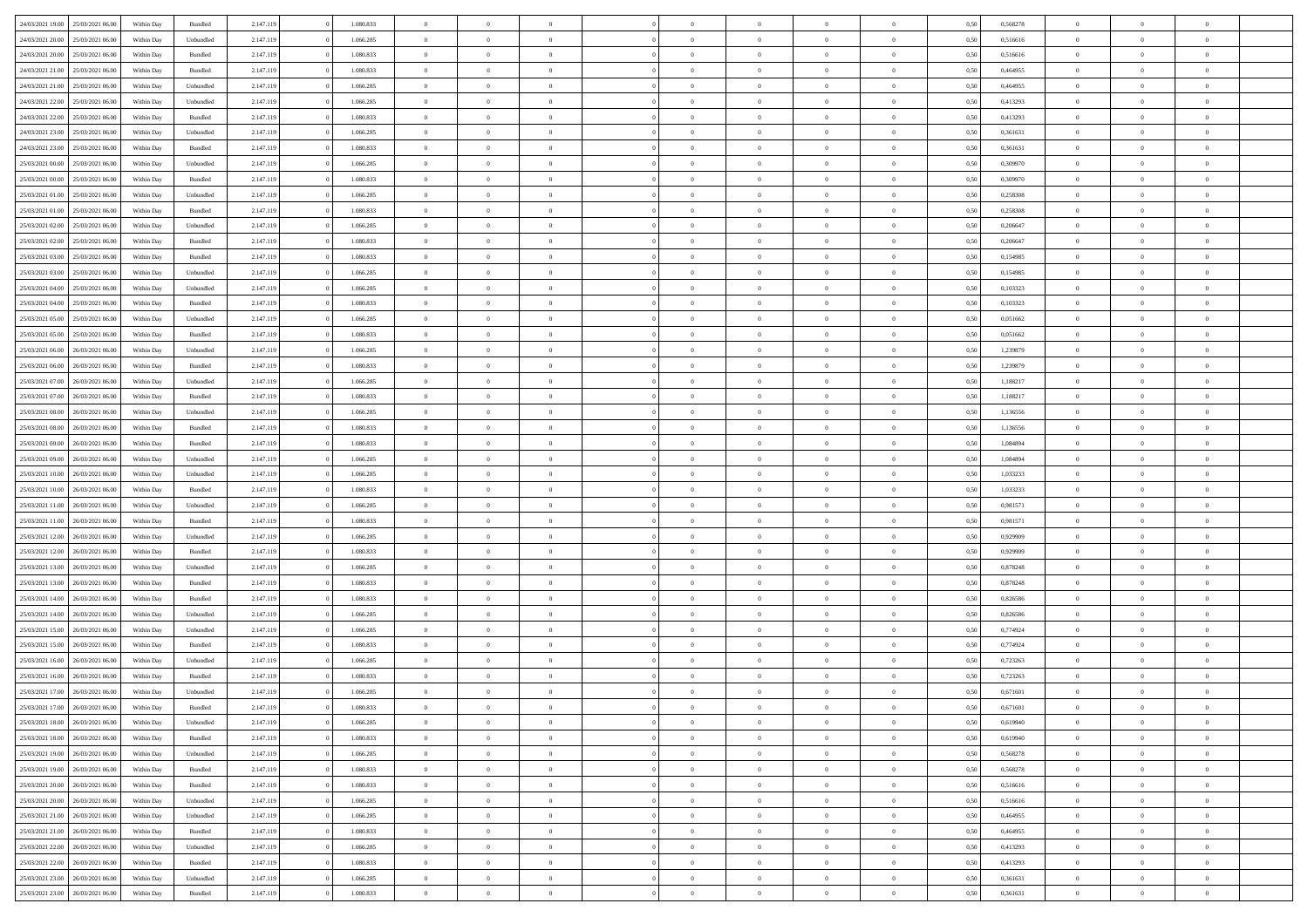| 26/03/2021 00:00                  | 26/03/2021 06:00 | Within Dav | Unbundled | 2.147.119 | 1.066.285 | $\overline{0}$ | $\Omega$       |                | $\Omega$       | $\Omega$       | $\theta$       | $\theta$       | 0.50 | 0,309970 | $\theta$       | $\theta$       | $\theta$       |  |
|-----------------------------------|------------------|------------|-----------|-----------|-----------|----------------|----------------|----------------|----------------|----------------|----------------|----------------|------|----------|----------------|----------------|----------------|--|
| 26/03/2021 00:00                  | 26/03/2021 06:00 | Within Day | Bundled   | 2.147.119 | 1.080.833 | $\overline{0}$ | $\theta$       | $\overline{0}$ | $\overline{0}$ | $\bf{0}$       | $\overline{0}$ | $\bf{0}$       | 0,50 | 0,309970 | $\theta$       | $\overline{0}$ | $\overline{0}$ |  |
| 26/03/2021 01:00                  | 26/03/2021 06:00 | Within Day | Unbundled | 2.147.119 | 1.066.285 | $\overline{0}$ | $\bf{0}$       | $\overline{0}$ | $\bf{0}$       | $\bf{0}$       | $\bf{0}$       | $\mathbf{0}$   | 0,50 | 0,258308 | $\overline{0}$ | $\overline{0}$ | $\bf{0}$       |  |
| 26/03/2021 01:00                  | 26/03/2021 06:00 | Within Dav | Bundled   | 2.147.119 | 1.080.833 | $\overline{0}$ | $\overline{0}$ | $\overline{0}$ | $\overline{0}$ | $\bf{0}$       | $\overline{0}$ | $\overline{0}$ | 0.50 | 0.258308 | $\theta$       | $\theta$       | $\overline{0}$ |  |
| 26/03/2021 02:00                  | 26/03/2021 06:00 |            |           | 2.147.119 | 1.080.833 | $\overline{0}$ | $\theta$       | $\overline{0}$ | $\overline{0}$ | $\bf{0}$       | $\overline{0}$ |                |      | 0,206647 | $\theta$       | $\overline{0}$ | $\overline{0}$ |  |
|                                   |                  | Within Day | Bundled   |           |           |                |                |                |                |                |                | $\bf{0}$       | 0,50 |          |                |                |                |  |
| 26/03/2021 02:00                  | 26/03/2021 06:00 | Within Day | Unbundled | 2.147.119 | 1.066.285 | $\overline{0}$ | $\overline{0}$ | $\overline{0}$ | $\bf{0}$       | $\overline{0}$ | $\overline{0}$ | $\mathbf{0}$   | 0,50 | 0,206647 | $\overline{0}$ | $\overline{0}$ | $\bf{0}$       |  |
| 26/03/2021 03:00                  | 26/03/2021 06:00 | Within Dav | Unbundled | 2.147.119 | 1.066.285 | $\overline{0}$ | $\overline{0}$ | $\overline{0}$ | $\overline{0}$ | $\overline{0}$ | $\overline{0}$ | $\overline{0}$ | 0.50 | 0,154985 | $\theta$       | $\overline{0}$ | $\overline{0}$ |  |
| 26/03/2021 03:00                  | 26/03/2021 06:00 | Within Day | Bundled   | 2.147.119 | 1.080.833 | $\overline{0}$ | $\theta$       | $\overline{0}$ | $\overline{0}$ | $\bf{0}$       | $\overline{0}$ | $\bf{0}$       | 0,50 | 0,154985 | $\theta$       | $\theta$       | $\overline{0}$ |  |
| 26/03/2021 04:00                  | 26/03/2021 06:00 | Within Day | Unbundled | 2.147.119 | 1.066.285 | $\overline{0}$ | $\overline{0}$ | $\overline{0}$ | $\bf{0}$       | $\bf{0}$       | $\bf{0}$       | $\bf{0}$       | 0,50 | 0,103323 | $\,0\,$        | $\overline{0}$ | $\overline{0}$ |  |
| 26/03/2021 04:00                  | 26/03/2021 06:00 | Within Dav | Bundled   | 2.147.119 | 1.080.833 | $\overline{0}$ | $\overline{0}$ | $\overline{0}$ | $\overline{0}$ | $\overline{0}$ | $\overline{0}$ | $\overline{0}$ | 0.50 | 0,103323 | $\theta$       | $\overline{0}$ | $\overline{0}$ |  |
|                                   |                  |            |           |           |           |                |                |                |                |                |                |                |      |          |                |                |                |  |
| 26/03/2021 05:00                  | 26/03/2021 06:00 | Within Day | Unbundled | 2.147.119 | 1.066.285 | $\overline{0}$ | $\theta$       | $\overline{0}$ | $\overline{0}$ | $\bf{0}$       | $\overline{0}$ | $\bf{0}$       | 0,50 | 0,051662 | $\,$ 0 $\,$    | $\overline{0}$ | $\overline{0}$ |  |
| 26/03/2021 05:00                  | 26/03/2021 06:00 | Within Day | Bundled   | 2.147.119 | 1.080.833 | $\overline{0}$ | $\bf{0}$       | $\overline{0}$ | $\bf{0}$       | $\bf{0}$       | $\bf{0}$       | $\bf{0}$       | 0,50 | 0,051662 | $\bf{0}$       | $\overline{0}$ | $\bf{0}$       |  |
| 26/03/2021 06:00                  | 27/03/2021 06:00 | Within Day | Unbundled | 2.147.119 | 1.066.285 | $\overline{0}$ | $\overline{0}$ | $\overline{0}$ | $\overline{0}$ | $\bf{0}$       | $\overline{0}$ | $\overline{0}$ | 0.50 | 1,239879 | $\theta$       | $\theta$       | $\overline{0}$ |  |
| 26/03/2021 06:00                  | 27/03/2021 06.00 | Within Day | Bundled   | 2.147.119 | 1.080.833 | $\overline{0}$ | $\theta$       | $\overline{0}$ | $\overline{0}$ | $\bf{0}$       | $\overline{0}$ | $\overline{0}$ | 0,50 | 1,239879 | $\theta$       | $\overline{0}$ | $\overline{0}$ |  |
| 26/03/2021 07:00                  | 27/03/2021 06:00 | Within Day | Unbundled | 2.147.119 | 1.066.285 | $\overline{0}$ | $\overline{0}$ | $\overline{0}$ | $\bf{0}$       | $\overline{0}$ | $\overline{0}$ | $\mathbf{0}$   | 0,50 | 1,188217 | $\bf{0}$       | $\overline{0}$ | $\bf{0}$       |  |
| 26/03/2021 07:00                  | 27/03/2021 06:00 | Within Dav | Bundled   | 2.147.119 | 1.080.833 | $\overline{0}$ | $\overline{0}$ | $\overline{0}$ |                | $\overline{0}$ | $\overline{0}$ | $\overline{0}$ | 0.50 | 1,188217 | $\theta$       | $\overline{0}$ | $\overline{0}$ |  |
|                                   |                  |            |           |           |           |                |                |                | $\overline{0}$ |                |                |                |      |          |                |                |                |  |
| 26/03/2021 08:00                  | 27/03/2021 06:00 | Within Day | Bundled   | 2.147.119 | 1.080.833 | $\overline{0}$ | $\theta$       | $\overline{0}$ | $\overline{0}$ | $\bf{0}$       | $\overline{0}$ | $\bf{0}$       | 0,50 | 1,136556 | $\theta$       | $\theta$       | $\overline{0}$ |  |
| 26/03/2021 08:00                  | 27/03/2021 06:00 | Within Day | Unbundled | 2.147.119 | 1.066.285 | $\overline{0}$ | $\overline{0}$ | $\overline{0}$ | $\bf{0}$       | $\bf{0}$       | $\bf{0}$       | $\bf{0}$       | 0,50 | 1,136556 | $\bf{0}$       | $\overline{0}$ | $\overline{0}$ |  |
| 26/03/2021 09:00                  | 27/03/2021 06:00 | Within Dav | Bundled   | 2.147.119 | 1.080.833 | $\overline{0}$ | $\overline{0}$ | $\overline{0}$ | $\overline{0}$ | $\overline{0}$ | $\overline{0}$ | $\overline{0}$ | 0.50 | 1,084894 | $\theta$       | $\overline{0}$ | $\overline{0}$ |  |
| 26/03/2021 09:00                  | 27/03/2021 06.00 | Within Day | Unbundled | 2.147.119 | 1.066.285 | $\overline{0}$ | $\theta$       | $\overline{0}$ | $\overline{0}$ | $\bf{0}$       | $\overline{0}$ | $\bf{0}$       | 0,50 | 1,084894 | $\,$ 0 $\,$    | $\overline{0}$ | $\overline{0}$ |  |
| 26/03/2021 10:00                  | 27/03/2021 06:00 | Within Day | Bundled   | 2.147.119 | 1.080.833 | $\overline{0}$ | $\overline{0}$ | $\overline{0}$ | $\bf{0}$       | $\bf{0}$       | $\bf{0}$       | $\bf{0}$       | 0,50 | 1,033233 | $\bf{0}$       | $\overline{0}$ | $\bf{0}$       |  |
| 26/03/2021 10:00                  | 27/03/2021 06:00 |            | Unbundled |           | 1.066.285 | $\overline{0}$ | $\overline{0}$ | $\overline{0}$ |                | $\bf{0}$       | $\overline{0}$ | $\overline{0}$ | 0.50 | 1,033233 | $\theta$       | $\overline{0}$ | $\overline{0}$ |  |
|                                   |                  | Within Day |           | 2.147.119 |           |                |                |                | $\overline{0}$ |                |                |                |      |          |                |                |                |  |
| 26/03/2021 11:00                  | 27/03/2021 06.00 | Within Day | Bundled   | 2.147.119 | 1.080.833 | $\overline{0}$ | $\theta$       | $\overline{0}$ | $\overline{0}$ | $\bf{0}$       | $\overline{0}$ | $\bf{0}$       | 0,50 | 0,981571 | $\,$ 0 $\,$    | $\overline{0}$ | $\overline{0}$ |  |
| 26/03/2021 11:00                  | 27/03/2021 06:00 | Within Day | Unbundled | 2.147.119 | 1.066.285 | $\overline{0}$ | $\overline{0}$ | $\overline{0}$ | $\bf{0}$       | $\overline{0}$ | $\overline{0}$ | $\mathbf{0}$   | 0,50 | 0,981571 | $\bf{0}$       | $\overline{0}$ | $\bf{0}$       |  |
| 26/03/2021 12:00                  | 27/03/2021 06:00 | Within Dav | Unbundled | 2.147.119 | 1.066.285 | $\overline{0}$ | $\overline{0}$ | $\overline{0}$ | $\overline{0}$ | $\overline{0}$ | $\overline{0}$ | $\overline{0}$ | 0.50 | 0.929909 | $\theta$       | $\overline{0}$ | $\overline{0}$ |  |
| 26/03/2021 12:00                  | 27/03/2021 06:00 | Within Day | Bundled   | 2.147.119 | 1.080.833 | $\overline{0}$ | $\theta$       | $\overline{0}$ | $\overline{0}$ | $\bf{0}$       | $\overline{0}$ | $\bf{0}$       | 0,50 | 0,929909 | $\theta$       | $\theta$       | $\overline{0}$ |  |
| 26/03/2021 13:00                  | 27/03/2021 06:00 | Within Day | Unbundled | 2.147.119 | 1.066.285 | $\overline{0}$ | $\overline{0}$ | $\overline{0}$ | $\bf{0}$       | $\bf{0}$       | $\bf{0}$       | $\bf{0}$       | 0,50 | 0,878248 | $\,0\,$        | $\overline{0}$ | $\overline{0}$ |  |
|                                   | 27/03/2021 06:00 |            | Bundled   | 2.147.119 | 1.080.833 | $\overline{0}$ | $\overline{0}$ | $\overline{0}$ | $\overline{0}$ | $\overline{0}$ | $\overline{0}$ | $\overline{0}$ | 0.50 | 0,878248 | $\theta$       | $\overline{0}$ | $\overline{0}$ |  |
| 26/03/2021 13:00                  |                  | Within Day |           |           |           |                |                |                |                |                |                |                |      |          |                |                |                |  |
| 26/03/2021 14:00                  | 27/03/2021 06:00 | Within Day | Bundled   | 2.147.119 | 1.080.833 | $\overline{0}$ | $\theta$       | $\overline{0}$ | $\overline{0}$ | $\bf{0}$       | $\overline{0}$ | $\bf{0}$       | 0,50 | 0,826586 | $\,$ 0 $\,$    | $\overline{0}$ | $\overline{0}$ |  |
| 26/03/2021 14:00                  | 27/03/2021 06:00 | Within Day | Unbundled | 2.147.119 | 1.066.285 | $\overline{0}$ | $\overline{0}$ | $\overline{0}$ | $\bf{0}$       | $\bf{0}$       | $\bf{0}$       | $\bf{0}$       | 0,50 | 0,826586 | $\overline{0}$ | $\overline{0}$ | $\bf{0}$       |  |
| 26/03/2021 15:00                  | 27/03/2021 06:00 | Within Day | Unbundled | 2.147.119 | 1.066.285 | $\overline{0}$ | $\Omega$       | $\Omega$       | $\Omega$       | $\Omega$       | $\overline{0}$ | $\overline{0}$ | 0.50 | 0,774924 | $\,0\,$        | $\theta$       | $\theta$       |  |
| 26/03/2021 15:00                  | 27/03/2021 06.00 | Within Day | Bundled   | 2.147.119 | 1.080.833 | $\overline{0}$ | $\theta$       | $\overline{0}$ | $\overline{0}$ | $\bf{0}$       | $\overline{0}$ | $\bf{0}$       | 0,50 | 0,774924 | $\theta$       | $\overline{0}$ | $\overline{0}$ |  |
| 26/03/2021 16:00                  | 27/03/2021 06:00 | Within Day | Unbundled | 2.147.119 | 1.066.285 | $\overline{0}$ | $\overline{0}$ | $\overline{0}$ | $\bf{0}$       | $\overline{0}$ | $\overline{0}$ | $\mathbf{0}$   | 0,50 | 0,723263 | $\overline{0}$ | $\overline{0}$ | $\bf{0}$       |  |
| 26/03/2021 16:00                  | 27/03/2021 06:00 |            | Bundled   | 2.147.119 | 1.080.833 | $\overline{0}$ | $\Omega$       | $\Omega$       | $\Omega$       | $\bf{0}$       | $\overline{0}$ | $\overline{0}$ | 0.50 | 0,723263 | $\,0\,$        | $\theta$       | $\theta$       |  |
|                                   |                  | Within Day |           |           |           |                |                |                |                |                |                |                |      |          |                |                |                |  |
| 26/03/2021 17:00                  | 27/03/2021 06:00 | Within Day | Unbundled | 2.147.119 | 1.066.285 | $\overline{0}$ | $\theta$       | $\overline{0}$ | $\overline{0}$ | $\bf{0}$       | $\overline{0}$ | $\bf{0}$       | 0,50 | 0,671601 | $\,$ 0 $\,$    | $\overline{0}$ | $\overline{0}$ |  |
| 26/03/2021 17:00                  | 27/03/2021 06:00 | Within Day | Bundled   | 2.147.119 | 1.080.833 | $\overline{0}$ | $\overline{0}$ | $\overline{0}$ | $\bf{0}$       | $\bf{0}$       | $\bf{0}$       | $\bf{0}$       | 0,50 | 0,671601 | $\bf{0}$       | $\overline{0}$ | $\bf{0}$       |  |
| 26/03/2021 18:00                  | 27/03/2021 06:00 | Within Day | Unbundled | 2.147.119 | 1.066.285 | $\overline{0}$ | $\Omega$       | $\Omega$       | $\Omega$       | $\theta$       | $\theta$       | $\overline{0}$ | 0.50 | 0.619940 | $\theta$       | $\theta$       | $\theta$       |  |
| 26/03/2021 18:00                  | 27/03/2021 06:00 | Within Day | Bundled   | 2.147.119 | 1.080.833 | $\overline{0}$ | $\theta$       | $\overline{0}$ | $\overline{0}$ | $\bf{0}$       | $\overline{0}$ | $\bf{0}$       | 0,50 | 0,619940 | $\,$ 0 $\,$    | $\overline{0}$ | $\overline{0}$ |  |
| 26/03/2021 19:00                  | 27/03/2021 06:00 | Within Day | Unbundled | 2.147.119 | 1.066.285 | $\overline{0}$ | $\bf{0}$       | $\overline{0}$ | $\bf{0}$       | $\bf{0}$       | $\bf{0}$       | $\bf{0}$       | 0,50 | 0,568278 | $\overline{0}$ | $\overline{0}$ | $\bf{0}$       |  |
| 26/03/2021 19:00                  | 27/03/2021 06:00 | Within Day | Bundled   | 2.147.119 | 1.080.833 | $\overline{0}$ | $\Omega$       | $\Omega$       | $\Omega$       | $\overline{0}$ | $\overline{0}$ | $\overline{0}$ | 0.50 | 0,568278 | $\,0\,$        | $\theta$       | $\theta$       |  |
|                                   |                  |            |           |           |           |                | $\theta$       |                |                |                |                |                |      |          |                |                |                |  |
| 26/03/2021 20:00                  | 27/03/2021 06.00 | Within Day | Bundled   | 2.147.119 | 1.080.833 | $\overline{0}$ |                | $\overline{0}$ | $\overline{0}$ | $\bf{0}$       | $\overline{0}$ | $\bf{0}$       | 0,50 | 0,516616 | $\,$ 0 $\,$    | $\overline{0}$ | $\overline{0}$ |  |
| 26/03/2021 20:00                  | 27/03/2021 06:00 | Within Day | Unbundled | 2.147.119 | 1.066.285 | $\overline{0}$ | $\overline{0}$ | $\overline{0}$ | $\bf{0}$       | $\bf{0}$       | $\bf{0}$       | $\mathbf{0}$   | 0,50 | 0,516616 | $\overline{0}$ | $\overline{0}$ | $\bf{0}$       |  |
| 26/03/2021 21:00                  | 27/03/2021 06:00 | Within Day | Unbundled | 2.147.119 | 1.066.285 | $\overline{0}$ | $\Omega$       | $\Omega$       | $\Omega$       | $\Omega$       | $\Omega$       | $\overline{0}$ | 0.50 | 0.464955 | $\theta$       | $\theta$       | $\theta$       |  |
| 26/03/2021 21:00                  | 27/03/2021 06:00 | Within Day | Bundled   | 2.147.119 | 1.080.833 | $\overline{0}$ | $\overline{0}$ | $\overline{0}$ | $\bf{0}$       | $\,$ 0         | $\bf{0}$       | $\bf{0}$       | 0,50 | 0,464955 | $\,0\,$        | $\,$ 0 $\,$    | $\overline{0}$ |  |
| 26/03/2021 22:00                  | 27/03/2021 06:00 | Within Day | Unbundled | 2.147.119 | 1.066.285 | $\bf{0}$       | $\bf{0}$       |                |                | $\bf{0}$       |                |                | 0,50 | 0,413293 | $\bf{0}$       | $\overline{0}$ |                |  |
| 26/03/2021 22:00                  | 27/03/2021 06:00 | Within Day | Bundled   | 2.147.119 | 1.080.833 | $\overline{0}$ | $\overline{0}$ | $\overline{0}$ | $\Omega$       | $\overline{0}$ | $\overline{0}$ | $\overline{0}$ | 0.50 | 0,413293 | $\theta$       | $\theta$       | $\theta$       |  |
| 26/03/2021 23:00                  | 27/03/2021 06:00 | Within Day | Unbundled | 2.147.119 | 1.066.285 | $\overline{0}$ | $\,$ 0         | $\overline{0}$ | $\bf{0}$       | $\,$ 0 $\,$    | $\overline{0}$ | $\mathbf{0}$   | 0,50 | 0,361631 | $\,$ 0 $\,$    | $\,$ 0 $\,$    | $\,$ 0         |  |
|                                   |                  |            |           |           |           |                |                |                |                |                |                |                |      |          |                |                |                |  |
| 26/03/2021 23:00                  | 27/03/2021 06:00 | Within Day | Bundled   | 2.147.119 | 1.080.833 | $\overline{0}$ | $\overline{0}$ | $\overline{0}$ | $\overline{0}$ | $\overline{0}$ | $\overline{0}$ | $\mathbf{0}$   | 0,50 | 0,361631 | $\overline{0}$ | $\bf{0}$       | $\bf{0}$       |  |
| 27/03/2021 00:00                  | 27/03/2021 06:00 | Within Day | Unbundled | 2.147.119 | 1.066.285 | $\overline{0}$ | $\overline{0}$ | $\overline{0}$ | $\Omega$       | $\overline{0}$ | $\overline{0}$ | $\bf{0}$       | 0,50 | 0,309970 | $\overline{0}$ | $\theta$       | $\overline{0}$ |  |
| 27/03/2021 00:00                  | 27/03/2021 06:00 | Within Day | Bundled   | 2.147.119 | 1.080.833 | $\overline{0}$ | $\,$ 0         | $\overline{0}$ | $\overline{0}$ | $\overline{0}$ | $\overline{0}$ | $\bf{0}$       | 0,50 | 0,309970 | $\,$ 0 $\,$    | $\overline{0}$ | $\overline{0}$ |  |
| 27/03/2021 01:00                  | 27/03/2021 06:00 | Within Day | Unbundled | 2.147.119 | 1.066.285 | $\overline{0}$ | $\overline{0}$ | $\overline{0}$ | $\overline{0}$ | $\overline{0}$ | $\overline{0}$ | $\mathbf{0}$   | 0,50 | 0,258308 | $\overline{0}$ | $\overline{0}$ | $\bf{0}$       |  |
| 27/03/2021 01:00                  | 27/03/2021 06:00 | Within Day | Bundled   | 2.147.119 | 1.080.833 | $\overline{0}$ | $\overline{0}$ | $\overline{0}$ | $\Omega$       | $\overline{0}$ | $\overline{0}$ | $\bf{0}$       | 0.50 | 0,258308 | $\overline{0}$ | $\theta$       | $\overline{0}$ |  |
| 27/03/2021 02:00                  | 27/03/2021 06:00 | Within Day | Bundled   | 2.147.119 | 1.080.833 | $\overline{0}$ | $\,$ 0         | $\overline{0}$ | $\bf{0}$       | $\bf{0}$       | $\bf{0}$       | $\bf{0}$       | 0,50 | 0,206647 | $\,$ 0 $\,$    | $\overline{0}$ | $\overline{0}$ |  |
|                                   |                  |            |           |           |           |                |                |                |                |                |                |                |      |          |                |                |                |  |
| 27/03/2021 02:00                  | 27/03/2021 06:00 | Within Day | Unbundled | 2.147.119 | 1.066.285 | $\overline{0}$ | $\bf{0}$       | $\overline{0}$ | $\overline{0}$ | $\overline{0}$ | $\overline{0}$ | $\mathbf{0}$   | 0,50 | 0,206647 | $\overline{0}$ | $\overline{0}$ | $\bf{0}$       |  |
| 27/03/2021 03:00                  | 27/03/2021 06:00 | Within Day | Unbundled | 2.147.119 | 1.066.285 | $\overline{0}$ | $\overline{0}$ | $\overline{0}$ | $\Omega$       | $\overline{0}$ | $\overline{0}$ | $\bf{0}$       | 0.50 | 0,154985 | $\overline{0}$ | $\theta$       | $\overline{0}$ |  |
| 27/03/2021 03:00                  | 27/03/2021 06:00 | Within Day | Bundled   | 2.147.119 | 1.080.833 | $\overline{0}$ | $\,$ 0 $\,$    | $\overline{0}$ | $\overline{0}$ | $\bf{0}$       | $\bf{0}$       | $\bf{0}$       | 0,50 | 0,154985 | $\,$ 0 $\,$    | $\,$ 0 $\,$    | $\bf{0}$       |  |
| 27/03/2021 04:00 27/03/2021 06:00 |                  | Within Day | Unbundled | 2.147.119 | 1.066.285 | $\overline{0}$ | $\bf{0}$       | $\overline{0}$ | $\bf{0}$       | $\bf{0}$       | $\bf{0}$       | $\bf{0}$       | 0,50 | 0,103323 | $\overline{0}$ | $\overline{0}$ | $\bf{0}$       |  |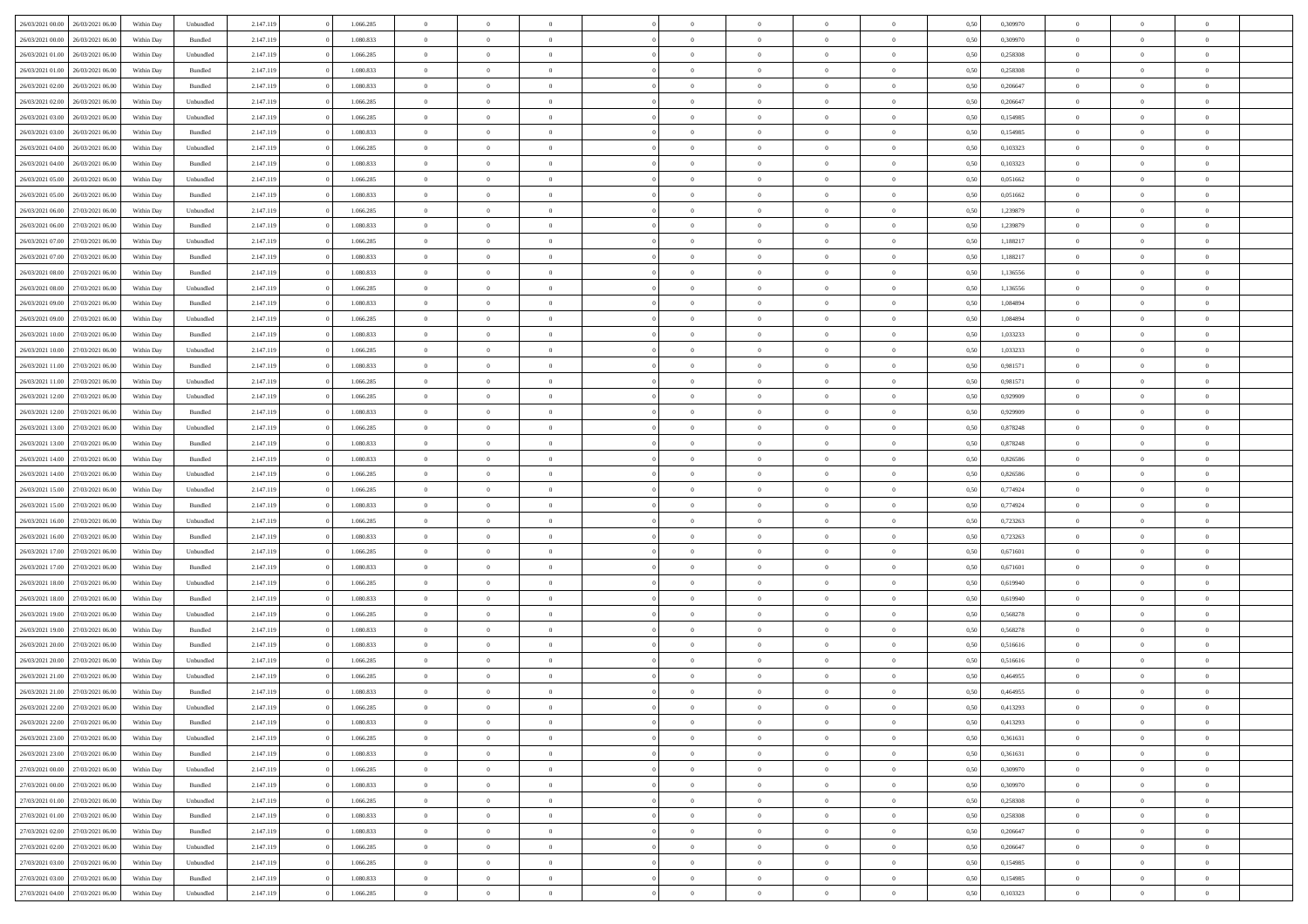| 27/03/2021 04:00 27/03/2021 06:00    | Within Day | Bundled   | 2.147.119 | 1.080.833 | $\overline{0}$ | $\overline{0}$ | $\Omega$       | $\Omega$       | $\theta$       | $\Omega$       | $\theta$       | 0,50 | 0,103323 | $\theta$       | $\theta$       | $\theta$       |  |
|--------------------------------------|------------|-----------|-----------|-----------|----------------|----------------|----------------|----------------|----------------|----------------|----------------|------|----------|----------------|----------------|----------------|--|
| 27/03/2021 05:00<br>27/03/2021 06:00 | Within Day | Unbundled | 2.147.119 | 1.066.285 | $\overline{0}$ | $\overline{0}$ | $\overline{0}$ | $\overline{0}$ | $\theta$       | $\overline{0}$ | $\,$ 0 $\,$    | 0,50 | 0,051662 | $\theta$       | $\theta$       | $\overline{0}$ |  |
| 27/03/2021 05:00<br>27/03/2021 06:00 | Within Day | Bundled   | 2.147.119 | 1.080.833 | $\overline{0}$ | $\bf{0}$       | $\overline{0}$ | $\overline{0}$ | $\overline{0}$ | $\overline{0}$ | $\bf{0}$       | 0,50 | 0,051662 | $\bf{0}$       | $\overline{0}$ | $\overline{0}$ |  |
| 27/03/2021 06:00<br>28/03/2021 06:00 | Within Day | Unbundled | 2.240.472 | 1.159.638 | $\overline{0}$ | $\overline{0}$ | $\overline{0}$ | $\overline{0}$ | $\theta$       | $\overline{0}$ | $\overline{0}$ | 0.50 | 1,239879 | $\theta$       | $\theta$       | $\overline{0}$ |  |
| 27/03/2021 06:00<br>28/03/2021 06:00 | Within Day | Bundled   | 2.240.472 | 1.080.833 | $\overline{0}$ | $\overline{0}$ | $\overline{0}$ | $\overline{0}$ | $\theta$       | $\overline{0}$ | $\bf{0}$       | 0,50 | 1,239879 | $\theta$       | $\theta$       | $\overline{0}$ |  |
|                                      |            |           |           |           |                |                |                |                |                |                |                |      |          |                |                |                |  |
| 27/03/2021 07:00<br>28/03/2021 06:00 | Within Day | Unbundled | 2.240.472 | 1.159.638 | $\overline{0}$ | $\bf{0}$       | $\overline{0}$ | $\overline{0}$ | $\overline{0}$ | $\overline{0}$ | $\bf{0}$       | 0,50 | 1,185971 | $\bf{0}$       | $\overline{0}$ | $\bf{0}$       |  |
| 27/03/2021 07:00<br>28/03/2021 06:00 | Within Day | Bundled   | 2.240.472 | 1.080.833 | $\overline{0}$ | $\overline{0}$ | $\overline{0}$ | $\overline{0}$ | $\overline{0}$ | $\overline{0}$ | $\overline{0}$ | 0.5( | 1,185971 | $\theta$       | $\theta$       | $\overline{0}$ |  |
| 27/03/2021 08:00<br>28/03/2021 06:00 | Within Day | Bundled   | 2.240.472 | 1.080.833 | $\overline{0}$ | $\theta$       | $\overline{0}$ | $\overline{0}$ | $\theta$       | $\overline{0}$ | $\bf{0}$       | 0,50 | 1,132063 | $\theta$       | $\theta$       | $\overline{0}$ |  |
| 27/03/2021 08:00<br>28/03/2021 06:00 | Within Day | Unbundled | 2.240.472 | 1.159.638 | $\overline{0}$ | $\bf{0}$       | $\overline{0}$ | $\overline{0}$ | $\overline{0}$ | $\overline{0}$ | $\bf{0}$       | 0,50 | 1,132063 | $\bf{0}$       | $\bf{0}$       | $\overline{0}$ |  |
| 27/03/2021 09:00<br>28/03/2021 06:00 | Within Day | Unbundled | 2.240.472 | 1.159.638 | $\overline{0}$ | $\overline{0}$ | $\overline{0}$ | $\overline{0}$ | $\overline{0}$ | $\overline{0}$ | $\overline{0}$ | 0.50 | 1,078156 | $\theta$       | $\theta$       | $\overline{0}$ |  |
| 27/03/2021 09:00<br>28/03/2021 06:00 | Within Day | Bundled   | 2.240.472 | 1.080.833 | $\bf{0}$       | $\overline{0}$ | $\overline{0}$ | $\overline{0}$ | $\theta$       | $\overline{0}$ | $\bf{0}$       | 0,50 | 1,078156 | $\theta$       | $\theta$       | $\overline{0}$ |  |
| 27/03/2021 10:00<br>28/03/2021 06:00 | Within Day | Unbundled | 2.240.472 | 1.159.638 | $\overline{0}$ | $\bf{0}$       | $\overline{0}$ | $\overline{0}$ | $\bf{0}$       | $\overline{0}$ | $\bf{0}$       | 0,50 | 1,024248 | $\bf{0}$       | $\overline{0}$ | $\overline{0}$ |  |
| 27/03/2021 10:00<br>28/03/2021 06:00 | Within Day | Bundled   | 2.240.472 | 1.080.833 | $\overline{0}$ | $\overline{0}$ | $\overline{0}$ | $\overline{0}$ | $\overline{0}$ | $\overline{0}$ | $\overline{0}$ | 0.5( | 1.024248 | $\theta$       | $\theta$       | $\overline{0}$ |  |
| 27/03/2021 11:00<br>28/03/2021 06:00 | Within Day | Unbundled | 2.240.472 | 1.159.638 | $\overline{0}$ | $\theta$       | $\overline{0}$ | $\overline{0}$ | $\theta$       | $\overline{0}$ | $\bf{0}$       | 0,50 | 0,970340 | $\theta$       | $\theta$       | $\overline{0}$ |  |
| 27/03/2021 11:00<br>28/03/2021 06:00 | Within Day | Bundled   | 2.240.472 | 1.080.833 | $\overline{0}$ | $\bf{0}$       | $\overline{0}$ | $\overline{0}$ | $\overline{0}$ | $\overline{0}$ | $\bf{0}$       | 0,50 | 0,970340 | $\bf{0}$       | $\overline{0}$ | $\bf{0}$       |  |
| 27/03/2021 12:00<br>28/03/2021 06:00 | Within Day | Unbundled | 2.240.472 | 1.159.638 | $\overline{0}$ | $\overline{0}$ | $\overline{0}$ | $\overline{0}$ | $\overline{0}$ | $\overline{0}$ | $\overline{0}$ | 0.5( | 0.916432 | $\theta$       | $\theta$       | $\overline{0}$ |  |
|                                      |            |           |           |           |                |                |                |                |                |                |                |      |          |                |                |                |  |
| 27/03/2021 12:00<br>28/03/2021 06:00 | Within Day | Bundled   | 2.240.472 | 1.080.833 | $\overline{0}$ | $\theta$       | $\overline{0}$ | $\overline{0}$ | $\theta$       | $\overline{0}$ | $\bf{0}$       | 0,50 | 0,916432 | $\theta$       | $\theta$       | $\overline{0}$ |  |
| 27/03/2021 13:00<br>28/03/2021 06:00 | Within Day | Bundled   | 2.240.472 | 1.080.833 | $\overline{0}$ | $\bf{0}$       | $\overline{0}$ | $\overline{0}$ | $\overline{0}$ | $\bf{0}$       | $\bf{0}$       | 0,50 | 0,862525 | $\bf{0}$       | $\overline{0}$ | $\overline{0}$ |  |
| 27/03/2021 13:00<br>28/03/2021 06:00 | Within Day | Unbundled | 2.240.472 | 1.159.638 | $\overline{0}$ | $\overline{0}$ | $\overline{0}$ | $\overline{0}$ | $\overline{0}$ | $\overline{0}$ | $\overline{0}$ | 0.5( | 0,862525 | $\theta$       | $\theta$       | $\overline{0}$ |  |
| 27/03/2021 14:00<br>28/03/2021 06:00 | Within Day | Unbundled | 2.240.472 | 1.159.638 | $\bf{0}$       | $\overline{0}$ | $\overline{0}$ | $\overline{0}$ | $\theta$       | $\overline{0}$ | $\bf{0}$       | 0,50 | 0,808617 | $\theta$       | $\theta$       | $\overline{0}$ |  |
| 27/03/2021 14:00<br>28/03/2021 06:00 | Within Day | Bundled   | 2.240.472 | 1.080.833 | $\overline{0}$ | $\bf{0}$       | $\overline{0}$ | $\overline{0}$ | $\overline{0}$ | $\overline{0}$ | $\bf{0}$       | 0,50 | 0,808617 | $\bf{0}$       | $\bf{0}$       | $\overline{0}$ |  |
| 27/03/2021 15:00<br>28/03/2021 06:00 | Within Day | Unbundled | 2.240.472 | 1.159.638 | $\overline{0}$ | $\overline{0}$ | $\overline{0}$ | $\overline{0}$ | $\overline{0}$ | $\overline{0}$ | $\overline{0}$ | 0.50 | 0,754709 | $\theta$       | $\theta$       | $\overline{0}$ |  |
| 27/03/2021 15:00<br>28/03/2021 06:00 | Within Day | Bundled   | 2.240.472 | 1.080.833 | $\overline{0}$ | $\overline{0}$ | $\overline{0}$ | $\overline{0}$ | $\theta$       | $\overline{0}$ | $\bf{0}$       | 0,50 | 0,754709 | $\theta$       | $\theta$       | $\overline{0}$ |  |
| 27/03/2021 16:00<br>28/03/2021 06:00 | Within Day | Unbundled | 2.240.472 | 1.159.638 | $\overline{0}$ | $\bf{0}$       | $\overline{0}$ | $\overline{0}$ | $\overline{0}$ | $\overline{0}$ | $\bf{0}$       | 0,50 | 0,700801 | $\overline{0}$ | $\overline{0}$ | $\bf{0}$       |  |
| 27/03/2021 16:00<br>28/03/2021 06:00 | Within Day | Bundled   | 2.240.472 | 1.080.833 | $\overline{0}$ | $\overline{0}$ | $\overline{0}$ | $\overline{0}$ | $\overline{0}$ | $\overline{0}$ | $\overline{0}$ | 0.5( | 0.700801 | $\theta$       | $\theta$       | $\overline{0}$ |  |
| 27/03/2021 17:00<br>28/03/2021 06:00 | Within Day | Unbundled | 2.240.472 | 1.159.638 | $\overline{0}$ | $\overline{0}$ | $\overline{0}$ | $\overline{0}$ | $\theta$       | $\overline{0}$ | $\bf{0}$       | 0,50 | 0,646893 | $\theta$       | $\theta$       | $\overline{0}$ |  |
| 27/03/2021 17:00<br>28/03/2021 06:00 | Within Day | Bundled   | 2.240.472 | 1.080.833 | $\overline{0}$ | $\bf{0}$       | $\overline{0}$ | $\overline{0}$ | $\overline{0}$ | $\bf{0}$       | $\bf{0}$       | 0,50 | 0,646893 | $\bf{0}$       | $\bf{0}$       | $\overline{0}$ |  |
| 27/03/2021 18:00<br>28/03/2021 06:00 | Within Day | Unbundled | 2.240.472 | 1.159.638 | $\overline{0}$ | $\overline{0}$ | $\overline{0}$ | $\overline{0}$ | $\overline{0}$ | $\overline{0}$ | $\overline{0}$ | 0.5( | 0.592986 | $\theta$       | $\theta$       | $\overline{0}$ |  |
| 27/03/2021 18:00<br>28/03/2021 06:00 | Within Day | Bundled   | 2.240.472 | 1.080.833 | $\bf{0}$       | $\overline{0}$ | $\overline{0}$ | $\overline{0}$ | $\theta$       | $\overline{0}$ | $\bf{0}$       | 0,50 | 0,592986 | $\theta$       | $\theta$       | $\overline{0}$ |  |
| 27/03/2021 19:00<br>28/03/2021 06:00 | Within Day | Bundled   | 2.240.472 | 1.080.833 | $\overline{0}$ | $\bf{0}$       | $\overline{0}$ | $\overline{0}$ | $\bf{0}$       | $\overline{0}$ | $\bf{0}$       | 0,50 | 0,539078 | $\bf{0}$       | $\overline{0}$ | $\overline{0}$ |  |
|                                      |            |           |           |           |                |                |                |                |                |                |                |      |          |                |                |                |  |
| 27/03/2021 19:00<br>28/03/2021 06:00 | Within Day | Unbundled | 2.240.472 | 1.159.638 | $\overline{0}$ | $\overline{0}$ | $\Omega$       | $\Omega$       | $\Omega$       | $\theta$       | $\overline{0}$ | 0.50 | 0,539078 | $\,$ 0 $\,$    | $\Omega$       | $\theta$       |  |
| 27/03/2021 20:00<br>28/03/2021 06:00 | Within Day | Unbundled | 2.240.472 | 1.159.638 | $\overline{0}$ | $\overline{0}$ | $\overline{0}$ | $\overline{0}$ | $\theta$       | $\overline{0}$ | $\bf{0}$       | 0,50 | 0,485170 | $\theta$       | $\theta$       | $\overline{0}$ |  |
| 27/03/2021 20:00<br>28/03/2021 06:00 | Within Day | Bundled   | 2.240.472 | 1.080.833 | $\overline{0}$ | $\bf{0}$       | $\overline{0}$ | $\overline{0}$ | $\bf{0}$       | $\overline{0}$ | $\bf{0}$       | 0,50 | 0,485170 | $\bf{0}$       | $\overline{0}$ | $\bf{0}$       |  |
| 27/03/2021 21:00<br>28/03/2021 06:00 | Within Day | Unbundled | 2.240.472 | 1.159.638 | $\overline{0}$ | $\overline{0}$ | $\Omega$       | $\Omega$       | $\overline{0}$ | $\Omega$       | $\overline{0}$ | 0.50 | 0,431262 | $\bf{0}$       | $\overline{0}$ | $\theta$       |  |
| 27/03/2021 21:00<br>28/03/2021 06:00 | Within Day | Bundled   | 2.240.472 | 1.080.833 | $\bf{0}$       | $\overline{0}$ | $\overline{0}$ | $\overline{0}$ | $\theta$       | $\overline{0}$ | $\bf{0}$       | 0,50 | 0,431262 | $\theta$       | $\theta$       | $\overline{0}$ |  |
| 27/03/2021 22:00<br>28/03/2021 06:00 | Within Day | Unbundled | 2.240.472 | 1.159.638 | $\overline{0}$ | $\bf{0}$       | $\overline{0}$ | $\overline{0}$ | $\overline{0}$ | $\bf{0}$       | $\bf{0}$       | 0,50 | 0,377354 | $\bf{0}$       | $\bf{0}$       | $\overline{0}$ |  |
| 27/03/2021 22:00<br>28/03/2021 06:00 | Within Day | Bundled   | 2.240.472 | 1.080.833 | $\overline{0}$ | $\theta$       | $\Omega$       | $\Omega$       | $\Omega$       | $\Omega$       | $\overline{0}$ | 0.50 | 0,377354 | $\theta$       | $\Omega$       | $\theta$       |  |
| 27/03/2021 23:00<br>28/03/2021 06:00 | Within Day | Unbundled | 2.240.472 | 1.159.638 | $\bf{0}$       | $\overline{0}$ | $\overline{0}$ | $\overline{0}$ | $\theta$       | $\overline{0}$ | $\bf{0}$       | 0,50 | 0,323447 | $\theta$       | $\theta$       | $\overline{0}$ |  |
| 27/03/2021 23:00<br>28/03/2021 06:00 | Within Day | Bundled   | 2.240.472 | 1.080.833 | $\overline{0}$ | $\bf{0}$       | $\overline{0}$ | $\overline{0}$ | $\overline{0}$ | $\overline{0}$ | $\bf{0}$       | 0,50 | 0,323447 | $\bf{0}$       | $\overline{0}$ | $\overline{0}$ |  |
| 28/03/2021 00:00<br>28/03/2021 06:00 | Within Day | Unbundled | 2.240.472 | 1.159.638 | $\overline{0}$ | $\overline{0}$ | $\Omega$       | $\Omega$       | $\Omega$       | $\Omega$       | $\overline{0}$ | 0.50 | 0,269539 | $\,$ 0 $\,$    | $\Omega$       | $\theta$       |  |
| 28/03/2021 00:00<br>28/03/2021 06:00 | Within Day | Bundled   | 2.240.472 | 1.080.833 | $\bf{0}$       | $\overline{0}$ | $\overline{0}$ | $\overline{0}$ | $\theta$       | $\overline{0}$ | $\bf{0}$       | 0,50 | 0,269539 | $\theta$       | $\theta$       | $\overline{0}$ |  |
| 28/03/2021 01:00<br>28/03/2021 06:00 | Within Day | Bundled   | 2.240.472 | 1.080.833 | $\overline{0}$ | $\bf{0}$       | $\overline{0}$ | $\overline{0}$ | $\bf{0}$       | $\overline{0}$ | $\bf{0}$       | 0,50 | 0,215631 | $\overline{0}$ | $\overline{0}$ | $\bf{0}$       |  |
| 28/03/2021 01:00<br>28/03/2021 06:00 | Within Day | Unbundled | 2.240.472 | 1.159.638 | $\Omega$       | $\Omega$       | $\Omega$       | $\Omega$       | $\Omega$       | $\theta$       | $\overline{0}$ | 0.50 | 0,215631 | $\theta$       | $\Omega$       | $\theta$       |  |
| 28/03/2021 03:00<br>28/03/2021 06:00 | Within Day | Unbundled | 2.240.472 | 1.159.638 | $\bf{0}$       | $\bf{0}$       | $\overline{0}$ | $\overline{0}$ | $\bf{0}$       | $\bf{0}$       | $\bf{0}$       | 0,50 | 0,161723 | $\bf{0}$       | $\bf{0}$       | $\overline{0}$ |  |
| 28/03/2021 03:00 28/03/2021 06:00    | Within Day | Bundled   | 2.240.472 | 1.080.833 |                |                |                |                |                |                |                | 0,50 | 0,161723 | $\bf{0}$       | $\bf{0}$       |                |  |
|                                      |            |           |           |           |                |                |                |                |                |                |                |      |          |                |                | $\theta$       |  |
| 28/03/2021 04:00 28/03/2021 06:00    | Within Day | Unbundled | 2.240.472 | 1.159.638 | $\Omega$       | $\overline{0}$ | $\Omega$       | $\theta$       | $\Omega$       | $\theta$       | $\overline{0}$ | 0.50 | 0.107816 | $\theta$       | $\theta$       |                |  |
| 28/03/2021 04:00<br>28/03/2021 06:00 | Within Day | Bundled   | 2.240.472 | 1.080.833 | $\overline{0}$ | $\overline{0}$ | $\overline{0}$ | $\overline{0}$ | $\overline{0}$ | $\overline{0}$ | $\,$ 0 $\,$    | 0,50 | 0,107816 | $\,$ 0 $\,$    | $\,$ 0 $\,$    | $\,$ 0         |  |
| 28/03/2021 06:00<br>28/03/2021 05:00 | Within Day | Unbundled | 2.240.472 | 1.159.638 | $\overline{0}$ | $\overline{0}$ | $\overline{0}$ | $\overline{0}$ | $\overline{0}$ | $\overline{0}$ | $\bf{0}$       | 0,50 | 0,053908 | $\overline{0}$ | $\bf{0}$       | $\overline{0}$ |  |
| 28/03/2021 05:00<br>28/03/2021 06:00 | Within Day | Bundled   | 2.240.472 | 1.080.833 | $\overline{0}$ | $\bf{0}$       | $\overline{0}$ | $\overline{0}$ | $\overline{0}$ | $\overline{0}$ | $\bf{0}$       | 0,50 | 0.053908 | $\bf{0}$       | $\theta$       | $\overline{0}$ |  |
| 28/03/2021 06:00<br>29/03/2021 06:00 | Within Day | Unbundled | 2.147.119 | 1.066.285 | $\overline{0}$ | $\overline{0}$ | $\overline{0}$ | $\overline{0}$ | $\overline{0}$ | $\overline{0}$ | $\bf{0}$       | 0,50 | 1,239879 | $\,$ 0 $\,$    | $\,$ 0 $\,$    | $\overline{0}$ |  |
| 28/03/2021 06:00<br>29/03/2021 06:00 | Within Day | Bundled   | 2.147.119 | 1.080.833 | $\overline{0}$ | $\overline{0}$ | $\overline{0}$ | $\overline{0}$ | $\mathbf{0}$   | $\overline{0}$ | $\bf{0}$       | 0,50 | 1,239879 | $\overline{0}$ | $\overline{0}$ | $\overline{0}$ |  |
| 28/03/2021 07:00<br>29/03/2021 06:00 | Within Day | Unbundled | 2.147.119 | 1.066.285 | $\overline{0}$ | $\bf{0}$       | $\overline{0}$ | $\overline{0}$ | $\overline{0}$ | $\overline{0}$ | $\bf{0}$       | 0.50 | 1,188217 | $\overline{0}$ | $\theta$       | $\overline{0}$ |  |
| 28/03/2021 07:00<br>29/03/2021 06:00 | Within Day | Bundled   | 2.147.119 | 1.080.833 | $\overline{0}$ | $\,$ 0         | $\overline{0}$ | $\overline{0}$ | $\overline{0}$ | $\overline{0}$ | $\bf{0}$       | 0,50 | 1,188217 | $\,$ 0 $\,$    | $\bf{0}$       | $\overline{0}$ |  |
| 28/03/2021 08:00<br>29/03/2021 06:00 | Within Day | Bundled   | 2.147.119 | 1.080.833 | $\overline{0}$ | $\bf{0}$       | $\overline{0}$ | $\overline{0}$ | $\overline{0}$ | $\overline{0}$ | $\bf{0}$       | 0,50 | 1,136556 | $\overline{0}$ | $\overline{0}$ | $\bf{0}$       |  |
| 28/03/2021 08:00<br>29/03/2021 06:00 | Within Day | Unbundled | 2.147.119 | 1.066.285 | $\overline{0}$ | $\overline{0}$ | $\overline{0}$ | $\overline{0}$ | $\overline{0}$ | $\overline{0}$ | $\bf{0}$       | 0.50 | 1,136556 | $\overline{0}$ | $\overline{0}$ | $\overline{0}$ |  |
| 28/03/2021 09:00<br>29/03/2021 06:00 | Within Day | Unbundled | 2.147.119 | 1.066.285 | $\overline{0}$ | $\,$ 0         | $\overline{0}$ | $\overline{0}$ | $\overline{0}$ | $\bf{0}$       | $\bf{0}$       | 0,50 | 1,084894 | $\,$ 0 $\,$    | $\,$ 0 $\,$    | $\overline{0}$ |  |
|                                      |            |           |           |           |                | $\bf{0}$       |                |                |                |                |                |      |          |                |                |                |  |
| 28/03/2021 09:00 29/03/2021 06:00    | Within Day | Bundled   | 2.147.119 | 1.080.833 | $\overline{0}$ |                | $\overline{0}$ | $\overline{0}$ | $\overline{0}$ | $\overline{0}$ | $\bf{0}$       | 0,50 | 1,084894 | $\overline{0}$ | $\bf{0}$       | $\overline{0}$ |  |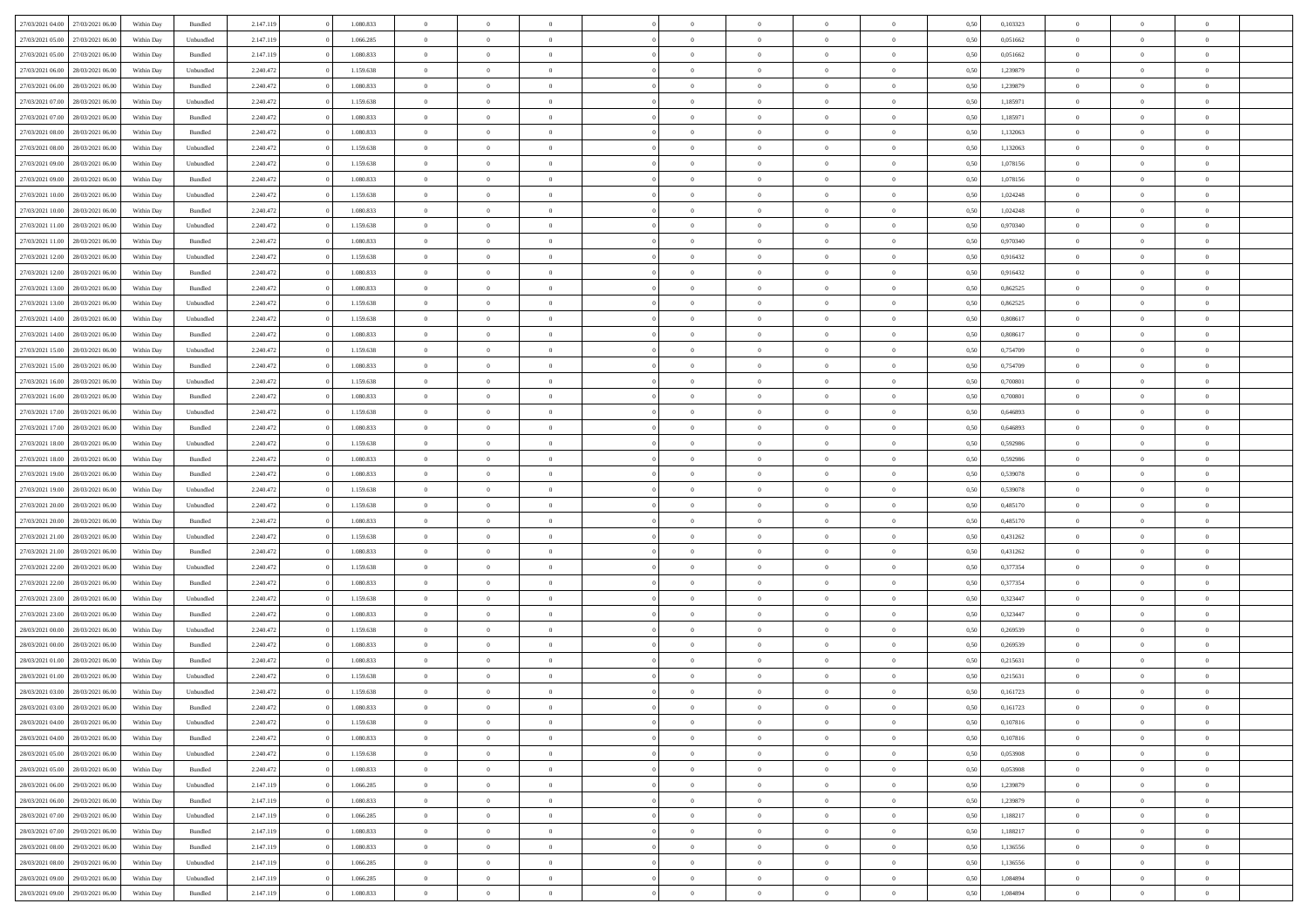| 28/03/2021 10:00 | 29/03/2021 06:00 | Within Dav | Unbundled | 2.147.119 | 1.066.285 | $\overline{0}$ | $\theta$       |                | $\Omega$       | $\Omega$       | $\theta$       | $\theta$       | 0.50 | 1,033233 | $\theta$       | $\overline{0}$ | $\theta$       |  |
|------------------|------------------|------------|-----------|-----------|-----------|----------------|----------------|----------------|----------------|----------------|----------------|----------------|------|----------|----------------|----------------|----------------|--|
|                  |                  |            |           |           |           |                |                |                |                |                |                |                |      |          |                |                |                |  |
| 28/03/2021 10:00 | 29/03/2021 06:00 | Within Day | Bundled   | 2.147.119 | 1.080.833 | $\overline{0}$ | $\theta$       | $\overline{0}$ | $\overline{0}$ | $\bf{0}$       | $\overline{0}$ | $\bf{0}$       | 0,50 | 1,033233 | $\theta$       | $\overline{0}$ | $\overline{0}$ |  |
| 28/03/2021 11:00 | 29/03/2021 06:00 | Within Day | Unbundled | 2.147.119 | 1.066.285 | $\overline{0}$ | $\bf{0}$       | $\overline{0}$ | $\bf{0}$       | $\bf{0}$       | $\bf{0}$       | $\mathbf{0}$   | 0,50 | 0,981571 | $\overline{0}$ | $\overline{0}$ | $\bf{0}$       |  |
| 28/03/2021 11:00 | 29/03/2021 06:00 | Within Dav | Bundled   | 2.147.119 | 1.080.833 | $\overline{0}$ | $\overline{0}$ | $\overline{0}$ | $\overline{0}$ | $\bf{0}$       | $\overline{0}$ | $\overline{0}$ | 0.50 | 0.981571 | $\theta$       | $\theta$       | $\overline{0}$ |  |
|                  |                  |            |           |           |           |                |                |                |                |                |                |                |      |          |                |                |                |  |
| 28/03/2021 12:00 | 29/03/2021 06:00 | Within Day | Unbundled | 2.147.119 | 1.066.285 | $\overline{0}$ | $\theta$       | $\overline{0}$ | $\overline{0}$ | $\bf{0}$       | $\overline{0}$ | $\bf{0}$       | 0,50 | 0,929909 | $\theta$       | $\overline{0}$ | $\overline{0}$ |  |
| 28/03/2021 12:00 | 29/03/2021 06:00 | Within Day | Bundled   | 2.147.119 | 1.080.833 | $\overline{0}$ | $\overline{0}$ | $\overline{0}$ | $\bf{0}$       | $\overline{0}$ | $\overline{0}$ | $\mathbf{0}$   | 0,50 | 0,929909 | $\overline{0}$ | $\overline{0}$ | $\bf{0}$       |  |
| 28/03/2021 13:00 | 29/03/2021 06:00 | Within Dav | Bundled   | 2.147.119 | 1.080.833 | $\overline{0}$ | $\overline{0}$ | $\overline{0}$ | $\overline{0}$ | $\overline{0}$ | $\overline{0}$ | $\overline{0}$ | 0.50 | 0,878248 | $\theta$       | $\overline{0}$ | $\overline{0}$ |  |
| 28/03/2021 13:00 | 29/03/2021 06:00 | Within Day | Unbundled | 2.147.119 | 1.066.285 | $\overline{0}$ | $\theta$       | $\overline{0}$ | $\overline{0}$ | $\bf{0}$       | $\overline{0}$ | $\bf{0}$       | 0,50 | 0,878248 | $\theta$       | $\theta$       | $\overline{0}$ |  |
|                  |                  |            |           |           |           |                | $\overline{0}$ |                |                | $\bf{0}$       |                |                |      |          | $\,0\,$        | $\overline{0}$ | $\overline{0}$ |  |
| 28/03/2021 14:00 | 29/03/2021 06:00 | Within Day | Unbundled | 2.147.119 | 1.066.285 | $\overline{0}$ |                | $\overline{0}$ | $\bf{0}$       |                | $\bf{0}$       | $\bf{0}$       | 0,50 | 0,826586 |                |                |                |  |
| 28/03/2021 14:00 | 29/03/2021 06:00 | Within Dav | Bundled   | 2.147.119 | 1.080.833 | $\overline{0}$ | $\overline{0}$ | $\overline{0}$ | $\overline{0}$ | $\overline{0}$ | $\overline{0}$ | $\overline{0}$ | 0.50 | 0,826586 | $\theta$       | $\overline{0}$ | $\overline{0}$ |  |
| 28/03/2021 15:00 | 29/03/2021 06:00 | Within Day | Unbundled | 2.147.119 | 1.066.285 | $\overline{0}$ | $\theta$       | $\overline{0}$ | $\overline{0}$ | $\bf{0}$       | $\overline{0}$ | $\bf{0}$       | 0,50 | 0,774924 | $\,$ 0 $\,$    | $\overline{0}$ | $\overline{0}$ |  |
| 28/03/2021 15:00 | 29/03/2021 06:00 | Within Day | Bundled   | 2.147.119 | 1.080.833 | $\overline{0}$ | $\bf{0}$       | $\overline{0}$ | $\bf{0}$       | $\bf{0}$       | $\bf{0}$       | $\mathbf{0}$   | 0,50 | 0,774924 | $\overline{0}$ | $\overline{0}$ | $\bf{0}$       |  |
| 28/03/2021 16:00 | 29/03/2021 06:00 | Within Day | Unbundled | 2.147.119 | 1.066.285 | $\overline{0}$ | $\overline{0}$ | $\overline{0}$ | $\overline{0}$ | $\bf{0}$       | $\overline{0}$ | $\overline{0}$ | 0.50 | 0,723263 | $\theta$       | $\theta$       | $\overline{0}$ |  |
|                  |                  |            |           |           |           | $\overline{0}$ | $\theta$       | $\overline{0}$ | $\overline{0}$ | $\bf{0}$       | $\overline{0}$ |                |      |          | $\theta$       | $\overline{0}$ | $\overline{0}$ |  |
| 28/03/2021 16:00 | 29/03/2021 06:00 | Within Day | Bundled   | 2.147.119 | 1.080.833 |                |                |                |                |                |                | $\bf{0}$       | 0,50 | 0,723263 |                |                |                |  |
| 28/03/2021 17:00 | 29/03/2021 06:00 | Within Day | Unbundled | 2.147.119 | 1.066.285 | $\overline{0}$ | $\overline{0}$ | $\overline{0}$ | $\overline{0}$ | $\overline{0}$ | $\overline{0}$ | $\mathbf{0}$   | 0,50 | 0,671601 | $\bf{0}$       | $\overline{0}$ | $\bf{0}$       |  |
| 28/03/2021 17:00 | 29/03/2021 06:00 | Within Dav | Bundled   | 2.147.119 | 1.080.833 | $\overline{0}$ | $\overline{0}$ | $\overline{0}$ | $\overline{0}$ | $\overline{0}$ | $\overline{0}$ | $\overline{0}$ | 0.50 | 0,671601 | $\theta$       | $\overline{0}$ | $\overline{0}$ |  |
| 28/03/2021 18:00 | 29/03/2021 06:00 | Within Day | Unbundled | 2.147.119 | 1.066.285 | $\overline{0}$ | $\theta$       | $\overline{0}$ | $\overline{0}$ | $\bf{0}$       | $\overline{0}$ | $\bf{0}$       | 0,50 | 0,619940 | $\theta$       | $\theta$       | $\overline{0}$ |  |
| 28/03/2021 18:00 | 29/03/2021 06:00 | Within Day | Bundled   | 2.147.119 | 1.080.833 | $\overline{0}$ | $\overline{0}$ | $\overline{0}$ | $\overline{0}$ | $\bf{0}$       | $\overline{0}$ | $\bf{0}$       | 0,50 | 0,619940 | $\bf{0}$       | $\overline{0}$ | $\overline{0}$ |  |
|                  |                  |            |           |           |           |                |                |                |                |                |                |                |      |          |                |                |                |  |
| 28/03/2021 19:00 | 29/03/2021 06:00 | Within Day | Bundled   | 2.147.119 | 1.080.833 | $\overline{0}$ | $\overline{0}$ | $\overline{0}$ | $\overline{0}$ | $\overline{0}$ | $\overline{0}$ | $\overline{0}$ | 0.50 | 0,568278 | $\theta$       | $\overline{0}$ | $\overline{0}$ |  |
| 28/03/2021 19:00 | 29/03/2021 06:00 | Within Day | Unbundled | 2.147.119 | 1.066.285 | $\overline{0}$ | $\theta$       | $\overline{0}$ | $\overline{0}$ | $\bf{0}$       | $\overline{0}$ | $\bf{0}$       | 0,50 | 0,568278 | $\,$ 0 $\,$    | $\overline{0}$ | $\overline{0}$ |  |
| 28/03/2021 20:00 | 29/03/2021 06:00 | Within Day | Unbundled | 2.147.119 | 1.066.285 | $\overline{0}$ | $\overline{0}$ | $\overline{0}$ | $\overline{0}$ | $\bf{0}$       | $\overline{0}$ | $\bf{0}$       | 0,50 | 0,516616 | $\overline{0}$ | $\overline{0}$ | $\bf{0}$       |  |
| 28/03/2021 20:00 | 29/03/2021 06:00 | Within Day | Bundled   | 2.147.119 | 1.080.833 | $\overline{0}$ | $\overline{0}$ | $\overline{0}$ | $\overline{0}$ | $\bf{0}$       | $\overline{0}$ | $\overline{0}$ | 0.50 | 0.516616 | $\theta$       | $\overline{0}$ | $\overline{0}$ |  |
| 28/03/2021 21:00 | 29/03/2021 06:00 | Within Day | Unbundled | 2.147.119 | 1.066.285 | $\overline{0}$ | $\theta$       | $\overline{0}$ | $\overline{0}$ | $\bf{0}$       | $\overline{0}$ | $\bf{0}$       | 0,50 | 0,464955 | $\,$ 0 $\,$    | $\overline{0}$ | $\overline{0}$ |  |
|                  |                  |            |           |           |           |                |                |                |                |                |                |                |      |          |                |                |                |  |
| 28/03/2021 21.00 | 29/03/2021 06:00 | Within Day | Bundled   | 2.147.119 | 1.080.833 | $\overline{0}$ | $\overline{0}$ | $\overline{0}$ | $\bf{0}$       | $\overline{0}$ | $\overline{0}$ | $\mathbf{0}$   | 0,50 | 0,464955 | $\overline{0}$ | $\overline{0}$ | $\bf{0}$       |  |
| 28/03/2021 22:00 | 29/03/2021 06:00 | Within Dav | Unbundled | 2.147.119 | 1.066.285 | $\overline{0}$ | $\overline{0}$ | $\overline{0}$ | $\overline{0}$ | $\overline{0}$ | $\overline{0}$ | $\overline{0}$ | 0.50 | 0,413293 | $\theta$       | $\overline{0}$ | $\overline{0}$ |  |
| 28/03/2021 22:00 | 29/03/2021 06:00 | Within Day | Bundled   | 2.147.119 | 1.080.833 | $\overline{0}$ | $\theta$       | $\overline{0}$ | $\overline{0}$ | $\bf{0}$       | $\overline{0}$ | $\bf{0}$       | 0,50 | 0,413293 | $\theta$       | $\theta$       | $\overline{0}$ |  |
| 28/03/2021 23:00 | 29/03/2021 06:00 | Within Day | Unbundled | 2.147.119 | 1.066.285 | $\overline{0}$ | $\overline{0}$ | $\overline{0}$ | $\bf{0}$       | $\bf{0}$       | $\bf{0}$       | $\bf{0}$       | 0,50 | 0,361631 | $\,0\,$        | $\overline{0}$ | $\overline{0}$ |  |
|                  | 29/03/2021 06:00 |            | Bundled   |           | 1.080.833 | $\overline{0}$ | $\overline{0}$ | $\overline{0}$ | $\overline{0}$ | $\overline{0}$ | $\overline{0}$ | $\overline{0}$ | 0.50 | 0,361631 | $\theta$       | $\overline{0}$ | $\overline{0}$ |  |
| 28/03/2021 23:00 |                  | Within Day |           | 2.147.119 |           |                |                |                |                |                |                |                |      |          |                |                |                |  |
| 29/03/2021 00:00 | 29/03/2021 06:00 | Within Day | Unbundled | 2.147.119 | 1.066.285 | $\overline{0}$ | $\theta$       | $\overline{0}$ | $\overline{0}$ | $\bf{0}$       | $\overline{0}$ | $\bf{0}$       | 0,50 | 0,309970 | $\,$ 0 $\,$    | $\overline{0}$ | $\overline{0}$ |  |
| 29/03/2021 00:00 | 29/03/2021 06:00 | Within Day | Bundled   | 2.147.119 | 1.080.833 | $\overline{0}$ | $\overline{0}$ | $\overline{0}$ | $\bf{0}$       | $\bf{0}$       | $\bf{0}$       | $\bf{0}$       | 0,50 | 0,309970 | $\overline{0}$ | $\overline{0}$ | $\bf{0}$       |  |
| 29/03/2021 01:00 | 29/03/2021 06:00 | Within Day | Bundled   | 2.147.119 | 1.080.833 | $\overline{0}$ | $\Omega$       | $\Omega$       | $\Omega$       | $\Omega$       | $\overline{0}$ | $\overline{0}$ | 0,50 | 0,258308 | $\,0\,$        | $\theta$       | $\theta$       |  |
| 29/03/2021 01:00 | 29/03/2021 06:00 | Within Day | Unbundled | 2.147.119 | 1.066.285 | $\overline{0}$ | $\theta$       | $\overline{0}$ | $\overline{0}$ | $\bf{0}$       | $\overline{0}$ | $\bf{0}$       | 0,50 | 0,258308 | $\theta$       | $\overline{0}$ | $\overline{0}$ |  |
|                  |                  |            |           |           |           |                |                |                |                |                |                |                |      |          |                |                |                |  |
| 29/03/2021 02:00 | 29/03/2021 06:00 | Within Day | Unbundled | 2.147.119 | 1.066.285 | $\overline{0}$ | $\overline{0}$ | $\overline{0}$ | $\bf{0}$       | $\overline{0}$ | $\overline{0}$ | $\mathbf{0}$   | 0,50 | 0,206647 | $\overline{0}$ | $\overline{0}$ | $\bf{0}$       |  |
| 29/03/2021 02.00 | 29/03/2021 06:00 | Within Day | Bundled   | 2.147.119 | 1.080.833 | $\overline{0}$ | $\Omega$       | $\Omega$       | $\Omega$       | $\bf{0}$       | $\overline{0}$ | $\overline{0}$ | 0.50 | 0.206647 | $\,0\,$        | $\theta$       | $\theta$       |  |
| 29/03/2021 03:00 | 29/03/2021 06:00 | Within Day | Unbundled | 2.147.119 | 1.066.285 | $\overline{0}$ | $\theta$       | $\overline{0}$ | $\overline{0}$ | $\bf{0}$       | $\overline{0}$ | $\bf{0}$       | 0,50 | 0,154985 | $\,$ 0 $\,$    | $\overline{0}$ | $\overline{0}$ |  |
| 29/03/2021 03:00 | 29/03/2021 06:00 | Within Day | Bundled   | 2.147.119 | 1.080.833 | $\overline{0}$ | $\overline{0}$ | $\overline{0}$ | $\bf{0}$       | $\bf{0}$       | $\bf{0}$       | $\bf{0}$       | 0,50 | 0,154985 | $\bf{0}$       | $\overline{0}$ | $\bf{0}$       |  |
| 29/03/2021 04:00 | 29/03/2021 06:00 | Within Day | Unbundled | 2.147.119 | 1.066.285 | $\overline{0}$ | $\Omega$       | $\Omega$       | $\Omega$       | $\theta$       | $\overline{0}$ | $\overline{0}$ | 0.50 | 0.103323 | $\,$ 0 $\,$    | $\theta$       | $\theta$       |  |
|                  |                  |            |           |           |           |                |                |                |                |                |                |                |      |          |                |                |                |  |
| 29/03/2021 04:00 | 29/03/2021 06:00 | Within Day | Bundled   | 2.147.119 | 1.080.833 | $\overline{0}$ | $\theta$       | $\overline{0}$ | $\overline{0}$ | $\bf{0}$       | $\overline{0}$ | $\bf{0}$       | 0,50 | 0,103323 | $\,$ 0 $\,$    | $\overline{0}$ | $\overline{0}$ |  |
| 29/03/2021 05:00 | 29/03/2021 06:00 | Within Day | Unbundled | 2.147.119 | 1.066.285 | $\overline{0}$ | $\bf{0}$       | $\overline{0}$ | $\bf{0}$       | $\bf{0}$       | $\bf{0}$       | $\bf{0}$       | 0,50 | 0,051662 | $\overline{0}$ | $\overline{0}$ | $\bf{0}$       |  |
| 29/03/2021 05:00 | 29/03/2021 06:00 | Within Day | Bundled   | 2.147.119 | 1.080.833 | $\overline{0}$ | $\Omega$       | $\Omega$       | $\Omega$       | $\overline{0}$ | $\overline{0}$ | $\overline{0}$ | 0,50 | 0,051662 | $\,0\,$        | $\theta$       | $\theta$       |  |
| 29/03/2021 06:00 | 30/03/2021 06:00 | Within Day | Unbundled | 2.147.119 | 1.066.285 | $\overline{0}$ | $\theta$       | $\overline{0}$ | $\overline{0}$ | $\,$ 0         | $\overline{0}$ | $\bf{0}$       | 0,50 | 1,239879 | $\,$ 0 $\,$    | $\overline{0}$ | $\overline{0}$ |  |
| 29/03/2021 06:00 | 30/03/2021 06:00 | Within Day | Bundled   | 2.147.119 | 1.080.833 | $\overline{0}$ | $\overline{0}$ | $\overline{0}$ | $\bf{0}$       | $\bf{0}$       | $\bf{0}$       | $\mathbf{0}$   | 0,50 | 1,239879 | $\bf{0}$       | $\overline{0}$ | $\bf{0}$       |  |
|                  |                  |            |           |           |           |                |                |                |                |                |                |                |      |          |                |                |                |  |
| 29/03/2021 07:00 | 30/03/2021 06:00 | Within Day | Bundled   | 2.147.119 | 1.080.833 | $\overline{0}$ | $\Omega$       | $\Omega$       | $\Omega$       | $\Omega$       | $\Omega$       | $\overline{0}$ | 0.50 | 1,188217 | $\theta$       | $\theta$       | $\theta$       |  |
| 29/03/2021 07:00 | 30/03/2021 06:00 | Within Day | Unbundled | 2.147.119 | 1.066.285 | $\overline{0}$ | $\overline{0}$ | $\overline{0}$ | $\bf{0}$       | $\,$ 0         | $\bf{0}$       | $\bf{0}$       | 0,50 | 1,188217 | $\,0\,$        | $\,$ 0 $\,$    | $\overline{0}$ |  |
| 29/03/2021 08:00 | 30/03/2021 06:00 | Within Day | Unbundled | 2.147.119 | 1.066.285 | $\bf{0}$       | $\bf{0}$       |                |                | $\bf{0}$       |                |                | 0,50 | 1,136556 | $\bf{0}$       | $\overline{0}$ |                |  |
| 29/03/2021 08:00 | 30/03/2021 06:00 | Within Day | Bundled   | 2.147.119 | 1.080.833 | $\overline{0}$ | $\overline{0}$ | $\overline{0}$ | $\Omega$       | $\overline{0}$ | $\overline{0}$ | $\overline{0}$ | 0.50 | 1,136556 | $\theta$       | $\theta$       | $\theta$       |  |
| 29/03/2021 09:00 | 30/03/2021 06:00 | Within Day | Unbundled | 2.147.119 | 1.066.285 | $\overline{0}$ | $\,$ 0         | $\overline{0}$ | $\bf{0}$       | $\,$ 0 $\,$    | $\overline{0}$ | $\mathbf{0}$   | 0,50 | 1,084894 | $\,$ 0 $\,$    | $\,$ 0 $\,$    | $\,$ 0         |  |
|                  |                  |            |           |           |           |                |                |                |                |                |                |                |      |          |                |                |                |  |
| 29/03/2021 09:00 | 30/03/2021 06:00 | Within Day | Bundled   | 2.147.119 | 1.080.833 | $\overline{0}$ | $\overline{0}$ | $\overline{0}$ | $\overline{0}$ | $\overline{0}$ | $\overline{0}$ | $\mathbf{0}$   | 0,50 | 1,084894 | $\overline{0}$ | $\bf{0}$       | $\bf{0}$       |  |
| 29/03/2021 10:00 | 30/03/2021 06:00 | Within Day | Unbundled | 2.147.119 | 1.066.285 | $\overline{0}$ | $\overline{0}$ | $\overline{0}$ | $\Omega$       | $\overline{0}$ | $\overline{0}$ | $\bf{0}$       | 0,50 | 1,033233 | $\overline{0}$ | $\theta$       | $\overline{0}$ |  |
| 29/03/2021 10:00 | 30/03/2021 06:00 | Within Day | Bundled   | 2.147.119 | 1.080.833 | $\overline{0}$ | $\,$ 0         | $\overline{0}$ | $\overline{0}$ | $\overline{0}$ | $\overline{0}$ | $\bf{0}$       | 0,50 | 1,033233 | $\,$ 0 $\,$    | $\overline{0}$ | $\overline{0}$ |  |
| 29/03/2021 11:00 | 30/03/2021 06:00 | Within Day | Unbundled | 2.147.119 | 1.066.285 | $\overline{0}$ | $\overline{0}$ | $\overline{0}$ | $\overline{0}$ | $\overline{0}$ | $\overline{0}$ | $\mathbf{0}$   | 0,50 | 0,981571 | $\overline{0}$ | $\overline{0}$ | $\bf{0}$       |  |
|                  | 30/03/2021 06:00 |            |           |           | 1.080.833 |                | $\overline{0}$ | $\overline{0}$ | $\Omega$       | $\overline{0}$ | $\overline{0}$ |                | 0.50 |          |                | $\theta$       | $\overline{0}$ |  |
| 29/03/2021 11:00 |                  | Within Day | Bundled   | 2.147.119 |           | $\overline{0}$ |                |                |                |                |                | $\bf{0}$       |      | 0,981571 | $\overline{0}$ |                |                |  |
| 29/03/2021 12:00 | 30/03/2021 06:00 | Within Day | Bundled   | 2.147.119 | 1.080.833 | $\overline{0}$ | $\,$ 0         | $\overline{0}$ | $\bf{0}$       | $\bf{0}$       | $\bf{0}$       | $\bf{0}$       | 0,50 | 0,929909 | $\,$ 0 $\,$    | $\overline{0}$ | $\overline{0}$ |  |
| 29/03/2021 12:00 | 30/03/2021 06:00 | Within Day | Unbundled | 2.147.119 | 1.066.285 | $\overline{0}$ | $\bf{0}$       | $\overline{0}$ | $\overline{0}$ | $\overline{0}$ | $\overline{0}$ | $\mathbf{0}$   | 0,50 | 0,929909 | $\overline{0}$ | $\overline{0}$ | $\bf{0}$       |  |
| 29/03/2021 13:00 | 30/03/2021 06:00 | Within Day | Unbundled | 2.147.119 | 1.066.285 | $\overline{0}$ | $\overline{0}$ | $\overline{0}$ | $\Omega$       | $\overline{0}$ | $\overline{0}$ | $\bf{0}$       | 0.50 | 0,878248 | $\overline{0}$ | $\theta$       | $\overline{0}$ |  |
| 29/03/2021 13:00 | 30/03/2021 06:00 | Within Day | Bundled   | 2.147.119 | 1.080.833 | $\overline{0}$ | $\bf{0}$       | $\overline{0}$ | $\overline{0}$ | $\bf{0}$       | $\bf{0}$       | $\mathbf{0}$   | 0,50 | 0,878248 | $\,$ 0 $\,$    | $\,$ 0 $\,$    | $\bf{0}$       |  |
|                  |                  |            |           |           |           |                |                |                |                |                |                |                |      |          |                |                |                |  |
| 29/03/2021 14:00 | 30/03/2021 06:00 | Within Day | Unbundled | 2.147.119 | 1.066.285 | $\overline{0}$ | $\overline{0}$ | $\overline{0}$ | $\overline{0}$ | $\bf{0}$       | $\bf{0}$       | $\mathbf{0}$   | 0,50 | 0,826586 | $\overline{0}$ | $\bf{0}$       | $\bf{0}$       |  |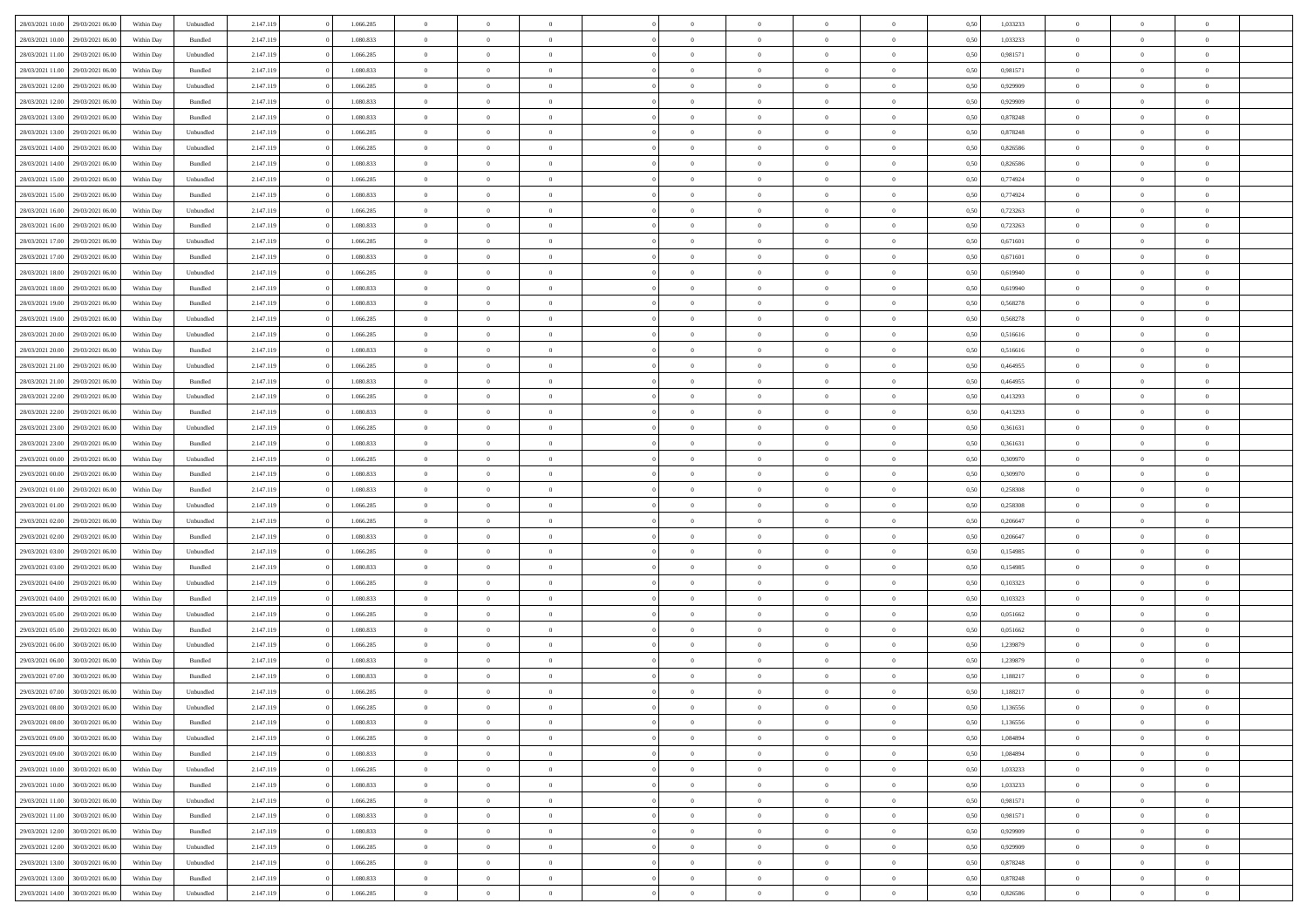| 29/03/2021 14:00                     | 30/03/2021 06:00 | Within Day | Bundled   | 2.147.119 | 1.080.833 | $\overline{0}$ | $\theta$       |                | $\overline{0}$ | $\bf{0}$       | $\overline{0}$ | $\theta$       | 0,50 | 0,826586 | $\theta$       | $\theta$       | $\overline{0}$           |  |
|--------------------------------------|------------------|------------|-----------|-----------|-----------|----------------|----------------|----------------|----------------|----------------|----------------|----------------|------|----------|----------------|----------------|--------------------------|--|
| 29/03/2021 15:00<br>30/03/2021 06.0  |                  | Within Day | Unbundled | 2.147.119 | 1.066.285 | $\overline{0}$ | $\overline{0}$ | $\overline{0}$ | $\overline{0}$ | $\,$ 0         | $\bf{0}$       | $\bf{0}$       | 0,50 | 0,774924 | $\,$ 0 $\,$    | $\overline{0}$ | $\overline{0}$           |  |
|                                      |                  |            |           |           |           |                |                |                |                |                |                |                |      |          |                |                |                          |  |
| 29/03/2021 15:00                     | 30/03/2021 06:00 | Within Day | Bundled   | 2.147.119 | 1.080.833 | $\overline{0}$ | $\overline{0}$ | $\overline{0}$ | $\overline{0}$ | $\bf{0}$       | $\overline{0}$ | $\overline{0}$ | 0.50 | 0,774924 | $\bf{0}$       | $\overline{0}$ | $\overline{0}$           |  |
| 29/03/2021 16:00                     | 30/03/2021 06:00 | Within Day | Unbundled | 2.147.119 | 1.066.285 | $\overline{0}$ | $\overline{0}$ | $\overline{0}$ | $\overline{0}$ | $\,$ 0         | $\overline{0}$ | $\overline{0}$ | 0,50 | 0,723263 | $\,$ 0 $\,$    | $\overline{0}$ | $\overline{0}$           |  |
| 29/03/2021 16:00<br>30/03/2021 06.00 |                  | Within Day | Bundled   | 2.147.119 | 1.080.833 | $\overline{0}$ | $\theta$       | $\overline{0}$ | $\overline{0}$ | $\overline{0}$ | $\overline{0}$ | $\bf{0}$       | 0,50 | 0,723263 | $\,$ 0 $\,$    | $\overline{0}$ | $\overline{0}$           |  |
| 29/03/2021 17:00                     | 30/03/2021 06:00 | Within Day | Unbundled | 2.147.119 | 1.066.285 | $\overline{0}$ | $\overline{0}$ | $\overline{0}$ | $\overline{0}$ | $\bf{0}$       | $\overline{0}$ | $\bf{0}$       | 0.50 | 0.671601 | $\,0\,$        | $\theta$       | $\overline{0}$           |  |
| 29/03/2021 17:00                     | 30/03/2021 06:00 | Within Day | Bundled   | 2.147.119 | 1.080.833 | $\overline{0}$ | $\overline{0}$ | $\overline{0}$ | $\overline{0}$ | $\,$ 0         | $\overline{0}$ | $\overline{0}$ | 0,50 | 0,671601 | $\,0\,$        | $\theta$       | $\overline{0}$           |  |
| 29/03/2021 18:00<br>30/03/2021 06.00 |                  | Within Day | Bundled   | 2.147.119 | 1.080.833 | $\overline{0}$ | $\theta$       | $\overline{0}$ | $\overline{0}$ | $\,$ 0         | $\overline{0}$ | $\bf{0}$       | 0,50 | 0,619940 | $\,$ 0 $\,$    | $\overline{0}$ | $\overline{0}$           |  |
| 29/03/2021 18:00<br>30/03/2021 06:00 |                  | Within Day | Unbundled | 2.147.119 | 1.066.285 | $\overline{0}$ | $\overline{0}$ | $\overline{0}$ | $\overline{0}$ | $\bf{0}$       | $\overline{0}$ | $\bf{0}$       | 0.50 | 0.619940 | $\,0\,$        | $\overline{0}$ | $\overline{0}$           |  |
| 29/03/2021 19:00                     | 30/03/2021 06:00 | Within Day | Unbundled | 2.147.119 | 1.066.285 | $\overline{0}$ | $\overline{0}$ | $\overline{0}$ | $\overline{0}$ | $\,$ 0         | $\overline{0}$ | $\bf{0}$       | 0,50 | 0,568278 | $\,$ 0 $\,$    | $\overline{0}$ | $\overline{0}$           |  |
| 29/03/2021 19:00<br>30/03/2021 06.00 |                  | Within Day | Bundled   | 2.147.119 | 1.080.833 | $\overline{0}$ | $\theta$       | $\overline{0}$ | $\overline{0}$ | $\,$ 0         | $\overline{0}$ | $\bf{0}$       | 0,50 | 0,568278 | $\,$ 0 $\,$    | $\overline{0}$ | $\overline{0}$           |  |
| 29/03/2021 20:00                     | 30/03/2021 06:00 | Within Day | Unbundled | 2.147.119 | 1.066.285 | $\overline{0}$ | $\overline{0}$ | $\overline{0}$ | $\overline{0}$ | $\bf{0}$       | $\overline{0}$ | $\mathbf{0}$   | 0.50 | 0,516616 | $\bf{0}$       | $\overline{0}$ | $\overline{\phantom{a}}$ |  |
|                                      |                  |            |           |           |           | $\overline{0}$ | $\theta$       | $\overline{0}$ | $\overline{0}$ |                | $\overline{0}$ | $\overline{0}$ |      |          | $\,$ 0 $\,$    | $\theta$       | $\overline{0}$           |  |
| 29/03/2021 20:00                     | 30/03/2021 06:00 | Within Day | Bundled   | 2.147.119 | 1.080.833 |                |                |                |                | $\,$ 0         |                |                | 0,50 | 0,516616 |                |                |                          |  |
| 29/03/2021 21:00<br>30/03/2021 06.00 |                  | Within Day | Unbundled | 2.147.119 | 1.066.285 | $\overline{0}$ | $\theta$       | $\overline{0}$ | $\overline{0}$ | $\overline{0}$ | $\overline{0}$ | $\bf{0}$       | 0,50 | 0,464955 | $\,$ 0 $\,$    | $\overline{0}$ | $\overline{0}$           |  |
| 29/03/2021 21:00<br>30/03/2021 06:00 |                  | Within Day | Bundled   | 2.147.119 | 1.080.833 | $\overline{0}$ | $\overline{0}$ | $\overline{0}$ | $\overline{0}$ | $\bf{0}$       | $\overline{0}$ | $\bf{0}$       | 0.50 | 0.464955 | $\theta$       | $\theta$       | $\overline{0}$           |  |
| 29/03/2021 22:00                     | 30/03/2021 06:00 | Within Day | Unbundled | 2.147.119 | 1.066.285 | $\overline{0}$ | $\overline{0}$ | $\overline{0}$ | $\overline{0}$ | $\,$ 0         | $\overline{0}$ | $\bf{0}$       | 0,50 | 0,413293 | $\,$ 0 $\,$    | $\theta$       | $\overline{0}$           |  |
| 29/03/2021 22:00<br>30/03/2021 06.00 |                  | Within Day | Bundled   | 2.147.119 | 1.080.833 | $\overline{0}$ | $\theta$       | $\overline{0}$ | $\overline{0}$ | $\bf{0}$       | $\overline{0}$ | $\bf{0}$       | 0,50 | 0,413293 | $\,$ 0 $\,$    | $\overline{0}$ | $\overline{0}$           |  |
| 29/03/2021 23:00<br>30/03/2021 06:00 |                  | Within Day | Unbundled | 2.147.119 | 1.066.285 | $\overline{0}$ | $\overline{0}$ | $\overline{0}$ | $\overline{0}$ | $\bf{0}$       | $\overline{0}$ | $\bf{0}$       | 0.50 | 0.361631 | $\,0\,$        | $\overline{0}$ | $\overline{\phantom{a}}$ |  |
| 29/03/2021 23:00                     | 30/03/2021 06:00 | Within Day | Bundled   | 2.147.119 | 1.080.833 | $\overline{0}$ | $\overline{0}$ | $\overline{0}$ | $\overline{0}$ | $\,$ 0         | $\overline{0}$ | $\bf{0}$       | 0,50 | 0,361631 | $\,$ 0 $\,$    | $\overline{0}$ | $\overline{0}$           |  |
| 30/03/2021 00:00<br>30/03/2021 06.00 |                  | Within Day | Bundled   | 2.147.119 | 1.080.833 | $\overline{0}$ | $\theta$       | $\overline{0}$ | $\overline{0}$ | $\,$ 0         | $\bf{0}$       | $\bf{0}$       | 0,50 | 0,309970 | $\,$ 0 $\,$    | $\overline{0}$ | $\overline{0}$           |  |
| 30/03/2021 00:00                     | 30/03/2021 06:00 | Within Day | Unbundled | 2.147.119 | 1.066.285 | $\overline{0}$ | $\overline{0}$ | $\overline{0}$ | $\overline{0}$ | $\bf{0}$       | $\overline{0}$ | $\mathbf{0}$   | 0.50 | 0.309970 | $\bf{0}$       | $\overline{0}$ | $\overline{\phantom{a}}$ |  |
| 30/03/2021 01:00                     | 30/03/2021 06:00 | Within Day | Unbundled | 2.147.119 | 1.066.285 | $\overline{0}$ | $\overline{0}$ | $\overline{0}$ | $\overline{0}$ | $\bf{0}$       | $\overline{0}$ | $\overline{0}$ | 0,50 | 0,258308 | $\,$ 0 $\,$    | $\overline{0}$ | $\overline{0}$           |  |
| 30/03/2021 01:00<br>30/03/2021 06.00 |                  | Within Day | Bundled   | 2.147.119 | 1.080.833 | $\overline{0}$ | $\theta$       | $\overline{0}$ | $\overline{0}$ | $\bf{0}$       | $\overline{0}$ | $\bf{0}$       | 0,50 | 0,258308 | $\,$ 0 $\,$    | $\overline{0}$ | $\overline{0}$           |  |
|                                      |                  |            |           |           |           |                |                |                |                |                |                |                |      |          |                |                |                          |  |
| 30/03/2021 02:00<br>30/03/2021 06:00 |                  | Within Day | Unbundled | 2.147.119 | 1.066.285 | $\overline{0}$ | $\overline{0}$ | $\overline{0}$ | $\overline{0}$ | $\bf{0}$       | $\overline{0}$ | $\bf{0}$       | 0.50 | 0.206647 | $\,0\,$        | $\theta$       | $\overline{0}$           |  |
| 30/03/2021 02:00                     | 30/03/2021 06:00 | Within Day | Bundled   | 2.147.119 | 1.080.833 | $\overline{0}$ | $\theta$       | $\overline{0}$ | $\overline{0}$ | $\,$ 0         | $\overline{0}$ | $\overline{0}$ | 0,50 | 0,206647 | $\,0\,$        | $\theta$       | $\overline{0}$           |  |
| 30/03/2021 03:00<br>30/03/2021 06.00 |                  | Within Day | Unbundled | 2.147.119 | 1.066.285 | $\overline{0}$ | $\theta$       | $\overline{0}$ |                | $\bf{0}$       | $\overline{0}$ | $\bf{0}$       | 0,50 | 0,154985 | $\,$ 0 $\,$    | $\overline{0}$ | $\overline{0}$           |  |
| 30/03/2021 03:00<br>30/03/2021 06:00 |                  | Within Day | Bundled   | 2.147.119 | 1.080.833 | $\overline{0}$ | $\overline{0}$ | $\overline{0}$ | $\overline{0}$ | $\bf{0}$       | $\overline{0}$ | $\bf{0}$       | 0.50 | 0,154985 | $\,0\,$        | $\overline{0}$ | $\overline{0}$           |  |
| 30/03/2021 04:00                     | 30/03/2021 06:00 | Within Day | Unbundled | 2.147.119 | 1.066.285 | $\overline{0}$ | $\overline{0}$ | $\overline{0}$ | $\overline{0}$ | $\,$ 0         | $\overline{0}$ | $\bf{0}$       | 0,50 | 0,103323 | $\,$ 0 $\,$    | $\overline{0}$ | $\overline{0}$           |  |
| 30/03/2021 04:00<br>30/03/2021 06.00 |                  | Within Day | Bundled   | 2.147.119 | 1.080.833 | $\overline{0}$ | $\theta$       | $\overline{0}$ | $\overline{0}$ | $\bf{0}$       | $\bf{0}$       | $\bf{0}$       | 0,50 | 0,103323 | $\,$ 0 $\,$    | $\overline{0}$ | $\overline{0}$           |  |
| 30/03/2021 05:00                     | 30/03/2021 06:00 | Within Day | Unbundled | 2.147.119 | 1.066.285 | $\overline{0}$ | $\overline{0}$ | $\overline{0}$ | $\overline{0}$ | $\bf{0}$       | $\overline{0}$ | $\mathbf{0}$   | 0.50 | 0.051662 | $\bf{0}$       | $\overline{0}$ | $\overline{\phantom{a}}$ |  |
| 30/03/2021 05:00                     | 30/03/2021 06:00 | Within Dav | Bundled   | 2.147.119 | 1.080.833 | $\overline{0}$ | $\overline{0}$ | $\overline{0}$ | $\overline{0}$ | $\bf{0}$       | $\overline{0}$ | $\overline{0}$ | 0.50 | 0,051662 | $\theta$       | $\overline{0}$ | $\overline{0}$           |  |
| 30/03/2021 06:00                     | 31/03/2021 06.00 | Within Day | Bundled   | 2.147.119 | 1.080.833 | $\overline{0}$ | $\theta$       | $\overline{0}$ | $\overline{0}$ | $\bf{0}$       | $\overline{0}$ | $\bf{0}$       | 0,50 | 1,239879 | $\,$ 0 $\,$    | $\overline{0}$ | $\overline{0}$           |  |
| 30/03/2021 06:00                     | 31/03/2021 06:00 | Within Day | Unbundled | 2.147.119 | 1.066.285 | $\overline{0}$ | $\overline{0}$ | $\overline{0}$ | $\overline{0}$ | $\bf{0}$       | $\overline{0}$ | $\bf{0}$       | 0.50 | 1,239879 | $\,0\,$        | $\theta$       | $\overline{0}$           |  |
| 30/03/2021 07:00                     | 31/03/2021 06:00 | Within Dav | Unbundled | 2.147.119 | 1.066.285 | $\overline{0}$ | $\theta$       | $\Omega$       | $\overline{0}$ | $\bf{0}$       | $\overline{0}$ | $\overline{0}$ | 0.50 | 1,188217 | $\theta$       | $\overline{0}$ | $\overline{0}$           |  |
| 30/03/2021 07:00                     | 31/03/2021 06.00 | Within Day | Bundled   | 2.147.119 | 1.080.833 | $\overline{0}$ | $\theta$       | $\overline{0}$ | $\overline{0}$ | $\,$ 0         | $\overline{0}$ | $\bf{0}$       | 0,50 | 1,188217 | $\,$ 0 $\,$    | $\overline{0}$ | $\overline{0}$           |  |
|                                      |                  |            |           |           |           |                |                |                |                |                |                |                |      |          |                |                |                          |  |
| 30/03/2021 08:00<br>31/03/2021 06:00 |                  | Within Day | Unbundled | 2.147.119 | 1.066.285 | $\overline{0}$ | $\overline{0}$ | $\overline{0}$ | $\overline{0}$ | $\bf{0}$       | $\overline{0}$ | $\bf{0}$       | 0.50 | 1.136556 | $\,0\,$        | $\overline{0}$ | $\overline{0}$           |  |
| 30/03/2021 08:00                     | 31/03/2021 06:00 | Within Dav | Bundled   | 2.147.119 | 1.080.833 | $\overline{0}$ | $\overline{0}$ | $\overline{0}$ | $\overline{0}$ | $\overline{0}$ | $\overline{0}$ | $\overline{0}$ | 0.50 | 1,136556 | $\theta$       | $\overline{0}$ | $\overline{0}$           |  |
| 30/03/2021 09:00<br>31/03/2021 06.00 |                  | Within Day | Unbundled | 2.147.119 | 1.066.285 | $\overline{0}$ | $\overline{0}$ | $\overline{0}$ | $\overline{0}$ | $\bf{0}$       | $\bf{0}$       | $\bf{0}$       | 0,50 | 1,084894 | $\,$ 0 $\,$    | $\overline{0}$ | $\overline{0}$           |  |
| 30/03/2021 09:00                     | 31/03/2021 06:00 | Within Day | Bundled   | 2.147.119 | 1.080.833 | $\overline{0}$ | $\overline{0}$ | $\overline{0}$ | $\overline{0}$ | $\bf{0}$       | $\overline{0}$ | $\mathbf{0}$   | 0.50 | 1.084894 | $\bf{0}$       | $\overline{0}$ | $\overline{0}$           |  |
| 30/03/2021 10:00                     | 31/03/2021 06:00 | Within Dav | Unbundled | 2.147.119 | 1.066.285 | $\overline{0}$ | $\overline{0}$ | $\Omega$       | $\overline{0}$ | $\mathbf{0}$   | $\overline{0}$ | $\overline{0}$ | 0.50 | 1,033233 | $\theta$       | $\overline{0}$ | $\overline{0}$           |  |
| 30/03/2021 10:00                     | 31/03/2021 06.00 | Within Day | Bundled   | 2.147.119 | 1.080.833 | $\overline{0}$ | $\theta$       | $\overline{0}$ | $\overline{0}$ | $\,$ 0         | $\overline{0}$ | $\bf{0}$       | 0,50 | 1,033233 | $\,$ 0 $\,$    | $\overline{0}$ | $\overline{0}$           |  |
| 30/03/2021 11:00<br>31/03/2021 06:00 |                  | Within Day | Unbundled | 2.147.119 | 1.066.285 | $\overline{0}$ | $\theta$       | $\overline{0}$ | $\overline{0}$ | $\overline{0}$ | $\Omega$       | $\overline{0}$ | 0.50 | 0,981571 | $\,0\,$        | $\theta$       | $\overline{0}$           |  |
| 30/03/2021 11:00                     | 31/03/2021 06:00 | Within Dav | Bundled   | 2.147.119 | 1.080.833 | $\overline{0}$ | $\Omega$       | $\Omega$       | $\Omega$       | $\bf{0}$       | $\overline{0}$ | $\bf{0}$       | 0.50 | 0.981571 | $\theta$       | $\theta$       | $\overline{0}$           |  |
| 30/03/2021 12:00                     | 31/03/2021 06:00 | Within Day | Bundled   | 2.147.119 | 1.080.833 | $\overline{0}$ | $\,$ 0 $\,$    | $\overline{0}$ | $\overline{0}$ | $\,$ 0         | $\bf{0}$       | $\bf{0}$       | 0,50 | 0,929909 | $\,$ 0 $\,$    | $\overline{0}$ | $\overline{0}$           |  |
| 30/03/2021 12:00                     | 31/03/2021 06:00 | Within Day | Unbundled | 2.147.119 | 1.066.285 | $\bf{0}$       | $\theta$       |                |                |                |                |                | 0,50 | 0.929909 | $\theta$       | $\theta$       |                          |  |
| 30/03/2021 13:00                     | 31/03/2021 06:00 | Within Day | Unbundled | 2.147.119 | 1.066.285 | $\overline{0}$ | $\overline{0}$ | $\overline{0}$ | $\overline{0}$ | $\overline{0}$ | $\overline{0}$ | $\mathbf{0}$   | 0,50 | 0,878248 | $\theta$       | $\overline{0}$ | $\overline{0}$           |  |
| 30/03/2021 13:00                     | 31/03/2021 06:00 | Within Day | Bundled   | 2.147.119 | 1.080.833 | $\overline{0}$ | $\overline{0}$ | $\overline{0}$ | $\bf{0}$       | $\overline{0}$ | $\overline{0}$ | $\bf{0}$       | 0,50 | 0,878248 | $\bf{0}$       | $\overline{0}$ | $\bf{0}$                 |  |
|                                      |                  |            |           |           | 1.066.285 | $\overline{0}$ |                |                | $\overline{0}$ |                |                |                | 0.50 |          | $\overline{0}$ |                |                          |  |
| 30/03/2021 14:00                     | 31/03/2021 06:00 | Within Day | Unbundled | 2.147.119 |           |                | $\overline{0}$ | $\overline{0}$ |                | $\overline{0}$ | $\overline{0}$ | $\mathbf{0}$   |      | 0,826586 |                | $\bf{0}$       | $\bf{0}$                 |  |
| 30/03/2021 14:00                     | 31/03/2021 06:00 | Within Day | Bundled   | 2.147.119 | 1.080.833 | $\overline{0}$ | $\overline{0}$ | $\overline{0}$ | $\overline{0}$ | $\overline{0}$ | $\overline{0}$ | $\mathbf{0}$   | 0,50 | 0,826586 | $\overline{0}$ | $\theta$       | $\overline{0}$           |  |
| 30/03/2021 15:00                     | 31/03/2021 06:00 | Within Day | Unbundled | 2.147.119 | 1.066.285 | $\overline{0}$ | $\overline{0}$ | $\overline{0}$ | $\overline{0}$ | $\bf{0}$       | $\bf{0}$       | $\bf{0}$       | 0,50 | 0,774924 | $\bf{0}$       | $\overline{0}$ | $\overline{0}$           |  |
| 30/03/2021 15:00                     | 31/03/2021 06:00 | Within Day | Bundled   | 2.147.119 | 1.080.833 | $\overline{0}$ | $\overline{0}$ | $\overline{0}$ | $\overline{0}$ | $\bf{0}$       | $\overline{0}$ | $\mathbf{0}$   | 0.50 | 0,774924 | $\,$ 0 $\,$    | $\theta$       | $\overline{0}$           |  |
| 30/03/2021 16:00                     | 31/03/2021 06:00 | Within Day | Unbundled | 2.147.119 | 1.066.285 | $\overline{0}$ | $\overline{0}$ | $\overline{0}$ | $\overline{0}$ | $\overline{0}$ | $\overline{0}$ | $\overline{0}$ | 0,50 | 0,723263 | $\overline{0}$ | $\theta$       | $\overline{0}$           |  |
| 30/03/2021 16:00                     | 31/03/2021 06:00 | Within Day | Bundled   | 2.147.119 | 1.080.833 | $\overline{0}$ | $\,$ 0         | $\overline{0}$ | $\bf{0}$       | $\,$ 0 $\,$    | $\overline{0}$ | $\bf{0}$       | 0,50 | 0,723263 | $\,$ 0 $\,$    | $\overline{0}$ | $\overline{0}$           |  |
| 30/03/2021 17:00                     | 31/03/2021 06:00 | Within Day | Unbundled | 2.147.119 | 1.066.285 | $\overline{0}$ | $\overline{0}$ | $\overline{0}$ | $\overline{0}$ | $\bf{0}$       | $\overline{0}$ | $\mathbf{0}$   | 0.50 | 0.671601 | $\mathbf{0}$   | $\bf{0}$       | $\overline{0}$           |  |
| 30/03/2021 17:00                     | 31/03/2021 06:00 | Within Dav | Bundled   | 2.147.119 | 1.080.833 | $\overline{0}$ | $\overline{0}$ | $\overline{0}$ | $\overline{0}$ | $\overline{0}$ | $\overline{0}$ | $\overline{0}$ | 0,50 | 0,671601 | $\overline{0}$ | $\overline{0}$ | $\overline{0}$           |  |
| 30/03/2021 18:00                     | 31/03/2021 06:00 | Within Day | Bundled   | 2.147.119 | 1.080.833 | $\overline{0}$ | $\overline{0}$ | $\overline{0}$ | $\bf{0}$       | $\bf{0}$       | $\bf{0}$       | $\bf{0}$       | 0,50 | 0,619940 | $\bf{0}$       | $\overline{0}$ | $\bf{0}$                 |  |
| 30/03/2021 18:00 31/03/2021 06:00    |                  | Within Day | Unbundled | 2.147.119 | 1.066.285 | $\,$ 0 $\,$    | $\,$ 0 $\,$    | $\overline{0}$ | $\overline{0}$ | $\,$ 0 $\,$    | $\,$ 0 $\,$    | $\,$ 0 $\,$    | 0,50 | 0,619940 | $\mathbf{0}^-$ | $\,$ 0 $\,$    | $\,$ 0 $\,$              |  |
|                                      |                  |            |           |           |           |                |                |                |                |                |                |                |      |          |                |                |                          |  |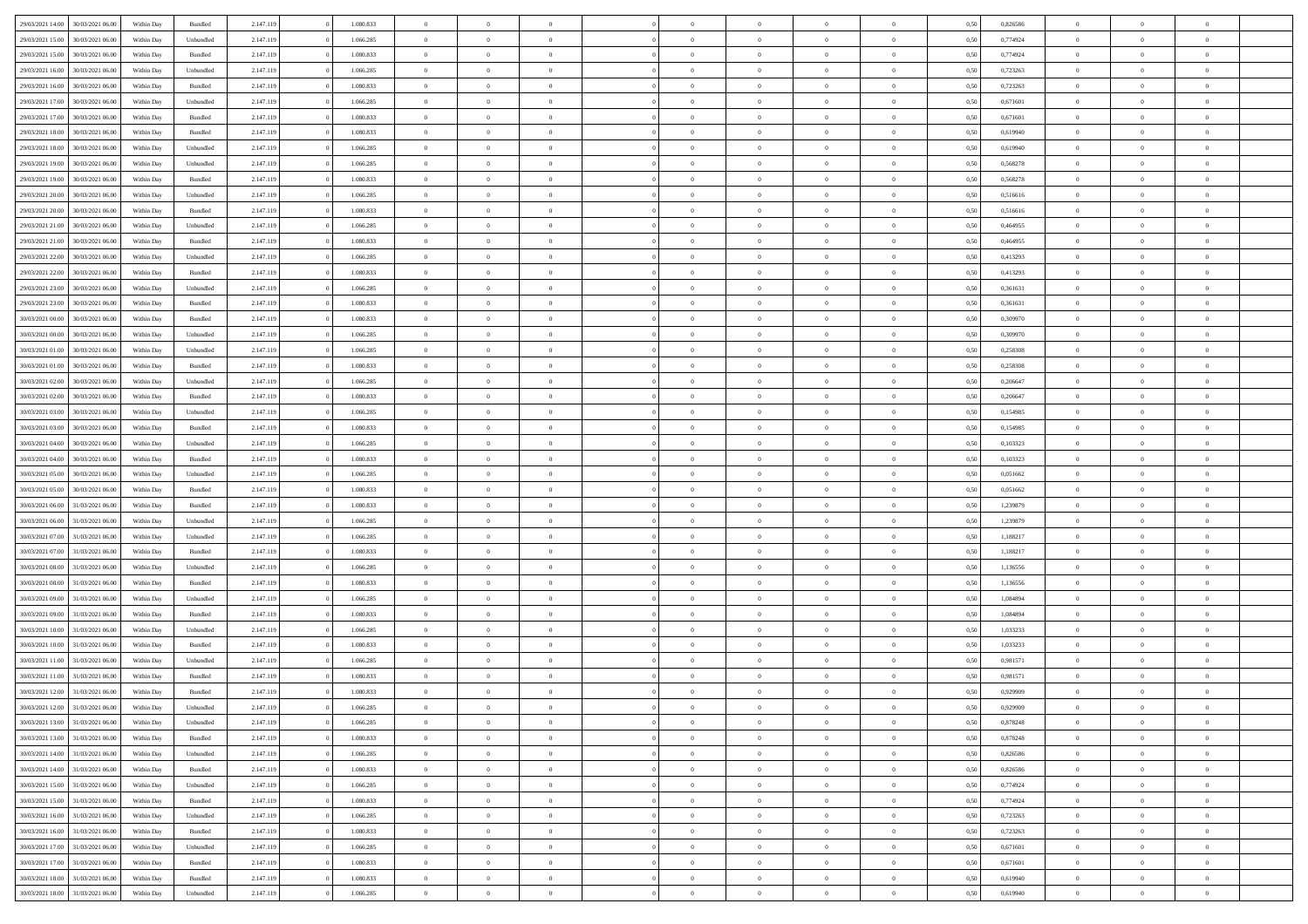| 30/03/2021 19:00<br>31/03/2021 06:00 | Within Day | Unbundled | 2.147.119 | 1.066.285 | $\Omega$       | $\Omega$ |          | $\Omega$ | $\Omega$   | $\Omega$ | 0,50 | 0,568278 | $\Omega$       |          | $\Omega$ |
|--------------------------------------|------------|-----------|-----------|-----------|----------------|----------|----------|----------|------------|----------|------|----------|----------------|----------|----------|
| 30/03/2021 19:00<br>31/03/2021 06:00 | Within Day | Bundled   | 2.147.119 | 1.080.833 | $\overline{0}$ | $\Omega$ | $\Omega$ | $\Omega$ | $\Omega$   | $\Omega$ | 0.50 | 0,568278 | $\Omega$       | $\Omega$ | $\Omega$ |
| 30/03/2021 20:00 31/03/2021 06:00    | Within Day | Unbundled | 2.147.119 | 1.066.285 | $\Omega$       | $\Omega$ | $\Omega$ | $\Omega$ | $\Omega$   |          | 0,50 | 0,516616 | $\Omega$       |          | $\Omega$ |
| 30/03/2021 20:00<br>31/03/2021 06:00 | Within Day | Bundled   | 2.147.119 | 1.080.833 | $\overline{0}$ | $\Omega$ | $\Omega$ | $\Omega$ | $\Omega$   | $\Omega$ | 0,50 | 0,516616 | $\overline{0}$ |          | $\Omega$ |
| 30/03/2021 21:00<br>31/03/2021 06:00 | Within Day | Unbundled | 2.147.119 | 1.066.285 | $\Omega$       | $\Omega$ | $\Omega$ | $\Omega$ | $\Omega$   |          | 0.50 | 0,464955 | $\Omega$       |          | $\Omega$ |
| 30/03/2021 21:00<br>31/03/2021 06:00 | Within Day | Bundled   | 2.147.119 | 1.080.833 | $\Omega$       | $\Omega$ | $\Omega$ | $\Omega$ | $\Omega$   |          | 0,50 | 0,464955 | $\Omega$       |          | $\Omega$ |
| 30/03/2021 22:00<br>31/03/2021 06:00 | Within Day | Unbundled | 2.147.119 | 1.066.285 | $\overline{0}$ | $\Omega$ | $\Omega$ | $\Omega$ | $\theta$   | $\Omega$ | 0,50 | 0,413293 | $\theta$       |          | $\Omega$ |
| 30/03/2021 22:00<br>31/03/2021 06:00 | Within Day | Bundled   | 2.147.119 | 1.080.833 | $\theta$       | $\Omega$ | $\Omega$ | $\Omega$ | $\Omega$   | $\Omega$ | 0.50 | 0,413293 | $\Omega$       | $\Omega$ | $\Omega$ |
| 30/03/2021 23:00<br>31/03/2021 06:00 | Within Day | Unbundled | 2.147.119 | 1.066.285 | $\Omega$       | $\Omega$ | $\Omega$ | $\Omega$ | $\Omega$   |          | 0.50 | 0,361631 | $\Omega$       |          | $\Omega$ |
| 30/03/2021 23:00<br>31/03/2021 06:00 | Within Day | Bundled   | 2.147.119 | 1.080.833 | $\overline{0}$ | $\Omega$ | $\Omega$ | $\Omega$ | $\Omega$   | $\Omega$ | 0.50 | 0,361631 | $\overline{0}$ |          | $\Omega$ |
| 31/03/2021 00:00<br>31/03/2021 06:00 | Within Day | Bundled   | 2.147.119 | 1.080.833 | $\Omega$       | $\Omega$ | $\Omega$ | $\Omega$ | $\Omega$   |          | 0.50 | 0.309970 | $\Omega$       |          | $\Omega$ |
| 31/03/2021 00:00<br>31/03/2021 06:00 | Within Day | Unbundled | 2.147.119 | 1.066.285 | $\Omega$       | $\Omega$ |          | $\Omega$ | $\Omega$   |          | 0,50 | 0,309970 | $\Omega$       |          | $\Omega$ |
| 31/03/2021 01:00<br>31/03/2021 06:00 | Within Day | Unbundled | 2.147.119 | 1.066.285 | $\overline{0}$ | $\Omega$ | $\Omega$ | $\Omega$ | $\theta$   | $\Omega$ | 0,50 | 0,258308 | $\Omega$       |          | $\Omega$ |
| 31/03/2021 01:00<br>31/03/2021 06:00 | Within Day | Bundled   | 2.147.119 | 1.080.833 | $\overline{0}$ | $\Omega$ | $\Omega$ | $\Omega$ | $\Omega$   | $\Omega$ | 0.50 | 0,258308 | $\Omega$       |          | $\Omega$ |
| 31/03/2021 02:00<br>31/03/2021 06:00 | Within Day | Unbundled | 2.147.119 | 1.066.285 | $\Omega$       | $\Omega$ | $\Omega$ | $\Omega$ | $\theta$   |          | 0,50 | 0,206647 | $\Omega$       |          | $\Omega$ |
| 31/03/2021 02:00<br>31/03/2021 06:00 | Within Day | Bundled   | 2.147.119 | 1.080.833 | $\overline{0}$ | $\Omega$ | $\Omega$ | $\Omega$ | $\Omega$   | $\Omega$ | 0.50 | 0,206647 | $\overline{0}$ | $\Omega$ | $\Omega$ |
| 31/03/2021 03:00<br>31/03/2021 06:00 | Within Day | Unbundled | 2.147.119 | 1.066.285 | $\overline{0}$ | $\Omega$ | $\Omega$ | $\Omega$ | $\Omega$   |          | 0.50 | 0,154985 | $\Omega$       |          | $\Omega$ |
| 31/03/2021 03:00<br>31/03/2021 06:00 | Within Day | Bundled   | 2.147.119 | 1.080.833 | $\Omega$       | $\Omega$ |          |          | $\sqrt{2}$ |          | 0.50 | 0,154985 | $\Omega$       |          | $\Omega$ |
| 31/03/2021 04:00<br>31/03/2021 06:00 | Within Day | Unbundled | 2.147.119 | 1.066.285 | $\overline{0}$ | $\Omega$ | $\Omega$ | $\Omega$ | $\Omega$   | $\theta$ | 0.50 | 0,103323 | $\theta$       |          | $\Omega$ |
| 31/03/2021 04:00<br>31/03/2021 06:00 | Within Day | Bundled   | 2.147.119 | 1.080.833 | $\overline{0}$ | $\Omega$ | $\Omega$ | $\Omega$ | $\Omega$   |          | 0.50 | 0,103323 | $\Omega$       |          | $\Omega$ |
| 31/03/2021 06:00 01/04/2021 06:00    | Within Day | Unbundled | 2.147.119 | 1.066.285 | $\Omega$       | $\Omega$ | $\Omega$ |          | $\theta$   |          | 0.50 | 1,239879 | $\Omega$       |          | $\Omega$ |
| 31/03/2021 06:00 01/04/2021 06:00    | Within Day | Bundled   | 2.147.119 | 1.080.833 | $\overline{0}$ | $\Omega$ |          | $\Omega$ | $\Omega$   |          | 0.50 | 1.239879 | $\overline{0}$ | $\Omega$ | $\Omega$ |

(\*) GCV used for the purpose of the conversion does not corresponding to the actual GCV of the Gas Day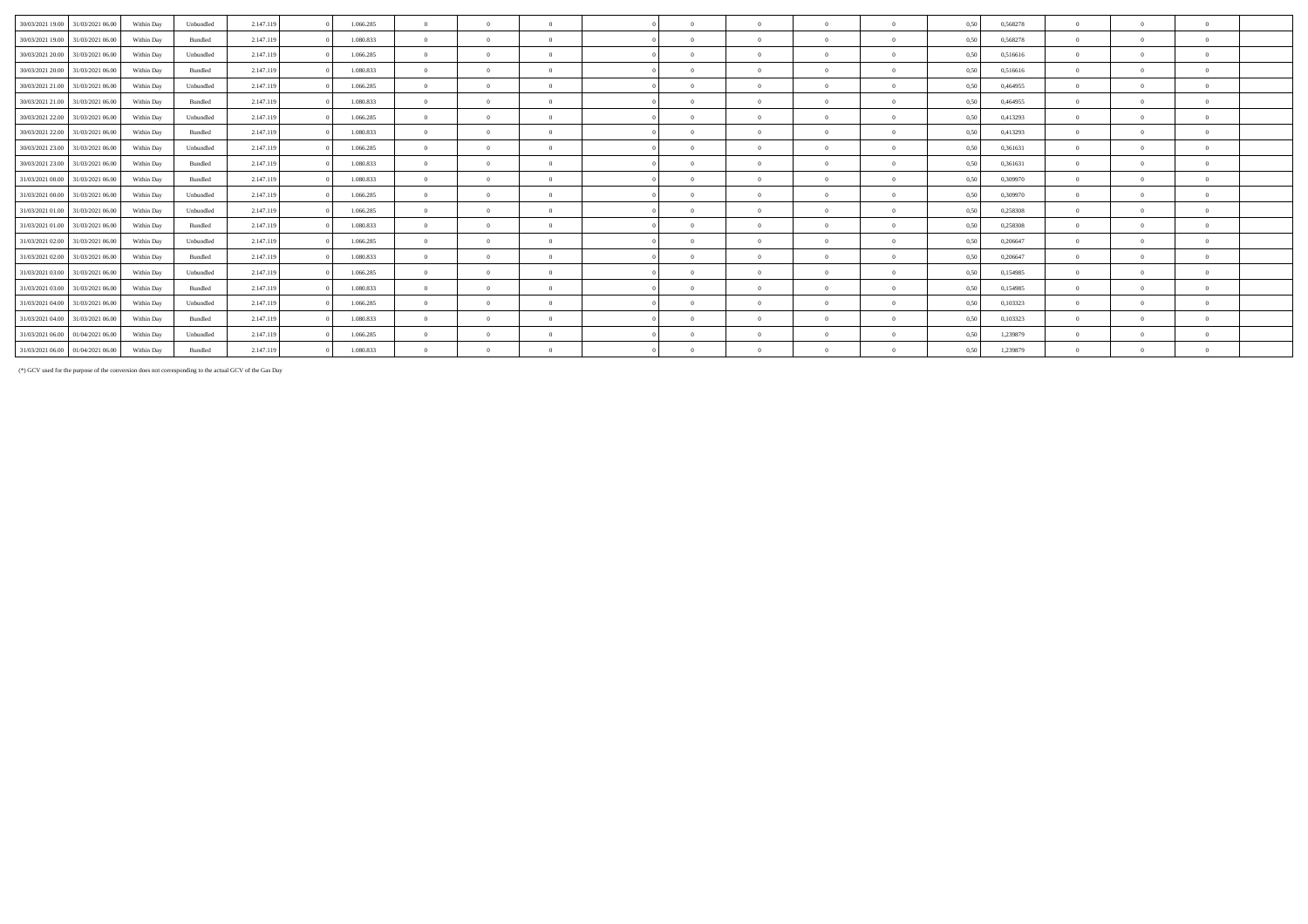## **SNAM RETE GAS**

**Transportation capacity at Entry Point interconnected with foreign pipelines**

**Update to 31/03/2021 of offered and assigned capacity in auction day-ahead and within-day**

**Thermal Year 2020/2021**

(Values in Scm/day (15° C; 1,01325 bar); Prices in c/Scm)

**Entry Point**

**GORIZIA**

|                  | Timeframe        |                     |                                 |                             | Assigned                        |           | Offered capacity                        |                | <b>Assigned capacity</b> | Day-Ahead                                |                         |                                  | <b>Total Prices</b>              |                                           |                     |                         | <b>SRG Prices</b>                |                                |                                              |             |
|------------------|------------------|---------------------|---------------------------------|-----------------------------|---------------------------------|-----------|-----------------------------------------|----------------|--------------------------|------------------------------------------|-------------------------|----------------------------------|----------------------------------|-------------------------------------------|---------------------|-------------------------|----------------------------------|--------------------------------|----------------------------------------------|-------------|
| From             | To               | <b>Auction type</b> | <b>Offered</b><br>capacity type | Transportati<br>on capacity | capacity<br>(before<br>auction) | Firm      | $\label{prop:1} \textbf{Interruptible}$ | Firm           | Interruptible            | Interrupted<br>Capacity<br>Interruptible | Reserve price -<br>Firm | <b>Auction premium</b><br>- Firm | Reserve price -<br>Interruptible | <b>Auction premium</b><br>- Interruptible | <b>Split factor</b> | Reserve price -<br>Firm | <b>Auction</b><br>premium - Firm | Reserve price<br>Interruptible | <b>Auction</b><br>premium -<br>Interruptible | <b>Note</b> |
| 01/03/2021 06:00 | 02/03/2021 06:00 | Day Ahead           | Bundled                         | 4.800.000                   |                                 | 2.416.260 | $\overline{0}$                          | $\overline{0}$ | $\overline{0}$           |                                          | $\overline{0}$          | $\bf{0}$                         | $\overline{0}$                   | $\mathbf{0}$                              | 0,50                | 0,005546                | $\overline{0}$                   | 0,005546                       | $\overline{0}$                               |             |
| 01/03/2021 06:00 | 02/03/2021 06:00 | Day Ahead           | Unbundled                       | 4.800,000                   |                                 | 2.383.738 | $\overline{0}$                          | $\theta$       | $\Omega$                 |                                          | $\theta$                | $\Omega$                         | $\Omega$                         | $\Omega$                                  | 0,50                | 0.005546                | $\overline{0}$                   | 0.005546                       | $\Omega$                                     |             |
| 02/03/2021 06:00 | 03/03/2021 06.00 | Day Ahead           | Bundled                         | 4.800.000                   |                                 | 2.416.260 | $\overline{0}$                          | $\overline{0}$ | $\overline{0}$           |                                          | $\overline{0}$          | $\Omega$                         | $\overline{0}$                   | $\theta$                                  | 0,50                | 0,005546                | $\overline{0}$                   | 0,005546                       | $\bf{0}$                                     |             |
| 02/03/2021 06:00 | 03/03/2021 06:00 | Day Ahead           | Unbundled                       | 4.800.000                   |                                 | 2.383.738 | $\overline{0}$                          | $\overline{0}$ | $\overline{0}$           |                                          | $\overline{0}$          | $\theta$                         | $\overline{0}$                   | $\overline{0}$                            | 0,50                | 0,005546                | $\overline{0}$                   | 0,005546                       | $\theta$                                     |             |
| 03/03/2021 06:00 | 04/03/2021 06:00 | Day Ahead           | Unbundled                       | 4.800.000                   |                                 | 2.383.738 | $\overline{0}$                          | $\overline{0}$ | $\theta$                 |                                          | $\overline{0}$          | $\bf{0}$                         | $\overline{0}$                   | $\hspace{0.1mm}0\hspace{0.1mm}$           | 0,50                | 0,005546                | $\overline{0}$                   | 0.005546                       | $\bf{0}$                                     |             |
| 03/03/2021 06:00 | 04/03/2021 06.0  | Day Ahead           | Bundled                         | 4.800.000                   |                                 | 2.416.260 | $\overline{0}$                          | $\Omega$       | $\Omega$                 |                                          | $\Omega$                |                                  | $\Omega$                         | $\theta$                                  | 0,50                | 0,005546                | $\overline{0}$                   | 0,005546                       | $\Omega$                                     |             |
| 04/03/2021 06:00 | 05/03/2021 06:00 | Day Ahead           | Unbundled                       | 4.800,000                   |                                 | 2.383.738 | $\overline{0}$                          | $\overline{0}$ | $\overline{0}$           |                                          | $\overline{0}$          | $\Omega$                         | $\Omega$                         | $\overline{0}$                            | 0.50                | 0.005546                | $\overline{0}$                   | 0.005546                       | $\theta$                                     |             |
| 04/03/2021 06:00 | 05/03/2021 06:00 | Day Ahead           | Bundled                         | 4.800.000                   |                                 | 2.416.260 | $\Omega$                                | $\overline{0}$ | $\Omega$                 |                                          | $\theta$                | $\Omega$                         | $\overline{0}$                   | $\theta$                                  | 0,50                | 0,005546                | $\overline{0}$                   | 0,005546                       | $\Omega$                                     |             |
| 05/03/2021 06:00 | 06/03/2021 06:00 | Day Ahead           | Bundled                         | 4.800,000                   |                                 | 2.416.260 | $\Omega$                                | $\theta$       | $\Omega$                 |                                          | $\theta$                | $\Omega$                         | $\theta$                         | $\theta$                                  | 0.50                | 0.005546                | $\overline{0}$                   | 0.005546                       | $\theta$                                     |             |
| 05/03/2021 06:00 | 06/03/2021 06.0  | Day Ahead           | Unbundled                       | 4.800.000                   |                                 | 2.383.738 | $\overline{0}$                          | $\overline{0}$ | $\overline{0}$           |                                          | $\overline{0}$          | $\Omega$                         | $\overline{0}$                   | $\bf{0}$                                  | 0,50                | 0,005546                | $\overline{0}$                   | 0,005546                       | $\Omega$                                     |             |
| 06/03/2021 06:00 | 07/03/2021 06.00 | Day Ahead           | Bundled                         | 4.800.000                   |                                 | 2.416.260 | $\overline{0}$                          | $\overline{0}$ | $\overline{0}$           |                                          | $\overline{0}$          | $\theta$                         | $\overline{0}$                   | $\overline{0}$                            | 0,50                | 0.005546                | $\overline{0}$                   | 0.005546                       | $\bf{0}$                                     |             |
| 06/03/2021 06:00 | 07/03/2021 06:00 | Day Ahead           | Unbundled                       | 4.800,000                   |                                 | 2.383.738 | $\overline{0}$                          | $\overline{0}$ | $\theta$                 |                                          | $\overline{0}$          | $\mathbf{0}$                     | $\overline{0}$                   | $\bf{0}$                                  | 0.50                | 0.005546                | $\overline{0}$                   | 0.005546                       | $\bf{0}$                                     |             |
| 07/03/2021 06:00 | 08/03/2021 06:00 | Day Ahead           | Unbundled                       | 4.800.000                   |                                 | 2.383.738 | $\overline{0}$                          | $\overline{0}$ | $\overline{0}$           |                                          | $\overline{0}$          | $\overline{0}$                   | $\overline{0}$                   | $\theta$                                  | 0,50                | 0,005546                | $\overline{0}$                   | 0,005546                       | $\bf{0}$                                     |             |
| 07/03/2021 06:00 | 08/03/2021 06:00 | Day Ahead           | Bundled                         | 4.800.000                   |                                 | 2.416.260 | $\overline{0}$                          | $\overline{0}$ | $\Omega$                 |                                          | $\Omega$                | $\Omega$                         | $\overline{0}$                   | $\overline{0}$                            | 0,50                | 0,005546                | $\overline{0}$                   | 0,005546                       | $\Omega$                                     |             |
| 08/03/2021 06:00 | 09/03/2021 06:00 | Day Ahead           | Unbundled                       | 4.800.000                   |                                 | 2.383.738 | $\Omega$                                | $\Omega$       | $\sqrt{2}$               |                                          | $\theta$                | $\Omega$                         | $\Omega$                         | $\Omega$                                  | 0,50                | 0.005546                | $\overline{0}$                   | 0,005546                       | $\Omega$                                     |             |
| 08/03/2021 06:00 | 09/03/2021 06:00 | Day Ahead           | Bundled                         | 4.800.000                   |                                 | 2.416.260 | $\Omega$                                | $\theta$       | $\Omega$                 |                                          | $\Omega$                | $\theta$                         | $\Omega$                         | $\theta$                                  | 0,50                | 0,005546                | $\overline{0}$                   | 0,005546                       | $\Omega$                                     |             |
| 09/03/2021 06:00 | 10/03/2021 06:00 | Day Ahead           | Unbundled                       | 4.800,000                   |                                 | 2.383.738 | $\overline{0}$                          | $\overline{0}$ | $\overline{0}$           |                                          | $\overline{0}$          | $\theta$                         | $\theta$                         | $\overline{0}$                            | 0,50                | 0.005546                | $\overline{0}$                   | 0.005546                       | $\theta$                                     |             |
| 09/03/2021 06:00 | 10/03/2021 06:00 | Day Ahead           | Bundled                         | 4.800.000                   |                                 | 2.416.260 | $\overline{0}$                          | $\overline{0}$ | $\theta$                 |                                          | $\overline{0}$          | $\theta$                         | $\overline{0}$                   | $\overline{0}$                            | 0,50                | 0,005546                | $\overline{0}$                   | 0,005546                       | $\bf{0}$                                     |             |
| 10/03/2021 06:00 | 11/03/2021 06:00 | Day Ahead           | Bundled                         | 4.800,000                   |                                 | 2.416.260 | $\overline{0}$                          | $\theta$       | $\Omega$                 |                                          | $\theta$                | $\Omega$                         | $\theta$                         | $\theta$                                  | 0.50                | 0.005546                | $\overline{0}$                   | 0.005546                       | $\theta$                                     |             |
| 10/03/2021 06:00 | 11/03/2021 06:00 | Day Ahead           | Unbundled                       | 4.800,000                   |                                 | 2.383.738 | $\Omega$                                | $\overline{0}$ | $\Omega$                 |                                          | $\theta$                | $\Omega$                         | $\theta$                         | $\bf{0}$                                  | 0.50                | 0.005546                | $\overline{0}$                   | 0.005546                       | $\Omega$                                     |             |
| 11/03/2021 06:00 | 12/03/2021 06:00 | Day Ahead           | Bundled                         | 4.800.000                   |                                 | 2.416.260 | $\overline{0}$                          | $\theta$       | $\Omega$                 |                                          | $\Omega$                | $\theta$                         | $\theta$                         | $\theta$                                  | 0,50                | 0,005546                | $\theta$                         | 0,005546                       | $\Omega$                                     |             |
| 11/03/2021 06:00 | 12/03/2021 06:00 | Day Ahead           | Unbundled                       | 4.800,000                   |                                 | 2.383.738 | $\Omega$                                | $\Omega$       | $\theta$                 |                                          | $\theta$                | $\Omega$                         | $\Omega$                         | $\Omega$                                  | 0.50                | 0.005546                | $\overline{0}$                   | 0.005546                       | $\Omega$                                     |             |
| 12/03/2021 06:00 | 13/03/2021 06.00 | Day Ahead           | Unbundled                       | 4.800.000                   |                                 | 2.383.738 | $\theta$                                | $\overline{0}$ | $\theta$                 |                                          | $\Omega$                | $\Omega$                         | $\overline{0}$                   | $\overline{0}$                            | 0,50                | 0,005546                | $\overline{0}$                   | 0,005546                       | $\Omega$                                     |             |
| 12/03/2021 06:00 | 13/03/2021 06:00 | Day Ahead           | Bundled                         | 4.800.000                   |                                 | 2.416.260 | $\overline{0}$                          | $\overline{0}$ | $\overline{0}$           |                                          | $\overline{0}$          | $\theta$                         | $\overline{0}$                   | $\bf{0}$                                  | 0,50                | 0,005546                | $\overline{0}$                   | 0,005546                       | $\bf{0}$                                     |             |
| 13/03/2021 06:00 | 14/03/2021 06.00 | Day Ahead           | Bundled                         | 4.800.000                   |                                 | 2.416.260 | $\overline{0}$                          | $\overline{0}$ | $\theta$                 |                                          | $\overline{0}$          | $\bf{0}$                         | $\overline{0}$                   | $\hspace{0.1mm}0\hspace{0.1mm}$           | 0,50                | 0,005546                | $\overline{0}$                   | 0,005546                       | $\bf{0}$                                     |             |
| 13/03/2021 06:00 | 14/03/2021 06.0  | Day Ahead           | Unbundled                       | 4.800.000                   |                                 | 2.383.738 | $\overline{0}$                          | $\overline{0}$ | $\overline{0}$           |                                          | $\overline{0}$          | $\theta$                         | $\overline{0}$                   | $\overline{0}$                            | 0,50                | 0,005546                | $\overline{0}$                   | 0,005546                       | $\bf{0}$                                     |             |
| 14/03/2021 06:00 | 15/03/2021 06:00 | Day Ahead           | Unbundled                       | 4.800,000                   |                                 | 2.383.738 | $\overline{0}$                          | $\overline{0}$ | $\overline{0}$           |                                          | $\overline{0}$          | $\Omega$                         | $\overline{0}$                   | $\overline{0}$                            | 0,50                | 0.005546                | $\overline{0}$                   | 0.005546                       | $\theta$                                     |             |
| 14/03/2021 06:00 | 15/03/2021 06:00 | Day Ahead           | Bundled                         | 4.800.000                   |                                 | 2.416.260 | $\overline{0}$                          | $\overline{0}$ | $\theta$                 |                                          | $\overline{0}$          | $\theta$                         | $\overline{0}$                   | $\theta$                                  | 0,50                | 0,005546                | $\overline{0}$                   | 0,005546                       | $\bf{0}$                                     |             |
| 15/03/2021 06:00 | 16/03/2021 06.0  | Day Ahead           | Unbundled                       | 4.800.000                   |                                 | 2.383.738 | $\Omega$                                | $\theta$       | $\Omega$                 |                                          | $\Omega$                |                                  | $\Omega$                         | $\theta$                                  | 0,50                | 0,005546                | $\theta$                         | 0,005546                       | $\Omega$                                     |             |
| 15/03/2021 06:00 | 16/03/2021 06:00 | Day Ahead           | Bundled                         | 4.800,000                   |                                 | 2.416.260 | $\Omega$                                | $\theta$       | $\theta$                 |                                          | $\overline{0}$          | $\theta$                         | $\theta$                         | $\overline{0}$                            | 0,50                | 0.005546                | $\overline{0}$                   | 0.005546                       | $\theta$                                     |             |
| 16/03/2021 06:00 | 17/03/2021 06:00 | Day Ahead           | Bundled                         | 4.800.000                   |                                 | 2.416.260 | $\overline{0}$                          | $\theta$       | $\Omega$                 |                                          | $\theta$                | $\Omega$                         | $\overline{0}$                   | $\overline{0}$                            | 0,50                | 0.005546                | $\overline{0}$                   | 0.005546                       | $\theta$                                     |             |
| 16/03/2021 06:00 | 17/03/2021 06.00 | Day Ahead           | Unbundled                       | 4.800,000                   |                                 | 2.383.738 | $\overline{0}$                          | $\overline{0}$ | $\overline{0}$           |                                          | $\overline{0}$          | $\theta$                         | $\overline{0}$                   | $\overline{0}$                            | 0.50                | 0.005546                | $\overline{0}$                   | 0.005546                       | $\bf{0}$                                     |             |
| 17/03/2021 06:00 | 18/03/2021 06.0  | Day Ahead           | Bundled                         | 4.800.000                   |                                 | 2.416.260 | $\overline{0}$                          | $\overline{0}$ | $\overline{0}$           |                                          | $\overline{0}$          | $\Omega$                         | $\overline{0}$                   | $\overline{0}$                            | 0,50                | 0,005546                | $\overline{0}$                   | 0,005546                       | $\bf{0}$                                     |             |
| 17/03/2021 06:00 | 18/03/2021 06:00 | Day Ahead           | Unbundled                       | 4.800.000                   |                                 | 2.383.738 | $\overline{0}$                          | $\overline{0}$ | $\overline{0}$           |                                          | $\overline{0}$          | $\Omega$                         | $\overline{0}$                   | $\overline{0}$                            | 0,50                | 0,005546                | $\overline{0}$                   | 0,005546                       | $\bf{0}$                                     |             |
| 18/03/2021 06:00 | 19/03/2021 06:00 | Day Ahead           | Unbundled                       | 4.800,000                   |                                 | 2.383.738 | $\Omega$                                | $\overline{0}$ | $\theta$                 |                                          | $\overline{0}$          | $\theta$                         | $\Omega$                         | $\theta$                                  | 0,50                | 0.005546                | $\overline{0}$                   | 0.005546                       | $\Omega$                                     |             |
| 18/03/2021 06:00 | 19/03/2021 06.0  | Day Ahead           | Bundled                         | 4.800.000                   |                                 | 2.416.260 | $\theta$                                | $\overline{0}$ | $\overline{0}$           |                                          | $\overline{0}$          |                                  | $\overline{0}$                   | $\theta$                                  | 0,50                | 0,005546                | $\overline{0}$                   | 0,005546                       | $\bf{0}$                                     |             |
| 19/03/2021 06:00 | 20/03/2021 06:00 | Day Ahead           | Unbundled                       | 4.800.000                   |                                 | 2.383.738 | $\overline{0}$                          | $\theta$       | $\Omega$                 |                                          | $\theta$                | $\Omega$                         | $\Omega$                         | $\theta$                                  | 0,50                | 0.005546                | $\overline{0}$                   | 0.005546                       | $\theta$                                     |             |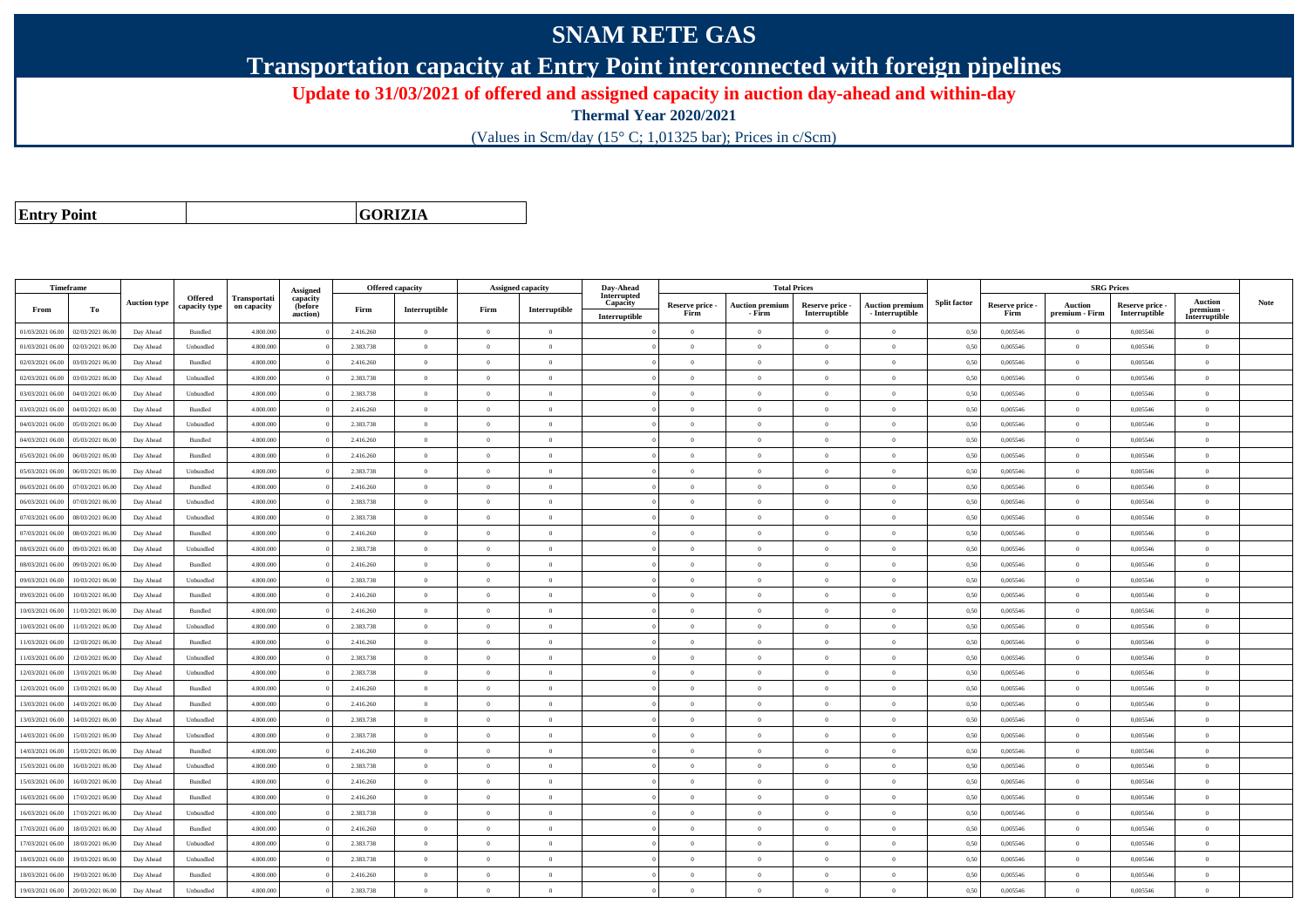| 19/03/2021 06:00                  | 20/03/2021 06:00 | Day Ahead  | Bundled   | 4.800.000 | 2.416.260 | $\overline{0}$ | $\overline{0}$ |                |                | $\theta$       | $\theta$       | $\overline{0}$ | 0,50 | 0,005546 | $\bf{0}$          | 0,005546       | $\overline{0}$ |  |
|-----------------------------------|------------------|------------|-----------|-----------|-----------|----------------|----------------|----------------|----------------|----------------|----------------|----------------|------|----------|-------------------|----------------|----------------|--|
|                                   |                  |            |           |           |           | $\overline{0}$ | $\overline{0}$ | $\overline{0}$ | $\Omega$       | $\bf{0}$       |                |                |      |          | $\bf{0}$          |                | $\overline{0}$ |  |
| 20/03/2021 06:00                  | 21/03/2021 06.00 | Day Ahead  | Bundled   | 4.800.000 | 2.416.260 |                |                |                |                |                | $\overline{0}$ | $\bf{0}$       | 0,50 | 0,005546 |                   | 0,005546       |                |  |
| 20/03/2021 06:00                  | 21/03/2021 06:00 | Day Ahead  | Unbundled | 4.800,000 | 2.383.738 | $\overline{0}$ | $\overline{0}$ | $\overline{0}$ | $\overline{0}$ | $\bf{0}$       | $\overline{0}$ | $\mathbf{0}$   | 0.50 | 0.005546 | $\bf{0}$          | 0.005546       | $\bf{0}$       |  |
| 21/03/2021 06:00                  | 22/03/2021 06:00 | Day Ahead  | Bundled   | 4.800.000 | 2.416.260 | $\overline{0}$ | $\overline{0}$ | $\overline{0}$ | $\overline{0}$ | $\bf{0}$       | $\overline{0}$ | $\theta$       | 0,50 | 0,005546 | $\,$ 0 $\,$       | 0,005546       | $\overline{0}$ |  |
| 21/03/2021 06:00                  | 22/03/2021 06.0  | Day Ahead  | Unbundled | 4.800.000 | 2.383.738 | $\overline{0}$ | $\overline{0}$ | $\Omega$       |                | $\bf{0}$       | $\overline{0}$ | $\bf{0}$       | 0,50 | 0,005546 | $\bf{0}$          | 0,005546       | $\overline{0}$ |  |
| 22/03/2021 06:00                  | 23/03/2021 06:00 | Day Ahead  | Unbundled | 4.800,000 | 2.383.738 | $\overline{0}$ | $\overline{0}$ | $\Omega$       | $\Omega$       | $\bf{0}$       | $\overline{0}$ | $\bf{0}$       | 0.50 | 0.005546 | $\bf{0}$          | 0.005546       | $\bf{0}$       |  |
| 22/03/2021 06:00                  | 23/03/2021 06:00 | Day Ahead  | Bundled   | 4.800.000 | 2.416.260 | $\overline{0}$ | $\overline{0}$ | $\overline{0}$ | $\overline{0}$ | $\bf{0}$       | $\overline{0}$ | $\bf{0}$       | 0,50 | 0,005546 | $\,$ 0 $\,$       | 0,005546       | $\overline{0}$ |  |
| 23/03/2021 06:00                  | 24/03/2021 06.00 | Day Ahead  | Bundled   | 4.800.000 | 2.416.260 | $\overline{0}$ | $\overline{0}$ | $\Omega$       |                | $\bf{0}$       | $\overline{0}$ | $\bf{0}$       | 0,50 | 0,005546 | $\bf{0}$          | 0,005546       | $\bf{0}$       |  |
| 23/03/2021 06:00                  | 24/03/2021 06:00 | Day Ahead  | Unbundled | 4.800,000 | 2.383.738 | $\overline{0}$ | $\overline{0}$ | $\overline{0}$ | $\overline{0}$ | $\overline{0}$ | $\overline{0}$ | $\bf{0}$       | 0.50 | 0.005546 | $\bf{0}$          | 0.005546       | $\bf{0}$       |  |
| 24/03/2021 06:00                  | 25/03/2021 06.00 | Day Ahead  | Bundled   | 4.800.000 | 2.416.260 | $\overline{0}$ | $\overline{0}$ | $\overline{0}$ | $\overline{0}$ | $\bf{0}$       | $\overline{0}$ | $\bf{0}$       | 0,50 | 0,005546 | $\,$ 0 $\,$       | 0,005546       | $\overline{0}$ |  |
|                                   |                  |            |           |           |           |                |                |                |                |                |                |                |      |          |                   |                |                |  |
| 24/03/2021 06.00                  | 25/03/2021 06.0  | Day Ahead  | Unbundled | 4.800.000 | 2.383.738 | $\overline{0}$ | $\overline{0}$ | $\overline{0}$ |                | $\bf{0}$       | $\overline{0}$ | $\bf{0}$       | 0,50 | 0,005546 | $\bf{0}$          | 0,005546       | $\bf{0}$       |  |
| 25/03/2021 06:00                  | 26/03/2021 06:00 | Day Ahead  | Bundled   | 4.800,000 | 2.416.260 | $\overline{0}$ | $\overline{0}$ | $\overline{0}$ | $\overline{0}$ | $\bf{0}$       | $\overline{0}$ | $\mathbf{0}$   | 0.50 | 0.005546 | $\bf{0}$          | 0.005546       | $\bf{0}$       |  |
| 25/03/2021 06:00                  | 26/03/2021 06:00 | Day Ahead  | Unbundled | 4.800.000 | 2.383.738 | $\overline{0}$ | $\overline{0}$ | $\overline{0}$ | $\overline{0}$ | $\bf{0}$       | $\overline{0}$ | $\theta$       | 0,50 | 0,005546 | $\,$ 0 $\,$       | 0,005546       | $\overline{0}$ |  |
| 26/03/2021 06.00                  | 27/03/2021 06.00 | Day Ahead  | Unbundled | 4.800.000 | 2.383.738 | $\overline{0}$ | $\overline{0}$ | $\overline{0}$ |                | $\bf{0}$       | $\overline{0}$ | $\bf{0}$       | 0,50 | 0,005546 | $\bf{0}$          | 0,005546       | $\overline{0}$ |  |
| 26/03/2021 06:00                  | 27/03/2021 06:00 | Day Ahead  | Bundled   | 4.800,000 | 2.416.260 | $\overline{0}$ | $\overline{0}$ | $\Omega$       | $\Omega$       | $\overline{0}$ | $\overline{0}$ | $\mathbf{0}$   | 0.50 | 0.005546 | $\bf{0}$          | 0.005546       | $\bf{0}$       |  |
| 27/03/2021 06:00                  | 28/03/2021 06:00 | Day Ahead  | Bundled   | 4.800.000 | 2.416.260 | $\overline{0}$ | $\overline{0}$ | $\overline{0}$ | $\overline{0}$ | $\bf{0}$       | $\overline{0}$ | $\bf{0}$       | 0,50 | 0,005546 | $\,$ 0 $\,$       | 0,005546       | $\overline{0}$ |  |
| 27/03/2021 06:00                  | 28/03/2021 06.0  | Day Ahead  | Unbundled | 4.800.000 | 2.592.433 | $\overline{0}$ | $\overline{0}$ | $\overline{0}$ |                | $\bf{0}$       | $\overline{0}$ | $\bf{0}$       | 0,50 | 0,005546 | $\bf{0}$          | 0,005546       | $\overline{0}$ |  |
| 28/03/2021 06:00                  | 29/03/2021 06:00 | Day Ahead  | Bundled   | 4.800,000 | 2.416.260 | $\overline{0}$ | $\overline{0}$ | $\overline{0}$ | $\overline{0}$ | $\bf{0}$       | $\overline{0}$ | $\bf{0}$       | 0.50 | 0.005546 | $\bf{0}$          | 0.005546       | $\bf{0}$       |  |
| 28/03/2021 06:00                  | 29/03/2021 06:00 | Day Ahead  | Unbundled | 4.800.000 | 2.383.738 | $\overline{0}$ | $\overline{0}$ | $\overline{0}$ | $\overline{0}$ | $\bf{0}$       | $\overline{0}$ | $\bf{0}$       | 0,50 | 0,005546 | $\,$ 0 $\,$       | 0,005546       | $\overline{0}$ |  |
| 29/03/2021 06:00                  | 30/03/2021 06.00 | Day Ahead  | Bundled   | 4.800.000 | 2.416.260 | $\overline{0}$ | $\bf{0}$       | $\overline{0}$ |                | $\bf{0}$       | $\overline{0}$ | $\bf{0}$       | 0,50 | 0,005546 | $\bf{0}$          | 0,005546       | $\bf{0}$       |  |
|                                   | 30/03/2021 06:00 |            |           | 4.800,000 | 2.383.738 |                | $\overline{0}$ | $\overline{0}$ | $\overline{0}$ | $\bf{0}$       |                | $\mathbf{0}$   | 0.50 | 0.005546 |                   | 0.005546       |                |  |
| 29/03/2021 06:00                  |                  | Day Ahead  | Unbundled |           |           | $\overline{0}$ |                |                |                |                | $\overline{0}$ |                |      |          | $\bf{0}$          |                | $\bf{0}$       |  |
| 30/03/2021 06:00                  | 31/03/2021 06:00 | Day Ahead  | Bundled   | 4.800.000 | 2.416.260 | $\overline{0}$ | $\overline{0}$ | $\overline{0}$ | $\overline{0}$ | $\bf{0}$       | $\overline{0}$ | $\theta$       | 0,50 | 0,005546 | $\,$ 0 $\,$       | 0,005546       | $\overline{0}$ |  |
| 30/03/2021 06:00                  | 31/03/2021 06.00 | Day Ahead  | Unbundled | 4.800.000 | 2.383.738 | $\overline{0}$ | $\overline{0}$ | $\overline{0}$ |                | $\bf{0}$       | $\overline{0}$ | $\bf{0}$       | 0,50 | 0,005546 | $\bf{0}$          | 0,005546       | $\overline{0}$ |  |
| 31/03/2021 06:00                  | 01/04/2021 06:00 | Day Ahead  | Bundled   | 4.800,000 | 2.416.260 | $\overline{0}$ | $\overline{0}$ | $\Omega$       | $\Omega$       | $\overline{0}$ | $\overline{0}$ | $\bf{0}$       | 0.50 | 0.005546 | $\bf{0}$          | 0.005546       | $\bf{0}$       |  |
| 31/03/2021 06:00                  | 01/04/2021 06.00 | Day Ahead  | Unbundled | 4.800.000 | 2.383.738 | $\overline{0}$ | $\overline{0}$ | $\overline{0}$ | $\overline{0}$ | $\bf{0}$       | $\overline{0}$ | $\bf{0}$       | 0,50 | 0,005546 | $\,$ 0 $\,$       | 0,005546       | $\overline{0}$ |  |
| 01/03/2021 06:00                  | 02/03/2021 06.00 | Within Day | Bundled   | 4.800.000 | 2.416.260 | $\overline{0}$ | $\overline{0}$ | $\overline{0}$ |                | $\bf{0}$       | $\overline{0}$ | $\bf{0}$       | 0,50 | 0,554618 | $\bf{0}$          | $\overline{0}$ | $\bf{0}$       |  |
| 01/03/2021 06:00                  | 02/03/2021 06:00 | Within Day | Unbundled | 4.800,000 | 2.383.737 | $\overline{0}$ | $\overline{0}$ | $\overline{0}$ | $\overline{0}$ | $\bf{0}$       | $\overline{0}$ | $\bf{0}$       | 0.50 | 0.554618 | $\bf{0}$          | $\overline{0}$ | $\bf{0}$       |  |
| 01/03/2021 07:00                  | 02/03/2021 06:00 | Within Day | Unbundled | 4.800.000 | 2.284.415 | $\overline{0}$ | $\overline{0}$ | $\overline{0}$ | $\overline{0}$ | $\bf{0}$       | $\overline{0}$ | $\bf{0}$       | 0,50 | 0,554618 | $\,$ 0 $\,$       | $\overline{0}$ | $\overline{0}$ |  |
| 01/03/2021 07:00                  | 02/03/2021 06.00 | Within Day | Bundled   | 4.800.000 | 2.315.582 | $\overline{0}$ | $\bf{0}$       | $\overline{0}$ | $\overline{0}$ | $\bf{0}$       | $\overline{0}$ | $\bf{0}$       | 0,50 | 0,554618 | $\bf{0}$          | $\overline{0}$ | $\bf{0}$       |  |
| 01/03/2021 08:00                  | 02/03/2021 06:00 | Within Day | Unbundled | 4.800,000 | 2.185.092 | $\overline{0}$ | $\overline{0}$ | $\overline{0}$ | $\overline{0}$ | $\bf{0}$       | $\overline{0}$ | $\mathbf{0}$   | 0.50 | 0.554618 | $\bf{0}$          | $\overline{0}$ | $\bf{0}$       |  |
| 01/03/2021 08:00                  | 02/03/2021 06:00 | Within Dav | Bundled   | 4.800.000 | 2.214.905 | $\overline{0}$ | $\overline{0}$ | $\overline{0}$ | $\Omega$       | $\overline{0}$ | $\overline{0}$ | $\bf{0}$       | 0,50 | 0.554618 | $\mathbf{0}$      | $\overline{0}$ | $\overline{0}$ |  |
|                                   |                  |            |           |           |           | $\overline{0}$ | $\overline{0}$ | $\overline{0}$ |                | $\bf{0}$       |                | $\bf{0}$       |      |          | $\bf{0}$          | $\overline{0}$ | $\bf{0}$       |  |
| 01/03/2021 09:00                  | 02/03/2021 06.0  | Within Day | Bundled   | 4.800.000 | 2.114.227 |                |                |                |                |                | $\overline{0}$ |                | 0,50 | 0,554618 |                   |                |                |  |
| 01/03/2021 09:00                  | 02/03/2021 06:00 | Within Day | Unbundled | 4.800,000 | 2.085.770 | $\overline{0}$ | $\overline{0}$ | $\overline{0}$ | $\Omega$       | $\bf{0}$       | $\overline{0}$ | $\bf{0}$       | 0.50 | 0.554618 | $\bf{0}$          | $\overline{0}$ | $\bf{0}$       |  |
| 01/03/2021 10:00                  | 02/03/2021 06:00 | Within Dav | Unbundled | 4.800.000 | 1.986.447 | $\overline{0}$ | $\overline{0}$ | $\theta$       | $\Omega$       | $\overline{0}$ | $\overline{0}$ | $\bf{0}$       | 0,50 | 0,554619 | $\mathbf{0}$      | $\overline{0}$ | $\overline{0}$ |  |
| 01/03/2021 10:00                  | 02/03/2021 06.00 | Within Day | Bundled   | 4.800.000 | 2.013.550 | $\overline{0}$ | $\overline{0}$ | $\overline{0}$ |                | $\bf{0}$       | $\overline{0}$ | $\bf{0}$       | 0,50 | 0,554619 | $\bf{0}$          | $\overline{0}$ | $\bf{0}$       |  |
| 01/03/2021 11:00                  | 02/03/2021 06:00 | Within Day | Unbundled | 4.800,000 | 1.887.125 | $\overline{0}$ | $\overline{0}$ | $\overline{0}$ | $\overline{0}$ | $\bf{0}$       | $\overline{0}$ | $\bf{0}$       | 0.50 | 0.554618 | $\bf{0}$          | $\overline{0}$ | $\bf{0}$       |  |
| 01/03/2021 11:00                  | 02/03/2021 06:00 | Within Dav | Bundled   | 4.800.000 | 1.912.872 | $\overline{0}$ | $\overline{0}$ | $\overline{0}$ | $\Omega$       | $\overline{0}$ | $\overline{0}$ | $\bf{0}$       | 0,50 | 0.554618 | $\mathbf{0}$      | $\overline{0}$ | $\overline{0}$ |  |
| 01/03/2021 12:00                  | 02/03/2021 06.00 | Within Day | Unbundled | 4.800.000 | 1.787.803 | $\overline{0}$ | $\overline{0}$ | $\overline{0}$ | $\overline{0}$ | $\bf{0}$       | $\overline{0}$ | $\bf{0}$       | 0,50 | 0,554618 | $\bf{0}$          | $\overline{0}$ | $\bf{0}$       |  |
| 01/03/2021 12:00                  | 02/03/2021 06:00 | Within Day | Bundled   | 4.800,000 | 1.812.195 | $\overline{0}$ | $\overline{0}$ | $\overline{0}$ | $\overline{0}$ | $\bf{0}$       | $\overline{0}$ | $\mathbf{0}$   | 0.50 | 0.554618 | $\bf{0}$          | $\overline{0}$ | $\bf{0}$       |  |
| 01/03/2021 13:00                  | 02/03/2021 06:00 | Within Dav | Unbundled | 4.800.000 | 1.688.480 | $\overline{0}$ | $\overline{0}$ | $\theta$       | $\Omega$       | $\overline{0}$ | $\overline{0}$ | $\bf{0}$       | 0,50 | 0.554619 | $\mathbf{0}$      | $\overline{0}$ | $\overline{0}$ |  |
| 01/03/2021 13:00                  | 02/03/2021 06.0  | Within Day | Bundled   | 4.800.000 | 1.711.517 | $\overline{0}$ | $\bf{0}$       | $\overline{0}$ | $\Omega$       | $\bf{0}$       | $\overline{0}$ | $\bf{0}$       | 0,50 | 0,554619 | $\bf{0}$          | $\overline{0}$ | $\bf{0}$       |  |
| 01/03/2021 14:00                  | 02/03/2021 06:00 | Within Day | Unbundled | 4.800,000 | 1.589.158 | $\overline{0}$ | $\overline{0}$ | $\Omega$       | $\Omega$       | $\overline{0}$ | $\overline{0}$ | $\theta$       | 0.50 | 0.554618 | $\bf{0}$          | $\overline{0}$ | $\bf{0}$       |  |
| 01/03/2021 14:00                  | 02/03/2021 06:00 | Within Dav | Bundled   | 4.800.000 | 1.610.840 | $\Omega$       | $\Omega$       | $\theta$       | $\Omega$       | $\overline{0}$ | $\overline{0}$ | $\theta$       | 0.50 | 0,554618 | $\mathbf{0}$      | $\overline{0}$ | $\overline{0}$ |  |
| 01/03/2021 15:00                  | 02/03/2021 06:00 | Within Day | Bundled   | 4.800.000 | 1.510.162 | $\overline{0}$ | $\bf{0}$       | $\overline{0}$ | $\overline{0}$ | $\bf{0}$       | $\overline{0}$ | $\bf{0}$       | 0,50 | 0,554618 | $\bf{0}$          | $\overline{0}$ | $\,$ 0         |  |
|                                   |                  |            |           |           |           |                |                |                |                |                |                |                |      |          |                   |                |                |  |
| 01/03/2021 15:00                  | 02/03/2021 06:00 | Within Day | Unbundled | 4.800.000 | 1.489.835 | $\bf{0}$       | $\Omega$       |                |                |                |                |                | 0,50 | 0,554618 | $\Omega$          | $\Omega$       |                |  |
| 01/03/2021 16:00                  | 02/03/2021 06:00 | Within Day | Unbundled | 4.800.000 | 1.390.513 | $\overline{0}$ | $\overline{0}$ | $\overline{0}$ | $\Omega$       | $\overline{0}$ | $\overline{0}$ | $\overline{0}$ | 0,50 | 0,554618 | $\overline{0}$    | $\theta$       | $\bf{0}$       |  |
| 01/03/2021 16:00                  | 02/03/2021 06:00 | Within Day | Bundled   | 4.800.000 | 1.409.485 | $\overline{0}$ | $\overline{0}$ | $\overline{0}$ | $\overline{0}$ | $\overline{0}$ | $\overline{0}$ | $\bf{0}$       | 0,50 | 0,554618 | $\bf{0}$          | $\bf{0}$       | $\bf{0}$       |  |
| 01/03/2021 17:00                  | 02/03/2021 06:00 | Within Day | Unbundled | 4.800.000 | 1.291.191 | $\overline{0}$ | $\overline{0}$ | $\overline{0}$ | $\overline{0}$ | $\bf{0}$       | $\overline{0}$ | $\bf{0}$       | 0.50 | 0.554618 | $\hspace{0.1mm}0$ | $\overline{0}$ | $\,$ 0 $\,$    |  |
| 01/03/2021 17:00                  | 02/03/2021 06:00 | Within Day | Bundled   | 4.800.000 | 1.308.807 | $\overline{0}$ | $\overline{0}$ | $\overline{0}$ | $\overline{0}$ | $\overline{0}$ | $\overline{0}$ | $\mathbf{0}$   | 0,50 | 0,554618 | $\overline{0}$    | $\overline{0}$ | $\bf{0}$       |  |
| 01/03/2021 18:00                  | 02/03/2021 06:00 | Within Day | Unbundled | 4.800.000 | 1.191.868 | $\overline{0}$ | $\overline{0}$ | $\overline{0}$ | $\overline{0}$ | $\bf{0}$       | $\overline{0}$ | $\bf{0}$       | 0,50 | 0,554619 | $\,$ 0 $\,$       | $\bf{0}$       | $\bf{0}$       |  |
| 01/03/2021 18:00                  | 02/03/2021 06:00 | Within Day | Bundled   | 4.800.000 | 1.208.130 | $\overline{0}$ | $\overline{0}$ | $\overline{0}$ | $\overline{0}$ | $\,$ 0         | $\overline{0}$ | $\mathbf{0}$   | 0.50 | 0.554619 | $\,$ 0 $\,$       | $\bf{0}$       | $\bf{0}$       |  |
| 01/03/2021 20:00                  | 02/03/2021 06:00 | Within Day | Unbundled | 4.800.000 | 993.223   | $\overline{0}$ | $\overline{0}$ | $\overline{0}$ | $\overline{0}$ | $\overline{0}$ | $\overline{0}$ | $\overline{0}$ | 0,50 | 0,554618 | $\overline{0}$    | $\overline{0}$ | $\bf{0}$       |  |
| 01/03/2021 20:00                  | 02/03/2021 06:00 | Within Day | Bundled   | 4.800.000 | 1.006.775 | $\overline{0}$ | $\overline{0}$ | $\overline{0}$ | $\overline{0}$ | $\,$ 0         | $\overline{0}$ | $\bf{0}$       | 0,50 | 0,554618 | $\,$ 0 $\,$       | $\overline{0}$ | $\bf{0}$       |  |
| 01/03/2021 21:00                  | 02/03/2021 06:00 | Within Day | Unbundled | 4.800.000 | 893.901   | $\overline{0}$ | $\overline{0}$ | $\overline{0}$ | $\overline{0}$ | $\,$ 0 $\,$    | $\overline{0}$ | $\overline{0}$ | 0.50 | 0.554619 | $\hspace{.1in}0$  | $\,$ 0 $\,$    | $\bf{0}$       |  |
|                                   | 02/03/2021 06:00 | Within Day | Bundled   | 4.800.000 | 906.097   | $\overline{0}$ | $\overline{0}$ | $\overline{0}$ | $\overline{0}$ | $\overline{0}$ | $\overline{0}$ | $\overline{0}$ | 0,50 | 0,554619 | $\overline{0}$    | $\theta$       | $\bf{0}$       |  |
| 01/03/2021 21:00                  |                  |            |           |           |           |                |                |                |                |                |                |                |      |          |                   |                |                |  |
| 01/03/2021 22.00                  | 02/03/2021 06.00 | Within Day | Bundled   | 4.800.000 | 805.420   | $\overline{0}$ | $\bf{0}$       | $\overline{0}$ | $\overline{0}$ | $\bf{0}$       | $\overline{0}$ | $\bf{0}$       | 0,50 | 0,554618 | $\bf{0}$          | $\bf{0}$       | $\bf{0}$       |  |
| 01/03/2021 22:00 02/03/2021 06:00 |                  | Within Day | Unbundled | 4.800.000 | 794.579   | $\,$ 0 $\,$    | $\overline{0}$ | $\overline{0}$ | $\overline{0}$ | $\,$ 0 $\,$    | $\,$ 0 $\,$    | $\mathbf{0}$   | 0,50 | 0,554618 | $\,$ 0 $\,$       | $\overline{0}$ | $\,$ 0 $\,$    |  |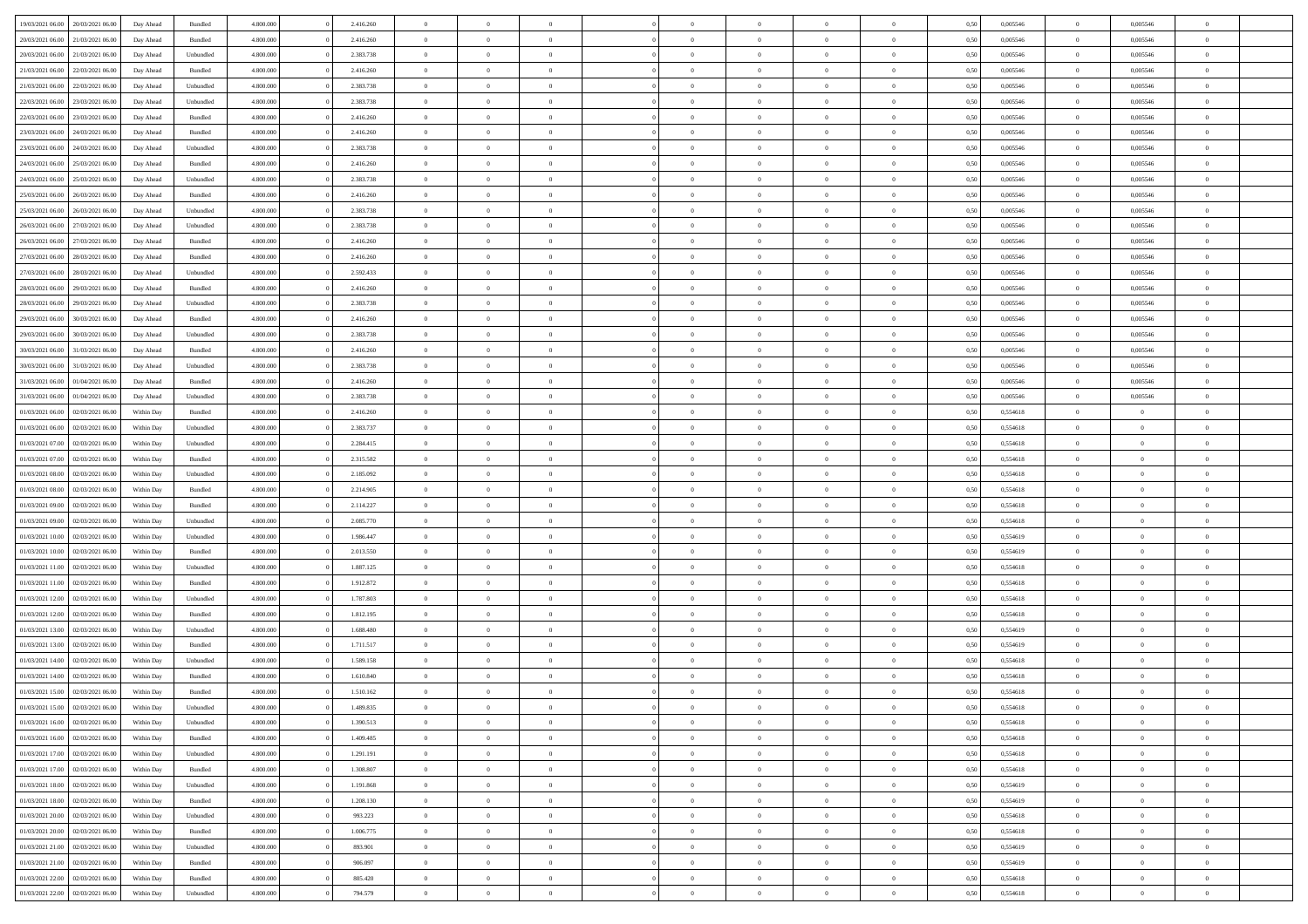| 01/03/2021 23:00                  | 02/03/2021 06:00 | Within Day | Unbundled          | 4.800.000 | 695.256   | $\overline{0}$ | $\Omega$       |                | $\Omega$       | $\Omega$       | $\Omega$       | $\theta$       | 0,50 | 0,554618 | $\theta$       | $\theta$       | $\theta$       |  |
|-----------------------------------|------------------|------------|--------------------|-----------|-----------|----------------|----------------|----------------|----------------|----------------|----------------|----------------|------|----------|----------------|----------------|----------------|--|
|                                   |                  |            |                    |           |           |                |                |                |                |                |                |                |      |          |                |                |                |  |
| 01/03/2021 23:00                  | 02/03/2021 06:00 | Within Day | Bundled            | 4.800.000 | 704.742   | $\overline{0}$ | $\theta$       | $\overline{0}$ | $\overline{0}$ | $\bf{0}$       | $\overline{0}$ | $\bf{0}$       | 0,50 | 0,554618 | $\theta$       | $\theta$       | $\overline{0}$ |  |
| 02/03/2021 00:00                  | 02/03/2021 06:00 | Within Day | Unbundled          | 4.800.000 | 595.934   | $\overline{0}$ | $\overline{0}$ | $\overline{0}$ | $\overline{0}$ | $\bf{0}$       | $\overline{0}$ | $\bf{0}$       | 0,50 | 0,554619 | $\bf{0}$       | $\overline{0}$ | $\overline{0}$ |  |
| 02/03/2021 00:00                  | 02/03/2021 06:00 | Within Dav | Bundled            | 4.800.000 | 604.065   | $\overline{0}$ | $\overline{0}$ | $\overline{0}$ | $\overline{0}$ | $\bf{0}$       | $\overline{0}$ | $\overline{0}$ | 0.50 | 0.554619 | $\theta$       | $\theta$       | $\overline{0}$ |  |
| 02/03/2021 01:00                  | 02/03/2021 06:00 | Within Day | Unbundled          | 4.800.000 | 496.611   | $\overline{0}$ | $\theta$       | $\overline{0}$ | $\overline{0}$ | $\bf{0}$       | $\overline{0}$ | $\bf{0}$       | 0,50 | 0,554618 | $\theta$       | $\theta$       | $\overline{0}$ |  |
|                                   |                  |            |                    |           |           |                |                |                |                |                |                |                |      |          |                |                |                |  |
| 02/03/2021 01:00                  | 02/03/2021 06:00 | Within Day | Bundled            | 4.800.000 | 503.387   | $\overline{0}$ | $\bf{0}$       | $\overline{0}$ | $\bf{0}$       | $\overline{0}$ | $\overline{0}$ | $\mathbf{0}$   | 0,50 | 0,554618 | $\overline{0}$ | $\overline{0}$ | $\bf{0}$       |  |
| 02/03/2021 02:00                  | 02/03/2021 06:00 | Within Dav | Unbundled          | 4.800.000 | 397.289   | $\overline{0}$ | $\overline{0}$ | $\overline{0}$ | $\overline{0}$ | $\overline{0}$ | $\overline{0}$ | $\overline{0}$ | 0.50 | 0,554620 | $\theta$       | $\overline{0}$ | $\overline{0}$ |  |
| 02/03/2021 02:00                  | 02/03/2021 06:00 | Within Day | Bundled            | 4.800.000 | 402.710   | $\overline{0}$ | $\theta$       | $\overline{0}$ | $\overline{0}$ | $\bf{0}$       | $\overline{0}$ | $\bf{0}$       | 0,50 | 0,554620 | $\theta$       | $\theta$       | $\overline{0}$ |  |
| 02/03/2021 03:00                  | 02/03/2021 06:00 | Within Day | Bundled            | 4.800.000 | 302.032   | $\overline{0}$ | $\overline{0}$ | $\overline{0}$ | $\bf{0}$       | $\bf{0}$       | $\bf{0}$       | $\bf{0}$       | 0,50 | 0,554619 | $\,0\,$        | $\overline{0}$ | $\overline{0}$ |  |
| 02/03/2021 03:00                  | 02/03/2021 06:00 | Within Dav | Unbundled          | 4.800.000 | 297.967   | $\overline{0}$ | $\overline{0}$ | $\overline{0}$ | $\overline{0}$ | $\overline{0}$ | $\overline{0}$ | $\overline{0}$ | 0.50 | 0.554619 | $\theta$       | $\overline{0}$ | $\overline{0}$ |  |
| 02/03/2021 04:00                  | 02/03/2021 06:00 | Within Day | Unbundled          | 4.800.000 | 198.644   | $\overline{0}$ | $\theta$       | $\overline{0}$ | $\overline{0}$ | $\bf{0}$       | $\overline{0}$ | $\bf{0}$       | 0,50 | 0,554617 | $\,$ 0 $\,$    | $\theta$       | $\overline{0}$ |  |
|                                   |                  |            |                    |           |           |                |                |                |                |                |                |                |      |          |                |                |                |  |
| 02/03/2021 04:00                  | 02/03/2021 06:00 | Within Day | Bundled            | 4.800.000 | 201.355   | $\overline{0}$ | $\overline{0}$ | $\overline{0}$ | $\bf{0}$       | $\bf{0}$       | $\bf{0}$       | $\bf{0}$       | 0,50 | 0,554617 | $\overline{0}$ | $\overline{0}$ | $\overline{0}$ |  |
| 02/03/2021 05:00                  | 02/03/2021 06:00 | Within Day | Unbundled          | 4.800.000 | 99.322    | $\overline{0}$ | $\overline{0}$ | $\overline{0}$ | $\overline{0}$ | $\bf{0}$       | $\overline{0}$ | $\overline{0}$ | 0.50 | 0.554622 | $\theta$       | $\theta$       | $\overline{0}$ |  |
| 02/03/2021 05:00                  | 02/03/2021 06:00 | Within Day | Bundled            | 4.800.000 | 100.677   | $\overline{0}$ | $\theta$       | $\overline{0}$ | $\overline{0}$ | $\bf{0}$       | $\overline{0}$ | $\bf{0}$       | 0,50 | 0,554622 | $\theta$       | $\theta$       | $\overline{0}$ |  |
| 02/03/2021 06:00                  | 03/03/2021 06:00 | Within Day | Unbundled          | 4.800.000 | 2.383.737 | $\overline{0}$ | $\overline{0}$ | $\overline{0}$ | $\bf{0}$       | $\overline{0}$ | $\overline{0}$ | $\mathbf{0}$   | 0,50 | 0,554618 | $\overline{0}$ | $\overline{0}$ | $\bf{0}$       |  |
| 02/03/2021 06:00                  | 03/03/2021 06:00 | Within Dav | Bundled            | 4.800.000 | 2.416.260 | $\overline{0}$ | $\overline{0}$ | $\overline{0}$ | $\overline{0}$ | $\overline{0}$ | $\overline{0}$ | $\overline{0}$ | 0.50 | 0.554618 | $\theta$       | $\overline{0}$ | $\overline{0}$ |  |
| 02/03/2021 07:00                  | 03/03/2021 06:00 | Within Day | Unbundled          | 4.800.000 | 2.284.415 | $\overline{0}$ | $\theta$       | $\overline{0}$ | $\overline{0}$ | $\bf{0}$       | $\overline{0}$ | $\bf{0}$       | 0,50 | 0,554618 | $\theta$       | $\theta$       | $\overline{0}$ |  |
| 02/03/2021 07:00                  | 03/03/2021 06:00 | Within Day | Bundled            | 4.800.000 | 2.315.582 | $\overline{0}$ | $\overline{0}$ | $\overline{0}$ | $\bf{0}$       | $\bf{0}$       | $\bf{0}$       | $\bf{0}$       | 0,50 | 0,554618 | $\,0\,$        | $\overline{0}$ | $\overline{0}$ |  |
| 02/03/2021 08:00                  | 03/03/2021 06:00 |            | Unbundled          | 4.800.000 | 2.185.092 | $\overline{0}$ | $\overline{0}$ | $\overline{0}$ | $\overline{0}$ | $\overline{0}$ | $\overline{0}$ | $\overline{0}$ | 0.50 | 0.554618 | $\theta$       | $\overline{0}$ | $\overline{0}$ |  |
|                                   |                  | Within Day |                    |           |           |                |                |                |                |                |                |                |      |          |                |                |                |  |
| 02/03/2021 08:00                  | 03/03/2021 06:00 | Within Day | Bundled            | 4.800.000 | 2.214.905 | $\overline{0}$ | $\theta$       | $\overline{0}$ | $\overline{0}$ | $\bf{0}$       | $\overline{0}$ | $\bf{0}$       | 0,50 | 0,554618 | $\,$ 0 $\,$    | $\theta$       | $\overline{0}$ |  |
| 02/03/2021 09:00                  | 03/03/2021 06:00 | Within Day | Bundled            | 4.800.000 | 2.114.227 | $\overline{0}$ | $\overline{0}$ | $\overline{0}$ | $\bf{0}$       | $\bf{0}$       | $\bf{0}$       | $\bf{0}$       | 0,50 | 0,554618 | $\bf{0}$       | $\overline{0}$ | $\overline{0}$ |  |
| 02/03/2021 09:00                  | 03/03/2021 06:00 | Within Day | Unbundled          | 4.800.000 | 2.085.770 | $\overline{0}$ | $\overline{0}$ | $\overline{0}$ | $\overline{0}$ | $\bf{0}$       | $\overline{0}$ | $\overline{0}$ | 0.50 | 0.554618 | $\theta$       | $\theta$       | $\overline{0}$ |  |
| 02/03/2021 10:00                  | 03/03/2021 06:00 | Within Day | Unbundled          | 4.800.000 | 1.986.447 | $\overline{0}$ | $\theta$       | $\overline{0}$ | $\overline{0}$ | $\bf{0}$       | $\overline{0}$ | $\bf{0}$       | 0,50 | 0,554619 | $\theta$       | $\overline{0}$ | $\overline{0}$ |  |
| 02/03/2021 10:00                  | 03/03/2021 06:00 | Within Day | Bundled            | 4.800.000 | 2.013.550 | $\overline{0}$ | $\bf{0}$       | $\overline{0}$ | $\bf{0}$       | $\overline{0}$ | $\overline{0}$ | $\mathbf{0}$   | 0,50 | 0,554619 | $\overline{0}$ | $\overline{0}$ | $\bf{0}$       |  |
| 02/03/2021 11:00                  | 03/03/2021 06:00 | Within Dav | Unbundled          | 4.800.000 | 1.887.125 | $\overline{0}$ | $\overline{0}$ | $\overline{0}$ | $\overline{0}$ | $\overline{0}$ | $\overline{0}$ | $\overline{0}$ | 0.50 | 0.554618 | $\theta$       | $\overline{0}$ | $\overline{0}$ |  |
|                                   |                  |            |                    |           |           |                |                |                |                |                |                |                |      |          |                |                |                |  |
| 02/03/2021 11:00                  | 03/03/2021 06:00 | Within Day | Bundled            | 4.800.000 | 1.912.872 | $\overline{0}$ | $\theta$       | $\overline{0}$ | $\overline{0}$ | $\bf{0}$       | $\overline{0}$ | $\bf{0}$       | 0,50 | 0,554618 | $\theta$       | $\theta$       | $\overline{0}$ |  |
| 02/03/2021 12:00                  | 03/03/2021 06:00 | Within Day | Unbundled          | 4.800.000 | 1.787.803 | $\overline{0}$ | $\overline{0}$ | $\overline{0}$ | $\bf{0}$       | $\bf{0}$       | $\bf{0}$       | $\bf{0}$       | 0,50 | 0,554618 | $\,0\,$        | $\overline{0}$ | $\overline{0}$ |  |
| 02/03/2021 12:00                  | 03/03/2021 06:00 | Within Day | Bundled            | 4.800.000 | 1.812.195 | $\overline{0}$ | $\overline{0}$ | $\overline{0}$ | $\overline{0}$ | $\overline{0}$ | $\overline{0}$ | $\overline{0}$ | 0.50 | 0.554618 | $\theta$       | $\overline{0}$ | $\overline{0}$ |  |
| 02/03/2021 13:00                  | 03/03/2021 06:00 | Within Day | Unbundled          | 4.800.000 | 1.688.480 | $\overline{0}$ | $\theta$       | $\overline{0}$ | $\overline{0}$ | $\bf{0}$       | $\overline{0}$ | $\bf{0}$       | 0,50 | 0,554619 | $\,$ 0 $\,$    | $\overline{0}$ | $\overline{0}$ |  |
| 02/03/2021 13:00                  | 03/03/2021 06:00 | Within Day | Bundled            | 4.800.000 | 1.711.517 | $\overline{0}$ | $\overline{0}$ | $\overline{0}$ | $\bf{0}$       | $\bf{0}$       | $\bf{0}$       | $\bf{0}$       | 0,50 | 0,554619 | $\bf{0}$       | $\overline{0}$ | $\overline{0}$ |  |
| 02/03/2021 14:00                  | 03/03/2021 06:00 | Within Day | Unbundled          | 4.800.000 | 1.589.158 | $\overline{0}$ | $\Omega$       | $\Omega$       | $\Omega$       | $\Omega$       | $\overline{0}$ | $\overline{0}$ | 0,50 | 0,554618 | $\,0\,$        | $\theta$       | $\theta$       |  |
| 02/03/2021 14:00                  | 03/03/2021 06:00 | Within Day | Bundled            | 4.800.000 | 1.610.840 | $\overline{0}$ | $\theta$       | $\overline{0}$ | $\overline{0}$ | $\bf{0}$       | $\overline{0}$ | $\bf{0}$       | 0,50 | 0,554618 | $\theta$       | $\theta$       | $\overline{0}$ |  |
|                                   |                  |            |                    |           |           |                |                |                |                |                |                |                |      |          |                |                |                |  |
| 02/03/2021 15:00                  | 03/03/2021 06:00 | Within Day | Bundled            | 4.800.000 | 1.510.162 | $\overline{0}$ | $\overline{0}$ | $\overline{0}$ | $\bf{0}$       | $\bf{0}$       | $\overline{0}$ | $\mathbf{0}$   | 0,50 | 0,554618 | $\bf{0}$       | $\overline{0}$ | $\bf{0}$       |  |
| 02/03/2021 15:00                  | 03/03/2021 06:00 | Within Day | Unbundled          | 4.800,000 | 1.489.835 | $\overline{0}$ | $\Omega$       | $\Omega$       | $\Omega$       | $\bf{0}$       | $\overline{0}$ | $\overline{0}$ | 0.50 | 0.554618 | $\theta$       | $\theta$       | $\theta$       |  |
| 02/03/2021 16:00                  | 03/03/2021 06:00 | Within Day | Unbundled          | 4.800.000 | 1.390.513 | $\overline{0}$ | $\theta$       | $\overline{0}$ | $\overline{0}$ | $\bf{0}$       | $\overline{0}$ | $\bf{0}$       | 0,50 | 0,554618 | $\theta$       | $\theta$       | $\overline{0}$ |  |
| 02/03/2021 16:00                  | 03/03/2021 06:00 | Within Day | Bundled            | 4.800.000 | 1.409.485 | $\overline{0}$ | $\overline{0}$ | $\overline{0}$ | $\bf{0}$       | $\bf{0}$       | $\bf{0}$       | $\bf{0}$       | 0,50 | 0,554618 | $\,0\,$        | $\overline{0}$ | $\overline{0}$ |  |
| 02/03/2021 17:00                  | 03/03/2021 06:00 | Within Day | Unbundled          | 4.800,000 | 1.291.191 | $\overline{0}$ | $\Omega$       | $\Omega$       | $\Omega$       | $\theta$       | $\theta$       | $\overline{0}$ | 0.50 | 0.554618 | $\theta$       | $\theta$       | $\theta$       |  |
| 02/03/2021 17:00                  | 03/03/2021 06:00 | Within Day | Bundled            | 4.800.000 | 1.308.807 | $\overline{0}$ | $\theta$       | $\overline{0}$ | $\overline{0}$ | $\bf{0}$       | $\overline{0}$ | $\bf{0}$       | 0,50 | 0,554618 | $\,$ 0 $\,$    | $\overline{0}$ | $\overline{0}$ |  |
|                                   |                  |            |                    |           |           |                | $\overline{0}$ |                |                | $\bf{0}$       |                |                |      |          |                | $\overline{0}$ | $\overline{0}$ |  |
| 02/03/2021 18:00                  | 03/03/2021 06:00 | Within Day | Unbundled          | 4.800.000 | 1.191.868 | $\overline{0}$ |                | $\overline{0}$ | $\bf{0}$       |                | $\bf{0}$       | $\bf{0}$       | 0,50 | 0,554619 | $\overline{0}$ |                |                |  |
| 02/03/2021 18:00                  | 03/03/2021 06:00 | Within Day | Bundled            | 4.800,000 | 1.208.130 | $\overline{0}$ | $\Omega$       | $\Omega$       | $\Omega$       | $\overline{0}$ | $\overline{0}$ | $\overline{0}$ | 0,50 | 0,554619 | $\,0\,$        | $\theta$       | $\theta$       |  |
| 02/03/2021 19:00                  | 03/03/2021 06:00 | Within Day | Unbundled          | 4.800.000 | 1.092.546 | $\overline{0}$ | $\theta$       | $\overline{0}$ | $\overline{0}$ | $\bf{0}$       | $\overline{0}$ | $\bf{0}$       | 0,50 | 0,554618 | $\,$ 0 $\,$    | $\overline{0}$ | $\overline{0}$ |  |
| 02/03/2021 19:00                  | 03/03/2021 06:00 | Within Day | Bundled            | 4.800.000 | 1.107.452 | $\overline{0}$ | $\overline{0}$ | $\overline{0}$ | $\bf{0}$       | $\bf{0}$       | $\bf{0}$       | $\mathbf{0}$   | 0,50 | 0,554618 | $\overline{0}$ | $\overline{0}$ | $\bf{0}$       |  |
| 02/03/2021 20:00                  | 03/03/2021 06:00 | Within Day | Unbundled          | 4.800,000 | 993.223   | $\overline{0}$ | $\Omega$       | $\Omega$       | $\Omega$       | $\Omega$       | $\Omega$       | $\overline{0}$ | 0.50 | 0.554618 | $\theta$       | $\theta$       | $\theta$       |  |
| 02/03/2021 20:00                  | 03/03/2021 06:00 | Within Day | Bundled            | 4.800.000 | 1.006.775 | $\overline{0}$ | $\overline{0}$ | $\overline{0}$ | $\bf{0}$       | $\,$ 0         | $\bf{0}$       | $\bf{0}$       | 0,50 | 0,554618 | $\,0\,$        | $\,$ 0 $\,$    | $\overline{0}$ |  |
| 02/03/2021 21:00 03/03/2021 06:00 |                  | Within Day | $\mathbf B$ undled | 4.800.000 | 906.097   | $\bf{0}$       | $\bf{0}$       |                |                |                |                |                | 0,50 | 0,554619 | $\bf{0}$       | $\overline{0}$ |                |  |
| 02/03/2021 21:00                  | 03/03/2021 06:00 | Within Day | Unbundled          | 4.800.000 | 893,901   | $\overline{0}$ | $\overline{0}$ | $\overline{0}$ | $\Omega$       | $\overline{0}$ | $\overline{0}$ | $\overline{0}$ | 0,50 | 0.554619 | $\theta$       | $\theta$       | $\theta$       |  |
|                                   |                  |            |                    |           |           |                | $\bf{0}$       |                |                | $\,$ 0 $\,$    |                |                |      |          | $\,$ 0 $\,$    | $\,$ 0 $\,$    | $\,$ 0         |  |
| 02/03/2021 22.00                  | 03/03/2021 06:00 | Within Day | Unbundled          | 4.800.000 | 794.579   | $\overline{0}$ |                | $\overline{0}$ | $\bf{0}$       |                | $\overline{0}$ | $\,$ 0 $\,$    | 0,50 | 0,554618 |                |                |                |  |
| 02/03/2021 22.00                  | 03/03/2021 06:00 | Within Day | Bundled            | 4.800.000 | 805.420   | $\overline{0}$ | $\overline{0}$ | $\overline{0}$ | $\overline{0}$ | $\overline{0}$ | $\overline{0}$ | $\mathbf{0}$   | 0,50 | 0,554618 | $\overline{0}$ | $\overline{0}$ | $\overline{0}$ |  |
| 02/03/2021 23:00                  | 03/03/2021 06:00 | Within Day | Unbundled          | 4.800,000 | 695.256   | $\overline{0}$ | $\overline{0}$ | $\overline{0}$ | $\Omega$       | $\overline{0}$ | $\overline{0}$ | $\overline{0}$ | 0,50 | 0,554618 | $\overline{0}$ | $\overline{0}$ | $\overline{0}$ |  |
| 02/03/2021 23:00                  | 03/03/2021 06:00 | Within Day | Bundled            | 4.800.000 | 704.742   | $\overline{0}$ | $\,$ 0         | $\overline{0}$ | $\bf{0}$       | $\,$ 0 $\,$    | $\overline{0}$ | $\mathbf{0}$   | 0,50 | 0,554618 | $\,$ 0 $\,$    | $\overline{0}$ | $\,$ 0         |  |
| 03/03/2021 00:00                  | 03/03/2021 06:00 | Within Day | Unbundled          | 4.800.000 | 595.934   | $\overline{0}$ | $\overline{0}$ | $\overline{0}$ | $\overline{0}$ | $\overline{0}$ | $\overline{0}$ | $\mathbf{0}$   | 0,50 | 0,554619 | $\overline{0}$ | $\overline{0}$ | $\overline{0}$ |  |
| 03/03/2021 00:00                  | 03/03/2021 06:00 | Within Day | Bundled            | 4.800.000 | 604.065   | $\overline{0}$ | $\overline{0}$ | $\overline{0}$ | $\overline{0}$ | $\overline{0}$ | $\overline{0}$ | $\overline{0}$ | 0.50 | 0,554619 | $\overline{0}$ | $\theta$       | $\overline{0}$ |  |
| 03/03/2021 01:00                  | 03/03/2021 06:00 | Within Day | Unbundled          | 4.800.000 | 496.611   | $\overline{0}$ | $\,$ 0         | $\overline{0}$ | $\bf{0}$       | $\bf{0}$       | $\bf{0}$       | $\bf{0}$       | 0,50 | 0,554618 | $\,$ 0 $\,$    | $\overline{0}$ | $\overline{0}$ |  |
|                                   |                  |            |                    |           |           |                |                |                |                |                |                |                |      |          |                |                |                |  |
| 03/03/2021 01:00                  | 03/03/2021 06:00 | Within Day | Bundled            | 4.800.000 | 503.387   | $\overline{0}$ | $\overline{0}$ | $\overline{0}$ | $\overline{0}$ | $\overline{0}$ | $\overline{0}$ | $\mathbf{0}$   | 0,50 | 0,554618 | $\overline{0}$ | $\overline{0}$ | $\bf{0}$       |  |
| 03/03/2021 02:00                  | 03/03/2021 06:00 | Within Day | Bundled            | 4.800,000 | 402.710   | $\overline{0}$ | $\overline{0}$ | $\overline{0}$ | $\Omega$       | $\overline{0}$ | $\overline{0}$ | $\overline{0}$ | 0.50 | 0,554620 | $\overline{0}$ | $\overline{0}$ | $\overline{0}$ |  |
| 03/03/2021 02:00                  | 03/03/2021 06:00 | Within Day | Unbundled          | 4.800.000 | 397.289   | $\overline{0}$ | $\bf{0}$       | $\overline{0}$ | $\bf{0}$       | $\bf{0}$       | $\bf{0}$       | $\mathbf{0}$   | 0,50 | 0,554620 | $\,$ 0 $\,$    | $\,$ 0 $\,$    | $\bf{0}$       |  |
| 03/03/2021 03:00                  | 03/03/2021 06:00 | Within Day | Unbundled          | 4.800.000 | 297.967   | $\overline{0}$ | $\overline{0}$ | $\overline{0}$ | $\overline{0}$ | $\overline{0}$ | $\bf{0}$       | $\mathbf{0}$   | 0,50 | 0,554619 | $\overline{0}$ | $\bf{0}$       | $\overline{0}$ |  |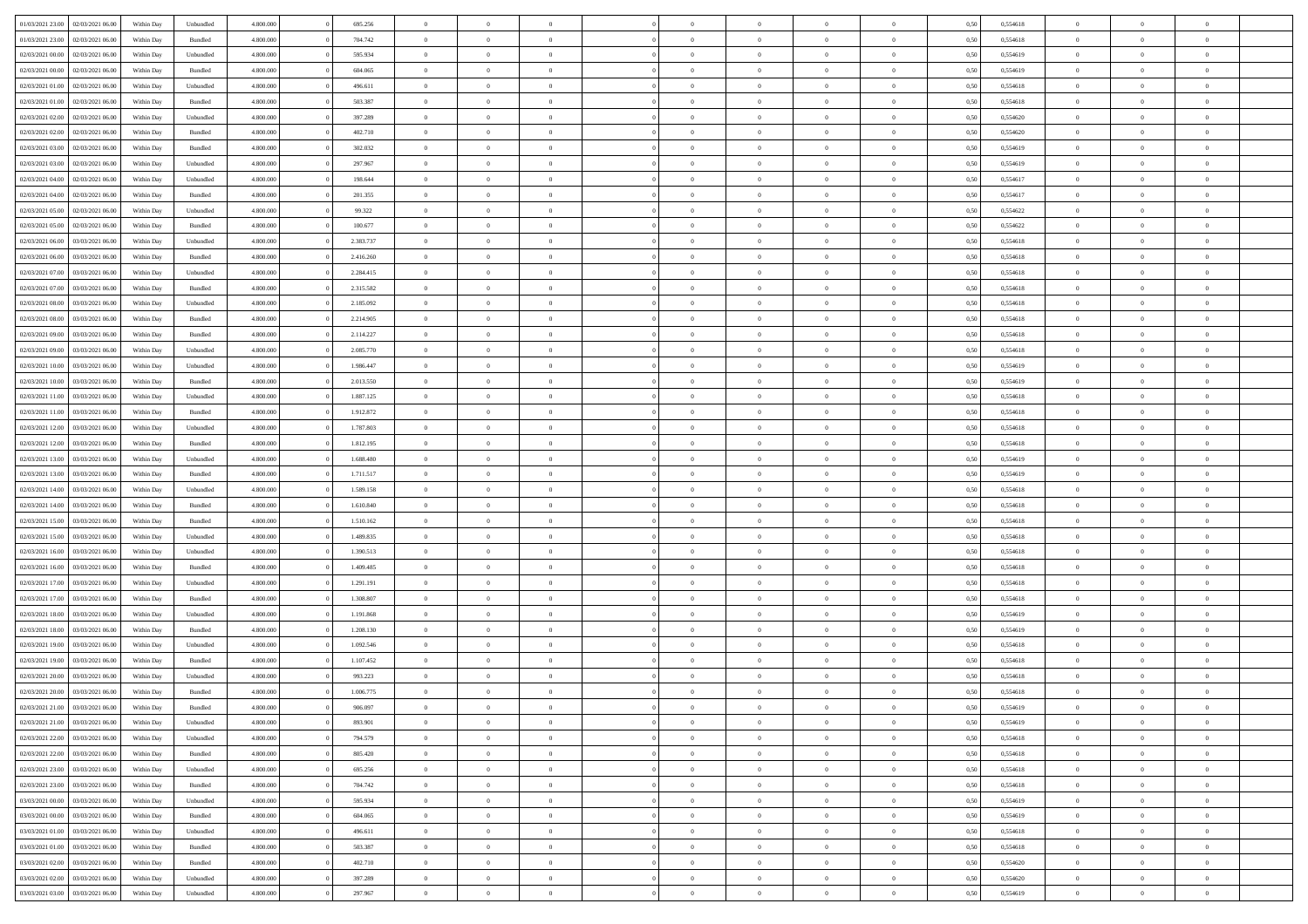| 03/03/2021 03:00                  | 03/03/2021 06:00 | Within Day | Bundled   | 4.800.000 | 302.032   | $\overline{0}$ | $\Omega$       |                | $\Omega$       | $\Omega$       | $\theta$       | $\theta$       | 0,50 | 0,554619 | $\theta$       | $\theta$       | $\theta$       |  |
|-----------------------------------|------------------|------------|-----------|-----------|-----------|----------------|----------------|----------------|----------------|----------------|----------------|----------------|------|----------|----------------|----------------|----------------|--|
|                                   |                  |            |           |           |           |                |                |                |                |                |                |                |      |          |                |                |                |  |
| 03/03/2021 04:00                  | 03/03/2021 06:00 | Within Day | Unbundled | 4.800.000 | 198.644   | $\overline{0}$ | $\theta$       | $\overline{0}$ | $\overline{0}$ | $\bf{0}$       | $\overline{0}$ | $\overline{0}$ | 0,50 | 0,554617 | $\theta$       | $\theta$       | $\overline{0}$ |  |
| 03/03/2021 04:00                  | 03/03/2021 06:00 | Within Day | Bundled   | 4.800.000 | 201.355   | $\overline{0}$ | $\overline{0}$ | $\overline{0}$ | $\bf{0}$       | $\bf{0}$       | $\bf{0}$       | $\bf{0}$       | 0,50 | 0,554617 | $\bf{0}$       | $\overline{0}$ | $\overline{0}$ |  |
| 03/03/2021 05:00                  | 03/03/2021 06:00 | Within Dav | Unbundled | 4.800.000 | 99.322    | $\overline{0}$ | $\overline{0}$ | $\overline{0}$ | $\overline{0}$ | $\bf{0}$       | $\overline{0}$ | $\overline{0}$ | 0.50 | 0.554622 | $\theta$       | $\theta$       | $\overline{0}$ |  |
| 03/03/2021 05:00                  | 03/03/2021 06:00 | Within Day | Bundled   | 4.800.000 | 100.677   | $\overline{0}$ | $\theta$       | $\overline{0}$ | $\overline{0}$ | $\bf{0}$       | $\overline{0}$ | $\bf{0}$       | 0,50 | 0,554622 | $\theta$       | $\theta$       | $\overline{0}$ |  |
| 03/03/2021 06:00                  | 04/03/2021 06:00 | Within Day | Unbundled | 4.800.000 | 2.383.737 | $\overline{0}$ | $\bf{0}$       | $\overline{0}$ | $\bf{0}$       | $\overline{0}$ | $\overline{0}$ | $\mathbf{0}$   | 0,50 | 0,554618 | $\overline{0}$ | $\overline{0}$ | $\bf{0}$       |  |
|                                   |                  |            |           |           |           |                |                |                |                |                |                |                |      |          |                |                |                |  |
| 03/03/2021 06:00                  | 04/03/2021 06:00 | Within Dav | Bundled   | 4.800.000 | 2.416.260 | $\overline{0}$ | $\overline{0}$ | $\overline{0}$ | $\overline{0}$ | $\overline{0}$ | $\overline{0}$ | $\overline{0}$ | 0.50 | 0,554618 | $\theta$       | $\overline{0}$ | $\overline{0}$ |  |
| 03/03/2021 07:00                  | 04/03/2021 06:00 | Within Day | Unbundled | 4.800.000 | 2.284.415 | $\overline{0}$ | $\theta$       | $\overline{0}$ | $\overline{0}$ | $\bf{0}$       | $\overline{0}$ | $\bf{0}$       | 0,50 | 0,554618 | $\theta$       | $\theta$       | $\overline{0}$ |  |
| 03/03/2021 07:00                  | 04/03/2021 06:00 | Within Day | Bundled   | 4.800.000 | 2.315.582 | $\overline{0}$ | $\overline{0}$ | $\overline{0}$ | $\bf{0}$       | $\bf{0}$       | $\bf{0}$       | $\bf{0}$       | 0,50 | 0,554618 | $\,0\,$        | $\overline{0}$ | $\overline{0}$ |  |
| 03/03/2021 08:00                  | 04/03/2021 06:00 | Within Dav | Bundled   | 4.800.000 | 2.214.905 | $\overline{0}$ | $\overline{0}$ | $\overline{0}$ | $\overline{0}$ | $\overline{0}$ | $\overline{0}$ | $\overline{0}$ | 0.50 | 0.554618 | $\theta$       | $\overline{0}$ | $\overline{0}$ |  |
| 03/03/2021 08:00                  | 04/03/2021 06:00 | Within Day | Unbundled | 4.800.000 | 2.185.092 | $\overline{0}$ | $\theta$       | $\overline{0}$ | $\overline{0}$ | $\bf{0}$       | $\overline{0}$ | $\bf{0}$       | 0,50 | 0,554618 | $\theta$       | $\theta$       | $\overline{0}$ |  |
| 03/03/2021 09:00                  | 04/03/2021 06:00 | Within Day | Unbundled | 4.800.000 | 2.085.770 | $\overline{0}$ | $\overline{0}$ | $\overline{0}$ | $\bf{0}$       | $\bf{0}$       | $\bf{0}$       | $\bf{0}$       | 0,50 | 0,554618 | $\overline{0}$ | $\overline{0}$ | $\overline{0}$ |  |
| 03/03/2021 09:00                  | 04/03/2021 06:00 | Within Day | Bundled   | 4.800.000 | 2.114.227 | $\overline{0}$ | $\overline{0}$ | $\overline{0}$ | $\overline{0}$ | $\bf{0}$       | $\overline{0}$ | $\overline{0}$ | 0.50 | 0.554618 | $\theta$       | $\theta$       | $\overline{0}$ |  |
|                                   |                  |            |           |           |           |                |                |                |                |                |                |                |      |          |                |                |                |  |
| 03/03/2021 10:00                  | 04/03/2021 06:00 | Within Day | Unbundled | 4.800.000 | 1.986.447 | $\overline{0}$ | $\theta$       | $\overline{0}$ | $\overline{0}$ | $\bf{0}$       | $\overline{0}$ | $\overline{0}$ | 0,50 | 0,554619 | $\theta$       | $\theta$       | $\overline{0}$ |  |
| 03/03/2021 10:00                  | 04/03/2021 06:00 | Within Day | Bundled   | 4.800.000 | 2.013.550 | $\overline{0}$ | $\bf{0}$       | $\overline{0}$ | $\bf{0}$       | $\overline{0}$ | $\overline{0}$ | $\mathbf{0}$   | 0,50 | 0,554619 | $\overline{0}$ | $\overline{0}$ | $\bf{0}$       |  |
| 03/03/2021 11:00                  | 04/03/2021 06:00 | Within Dav | Unbundled | 4.800.000 | 1.887.125 | $\overline{0}$ | $\overline{0}$ | $\overline{0}$ | $\overline{0}$ | $\overline{0}$ | $\overline{0}$ | $\overline{0}$ | 0.50 | 0.554618 | $\theta$       | $\overline{0}$ | $\overline{0}$ |  |
| 03/03/2021 11:00                  | 04/03/2021 06:00 | Within Day | Bundled   | 4.800.000 | 1.912.872 | $\overline{0}$ | $\theta$       | $\overline{0}$ | $\overline{0}$ | $\bf{0}$       | $\overline{0}$ | $\bf{0}$       | 0,50 | 0,554618 | $\theta$       | $\theta$       | $\overline{0}$ |  |
| 03/03/2021 12:00                  | 04/03/2021 06:00 | Within Day | Unbundled | 4.800.000 | 1.787.803 | $\overline{0}$ | $\overline{0}$ | $\overline{0}$ | $\bf{0}$       | $\bf{0}$       | $\bf{0}$       | $\bf{0}$       | 0,50 | 0,554618 | $\,0\,$        | $\overline{0}$ | $\overline{0}$ |  |
| 03/03/2021 12:00                  | 04/03/2021 06:00 | Within Day | Bundled   | 4.800.000 | 1.812.195 | $\overline{0}$ | $\overline{0}$ | $\overline{0}$ | $\overline{0}$ | $\overline{0}$ | $\overline{0}$ | $\overline{0}$ | 0.50 | 0.554618 | $\theta$       | $\overline{0}$ | $\overline{0}$ |  |
|                                   |                  |            |           |           |           |                |                |                |                |                |                |                |      |          |                |                |                |  |
| 03/03/2021 13:00                  | 04/03/2021 06:00 | Within Day | Unbundled | 4.800.000 | 1.688.480 | $\overline{0}$ | $\theta$       | $\overline{0}$ | $\overline{0}$ | $\bf{0}$       | $\overline{0}$ | $\bf{0}$       | 0,50 | 0,554619 | $\,$ 0 $\,$    | $\theta$       | $\overline{0}$ |  |
| 03/03/2021 13:00                  | 04/03/2021 06:00 | Within Day | Bundled   | 4.800.000 | 1.711.517 | $\overline{0}$ | $\overline{0}$ | $\overline{0}$ | $\bf{0}$       | $\bf{0}$       | $\bf{0}$       | $\bf{0}$       | 0,50 | 0,554619 | $\,0\,$        | $\overline{0}$ | $\overline{0}$ |  |
| 03/03/2021 14:00                  | 04/03/2021 06:00 | Within Day | Bundled   | 4.800.000 | 1.610.840 | $\overline{0}$ | $\overline{0}$ | $\overline{0}$ | $\overline{0}$ | $\bf{0}$       | $\overline{0}$ | $\overline{0}$ | 0.50 | 0.554618 | $\theta$       | $\theta$       | $\overline{0}$ |  |
| 03/03/2021 14:00                  | 04/03/2021 06:00 | Within Day | Unbundled | 4.800.000 | 1.589.158 | $\overline{0}$ | $\theta$       | $\overline{0}$ | $\overline{0}$ | $\bf{0}$       | $\overline{0}$ | $\bf{0}$       | 0,50 | 0,554618 | $\theta$       | $\overline{0}$ | $\overline{0}$ |  |
| 03/03/2021 15:00                  | 04/03/2021 06:00 | Within Day | Unbundled | 4.800.000 | 1.489.835 | $\overline{0}$ | $\bf{0}$       | $\overline{0}$ | $\bf{0}$       | $\overline{0}$ | $\overline{0}$ | $\mathbf{0}$   | 0,50 | 0,554618 | $\overline{0}$ | $\overline{0}$ | $\bf{0}$       |  |
| 03/03/2021 15:00                  | 04/03/2021 06:00 | Within Dav | Bundled   | 4.800.000 | 1.510.162 | $\overline{0}$ | $\overline{0}$ | $\overline{0}$ | $\overline{0}$ | $\overline{0}$ | $\overline{0}$ | $\overline{0}$ | 0.50 | 0.554618 | $\theta$       | $\overline{0}$ | $\overline{0}$ |  |
|                                   |                  |            |           |           |           |                |                |                |                |                |                |                |      |          |                |                |                |  |
| 03/03/2021 16:00                  | 04/03/2021 06:00 | Within Day | Unbundled | 4.800.000 | 1.390.513 | $\overline{0}$ | $\theta$       | $\overline{0}$ | $\overline{0}$ | $\bf{0}$       | $\overline{0}$ | $\bf{0}$       | 0,50 | 0,554618 | $\theta$       | $\theta$       | $\overline{0}$ |  |
| 03/03/2021 16:00                  | 04/03/2021 06:00 | Within Day | Bundled   | 4.800.000 | 1.409.485 | $\overline{0}$ | $\overline{0}$ | $\overline{0}$ | $\bf{0}$       | $\bf{0}$       | $\bf{0}$       | $\bf{0}$       | 0,50 | 0,554618 | $\,0\,$        | $\overline{0}$ | $\overline{0}$ |  |
| 03/03/2021 17:00                  | 04/03/2021 06:00 | Within Day | Unbundled | 4.800.000 | 1.291.191 | $\overline{0}$ | $\overline{0}$ | $\overline{0}$ | $\overline{0}$ | $\overline{0}$ | $\overline{0}$ | $\overline{0}$ | 0.50 | 0.554618 | $\theta$       | $\overline{0}$ | $\overline{0}$ |  |
| 03/03/2021 17:00                  | 04/03/2021 06:00 | Within Day | Bundled   | 4.800.000 | 1.308.807 | $\overline{0}$ | $\theta$       | $\overline{0}$ | $\overline{0}$ | $\bf{0}$       | $\overline{0}$ | $\bf{0}$       | 0,50 | 0,554618 | $\,$ 0 $\,$    | $\overline{0}$ | $\overline{0}$ |  |
| 03/03/2021 18:00                  | 04/03/2021 06:00 | Within Day | Unbundled | 4.800.000 | 1.191.868 | $\overline{0}$ | $\overline{0}$ | $\overline{0}$ | $\bf{0}$       | $\bf{0}$       | $\bf{0}$       | $\bf{0}$       | 0,50 | 0,554619 | $\bf{0}$       | $\overline{0}$ | $\overline{0}$ |  |
| 03/03/2021 18:00                  | 04/03/2021 06:00 | Within Day | Bundled   | 4.800,000 | 1.208.130 | $\overline{0}$ | $\Omega$       | $\Omega$       | $\Omega$       | $\Omega$       | $\Omega$       | $\overline{0}$ | 0,50 | 0,554619 | $\,0\,$        | $\theta$       | $\theta$       |  |
| 03/03/2021 19:00                  | 04/03/2021 06:00 | Within Day | Unbundled | 4.800.000 | 1.092.546 | $\overline{0}$ | $\theta$       | $\overline{0}$ | $\overline{0}$ | $\bf{0}$       | $\overline{0}$ | $\bf{0}$       | 0,50 | 0,554618 | $\theta$       | $\theta$       | $\overline{0}$ |  |
|                                   |                  |            |           |           |           |                |                |                |                |                |                |                |      |          |                |                |                |  |
| 03/03/2021 19:00                  | 04/03/2021 06:00 | Within Day | Bundled   | 4.800.000 | 1.107.452 | $\overline{0}$ | $\overline{0}$ | $\overline{0}$ | $\bf{0}$       | $\bf{0}$       | $\overline{0}$ | $\mathbf{0}$   | 0,50 | 0,554618 | $\overline{0}$ | $\overline{0}$ | $\bf{0}$       |  |
| 03/03/2021 20:00                  | 04/03/2021 06:00 | Within Day | Bundled   | 4.800,000 | 1.006.775 | $\overline{0}$ | $\Omega$       | $\Omega$       | $\Omega$       | $\bf{0}$       | $\overline{0}$ | $\overline{0}$ | 0.50 | 0.554618 | $\theta$       | $\theta$       | $\theta$       |  |
| 03/03/2021 20:00                  | 04/03/2021 06:00 | Within Day | Unbundled | 4.800.000 | 993.223   | $\overline{0}$ | $\theta$       | $\overline{0}$ | $\overline{0}$ | $\bf{0}$       | $\overline{0}$ | $\bf{0}$       | 0,50 | 0,554618 | $\theta$       | $\theta$       | $\overline{0}$ |  |
| 03/03/2021 21:00                  | 04/03/2021 06:00 | Within Day | Unbundled | 4.800.000 | 893.901   | $\overline{0}$ | $\overline{0}$ | $\overline{0}$ | $\bf{0}$       | $\bf{0}$       | $\bf{0}$       | $\bf{0}$       | 0,50 | 0,554619 | $\,0\,$        | $\overline{0}$ | $\overline{0}$ |  |
| 03/03/2021 21:00                  | 04/03/2021 06:00 | Within Day | Bundled   | 4.800,000 | 906,097   | $\overline{0}$ | $\Omega$       | $\Omega$       | $\Omega$       | $\theta$       | $\theta$       | $\overline{0}$ | 0.50 | 0.554619 | $\theta$       | $\theta$       | $\theta$       |  |
| 03/03/2021 22:00                  | 04/03/2021 06:00 | Within Day | Unbundled | 4.800.000 | 794.579   | $\overline{0}$ | $\theta$       | $\overline{0}$ | $\overline{0}$ | $\bf{0}$       | $\overline{0}$ | $\bf{0}$       | 0,50 | 0,554618 | $\,$ 0 $\,$    | $\overline{0}$ | $\overline{0}$ |  |
| 03/03/2021 22.00                  | 04/03/2021 06:00 | Within Day | Bundled   | 4.800.000 | 805.420   | $\overline{0}$ | $\overline{0}$ | $\overline{0}$ | $\bf{0}$       | $\bf{0}$       | $\bf{0}$       | $\bf{0}$       | 0,50 | 0,554618 | $\bf{0}$       | $\overline{0}$ | $\overline{0}$ |  |
|                                   |                  |            |           |           |           |                |                |                |                |                |                |                |      |          |                |                |                |  |
| 03/03/2021 23:00                  | 04/03/2021 06:00 | Within Day | Unbundled | 4.800,000 | 695.256   | $\overline{0}$ | $\Omega$       | $\Omega$       | $\Omega$       | $\Omega$       | $\overline{0}$ | $\overline{0}$ | 0,50 | 0,554618 | $\,0\,$        | $\theta$       | $\theta$       |  |
| 03/03/2021 23:00                  | 04/03/2021 06:00 | Within Day | Bundled   | 4.800.000 | 704.742   | $\overline{0}$ | $\theta$       | $\overline{0}$ | $\overline{0}$ | $\bf{0}$       | $\overline{0}$ | $\bf{0}$       | 0,50 | 0,554618 | $\,$ 0 $\,$    | $\overline{0}$ | $\overline{0}$ |  |
| 04/03/2021 00:00                  | 04/03/2021 06:00 | Within Day | Unbundled | 4.800.000 | 595.934   | $\overline{0}$ | $\overline{0}$ | $\overline{0}$ | $\bf{0}$       | $\bf{0}$       | $\bf{0}$       | $\mathbf{0}$   | 0,50 | 0,554619 | $\overline{0}$ | $\overline{0}$ | $\bf{0}$       |  |
| 04/03/2021 00:00                  | 04/03/2021 06:00 | Within Day | Bundled   | 4.800,000 | 604,065   | $\overline{0}$ | $\Omega$       | $\Omega$       | $\Omega$       | $\Omega$       | $\Omega$       | $\overline{0}$ | 0.50 | 0.554619 | $\theta$       | $\theta$       | $\theta$       |  |
| 04/03/2021 01:00                  | 04/03/2021 06:00 | Within Day | Bundled   | 4.800.000 | 503.387   | $\overline{0}$ | $\overline{0}$ | $\overline{0}$ | $\bf{0}$       | $\,$ 0         | $\bf{0}$       | $\bf{0}$       | 0,50 | 0,554618 | $\,0\,$        | $\,0\,$        | $\overline{0}$ |  |
| 04/03/2021 01:00 04/03/2021 06:00 |                  | Within Day | Unbundled | 4.800.000 | 496.611   | $\bf{0}$       | $\bf{0}$       |                |                |                |                |                | 0,50 | 0,554618 | $\bf{0}$       | $\overline{0}$ |                |  |
|                                   |                  |            |           |           |           |                |                |                | $\Omega$       |                |                |                |      |          | $\theta$       |                | $\Omega$       |  |
| 04/03/2021 02:00                  | 04/03/2021 06:00 | Within Day | Unbundled | 4.800.000 | 397.289   | $\overline{0}$ | $\overline{0}$ | $\overline{0}$ |                | $\overline{0}$ | $\overline{0}$ | $\overline{0}$ | 0.50 | 0.554620 |                | $\theta$       |                |  |
| 04/03/2021 02:00                  | 04/03/2021 06:00 | Within Day | Bundled   | 4.800.000 | 402.710   | $\overline{0}$ | $\,$ 0         | $\overline{0}$ | $\overline{0}$ | $\,$ 0 $\,$    | $\overline{0}$ | $\,$ 0 $\,$    | 0,50 | 0,554620 | $\,$ 0 $\,$    | $\,$ 0 $\,$    | $\,$ 0         |  |
| 04/03/2021 03:00                  | 04/03/2021 06:00 | Within Day | Unbundled | 4.800.000 | 297.967   | $\overline{0}$ | $\overline{0}$ | $\overline{0}$ | $\overline{0}$ | $\overline{0}$ | $\overline{0}$ | $\mathbf{0}$   | 0,50 | 0,554619 | $\overline{0}$ | $\bf{0}$       | $\overline{0}$ |  |
| 04/03/2021 03:00                  | 04/03/2021 06:00 | Within Day | Bundled   | 4.800,000 | 302.032   | $\overline{0}$ | $\overline{0}$ | $\overline{0}$ | $\Omega$       | $\overline{0}$ | $\overline{0}$ | $\overline{0}$ | 0,50 | 0,554619 | $\overline{0}$ | $\theta$       | $\overline{0}$ |  |
| 04/03/2021 04:00                  | 04/03/2021 06:00 | Within Day | Unbundled | 4.800.000 | 198.644   | $\overline{0}$ | $\,$ 0         | $\overline{0}$ | $\overline{0}$ | $\,$ 0 $\,$    | $\overline{0}$ | $\mathbf{0}$   | 0,50 | 0,554617 | $\,$ 0 $\,$    | $\overline{0}$ | $\overline{0}$ |  |
| 04/03/2021 04:00                  | 04/03/2021 06:00 | Within Day | Bundled   | 4.800.000 | 201.355   | $\overline{0}$ | $\overline{0}$ | $\overline{0}$ | $\overline{0}$ | $\overline{0}$ | $\overline{0}$ | $\mathbf{0}$   | 0,50 | 0,554617 | $\overline{0}$ | $\overline{0}$ | $\bf{0}$       |  |
|                                   | 04/03/2021 06:00 |            |           | 4.800,000 |           | $\overline{0}$ | $\overline{0}$ | $\overline{0}$ | $\overline{0}$ | $\overline{0}$ | $\overline{0}$ |                | 0.50 |          | $\overline{0}$ | $\theta$       | $\overline{0}$ |  |
| 04/03/2021 05:00                  |                  | Within Day | Unbundled |           | 99.322    |                |                |                |                |                |                | $\bf{0}$       |      | 0,554622 |                |                |                |  |
| 04/03/2021 05:00                  | 04/03/2021 06:00 | Within Day | Bundled   | 4.800.000 | 100.677   | $\overline{0}$ | $\,$ 0         | $\overline{0}$ | $\overline{0}$ | $\bf{0}$       | $\overline{0}$ | $\bf{0}$       | 0,50 | 0,554622 | $\,$ 0 $\,$    | $\overline{0}$ | $\overline{0}$ |  |
| 04/03/2021 06.00                  | 05/03/2021 06:00 | Within Day | Unbundled | 4.800.000 | 2.383.737 | $\overline{0}$ | $\bf{0}$       | $\overline{0}$ | $\overline{0}$ | $\overline{0}$ | $\overline{0}$ | $\mathbf{0}$   | 0,50 | 0,554618 | $\overline{0}$ | $\overline{0}$ | $\bf{0}$       |  |
| 04/03/2021 06:00                  | 05/03/2021 06:00 | Within Day | Bundled   | 4.800,000 | 2.416.260 | $\overline{0}$ | $\overline{0}$ | $\overline{0}$ | $\Omega$       | $\overline{0}$ | $\overline{0}$ | $\overline{0}$ | 0.50 | 0,554618 | $\overline{0}$ | $\overline{0}$ | $\overline{0}$ |  |
| 04/03/2021 07:00                  | 05/03/2021 06:00 | Within Day | Bundled   | 4.800.000 | 2.315.582 | $\overline{0}$ | $\bf{0}$       | $\overline{0}$ | $\overline{0}$ | $\bf{0}$       | $\bf{0}$       | $\mathbf{0}$   | 0,50 | 0,554618 | $\,$ 0 $\,$    | $\,$ 0 $\,$    | $\bf{0}$       |  |
| 04/03/2021 07:00                  | 05/03/2021 06:00 | Within Day | Unbundled | 4.800.000 | 2.284.415 | $\overline{0}$ | $\bf{0}$       | $\overline{0}$ | $\bf{0}$       | $\bf{0}$       | $\bf{0}$       | $\bf{0}$       | 0,50 | 0,554618 | $\overline{0}$ | $\overline{0}$ | $\bf{0}$       |  |
|                                   |                  |            |           |           |           |                |                |                |                |                |                |                |      |          |                |                |                |  |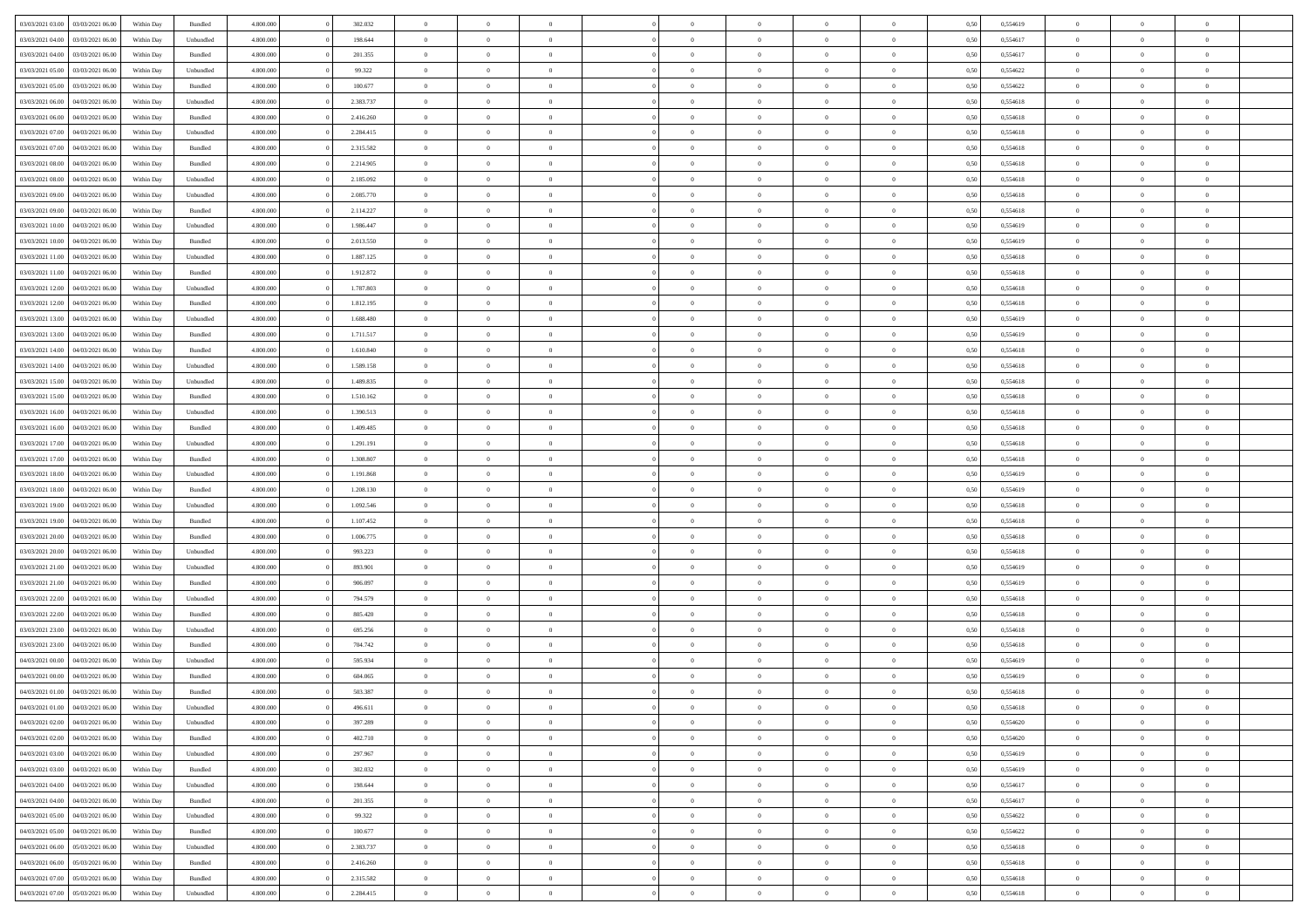| 04/03/2021 08:00                  | 05/03/2021 06:00 | Within Day | Unbundled          | 4.800.000 | 2.185.092 | $\overline{0}$ | $\Omega$       |                | $\Omega$       | $\Omega$       | $\theta$       | $\theta$       | 0,50 | 0,554618 | $\theta$       | $\theta$       | $\theta$       |  |
|-----------------------------------|------------------|------------|--------------------|-----------|-----------|----------------|----------------|----------------|----------------|----------------|----------------|----------------|------|----------|----------------|----------------|----------------|--|
|                                   |                  |            |                    |           |           |                |                |                |                |                |                |                |      |          |                |                |                |  |
| 04/03/2021 08:00                  | 05/03/2021 06:00 | Within Day | Bundled            | 4.800.000 | 2.214.905 | $\overline{0}$ | $\theta$       | $\overline{0}$ | $\overline{0}$ | $\bf{0}$       | $\overline{0}$ | $\overline{0}$ | 0,50 | 0,554618 | $\theta$       | $\theta$       | $\overline{0}$ |  |
| 04/03/2021 09:00                  | 05/03/2021 06:00 | Within Day | Unbundled          | 4.800.000 | 2.085.770 | $\overline{0}$ | $\overline{0}$ | $\overline{0}$ | $\bf{0}$       | $\bf{0}$       | $\bf{0}$       | $\bf{0}$       | 0,50 | 0,554618 | $\overline{0}$ | $\overline{0}$ | $\overline{0}$ |  |
| 04/03/2021 09:00                  | 05/03/2021 06:00 | Within Dav | Bundled            | 4.800.000 | 2.114.227 | $\overline{0}$ | $\overline{0}$ | $\overline{0}$ | $\overline{0}$ | $\bf{0}$       | $\overline{0}$ | $\overline{0}$ | 0.50 | 0.554618 | $\theta$       | $\theta$       | $\overline{0}$ |  |
| 04/03/2021 10:00                  | 05/03/2021 06:00 | Within Day | Unbundled          | 4.800.000 | 1.986.447 | $\overline{0}$ | $\theta$       | $\overline{0}$ | $\overline{0}$ | $\bf{0}$       | $\overline{0}$ | $\bf{0}$       | 0,50 | 0,554619 | $\theta$       | $\theta$       | $\overline{0}$ |  |
|                                   |                  |            |                    |           |           |                |                |                |                |                |                |                |      |          |                |                |                |  |
| 04/03/2021 10:00                  | 05/03/2021 06:00 | Within Day | Bundled            | 4.800.000 | 2.013.550 | $\overline{0}$ | $\bf{0}$       | $\overline{0}$ | $\bf{0}$       | $\overline{0}$ | $\overline{0}$ | $\mathbf{0}$   | 0,50 | 0,554619 | $\overline{0}$ | $\overline{0}$ | $\bf{0}$       |  |
| 04/03/2021 11:00                  | 05/03/2021 06:00 | Within Dav | Unbundled          | 4.800.000 | 1.887.125 | $\overline{0}$ | $\overline{0}$ | $\overline{0}$ | $\overline{0}$ | $\overline{0}$ | $\overline{0}$ | $\overline{0}$ | 0.50 | 0,554618 | $\theta$       | $\overline{0}$ | $\overline{0}$ |  |
| 04/03/2021 11:00                  | 05/03/2021 06:00 | Within Day | Bundled            | 4.800.000 | 1.912.872 | $\overline{0}$ | $\theta$       | $\overline{0}$ | $\overline{0}$ | $\bf{0}$       | $\overline{0}$ | $\bf{0}$       | 0,50 | 0,554618 | $\theta$       | $\theta$       | $\overline{0}$ |  |
| 04/03/2021 12:00                  | 05/03/2021 06:00 | Within Day | Unbundled          | 4.800.000 | 1.787.803 | $\overline{0}$ | $\overline{0}$ | $\overline{0}$ | $\bf{0}$       | $\bf{0}$       | $\bf{0}$       | $\bf{0}$       | 0,50 | 0,554618 | $\,0\,$        | $\overline{0}$ | $\overline{0}$ |  |
| 04/03/2021 12:00                  | 05/03/2021 06:00 | Within Dav | Bundled            | 4.800.000 | 1.812.195 | $\overline{0}$ | $\overline{0}$ | $\overline{0}$ | $\overline{0}$ | $\overline{0}$ | $\overline{0}$ | $\overline{0}$ | 0.50 | 0.554618 | $\theta$       | $\overline{0}$ | $\overline{0}$ |  |
| 04/03/2021 13:00                  | 05/03/2021 06:00 | Within Day | Bundled            | 4.800.000 | 1.711.517 | $\overline{0}$ | $\theta$       | $\overline{0}$ | $\overline{0}$ | $\bf{0}$       | $\overline{0}$ | $\bf{0}$       | 0,50 | 0,554619 | $\theta$       | $\theta$       | $\overline{0}$ |  |
|                                   |                  |            |                    |           |           |                |                |                |                |                |                |                |      |          |                |                |                |  |
| 04/03/2021 13:00                  | 05/03/2021 06:00 | Within Day | Unbundled          | 4.800.000 | 1.688.480 | $\overline{0}$ | $\overline{0}$ | $\overline{0}$ | $\bf{0}$       | $\bf{0}$       | $\bf{0}$       | $\bf{0}$       | 0,50 | 0,554619 | $\overline{0}$ | $\overline{0}$ | $\overline{0}$ |  |
| 04/03/2021 14:00                  | 05/03/2021 06:00 | Within Day | Unbundled          | 4.800.000 | 1.589.158 | $\overline{0}$ | $\overline{0}$ | $\overline{0}$ | $\overline{0}$ | $\bf{0}$       | $\overline{0}$ | $\overline{0}$ | 0.50 | 0.554618 | $\theta$       | $\theta$       | $\overline{0}$ |  |
| 04/03/2021 14:00                  | 05/03/2021 06:00 | Within Day | Bundled            | 4.800.000 | 1.610.840 | $\overline{0}$ | $\theta$       | $\overline{0}$ | $\overline{0}$ | $\bf{0}$       | $\overline{0}$ | $\overline{0}$ | 0,50 | 0,554618 | $\theta$       | $\theta$       | $\overline{0}$ |  |
| 04/03/2021 15:00                  | 05/03/2021 06:00 | Within Day | Unbundled          | 4.800.000 | 1.489.835 | $\overline{0}$ | $\overline{0}$ | $\overline{0}$ | $\bf{0}$       | $\overline{0}$ | $\overline{0}$ | $\mathbf{0}$   | 0,50 | 0,554618 | $\overline{0}$ | $\overline{0}$ | $\bf{0}$       |  |
| 04/03/2021 15:00                  | 05/03/2021 06:00 | Within Dav | Bundled            | 4.800.000 | 1.510.162 | $\overline{0}$ | $\overline{0}$ | $\overline{0}$ | $\overline{0}$ | $\overline{0}$ | $\overline{0}$ | $\overline{0}$ | 0.50 | 0.554618 | $\theta$       | $\overline{0}$ | $\overline{0}$ |  |
| 04/03/2021 16:00                  | 05/03/2021 06:00 | Within Day | Unbundled          | 4.800.000 | 1.390.513 | $\overline{0}$ | $\theta$       | $\overline{0}$ | $\overline{0}$ | $\bf{0}$       | $\overline{0}$ | $\bf{0}$       | 0,50 | 0,554618 | $\theta$       | $\theta$       | $\overline{0}$ |  |
| 04/03/2021 16:00                  | 05/03/2021 06:00 | Within Day | Bundled            | 4.800.000 | 1.409.485 | $\overline{0}$ | $\overline{0}$ | $\overline{0}$ | $\bf{0}$       | $\bf{0}$       | $\bf{0}$       | $\bf{0}$       | 0,50 | 0,554618 | $\,0\,$        | $\overline{0}$ | $\overline{0}$ |  |
| 04/03/2021 17:00                  | 05/03/2021 06:00 |            | Unbundled          | 4.800.000 | 1.291.191 | $\overline{0}$ | $\overline{0}$ | $\overline{0}$ | $\overline{0}$ | $\overline{0}$ | $\overline{0}$ | $\overline{0}$ | 0.50 | 0,554618 | $\theta$       | $\overline{0}$ | $\overline{0}$ |  |
|                                   |                  | Within Day |                    |           |           |                |                |                |                |                |                |                |      |          |                |                |                |  |
| 04/03/2021 17:00                  | 05/03/2021 06:00 | Within Day | Bundled            | 4.800.000 | 1.308.807 | $\overline{0}$ | $\theta$       | $\overline{0}$ | $\overline{0}$ | $\bf{0}$       | $\overline{0}$ | $\bf{0}$       | 0,50 | 0,554618 | $\,$ 0 $\,$    | $\theta$       | $\overline{0}$ |  |
| 04/03/2021 18:00                  | 05/03/2021 06:00 | Within Day | Unbundled          | 4.800.000 | 1.191.868 | $\overline{0}$ | $\overline{0}$ | $\overline{0}$ | $\bf{0}$       | $\bf{0}$       | $\bf{0}$       | $\bf{0}$       | 0,50 | 0,554619 | $\bf{0}$       | $\overline{0}$ | $\overline{0}$ |  |
| 04/03/2021 18:00                  | 05/03/2021 06:00 | Within Day | Bundled            | 4.800.000 | 1.208.130 | $\overline{0}$ | $\overline{0}$ | $\overline{0}$ | $\overline{0}$ | $\bf{0}$       | $\overline{0}$ | $\overline{0}$ | 0.50 | 0.554619 | $\theta$       | $\overline{0}$ | $\overline{0}$ |  |
| 04/03/2021 19:00                  | 05/03/2021 06:00 | Within Day | Bundled            | 4.800.000 | 1.107.452 | $\overline{0}$ | $\theta$       | $\overline{0}$ | $\overline{0}$ | $\bf{0}$       | $\overline{0}$ | $\bf{0}$       | 0,50 | 0,554618 | $\theta$       | $\overline{0}$ | $\overline{0}$ |  |
| 04/03/2021 19:00                  | 05/03/2021 06:00 | Within Day | Unbundled          | 4.800.000 | 1.092.546 | $\overline{0}$ | $\bf{0}$       | $\overline{0}$ | $\bf{0}$       | $\overline{0}$ | $\overline{0}$ | $\mathbf{0}$   | 0,50 | 0,554618 | $\overline{0}$ | $\overline{0}$ | $\bf{0}$       |  |
| 04/03/2021 20:00                  | 05/03/2021 06:00 | Within Dav | Unbundled          | 4.800.000 | 993.223   | $\overline{0}$ | $\overline{0}$ | $\overline{0}$ | $\overline{0}$ | $\overline{0}$ | $\overline{0}$ | $\overline{0}$ | 0.50 | 0.554618 | $\theta$       | $\overline{0}$ | $\overline{0}$ |  |
|                                   |                  |            |                    |           |           |                |                |                |                |                |                |                |      |          |                |                |                |  |
| 04/03/2021 20.00                  | 05/03/2021 06:00 | Within Day | Bundled            | 4.800.000 | 1.006.775 | $\overline{0}$ | $\theta$       | $\overline{0}$ | $\overline{0}$ | $\bf{0}$       | $\overline{0}$ | $\bf{0}$       | 0,50 | 0,554618 | $\theta$       | $\theta$       | $\overline{0}$ |  |
| 04/03/2021 21.00                  | 05/03/2021 06:00 | Within Day | Unbundled          | 4.800.000 | 893.901   | $\overline{0}$ | $\overline{0}$ | $\overline{0}$ | $\bf{0}$       | $\bf{0}$       | $\bf{0}$       | $\bf{0}$       | 0,50 | 0,554619 | $\,0\,$        | $\overline{0}$ | $\overline{0}$ |  |
| 04/03/2021 21:00                  | 05/03/2021 06:00 | Within Day | Bundled            | 4.800.000 | 906.097   | $\overline{0}$ | $\overline{0}$ | $\overline{0}$ | $\overline{0}$ | $\overline{0}$ | $\overline{0}$ | $\overline{0}$ | 0.50 | 0.554619 | $\theta$       | $\overline{0}$ | $\overline{0}$ |  |
| 04/03/2021 22.00                  | 05/03/2021 06:00 | Within Day | Unbundled          | 4.800.000 | 794.579   | $\overline{0}$ | $\theta$       | $\overline{0}$ | $\overline{0}$ | $\bf{0}$       | $\overline{0}$ | $\bf{0}$       | 0,50 | 0,554618 | $\,$ 0 $\,$    | $\overline{0}$ | $\overline{0}$ |  |
| 04/03/2021 22.00                  | 05/03/2021 06:00 | Within Day | Bundled            | 4.800.000 | 805.420   | $\overline{0}$ | $\overline{0}$ | $\overline{0}$ | $\bf{0}$       | $\bf{0}$       | $\bf{0}$       | $\bf{0}$       | 0,50 | 0,554618 | $\overline{0}$ | $\overline{0}$ | $\overline{0}$ |  |
| 04/03/2021 23:00                  | 05/03/2021 06:00 | Within Day | Unbundled          | 4.800,000 | 695.256   | $\overline{0}$ | $\Omega$       | $\Omega$       | $\Omega$       | $\Omega$       | $\Omega$       | $\overline{0}$ | 0,50 | 0,554618 | $\,0\,$        | $\theta$       | $\theta$       |  |
| 04/03/2021 23:00                  | 05/03/2021 06:00 | Within Day | Bundled            | 4.800.000 | 704.742   | $\overline{0}$ | $\theta$       | $\overline{0}$ | $\overline{0}$ | $\bf{0}$       | $\overline{0}$ | $\bf{0}$       | 0,50 | 0,554618 | $\theta$       | $\theta$       | $\overline{0}$ |  |
|                                   |                  |            |                    |           |           |                |                |                |                |                |                |                |      |          |                |                |                |  |
| 05/03/2021 00:00                  | 05/03/2021 06:00 | Within Day | Bundled            | 4.800.000 | 604.065   | $\overline{0}$ | $\overline{0}$ | $\overline{0}$ | $\overline{0}$ | $\bf{0}$       | $\overline{0}$ | $\mathbf{0}$   | 0,50 | 0,554619 | $\overline{0}$ | $\overline{0}$ | $\bf{0}$       |  |
| 05/03/2021 00:00                  | 05/03/2021 06:00 | Within Day | Unbundled          | 4.800,000 | 595.934   | $\overline{0}$ | $\Omega$       | $\Omega$       | $\Omega$       | $\bf{0}$       | $\overline{0}$ | $\overline{0}$ | 0.50 | 0.554619 | $\theta$       | $\theta$       | $\theta$       |  |
| 05/03/2021 01:00                  | 05/03/2021 06:00 | Within Day | Unbundled          | 4.800.000 | 496.611   | $\overline{0}$ | $\theta$       | $\overline{0}$ | $\overline{0}$ | $\bf{0}$       | $\overline{0}$ | $\bf{0}$       | 0,50 | 0,554618 | $\theta$       | $\theta$       | $\overline{0}$ |  |
| 05/03/2021 01:00                  | 05/03/2021 06:00 | Within Day | Bundled            | 4.800.000 | 503.387   | $\overline{0}$ | $\overline{0}$ | $\overline{0}$ | $\overline{0}$ | $\bf{0}$       | $\overline{0}$ | $\bf{0}$       | 0,50 | 0,554618 | $\,0\,$        | $\overline{0}$ | $\overline{0}$ |  |
| 05/03/2021 02:00                  | 05/03/2021 06:00 | Within Day | Unbundled          | 4.800,000 | 397.289   | $\overline{0}$ | $\Omega$       | $\Omega$       | $\Omega$       | $\theta$       | $\theta$       | $\overline{0}$ | 0.50 | 0.554620 | $\theta$       | $\theta$       | $\theta$       |  |
| 05/03/2021 02:00                  | 05/03/2021 06:00 | Within Day | Bundled            | 4.800.000 | 402.710   | $\overline{0}$ | $\theta$       | $\overline{0}$ | $\overline{0}$ | $\bf{0}$       | $\overline{0}$ | $\bf{0}$       | 0,50 | 0,554620 | $\,$ 0 $\,$    | $\overline{0}$ | $\overline{0}$ |  |
|                                   |                  |            |                    |           |           |                | $\overline{0}$ |                |                | $\bf{0}$       |                |                |      |          |                | $\overline{0}$ | $\overline{0}$ |  |
| 05/03/2021 03:00                  | 05/03/2021 06:00 | Within Day | Unbundled          | 4.800.000 | 297.967   | $\overline{0}$ |                | $\overline{0}$ | $\overline{0}$ |                | $\overline{0}$ | $\bf{0}$       | 0,50 | 0,554619 | $\overline{0}$ |                |                |  |
| 05/03/2021 03:00                  | 05/03/2021 06:00 | Within Day | Bundled            | 4.800,000 | 302.032   | $\overline{0}$ | $\Omega$       | $\Omega$       | $\Omega$       | $\Omega$       | $\overline{0}$ | $\overline{0}$ | 0,50 | 0,554619 | $\,0\,$        | $\theta$       | $\theta$       |  |
| 05/03/2021 04:00                  | 05/03/2021 06:00 | Within Day | Unbundled          | 4.800.000 | 198.644   | $\overline{0}$ | $\theta$       | $\overline{0}$ | $\overline{0}$ | $\bf{0}$       | $\overline{0}$ | $\bf{0}$       | 0,50 | 0,554617 | $\,$ 0 $\,$    | $\overline{0}$ | $\overline{0}$ |  |
| 05/03/2021 04:00                  | 05/03/2021 06:00 | Within Day | Bundled            | 4.800.000 | 201.355   | $\overline{0}$ | $\overline{0}$ | $\overline{0}$ | $\overline{0}$ | $\bf{0}$       | $\overline{0}$ | $\mathbf{0}$   | 0,50 | 0,554617 | $\overline{0}$ | $\overline{0}$ | $\bf{0}$       |  |
| 05/03/2021 05:00                  | 05/03/2021 06:00 | Within Day | Unbundled          | 4.800,000 | 99.322    | $\overline{0}$ | $\Omega$       | $\Omega$       | $\Omega$       | $\Omega$       | $\Omega$       | $\overline{0}$ | 0.50 | 0.554622 | $\theta$       | $\theta$       | $\theta$       |  |
| 05/03/2021 05:00                  | 05/03/2021 06:00 | Within Day | Bundled            | 4.800.000 | 100.677   | $\overline{0}$ | $\overline{0}$ | $\overline{0}$ | $\bf{0}$       | $\,$ 0         | $\overline{0}$ | $\bf{0}$       | 0,50 | 0,554622 | $\,0\,$        | $\,$ 0 $\,$    | $\overline{0}$ |  |
| 05/03/2021 06:00 06/03/2021 06:00 |                  | Within Day | $\mathbf B$ undled | 4.800.000 | 2.416.260 | $\bf{0}$       | $\bf{0}$       |                |                |                |                |                | 0,50 | 0,554618 | $\bf{0}$       | $\overline{0}$ |                |  |
| 05/03/2021 06:00                  | 06/03/2021 06:00 | Within Day | Unbundled          | 4.800.000 | 2.383.737 | $\overline{0}$ | $\overline{0}$ | $\overline{0}$ | $\Omega$       | $\overline{0}$ | $\overline{0}$ | $\overline{0}$ | 0.50 | 0.554618 | $\theta$       | $\theta$       | $\theta$       |  |
|                                   |                  |            |                    |           |           |                |                |                |                |                |                |                |      |          |                |                |                |  |
| 05/03/2021 07:00                  | 06/03/2021 06:00 | Within Day | Unbundled          | 4.800.000 | 2.284.415 | $\overline{0}$ | $\,$ 0         | $\overline{0}$ | $\overline{0}$ | $\,$ 0 $\,$    | $\overline{0}$ | $\mathbf{0}$   | 0,50 | 0,554618 | $\,$ 0 $\,$    | $\,$ 0 $\,$    | $\,$ 0         |  |
| 05/03/2021 07:00                  | 06/03/2021 06:00 | Within Day | Bundled            | 4.800.000 | 2.315.582 | $\overline{0}$ | $\overline{0}$ | $\overline{0}$ | $\overline{0}$ | $\overline{0}$ | $\overline{0}$ | $\mathbf{0}$   | 0,50 | 0,554618 | $\overline{0}$ | $\bf{0}$       | $\bf{0}$       |  |
| 05/03/2021 08:00                  | 06/03/2021 06:00 | Within Day | Unbundled          | 4.800,000 | 2.185.092 | $\overline{0}$ | $\overline{0}$ | $\overline{0}$ | $\Omega$       | $\overline{0}$ | $\overline{0}$ | $\bf{0}$       | 0,50 | 0,554618 | $\overline{0}$ | $\theta$       | $\overline{0}$ |  |
| 05/03/2021 08:00                  | 06/03/2021 06:00 | Within Day | Bundled            | 4.800.000 | 2.214.905 | $\overline{0}$ | $\,$ 0         | $\overline{0}$ | $\overline{0}$ | $\,$ 0 $\,$    | $\overline{0}$ | $\mathbf{0}$   | 0,50 | 0,554618 | $\,$ 0 $\,$    | $\overline{0}$ | $\overline{0}$ |  |
| 05/03/2021 09:00                  | 06/03/2021 06:00 | Within Day | Unbundled          | 4.800.000 | 2.085.770 | $\overline{0}$ | $\overline{0}$ | $\overline{0}$ | $\overline{0}$ | $\overline{0}$ | $\overline{0}$ | $\mathbf{0}$   | 0,50 | 0,554618 | $\overline{0}$ | $\overline{0}$ | $\bf{0}$       |  |
| 05/03/2021 09:00                  | 06/03/2021 06:00 | Within Day | Bundled            | 4.800.000 | 2.114.227 | $\overline{0}$ | $\overline{0}$ | $\overline{0}$ | $\Omega$       | $\overline{0}$ | $\overline{0}$ | $\bf{0}$       | 0.50 | 0,554618 | $\overline{0}$ | $\theta$       | $\overline{0}$ |  |
| 05/03/2021 10:00                  | 06/03/2021 06:00 | Within Day | Unbundled          | 4.800.000 | 1.986.447 | $\overline{0}$ | $\,$ 0         | $\overline{0}$ | $\bf{0}$       | $\bf{0}$       | $\bf{0}$       | $\bf{0}$       | 0,50 | 0,554619 | $\,$ 0 $\,$    | $\overline{0}$ | $\overline{0}$ |  |
|                                   |                  |            |                    |           |           |                |                |                |                |                |                |                |      |          |                |                |                |  |
| 05/03/2021 10:00                  | 06/03/2021 06:00 | Within Day | Bundled            | 4.800.000 | 2.013.550 | $\overline{0}$ | $\bf{0}$       | $\overline{0}$ | $\overline{0}$ | $\overline{0}$ | $\overline{0}$ | $\mathbf{0}$   | 0,50 | 0,554619 | $\overline{0}$ | $\overline{0}$ | $\bf{0}$       |  |
| 05/03/2021 11:00                  | 06/03/2021 06:00 | Within Day | Unbundled          | 4.800,000 | 1.887.125 | $\overline{0}$ | $\overline{0}$ | $\overline{0}$ | $\Omega$       | $\overline{0}$ | $\overline{0}$ | $\bf{0}$       | 0.50 | 0,554618 | $\overline{0}$ | $\theta$       | $\overline{0}$ |  |
| 05/03/2021 11:00                  | 06/03/2021 06:00 | Within Day | Bundled            | 4.800.000 | 1.912.872 | $\overline{0}$ | $\bf{0}$       | $\overline{0}$ | $\overline{0}$ | $\bf{0}$       | $\bf{0}$       | $\mathbf{0}$   | 0,50 | 0,554618 | $\,$ 0 $\,$    | $\,$ 0 $\,$    | $\bf{0}$       |  |
| 05/03/2021 12:00                  | 06/03/2021 06:00 | Within Day | Bundled            | 4.800.000 | 1.812.195 | $\overline{0}$ | $\overline{0}$ | $\overline{0}$ | $\overline{0}$ | $\bf{0}$       | $\bf{0}$       | $\mathbf{0}$   | 0,50 | 0,554618 | $\overline{0}$ | $\bf{0}$       | $\bf{0}$       |  |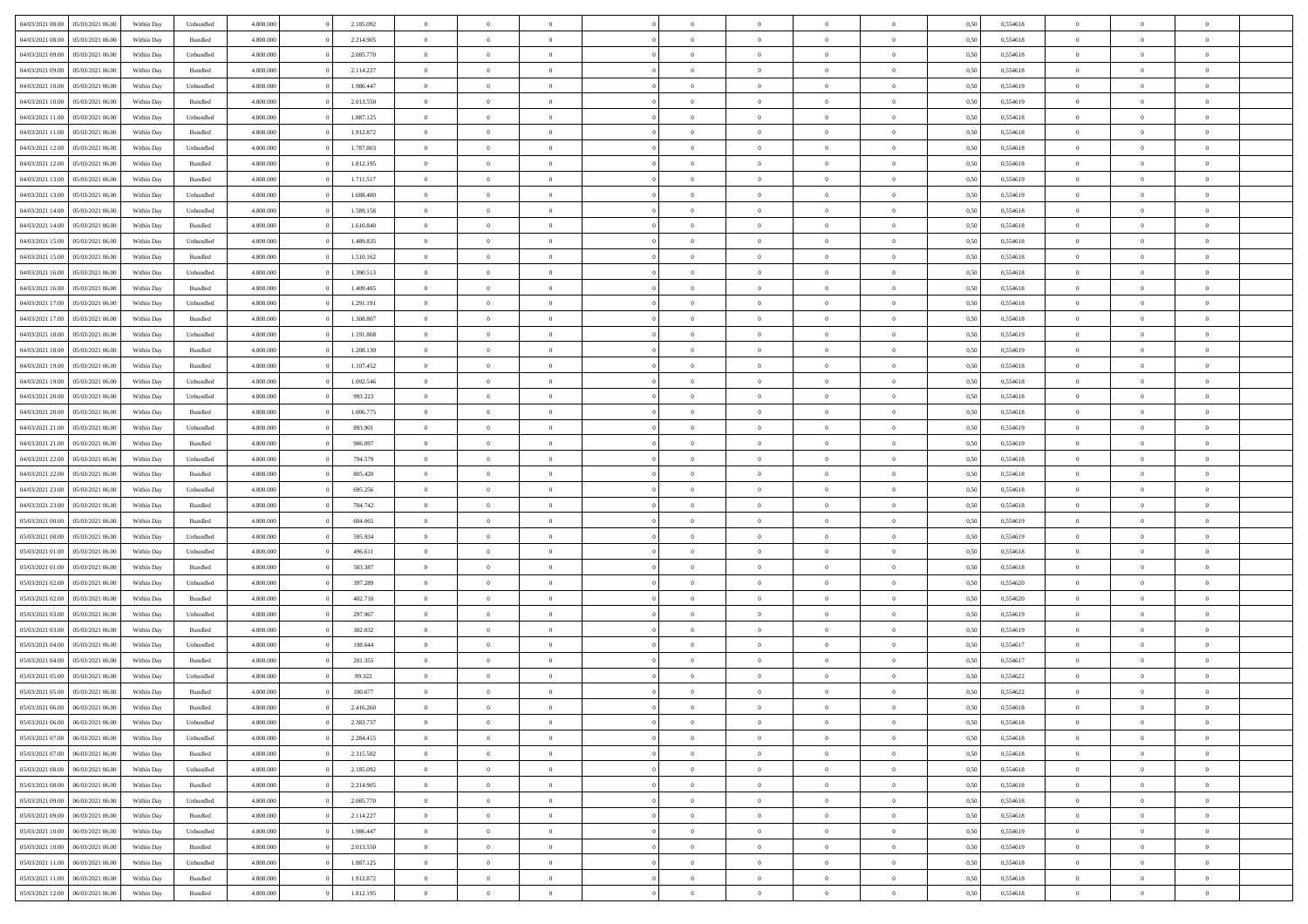| 05/03/2021 12:00                  | 06/03/2021 06:00 | Within Day | Unbundled          | 4.800.000 | 1.787.803 | $\overline{0}$ | $\Omega$       |                | $\Omega$       | $\Omega$       | $\theta$       | $\theta$       | 0,50 | 0,554618 | $\theta$       | $\theta$       | $\theta$       |  |
|-----------------------------------|------------------|------------|--------------------|-----------|-----------|----------------|----------------|----------------|----------------|----------------|----------------|----------------|------|----------|----------------|----------------|----------------|--|
| 05/03/2021 13:00                  | 06/03/2021 06:00 | Within Day | Unbundled          | 4.800.000 | 1.688.480 | $\overline{0}$ | $\theta$       | $\overline{0}$ | $\overline{0}$ | $\bf{0}$       | $\overline{0}$ | $\bf{0}$       | 0,50 | 0,554619 | $\theta$       | $\theta$       | $\overline{0}$ |  |
| 05/03/2021 13:00                  | 06/03/2021 06:00 | Within Day | Bundled            | 4.800.000 | 1.711.517 | $\overline{0}$ | $\overline{0}$ | $\overline{0}$ | $\bf{0}$       | $\bf{0}$       | $\bf{0}$       | $\bf{0}$       | 0,50 | 0,554619 | $\overline{0}$ | $\overline{0}$ | $\overline{0}$ |  |
|                                   |                  |            |                    |           |           |                |                |                |                |                |                |                |      |          |                |                |                |  |
| 05/03/2021 14:00                  | 06/03/2021 06:00 | Within Dav | Unbundled          | 4.800.000 | 1.589.158 | $\overline{0}$ | $\overline{0}$ | $\overline{0}$ | $\overline{0}$ | $\bf{0}$       | $\overline{0}$ | $\overline{0}$ | 0.50 | 0.554618 | $\theta$       | $\theta$       | $\overline{0}$ |  |
| 05/03/2021 14:00                  | 06/03/2021 06:00 | Within Day | Bundled            | 4.800.000 | 1.610.840 | $\overline{0}$ | $\theta$       | $\overline{0}$ | $\overline{0}$ | $\bf{0}$       | $\overline{0}$ | $\bf{0}$       | 0,50 | 0,554618 | $\theta$       | $\theta$       | $\overline{0}$ |  |
| 05/03/2021 15:00                  | 06/03/2021 06:00 | Within Day | Unbundled          | 4.800.000 | 1.489.835 | $\overline{0}$ | $\bf{0}$       | $\overline{0}$ | $\bf{0}$       | $\overline{0}$ | $\overline{0}$ | $\mathbf{0}$   | 0,50 | 0,554618 | $\overline{0}$ | $\overline{0}$ | $\bf{0}$       |  |
| 05/03/2021 15:00                  | 06/03/2021 06:00 | Within Dav | Bundled            | 4.800.000 | 1.510.162 | $\overline{0}$ | $\overline{0}$ | $\overline{0}$ | $\overline{0}$ | $\overline{0}$ | $\overline{0}$ | $\overline{0}$ | 0.50 | 0,554618 | $\theta$       | $\overline{0}$ | $\overline{0}$ |  |
|                                   |                  |            |                    |           |           |                |                |                |                |                |                |                |      |          |                |                |                |  |
| 05/03/2021 16:00                  | 06/03/2021 06:00 | Within Day | Unbundled          | 4.800.000 | 1.390.513 | $\overline{0}$ | $\theta$       | $\overline{0}$ | $\overline{0}$ | $\bf{0}$       | $\overline{0}$ | $\bf{0}$       | 0,50 | 0,554618 | $\theta$       | $\theta$       | $\overline{0}$ |  |
| 05/03/2021 16:00                  | 06/03/2021 06:00 | Within Day | Bundled            | 4.800.000 | 1.409.485 | $\overline{0}$ | $\overline{0}$ | $\overline{0}$ | $\bf{0}$       | $\bf{0}$       | $\bf{0}$       | $\bf{0}$       | 0,50 | 0,554618 | $\,0\,$        | $\overline{0}$ | $\overline{0}$ |  |
| 05/03/2021 20:00                  | 06/03/2021 06:00 | Within Dav | Unbundled          | 4.800.000 | 993.223   | $\overline{0}$ | $\overline{0}$ | $\overline{0}$ | $\overline{0}$ | $\overline{0}$ | $\overline{0}$ | $\overline{0}$ | 0.50 | 0.554618 | $\theta$       | $\overline{0}$ | $\overline{0}$ |  |
|                                   |                  |            |                    |           |           |                |                |                |                |                |                |                |      |          |                |                |                |  |
| 05/03/2021 20:00                  | 06/03/2021 06:00 | Within Day | Bundled            | 4.800.000 | 1.006.775 | $\overline{0}$ | $\theta$       | $\overline{0}$ | $\overline{0}$ | $\bf{0}$       | $\overline{0}$ | $\bf{0}$       | 0,50 | 0,554618 | $\,$ 0 $\,$    | $\theta$       | $\overline{0}$ |  |
| 05/03/2021 21.00                  | 06/03/2021 06:00 | Within Day | Bundled            | 4.800.000 | 906.097   | $\overline{0}$ | $\overline{0}$ | $\overline{0}$ | $\bf{0}$       | $\bf{0}$       | $\bf{0}$       | $\bf{0}$       | 0,50 | 0,554619 | $\overline{0}$ | $\overline{0}$ | $\overline{0}$ |  |
| 05/03/2021 21:00                  | 06/03/2021 06:00 | Within Day | Unbundled          | 4.800.000 | 893,901   | $\overline{0}$ | $\overline{0}$ | $\overline{0}$ | $\overline{0}$ | $\bf{0}$       | $\overline{0}$ | $\overline{0}$ | 0.50 | 0.554619 | $\theta$       | $\theta$       | $\overline{0}$ |  |
| 05/03/2021 22.00                  | 06/03/2021 06:00 | Within Day | Unbundled          | 4.800.000 | 794.579   | $\overline{0}$ | $\theta$       | $\overline{0}$ | $\overline{0}$ | $\bf{0}$       | $\overline{0}$ | $\bf{0}$       | 0,50 | 0,554618 | $\theta$       | $\theta$       | $\overline{0}$ |  |
|                                   |                  |            |                    |           |           |                |                |                |                |                |                |                |      |          |                |                |                |  |
| 05/03/2021 22.00                  | 06/03/2021 06:00 | Within Day | Bundled            | 4.800.000 | 805.420   | $\overline{0}$ | $\bf{0}$       | $\overline{0}$ | $\bf{0}$       | $\overline{0}$ | $\overline{0}$ | $\mathbf{0}$   | 0,50 | 0,554618 | $\bf{0}$       | $\overline{0}$ | $\bf{0}$       |  |
| 05/03/2021 23:00                  | 06/03/2021 06:00 | Within Dav | Unbundled          | 4.800.000 | 695.256   | $\overline{0}$ | $\overline{0}$ | $\overline{0}$ | $\overline{0}$ | $\overline{0}$ | $\overline{0}$ | $\overline{0}$ | 0.50 | 0.554618 | $\theta$       | $\overline{0}$ | $\overline{0}$ |  |
| 05/03/2021 23:00                  | 06/03/2021 06:00 | Within Day | Bundled            | 4.800.000 | 704.742   | $\overline{0}$ | $\theta$       | $\overline{0}$ | $\overline{0}$ | $\bf{0}$       | $\overline{0}$ | $\bf{0}$       | 0,50 | 0,554618 | $\theta$       | $\theta$       | $\overline{0}$ |  |
|                                   |                  |            |                    |           |           |                |                |                |                |                |                |                |      |          |                |                |                |  |
| 06/03/2021 00:00                  | 06/03/2021 06:00 | Within Day | Unbundled          | 4.800.000 | 595.934   | $\overline{0}$ | $\overline{0}$ | $\overline{0}$ | $\overline{0}$ | $\bf{0}$       | $\overline{0}$ | $\bf{0}$       | 0,50 | 0,554619 | $\,0\,$        | $\overline{0}$ | $\overline{0}$ |  |
| 06/03/2021 00:00                  | 06/03/2021 06:00 | Within Day | Bundled            | 4.800.000 | 604.065   | $\overline{0}$ | $\overline{0}$ | $\overline{0}$ | $\overline{0}$ | $\overline{0}$ | $\overline{0}$ | $\overline{0}$ | 0.50 | 0.554619 | $\theta$       | $\overline{0}$ | $\overline{0}$ |  |
| 06/03/2021 01:00                  | 06/03/2021 06:00 | Within Day | Unbundled          | 4.800.000 | 496.611   | $\overline{0}$ | $\theta$       | $\overline{0}$ | $\overline{0}$ | $\bf{0}$       | $\overline{0}$ | $\bf{0}$       | 0,50 | 0,554618 | $\,$ 0 $\,$    | $\theta$       | $\overline{0}$ |  |
| 06/03/2021 01:00                  | 06/03/2021 06:00 | Within Day | Bundled            | 4.800.000 | 503.387   | $\overline{0}$ | $\overline{0}$ | $\overline{0}$ | $\overline{0}$ | $\bf{0}$       | $\overline{0}$ | $\bf{0}$       | 0,50 | 0,554618 | $\bf{0}$       | $\overline{0}$ | $\overline{0}$ |  |
| 06/03/2021 02:00                  | 06/03/2021 06:00 |            | Bundled            | 4.800.000 | 402.710   | $\overline{0}$ | $\overline{0}$ | $\overline{0}$ |                | $\bf{0}$       | $\overline{0}$ |                | 0.50 | 0.554620 | $\theta$       | $\overline{0}$ | $\overline{0}$ |  |
|                                   |                  | Within Day |                    |           |           |                |                |                | $\overline{0}$ |                |                | $\overline{0}$ |      |          |                |                |                |  |
| 06/03/2021 02:00                  | 06/03/2021 06:00 | Within Day | Unbundled          | 4.800.000 | 397.289   | $\overline{0}$ | $\theta$       | $\overline{0}$ | $\overline{0}$ | $\bf{0}$       | $\overline{0}$ | $\bf{0}$       | 0,50 | 0,554620 | $\,$ 0 $\,$    | $\overline{0}$ | $\overline{0}$ |  |
| 06/03/2021 03:00                  | 06/03/2021 06:00 | Within Day | Unbundled          | 4.800.000 | 297.967   | $\overline{0}$ | $\bf{0}$       | $\overline{0}$ | $\overline{0}$ | $\overline{0}$ | $\overline{0}$ | $\mathbf{0}$   | 0,50 | 0,554619 | $\bf{0}$       | $\overline{0}$ | $\bf{0}$       |  |
| 06/03/2021 03:00                  | 06/03/2021 06:00 | Within Dav | Bundled            | 4.800.000 | 302.032   | $\overline{0}$ | $\overline{0}$ | $\overline{0}$ | $\overline{0}$ | $\overline{0}$ | $\overline{0}$ | $\overline{0}$ | 0.50 | 0.554619 | $\theta$       | $\overline{0}$ | $\overline{0}$ |  |
|                                   |                  |            |                    |           |           |                |                |                |                |                |                |                |      |          |                |                |                |  |
| 06/03/2021 04:00                  | 06/03/2021 06:00 | Within Day | Unbundled          | 4.800.000 | 198.644   | $\overline{0}$ | $\theta$       | $\overline{0}$ | $\overline{0}$ | $\bf{0}$       | $\overline{0}$ | $\bf{0}$       | 0,50 | 0,554617 | $\theta$       | $\theta$       | $\overline{0}$ |  |
| 06/03/2021 04:00                  | 06/03/2021 06:00 | Within Day | Bundled            | 4.800.000 | 201.355   | $\overline{0}$ | $\overline{0}$ | $\overline{0}$ | $\overline{0}$ | $\bf{0}$       | $\overline{0}$ | $\bf{0}$       | 0,50 | 0,554617 | $\,0\,$        | $\overline{0}$ | $\overline{0}$ |  |
| 06/03/2021 05:00                  | 06/03/2021 06:00 | Within Day | Unbundled          | 4.800.000 | 99.322    | $\overline{0}$ | $\overline{0}$ | $\overline{0}$ | $\overline{0}$ | $\overline{0}$ | $\overline{0}$ | $\overline{0}$ | 0.50 | 0,554622 | $\theta$       | $\overline{0}$ | $\overline{0}$ |  |
| 06/03/2021 05:00                  | 06/03/2021 06:00 | Within Day | Bundled            | 4.800.000 | 100.677   | $\overline{0}$ | $\theta$       | $\overline{0}$ | $\overline{0}$ | $\bf{0}$       | $\overline{0}$ | $\bf{0}$       | 0,50 | 0,554622 | $\,$ 0 $\,$    | $\overline{0}$ | $\overline{0}$ |  |
|                                   |                  |            |                    |           |           |                |                |                |                |                |                |                |      |          |                |                |                |  |
| 06/03/2021 06:00                  | 07/03/2021 06:00 | Within Day | Unbundled          | 4.800.000 | 2.383.737 | $\overline{0}$ | $\overline{0}$ | $\overline{0}$ | $\overline{0}$ | $\bf{0}$       | $\overline{0}$ | $\bf{0}$       | 0,50 | 0,554618 | $\bf{0}$       | $\overline{0}$ | $\overline{0}$ |  |
| 06/03/2021 06:00                  | 07/03/2021 06:00 | Within Day | Bundled            | 4.800,000 | 2.416.260 | $\overline{0}$ | $\Omega$       | $\Omega$       | $\Omega$       | $\Omega$       | $\Omega$       | $\overline{0}$ | 0,50 | 0,554618 | $\,0\,$        | $\theta$       | $\theta$       |  |
| 06/03/2021 07:00                  | 07/03/2021 06:00 | Within Day | Unbundled          | 4.800.000 | 2.284.415 | $\overline{0}$ | $\theta$       | $\overline{0}$ | $\overline{0}$ | $\bf{0}$       | $\overline{0}$ | $\bf{0}$       | 0,50 | 0,554618 | $\theta$       | $\theta$       | $\overline{0}$ |  |
| 06/03/2021 07:00                  | 07/03/2021 06:00 | Within Day | Bundled            | 4.800.000 | 2.315.582 | $\overline{0}$ | $\overline{0}$ | $\overline{0}$ | $\overline{0}$ | $\bf{0}$       | $\overline{0}$ | $\mathbf{0}$   | 0,50 | 0,554618 | $\bf{0}$       | $\overline{0}$ | $\bf{0}$       |  |
|                                   |                  |            |                    |           |           |                |                |                |                |                |                |                |      |          |                |                |                |  |
| 06/03/2021 08:00                  | 07/03/2021 06:00 | Within Day | Bundled            | 4.800,000 | 2.214.905 | $\overline{0}$ | $\Omega$       | $\Omega$       | $\Omega$       | $\bf{0}$       | $\overline{0}$ | $\overline{0}$ | 0.50 | 0.554618 | $\theta$       | $\theta$       | $\theta$       |  |
| 06/03/2021 08:00                  | 07/03/2021 06:00 | Within Day | Unbundled          | 4.800.000 | 2.185.092 | $\overline{0}$ | $\theta$       | $\overline{0}$ | $\overline{0}$ | $\bf{0}$       | $\overline{0}$ | $\bf{0}$       | 0,50 | 0,554618 | $\theta$       | $\theta$       | $\overline{0}$ |  |
| 06/03/2021 09:00                  | 07/03/2021 06:00 | Within Day | Unbundled          | 4.800.000 | 2.085.770 | $\overline{0}$ | $\overline{0}$ | $\overline{0}$ | $\overline{0}$ | $\bf{0}$       | $\bf{0}$       | $\bf{0}$       | 0,50 | 0,554618 | $\,0\,$        | $\overline{0}$ | $\overline{0}$ |  |
| 06/03/2021 09:00                  | 07/03/2021 06:00 | Within Day | Bundled            | 4.800,000 | 2.114.227 | $\overline{0}$ | $\Omega$       | $\Omega$       | $\Omega$       | $\theta$       | $\theta$       | $\overline{0}$ | 0.50 | 0.554618 | $\theta$       | $\theta$       | $\theta$       |  |
|                                   |                  |            |                    |           |           |                |                |                |                |                |                |                |      |          |                |                |                |  |
| 06/03/2021 10:00                  | 07/03/2021 06:00 | Within Day | Unbundled          | 4.800.000 | 1.986.447 | $\overline{0}$ | $\theta$       | $\overline{0}$ | $\overline{0}$ | $\bf{0}$       | $\overline{0}$ | $\bf{0}$       | 0,50 | 0,554619 | $\,$ 0 $\,$    | $\overline{0}$ | $\overline{0}$ |  |
| 06/03/2021 10:00                  | 07/03/2021 06:00 | Within Day | Bundled            | 4.800.000 | 2.013.550 | $\overline{0}$ | $\overline{0}$ | $\overline{0}$ | $\bf{0}$       | $\bf{0}$       | $\bf{0}$       | $\bf{0}$       | 0,50 | 0,554619 | $\overline{0}$ | $\overline{0}$ | $\overline{0}$ |  |
| 06/03/2021 11:00                  | 07/03/2021 06:00 | Within Day | Unbundled          | 4.800,000 | 1.887.125 | $\overline{0}$ | $\Omega$       | $\overline{0}$ | $\Omega$       | $\Omega$       | $\overline{0}$ | $\overline{0}$ | 0,50 | 0,554618 | $\,0\,$        | $\theta$       | $\theta$       |  |
| 06/03/2021 11:00                  | 07/03/2021 06:00 | Within Day | Bundled            | 4.800.000 | 1.912.872 | $\overline{0}$ | $\theta$       | $\overline{0}$ | $\overline{0}$ | $\bf{0}$       | $\overline{0}$ | $\bf{0}$       | 0,50 | 0,554618 | $\,$ 0 $\,$    | $\overline{0}$ | $\overline{0}$ |  |
|                                   |                  |            |                    |           |           |                |                |                |                |                |                |                |      |          |                |                |                |  |
| 06/03/2021 12:00                  | 07/03/2021 06:00 | Within Day | Unbundled          | 4.800.000 | 1.787.803 | $\overline{0}$ | $\overline{0}$ | $\overline{0}$ | $\bf{0}$       | $\bf{0}$       | $\bf{0}$       | $\mathbf{0}$   | 0,50 | 0,554618 | $\overline{0}$ | $\overline{0}$ | $\bf{0}$       |  |
| 06/03/2021 12:00                  | 07/03/2021 06:00 | Within Day | Bundled            | 4.800,000 | 1.812.195 | $\overline{0}$ | $\Omega$       | $\Omega$       | $\Omega$       | $\Omega$       | $\Omega$       | $\overline{0}$ | 0.50 | 0.554618 | $\theta$       | $\theta$       | $\theta$       |  |
| 06/03/2021 13:00                  | 07/03/2021 06:00 | Within Day | Unbundled          | 4.800.000 | 1.688.480 | $\overline{0}$ | $\overline{0}$ | $\overline{0}$ | $\bf{0}$       | $\,$ 0         | $\bf{0}$       | $\bf{0}$       | 0,50 | 0,554619 | $\,0\,$        | $\overline{0}$ | $\overline{0}$ |  |
| 06/03/2021 13:00 07/03/2021 06:00 |                  | Within Day | $\mathbf B$ undled | 4.800.000 | 1.711.517 | $\bf{0}$       | $\bf{0}$       |                |                |                |                |                | 0,50 | 0,554619 | $\bf{0}$       | $\overline{0}$ |                |  |
|                                   |                  |            |                    |           |           |                |                |                |                |                |                |                |      |          |                |                |                |  |
| 06/03/2021 14:00                  | 07/03/2021 06:00 | Within Day | Bundled            | 4.800.000 | 1.610.840 | $\overline{0}$ | $\overline{0}$ | $\overline{0}$ | $\Omega$       | $\overline{0}$ | $\overline{0}$ | $\overline{0}$ | 0.50 | 0.554618 | $\theta$       | $\theta$       | $\theta$       |  |
| 06/03/2021 14:00                  | 07/03/2021 06:00 | Within Day | Unbundled          | 4.800.000 | 1.589.158 | $\overline{0}$ | $\,$ 0         | $\overline{0}$ | $\overline{0}$ | $\,$ 0 $\,$    | $\overline{0}$ | $\mathbf{0}$   | 0,50 | 0,554618 | $\,$ 0 $\,$    | $\,$ 0 $\,$    | $\,$ 0         |  |
| 06/03/2021 15:00                  | 07/03/2021 06:00 | Within Day | Unbundled          | 4.800.000 | 1.489.835 | $\overline{0}$ | $\overline{0}$ | $\overline{0}$ | $\overline{0}$ | $\overline{0}$ | $\overline{0}$ | $\mathbf{0}$   | 0,50 | 0,554618 | $\overline{0}$ | $\bf{0}$       | $\bf{0}$       |  |
| 06/03/2021 15:00                  | 07/03/2021 06:00 | Within Day | Bundled            | 4.800,000 | 1.510.162 | $\overline{0}$ | $\overline{0}$ | $\overline{0}$ | $\Omega$       | $\overline{0}$ | $\overline{0}$ | $\bf{0}$       | 0,50 | 0,554618 | $\overline{0}$ | $\theta$       | $\overline{0}$ |  |
|                                   |                  |            |                    |           |           |                |                |                |                |                |                |                |      |          |                |                |                |  |
| 06/03/2021 16:00                  | 07/03/2021 06:00 | Within Day | Unbundled          | 4.800.000 | 1.390.513 | $\overline{0}$ | $\,$ 0         | $\overline{0}$ | $\overline{0}$ | $\,$ 0 $\,$    | $\overline{0}$ | $\mathbf{0}$   | 0,50 | 0,554618 | $\,$ 0 $\,$    | $\overline{0}$ | $\overline{0}$ |  |
| 06/03/2021 16:00                  | 07/03/2021 06:00 | Within Day | Bundled            | 4.800.000 | 1.409.485 | $\overline{0}$ | $\overline{0}$ | $\overline{0}$ | $\overline{0}$ | $\overline{0}$ | $\overline{0}$ | $\mathbf{0}$   | 0,50 | 0,554618 | $\overline{0}$ | $\overline{0}$ | $\bf{0}$       |  |
| 06/03/2021 17:00                  | 07/03/2021 06:00 | Within Day | Unbundled          | 4.800,000 | 1.291.191 | $\overline{0}$ | $\overline{0}$ | $\overline{0}$ | $\Omega$       | $\overline{0}$ | $\overline{0}$ | $\bf{0}$       | 0.50 | 0,554618 | $\overline{0}$ | $\theta$       | $\overline{0}$ |  |
| 06/03/2021 17:00                  | 07/03/2021 06:00 | Within Day | Bundled            | 4.800.000 | 1.308.807 | $\overline{0}$ | $\,$ 0         | $\overline{0}$ | $\overline{0}$ | $\bf{0}$       | $\overline{0}$ | $\bf{0}$       | 0,50 | 0,554618 | $\,$ 0 $\,$    | $\overline{0}$ | $\overline{0}$ |  |
|                                   |                  |            |                    |           |           |                |                |                |                |                |                |                |      |          |                |                |                |  |
| 06/03/2021 18:00                  | 07/03/2021 06:00 | Within Day | Unbundled          | 4.800.000 | 1.191.868 | $\overline{0}$ | $\bf{0}$       | $\overline{0}$ | $\overline{0}$ | $\overline{0}$ | $\overline{0}$ | $\mathbf{0}$   | 0,50 | 0,554619 | $\overline{0}$ | $\overline{0}$ | $\bf{0}$       |  |
| 06/03/2021 18:00                  | 07/03/2021 06:00 | Within Day | Bundled            | 4.800,000 | 1.208.130 | $\overline{0}$ | $\overline{0}$ | $\overline{0}$ | $\Omega$       | $\overline{0}$ | $\overline{0}$ | $\bf{0}$       | 0.50 | 0,554619 | $\overline{0}$ | $\overline{0}$ | $\overline{0}$ |  |
| 06/03/2021 19:00                  | 07/03/2021 06:00 | Within Day | Unbundled          | 4.800.000 | 1.092.546 | $\overline{0}$ | $\bf{0}$       | $\overline{0}$ | $\overline{0}$ | $\bf{0}$       | $\bf{0}$       | $\bf{0}$       | 0,50 | 0,554618 | $\,$ 0 $\,$    | $\,$ 0 $\,$    | $\bf{0}$       |  |
| 06/03/2021 19:00                  | 07/03/2021 06:00 | Within Day | Bundled            | 4.800.000 | 1.107.452 | $\overline{0}$ | $\bf{0}$       | $\overline{0}$ | $\bf{0}$       | $\bf{0}$       | $\bf{0}$       | $\bf{0}$       | 0,50 | 0,554618 | $\overline{0}$ | $\overline{0}$ | $\bf{0}$       |  |
|                                   |                  |            |                    |           |           |                |                |                |                |                |                |                |      |          |                |                |                |  |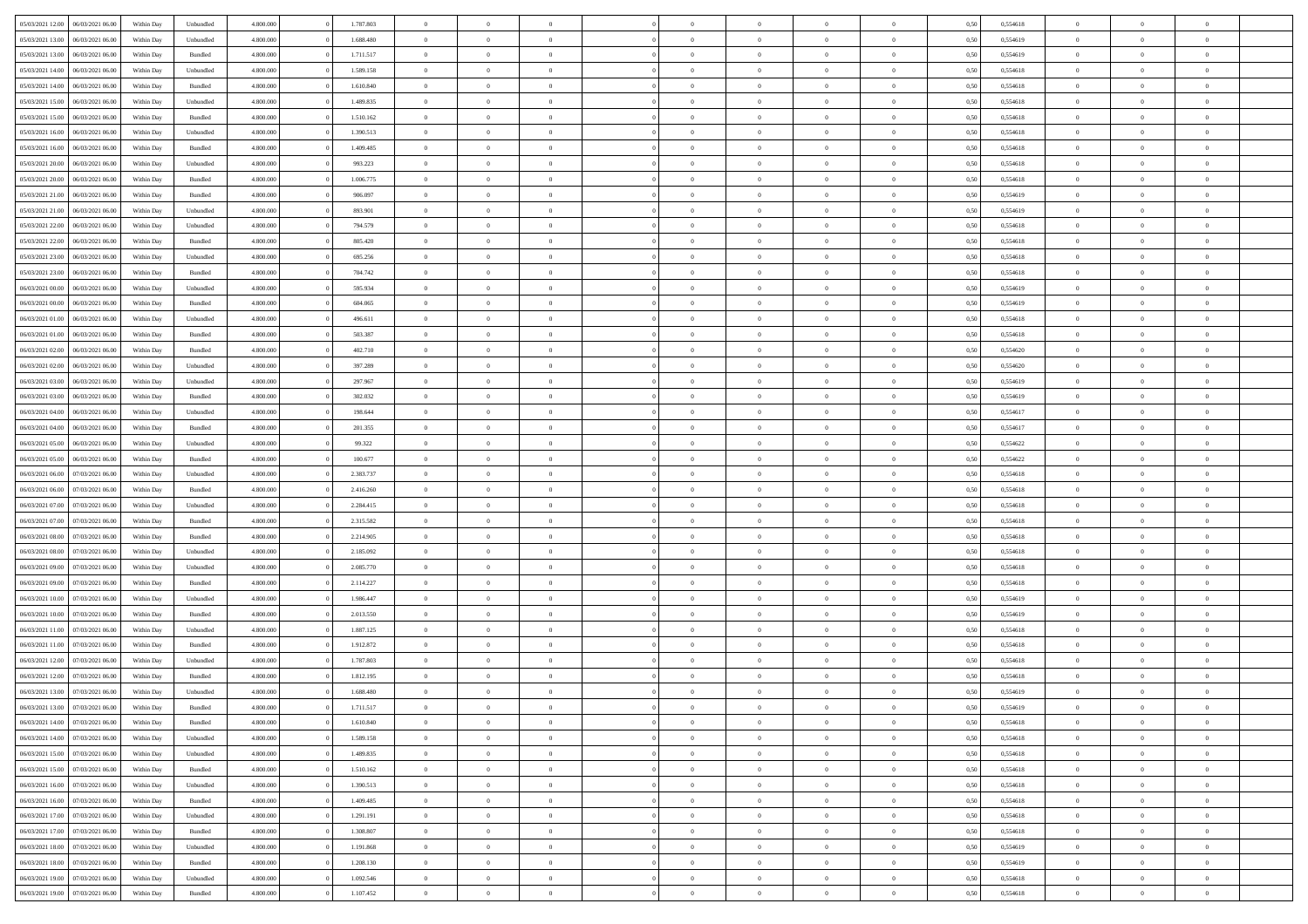| 06/03/2021 20:00                  | 07/03/2021 06:00 | Within Day | Bundled   | 4.800.000 | 1.006.775 | $\overline{0}$ | $\Omega$       |                | $\Omega$       | $\Omega$       | $\theta$       | $\theta$       | 0,50 | 0,554618 | $\theta$       | $\theta$       | $\theta$       |  |
|-----------------------------------|------------------|------------|-----------|-----------|-----------|----------------|----------------|----------------|----------------|----------------|----------------|----------------|------|----------|----------------|----------------|----------------|--|
|                                   |                  |            |           |           |           |                |                |                |                |                |                |                |      |          |                |                |                |  |
| 06/03/2021 20:00                  | 07/03/2021 06:00 | Within Day | Unbundled | 4.800.000 | 993.223   | $\overline{0}$ | $\theta$       | $\overline{0}$ | $\overline{0}$ | $\bf{0}$       | $\overline{0}$ | $\overline{0}$ | 0,50 | 0,554618 | $\theta$       | $\theta$       | $\overline{0}$ |  |
| 06/03/2021 21.00                  | 07/03/2021 06:00 | Within Day | Bundled   | 4.800.000 | 906.097   | $\overline{0}$ | $\bf{0}$       | $\overline{0}$ | $\bf{0}$       | $\bf{0}$       | $\bf{0}$       | $\bf{0}$       | 0,50 | 0,554619 | $\overline{0}$ | $\overline{0}$ | $\overline{0}$ |  |
|                                   |                  |            |           |           |           |                |                |                |                |                |                |                |      |          | $\theta$       |                |                |  |
| 06/03/2021 21:00                  | 07/03/2021 06:00 | Within Dav | Unbundled | 4.800.000 | 893.901   | $\overline{0}$ | $\overline{0}$ | $\overline{0}$ | $\overline{0}$ | $\bf{0}$       | $\overline{0}$ | $\overline{0}$ | 0.50 | 0.554619 |                | $\theta$       | $\overline{0}$ |  |
| 06/03/2021 22:00                  | 07/03/2021 06:00 | Within Day | Bundled   | 4.800.000 | 805.420   | $\overline{0}$ | $\theta$       | $\overline{0}$ | $\overline{0}$ | $\bf{0}$       | $\overline{0}$ | $\bf{0}$       | 0,50 | 0,554618 | $\theta$       | $\theta$       | $\overline{0}$ |  |
| 06/03/2021 22.00                  | 07/03/2021 06:00 | Within Day | Unbundled | 4.800.000 | 794.579   | $\overline{0}$ | $\bf{0}$       | $\overline{0}$ | $\bf{0}$       | $\overline{0}$ | $\overline{0}$ | $\mathbf{0}$   | 0,50 | 0,554618 | $\overline{0}$ | $\overline{0}$ | $\bf{0}$       |  |
| 06/03/2021 23:00                  | 07/03/2021 06:00 | Within Dav | Bundled   | 4.800.000 | 704.742   | $\overline{0}$ | $\overline{0}$ | $\overline{0}$ | $\overline{0}$ | $\overline{0}$ | $\overline{0}$ | $\overline{0}$ | 0.50 | 0,554618 | $\theta$       | $\overline{0}$ | $\overline{0}$ |  |
|                                   |                  |            |           |           |           |                |                |                |                |                |                |                |      |          |                |                |                |  |
| 06/03/2021 23:00                  | 07/03/2021 06:00 | Within Day | Unbundled | 4.800.000 | 695.256   | $\overline{0}$ | $\theta$       | $\overline{0}$ | $\overline{0}$ | $\bf{0}$       | $\overline{0}$ | $\bf{0}$       | 0,50 | 0,554618 | $\theta$       | $\theta$       | $\overline{0}$ |  |
| 07/03/2021 00:00                  | 07/03/2021 06:00 | Within Day | Unbundled | 4.800.000 | 595.934   | $\overline{0}$ | $\overline{0}$ | $\overline{0}$ | $\bf{0}$       | $\bf{0}$       | $\bf{0}$       | $\bf{0}$       | 0,50 | 0,554619 | $\,0\,$        | $\overline{0}$ | $\overline{0}$ |  |
| 07/03/2021 00:00                  | 07/03/2021 06:00 | Within Dav | Bundled   | 4.800.000 | 604.065   | $\overline{0}$ | $\overline{0}$ | $\overline{0}$ | $\overline{0}$ | $\overline{0}$ | $\overline{0}$ | $\overline{0}$ | 0.50 | 0.554619 | $\theta$       | $\overline{0}$ | $\overline{0}$ |  |
|                                   |                  |            |           |           |           |                |                |                |                |                |                |                |      |          |                |                |                |  |
| 07/03/2021 01:00                  | 07/03/2021 06:00 | Within Day | Unbundled | 4.800.000 | 496.611   | $\overline{0}$ | $\theta$       | $\overline{0}$ | $\overline{0}$ | $\bf{0}$       | $\overline{0}$ | $\bf{0}$       | 0,50 | 0,554618 | $\theta$       | $\theta$       | $\overline{0}$ |  |
| 07/03/2021 01:00                  | 07/03/2021 06:00 | Within Day | Bundled   | 4.800.000 | 503.387   | $\overline{0}$ | $\overline{0}$ | $\overline{0}$ | $\bf{0}$       | $\bf{0}$       | $\bf{0}$       | $\bf{0}$       | 0,50 | 0,554618 | $\overline{0}$ | $\overline{0}$ | $\overline{0}$ |  |
| 07/03/2021 02:00                  | 07/03/2021 06:00 | Within Day | Bundled   | 4.800.000 | 402.710   | $\overline{0}$ | $\overline{0}$ | $\overline{0}$ | $\overline{0}$ | $\bf{0}$       | $\overline{0}$ | $\overline{0}$ | 0.50 | 0.554620 | $\theta$       | $\theta$       | $\overline{0}$ |  |
| 07/03/2021 02.00                  | 07/03/2021 06:00 | Within Day | Unbundled | 4.800.000 | 397.289   | $\overline{0}$ | $\theta$       | $\overline{0}$ | $\overline{0}$ | $\bf{0}$       | $\overline{0}$ | $\overline{0}$ | 0,50 | 0,554620 | $\theta$       | $\overline{0}$ | $\overline{0}$ |  |
|                                   |                  |            |           |           |           |                |                |                |                |                |                |                |      |          |                |                |                |  |
| 07/03/2021 03:00                  | 07/03/2021 06:00 | Within Day | Unbundled | 4.800.000 | 297.967   | $\overline{0}$ | $\overline{0}$ | $\overline{0}$ | $\bf{0}$       | $\overline{0}$ | $\overline{0}$ | $\mathbf{0}$   | 0,50 | 0,554619 | $\overline{0}$ | $\overline{0}$ | $\bf{0}$       |  |
| 07/03/2021 03:00                  | 07/03/2021 06:00 | Within Dav | Bundled   | 4.800.000 | 302.032   | $\overline{0}$ | $\overline{0}$ | $\overline{0}$ | $\overline{0}$ | $\overline{0}$ | $\overline{0}$ | $\overline{0}$ | 0.50 | 0.554619 | $\theta$       | $\overline{0}$ | $\overline{0}$ |  |
| 07/03/2021 04:00                  | 07/03/2021 06:00 | Within Day | Unbundled | 4.800.000 | 198.644   | $\overline{0}$ | $\theta$       | $\overline{0}$ | $\overline{0}$ | $\bf{0}$       | $\overline{0}$ | $\bf{0}$       | 0,50 | 0,554617 | $\theta$       | $\theta$       | $\overline{0}$ |  |
|                                   |                  |            |           |           |           |                |                |                |                |                |                |                |      |          |                |                |                |  |
| 07/03/2021 04:00                  | 07/03/2021 06:00 | Within Day | Bundled   | 4.800.000 | 201.355   | $\overline{0}$ | $\overline{0}$ | $\overline{0}$ | $\bf{0}$       | $\bf{0}$       | $\bf{0}$       | $\bf{0}$       | 0,50 | 0,554617 | $\,0\,$        | $\overline{0}$ | $\overline{0}$ |  |
| 07/03/2021 05:00                  | 07/03/2021 06:00 | Within Day | Unbundled | 4.800.000 | 99.322    | $\overline{0}$ | $\overline{0}$ | $\overline{0}$ | $\overline{0}$ | $\overline{0}$ | $\overline{0}$ | $\overline{0}$ | 0.50 | 0,554622 | $\theta$       | $\overline{0}$ | $\overline{0}$ |  |
| 07/03/2021 05:00                  | 07/03/2021 06:00 | Within Day | Bundled   | 4.800.000 | 100.677   | $\overline{0}$ | $\theta$       | $\overline{0}$ | $\overline{0}$ | $\bf{0}$       | $\overline{0}$ | $\bf{0}$       | 0,50 | 0,554622 | $\,$ 0 $\,$    | $\theta$       | $\overline{0}$ |  |
| 07/03/2021 06:00                  | 08/03/2021 06:00 | Within Day | Unbundled | 4.800.000 | 2.383.737 | $\overline{0}$ | $\overline{0}$ | $\overline{0}$ | $\bf{0}$       | $\bf{0}$       | $\bf{0}$       | $\bf{0}$       | 0,50 | 0,554618 | $\,0\,$        | $\overline{0}$ | $\overline{0}$ |  |
|                                   |                  |            |           |           |           |                |                |                |                |                |                |                |      |          |                |                |                |  |
| 07/03/2021 06:00                  | 08/03/2021 06:00 | Within Day | Bundled   | 4.800.000 | 2.416.260 | $\overline{0}$ | $\overline{0}$ | $\overline{0}$ | $\overline{0}$ | $\bf{0}$       | $\overline{0}$ | $\overline{0}$ | 0.50 | 0.554618 | $\theta$       | $\overline{0}$ | $\overline{0}$ |  |
| 07/03/2021 07:00                  | 08/03/2021 06:00 | Within Day | Unbundled | 4.800.000 | 2.284.415 | $\overline{0}$ | $\theta$       | $\overline{0}$ | $\overline{0}$ | $\bf{0}$       | $\overline{0}$ | $\bf{0}$       | 0,50 | 0,554618 | $\theta$       | $\overline{0}$ | $\overline{0}$ |  |
| 07/03/2021 07:00                  | 08/03/2021 06:00 | Within Day | Bundled   | 4.800.000 | 2.315.582 | $\overline{0}$ | $\bf{0}$       | $\overline{0}$ | $\bf{0}$       | $\overline{0}$ | $\overline{0}$ | $\mathbf{0}$   | 0,50 | 0,554618 | $\overline{0}$ | $\overline{0}$ | $\bf{0}$       |  |
| 07/03/2021 08:00                  | 08/03/2021 06:00 | Within Dav | Bundled   | 4.800.000 | 2.214.905 | $\overline{0}$ | $\overline{0}$ | $\overline{0}$ | $\overline{0}$ | $\overline{0}$ | $\overline{0}$ | $\overline{0}$ | 0.50 | 0.554618 | $\theta$       | $\overline{0}$ | $\overline{0}$ |  |
|                                   |                  |            |           |           |           |                |                |                |                |                |                |                |      |          |                |                |                |  |
| 07/03/2021 08:00                  | 08/03/2021 06:00 | Within Day | Unbundled | 4.800.000 | 2.185.092 | $\overline{0}$ | $\theta$       | $\overline{0}$ | $\overline{0}$ | $\bf{0}$       | $\overline{0}$ | $\bf{0}$       | 0,50 | 0,554618 | $\theta$       | $\theta$       | $\overline{0}$ |  |
| 07/03/2021 09:00                  | 08/03/2021 06:00 | Within Day | Unbundled | 4.800.000 | 2.085.770 | $\overline{0}$ | $\overline{0}$ | $\overline{0}$ | $\bf{0}$       | $\bf{0}$       | $\bf{0}$       | $\bf{0}$       | 0,50 | 0,554618 | $\,0\,$        | $\overline{0}$ | $\overline{0}$ |  |
| 07/03/2021 09:00                  | 08/03/2021 06:00 | Within Day | Bundled   | 4.800.000 | 2.114.227 | $\overline{0}$ | $\overline{0}$ | $\overline{0}$ | $\overline{0}$ | $\overline{0}$ | $\overline{0}$ | $\overline{0}$ | 0.50 | 0.554618 | $\theta$       | $\overline{0}$ | $\overline{0}$ |  |
| 07/03/2021 11:00                  | 08/03/2021 06:00 | Within Day | Unbundled | 4.800.000 | 1.887.125 | $\overline{0}$ | $\theta$       | $\overline{0}$ | $\overline{0}$ | $\bf{0}$       | $\overline{0}$ | $\bf{0}$       | 0,50 | 0,554618 | $\,$ 0 $\,$    | $\overline{0}$ | $\overline{0}$ |  |
|                                   |                  |            |           |           |           |                |                |                |                |                |                |                |      |          |                |                |                |  |
| 07/03/2021 11:00                  | 08/03/2021 06:00 | Within Day | Bundled   | 4.800.000 | 1.912.872 | $\overline{0}$ | $\overline{0}$ | $\overline{0}$ | $\bf{0}$       | $\bf{0}$       | $\bf{0}$       | $\bf{0}$       | 0,50 | 0,554618 | $\overline{0}$ | $\overline{0}$ | $\overline{0}$ |  |
| 07/03/2021 12:00                  | 08/03/2021 06:00 | Within Day | Unbundled | 4.800.000 | 1.787.803 | $\overline{0}$ | $\Omega$       | $\Omega$       | $\Omega$       | $\Omega$       | $\Omega$       | $\overline{0}$ | 0,50 | 0,554618 | $\,0\,$        | $\theta$       | $\theta$       |  |
| 07/03/2021 12:00                  | 08/03/2021 06:00 | Within Day | Bundled   | 4.800.000 | 1.812.195 | $\overline{0}$ | $\theta$       | $\overline{0}$ | $\overline{0}$ | $\bf{0}$       | $\overline{0}$ | $\bf{0}$       | 0,50 | 0,554618 | $\theta$       | $\theta$       | $\overline{0}$ |  |
| 07/03/2021 13:00                  | 08/03/2021 06:00 | Within Day | Unbundled | 4.800.000 | 1.688.480 | $\overline{0}$ | $\overline{0}$ | $\overline{0}$ | $\bf{0}$       | $\bf{0}$       | $\overline{0}$ | $\mathbf{0}$   | 0,50 | 0,554619 | $\overline{0}$ | $\overline{0}$ | $\bf{0}$       |  |
|                                   |                  |            |           |           |           |                |                |                |                |                |                |                |      |          |                |                |                |  |
| 07/03/2021 13:00                  | 08/03/2021 06:00 | Within Day | Bundled   | 4.800,000 | 1.711.517 | $\overline{0}$ | $\Omega$       | $\Omega$       | $\Omega$       | $\bf{0}$       | $\overline{0}$ | $\overline{0}$ | 0.50 | 0.554619 | $\theta$       | $\theta$       | $\theta$       |  |
| 07/03/2021 14:00                  | 08/03/2021 06:00 | Within Day | Unbundled | 4.800.000 | 1.589.158 | $\overline{0}$ | $\theta$       | $\overline{0}$ | $\overline{0}$ | $\bf{0}$       | $\overline{0}$ | $\bf{0}$       | 0,50 | 0,554618 | $\theta$       | $\theta$       | $\overline{0}$ |  |
| 07/03/2021 14:00                  | 08/03/2021 06:00 | Within Day | Bundled   | 4.800.000 | 1.610.840 | $\overline{0}$ | $\overline{0}$ | $\overline{0}$ | $\overline{0}$ | $\bf{0}$       | $\overline{0}$ | $\bf{0}$       | 0,50 | 0,554618 | $\,0\,$        | $\overline{0}$ | $\overline{0}$ |  |
| 07/03/2021 15:00                  | 08/03/2021 06:00 | Within Day | Bundled   | 4.800,000 | 1.510.162 | $\overline{0}$ | $\Omega$       | $\Omega$       | $\Omega$       | $\theta$       | $\theta$       | $\overline{0}$ | 0.50 | 0.554618 | $\theta$       | $\theta$       | $\theta$       |  |
|                                   |                  |            |           |           |           |                |                |                |                |                |                |                |      |          |                |                |                |  |
| 07/03/2021 15:00                  | 08/03/2021 06:00 | Within Day | Unbundled | 4.800.000 | 1.489.835 | $\overline{0}$ | $\theta$       | $\overline{0}$ | $\overline{0}$ | $\bf{0}$       | $\overline{0}$ | $\bf{0}$       | 0,50 | 0,554618 | $\,$ 0 $\,$    | $\overline{0}$ | $\overline{0}$ |  |
| 07/03/2021 16:00                  | 08/03/2021 06:00 | Within Day | Unbundled | 4.800.000 | 1.390.513 | $\overline{0}$ | $\overline{0}$ | $\overline{0}$ | $\overline{0}$ | $\bf{0}$       | $\overline{0}$ | $\bf{0}$       | 0,50 | 0,554618 | $\bf{0}$       | $\overline{0}$ | $\overline{0}$ |  |
| 07/03/2021 16:00                  | 08/03/2021 06:00 | Within Day | Bundled   | 4.800,000 | 1.409.485 | $\overline{0}$ | $\Omega$       | $\Omega$       | $\Omega$       | $\Omega$       | $\overline{0}$ | $\overline{0}$ | 0,50 | 0,554618 | $\,0\,$        | $\theta$       | $\theta$       |  |
| 07/03/2021 17:00                  | 08/03/2021 06:00 | Within Day | Unbundled | 4.800.000 | 1.291.191 | $\overline{0}$ | $\theta$       | $\overline{0}$ | $\overline{0}$ | $\bf{0}$       | $\overline{0}$ | $\bf{0}$       | 0,50 | 0,554618 | $\,$ 0 $\,$    | $\overline{0}$ | $\overline{0}$ |  |
|                                   |                  |            |           |           |           |                |                |                |                |                |                |                |      |          |                |                |                |  |
| 07/03/2021 17:00                  | 08/03/2021 06:00 | Within Day | Bundled   | 4.800.000 | 1.308.807 | $\overline{0}$ | $\overline{0}$ | $\overline{0}$ | $\overline{0}$ | $\bf{0}$       | $\bf{0}$       | $\mathbf{0}$   | 0,50 | 0,554618 | $\overline{0}$ | $\overline{0}$ | $\bf{0}$       |  |
| 07/03/2021 18:00                  | 08/03/2021 06:00 | Within Day | Unbundled | 4.800,000 | 1.191.868 | $\overline{0}$ | $\Omega$       | $\Omega$       | $\Omega$       | $\Omega$       | $\Omega$       | $\overline{0}$ | 0.50 | 0.554619 | $\theta$       | $\theta$       | $\theta$       |  |
| 07/03/2021 18:00                  | 08/03/2021 06:00 | Within Day | Bundled   | 4.800.000 | 1.208.130 | $\overline{0}$ | $\overline{0}$ | $\overline{0}$ | $\bf{0}$       | $\,$ 0         | $\bf{0}$       | $\bf{0}$       | 0,50 | 0,554619 | $\,0\,$        | $\,$ 0 $\,$    | $\overline{0}$ |  |
| 07/03/2021 19:00 08/03/2021 06:00 |                  | Within Day | Unbundled | 4.800.000 |           |                |                |                |                |                |                |                |      |          |                |                |                |  |
|                                   |                  |            |           |           | 1.092.546 | $\bf{0}$       | $\bf{0}$       |                |                |                |                |                | 0,50 | 0,554618 | $\bf{0}$       | $\overline{0}$ |                |  |
| 07/03/2021 19:00                  | 08/03/2021 06:00 | Within Day | Bundled   | 4.800.000 | 1.107.452 | $\overline{0}$ | $\overline{0}$ | $\overline{0}$ | $\Omega$       | $\overline{0}$ | $\overline{0}$ | $\overline{0}$ | 0,50 | 0.554618 | $\theta$       | $\theta$       | $\theta$       |  |
| 07/03/2021 20:00                  | 08/03/2021 06:00 | Within Day | Unbundled | 4.800.000 | 993.223   | $\overline{0}$ | $\bf{0}$       | $\overline{0}$ | $\bf{0}$       | $\,$ 0 $\,$    | $\overline{0}$ | $\,$ 0 $\,$    | 0,50 | 0,554618 | $\,$ 0 $\,$    | $\,$ 0 $\,$    | $\,$ 0         |  |
| 07/03/2021 20:00                  | 08/03/2021 06:00 | Within Day | Bundled   | 4.800.000 | 1.006.775 | $\overline{0}$ | $\overline{0}$ | $\overline{0}$ | $\overline{0}$ | $\overline{0}$ | $\overline{0}$ | $\mathbf{0}$   | 0,50 | 0,554618 | $\overline{0}$ | $\overline{0}$ | $\overline{0}$ |  |
|                                   |                  |            |           |           |           |                |                |                |                |                |                |                |      |          |                |                |                |  |
| 07/03/2021 21:00                  | 08/03/2021 06:00 | Within Day | Bundled   | 4.800,000 | 906,097   | $\overline{0}$ | $\overline{0}$ | $\overline{0}$ | $\Omega$       | $\overline{0}$ | $\overline{0}$ | $\overline{0}$ | 0,50 | 0,554619 | $\overline{0}$ | $\overline{0}$ | $\overline{0}$ |  |
| 07/03/2021 21:00                  | 08/03/2021 06:00 | Within Day | Unbundled | 4.800.000 | 893.901   | $\overline{0}$ | $\,$ 0         | $\overline{0}$ | $\bf{0}$       | $\,$ 0 $\,$    | $\overline{0}$ | $\mathbf{0}$   | 0,50 | 0,554619 | $\,$ 0 $\,$    | $\overline{0}$ | $\,$ 0         |  |
| 07/03/2021 22.00                  | 08/03/2021 06:00 | Within Day | Unbundled | 4.800.000 | 794.579   | $\overline{0}$ | $\overline{0}$ | $\overline{0}$ | $\overline{0}$ | $\overline{0}$ | $\overline{0}$ | $\mathbf{0}$   | 0,50 | 0,554618 | $\overline{0}$ | $\overline{0}$ | $\overline{0}$ |  |
| 07/03/2021 22.00                  | 08/03/2021 06:00 | Within Day | Bundled   | 4.800,000 | 805.420   | $\overline{0}$ | $\overline{0}$ | $\overline{0}$ | $\overline{0}$ | $\overline{0}$ | $\overline{0}$ | $\overline{0}$ | 0.50 | 0,554618 | $\overline{0}$ | $\theta$       | $\overline{0}$ |  |
|                                   |                  |            |           |           |           |                |                |                |                |                |                |                |      |          |                |                |                |  |
| 07/03/2021 23:00                  | 08/03/2021 06:00 | Within Day | Unbundled | 4.800.000 | 695.256   | $\overline{0}$ | $\,$ 0         | $\overline{0}$ | $\bf{0}$       | $\bf{0}$       | $\bf{0}$       | $\bf{0}$       | 0,50 | 0,554618 | $\,$ 0 $\,$    | $\overline{0}$ | $\overline{0}$ |  |
| 07/03/2021 23:00                  | 08/03/2021 06:00 | Within Day | Bundled   | 4.800.000 | 704.742   | $\overline{0}$ | $\overline{0}$ | $\overline{0}$ | $\overline{0}$ | $\overline{0}$ | $\overline{0}$ | $\mathbf{0}$   | 0,50 | 0,554618 | $\overline{0}$ | $\overline{0}$ | $\bf{0}$       |  |
| 08/03/2021 00:00                  | 08/03/2021 06:00 | Within Day | Unbundled | 4.800,000 | 595.934   | $\overline{0}$ | $\overline{0}$ | $\overline{0}$ | $\Omega$       | $\overline{0}$ | $\overline{0}$ | $\overline{0}$ | 0.50 | 0,554619 | $\overline{0}$ | $\overline{0}$ | $\overline{0}$ |  |
| 08/03/2021 00:00                  | 08/03/2021 06:00 | Within Day | Bundled   | 4.800.000 | 604.065   | $\overline{0}$ | $\bf{0}$       | $\overline{0}$ | $\bf{0}$       | $\bf{0}$       | $\bf{0}$       | $\mathbf{0}$   | 0,50 | 0,554619 | $\,$ 0 $\,$    | $\,$ 0 $\,$    | $\bf{0}$       |  |
|                                   |                  |            |           |           |           |                |                |                |                |                |                |                |      |          |                |                |                |  |
| 08/03/2021 01:00                  | 08/03/2021 06:00 | Within Day | Unbundled | 4.800.000 | 496.611   | $\overline{0}$ | $\overline{0}$ | $\overline{0}$ | $\overline{0}$ | $\overline{0}$ | $\bf{0}$       | $\mathbf{0}$   | 0,50 | 0,554618 | $\overline{0}$ | $\bf{0}$       | $\overline{0}$ |  |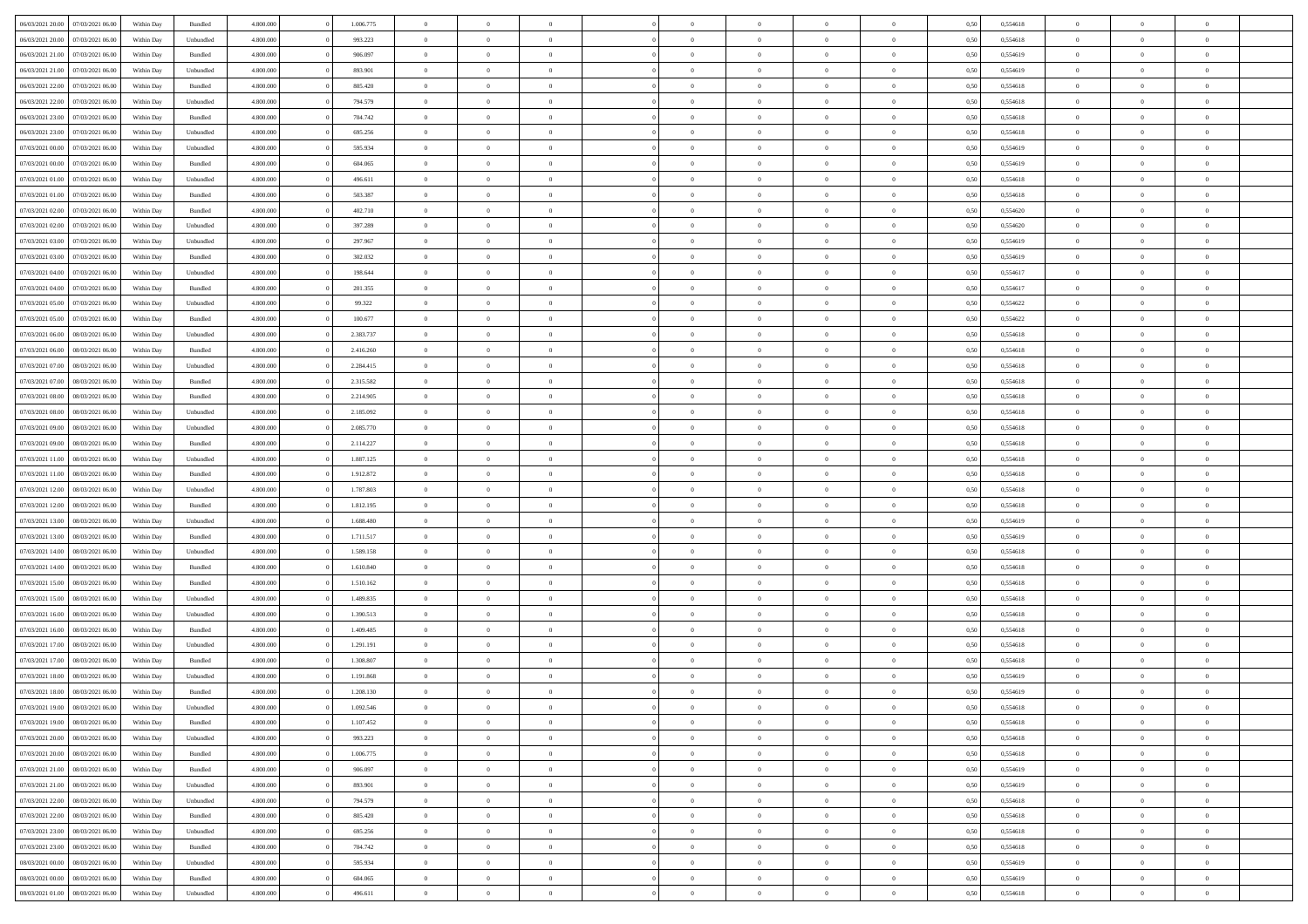| 08/03/2021 01:00                  | 08/03/2021 06:00 | Within Day | Bundled            | 4.800.000 | 503.387   | $\overline{0}$ | $\Omega$       |                | $\Omega$       | $\Omega$       | $\Omega$       | $\theta$       | 0,50 | 0,554618 | $\theta$       | $\theta$       | $\theta$       |  |
|-----------------------------------|------------------|------------|--------------------|-----------|-----------|----------------|----------------|----------------|----------------|----------------|----------------|----------------|------|----------|----------------|----------------|----------------|--|
|                                   |                  |            |                    |           |           |                |                |                |                |                |                |                |      |          |                |                |                |  |
| 08/03/2021 02:00                  | 08/03/2021 06:00 | Within Day | Bundled            | 4.800.000 | 402.710   | $\overline{0}$ | $\theta$       | $\overline{0}$ | $\overline{0}$ | $\bf{0}$       | $\overline{0}$ | $\overline{0}$ | 0,50 | 0,554620 | $\theta$       | $\theta$       | $\overline{0}$ |  |
| 08/03/2021 02:00                  | 08/03/2021 06:00 | Within Day | Unbundled          | 4.800.000 | 397.289   | $\overline{0}$ | $\overline{0}$ | $\overline{0}$ | $\bf{0}$       | $\bf{0}$       | $\bf{0}$       | $\bf{0}$       | 0,50 | 0,554620 | $\overline{0}$ | $\overline{0}$ | $\overline{0}$ |  |
| 08/03/2021 03:00                  | 08/03/2021 06:00 | Within Dav | Unbundled          | 4.800.000 | 297.967   | $\overline{0}$ | $\overline{0}$ | $\overline{0}$ | $\overline{0}$ | $\bf{0}$       | $\overline{0}$ | $\overline{0}$ | 0.50 | 0.554619 | $\theta$       | $\theta$       | $\overline{0}$ |  |
| 08/03/2021 03:00                  | 08/03/2021 06:00 | Within Day | Bundled            | 4.800.000 | 302.032   | $\overline{0}$ | $\theta$       | $\overline{0}$ | $\overline{0}$ | $\bf{0}$       | $\overline{0}$ | $\bf{0}$       | 0,50 | 0,554619 | $\theta$       | $\theta$       | $\overline{0}$ |  |
|                                   |                  |            |                    |           |           |                |                |                |                |                |                |                |      |          |                |                |                |  |
| 08/03/2021 04:00                  | 08/03/2021 06:00 | Within Day | Unbundled          | 4.800.000 | 198.644   | $\overline{0}$ | $\bf{0}$       | $\overline{0}$ | $\bf{0}$       | $\overline{0}$ | $\overline{0}$ | $\mathbf{0}$   | 0,50 | 0,554617 | $\bf{0}$       | $\overline{0}$ | $\bf{0}$       |  |
| 08/03/2021 04:00                  | 08/03/2021 06:00 | Within Dav | Bundled            | 4.800.000 | 201.355   | $\overline{0}$ | $\overline{0}$ | $\overline{0}$ | $\overline{0}$ | $\overline{0}$ | $\overline{0}$ | $\overline{0}$ | 0.50 | 0,554617 | $\theta$       | $\overline{0}$ | $\overline{0}$ |  |
| 08/03/2021 05:00                  | 08/03/2021 06:00 | Within Day | Unbundled          | 4.800.000 | 99.322    | $\overline{0}$ | $\theta$       | $\overline{0}$ | $\overline{0}$ | $\bf{0}$       | $\overline{0}$ | $\bf{0}$       | 0,50 | 0,554622 | $\theta$       | $\theta$       | $\overline{0}$ |  |
| 08/03/2021 05:00                  | 08/03/2021 06:00 | Within Day | Bundled            | 4.800.000 | 100.677   | $\overline{0}$ | $\overline{0}$ | $\overline{0}$ | $\overline{0}$ | $\bf{0}$       | $\overline{0}$ | $\bf{0}$       | 0,50 | 0,554622 | $\,0\,$        | $\overline{0}$ | $\overline{0}$ |  |
| 08/03/2021 06:00                  | 09/03/2021 06:00 | Within Dav | Unbundled          | 4.800.000 | 2.383.737 | $\overline{0}$ | $\overline{0}$ | $\overline{0}$ | $\overline{0}$ | $\overline{0}$ | $\overline{0}$ | $\overline{0}$ | 0.50 | 0.554618 | $\theta$       | $\overline{0}$ | $\overline{0}$ |  |
| 08/03/2021 06:00                  | 09/03/2021 06:00 | Within Day | Bundled            | 4.800.000 | 2.416.260 | $\overline{0}$ | $\theta$       | $\overline{0}$ | $\overline{0}$ | $\bf{0}$       | $\overline{0}$ | $\bf{0}$       | 0,50 | 0,554618 | $\theta$       | $\theta$       | $\overline{0}$ |  |
|                                   |                  |            |                    |           |           |                |                |                |                |                |                |                |      |          |                |                |                |  |
| 08/03/2021 07:00                  | 09/03/2021 06:00 | Within Day | Unbundled          | 4.800.000 | 2.284.415 | $\overline{0}$ | $\overline{0}$ | $\overline{0}$ | $\overline{0}$ | $\bf{0}$       | $\overline{0}$ | $\bf{0}$       | 0,50 | 0,554618 | $\bf{0}$       | $\overline{0}$ | $\overline{0}$ |  |
| 08/03/2021 07:00                  | 09/03/2021 06:00 | Within Day | Bundled            | 4.800.000 | 2.315.582 | $\overline{0}$ | $\overline{0}$ | $\overline{0}$ | $\overline{0}$ | $\bf{0}$       | $\overline{0}$ | $\overline{0}$ | 0.50 | 0.554618 | $\theta$       | $\theta$       | $\overline{0}$ |  |
| 08/03/2021 08:00                  | 09/03/2021 06:00 | Within Day | Bundled            | 4.800.000 | 2.214.905 | $\overline{0}$ | $\theta$       | $\overline{0}$ | $\overline{0}$ | $\bf{0}$       | $\overline{0}$ | $\overline{0}$ | 0,50 | 0,554618 | $\theta$       | $\theta$       | $\overline{0}$ |  |
| 08/03/2021 08:00                  | 09/03/2021 06:00 | Within Day | Unbundled          | 4.800.000 | 2.185.092 | $\overline{0}$ | $\bf{0}$       | $\overline{0}$ | $\overline{0}$ | $\overline{0}$ | $\overline{0}$ | $\mathbf{0}$   | 0,50 | 0,554618 | $\bf{0}$       | $\overline{0}$ | $\bf{0}$       |  |
| 08/03/2021 09:00                  | 09/03/2021 06:00 | Within Dav | Unbundled          | 4.800.000 | 2.085.770 | $\overline{0}$ | $\overline{0}$ | $\overline{0}$ | $\overline{0}$ | $\overline{0}$ | $\overline{0}$ | $\overline{0}$ | 0.50 | 0.554618 | $\theta$       | $\overline{0}$ | $\overline{0}$ |  |
| 08/03/2021 09:00                  | 09/03/2021 06:00 | Within Day | Bundled            | 4.800.000 | 2.114.227 | $\overline{0}$ | $\theta$       | $\overline{0}$ | $\overline{0}$ | $\bf{0}$       | $\overline{0}$ | $\bf{0}$       | 0,50 | 0,554618 | $\theta$       | $\theta$       | $\overline{0}$ |  |
| 08/03/2021 10:00                  | 09/03/2021 06:00 | Within Day | Unbundled          | 4.800.000 | 1.986.447 | $\overline{0}$ | $\overline{0}$ | $\overline{0}$ | $\bf{0}$       | $\bf{0}$       | $\bf{0}$       | $\bf{0}$       | 0,50 | 0,554619 | $\,0\,$        | $\overline{0}$ | $\overline{0}$ |  |
| 08/03/2021 10:00                  | 09/03/2021 06:00 |            | Bundled            | 4.800.000 | 2.013.550 | $\overline{0}$ | $\overline{0}$ | $\overline{0}$ | $\overline{0}$ | $\overline{0}$ | $\overline{0}$ | $\overline{0}$ | 0.50 | 0,554619 | $\theta$       | $\overline{0}$ | $\overline{0}$ |  |
|                                   |                  | Within Day |                    |           |           |                |                |                |                |                |                |                |      |          |                |                |                |  |
| 08/03/2021 11:00                  | 09/03/2021 06:00 | Within Day | Unbundled          | 4.800.000 | 1.887.125 | $\overline{0}$ | $\theta$       | $\overline{0}$ | $\overline{0}$ | $\bf{0}$       | $\overline{0}$ | $\bf{0}$       | 0,50 | 0,554618 | $\,$ 0 $\,$    | $\theta$       | $\overline{0}$ |  |
| 08/03/2021 11:00                  | 09/03/2021 06:00 | Within Day | Bundled            | 4.800.000 | 1.912.872 | $\overline{0}$ | $\overline{0}$ | $\overline{0}$ | $\bf{0}$       | $\bf{0}$       | $\bf{0}$       | $\bf{0}$       | 0,50 | 0,554618 | $\,0\,$        | $\overline{0}$ | $\overline{0}$ |  |
| 08/03/2021 12:00                  | 09/03/2021 06:00 | Within Day | Unbundled          | 4.800.000 | 1.787.803 | $\overline{0}$ | $\overline{0}$ | $\overline{0}$ | $\overline{0}$ | $\bf{0}$       | $\overline{0}$ | $\overline{0}$ | 0.50 | 0.554618 | $\theta$       | $\theta$       | $\overline{0}$ |  |
| 08/03/2021 12:00                  | 09/03/2021 06:00 | Within Day | Bundled            | 4.800.000 | 1.812.195 | $\overline{0}$ | $\theta$       | $\overline{0}$ | $\overline{0}$ | $\bf{0}$       | $\overline{0}$ | $\bf{0}$       | 0,50 | 0,554618 | $\theta$       | $\overline{0}$ | $\overline{0}$ |  |
| 08/03/2021 13:00                  | 09/03/2021 06:00 | Within Day | Unbundled          | 4.800.000 | 1.688.480 | $\overline{0}$ | $\bf{0}$       | $\overline{0}$ | $\bf{0}$       | $\overline{0}$ | $\overline{0}$ | $\mathbf{0}$   | 0,50 | 0,554619 | $\overline{0}$ | $\overline{0}$ | $\bf{0}$       |  |
| 08/03/2021 13:00                  | 09/03/2021 06:00 | Within Dav | Bundled            | 4.800.000 | 1.711.517 | $\overline{0}$ | $\overline{0}$ | $\overline{0}$ | $\overline{0}$ | $\overline{0}$ | $\overline{0}$ | $\overline{0}$ | 0.50 | 0,554619 | $\theta$       | $\overline{0}$ | $\overline{0}$ |  |
| 08/03/2021 14:00                  | 09/03/2021 06:00 | Within Day | Bundled            | 4.800.000 | 1.610.840 | $\overline{0}$ | $\theta$       | $\overline{0}$ | $\overline{0}$ | $\bf{0}$       | $\overline{0}$ | $\bf{0}$       | 0,50 | 0,554618 | $\theta$       | $\theta$       | $\overline{0}$ |  |
|                                   |                  |            |                    |           |           |                |                |                |                |                |                |                |      |          |                |                |                |  |
| 08/03/2021 14:00                  | 09/03/2021 06:00 | Within Day | Unbundled          | 4.800.000 | 1.589.158 | $\overline{0}$ | $\overline{0}$ | $\overline{0}$ | $\bf{0}$       | $\bf{0}$       | $\bf{0}$       | $\bf{0}$       | 0,50 | 0,554618 | $\,0\,$        | $\overline{0}$ | $\overline{0}$ |  |
| 08/03/2021 15:00                  | 09/03/2021 06:00 | Within Day | Unbundled          | 4.800.000 | 1.489.835 | $\overline{0}$ | $\overline{0}$ | $\overline{0}$ | $\overline{0}$ | $\overline{0}$ | $\overline{0}$ | $\overline{0}$ | 0.50 | 0.554618 | $\theta$       | $\overline{0}$ | $\overline{0}$ |  |
| 08/03/2021 15:00                  | 09/03/2021 06:00 | Within Day | Bundled            | 4.800.000 | 1.510.162 | $\overline{0}$ | $\theta$       | $\overline{0}$ | $\overline{0}$ | $\bf{0}$       | $\overline{0}$ | $\bf{0}$       | 0,50 | 0,554618 | $\,$ 0 $\,$    | $\overline{0}$ | $\overline{0}$ |  |
| 08/03/2021 16:00                  | 09/03/2021 06:00 | Within Day | Unbundled          | 4.800.000 | 1.390.513 | $\overline{0}$ | $\overline{0}$ | $\overline{0}$ | $\bf{0}$       | $\bf{0}$       | $\bf{0}$       | $\bf{0}$       | 0,50 | 0,554618 | $\bf{0}$       | $\overline{0}$ | $\overline{0}$ |  |
| 08/03/2021 16:00                  | 09/03/2021 06:00 | Within Day | Bundled            | 4.800,000 | 1.409.485 | $\overline{0}$ | $\Omega$       | $\Omega$       | $\Omega$       | $\Omega$       | $\Omega$       | $\overline{0}$ | 0,50 | 0,554618 | $\,0\,$        | $\theta$       | $\theta$       |  |
| 08/03/2021 17:00                  | 09/03/2021 06:00 | Within Day | Unbundled          | 4.800.000 | 1.291.191 | $\overline{0}$ | $\theta$       | $\overline{0}$ | $\overline{0}$ | $\bf{0}$       | $\overline{0}$ | $\bf{0}$       | 0,50 | 0,554618 | $\theta$       | $\theta$       | $\overline{0}$ |  |
| 08/03/2021 17:00                  | 09/03/2021 06:00 | Within Day | Bundled            | 4.800.000 | 1.308.807 | $\overline{0}$ | $\overline{0}$ | $\overline{0}$ | $\overline{0}$ | $\bf{0}$       | $\overline{0}$ | $\mathbf{0}$   | 0,50 | 0,554618 | $\overline{0}$ | $\overline{0}$ | $\bf{0}$       |  |
|                                   |                  |            |                    |           |           |                |                |                |                |                |                |                |      |          |                |                |                |  |
| 08/03/2021 18:00                  | 09/03/2021 06:00 | Within Day | Unbundled          | 4.800,000 | 1.191.868 | $\overline{0}$ | $\Omega$       | $\Omega$       | $\Omega$       | $\bf{0}$       | $\overline{0}$ | $\overline{0}$ | 0.50 | 0.554619 | $\theta$       | $\theta$       | $\theta$       |  |
| 08/03/2021 18:00                  | 09/03/2021 06:00 | Within Day | Bundled            | 4.800.000 | 1.208.130 | $\overline{0}$ | $\theta$       | $\overline{0}$ | $\overline{0}$ | $\bf{0}$       | $\overline{0}$ | $\bf{0}$       | 0,50 | 0,554619 | $\theta$       | $\theta$       | $\overline{0}$ |  |
| 08/03/2021 19:00                  | 09/03/2021 06:00 | Within Day | Unbundled          | 4.800.000 | 1.092.546 | $\overline{0}$ | $\overline{0}$ | $\overline{0}$ | $\overline{0}$ | $\bf{0}$       | $\overline{0}$ | $\bf{0}$       | 0,50 | 0,554618 | $\,0\,$        | $\overline{0}$ | $\overline{0}$ |  |
| 08/03/2021 19:00                  | 09/03/2021 06:00 | Within Day | Bundled            | 4.800,000 | 1.107.452 | $\overline{0}$ | $\Omega$       | $\Omega$       | $\Omega$       | $\theta$       | $\theta$       | $\overline{0}$ | 0.50 | 0.554618 | $\theta$       | $\theta$       | $\theta$       |  |
| 08/03/2021 20:00                  | 09/03/2021 06:00 | Within Day | Bundled            | 4.800.000 | 1.006.775 | $\overline{0}$ | $\theta$       | $\overline{0}$ | $\overline{0}$ | $\bf{0}$       | $\overline{0}$ | $\bf{0}$       | 0,50 | 0,554618 | $\,$ 0 $\,$    | $\overline{0}$ | $\overline{0}$ |  |
| 08/03/2021 20:00                  | 09/03/2021 06:00 | Within Day | Unbundled          | 4.800.000 | 993.223   | $\overline{0}$ | $\overline{0}$ | $\overline{0}$ | $\overline{0}$ | $\bf{0}$       | $\overline{0}$ | $\bf{0}$       | 0,50 | 0,554618 | $\bf{0}$       | $\overline{0}$ | $\overline{0}$ |  |
| 08/03/2021 21:00                  | 09/03/2021 06:00 | Within Day | Unbundled          | 4.800,000 | 893.901   | $\overline{0}$ | $\Omega$       | $\Omega$       | $\Omega$       | $\Omega$       | $\overline{0}$ | $\overline{0}$ | 0,50 | 0,554619 | $\,0\,$        | $\theta$       | $\theta$       |  |
|                                   |                  |            |                    |           |           |                |                |                |                |                |                |                |      |          |                |                |                |  |
| 08/03/2021 21:00                  | 09/03/2021 06:00 | Within Day | Bundled            | 4.800.000 | 906.097   | $\overline{0}$ | $\theta$       | $\overline{0}$ | $\overline{0}$ | $\bf{0}$       | $\overline{0}$ | $\bf{0}$       | 0,50 | 0,554619 | $\,$ 0 $\,$    | $\overline{0}$ | $\overline{0}$ |  |
| 08/03/2021 22.00                  | 09/03/2021 06:00 | Within Day | Unbundled          | 4.800.000 | 794.579   | $\overline{0}$ | $\overline{0}$ | $\overline{0}$ | $\overline{0}$ | $\bf{0}$       | $\overline{0}$ | $\mathbf{0}$   | 0,50 | 0,554618 | $\overline{0}$ | $\overline{0}$ | $\bf{0}$       |  |
| 08/03/2021 22.00                  | 09/03/2021 06:00 | Within Day | Bundled            | 4.800,000 | 805.420   | $\overline{0}$ | $\Omega$       | $\Omega$       | $\Omega$       | $\Omega$       | $\Omega$       | $\overline{0}$ | 0.50 | 0.554618 | $\theta$       | $\theta$       | $\theta$       |  |
| 08/03/2021 23:00                  | 09/03/2021 06:00 | Within Day | Unbundled          | 4.800.000 | 695.256   | $\overline{0}$ | $\overline{0}$ | $\overline{0}$ | $\bf{0}$       | $\,$ 0         | $\overline{0}$ | $\bf{0}$       | 0,50 | 0,554618 | $\,0\,$        | $\,$ 0 $\,$    | $\overline{0}$ |  |
| 08/03/2021 23:00 09/03/2021 06:00 |                  | Within Day | $\mathbf B$ undled | 4.800.000 | 704.742   | $\bf{0}$       | $\bf{0}$       |                |                |                |                |                | 0,50 | 0,554618 | $\bf{0}$       | $\overline{0}$ |                |  |
| 09/03/2021 00:00                  | 09/03/2021 06:00 | Within Day | Unbundled          | 4.800.000 | 595.934   | $\overline{0}$ | $\overline{0}$ | $\overline{0}$ | $\Omega$       | $\overline{0}$ | $\overline{0}$ | $\overline{0}$ | 0,50 | 0.554619 | $\theta$       | $\theta$       | $\theta$       |  |
| 09/03/2021 00:00                  | 09/03/2021 06:00 | Within Day | Bundled            | 4.800.000 | 604.065   | $\overline{0}$ | $\bf{0}$       | $\overline{0}$ | $\overline{0}$ | $\,$ 0 $\,$    | $\overline{0}$ | $\,$ 0 $\,$    | 0,50 | 0,554619 | $\,$ 0 $\,$    | $\,$ 0 $\,$    | $\,$ 0         |  |
| 09/03/2021 01:00                  | 09/03/2021 06:00 | Within Day | Bundled            | 4.800.000 | 503.387   | $\overline{0}$ | $\overline{0}$ | $\overline{0}$ | $\overline{0}$ | $\overline{0}$ | $\overline{0}$ | $\mathbf{0}$   | 0,50 | 0,554618 | $\overline{0}$ | $\overline{0}$ | $\overline{0}$ |  |
|                                   |                  |            |                    |           |           |                |                |                |                |                |                |                |      |          |                |                |                |  |
| 09/03/2021 01:00                  | 09/03/2021 06:00 | Within Day | Unbundled          | 4.800,000 | 496.611   | $\overline{0}$ | $\overline{0}$ | $\overline{0}$ | $\Omega$       | $\overline{0}$ | $\overline{0}$ | $\overline{0}$ | 0,50 | 0,554618 | $\overline{0}$ | $\overline{0}$ | $\overline{0}$ |  |
| 09/03/2021 02:00                  | 09/03/2021 06:00 | Within Day | Unbundled          | 4.800.000 | 397.289   | $\overline{0}$ | $\,$ 0         | $\overline{0}$ | $\overline{0}$ | $\,$ 0 $\,$    | $\overline{0}$ | $\mathbf{0}$   | 0,50 | 0,554620 | $\,$ 0 $\,$    | $\overline{0}$ | $\,$ 0         |  |
| 09/03/2021 02:00                  | 09/03/2021 06:00 | Within Day | Bundled            | 4.800.000 | 402.710   | $\overline{0}$ | $\overline{0}$ | $\overline{0}$ | $\overline{0}$ | $\overline{0}$ | $\overline{0}$ | $\mathbf{0}$   | 0,50 | 0,554620 | $\overline{0}$ | $\overline{0}$ | $\overline{0}$ |  |
| 09/03/2021 03:00                  | 09/03/2021 06:00 | Within Day | Unbundled          | 4.800,000 | 297.967   | $\overline{0}$ | $\overline{0}$ | $\overline{0}$ | $\overline{0}$ | $\overline{0}$ | $\overline{0}$ | $\overline{0}$ | 0.50 | 0,554619 | $\overline{0}$ | $\theta$       | $\overline{0}$ |  |
| 09/03/2021 03:00                  | 09/03/2021 06:00 | Within Day | Bundled            | 4.800.000 | 302.032   | $\overline{0}$ | $\,$ 0         | $\overline{0}$ | $\overline{0}$ | $\bf{0}$       | $\overline{0}$ | $\bf{0}$       | 0,50 | 0,554619 | $\,$ 0 $\,$    | $\overline{0}$ | $\overline{0}$ |  |
| 09/03/2021 04:00                  | 09/03/2021 06:00 | Within Day | Unbundled          | 4.800.000 | 198.644   | $\overline{0}$ | $\overline{0}$ | $\overline{0}$ | $\overline{0}$ | $\overline{0}$ | $\overline{0}$ | $\mathbf{0}$   | 0,50 | 0,554617 | $\overline{0}$ | $\overline{0}$ | $\bf{0}$       |  |
| 09/03/2021 04:00                  | 09/03/2021 06:00 | Within Day | Bundled            | 4.800,000 | 201.355   | $\overline{0}$ | $\overline{0}$ | $\overline{0}$ | $\Omega$       | $\overline{0}$ | $\overline{0}$ | $\overline{0}$ | 0.50 | 0,554617 | $\overline{0}$ | $\overline{0}$ | $\overline{0}$ |  |
| 09/03/2021 05:00                  | 09/03/2021 06:00 | Within Day | Unbundled          | 4.800.000 | 99.322    | $\overline{0}$ | $\bf{0}$       | $\overline{0}$ | $\bf{0}$       | $\bf{0}$       | $\bf{0}$       | $\mathbf{0}$   | 0,50 | 0,554622 | $\,$ 0 $\,$    | $\,$ 0 $\,$    | $\bf{0}$       |  |
|                                   |                  |            |                    |           |           |                |                |                |                |                |                |                |      |          |                |                |                |  |
| 09/03/2021 05:00                  | 09/03/2021 06:00 | Within Day | Bundled            | 4.800.000 | 100.677   | $\overline{0}$ | $\overline{0}$ | $\overline{0}$ | $\overline{0}$ | $\overline{0}$ | $\bf{0}$       | $\mathbf{0}$   | 0,50 | 0,554622 | $\overline{0}$ | $\bf{0}$       | $\overline{0}$ |  |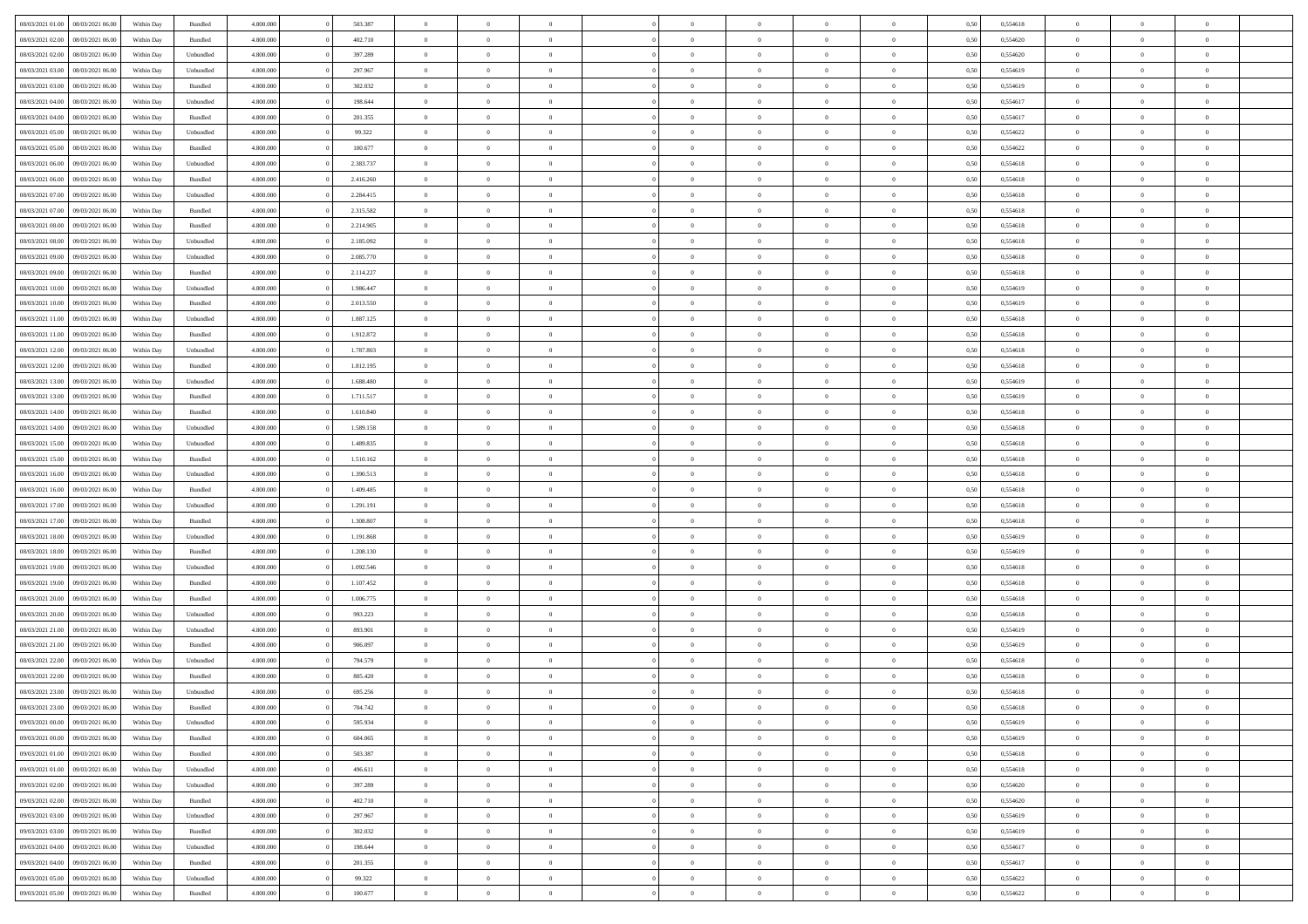| 09/03/2021 06:00 | 10/03/2021 06:00 | Within Day | Unbundled | 4.800.000 | 2.383.737 | $\overline{0}$ | $\Omega$       |                | $\Omega$       | $\Omega$       | $\Omega$       | $\theta$       | 0,50 | 0,554618 | $\theta$       | $\theta$       | $\theta$       |  |
|------------------|------------------|------------|-----------|-----------|-----------|----------------|----------------|----------------|----------------|----------------|----------------|----------------|------|----------|----------------|----------------|----------------|--|
|                  |                  |            |           |           |           |                |                |                |                |                |                |                |      |          |                |                |                |  |
| 09/03/2021 06:00 | 10/03/2021 06:00 | Within Day | Bundled   | 4.800.000 | 2.416.260 | $\overline{0}$ | $\theta$       | $\overline{0}$ | $\overline{0}$ | $\bf{0}$       | $\overline{0}$ | $\overline{0}$ | 0,50 | 0,554618 | $\theta$       | $\theta$       | $\overline{0}$ |  |
| 09/03/2021 07:00 | 10/03/2021 06:00 | Within Day | Bundled   | 4.800.000 | 2.315.582 | $\overline{0}$ | $\overline{0}$ | $\overline{0}$ | $\bf{0}$       | $\bf{0}$       | $\bf{0}$       | $\bf{0}$       | 0,50 | 0,554618 | $\bf{0}$       | $\overline{0}$ | $\overline{0}$ |  |
| 09/03/2021 07:00 | 10/03/2021 06:00 | Within Dav | Unbundled | 4.800.000 | 2.284.415 | $\overline{0}$ | $\overline{0}$ | $\overline{0}$ | $\overline{0}$ | $\bf{0}$       | $\overline{0}$ | $\overline{0}$ | 0.50 | 0.554618 | $\theta$       | $\theta$       | $\overline{0}$ |  |
| 09/03/2021 08:00 | 10/03/2021 06:00 | Within Day | Unbundled | 4.800.000 | 2.185.092 | $\overline{0}$ | $\theta$       | $\overline{0}$ | $\overline{0}$ | $\bf{0}$       | $\overline{0}$ | $\bf{0}$       | 0,50 | 0,554618 | $\theta$       | $\theta$       | $\overline{0}$ |  |
| 09/03/2021 08:00 | 10/03/2021 06:00 | Within Day | Bundled   | 4.800.000 | 2.214.905 | $\overline{0}$ | $\bf{0}$       | $\overline{0}$ | $\bf{0}$       | $\overline{0}$ | $\overline{0}$ | $\mathbf{0}$   | 0,50 | 0,554618 | $\bf{0}$       | $\overline{0}$ | $\bf{0}$       |  |
| 09/03/2021 09:00 | 10/03/2021 06:00 | Within Dav | Unbundled | 4.800.000 | 2.085.770 | $\overline{0}$ | $\overline{0}$ | $\overline{0}$ | $\overline{0}$ | $\overline{0}$ | $\overline{0}$ | $\overline{0}$ | 0.50 | 0,554618 | $\theta$       | $\overline{0}$ | $\overline{0}$ |  |
|                  |                  |            |           |           |           |                |                |                |                |                |                |                |      |          |                |                |                |  |
| 09/03/2021 09:00 | 10/03/2021 06:00 | Within Day | Bundled   | 4.800.000 | 2.114.227 | $\overline{0}$ | $\theta$       | $\overline{0}$ | $\overline{0}$ | $\bf{0}$       | $\overline{0}$ | $\bf{0}$       | 0,50 | 0,554618 | $\theta$       | $\theta$       | $\overline{0}$ |  |
| 09/03/2021 10:00 | 10/03/2021 06:00 | Within Day | Unbundled | 4.800.000 | 1.986.447 | $\overline{0}$ | $\overline{0}$ | $\overline{0}$ | $\bf{0}$       | $\bf{0}$       | $\bf{0}$       | $\bf{0}$       | 0,50 | 0,554619 | $\,0\,$        | $\overline{0}$ | $\overline{0}$ |  |
| 09/03/2021 10:00 | 10/03/2021 06:00 | Within Dav | Bundled   | 4.800.000 | 2.013.550 | $\overline{0}$ | $\overline{0}$ | $\overline{0}$ | $\overline{0}$ | $\overline{0}$ | $\overline{0}$ | $\overline{0}$ | 0.50 | 0.554619 | $\theta$       | $\overline{0}$ | $\overline{0}$ |  |
| 09/03/2021 11:00 | 10/03/2021 06:00 | Within Day | Unbundled | 4.800.000 | 1.887.125 | $\overline{0}$ | $\theta$       | $\overline{0}$ | $\overline{0}$ | $\bf{0}$       | $\overline{0}$ | $\bf{0}$       | 0,50 | 0,554618 | $\theta$       | $\theta$       | $\overline{0}$ |  |
| 09/03/2021 11:00 | 10/03/2021 06:00 | Within Day | Bundled   | 4.800.000 | 1.912.872 | $\overline{0}$ | $\overline{0}$ | $\overline{0}$ | $\bf{0}$       | $\bf{0}$       | $\bf{0}$       | $\bf{0}$       | 0,50 | 0,554618 | $\bf{0}$       | $\overline{0}$ | $\overline{0}$ |  |
| 09/03/2021 12:00 | 10/03/2021 06:00 | Within Day | Unbundled | 4.800.000 | 1.787.803 | $\overline{0}$ | $\overline{0}$ | $\overline{0}$ | $\overline{0}$ | $\bf{0}$       | $\overline{0}$ | $\overline{0}$ | 0.50 | 0.554618 | $\theta$       | $\theta$       | $\overline{0}$ |  |
|                  |                  |            |           |           |           |                |                |                |                |                |                |                |      |          |                |                |                |  |
| 09/03/2021 12:00 | 10/03/2021 06:00 | Within Day | Bundled   | 4.800.000 | 1.812.195 | $\overline{0}$ | $\theta$       | $\overline{0}$ | $\overline{0}$ | $\bf{0}$       | $\overline{0}$ | $\overline{0}$ | 0,50 | 0,554618 | $\theta$       | $\theta$       | $\overline{0}$ |  |
| 09/03/2021 13:00 | 10/03/2021 06:00 | Within Day | Bundled   | 4.800.000 | 1.711.517 | $\overline{0}$ | $\bf{0}$       | $\overline{0}$ | $\bf{0}$       | $\overline{0}$ | $\overline{0}$ | $\mathbf{0}$   | 0,50 | 0,554619 | $\overline{0}$ | $\overline{0}$ | $\bf{0}$       |  |
| 09/03/2021 13:00 | 10/03/2021 06:00 | Within Dav | Unbundled | 4.800.000 | 1.688.480 | $\overline{0}$ | $\overline{0}$ | $\overline{0}$ | $\overline{0}$ | $\overline{0}$ | $\overline{0}$ | $\overline{0}$ | 0.50 | 0.554619 | $\theta$       | $\overline{0}$ | $\overline{0}$ |  |
| 09/03/2021 14:00 | 10/03/2021 06:00 | Within Day | Unbundled | 4.800.000 | 1.589.158 | $\overline{0}$ | $\theta$       | $\overline{0}$ | $\overline{0}$ | $\bf{0}$       | $\overline{0}$ | $\bf{0}$       | 0,50 | 0,554618 | $\theta$       | $\theta$       | $\overline{0}$ |  |
| 09/03/2021 14:00 | 10/03/2021 06:00 | Within Day | Bundled   | 4.800.000 | 1.610.840 | $\overline{0}$ | $\overline{0}$ | $\overline{0}$ | $\overline{0}$ | $\bf{0}$       | $\overline{0}$ | $\bf{0}$       | 0,50 | 0,554618 | $\,0\,$        | $\overline{0}$ | $\overline{0}$ |  |
| 09/03/2021 15:00 | 10/03/2021 06:00 | Within Day | Unbundled | 4.800.000 | 1.489.835 | $\overline{0}$ | $\overline{0}$ | $\overline{0}$ | $\overline{0}$ | $\overline{0}$ | $\overline{0}$ | $\overline{0}$ | 0.50 | 0.554618 | $\theta$       | $\overline{0}$ | $\overline{0}$ |  |
| 09/03/2021 15:00 | 10/03/2021 06:00 | Within Day | Bundled   | 4.800.000 | 1.510.162 | $\overline{0}$ | $\theta$       | $\overline{0}$ | $\overline{0}$ | $\bf{0}$       | $\overline{0}$ | $\bf{0}$       | 0,50 | 0,554618 | $\,$ 0 $\,$    | $\theta$       | $\overline{0}$ |  |
|                  |                  |            |           |           |           |                |                |                |                |                |                |                |      |          |                |                |                |  |
| 09/03/2021 16:00 | 10/03/2021 06:00 | Within Day | Unbundled | 4.800.000 | 1.390.513 | $\overline{0}$ | $\overline{0}$ | $\overline{0}$ | $\overline{0}$ | $\bf{0}$       | $\overline{0}$ | $\bf{0}$       | 0,50 | 0,554618 | $\,0\,$        | $\overline{0}$ | $\overline{0}$ |  |
| 09/03/2021 16:00 | 10/03/2021 06:00 | Within Day | Bundled   | 4.800.000 | 1.409.485 | $\overline{0}$ | $\overline{0}$ | $\overline{0}$ | $\overline{0}$ | $\bf{0}$       | $\overline{0}$ | $\overline{0}$ | 0.50 | 0.554618 | $\theta$       | $\theta$       | $\overline{0}$ |  |
| 09/03/2021 17:00 | 10/03/2021 06:00 | Within Day | Unbundled | 4.800.000 | 1.291.191 | $\overline{0}$ | $\theta$       | $\overline{0}$ | $\overline{0}$ | $\bf{0}$       | $\overline{0}$ | $\bf{0}$       | 0,50 | 0,554618 | $\theta$       | $\overline{0}$ | $\overline{0}$ |  |
| 09/03/2021 17:00 | 10/03/2021 06:00 | Within Day | Bundled   | 4.800.000 | 1.308.807 | $\overline{0}$ | $\bf{0}$       | $\overline{0}$ | $\overline{0}$ | $\overline{0}$ | $\overline{0}$ | $\mathbf{0}$   | 0,50 | 0,554618 | $\overline{0}$ | $\overline{0}$ | $\bf{0}$       |  |
| 09/03/2021 18:00 | 10/03/2021 06:00 | Within Dav | Unbundled | 4.800.000 | 1.191.868 | $\overline{0}$ | $\overline{0}$ | $\overline{0}$ | $\overline{0}$ | $\overline{0}$ | $\overline{0}$ | $\overline{0}$ | 0.50 | 0,554619 | $\theta$       | $\overline{0}$ | $\overline{0}$ |  |
| 09/03/2021 18:00 | 10/03/2021 06:00 | Within Day | Bundled   | 4.800.000 | 1.208.130 | $\overline{0}$ | $\theta$       | $\overline{0}$ | $\overline{0}$ | $\bf{0}$       | $\overline{0}$ | $\bf{0}$       | 0,50 | 0,554619 | $\theta$       | $\theta$       | $\overline{0}$ |  |
|                  |                  |            |           |           |           |                |                |                |                |                |                |                |      |          |                |                |                |  |
| 09/03/2021 19:00 | 10/03/2021 06:00 | Within Day | Bundled   | 4.800.000 | 1.107.452 | $\overline{0}$ | $\overline{0}$ | $\overline{0}$ | $\overline{0}$ | $\bf{0}$       | $\overline{0}$ | $\bf{0}$       | 0,50 | 0,554618 | $\,0\,$        | $\overline{0}$ | $\overline{0}$ |  |
| 09/03/2021 19:00 | 10/03/2021 06:00 | Within Day | Unbundled | 4.800.000 | 1.092.546 | $\overline{0}$ | $\overline{0}$ | $\overline{0}$ | $\overline{0}$ | $\overline{0}$ | $\overline{0}$ | $\overline{0}$ | 0.50 | 0.554618 | $\theta$       | $\overline{0}$ | $\overline{0}$ |  |
| 09/03/2021 20:00 | 10/03/2021 06:00 | Within Day | Unbundled | 4.800.000 | 993.223   | $\overline{0}$ | $\theta$       | $\overline{0}$ | $\overline{0}$ | $\bf{0}$       | $\overline{0}$ | $\bf{0}$       | 0,50 | 0,554618 | $\,$ 0 $\,$    | $\overline{0}$ | $\overline{0}$ |  |
| 09/03/2021 20.00 | 10/03/2021 06:00 | Within Day | Bundled   | 4.800.000 | 1.006.775 | $\overline{0}$ | $\overline{0}$ | $\overline{0}$ | $\overline{0}$ | $\bf{0}$       | $\overline{0}$ | $\bf{0}$       | 0,50 | 0,554618 | $\overline{0}$ | $\overline{0}$ | $\overline{0}$ |  |
| 09/03/2021 21:00 | 10/03/2021 06:00 | Within Day | Unbundled | 4.800.000 | 893.901   | $\overline{0}$ | $\Omega$       | $\Omega$       | $\Omega$       | $\Omega$       | $\Omega$       | $\overline{0}$ | 0,50 | 0,554619 | $\,0\,$        | $\theta$       | $\theta$       |  |
| 09/03/2021 21:00 | 10/03/2021 06:00 | Within Day | Bundled   | 4.800.000 | 906.097   | $\overline{0}$ | $\theta$       | $\overline{0}$ | $\overline{0}$ | $\bf{0}$       | $\overline{0}$ | $\bf{0}$       | 0,50 | 0,554619 | $\theta$       | $\theta$       | $\overline{0}$ |  |
| 09/03/2021 22.00 | 10/03/2021 06:00 | Within Day | Unbundled | 4.800.000 | 794.579   | $\overline{0}$ | $\overline{0}$ | $\overline{0}$ | $\overline{0}$ | $\bf{0}$       | $\overline{0}$ | $\mathbf{0}$   | 0,50 | 0,554618 | $\overline{0}$ | $\overline{0}$ | $\bf{0}$       |  |
|                  |                  |            |           |           |           |                |                |                |                |                |                |                |      |          |                |                |                |  |
| 09/03/2021 22.00 | 10/03/2021 06:00 | Within Day | Bundled   | 4.800,000 | 805.420   | $\overline{0}$ | $\Omega$       | $\Omega$       | $\Omega$       | $\bf{0}$       | $\overline{0}$ | $\overline{0}$ | 0.50 | 0.554618 | $\theta$       | $\theta$       | $\theta$       |  |
| 09/03/2021 23:00 | 10/03/2021 06:00 | Within Day | Unbundled | 4.800.000 | 695.256   | $\overline{0}$ | $\theta$       | $\overline{0}$ | $\overline{0}$ | $\bf{0}$       | $\overline{0}$ | $\bf{0}$       | 0,50 | 0,554618 | $\theta$       | $\theta$       | $\overline{0}$ |  |
| 09/03/2021 23.00 | 10/03/2021 06:00 | Within Day | Bundled   | 4.800.000 | 704.742   | $\overline{0}$ | $\overline{0}$ | $\overline{0}$ | $\overline{0}$ | $\bf{0}$       | $\overline{0}$ | $\bf{0}$       | 0,50 | 0,554618 | $\,0\,$        | $\overline{0}$ | $\overline{0}$ |  |
| 10/03/2021 00:00 | 10/03/2021 06:00 | Within Day | Bundled   | 4.800,000 | 604,065   | $\overline{0}$ | $\Omega$       | $\Omega$       | $\Omega$       | $\theta$       | $\theta$       | $\overline{0}$ | 0.50 | 0.554619 | $\theta$       | $\theta$       | $\theta$       |  |
| 10/03/2021 00:00 | 10/03/2021 06:00 | Within Day | Unbundled | 4.800.000 | 595.934   | $\overline{0}$ | $\theta$       | $\overline{0}$ | $\overline{0}$ | $\bf{0}$       | $\overline{0}$ | $\bf{0}$       | 0,50 | 0,554619 | $\,$ 0 $\,$    | $\overline{0}$ | $\overline{0}$ |  |
| 10/03/2021 01:00 | 10/03/2021 06:00 | Within Day | Unbundled | 4.800.000 | 496.611   | $\overline{0}$ | $\overline{0}$ | $\overline{0}$ | $\overline{0}$ | $\bf{0}$       | $\overline{0}$ | $\bf{0}$       | 0,50 | 0,554618 | $\bf{0}$       | $\overline{0}$ | $\overline{0}$ |  |
| 10/03/2021 01:00 | 10/03/2021 06:00 | Within Day | Bundled   | 4.800,000 | 503.387   | $\overline{0}$ | $\Omega$       | $\Omega$       | $\Omega$       | $\Omega$       | $\overline{0}$ | $\overline{0}$ | 0,50 | 0,554618 | $\,0\,$        | $\theta$       | $\theta$       |  |
|                  |                  |            |           |           |           |                |                |                |                |                |                |                |      |          |                |                |                |  |
| 10/03/2021 02:00 | 10/03/2021 06:00 | Within Day | Unbundled | 4.800.000 | 397.289   | $\overline{0}$ | $\theta$       | $\overline{0}$ | $\overline{0}$ | $\bf{0}$       | $\overline{0}$ | $\bf{0}$       | 0,50 | 0,554620 | $\,$ 0 $\,$    | $\overline{0}$ | $\overline{0}$ |  |
| 10/03/2021 02:00 | 10/03/2021 06:00 | Within Day | Bundled   | 4.800.000 | 402.710   | $\overline{0}$ | $\overline{0}$ | $\overline{0}$ | $\overline{0}$ | $\bf{0}$       | $\overline{0}$ | $\mathbf{0}$   | 0,50 | 0,554620 | $\bf{0}$       | $\overline{0}$ | $\bf{0}$       |  |
| 10/03/2021 03:00 | 10/03/2021 06:00 | Within Day | Unbundled | 4.800,000 | 297.967   | $\overline{0}$ | $\Omega$       | $\Omega$       | $\Omega$       | $\Omega$       | $\Omega$       | $\overline{0}$ | 0.50 | 0.554619 | $\theta$       | $\theta$       | $\theta$       |  |
| 10/03/2021 03:00 | 10/03/2021 06:00 | Within Day | Bundled   | 4.800.000 | 302.032   | $\overline{0}$ | $\overline{0}$ | $\overline{0}$ | $\bf{0}$       | $\,$ 0         | $\overline{0}$ | $\bf{0}$       | 0,50 | 0,554619 | $\,0\,$        | $\overline{0}$ | $\overline{0}$ |  |
| 10/03/2021 04:00 | 10/03/2021 06:00 | Within Day | Unbundled | 4.800.000 | 198.644   | $\bf{0}$       | $\bf{0}$       |                |                |                |                |                | 0,50 | 0,554617 | $\bf{0}$       | $\overline{0}$ |                |  |
| 10/03/2021 04:00 | 10/03/2021 06:00 | Within Day | Bundled   | 4.800.000 | 201.355   | $\overline{0}$ | $\overline{0}$ | $\overline{0}$ | $\Omega$       | $\overline{0}$ | $\overline{0}$ | $\overline{0}$ | 0,50 | 0.554617 | $\theta$       | $\theta$       | $\Omega$       |  |
| 10/03/2021 05:00 | 10/03/2021 06:00 | Within Day | Unbundled | 4.800.000 | 99.322    | $\overline{0}$ | $\,$ 0         | $\overline{0}$ | $\bf{0}$       | $\,$ 0 $\,$    | $\overline{0}$ | $\mathbf{0}$   | 0,50 | 0,554622 | $\,$ 0 $\,$    | $\,$ 0 $\,$    | $\,$ 0         |  |
|                  |                  |            |           |           |           |                |                |                |                |                |                |                |      |          |                |                |                |  |
| 10/03/2021 05:00 | 10/03/2021 06:00 | Within Day | Bundled   | 4.800.000 | 100.677   | $\overline{0}$ | $\overline{0}$ | $\overline{0}$ | $\overline{0}$ | $\overline{0}$ | $\overline{0}$ | $\mathbf{0}$   | 0,50 | 0,554622 | $\overline{0}$ | $\bf{0}$       | $\bf{0}$       |  |
| 10/03/2021 06:00 | 11/03/2021 06:00 | Within Day | Bundled   | 4.800,000 | 2.416.260 | $\overline{0}$ | $\overline{0}$ | $\overline{0}$ | $\Omega$       | $\overline{0}$ | $\overline{0}$ | $\overline{0}$ | 0,50 | 0,554618 | $\overline{0}$ | $\theta$       | $\overline{0}$ |  |
| 10/03/2021 06:00 | 11/03/2021 06:00 | Within Day | Unbundled | 4.800.000 | 2.383.737 | $\overline{0}$ | $\,$ 0         | $\overline{0}$ | $\overline{0}$ | $\,$ 0 $\,$    | $\overline{0}$ | $\mathbf{0}$   | 0,50 | 0,554618 | $\,$ 0 $\,$    | $\overline{0}$ | $\overline{0}$ |  |
| 10/03/2021 07:00 | 11/03/2021 06:00 | Within Day | Unbundled | 4.800.000 | 2.284.415 | $\overline{0}$ | $\overline{0}$ | $\overline{0}$ | $\overline{0}$ | $\overline{0}$ | $\overline{0}$ | $\mathbf{0}$   | 0,50 | 0,554618 | $\overline{0}$ | $\overline{0}$ | $\bf{0}$       |  |
| 10/03/2021 07:00 | 11/03/2021 06:00 | Within Day | Bundled   | 4.800.000 | 2.315.582 | $\overline{0}$ | $\overline{0}$ | $\overline{0}$ | $\Omega$       | $\overline{0}$ | $\overline{0}$ | $\bf{0}$       | 0.50 | 0,554618 | $\overline{0}$ | $\theta$       | $\overline{0}$ |  |
| 10/03/2021 08:00 | 11/03/2021 06:00 | Within Day | Unbundled | 4.800.000 | 2.185.092 | $\overline{0}$ | $\,$ 0         | $\overline{0}$ | $\bf{0}$       | $\bf{0}$       | $\bf{0}$       | $\bf{0}$       | 0,50 | 0,554618 | $\,$ 0 $\,$    | $\overline{0}$ | $\overline{0}$ |  |
| 10/03/2021 08:00 | 11/03/2021 06:00 | Within Day | Bundled   | 4.800.000 | 2.214.905 | $\overline{0}$ | $\bf{0}$       | $\overline{0}$ | $\overline{0}$ | $\overline{0}$ | $\overline{0}$ | $\mathbf{0}$   | 0,50 | 0,554618 | $\overline{0}$ | $\overline{0}$ | $\bf{0}$       |  |
|                  |                  |            |           |           |           |                |                |                |                |                |                |                |      |          |                |                |                |  |
| 10/03/2021 09:00 | 11/03/2021 06:00 | Within Day | Unbundled | 4.800,000 | 2.085.770 | $\overline{0}$ | $\overline{0}$ | $\overline{0}$ | $\Omega$       | $\overline{0}$ | $\overline{0}$ | $\bf{0}$       | 0.50 | 0,554618 | $\overline{0}$ | $\theta$       | $\overline{0}$ |  |
| 10/03/2021 09:00 | 11/03/2021 06:00 | Within Day | Bundled   | 4.800.000 | 2.114.227 | $\overline{0}$ | $\bf{0}$       | $\overline{0}$ | $\overline{0}$ | $\bf{0}$       | $\bf{0}$       | $\mathbf{0}$   | 0,50 | 0,554618 | $\,$ 0 $\,$    | $\,$ 0 $\,$    | $\bf{0}$       |  |
| 10/03/2021 10:00 | 11/03/2021 06:00 | Within Day | Unbundled | 4.800.000 | 1.986.447 | $\overline{0}$ | $\overline{0}$ | $\overline{0}$ | $\overline{0}$ | $\bf{0}$       | $\bf{0}$       | $\mathbf{0}$   | 0,50 | 0,554619 | $\overline{0}$ | $\bf{0}$       | $\bf{0}$       |  |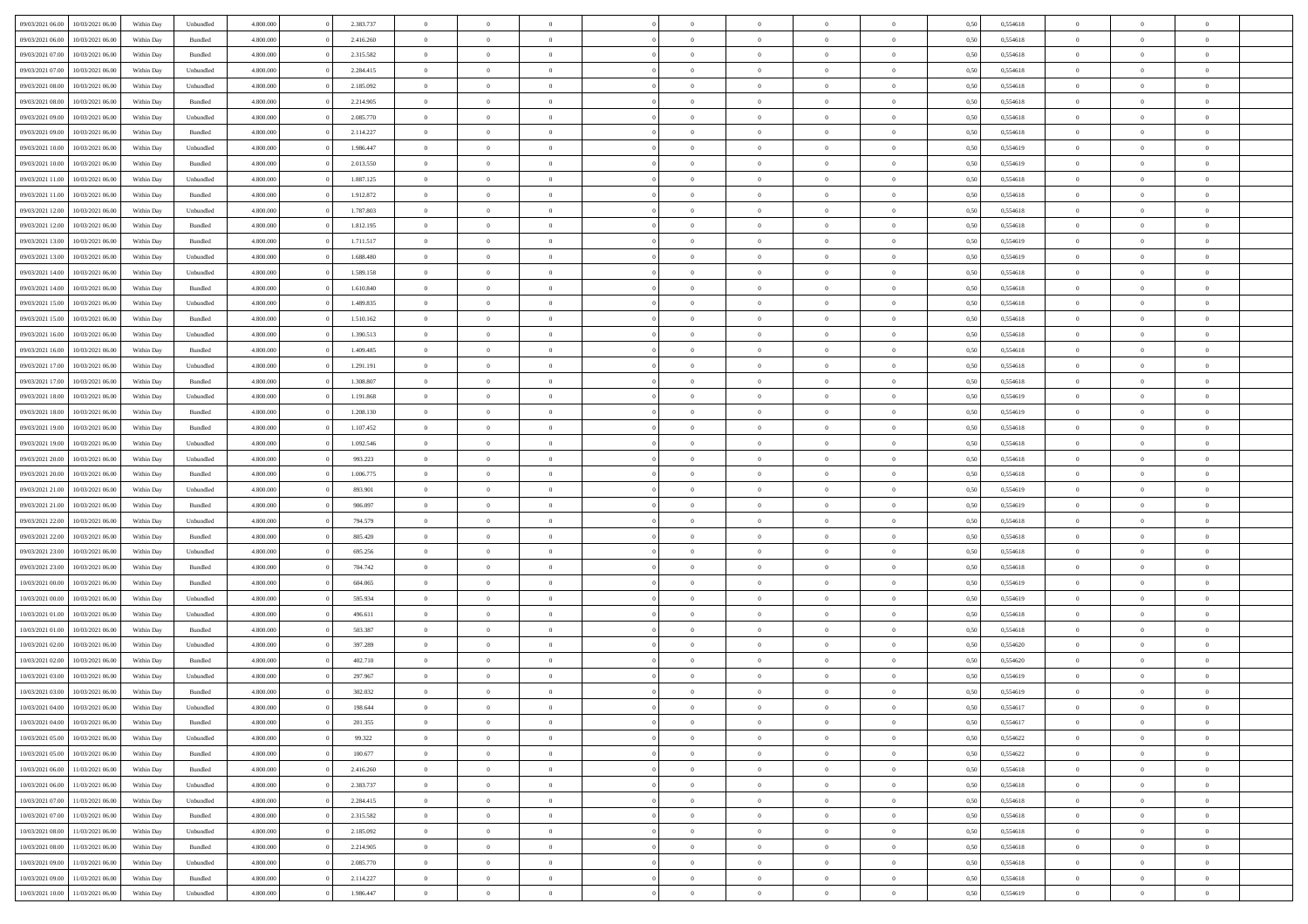| 10/03/2021 10:00                  | 11/03/2021 06:00                  | Within Day | Bundled            | 4.800.000 | 2.013.550 | $\overline{0}$ | $\Omega$       |                | $\Omega$       | $\Omega$       | $\theta$       | $\theta$       | 0,50 | 0,554619 | $\theta$       | $\theta$       | $\theta$       |  |
|-----------------------------------|-----------------------------------|------------|--------------------|-----------|-----------|----------------|----------------|----------------|----------------|----------------|----------------|----------------|------|----------|----------------|----------------|----------------|--|
|                                   |                                   |            |                    |           |           |                |                |                |                |                |                |                |      |          |                |                |                |  |
| 10/03/2021 11:00                  | 11/03/2021 06:00                  | Within Day | Unbundled          | 4.800.000 | 1.887.125 | $\overline{0}$ | $\theta$       | $\overline{0}$ | $\overline{0}$ | $\bf{0}$       | $\overline{0}$ | $\bf{0}$       | 0,50 | 0,554618 | $\theta$       | $\overline{0}$ | $\overline{0}$ |  |
| 10/03/2021 11:00                  | 11/03/2021 06:00                  | Within Day | Bundled            | 4.800.000 | 1.912.872 | $\overline{0}$ | $\overline{0}$ | $\overline{0}$ | $\bf{0}$       | $\bf{0}$       | $\bf{0}$       | $\bf{0}$       | 0,50 | 0,554618 | $\overline{0}$ | $\overline{0}$ | $\overline{0}$ |  |
| 10/03/2021 12:00                  | 11/03/2021 06:00                  | Within Dav | Bundled            | 4.800.000 | 1.812.195 | $\overline{0}$ | $\overline{0}$ | $\overline{0}$ | $\overline{0}$ | $\bf{0}$       | $\overline{0}$ | $\overline{0}$ | 0.50 | 0.554618 | $\theta$       | $\theta$       | $\overline{0}$ |  |
| 10/03/2021 12:00                  | 11/03/2021 06:00                  | Within Day | Unbundled          | 4.800.000 | 1.787.803 | $\overline{0}$ | $\theta$       | $\overline{0}$ | $\overline{0}$ | $\bf{0}$       | $\overline{0}$ | $\bf{0}$       | 0,50 | 0,554618 | $\theta$       | $\overline{0}$ | $\overline{0}$ |  |
|                                   |                                   |            |                    |           |           |                |                |                |                |                |                |                |      |          |                |                |                |  |
| 10/03/2021 13:00                  | 11/03/2021 06:00                  | Within Day | Unbundled          | 4.800.000 | 1.688.480 | $\overline{0}$ | $\bf{0}$       | $\overline{0}$ | $\bf{0}$       | $\overline{0}$ | $\overline{0}$ | $\mathbf{0}$   | 0,50 | 0,554619 | $\overline{0}$ | $\overline{0}$ | $\bf{0}$       |  |
| 10/03/2021 13:00                  | 11/03/2021 06:00                  | Within Dav | Bundled            | 4.800.000 | 1.711.517 | $\overline{0}$ | $\overline{0}$ | $\overline{0}$ | $\overline{0}$ | $\overline{0}$ | $\overline{0}$ | $\overline{0}$ | 0.50 | 0,554619 | $\theta$       | $\overline{0}$ | $\overline{0}$ |  |
| 10/03/2021 14:00                  | 11/03/2021 06:00                  | Within Day | Unbundled          | 4.800.000 | 1.589.158 | $\overline{0}$ | $\theta$       | $\overline{0}$ | $\overline{0}$ | $\bf{0}$       | $\overline{0}$ | $\bf{0}$       | 0,50 | 0,554618 | $\theta$       | $\theta$       | $\overline{0}$ |  |
| 10/03/2021 14:00                  | 11/03/2021 06:00                  | Within Day | Bundled            | 4.800.000 | 1.610.840 | $\overline{0}$ | $\overline{0}$ | $\overline{0}$ | $\bf{0}$       | $\bf{0}$       | $\bf{0}$       | $\bf{0}$       | 0,50 | 0,554618 | $\,0\,$        | $\overline{0}$ | $\overline{0}$ |  |
| 10/03/2021 15:00                  | 11/03/2021 06:00                  | Within Dav | Unbundled          | 4.800.000 | 1.489.835 | $\overline{0}$ | $\overline{0}$ | $\overline{0}$ | $\overline{0}$ | $\overline{0}$ | $\overline{0}$ | $\overline{0}$ | 0.50 | 0.554618 | $\theta$       | $\overline{0}$ | $\overline{0}$ |  |
| 10/03/2021 15:00                  | 11/03/2021 06:00                  | Within Day | Bundled            | 4.800.000 | 1.510.162 | $\overline{0}$ | $\theta$       | $\overline{0}$ | $\overline{0}$ | $\bf{0}$       | $\overline{0}$ | $\bf{0}$       | 0,50 | 0,554618 | $\,$ 0 $\,$    | $\overline{0}$ | $\overline{0}$ |  |
|                                   |                                   |            |                    |           |           |                |                |                |                |                |                |                |      |          |                |                |                |  |
| 10/03/2021 16:00                  | 11/03/2021 06:00                  | Within Day | Unbundled          | 4.800.000 | 1.390.513 | $\overline{0}$ | $\overline{0}$ | $\overline{0}$ | $\bf{0}$       | $\bf{0}$       | $\bf{0}$       | $\bf{0}$       | 0,50 | 0,554618 | $\overline{0}$ | $\overline{0}$ | $\overline{0}$ |  |
| 10/03/2021 16:00                  | 11/03/2021 06:00                  | Within Day | Bundled            | 4.800.000 | 1.409.485 | $\overline{0}$ | $\overline{0}$ | $\overline{0}$ | $\overline{0}$ | $\bf{0}$       | $\overline{0}$ | $\overline{0}$ | 0.50 | 0.554618 | $\theta$       | $\theta$       | $\overline{0}$ |  |
| 10/03/2021 17:00                  | 11/03/2021 06:00                  | Within Day | Unbundled          | 4.800.000 | 1.291.191 | $\overline{0}$ | $\theta$       | $\overline{0}$ | $\overline{0}$ | $\bf{0}$       | $\overline{0}$ | $\overline{0}$ | 0,50 | 0,554618 | $\theta$       | $\overline{0}$ | $\overline{0}$ |  |
| 10/03/2021 17:00                  | 11/03/2021 06:00                  | Within Day | Bundled            | 4.800.000 | 1.308.807 | $\overline{0}$ | $\overline{0}$ | $\overline{0}$ | $\bf{0}$       | $\overline{0}$ | $\overline{0}$ | $\mathbf{0}$   | 0,50 | 0,554618 | $\overline{0}$ | $\overline{0}$ | $\bf{0}$       |  |
| 10/03/2021 18:00                  | 11/03/2021 06:00                  | Within Dav | Bundled            | 4.800.000 | 1.208.130 | $\overline{0}$ | $\overline{0}$ | $\overline{0}$ | $\overline{0}$ | $\overline{0}$ | $\overline{0}$ | $\overline{0}$ | 0.50 | 0.554619 | $\theta$       | $\overline{0}$ | $\overline{0}$ |  |
| 10/03/2021 18:00                  | 11/03/2021 06:00                  | Within Day | Unbundled          | 4.800.000 | 1.191.868 | $\overline{0}$ | $\theta$       | $\overline{0}$ | $\overline{0}$ | $\bf{0}$       | $\overline{0}$ | $\bf{0}$       | 0,50 | 0,554619 | $\theta$       | $\theta$       | $\overline{0}$ |  |
| 10/03/2021 19:00                  | 11/03/2021 06:00                  | Within Day | Bundled            | 4.800.000 | 1.107.452 | $\overline{0}$ | $\overline{0}$ | $\overline{0}$ | $\overline{0}$ | $\bf{0}$       | $\overline{0}$ | $\bf{0}$       | 0,50 | 0,554618 | $\,0\,$        | $\overline{0}$ | $\overline{0}$ |  |
| 10/03/2021 19:00                  | 11/03/2021 06:00                  |            | Unbundled          | 4.800.000 | 1.092.546 | $\overline{0}$ | $\overline{0}$ | $\overline{0}$ | $\overline{0}$ | $\overline{0}$ | $\overline{0}$ | $\overline{0}$ | 0.50 | 0.554618 | $\theta$       | $\overline{0}$ | $\overline{0}$ |  |
|                                   |                                   | Within Day |                    |           |           | $\overline{0}$ |                |                |                |                |                |                |      |          |                |                |                |  |
| 10/03/2021 20:00                  | 11/03/2021 06:00                  | Within Day | Bundled            | 4.800.000 | 1.006.775 |                | $\theta$       | $\overline{0}$ | $\overline{0}$ | $\bf{0}$       | $\overline{0}$ | $\bf{0}$       | 0,50 | 0,554618 | $\,$ 0 $\,$    | $\theta$       | $\overline{0}$ |  |
| 10/03/2021 20:00                  | 11/03/2021 06:00                  | Within Day | Unbundled          | 4.800.000 | 993.223   | $\overline{0}$ | $\overline{0}$ | $\overline{0}$ | $\overline{0}$ | $\bf{0}$       | $\overline{0}$ | $\bf{0}$       | 0,50 | 0,554618 | $\bf{0}$       | $\overline{0}$ | $\overline{0}$ |  |
| 10/03/2021 21:00                  | 11/03/2021 06:00                  | Within Day | Bundled            | 4.800.000 | 906,097   | $\overline{0}$ | $\overline{0}$ | $\overline{0}$ | $\overline{0}$ | $\bf{0}$       | $\overline{0}$ | $\overline{0}$ | 0.50 | 0.554619 | $\theta$       | $\overline{0}$ | $\overline{0}$ |  |
| 10/03/2021 21:00                  | 11/03/2021 06:00                  | Within Day | Unbundled          | 4.800.000 | 893.901   | $\overline{0}$ | $\theta$       | $\overline{0}$ | $\overline{0}$ | $\bf{0}$       | $\overline{0}$ | $\bf{0}$       | 0,50 | 0,554619 | $\,$ 0 $\,$    | $\overline{0}$ | $\overline{0}$ |  |
| 10/03/2021 22:00                  | 11/03/2021 06:00                  | Within Day | Unbundled          | 4.800.000 | 794.579   | $\overline{0}$ | $\bf{0}$       | $\overline{0}$ | $\overline{0}$ | $\overline{0}$ | $\overline{0}$ | $\mathbf{0}$   | 0,50 | 0,554618 | $\overline{0}$ | $\overline{0}$ | $\bf{0}$       |  |
| 10/03/2021 22.00                  | 11/03/2021 06:00                  | Within Dav | Bundled            | 4.800.000 | 805.420   | $\overline{0}$ | $\overline{0}$ | $\overline{0}$ | $\overline{0}$ | $\overline{0}$ | $\overline{0}$ | $\overline{0}$ | 0.50 | 0.554618 | $\overline{0}$ | $\overline{0}$ | $\overline{0}$ |  |
| 10/03/2021 23:00                  | 11/03/2021 06:00                  | Within Day | Unbundled          | 4.800.000 | 695.256   | $\overline{0}$ | $\theta$       | $\overline{0}$ | $\overline{0}$ | $\bf{0}$       | $\overline{0}$ | $\bf{0}$       | 0,50 | 0,554618 | $\theta$       | $\theta$       | $\overline{0}$ |  |
|                                   |                                   |            |                    |           |           |                |                |                |                |                |                |                |      |          |                |                |                |  |
| 10/03/2021 23:00                  | 11/03/2021 06:00                  | Within Day | Bundled            | 4.800.000 | 704.742   | $\overline{0}$ | $\overline{0}$ | $\overline{0}$ | $\overline{0}$ | $\bf{0}$       | $\overline{0}$ | $\bf{0}$       | 0,50 | 0,554618 | $\,0\,$        | $\overline{0}$ | $\overline{0}$ |  |
| 11/03/2021 00:00                  | 11/03/2021 06:00                  | Within Day | Bundled            | 4.800.000 | 604.065   | $\overline{0}$ | $\overline{0}$ | $\overline{0}$ | $\overline{0}$ | $\overline{0}$ | $\overline{0}$ | $\overline{0}$ | 0.50 | 0.554619 | $\theta$       | $\overline{0}$ | $\overline{0}$ |  |
| 11/03/2021 00:00                  | 11/03/2021 06:00                  | Within Day | Unbundled          | 4.800.000 | 595.934   | $\overline{0}$ | $\theta$       | $\overline{0}$ | $\overline{0}$ | $\bf{0}$       | $\overline{0}$ | $\bf{0}$       | 0,50 | 0,554619 | $\,$ 0 $\,$    | $\overline{0}$ | $\overline{0}$ |  |
| 11/03/2021 01:00                  | 11/03/2021 06:00                  | Within Day | Unbundled          | 4.800.000 | 496.611   | $\overline{0}$ | $\overline{0}$ | $\overline{0}$ | $\overline{0}$ | $\bf{0}$       | $\overline{0}$ | $\bf{0}$       | 0,50 | 0,554618 | $\overline{0}$ | $\overline{0}$ | $\overline{0}$ |  |
| 11/03/2021 01:00                  | 11/03/2021 06.00                  | Within Day | Bundled            | 4.800,000 | 503.387   | $\overline{0}$ | $\Omega$       | $\Omega$       | $\Omega$       | $\Omega$       | $\Omega$       | $\overline{0}$ | 0,50 | 0,554618 | $\,0\,$        | $\theta$       | $\theta$       |  |
| 11/03/2021 02:00                  | 11/03/2021 06:00                  | Within Day | Unbundled          | 4.800.000 | 397.289   | $\overline{0}$ | $\theta$       | $\overline{0}$ | $\overline{0}$ | $\bf{0}$       | $\overline{0}$ | $\bf{0}$       | 0,50 | 0,554620 | $\theta$       | $\theta$       | $\overline{0}$ |  |
| 11/03/2021 02:00                  | 11/03/2021 06:00                  | Within Day | Bundled            | 4.800.000 | 402.710   | $\overline{0}$ | $\overline{0}$ | $\overline{0}$ | $\overline{0}$ | $\bf{0}$       | $\overline{0}$ | $\mathbf{0}$   | 0,50 | 0,554620 | $\overline{0}$ | $\overline{0}$ | $\bf{0}$       |  |
| 11/03/2021 03:00                  | 11/03/2021 06:00                  |            |                    | 4.800,000 |           | $\overline{0}$ | $\Omega$       | $\Omega$       | $\Omega$       | $\bf{0}$       | $\overline{0}$ | $\overline{0}$ | 0.50 | 0.554619 | $\theta$       | $\theta$       | $\theta$       |  |
|                                   |                                   | Within Day | Unbundled          |           | 297.967   |                |                |                |                |                |                |                |      |          |                |                |                |  |
| 11/03/2021 03:00                  | 11/03/2021 06:00                  | Within Day | Bundled            | 4.800.000 | 302.032   | $\overline{0}$ | $\theta$       | $\overline{0}$ | $\overline{0}$ | $\bf{0}$       | $\overline{0}$ | $\bf{0}$       | 0,50 | 0,554619 | $\,$ 0 $\,$    | $\theta$       | $\overline{0}$ |  |
| 11/03/2021 04:00                  | 11/03/2021 06:00                  | Within Day | Unbundled          | 4.800.000 | 198.644   | $\overline{0}$ | $\overline{0}$ | $\overline{0}$ | $\bf{0}$       | $\bf{0}$       | $\bf{0}$       | $\bf{0}$       | 0,50 | 0,554617 | $\bf{0}$       | $\overline{0}$ | $\overline{0}$ |  |
| 11/03/2021 04:00                  | 11/03/2021 06:00                  | Within Day | Bundled            | 4.800,000 | 201.355   | $\overline{0}$ | $\Omega$       | $\Omega$       | $\Omega$       | $\theta$       | $\theta$       | $\overline{0}$ | 0.50 | 0.554617 | $\theta$       | $\theta$       | $\theta$       |  |
| 11/03/2021 05:00                  | 11/03/2021 06:00                  | Within Day | Unbundled          | 4.800.000 | 99.322    | $\overline{0}$ | $\theta$       | $\overline{0}$ | $\overline{0}$ | $\bf{0}$       | $\overline{0}$ | $\bf{0}$       | 0,50 | 0,554622 | $\,$ 0 $\,$    | $\overline{0}$ | $\overline{0}$ |  |
| 11/03/2021 05:00                  | 11/03/2021 06:00                  | Within Day | Bundled            | 4.800.000 | 100.677   | $\overline{0}$ | $\overline{0}$ | $\overline{0}$ | $\bf{0}$       | $\bf{0}$       | $\bf{0}$       | $\bf{0}$       | 0,50 | 0,554622 | $\bf{0}$       | $\overline{0}$ | $\overline{0}$ |  |
| 11/03/2021 06:00                  | 12/03/2021 06:00                  | Within Day | Bundled            | 4.800,000 | 2.416.260 | $\overline{0}$ | $\Omega$       | $\Omega$       | $\Omega$       | $\Omega$       | $\overline{0}$ | $\overline{0}$ | 0,50 | 0,554618 | $\,0\,$        | $\theta$       | $\theta$       |  |
| 11/03/2021 06:00                  | 12/03/2021 06:00                  | Within Day | Unbundled          | 4.800.000 | 2.383.737 | $\overline{0}$ | $\theta$       | $\overline{0}$ | $\overline{0}$ | $\bf{0}$       | $\overline{0}$ | $\bf{0}$       | 0,50 | 0,554618 | $\,$ 0 $\,$    | $\overline{0}$ | $\overline{0}$ |  |
|                                   |                                   |            |                    |           |           |                |                |                |                |                |                |                |      |          |                |                |                |  |
| 11/03/2021 07:00                  | 12/03/2021 06:00                  | Within Day | Unbundled          | 4.800.000 | 2.284.415 | $\overline{0}$ | $\overline{0}$ | $\overline{0}$ | $\bf{0}$       | $\bf{0}$       | $\bf{0}$       | $\mathbf{0}$   | 0,50 | 0,554618 | $\bf{0}$       | $\overline{0}$ | $\bf{0}$       |  |
| 11/03/2021 07:00                  | 12/03/2021 06:00                  | Within Day | Bundled            | 4.800,000 | 2.315.582 | $\overline{0}$ | $\Omega$       | $\Omega$       | $\Omega$       | $\Omega$       | $\Omega$       | $\overline{0}$ | 0.50 | 0.554618 | $\theta$       | $\theta$       | $\theta$       |  |
| 11/03/2021 08:00                  | 12/03/2021 06:00                  | Within Day | Unbundled          | 4.800.000 | 2.185.092 | $\overline{0}$ | $\overline{0}$ | $\overline{0}$ | $\bf{0}$       | $\,$ 0         | $\bf{0}$       | $\bf{0}$       | 0,50 | 0,554618 | $\,0\,$        | $\,0\,$        | $\overline{0}$ |  |
|                                   | 11/03/2021 08:00 12/03/2021 06:00 | Within Day | $\mathbf B$ undled | 4.800.000 | 2.214.905 | $\bf{0}$       | $\bf{0}$       |                |                |                |                |                | 0,50 | 0,554618 | $\bf{0}$       | $\overline{0}$ |                |  |
| 11/03/2021 09:00                  | 12/03/2021 06:00                  | Within Day | Unbundled          | 4.800.000 | 2.085.770 | $\overline{0}$ | $\overline{0}$ | $\overline{0}$ | $\Omega$       | $\overline{0}$ | $\overline{0}$ | $\overline{0}$ | 0.50 | 0.554618 | $\theta$       | $\theta$       | $\theta$       |  |
| 11/03/2021 09:00                  | 12/03/2021 06:00                  | Within Day | Bundled            | 4.800.000 | 2.114.227 | $\overline{0}$ | $\,$ 0         | $\overline{0}$ | $\bf{0}$       | $\,$ 0 $\,$    | $\overline{0}$ | $\mathbf{0}$   | 0,50 | 0,554618 | $\,$ 0 $\,$    | $\,$ 0 $\,$    | $\,$ 0         |  |
| 11/03/2021 10:00                  | 12/03/2021 06:00                  | Within Day | Unbundled          | 4.800.000 | 1.986.447 | $\overline{0}$ | $\overline{0}$ | $\overline{0}$ | $\overline{0}$ | $\overline{0}$ | $\overline{0}$ | $\mathbf{0}$   | 0,50 | 0,554619 | $\overline{0}$ | $\bf{0}$       | $\bf{0}$       |  |
| 11/03/2021 10:00                  | 12/03/2021 06:00                  | Within Day | Bundled            | 4.800,000 | 2.013.550 | $\overline{0}$ | $\overline{0}$ | $\overline{0}$ | $\Omega$       | $\overline{0}$ | $\overline{0}$ | $\bf{0}$       | 0,50 | 0,554619 | $\overline{0}$ | $\theta$       | $\overline{0}$ |  |
| 11/03/2021 11:00                  | 12/03/2021 06:00                  | Within Day | Unbundled          | 4.800.000 | 1.887.125 | $\overline{0}$ | $\,$ 0         | $\overline{0}$ | $\overline{0}$ | $\,$ 0 $\,$    | $\overline{0}$ | $\mathbf{0}$   | 0,50 | 0,554618 | $\,$ 0 $\,$    | $\overline{0}$ | $\overline{0}$ |  |
|                                   |                                   |            |                    |           |           |                |                |                |                |                |                |                |      |          |                |                |                |  |
| 11/03/2021 11:00                  | 12/03/2021 06:00                  | Within Day | Bundled            | 4.800.000 | 1.912.872 | $\overline{0}$ | $\overline{0}$ | $\overline{0}$ | $\overline{0}$ | $\overline{0}$ | $\overline{0}$ | $\mathbf{0}$   | 0,50 | 0,554618 | $\overline{0}$ | $\overline{0}$ | $\bf{0}$       |  |
| 11/03/2021 12:00                  | 12/03/2021 06:00                  | Within Day | Bundled            | 4.800,000 | 1.812.195 | $\overline{0}$ | $\overline{0}$ | $\overline{0}$ | $\Omega$       | $\overline{0}$ | $\overline{0}$ | $\bf{0}$       | 0.50 | 0,554618 | $\overline{0}$ | $\theta$       | $\overline{0}$ |  |
| 11/03/2021 12:00                  | 12/03/2021 06:00                  | Within Day | Unbundled          | 4.800.000 | 1.787.803 | $\overline{0}$ | $\,$ 0         | $\overline{0}$ | $\bf{0}$       | $\bf{0}$       | $\bf{0}$       | $\bf{0}$       | 0,50 | 0,554618 | $\,$ 0 $\,$    | $\overline{0}$ | $\overline{0}$ |  |
| 11/03/2021 13:00                  | 12/03/2021 06:00                  | Within Day | Unbundled          | 4.800.000 | 1.688.480 | $\overline{0}$ | $\bf{0}$       | $\overline{0}$ | $\overline{0}$ | $\overline{0}$ | $\overline{0}$ | $\mathbf{0}$   | 0,50 | 0,554619 | $\overline{0}$ | $\overline{0}$ | $\bf{0}$       |  |
| 11/03/2021 13:00                  | 12/03/2021 06:00                  | Within Day | Bundled            | 4.800,000 | 1.711.517 | $\overline{0}$ | $\overline{0}$ | $\overline{0}$ | $\Omega$       | $\overline{0}$ | $\overline{0}$ | $\bf{0}$       | 0.50 | 0,554619 | $\overline{0}$ | $\theta$       | $\overline{0}$ |  |
| 11/03/2021 14:00                  | 12/03/2021 06:00                  | Within Day | Unbundled          | 4.800.000 | 1.589.158 | $\overline{0}$ | $\bf{0}$       | $\overline{0}$ | $\overline{0}$ | $\bf{0}$       | $\bf{0}$       | $\mathbf{0}$   | 0,50 | 0,554618 | $\,$ 0 $\,$    | $\,$ 0 $\,$    | $\bf{0}$       |  |
| 11/03/2021 14:00 12/03/2021 06:00 |                                   | Within Day | Bundled            | 4.800.000 | 1.610.840 | $\overline{0}$ | $\overline{0}$ | $\overline{0}$ | $\overline{0}$ | $\bf{0}$       | $\bf{0}$       | $\mathbf{0}$   | 0,50 | 0,554618 | $\overline{0}$ | $\bf{0}$       | $\bf{0}$       |  |
|                                   |                                   |            |                    |           |           |                |                |                |                |                |                |                |      |          |                |                |                |  |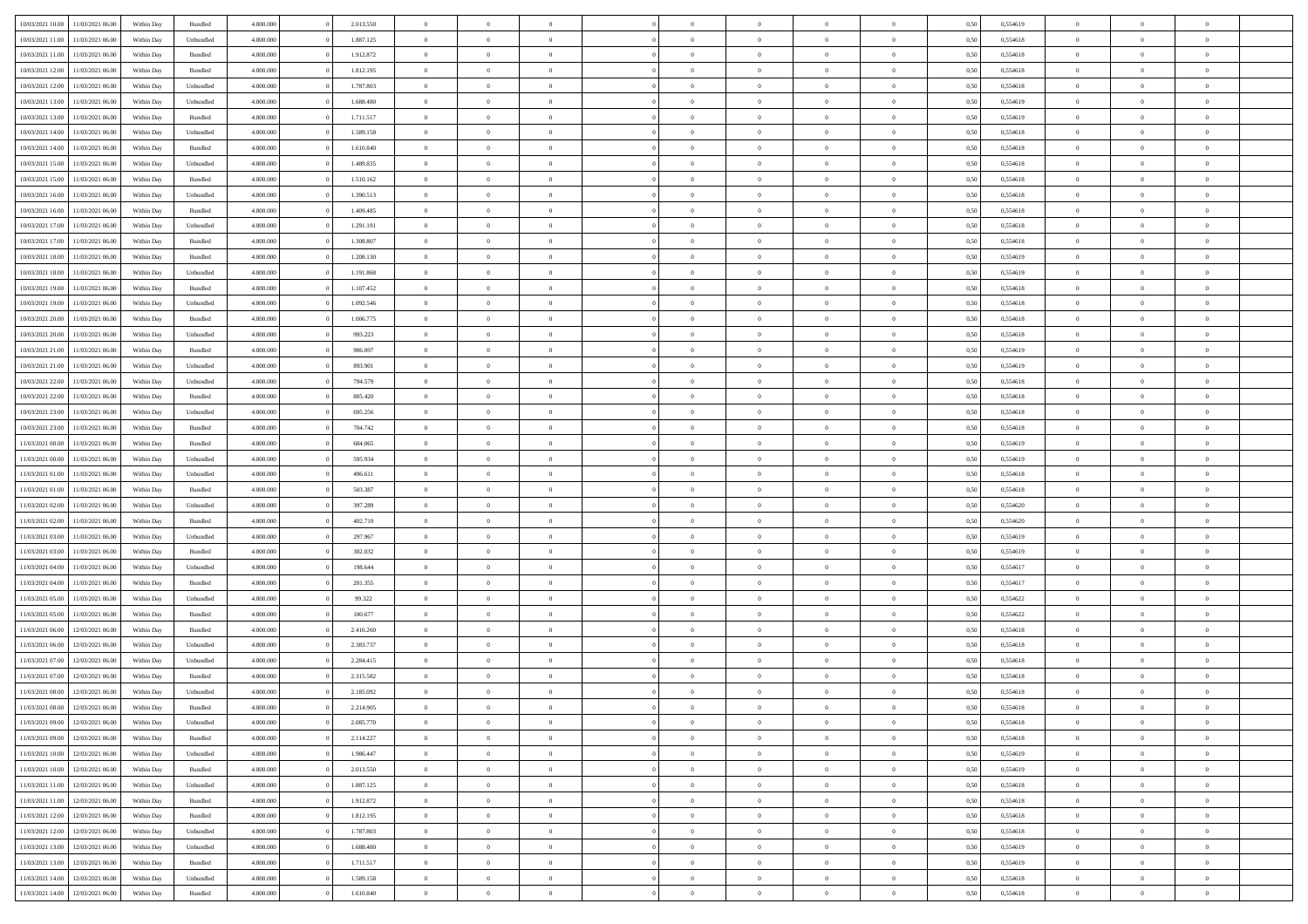| 11/03/2021 15:00 | 12/03/2021 06:00                  | Within Day | Unbundled | 4.800.000 | 1.489.835 | $\overline{0}$ | $\Omega$       |                | $\Omega$       | $\Omega$       | $\theta$       | $\theta$       | 0,50 | 0,554618 | $\theta$       | $\theta$       | $\theta$       |  |
|------------------|-----------------------------------|------------|-----------|-----------|-----------|----------------|----------------|----------------|----------------|----------------|----------------|----------------|------|----------|----------------|----------------|----------------|--|
|                  |                                   |            |           |           |           |                |                |                |                |                |                |                |      |          |                |                |                |  |
| 11/03/2021 15:00 | 12/03/2021 06:00                  | Within Day | Bundled   | 4.800.000 | 1.510.162 | $\overline{0}$ | $\theta$       | $\overline{0}$ | $\overline{0}$ | $\bf{0}$       | $\overline{0}$ | $\bf{0}$       | 0,50 | 0,554618 | $\theta$       | $\overline{0}$ | $\overline{0}$ |  |
| 11/03/2021 16:00 | 12/03/2021 06:00                  | Within Day | Unbundled | 4.800.000 | 1.390.513 | $\overline{0}$ | $\overline{0}$ | $\overline{0}$ | $\bf{0}$       | $\bf{0}$       | $\bf{0}$       | $\bf{0}$       | 0,50 | 0,554618 | $\overline{0}$ | $\overline{0}$ | $\overline{0}$ |  |
| 11/03/2021 16:00 | 12/03/2021 06:00                  | Within Dav | Bundled   | 4.800.000 | 1.409.485 | $\overline{0}$ | $\overline{0}$ | $\overline{0}$ | $\overline{0}$ | $\bf{0}$       | $\overline{0}$ | $\overline{0}$ | 0.50 | 0.554618 | $\theta$       | $\theta$       | $\overline{0}$ |  |
| 11/03/2021 17:00 | 12/03/2021 06:00                  | Within Day | Unbundled | 4.800.000 | 1.291.191 | $\overline{0}$ | $\theta$       | $\overline{0}$ | $\overline{0}$ | $\bf{0}$       | $\overline{0}$ | $\bf{0}$       | 0,50 | 0,554618 | $\theta$       | $\theta$       | $\overline{0}$ |  |
| 11/03/2021 17:00 | 12/03/2021 06:00                  | Within Day | Bundled   | 4.800.000 | 1.308.807 | $\overline{0}$ | $\bf{0}$       | $\overline{0}$ | $\bf{0}$       | $\overline{0}$ | $\overline{0}$ | $\mathbf{0}$   | 0,50 | 0,554618 | $\overline{0}$ | $\overline{0}$ | $\bf{0}$       |  |
| 11/03/2021 18:00 | 12/03/2021 06:00                  | Within Dav | Bundled   | 4.800.000 | 1.208.130 | $\overline{0}$ | $\overline{0}$ | $\overline{0}$ | $\overline{0}$ | $\overline{0}$ | $\overline{0}$ | $\overline{0}$ | 0.50 | 0,554619 | $\theta$       | $\overline{0}$ | $\overline{0}$ |  |
|                  |                                   |            |           |           |           |                |                |                |                |                |                |                |      |          |                |                |                |  |
| 11/03/2021 18:00 | 12/03/2021 06:00                  | Within Day | Unbundled | 4.800.000 | 1.191.868 | $\overline{0}$ | $\theta$       | $\overline{0}$ | $\overline{0}$ | $\bf{0}$       | $\overline{0}$ | $\bf{0}$       | 0,50 | 0,554619 | $\theta$       | $\theta$       | $\overline{0}$ |  |
| 11/03/2021 19:00 | 12/03/2021 06:00                  | Within Day | Unbundled | 4.800.000 | 1.092.546 | $\overline{0}$ | $\overline{0}$ | $\overline{0}$ | $\bf{0}$       | $\bf{0}$       | $\bf{0}$       | $\bf{0}$       | 0,50 | 0,554618 | $\,0\,$        | $\overline{0}$ | $\overline{0}$ |  |
| 11/03/2021 19:00 | 12/03/2021 06:00                  | Within Dav | Bundled   | 4.800.000 | 1.107.452 | $\overline{0}$ | $\overline{0}$ | $\overline{0}$ | $\overline{0}$ | $\overline{0}$ | $\overline{0}$ | $\overline{0}$ | 0.50 | 0.554618 | $\theta$       | $\overline{0}$ | $\overline{0}$ |  |
| 11/03/2021 20:00 | 12/03/2021 06:00                  | Within Day | Unbundled | 4.800.000 | 993.223   | $\overline{0}$ | $\theta$       | $\overline{0}$ | $\overline{0}$ | $\bf{0}$       | $\overline{0}$ | $\bf{0}$       | 0,50 | 0,554618 | $\,$ 0 $\,$    | $\overline{0}$ | $\overline{0}$ |  |
| 11/03/2021 20:00 | 12/03/2021 06:00                  | Within Day | Bundled   | 4.800.000 | 1.006.775 | $\overline{0}$ | $\overline{0}$ | $\overline{0}$ | $\bf{0}$       | $\bf{0}$       | $\bf{0}$       | $\bf{0}$       | 0,50 | 0,554618 | $\overline{0}$ | $\overline{0}$ | $\overline{0}$ |  |
| 11/03/2021 21:00 | 12/03/2021 06:00                  | Within Day | Unbundled | 4.800.000 | 893.901   | $\overline{0}$ | $\overline{0}$ | $\overline{0}$ | $\overline{0}$ | $\bf{0}$       | $\overline{0}$ | $\overline{0}$ | 0.50 | 0.554619 | $\theta$       | $\theta$       | $\overline{0}$ |  |
| 11/03/2021 21:00 | 12/03/2021 06:00                  | Within Day | Bundled   | 4.800.000 | 906.097   | $\overline{0}$ | $\theta$       | $\overline{0}$ | $\overline{0}$ | $\bf{0}$       | $\overline{0}$ | $\bf{0}$       | 0,50 | 0,554619 | $\theta$       | $\overline{0}$ | $\overline{0}$ |  |
|                  |                                   |            |           |           |           |                |                |                |                |                |                |                |      |          |                |                |                |  |
| 11/03/2021 22.00 | 12/03/2021 06:00                  | Within Day | Unbundled | 4.800.000 | 794.579   | $\overline{0}$ | $\overline{0}$ | $\overline{0}$ | $\bf{0}$       | $\overline{0}$ | $\overline{0}$ | $\mathbf{0}$   | 0,50 | 0,554618 | $\overline{0}$ | $\overline{0}$ | $\bf{0}$       |  |
| 11/03/2021 22:00 | 12/03/2021 06:00                  | Within Dav | Bundled   | 4.800.000 | 805.420   | $\overline{0}$ | $\overline{0}$ | $\overline{0}$ | $\overline{0}$ | $\overline{0}$ | $\overline{0}$ | $\overline{0}$ | 0.50 | 0.554618 | $\theta$       | $\overline{0}$ | $\overline{0}$ |  |
| 11/03/2021 23:00 | 12/03/2021 06:00                  | Within Day | Bundled   | 4.800.000 | 704.742   | $\overline{0}$ | $\theta$       | $\overline{0}$ | $\overline{0}$ | $\bf{0}$       | $\overline{0}$ | $\bf{0}$       | 0,50 | 0,554618 | $\theta$       | $\theta$       | $\overline{0}$ |  |
| 11/03/2021 23.00 | 12/03/2021 06:00                  | Within Day | Unbundled | 4.800.000 | 695.256   | $\overline{0}$ | $\overline{0}$ | $\overline{0}$ | $\bf{0}$       | $\bf{0}$       | $\bf{0}$       | $\bf{0}$       | 0,50 | 0,554618 | $\,0\,$        | $\overline{0}$ | $\overline{0}$ |  |
| 12/03/2021 00:00 | 12/03/2021 06:00                  | Within Day | Unbundled | 4.800.000 | 595.934   | $\overline{0}$ | $\overline{0}$ | $\overline{0}$ | $\overline{0}$ | $\overline{0}$ | $\overline{0}$ | $\overline{0}$ | 0.50 | 0,554619 | $\theta$       | $\overline{0}$ | $\overline{0}$ |  |
| 12/03/2021 00:00 | 12/03/2021 06:00                  | Within Day | Bundled   | 4.800.000 | 604.065   | $\overline{0}$ | $\theta$       | $\overline{0}$ | $\overline{0}$ | $\bf{0}$       | $\overline{0}$ | $\bf{0}$       | 0,50 | 0,554619 | $\,$ 0 $\,$    | $\theta$       | $\overline{0}$ |  |
| 12/03/2021 01:00 | 12/03/2021 06:00                  | Within Day | Unbundled | 4.800.000 | 496.611   | $\overline{0}$ | $\overline{0}$ | $\overline{0}$ | $\bf{0}$       | $\bf{0}$       | $\bf{0}$       | $\bf{0}$       | 0,50 | 0,554618 | $\bf{0}$       | $\overline{0}$ | $\overline{0}$ |  |
|                  |                                   |            |           |           |           |                |                |                |                |                |                |                |      |          | $\theta$       |                |                |  |
| 12/03/2021 01:00 | 12/03/2021 06:00                  | Within Day | Bundled   | 4.800.000 | 503.387   | $\overline{0}$ | $\overline{0}$ | $\overline{0}$ | $\overline{0}$ | $\bf{0}$       | $\overline{0}$ | $\overline{0}$ | 0.50 | 0.554618 |                | $\theta$       | $\overline{0}$ |  |
| 12/03/2021 02:00 | 12/03/2021 06:00                  | Within Day | Unbundled | 4.800.000 | 397.289   | $\overline{0}$ | $\theta$       | $\overline{0}$ | $\overline{0}$ | $\bf{0}$       | $\overline{0}$ | $\bf{0}$       | 0,50 | 0,554620 | $\,$ 0 $\,$    | $\overline{0}$ | $\overline{0}$ |  |
| 12/03/2021 02:00 | 12/03/2021 06:00                  | Within Day | Bundled   | 4.800.000 | 402.710   | $\overline{0}$ | $\bf{0}$       | $\overline{0}$ | $\bf{0}$       | $\overline{0}$ | $\overline{0}$ | $\mathbf{0}$   | 0,50 | 0,554620 | $\bf{0}$       | $\overline{0}$ | $\bf{0}$       |  |
| 12/03/2021 03:00 | 12/03/2021 06:00                  | Within Dav | Unbundled | 4.800.000 | 297.967   | $\overline{0}$ | $\overline{0}$ | $\overline{0}$ | $\overline{0}$ | $\overline{0}$ | $\overline{0}$ | $\overline{0}$ | 0.50 | 0.554619 | $\theta$       | $\overline{0}$ | $\overline{0}$ |  |
| 12/03/2021 03:00 | 12/03/2021 06:00                  | Within Day | Bundled   | 4.800.000 | 302.032   | $\overline{0}$ | $\theta$       | $\overline{0}$ | $\overline{0}$ | $\bf{0}$       | $\overline{0}$ | $\bf{0}$       | 0,50 | 0,554619 | $\theta$       | $\theta$       | $\overline{0}$ |  |
| 12/03/2021 04:00 | 12/03/2021 06:00                  | Within Day | Unbundled | 4.800.000 | 198.644   | $\overline{0}$ | $\overline{0}$ | $\overline{0}$ | $\bf{0}$       | $\bf{0}$       | $\bf{0}$       | $\bf{0}$       | 0,50 | 0,554617 | $\,0\,$        | $\overline{0}$ | $\overline{0}$ |  |
| 12/03/2021 04:00 | 12/03/2021 06:00                  | Within Day | Bundled   | 4.800.000 | 201.355   | $\overline{0}$ | $\overline{0}$ | $\overline{0}$ | $\overline{0}$ | $\overline{0}$ | $\overline{0}$ | $\overline{0}$ | 0.50 | 0,554617 | $\theta$       | $\overline{0}$ | $\overline{0}$ |  |
|                  |                                   |            |           |           |           | $\overline{0}$ |                |                |                |                |                |                |      |          |                |                |                |  |
| 12/03/2021 05:00 | 12/03/2021 06:00                  | Within Day | Bundled   | 4.800.000 | 100.677   |                | $\theta$       | $\overline{0}$ | $\overline{0}$ | $\bf{0}$       | $\overline{0}$ | $\bf{0}$       | 0,50 | 0,554622 | $\,$ 0 $\,$    | $\overline{0}$ | $\overline{0}$ |  |
| 12/03/2021 05:00 | 12/03/2021 06:00                  | Within Day | Unbundled | 4.800.000 | 99.322    | $\overline{0}$ | $\overline{0}$ | $\overline{0}$ | $\bf{0}$       | $\bf{0}$       | $\bf{0}$       | $\bf{0}$       | 0,50 | 0,554622 | $\bf{0}$       | $\overline{0}$ | $\overline{0}$ |  |
| 12/03/2021 06:00 | 13/03/2021 06:00                  | Within Day | Unbundled | 4.800.000 | 2.383.737 | $\overline{0}$ | $\Omega$       | $\Omega$       | $\Omega$       | $\Omega$       | $\Omega$       | $\overline{0}$ | 0,50 | 0,554618 | $\,0\,$        | $\theta$       | $\theta$       |  |
| 12/03/2021 06:00 | 13/03/2021 06:00                  | Within Day | Bundled   | 4.800.000 | 2.416.260 | $\overline{0}$ | $\theta$       | $\overline{0}$ | $\overline{0}$ | $\bf{0}$       | $\overline{0}$ | $\bf{0}$       | 0,50 | 0,554618 | $\theta$       | $\theta$       | $\overline{0}$ |  |
| 12/03/2021 07:00 | 13/03/2021 06:00                  | Within Day | Unbundled | 4.800.000 | 2.284.415 | $\overline{0}$ | $\overline{0}$ | $\overline{0}$ | $\bf{0}$       | $\bf{0}$       | $\overline{0}$ | $\mathbf{0}$   | 0,50 | 0,554618 | $\bf{0}$       | $\overline{0}$ | $\bf{0}$       |  |
| 12/03/2021 07:00 | 13/03/2021 06:00                  | Within Day | Bundled   | 4.800,000 | 2.315.582 | $\overline{0}$ | $\Omega$       | $\Omega$       | $\Omega$       | $\bf{0}$       | $\overline{0}$ | $\overline{0}$ | 0.50 | 0.554618 | $\theta$       | $\theta$       | $\theta$       |  |
| 12/03/2021 08:00 | 13/03/2021 06:00                  | Within Day | Unbundled | 4.800.000 | 2.185.092 | $\overline{0}$ | $\theta$       | $\overline{0}$ | $\overline{0}$ | $\bf{0}$       | $\overline{0}$ | $\bf{0}$       | 0,50 | 0,554618 | $\,$ 0 $\,$    | $\theta$       | $\overline{0}$ |  |
| 12/03/2021 08:00 | 13/03/2021 06:00                  | Within Day | Bundled   | 4.800.000 | 2.214.905 | $\overline{0}$ | $\overline{0}$ | $\overline{0}$ | $\bf{0}$       | $\bf{0}$       | $\bf{0}$       | $\bf{0}$       | 0,50 | 0,554618 | $\,0\,$        | $\overline{0}$ | $\overline{0}$ |  |
|                  |                                   |            |           |           |           |                |                |                |                |                |                |                |      |          |                |                |                |  |
| 12/03/2021 09:00 | 13/03/2021 06:00                  | Within Day | Unbundled | 4.800,000 | 2.085.770 | $\overline{0}$ | $\Omega$       | $\Omega$       | $\Omega$       | $\theta$       | $\theta$       | $\overline{0}$ | 0.50 | 0.554618 | $\theta$       | $\theta$       | $\theta$       |  |
| 12/03/2021 09:00 | 13/03/2021 06:00                  | Within Day | Bundled   | 4.800.000 | 2.114.227 | $\overline{0}$ | $\theta$       | $\overline{0}$ | $\overline{0}$ | $\bf{0}$       | $\overline{0}$ | $\bf{0}$       | 0,50 | 0,554618 | $\,$ 0 $\,$    | $\overline{0}$ | $\overline{0}$ |  |
| 12/03/2021 10:00 | 13/03/2021 06:00                  | Within Day | Unbundled | 4.800.000 | 1.986.447 | $\overline{0}$ | $\overline{0}$ | $\overline{0}$ | $\bf{0}$       | $\bf{0}$       | $\bf{0}$       | $\bf{0}$       | 0,50 | 0,554619 | $\overline{0}$ | $\overline{0}$ | $\overline{0}$ |  |
| 12/03/2021 10:00 | 13/03/2021 06:00                  | Within Day | Bundled   | 4.800,000 | 2.013.550 | $\overline{0}$ | $\Omega$       | $\overline{0}$ | $\Omega$       | $\Omega$       | $\overline{0}$ | $\overline{0}$ | 0,50 | 0,554619 | $\,0\,$        | $\theta$       | $\theta$       |  |
| 12/03/2021 11:00 | 13/03/2021 06:00                  | Within Day | Bundled   | 4.800.000 | 1.912.872 | $\overline{0}$ | $\theta$       | $\overline{0}$ | $\overline{0}$ | $\bf{0}$       | $\overline{0}$ | $\bf{0}$       | 0,50 | 0,554618 | $\,$ 0 $\,$    | $\overline{0}$ | $\overline{0}$ |  |
| 12/03/2021 11:00 | 13/03/2021 06:00                  | Within Day | Unbundled | 4.800.000 | 1.887.125 | $\overline{0}$ | $\overline{0}$ | $\overline{0}$ | $\bf{0}$       | $\bf{0}$       | $\bf{0}$       | $\mathbf{0}$   | 0,50 | 0,554618 | $\overline{0}$ | $\overline{0}$ | $\bf{0}$       |  |
| 12/03/2021 12:00 | 13/03/2021 06:00                  | Within Day | Unbundled | 4.800,000 | 1.787.803 | $\overline{0}$ | $\Omega$       | $\Omega$       | $\Omega$       | $\Omega$       | $\Omega$       | $\overline{0}$ | 0.50 | 0.554618 | $\theta$       | $\theta$       | $\theta$       |  |
| 12/03/2021 12:00 | 13/03/2021 06:00                  | Within Day | Bundled   | 4.800.000 | 1.812.195 | $\overline{0}$ | $\overline{0}$ | $\overline{0}$ | $\bf{0}$       | $\,$ 0         | $\bf{0}$       | $\bf{0}$       | 0,50 | 0,554618 | $\,0\,$        | $\overline{0}$ | $\overline{0}$ |  |
|                  |                                   |            |           |           |           |                |                |                |                |                |                |                |      |          |                |                |                |  |
|                  | 12/03/2021 13:00 13/03/2021 06:00 | Within Day | Unbundled | 4.800.000 | 1.688.480 | $\bf{0}$       | $\bf{0}$       |                |                |                |                |                | 0,50 | 0,554619 | $\bf{0}$       | $\overline{0}$ |                |  |
| 12/03/2021 13:00 | 13/03/2021 06:00                  | Within Day | Bundled   | 4.800.000 | 1.711.517 | $\overline{0}$ | $\overline{0}$ | $\overline{0}$ | $\Omega$       | $\overline{0}$ | $\overline{0}$ | $\overline{0}$ | 0,50 | 0.554619 | $\theta$       | $\theta$       | $\theta$       |  |
| 12/03/2021 14:00 | 13/03/2021 06:00                  | Within Day | Unbundled | 4.800.000 | 1.589.158 | $\overline{0}$ | $\,$ 0         | $\overline{0}$ | $\bf{0}$       | $\,$ 0 $\,$    | $\overline{0}$ | $\mathbf{0}$   | 0,50 | 0,554618 | $\,$ 0 $\,$    | $\,$ 0 $\,$    | $\,$ 0         |  |
| 12/03/2021 14:00 | 13/03/2021 06:00                  | Within Day | Bundled   | 4.800.000 | 1.610.840 | $\overline{0}$ | $\overline{0}$ | $\overline{0}$ | $\overline{0}$ | $\overline{0}$ | $\overline{0}$ | $\mathbf{0}$   | 0,50 | 0,554618 | $\overline{0}$ | $\bf{0}$       | $\bf{0}$       |  |
| 12/03/2021 15:00 | 13/03/2021 06:00                  | Within Day | Unbundled | 4.800,000 | 1.489.835 | $\overline{0}$ | $\overline{0}$ | $\overline{0}$ | $\Omega$       | $\overline{0}$ | $\overline{0}$ | $\bf{0}$       | 0,50 | 0,554618 | $\overline{0}$ | $\theta$       | $\overline{0}$ |  |
| 12/03/2021 15:00 | 13/03/2021 06:00                  | Within Day | Bundled   | 4.800.000 | 1.510.162 | $\overline{0}$ | $\,$ 0         | $\overline{0}$ | $\overline{0}$ | $\,$ 0 $\,$    | $\overline{0}$ | $\mathbf{0}$   | 0,50 | 0,554618 | $\,$ 0 $\,$    | $\overline{0}$ | $\overline{0}$ |  |
| 12/03/2021 16:00 | 13/03/2021 06:00                  | Within Day | Unbundled | 4.800.000 | 1.390.513 | $\overline{0}$ | $\overline{0}$ | $\overline{0}$ | $\overline{0}$ | $\overline{0}$ | $\overline{0}$ | $\mathbf{0}$   | 0,50 | 0,554618 | $\overline{0}$ | $\overline{0}$ | $\bf{0}$       |  |
| 12/03/2021 16:00 | 13/03/2021 06:00                  | Within Day | Bundled   | 4.800.000 | 1.409.485 | $\overline{0}$ | $\overline{0}$ | $\overline{0}$ | $\Omega$       | $\overline{0}$ | $\overline{0}$ | $\bf{0}$       | 0.50 | 0,554618 | $\overline{0}$ | $\theta$       | $\overline{0}$ |  |
|                  |                                   |            |           |           |           |                |                |                |                |                |                |                |      |          |                |                |                |  |
| 12/03/2021 17:00 | 13/03/2021 06:00                  | Within Day | Bundled   | 4.800.000 | 1.308.807 | $\overline{0}$ | $\,$ 0         | $\overline{0}$ | $\bf{0}$       | $\bf{0}$       | $\bf{0}$       | $\bf{0}$       | 0,50 | 0,554618 | $\,$ 0 $\,$    | $\overline{0}$ | $\overline{0}$ |  |
| 12/03/2021 17:00 | 13/03/2021 06:00                  | Within Day | Unbundled | 4.800.000 | 1.291.191 | $\overline{0}$ | $\bf{0}$       | $\overline{0}$ | $\overline{0}$ | $\overline{0}$ | $\overline{0}$ | $\mathbf{0}$   | 0,50 | 0,554618 | $\overline{0}$ | $\overline{0}$ | $\bf{0}$       |  |
| 12/03/2021 18:00 | 13/03/2021 06:00                  | Within Day | Unbundled | 4.800,000 | 1.191.868 | $\overline{0}$ | $\overline{0}$ | $\overline{0}$ | $\Omega$       | $\overline{0}$ | $\overline{0}$ | $\bf{0}$       | 0.50 | 0,554619 | $\overline{0}$ | $\overline{0}$ | $\overline{0}$ |  |
| 12/03/2021 18:00 | 13/03/2021 06:00                  | Within Day | Bundled   | 4.800.000 | 1.208.130 | $\overline{0}$ | $\bf{0}$       | $\overline{0}$ | $\bf{0}$       | $\bf{0}$       | $\bf{0}$       | $\mathbf{0}$   | 0,50 | 0,554619 | $\,$ 0 $\,$    | $\,$ 0 $\,$    | $\bf{0}$       |  |
|                  | 12/03/2021 19:00 13/03/2021 06:00 | Within Day | Unbundled | 4.800.000 | 1.092.546 | $\overline{0}$ | $\overline{0}$ | $\overline{0}$ | $\overline{0}$ | $\overline{0}$ | $\bf{0}$       | $\mathbf{0}$   | 0,50 | 0,554618 | $\overline{0}$ | $\bf{0}$       | $\bf{0}$       |  |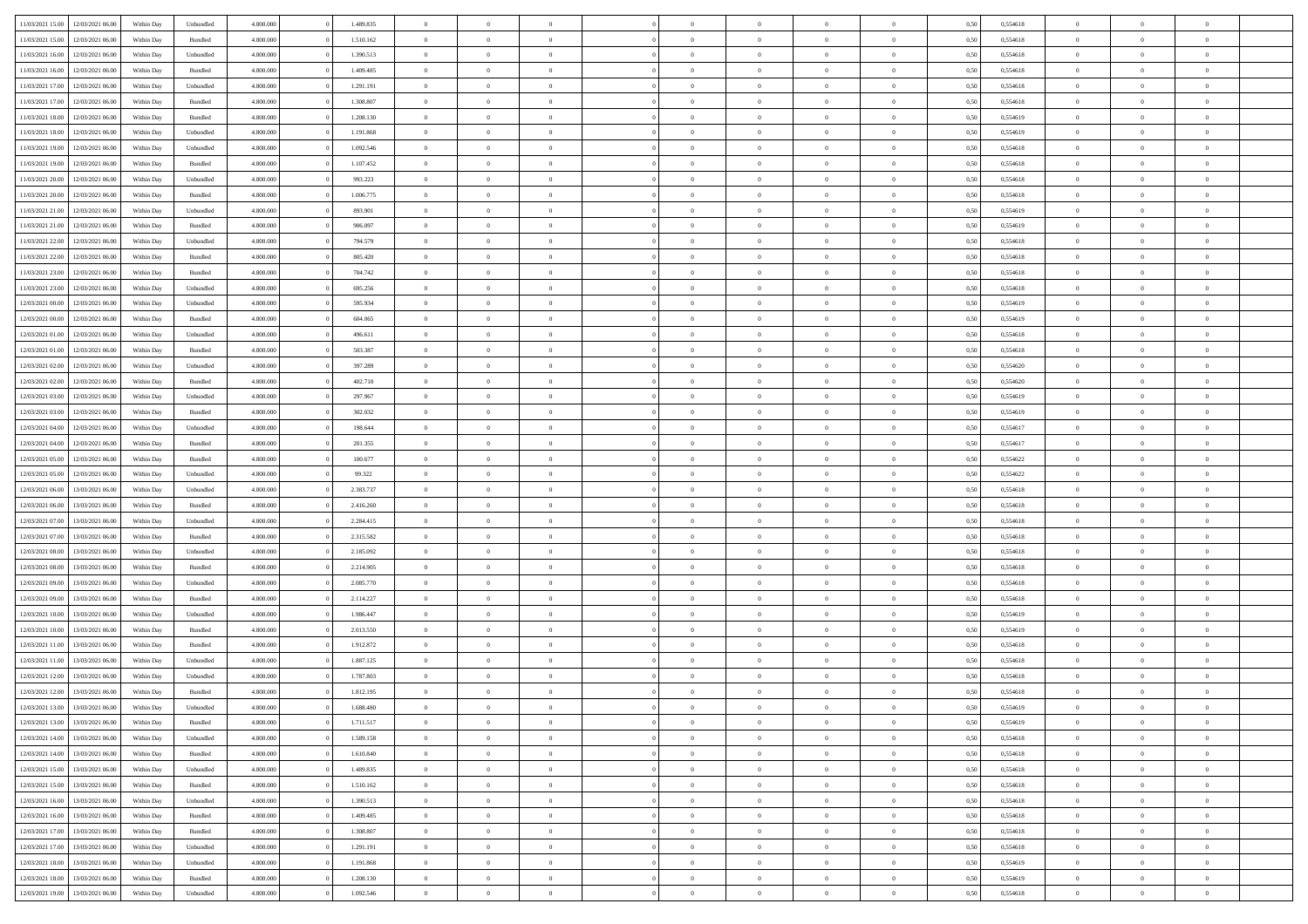| 12/03/2021 19:00                  | 13/03/2021 06:00 | Within Day | Bundled            | 4.800.000 | 1.107.452 | $\overline{0}$ | $\Omega$       |                | $\Omega$       | $\Omega$       | $\theta$       | $\theta$       | 0,50 | 0,554618 | $\theta$       | $\theta$       | $\theta$       |  |
|-----------------------------------|------------------|------------|--------------------|-----------|-----------|----------------|----------------|----------------|----------------|----------------|----------------|----------------|------|----------|----------------|----------------|----------------|--|
|                                   |                  |            |                    |           |           |                |                |                |                |                |                |                |      |          |                |                |                |  |
| 12/03/2021 20:00                  | 13/03/2021 06:00 | Within Day | Unbundled          | 4.800.000 | 993.223   | $\overline{0}$ | $\theta$       | $\overline{0}$ | $\overline{0}$ | $\bf{0}$       | $\overline{0}$ | $\bf{0}$       | 0,50 | 0,554618 | $\theta$       | $\theta$       | $\overline{0}$ |  |
| 12/03/2021 20:00                  | 13/03/2021 06:00 | Within Day | Bundled            | 4.800.000 | 1.006.775 | $\overline{0}$ | $\overline{0}$ | $\overline{0}$ | $\bf{0}$       | $\bf{0}$       | $\bf{0}$       | $\bf{0}$       | 0,50 | 0,554618 | $\overline{0}$ | $\overline{0}$ | $\overline{0}$ |  |
| 12/03/2021 21:00                  | 13/03/2021 06:00 | Within Dav | Unbundled          | 4.800.000 | 893.901   | $\overline{0}$ | $\overline{0}$ | $\overline{0}$ | $\overline{0}$ | $\bf{0}$       | $\overline{0}$ | $\overline{0}$ | 0.50 | 0.554619 | $\theta$       | $\theta$       | $\overline{0}$ |  |
| 12/03/2021 21:00                  | 13/03/2021 06:00 | Within Day | Bundled            | 4.800.000 | 906.097   | $\overline{0}$ | $\theta$       | $\overline{0}$ | $\overline{0}$ | $\bf{0}$       | $\overline{0}$ | $\bf{0}$       | 0,50 | 0,554619 | $\theta$       | $\theta$       | $\overline{0}$ |  |
|                                   |                  |            |                    |           |           |                |                |                |                |                |                |                |      |          |                |                |                |  |
| 12/03/2021 22:00                  | 13/03/2021 06:00 | Within Day | Bundled            | 4.800.000 | 805.420   | $\overline{0}$ | $\bf{0}$       | $\overline{0}$ | $\bf{0}$       | $\overline{0}$ | $\overline{0}$ | $\mathbf{0}$   | 0,50 | 0,554618 | $\overline{0}$ | $\overline{0}$ | $\bf{0}$       |  |
| 12/03/2021 22:00                  | 13/03/2021 06:00 | Within Dav | Unbundled          | 4.800.000 | 794.579   | $\overline{0}$ | $\overline{0}$ | $\overline{0}$ | $\overline{0}$ | $\overline{0}$ | $\overline{0}$ | $\overline{0}$ | 0.50 | 0,554618 | $\theta$       | $\overline{0}$ | $\overline{0}$ |  |
| 12/03/2021 23:00                  | 13/03/2021 06:00 | Within Day | Unbundled          | 4.800.000 | 695.256   | $\overline{0}$ | $\theta$       | $\overline{0}$ | $\overline{0}$ | $\bf{0}$       | $\overline{0}$ | $\bf{0}$       | 0,50 | 0,554618 | $\theta$       | $\theta$       | $\overline{0}$ |  |
| 12/03/2021 23:00                  | 13/03/2021 06:00 | Within Day | Bundled            | 4.800.000 | 704.742   | $\overline{0}$ | $\overline{0}$ | $\overline{0}$ | $\bf{0}$       | $\bf{0}$       | $\bf{0}$       | $\bf{0}$       | 0,50 | 0,554618 | $\,0\,$        | $\overline{0}$ | $\overline{0}$ |  |
| 13/03/2021 00:00                  | 13/03/2021 06:00 | Within Dav | Unbundled          | 4.800.000 | 595.934   | $\overline{0}$ | $\overline{0}$ | $\overline{0}$ | $\overline{0}$ | $\overline{0}$ | $\overline{0}$ | $\overline{0}$ | 0.50 | 0.554619 | $\theta$       | $\overline{0}$ | $\overline{0}$ |  |
| 13/03/2021 00:00                  | 13/03/2021 06:00 | Within Day | Bundled            | 4.800.000 | 604.065   | $\overline{0}$ | $\theta$       | $\overline{0}$ | $\overline{0}$ | $\bf{0}$       | $\overline{0}$ | $\bf{0}$       | 0,50 | 0,554619 | $\,$ 0 $\,$    | $\theta$       | $\overline{0}$ |  |
|                                   |                  |            |                    |           |           |                |                |                |                |                |                |                |      |          |                |                |                |  |
| 13/03/2021 01:00                  | 13/03/2021 06:00 | Within Day | Unbundled          | 4.800.000 | 496.611   | $\overline{0}$ | $\overline{0}$ | $\overline{0}$ | $\bf{0}$       | $\bf{0}$       | $\bf{0}$       | $\bf{0}$       | 0,50 | 0,554618 | $\overline{0}$ | $\overline{0}$ | $\overline{0}$ |  |
| 13/03/2021 01:00                  | 13/03/2021 06:00 | Within Day | Bundled            | 4.800.000 | 503.387   | $\overline{0}$ | $\overline{0}$ | $\overline{0}$ | $\overline{0}$ | $\bf{0}$       | $\overline{0}$ | $\overline{0}$ | 0.50 | 0.554618 | $\theta$       | $\theta$       | $\overline{0}$ |  |
| 13/03/2021 02:00                  | 13/03/2021 06:00 | Within Day | Unbundled          | 4.800.000 | 397.289   | $\overline{0}$ | $\theta$       | $\overline{0}$ | $\overline{0}$ | $\bf{0}$       | $\overline{0}$ | $\bf{0}$       | 0,50 | 0,554620 | $\theta$       | $\overline{0}$ | $\overline{0}$ |  |
| 13/03/2021 02:00                  | 13/03/2021 06:00 | Within Day | Bundled            | 4.800.000 | 402.710   | $\overline{0}$ | $\bf{0}$       | $\overline{0}$ | $\bf{0}$       | $\overline{0}$ | $\overline{0}$ | $\mathbf{0}$   | 0,50 | 0,554620 | $\overline{0}$ | $\overline{0}$ | $\bf{0}$       |  |
| 13/03/2021 03:00                  | 13/03/2021 06:00 | Within Dav | Unbundled          | 4.800.000 | 297.967   | $\overline{0}$ | $\overline{0}$ | $\overline{0}$ | $\overline{0}$ | $\overline{0}$ | $\overline{0}$ | $\overline{0}$ | 0.50 | 0.554619 | $\theta$       | $\overline{0}$ | $\overline{0}$ |  |
| 13/03/2021 03:00                  | 13/03/2021 06:00 | Within Day | Bundled            | 4.800.000 | 302.032   | $\overline{0}$ | $\theta$       | $\overline{0}$ | $\overline{0}$ | $\bf{0}$       | $\overline{0}$ | $\bf{0}$       | 0,50 | 0,554619 | $\theta$       | $\theta$       | $\overline{0}$ |  |
|                                   |                  |            |                    |           |           |                | $\overline{0}$ |                |                | $\bf{0}$       |                |                |      |          | $\,0\,$        | $\overline{0}$ | $\overline{0}$ |  |
| 13/03/2021 04:00                  | 13/03/2021 06:00 | Within Day | Bundled            | 4.800.000 | 201.355   | $\overline{0}$ |                | $\overline{0}$ | $\bf{0}$       |                | $\bf{0}$       | $\bf{0}$       | 0,50 | 0,554617 |                |                |                |  |
| 13/03/2021 04:00                  | 13/03/2021 06:00 | Within Day | Unbundled          | 4.800.000 | 198.644   | $\overline{0}$ | $\overline{0}$ | $\overline{0}$ | $\overline{0}$ | $\overline{0}$ | $\overline{0}$ | $\overline{0}$ | 0.50 | 0,554617 | $\theta$       | $\overline{0}$ | $\overline{0}$ |  |
| 13/03/2021 05:00                  | 13/03/2021 06:00 | Within Day | Unbundled          | 4.800.000 | 99.322    | $\overline{0}$ | $\theta$       | $\overline{0}$ | $\overline{0}$ | $\bf{0}$       | $\overline{0}$ | $\bf{0}$       | 0,50 | 0,554622 | $\,$ 0 $\,$    | $\theta$       | $\overline{0}$ |  |
| 13/03/2021 05:00                  | 13/03/2021 06:00 | Within Day | Bundled            | 4.800.000 | 100.677   | $\overline{0}$ | $\overline{0}$ | $\overline{0}$ | $\bf{0}$       | $\bf{0}$       | $\bf{0}$       | $\bf{0}$       | 0,50 | 0,554622 | $\,0\,$        | $\overline{0}$ | $\overline{0}$ |  |
| 13/03/2021 06:00                  | 14/03/2021 06:00 | Within Day | Unbundled          | 4.800.000 | 2.383.737 | $\overline{0}$ | $\overline{0}$ | $\overline{0}$ | $\overline{0}$ | $\bf{0}$       | $\overline{0}$ | $\overline{0}$ | 0.50 | 0.554618 | $\theta$       | $\theta$       | $\overline{0}$ |  |
| 13/03/2021 06:00                  | 14/03/2021 06:00 | Within Day | Bundled            | 4.800.000 | 2.416.260 | $\overline{0}$ | $\theta$       | $\overline{0}$ | $\overline{0}$ | $\bf{0}$       | $\overline{0}$ | $\bf{0}$       | 0,50 | 0,554618 | $\theta$       | $\overline{0}$ | $\overline{0}$ |  |
| 13/03/2021 07:00                  | 14/03/2021 06:00 | Within Day | Unbundled          | 4.800.000 | 2.284.415 | $\overline{0}$ | $\bf{0}$       | $\overline{0}$ | $\bf{0}$       | $\overline{0}$ | $\overline{0}$ | $\mathbf{0}$   | 0,50 | 0,554618 | $\overline{0}$ | $\overline{0}$ | $\bf{0}$       |  |
| 13/03/2021 07:00                  | 14/03/2021 06:00 | Within Dav | Bundled            | 4.800.000 | 2.315.582 | $\overline{0}$ | $\overline{0}$ | $\overline{0}$ | $\overline{0}$ | $\overline{0}$ | $\overline{0}$ | $\overline{0}$ | 0.50 | 0.554618 | $\theta$       | $\overline{0}$ | $\overline{0}$ |  |
|                                   |                  |            |                    |           |           |                |                |                |                |                |                |                |      |          |                |                |                |  |
| 13/03/2021 08:00                  | 14/03/2021 06:00 | Within Day | Unbundled          | 4.800.000 | 2.185.092 | $\overline{0}$ | $\theta$       | $\overline{0}$ | $\overline{0}$ | $\bf{0}$       | $\overline{0}$ | $\bf{0}$       | 0,50 | 0,554618 | $\theta$       | $\theta$       | $\overline{0}$ |  |
| 13/03/2021 08:00                  | 14/03/2021 06:00 | Within Day | Bundled            | 4.800.000 | 2.214.905 | $\overline{0}$ | $\overline{0}$ | $\overline{0}$ | $\bf{0}$       | $\bf{0}$       | $\bf{0}$       | $\bf{0}$       | 0,50 | 0,554618 | $\,0\,$        | $\overline{0}$ | $\overline{0}$ |  |
| 13/03/2021 09:00                  | 14/03/2021 06:00 | Within Day | Unbundled          | 4.800.000 | 2.085.770 | $\overline{0}$ | $\overline{0}$ | $\overline{0}$ | $\overline{0}$ | $\overline{0}$ | $\overline{0}$ | $\overline{0}$ | 0.50 | 0.554618 | $\theta$       | $\overline{0}$ | $\overline{0}$ |  |
| 13/03/2021 09:00                  | 14/03/2021 06:00 | Within Day | Bundled            | 4.800.000 | 2.114.227 | $\overline{0}$ | $\theta$       | $\overline{0}$ | $\overline{0}$ | $\bf{0}$       | $\overline{0}$ | $\bf{0}$       | 0,50 | 0,554618 | $\,$ 0 $\,$    | $\overline{0}$ | $\overline{0}$ |  |
| 13/03/2021 10:00                  | 14/03/2021 06:00 | Within Day | Bundled            | 4.800.000 | 2.013.550 | $\overline{0}$ | $\overline{0}$ | $\overline{0}$ | $\bf{0}$       | $\bf{0}$       | $\bf{0}$       | $\bf{0}$       | 0,50 | 0,554619 | $\bf{0}$       | $\overline{0}$ | $\overline{0}$ |  |
| 13/03/2021 10:00                  | 14/03/2021 06:00 | Within Day | Unbundled          | 4.800,000 | 1.986.447 | $\overline{0}$ | $\Omega$       | $\Omega$       | $\Omega$       | $\Omega$       | $\Omega$       | $\overline{0}$ | 0,50 | 0,554619 | $\,0\,$        | $\theta$       | $\theta$       |  |
|                                   |                  |            |                    |           |           | $\overline{0}$ | $\theta$       |                |                |                |                |                |      |          | $\theta$       |                |                |  |
| 13/03/2021 11:00                  | 14/03/2021 06:00 | Within Day | Unbundled          | 4.800.000 | 1.887.125 |                |                | $\overline{0}$ | $\overline{0}$ | $\bf{0}$       | $\overline{0}$ | $\bf{0}$       | 0,50 | 0,554618 |                | $\theta$       | $\overline{0}$ |  |
| 13/03/2021 11:00                  | 14/03/2021 06:00 | Within Day | Bundled            | 4.800.000 | 1.912.872 | $\overline{0}$ | $\overline{0}$ | $\overline{0}$ | $\bf{0}$       | $\bf{0}$       | $\overline{0}$ | $\mathbf{0}$   | 0,50 | 0,554618 | $\bf{0}$       | $\overline{0}$ | $\bf{0}$       |  |
| 13/03/2021 12:00                  | 14/03/2021 06:00 | Within Day | Unbundled          | 4.800,000 | 1.787.803 | $\overline{0}$ | $\Omega$       | $\Omega$       | $\Omega$       | $\bf{0}$       | $\overline{0}$ | $\overline{0}$ | 0.50 | 0.554618 | $\theta$       | $\theta$       | $\theta$       |  |
| 13/03/2021 12:00                  | 14/03/2021 06:00 | Within Day | Bundled            | 4.800.000 | 1.812.195 | $\overline{0}$ | $\theta$       | $\overline{0}$ | $\overline{0}$ | $\bf{0}$       | $\overline{0}$ | $\bf{0}$       | 0,50 | 0,554618 | $\theta$       | $\theta$       | $\overline{0}$ |  |
| 13/03/2021 13:00                  | 14/03/2021 06:00 | Within Day | Unbundled          | 4.800.000 | 1.688.480 | $\overline{0}$ | $\overline{0}$ | $\overline{0}$ | $\bf{0}$       | $\bf{0}$       | $\bf{0}$       | $\bf{0}$       | 0,50 | 0,554619 | $\,0\,$        | $\overline{0}$ | $\overline{0}$ |  |
| 13/03/2021 13:00                  | 14/03/2021 06:00 | Within Day | Bundled            | 4.800,000 | 1.711.517 | $\overline{0}$ | $\Omega$       | $\Omega$       | $\Omega$       | $\theta$       | $\theta$       | $\overline{0}$ | 0.50 | 0.554619 | $\theta$       | $\theta$       | $\theta$       |  |
| 13/03/2021 14:00                  | 14/03/2021 06:00 | Within Day | Unbundled          | 4.800.000 | 1.589.158 | $\overline{0}$ | $\theta$       | $\overline{0}$ | $\overline{0}$ | $\bf{0}$       | $\overline{0}$ | $\bf{0}$       | 0,50 | 0,554618 | $\,$ 0 $\,$    | $\overline{0}$ | $\overline{0}$ |  |
|                                   |                  |            |                    |           |           |                |                |                |                |                |                |                |      |          |                |                |                |  |
| 13/03/2021 14:00                  | 14/03/2021 06:00 | Within Day | Bundled            | 4.800.000 | 1.610.840 | $\overline{0}$ | $\overline{0}$ | $\overline{0}$ | $\bf{0}$       | $\bf{0}$       | $\bf{0}$       | $\bf{0}$       | 0,50 | 0,554618 | $\bf{0}$       | $\overline{0}$ | $\overline{0}$ |  |
| 13/03/2021 15:00                  | 14/03/2021 06:00 | Within Day | Unbundled          | 4.800,000 | 1.489.835 | $\overline{0}$ | $\Omega$       | $\overline{0}$ | $\Omega$       | $\Omega$       | $\overline{0}$ | $\overline{0}$ | 0,50 | 0,554618 | $\,0\,$        | $\theta$       | $\theta$       |  |
| 13/03/2021 15:00                  | 14/03/2021 06:00 | Within Day | Bundled            | 4.800.000 | 1.510.162 | $\overline{0}$ | $\theta$       | $\overline{0}$ | $\overline{0}$ | $\bf{0}$       | $\overline{0}$ | $\bf{0}$       | 0,50 | 0,554618 | $\,$ 0 $\,$    | $\overline{0}$ | $\overline{0}$ |  |
| 13/03/2021 16:00                  | 14/03/2021 06:00 | Within Day | Bundled            | 4.800.000 | 1.409.485 | $\overline{0}$ | $\overline{0}$ | $\overline{0}$ | $\bf{0}$       | $\bf{0}$       | $\bf{0}$       | $\mathbf{0}$   | 0,50 | 0,554618 | $\bf{0}$       | $\overline{0}$ | $\bf{0}$       |  |
| 13/03/2021 16:00                  | 14/03/2021 06:00 | Within Day | Unbundled          | 4.800,000 | 1.390.513 | $\overline{0}$ | $\Omega$       | $\Omega$       | $\Omega$       | $\Omega$       | $\Omega$       | $\overline{0}$ | 0.50 | 0.554618 | $\theta$       | $\theta$       | $\theta$       |  |
| 13/03/2021 17:00                  | 14/03/2021 06:00 | Within Day | Unbundled          | 4.800.000 | 1.291.191 | $\overline{0}$ | $\overline{0}$ | $\overline{0}$ | $\bf{0}$       | $\,$ 0         | $\bf{0}$       | $\bf{0}$       | 0,50 | 0,554618 | $\,0\,$        | $\overline{0}$ | $\overline{0}$ |  |
| 13/03/2021 17:00 14/03/2021 06:00 |                  | Within Day | $\mathbf B$ undled | 4.800.000 | 1.308.807 | $\bf{0}$       | $\bf{0}$       |                |                |                |                |                | 0,50 | 0,554618 | $\bf{0}$       | $\overline{0}$ |                |  |
|                                   |                  |            |                    |           |           |                |                |                |                |                |                |                |      |          |                |                |                |  |
| 13/03/2021 18:00                  | 14/03/2021 06:00 | Within Day | Unbundled          | 4.800.000 | 1.191.868 | $\overline{0}$ | $\overline{0}$ | $\overline{0}$ | $\Omega$       | $\overline{0}$ | $\overline{0}$ | $\overline{0}$ | 0,50 | 0.554619 | $\theta$       | $\theta$       | $\theta$       |  |
| 13/03/2021 18:00                  | 14/03/2021 06:00 | Within Day | Bundled            | 4.800.000 | 1.208.130 | $\overline{0}$ | $\,$ 0         | $\overline{0}$ | $\bf{0}$       | $\,$ 0 $\,$    | $\overline{0}$ | $\,$ 0 $\,$    | 0,50 | 0,554619 | $\,$ 0 $\,$    | $\,$ 0 $\,$    | $\,$ 0         |  |
| 13/03/2021 19:00                  | 14/03/2021 06:00 | Within Day | Unbundled          | 4.800.000 | 1.092.546 | $\overline{0}$ | $\overline{0}$ | $\overline{0}$ | $\overline{0}$ | $\overline{0}$ | $\overline{0}$ | $\mathbf{0}$   | 0,50 | 0,554618 | $\overline{0}$ | $\bf{0}$       | $\bf{0}$       |  |
| 13/03/2021 19:00                  | 14/03/2021 06:00 | Within Day | $\mathbf B$ undled | 4.800,000 | 1.107.452 | $\overline{0}$ | $\overline{0}$ | $\overline{0}$ | $\Omega$       | $\overline{0}$ | $\overline{0}$ | $\overline{0}$ | 0,50 | 0,554618 | $\overline{0}$ | $\,$ 0 $\,$    | $\overline{0}$ |  |
| 13/03/2021 20:00                  | 14/03/2021 06:00 | Within Day | Unbundled          | 4.800.000 | 993.223   | $\overline{0}$ | $\,$ 0         | $\overline{0}$ | $\bf{0}$       | $\,$ 0 $\,$    | $\overline{0}$ | $\mathbf{0}$   | 0,50 | 0,554618 | $\,$ 0 $\,$    | $\overline{0}$ | $\overline{0}$ |  |
| 13/03/2021 20:00                  | 14/03/2021 06:00 | Within Day | Bundled            | 4.800.000 | 1.006.775 | $\overline{0}$ | $\overline{0}$ | $\overline{0}$ | $\overline{0}$ | $\overline{0}$ | $\overline{0}$ | $\mathbf{0}$   | 0,50 | 0,554618 | $\overline{0}$ | $\overline{0}$ | $\bf{0}$       |  |
| 13/03/2021 21:00                  | 14/03/2021 06:00 | Within Day | Bundled            | 4.800,000 | 906,097   | $\overline{0}$ | $\overline{0}$ | $\overline{0}$ | $\overline{0}$ | $\overline{0}$ | $\overline{0}$ | $\bf{0}$       | 0.50 | 0,554619 | $\overline{0}$ | $\theta$       | $\overline{0}$ |  |
|                                   |                  |            |                    |           |           |                |                |                |                |                |                |                |      |          |                |                |                |  |
| 13/03/2021 21:00                  | 14/03/2021 06:00 | Within Day | Unbundled          | 4.800.000 | 893.901   | $\overline{0}$ | $\,$ 0         | $\overline{0}$ | $\bf{0}$       | $\bf{0}$       | $\bf{0}$       | $\bf{0}$       | 0,50 | 0,554619 | $\,$ 0 $\,$    | $\overline{0}$ | $\overline{0}$ |  |
| 13/03/2021 22:00                  | 14/03/2021 06:00 | Within Day | Unbundled          | 4.800.000 | 794.579   | $\overline{0}$ | $\bf{0}$       | $\overline{0}$ | $\overline{0}$ | $\overline{0}$ | $\overline{0}$ | $\mathbf{0}$   | 0,50 | 0,554618 | $\overline{0}$ | $\overline{0}$ | $\bf{0}$       |  |
| 13/03/2021 22:00                  | 14/03/2021 06:00 | Within Day | Bundled            | 4.800,000 | 805.420   | $\overline{0}$ | $\overline{0}$ | $\overline{0}$ | $\Omega$       | $\overline{0}$ | $\overline{0}$ | $\overline{0}$ | 0.50 | 0,554618 | $\overline{0}$ | $\overline{0}$ | $\overline{0}$ |  |
| 13/03/2021 23:00                  | 14/03/2021 06:00 | Within Day | Unbundled          | 4.800.000 | 695.256   | $\overline{0}$ | $\bf{0}$       | $\overline{0}$ | $\bf{0}$       | $\bf{0}$       | $\bf{0}$       | $\mathbf{0}$   | 0,50 | 0,554618 | $\,$ 0 $\,$    | $\,$ 0 $\,$    | $\bf{0}$       |  |
| 13/03/2021 23:00                  | 14/03/2021 06:00 | Within Day | Bundled            | 4.800.000 | 704.742   | $\overline{0}$ | $\overline{0}$ | $\overline{0}$ | $\overline{0}$ | $\overline{0}$ | $\bf{0}$       | $\mathbf{0}$   | 0,50 | 0,554618 | $\overline{0}$ | $\bf{0}$       | $\overline{0}$ |  |
|                                   |                  |            |                    |           |           |                |                |                |                |                |                |                |      |          |                |                |                |  |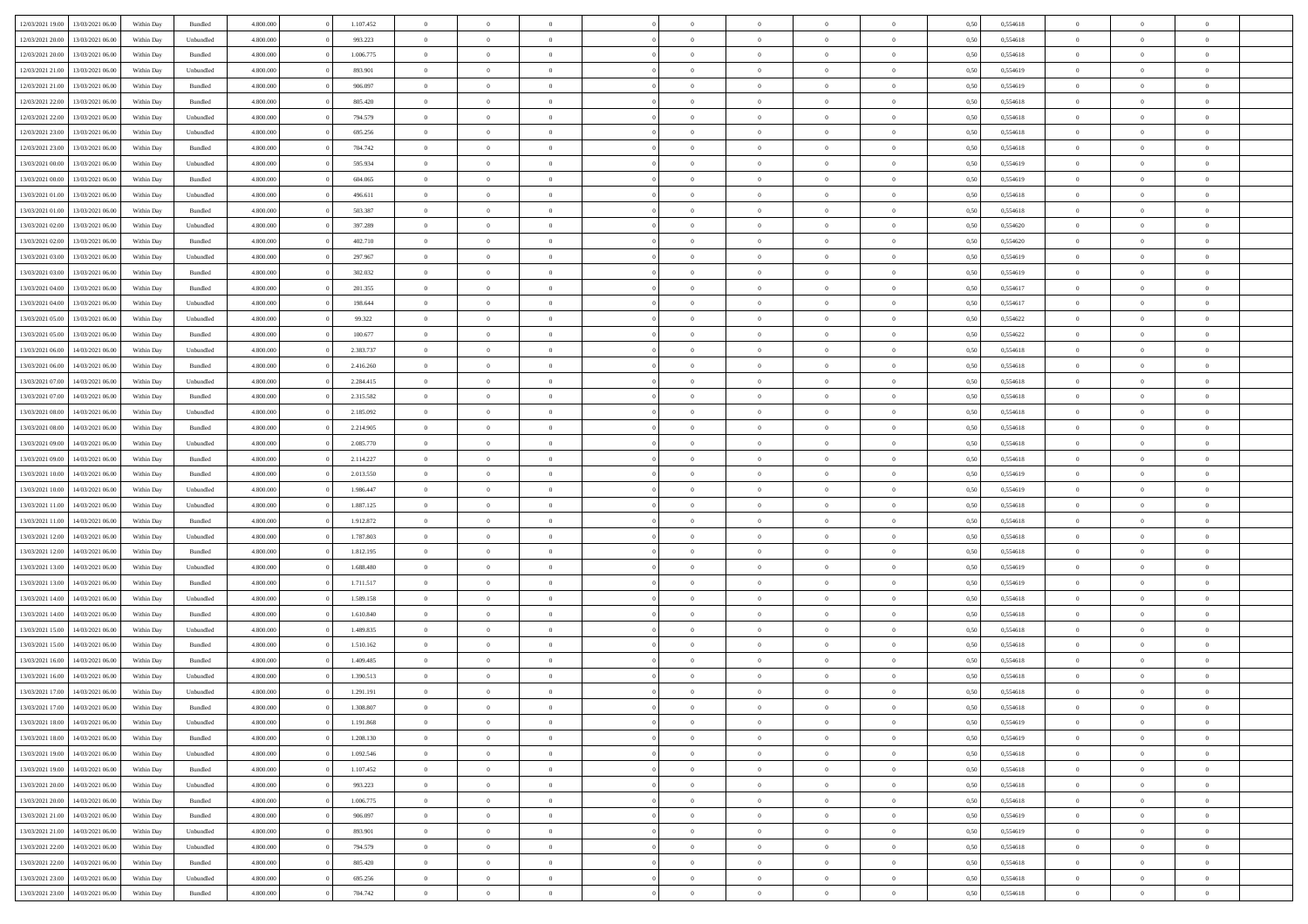|                  |                                   |            |           |           |           | $\overline{0}$ | $\Omega$       |                |                | $\Omega$       | $\theta$       | $\theta$       |      |          | $\theta$       |                | $\theta$       |  |
|------------------|-----------------------------------|------------|-----------|-----------|-----------|----------------|----------------|----------------|----------------|----------------|----------------|----------------|------|----------|----------------|----------------|----------------|--|
| 14/03/2021 00:00 | 14/03/2021 06:00                  | Within Dav | Unbundled | 4.800.000 | 595.934   |                |                |                | $\Omega$       |                |                |                | 0,50 | 0,554619 |                | $\theta$       |                |  |
| 14/03/2021 00:00 | 14/03/2021 06:00                  | Within Day | Bundled   | 4.800.000 | 604.065   | $\overline{0}$ | $\theta$       | $\overline{0}$ | $\overline{0}$ | $\bf{0}$       | $\overline{0}$ | $\overline{0}$ | 0,50 | 0,554619 | $\theta$       | $\overline{0}$ | $\overline{0}$ |  |
| 14/03/2021 01:00 | 14/03/2021 06:00                  | Within Day | Unbundled | 4.800.000 | 496.611   | $\overline{0}$ | $\overline{0}$ | $\overline{0}$ | $\bf{0}$       | $\bf{0}$       | $\bf{0}$       | $\bf{0}$       | 0,50 | 0,554618 | $\overline{0}$ | $\overline{0}$ | $\overline{0}$ |  |
| 14/03/2021 01:00 | 14/03/2021 06:00                  | Within Dav | Bundled   | 4.800.000 | 503.387   | $\overline{0}$ | $\overline{0}$ | $\overline{0}$ | $\overline{0}$ | $\bf{0}$       | $\overline{0}$ | $\overline{0}$ | 0.50 | 0.554618 | $\theta$       | $\theta$       | $\overline{0}$ |  |
|                  |                                   |            |           |           |           |                |                |                |                |                |                |                |      |          |                |                |                |  |
| 14/03/2021 02:00 | 14/03/2021 06:00                  | Within Day | Unbundled | 4.800.000 | 397.289   | $\overline{0}$ | $\theta$       | $\overline{0}$ | $\overline{0}$ | $\bf{0}$       | $\overline{0}$ | $\bf{0}$       | 0,50 | 0,554620 | $\theta$       | $\theta$       | $\overline{0}$ |  |
| 14/03/2021 02:00 | 14/03/2021 06:00                  | Within Day | Bundled   | 4.800.000 | 402.710   | $\overline{0}$ | $\bf{0}$       | $\overline{0}$ | $\bf{0}$       | $\overline{0}$ | $\overline{0}$ | $\mathbf{0}$   | 0,50 | 0,554620 | $\overline{0}$ | $\overline{0}$ | $\bf{0}$       |  |
| 14/03/2021 03:00 | 14/03/2021 06:00                  | Within Dav | Bundled   | 4.800.000 | 302.032   | $\overline{0}$ | $\overline{0}$ | $\overline{0}$ | $\overline{0}$ | $\overline{0}$ | $\overline{0}$ | $\overline{0}$ | 0.50 | 0,554619 | $\theta$       | $\overline{0}$ | $\overline{0}$ |  |
| 14/03/2021 03:00 | 14/03/2021 06:00                  | Within Day | Unbundled | 4.800.000 | 297.967   | $\overline{0}$ | $\theta$       | $\overline{0}$ | $\overline{0}$ | $\bf{0}$       | $\overline{0}$ | $\bf{0}$       | 0,50 | 0,554619 | $\theta$       | $\theta$       | $\overline{0}$ |  |
| 14/03/2021 04:00 | 14/03/2021 06:00                  | Within Day | Unbundled | 4.800.000 | 198.644   | $\overline{0}$ | $\overline{0}$ | $\overline{0}$ | $\bf{0}$       | $\bf{0}$       | $\bf{0}$       | $\bf{0}$       | 0,50 | 0,554617 | $\,0\,$        | $\overline{0}$ | $\overline{0}$ |  |
| 14/03/2021 04:00 | 14/03/2021 06:00                  | Within Dav | Bundled   | 4.800.000 | 201.355   | $\overline{0}$ | $\overline{0}$ | $\overline{0}$ | $\overline{0}$ | $\overline{0}$ | $\overline{0}$ | $\overline{0}$ | 0.50 | 0,554617 | $\theta$       | $\overline{0}$ | $\overline{0}$ |  |
|                  |                                   |            |           |           |           |                |                |                |                |                |                |                |      |          |                |                |                |  |
| 14/03/2021 05:00 | 14/03/2021 06:00                  | Within Day | Unbundled | 4.800.000 | 99.322    | $\overline{0}$ | $\theta$       | $\overline{0}$ | $\overline{0}$ | $\bf{0}$       | $\overline{0}$ | $\bf{0}$       | 0,50 | 0,554622 | $\,$ 0 $\,$    | $\overline{0}$ | $\overline{0}$ |  |
| 14/03/2021 05:00 | 14/03/2021 06:00                  | Within Day | Bundled   | 4.800.000 | 100.677   | $\overline{0}$ | $\overline{0}$ | $\overline{0}$ | $\bf{0}$       | $\bf{0}$       | $\bf{0}$       | $\bf{0}$       | 0,50 | 0,554622 | $\bf{0}$       | $\overline{0}$ | $\overline{0}$ |  |
| 14/03/2021 06:00 | 15/03/2021 06:00                  | Within Day | Unbundled | 4.800.000 | 2.383.737 | $\overline{0}$ | $\overline{0}$ | $\overline{0}$ | $\overline{0}$ | $\bf{0}$       | $\overline{0}$ | $\overline{0}$ | 0.50 | 0.554618 | $\theta$       | $\theta$       | $\overline{0}$ |  |
| 14/03/2021 06:00 | 15/03/2021 06:00                  | Within Day | Bundled   | 4.800.000 | 2.416.260 | $\overline{0}$ | $\theta$       | $\overline{0}$ | $\overline{0}$ | $\bf{0}$       | $\overline{0}$ | $\overline{0}$ | 0,50 | 0,554618 | $\theta$       | $\overline{0}$ | $\overline{0}$ |  |
| 14/03/2021 07:00 | 15/03/2021 06:00                  | Within Day | Unbundled | 4.800.000 | 2.284.415 | $\overline{0}$ | $\overline{0}$ | $\overline{0}$ | $\bf{0}$       | $\overline{0}$ | $\overline{0}$ | $\mathbf{0}$   | 0,50 | 0,554618 | $\bf{0}$       | $\overline{0}$ | $\bf{0}$       |  |
|                  |                                   |            |           |           |           |                |                |                |                |                |                |                |      |          |                |                |                |  |
| 14/03/2021 07:00 | 15/03/2021 06:00                  | Within Dav | Bundled   | 4.800.000 | 2.315.582 | $\overline{0}$ | $\overline{0}$ | $\overline{0}$ | $\overline{0}$ | $\overline{0}$ | $\overline{0}$ | $\overline{0}$ | 0.50 | 0.554618 | $\theta$       | $\overline{0}$ | $\overline{0}$ |  |
| 14/03/2021 08:00 | 15/03/2021 06:00                  | Within Day | Unbundled | 4.800.000 | 2.185.092 | $\overline{0}$ | $\theta$       | $\overline{0}$ | $\overline{0}$ | $\bf{0}$       | $\overline{0}$ | $\bf{0}$       | 0,50 | 0,554618 | $\theta$       | $\theta$       | $\overline{0}$ |  |
| 14/03/2021 08:00 | 15/03/2021 06:00                  | Within Day | Bundled   | 4.800.000 | 2.214.905 | $\overline{0}$ | $\overline{0}$ | $\overline{0}$ | $\bf{0}$       | $\bf{0}$       | $\bf{0}$       | $\bf{0}$       | 0,50 | 0,554618 | $\,0\,$        | $\overline{0}$ | $\overline{0}$ |  |
| 14/03/2021 09:00 | 15/03/2021 06:00                  | Within Day | Bundled   | 4.800.000 | 2.114.227 | $\overline{0}$ | $\overline{0}$ | $\overline{0}$ | $\overline{0}$ | $\overline{0}$ | $\overline{0}$ | $\overline{0}$ | 0.50 | 0,554618 | $\theta$       | $\overline{0}$ | $\overline{0}$ |  |
| 14/03/2021 09:00 | 15/03/2021 06:00                  | Within Day | Unbundled | 4.800.000 | 2.085.770 | $\overline{0}$ | $\theta$       | $\overline{0}$ | $\overline{0}$ | $\bf{0}$       | $\overline{0}$ | $\bf{0}$       | 0,50 | 0,554618 | $\,$ 0 $\,$    | $\theta$       | $\overline{0}$ |  |
| 14/03/2021 11:00 | 15/03/2021 06:00                  | Within Day | Unbundled | 4.800.000 | 1.887.125 | $\overline{0}$ | $\overline{0}$ | $\overline{0}$ | $\bf{0}$       | $\bf{0}$       | $\bf{0}$       | $\bf{0}$       | 0,50 | 0,554618 | $\bf{0}$       | $\overline{0}$ | $\overline{0}$ |  |
|                  |                                   |            |           |           |           |                |                |                |                |                |                |                |      |          | $\theta$       |                |                |  |
| 14/03/2021 11:00 | 15/03/2021 06:00                  | Within Day | Bundled   | 4.800.000 | 1.912.872 | $\overline{0}$ | $\overline{0}$ | $\overline{0}$ | $\overline{0}$ | $\bf{0}$       | $\overline{0}$ | $\overline{0}$ | 0.50 | 0.554618 |                | $\theta$       | $\overline{0}$ |  |
| 14/03/2021 12:00 | 15/03/2021 06:00                  | Within Day | Unbundled | 4.800.000 | 1.787.803 | $\overline{0}$ | $\theta$       | $\overline{0}$ | $\overline{0}$ | $\bf{0}$       | $\overline{0}$ | $\bf{0}$       | 0,50 | 0,554618 | $\,$ 0 $\,$    | $\overline{0}$ | $\overline{0}$ |  |
| 14/03/2021 12:00 | 15/03/2021 06:00                  | Within Day | Bundled   | 4.800.000 | 1.812.195 | $\overline{0}$ | $\bf{0}$       | $\overline{0}$ | $\bf{0}$       | $\overline{0}$ | $\overline{0}$ | $\mathbf{0}$   | 0,50 | 0,554618 | $\bf{0}$       | $\overline{0}$ | $\bf{0}$       |  |
| 14/03/2021 13:00 | 15/03/2021 06:00                  | Within Dav | Unbundled | 4.800.000 | 1.688.480 | $\overline{0}$ | $\overline{0}$ | $\overline{0}$ | $\overline{0}$ | $\overline{0}$ | $\overline{0}$ | $\overline{0}$ | 0.50 | 0,554619 | $\theta$       | $\overline{0}$ | $\overline{0}$ |  |
| 14/03/2021 13:00 | 15/03/2021 06:00                  | Within Day | Bundled   | 4.800.000 | 1.711.517 | $\overline{0}$ | $\theta$       | $\overline{0}$ | $\overline{0}$ | $\bf{0}$       | $\overline{0}$ | $\bf{0}$       | 0,50 | 0,554619 | $\theta$       | $\theta$       | $\overline{0}$ |  |
| 14/03/2021 14:00 | 15/03/2021 06:00                  | Within Day | Unbundled | 4.800.000 | 1.589.158 | $\overline{0}$ | $\overline{0}$ | $\overline{0}$ | $\bf{0}$       | $\bf{0}$       | $\bf{0}$       | $\bf{0}$       | 0,50 | 0,554618 | $\,0\,$        | $\overline{0}$ | $\overline{0}$ |  |
| 14/03/2021 14:00 | 15/03/2021 06:00                  |            | Bundled   | 4.800.000 | 1.610.840 | $\overline{0}$ | $\overline{0}$ | $\overline{0}$ | $\overline{0}$ | $\overline{0}$ | $\overline{0}$ | $\overline{0}$ | 0.50 | 0.554618 | $\theta$       | $\overline{0}$ | $\overline{0}$ |  |
|                  |                                   | Within Day |           |           |           |                |                |                |                |                |                |                |      |          |                |                |                |  |
| 14/03/2021 15:00 | 15/03/2021 06:00                  | Within Day | Unbundled | 4.800.000 | 1.489.835 | $\overline{0}$ | $\theta$       | $\overline{0}$ | $\overline{0}$ | $\bf{0}$       | $\overline{0}$ | $\bf{0}$       | 0,50 | 0,554618 | $\,$ 0 $\,$    | $\overline{0}$ | $\overline{0}$ |  |
| 14/03/2021 15:00 | 15/03/2021 06:00                  | Within Day | Bundled   | 4.800.000 | 1.510.162 | $\overline{0}$ | $\overline{0}$ | $\overline{0}$ | $\bf{0}$       | $\bf{0}$       | $\bf{0}$       | $\bf{0}$       | 0,50 | 0,554618 | $\overline{0}$ | $\overline{0}$ | $\overline{0}$ |  |
| 14/03/2021 16:00 | 15/03/2021 06:00                  | Within Day | Bundled   | 4.800,000 | 1.409.485 | $\overline{0}$ | $\Omega$       | $\Omega$       | $\Omega$       | $\Omega$       | $\Omega$       | $\overline{0}$ | 0,50 | 0,554618 | $\,0\,$        | $\theta$       | $\theta$       |  |
| 14/03/2021 16:00 | 15/03/2021 06:00                  | Within Day | Unbundled | 4.800.000 | 1.390.513 | $\overline{0}$ | $\theta$       | $\overline{0}$ | $\overline{0}$ | $\bf{0}$       | $\overline{0}$ | $\bf{0}$       | 0,50 | 0,554618 | $\theta$       | $\theta$       | $\overline{0}$ |  |
| 14/03/2021 17:00 | 15/03/2021 06:00                  | Within Day | Unbundled | 4.800.000 | 1.291.191 | $\overline{0}$ | $\overline{0}$ | $\overline{0}$ | $\bf{0}$       | $\bf{0}$       | $\overline{0}$ | $\mathbf{0}$   | 0,50 | 0,554618 | $\overline{0}$ | $\overline{0}$ | $\bf{0}$       |  |
| 14/03/2021 17:00 | 15/03/2021 06:00                  | Within Day | Bundled   | 4.800,000 | 1.308.807 | $\overline{0}$ | $\Omega$       | $\Omega$       | $\Omega$       | $\bf{0}$       | $\overline{0}$ | $\overline{0}$ | 0.50 | 0.554618 | $\theta$       | $\theta$       | $\theta$       |  |
|                  |                                   |            |           |           |           |                |                |                |                |                |                |                |      |          |                |                |                |  |
| 14/03/2021 18:00 | 15/03/2021 06:00                  | Within Day | Unbundled | 4.800.000 | 1.191.868 | $\overline{0}$ | $\theta$       | $\overline{0}$ | $\overline{0}$ | $\bf{0}$       | $\overline{0}$ | $\bf{0}$       | 0,50 | 0,554619 | $\,$ 0 $\,$    | $\theta$       | $\overline{0}$ |  |
| 14/03/2021 18:00 | 15/03/2021 06:00                  | Within Day | Bundled   | 4.800.000 | 1.208.130 | $\overline{0}$ | $\overline{0}$ | $\overline{0}$ | $\bf{0}$       | $\bf{0}$       | $\bf{0}$       | $\bf{0}$       | 0,50 | 0,554619 | $\bf{0}$       | $\overline{0}$ | $\overline{0}$ |  |
| 14/03/2021 19:00 | 15/03/2021 06:00                  | Within Day | Unbundled | 4.800,000 | 1.092.546 | $\overline{0}$ | $\Omega$       | $\Omega$       | $\Omega$       | $\theta$       | $\theta$       | $\overline{0}$ | 0.50 | 0.554618 | $\theta$       | $\theta$       | $\theta$       |  |
| 14/03/2021 19:00 | 15/03/2021 06:00                  | Within Day | Bundled   | 4.800.000 | 1.107.452 | $\overline{0}$ | $\theta$       | $\overline{0}$ | $\overline{0}$ | $\bf{0}$       | $\overline{0}$ | $\bf{0}$       | 0,50 | 0,554618 | $\,$ 0 $\,$    | $\overline{0}$ | $\overline{0}$ |  |
| 14/03/2021 20:00 | 15/03/2021 06:00                  | Within Day | Unbundled | 4.800.000 | 993.223   | $\overline{0}$ | $\overline{0}$ | $\overline{0}$ | $\bf{0}$       | $\bf{0}$       | $\bf{0}$       | $\bf{0}$       | 0,50 | 0,554618 | $\bf{0}$       | $\overline{0}$ | $\overline{0}$ |  |
| 14/03/2021 20:00 | 15/03/2021 06:00                  | Within Day |           | 4.800,000 | 1.006.775 | $\overline{0}$ | $\Omega$       | $\Omega$       | $\Omega$       | $\Omega$       | $\overline{0}$ | $\overline{0}$ | 0,50 | 0,554618 | $\,0\,$        | $\theta$       | $\theta$       |  |
|                  |                                   |            | Bundled   |           |           |                | $\theta$       |                |                |                |                |                |      |          |                |                |                |  |
| 14/03/2021 21:00 | 15/03/2021 06:00                  | Within Day | Unbundled | 4.800.000 | 893.901   | $\overline{0}$ |                | $\overline{0}$ | $\overline{0}$ | $\bf{0}$       | $\overline{0}$ | $\bf{0}$       | 0,50 | 0,554619 | $\,$ 0 $\,$    | $\overline{0}$ | $\overline{0}$ |  |
| 14/03/2021 21.00 | 15/03/2021 06:00                  | Within Day | Bundled   | 4.800.000 | 906.097   | $\overline{0}$ | $\overline{0}$ | $\overline{0}$ | $\bf{0}$       | $\bf{0}$       | $\bf{0}$       | $\mathbf{0}$   | 0,50 | 0,554619 | $\bf{0}$       | $\overline{0}$ | $\bf{0}$       |  |
| 14/03/2021 22.00 | 15/03/2021 06:00                  | Within Day | Bundled   | 4.800,000 | 805.420   | $\overline{0}$ | $\Omega$       | $\Omega$       | $\Omega$       | $\Omega$       | $\Omega$       | $\overline{0}$ | 0.50 | 0.554618 | $\theta$       | $\theta$       | $\theta$       |  |
| 14/03/2021 22.00 | 15/03/2021 06:00                  | Within Day | Unbundled | 4.800.000 | 794.579   | $\overline{0}$ | $\overline{0}$ | $\overline{0}$ | $\bf{0}$       | $\,$ 0         | $\bf{0}$       | $\bf{0}$       | 0,50 | 0,554618 | $\,0\,$        | $\overline{0}$ | $\overline{0}$ |  |
| 14/03/2021 23:00 | 15/03/2021 06:00                  | Within Day | Unbundled | 4.800.000 | 695.256   | $\bf{0}$       | $\bf{0}$       |                |                |                |                |                | 0,50 | 0,554618 | $\bf{0}$       | $\overline{0}$ |                |  |
| 14/03/2021 23:00 | 15/03/2021 06:00                  | Within Day | Bundled   | 4.800.000 | 704.742   | $\overline{0}$ | $\overline{0}$ | $\overline{0}$ | $\Omega$       | $\overline{0}$ | $\overline{0}$ | $\overline{0}$ | 0,50 | 0.554618 | $\theta$       | $\theta$       | $\theta$       |  |
|                  |                                   |            |           |           |           |                | $\bf{0}$       |                |                | $\,$ 0 $\,$    |                |                |      |          | $\,$ 0 $\,$    | $\,$ 0 $\,$    | $\,$ 0         |  |
| 15/03/2021 00:00 | 15/03/2021 06:00                  | Within Day | Unbundled | 4.800.000 | 595.934   | $\overline{0}$ |                | $\overline{0}$ | $\bf{0}$       |                | $\overline{0}$ | $\,$ 0 $\,$    | 0,50 | 0,554619 |                |                |                |  |
| 15/03/2021 00:00 | 15/03/2021 06:00                  | Within Day | Bundled   | 4.800.000 | 604.065   | $\overline{0}$ | $\overline{0}$ | $\overline{0}$ | $\overline{0}$ | $\overline{0}$ | $\overline{0}$ | $\mathbf{0}$   | 0,50 | 0,554619 | $\overline{0}$ | $\overline{0}$ | $\overline{0}$ |  |
| 15/03/2021 01:00 | 15/03/2021 06:00                  | Within Day | Unbundled | 4.800,000 | 496.611   | $\overline{0}$ | $\overline{0}$ | $\overline{0}$ | $\Omega$       | $\overline{0}$ | $\overline{0}$ | $\overline{0}$ | 0,50 | 0,554618 | $\overline{0}$ | $\overline{0}$ | $\overline{0}$ |  |
| 15/03/2021 01:00 | 15/03/2021 06:00                  | Within Day | Bundled   | 4.800.000 | 503.387   | $\overline{0}$ | $\,$ 0         | $\overline{0}$ | $\bf{0}$       | $\,$ 0 $\,$    | $\overline{0}$ | $\mathbf{0}$   | 0,50 | 0,554618 | $\,$ 0 $\,$    | $\overline{0}$ | $\,$ 0         |  |
| 15/03/2021 02:00 | 15/03/2021 06:00                  | Within Day | Unbundled | 4.800.000 | 397.289   | $\overline{0}$ | $\overline{0}$ | $\overline{0}$ | $\overline{0}$ | $\overline{0}$ | $\overline{0}$ | $\mathbf{0}$   | 0,50 | 0,554620 | $\overline{0}$ | $\overline{0}$ | $\overline{0}$ |  |
| 15/03/2021 02:00 | 15/03/2021 06:00                  | Within Day | Bundled   | 4.800.000 | 402.710   | $\overline{0}$ | $\overline{0}$ | $\overline{0}$ | $\overline{0}$ | $\overline{0}$ | $\overline{0}$ | $\bf{0}$       | 0.50 | 0,554620 | $\overline{0}$ | $\theta$       | $\overline{0}$ |  |
| 15/03/2021 03:00 | 15/03/2021 06:00                  | Within Day | Unbundled | 4.800.000 | 297.967   | $\overline{0}$ | $\,$ 0         | $\overline{0}$ | $\bf{0}$       | $\bf{0}$       | $\bf{0}$       | $\bf{0}$       | 0,50 | 0,554619 | $\,$ 0 $\,$    | $\overline{0}$ | $\overline{0}$ |  |
|                  |                                   |            |           |           |           |                |                |                |                |                |                |                |      |          |                |                |                |  |
| 15/03/2021 03:00 | 15/03/2021 06:00                  | Within Day | Bundled   | 4.800.000 | 302.032   | $\overline{0}$ | $\overline{0}$ | $\overline{0}$ | $\overline{0}$ | $\overline{0}$ | $\overline{0}$ | $\mathbf{0}$   | 0,50 | 0,554619 | $\overline{0}$ | $\overline{0}$ | $\bf{0}$       |  |
| 15/03/2021 04:00 | 15/03/2021 06:00                  | Within Day | Bundled   | 4.800,000 | 201.355   | $\overline{0}$ | $\overline{0}$ | $\overline{0}$ | $\Omega$       | $\overline{0}$ | $\overline{0}$ | $\overline{0}$ | 0.50 | 0,554617 | $\overline{0}$ | $\overline{0}$ | $\overline{0}$ |  |
| 15/03/2021 04:00 | 15/03/2021 06:00                  | Within Day | Unbundled | 4.800.000 | 198.644   | $\overline{0}$ | $\bf{0}$       | $\overline{0}$ | $\bf{0}$       | $\bf{0}$       | $\bf{0}$       | $\mathbf{0}$   | 0,50 | 0,554617 | $\,$ 0 $\,$    | $\,$ 0 $\,$    | $\bf{0}$       |  |
|                  | 15/03/2021 05:00 15/03/2021 06:00 | Within Day | Unbundled | 4.800.000 | 99.322    | $\overline{0}$ | $\overline{0}$ | $\overline{0}$ | $\overline{0}$ | $\overline{0}$ | $\bf{0}$       | $\mathbf{0}$   | 0,50 | 0,554622 | $\overline{0}$ | $\bf{0}$       | $\overline{0}$ |  |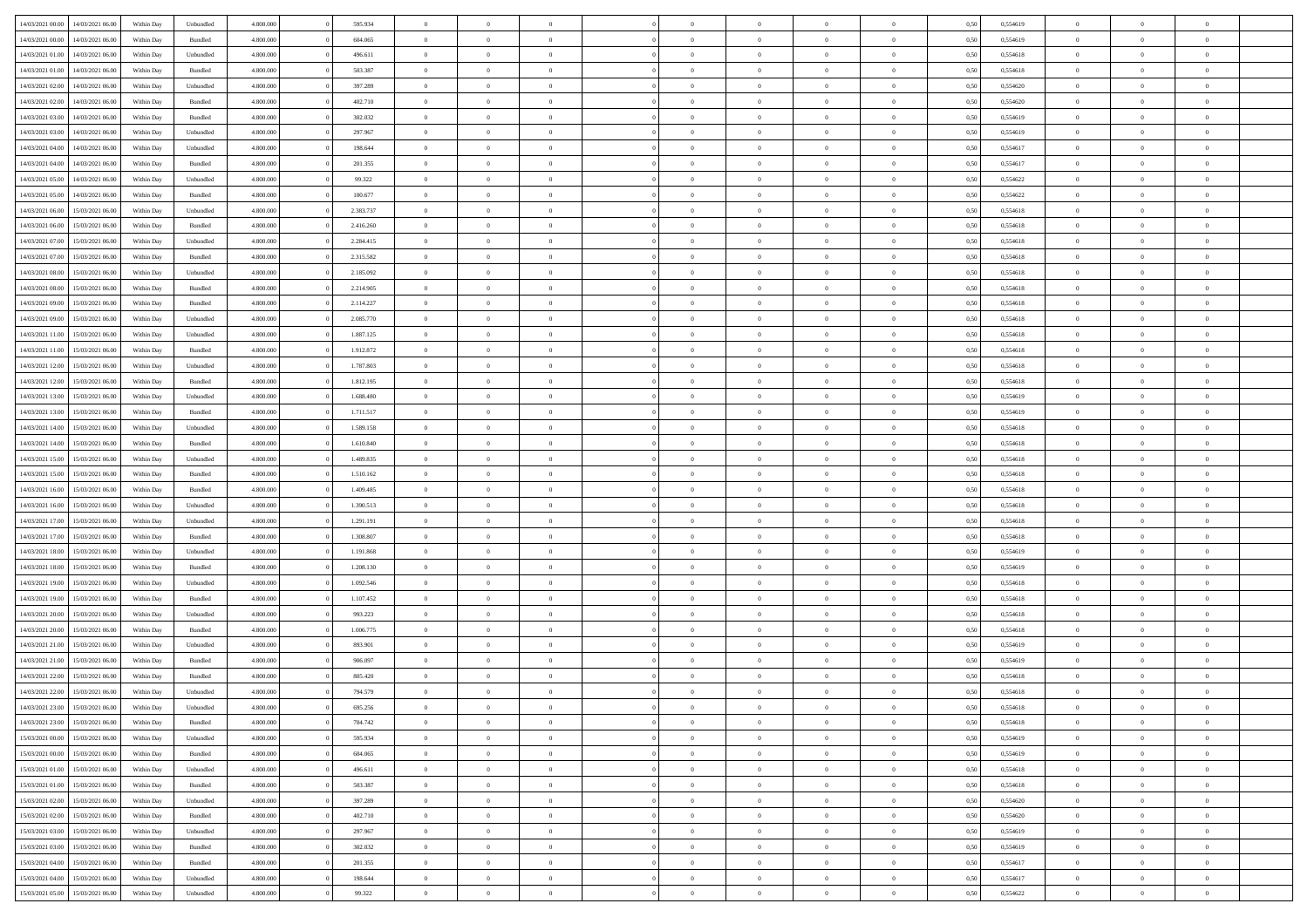| 15/03/2021 05:00                  | 15/03/2021 06:00 | Within Day | Bundled   | 4.800.000 | 100.677   | $\overline{0}$ | $\Omega$       |                | $\Omega$       | $\Omega$       | $\theta$       | $\theta$       | 0,50 | 0,554622 | $\theta$       | $\theta$       | $\overline{0}$ |  |
|-----------------------------------|------------------|------------|-----------|-----------|-----------|----------------|----------------|----------------|----------------|----------------|----------------|----------------|------|----------|----------------|----------------|----------------|--|
|                                   |                  |            |           |           |           |                |                |                |                |                |                |                |      |          |                |                |                |  |
| 15/03/2021 06:00                  | 16/03/2021 06:00 | Within Day | Unbundled | 4.800.000 | 2.383.737 | $\overline{0}$ | $\theta$       | $\overline{0}$ | $\overline{0}$ | $\bf{0}$       | $\overline{0}$ | $\bf{0}$       | 0,50 | 0,554618 | $\theta$       | $\overline{0}$ | $\overline{0}$ |  |
| 15/03/2021 06:00                  | 16/03/2021 06:00 | Within Day | Bundled   | 4.800.000 | 2.416.260 | $\overline{0}$ | $\bf{0}$       | $\overline{0}$ | $\bf{0}$       | $\bf{0}$       | $\bf{0}$       | $\bf{0}$       | 0,50 | 0,554618 | $\bf{0}$       | $\overline{0}$ | $\overline{0}$ |  |
| 15/03/2021 07:00                  | 16/03/2021 06:00 | Within Dav | Unbundled | 4.800.000 | 2.284.415 | $\overline{0}$ | $\overline{0}$ | $\overline{0}$ | $\overline{0}$ | $\bf{0}$       | $\overline{0}$ | $\overline{0}$ | 0.50 | 0.554618 | $\theta$       | $\theta$       | $\overline{0}$ |  |
| 15/03/2021 07:00                  | 16/03/2021 06:00 | Within Day | Bundled   | 4.800.000 | 2.315.582 | $\overline{0}$ | $\theta$       | $\overline{0}$ | $\overline{0}$ | $\bf{0}$       | $\overline{0}$ | $\bf{0}$       | 0,50 | 0,554618 | $\theta$       | $\overline{0}$ | $\overline{0}$ |  |
|                                   |                  |            |           |           |           |                |                |                |                |                |                |                |      |          |                |                |                |  |
| 15/03/2021 08:00                  | 16/03/2021 06:00 | Within Day | Unbundled | 4.800.000 | 2.185.092 | $\overline{0}$ | $\overline{0}$ | $\overline{0}$ | $\bf{0}$       | $\overline{0}$ | $\overline{0}$ | $\mathbf{0}$   | 0,50 | 0,554618 | $\overline{0}$ | $\overline{0}$ | $\bf{0}$       |  |
| 15/03/2021 08:00                  | 16/03/2021 06:00 | Within Dav | Bundled   | 4.800.000 | 2.214.905 | $\overline{0}$ | $\overline{0}$ | $\overline{0}$ | $\overline{0}$ | $\overline{0}$ | $\overline{0}$ | $\overline{0}$ | 0.50 | 0,554618 | $\theta$       | $\overline{0}$ | $\overline{0}$ |  |
| 15/03/2021 09:00                  | 16/03/2021 06:00 | Within Day | Unbundled | 4.800.000 | 2.085.770 | $\overline{0}$ | $\theta$       | $\overline{0}$ | $\overline{0}$ | $\bf{0}$       | $\overline{0}$ | $\bf{0}$       | 0,50 | 0,554618 | $\theta$       | $\theta$       | $\overline{0}$ |  |
| 15/03/2021 09:00                  | 16/03/2021 06:00 | Within Day | Bundled   | 4.800.000 | 2.114.227 | $\overline{0}$ | $\overline{0}$ | $\overline{0}$ | $\bf{0}$       | $\bf{0}$       | $\bf{0}$       | $\bf{0}$       | 0,50 | 0,554618 | $\,0\,$        | $\overline{0}$ | $\overline{0}$ |  |
| 15/03/2021 10:00                  | 16/03/2021 06:00 | Within Dav | Bundled   | 4.800.000 | 2.013.550 | $\overline{0}$ | $\overline{0}$ | $\overline{0}$ | $\overline{0}$ | $\overline{0}$ | $\overline{0}$ | $\overline{0}$ | 0.50 | 0.554619 | $\theta$       | $\overline{0}$ | $\overline{0}$ |  |
| 15/03/2021 10:00                  | 16/03/2021 06:00 | Within Day | Unbundled | 4.800.000 | 1.986.447 | $\overline{0}$ | $\theta$       | $\overline{0}$ | $\overline{0}$ | $\bf{0}$       | $\overline{0}$ | $\bf{0}$       | 0,50 | 0,554619 | $\,$ 0 $\,$    | $\overline{0}$ | $\overline{0}$ |  |
|                                   |                  |            |           |           |           |                |                |                |                |                |                |                |      |          |                |                |                |  |
| 15/03/2021 11:00                  | 16/03/2021 06:00 | Within Day | Unbundled | 4.800.000 | 1.887.125 | $\overline{0}$ | $\overline{0}$ | $\overline{0}$ | $\bf{0}$       | $\bf{0}$       | $\bf{0}$       | $\bf{0}$       | 0,50 | 0,554618 | $\overline{0}$ | $\overline{0}$ | $\bf{0}$       |  |
| 15/03/2021 11:00                  | 16/03/2021 06:00 | Within Day | Bundled   | 4.800.000 | 1.912.872 | $\overline{0}$ | $\overline{0}$ | $\overline{0}$ | $\overline{0}$ | $\bf{0}$       | $\overline{0}$ | $\overline{0}$ | 0.50 | 0.554618 | $\theta$       | $\theta$       | $\overline{0}$ |  |
| 15/03/2021 12:00                  | 16/03/2021 06:00 | Within Day | Unbundled | 4.800.000 | 1.787.803 | $\overline{0}$ | $\theta$       | $\overline{0}$ | $\overline{0}$ | $\bf{0}$       | $\overline{0}$ | $\overline{0}$ | 0,50 | 0,554618 | $\theta$       | $\overline{0}$ | $\overline{0}$ |  |
| 15/03/2021 12:00                  | 16/03/2021 06:00 | Within Day | Bundled   | 4.800.000 | 1.812.195 | $\overline{0}$ | $\overline{0}$ | $\overline{0}$ | $\bf{0}$       | $\overline{0}$ | $\overline{0}$ | $\mathbf{0}$   | 0,50 | 0,554618 | $\overline{0}$ | $\overline{0}$ | $\bf{0}$       |  |
| 15/03/2021 13:00                  | 16/03/2021 06:00 | Within Dav | Unbundled | 4.800.000 | 1.688.480 | $\overline{0}$ | $\overline{0}$ | $\overline{0}$ | $\overline{0}$ | $\overline{0}$ | $\overline{0}$ | $\overline{0}$ | 0.50 | 0.554619 | $\theta$       | $\overline{0}$ | $\overline{0}$ |  |
| 15/03/2021 13:00                  | 16/03/2021 06:00 | Within Day | Bundled   | 4.800.000 | 1.711.517 | $\overline{0}$ | $\theta$       | $\overline{0}$ | $\overline{0}$ | $\bf{0}$       | $\overline{0}$ | $\bf{0}$       | 0,50 | 0,554619 | $\theta$       | $\theta$       | $\overline{0}$ |  |
| 15/03/2021 14:00                  | 16/03/2021 06:00 | Within Day | Unbundled | 4.800.000 | 1.589.158 | $\overline{0}$ | $\overline{0}$ | $\overline{0}$ | $\bf{0}$       | $\bf{0}$       | $\bf{0}$       | $\bf{0}$       | 0,50 | 0,554618 | $\bf{0}$       | $\overline{0}$ | $\overline{0}$ |  |
| 15/03/2021 14:00                  | 16/03/2021 06:00 |            | Bundled   | 4.800.000 | 1.610.840 | $\overline{0}$ | $\overline{0}$ | $\overline{0}$ | $\overline{0}$ | $\overline{0}$ | $\overline{0}$ | $\overline{0}$ | 0.50 | 0,554618 | $\theta$       | $\overline{0}$ | $\overline{0}$ |  |
|                                   |                  | Within Day |           |           |           |                |                |                |                |                |                |                |      |          |                |                |                |  |
| 15/03/2021 15:00                  | 16/03/2021 06:00 | Within Day | Unbundled | 4.800.000 | 1.489.835 | $\overline{0}$ | $\theta$       | $\overline{0}$ | $\overline{0}$ | $\bf{0}$       | $\overline{0}$ | $\bf{0}$       | 0,50 | 0,554618 | $\,$ 0 $\,$    | $\overline{0}$ | $\overline{0}$ |  |
| 15/03/2021 15:00                  | 16/03/2021 06:00 | Within Day | Bundled   | 4.800.000 | 1.510.162 | $\overline{0}$ | $\overline{0}$ | $\overline{0}$ | $\bf{0}$       | $\bf{0}$       | $\bf{0}$       | $\bf{0}$       | 0,50 | 0,554618 | $\bf{0}$       | $\overline{0}$ | $\bf{0}$       |  |
| 15/03/2021 16:00                  | 16/03/2021 06:00 | Within Day | Bundled   | 4.800.000 | 1.409.485 | $\overline{0}$ | $\overline{0}$ | $\overline{0}$ | $\overline{0}$ | $\bf{0}$       | $\overline{0}$ | $\overline{0}$ | 0.50 | 0.554618 | $\theta$       | $\overline{0}$ | $\overline{0}$ |  |
| 15/03/2021 16:00                  | 16/03/2021 06:00 | Within Day | Unbundled | 4.800.000 | 1.390.513 | $\overline{0}$ | $\theta$       | $\overline{0}$ | $\overline{0}$ | $\bf{0}$       | $\overline{0}$ | $\bf{0}$       | 0,50 | 0,554618 | $\theta$       | $\overline{0}$ | $\overline{0}$ |  |
| 15/03/2021 17:00                  | 16/03/2021 06:00 | Within Day | Unbundled | 4.800.000 | 1.291.191 | $\overline{0}$ | $\overline{0}$ | $\overline{0}$ | $\bf{0}$       | $\overline{0}$ | $\overline{0}$ | $\mathbf{0}$   | 0,50 | 0,554618 | $\overline{0}$ | $\overline{0}$ | $\bf{0}$       |  |
| 15/03/2021 17:00                  | 16/03/2021 06:00 | Within Dav | Bundled   | 4.800.000 | 1.308.807 | $\overline{0}$ | $\overline{0}$ | $\overline{0}$ | $\overline{0}$ | $\overline{0}$ | $\overline{0}$ | $\overline{0}$ | 0.50 | 0,554618 | $\theta$       | $\overline{0}$ | $\overline{0}$ |  |
|                                   |                  |            |           |           |           |                |                |                |                |                |                |                |      |          |                |                |                |  |
| 15/03/2021 18:00                  | 16/03/2021 06:00 | Within Day | Unbundled | 4.800.000 | 1.191.868 | $\overline{0}$ | $\theta$       | $\overline{0}$ | $\overline{0}$ | $\bf{0}$       | $\overline{0}$ | $\bf{0}$       | 0,50 | 0,554619 | $\theta$       | $\theta$       | $\overline{0}$ |  |
| 15/03/2021 18:00                  | 16/03/2021 06:00 | Within Day | Bundled   | 4.800.000 | 1.208.130 | $\overline{0}$ | $\overline{0}$ | $\overline{0}$ | $\bf{0}$       | $\bf{0}$       | $\bf{0}$       | $\bf{0}$       | 0,50 | 0,554619 | $\,0\,$        | $\overline{0}$ | $\overline{0}$ |  |
| 15/03/2021 19:00                  | 16/03/2021 06:00 | Within Day | Unbundled | 4.800.000 | 1.092.546 | $\overline{0}$ | $\overline{0}$ | $\overline{0}$ | $\overline{0}$ | $\overline{0}$ | $\overline{0}$ | $\overline{0}$ | 0.50 | 0.554618 | $\theta$       | $\overline{0}$ | $\overline{0}$ |  |
| 15/03/2021 19:00                  | 16/03/2021 06:00 | Within Day | Bundled   | 4.800.000 | 1.107.452 | $\overline{0}$ | $\theta$       | $\overline{0}$ | $\overline{0}$ | $\bf{0}$       | $\overline{0}$ | $\bf{0}$       | 0,50 | 0,554618 | $\,$ 0 $\,$    | $\overline{0}$ | $\overline{0}$ |  |
| 15/03/2021 20:00                  | 16/03/2021 06:00 | Within Day | Unbundled | 4.800.000 | 993.223   | $\overline{0}$ | $\overline{0}$ | $\overline{0}$ | $\bf{0}$       | $\bf{0}$       | $\bf{0}$       | $\bf{0}$       | 0,50 | 0,554618 | $\bf{0}$       | $\overline{0}$ | $\bf{0}$       |  |
| 15/03/2021 20:00                  | 16/03/2021 06:00 | Within Day | Bundled   | 4.800,000 | 1.006.775 | $\overline{0}$ | $\Omega$       | $\Omega$       | $\Omega$       | $\Omega$       | $\Omega$       | $\overline{0}$ | 0,50 | 0,554618 | $\,0\,$        | $\theta$       | $\theta$       |  |
|                                   |                  |            |           |           |           | $\overline{0}$ | $\theta$       | $\overline{0}$ | $\overline{0}$ | $\bf{0}$       | $\overline{0}$ |                |      |          | $\theta$       | $\overline{0}$ | $\overline{0}$ |  |
| 15/03/2021 21:00                  | 16/03/2021 06:00 | Within Day | Bundled   | 4.800.000 | 906.097   |                |                |                |                |                |                | $\bf{0}$       | 0,50 | 0,554619 |                |                |                |  |
| 15/03/2021 21.00                  | 16/03/2021 06:00 | Within Day | Unbundled | 4.800.000 | 893.901   | $\overline{0}$ | $\overline{0}$ | $\overline{0}$ | $\bf{0}$       | $\overline{0}$ | $\overline{0}$ | $\mathbf{0}$   | 0,50 | 0,554619 | $\bf{0}$       | $\overline{0}$ | $\bf{0}$       |  |
| 15/03/2021 22.00                  | 16/03/2021 06:00 | Within Day | Unbundled | 4.800,000 | 794.579   | $\overline{0}$ | $\Omega$       | $\Omega$       | $\Omega$       | $\bf{0}$       | $\overline{0}$ | $\overline{0}$ | 0.50 | 0.554618 | $\theta$       | $\theta$       | $\theta$       |  |
| 15/03/2021 22:00                  | 16/03/2021 06:00 | Within Day | Bundled   | 4.800.000 | 805.420   | $\overline{0}$ | $\theta$       | $\overline{0}$ | $\overline{0}$ | $\bf{0}$       | $\overline{0}$ | $\bf{0}$       | 0,50 | 0,554618 | $\theta$       | $\overline{0}$ | $\overline{0}$ |  |
| 15/03/2021 23:00                  | 16/03/2021 06:00 | Within Day | Unbundled | 4.800.000 | 695.256   | $\overline{0}$ | $\overline{0}$ | $\overline{0}$ | $\bf{0}$       | $\bf{0}$       | $\bf{0}$       | $\bf{0}$       | 0,50 | 0,554618 | $\bf{0}$       | $\overline{0}$ | $\bf{0}$       |  |
| 15/03/2021 23:00                  | 16/03/2021 06:00 | Within Day | Bundled   | 4.800,000 | 704.742   | $\overline{0}$ | $\Omega$       | $\Omega$       | $\Omega$       | $\theta$       | $\theta$       | $\overline{0}$ | 0.50 | 0.554618 | $\theta$       | $\theta$       | $\theta$       |  |
| 16/03/2021 00:00                  | 16/03/2021 06:00 | Within Day | Unbundled | 4.800.000 | 595.934   | $\overline{0}$ | $\theta$       | $\overline{0}$ | $\overline{0}$ | $\bf{0}$       | $\overline{0}$ | $\bf{0}$       | 0,50 | 0,554619 | $\,$ 0 $\,$    | $\overline{0}$ | $\overline{0}$ |  |
|                                   |                  |            |           |           |           |                |                |                |                |                |                |                |      |          |                |                |                |  |
| 16/03/2021 00:00                  | 16/03/2021 06:00 | Within Day | Bundled   | 4.800.000 | 604.065   | $\overline{0}$ | $\bf{0}$       | $\overline{0}$ | $\bf{0}$       | $\bf{0}$       | $\bf{0}$       | $\bf{0}$       | 0,50 | 0,554619 | $\bf{0}$       | $\overline{0}$ | $\bf{0}$       |  |
| 16/03/2021 01:00                  | 16/03/2021 06:00 | Within Day | Unbundled | 4.800,000 | 496.611   | $\overline{0}$ | $\Omega$       | $\Omega$       | $\Omega$       | $\overline{0}$ | $\overline{0}$ | $\overline{0}$ | 0,50 | 0,554618 | $\,0\,$        | $\theta$       | $\theta$       |  |
| 16/03/2021 01:00                  | 16/03/2021 06:00 | Within Day | Bundled   | 4.800.000 | 503.387   | $\overline{0}$ | $\overline{0}$ | $\overline{0}$ | $\overline{0}$ | $\bf{0}$       | $\overline{0}$ | $\bf{0}$       | 0,50 | 0,554618 | $\,$ 0 $\,$    | $\overline{0}$ | $\overline{0}$ |  |
| 16/03/2021 02:00                  | 16/03/2021 06:00 | Within Day | Unbundled | 4.800.000 | 397.289   | $\overline{0}$ | $\overline{0}$ | $\overline{0}$ | $\bf{0}$       | $\bf{0}$       | $\bf{0}$       | $\mathbf{0}$   | 0,50 | 0,554620 | $\overline{0}$ | $\overline{0}$ | $\bf{0}$       |  |
| 16/03/2021 02:00                  | 16/03/2021 06:00 | Within Day | Bundled   | 4.800,000 | 402.710   | $\overline{0}$ | $\Omega$       | $\Omega$       | $\Omega$       | $\Omega$       | $\Omega$       | $\overline{0}$ | 0.50 | 0.554620 | $\theta$       | $\theta$       | $\theta$       |  |
| 16/03/2021 03:00                  | 16/03/2021 06:00 | Within Day | Bundled   | 4.800.000 | 302.032   | $\overline{0}$ | $\overline{0}$ | $\overline{0}$ | $\bf{0}$       | $\,$ 0         | $\bf{0}$       | $\bf{0}$       | 0,50 | 0,554619 | $\,0\,$        | $\,$ 0 $\,$    | $\overline{0}$ |  |
| 16/03/2021 03:00                  | 16/03/2021 06:00 | Within Day | Unbundled | 4.800.000 | 297.967   | $\bf{0}$       | $\bf{0}$       |                |                | $\bf{0}$       |                |                | 0,50 | 0,554619 | $\bf{0}$       | $\overline{0}$ |                |  |
| 16/03/2021 04:00                  | 16/03/2021 06:00 |            |           | 4.800.000 | 198,644   | $\overline{0}$ | $\overline{0}$ | $\overline{0}$ | $\Omega$       | $\overline{0}$ | $\overline{0}$ | $\overline{0}$ | 0.50 | 0.554617 | $\theta$       | $\theta$       | $\Omega$       |  |
|                                   |                  | Within Day | Unbundled |           |           |                |                |                |                |                |                |                |      |          |                |                |                |  |
| 16/03/2021 04:00                  | 16/03/2021 06:00 | Within Day | Bundled   | 4.800.000 | 201.355   | $\overline{0}$ | $\,$ 0         | $\overline{0}$ | $\bf{0}$       | $\,$ 0 $\,$    | $\overline{0}$ | $\mathbf{0}$   | 0,50 | 0,554617 | $\,$ 0 $\,$    | $\,$ 0 $\,$    | $\,$ 0         |  |
| 16/03/2021 05:00                  | 16/03/2021 06:00 | Within Day | Unbundled | 4.800.000 | 99.322    | $\overline{0}$ | $\overline{0}$ | $\overline{0}$ | $\overline{0}$ | $\overline{0}$ | $\overline{0}$ | $\mathbf{0}$   | 0,50 | 0,554622 | $\overline{0}$ | $\bf{0}$       | $\bf{0}$       |  |
| 16/03/2021 05:00                  | 16/03/2021 06:00 | Within Day | Bundled   | 4.800,000 | 100.677   | $\overline{0}$ | $\overline{0}$ | $\overline{0}$ | $\Omega$       | $\overline{0}$ | $\overline{0}$ | $\overline{0}$ | 0,50 | 0,554622 | $\overline{0}$ | $\theta$       | $\overline{0}$ |  |
| 16/03/2021 06:00                  | 17/03/2021 06:00 | Within Day | Unbundled | 4.800.000 | 2.383.737 | $\overline{0}$ | $\,$ 0         | $\overline{0}$ | $\overline{0}$ | $\,$ 0 $\,$    | $\overline{0}$ | $\mathbf{0}$   | 0,50 | 0,554618 | $\,$ 0 $\,$    | $\overline{0}$ | $\overline{0}$ |  |
| 16/03/2021 06:00                  | 17/03/2021 06:00 | Within Day | Bundled   | 4.800.000 | 2.416.260 | $\overline{0}$ | $\overline{0}$ | $\overline{0}$ | $\overline{0}$ | $\overline{0}$ | $\overline{0}$ | $\mathbf{0}$   | 0,50 | 0,554618 | $\overline{0}$ | $\overline{0}$ | $\bf{0}$       |  |
| 16/03/2021 07:00                  | 17/03/2021 06:00 | Within Day | Unbundled | 4.800,000 | 2.284.415 | $\overline{0}$ | $\overline{0}$ | $\overline{0}$ | $\Omega$       | $\overline{0}$ | $\overline{0}$ | $\bf{0}$       | 0.50 | 0,554618 | $\overline{0}$ | $\theta$       | $\overline{0}$ |  |
| 16/03/2021 07:00                  | 17/03/2021 06:00 | Within Day | Bundled   | 4.800.000 | 2.315.582 | $\overline{0}$ | $\,$ 0         | $\overline{0}$ | $\bf{0}$       | $\bf{0}$       | $\bf{0}$       | $\bf{0}$       | 0,50 | 0,554618 | $\,$ 0 $\,$    | $\overline{0}$ | $\overline{0}$ |  |
|                                   |                  |            |           |           |           |                |                |                |                |                |                |                |      |          |                |                |                |  |
| 16/03/2021 08:00                  | 17/03/2021 06:00 | Within Day | Unbundled | 4.800.000 | 2.185.092 | $\overline{0}$ | $\bf{0}$       | $\overline{0}$ | $\overline{0}$ | $\overline{0}$ | $\overline{0}$ | $\mathbf{0}$   | 0,50 | 0,554618 | $\overline{0}$ | $\overline{0}$ | $\bf{0}$       |  |
| 16/03/2021 08:00                  | 17/03/2021 06:00 | Within Day | Bundled   | 4.800,000 | 2.214.905 | $\overline{0}$ | $\overline{0}$ | $\overline{0}$ | $\Omega$       | $\overline{0}$ | $\overline{0}$ | $\bf{0}$       | 0.50 | 0,554618 | $\overline{0}$ | $\theta$       | $\overline{0}$ |  |
| 16/03/2021 09:00                  | 17/03/2021 06:00 | Within Day | Bundled   | 4.800.000 | 2.114.227 | $\overline{0}$ | $\bf{0}$       | $\overline{0}$ | $\overline{0}$ | $\bf{0}$       | $\bf{0}$       | $\mathbf{0}$   | 0,50 | 0,554618 | $\,$ 0 $\,$    | $\,$ 0 $\,$    | $\bf{0}$       |  |
| 16/03/2021 09:00 17/03/2021 06:00 |                  | Within Day | Unbundled | 4.800.000 | 2.085.770 | $\overline{0}$ | $\overline{0}$ | $\overline{0}$ | $\overline{0}$ | $\bf{0}$       | $\bf{0}$       | $\mathbf{0}$   | 0,50 | 0,554618 | $\overline{0}$ | $\bf{0}$       | $\bf{0}$       |  |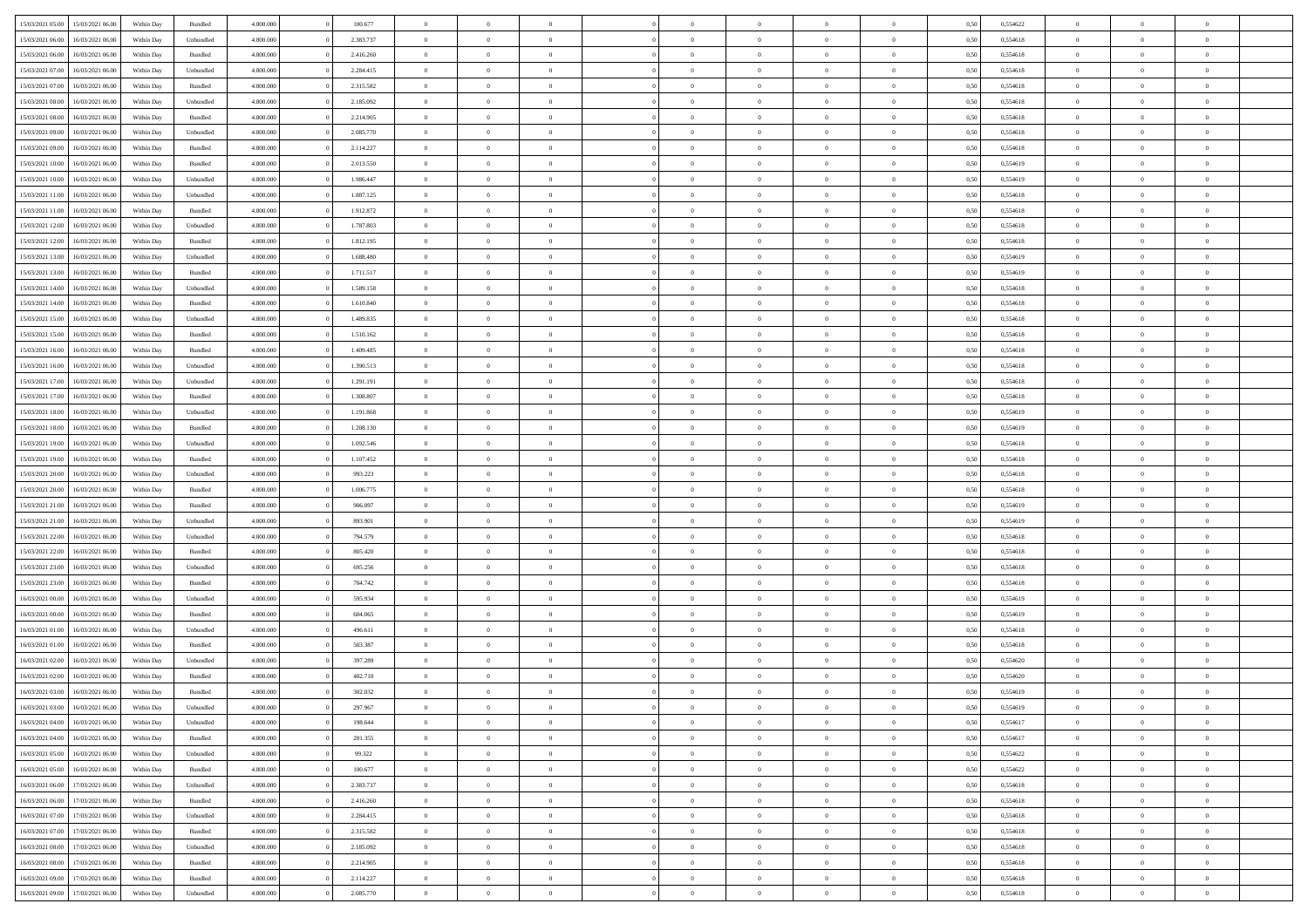| 16/03/2021 10:00 | 17/03/2021 06:00 | Within Day | Unbundled          | 4.800.000 | 1.986.447 | $\overline{0}$ | $\Omega$       |                | $\Omega$       | $\Omega$       | $\theta$       | $\theta$       | 0,50 | 0,554619 | $\theta$       | $\theta$       | $\theta$       |  |
|------------------|------------------|------------|--------------------|-----------|-----------|----------------|----------------|----------------|----------------|----------------|----------------|----------------|------|----------|----------------|----------------|----------------|--|
|                  |                  |            |                    |           |           |                |                |                |                |                |                |                |      |          |                |                |                |  |
| 16/03/2021 10:00 | 17/03/2021 06:00 | Within Day | Bundled            | 4.800.000 | 2.013.550 | $\overline{0}$ | $\theta$       | $\overline{0}$ | $\overline{0}$ | $\bf{0}$       | $\overline{0}$ | $\overline{0}$ | 0,50 | 0,554619 | $\theta$       | $\overline{0}$ | $\overline{0}$ |  |
| 16/03/2021 11:00 | 17/03/2021 06:00 | Within Day | Unbundled          | 4.800.000 | 1.887.125 | $\overline{0}$ | $\overline{0}$ | $\overline{0}$ | $\bf{0}$       | $\bf{0}$       | $\bf{0}$       | $\bf{0}$       | 0,50 | 0,554618 | $\bf{0}$       | $\overline{0}$ | $\overline{0}$ |  |
| 16/03/2021 11:00 | 17/03/2021 06:00 | Within Dav | Bundled            | 4.800.000 | 1.912.872 | $\overline{0}$ | $\overline{0}$ | $\overline{0}$ | $\overline{0}$ | $\bf{0}$       | $\overline{0}$ | $\overline{0}$ | 0.50 | 0.554618 | $\theta$       | $\theta$       | $\overline{0}$ |  |
|                  |                  |            |                    |           |           |                |                |                |                |                |                |                |      |          |                |                |                |  |
| 16/03/2021 12:00 | 17/03/2021 06:00 | Within Day | Unbundled          | 4.800.000 | 1.787.803 | $\overline{0}$ | $\theta$       | $\overline{0}$ | $\overline{0}$ | $\bf{0}$       | $\overline{0}$ | $\bf{0}$       | 0,50 | 0,554618 | $\theta$       | $\theta$       | $\overline{0}$ |  |
| 16/03/2021 12:00 | 17/03/2021 06:00 | Within Day | Bundled            | 4.800.000 | 1.812.195 | $\overline{0}$ | $\bf{0}$       | $\overline{0}$ | $\bf{0}$       | $\overline{0}$ | $\overline{0}$ | $\mathbf{0}$   | 0,50 | 0,554618 | $\bf{0}$       | $\overline{0}$ | $\bf{0}$       |  |
| 16/03/2021 13:00 | 17/03/2021 06:00 | Within Dav | Unbundled          | 4.800.000 | 1.688.480 | $\overline{0}$ | $\overline{0}$ | $\overline{0}$ | $\overline{0}$ | $\overline{0}$ | $\overline{0}$ | $\overline{0}$ | 0.50 | 0,554619 | $\theta$       | $\overline{0}$ | $\overline{0}$ |  |
| 16/03/2021 13:00 | 17/03/2021 06:00 | Within Day | Bundled            | 4.800.000 | 1.711.517 | $\overline{0}$ | $\theta$       | $\overline{0}$ | $\overline{0}$ | $\bf{0}$       | $\overline{0}$ | $\bf{0}$       | 0,50 | 0,554619 | $\theta$       | $\theta$       | $\overline{0}$ |  |
|                  |                  |            |                    |           |           |                | $\overline{0}$ |                |                | $\bf{0}$       |                |                |      |          | $\,0\,$        | $\overline{0}$ | $\overline{0}$ |  |
| 16/03/2021 14:00 | 17/03/2021 06:00 | Within Day | Unbundled          | 4.800.000 | 1.589.158 | $\overline{0}$ |                | $\overline{0}$ | $\bf{0}$       |                | $\bf{0}$       | $\bf{0}$       | 0,50 | 0,554618 |                |                |                |  |
| 16/03/2021 14:00 | 17/03/2021 06:00 | Within Dav | Bundled            | 4.800.000 | 1.610.840 | $\overline{0}$ | $\overline{0}$ | $\overline{0}$ | $\overline{0}$ | $\overline{0}$ | $\overline{0}$ | $\overline{0}$ | 0.50 | 0.554618 | $\theta$       | $\overline{0}$ | $\overline{0}$ |  |
| 16/03/2021 15:00 | 17/03/2021 06:00 | Within Day | Bundled            | 4.800.000 | 1.510.162 | $\overline{0}$ | $\theta$       | $\overline{0}$ | $\overline{0}$ | $\bf{0}$       | $\overline{0}$ | $\bf{0}$       | 0,50 | 0,554618 | $\,$ 0 $\,$    | $\overline{0}$ | $\overline{0}$ |  |
| 16/03/2021 15:00 | 17/03/2021 06:00 | Within Day | Unbundled          | 4.800.000 | 1.489.835 | $\overline{0}$ | $\overline{0}$ | $\overline{0}$ | $\bf{0}$       | $\bf{0}$       | $\bf{0}$       | $\bf{0}$       | 0,50 | 0,554618 | $\bf{0}$       | $\overline{0}$ | $\overline{0}$ |  |
| 16/03/2021 16:00 | 17/03/2021 06:00 | Within Day | Unbundled          | 4.800.000 | 1.390.513 | $\overline{0}$ | $\overline{0}$ | $\overline{0}$ | $\overline{0}$ | $\bf{0}$       | $\overline{0}$ | $\overline{0}$ | 0.50 | 0.554618 | $\theta$       | $\theta$       | $\overline{0}$ |  |
|                  |                  |            |                    |           |           |                |                |                |                |                |                |                |      |          |                |                |                |  |
| 16/03/2021 16:00 | 17/03/2021 06:00 | Within Day | Bundled            | 4.800.000 | 1.409.485 | $\overline{0}$ | $\theta$       | $\overline{0}$ | $\overline{0}$ | $\bf{0}$       | $\overline{0}$ | $\overline{0}$ | 0,50 | 0,554618 | $\theta$       | $\overline{0}$ | $\overline{0}$ |  |
| 16/03/2021 17:00 | 17/03/2021 06:00 | Within Day | Unbundled          | 4.800.000 | 1.291.191 | $\overline{0}$ | $\overline{0}$ | $\overline{0}$ | $\bf{0}$       | $\overline{0}$ | $\overline{0}$ | $\mathbf{0}$   | 0,50 | 0,554618 | $\bf{0}$       | $\overline{0}$ | $\bf{0}$       |  |
| 16/03/2021 17:00 | 17/03/2021 06:00 | Within Dav | Bundled            | 4.800.000 | 1.308.807 | $\overline{0}$ | $\overline{0}$ | $\overline{0}$ | $\overline{0}$ | $\overline{0}$ | $\overline{0}$ | $\overline{0}$ | 0.50 | 0.554618 | $\theta$       | $\overline{0}$ | $\overline{0}$ |  |
| 16/03/2021 18:00 | 17/03/2021 06:00 | Within Day | Unbundled          | 4.800.000 | 1.191.868 | $\overline{0}$ | $\theta$       | $\overline{0}$ | $\overline{0}$ | $\bf{0}$       | $\overline{0}$ | $\bf{0}$       | 0,50 | 0,554619 | $\theta$       | $\theta$       | $\overline{0}$ |  |
|                  |                  |            |                    |           |           |                |                |                |                |                |                |                |      |          |                |                |                |  |
| 16/03/2021 18:00 | 17/03/2021 06:00 | Within Day | Bundled            | 4.800.000 | 1.208.130 | $\overline{0}$ | $\overline{0}$ | $\overline{0}$ | $\bf{0}$       | $\bf{0}$       | $\bf{0}$       | $\bf{0}$       | 0,50 | 0,554619 | $\,0\,$        | $\overline{0}$ | $\overline{0}$ |  |
| 16/03/2021 19:00 | 17/03/2021 06:00 | Within Day | Unbundled          | 4.800.000 | 1.092.546 | $\overline{0}$ | $\overline{0}$ | $\overline{0}$ | $\overline{0}$ | $\overline{0}$ | $\overline{0}$ | $\overline{0}$ | 0.50 | 0,554618 | $\theta$       | $\overline{0}$ | $\overline{0}$ |  |
| 16/03/2021 19:00 | 17/03/2021 06:00 | Within Day | Bundled            | 4.800.000 | 1.107.452 | $\overline{0}$ | $\theta$       | $\overline{0}$ | $\overline{0}$ | $\bf{0}$       | $\overline{0}$ | $\bf{0}$       | 0,50 | 0,554618 | $\,$ 0 $\,$    | $\theta$       | $\overline{0}$ |  |
| 16/03/2021 20:00 | 17/03/2021 06:00 | Within Day | Bundled            | 4.800.000 | 1.006.775 | $\overline{0}$ | $\overline{0}$ | $\overline{0}$ | $\bf{0}$       | $\bf{0}$       | $\bf{0}$       | $\bf{0}$       | 0,50 | 0,554618 | $\bf{0}$       | $\overline{0}$ | $\overline{0}$ |  |
| 16/03/2021 20:00 | 17/03/2021 06:00 | Within Day | Unbundled          | 4.800.000 | 993.223   | $\overline{0}$ | $\overline{0}$ | $\overline{0}$ | $\overline{0}$ | $\bf{0}$       | $\overline{0}$ | $\overline{0}$ | 0.50 | 0.554618 | $\theta$       | $\overline{0}$ | $\overline{0}$ |  |
|                  |                  |            |                    |           |           |                |                |                |                |                |                |                |      |          |                |                |                |  |
| 16/03/2021 21:00 | 17/03/2021 06:00 | Within Day | Unbundled          | 4.800.000 | 893.901   | $\overline{0}$ | $\theta$       | $\overline{0}$ | $\overline{0}$ | $\bf{0}$       | $\overline{0}$ | $\bf{0}$       | 0,50 | 0,554619 | $\,$ 0 $\,$    | $\overline{0}$ | $\overline{0}$ |  |
| 16/03/2021 21.00 | 17/03/2021 06:00 | Within Day | Bundled            | 4.800.000 | 906.097   | $\overline{0}$ | $\bf{0}$       | $\overline{0}$ | $\bf{0}$       | $\overline{0}$ | $\overline{0}$ | $\mathbf{0}$   | 0,50 | 0,554619 | $\bf{0}$       | $\overline{0}$ | $\bf{0}$       |  |
| 16/03/2021 22:00 | 17/03/2021 06:00 | Within Dav | Unbundled          | 4.800.000 | 794.579   | $\overline{0}$ | $\overline{0}$ | $\overline{0}$ | $\overline{0}$ | $\overline{0}$ | $\overline{0}$ | $\overline{0}$ | 0.50 | 0.554618 | $\theta$       | $\overline{0}$ | $\overline{0}$ |  |
| 16/03/2021 22:00 | 17/03/2021 06:00 | Within Day | Bundled            | 4.800.000 | 805.420   | $\overline{0}$ | $\theta$       | $\overline{0}$ | $\overline{0}$ | $\bf{0}$       | $\overline{0}$ | $\bf{0}$       | 0,50 | 0,554618 | $\theta$       | $\theta$       | $\overline{0}$ |  |
|                  |                  |            |                    |           |           |                |                |                |                |                |                |                |      |          |                |                |                |  |
| 16/03/2021 23:00 | 17/03/2021 06:00 | Within Day | Unbundled          | 4.800.000 | 695.256   | $\overline{0}$ | $\overline{0}$ | $\overline{0}$ | $\bf{0}$       | $\bf{0}$       | $\bf{0}$       | $\bf{0}$       | 0,50 | 0,554618 | $\,0\,$        | $\overline{0}$ | $\overline{0}$ |  |
| 16/03/2021 23:00 | 17/03/2021 06:00 | Within Day | Bundled            | 4.800.000 | 704.742   | $\overline{0}$ | $\overline{0}$ | $\overline{0}$ | $\overline{0}$ | $\overline{0}$ | $\overline{0}$ | $\overline{0}$ | 0.50 | 0.554618 | $\theta$       | $\overline{0}$ | $\overline{0}$ |  |
| 17/03/2021 00:00 | 17/03/2021 06:00 | Within Day | Unbundled          | 4.800.000 | 595.934   | $\overline{0}$ | $\theta$       | $\overline{0}$ | $\overline{0}$ | $\bf{0}$       | $\overline{0}$ | $\bf{0}$       | 0,50 | 0,554619 | $\,$ 0 $\,$    | $\overline{0}$ | $\overline{0}$ |  |
| 17/03/2021 00:00 | 17/03/2021 06:00 | Within Day | Bundled            | 4.800.000 | 604.065   | $\overline{0}$ | $\overline{0}$ | $\overline{0}$ | $\bf{0}$       | $\bf{0}$       | $\bf{0}$       | $\bf{0}$       | 0,50 | 0,554619 | $\bf{0}$       | $\overline{0}$ | $\overline{0}$ |  |
| 17/03/2021 01:00 | 17/03/2021 06:00 | Within Day | Unbundled          | 4.800,000 | 496.611   | $\overline{0}$ | $\Omega$       | $\Omega$       | $\Omega$       | $\Omega$       | $\Omega$       | $\overline{0}$ | 0,50 | 0,554618 | $\,0\,$        | $\theta$       | $\theta$       |  |
|                  |                  |            |                    |           |           |                |                |                |                |                |                |                |      |          |                |                |                |  |
| 17/03/2021 01:00 | 17/03/2021 06:00 | Within Day | Bundled            | 4.800.000 | 503.387   | $\overline{0}$ | $\theta$       | $\overline{0}$ | $\overline{0}$ | $\bf{0}$       | $\overline{0}$ | $\bf{0}$       | 0,50 | 0,554618 | $\theta$       | $\theta$       | $\overline{0}$ |  |
| 17/03/2021 02:00 | 17/03/2021 06:00 | Within Day | Bundled            | 4.800.000 | 402.710   | $\overline{0}$ | $\overline{0}$ | $\overline{0}$ | $\bf{0}$       | $\bf{0}$       | $\overline{0}$ | $\mathbf{0}$   | 0,50 | 0,554620 | $\bf{0}$       | $\overline{0}$ | $\bf{0}$       |  |
| 17/03/2021 02:00 | 17/03/2021 06:00 | Within Day | Unbundled          | 4.800,000 | 397.289   | $\overline{0}$ | $\Omega$       | $\Omega$       | $\Omega$       | $\bf{0}$       | $\overline{0}$ | $\overline{0}$ | 0.50 | 0,554620 | $\theta$       | $\theta$       | $\theta$       |  |
| 17/03/2021 03:00 | 17/03/2021 06:00 | Within Day | Unbundled          | 4.800.000 | 297.967   | $\overline{0}$ | $\theta$       | $\overline{0}$ | $\overline{0}$ | $\bf{0}$       | $\overline{0}$ | $\bf{0}$       | 0,50 | 0,554619 | $\,$ 0 $\,$    | $\theta$       | $\overline{0}$ |  |
|                  |                  |            |                    |           |           |                | $\overline{0}$ |                |                | $\bf{0}$       |                |                |      |          | $\bf{0}$       | $\overline{0}$ | $\overline{0}$ |  |
| 17/03/2021 03:00 | 17/03/2021 06:00 | Within Day | Bundled            | 4.800.000 | 302.032   | $\overline{0}$ |                | $\overline{0}$ | $\bf{0}$       |                | $\bf{0}$       | $\bf{0}$       | 0,50 | 0,554619 |                |                |                |  |
| 17/03/2021 04:00 | 17/03/2021 06:00 | Within Day | Unbundled          | 4.800,000 | 198,644   | $\overline{0}$ | $\Omega$       | $\Omega$       | $\Omega$       | $\theta$       | $\theta$       | $\overline{0}$ | 0.50 | 0.554617 | $\theta$       | $\theta$       | $\theta$       |  |
| 17/03/2021 04:00 | 17/03/2021 06:00 | Within Day | Bundled            | 4.800.000 | 201.355   | $\overline{0}$ | $\theta$       | $\overline{0}$ | $\overline{0}$ | $\bf{0}$       | $\overline{0}$ | $\bf{0}$       | 0,50 | 0,554617 | $\,$ 0 $\,$    | $\overline{0}$ | $\overline{0}$ |  |
| 17/03/2021 05:00 | 17/03/2021 06:00 | Within Day | Unbundled          | 4.800.000 | 99.322    | $\overline{0}$ | $\overline{0}$ | $\overline{0}$ | $\bf{0}$       | $\bf{0}$       | $\bf{0}$       | $\bf{0}$       | 0,50 | 0,554622 | $\overline{0}$ | $\overline{0}$ | $\overline{0}$ |  |
| 17/03/2021 05:00 | 17/03/2021 06:00 | Within Day | Bundled            | 4.800,000 | 100,677   | $\overline{0}$ | $\Omega$       | $\Omega$       | $\Omega$       | $\Omega$       | $\overline{0}$ | $\overline{0}$ | 0.50 | 0,554622 | $\,0\,$        | $\theta$       | $\theta$       |  |
| 17/03/2021 06:00 | 18/03/2021 06:00 |            |                    | 4.800.000 | 2.383.737 | $\overline{0}$ | $\theta$       | $\overline{0}$ | $\overline{0}$ | $\bf{0}$       | $\overline{0}$ |                |      | 0,554618 | $\,$ 0 $\,$    | $\overline{0}$ | $\overline{0}$ |  |
|                  |                  | Within Day | Unbundled          |           |           |                |                |                |                |                |                | $\bf{0}$       | 0,50 |          |                |                |                |  |
| 17/03/2021 06:00 | 18/03/2021 06:00 | Within Day | Bundled            | 4.800.000 | 2.416.260 | $\overline{0}$ | $\overline{0}$ | $\overline{0}$ | $\bf{0}$       | $\bf{0}$       | $\bf{0}$       | $\mathbf{0}$   | 0,50 | 0,554618 | $\overline{0}$ | $\overline{0}$ | $\bf{0}$       |  |
| 17/03/2021 07:00 | 18/03/2021 06:00 | Within Day | Unbundled          | 4.800,000 | 2.284.415 | $\overline{0}$ | $\Omega$       | $\Omega$       | $\Omega$       | $\Omega$       | $\Omega$       | $\overline{0}$ | 0.50 | 0.554618 | $\theta$       | $\theta$       | $\theta$       |  |
| 17/03/2021 07:00 | 18/03/2021 06:00 | Within Day | Bundled            | 4.800.000 | 2.315.582 | $\overline{0}$ | $\overline{0}$ | $\overline{0}$ | $\bf{0}$       | $\,$ 0         | $\bf{0}$       | $\bf{0}$       | 0,50 | 0,554618 | $\,0\,$        | $\overline{0}$ | $\overline{0}$ |  |
| 17/03/2021 08:00 | 18/03/2021 06:00 | Within Day | $\mathbf B$ undled | 4.800.000 | 2.214.905 | $\bf{0}$       | $\bf{0}$       |                |                |                |                |                | 0,50 | 0,554618 | $\bf{0}$       | $\overline{0}$ |                |  |
|                  |                  |            |                    |           |           |                |                |                |                |                |                |                |      |          |                |                |                |  |
| 17/03/2021 08:00 | 18/03/2021 06:00 | Within Day | Unbundled          | 4.800.000 | 2.185.092 | $\overline{0}$ | $\overline{0}$ | $\overline{0}$ | $\Omega$       | $\overline{0}$ | $\overline{0}$ | $\overline{0}$ | 0,50 | 0.554618 | $\theta$       | $\theta$       | $\theta$       |  |
| 17/03/2021 09:00 | 18/03/2021 06:00 | Within Day | Unbundled          | 4.800.000 | 2.085.770 | $\overline{0}$ | $\,$ 0         | $\overline{0}$ | $\bf{0}$       | $\,$ 0 $\,$    | $\overline{0}$ | $\mathbf{0}$   | 0,50 | 0,554618 | $\,$ 0 $\,$    | $\,$ 0 $\,$    | $\,$ 0         |  |
| 17/03/2021 09:00 | 18/03/2021 06:00 | Within Day | Bundled            | 4.800.000 | 2.114.227 | $\overline{0}$ | $\overline{0}$ | $\overline{0}$ | $\overline{0}$ | $\overline{0}$ | $\overline{0}$ | $\mathbf{0}$   | 0,50 | 0,554618 | $\overline{0}$ | $\bf{0}$       | $\bf{0}$       |  |
| 17/03/2021 10:00 | 18/03/2021 06:00 | Within Day | Unbundled          | 4.800,000 | 1.986.447 | $\overline{0}$ | $\overline{0}$ | $\overline{0}$ | $\Omega$       | $\overline{0}$ | $\overline{0}$ | $\overline{0}$ | 0,50 | 0,554619 | $\overline{0}$ | $\theta$       | $\overline{0}$ |  |
| 17/03/2021 10:00 | 18/03/2021 06:00 | Within Day | Bundled            | 4.800.000 | 2.013.550 | $\overline{0}$ | $\,$ 0         | $\overline{0}$ | $\overline{0}$ | $\,$ 0 $\,$    | $\overline{0}$ | $\mathbf{0}$   | 0,50 | 0,554619 | $\,$ 0 $\,$    | $\overline{0}$ | $\overline{0}$ |  |
|                  |                  |            |                    |           |           |                |                |                |                |                |                |                |      |          |                |                |                |  |
| 17/03/2021 11:00 | 18/03/2021 06:00 | Within Day | Unbundled          | 4.800.000 | 1.887.125 | $\overline{0}$ | $\overline{0}$ | $\overline{0}$ | $\overline{0}$ | $\overline{0}$ | $\overline{0}$ | $\mathbf{0}$   | 0,50 | 0,554618 | $\overline{0}$ | $\overline{0}$ | $\bf{0}$       |  |
| 17/03/2021 11:00 | 18/03/2021 06:00 | Within Day | Bundled            | 4.800.000 | 1.912.872 | $\overline{0}$ | $\overline{0}$ | $\overline{0}$ | $\Omega$       | $\overline{0}$ | $\overline{0}$ | $\bf{0}$       | 0.50 | 0,554618 | $\overline{0}$ | $\theta$       | $\overline{0}$ |  |
| 17/03/2021 12:00 | 18/03/2021 06:00 | Within Day | Unbundled          | 4.800.000 | 1.787.803 | $\overline{0}$ | $\,$ 0         | $\overline{0}$ | $\bf{0}$       | $\bf{0}$       | $\bf{0}$       | $\bf{0}$       | 0,50 | 0,554618 | $\,$ 0 $\,$    | $\overline{0}$ | $\overline{0}$ |  |
| 17/03/2021 12:00 | 18/03/2021 06:00 | Within Day | Bundled            | 4.800.000 | 1.812.195 | $\overline{0}$ | $\bf{0}$       | $\overline{0}$ | $\overline{0}$ | $\overline{0}$ | $\overline{0}$ | $\mathbf{0}$   | 0,50 | 0,554618 | $\overline{0}$ | $\overline{0}$ | $\bf{0}$       |  |
|                  |                  |            |                    |           |           |                |                |                |                |                |                |                |      |          |                |                |                |  |
| 17/03/2021 13:00 | 18/03/2021 06:00 | Within Day | Unbundled          | 4.800,000 | 1.688.480 | $\overline{0}$ | $\overline{0}$ | $\overline{0}$ | $\Omega$       | $\overline{0}$ | $\overline{0}$ | $\bf{0}$       | 0.50 | 0,554619 | $\overline{0}$ | $\overline{0}$ | $\overline{0}$ |  |
| 17/03/2021 13:00 | 18/03/2021 06:00 | Within Day | Bundled            | 4.800.000 | 1.711.517 | $\overline{0}$ | $\bf{0}$       | $\overline{0}$ | $\bf{0}$       | $\bf{0}$       | $\bf{0}$       | $\mathbf{0}$   | 0,50 | 0,554619 | $\,$ 0 $\,$    | $\,$ 0 $\,$    | $\bf{0}$       |  |
| 17/03/2021 14:00 | 18/03/2021 06:00 | Within Day | Bundled            | 4.800.000 | 1.610.840 | $\overline{0}$ | $\overline{0}$ | $\overline{0}$ | $\overline{0}$ | $\overline{0}$ | $\bf{0}$       | $\mathbf{0}$   | 0,50 | 0,554618 | $\overline{0}$ | $\bf{0}$       | $\bf{0}$       |  |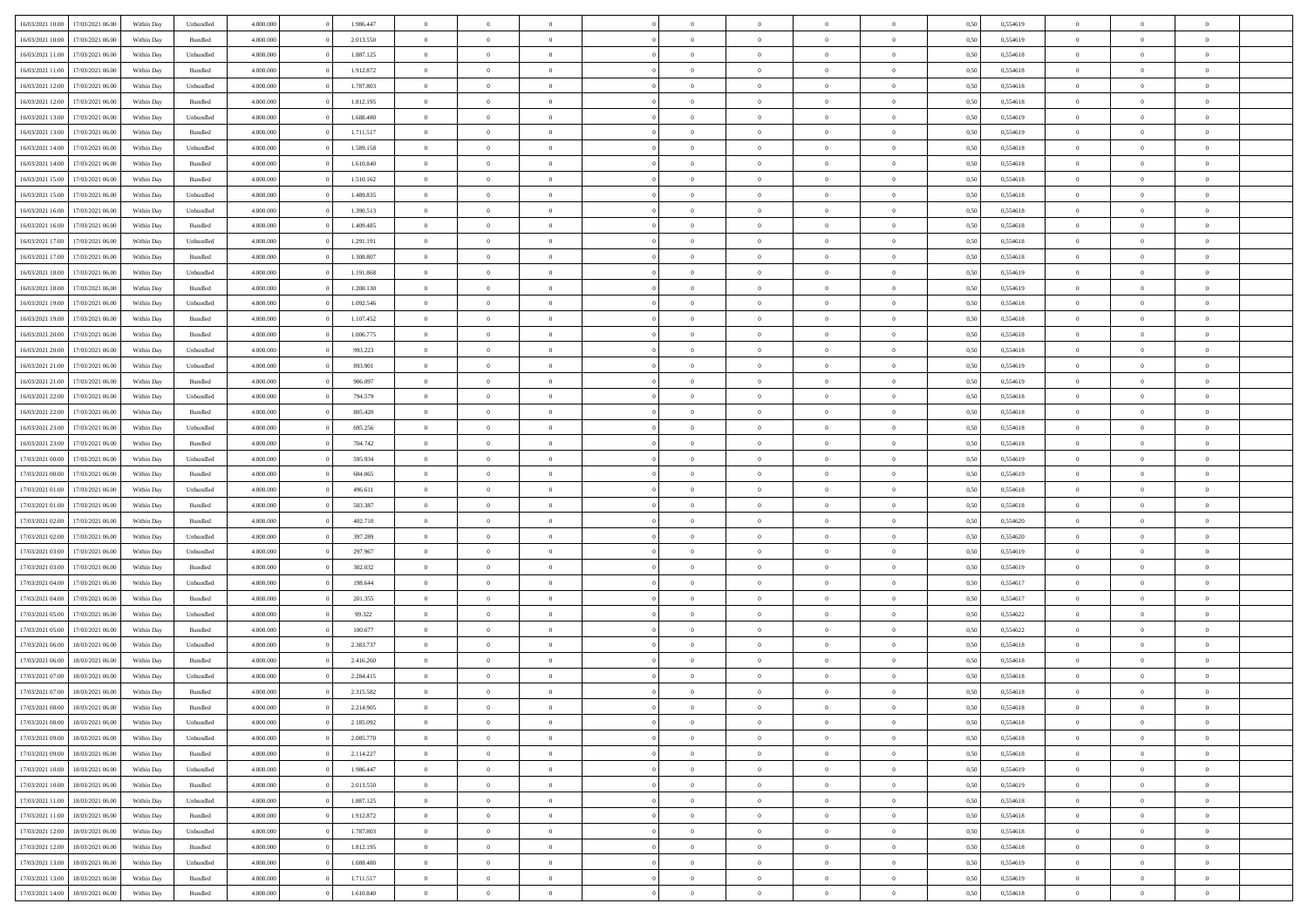| 17/03/2021 14:00 | 18/03/2021 06:00 | Within Day | Unbundled          | 4.800.000 | 1.589.158 | $\overline{0}$ | $\Omega$       |                | $\Omega$       | $\Omega$       | $\theta$       | $\theta$       | 0,50 | 0,554618 | $\theta$       | $\theta$       | $\theta$       |  |
|------------------|------------------|------------|--------------------|-----------|-----------|----------------|----------------|----------------|----------------|----------------|----------------|----------------|------|----------|----------------|----------------|----------------|--|
|                  |                  |            |                    |           |           |                |                |                |                |                |                |                |      |          |                |                |                |  |
| 17/03/2021 15:00 | 18/03/2021 06:00 | Within Day | Unbundled          | 4.800.000 | 1.489.835 | $\overline{0}$ | $\theta$       | $\overline{0}$ | $\overline{0}$ | $\bf{0}$       | $\overline{0}$ | $\bf{0}$       | 0,50 | 0,554618 | $\theta$       | $\overline{0}$ | $\overline{0}$ |  |
| 17/03/2021 15:00 | 18/03/2021 06:00 | Within Day | Bundled            | 4.800.000 | 1.510.162 | $\overline{0}$ | $\overline{0}$ | $\overline{0}$ | $\bf{0}$       | $\bf{0}$       | $\bf{0}$       | $\bf{0}$       | 0,50 | 0,554618 | $\bf{0}$       | $\overline{0}$ | $\overline{0}$ |  |
| 17/03/2021 16:00 | 18/03/2021 06:00 | Within Dav | Unbundled          | 4.800.000 | 1.390.513 | $\overline{0}$ | $\overline{0}$ | $\overline{0}$ | $\overline{0}$ | $\bf{0}$       | $\overline{0}$ | $\overline{0}$ | 0.50 | 0.554618 | $\theta$       | $\theta$       | $\overline{0}$ |  |
| 17/03/2021 16:00 | 18/03/2021 06:00 | Within Day | Bundled            | 4.800.000 | 1.409.485 | $\overline{0}$ | $\theta$       | $\overline{0}$ | $\overline{0}$ | $\bf{0}$       | $\overline{0}$ | $\bf{0}$       | 0,50 | 0,554618 | $\theta$       | $\theta$       | $\overline{0}$ |  |
|                  |                  |            |                    |           |           |                |                |                |                |                |                |                |      |          |                |                |                |  |
| 17/03/2021 17:00 | 18/03/2021 06:00 | Within Day | Unbundled          | 4.800.000 | 1.291.191 | $\overline{0}$ | $\bf{0}$       | $\overline{0}$ | $\bf{0}$       | $\overline{0}$ | $\overline{0}$ | $\mathbf{0}$   | 0,50 | 0,554618 | $\bf{0}$       | $\overline{0}$ | $\bf{0}$       |  |
| 17/03/2021 17:00 | 18/03/2021 06:00 | Within Dav | Bundled            | 4.800.000 | 1.308.807 | $\overline{0}$ | $\overline{0}$ | $\overline{0}$ | $\overline{0}$ | $\overline{0}$ | $\overline{0}$ | $\overline{0}$ | 0.50 | 0,554618 | $\theta$       | $\overline{0}$ | $\overline{0}$ |  |
| 17/03/2021 18:00 | 18/03/2021 06:00 | Within Day | Unbundled          | 4.800.000 | 1.191.868 | $\overline{0}$ | $\theta$       | $\overline{0}$ | $\overline{0}$ | $\bf{0}$       | $\overline{0}$ | $\bf{0}$       | 0,50 | 0,554619 | $\theta$       | $\theta$       | $\overline{0}$ |  |
| 17/03/2021 18:00 | 18/03/2021 06:00 | Within Day | Bundled            | 4.800.000 | 1.208.130 | $\overline{0}$ | $\overline{0}$ | $\overline{0}$ | $\bf{0}$       | $\bf{0}$       | $\bf{0}$       | $\bf{0}$       | 0,50 | 0,554619 | $\,0\,$        | $\overline{0}$ | $\overline{0}$ |  |
| 17/03/2021 19:00 | 18/03/2021 06:00 | Within Dav | Bundled            | 4.800.000 | 1.107.452 | $\overline{0}$ | $\overline{0}$ | $\overline{0}$ | $\overline{0}$ | $\overline{0}$ | $\overline{0}$ | $\overline{0}$ | 0.50 | 0.554618 | $\theta$       | $\overline{0}$ | $\overline{0}$ |  |
| 17/03/2021 19:00 | 18/03/2021 06:00 | Within Day | Unbundled          | 4.800.000 | 1.092.546 | $\overline{0}$ | $\theta$       | $\overline{0}$ | $\overline{0}$ | $\bf{0}$       | $\overline{0}$ | $\bf{0}$       | 0,50 | 0,554618 | $\,$ 0 $\,$    | $\theta$       | $\overline{0}$ |  |
|                  |                  |            |                    |           |           |                |                |                |                |                |                |                |      |          |                |                |                |  |
| 17/03/2021 20.00 | 18/03/2021 06:00 | Within Day | Unbundled          | 4.800.000 | 993.223   | $\overline{0}$ | $\overline{0}$ | $\overline{0}$ | $\bf{0}$       | $\bf{0}$       | $\bf{0}$       | $\bf{0}$       | 0,50 | 0,554618 | $\bf{0}$       | $\overline{0}$ | $\overline{0}$ |  |
| 17/03/2021 20:00 | 18/03/2021 06:00 | Within Day | Bundled            | 4.800.000 | 1.006.775 | $\overline{0}$ | $\overline{0}$ | $\overline{0}$ | $\overline{0}$ | $\bf{0}$       | $\overline{0}$ | $\overline{0}$ | 0.50 | 0.554618 | $\theta$       | $\theta$       | $\overline{0}$ |  |
| 17/03/2021 21:00 | 18/03/2021 06:00 | Within Day | Unbundled          | 4.800.000 | 893.901   | $\overline{0}$ | $\theta$       | $\overline{0}$ | $\overline{0}$ | $\bf{0}$       | $\overline{0}$ | $\bf{0}$       | 0,50 | 0,554619 | $\theta$       | $\overline{0}$ | $\overline{0}$ |  |
| 17/03/2021 21.00 | 18/03/2021 06:00 | Within Day | Bundled            | 4.800.000 | 906.097   | $\overline{0}$ | $\bf{0}$       | $\overline{0}$ | $\bf{0}$       | $\overline{0}$ | $\overline{0}$ | $\mathbf{0}$   | 0,50 | 0,554619 | $\bf{0}$       | $\overline{0}$ | $\bf{0}$       |  |
| 17/03/2021 22:00 | 18/03/2021 06:00 | Within Dav | Unbundled          | 4.800.000 | 794.579   | $\overline{0}$ | $\overline{0}$ | $\overline{0}$ | $\overline{0}$ | $\overline{0}$ | $\overline{0}$ | $\overline{0}$ | 0.50 | 0.554618 | $\theta$       | $\overline{0}$ | $\overline{0}$ |  |
| 17/03/2021 22:00 | 18/03/2021 06:00 | Within Day | Bundled            | 4.800.000 | 805.420   | $\overline{0}$ | $\theta$       | $\overline{0}$ | $\overline{0}$ | $\bf{0}$       | $\overline{0}$ | $\bf{0}$       | 0,50 | 0,554618 | $\theta$       | $\theta$       | $\overline{0}$ |  |
| 17/03/2021 23:00 | 18/03/2021 06:00 | Within Day | Unbundled          | 4.800.000 | 695.256   | $\overline{0}$ | $\overline{0}$ | $\overline{0}$ | $\bf{0}$       | $\bf{0}$       | $\bf{0}$       | $\bf{0}$       | 0,50 | 0,554618 | $\,0\,$        | $\overline{0}$ | $\overline{0}$ |  |
|                  | 18/03/2021 06:00 |            | Bundled            | 4.800.000 | 704.742   | $\overline{0}$ | $\overline{0}$ | $\overline{0}$ | $\overline{0}$ | $\overline{0}$ | $\overline{0}$ | $\overline{0}$ | 0.50 | 0.554618 | $\theta$       | $\overline{0}$ | $\overline{0}$ |  |
| 17/03/2021 23:00 |                  | Within Day |                    |           |           |                |                |                |                |                |                |                |      |          |                |                |                |  |
| 18/03/2021 00:00 | 18/03/2021 06:00 | Within Day | Unbundled          | 4.800.000 | 595.934   | $\overline{0}$ | $\theta$       | $\overline{0}$ | $\overline{0}$ | $\bf{0}$       | $\overline{0}$ | $\bf{0}$       | 0,50 | 0,554619 | $\,$ 0 $\,$    | $\theta$       | $\overline{0}$ |  |
| 18/03/2021 00:00 | 18/03/2021 06:00 | Within Day | Bundled            | 4.800.000 | 604.065   | $\overline{0}$ | $\overline{0}$ | $\overline{0}$ | $\bf{0}$       | $\bf{0}$       | $\bf{0}$       | $\bf{0}$       | 0,50 | 0,554619 | $\bf{0}$       | $\overline{0}$ | $\overline{0}$ |  |
| 18/03/2021 01:00 | 18/03/2021 06:00 | Within Day | Bundled            | 4.800.000 | 503.387   | $\overline{0}$ | $\overline{0}$ | $\overline{0}$ | $\overline{0}$ | $\bf{0}$       | $\overline{0}$ | $\overline{0}$ | 0.50 | 0.554618 | $\theta$       | $\theta$       | $\overline{0}$ |  |
| 18/03/2021 01:00 | 18/03/2021 06:00 | Within Day | Unbundled          | 4.800.000 | 496.611   | $\overline{0}$ | $\theta$       | $\overline{0}$ | $\overline{0}$ | $\bf{0}$       | $\overline{0}$ | $\bf{0}$       | 0,50 | 0,554618 | $\,$ 0 $\,$    | $\overline{0}$ | $\overline{0}$ |  |
| 18/03/2021 02:00 | 18/03/2021 06:00 | Within Day | Unbundled          | 4.800.000 | 397.289   | $\overline{0}$ | $\bf{0}$       | $\overline{0}$ | $\bf{0}$       | $\overline{0}$ | $\overline{0}$ | $\mathbf{0}$   | 0,50 | 0,554620 | $\bf{0}$       | $\overline{0}$ | $\bf{0}$       |  |
| 18/03/2021 02:00 | 18/03/2021 06:00 | Within Dav | Bundled            | 4.800.000 | 402.710   | $\overline{0}$ | $\overline{0}$ | $\overline{0}$ | $\overline{0}$ | $\overline{0}$ | $\overline{0}$ | $\overline{0}$ | 0.50 | 0,554620 | $\theta$       | $\overline{0}$ | $\overline{0}$ |  |
|                  |                  |            |                    |           |           |                |                |                |                |                |                |                |      |          |                |                |                |  |
| 18/03/2021 03:00 | 18/03/2021 06:00 | Within Day | Unbundled          | 4.800.000 | 297.967   | $\overline{0}$ | $\theta$       | $\overline{0}$ | $\overline{0}$ | $\bf{0}$       | $\overline{0}$ | $\bf{0}$       | 0,50 | 0,554619 | $\theta$       | $\theta$       | $\overline{0}$ |  |
| 18/03/2021 03:00 | 18/03/2021 06:00 | Within Day | Bundled            | 4.800.000 | 302.032   | $\overline{0}$ | $\overline{0}$ | $\overline{0}$ | $\bf{0}$       | $\bf{0}$       | $\bf{0}$       | $\bf{0}$       | 0,50 | 0,554619 | $\,0\,$        | $\overline{0}$ | $\overline{0}$ |  |
| 18/03/2021 04:00 | 18/03/2021 06:00 | Within Day | Unbundled          | 4.800.000 | 198.644   | $\overline{0}$ | $\overline{0}$ | $\overline{0}$ | $\overline{0}$ | $\overline{0}$ | $\overline{0}$ | $\overline{0}$ | 0.50 | 0,554617 | $\theta$       | $\overline{0}$ | $\overline{0}$ |  |
| 18/03/2021 04:00 | 18/03/2021 06:00 | Within Day | Bundled            | 4.800.000 | 201.355   | $\overline{0}$ | $\theta$       | $\overline{0}$ | $\overline{0}$ | $\bf{0}$       | $\overline{0}$ | $\bf{0}$       | 0,50 | 0,554617 | $\,$ 0 $\,$    | $\overline{0}$ | $\overline{0}$ |  |
| 18/03/2021 05:00 | 18/03/2021 06:00 | Within Day | Unbundled          | 4.800.000 | 99.322    | $\overline{0}$ | $\overline{0}$ | $\overline{0}$ | $\bf{0}$       | $\bf{0}$       | $\bf{0}$       | $\bf{0}$       | 0,50 | 0,554622 | $\bf{0}$       | $\overline{0}$ | $\overline{0}$ |  |
| 18/03/2021 05:00 | 18/03/2021 06:00 | Within Day | Bundled            | 4.800,000 | 100,677   | $\overline{0}$ | $\Omega$       | $\Omega$       | $\Omega$       | $\Omega$       | $\Omega$       | $\overline{0}$ | 0,50 | 0,554622 | $\,0\,$        | $\theta$       | $\theta$       |  |
| 18/03/2021 06:00 | 19/03/2021 06:00 | Within Day | Unbundled          | 4.800.000 | 2.383.737 | $\overline{0}$ | $\theta$       | $\overline{0}$ | $\overline{0}$ | $\bf{0}$       | $\overline{0}$ | $\bf{0}$       | 0,50 | 0,554618 | $\theta$       | $\theta$       | $\overline{0}$ |  |
|                  |                  |            |                    |           |           |                |                |                |                |                |                |                |      |          |                |                |                |  |
| 18/03/2021 06:00 | 19/03/2021 06:00 | Within Day | Bundled            | 4.800.000 | 2.416.260 | $\overline{0}$ | $\overline{0}$ | $\overline{0}$ | $\bf{0}$       | $\bf{0}$       | $\overline{0}$ | $\mathbf{0}$   | 0,50 | 0,554618 | $\bf{0}$       | $\overline{0}$ | $\bf{0}$       |  |
| 18/03/2021 07:00 | 19/03/2021 06:00 | Within Day | Bundled            | 4.800,000 | 2.315.582 | $\overline{0}$ | $\Omega$       | $\Omega$       | $\Omega$       | $\bf{0}$       | $\overline{0}$ | $\overline{0}$ | 0.50 | 0.554618 | $\theta$       | $\theta$       | $\theta$       |  |
| 18/03/2021 07:00 | 19/03/2021 06:00 | Within Day | Unbundled          | 4.800.000 | 2.284.415 | $\overline{0}$ | $\theta$       | $\overline{0}$ | $\overline{0}$ | $\bf{0}$       | $\overline{0}$ | $\bf{0}$       | 0,50 | 0,554618 | $\,$ 0 $\,$    | $\theta$       | $\overline{0}$ |  |
| 18/03/2021 08:00 | 19/03/2021 06:00 | Within Day | Unbundled          | 4.800.000 | 2.185.092 | $\overline{0}$ | $\overline{0}$ | $\overline{0}$ | $\bf{0}$       | $\bf{0}$       | $\bf{0}$       | $\bf{0}$       | 0,50 | 0,554618 | $\,0\,$        | $\overline{0}$ | $\overline{0}$ |  |
| 18/03/2021 08:00 | 19/03/2021 06:00 | Within Day | Bundled            | 4.800,000 | 2.214.905 | $\overline{0}$ | $\Omega$       | $\Omega$       | $\Omega$       | $\theta$       | $\theta$       | $\overline{0}$ | 0.50 | 0.554618 | $\theta$       | $\theta$       | $\theta$       |  |
| 18/03/2021 09:00 | 19/03/2021 06:00 | Within Day | Unbundled          | 4.800.000 | 2.085.770 | $\overline{0}$ | $\theta$       | $\overline{0}$ | $\overline{0}$ | $\bf{0}$       | $\overline{0}$ | $\bf{0}$       | 0,50 | 0,554618 | $\,$ 0 $\,$    | $\overline{0}$ | $\overline{0}$ |  |
|                  |                  |            |                    |           |           |                | $\overline{0}$ |                |                | $\bf{0}$       |                |                |      |          |                | $\overline{0}$ | $\overline{0}$ |  |
| 18/03/2021 09:00 | 19/03/2021 06:00 | Within Day | Bundled            | 4.800.000 | 2.114.227 | $\overline{0}$ |                | $\overline{0}$ | $\bf{0}$       |                | $\bf{0}$       | $\bf{0}$       | 0,50 | 0,554618 | $\bf{0}$       |                |                |  |
| 18/03/2021 10:00 | 19/03/2021 06:00 | Within Day | Unbundled          | 4.800,000 | 1.986.447 | $\overline{0}$ | $\Omega$       | $\Omega$       | $\Omega$       | $\Omega$       | $\overline{0}$ | $\overline{0}$ | 0,50 | 0,554619 | $\,0\,$        | $\theta$       | $\theta$       |  |
| 18/03/2021 10:00 | 19/03/2021 06:00 | Within Day | Bundled            | 4.800.000 | 2.013.550 | $\overline{0}$ | $\theta$       | $\overline{0}$ | $\overline{0}$ | $\bf{0}$       | $\overline{0}$ | $\bf{0}$       | 0,50 | 0,554619 | $\,$ 0 $\,$    | $\overline{0}$ | $\overline{0}$ |  |
| 18/03/2021 11:00 | 19/03/2021 06:00 | Within Day | Unbundled          | 4.800.000 | 1.887.125 | $\overline{0}$ | $\overline{0}$ | $\overline{0}$ | $\bf{0}$       | $\bf{0}$       | $\bf{0}$       | $\mathbf{0}$   | 0,50 | 0,554618 | $\overline{0}$ | $\overline{0}$ | $\bf{0}$       |  |
| 18/03/2021 11:00 | 19/03/2021 06:00 | Within Day | Bundled            | 4.800,000 | 1.912.872 | $\overline{0}$ | $\Omega$       | $\Omega$       | $\Omega$       | $\Omega$       | $\Omega$       | $\overline{0}$ | 0.50 | 0.554618 | $\theta$       | $\theta$       | $\theta$       |  |
| 18/03/2021 12:00 | 19/03/2021 06:00 | Within Day | Unbundled          | 4.800.000 | 1.787.803 | $\overline{0}$ | $\overline{0}$ | $\overline{0}$ | $\bf{0}$       | $\,$ 0         | $\bf{0}$       | $\bf{0}$       | 0,50 | 0,554618 | $\,0\,$        | $\overline{0}$ | $\overline{0}$ |  |
| 18/03/2021 12:00 | 19/03/2021 06:00 | Within Day | $\mathbf B$ undled | 4.800.000 | 1.812.195 | $\bf{0}$       | $\bf{0}$       |                |                |                |                |                | 0,50 | 0,554618 | $\bf{0}$       | $\overline{0}$ |                |  |
| 18/03/2021 13:00 | 19/03/2021 06:00 | Within Day | Bundled            | 4.800.000 | 1.711.517 | $\overline{0}$ | $\overline{0}$ | $\overline{0}$ | $\Omega$       | $\overline{0}$ | $\overline{0}$ | $\overline{0}$ | 0.50 | 0.554619 | $\theta$       | $\theta$       | $\theta$       |  |
|                  |                  |            |                    |           |           |                |                |                |                |                |                |                |      |          |                |                |                |  |
| 18/03/2021 13:00 | 19/03/2021 06:00 | Within Day | Unbundled          | 4.800.000 | 1.688.480 | $\overline{0}$ | $\,$ 0         | $\overline{0}$ | $\bf{0}$       | $\,$ 0 $\,$    | $\overline{0}$ | $\mathbf{0}$   | 0,50 | 0,554619 | $\,$ 0 $\,$    | $\,$ 0 $\,$    | $\,$ 0         |  |
| 18/03/2021 14:00 | 19/03/2021 06:00 | Within Day | Bundled            | 4.800.000 | 1.610.840 | $\overline{0}$ | $\overline{0}$ | $\overline{0}$ | $\overline{0}$ | $\overline{0}$ | $\overline{0}$ | $\mathbf{0}$   | 0,50 | 0,554618 | $\overline{0}$ | $\bf{0}$       | $\bf{0}$       |  |
| 18/03/2021 14:00 | 19/03/2021 06:00 | Within Day | Unbundled          | 4.800,000 | 1.589.158 | $\overline{0}$ | $\overline{0}$ | $\overline{0}$ | $\Omega$       | $\overline{0}$ | $\overline{0}$ | $\bf{0}$       | 0,50 | 0,554618 | $\overline{0}$ | $\theta$       | $\overline{0}$ |  |
| 18/03/2021 15:00 | 19/03/2021 06:00 | Within Day | Bundled            | 4.800.000 | 1.510.162 | $\overline{0}$ | $\,$ 0         | $\overline{0}$ | $\overline{0}$ | $\,$ 0 $\,$    | $\overline{0}$ | $\bf{0}$       | 0,50 | 0,554618 | $\,$ 0 $\,$    | $\overline{0}$ | $\overline{0}$ |  |
| 18/03/2021 15:00 | 19/03/2021 06:00 | Within Day | Unbundled          | 4.800.000 | 1.489.835 | $\overline{0}$ | $\overline{0}$ | $\overline{0}$ | $\overline{0}$ | $\overline{0}$ | $\overline{0}$ | $\mathbf{0}$   | 0,50 | 0,554618 | $\overline{0}$ | $\overline{0}$ | $\bf{0}$       |  |
| 18/03/2021 16:00 | 19/03/2021 06:00 | Within Day | Bundled            | 4.800.000 | 1.409.485 | $\overline{0}$ | $\overline{0}$ | $\overline{0}$ | $\Omega$       | $\overline{0}$ | $\overline{0}$ | $\bf{0}$       | 0.50 | 0,554618 | $\overline{0}$ | $\theta$       | $\overline{0}$ |  |
| 18/03/2021 16:00 | 19/03/2021 06:00 | Within Day | Unbundled          | 4.800.000 | 1.390.513 | $\overline{0}$ | $\,$ 0         | $\overline{0}$ | $\bf{0}$       | $\bf{0}$       | $\bf{0}$       | $\bf{0}$       | 0,50 | 0,554618 | $\,$ 0 $\,$    | $\overline{0}$ | $\overline{0}$ |  |
|                  |                  |            |                    |           |           |                |                |                |                |                |                |                |      |          |                |                |                |  |
| 18/03/2021 17:00 | 19/03/2021 06:00 | Within Day | Unbundled          | 4.800.000 | 1.291.191 | $\overline{0}$ | $\bf{0}$       | $\overline{0}$ | $\overline{0}$ | $\overline{0}$ | $\overline{0}$ | $\mathbf{0}$   | 0,50 | 0,554618 | $\overline{0}$ | $\overline{0}$ | $\bf{0}$       |  |
| 18/03/2021 17:00 | 19/03/2021 06:00 | Within Day | Bundled            | 4.800,000 | 1.308.807 | $\overline{0}$ | $\overline{0}$ | $\overline{0}$ | $\Omega$       | $\overline{0}$ | $\overline{0}$ | $\bf{0}$       | 0.50 | 0,554618 | $\overline{0}$ | $\overline{0}$ | $\overline{0}$ |  |
| 18/03/2021 18:00 | 19/03/2021 06:00 | Within Day | Unbundled          | 4.800.000 | 1.191.868 | $\overline{0}$ | $\bf{0}$       | $\overline{0}$ | $\bf{0}$       | $\bf{0}$       | $\bf{0}$       | $\mathbf{0}$   | 0,50 | 0,554619 | $\,$ 0 $\,$    | $\,$ 0 $\,$    | $\bf{0}$       |  |
| 18/03/2021 18:00 | 19/03/2021 06:00 | Within Day | Bundled            | 4.800.000 | 1.208.130 | $\overline{0}$ | $\overline{0}$ | $\overline{0}$ | $\overline{0}$ | $\bf{0}$       | $\bf{0}$       | $\mathbf{0}$   | 0,50 | 0,554619 | $\overline{0}$ | $\bf{0}$       | $\bf{0}$       |  |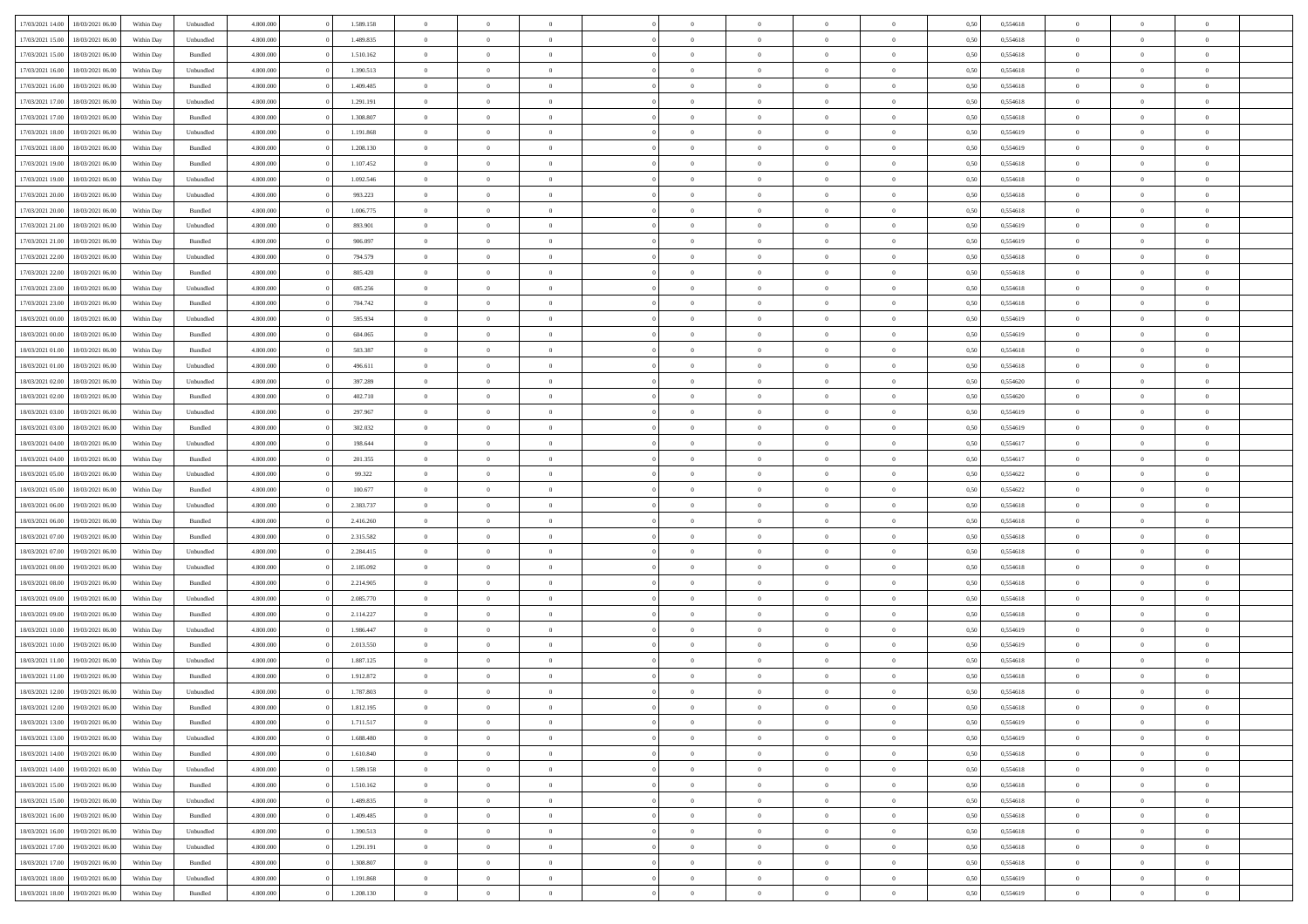| 18/03/2021 19:00                  | 19/03/2021 06:00 | Within Day | Bundled                     | 4.800.000 | 1.107.452 | $\overline{0}$             | $\theta$       |                | $\overline{0}$ | $\bf{0}$       | $\overline{0}$ | $\theta$       | 0,50 | 0,554618 | $\theta$       | $\theta$       | $\theta$       |  |
|-----------------------------------|------------------|------------|-----------------------------|-----------|-----------|----------------------------|----------------|----------------|----------------|----------------|----------------|----------------|------|----------|----------------|----------------|----------------|--|
| 18/03/2021 19:00                  | 19/03/2021 06:00 | Within Day | Unbundled                   | 4.800.000 | 1.092.546 | $\overline{0}$             | $\overline{0}$ | $\overline{0}$ | $\overline{0}$ | $\bf{0}$       | $\bf{0}$       | $\bf{0}$       | 0,50 | 0,554618 | $\,$ 0 $\,$    | $\overline{0}$ | $\overline{0}$ |  |
|                                   |                  |            |                             |           |           |                            |                |                |                |                |                |                |      |          |                |                |                |  |
| 18/03/2021 20:00                  | 19/03/2021 06:00 | Within Day | Unbundled                   | 4.800,000 | 993.223   | $\overline{0}$             | $\overline{0}$ | $\overline{0}$ | $\overline{0}$ | $\bf{0}$       | $\overline{0}$ | $\mathbf{0}$   | 0,50 | 0,554618 | $\bf{0}$       | $\overline{0}$ | $\bf{0}$       |  |
| 18/03/2021 20:00                  | 19/03/2021 06:00 | Within Day | Bundled                     | 4.800.000 | 1.006.775 | $\overline{0}$             | $\overline{0}$ | $\overline{0}$ | $\overline{0}$ | $\,0\,$        | $\overline{0}$ | $\overline{0}$ | 0,50 | 0,554618 | $\,$ 0 $\,$    | $\overline{0}$ | $\overline{0}$ |  |
| 18/03/2021 21:00                  | 19/03/2021 06.00 | Within Day | Unbundled                   | 4.800.000 | 893.901   | $\overline{0}$             | $\overline{0}$ | $\overline{0}$ | $\overline{0}$ | $\,$ 0         | $\overline{0}$ | $\bf{0}$       | 0,50 | 0,554619 | $\,$ 0 $\,$    | $\overline{0}$ | $\overline{0}$ |  |
| 18/03/2021 21:00                  | 19/03/2021 06:00 | Within Day | Bundled                     | 4.800,000 | 906,097   | $\overline{0}$             | $\overline{0}$ | $\overline{0}$ | $\overline{0}$ | $\bf{0}$       | $\overline{0}$ | $\bf{0}$       | 0.50 | 0.554619 | $\,0\,$        | $\overline{0}$ | $\overline{0}$ |  |
| 18/03/2021 22:00                  | 19/03/2021 06:00 | Within Day | Unbundled                   | 4.800.000 | 794.579   | $\overline{0}$             | $\overline{0}$ | $\overline{0}$ | $\overline{0}$ | $\bf{0}$       | $\overline{0}$ | $\bf{0}$       | 0,50 | 0,554618 | $\,$ 0 $\,$    | $\overline{0}$ | $\overline{0}$ |  |
| 18/03/2021 22:00                  | 19/03/2021 06.00 | Within Day | Bundled                     | 4.800.000 | 805.420   | $\overline{0}$             | $\overline{0}$ | $\overline{0}$ | $\overline{0}$ | $\,$ 0         | $\bf{0}$       | $\bf{0}$       | 0,50 | 0,554618 | $\,$ 0 $\,$    | $\overline{0}$ | $\overline{0}$ |  |
| 18/03/2021 23:00                  | 19/03/2021 06:00 | Within Day | Unbundled                   | 4.800,000 | 695.256   | $\overline{0}$             | $\overline{0}$ | $\overline{0}$ | $\overline{0}$ | $\bf{0}$       | $\overline{0}$ | $\bf{0}$       | 0.50 | 0.554618 | $\bf{0}$       | $\overline{0}$ | $\bf{0}$       |  |
| 18/03/2021 23:00                  | 19/03/2021 06:00 | Within Day | Bundled                     | 4.800.000 | 704.742   | $\overline{0}$             | $\overline{0}$ | $\overline{0}$ | $\overline{0}$ | $\bf{0}$       | $\overline{0}$ | $\bf{0}$       | 0,50 | 0,554618 | $\,$ 0 $\,$    | $\overline{0}$ | $\overline{0}$ |  |
| 19/03/2021 00:00                  | 19/03/2021 06.00 | Within Day | Unbundled                   | 4.800.000 | 595.934   | $\bf{0}$                   | $\overline{0}$ | $\overline{0}$ | $\overline{0}$ | $\,$ 0         | $\bf{0}$       | $\bf{0}$       | 0,50 | 0,554619 | $\,$ 0 $\,$    | $\overline{0}$ | $\overline{0}$ |  |
| 19/03/2021 00:00                  | 19/03/2021 06:00 | Within Day | Bundled                     | 4.800,000 | 604.065   | $\overline{0}$             | $\overline{0}$ | $\overline{0}$ | $\overline{0}$ | $\bf{0}$       | $\overline{0}$ | $\mathbf{0}$   | 0.50 | 0.554619 | $\overline{0}$ | $\,$ 0 $\,$    | $\bf{0}$       |  |
| 19/03/2021 01:00                  | 19/03/2021 06:00 | Within Day | Bundled                     | 4.800.000 | 503.387   | $\overline{0}$             | $\overline{0}$ | $\overline{0}$ | $\overline{0}$ | $\bf{0}$       | $\overline{0}$ | $\overline{0}$ | 0,50 | 0,554618 | $\,$ 0 $\,$    | $\overline{0}$ | $\overline{0}$ |  |
| 19/03/2021 01:00                  | 19/03/2021 06.00 | Within Day | Unbundled                   | 4.800.000 | 496.611   | $\overline{0}$             | $\theta$       | $\overline{0}$ | $\overline{0}$ | $\,$ 0         | $\bf{0}$       | $\bf{0}$       | 0,50 | 0,554618 | $\,$ 0 $\,$    | $\overline{0}$ | $\overline{0}$ |  |
| 19/03/2021 02:00                  | 19/03/2021 06:00 | Within Day | Unbundled                   | 4.800,000 | 397.289   | $\overline{0}$             | $\overline{0}$ | $\overline{0}$ | $\overline{0}$ | $\bf{0}$       | $\overline{0}$ | $\bf{0}$       | 0.50 | 0.554620 | $\,0\,$        | $\theta$       | $\overline{0}$ |  |
|                                   |                  |            |                             |           |           |                            |                |                |                |                |                |                |      |          |                |                |                |  |
| 19/03/2021 02:00                  | 19/03/2021 06:00 | Within Day | Bundled                     | 4.800.000 | 402.710   | $\overline{0}$             | $\overline{0}$ | $\overline{0}$ | $\overline{0}$ | $\bf{0}$       | $\overline{0}$ | $\bf{0}$       | 0,50 | 0,554620 | $\,$ 0 $\,$    | $\theta$       | $\overline{0}$ |  |
| 19/03/2021 03:00                  | 19/03/2021 06.00 | Within Day | Unbundled                   | 4.800.000 | 297.967   | $\overline{0}$             | $\overline{0}$ | $\overline{0}$ | $\overline{0}$ | $\,$ 0         | $\bf{0}$       | $\bf{0}$       | 0,50 | 0,554619 | $\,$ 0 $\,$    | $\overline{0}$ | $\overline{0}$ |  |
| 19/03/2021 03:00                  | 19/03/2021 06:00 | Within Day | Bundled                     | 4.800,000 | 302.032   | $\overline{0}$             | $\overline{0}$ | $\overline{0}$ | $\overline{0}$ | $\bf{0}$       | $\overline{0}$ | $\mathbf{0}$   | 0.50 | 0.554619 | $\bf{0}$       | $\overline{0}$ | $\bf{0}$       |  |
| 19/03/2021 04:00                  | 19/03/2021 06:00 | Within Day | Unbundled                   | 4.800.000 | 198.644   | $\overline{0}$             | $\overline{0}$ | $\overline{0}$ | $\overline{0}$ | $\bf{0}$       | $\overline{0}$ | $\bf{0}$       | 0,50 | 0,554617 | $\,$ 0 $\,$    | $\overline{0}$ | $\overline{0}$ |  |
| 19/03/2021 04:00                  | 19/03/2021 06.00 | Within Day | Bundled                     | 4.800.000 | 201.355   | $\overline{0}$             | $\overline{0}$ | $\overline{0}$ | $\overline{0}$ | $\bf{0}$       | $\bf{0}$       | $\bf{0}$       | 0,50 | 0,554617 | $\,$ 0 $\,$    | $\overline{0}$ | $\overline{0}$ |  |
| 19/03/2021 05:00                  | 19/03/2021 06:00 | Within Day | Unbundled                   | 4.800,000 | 99.322    | $\overline{0}$             | $\overline{0}$ | $\overline{0}$ | $\overline{0}$ | $\bf{0}$       | $\overline{0}$ | $\mathbf{0}$   | 0.50 | 0.554622 | $\,$ 0 $\,$    | $\,$ 0 $\,$    | $\overline{0}$ |  |
| 19/03/2021 05:00                  | 19/03/2021 06:00 | Within Day | Bundled                     | 4.800.000 | 100.677   | $\overline{0}$             | $\overline{0}$ | $\overline{0}$ | $\overline{0}$ | $\bf{0}$       | $\overline{0}$ | $\overline{0}$ | 0,50 | 0,554622 | $\,$ 0 $\,$    | $\overline{0}$ | $\overline{0}$ |  |
| 19/03/2021 06:00                  | 20/03/2021 06:00 | Within Day | Unbundled                   | 4.800.000 | 2.383.737 | $\overline{0}$             | $\overline{0}$ | $\overline{0}$ | $\overline{0}$ | $\,$ 0         | $\overline{0}$ | $\bf{0}$       | 0,50 | 0,554618 | $\,$ 0 $\,$    | $\overline{0}$ | $\overline{0}$ |  |
| 19/03/2021 06:00                  | 20/03/2021 06:00 | Within Day | Bundled                     | 4.800,000 | 2.416.260 | $\overline{0}$             | $\overline{0}$ | $\overline{0}$ | $\overline{0}$ | $\bf{0}$       | $\overline{0}$ | $\bf{0}$       | 0.50 | 0.554618 | $\,0\,$        | $\overline{0}$ | $\overline{0}$ |  |
| 19/03/2021 07:00                  | 20/03/2021 06:00 | Within Day | Bundled                     | 4.800.000 | 2.315.582 | $\overline{0}$             | $\overline{0}$ | $\overline{0}$ | $\overline{0}$ | $\bf{0}$       | $\overline{0}$ | $\bf{0}$       | 0,50 | 0,554618 | $\,$ 0 $\,$    | $\theta$       | $\overline{0}$ |  |
| 19/03/2021 07:00                  | 20/03/2021 06:00 | Within Day | Unbundled                   | 4.800.000 | 2.284.415 | $\overline{0}$             | $\theta$       | $\overline{0}$ | $\overline{0}$ | $\,$ 0         | $\overline{0}$ | $\bf{0}$       | 0,50 | 0,554618 | $\,$ 0 $\,$    | $\overline{0}$ | $\overline{0}$ |  |
| 19/03/2021 08:00                  | 20/03/2021 06:00 | Within Day | Unbundled                   | 4.800,000 | 2.185.092 | $\overline{0}$             | $\overline{0}$ | $\overline{0}$ | $\overline{0}$ | $\bf{0}$       | $\overline{0}$ | $\bf{0}$       | 0.50 | 0.554618 | $\bf{0}$       | $\overline{0}$ | $\bf{0}$       |  |
| 19/03/2021 08:00                  | 20/03/2021 06:00 | Within Day | Bundled                     | 4.800.000 | 2.214.905 | $\overline{0}$             | $\overline{0}$ | $\overline{0}$ | $\overline{0}$ | $\bf{0}$       | $\overline{0}$ | $\bf{0}$       | 0,50 | 0,554618 | $\,$ 0 $\,$    | $\overline{0}$ | $\overline{0}$ |  |
| 19/03/2021 09:00                  | 20/03/2021 06:00 | Within Day | Unbundled                   | 4.800.000 | 2.085.770 | $\bf{0}$                   | $\overline{0}$ | $\overline{0}$ | $\overline{0}$ | $\bf{0}$       | $\overline{0}$ | $\bf{0}$       | 0,50 | 0,554618 | $\,$ 0 $\,$    | $\overline{0}$ | $\overline{0}$ |  |
|                                   |                  |            |                             |           |           |                            |                |                |                |                |                |                |      |          |                |                |                |  |
| 19/03/2021 09:00                  | 20/03/2021 06:00 | Within Day | Bundled                     | 4.800,000 | 2.114.227 | $\overline{0}$             | $\overline{0}$ | $\overline{0}$ | $\overline{0}$ | $\bf{0}$       | $\overline{0}$ | $\mathbf{0}$   | 0.50 | 0.554618 | $\overline{0}$ | $\,$ 0 $\,$    | $\bf{0}$       |  |
| 19/03/2021 10:00                  | 20/03/2021 06:00 | Within Dav | Unbundled                   | 4.800.000 | 1.986.447 | $\overline{0}$             | $\overline{0}$ | $\overline{0}$ | $\overline{0}$ | $\overline{0}$ | $\overline{0}$ | $\overline{0}$ | 0.50 | 0,554619 | $\theta$       | $\overline{0}$ | $\overline{0}$ |  |
| 19/03/2021 10:00                  | 20/03/2021 06:00 | Within Day | Bundled                     | 4.800.000 | 2.013.550 | $\overline{0}$             | $\overline{0}$ | $\overline{0}$ | $\overline{0}$ | $\,$ 0         | $\overline{0}$ | $\bf{0}$       | 0,50 | 0,554619 | $\,$ 0 $\,$    | $\overline{0}$ | $\overline{0}$ |  |
| 19/03/2021 11:00                  | 20/03/2021 06:00 | Within Day | Unbundled                   | 4.800,000 | 1.887.125 | $\overline{0}$             | $\overline{0}$ | $\overline{0}$ | $\overline{0}$ | $\bf{0}$       | $\overline{0}$ | $\bf{0}$       | 0.50 | 0.554618 | $\,0\,$        | $\theta$       | $\overline{0}$ |  |
| 19/03/2021 11:00                  | 20/03/2021 06:00 | Within Dav | Bundled                     | 4.800.000 | 1.912.872 | $\overline{0}$             | $\overline{0}$ | $\Omega$       | $\overline{0}$ | $\mathbf{0}$   | $\overline{0}$ | $\overline{0}$ | 0,50 | 0,554618 | $\theta$       | $\overline{0}$ | $\overline{0}$ |  |
| 19/03/2021 12:00                  | 20/03/2021 06:00 | Within Day | Unbundled                   | 4.800.000 | 1.787.803 | $\overline{0}$             | $\overline{0}$ | $\overline{0}$ | $\overline{0}$ | $\,$ 0         | $\overline{0}$ | $\bf{0}$       | 0,50 | 0,554618 | $\,$ 0 $\,$    | $\overline{0}$ | $\overline{0}$ |  |
| 19/03/2021 12:00                  | 20/03/2021 06:00 | Within Day | Bundled                     | 4.800,000 | 1.812.195 | $\overline{0}$             | $\overline{0}$ | $\overline{0}$ | $\overline{0}$ | $\bf{0}$       | $\overline{0}$ | $\mathbf{0}$   | 0.50 | 0.554618 | $\bf{0}$       | $\overline{0}$ | $\bf{0}$       |  |
| 19/03/2021 13:00                  | 20/03/2021 06:00 | Within Dav | Bundled                     | 4.800.000 | 1.711.517 | $\overline{0}$             | $\overline{0}$ | $\overline{0}$ | $\overline{0}$ | $\overline{0}$ | $\overline{0}$ | $\overline{0}$ | 0,50 | 0,554619 | $\theta$       | $\overline{0}$ | $\overline{0}$ |  |
| 19/03/2021 13:00                  | 20/03/2021 06:00 | Within Day | Unbundled                   | 4.800.000 | 1.688.480 | $\overline{0}$             | $\overline{0}$ | $\overline{0}$ | $\bf{0}$       | $\bf{0}$       | $\overline{0}$ | $\bf{0}$       | 0,50 | 0,554619 | $\,$ 0 $\,$    | $\overline{0}$ | $\overline{0}$ |  |
| 19/03/2021 14:00                  | 20/03/2021 06:00 | Within Day | Unbundled                   | 4.800,000 | 1.589.158 | $\overline{0}$             | $\overline{0}$ | $\overline{0}$ | $\overline{0}$ | $\bf{0}$       | $\overline{0}$ | $\mathbf{0}$   | 0.50 | 0.554618 | $\overline{0}$ | $\,$ 0 $\,$    | $\bf{0}$       |  |
| 19/03/2021 14:00                  | 20/03/2021 06:00 | Within Dav | Bundled                     | 4.800.000 | 1.610.840 | $\overline{0}$             | $\overline{0}$ | $\Omega$       | $\overline{0}$ | $\overline{0}$ | $\overline{0}$ | $\overline{0}$ | 0,50 | 0,554618 | $\theta$       | $\overline{0}$ | $\overline{0}$ |  |
| 19/03/2021 15:00                  | 20/03/2021 06:00 | Within Day | Unbundled                   | 4.800.000 | 1.489.835 | $\overline{0}$             | $\overline{0}$ | $\overline{0}$ | $\overline{0}$ | $\bf{0}$       | $\overline{0}$ | $\bf{0}$       | 0,50 | 0,554618 | $\,$ 0 $\,$    | $\overline{0}$ | $\overline{0}$ |  |
| 19/03/2021 15:00                  | 20/03/2021 06:00 | Within Day | Bundled                     | 4.800,000 | 1.510.162 | $\overline{0}$             | $\overline{0}$ | $\overline{0}$ | $\overline{0}$ | $\bf{0}$       | $\Omega$       | $\bf{0}$       | 0.50 | 0.554618 | $\,0\,$        | $\theta$       | $\overline{0}$ |  |
| 19/03/2021 16:00                  | 20/03/2021 06:00 | Within Dav | Unbundled                   | 4.800.000 | 1.390.513 | $\overline{0}$             | $\theta$       | $\Omega$       | $\overline{0}$ | $\bf{0}$       | $\overline{0}$ | $\overline{0}$ | 0.50 | 0,554618 | $\theta$       | $\overline{0}$ | $\overline{0}$ |  |
| 19/03/2021 16:00                  | 20/03/2021 06:00 | Within Day | Bundled                     | 4.800.000 | 1.409.485 | $\overline{0}$             | $\overline{0}$ | $\overline{0}$ | $\bf{0}$       | $\,$ 0         | $\overline{0}$ | $\bf{0}$       | 0,50 | 0,554618 | $\,$ 0 $\,$    | $\overline{0}$ | $\overline{0}$ |  |
| 19/03/2021 17:00 20/03/2021 06:00 |                  | Within Day | $\ensuremath{\mathsf{Unb}}$ | 4.800.000 | 1.291.191 |                            | $\theta$       |                | $^{\circ}$     | $\bf{0}$       |                |                | 0,50 | 0,554618 | $\bf{0}$       | $\theta$       |                |  |
| 19/03/2021 17:00                  | 20/03/2021 06:00 | Within Day | Bundled                     | 4.800.000 | 1.308.807 | $\bf{0}$<br>$\overline{0}$ | $\overline{0}$ | $\overline{0}$ | $\overline{0}$ | $\overline{0}$ | $\overline{0}$ | $\mathbf{0}$   | 0,50 | 0,554618 | $\theta$       | $\overline{0}$ | $\overline{0}$ |  |
|                                   |                  |            |                             |           |           |                            |                |                |                |                |                |                |      |          |                |                |                |  |
| 19/03/2021 18:00                  | 20/03/2021 06:00 | Within Day | Bundled                     | 4.800.000 | 1.208.130 | $\overline{0}$             | $\overline{0}$ | $\overline{0}$ | $\bf{0}$       | $\overline{0}$ | $\overline{0}$ | $\bf{0}$       | 0,50 | 0,554619 | $\overline{0}$ | $\overline{0}$ | $\bf{0}$       |  |
| 19/03/2021 18:00                  | 20/03/2021 06:00 | Within Day | Unbundled                   | 4.800.000 | 1.191.868 | $\overline{0}$             | $\overline{0}$ | $\overline{0}$ | $\overline{0}$ | $\overline{0}$ | $\overline{0}$ | $\mathbf{0}$   | 0.50 | 0.554619 | $\overline{0}$ | $\bf{0}$       | $\bf{0}$       |  |
| 19/03/2021 19:00                  | 20/03/2021 06:00 | Within Day | Unbundled                   | 4.800.000 | 1.092.546 | $\overline{0}$             | $\overline{0}$ | $\overline{0}$ | $\overline{0}$ | $\overline{0}$ | $\overline{0}$ | $\mathbf{0}$   | 0,50 | 0,554618 | $\overline{0}$ | $\theta$       | $\overline{0}$ |  |
| 19/03/2021 19:00                  | 20/03/2021 06:00 | Within Day | Bundled                     | 4.800.000 | 1.107.452 | $\overline{0}$             | $\overline{0}$ | $\overline{0}$ | $\overline{0}$ | $\bf{0}$       | $\bf{0}$       | $\bf{0}$       | 0,50 | 0,554618 | $\bf{0}$       | $\overline{0}$ | $\overline{0}$ |  |
| 19/03/2021 20:00                  | 20/03/2021 06:00 | Within Day | Unbundled                   | 4.800,000 | 993.223   | $\overline{0}$             | $\overline{0}$ | $\overline{0}$ | $\overline{0}$ | $\bf{0}$       | $\overline{0}$ | $\mathbf{0}$   | 0.50 | 0.554618 | $\,$ 0 $\,$    | $\overline{0}$ | $\overline{0}$ |  |
| 19/03/2021 20:00                  | 20/03/2021 06:00 | Within Day | Bundled                     | 4.800.000 | 1.006.775 | $\overline{0}$             | $\overline{0}$ | $\overline{0}$ | $\overline{0}$ | $\overline{0}$ | $\overline{0}$ | $\overline{0}$ | 0,50 | 0,554618 | $\overline{0}$ | $\overline{0}$ | $\overline{0}$ |  |
| 19/03/2021 21:00                  | 20/03/2021 06:00 | Within Day | Unbundled                   | 4.800.000 | 893.901   | $\overline{0}$             | $\,$ 0         | $\overline{0}$ | $\bf{0}$       | $\overline{0}$ | $\overline{0}$ | $\bf{0}$       | 0,50 | 0,554619 | $\,$ 0 $\,$    | $\overline{0}$ | $\overline{0}$ |  |
| 19/03/2021 21:00                  | 20/03/2021 06:00 | Within Day | Bundled                     | 4.800,000 | 906.097   | $\overline{0}$             | $\overline{0}$ | $\overline{0}$ | $\overline{0}$ | $\bf{0}$       | $\overline{0}$ | $\mathbf{0}$   | 0.50 | 0.554619 | $\mathbf{0}$   | $\bf{0}$       | $\bf{0}$       |  |
| 19/03/2021 22.00                  | 20/03/2021 06:00 | Within Day | Unbundled                   | 4.800.000 | 794.579   | $\overline{0}$             | $\overline{0}$ | $\overline{0}$ | $\overline{0}$ | $\overline{0}$ | $\overline{0}$ | $\overline{0}$ | 0,50 | 0,554618 | $\overline{0}$ | $\overline{0}$ | $\overline{0}$ |  |
| 19/03/2021 22:00                  | 20/03/2021 06:00 | Within Day | Bundled                     | 4.800.000 | 805.420   | $\overline{0}$             | $\bf{0}$       | $\overline{0}$ | $\bf{0}$       | $\bf{0}$       | $\bf{0}$       | $\bf{0}$       | 0,50 | 0,554618 | $\overline{0}$ | $\overline{0}$ | $\bf{0}$       |  |
| 19/03/2021 23:00 20/03/2021 06:00 |                  | Within Day | Unbundled                   | 4.800.000 | 695.256   | $\,$ 0 $\,$                | $\,$ 0 $\,$    | $\overline{0}$ | $\overline{0}$ | $\,$ 0 $\,$    | $\,$ 0 $\,$    | $\,$ 0 $\,$    | 0,50 | 0,554618 | $\overline{0}$ | $\,$ 0 $\,$    | $\,$ 0 $\,$    |  |
|                                   |                  |            |                             |           |           |                            |                |                |                |                |                |                |      |          |                |                |                |  |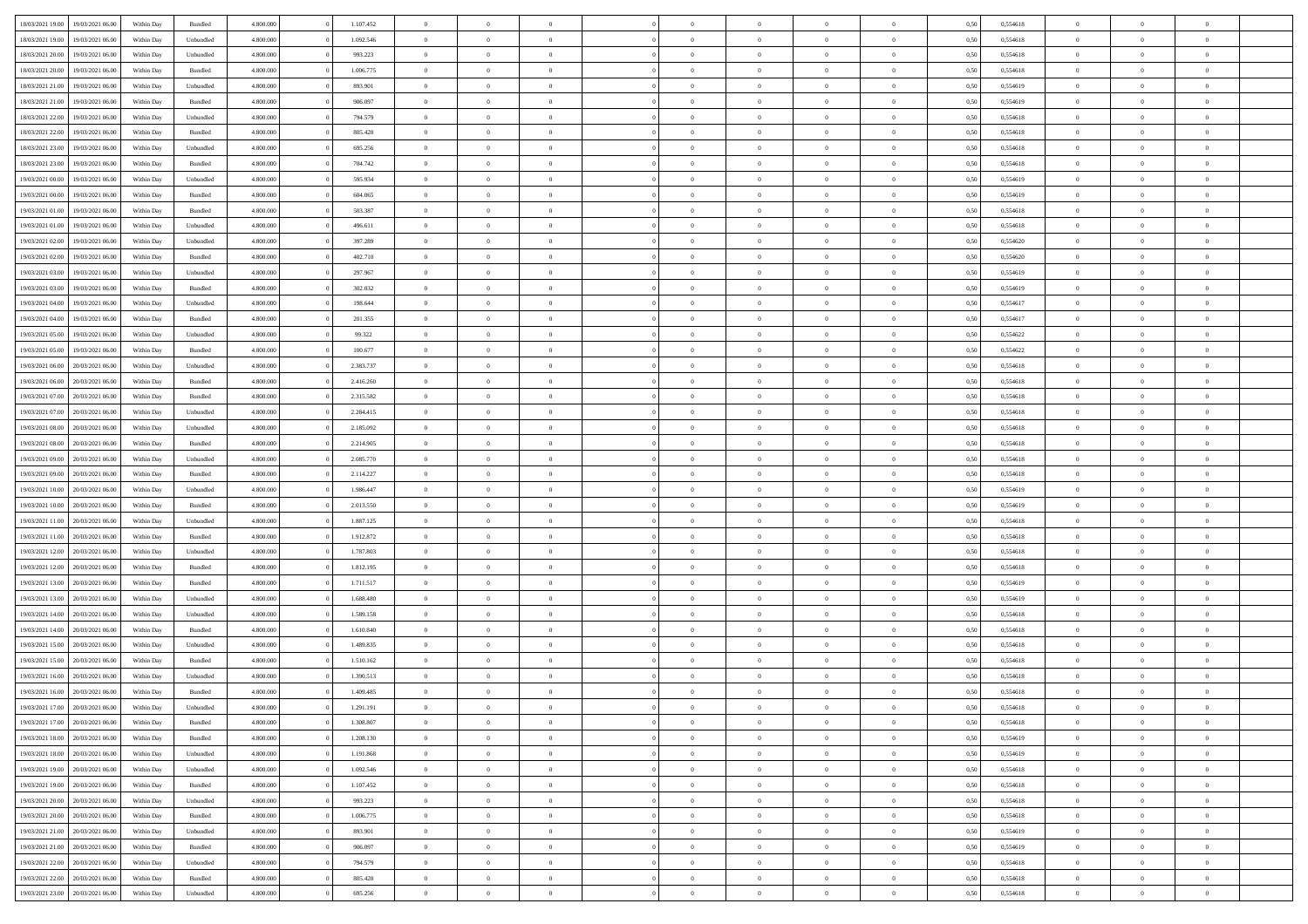| 19/03/2021 23:00                  | 20/03/2021 06:00 | Within Day | Bundled            | 4.800.000 | 704.742   | $\overline{0}$ | $\Omega$       |                | $\Omega$       | $\Omega$       | $\Omega$       | $\theta$       | 0,50 | 0,554618 | $\theta$       | $\theta$       | $\theta$       |  |
|-----------------------------------|------------------|------------|--------------------|-----------|-----------|----------------|----------------|----------------|----------------|----------------|----------------|----------------|------|----------|----------------|----------------|----------------|--|
|                                   |                  |            |                    |           |           |                |                |                |                |                |                |                |      |          |                |                |                |  |
| 20/03/2021 00:00                  | 20/03/2021 06:00 | Within Day | Bundled            | 4.800.000 | 604.065   | $\overline{0}$ | $\theta$       | $\overline{0}$ | $\overline{0}$ | $\bf{0}$       | $\overline{0}$ | $\overline{0}$ | 0,50 | 0,554619 | $\theta$       | $\theta$       | $\overline{0}$ |  |
| 20/03/2021 00:00                  | 20/03/2021 06:00 | Within Day | Unbundled          | 4.800.000 | 595.934   | $\overline{0}$ | $\overline{0}$ | $\overline{0}$ | $\bf{0}$       | $\bf{0}$       | $\bf{0}$       | $\bf{0}$       | 0,50 | 0,554619 | $\overline{0}$ | $\overline{0}$ | $\overline{0}$ |  |
| 20/03/2021 01:00                  | 20/03/2021 06:00 | Within Dav | Unbundled          | 4.800.000 | 496.611   | $\overline{0}$ | $\overline{0}$ | $\overline{0}$ | $\overline{0}$ | $\bf{0}$       | $\overline{0}$ | $\overline{0}$ | 0.50 | 0.554618 | $\theta$       | $\theta$       | $\overline{0}$ |  |
| 20/03/2021 01:00                  | 20/03/2021 06:00 | Within Day | Bundled            | 4.800.000 | 503.387   | $\overline{0}$ | $\theta$       | $\overline{0}$ | $\overline{0}$ | $\bf{0}$       | $\overline{0}$ | $\bf{0}$       | 0,50 | 0,554618 | $\theta$       | $\theta$       | $\overline{0}$ |  |
|                                   |                  |            |                    |           |           |                |                |                |                |                |                |                |      |          |                |                |                |  |
| 20/03/2021 02:00                  | 20/03/2021 06:00 | Within Day | Unbundled          | 4.800.000 | 397.289   | $\overline{0}$ | $\bf{0}$       | $\overline{0}$ | $\overline{0}$ | $\overline{0}$ | $\overline{0}$ | $\mathbf{0}$   | 0,50 | 0,554620 | $\bf{0}$       | $\overline{0}$ | $\bf{0}$       |  |
| 20/03/2021 02:00                  | 20/03/2021 06:00 | Within Dav | Bundled            | 4.800.000 | 402.710   | $\overline{0}$ | $\overline{0}$ | $\overline{0}$ | $\overline{0}$ | $\overline{0}$ | $\overline{0}$ | $\overline{0}$ | 0.50 | 0,554620 | $\theta$       | $\overline{0}$ | $\overline{0}$ |  |
| 20/03/2021 03:00                  | 20/03/2021 06:00 | Within Day | Unbundled          | 4.800.000 | 297.967   | $\overline{0}$ | $\theta$       | $\overline{0}$ | $\overline{0}$ | $\bf{0}$       | $\overline{0}$ | $\bf{0}$       | 0,50 | 0,554619 | $\theta$       | $\theta$       | $\overline{0}$ |  |
| 20/03/2021 03:00                  | 20/03/2021 06:00 | Within Day | Bundled            | 4.800.000 | 302.032   | $\overline{0}$ | $\overline{0}$ | $\overline{0}$ | $\overline{0}$ | $\bf{0}$       | $\overline{0}$ | $\bf{0}$       | 0,50 | 0,554619 | $\,0\,$        | $\overline{0}$ | $\overline{0}$ |  |
| 20/03/2021 04:00                  | 20/03/2021 06:00 | Within Dav | Unbundled          | 4.800.000 | 198.644   | $\overline{0}$ | $\overline{0}$ | $\overline{0}$ | $\overline{0}$ | $\overline{0}$ | $\overline{0}$ | $\overline{0}$ | 0.50 | 0,554617 | $\theta$       | $\overline{0}$ | $\overline{0}$ |  |
| 20/03/2021 04:00                  | 20/03/2021 06:00 | Within Day | Bundled            | 4.800.000 | 201.355   | $\overline{0}$ | $\theta$       | $\overline{0}$ | $\overline{0}$ | $\bf{0}$       | $\overline{0}$ | $\bf{0}$       | 0,50 | 0,554617 | $\theta$       | $\theta$       | $\overline{0}$ |  |
|                                   |                  |            |                    |           |           |                |                |                |                |                |                |                |      |          |                |                |                |  |
| 20/03/2021 05:00                  | 20/03/2021 06:00 | Within Day | Unbundled          | 4.800.000 | 99.322    | $\overline{0}$ | $\overline{0}$ | $\overline{0}$ | $\overline{0}$ | $\bf{0}$       | $\overline{0}$ | $\bf{0}$       | 0,50 | 0,554622 | $\bf{0}$       | $\overline{0}$ | $\overline{0}$ |  |
| 20/03/2021 05:00                  | 20/03/2021 06:00 | Within Day | Bundled            | 4.800.000 | 100.677   | $\overline{0}$ | $\overline{0}$ | $\overline{0}$ | $\overline{0}$ | $\bf{0}$       | $\overline{0}$ | $\overline{0}$ | 0.50 | 0.554622 | $\theta$       | $\theta$       | $\overline{0}$ |  |
| 20/03/2021 06:00                  | 21/03/2021 06:00 | Within Day | Bundled            | 4.800.000 | 2.416.260 | $\overline{0}$ | $\theta$       | $\overline{0}$ | $\overline{0}$ | $\bf{0}$       | $\overline{0}$ | $\overline{0}$ | 0,50 | 0,554618 | $\theta$       | $\theta$       | $\overline{0}$ |  |
| 20/03/2021 06:00                  | 21/03/2021 06:00 | Within Day | Unbundled          | 4.800.000 | 2.383.737 | $\overline{0}$ | $\bf{0}$       | $\overline{0}$ | $\bf{0}$       | $\overline{0}$ | $\overline{0}$ | $\mathbf{0}$   | 0,50 | 0,554618 | $\overline{0}$ | $\overline{0}$ | $\bf{0}$       |  |
| 20/03/2021 07:00                  | 21/03/2021 06:00 | Within Dav | Unbundled          | 4.800.000 | 2.284.415 | $\overline{0}$ | $\overline{0}$ | $\overline{0}$ | $\overline{0}$ | $\overline{0}$ | $\overline{0}$ | $\overline{0}$ | 0.50 | 0.554618 | $\theta$       | $\overline{0}$ | $\overline{0}$ |  |
| 20/03/2021 07:00                  | 21/03/2021 06:00 | Within Day | Bundled            | 4.800.000 | 2.315.582 | $\overline{0}$ | $\theta$       | $\overline{0}$ | $\overline{0}$ | $\bf{0}$       | $\overline{0}$ | $\bf{0}$       | 0,50 | 0,554618 | $\theta$       | $\theta$       | $\overline{0}$ |  |
| 20/03/2021 08:00                  | 21/03/2021 06:00 | Within Day | Unbundled          | 4.800.000 | 2.185.092 | $\overline{0}$ | $\overline{0}$ | $\overline{0}$ | $\bf{0}$       | $\bf{0}$       | $\bf{0}$       | $\bf{0}$       | 0,50 | 0,554618 | $\,0\,$        | $\overline{0}$ | $\overline{0}$ |  |
| 20/03/2021 08:00                  | 21/03/2021 06:00 |            | Bundled            | 4.800.000 | 2.214.905 | $\overline{0}$ | $\overline{0}$ | $\overline{0}$ | $\overline{0}$ | $\overline{0}$ | $\overline{0}$ | $\overline{0}$ | 0.50 | 0.554618 | $\theta$       | $\overline{0}$ | $\overline{0}$ |  |
|                                   |                  | Within Day |                    |           |           |                |                |                |                |                |                |                |      |          |                |                |                |  |
| 20/03/2021 09:00                  | 21/03/2021 06:00 | Within Day | Unbundled          | 4.800.000 | 2.085.770 | $\overline{0}$ | $\theta$       | $\overline{0}$ | $\overline{0}$ | $\bf{0}$       | $\overline{0}$ | $\bf{0}$       | 0,50 | 0,554618 | $\,$ 0 $\,$    | $\theta$       | $\overline{0}$ |  |
| 20/03/2021 09:00                  | 21/03/2021 06:00 | Within Day | Bundled            | 4.800.000 | 2.114.227 | $\overline{0}$ | $\overline{0}$ | $\overline{0}$ | $\bf{0}$       | $\bf{0}$       | $\bf{0}$       | $\bf{0}$       | 0,50 | 0,554618 | $\bf{0}$       | $\overline{0}$ | $\overline{0}$ |  |
| 20/03/2021 10:00                  | 21/03/2021 06:00 | Within Day | Unbundled          | 4.800.000 | 1.986.447 | $\overline{0}$ | $\overline{0}$ | $\overline{0}$ | $\overline{0}$ | $\bf{0}$       | $\overline{0}$ | $\overline{0}$ | 0.50 | 0.554619 | $\theta$       | $\theta$       | $\overline{0}$ |  |
| 20/03/2021 10:00                  | 21/03/2021 06:00 | Within Day | Bundled            | 4.800.000 | 2.013.550 | $\overline{0}$ | $\theta$       | $\overline{0}$ | $\overline{0}$ | $\bf{0}$       | $\overline{0}$ | $\bf{0}$       | 0,50 | 0,554619 | $\theta$       | $\overline{0}$ | $\overline{0}$ |  |
| 20/03/2021 11:00                  | 21/03/2021 06:00 | Within Day | Unbundled          | 4.800.000 | 1.887.125 | $\overline{0}$ | $\bf{0}$       | $\overline{0}$ | $\bf{0}$       | $\overline{0}$ | $\overline{0}$ | $\mathbf{0}$   | 0,50 | 0,554618 | $\overline{0}$ | $\overline{0}$ | $\bf{0}$       |  |
| 20/03/2021 11:00                  | 21/03/2021 06:00 | Within Dav | Bundled            | 4.800.000 | 1.912.872 | $\overline{0}$ | $\overline{0}$ | $\overline{0}$ | $\overline{0}$ | $\overline{0}$ | $\overline{0}$ | $\overline{0}$ | 0.50 | 0.554618 | $\theta$       | $\overline{0}$ | $\overline{0}$ |  |
|                                   |                  |            |                    |           |           |                |                |                |                |                |                |                |      |          |                |                |                |  |
| 20/03/2021 12:00                  | 21/03/2021 06:00 | Within Day | Bundled            | 4.800.000 | 1.812.195 | $\overline{0}$ | $\theta$       | $\overline{0}$ | $\overline{0}$ | $\bf{0}$       | $\overline{0}$ | $\bf{0}$       | 0,50 | 0,554618 | $\theta$       | $\theta$       | $\overline{0}$ |  |
| 20/03/2021 12:00                  | 21/03/2021 06:00 | Within Day | Unbundled          | 4.800.000 | 1.787.803 | $\overline{0}$ | $\overline{0}$ | $\overline{0}$ | $\bf{0}$       | $\bf{0}$       | $\bf{0}$       | $\bf{0}$       | 0,50 | 0,554618 | $\,0\,$        | $\overline{0}$ | $\overline{0}$ |  |
| 20/03/2021 13:00                  | 21/03/2021 06:00 | Within Day | Unbundled          | 4.800.000 | 1.688.480 | $\overline{0}$ | $\overline{0}$ | $\overline{0}$ | $\overline{0}$ | $\overline{0}$ | $\overline{0}$ | $\overline{0}$ | 0.50 | 0.554619 | $\theta$       | $\overline{0}$ | $\overline{0}$ |  |
| 20/03/2021 13:00                  | 21/03/2021 06:00 | Within Day | Bundled            | 4.800.000 | 1.711.517 | $\overline{0}$ | $\theta$       | $\overline{0}$ | $\overline{0}$ | $\bf{0}$       | $\overline{0}$ | $\bf{0}$       | 0,50 | 0,554619 | $\,$ 0 $\,$    | $\overline{0}$ | $\overline{0}$ |  |
| 20/03/2021 14:00                  | 21/03/2021 06:00 | Within Day | Unbundled          | 4.800.000 | 1.589.158 | $\overline{0}$ | $\overline{0}$ | $\overline{0}$ | $\bf{0}$       | $\bf{0}$       | $\bf{0}$       | $\bf{0}$       | 0,50 | 0,554618 | $\overline{0}$ | $\overline{0}$ | $\overline{0}$ |  |
| 20/03/2021 14:00                  | 21/03/2021 06:00 | Within Day | Bundled            | 4.800,000 | 1.610.840 | $\overline{0}$ | $\Omega$       | $\Omega$       | $\Omega$       | $\Omega$       | $\Omega$       | $\overline{0}$ | 0,50 | 0,554618 | $\,0\,$        | $\Omega$       | $\theta$       |  |
| 20/03/2021 15:00                  | 21/03/2021 06:00 | Within Day | Unbundled          | 4.800.000 | 1.489.835 | $\overline{0}$ | $\theta$       | $\overline{0}$ | $\overline{0}$ | $\bf{0}$       | $\overline{0}$ | $\bf{0}$       | 0,50 | 0,554618 | $\theta$       | $\theta$       | $\overline{0}$ |  |
|                                   |                  |            |                    |           |           |                |                |                |                |                |                |                |      |          |                |                |                |  |
| 20/03/2021 15:00                  | 21/03/2021 06:00 | Within Day | Bundled            | 4.800.000 | 1.510.162 | $\overline{0}$ | $\bf{0}$       | $\overline{0}$ | $\bf{0}$       | $\bf{0}$       | $\overline{0}$ | $\mathbf{0}$   | 0,50 | 0,554618 | $\overline{0}$ | $\overline{0}$ | $\bf{0}$       |  |
| 20/03/2021 16:00                  | 21/03/2021 06:00 | Within Day | Unbundled          | 4.800,000 | 1.390.513 | $\overline{0}$ | $\Omega$       | $\Omega$       | $\Omega$       | $\bf{0}$       | $\Omega$       | $\overline{0}$ | 0.50 | 0.554618 | $\theta$       | $\theta$       | $\theta$       |  |
| 20/03/2021 16:00                  | 21/03/2021 06:00 | Within Day | Bundled            | 4.800.000 | 1.409.485 | $\overline{0}$ | $\theta$       | $\overline{0}$ | $\overline{0}$ | $\bf{0}$       | $\overline{0}$ | $\bf{0}$       | 0,50 | 0,554618 | $\theta$       | $\theta$       | $\overline{0}$ |  |
| 20/03/2021 17:00                  | 21/03/2021 06:00 | Within Day | Bundled            | 4.800.000 | 1.308.807 | $\overline{0}$ | $\overline{0}$ | $\overline{0}$ | $\bf{0}$       | $\bf{0}$       | $\bf{0}$       | $\bf{0}$       | 0,50 | 0,554618 | $\,0\,$        | $\overline{0}$ | $\overline{0}$ |  |
| 20/03/2021 17:00                  | 21/03/2021 06:00 | Within Day | Unbundled          | 4.800,000 | 1.291.191 | $\overline{0}$ | $\Omega$       | $\Omega$       | $\Omega$       | $\Omega$       | $\theta$       | $\overline{0}$ | 0.50 | 0.554618 | $\theta$       | $\theta$       | $\theta$       |  |
| 20/03/2021 18:00                  | 21/03/2021 06:00 | Within Day | Unbundled          | 4.800.000 | 1.191.868 | $\overline{0}$ | $\theta$       | $\overline{0}$ | $\overline{0}$ | $\bf{0}$       | $\overline{0}$ | $\bf{0}$       | 0,50 | 0,554619 | $\,$ 0 $\,$    | $\overline{0}$ | $\overline{0}$ |  |
|                                   |                  |            |                    |           |           |                | $\overline{0}$ |                |                | $\bf{0}$       |                |                |      |          |                | $\overline{0}$ | $\overline{0}$ |  |
| 20/03/2021 18:00                  | 21/03/2021 06:00 | Within Day | Bundled            | 4.800.000 | 1.208.130 | $\overline{0}$ |                | $\overline{0}$ | $\bf{0}$       |                | $\bf{0}$       | $\bf{0}$       | 0,50 | 0,554619 | $\bf{0}$       |                |                |  |
| 20/03/2021 19:00                  | 21/03/2021 06:00 | Within Day | Unbundled          | 4.800,000 | 1.092.546 | $\overline{0}$ | $\Omega$       | $\Omega$       | $\Omega$       | $\Omega$       | $\overline{0}$ | $\overline{0}$ | 0,50 | 0,554618 | $\,0\,$        | $\theta$       | $\theta$       |  |
| 20/03/2021 19:00                  | 21/03/2021 06:00 | Within Day | Bundled            | 4.800.000 | 1.107.452 | $\overline{0}$ | $\theta$       | $\overline{0}$ | $\overline{0}$ | $\bf{0}$       | $\overline{0}$ | $\bf{0}$       | 0,50 | 0,554618 | $\,$ 0 $\,$    | $\overline{0}$ | $\overline{0}$ |  |
| 20/03/2021 20:00                  | 21/03/2021 06:00 | Within Day | Unbundled          | 4.800.000 | 993.223   | $\overline{0}$ | $\overline{0}$ | $\overline{0}$ | $\overline{0}$ | $\bf{0}$       | $\overline{0}$ | $\mathbf{0}$   | 0,50 | 0,554618 | $\bf{0}$       | $\overline{0}$ | $\bf{0}$       |  |
| 20/03/2021 20:00                  | 21/03/2021 06:00 | Within Day | Bundled            | 4.800,000 | 1,006,775 | $\overline{0}$ | $\Omega$       | $\Omega$       | $\Omega$       | $\Omega$       | $\Omega$       | $\overline{0}$ | 0.50 | 0.554618 | $\theta$       | $\Omega$       | $\theta$       |  |
| 20/03/2021 21:00                  | 21/03/2021 06:00 | Within Day | Unbundled          | 4.800.000 | 893.901   | $\overline{0}$ | $\overline{0}$ | $\overline{0}$ | $\bf{0}$       | $\,$ 0         | $\overline{0}$ | $\bf{0}$       | 0,50 | 0,554619 | $\,0\,$        | $\overline{0}$ | $\overline{0}$ |  |
| 20/03/2021 21:00 21/03/2021 06:00 |                  | Within Day | $\mathbf B$ undled | 4.800.000 | 906.097   | $\bf{0}$       | $\bf{0}$       |                |                |                |                |                | 0,50 | 0,554619 | $\bf{0}$       | $\overline{0}$ |                |  |
| 20/03/2021 22:00                  | 21/03/2021 06:00 | Within Day | Unbundled          | 4.800.000 | 794.579   | $\overline{0}$ | $\overline{0}$ | $\overline{0}$ | $\Omega$       | $\overline{0}$ | $\overline{0}$ | $\overline{0}$ | 0,50 | 0.554618 | $\theta$       | $\theta$       | $\theta$       |  |
|                                   |                  |            |                    |           |           |                | $\bf{0}$       |                |                | $\,$ 0 $\,$    |                |                |      |          | $\,$ 0 $\,$    | $\,$ 0 $\,$    | $\,$ 0         |  |
| 20/03/2021 22:00                  | 21/03/2021 06:00 | Within Day | Bundled            | 4.800.000 | 805.420   | $\overline{0}$ |                | $\overline{0}$ | $\overline{0}$ |                | $\overline{0}$ | $\,$ 0 $\,$    | 0,50 | 0,554618 |                |                |                |  |
| 20/03/2021 23:00                  | 21/03/2021 06:00 | Within Day | Bundled            | 4.800.000 | 704.742   | $\overline{0}$ | $\overline{0}$ | $\overline{0}$ | $\overline{0}$ | $\overline{0}$ | $\overline{0}$ | $\mathbf{0}$   | 0,50 | 0,554618 | $\overline{0}$ | $\bf{0}$       | $\overline{0}$ |  |
| 20/03/2021 23:00                  | 21/03/2021 06:00 | Within Day | Unbundled          | 4.800,000 | 695.256   | $\overline{0}$ | $\overline{0}$ | $\overline{0}$ | $\Omega$       | $\overline{0}$ | $\overline{0}$ | $\overline{0}$ | 0,50 | 0,554618 | $\overline{0}$ | $\,$ 0 $\,$    | $\overline{0}$ |  |
| 21/03/2021 00:00                  | 21/03/2021 06:00 | Within Day | Unbundled          | 4.800.000 | 595.934   | $\overline{0}$ | $\,$ 0         | $\overline{0}$ | $\overline{0}$ | $\,$ 0 $\,$    | $\overline{0}$ | $\mathbf{0}$   | 0,50 | 0,554619 | $\,$ 0 $\,$    | $\overline{0}$ | $\,$ 0         |  |
| 21/03/2021 00:00                  | 21/03/2021 06:00 | Within Day | Bundled            | 4.800.000 | 604.065   | $\overline{0}$ | $\overline{0}$ | $\overline{0}$ | $\overline{0}$ | $\overline{0}$ | $\overline{0}$ | $\mathbf{0}$   | 0,50 | 0,554619 | $\overline{0}$ | $\overline{0}$ | $\overline{0}$ |  |
| 21/03/2021 01:00                  | 21/03/2021 06:00 | Within Day | Unbundled          | 4.800,000 | 496.611   | $\overline{0}$ | $\overline{0}$ | $\overline{0}$ | $\overline{0}$ | $\overline{0}$ | $\overline{0}$ | $\overline{0}$ | 0.50 | 0,554618 | $\overline{0}$ | $\theta$       | $\overline{0}$ |  |
| 21/03/2021 01:00                  | 21/03/2021 06:00 | Within Day | Bundled            | 4.800.000 | 503.387   | $\overline{0}$ | $\,$ 0         | $\overline{0}$ | $\overline{0}$ | $\bf{0}$       | $\overline{0}$ | $\bf{0}$       | 0,50 | 0,554618 | $\,$ 0 $\,$    | $\overline{0}$ | $\overline{0}$ |  |
|                                   |                  |            |                    |           |           |                |                |                |                |                |                |                |      |          |                |                |                |  |
| 21/03/2021 02:00                  | 21/03/2021 06:00 | Within Day | Unbundled          | 4.800.000 | 397.289   | $\overline{0}$ | $\bf{0}$       | $\overline{0}$ | $\overline{0}$ | $\overline{0}$ | $\overline{0}$ | $\mathbf{0}$   | 0,50 | 0,554620 | $\overline{0}$ | $\overline{0}$ | $\bf{0}$       |  |
| 21/03/2021 02:00                  | 21/03/2021 06:00 | Within Day | Bundled            | 4.800,000 | 402.710   | $\overline{0}$ | $\overline{0}$ | $\overline{0}$ | $\Omega$       | $\overline{0}$ | $\overline{0}$ | $\overline{0}$ | 0.50 | 0,554620 | $\overline{0}$ | $\overline{0}$ | $\overline{0}$ |  |
| 21/03/2021 03:00                  | 21/03/2021 06:00 | Within Day | Unbundled          | 4.800.000 | 297.967   | $\overline{0}$ | $\bf{0}$       | $\overline{0}$ | $\bf{0}$       | $\bf{0}$       | $\overline{0}$ | $\mathbf{0}$   | 0,50 | 0,554619 | $\,$ 0 $\,$    | $\,$ 0 $\,$    | $\bf{0}$       |  |
| 21/03/2021 03:00 21/03/2021 06:00 |                  | Within Day | Bundled            | 4.800.000 | 302.032   | $\overline{0}$ | $\overline{0}$ | $\overline{0}$ | $\overline{0}$ | $\overline{0}$ | $\overline{0}$ | $\mathbf{0}$   | 0,50 | 0,554619 | $\overline{0}$ | $\bf{0}$       | $\overline{0}$ |  |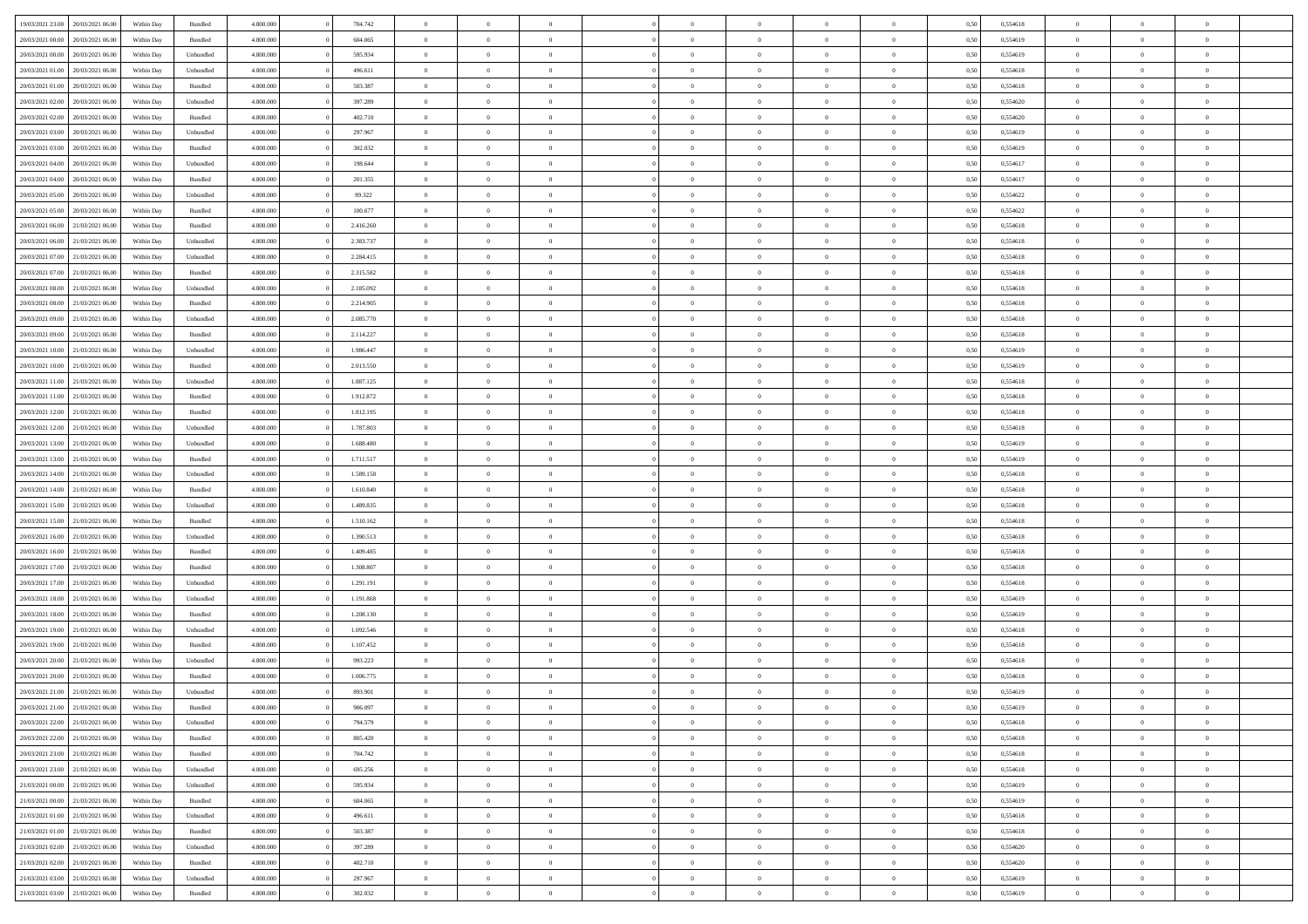| 21/03/2021 04:00                  | 21/03/2021 06:00 | Within Dav | Unbundled | 4.800.000 | 198.644   | $\overline{0}$ | $\Omega$       |                | $\Omega$       | $\Omega$       | $\Omega$       | $\theta$       | 0,50 | 0,554617 | $\theta$       | $\theta$       | $\theta$       |  |
|-----------------------------------|------------------|------------|-----------|-----------|-----------|----------------|----------------|----------------|----------------|----------------|----------------|----------------|------|----------|----------------|----------------|----------------|--|
|                                   |                  |            |           |           |           |                |                |                |                |                |                |                |      |          |                |                |                |  |
| 21/03/2021 04:00                  | 21/03/2021 06:00 | Within Day | Bundled   | 4.800.000 | 201.355   | $\overline{0}$ | $\theta$       | $\overline{0}$ | $\overline{0}$ | $\bf{0}$       | $\overline{0}$ | $\overline{0}$ | 0,50 | 0,554617 | $\theta$       | $\theta$       | $\overline{0}$ |  |
| 21/03/2021 05:00                  | 21/03/2021 06:00 | Within Day | Bundled   | 4.800.000 | 100.677   | $\overline{0}$ | $\overline{0}$ | $\overline{0}$ | $\overline{0}$ | $\bf{0}$       | $\overline{0}$ | $\bf{0}$       | 0,50 | 0,554622 | $\bf{0}$       | $\overline{0}$ | $\overline{0}$ |  |
| 21/03/2021 05:00                  | 21/03/2021 06:00 | Within Dav | Unbundled | 4.800.000 | 99.322    | $\overline{0}$ | $\theta$       | $\overline{0}$ | $\overline{0}$ | $\bf{0}$       | $\overline{0}$ | $\overline{0}$ | 0.50 | 0.554622 | $\theta$       | $\theta$       | $\overline{0}$ |  |
| 21/03/2021 06:00                  | 22/03/2021 06:00 | Within Day | Unbundled | 4.800.000 | 2.383.737 | $\overline{0}$ | $\theta$       | $\overline{0}$ | $\overline{0}$ | $\bf{0}$       | $\overline{0}$ | $\bf{0}$       | 0,50 | 0,554618 | $\theta$       | $\theta$       | $\overline{0}$ |  |
|                                   |                  |            |           |           |           |                |                |                |                |                |                |                |      |          |                |                |                |  |
| 21/03/2021 06:00                  | 22/03/2021 06:00 | Within Day | Bundled   | 4.800.000 | 2.416.260 | $\overline{0}$ | $\bf{0}$       | $\overline{0}$ | $\overline{0}$ | $\overline{0}$ | $\overline{0}$ | $\mathbf{0}$   | 0,50 | 0,554618 | $\bf{0}$       | $\overline{0}$ | $\bf{0}$       |  |
| 21/03/2021 07:00                  | 22/03/2021 06:00 | Within Dav | Unbundled | 4.800.000 | 2.284.415 | $\overline{0}$ | $\overline{0}$ | $\overline{0}$ | $\overline{0}$ | $\bf{0}$       | $\overline{0}$ | $\overline{0}$ | 0.50 | 0.554618 | $\theta$       | $\overline{0}$ | $\overline{0}$ |  |
| 21/03/2021 07:00                  | 22/03/2021 06:00 | Within Day | Bundled   | 4.800.000 | 2.315.582 | $\overline{0}$ | $\theta$       | $\overline{0}$ | $\overline{0}$ | $\bf{0}$       | $\overline{0}$ | $\bf{0}$       | 0,50 | 0,554618 | $\theta$       | $\theta$       | $\overline{0}$ |  |
| 21/03/2021 08:00                  | 22/03/2021 06:00 | Within Day | Unbundled | 4.800.000 | 2.185.092 | $\overline{0}$ | $\overline{0}$ | $\overline{0}$ | $\overline{0}$ | $\bf{0}$       | $\overline{0}$ | $\bf{0}$       | 0,50 | 0,554618 | $\,0\,$        | $\overline{0}$ | $\overline{0}$ |  |
| 21/03/2021 08:00                  | 22/03/2021 06:00 | Within Dav | Bundled   | 4.800.000 | 2.214.905 | $\overline{0}$ | $\overline{0}$ | $\overline{0}$ | $\overline{0}$ | $\overline{0}$ | $\overline{0}$ | $\overline{0}$ | 0.50 | 0.554618 | $\theta$       | $\overline{0}$ | $\overline{0}$ |  |
| 21/03/2021 09:00                  | 22/03/2021 06:00 | Within Day | Unbundled | 4.800.000 | 2.085.770 | $\overline{0}$ | $\theta$       | $\overline{0}$ | $\overline{0}$ | $\bf{0}$       | $\overline{0}$ | $\bf{0}$       | 0,50 | 0,554618 | $\theta$       | $\theta$       | $\overline{0}$ |  |
|                                   |                  |            |           |           |           |                |                |                |                |                |                |                |      |          |                |                |                |  |
| 21/03/2021 09:00                  | 22/03/2021 06:00 | Within Day | Bundled   | 4.800.000 | 2.114.227 | $\overline{0}$ | $\overline{0}$ | $\overline{0}$ | $\overline{0}$ | $\bf{0}$       | $\overline{0}$ | $\bf{0}$       | 0,50 | 0,554618 | $\bf{0}$       | $\overline{0}$ | $\overline{0}$ |  |
| 21/03/2021 11:00                  | 22/03/2021 06:00 | Within Day | Unbundled | 4.800.000 | 1.887.125 | $\overline{0}$ | $\overline{0}$ | $\overline{0}$ | $\overline{0}$ | $\bf{0}$       | $\overline{0}$ | $\overline{0}$ | 0.50 | 0.554618 | $\theta$       | $\theta$       | $\overline{0}$ |  |
| 21/03/2021 11:00                  | 22/03/2021 06:00 | Within Day | Bundled   | 4.800.000 | 1.912.872 | $\overline{0}$ | $\theta$       | $\overline{0}$ | $\overline{0}$ | $\bf{0}$       | $\overline{0}$ | $\overline{0}$ | 0,50 | 0,554618 | $\theta$       | $\theta$       | $\overline{0}$ |  |
| 21/03/2021 12:00                  | 22/03/2021 06:00 | Within Day | Bundled   | 4.800.000 | 1.812.195 | $\overline{0}$ | $\bf{0}$       | $\overline{0}$ | $\bf{0}$       | $\overline{0}$ | $\overline{0}$ | $\mathbf{0}$   | 0,50 | 0,554618 | $\overline{0}$ | $\overline{0}$ | $\bf{0}$       |  |
| 21/03/2021 12:00                  | 22/03/2021 06:00 | Within Dav | Unbundled | 4.800.000 | 1.787.803 | $\overline{0}$ | $\overline{0}$ | $\overline{0}$ | $\overline{0}$ | $\overline{0}$ | $\overline{0}$ | $\overline{0}$ | 0.50 | 0.554618 | $\theta$       | $\overline{0}$ | $\overline{0}$ |  |
| 21/03/2021 13:00                  | 22/03/2021 06:00 | Within Day | Unbundled | 4.800.000 | 1.688.480 | $\overline{0}$ | $\theta$       | $\overline{0}$ | $\overline{0}$ | $\bf{0}$       | $\overline{0}$ | $\bf{0}$       | 0,50 | 0,554619 | $\theta$       | $\theta$       | $\overline{0}$ |  |
| 21/03/2021 13:00                  | 22/03/2021 06:00 | Within Day | Bundled   | 4.800.000 | 1.711.517 | $\overline{0}$ | $\overline{0}$ | $\overline{0}$ | $\bf{0}$       | $\bf{0}$       | $\bf{0}$       | $\bf{0}$       | 0,50 | 0,554619 | $\,0\,$        | $\overline{0}$ | $\overline{0}$ |  |
|                                   |                  |            |           |           |           |                | $\overline{0}$ |                |                | $\overline{0}$ |                |                |      |          | $\theta$       | $\overline{0}$ | $\overline{0}$ |  |
| 21/03/2021 14:00                  | 22/03/2021 06:00 | Within Day | Unbundled | 4.800.000 | 1.589.158 | $\overline{0}$ |                | $\overline{0}$ | $\overline{0}$ |                | $\overline{0}$ | $\overline{0}$ | 0.50 | 0.554618 |                |                |                |  |
| 21/03/2021 14:00                  | 22/03/2021 06:00 | Within Day | Bundled   | 4.800.000 | 1.610.840 | $\overline{0}$ | $\theta$       | $\overline{0}$ | $\overline{0}$ | $\bf{0}$       | $\overline{0}$ | $\bf{0}$       | 0,50 | 0,554618 | $\theta$       | $\theta$       | $\overline{0}$ |  |
| 21/03/2021 15:00                  | 22/03/2021 06:00 | Within Day | Unbundled | 4.800.000 | 1.489.835 | $\overline{0}$ | $\overline{0}$ | $\overline{0}$ | $\bf{0}$       | $\bf{0}$       | $\bf{0}$       | $\bf{0}$       | 0,50 | 0,554618 | $\,0\,$        | $\overline{0}$ | $\overline{0}$ |  |
| 21/03/2021 15:00                  | 22/03/2021 06:00 | Within Day | Bundled   | 4.800.000 | 1.510.162 | $\overline{0}$ | $\overline{0}$ | $\overline{0}$ | $\overline{0}$ | $\bf{0}$       | $\overline{0}$ | $\overline{0}$ | 0.50 | 0.554618 | $\theta$       | $\theta$       | $\overline{0}$ |  |
| 21/03/2021 16:00                  | 22/03/2021 06:00 | Within Day | Unbundled | 4.800.000 | 1.390.513 | $\overline{0}$ | $\theta$       | $\overline{0}$ | $\overline{0}$ | $\bf{0}$       | $\overline{0}$ | $\bf{0}$       | 0,50 | 0,554618 | $\theta$       | $\overline{0}$ | $\overline{0}$ |  |
| 21/03/2021 16:00                  | 22/03/2021 06:00 | Within Day | Bundled   | 4.800.000 | 1.409.485 | $\overline{0}$ | $\bf{0}$       | $\overline{0}$ | $\bf{0}$       | $\overline{0}$ | $\overline{0}$ | $\mathbf{0}$   | 0,50 | 0,554618 | $\overline{0}$ | $\overline{0}$ | $\bf{0}$       |  |
| 21/03/2021 17:00                  | 22/03/2021 06:00 | Within Dav | Bundled   | 4.800.000 | 1.308.807 | $\overline{0}$ | $\overline{0}$ | $\overline{0}$ | $\overline{0}$ | $\overline{0}$ | $\overline{0}$ | $\overline{0}$ | 0.50 | 0.554618 | $\theta$       | $\theta$       | $\overline{0}$ |  |
|                                   |                  |            |           |           |           |                |                |                |                |                |                |                |      |          |                |                |                |  |
| 21/03/2021 17:00                  | 22/03/2021 06:00 | Within Day | Unbundled | 4.800.000 | 1.291.191 | $\overline{0}$ | $\theta$       | $\overline{0}$ | $\overline{0}$ | $\bf{0}$       | $\overline{0}$ | $\bf{0}$       | 0,50 | 0,554618 | $\theta$       | $\theta$       | $\overline{0}$ |  |
| 21/03/2021 18:00                  | 22/03/2021 06:00 | Within Day | Unbundled | 4.800.000 | 1.191.868 | $\overline{0}$ | $\overline{0}$ | $\overline{0}$ | $\bf{0}$       | $\bf{0}$       | $\bf{0}$       | $\bf{0}$       | 0,50 | 0,554619 | $\,0\,$        | $\overline{0}$ | $\overline{0}$ |  |
| 21/03/2021 18:00                  | 22/03/2021 06:00 | Within Day | Bundled   | 4.800.000 | 1.208.130 | $\overline{0}$ | $\overline{0}$ | $\overline{0}$ | $\overline{0}$ | $\overline{0}$ | $\overline{0}$ | $\overline{0}$ | 0.50 | 0.554619 | $\theta$       | $\overline{0}$ | $\overline{0}$ |  |
| 21/03/2021 19:00                  | 22/03/2021 06:00 | Within Day | Unbundled | 4.800.000 | 1.092.546 | $\overline{0}$ | $\theta$       | $\overline{0}$ | $\overline{0}$ | $\bf{0}$       | $\overline{0}$ | $\bf{0}$       | 0,50 | 0,554618 | $\,$ 0 $\,$    | $\theta$       | $\overline{0}$ |  |
| 21/03/2021 19:00                  | 22/03/2021 06:00 | Within Day | Bundled   | 4.800.000 | 1.107.452 | $\overline{0}$ | $\overline{0}$ | $\overline{0}$ | $\bf{0}$       | $\bf{0}$       | $\bf{0}$       | $\bf{0}$       | 0,50 | 0,554618 | $\overline{0}$ | $\overline{0}$ | $\overline{0}$ |  |
| 21/03/2021 20:00                  | 22/03/2021 06:00 | Within Day | Unbundled | 4.800.000 | 993.223   | $\overline{0}$ | $\Omega$       | $\Omega$       | $\Omega$       | $\Omega$       | $\Omega$       | $\overline{0}$ | 0,50 | 0,554618 | $\,0\,$        | $\Omega$       | $\theta$       |  |
| 21/03/2021 20:00                  | 22/03/2021 06:00 | Within Day | Bundled   | 4.800.000 | 1.006.775 | $\overline{0}$ | $\theta$       | $\overline{0}$ | $\overline{0}$ | $\bf{0}$       | $\overline{0}$ | $\bf{0}$       | 0,50 | 0,554618 | $\theta$       | $\theta$       | $\overline{0}$ |  |
|                                   |                  |            |           |           |           |                |                |                |                |                |                |                |      |          |                |                |                |  |
| 21/03/2021 21:00                  | 22/03/2021 06:00 | Within Day | Unbundled | 4.800.000 | 893.901   | $\overline{0}$ | $\bf{0}$       | $\overline{0}$ | $\bf{0}$       | $\bf{0}$       | $\overline{0}$ | $\mathbf{0}$   | 0,50 | 0,554619 | $\overline{0}$ | $\overline{0}$ | $\bf{0}$       |  |
| 21/03/2021 21:00                  | 22/03/2021 06:00 | Within Day | Bundled   | 4.800,000 | 906,097   | $\overline{0}$ | $\Omega$       | $\Omega$       | $\Omega$       | $\bf{0}$       | $\overline{0}$ | $\overline{0}$ | 0.50 | 0.554619 | $\theta$       | $\theta$       | $\theta$       |  |
| 21/03/2021 22.00                  | 22/03/2021 06:00 | Within Day | Unbundled | 4.800.000 | 794.579   | $\overline{0}$ | $\theta$       | $\overline{0}$ | $\overline{0}$ | $\bf{0}$       | $\overline{0}$ | $\bf{0}$       | 0,50 | 0,554618 | $\theta$       | $\theta$       | $\overline{0}$ |  |
| 21/03/2021 22:00                  | 22/03/2021 06:00 | Within Day | Bundled   | 4.800.000 | 805.420   | $\overline{0}$ | $\overline{0}$ | $\overline{0}$ | $\bf{0}$       | $\bf{0}$       | $\bf{0}$       | $\bf{0}$       | 0,50 | 0,554618 | $\,0\,$        | $\overline{0}$ | $\overline{0}$ |  |
| 21/03/2021 23:00                  | 22/03/2021 06:00 | Within Day | Bundled   | 4.800,000 | 704.742   | $\overline{0}$ | $\Omega$       | $\Omega$       | $\Omega$       | $\Omega$       | $\theta$       | $\overline{0}$ | 0.50 | 0.554618 | $\theta$       | $\theta$       | $\theta$       |  |
| 21/03/2021 23:00                  | 22/03/2021 06:00 | Within Day | Unbundled | 4.800.000 | 695.256   | $\overline{0}$ | $\theta$       | $\overline{0}$ | $\overline{0}$ | $\bf{0}$       | $\overline{0}$ | $\bf{0}$       | 0,50 | 0,554618 | $\,$ 0 $\,$    | $\overline{0}$ | $\overline{0}$ |  |
|                                   |                  |            |           |           |           |                | $\overline{0}$ |                |                | $\bf{0}$       |                |                |      |          |                | $\overline{0}$ | $\overline{0}$ |  |
| 22/03/2021 00:00                  | 22/03/2021 06:00 | Within Day | Unbundled | 4.800.000 | 595.934   | $\overline{0}$ |                | $\overline{0}$ | $\overline{0}$ |                | $\overline{0}$ | $\bf{0}$       | 0,50 | 0,554619 | $\bf{0}$       |                |                |  |
| 22/03/2021 00:00                  | 22/03/2021 06:00 | Within Day | Bundled   | 4.800,000 | 604,065   | $\overline{0}$ | $\Omega$       | $\Omega$       | $\Omega$       | $\Omega$       | $\overline{0}$ | $\overline{0}$ | 0,50 | 0,554619 | $\,0\,$        | $\theta$       | $\theta$       |  |
| 22/03/2021 01:00                  | 22/03/2021 06:00 | Within Day | Unbundled | 4.800.000 | 496.611   | $\overline{0}$ | $\theta$       | $\overline{0}$ | $\overline{0}$ | $\bf{0}$       | $\overline{0}$ | $\bf{0}$       | 0,50 | 0,554618 | $\,$ 0 $\,$    | $\overline{0}$ | $\overline{0}$ |  |
| 22/03/2021 01:00                  | 22/03/2021 06:00 | Within Day | Bundled   | 4.800.000 | 503.387   | $\overline{0}$ | $\overline{0}$ | $\overline{0}$ | $\overline{0}$ | $\bf{0}$       | $\overline{0}$ | $\mathbf{0}$   | 0,50 | 0,554618 | $\bf{0}$       | $\overline{0}$ | $\bf{0}$       |  |
| 22/03/2021 02:00                  | 22/03/2021 06:00 | Within Day | Unbundled | 4.800,000 | 397.289   | $\overline{0}$ | $\Omega$       | $\Omega$       | $\Omega$       | $\Omega$       | $\Omega$       | $\overline{0}$ | 0.50 | 0.554620 | $\theta$       | $\theta$       | $\theta$       |  |
| 22/03/2021 02:00                  | 22/03/2021 06:00 | Within Day | Bundled   | 4.800.000 | 402.710   | $\overline{0}$ | $\overline{0}$ | $\overline{0}$ | $\bf{0}$       | $\,$ 0         | $\overline{0}$ | $\bf{0}$       | 0,50 | 0,554620 | $\,0\,$        | $\overline{0}$ | $\overline{0}$ |  |
| 22/03/2021 03:00 22/03/2021 06:00 |                  | Within Day | Unbundled | 4.800.000 | 297.967   | $\bf{0}$       | $\bf{0}$       |                |                |                |                |                | 0,50 | 0,554619 | $\bf{0}$       | $\overline{0}$ |                |  |
| 22/03/2021 03:00                  | 22/03/2021 06:00 |            | Bundled   | 4.800.000 | 302.032   | $\overline{0}$ | $\overline{0}$ | $\overline{0}$ | $\Omega$       | $\overline{0}$ | $\overline{0}$ | $\overline{0}$ | 0.50 | 0.554619 | $\theta$       | $\theta$       | $\theta$       |  |
|                                   |                  | Within Day |           |           |           |                |                |                |                |                |                |                |      |          |                |                |                |  |
| 22/03/2021 04:00                  | 22/03/2021 06:00 | Within Day | Unbundled | 4.800.000 | 198.644   | $\overline{0}$ | $\,$ 0         | $\overline{0}$ | $\overline{0}$ | $\,$ 0 $\,$    | $\overline{0}$ | $\mathbf{0}$   | 0,50 | 0,554617 | $\,$ 0 $\,$    | $\,$ 0 $\,$    | $\,$ 0         |  |
| 22/03/2021 04:00                  | 22/03/2021 06:00 | Within Day | Bundled   | 4.800.000 | 201.355   | $\overline{0}$ | $\overline{0}$ | $\overline{0}$ | $\overline{0}$ | $\overline{0}$ | $\overline{0}$ | $\mathbf{0}$   | 0,50 | 0,554617 | $\overline{0}$ | $\bf{0}$       | $\bf{0}$       |  |
| 22/03/2021 05:00                  | 22/03/2021 06:00 | Within Day | Bundled   | 4.800,000 | 100,677   | $\overline{0}$ | $\overline{0}$ | $\overline{0}$ | $\Omega$       | $\overline{0}$ | $\overline{0}$ | $\overline{0}$ | 0,50 | 0,554622 | $\overline{0}$ | $\theta$       | $\overline{0}$ |  |
| 22/03/2021 05:00                  | 22/03/2021 06:00 | Within Day | Unbundled | 4.800.000 | 99.322    | $\overline{0}$ | $\,$ 0         | $\overline{0}$ | $\overline{0}$ | $\,$ 0 $\,$    | $\overline{0}$ | $\mathbf{0}$   | 0,50 | 0,554622 | $\,$ 0 $\,$    | $\overline{0}$ | $\overline{0}$ |  |
| 22/03/2021 06:00                  | 23/03/2021 06:00 | Within Day | Unbundled | 4.800.000 | 2.383.737 | $\overline{0}$ | $\overline{0}$ | $\overline{0}$ | $\overline{0}$ | $\overline{0}$ | $\overline{0}$ | $\mathbf{0}$   | 0,50 | 0,554618 | $\overline{0}$ | $\overline{0}$ | $\bf{0}$       |  |
| 22/03/2021 06:00                  | 23/03/2021 06:00 | Within Day | Bundled   | 4.800.000 | 2.416.260 | $\overline{0}$ | $\overline{0}$ | $\overline{0}$ | $\Omega$       | $\overline{0}$ | $\overline{0}$ | $\bf{0}$       | 0.50 | 0,554618 | $\overline{0}$ | $\theta$       | $\overline{0}$ |  |
| 22/03/2021 07:00                  | 23/03/2021 06:00 | Within Day | Unbundled | 4.800.000 | 2.284.415 | $\overline{0}$ | $\,$ 0         | $\overline{0}$ | $\overline{0}$ | $\bf{0}$       | $\overline{0}$ | $\bf{0}$       | 0,50 | 0,554618 | $\,$ 0 $\,$    | $\overline{0}$ | $\overline{0}$ |  |
|                                   |                  |            |           |           |           |                |                |                |                |                |                |                |      |          |                |                |                |  |
| 22/03/2021 07:00                  | 23/03/2021 06:00 | Within Day | Bundled   | 4.800.000 | 2.315.582 | $\overline{0}$ | $\bf{0}$       | $\overline{0}$ | $\overline{0}$ | $\overline{0}$ | $\overline{0}$ | $\mathbf{0}$   | 0,50 | 0,554618 | $\overline{0}$ | $\overline{0}$ | $\bf{0}$       |  |
| 22/03/2021 08:00                  | 23/03/2021 06:00 | Within Day | Unbundled | 4.800,000 | 2.185.092 | $\overline{0}$ | $\overline{0}$ | $\overline{0}$ | $\Omega$       | $\overline{0}$ | $\overline{0}$ | $\bf{0}$       | 0.50 | 0,554618 | $\overline{0}$ | $\overline{0}$ | $\overline{0}$ |  |
| 22/03/2021 08:00                  | 23/03/2021 06:00 | Within Day | Bundled   | 4.800.000 | 2.214.905 | $\overline{0}$ | $\bf{0}$       | $\overline{0}$ | $\overline{0}$ | $\bf{0}$       | $\overline{0}$ | $\mathbf{0}$   | 0,50 | 0,554618 | $\,$ 0 $\,$    | $\,$ 0 $\,$    | $\bf{0}$       |  |
| 22/03/2021 09:00 23/03/2021 06:00 |                  | Within Day | Unbundled | 4.800.000 | 2.085.770 | $\overline{0}$ | $\overline{0}$ | $\overline{0}$ | $\overline{0}$ | $\overline{0}$ | $\overline{0}$ | $\mathbf{0}$   | 0,50 | 0,554618 | $\overline{0}$ | $\bf{0}$       | $\bf{0}$       |  |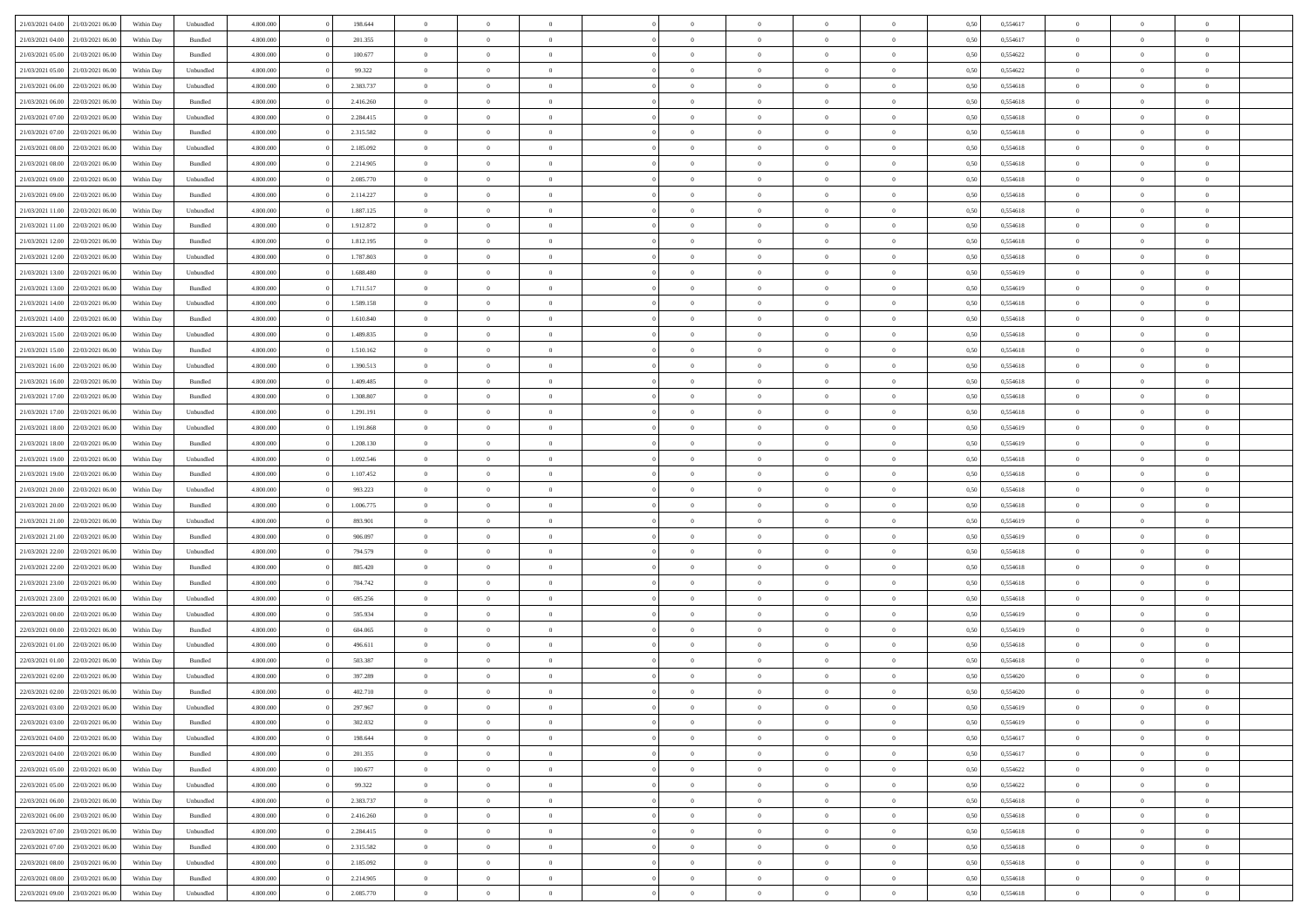| 22/03/2021 09:00                  | 23/03/2021 06:00 | Within Day | Bundled            | 4.800.000 | 2.114.227 | $\overline{0}$ | $\Omega$       |                | $\Omega$       | $\Omega$       | $\Omega$       | $\theta$       | 0,50 | 0,554618 | $\theta$       | $\theta$       | $\theta$       |  |
|-----------------------------------|------------------|------------|--------------------|-----------|-----------|----------------|----------------|----------------|----------------|----------------|----------------|----------------|------|----------|----------------|----------------|----------------|--|
|                                   |                  |            |                    |           |           |                |                |                |                |                |                |                |      |          |                |                |                |  |
| 22/03/2021 10:00                  | 23/03/2021 06:00 | Within Day | Unbundled          | 4.800.000 | 1.986.447 | $\overline{0}$ | $\theta$       | $\overline{0}$ | $\overline{0}$ | $\bf{0}$       | $\overline{0}$ | $\overline{0}$ | 0,50 | 0,554619 | $\theta$       | $\theta$       | $\overline{0}$ |  |
| 22/03/2021 10:00                  | 23/03/2021 06:00 | Within Day | Bundled            | 4.800.000 | 2.013.550 | $\overline{0}$ | $\overline{0}$ | $\overline{0}$ | $\overline{0}$ | $\bf{0}$       | $\overline{0}$ | $\bf{0}$       | 0,50 | 0,554619 | $\overline{0}$ | $\overline{0}$ | $\overline{0}$ |  |
| 22/03/2021 11:00                  | 23/03/2021 06:00 | Within Dav | Bundled            | 4.800.000 | 1.912.872 | $\overline{0}$ | $\overline{0}$ | $\overline{0}$ | $\overline{0}$ | $\bf{0}$       | $\overline{0}$ | $\overline{0}$ | 0.50 | 0.554618 | $\theta$       | $\theta$       | $\overline{0}$ |  |
| 22/03/2021 11:00                  | 23/03/2021 06:00 | Within Day | Unbundled          | 4.800.000 | 1.887.125 | $\overline{0}$ | $\theta$       | $\overline{0}$ | $\overline{0}$ | $\bf{0}$       | $\overline{0}$ | $\bf{0}$       | 0,50 | 0,554618 | $\theta$       | $\theta$       | $\overline{0}$ |  |
|                                   |                  |            |                    |           |           |                |                |                |                |                |                |                |      |          |                |                |                |  |
| 22/03/2021 12:00                  | 23/03/2021 06:00 | Within Day | Unbundled          | 4.800.000 | 1.787.803 | $\overline{0}$ | $\bf{0}$       | $\overline{0}$ | $\bf{0}$       | $\overline{0}$ | $\overline{0}$ | $\mathbf{0}$   | 0,50 | 0,554618 | $\overline{0}$ | $\overline{0}$ | $\bf{0}$       |  |
| 22/03/2021 12:00                  | 23/03/2021 06:00 | Within Dav | Bundled            | 4.800.000 | 1.812.195 | $\overline{0}$ | $\overline{0}$ | $\overline{0}$ | $\overline{0}$ | $\overline{0}$ | $\overline{0}$ | $\overline{0}$ | 0.50 | 0,554618 | $\theta$       | $\overline{0}$ | $\overline{0}$ |  |
| 22/03/2021 13:00                  | 23/03/2021 06:00 | Within Day | Unbundled          | 4.800.000 | 1.688.480 | $\overline{0}$ | $\theta$       | $\overline{0}$ | $\overline{0}$ | $\bf{0}$       | $\overline{0}$ | $\bf{0}$       | 0,50 | 0,554619 | $\theta$       | $\theta$       | $\overline{0}$ |  |
| $22/03/2021\ 13.00$               | 23/03/2021 06:00 | Within Day | Bundled            | 4.800.000 | 1.711.517 | $\overline{0}$ | $\overline{0}$ | $\overline{0}$ | $\bf{0}$       | $\bf{0}$       | $\bf{0}$       | $\bf{0}$       | 0,50 | 0,554619 | $\,0\,$        | $\overline{0}$ | $\overline{0}$ |  |
| 22/03/2021 14:00                  | 23/03/2021 06:00 | Within Dav | Unbundled          | 4.800.000 | 1.589.158 | $\overline{0}$ | $\overline{0}$ | $\overline{0}$ | $\overline{0}$ | $\overline{0}$ | $\overline{0}$ | $\overline{0}$ | 0.50 | 0.554618 | $\theta$       | $\overline{0}$ | $\overline{0}$ |  |
| 22/03/2021 14:00                  | 23/03/2021 06:00 | Within Day | Bundled            | 4.800.000 | 1.610.840 | $\overline{0}$ | $\theta$       | $\overline{0}$ | $\overline{0}$ | $\bf{0}$       | $\overline{0}$ | $\bf{0}$       | 0,50 | 0,554618 | $\theta$       | $\theta$       | $\overline{0}$ |  |
| 22/03/2021 15:00                  | 23/03/2021 06:00 | Within Day | Unbundled          | 4.800.000 | 1.489.835 | $\overline{0}$ | $\overline{0}$ | $\overline{0}$ | $\bf{0}$       | $\bf{0}$       | $\bf{0}$       | $\bf{0}$       | 0,50 | 0,554618 | $\overline{0}$ | $\overline{0}$ | $\overline{0}$ |  |
|                                   |                  |            |                    |           |           |                |                |                |                |                |                |                |      |          |                |                |                |  |
| 22/03/2021 15:00                  | 23/03/2021 06:00 | Within Day | Bundled            | 4.800.000 | 1.510.162 | $\overline{0}$ | $\overline{0}$ | $\overline{0}$ | $\overline{0}$ | $\bf{0}$       | $\overline{0}$ | $\overline{0}$ | 0.50 | 0.554618 | $\theta$       | $\theta$       | $\overline{0}$ |  |
| 22/03/2021 16:00                  | 23/03/2021 06:00 | Within Day | Unbundled          | 4.800.000 | 1.390.513 | $\overline{0}$ | $\theta$       | $\overline{0}$ | $\overline{0}$ | $\bf{0}$       | $\overline{0}$ | $\overline{0}$ | 0,50 | 0,554618 | $\theta$       | $\theta$       | $\overline{0}$ |  |
| 22/03/2021 16:00                  | 23/03/2021 06:00 | Within Day | Bundled            | 4.800.000 | 1.409.485 | $\overline{0}$ | $\bf{0}$       | $\overline{0}$ | $\bf{0}$       | $\overline{0}$ | $\overline{0}$ | $\mathbf{0}$   | 0,50 | 0,554618 | $\bf{0}$       | $\overline{0}$ | $\bf{0}$       |  |
| 22/03/2021 17:00                  | 23/03/2021 06:00 | Within Dav | Bundled            | 4.800.000 | 1.308.807 | $\overline{0}$ | $\overline{0}$ | $\overline{0}$ | $\overline{0}$ | $\overline{0}$ | $\overline{0}$ | $\overline{0}$ | 0.50 | 0.554618 | $\theta$       | $\overline{0}$ | $\overline{0}$ |  |
| 22/03/2021 17:00                  | 23/03/2021 06:00 | Within Day | Unbundled          | 4.800.000 | 1.291.191 | $\overline{0}$ | $\theta$       | $\overline{0}$ | $\overline{0}$ | $\bf{0}$       | $\overline{0}$ | $\bf{0}$       | 0,50 | 0,554618 | $\theta$       | $\theta$       | $\overline{0}$ |  |
| 22/03/2021 18:00                  | 23/03/2021 06:00 | Within Day | Unbundled          | 4.800.000 | 1.191.868 | $\overline{0}$ | $\overline{0}$ | $\overline{0}$ | $\overline{0}$ | $\bf{0}$       | $\overline{0}$ | $\bf{0}$       | 0,50 | 0,554619 | $\,0\,$        | $\overline{0}$ | $\overline{0}$ |  |
| 22/03/2021 18:00                  | 23/03/2021 06:00 | Within Day | Bundled            | 4.800.000 | 1.208.130 | $\overline{0}$ | $\overline{0}$ | $\overline{0}$ | $\overline{0}$ | $\overline{0}$ | $\overline{0}$ | $\overline{0}$ | 0.50 | 0,554619 | $\theta$       | $\overline{0}$ | $\overline{0}$ |  |
|                                   |                  |            |                    |           |           |                |                |                |                |                |                |                |      |          |                |                |                |  |
| 22/03/2021 19:00                  | 23/03/2021 06:00 | Within Day | Unbundled          | 4.800.000 | 1.092.546 | $\overline{0}$ | $\theta$       | $\overline{0}$ | $\overline{0}$ | $\bf{0}$       | $\overline{0}$ | $\bf{0}$       | 0,50 | 0,554618 | $\,$ 0 $\,$    | $\theta$       | $\overline{0}$ |  |
| 22/03/2021 19:00                  | 23/03/2021 06:00 | Within Day | Bundled            | 4.800.000 | 1.107.452 | $\overline{0}$ | $\overline{0}$ | $\overline{0}$ | $\overline{0}$ | $\bf{0}$       | $\overline{0}$ | $\bf{0}$       | 0,50 | 0,554618 | $\bf{0}$       | $\overline{0}$ | $\overline{0}$ |  |
| 22/03/2021 20:00                  | 23/03/2021 06:00 | Within Day | Unbundled          | 4.800.000 | 993.223   | $\overline{0}$ | $\overline{0}$ | $\overline{0}$ | $\overline{0}$ | $\bf{0}$       | $\overline{0}$ | $\overline{0}$ | 0.50 | 0.554618 | $\theta$       | $\theta$       | $\overline{0}$ |  |
| 22/03/2021 20:00                  | 23/03/2021 06:00 | Within Day | Bundled            | 4.800.000 | 1.006.775 | $\overline{0}$ | $\theta$       | $\overline{0}$ | $\overline{0}$ | $\bf{0}$       | $\overline{0}$ | $\bf{0}$       | 0,50 | 0,554618 | $\theta$       | $\overline{0}$ | $\overline{0}$ |  |
| 22/03/2021 21:00                  | 23/03/2021 06:00 | Within Day | Unbundled          | 4.800.000 | 893.901   | $\overline{0}$ | $\bf{0}$       | $\overline{0}$ | $\overline{0}$ | $\overline{0}$ | $\overline{0}$ | $\mathbf{0}$   | 0,50 | 0,554619 | $\bf{0}$       | $\overline{0}$ | $\bf{0}$       |  |
| 22/03/2021 21:00                  | 23/03/2021 06:00 | Within Dav | Bundled            | 4.800.000 | 906.097   | $\overline{0}$ | $\overline{0}$ | $\overline{0}$ | $\overline{0}$ | $\overline{0}$ | $\overline{0}$ | $\overline{0}$ | 0.50 | 0,554619 | $\theta$       | $\overline{0}$ | $\overline{0}$ |  |
| 22/03/2021 22:00                  | 23/03/2021 06:00 |            |                    | 4.800.000 | 794.579   | $\overline{0}$ | $\theta$       | $\overline{0}$ | $\overline{0}$ | $\bf{0}$       | $\overline{0}$ |                |      | 0,554618 | $\theta$       | $\theta$       | $\overline{0}$ |  |
|                                   |                  | Within Day | Unbundled          |           |           |                |                |                |                |                |                | $\bf{0}$       | 0,50 |          |                |                |                |  |
| 22/03/2021 22:00                  | 23/03/2021 06:00 | Within Day | Bundled            | 4.800.000 | 805.420   | $\overline{0}$ | $\overline{0}$ | $\overline{0}$ | $\overline{0}$ | $\bf{0}$       | $\overline{0}$ | $\bf{0}$       | 0,50 | 0,554618 | $\,0\,$        | $\overline{0}$ | $\overline{0}$ |  |
| 22/03/2021 23:00                  | 23/03/2021 06:00 | Within Day | Bundled            | 4.800.000 | 704.742   | $\overline{0}$ | $\overline{0}$ | $\overline{0}$ | $\overline{0}$ | $\overline{0}$ | $\overline{0}$ | $\overline{0}$ | 0.50 | 0.554618 | $\theta$       | $\overline{0}$ | $\overline{0}$ |  |
| 22/03/2021 23:00                  | 23/03/2021 06:00 | Within Day | Unbundled          | 4.800.000 | 695.256   | $\overline{0}$ | $\theta$       | $\overline{0}$ | $\overline{0}$ | $\bf{0}$       | $\overline{0}$ | $\bf{0}$       | 0,50 | 0,554618 | $\,$ 0 $\,$    | $\overline{0}$ | $\overline{0}$ |  |
| 23/03/2021 00:00                  | 23/03/2021 06:00 | Within Day | Unbundled          | 4.800.000 | 595.934   | $\overline{0}$ | $\overline{0}$ | $\overline{0}$ | $\overline{0}$ | $\bf{0}$       | $\overline{0}$ | $\bf{0}$       | 0,50 | 0,554619 | $\bf{0}$       | $\overline{0}$ | $\overline{0}$ |  |
| 23/03/2021 00:00                  | 23/03/2021 06:00 | Within Day | Bundled            | 4.800,000 | 604,065   | $\overline{0}$ | $\Omega$       | $\Omega$       | $\Omega$       | $\Omega$       | $\Omega$       | $\overline{0}$ | 0,50 | 0,554619 | $\,0\,$        | $\theta$       | $\theta$       |  |
| 23/03/2021 01:00                  | 23/03/2021 06:00 | Within Day | Unbundled          | 4.800.000 | 496.611   | $\overline{0}$ | $\theta$       | $\overline{0}$ | $\overline{0}$ | $\bf{0}$       | $\overline{0}$ | $\bf{0}$       | 0,50 | 0,554618 | $\theta$       | $\theta$       | $\overline{0}$ |  |
|                                   |                  |            |                    |           |           |                |                |                |                |                |                |                |      |          |                |                |                |  |
| 23/03/2021 01:00                  | 23/03/2021 06:00 | Within Day | Bundled            | 4.800.000 | 503.387   | $\overline{0}$ | $\overline{0}$ | $\overline{0}$ | $\overline{0}$ | $\bf{0}$       | $\overline{0}$ | $\mathbf{0}$   | 0,50 | 0,554618 | $\bf{0}$       | $\overline{0}$ | $\bf{0}$       |  |
| 23/03/2021 02:00                  | 23/03/2021 06:00 | Within Day | Unbundled          | 4.800,000 | 397.289   | $\overline{0}$ | $\Omega$       | $\Omega$       | $\Omega$       | $\bf{0}$       | $\overline{0}$ | $\overline{0}$ | 0.50 | 0.554620 | $\theta$       | $\theta$       | $\theta$       |  |
| 23/03/2021 02:00                  | 23/03/2021 06:00 | Within Day | Bundled            | 4.800.000 | 402.710   | $\overline{0}$ | $\theta$       | $\overline{0}$ | $\overline{0}$ | $\bf{0}$       | $\overline{0}$ | $\bf{0}$       | 0,50 | 0,554620 | $\,$ 0 $\,$    | $\theta$       | $\overline{0}$ |  |
| 23/03/2021 03:00                  | 23/03/2021 06:00 | Within Day | Unbundled          | 4.800.000 | 297.967   | $\overline{0}$ | $\overline{0}$ | $\overline{0}$ | $\bf{0}$       | $\bf{0}$       | $\bf{0}$       | $\bf{0}$       | 0,50 | 0,554619 | $\,0\,$        | $\overline{0}$ | $\overline{0}$ |  |
| 23/03/2021 03:00                  | 23/03/2021 06:00 | Within Day | Bundled            | 4.800,000 | 302.032   | $\overline{0}$ | $\Omega$       | $\Omega$       | $\Omega$       | $\theta$       | $\theta$       | $\overline{0}$ | 0.50 | 0.554619 | $\theta$       | $\theta$       | $\theta$       |  |
| 23/03/2021 04:00                  | 23/03/2021 06:00 | Within Day | Unbundled          | 4.800.000 | 198.644   | $\overline{0}$ | $\theta$       | $\overline{0}$ | $\overline{0}$ | $\bf{0}$       | $\overline{0}$ | $\bf{0}$       | 0,50 | 0,554617 | $\,$ 0 $\,$    | $\overline{0}$ | $\overline{0}$ |  |
| 23/03/2021 04:00                  | 23/03/2021 06:00 | Within Day | Bundled            | 4.800.000 | 201.355   | $\overline{0}$ | $\overline{0}$ | $\overline{0}$ | $\bf{0}$       | $\bf{0}$       | $\bf{0}$       | $\bf{0}$       | 0,50 | 0,554617 | $\bf{0}$       | $\overline{0}$ | $\overline{0}$ |  |
|                                   |                  |            |                    |           |           |                |                |                |                |                |                |                |      |          |                |                |                |  |
| 23/03/2021 05:00                  | 23/03/2021 06:00 | Within Day | Bundled            | 4.800,000 | 100,677   | $\overline{0}$ | $\Omega$       | $\Omega$       | $\Omega$       | $\Omega$       | $\overline{0}$ | $\overline{0}$ | 0.50 | 0,554622 | $\,0\,$        | $\theta$       | $\theta$       |  |
| 23/03/2021 05:00                  | 23/03/2021 06:00 | Within Day | Unbundled          | 4.800.000 | 99.322    | $\overline{0}$ | $\theta$       | $\overline{0}$ | $\overline{0}$ | $\bf{0}$       | $\overline{0}$ | $\bf{0}$       | 0,50 | 0,554622 | $\,$ 0 $\,$    | $\overline{0}$ | $\overline{0}$ |  |
| 23/03/2021 06:00                  | 24/03/2021 06:00 | Within Day | Unbundled          | 4.800.000 | 2.383.737 | $\overline{0}$ | $\overline{0}$ | $\overline{0}$ | $\bf{0}$       | $\bf{0}$       | $\bf{0}$       | $\mathbf{0}$   | 0,50 | 0,554618 | $\bf{0}$       | $\overline{0}$ | $\bf{0}$       |  |
| 23/03/2021 06:00                  | 24/03/2021 06:00 | Within Day | Bundled            | 4.800,000 | 2.416.260 | $\overline{0}$ | $\Omega$       | $\Omega$       | $\Omega$       | $\Omega$       | $\Omega$       | $\overline{0}$ | 0.50 | 0.554618 | $\theta$       | $\theta$       | $\theta$       |  |
| 23/03/2021 07:00                  | 24/03/2021 06:00 | Within Day | Unbundled          | 4.800.000 | 2.284.415 | $\overline{0}$ | $\,$ 0 $\,$    | $\overline{0}$ | $\bf{0}$       | $\,$ 0         | $\bf{0}$       | $\bf{0}$       | 0,50 | 0,554618 | $\,0\,$        | $\overline{0}$ | $\overline{0}$ |  |
| 23/03/2021 07:00 24/03/2021 06:00 |                  | Within Day | $\mathbf B$ undled | 4.800.000 | 2.315.582 | $\bf{0}$       | $\bf{0}$       |                |                |                |                |                | 0,50 | 0,554618 | $\bf{0}$       | $\overline{0}$ |                |  |
| 23/03/2021 08:00                  | 24/03/2021 06:00 | Within Day | Unbundled          | 4.800.000 | 2.185.092 | $\overline{0}$ | $\overline{0}$ | $\overline{0}$ | $\Omega$       | $\overline{0}$ | $\overline{0}$ | $\overline{0}$ | 0,50 | 0.554618 | $\theta$       | $\theta$       | $\theta$       |  |
| 23/03/2021 08:00                  | 24/03/2021 06.00 |            | Bundled            | 4.800.000 | 2.214.905 | $\overline{0}$ | $\,$ 0         | $\overline{0}$ |                | $\,$ 0 $\,$    | $\overline{0}$ |                |      | 0,554618 | $\,$ 0 $\,$    | $\,$ 0 $\,$    | $\,$ 0         |  |
|                                   |                  | Within Day |                    |           |           |                |                |                | $\bf{0}$       |                |                | $\mathbf{0}$   | 0,50 |          |                |                |                |  |
| 23/03/2021 09:00                  | 24/03/2021 06:00 | Within Day | Unbundled          | 4.800.000 | 2.085.770 | $\overline{0}$ | $\overline{0}$ | $\overline{0}$ | $\overline{0}$ | $\overline{0}$ | $\overline{0}$ | $\mathbf{0}$   | 0,50 | 0,554618 | $\overline{0}$ | $\bf{0}$       | $\bf{0}$       |  |
| 23/03/2021 09:00                  | 24/03/2021 06:00 | Within Day | $\mathbf B$ undled | 4.800,000 | 2.114.227 | $\overline{0}$ | $\overline{0}$ | $\overline{0}$ | $\Omega$       | $\overline{0}$ | $\overline{0}$ | $\bf{0}$       | 0,50 | 0,554618 | $\overline{0}$ | $\theta$       | $\overline{0}$ |  |
| 23/03/2021 10:00                  | 24/03/2021 06.00 | Within Day | Unbundled          | 4.800.000 | 1.986.447 | $\overline{0}$ | $\,$ 0         | $\overline{0}$ | $\overline{0}$ | $\overline{0}$ | $\overline{0}$ | $\bf{0}$       | 0,50 | 0,554619 | $\,$ 0 $\,$    | $\overline{0}$ | $\overline{0}$ |  |
| 23/03/2021 10:00                  | 24/03/2021 06:00 | Within Day | Bundled            | 4.800.000 | 2.013.550 | $\overline{0}$ | $\overline{0}$ | $\overline{0}$ | $\overline{0}$ | $\overline{0}$ | $\overline{0}$ | $\mathbf{0}$   | 0,50 | 0,554619 | $\overline{0}$ | $\overline{0}$ | $\bf{0}$       |  |
| 23/03/2021 11:00                  | 24/03/2021 06:00 | Within Day | Bundled            | 4.800,000 | 1.912.872 | $\overline{0}$ | $\overline{0}$ | $\overline{0}$ | $\Omega$       | $\overline{0}$ | $\overline{0}$ | $\bf{0}$       | 0.50 | 0,554618 | $\overline{0}$ | $\theta$       | $\overline{0}$ |  |
| 23/03/2021 11:00                  | 24/03/2021 06.00 | Within Day | Unbundled          | 4.800.000 | 1.887.125 | $\overline{0}$ | $\,$ 0         | $\overline{0}$ | $\bf{0}$       | $\bf{0}$       | $\bf{0}$       | $\bf{0}$       | 0,50 | 0,554618 | $\,$ 0 $\,$    | $\overline{0}$ | $\overline{0}$ |  |
|                                   |                  |            |                    |           |           |                |                |                |                |                |                |                |      |          |                |                |                |  |
| 23/03/2021 12:00                  | 24/03/2021 06:00 | Within Day | Unbundled          | 4.800.000 | 1.787.803 | $\overline{0}$ | $\bf{0}$       | $\overline{0}$ | $\overline{0}$ | $\overline{0}$ | $\overline{0}$ | $\mathbf{0}$   | 0,50 | 0,554618 | $\overline{0}$ | $\overline{0}$ | $\bf{0}$       |  |
| 23/03/2021 12:00                  | 24/03/2021 06:00 | Within Day | Bundled            | 4.800,000 | 1.812.195 | $\overline{0}$ | $\overline{0}$ | $\overline{0}$ | $\Omega$       | $\overline{0}$ | $\overline{0}$ | $\bf{0}$       | 0.50 | 0,554618 | $\overline{0}$ | $\theta$       | $\overline{0}$ |  |
| 23/03/2021 13:00                  | 24/03/2021 06.00 | Within Day | Unbundled          | 4.800.000 | 1.688.480 | $\overline{0}$ | $\bf{0}$       | $\overline{0}$ | $\overline{0}$ | $\bf{0}$       | $\bf{0}$       | $\bf{0}$       | 0,50 | 0,554619 | $\,$ 0 $\,$    | $\,$ 0 $\,$    | $\bf{0}$       |  |
| 23/03/2021 13:00 24/03/2021 06:00 |                  | Within Day | Bundled            | 4.800.000 | 1.711.517 | $\overline{0}$ | $\bf{0}$       | $\overline{0}$ | $\bf{0}$       | $\bf{0}$       | $\bf{0}$       | $\bf{0}$       | 0,50 | 0,554619 | $\overline{0}$ | $\overline{0}$ | $\bf{0}$       |  |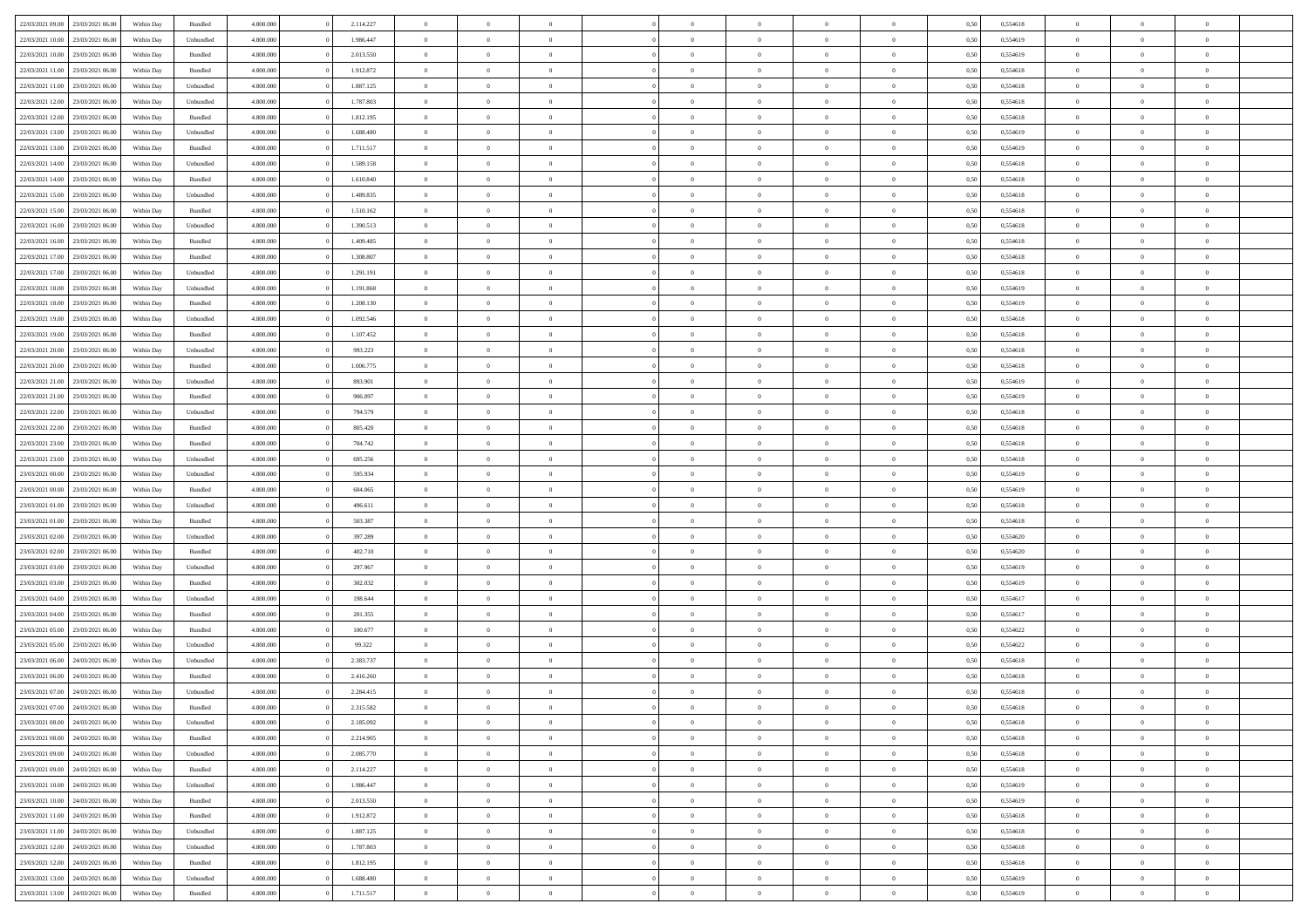| 23/03/2021 14:00                  | 24/03/2021 06:00 | Within Dav | Unbundled | 4.800.000 | 1.589.158 | $\overline{0}$ | $\Omega$       |                | $\Omega$       | $\Omega$       | $\Omega$       | $\theta$       | 0,50 | 0,554618 | $\theta$       | $\theta$       | $\theta$       |  |
|-----------------------------------|------------------|------------|-----------|-----------|-----------|----------------|----------------|----------------|----------------|----------------|----------------|----------------|------|----------|----------------|----------------|----------------|--|
|                                   |                  |            |           |           |           |                |                |                |                |                |                |                |      |          |                |                |                |  |
| 23/03/2021 14:00                  | 24/03/2021 06.00 | Within Day | Bundled   | 4.800.000 | 1.610.840 | $\overline{0}$ | $\theta$       | $\overline{0}$ | $\overline{0}$ | $\bf{0}$       | $\overline{0}$ | $\bf{0}$       | 0,50 | 0,554618 | $\theta$       | $\theta$       | $\overline{0}$ |  |
| 23/03/2021 15:00                  | 24/03/2021 06:00 | Within Day | Unbundled | 4.800.000 | 1.489.835 | $\overline{0}$ | $\overline{0}$ | $\overline{0}$ | $\bf{0}$       | $\bf{0}$       | $\overline{0}$ | $\bf{0}$       | 0,50 | 0,554618 | $\bf{0}$       | $\overline{0}$ | $\overline{0}$ |  |
| 23/03/2021 15:00                  | 24/03/2021 06:00 | Within Dav | Bundled   | 4.800.000 | 1.510.162 | $\overline{0}$ | $\overline{0}$ | $\overline{0}$ | $\overline{0}$ | $\bf{0}$       | $\overline{0}$ | $\overline{0}$ | 0.50 | 0.554618 | $\theta$       | $\theta$       | $\overline{0}$ |  |
| 23/03/2021 16:00                  | 24/03/2021 06.00 | Within Day | Bundled   | 4.800.000 | 1.409.485 | $\overline{0}$ | $\theta$       | $\overline{0}$ | $\overline{0}$ | $\bf{0}$       | $\overline{0}$ | $\bf{0}$       | 0,50 | 0,554618 | $\theta$       | $\theta$       | $\overline{0}$ |  |
| 23/03/2021 16:00                  | 24/03/2021 06:00 | Within Day | Unbundled | 4.800.000 | 1.390.513 | $\overline{0}$ | $\bf{0}$       | $\overline{0}$ | $\overline{0}$ | $\overline{0}$ | $\overline{0}$ | $\mathbf{0}$   | 0,50 | 0,554618 | $\bf{0}$       | $\overline{0}$ | $\bf{0}$       |  |
| 23/03/2021 17:00                  | 24/03/2021 06:00 | Within Dav | Unbundled | 4.800.000 | 1.291.191 | $\overline{0}$ | $\overline{0}$ | $\overline{0}$ | $\overline{0}$ | $\overline{0}$ | $\overline{0}$ | $\overline{0}$ | 0.50 | 0.554618 | $\theta$       | $\overline{0}$ | $\overline{0}$ |  |
|                                   |                  |            |           |           |           |                |                |                |                |                |                |                |      |          |                |                |                |  |
| 23/03/2021 17:00                  | 24/03/2021 06.00 | Within Day | Bundled   | 4.800.000 | 1.308.807 | $\overline{0}$ | $\theta$       | $\overline{0}$ | $\overline{0}$ | $\bf{0}$       | $\overline{0}$ | $\bf{0}$       | 0,50 | 0,554618 | $\theta$       | $\theta$       | $\overline{0}$ |  |
| 23/03/2021 18:00                  | 24/03/2021 06:00 | Within Day | Unbundled | 4.800.000 | 1.191.868 | $\overline{0}$ | $\overline{0}$ | $\overline{0}$ | $\overline{0}$ | $\bf{0}$       | $\overline{0}$ | $\bf{0}$       | 0,50 | 0,554619 | $\,0\,$        | $\overline{0}$ | $\overline{0}$ |  |
| 23/03/2021 18:00                  | 24/03/2021 06:00 | Within Dav | Bundled   | 4.800.000 | 1.208.130 | $\overline{0}$ | $\overline{0}$ | $\overline{0}$ | $\overline{0}$ | $\overline{0}$ | $\overline{0}$ | $\overline{0}$ | 0.50 | 0.554619 | $\theta$       | $\overline{0}$ | $\overline{0}$ |  |
| 23/03/2021 19:00                  | 24/03/2021 06.00 | Within Day | Unbundled | 4.800.000 | 1.092.546 | $\overline{0}$ | $\theta$       | $\overline{0}$ | $\overline{0}$ | $\bf{0}$       | $\overline{0}$ | $\bf{0}$       | 0,50 | 0,554618 | $\,$ 0 $\,$    | $\overline{0}$ | $\overline{0}$ |  |
| 23/03/2021 19:00                  | 24/03/2021 06:00 | Within Day | Bundled   | 4.800.000 | 1.107.452 | $\overline{0}$ | $\overline{0}$ | $\overline{0}$ | $\overline{0}$ | $\bf{0}$       | $\overline{0}$ | $\bf{0}$       | 0,50 | 0,554618 | $\overline{0}$ | $\overline{0}$ | $\overline{0}$ |  |
| 23/03/2021 20:00                  | 24/03/2021 06:00 | Within Day | Unbundled | 4.800.000 | 993.223   | $\overline{0}$ | $\overline{0}$ | $\overline{0}$ | $\overline{0}$ | $\bf{0}$       | $\overline{0}$ | $\overline{0}$ | 0.50 | 0.554618 | $\theta$       | $\theta$       | $\overline{0}$ |  |
| 23/03/2021 20:00                  | 24/03/2021 06.00 | Within Day | Bundled   | 4.800.000 | 1.006.775 | $\overline{0}$ | $\theta$       | $\overline{0}$ | $\overline{0}$ | $\bf{0}$       | $\overline{0}$ | $\bf{0}$       | 0,50 | 0,554618 | $\theta$       | $\theta$       | $\overline{0}$ |  |
|                                   |                  |            |           |           |           |                |                |                |                |                |                |                |      |          |                |                |                |  |
| 23/03/2021 21:00                  | 24/03/2021 06:00 | Within Day | Unbundled | 4.800.000 | 893.901   | $\overline{0}$ | $\overline{0}$ | $\overline{0}$ | $\overline{0}$ | $\overline{0}$ | $\overline{0}$ | $\mathbf{0}$   | 0,50 | 0,554619 | $\overline{0}$ | $\overline{0}$ | $\bf{0}$       |  |
| 23/03/2021 21:00                  | 24/03/2021 06:00 | Within Dav | Bundled   | 4.800.000 | 906.097   | $\overline{0}$ | $\overline{0}$ | $\overline{0}$ | $\overline{0}$ | $\overline{0}$ | $\overline{0}$ | $\overline{0}$ | 0.50 | 0.554619 | $\theta$       | $\overline{0}$ | $\overline{0}$ |  |
| 23/03/2021 22:00                  | 24/03/2021 06.00 | Within Day | Bundled   | 4.800.000 | 805.420   | $\overline{0}$ | $\theta$       | $\overline{0}$ | $\overline{0}$ | $\bf{0}$       | $\overline{0}$ | $\bf{0}$       | 0,50 | 0,554618 | $\theta$       | $\theta$       | $\overline{0}$ |  |
| 23/03/2021 22:00                  | 24/03/2021 06:00 | Within Day | Unbundled | 4.800.000 | 794.579   | $\overline{0}$ | $\overline{0}$ | $\overline{0}$ | $\overline{0}$ | $\bf{0}$       | $\overline{0}$ | $\bf{0}$       | 0,50 | 0,554618 | $\,0\,$        | $\overline{0}$ | $\overline{0}$ |  |
| 23/03/2021 23:00                  | 24/03/2021 06:00 | Within Day | Unbundled | 4.800.000 | 695.256   | $\overline{0}$ | $\overline{0}$ | $\overline{0}$ | $\overline{0}$ | $\overline{0}$ | $\overline{0}$ | $\overline{0}$ | 0.50 | 0,554618 | $\theta$       | $\overline{0}$ | $\overline{0}$ |  |
| 23/03/2021 23:00                  | 24/03/2021 06.00 | Within Day | Bundled   | 4.800.000 | 704.742   | $\overline{0}$ | $\theta$       | $\overline{0}$ | $\overline{0}$ | $\bf{0}$       | $\overline{0}$ | $\bf{0}$       | 0,50 | 0,554618 | $\,$ 0 $\,$    | $\theta$       | $\overline{0}$ |  |
| 24/03/2021 00:00                  | 24/03/2021 06:00 | Within Day | Unbundled | 4.800.000 | 595.934   | $\overline{0}$ | $\overline{0}$ | $\overline{0}$ | $\overline{0}$ | $\bf{0}$       | $\overline{0}$ | $\bf{0}$       | 0,50 | 0,554619 | $\bf{0}$       | $\overline{0}$ | $\overline{0}$ |  |
|                                   |                  |            |           |           |           |                |                |                |                |                |                |                |      |          | $\theta$       |                |                |  |
| 24/03/2021 00:00                  | 24/03/2021 06:00 | Within Day | Bundled   | 4.800.000 | 604.065   | $\overline{0}$ | $\overline{0}$ | $\overline{0}$ | $\overline{0}$ | $\bf{0}$       | $\overline{0}$ | $\overline{0}$ | 0.50 | 0.554619 |                | $\theta$       | $\overline{0}$ |  |
| 24/03/2021 01:00                  | 24/03/2021 06.00 | Within Day | Unbundled | 4.800.000 | 496.611   | $\overline{0}$ | $\theta$       | $\overline{0}$ | $\overline{0}$ | $\bf{0}$       | $\overline{0}$ | $\bf{0}$       | 0,50 | 0,554618 | $\theta$       | $\overline{0}$ | $\overline{0}$ |  |
| 24/03/2021 01:00                  | 24/03/2021 06:00 | Within Day | Bundled   | 4.800.000 | 503.387   | $\overline{0}$ | $\bf{0}$       | $\overline{0}$ | $\overline{0}$ | $\overline{0}$ | $\overline{0}$ | $\mathbf{0}$   | 0,50 | 0,554618 | $\overline{0}$ | $\overline{0}$ | $\bf{0}$       |  |
| 24/03/2021 02:00                  | 24/03/2021 06:00 | Within Dav | Unbundled | 4.800.000 | 397.289   | $\overline{0}$ | $\overline{0}$ | $\overline{0}$ | $\overline{0}$ | $\overline{0}$ | $\overline{0}$ | $\overline{0}$ | 0.50 | 0,554620 | $\theta$       | $\overline{0}$ | $\overline{0}$ |  |
| 24/03/2021 02:00                  | 24/03/2021 06.00 | Within Day | Bundled   | 4.800.000 | 402.710   | $\overline{0}$ | $\theta$       | $\overline{0}$ | $\overline{0}$ | $\bf{0}$       | $\overline{0}$ | $\bf{0}$       | 0,50 | 0,554620 | $\theta$       | $\theta$       | $\overline{0}$ |  |
| 24/03/2021 03:00                  | 24/03/2021 06:00 | Within Day | Unbundled | 4.800.000 | 297.967   | $\overline{0}$ | $\overline{0}$ | $\overline{0}$ | $\overline{0}$ | $\bf{0}$       | $\overline{0}$ | $\bf{0}$       | 0,50 | 0,554619 | $\,0\,$        | $\overline{0}$ | $\overline{0}$ |  |
| 24/03/2021 03:00                  | 24/03/2021 06:00 | Within Day | Bundled   | 4.800.000 | 302.032   | $\overline{0}$ | $\overline{0}$ | $\overline{0}$ | $\overline{0}$ | $\overline{0}$ | $\overline{0}$ | $\overline{0}$ | 0.50 | 0.554619 | $\theta$       | $\overline{0}$ | $\overline{0}$ |  |
|                                   |                  |            |           |           |           |                |                |                |                |                |                |                |      |          |                |                |                |  |
| 24/03/2021 04:00                  | 24/03/2021 06.00 | Within Day | Bundled   | 4.800.000 | 201.355   | $\overline{0}$ | $\theta$       | $\overline{0}$ | $\overline{0}$ | $\bf{0}$       | $\overline{0}$ | $\bf{0}$       | 0,50 | 0,554617 | $\,$ 0 $\,$    | $\overline{0}$ | $\overline{0}$ |  |
| 24/03/2021 04:00                  | 24/03/2021 06:00 | Within Day | Unbundled | 4.800.000 | 198.644   | $\overline{0}$ | $\overline{0}$ | $\overline{0}$ | $\overline{0}$ | $\bf{0}$       | $\overline{0}$ | $\bf{0}$       | 0,50 | 0,554617 | $\overline{0}$ | $\overline{0}$ | $\overline{0}$ |  |
| 24/03/2021 05:00                  | 24/03/2021 06.00 | Within Day | Unbundled | 4.800.000 | 99.322    | $\overline{0}$ | $\Omega$       | $\Omega$       | $\Omega$       | $\Omega$       | $\overline{0}$ | $\overline{0}$ | 0,50 | 0,554622 | $\,0\,$        | $\theta$       | $\theta$       |  |
| 24/03/2021 05:00                  | 24/03/2021 06.00 | Within Day | Bundled   | 4.800.000 | 100.677   | $\overline{0}$ | $\theta$       | $\overline{0}$ | $\overline{0}$ | $\bf{0}$       | $\overline{0}$ | $\bf{0}$       | 0,50 | 0,554622 | $\theta$       | $\theta$       | $\overline{0}$ |  |
| 24/03/2021 06:00                  | 25/03/2021 06:00 | Within Day | Unbundled | 4.800.000 | 2.383.737 | $\overline{0}$ | $\overline{0}$ | $\overline{0}$ | $\bf{0}$       | $\bf{0}$       | $\overline{0}$ | $\mathbf{0}$   | 0,50 | 0,554618 | $\overline{0}$ | $\overline{0}$ | $\bf{0}$       |  |
| 24/03/2021 06:00                  | 25/03/2021 06:00 | Within Day | Bundled   | 4.800,000 | 2.416.260 | $\overline{0}$ | $\Omega$       | $\Omega$       | $\Omega$       | $\bf{0}$       | $\overline{0}$ | $\overline{0}$ | 0.50 | 0.554618 | $\theta$       | $\theta$       | $\theta$       |  |
| 24/03/2021 07:00                  | 25/03/2021 06.00 | Within Day | Unbundled | 4.800.000 | 2.284.415 | $\overline{0}$ | $\theta$       | $\overline{0}$ | $\overline{0}$ | $\bf{0}$       | $\overline{0}$ | $\bf{0}$       | 0,50 | 0,554618 | $\,$ 0 $\,$    | $\theta$       | $\overline{0}$ |  |
| 24/03/2021 07:00                  | 25/03/2021 06:00 | Within Day | Bundled   | 4.800.000 | 2.315.582 | $\overline{0}$ | $\overline{0}$ | $\overline{0}$ | $\bf{0}$       | $\bf{0}$       | $\bf{0}$       | $\bf{0}$       | 0,50 | 0,554618 | $\,0\,$        | $\overline{0}$ | $\overline{0}$ |  |
|                                   |                  |            |           |           |           |                |                |                |                |                |                |                |      |          |                |                |                |  |
| 24/03/2021 08:00                  | 25/03/2021 06:00 | Within Day | Unbundled | 4.800,000 | 2.185.092 | $\overline{0}$ | $\Omega$       | $\Omega$       | $\Omega$       | $\theta$       | $\theta$       | $\overline{0}$ | 0.50 | 0.554618 | $\theta$       | $\theta$       | $\theta$       |  |
| 24/03/2021 08:00                  | 25/03/2021 06:00 | Within Day | Bundled   | 4.800.000 | 2.214.905 | $\overline{0}$ | $\theta$       | $\overline{0}$ | $\overline{0}$ | $\bf{0}$       | $\overline{0}$ | $\bf{0}$       | 0,50 | 0,554618 | $\,$ 0 $\,$    | $\overline{0}$ | $\overline{0}$ |  |
| 24/03/2021 09:00                  | 25/03/2021 06:00 | Within Day | Unbundled | 4.800.000 | 2.085.770 | $\overline{0}$ | $\overline{0}$ | $\overline{0}$ | $\bf{0}$       | $\bf{0}$       | $\bf{0}$       | $\bf{0}$       | 0,50 | 0,554618 | $\overline{0}$ | $\overline{0}$ | $\overline{0}$ |  |
| 24/03/2021 09:00                  | 25/03/2021 06:00 | Within Day | Bundled   | 4.800,000 | 2.114.227 | $\overline{0}$ | $\Omega$       | $\overline{0}$ | $\Omega$       | $\Omega$       | $\overline{0}$ | $\overline{0}$ | 0,50 | 0,554618 | $\,0\,$        | $\theta$       | $\theta$       |  |
| 24/03/2021 10:00                  | 25/03/2021 06:00 | Within Day | Bundled   | 4.800.000 | 2.013.550 | $\overline{0}$ | $\theta$       | $\overline{0}$ | $\overline{0}$ | $\bf{0}$       | $\overline{0}$ | $\bf{0}$       | 0,50 | 0,554619 | $\,$ 0 $\,$    | $\overline{0}$ | $\overline{0}$ |  |
| 24/03/2021 10:00                  | 25/03/2021 06:00 | Within Day | Unbundled | 4.800.000 | 1.986.447 | $\overline{0}$ | $\overline{0}$ | $\overline{0}$ | $\bf{0}$       | $\bf{0}$       | $\bf{0}$       | $\mathbf{0}$   | 0,50 | 0,554619 | $\overline{0}$ | $\overline{0}$ | $\bf{0}$       |  |
| 24/03/2021 11:00                  | 25/03/2021 06:00 | Within Day | Unbundled | 4.800,000 | 1.887.125 | $\overline{0}$ | $\Omega$       | $\Omega$       | $\Omega$       | $\Omega$       | $\Omega$       | $\overline{0}$ | 0.50 | 0.554618 | $\theta$       | $\theta$       | $\theta$       |  |
| 24/03/2021 11:00                  | 25/03/2021 06:00 | Within Day | Bundled   | 4.800.000 | 1.912.872 | $\overline{0}$ | $\,$ 0 $\,$    | $\overline{0}$ | $\bf{0}$       | $\,$ 0         | $\bf{0}$       | $\bf{0}$       | 0,50 | 0,554618 | $\,0\,$        | $\overline{0}$ | $\overline{0}$ |  |
| 24/03/2021 12:00 25/03/2021 06:00 |                  | Within Day | Unbundled | 4.800.000 |           |                |                |                |                |                |                |                |      |          |                |                |                |  |
|                                   |                  |            |           |           | 1.787.803 | $\bf{0}$       | $\bf{0}$       |                |                |                |                |                | 0,50 | 0,554618 | $\bf{0}$       | $\overline{0}$ |                |  |
| 24/03/2021 12:00                  | 25/03/2021 06:00 | Within Day | Bundled   | 4.800.000 | 1.812.195 | $\overline{0}$ | $\overline{0}$ | $\overline{0}$ | $\Omega$       | $\overline{0}$ | $\overline{0}$ | $\overline{0}$ | 0.50 | 0.554618 | $\theta$       | $\theta$       | $\theta$       |  |
| 24/03/2021 13:00                  | 25/03/2021 06.00 | Within Day | Unbundled | 4.800.000 | 1.688.480 | $\overline{0}$ | $\,$ 0         | $\overline{0}$ | $\bf{0}$       | $\,$ 0 $\,$    | $\overline{0}$ | $\mathbf{0}$   | 0,50 | 0,554619 | $\,$ 0 $\,$    | $\,$ 0 $\,$    | $\,$ 0         |  |
| 24/03/2021 13:00                  | 25/03/2021 06:00 | Within Day | Bundled   | 4.800.000 | 1.711.517 | $\overline{0}$ | $\overline{0}$ | $\overline{0}$ | $\overline{0}$ | $\overline{0}$ | $\overline{0}$ | $\mathbf{0}$   | 0,50 | 0,554619 | $\overline{0}$ | $\bf{0}$       | $\bf{0}$       |  |
| 24/03/2021 14:00                  | 25/03/2021 06:00 | Within Day | Unbundled | 4.800,000 | 1.589.158 | $\overline{0}$ | $\overline{0}$ | $\overline{0}$ | $\Omega$       | $\overline{0}$ | $\overline{0}$ | $\bf{0}$       | 0,50 | 0,554618 | $\overline{0}$ | $\theta$       | $\overline{0}$ |  |
| 24/03/2021 14:00                  | 25/03/2021 06.00 | Within Day | Bundled   | 4.800.000 | 1.610.840 | $\overline{0}$ | $\,$ 0         | $\overline{0}$ | $\overline{0}$ | $\,$ 0 $\,$    | $\overline{0}$ | $\bf{0}$       | 0,50 | 0,554618 | $\,$ 0 $\,$    | $\overline{0}$ | $\overline{0}$ |  |
| 24/03/2021 15:00                  | 25/03/2021 06:00 | Within Day | Bundled   | 4.800.000 | 1.510.162 | $\overline{0}$ | $\overline{0}$ | $\overline{0}$ | $\overline{0}$ | $\overline{0}$ | $\overline{0}$ | $\mathbf{0}$   | 0,50 | 0,554618 | $\overline{0}$ | $\overline{0}$ | $\bf{0}$       |  |
| 24/03/2021 15:00                  | 25/03/2021 06:00 | Within Day | Unbundled | 4.800,000 | 1.489.835 | $\overline{0}$ | $\overline{0}$ | $\overline{0}$ | $\Omega$       | $\overline{0}$ | $\overline{0}$ | $\bf{0}$       | 0.50 | 0,554618 | $\overline{0}$ | $\theta$       | $\overline{0}$ |  |
|                                   |                  |            |           |           |           |                |                |                |                |                |                |                |      |          |                |                |                |  |
| 24/03/2021 16:00                  | 25/03/2021 06.00 | Within Day | Unbundled | 4.800.000 | 1.390.513 | $\overline{0}$ | $\,$ 0         | $\overline{0}$ | $\bf{0}$       | $\bf{0}$       | $\bf{0}$       | $\bf{0}$       | 0,50 | 0,554618 | $\,$ 0 $\,$    | $\overline{0}$ | $\overline{0}$ |  |
| 24/03/2021 16:00                  | 25/03/2021 06:00 | Within Day | Bundled   | 4.800.000 | 1.409.485 | $\overline{0}$ | $\bf{0}$       | $\overline{0}$ | $\overline{0}$ | $\overline{0}$ | $\overline{0}$ | $\mathbf{0}$   | 0,50 | 0,554618 | $\overline{0}$ | $\overline{0}$ | $\bf{0}$       |  |
| 24/03/2021 17:00                  | 25/03/2021 06:00 | Within Day | Unbundled | 4.800,000 | 1.291.191 | $\overline{0}$ | $\overline{0}$ | $\overline{0}$ | $\Omega$       | $\overline{0}$ | $\overline{0}$ | $\bf{0}$       | 0.50 | 0,554618 | $\overline{0}$ | $\overline{0}$ | $\overline{0}$ |  |
| 24/03/2021 17:00                  | 25/03/2021 06.00 | Within Day | Bundled   | 4.800.000 | 1.308.807 | $\overline{0}$ | $\bf{0}$       | $\overline{0}$ | $\overline{0}$ | $\bf{0}$       | $\overline{0}$ | $\mathbf{0}$   | 0,50 | 0,554618 | $\,$ 0 $\,$    | $\,$ 0 $\,$    | $\bf{0}$       |  |
| 24/03/2021 18:00 25/03/2021 06:00 |                  | Within Day | Unbundled | 4.800.000 | 1.191.868 | $\overline{0}$ | $\overline{0}$ | $\overline{0}$ | $\overline{0}$ | $\bf{0}$       | $\overline{0}$ | $\mathbf{0}$   | 0,50 | 0,554619 | $\overline{0}$ | $\bf{0}$       | $\bf{0}$       |  |
|                                   |                  |            |           |           |           |                |                |                |                |                |                |                |      |          |                |                |                |  |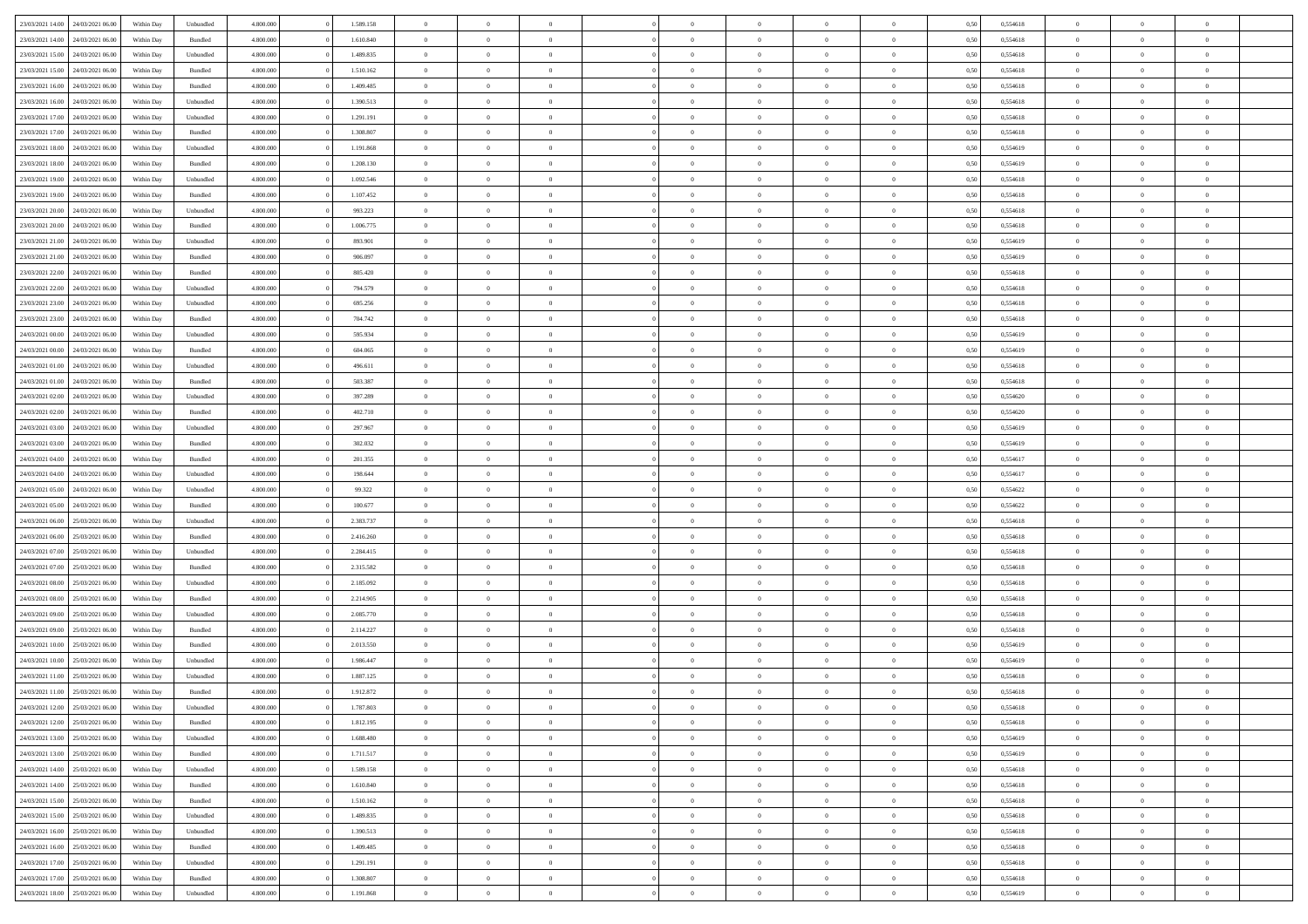| 24/03/2021 18:00 | 25/03/2021 06:00 | Within Day | Bundled            | 4.800.000 | 1.208.130 | $\overline{0}$ | $\Omega$       |                | $\Omega$       | $\Omega$       | $\Omega$       | $\theta$       | 0,50 | 0,554619 | $\theta$       | $\theta$       | $\theta$       |  |
|------------------|------------------|------------|--------------------|-----------|-----------|----------------|----------------|----------------|----------------|----------------|----------------|----------------|------|----------|----------------|----------------|----------------|--|
|                  |                  |            |                    |           |           |                |                |                |                |                |                |                |      |          |                |                |                |  |
| 24/03/2021 19:00 | 25/03/2021 06:00 | Within Day | Unbundled          | 4.800.000 | 1.092.546 | $\overline{0}$ | $\theta$       | $\overline{0}$ | $\overline{0}$ | $\bf{0}$       | $\overline{0}$ | $\bf{0}$       | 0,50 | 0,554618 | $\theta$       | $\theta$       | $\overline{0}$ |  |
| 24/03/2021 19:00 | 25/03/2021 06:00 | Within Day | Bundled            | 4.800.000 | 1.107.452 | $\overline{0}$ | $\overline{0}$ | $\overline{0}$ | $\overline{0}$ | $\bf{0}$       | $\overline{0}$ | $\bf{0}$       | 0,50 | 0,554618 | $\overline{0}$ | $\overline{0}$ | $\overline{0}$ |  |
| 24/03/2021 20:00 | 25/03/2021 06:00 | Within Dav | Unbundled          | 4.800.000 | 993.223   | $\overline{0}$ | $\overline{0}$ | $\overline{0}$ | $\overline{0}$ | $\bf{0}$       | $\overline{0}$ | $\overline{0}$ | 0.50 | 0.554618 | $\theta$       | $\theta$       | $\overline{0}$ |  |
|                  |                  |            |                    |           |           | $\overline{0}$ | $\theta$       | $\overline{0}$ |                | $\bf{0}$       | $\overline{0}$ |                |      |          | $\theta$       | $\theta$       | $\overline{0}$ |  |
| 24/03/2021 20:00 | 25/03/2021 06:00 | Within Day | Bundled            | 4.800.000 | 1.006.775 |                |                |                | $\overline{0}$ |                |                | $\bf{0}$       | 0,50 | 0,554618 |                |                |                |  |
| 24/03/2021 21:00 | 25/03/2021 06:00 | Within Day | Bundled            | 4.800.000 | 906.097   | $\overline{0}$ | $\bf{0}$       | $\overline{0}$ | $\overline{0}$ | $\overline{0}$ | $\overline{0}$ | $\mathbf{0}$   | 0,50 | 0,554619 | $\overline{0}$ | $\overline{0}$ | $\bf{0}$       |  |
| 24/03/2021 21:00 | 25/03/2021 06:00 | Within Dav | Unbundled          | 4.800.000 | 893.901   | $\overline{0}$ | $\overline{0}$ | $\overline{0}$ | $\overline{0}$ | $\overline{0}$ | $\overline{0}$ | $\overline{0}$ | 0.50 | 0,554619 | $\theta$       | $\overline{0}$ | $\overline{0}$ |  |
| 24/03/2021 22.00 | 25/03/2021 06:00 | Within Day | Unbundled          | 4.800.000 | 794.579   | $\overline{0}$ | $\theta$       | $\overline{0}$ | $\overline{0}$ | $\bf{0}$       | $\overline{0}$ | $\bf{0}$       | 0,50 | 0,554618 | $\theta$       | $\theta$       | $\overline{0}$ |  |
| 24/03/2021 22:00 | 25/03/2021 06:00 | Within Day | Bundled            | 4.800.000 | 805.420   | $\overline{0}$ | $\overline{0}$ | $\overline{0}$ | $\overline{0}$ | $\bf{0}$       | $\overline{0}$ | $\bf{0}$       | 0,50 | 0,554618 | $\,0\,$        | $\overline{0}$ | $\overline{0}$ |  |
|                  |                  |            |                    |           |           |                | $\overline{0}$ |                |                | $\overline{0}$ |                |                |      |          | $\theta$       | $\overline{0}$ | $\overline{0}$ |  |
| 24/03/2021 23:00 | 25/03/2021 06:00 | Within Dav | Unbundled          | 4.800.000 | 695.256   | $\overline{0}$ |                | $\overline{0}$ | $\overline{0}$ |                | $\overline{0}$ | $\overline{0}$ | 0.50 | 0.554618 |                |                |                |  |
| 24/03/2021 23:00 | 25/03/2021 06:00 | Within Day | Bundled            | 4.800.000 | 704.742   | $\overline{0}$ | $\theta$       | $\overline{0}$ | $\overline{0}$ | $\bf{0}$       | $\overline{0}$ | $\bf{0}$       | 0,50 | 0,554618 | $\theta$       | $\theta$       | $\overline{0}$ |  |
| 25/03/2021 00:00 | 25/03/2021 06:00 | Within Day | Unbundled          | 4.800.000 | 595.934   | $\overline{0}$ | $\overline{0}$ | $\overline{0}$ | $\overline{0}$ | $\bf{0}$       | $\overline{0}$ | $\bf{0}$       | 0,50 | 0,554619 | $\overline{0}$ | $\overline{0}$ | $\overline{0}$ |  |
| 25/03/2021 00:00 | 25/03/2021 06:00 | Within Day | Bundled            | 4.800.000 | 604.065   | $\overline{0}$ | $\overline{0}$ | $\overline{0}$ | $\overline{0}$ | $\bf{0}$       | $\overline{0}$ | $\overline{0}$ | 0.50 | 0.554619 | $\theta$       | $\theta$       | $\overline{0}$ |  |
| 25/03/2021 01:00 | 25/03/2021 06:00 | Within Day | Unbundled          | 4.800.000 | 496.611   | $\overline{0}$ | $\theta$       | $\overline{0}$ | $\overline{0}$ | $\bf{0}$       | $\overline{0}$ | $\bf{0}$       | 0,50 | 0,554618 | $\theta$       | $\theta$       | $\overline{0}$ |  |
|                  |                  |            |                    |           |           |                |                |                |                |                |                |                |      |          |                |                |                |  |
| 25/03/2021 01:00 | 25/03/2021 06:00 | Within Day | Bundled            | 4.800.000 | 503.387   | $\overline{0}$ | $\overline{0}$ | $\overline{0}$ | $\overline{0}$ | $\overline{0}$ | $\overline{0}$ | $\mathbf{0}$   | 0,50 | 0,554618 | $\overline{0}$ | $\overline{0}$ | $\bf{0}$       |  |
| 25/03/2021 02:00 | 25/03/2021 06:00 | Within Dav | Unbundled          | 4.800.000 | 397.289   | $\overline{0}$ | $\overline{0}$ | $\overline{0}$ | $\overline{0}$ | $\overline{0}$ | $\overline{0}$ | $\overline{0}$ | 0.50 | 0,554620 | $\theta$       | $\overline{0}$ | $\overline{0}$ |  |
| 25/03/2021 02:00 | 25/03/2021 06.00 | Within Day | Bundled            | 4.800.000 | 402.710   | $\overline{0}$ | $\theta$       | $\overline{0}$ | $\overline{0}$ | $\bf{0}$       | $\overline{0}$ | $\bf{0}$       | 0,50 | 0,554620 | $\theta$       | $\theta$       | $\overline{0}$ |  |
| 25/03/2021 03:00 | 25/03/2021 06:00 | Within Day | Bundled            | 4.800.000 | 302.032   | $\overline{0}$ | $\overline{0}$ | $\overline{0}$ | $\bf{0}$       | $\bf{0}$       | $\bf{0}$       | $\bf{0}$       | 0,50 | 0,554619 | $\,0\,$        | $\overline{0}$ | $\overline{0}$ |  |
| 25/03/2021 03:00 | 25/03/2021 06:00 | Within Day | Unbundled          | 4.800.000 | 297.967   | $\overline{0}$ | $\overline{0}$ | $\overline{0}$ | $\overline{0}$ | $\overline{0}$ | $\overline{0}$ | $\overline{0}$ | 0.50 | 0.554619 | $\theta$       | $\overline{0}$ | $\overline{0}$ |  |
| 25/03/2021 04:00 | 25/03/2021 06:00 | Within Day | Unbundled          | 4.800.000 | 198.644   | $\overline{0}$ | $\theta$       | $\overline{0}$ | $\overline{0}$ | $\bf{0}$       | $\overline{0}$ | $\bf{0}$       | 0,50 | 0,554617 | $\,$ 0 $\,$    | $\theta$       | $\overline{0}$ |  |
|                  |                  |            |                    |           |           |                |                |                |                |                |                |                |      |          |                |                |                |  |
| 25/03/2021 04:00 | 25/03/2021 06:00 | Within Day | Bundled            | 4.800.000 | 201.355   | $\overline{0}$ | $\overline{0}$ | $\overline{0}$ | $\bf{0}$       | $\bf{0}$       | $\bf{0}$       | $\bf{0}$       | 0,50 | 0,554617 | $\bf{0}$       | $\overline{0}$ | $\overline{0}$ |  |
| 25/03/2021 05:00 | 25/03/2021 06:00 | Within Day | Unbundled          | 4.800.000 | 99.322    | $\overline{0}$ | $\overline{0}$ | $\overline{0}$ | $\overline{0}$ | $\bf{0}$       | $\overline{0}$ | $\overline{0}$ | 0.50 | 0.554622 | $\theta$       | $\theta$       | $\overline{0}$ |  |
| 25/03/2021 05:00 | 25/03/2021 06:00 | Within Day | Bundled            | 4.800.000 | 100.677   | $\overline{0}$ | $\theta$       | $\overline{0}$ | $\overline{0}$ | $\bf{0}$       | $\overline{0}$ | $\bf{0}$       | 0,50 | 0,554622 | $\,$ 0 $\,$    | $\overline{0}$ | $\overline{0}$ |  |
| 25/03/2021 06:00 | 26/03/2021 06:00 | Within Day | Unbundled          | 4.800.000 | 2.383.737 | $\overline{0}$ | $\bf{0}$       | $\overline{0}$ | $\bf{0}$       | $\overline{0}$ | $\overline{0}$ | $\mathbf{0}$   | 0,50 | 0,554618 | $\overline{0}$ | $\overline{0}$ | $\bf{0}$       |  |
| 25/03/2021 06:00 | 26/03/2021 06:00 | Within Dav | Bundled            | 4.800.000 | 2.416.260 | $\overline{0}$ | $\overline{0}$ | $\overline{0}$ | $\overline{0}$ | $\overline{0}$ | $\overline{0}$ | $\overline{0}$ | 0.50 | 0.554618 | $\theta$       | $\overline{0}$ | $\overline{0}$ |  |
| 25/03/2021 07:00 | 26/03/2021 06:00 | Within Day | Unbundled          | 4.800.000 | 2.284.415 | $\overline{0}$ | $\theta$       | $\overline{0}$ | $\overline{0}$ | $\bf{0}$       | $\overline{0}$ | $\bf{0}$       | 0,50 | 0,554618 | $\theta$       | $\theta$       | $\overline{0}$ |  |
| 25/03/2021 07:00 | 26/03/2021 06:00 | Within Day | Bundled            | 4.800.000 | 2.315.582 | $\overline{0}$ | $\overline{0}$ | $\overline{0}$ | $\bf{0}$       | $\bf{0}$       | $\bf{0}$       | $\bf{0}$       | 0,50 | 0,554618 | $\,0\,$        | $\overline{0}$ | $\overline{0}$ |  |
|                  |                  |            |                    |           |           |                | $\overline{0}$ |                |                | $\overline{0}$ |                |                |      |          | $\theta$       | $\overline{0}$ | $\overline{0}$ |  |
| 25/03/2021 08:00 | 26/03/2021 06:00 | Within Day | Unbundled          | 4.800.000 | 2.185.092 | $\overline{0}$ |                | $\overline{0}$ | $\overline{0}$ |                | $\overline{0}$ | $\overline{0}$ | 0.50 | 0.554618 |                |                |                |  |
| 25/03/2021 08:00 | 26/03/2021 06:00 | Within Day | Bundled            | 4.800.000 | 2.214.905 | $\overline{0}$ | $\theta$       | $\overline{0}$ | $\overline{0}$ | $\bf{0}$       | $\overline{0}$ | $\bf{0}$       | 0,50 | 0,554618 | $\,$ 0 $\,$    | $\overline{0}$ | $\overline{0}$ |  |
| 25/03/2021 09:00 | 26/03/2021 06:00 | Within Day | Bundled            | 4.800.000 | 2.114.227 | $\overline{0}$ | $\overline{0}$ | $\overline{0}$ | $\bf{0}$       | $\bf{0}$       | $\bf{0}$       | $\bf{0}$       | 0,50 | 0,554618 | $\overline{0}$ | $\overline{0}$ | $\overline{0}$ |  |
| 25/03/2021 09:00 | 26/03/2021 06:00 | Within Day | Unbundled          | 4.800.000 | 2.085.770 | $\overline{0}$ | $\Omega$       | $\Omega$       | $\Omega$       | $\Omega$       | $\Omega$       | $\overline{0}$ | 0,50 | 0,554618 | $\,0\,$        | $\theta$       | $\theta$       |  |
| 25/03/2021 10:00 | 26/03/2021 06:00 | Within Day | Unbundled          | 4.800.000 | 1.986.447 | $\overline{0}$ | $\theta$       | $\overline{0}$ | $\overline{0}$ | $\bf{0}$       | $\overline{0}$ | $\bf{0}$       | 0,50 | 0,554619 | $\theta$       | $\theta$       | $\overline{0}$ |  |
| 25/03/2021 10:00 | 26/03/2021 06:00 | Within Day | Bundled            | 4.800.000 | 2.013.550 | $\overline{0}$ | $\overline{0}$ | $\overline{0}$ | $\bf{0}$       | $\bf{0}$       | $\overline{0}$ | $\mathbf{0}$   | 0,50 | 0,554619 | $\overline{0}$ | $\overline{0}$ | $\bf{0}$       |  |
| 25/03/2021 11:00 | 26/03/2021 06:00 | Within Day | Unbundled          | 4.800,000 | 1.887.125 | $\overline{0}$ | $\Omega$       | $\Omega$       | $\Omega$       | $\bf{0}$       | $\overline{0}$ | $\overline{0}$ | 0.50 | 0.554618 | $\theta$       | $\theta$       | $\theta$       |  |
|                  |                  |            |                    |           |           |                |                |                |                |                |                |                |      |          |                |                |                |  |
| 25/03/2021 11:00 | 26/03/2021 06:00 | Within Day | Bundled            | 4.800.000 | 1.912.872 | $\overline{0}$ | $\theta$       | $\overline{0}$ | $\overline{0}$ | $\bf{0}$       | $\overline{0}$ | $\bf{0}$       | 0,50 | 0,554618 | $\theta$       | $\theta$       | $\overline{0}$ |  |
| 25/03/2021 12:00 | 26/03/2021 06:00 | Within Day | Unbundled          | 4.800.000 | 1.787.803 | $\overline{0}$ | $\overline{0}$ | $\overline{0}$ | $\bf{0}$       | $\bf{0}$       | $\bf{0}$       | $\bf{0}$       | 0,50 | 0,554618 | $\,0\,$        | $\overline{0}$ | $\overline{0}$ |  |
| 25/03/2021 12:00 | 26/03/2021 06:00 | Within Day | Bundled            | 4.800,000 | 1.812.195 | $\overline{0}$ | $\Omega$       | $\Omega$       | $\Omega$       | $\theta$       | $\theta$       | $\overline{0}$ | 0.50 | 0.554618 | $\theta$       | $\theta$       | $\theta$       |  |
| 25/03/2021 13:00 | 26/03/2021 06:00 | Within Day | Unbundled          | 4.800.000 | 1.688.480 | $\overline{0}$ | $\theta$       | $\overline{0}$ | $\overline{0}$ | $\bf{0}$       | $\overline{0}$ | $\bf{0}$       | 0,50 | 0,554619 | $\,$ 0 $\,$    | $\overline{0}$ | $\overline{0}$ |  |
| 25/03/2021 13:00 | 26/03/2021 06:00 | Within Day | Bundled            | 4.800.000 | 1.711.517 | $\overline{0}$ | $\overline{0}$ | $\overline{0}$ | $\bf{0}$       | $\bf{0}$       | $\bf{0}$       | $\bf{0}$       | 0,50 | 0,554619 | $\overline{0}$ | $\overline{0}$ | $\overline{0}$ |  |
| 25/03/2021 14:00 | 26/03/2021 06:00 | Within Day | Bundled            | 4.800,000 | 1.610.840 | $\overline{0}$ | $\Omega$       | $\overline{0}$ | $\Omega$       | $\Omega$       | $\overline{0}$ | $\overline{0}$ | 0,50 | 0,554618 | $\,0\,$        | $\theta$       | $\theta$       |  |
|                  |                  |            |                    |           |           |                |                |                |                |                |                |                |      |          |                |                |                |  |
| 25/03/2021 14:00 | 26/03/2021 06:00 | Within Day | Unbundled          | 4.800.000 | 1.589.158 | $\overline{0}$ | $\theta$       | $\overline{0}$ | $\overline{0}$ | $\bf{0}$       | $\overline{0}$ | $\bf{0}$       | 0,50 | 0,554618 | $\,$ 0 $\,$    | $\overline{0}$ | $\overline{0}$ |  |
| 25/03/2021 15:00 | 26/03/2021 06:00 | Within Day | Unbundled          | 4.800.000 | 1.489.835 | $\overline{0}$ | $\overline{0}$ | $\overline{0}$ | $\overline{0}$ | $\bf{0}$       | $\overline{0}$ | $\mathbf{0}$   | 0,50 | 0,554618 | $\overline{0}$ | $\overline{0}$ | $\bf{0}$       |  |
| 25/03/2021 15:00 | 26/03/2021 06:00 | Within Day | Bundled            | 4.800,000 | 1.510.162 | $\overline{0}$ | $\Omega$       | $\Omega$       | $\Omega$       | $\Omega$       | $\Omega$       | $\overline{0}$ | 0.50 | 0.554618 | $\theta$       | $\theta$       | $\theta$       |  |
| 25/03/2021 16:00 | 26/03/2021 06:00 | Within Day | Unbundled          | 4.800.000 | 1.390.513 | $\overline{0}$ | $\,$ 0 $\,$    | $\overline{0}$ | $\bf{0}$       | $\,$ 0         | $\overline{0}$ | $\bf{0}$       | 0,50 | 0,554618 | $\,0\,$        | $\overline{0}$ | $\overline{0}$ |  |
| 25/03/2021 16:00 | 26/03/2021 06:00 | Within Day | $\mathbf B$ undled | 4.800.000 | 1.409.485 | $\bf{0}$       | $\bf{0}$       |                |                |                |                |                | 0,50 | 0,554618 | $\bf{0}$       | $\overline{0}$ |                |  |
| 25/03/2021 17:00 | 26/03/2021 06:00 | Within Day | Unbundled          | 4.800.000 | 1.291.191 | $\overline{0}$ | $\overline{0}$ | $\overline{0}$ | $\Omega$       | $\overline{0}$ | $\overline{0}$ | $\overline{0}$ | 0.50 | 0.554618 | $\theta$       | $\theta$       | $\theta$       |  |
| 25/03/2021 17:00 | 26/03/2021 06:00 | Within Day | Bundled            | 4.800.000 | 1.308.807 | $\overline{0}$ | $\,$ 0         | $\overline{0}$ | $\overline{0}$ | $\,$ 0 $\,$    | $\overline{0}$ | $\mathbf{0}$   | 0,50 | 0,554618 | $\,$ 0 $\,$    | $\,$ 0 $\,$    | $\,$ 0         |  |
|                  |                  |            |                    |           |           |                |                |                |                |                |                |                |      |          |                |                |                |  |
| 25/03/2021 18:00 | 26/03/2021 06:00 | Within Day | Unbundled          | 4.800.000 | 1.191.868 | $\overline{0}$ | $\overline{0}$ | $\overline{0}$ | $\overline{0}$ | $\overline{0}$ | $\overline{0}$ | $\mathbf{0}$   | 0,50 | 0,554619 | $\overline{0}$ | $\bf{0}$       | $\overline{0}$ |  |
| 25/03/2021 18:00 | 26/03/2021 06:00 | Within Day | Bundled            | 4.800,000 | 1.208.130 | $\overline{0}$ | $\overline{0}$ | $\overline{0}$ | $\Omega$       | $\overline{0}$ | $\overline{0}$ | $\overline{0}$ | 0,50 | 0,554619 | $\overline{0}$ | $\theta$       | $\overline{0}$ |  |
| 25/03/2021 19:00 | 26/03/2021 06:00 | Within Day | Unbundled          | 4.800.000 | 1.092.546 | $\overline{0}$ | $\,$ 0         | $\overline{0}$ | $\overline{0}$ | $\,$ 0 $\,$    | $\overline{0}$ | $\mathbf{0}$   | 0,50 | 0,554618 | $\,$ 0 $\,$    | $\overline{0}$ | $\overline{0}$ |  |
| 25/03/2021 19:00 | 26/03/2021 06:00 | Within Day | Bundled            | 4.800.000 | 1.107.452 | $\overline{0}$ | $\overline{0}$ | $\overline{0}$ | $\overline{0}$ | $\overline{0}$ | $\overline{0}$ | $\mathbf{0}$   | 0,50 | 0,554618 | $\overline{0}$ | $\overline{0}$ | $\overline{0}$ |  |
| 25/03/2021 20:00 | 26/03/2021 06:00 | Within Day | Bundled            | 4.800,000 | 1.006.775 | $\overline{0}$ | $\overline{0}$ | $\overline{0}$ | $\overline{0}$ | $\overline{0}$ | $\overline{0}$ | $\bf{0}$       | 0.50 | 0,554618 | $\overline{0}$ | $\theta$       | $\overline{0}$ |  |
| 25/03/2021 20:00 | 26/03/2021 06:00 | Within Day | Unbundled          | 4.800.000 | 993.223   | $\overline{0}$ | $\,$ 0         | $\overline{0}$ | $\overline{0}$ | $\bf{0}$       | $\overline{0}$ | $\bf{0}$       | 0,50 | 0,554618 | $\,$ 0 $\,$    | $\overline{0}$ | $\overline{0}$ |  |
| 25/03/2021 21:00 | 26/03/2021 06:00 | Within Day | Unbundled          | 4.800.000 | 893.901   | $\overline{0}$ | $\bf{0}$       | $\overline{0}$ | $\overline{0}$ | $\overline{0}$ | $\overline{0}$ | $\mathbf{0}$   | 0,50 | 0,554619 | $\overline{0}$ | $\overline{0}$ | $\bf{0}$       |  |
|                  |                  |            |                    |           |           |                |                |                |                |                |                |                |      |          |                |                |                |  |
| 25/03/2021 21:00 | 26/03/2021 06:00 | Within Day | Bundled            | 4.800,000 | 906,097   | $\overline{0}$ | $\overline{0}$ | $\overline{0}$ | $\Omega$       | $\overline{0}$ | $\overline{0}$ | $\overline{0}$ | 0.50 | 0,554619 | $\overline{0}$ | $\overline{0}$ | $\overline{0}$ |  |
| 25/03/2021 22:00 | 26/03/2021 06:00 | Within Day | Unbundled          | 4.800.000 | 794.579   | $\overline{0}$ | $\bf{0}$       | $\overline{0}$ | $\bf{0}$       | $\bf{0}$       | $\overline{0}$ | $\mathbf{0}$   | 0,50 | 0,554618 | $\,$ 0 $\,$    | $\,$ 0 $\,$    | $\bf{0}$       |  |
| 25/03/2021 22:00 | 26/03/2021 06:00 | Within Day | Bundled            | 4.800.000 | 805.420   | $\overline{0}$ | $\overline{0}$ | $\overline{0}$ | $\overline{0}$ | $\overline{0}$ | $\overline{0}$ | $\mathbf{0}$   | 0,50 | 0,554618 | $\overline{0}$ | $\bf{0}$       | $\overline{0}$ |  |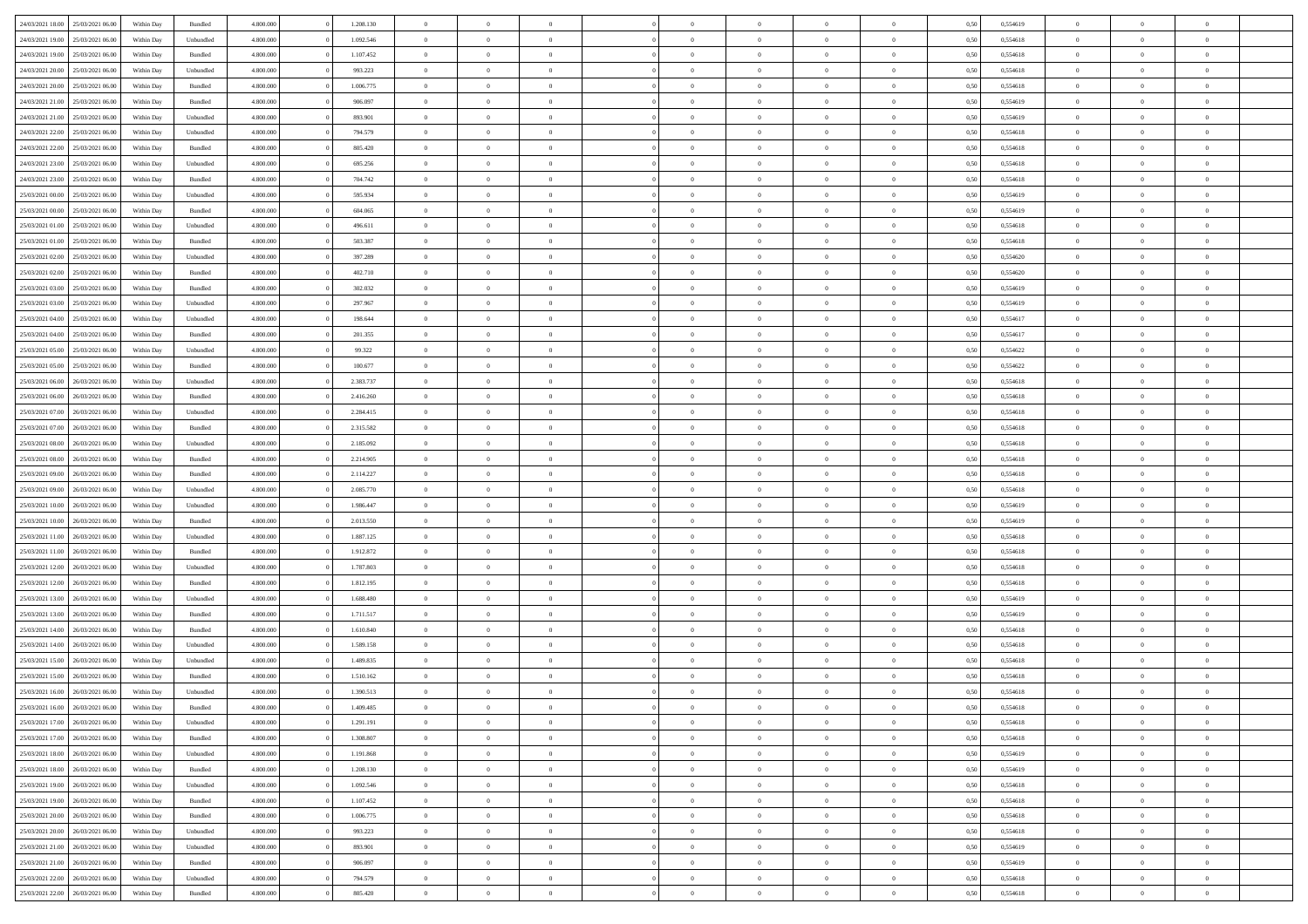| 25/03/2021 23:00                  | 26/03/2021 06:00 | Within Dav | Unbundled | 4.800.000 | 695.256   | $\overline{0}$ | $\Omega$       |                | $\Omega$       | $\Omega$       | $\Omega$       | $\theta$       | 0,50 | 0,554618 | $\theta$       | $\theta$       | $\theta$       |  |
|-----------------------------------|------------------|------------|-----------|-----------|-----------|----------------|----------------|----------------|----------------|----------------|----------------|----------------|------|----------|----------------|----------------|----------------|--|
|                                   |                  |            |           |           |           |                |                |                |                |                |                |                |      |          |                |                |                |  |
| 25/03/2021 23:00                  | 26/03/2021 06:00 | Within Day | Bundled   | 4.800.000 | 704.742   | $\overline{0}$ | $\theta$       | $\overline{0}$ | $\overline{0}$ | $\bf{0}$       | $\overline{0}$ | $\overline{0}$ | 0,50 | 0,554618 | $\theta$       | $\theta$       | $\overline{0}$ |  |
| 26/03/2021 00:00                  | 26/03/2021 06:00 | Within Day | Unbundled | 4.800.000 | 595.934   | $\overline{0}$ | $\overline{0}$ | $\overline{0}$ | $\overline{0}$ | $\bf{0}$       | $\bf{0}$       | $\bf{0}$       | 0,50 | 0,554619 | $\bf{0}$       | $\overline{0}$ | $\overline{0}$ |  |
| 26/03/2021 00:00                  | 26/03/2021 06:00 | Within Dav | Bundled   | 4.800.000 | 604.065   | $\overline{0}$ | $\overline{0}$ | $\overline{0}$ | $\overline{0}$ | $\bf{0}$       | $\overline{0}$ | $\overline{0}$ | 0.50 | 0.554619 | $\theta$       | $\theta$       | $\overline{0}$ |  |
| 26/03/2021 01:00                  | 26/03/2021 06:00 | Within Day | Unbundled | 4.800.000 | 496.611   | $\overline{0}$ | $\theta$       | $\overline{0}$ | $\overline{0}$ | $\bf{0}$       | $\overline{0}$ | $\bf{0}$       | 0,50 | 0,554618 | $\theta$       | $\theta$       | $\overline{0}$ |  |
|                                   |                  |            |           |           |           |                |                |                |                |                |                |                |      |          |                |                |                |  |
| 26/03/2021 01:00                  | 26/03/2021 06:00 | Within Day | Bundled   | 4.800.000 | 503.387   | $\overline{0}$ | $\bf{0}$       | $\overline{0}$ | $\bf{0}$       | $\overline{0}$ | $\overline{0}$ | $\mathbf{0}$   | 0,50 | 0,554618 | $\bf{0}$       | $\overline{0}$ | $\bf{0}$       |  |
| 26/03/2021 02:00                  | 26/03/2021 06:00 | Within Dav | Bundled   | 4.800.000 | 402.710   | $\overline{0}$ | $\overline{0}$ | $\overline{0}$ | $\overline{0}$ | $\overline{0}$ | $\overline{0}$ | $\overline{0}$ | 0.50 | 0,554620 | $\theta$       | $\overline{0}$ | $\overline{0}$ |  |
| 26/03/2021 02:00                  | 26/03/2021 06:00 | Within Day | Unbundled | 4.800.000 | 397.289   | $\overline{0}$ | $\theta$       | $\overline{0}$ | $\overline{0}$ | $\bf{0}$       | $\overline{0}$ | $\bf{0}$       | 0,50 | 0,554620 | $\theta$       | $\theta$       | $\overline{0}$ |  |
| 26/03/2021 03:00                  | 26/03/2021 06:00 | Within Day | Unbundled | 4.800.000 | 297.967   | $\overline{0}$ | $\overline{0}$ | $\overline{0}$ | $\bf{0}$       | $\bf{0}$       | $\bf{0}$       | $\bf{0}$       | 0,50 | 0,554619 | $\,0\,$        | $\overline{0}$ | $\overline{0}$ |  |
| 26/03/2021 03:00                  | 26/03/2021 06:00 | Within Dav | Bundled   | 4.800.000 | 302.032   | $\overline{0}$ | $\overline{0}$ | $\overline{0}$ | $\overline{0}$ | $\overline{0}$ | $\overline{0}$ | $\overline{0}$ | 0.50 | 0.554619 | $\theta$       | $\overline{0}$ | $\overline{0}$ |  |
| 26/03/2021 04:00                  | 26/03/2021 06:00 | Within Day | Unbundled | 4.800.000 | 198.644   | $\overline{0}$ | $\theta$       | $\overline{0}$ | $\overline{0}$ | $\bf{0}$       | $\overline{0}$ | $\bf{0}$       | 0,50 | 0,554617 | $\theta$       | $\theta$       | $\overline{0}$ |  |
|                                   |                  |            |           |           |           |                |                |                |                |                |                |                |      |          |                |                |                |  |
| 26/03/2021 04:00                  | 26/03/2021 06:00 | Within Day | Bundled   | 4.800.000 | 201.355   | $\overline{0}$ | $\overline{0}$ | $\overline{0}$ | $\bf{0}$       | $\bf{0}$       | $\bf{0}$       | $\bf{0}$       | 0,50 | 0,554617 | $\overline{0}$ | $\overline{0}$ | $\overline{0}$ |  |
| 26/03/2021 05:00                  | 26/03/2021 06:00 | Within Day | Unbundled | 4.800.000 | 99.322    | $\overline{0}$ | $\overline{0}$ | $\overline{0}$ | $\overline{0}$ | $\bf{0}$       | $\overline{0}$ | $\overline{0}$ | 0.50 | 0.554622 | $\theta$       | $\theta$       | $\overline{0}$ |  |
| 26/03/2021 05:00                  | 26/03/2021 06:00 | Within Day | Bundled   | 4.800.000 | 100.677   | $\overline{0}$ | $\theta$       | $\overline{0}$ | $\overline{0}$ | $\bf{0}$       | $\overline{0}$ | $\overline{0}$ | 0,50 | 0,554622 | $\theta$       | $\theta$       | $\overline{0}$ |  |
| 26/03/2021 06:00                  | 27/03/2021 06:00 | Within Day | Unbundled | 4.800.000 | 2.383.737 | $\overline{0}$ | $\overline{0}$ | $\overline{0}$ | $\bf{0}$       | $\overline{0}$ | $\overline{0}$ | $\mathbf{0}$   | 0,50 | 0,554618 | $\overline{0}$ | $\overline{0}$ | $\bf{0}$       |  |
| 26/03/2021 06:00                  | 27/03/2021 06:00 | Within Dav | Bundled   | 4.800.000 | 2.416.260 | $\overline{0}$ | $\overline{0}$ | $\overline{0}$ | $\overline{0}$ | $\overline{0}$ | $\overline{0}$ | $\overline{0}$ | 0.50 | 0.554618 | $\theta$       | $\overline{0}$ | $\overline{0}$ |  |
| 26/03/2021 07:00                  | 27/03/2021 06:00 | Within Day | Unbundled | 4.800.000 | 2.284.415 | $\overline{0}$ | $\theta$       | $\overline{0}$ | $\overline{0}$ | $\bf{0}$       | $\overline{0}$ | $\bf{0}$       | 0,50 | 0,554618 | $\theta$       | $\theta$       | $\overline{0}$ |  |
| 26/03/2021 07:00                  | 27/03/2021 06:00 | Within Day | Bundled   | 4.800.000 | 2.315.582 | $\overline{0}$ | $\overline{0}$ | $\overline{0}$ | $\bf{0}$       | $\bf{0}$       | $\bf{0}$       | $\bf{0}$       | 0,50 | 0,554618 | $\,0\,$        | $\overline{0}$ | $\overline{0}$ |  |
| 26/03/2021 08:00                  | 27/03/2021 06:00 | Within Day | Bundled   | 4.800.000 | 2.214.905 | $\overline{0}$ | $\overline{0}$ | $\overline{0}$ | $\overline{0}$ | $\overline{0}$ | $\overline{0}$ | $\overline{0}$ | 0.50 | 0,554618 | $\theta$       | $\overline{0}$ | $\overline{0}$ |  |
|                                   |                  |            |           |           |           |                |                |                |                |                |                |                |      |          |                |                |                |  |
| 26/03/2021 08:00                  | 27/03/2021 06.00 | Within Day | Unbundled | 4.800.000 | 2.185.092 | $\overline{0}$ | $\theta$       | $\overline{0}$ | $\overline{0}$ | $\bf{0}$       | $\overline{0}$ | $\bf{0}$       | 0,50 | 0,554618 | $\,$ 0 $\,$    | $\theta$       | $\overline{0}$ |  |
| 26/03/2021 09:00                  | 27/03/2021 06:00 | Within Day | Bundled   | 4.800.000 | 2.114.227 | $\overline{0}$ | $\overline{0}$ | $\overline{0}$ | $\bf{0}$       | $\bf{0}$       | $\bf{0}$       | $\bf{0}$       | 0,50 | 0,554618 | $\bf{0}$       | $\overline{0}$ | $\overline{0}$ |  |
| 26/03/2021 09:00                  | 27/03/2021 06:00 | Within Day | Unbundled | 4.800.000 | 2.085.770 | $\overline{0}$ | $\overline{0}$ | $\overline{0}$ | $\overline{0}$ | $\bf{0}$       | $\overline{0}$ | $\overline{0}$ | 0.50 | 0.554618 | $\theta$       | $\theta$       | $\overline{0}$ |  |
| 26/03/2021 10:00                  | 27/03/2021 06.00 | Within Day | Bundled   | 4.800.000 | 2.013.550 | $\overline{0}$ | $\theta$       | $\overline{0}$ | $\overline{0}$ | $\bf{0}$       | $\overline{0}$ | $\bf{0}$       | 0,50 | 0,554619 | $\theta$       | $\overline{0}$ | $\overline{0}$ |  |
| 26/03/2021 10:00                  | 27/03/2021 06:00 | Within Day | Unbundled | 4.800.000 | 1.986.447 | $\overline{0}$ | $\bf{0}$       | $\overline{0}$ | $\overline{0}$ | $\overline{0}$ | $\overline{0}$ | $\mathbf{0}$   | 0,50 | 0,554619 | $\bf{0}$       | $\overline{0}$ | $\bf{0}$       |  |
| 26/03/2021 11:00                  | 27/03/2021 06:00 | Within Dav | Bundled   | 4.800.000 | 1.912.872 | $\overline{0}$ | $\overline{0}$ | $\overline{0}$ | $\overline{0}$ | $\overline{0}$ | $\overline{0}$ | $\overline{0}$ | 0.50 | 0.554618 | $\theta$       | $\overline{0}$ | $\overline{0}$ |  |
| 26/03/2021 11:00                  | 27/03/2021 06:00 | Within Day | Unbundled | 4.800.000 | 1.887.125 | $\overline{0}$ | $\theta$       | $\overline{0}$ | $\overline{0}$ | $\bf{0}$       | $\overline{0}$ | $\bf{0}$       | 0,50 | 0,554618 | $\theta$       | $\theta$       | $\overline{0}$ |  |
|                                   |                  |            |           |           |           |                |                |                |                |                |                |                |      |          |                |                |                |  |
| 26/03/2021 12:00                  | 27/03/2021 06:00 | Within Day | Unbundled | 4.800.000 | 1.787.803 | $\overline{0}$ | $\overline{0}$ | $\overline{0}$ | $\overline{0}$ | $\bf{0}$       | $\overline{0}$ | $\bf{0}$       | 0,50 | 0,554618 | $\,0\,$        | $\overline{0}$ | $\overline{0}$ |  |
| 26/03/2021 12:00                  | 27/03/2021 06:00 | Within Day | Bundled   | 4.800.000 | 1.812.195 | $\overline{0}$ | $\overline{0}$ | $\overline{0}$ | $\overline{0}$ | $\overline{0}$ | $\overline{0}$ | $\overline{0}$ | 0.50 | 0.554618 | $\theta$       | $\overline{0}$ | $\overline{0}$ |  |
| 26/03/2021 13:00                  | 27/03/2021 06:00 | Within Day | Unbundled | 4.800.000 | 1.688.480 | $\overline{0}$ | $\theta$       | $\overline{0}$ | $\overline{0}$ | $\bf{0}$       | $\overline{0}$ | $\bf{0}$       | 0,50 | 0,554619 | $\,$ 0 $\,$    | $\overline{0}$ | $\overline{0}$ |  |
| 26/03/2021 13:00                  | 27/03/2021 06:00 | Within Day | Bundled   | 4.800.000 | 1.711.517 | $\overline{0}$ | $\overline{0}$ | $\overline{0}$ | $\overline{0}$ | $\bf{0}$       | $\overline{0}$ | $\bf{0}$       | 0,50 | 0,554619 | $\bf{0}$       | $\overline{0}$ | $\overline{0}$ |  |
| 26/03/2021 14:00                  | 27/03/2021 06:00 | Within Day | Bundled   | 4.800,000 | 1.610.840 | $\overline{0}$ | $\Omega$       | $\Omega$       | $\Omega$       | $\Omega$       | $\Omega$       | $\overline{0}$ | 0,50 | 0,554618 | $\,0\,$        | $\theta$       | $\theta$       |  |
| 26/03/2021 14:00                  | 27/03/2021 06.00 | Within Day | Unbundled | 4.800.000 | 1.589.158 | $\overline{0}$ | $\theta$       | $\overline{0}$ | $\overline{0}$ | $\bf{0}$       | $\overline{0}$ | $\bf{0}$       | 0,50 | 0,554618 | $\theta$       | $\theta$       | $\overline{0}$ |  |
| 26/03/2021 15:00                  | 27/03/2021 06:00 | Within Day | Unbundled | 4.800.000 | 1.489.835 | $\overline{0}$ | $\bf{0}$       | $\overline{0}$ | $\overline{0}$ | $\bf{0}$       | $\overline{0}$ | $\mathbf{0}$   | 0,50 | 0,554618 | $\bf{0}$       | $\overline{0}$ | $\bf{0}$       |  |
|                                   |                  |            |           |           |           |                |                |                |                |                |                |                |      |          |                |                |                |  |
| 26/03/2021 15:00                  | 27/03/2021 06:00 | Within Day | Bundled   | 4.800,000 | 1.510.162 | $\overline{0}$ | $\Omega$       | $\Omega$       | $\Omega$       | $\bf{0}$       | $\overline{0}$ | $\overline{0}$ | 0.50 | 0.554618 | $\theta$       | $\theta$       | $\theta$       |  |
| 26/03/2021 16:00                  | 27/03/2021 06:00 | Within Day | Unbundled | 4.800.000 | 1.390.513 | $\overline{0}$ | $\theta$       | $\overline{0}$ | $\overline{0}$ | $\bf{0}$       | $\overline{0}$ | $\bf{0}$       | 0,50 | 0,554618 | $\theta$       | $\theta$       | $\overline{0}$ |  |
| 26/03/2021 16:00                  | 27/03/2021 06:00 | Within Day | Bundled   | 4.800.000 | 1.409.485 | $\overline{0}$ | $\overline{0}$ | $\overline{0}$ | $\overline{0}$ | $\bf{0}$       | $\overline{0}$ | $\bf{0}$       | 0,50 | 0,554618 | $\,0\,$        | $\overline{0}$ | $\overline{0}$ |  |
| 26/03/2021 17:00                  | 27/03/2021 06:00 | Within Day | Unbundled | 4.800,000 | 1.291.191 | $\overline{0}$ | $\Omega$       | $\Omega$       | $\Omega$       | $\theta$       | $\theta$       | $\overline{0}$ | 0.50 | 0.554618 | $\theta$       | $\theta$       | $\theta$       |  |
| 26/03/2021 17:00                  | 27/03/2021 06:00 | Within Day | Bundled   | 4.800.000 | 1.308.807 | $\overline{0}$ | $\theta$       | $\overline{0}$ | $\overline{0}$ | $\bf{0}$       | $\overline{0}$ | $\bf{0}$       | 0,50 | 0,554618 | $\,$ 0 $\,$    | $\overline{0}$ | $\overline{0}$ |  |
| 26/03/2021 18:00                  | 27/03/2021 06:00 | Within Day | Unbundled | 4.800.000 | 1.191.868 | $\overline{0}$ | $\overline{0}$ | $\overline{0}$ | $\overline{0}$ | $\bf{0}$       | $\overline{0}$ | $\bf{0}$       | 0,50 | 0,554619 | $\bf{0}$       | $\overline{0}$ | $\overline{0}$ |  |
| 26/03/2021 18:00                  | 27/03/2021 06:00 |            |           | 4.800,000 | 1.208.130 | $\overline{0}$ | $\Omega$       | $\Omega$       | $\Omega$       | $\Omega$       | $\overline{0}$ | $\overline{0}$ | 0,50 | 0,554619 | $\,0\,$        | $\theta$       | $\theta$       |  |
|                                   |                  | Within Day | Bundled   |           |           |                | $\theta$       |                |                |                |                |                |      |          |                | $\overline{0}$ |                |  |
| 26/03/2021 19:00                  | 27/03/2021 06.00 | Within Day | Unbundled | 4.800.000 | 1.092.546 | $\overline{0}$ |                | $\overline{0}$ | $\overline{0}$ | $\bf{0}$       | $\overline{0}$ | $\bf{0}$       | 0,50 | 0,554618 | $\,$ 0 $\,$    |                | $\overline{0}$ |  |
| 26/03/2021 19:00                  | 27/03/2021 06:00 | Within Day | Bundled   | 4.800.000 | 1.107.452 | $\overline{0}$ | $\overline{0}$ | $\overline{0}$ | $\overline{0}$ | $\bf{0}$       | $\overline{0}$ | $\mathbf{0}$   | 0,50 | 0,554618 | $\bf{0}$       | $\overline{0}$ | $\bf{0}$       |  |
| 26/03/2021 20:00                  | 27/03/2021 06:00 | Within Day | Bundled   | 4.800,000 | 1.006.775 | $\overline{0}$ | $\Omega$       | $\Omega$       | $\Omega$       | $\Omega$       | $\Omega$       | $\overline{0}$ | 0.50 | 0.554618 | $\theta$       | $\theta$       | $\theta$       |  |
| 26/03/2021 20:00                  | 27/03/2021 06:00 | Within Day | Unbundled | 4.800.000 | 993.223   | $\overline{0}$ | $\overline{0}$ | $\overline{0}$ | $\bf{0}$       | $\,$ 0         | $\overline{0}$ | $\bf{0}$       | 0,50 | 0,554618 | $\,0\,$        | $\overline{0}$ | $\overline{0}$ |  |
| 26/03/2021 21:00                  | 27/03/2021 06:00 | Within Day | Unbundled | 4.800.000 | 893.901   | $\bf{0}$       | $\bf{0}$       |                |                |                |                |                | 0,50 | 0,554619 | $\bf{0}$       | $\overline{0}$ |                |  |
| 26/03/2021 21:00                  | 27/03/2021 06:00 | Within Day | Bundled   | 4.800.000 | 906 097   | $\overline{0}$ | $\overline{0}$ | $\overline{0}$ | $\Omega$       | $\overline{0}$ | $\overline{0}$ | $\overline{0}$ | 0,50 | 0.554619 | $\theta$       | $\theta$       | $\theta$       |  |
| 26/03/2021 22.00                  | 27/03/2021 06:00 | Within Day | Unbundled | 4.800.000 | 794.579   | $\overline{0}$ | $\bf{0}$       | $\overline{0}$ | $\overline{0}$ | $\,$ 0 $\,$    | $\overline{0}$ | $\,$ 0 $\,$    | 0,50 | 0,554618 | $\,$ 0 $\,$    | $\,$ 0 $\,$    | $\,$ 0         |  |
| 26/03/2021 22.00                  | 27/03/2021 06:00 | Within Day | Bundled   | 4.800.000 | 805.420   | $\overline{0}$ | $\overline{0}$ | $\overline{0}$ | $\overline{0}$ | $\overline{0}$ | $\overline{0}$ | $\mathbf{0}$   | 0,50 | 0,554618 | $\overline{0}$ | $\overline{0}$ | $\overline{0}$ |  |
|                                   |                  |            |           |           |           |                |                |                |                |                |                |                |      |          |                |                |                |  |
| 26/03/2021 23:00                  | 27/03/2021 06:00 | Within Day | Unbundled | 4.800,000 | 695.256   | $\overline{0}$ | $\overline{0}$ | $\overline{0}$ | $\Omega$       | $\overline{0}$ | $\overline{0}$ | $\overline{0}$ | 0,50 | 0,554618 | $\overline{0}$ | $\theta$       | $\overline{0}$ |  |
| 26/03/2021 23:00                  | 27/03/2021 06:00 | Within Day | Bundled   | 4.800.000 | 704.742   | $\overline{0}$ | $\,$ 0         | $\overline{0}$ | $\bf{0}$       | $\,$ 0 $\,$    | $\overline{0}$ | $\mathbf{0}$   | 0,50 | 0,554618 | $\,$ 0 $\,$    | $\overline{0}$ | $\,$ 0         |  |
| 27/03/2021 00:00                  | 27/03/2021 06:00 | Within Day | Unbundled | 4.800.000 | 595.934   | $\overline{0}$ | $\overline{0}$ | $\overline{0}$ | $\overline{0}$ | $\overline{0}$ | $\overline{0}$ | $\mathbf{0}$   | 0,50 | 0,554619 | $\overline{0}$ | $\overline{0}$ | $\overline{0}$ |  |
| 27/03/2021 00:00                  | 27/03/2021 06:00 | Within Day | Bundled   | 4.800,000 | 604.065   | $\overline{0}$ | $\overline{0}$ | $\overline{0}$ | $\overline{0}$ | $\overline{0}$ | $\overline{0}$ | $\overline{0}$ | 0.50 | 0,554619 | $\overline{0}$ | $\theta$       | $\overline{0}$ |  |
| 27/03/2021 01:00                  | 27/03/2021 06:00 | Within Day | Unbundled | 4.800.000 | 496.611   | $\overline{0}$ | $\,$ 0         | $\overline{0}$ | $\bf{0}$       | $\bf{0}$       | $\bf{0}$       | $\bf{0}$       | 0,50 | 0,554618 | $\,$ 0 $\,$    | $\overline{0}$ | $\overline{0}$ |  |
| 27/03/2021 01:00                  | 27/03/2021 06:00 | Within Day | Bundled   | 4.800.000 | 503.387   | $\overline{0}$ | $\bf{0}$       | $\overline{0}$ | $\overline{0}$ | $\overline{0}$ | $\overline{0}$ | $\mathbf{0}$   | 0,50 | 0,554618 | $\overline{0}$ | $\overline{0}$ | $\bf{0}$       |  |
| 27/03/2021 02:00                  | 27/03/2021 06:00 | Within Day | Bundled   | 4.800,000 | 402.710   | $\overline{0}$ | $\overline{0}$ | $\overline{0}$ | $\Omega$       | $\overline{0}$ | $\overline{0}$ | $\overline{0}$ | 0.50 | 0,554620 | $\overline{0}$ | $\overline{0}$ | $\overline{0}$ |  |
| 27/03/2021 02:00                  | 27/03/2021 06:00 | Within Day | Unbundled | 4.800.000 | 397.289   | $\overline{0}$ | $\bf{0}$       | $\overline{0}$ | $\bf{0}$       | $\bf{0}$       | $\bf{0}$       | $\mathbf{0}$   | 0,50 | 0,554620 | $\,$ 0 $\,$    | $\,$ 0 $\,$    | $\bf{0}$       |  |
|                                   |                  |            |           |           |           |                |                |                |                |                |                |                |      |          |                |                |                |  |
| 27/03/2021 03:00 27/03/2021 06:00 |                  | Within Day | Unbundled | 4.800.000 | 297.967   | $\overline{0}$ | $\overline{0}$ | $\overline{0}$ | $\overline{0}$ | $\overline{0}$ | $\bf{0}$       | $\mathbf{0}$   | 0,50 | 0,554619 | $\overline{0}$ | $\bf{0}$       | $\overline{0}$ |  |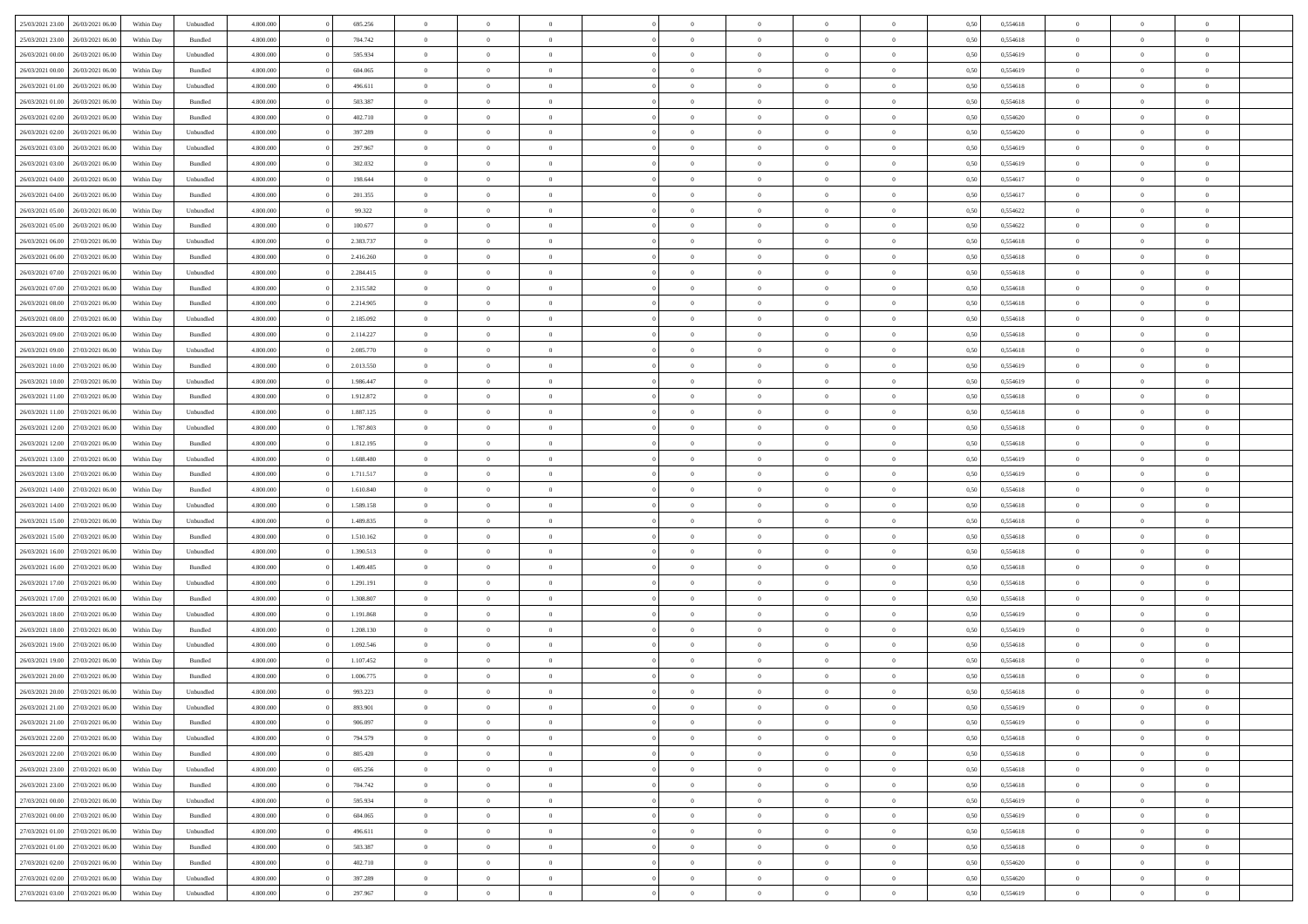| 27/03/2021 03:00 | 27/03/2021 06:00 | Within Day | Bundled   | 4.800.000 | 302.032   | $\overline{0}$ | $\Omega$       |                | $\Omega$       | $\Omega$       | $\Omega$       | $\theta$       | 0,50 | 0,554619 | $\theta$       | $\theta$       | $\theta$       |  |
|------------------|------------------|------------|-----------|-----------|-----------|----------------|----------------|----------------|----------------|----------------|----------------|----------------|------|----------|----------------|----------------|----------------|--|
|                  |                  |            |           |           |           |                |                |                |                |                |                |                |      |          |                |                |                |  |
| 27/03/2021 04:00 | 27/03/2021 06.00 | Within Day | Unbundled | 4.800.000 | 198.644   | $\overline{0}$ | $\theta$       | $\overline{0}$ | $\overline{0}$ | $\bf{0}$       | $\overline{0}$ | $\overline{0}$ | 0,50 | 0,554617 | $\theta$       | $\theta$       | $\overline{0}$ |  |
| 27/03/2021 04:00 | 27/03/2021 06:00 | Within Day | Bundled   | 4.800.000 | 201.355   | $\overline{0}$ | $\overline{0}$ | $\overline{0}$ | $\bf{0}$       | $\bf{0}$       | $\bf{0}$       | $\bf{0}$       | 0,50 | 0,554617 | $\overline{0}$ | $\overline{0}$ | $\overline{0}$ |  |
| 27/03/2021 05:00 | 27/03/2021 06:00 | Within Dav | Unbundled | 4.800.000 | 99.322    | $\overline{0}$ | $\overline{0}$ | $\overline{0}$ | $\overline{0}$ | $\bf{0}$       | $\overline{0}$ | $\overline{0}$ | 0.50 | 0.554622 | $\theta$       | $\theta$       | $\overline{0}$ |  |
| 27/03/2021 05:00 | 27/03/2021 06.00 | Within Day | Bundled   | 4.800.000 | 100.677   | $\overline{0}$ | $\theta$       | $\overline{0}$ | $\overline{0}$ | $\bf{0}$       | $\overline{0}$ | $\bf{0}$       | 0,50 | 0,554622 | $\theta$       | $\theta$       | $\overline{0}$ |  |
|                  |                  |            |           |           |           |                |                |                |                |                |                |                |      |          |                |                |                |  |
| 27/03/2021 06:00 | 28/03/2021 06:00 | Within Day | Unbundled | 4.800.000 | 2.484.415 | $\overline{0}$ | $\bf{0}$       | $\overline{0}$ | $\bf{0}$       | $\overline{0}$ | $\overline{0}$ | $\mathbf{0}$   | 0,50 | 0,578732 | $\overline{0}$ | $\overline{0}$ | $\bf{0}$       |  |
| 27/03/2021 06:00 | 28/03/2021 06:00 | Within Dav | Bundled   | 4.800.000 | 2.315.582 | $\overline{0}$ | $\overline{0}$ | $\overline{0}$ | $\overline{0}$ | $\overline{0}$ | $\overline{0}$ | $\overline{0}$ | 0.50 | 0,578732 | $\theta$       | $\overline{0}$ | $\overline{0}$ |  |
| 27/03/2021 07:00 | 28/03/2021 06:00 | Within Day | Unbundled | 4.800.000 | 2.376.397 | $\overline{0}$ | $\theta$       | $\overline{0}$ | $\overline{0}$ | $\bf{0}$       | $\overline{0}$ | $\bf{0}$       | 0,50 | 0,578732 | $\theta$       | $\theta$       | $\overline{0}$ |  |
| 27/03/2021 07:00 | 28/03/2021 06:00 | Within Day | Bundled   | 4.800.000 | 2.214.905 | $\overline{0}$ | $\overline{0}$ | $\overline{0}$ | $\bf{0}$       | $\bf{0}$       | $\bf{0}$       | $\bf{0}$       | 0,50 | 0,578732 | $\,0\,$        | $\overline{0}$ | $\overline{0}$ |  |
| 27/03/2021 08:00 | 28/03/2021 06:00 | Within Dav | Bundled   | 4.800.000 | 2.114.227 | $\overline{0}$ | $\overline{0}$ | $\overline{0}$ | $\overline{0}$ | $\overline{0}$ | $\overline{0}$ | $\overline{0}$ | 0.50 | 0,578732 | $\theta$       | $\overline{0}$ | $\overline{0}$ |  |
| 27/03/2021 08:00 | 28/03/2021 06:00 | Within Day | Unbundled | 4.800.000 | 2.268.379 | $\overline{0}$ | $\theta$       | $\overline{0}$ | $\overline{0}$ | $\bf{0}$       | $\overline{0}$ | $\bf{0}$       | 0,50 | 0,578732 | $\,$ 0 $\,$    | $\theta$       | $\overline{0}$ |  |
|                  |                  |            |           |           |           |                |                |                |                |                |                |                |      |          |                |                |                |  |
| 27/03/2021 09:00 | 28/03/2021 06:00 | Within Day | Unbundled | 4.800.000 | 2.160.360 | $\overline{0}$ | $\overline{0}$ | $\overline{0}$ | $\bf{0}$       | $\bf{0}$       | $\bf{0}$       | $\bf{0}$       | 0,50 | 0,578732 | $\overline{0}$ | $\overline{0}$ | $\overline{0}$ |  |
| 27/03/2021 09:00 | 28/03/2021 06:00 | Within Day | Bundled   | 4.800.000 | 2.013.550 | $\overline{0}$ | $\overline{0}$ | $\overline{0}$ | $\overline{0}$ | $\bf{0}$       | $\overline{0}$ | $\overline{0}$ | 0.50 | 0,578732 | $\theta$       | $\theta$       | $\overline{0}$ |  |
| 27/03/2021 10:00 | 28/03/2021 06:00 | Within Day | Unbundled | 4.800.000 | 2.052.342 | $\overline{0}$ | $\theta$       | $\overline{0}$ | $\overline{0}$ | $\bf{0}$       | $\overline{0}$ | $\overline{0}$ | 0,50 | 0,578732 | $\theta$       | $\theta$       | $\overline{0}$ |  |
| 27/03/2021 10:00 | 28/03/2021 06:00 | Within Day | Bundled   | 4.800.000 | 1.912.872 | $\overline{0}$ | $\bf{0}$       | $\overline{0}$ | $\bf{0}$       | $\overline{0}$ | $\overline{0}$ | $\mathbf{0}$   | 0,50 | 0,578732 | $\overline{0}$ | $\overline{0}$ | $\bf{0}$       |  |
| 27/03/2021 11:00 | 28/03/2021 06:00 | Within Dav | Unbundled | 4.800.000 | 1.944.324 | $\overline{0}$ | $\overline{0}$ | $\overline{0}$ | $\overline{0}$ | $\overline{0}$ | $\overline{0}$ | $\overline{0}$ | 0.50 | 0,578732 | $\theta$       | $\overline{0}$ | $\overline{0}$ |  |
| 27/03/2021 11:00 | 28/03/2021 06:00 | Within Day | Bundled   | 4.800.000 | 1.812.195 | $\overline{0}$ | $\theta$       | $\overline{0}$ | $\overline{0}$ | $\bf{0}$       | $\overline{0}$ | $\bf{0}$       | 0,50 | 0,578732 | $\theta$       | $\theta$       | $\overline{0}$ |  |
| 27/03/2021 12:00 | 28/03/2021 06:00 | Within Day | Unbundled | 4.800.000 | 1.836.306 | $\overline{0}$ | $\overline{0}$ | $\overline{0}$ | $\bf{0}$       | $\bf{0}$       | $\bf{0}$       | $\bf{0}$       | 0,50 | 0,578732 | $\,0\,$        | $\overline{0}$ | $\overline{0}$ |  |
| 27/03/2021 12:00 | 28/03/2021 06:00 | Within Day | Bundled   | 4.800.000 | 1.711.517 | $\overline{0}$ | $\overline{0}$ | $\overline{0}$ | $\overline{0}$ | $\overline{0}$ | $\overline{0}$ | $\overline{0}$ | 0.50 | 0,578732 | $\theta$       | $\overline{0}$ | $\overline{0}$ |  |
|                  |                  |            |           |           |           |                |                |                |                |                |                |                |      |          |                |                |                |  |
| 27/03/2021 13:00 | 28/03/2021 06:00 | Within Day | Bundled   | 4.800.000 | 1.610.840 | $\overline{0}$ | $\theta$       | $\overline{0}$ | $\overline{0}$ | $\bf{0}$       | $\overline{0}$ | $\bf{0}$       | 0,50 | 0,578732 | $\theta$       | $\theta$       | $\overline{0}$ |  |
| 27/03/2021 13:00 | 28/03/2021 06:00 | Within Day | Unbundled | 4.800.000 | 1.728.288 | $\overline{0}$ | $\overline{0}$ | $\overline{0}$ | $\bf{0}$       | $\bf{0}$       | $\bf{0}$       | $\bf{0}$       | 0,50 | 0,578732 | $\,0\,$        | $\overline{0}$ | $\overline{0}$ |  |
| 27/03/2021 14:00 | 28/03/2021 06:00 | Within Day | Unbundled | 4.800.000 | 1.620.270 | $\overline{0}$ | $\overline{0}$ | $\overline{0}$ | $\overline{0}$ | $\bf{0}$       | $\overline{0}$ | $\overline{0}$ | 0.50 | 0,578732 | $\theta$       | $\theta$       | $\overline{0}$ |  |
| 27/03/2021 14:00 | 28/03/2021 06:00 | Within Day | Bundled   | 4.800.000 | 1.510.162 | $\overline{0}$ | $\theta$       | $\overline{0}$ | $\overline{0}$ | $\bf{0}$       | $\overline{0}$ | $\bf{0}$       | 0,50 | 0,578732 | $\,$ 0 $\,$    | $\overline{0}$ | $\overline{0}$ |  |
| 27/03/2021 15:00 | 28/03/2021 06:00 | Within Day | Unbundled | 4.800.000 | 1.512.252 | $\overline{0}$ | $\bf{0}$       | $\overline{0}$ | $\bf{0}$       | $\overline{0}$ | $\overline{0}$ | $\mathbf{0}$   | 0,50 | 0,578732 | $\bf{0}$       | $\overline{0}$ | $\bf{0}$       |  |
| 27/03/2021 15:00 | 28/03/2021 06:00 | Within Dav | Bundled   | 4.800.000 | 1.409.485 | $\overline{0}$ | $\overline{0}$ | $\overline{0}$ | $\overline{0}$ | $\overline{0}$ | $\overline{0}$ | $\overline{0}$ | 0.50 | 0,578732 | $\theta$       | $\overline{0}$ | $\overline{0}$ |  |
| 27/03/2021 16:00 | 28/03/2021 06:00 |            |           | 4.800.000 | 1.404.234 | $\overline{0}$ | $\theta$       | $\overline{0}$ | $\overline{0}$ | $\bf{0}$       | $\overline{0}$ |                |      | 0,578732 | $\theta$       | $\theta$       | $\overline{0}$ |  |
|                  |                  | Within Day | Unbundled |           |           |                |                |                |                |                |                | $\bf{0}$       | 0,50 |          |                |                |                |  |
| 27/03/2021 16:00 | 28/03/2021 06:00 | Within Day | Bundled   | 4.800.000 | 1.308.807 | $\overline{0}$ | $\overline{0}$ | $\overline{0}$ | $\bf{0}$       | $\bf{0}$       | $\bf{0}$       | $\bf{0}$       | 0,50 | 0,578732 | $\,0\,$        | $\overline{0}$ | $\overline{0}$ |  |
| 27/03/2021 17:00 | 28/03/2021 06:00 | Within Day | Unbundled | 4.800.000 | 1.296.216 | $\overline{0}$ | $\overline{0}$ | $\overline{0}$ | $\overline{0}$ | $\overline{0}$ | $\overline{0}$ | $\overline{0}$ | 0.50 | 0,578732 | $\theta$       | $\overline{0}$ | $\overline{0}$ |  |
| 27/03/2021 17:00 | 28/03/2021 06:00 | Within Day | Bundled   | 4.800.000 | 1.208.130 | $\overline{0}$ | $\theta$       | $\overline{0}$ | $\overline{0}$ | $\bf{0}$       | $\overline{0}$ | $\bf{0}$       | 0,50 | 0,578732 | $\,$ 0 $\,$    | $\theta$       | $\overline{0}$ |  |
| 27/03/2021 18:00 | 28/03/2021 06:00 | Within Day | Unbundled | 4.800.000 | 1.188.198 | $\overline{0}$ | $\overline{0}$ | $\overline{0}$ | $\bf{0}$       | $\bf{0}$       | $\bf{0}$       | $\bf{0}$       | 0,50 | 0,578732 | $\bf{0}$       | $\overline{0}$ | $\overline{0}$ |  |
| 27/03/2021 18:00 | 28/03/2021 06:00 | Within Day | Bundled   | 4.800,000 | 1.107.452 | $\overline{0}$ | $\Omega$       | $\Omega$       | $\Omega$       | $\Omega$       | $\Omega$       | $\overline{0}$ | 0,50 | 0,578732 | $\,0\,$        | $\theta$       | $\theta$       |  |
| 27/03/2021 19:00 | 28/03/2021 06:00 | Within Day | Bundled   | 4.800.000 | 1.006.775 | $\overline{0}$ | $\theta$       | $\overline{0}$ | $\overline{0}$ | $\bf{0}$       | $\overline{0}$ | $\bf{0}$       | 0,50 | 0,578732 | $\theta$       | $\theta$       | $\overline{0}$ |  |
|                  |                  |            |           |           |           |                |                |                |                |                |                |                |      |          |                |                |                |  |
| 27/03/2021 19:00 | 28/03/2021 06:00 | Within Day | Unbundled | 4.800.000 | 1.080.180 | $\overline{0}$ | $\overline{0}$ | $\overline{0}$ | $\bf{0}$       | $\bf{0}$       | $\overline{0}$ | $\mathbf{0}$   | 0,50 | 0,578732 | $\bf{0}$       | $\overline{0}$ | $\bf{0}$       |  |
| 27/03/2021 20:00 | 28/03/2021 06:00 | Within Day | Unbundled | 4.800,000 | 972.162   | $\overline{0}$ | $\Omega$       | $\Omega$       | $\Omega$       | $\bf{0}$       | $\overline{0}$ | $\overline{0}$ | 0.50 | 0,578732 | $\,0\,$        | $\theta$       | $\theta$       |  |
| 27/03/2021 20:00 | 28/03/2021 06:00 | Within Day | Bundled   | 4.800.000 | 906.097   | $\overline{0}$ | $\theta$       | $\overline{0}$ | $\overline{0}$ | $\bf{0}$       | $\overline{0}$ | $\bf{0}$       | 0,50 | 0,578732 | $\theta$       | $\theta$       | $\overline{0}$ |  |
| 27/03/2021 21:00 | 28/03/2021 06:00 | Within Day | Unbundled | 4.800.000 | 864.144   | $\overline{0}$ | $\overline{0}$ | $\overline{0}$ | $\bf{0}$       | $\bf{0}$       | $\bf{0}$       | $\bf{0}$       | 0,50 | 0,578732 | $\,0\,$        | $\overline{0}$ | $\overline{0}$ |  |
| 27/03/2021 21:00 | 28/03/2021 06:00 | Within Day | Bundled   | 4.800,000 | 805.420   | $\overline{0}$ | $\Omega$       | $\Omega$       | $\Omega$       | $\theta$       | $\theta$       | $\overline{0}$ | 0.50 | 0,578732 | $\theta$       | $\theta$       | $\theta$       |  |
| 27/03/2021 22.00 | 28/03/2021 06:00 | Within Day | Unbundled | 4.800.000 | 756.126   | $\overline{0}$ | $\theta$       | $\overline{0}$ | $\overline{0}$ | $\bf{0}$       | $\overline{0}$ | $\bf{0}$       | 0,50 | 0,578731 | $\,$ 0 $\,$    | $\overline{0}$ | $\overline{0}$ |  |
| 27/03/2021 22:00 | 28/03/2021 06:00 | Within Day | Bundled   | 4.800.000 | 704.742   | $\overline{0}$ | $\overline{0}$ | $\overline{0}$ | $\bf{0}$       | $\bf{0}$       | $\bf{0}$       | $\bf{0}$       | 0,50 | 0,578731 | $\overline{0}$ | $\overline{0}$ | $\overline{0}$ |  |
|                  |                  |            |           |           |           |                |                |                |                |                |                |                |      |          |                |                |                |  |
| 27/03/2021 23:00 | 28/03/2021 06:00 | Within Day | Unbundled | 4.800,000 | 648,108   | $\overline{0}$ | $\Omega$       | $\Omega$       | $\Omega$       | $\Omega$       | $\overline{0}$ | $\overline{0}$ | 0,50 | 0,578733 | $\,0\,$        | $\theta$       | $\theta$       |  |
| 27/03/2021 23:00 | 28/03/2021 06:00 | Within Day | Bundled   | 4.800.000 | 604.065   | $\overline{0}$ | $\theta$       | $\overline{0}$ | $\overline{0}$ | $\bf{0}$       | $\overline{0}$ | $\bf{0}$       | 0,50 | 0,578733 | $\,$ 0 $\,$    | $\overline{0}$ | $\overline{0}$ |  |
| 28/03/2021 00:00 | 28/03/2021 06:00 | Within Day | Unbundled | 4.800.000 | 540.090   | $\overline{0}$ | $\overline{0}$ | $\overline{0}$ | $\bf{0}$       | $\bf{0}$       | $\bf{0}$       | $\mathbf{0}$   | 0,50 | 0,578732 | $\overline{0}$ | $\overline{0}$ | $\bf{0}$       |  |
| 28/03/2021 00:00 | 28/03/2021 06:00 | Within Day | Bundled   | 4.800,000 | 503,387   | $\overline{0}$ | $\Omega$       | $\Omega$       | $\Omega$       | $\Omega$       | $\Omega$       | $\overline{0}$ | 0.50 | 0,578732 | $\theta$       | $\theta$       | $\theta$       |  |
| 28/03/2021 01:00 | 28/03/2021 06:00 | Within Day | Bundled   | 4.800.000 | 402.710   | $\overline{0}$ | $\overline{0}$ | $\overline{0}$ | $\bf{0}$       | $\,$ 0         | $\bf{0}$       | $\bf{0}$       | 0,50 | 0,578732 | $\,0\,$        | $\,$ 0 $\,$    | $\overline{0}$ |  |
| 28/03/2021 01:00 | 28/03/2021 06:00 | Within Day | Unbundled | 4.800.000 | 432.072   | $\bf{0}$       | $\bf{0}$       |                |                |                |                |                | 0,50 | 0,578732 | $\bf{0}$       | $\overline{0}$ |                |  |
| 28/03/2021 03:00 | 28/03/2021 06:00 | Within Day | Unbundled | 4.800.000 | 324,054   | $\overline{0}$ | $\overline{0}$ | $\overline{0}$ | $\Omega$       | $\overline{0}$ | $\overline{0}$ | $\overline{0}$ | 0,50 | 0,578731 | $\theta$       | $\theta$       | $\theta$       |  |
| 28/03/2021 03:00 | 28/03/2021 06:00 | Within Day | Bundled   | 4.800.000 | 302.032   | $\overline{0}$ | $\,$ 0         | $\overline{0}$ | $\bf{0}$       | $\,$ 0 $\,$    | $\overline{0}$ | $\mathbf{0}$   | 0,50 | 0,578731 | $\,$ 0 $\,$    | $\,$ 0 $\,$    | $\,$ 0         |  |
|                  |                  |            |           |           |           |                |                |                |                |                |                |                |      |          |                |                |                |  |
| 28/03/2021 04:00 | 28/03/2021 06:00 | Within Day | Unbundled | 4.800.000 | 216.036   | $\overline{0}$ | $\overline{0}$ | $\overline{0}$ | $\overline{0}$ | $\overline{0}$ | $\overline{0}$ | $\mathbf{0}$   | 0,50 | 0,578734 | $\overline{0}$ | $\bf{0}$       | $\bf{0}$       |  |
| 28/03/2021 04:00 | 28/03/2021 06:00 | Within Day | Bundled   | 4.800,000 | 201.355   | $\overline{0}$ | $\overline{0}$ | $\overline{0}$ | $\Omega$       | $\overline{0}$ | $\overline{0}$ | $\overline{0}$ | 0,50 | 0,578734 | $\overline{0}$ | $\theta$       | $\overline{0}$ |  |
| 28/03/2021 05:00 | 28/03/2021 06:00 | Within Day | Unbundled | 4.800.000 | 108.018   | $\overline{0}$ | $\,$ 0         | $\overline{0}$ | $\overline{0}$ | $\,$ 0 $\,$    | $\overline{0}$ | $\mathbf{0}$   | 0,50 | 0,578734 | $\,$ 0 $\,$    | $\overline{0}$ | $\overline{0}$ |  |
| 28/03/2021 05:00 | 28/03/2021 06:00 | Within Day | Bundled   | 4.800.000 | 100.677   | $\overline{0}$ | $\overline{0}$ | $\overline{0}$ | $\overline{0}$ | $\overline{0}$ | $\overline{0}$ | $\mathbf{0}$   | 0,50 | 0,578734 | $\overline{0}$ | $\overline{0}$ | $\bf{0}$       |  |
| 28/03/2021 06:00 | 29/03/2021 06:00 | Within Day | Unbundled | 4.800,000 | 2.383.737 | $\overline{0}$ | $\overline{0}$ | $\overline{0}$ | $\Omega$       | $\overline{0}$ | $\overline{0}$ | $\bf{0}$       | 0.50 | 0,554618 | $\overline{0}$ | $\theta$       | $\overline{0}$ |  |
| 28/03/2021 06:00 | 29/03/2021 06:00 | Within Day | Bundled   | 4.800.000 | 2.416.260 | $\overline{0}$ | $\,$ 0         | $\overline{0}$ | $\bf{0}$       | $\bf{0}$       | $\bf{0}$       | $\bf{0}$       | 0,50 | 0,554618 | $\,$ 0 $\,$    | $\overline{0}$ | $\overline{0}$ |  |
| 28/03/2021 07:00 | 29/03/2021 06:00 | Within Day | Unbundled | 4.800.000 | 2.284.415 | $\overline{0}$ | $\bf{0}$       | $\overline{0}$ | $\overline{0}$ | $\overline{0}$ | $\overline{0}$ | $\mathbf{0}$   | 0,50 | 0,554618 | $\overline{0}$ | $\overline{0}$ | $\bf{0}$       |  |
|                  |                  |            |           |           |           |                |                |                |                |                |                |                |      |          |                |                |                |  |
| 28/03/2021 07:00 | 29/03/2021 06:00 | Within Day | Bundled   | 4.800,000 | 2.315.582 | $\overline{0}$ | $\overline{0}$ | $\overline{0}$ | $\Omega$       | $\overline{0}$ | $\overline{0}$ | $\bf{0}$       | 0.50 | 0,554618 | $\overline{0}$ | $\overline{0}$ | $\overline{0}$ |  |
| 28/03/2021 08:00 | 29/03/2021 06:00 | Within Day | Bundled   | 4.800.000 | 2.214.905 | $\overline{0}$ | $\bf{0}$       | $\overline{0}$ | $\overline{0}$ | $\bf{0}$       | $\bf{0}$       | $\mathbf{0}$   | 0,50 | 0,554618 | $\,$ 0 $\,$    | $\,$ 0 $\,$    | $\bf{0}$       |  |
| 28/03/2021 08:00 | 29/03/2021 06:00 | Within Day | Unbundled | 4.800.000 | 2.185.092 | $\overline{0}$ | $\overline{0}$ | $\overline{0}$ | $\overline{0}$ | $\bf{0}$       | $\bf{0}$       | $\mathbf{0}$   | 0,50 | 0,554618 | $\overline{0}$ | $\bf{0}$       | $\bf{0}$       |  |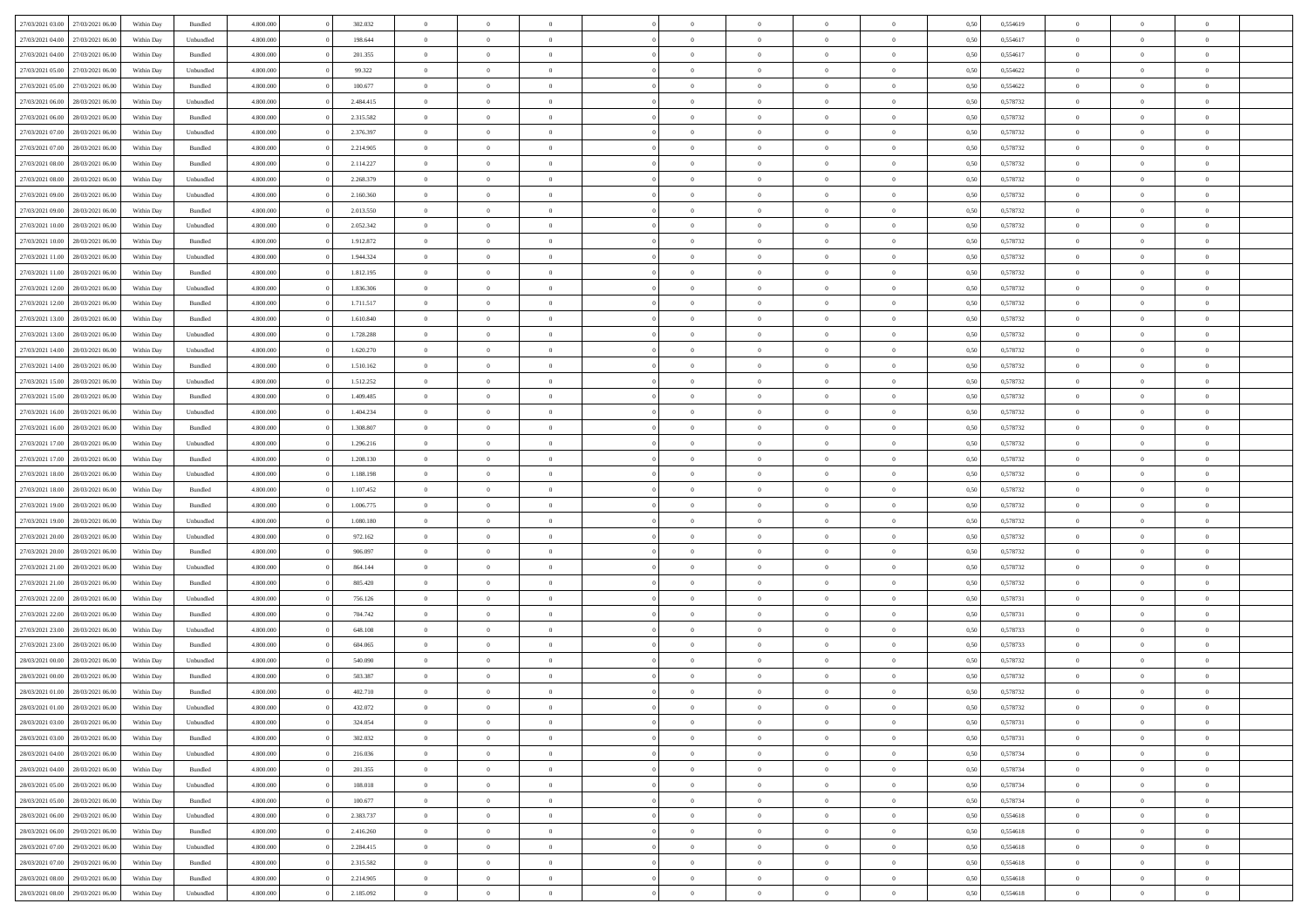|                  |                  |            |                    |           |           | $\overline{0}$ | $\Omega$       |                |                | $\Omega$       | $\Omega$       | $\theta$       |      |          | $\theta$       |                | $\theta$       |  |
|------------------|------------------|------------|--------------------|-----------|-----------|----------------|----------------|----------------|----------------|----------------|----------------|----------------|------|----------|----------------|----------------|----------------|--|
| 28/03/2021 09:00 | 29/03/2021 06:00 | Within Day | Unbundled          | 4.800.000 | 2.085.770 |                |                |                | $\Omega$       |                |                |                | 0,50 | 0,554618 |                | $\theta$       |                |  |
| 28/03/2021 09:00 | 29/03/2021 06:00 | Within Day | Bundled            | 4.800.000 | 2.114.227 | $\overline{0}$ | $\theta$       | $\overline{0}$ | $\overline{0}$ | $\bf{0}$       | $\overline{0}$ | $\overline{0}$ | 0,50 | 0,554618 | $\theta$       | $\theta$       | $\overline{0}$ |  |
| 28/03/2021 10:00 | 29/03/2021 06:00 | Within Day | Unbundled          | 4.800.000 | 1.986.447 | $\overline{0}$ | $\overline{0}$ | $\overline{0}$ | $\bf{0}$       | $\bf{0}$       | $\bf{0}$       | $\bf{0}$       | 0,50 | 0,554619 | $\overline{0}$ | $\overline{0}$ | $\overline{0}$ |  |
| 28/03/2021 10:00 | 29/03/2021 06:00 | Within Dav | Bundled            | 4.800.000 | 2.013.550 | $\overline{0}$ | $\overline{0}$ | $\overline{0}$ | $\overline{0}$ | $\bf{0}$       | $\overline{0}$ | $\overline{0}$ | 0.50 | 0.554619 | $\theta$       | $\theta$       | $\overline{0}$ |  |
|                  |                  |            |                    |           |           |                |                |                |                |                |                |                |      |          |                |                |                |  |
| 28/03/2021 11:00 | 29/03/2021 06:00 | Within Day | Unbundled          | 4.800.000 | 1.887.125 | $\overline{0}$ | $\theta$       | $\overline{0}$ | $\overline{0}$ | $\bf{0}$       | $\overline{0}$ | $\bf{0}$       | 0,50 | 0,554618 | $\theta$       | $\theta$       | $\overline{0}$ |  |
| 28/03/2021 11:00 | 29/03/2021 06:00 | Within Day | Bundled            | 4.800.000 | 1.912.872 | $\overline{0}$ | $\bf{0}$       | $\overline{0}$ | $\bf{0}$       | $\overline{0}$ | $\overline{0}$ | $\mathbf{0}$   | 0,50 | 0,554618 | $\bf{0}$       | $\overline{0}$ | $\bf{0}$       |  |
| 28/03/2021 12:00 | 29/03/2021 06:00 | Within Dav | Unbundled          | 4.800.000 | 1.787.803 | $\overline{0}$ | $\overline{0}$ | $\overline{0}$ | $\overline{0}$ | $\overline{0}$ | $\overline{0}$ | $\overline{0}$ | 0.50 | 0,554618 | $\theta$       | $\overline{0}$ | $\overline{0}$ |  |
| 28/03/2021 12:00 | 29/03/2021 06:00 | Within Day | Bundled            | 4.800.000 | 1.812.195 | $\overline{0}$ | $\theta$       | $\overline{0}$ | $\overline{0}$ | $\bf{0}$       | $\overline{0}$ | $\bf{0}$       | 0,50 | 0,554618 | $\theta$       | $\theta$       | $\overline{0}$ |  |
|                  |                  |            |                    |           |           |                | $\overline{0}$ |                |                | $\bf{0}$       |                |                |      |          | $\,0\,$        | $\overline{0}$ | $\overline{0}$ |  |
| 28/03/2021 13:00 | 29/03/2021 06:00 | Within Day | Bundled            | 4.800.000 | 1.711.517 | $\overline{0}$ |                | $\overline{0}$ | $\bf{0}$       |                | $\bf{0}$       | $\bf{0}$       | 0,50 | 0,554619 |                |                |                |  |
| 28/03/2021 13:00 | 29/03/2021 06:00 | Within Dav | Unbundled          | 4.800.000 | 1.688.480 | $\overline{0}$ | $\overline{0}$ | $\overline{0}$ | $\overline{0}$ | $\overline{0}$ | $\overline{0}$ | $\overline{0}$ | 0.50 | 0.554619 | $\theta$       | $\overline{0}$ | $\overline{0}$ |  |
| 28/03/2021 14:00 | 29/03/2021 06:00 | Within Day | Unbundled          | 4.800.000 | 1.589.158 | $\overline{0}$ | $\theta$       | $\overline{0}$ | $\overline{0}$ | $\bf{0}$       | $\overline{0}$ | $\bf{0}$       | 0,50 | 0,554618 | $\theta$       | $\theta$       | $\overline{0}$ |  |
| 28/03/2021 14:00 | 29/03/2021 06:00 | Within Day | Bundled            | 4.800.000 | 1.610.840 | $\overline{0}$ | $\overline{0}$ | $\overline{0}$ | $\bf{0}$       | $\bf{0}$       | $\bf{0}$       | $\bf{0}$       | 0,50 | 0,554618 | $\bf{0}$       | $\overline{0}$ | $\overline{0}$ |  |
| 28/03/2021 15:00 | 29/03/2021 06:00 | Within Dav | Unbundled          | 4.800.000 | 1.489.835 | $\overline{0}$ | $\overline{0}$ | $\overline{0}$ | $\overline{0}$ | $\bf{0}$       | $\overline{0}$ | $\overline{0}$ | 0.50 | 0.554618 | $\theta$       | $\theta$       | $\overline{0}$ |  |
|                  |                  |            |                    |           |           | $\overline{0}$ | $\theta$       |                |                |                |                |                |      |          | $\theta$       |                |                |  |
| 28/03/2021 15:00 | 29/03/2021 06:00 | Within Day | Bundled            | 4.800.000 | 1.510.162 |                |                | $\overline{0}$ | $\overline{0}$ | $\bf{0}$       | $\overline{0}$ | $\overline{0}$ | 0,50 | 0,554618 |                | $\theta$       | $\overline{0}$ |  |
| 28/03/2021 16:00 | 29/03/2021 06:00 | Within Day | Unbundled          | 4.800.000 | 1.390.513 | $\overline{0}$ | $\bf{0}$       | $\overline{0}$ | $\bf{0}$       | $\overline{0}$ | $\overline{0}$ | $\mathbf{0}$   | 0,50 | 0,554618 | $\bf{0}$       | $\overline{0}$ | $\bf{0}$       |  |
| 28/03/2021 16:00 | 29/03/2021 06:00 | Within Dav | Bundled            | 4.800.000 | 1.409.485 | $\overline{0}$ | $\overline{0}$ | $\overline{0}$ | $\overline{0}$ | $\overline{0}$ | $\overline{0}$ | $\overline{0}$ | 0.50 | 0.554618 | $\theta$       | $\overline{0}$ | $\overline{0}$ |  |
| 28/03/2021 17:00 | 29/03/2021 06:00 | Within Day | Unbundled          | 4.800.000 | 1.291.191 | $\overline{0}$ | $\theta$       | $\overline{0}$ | $\overline{0}$ | $\bf{0}$       | $\overline{0}$ | $\bf{0}$       | 0,50 | 0,554618 | $\theta$       | $\theta$       | $\overline{0}$ |  |
| 28/03/2021 17:00 | 29/03/2021 06:00 | Within Day | Bundled            | 4.800.000 | 1.308.807 | $\overline{0}$ | $\overline{0}$ | $\overline{0}$ | $\bf{0}$       | $\bf{0}$       | $\bf{0}$       | $\bf{0}$       | 0,50 | 0,554618 | $\,0\,$        | $\overline{0}$ | $\overline{0}$ |  |
|                  |                  |            |                    |           |           |                |                |                |                |                |                |                |      |          |                |                |                |  |
| 28/03/2021 18:00 | 29/03/2021 06:00 | Within Dav | Unbundled          | 4.800.000 | 1.191.868 | $\overline{0}$ | $\overline{0}$ | $\overline{0}$ | $\overline{0}$ | $\overline{0}$ | $\overline{0}$ | $\overline{0}$ | 0.50 | 0,554619 | $\theta$       | $\overline{0}$ | $\overline{0}$ |  |
| 28/03/2021 18:00 | 29/03/2021 06:00 | Within Day | Bundled            | 4.800.000 | 1.208.130 | $\overline{0}$ | $\theta$       | $\overline{0}$ | $\overline{0}$ | $\bf{0}$       | $\overline{0}$ | $\bf{0}$       | 0,50 | 0,554619 | $\,$ 0 $\,$    | $\theta$       | $\overline{0}$ |  |
| 28/03/2021 19:00 | 29/03/2021 06:00 | Within Day | Bundled            | 4.800.000 | 1.107.452 | $\overline{0}$ | $\overline{0}$ | $\overline{0}$ | $\bf{0}$       | $\bf{0}$       | $\bf{0}$       | $\bf{0}$       | 0,50 | 0,554618 | $\bf{0}$       | $\overline{0}$ | $\overline{0}$ |  |
| 28/03/2021 19:00 | 29/03/2021 06:00 | Within Day | Unbundled          | 4.800.000 | 1.092.546 | $\overline{0}$ | $\overline{0}$ | $\overline{0}$ | $\overline{0}$ | $\bf{0}$       | $\overline{0}$ | $\overline{0}$ | 0.50 | 0.554618 | $\theta$       | $\theta$       | $\overline{0}$ |  |
|                  |                  |            |                    |           |           |                |                |                |                |                |                |                |      |          |                |                |                |  |
| 28/03/2021 20:00 | 29/03/2021 06:00 | Within Day | Unbundled          | 4.800.000 | 993.223   | $\overline{0}$ | $\theta$       | $\overline{0}$ | $\overline{0}$ | $\bf{0}$       | $\overline{0}$ | $\bf{0}$       | 0,50 | 0,554618 | $\theta$       | $\overline{0}$ | $\overline{0}$ |  |
| 28/03/2021 20:00 | 29/03/2021 06:00 | Within Day | Bundled            | 4.800.000 | 1.006.775 | $\overline{0}$ | $\bf{0}$       | $\overline{0}$ | $\overline{0}$ | $\overline{0}$ | $\overline{0}$ | $\mathbf{0}$   | 0,50 | 0,554618 | $\bf{0}$       | $\overline{0}$ | $\bf{0}$       |  |
| 28/03/2021 21:00 | 29/03/2021 06:00 | Within Dav | Unbundled          | 4.800.000 | 893.901   | $\overline{0}$ | $\overline{0}$ | $\overline{0}$ | $\overline{0}$ | $\overline{0}$ | $\overline{0}$ | $\overline{0}$ | 0.50 | 0,554619 | $\theta$       | $\overline{0}$ | $\overline{0}$ |  |
| 28/03/2021 21:00 | 29/03/2021 06:00 | Within Day | Bundled            | 4.800.000 | 906.097   | $\overline{0}$ | $\theta$       | $\overline{0}$ | $\overline{0}$ | $\bf{0}$       | $\overline{0}$ | $\bf{0}$       | 0,50 | 0,554619 | $\theta$       | $\theta$       | $\overline{0}$ |  |
| 28/03/2021 22.00 | 29/03/2021 06:00 | Within Day | Unbundled          | 4.800.000 | 794.579   | $\overline{0}$ | $\overline{0}$ | $\overline{0}$ | $\overline{0}$ | $\bf{0}$       | $\overline{0}$ | $\bf{0}$       | 0,50 | 0,554618 | $\,0\,$        | $\overline{0}$ | $\overline{0}$ |  |
|                  |                  |            |                    |           |           |                |                |                |                |                |                |                |      |          |                |                |                |  |
| 28/03/2021 22:00 | 29/03/2021 06:00 | Within Day | Bundled            | 4.800.000 | 805.420   | $\overline{0}$ | $\overline{0}$ | $\overline{0}$ | $\overline{0}$ | $\overline{0}$ | $\overline{0}$ | $\overline{0}$ | 0.50 | 0.554618 | $\theta$       | $\overline{0}$ | $\overline{0}$ |  |
| 28/03/2021 23:00 | 29/03/2021 06:00 | Within Day | Unbundled          | 4.800.000 | 695.256   | $\overline{0}$ | $\theta$       | $\overline{0}$ | $\overline{0}$ | $\bf{0}$       | $\overline{0}$ | $\bf{0}$       | 0,50 | 0,554618 | $\,$ 0 $\,$    | $\overline{0}$ | $\overline{0}$ |  |
| 28/03/2021 23:00 | 29/03/2021 06:00 | Within Day | Bundled            | 4.800.000 | 704.742   | $\overline{0}$ | $\overline{0}$ | $\overline{0}$ | $\overline{0}$ | $\bf{0}$       | $\overline{0}$ | $\bf{0}$       | 0,50 | 0,554618 | $\bf{0}$       | $\overline{0}$ | $\overline{0}$ |  |
| 29/03/2021 00:00 | 29/03/2021 06:00 | Within Day | Unbundled          | 4.800,000 | 595.934   | $\overline{0}$ | $\Omega$       | $\Omega$       | $\Omega$       | $\Omega$       | $\Omega$       | $\overline{0}$ | 0,50 | 0,554619 | $\,0\,$        | $\Omega$       | $\theta$       |  |
| 29/03/2021 00:00 | 29/03/2021 06:00 | Within Day | Bundled            | 4.800.000 | 604.065   | $\overline{0}$ | $\theta$       | $\overline{0}$ | $\overline{0}$ | $\bf{0}$       | $\overline{0}$ | $\bf{0}$       | 0,50 | 0,554619 | $\theta$       | $\theta$       | $\overline{0}$ |  |
|                  |                  |            |                    |           |           |                |                |                |                |                |                |                |      |          |                |                |                |  |
| 29/03/2021 01:00 | 29/03/2021 06:00 | Within Day | Bundled            | 4.800.000 | 503.387   | $\overline{0}$ | $\overline{0}$ | $\overline{0}$ | $\bf{0}$       | $\bf{0}$       | $\overline{0}$ | $\mathbf{0}$   | 0,50 | 0,554618 | $\overline{0}$ | $\overline{0}$ | $\bf{0}$       |  |
| 29/03/2021 01:00 | 29/03/2021 06:00 | Within Day | Unbundled          | 4.800,000 | 496.611   | $\overline{0}$ | $\Omega$       | $\Omega$       | $\Omega$       | $\bf{0}$       | $\Omega$       | $\overline{0}$ | 0.50 | 0.554618 | $\theta$       | $\theta$       | $\theta$       |  |
| 29/03/2021 02:00 | 29/03/2021 06:00 | Within Day | Unbundled          | 4.800.000 | 397.289   | $\overline{0}$ | $\theta$       | $\overline{0}$ | $\overline{0}$ | $\bf{0}$       | $\overline{0}$ | $\bf{0}$       | 0,50 | 0,554620 | $\,$ 0 $\,$    | $\theta$       | $\overline{0}$ |  |
| 29/03/2021 02:00 | 29/03/2021 06:00 | Within Day | Bundled            | 4.800.000 | 402.710   | $\overline{0}$ | $\overline{0}$ | $\overline{0}$ | $\bf{0}$       | $\bf{0}$       | $\bf{0}$       | $\bf{0}$       | 0,50 | 0,554620 | $\bf{0}$       | $\overline{0}$ | $\overline{0}$ |  |
|                  |                  |            |                    |           |           |                |                |                |                |                |                |                |      |          |                |                |                |  |
| 29/03/2021 03:00 | 29/03/2021 06:00 | Within Day | Unbundled          | 4.800,000 | 297.967   | $\overline{0}$ | $\Omega$       | $\Omega$       | $\Omega$       | $\theta$       | $\theta$       | $\overline{0}$ | 0.50 | 0.554619 | $\theta$       | $\theta$       | $\theta$       |  |
| 29/03/2021 03:00 | 29/03/2021 06:00 | Within Day | Bundled            | 4.800.000 | 302.032   | $\overline{0}$ | $\theta$       | $\overline{0}$ | $\overline{0}$ | $\bf{0}$       | $\overline{0}$ | $\bf{0}$       | 0,50 | 0,554619 | $\,$ 0 $\,$    | $\overline{0}$ | $\overline{0}$ |  |
| 29/03/2021 04:00 | 29/03/2021 06:00 | Within Day | Unbundled          | 4.800.000 | 198.644   | $\overline{0}$ | $\overline{0}$ | $\overline{0}$ | $\bf{0}$       | $\bf{0}$       | $\bf{0}$       | $\bf{0}$       | 0,50 | 0,554617 | $\overline{0}$ | $\overline{0}$ | $\overline{0}$ |  |
| 29/03/2021 04:00 | 29/03/2021 06:00 | Within Day | Bundled            | 4.800,000 | 201.355   | $\overline{0}$ | $\Omega$       | $\Omega$       | $\Omega$       | $\Omega$       | $\overline{0}$ | $\overline{0}$ | 0,50 | 0,554617 | $\,0\,$        | $\theta$       | $\theta$       |  |
| 29/03/2021 05:00 | 29/03/2021 06:00 | Within Day | Unbundled          | 4.800.000 | 99.322    | $\overline{0}$ | $\theta$       | $\overline{0}$ | $\overline{0}$ | $\bf{0}$       | $\overline{0}$ | $\bf{0}$       | 0,50 | 0,554622 | $\,$ 0 $\,$    | $\overline{0}$ | $\overline{0}$ |  |
|                  |                  |            |                    |           |           |                |                |                |                |                |                |                |      |          |                |                |                |  |
| 29/03/2021 05:00 | 29/03/2021 06:00 | Within Day | Bundled            | 4.800.000 | 100.677   | $\overline{0}$ | $\overline{0}$ | $\overline{0}$ | $\bf{0}$       | $\bf{0}$       | $\bf{0}$       | $\mathbf{0}$   | 0,50 | 0,554622 | $\overline{0}$ | $\overline{0}$ | $\bf{0}$       |  |
| 29/03/2021 06:00 | 30/03/2021 06:00 | Within Day | Unbundled          | 4.800,000 | 2.383.737 | $\overline{0}$ | $\Omega$       | $\Omega$       | $\Omega$       | $\Omega$       | $\Omega$       | $\overline{0}$ | 0.50 | 0.554618 | $\theta$       | $\Omega$       | $\theta$       |  |
| 29/03/2021 06:00 | 30/03/2021 06:00 | Within Day | Bundled            | 4.800.000 | 2.416.260 | $\overline{0}$ | $\overline{0}$ | $\overline{0}$ | $\bf{0}$       | $\,$ 0         | $\overline{0}$ | $\bf{0}$       | 0,50 | 0,554618 | $\,0\,$        | $\,$ 0 $\,$    | $\overline{0}$ |  |
| 29/03/2021 07:00 | 30/03/2021 06:00 | Within Day | $\mathbf B$ undled | 4.800.000 | 2.315.582 | $\bf{0}$       | $\bf{0}$       |                |                |                |                |                | 0,50 | 0,554618 | $\bf{0}$       | $\overline{0}$ |                |  |
| 29/03/2021 07:00 | 30/03/2021 06:00 | Within Day | Unbundled          | 4.800.000 | 2.284.415 | $\overline{0}$ | $\overline{0}$ | $\overline{0}$ | $\Omega$       | $\overline{0}$ | $\overline{0}$ | $\overline{0}$ | 0.50 | 0.554618 | $\theta$       | $\theta$       | $\theta$       |  |
|                  |                  |            |                    |           |           |                |                |                |                |                |                |                |      |          |                |                |                |  |
| 29/03/2021 08:00 | 30/03/2021 06:00 | Within Day | Unbundled          | 4.800.000 | 2.185.092 | $\overline{0}$ | $\,$ 0         | $\overline{0}$ | $\overline{0}$ | $\,$ 0 $\,$    | $\overline{0}$ | $\mathbf{0}$   | 0,50 | 0,554618 | $\,$ 0 $\,$    | $\,$ 0 $\,$    | $\,$ 0         |  |
| 29/03/2021 08:00 | 30/03/2021 06:00 | Within Day | Bundled            | 4.800.000 | 2.214.905 | $\overline{0}$ | $\overline{0}$ | $\overline{0}$ | $\overline{0}$ | $\overline{0}$ | $\overline{0}$ | $\mathbf{0}$   | 0,50 | 0,554618 | $\overline{0}$ | $\bf{0}$       | $\bf{0}$       |  |
| 29/03/2021 09:00 | 30/03/2021 06:00 | Within Day | Unbundled          | 4.800,000 | 2.085.770 | $\overline{0}$ | $\overline{0}$ | $\overline{0}$ | $\Omega$       | $\overline{0}$ | $\overline{0}$ | $\bf{0}$       | 0,50 | 0,554618 | $\overline{0}$ | $\theta$       | $\overline{0}$ |  |
| 29/03/2021 09:00 | 30/03/2021 06:00 | Within Day | Bundled            | 4.800.000 | 2.114.227 | $\overline{0}$ | $\,$ 0         | $\overline{0}$ | $\overline{0}$ | $\,$ 0 $\,$    | $\overline{0}$ | $\bf{0}$       | 0,50 | 0,554618 | $\,$ 0 $\,$    | $\overline{0}$ | $\overline{0}$ |  |
|                  |                  |            |                    |           |           |                |                |                |                |                |                |                |      |          |                |                |                |  |
| 29/03/2021 10:00 | 30/03/2021 06:00 | Within Day | Unbundled          | 4.800.000 | 1.986.447 | $\overline{0}$ | $\overline{0}$ | $\overline{0}$ | $\overline{0}$ | $\overline{0}$ | $\overline{0}$ | $\mathbf{0}$   | 0,50 | 0,554619 | $\overline{0}$ | $\overline{0}$ | $\bf{0}$       |  |
| 29/03/2021 10:00 | 30/03/2021 06:00 | Within Day | Bundled            | 4.800.000 | 2.013.550 | $\overline{0}$ | $\overline{0}$ | $\overline{0}$ | $\Omega$       | $\overline{0}$ | $\overline{0}$ | $\bf{0}$       | 0.50 | 0,554619 | $\overline{0}$ | $\theta$       | $\overline{0}$ |  |
| 29/03/2021 11:00 | 30/03/2021 06:00 | Within Day | Unbundled          | 4.800.000 | 1.887.125 | $\overline{0}$ | $\,$ 0         | $\overline{0}$ | $\overline{0}$ | $\bf{0}$       | $\overline{0}$ | $\bf{0}$       | 0,50 | 0,554618 | $\,$ 0 $\,$    | $\overline{0}$ | $\overline{0}$ |  |
| 29/03/2021 11:00 | 30/03/2021 06:00 | Within Day | Bundled            | 4.800.000 | 1.912.872 | $\overline{0}$ | $\bf{0}$       | $\overline{0}$ | $\overline{0}$ | $\overline{0}$ | $\overline{0}$ | $\mathbf{0}$   | 0,50 | 0,554618 | $\overline{0}$ | $\overline{0}$ | $\bf{0}$       |  |
| 29/03/2021 12:00 | 30/03/2021 06:00 | Within Day | Bundled            | 4.800,000 | 1.812.195 | $\overline{0}$ | $\overline{0}$ | $\overline{0}$ | $\Omega$       | $\overline{0}$ | $\overline{0}$ | $\bf{0}$       | 0.50 | 0,554618 | $\overline{0}$ | $\theta$       | $\overline{0}$ |  |
|                  |                  |            |                    |           |           |                |                |                |                |                |                |                |      |          |                |                |                |  |
| 29/03/2021 12:00 | 30/03/2021 06:00 | Within Day | Unbundled          | 4.800.000 | 1.787.803 | $\overline{0}$ | $\bf{0}$       | $\overline{0}$ | $\overline{0}$ | $\bf{0}$       | $\overline{0}$ | $\mathbf{0}$   | 0,50 | 0,554618 | $\,$ 0 $\,$    | $\,$ 0 $\,$    | $\bf{0}$       |  |
| 29/03/2021 13:00 | 30/03/2021 06:00 | Within Day | Unbundled          | 4.800.000 | 1.688.480 | $\overline{0}$ | $\overline{0}$ | $\overline{0}$ | $\overline{0}$ | $\bf{0}$       | $\overline{0}$ | $\mathbf{0}$   | 0,50 | 0,554619 | $\overline{0}$ | $\bf{0}$       | $\bf{0}$       |  |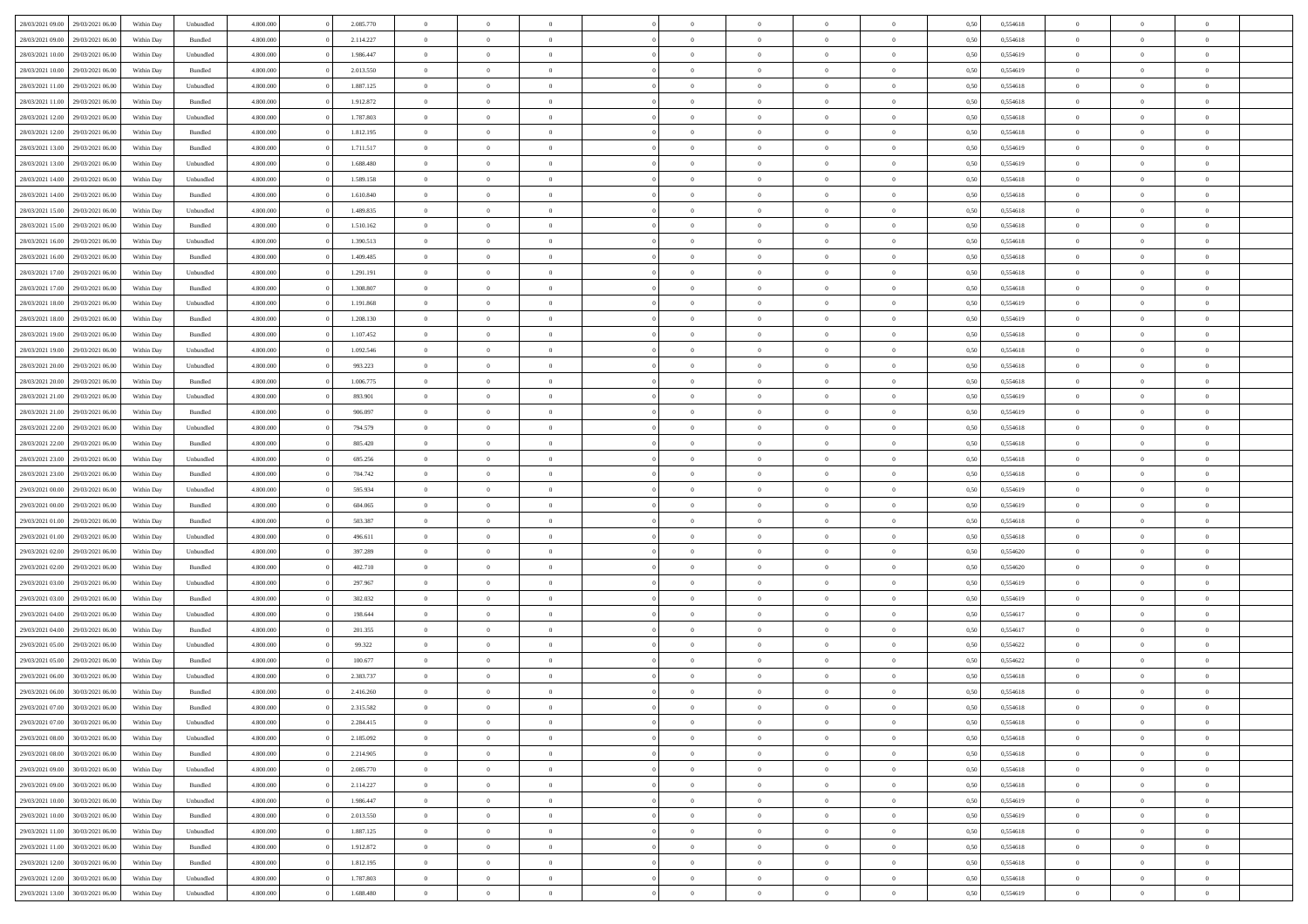| 29/03/2021 13:00                  | 30/03/2021 06:00 | Within Day | Bundled            | 4.800.000 | 1.711.517 | $\overline{0}$ | $\Omega$       |                | $\Omega$       | $\Omega$       | $\Omega$       | $\theta$       | 0,50 | 0,554619 | $\theta$       | $\theta$       | $\theta$       |  |
|-----------------------------------|------------------|------------|--------------------|-----------|-----------|----------------|----------------|----------------|----------------|----------------|----------------|----------------|------|----------|----------------|----------------|----------------|--|
|                                   |                  |            |                    |           |           |                |                |                |                |                |                |                |      |          |                |                |                |  |
| 29/03/2021 14:00                  | 30/03/2021 06:00 | Within Day | Unbundled          | 4.800.000 | 1.589.158 | $\overline{0}$ | $\theta$       | $\overline{0}$ | $\overline{0}$ | $\bf{0}$       | $\overline{0}$ | $\bf{0}$       | 0,50 | 0,554618 | $\theta$       | $\theta$       | $\overline{0}$ |  |
| 29/03/2021 14:00                  | 30/03/2021 06:00 | Within Day | Bundled            | 4.800.000 | 1.610.840 | $\overline{0}$ | $\overline{0}$ | $\overline{0}$ | $\overline{0}$ | $\bf{0}$       | $\overline{0}$ | $\bf{0}$       | 0,50 | 0,554618 | $\overline{0}$ | $\overline{0}$ | $\overline{0}$ |  |
| 29/03/2021 15:00                  | 30/03/2021 06:00 | Within Dav | Unbundled          | 4.800.000 | 1.489.835 | $\overline{0}$ | $\overline{0}$ | $\overline{0}$ | $\overline{0}$ | $\bf{0}$       | $\overline{0}$ | $\overline{0}$ | 0.50 | 0.554618 | $\theta$       | $\theta$       | $\overline{0}$ |  |
| 29/03/2021 15:00                  | 30/03/2021 06:00 | Within Day | Bundled            | 4.800.000 | 1.510.162 | $\overline{0}$ | $\theta$       | $\overline{0}$ | $\overline{0}$ | $\bf{0}$       | $\overline{0}$ | $\bf{0}$       | 0,50 | 0,554618 | $\theta$       | $\theta$       | $\overline{0}$ |  |
| 29/03/2021 16:00                  | 30/03/2021 06:00 | Within Day | Unbundled          | 4.800.000 | 1.390.513 | $\overline{0}$ | $\bf{0}$       | $\overline{0}$ | $\bf{0}$       | $\overline{0}$ | $\overline{0}$ | $\mathbf{0}$   | 0,50 | 0,554618 | $\overline{0}$ | $\overline{0}$ | $\bf{0}$       |  |
| 29/03/2021 16:00                  | 30/03/2021 06:00 | Within Dav | Bundled            | 4.800.000 | 1.409.485 | $\overline{0}$ | $\overline{0}$ | $\overline{0}$ | $\overline{0}$ | $\overline{0}$ | $\overline{0}$ | $\overline{0}$ | 0.50 | 0,554618 | $\theta$       | $\overline{0}$ | $\overline{0}$ |  |
|                                   |                  |            |                    |           |           |                |                |                |                |                |                |                |      |          |                |                |                |  |
| 29/03/2021 17:00                  | 30/03/2021 06:00 | Within Day | Unbundled          | 4.800.000 | 1.291.191 | $\overline{0}$ | $\theta$       | $\overline{0}$ | $\overline{0}$ | $\bf{0}$       | $\overline{0}$ | $\bf{0}$       | 0,50 | 0,554618 | $\theta$       | $\theta$       | $\overline{0}$ |  |
| 29/03/2021 17:00                  | 30/03/2021 06:00 | Within Day | Bundled            | 4.800.000 | 1.308.807 | $\overline{0}$ | $\overline{0}$ | $\overline{0}$ | $\bf{0}$       | $\bf{0}$       | $\bf{0}$       | $\bf{0}$       | 0,50 | 0,554618 | $\,0\,$        | $\overline{0}$ | $\overline{0}$ |  |
| 29/03/2021 18:00                  | 30/03/2021 06:00 | Within Dav | Bundled            | 4.800.000 | 1.208.130 | $\overline{0}$ | $\overline{0}$ | $\overline{0}$ | $\overline{0}$ | $\overline{0}$ | $\overline{0}$ | $\overline{0}$ | 0.50 | 0.554619 | $\theta$       | $\overline{0}$ | $\overline{0}$ |  |
| 29/03/2021 18:00                  | 30/03/2021 06:00 | Within Day | Unbundled          | 4.800.000 | 1.191.868 | $\overline{0}$ | $\theta$       | $\overline{0}$ | $\overline{0}$ | $\bf{0}$       | $\overline{0}$ | $\bf{0}$       | 0,50 | 0,554619 | $\,$ 0 $\,$    | $\overline{0}$ | $\overline{0}$ |  |
| 29/03/2021 19:00                  | 30/03/2021 06:00 | Within Day | Unbundled          | 4.800.000 | 1.092.546 | $\overline{0}$ | $\overline{0}$ | $\overline{0}$ | $\bf{0}$       | $\bf{0}$       | $\bf{0}$       | $\bf{0}$       | 0,50 | 0,554618 | $\overline{0}$ | $\overline{0}$ | $\overline{0}$ |  |
| 29/03/2021 19:00                  | 30/03/2021 06:00 | Within Day | Bundled            | 4.800.000 | 1.107.452 | $\overline{0}$ | $\overline{0}$ | $\overline{0}$ | $\overline{0}$ | $\bf{0}$       | $\overline{0}$ | $\overline{0}$ | 0.50 | 0.554618 | $\theta$       | $\theta$       | $\overline{0}$ |  |
| 29/03/2021 20:00                  | 30/03/2021 06:00 | Within Day | Unbundled          | 4.800.000 | 993.223   | $\overline{0}$ | $\theta$       | $\overline{0}$ | $\overline{0}$ | $\bf{0}$       | $\overline{0}$ | $\overline{0}$ | 0,50 | 0,554618 | $\theta$       | $\theta$       | $\overline{0}$ |  |
|                                   |                  |            |                    |           |           |                |                |                |                |                |                |                |      |          |                |                |                |  |
| 29/03/2021 20:00                  | 30/03/2021 06:00 | Within Day | Bundled            | 4.800.000 | 1.006.775 | $\overline{0}$ | $\overline{0}$ | $\overline{0}$ | $\bf{0}$       | $\overline{0}$ | $\overline{0}$ | $\mathbf{0}$   | 0,50 | 0,554618 | $\overline{0}$ | $\overline{0}$ | $\bf{0}$       |  |
| 29/03/2021 21:00                  | 30/03/2021 06:00 | Within Dav | Unbundled          | 4.800.000 | 893.901   | $\overline{0}$ | $\overline{0}$ | $\overline{0}$ | $\overline{0}$ | $\overline{0}$ | $\overline{0}$ | $\overline{0}$ | 0.50 | 0.554619 | $\theta$       | $\overline{0}$ | $\overline{0}$ |  |
| 29/03/2021 21:00                  | 30/03/2021 06:00 | Within Day | Bundled            | 4.800.000 | 906.097   | $\overline{0}$ | $\theta$       | $\overline{0}$ | $\overline{0}$ | $\bf{0}$       | $\overline{0}$ | $\bf{0}$       | 0,50 | 0,554619 | $\theta$       | $\theta$       | $\overline{0}$ |  |
| 29/03/2021 22.00                  | 30/03/2021 06:00 | Within Day | Unbundled          | 4.800.000 | 794.579   | $\overline{0}$ | $\overline{0}$ | $\overline{0}$ | $\overline{0}$ | $\bf{0}$       | $\overline{0}$ | $\bf{0}$       | 0,50 | 0,554618 | $\,0\,$        | $\overline{0}$ | $\overline{0}$ |  |
| 29/03/2021 22.00                  | 30/03/2021 06:00 | Within Day | Bundled            | 4.800.000 | 805.420   | $\overline{0}$ | $\overline{0}$ | $\overline{0}$ | $\overline{0}$ | $\overline{0}$ | $\overline{0}$ | $\overline{0}$ | 0.50 | 0.554618 | $\theta$       | $\overline{0}$ | $\overline{0}$ |  |
| 29/03/2021 23:00                  | 30/03/2021 06:00 | Within Day | Unbundled          | 4.800.000 | 695.256   | $\overline{0}$ | $\theta$       | $\overline{0}$ | $\overline{0}$ | $\bf{0}$       | $\overline{0}$ | $\bf{0}$       | 0,50 | 0,554618 | $\,$ 0 $\,$    | $\theta$       | $\overline{0}$ |  |
| 29/03/2021 23:00                  | 30/03/2021 06:00 | Within Day | Bundled            | 4.800.000 | 704.742   | $\overline{0}$ | $\overline{0}$ | $\overline{0}$ | $\overline{0}$ | $\bf{0}$       | $\overline{0}$ | $\bf{0}$       | 0,50 | 0,554618 | $\bf{0}$       | $\overline{0}$ | $\overline{0}$ |  |
|                                   |                  |            |                    |           |           |                |                |                |                |                |                |                |      |          | $\theta$       |                |                |  |
| 30/03/2021 00:00                  | 30/03/2021 06:00 | Within Day | Bundled            | 4.800.000 | 604.065   | $\overline{0}$ | $\overline{0}$ | $\overline{0}$ | $\overline{0}$ | $\bf{0}$       | $\overline{0}$ | $\overline{0}$ | 0.50 | 0.554619 |                | $\theta$       | $\overline{0}$ |  |
| 30/03/2021 00:00                  | 30/03/2021 06:00 | Within Day | Unbundled          | 4.800.000 | 595.934   | $\overline{0}$ | $\theta$       | $\overline{0}$ | $\overline{0}$ | $\bf{0}$       | $\overline{0}$ | $\bf{0}$       | 0,50 | 0,554619 | $\theta$       | $\overline{0}$ | $\overline{0}$ |  |
| 30/03/2021 01:00                  | 30/03/2021 06:00 | Within Day | Unbundled          | 4.800.000 | 496.611   | $\overline{0}$ | $\bf{0}$       | $\overline{0}$ | $\overline{0}$ | $\overline{0}$ | $\overline{0}$ | $\mathbf{0}$   | 0,50 | 0,554618 | $\overline{0}$ | $\overline{0}$ | $\bf{0}$       |  |
| 30/03/2021 01:00                  | 30/03/2021 06:00 | Within Dav | Bundled            | 4.800.000 | 503.387   | $\overline{0}$ | $\overline{0}$ | $\overline{0}$ | $\overline{0}$ | $\overline{0}$ | $\overline{0}$ | $\overline{0}$ | 0.50 | 0.554618 | $\theta$       | $\overline{0}$ | $\overline{0}$ |  |
| 30/03/2021 02:00                  | 30/03/2021 06:00 | Within Day | Unbundled          | 4.800.000 | 397.289   | $\overline{0}$ | $\theta$       | $\overline{0}$ | $\overline{0}$ | $\bf{0}$       | $\overline{0}$ | $\bf{0}$       | 0,50 | 0,554620 | $\theta$       | $\theta$       | $\overline{0}$ |  |
| 30/03/2021 02:00                  | 30/03/2021 06:00 | Within Day | Bundled            | 4.800.000 | 402.710   | $\overline{0}$ | $\overline{0}$ | $\overline{0}$ | $\overline{0}$ | $\bf{0}$       | $\overline{0}$ | $\bf{0}$       | 0,50 | 0,554620 | $\,0\,$        | $\overline{0}$ | $\overline{0}$ |  |
| 30/03/2021 03:00                  | 30/03/2021 06:00 | Within Day | Unbundled          | 4.800.000 | 297.967   | $\overline{0}$ | $\overline{0}$ | $\overline{0}$ | $\overline{0}$ | $\overline{0}$ | $\overline{0}$ | $\overline{0}$ | 0.50 | 0.554619 | $\theta$       | $\overline{0}$ | $\overline{0}$ |  |
|                                   |                  |            |                    |           |           | $\overline{0}$ |                |                |                |                |                |                |      |          |                |                |                |  |
| 30/03/2021 03:00                  | 30/03/2021 06:00 | Within Day | Bundled            | 4.800.000 | 302.032   |                | $\theta$       | $\overline{0}$ | $\overline{0}$ | $\bf{0}$       | $\overline{0}$ | $\bf{0}$       | 0,50 | 0,554619 | $\,$ 0 $\,$    | $\overline{0}$ | $\overline{0}$ |  |
| 30/03/2021 04:00                  | 30/03/2021 06:00 | Within Day | Unbundled          | 4.800.000 | 198.644   | $\overline{0}$ | $\overline{0}$ | $\overline{0}$ | $\overline{0}$ | $\bf{0}$       | $\overline{0}$ | $\bf{0}$       | 0,50 | 0,554617 | $\overline{0}$ | $\overline{0}$ | $\overline{0}$ |  |
| 30/03/2021 04:00                  | 30/03/2021 06:00 | Within Day | Bundled            | 4.800,000 | 201.355   | $\overline{0}$ | $\Omega$       | $\Omega$       | $\Omega$       | $\Omega$       | $\Omega$       | $\overline{0}$ | 0,50 | 0,554617 | $\,0\,$        | $\theta$       | $\theta$       |  |
| 30/03/2021 05:00                  | 30/03/2021 06:00 | Within Day | Unbundled          | 4.800.000 | 99.322    | $\overline{0}$ | $\theta$       | $\overline{0}$ | $\overline{0}$ | $\bf{0}$       | $\overline{0}$ | $\bf{0}$       | 0,50 | 0,554622 | $\theta$       | $\theta$       | $\overline{0}$ |  |
| 30/03/2021 05:00                  | 30/03/2021 06:00 | Within Day | Bundled            | 4.800.000 | 100.677   | $\overline{0}$ | $\overline{0}$ | $\overline{0}$ | $\overline{0}$ | $\bf{0}$       | $\overline{0}$ | $\mathbf{0}$   | 0,50 | 0,554622 | $\overline{0}$ | $\overline{0}$ | $\bf{0}$       |  |
| 30/03/2021 06:00                  | 31/03/2021 06:00 | Within Day | Bundled            | 4.800,000 | 2.416.260 | $\overline{0}$ | $\Omega$       | $\Omega$       | $\Omega$       | $\bf{0}$       | $\overline{0}$ | $\overline{0}$ | 0.50 | 0.554618 | $\theta$       | $\theta$       | $\theta$       |  |
| 30/03/2021 06:00                  | 31/03/2021 06:00 | Within Day | Unbundled          | 4.800.000 | 2.383.737 | $\overline{0}$ | $\theta$       | $\overline{0}$ | $\overline{0}$ | $\bf{0}$       | $\overline{0}$ | $\bf{0}$       | 0,50 | 0,554618 | $\theta$       | $\theta$       | $\overline{0}$ |  |
| 30/03/2021 07:00                  | 31/03/2021 06:00 | Within Day | Unbundled          | 4.800.000 | 2.284.415 | $\overline{0}$ | $\overline{0}$ | $\overline{0}$ | $\overline{0}$ | $\bf{0}$       | $\bf{0}$       | $\bf{0}$       | 0,50 | 0,554618 | $\,0\,$        | $\overline{0}$ | $\overline{0}$ |  |
|                                   |                  |            |                    |           |           |                |                |                |                |                |                |                |      |          |                |                |                |  |
| 30/03/2021 07:00                  | 31/03/2021 06:00 | Within Day | Bundled            | 4.800,000 | 2.315.582 | $\overline{0}$ | $\Omega$       | $\Omega$       | $\Omega$       | $\theta$       | $\theta$       | $\overline{0}$ | 0.50 | 0.554618 | $\theta$       | $\theta$       | $\theta$       |  |
| 30/03/2021 08:00                  | 31/03/2021 06:00 | Within Day | Unbundled          | 4.800.000 | 2.185.092 | $\overline{0}$ | $\theta$       | $\overline{0}$ | $\overline{0}$ | $\bf{0}$       | $\overline{0}$ | $\bf{0}$       | 0,50 | 0,554618 | $\,$ 0 $\,$    | $\overline{0}$ | $\overline{0}$ |  |
| 30/03/2021 08:00                  | 31/03/2021 06:00 | Within Day | Bundled            | 4.800.000 | 2.214.905 | $\overline{0}$ | $\overline{0}$ | $\overline{0}$ | $\bf{0}$       | $\bf{0}$       | $\bf{0}$       | $\bf{0}$       | 0,50 | 0,554618 | $\bf{0}$       | $\overline{0}$ | $\overline{0}$ |  |
| 30/03/2021 09:00                  | 31/03/2021 06:00 | Within Day | Unbundled          | 4.800,000 | 2.085.770 | $\overline{0}$ | $\Omega$       | $\Omega$       | $\Omega$       | $\Omega$       | $\overline{0}$ | $\overline{0}$ | 0,50 | 0,554618 | $\,0\,$        | $\theta$       | $\theta$       |  |
| 30/03/2021 09:00                  | 31/03/2021 06:00 | Within Day | Bundled            | 4.800.000 | 2.114.227 | $\overline{0}$ | $\theta$       | $\overline{0}$ | $\overline{0}$ | $\bf{0}$       | $\overline{0}$ | $\bf{0}$       | 0,50 | 0,554618 | $\,$ 0 $\,$    | $\overline{0}$ | $\overline{0}$ |  |
| 30/03/2021 10:00                  | 31/03/2021 06:00 | Within Day | Unbundled          | 4.800.000 | 1.986.447 | $\overline{0}$ | $\overline{0}$ | $\overline{0}$ | $\bf{0}$       | $\bf{0}$       | $\bf{0}$       | $\mathbf{0}$   | 0,50 | 0,554619 | $\bf{0}$       | $\overline{0}$ | $\bf{0}$       |  |
| 30/03/2021 10:00                  | 31/03/2021 06:00 | Within Day | Bundled            | 4.800,000 | 2.013.550 | $\overline{0}$ | $\Omega$       | $\Omega$       | $\Omega$       | $\Omega$       | $\Omega$       | $\overline{0}$ | 0.50 | 0.554619 | $\theta$       | $\theta$       | $\theta$       |  |
| 30/03/2021 11:00                  | 31/03/2021 06:00 | Within Day | Unbundled          | 4.800.000 | 1.887.125 | $\overline{0}$ | $\overline{0}$ | $\overline{0}$ | $\bf{0}$       | $\,$ 0         | $\bf{0}$       | $\bf{0}$       | 0,50 | 0,554618 | $\,0\,$        | $\overline{0}$ | $\overline{0}$ |  |
|                                   |                  |            |                    |           |           |                |                |                |                |                |                |                |      |          |                |                |                |  |
| 30/03/2021 11:00 31/03/2021 06:00 |                  | Within Day | $\mathbf B$ undled | 4.800.000 | 1.912.872 | $\bf{0}$       | $\bf{0}$       |                |                |                |                |                | 0,50 | 0,554618 | $\bf{0}$       | $\overline{0}$ |                |  |
| 30/03/2021 12:00                  | 31/03/2021 06:00 | Within Day | Bundled            | 4.800.000 | 1.812.195 | $\overline{0}$ | $\overline{0}$ | $\overline{0}$ | $\Omega$       | $\overline{0}$ | $\overline{0}$ | $\overline{0}$ | 0.50 | 0.554618 | $\theta$       | $\theta$       | $\theta$       |  |
| 30/03/2021 12:00                  | 31/03/2021 06:00 | Within Day | Unbundled          | 4.800.000 | 1.787.803 | $\overline{0}$ | $\,$ 0         | $\overline{0}$ | $\bf{0}$       | $\,$ 0 $\,$    | $\overline{0}$ | $\mathbf{0}$   | 0,50 | 0,554618 | $\,$ 0 $\,$    | $\,$ 0 $\,$    | $\,$ 0         |  |
| 30/03/2021 13:00                  | 31/03/2021 06:00 | Within Day | Unbundled          | 4.800.000 | 1.688.480 | $\overline{0}$ | $\overline{0}$ | $\overline{0}$ | $\overline{0}$ | $\overline{0}$ | $\overline{0}$ | $\mathbf{0}$   | 0,50 | 0,554619 | $\overline{0}$ | $\bf{0}$       | $\bf{0}$       |  |
| 30/03/2021 13:00                  | 31/03/2021 06:00 | Within Day | Bundled            | 4.800,000 | 1.711.517 | $\overline{0}$ | $\overline{0}$ | $\overline{0}$ | $\Omega$       | $\overline{0}$ | $\overline{0}$ | $\bf{0}$       | 0,50 | 0,554619 | $\overline{0}$ | $\theta$       | $\overline{0}$ |  |
| 30/03/2021 14:00                  | 31/03/2021 06:00 | Within Day | Unbundled          | 4.800.000 | 1.589.158 | $\overline{0}$ | $\,$ 0         | $\overline{0}$ | $\overline{0}$ | $\,$ 0 $\,$    | $\overline{0}$ | $\mathbf{0}$   | 0,50 | 0,554618 | $\,$ 0 $\,$    | $\overline{0}$ | $\overline{0}$ |  |
| 30/03/2021 14:00                  | 31/03/2021 06:00 | Within Day | Bundled            | 4.800.000 | 1.610.840 | $\overline{0}$ | $\overline{0}$ | $\overline{0}$ | $\overline{0}$ | $\overline{0}$ | $\overline{0}$ | $\mathbf{0}$   | 0,50 | 0,554618 | $\overline{0}$ | $\overline{0}$ | $\bf{0}$       |  |
|                                   |                  |            |                    |           |           |                |                |                |                |                |                |                |      |          |                |                |                |  |
| 30/03/2021 15:00                  | 31/03/2021 06:00 | Within Day | Unbundled          | 4.800,000 | 1.489.835 | $\overline{0}$ | $\overline{0}$ | $\overline{0}$ | $\Omega$       | $\overline{0}$ | $\overline{0}$ | $\bf{0}$       | 0.50 | 0,554618 | $\overline{0}$ | $\theta$       | $\overline{0}$ |  |
| 30/03/2021 15:00                  | 31/03/2021 06:00 | Within Day | Bundled            | 4.800.000 | 1.510.162 | $\overline{0}$ | $\,$ 0         | $\overline{0}$ | $\bf{0}$       | $\bf{0}$       | $\bf{0}$       | $\bf{0}$       | 0,50 | 0,554618 | $\,$ 0 $\,$    | $\overline{0}$ | $\overline{0}$ |  |
| 30/03/2021 16:00                  | 31/03/2021 06:00 | Within Day | Unbundled          | 4.800.000 | 1.390.513 | $\overline{0}$ | $\bf{0}$       | $\overline{0}$ | $\overline{0}$ | $\overline{0}$ | $\overline{0}$ | $\mathbf{0}$   | 0,50 | 0,554618 | $\overline{0}$ | $\overline{0}$ | $\bf{0}$       |  |
| 30/03/2021 16:00                  | 31/03/2021 06:00 | Within Day | Bundled            | 4.800,000 | 1.409.485 | $\overline{0}$ | $\overline{0}$ | $\overline{0}$ | $\Omega$       | $\overline{0}$ | $\overline{0}$ | $\bf{0}$       | 0.50 | 0,554618 | $\overline{0}$ | $\overline{0}$ | $\overline{0}$ |  |
| 30/03/2021 17:00                  | 31/03/2021 06:00 | Within Day | Unbundled          | 4.800.000 | 1.291.191 | $\overline{0}$ | $\bf{0}$       | $\overline{0}$ | $\bf{0}$       | $\bf{0}$       | $\bf{0}$       | $\mathbf{0}$   | 0,50 | 0,554618 | $\,$ 0 $\,$    | $\,$ 0 $\,$    | $\bf{0}$       |  |
| 30/03/2021 17:00                  | 31/03/2021 06:00 | Within Day | Bundled            | 4.800.000 | 1.308.807 | $\overline{0}$ | $\overline{0}$ | $\overline{0}$ | $\overline{0}$ | $\bf{0}$       | $\bf{0}$       | $\mathbf{0}$   | 0,50 | 0,554618 | $\overline{0}$ | $\bf{0}$       | $\bf{0}$       |  |
|                                   |                  |            |                    |           |           |                |                |                |                |                |                |                |      |          |                |                |                |  |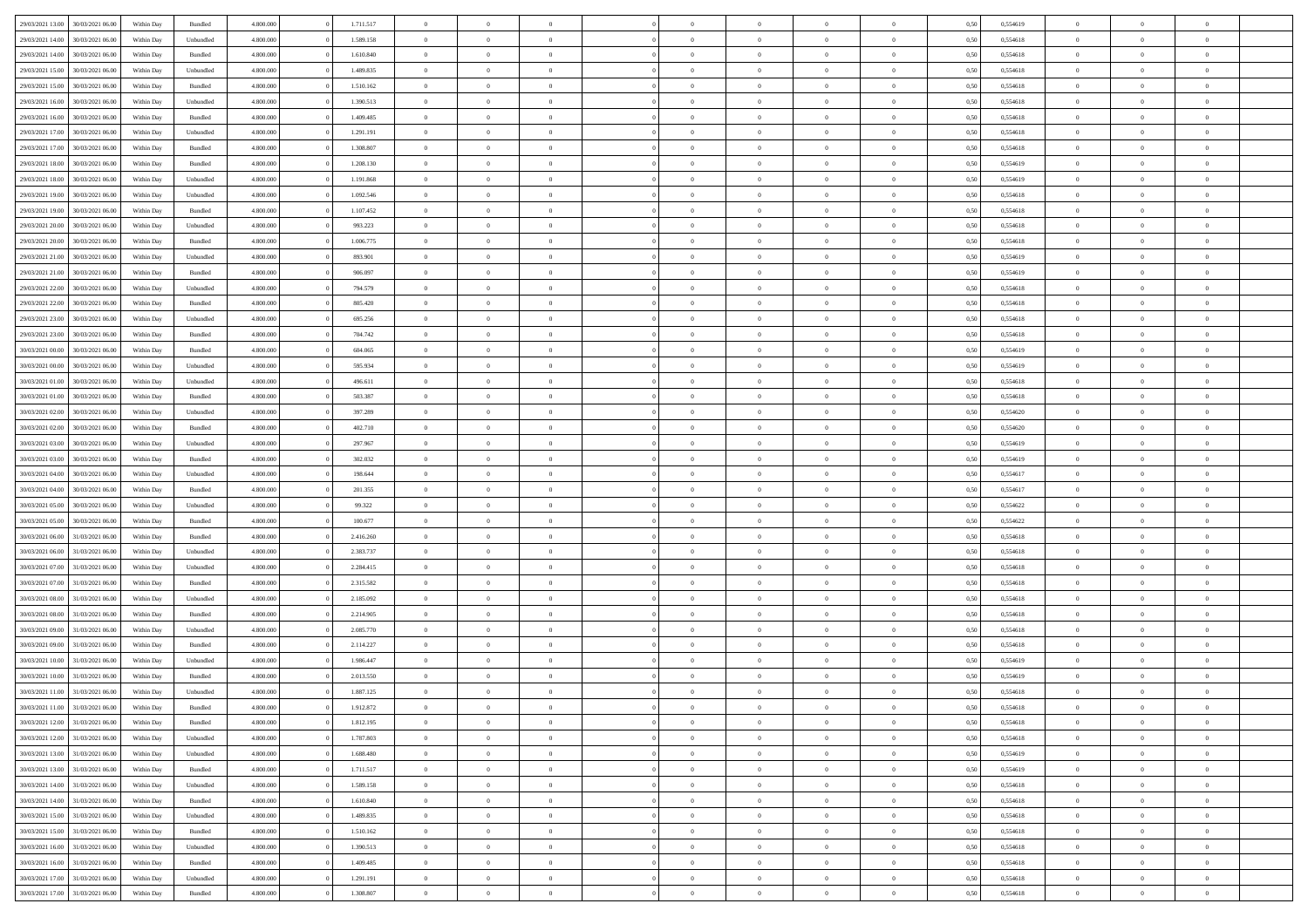| 30/03/2021 18:00<br>31/03/2021 06:00 | Within Day | Bundled   | 4.800.000 | 1.208.130 | $\overline{0}$ | $\Omega$       | $\overline{0}$ | $\Omega$   | $\Omega$ | $\Omega$       | $\mathbf{a}$ | 0,50 | 0,554619 | $\Omega$       |              |  |
|--------------------------------------|------------|-----------|-----------|-----------|----------------|----------------|----------------|------------|----------|----------------|--------------|------|----------|----------------|--------------|--|
| 30/03/2021 18:00 31/03/2021 06:00    | Within Day | Unbundled | 4.800,000 | 1.191.868 | $\overline{0}$ | $\Omega$       | $\Omega$       | $\Omega$   |          | $\Omega$       | $\mathbf{a}$ | 0,50 | 0,554619 | $\Omega$       |              |  |
| 30/03/2021 19:00<br>31/03/2021 06:00 | Within Day | Unbundled | 4.800,000 | 1.092.546 | $\overline{0}$ | $\Omega$       | $\Omega$       | $\Omega$   | $\Omega$ | $\Omega$       | $\mathbf{a}$ | 0.50 | 0.554618 | $\Omega$       | $\theta$     |  |
| 30/03/2021 19:00<br>31/03/2021 06:00 | Within Day | Bundled   | 4.800,000 | 1.107.452 | $\overline{0}$ | $\Omega$       | $\Omega$       | $\Omega$   | $\Omega$ | $\Omega$       | $\Omega$     | 0,50 | 0,554618 | $\Omega$       | $\theta$     |  |
| 30/03/2021 20:00<br>31/03/2021 06:00 | Within Day | Unbundled | 4.800.000 | 993.223   | $\overline{0}$ | $\Omega$       | $\Omega$       | $\Omega$   |          | $\Omega$       | $\mathbf{a}$ | 0,50 | 0,554618 | $\Omega$       |              |  |
| 30/03/2021 20:00<br>31/03/2021 06:00 | Within Day | Bundled   | 4.800,000 | 1.006.775 | $\Omega$       | $\Omega$       | $\Omega$       | $\Omega$   |          | $\Omega$       | $\Omega$     | 0,50 | 0.554618 | $\Omega$       |              |  |
| 30/03/2021 21:00<br>31/03/2021 06:00 | Within Day | Unbundled | 4.800,000 | 893.901   | $\overline{0}$ | $\Omega$       | $\Omega$       | $\Omega$   |          | $\Omega$       | $\mathbf{a}$ | 0,50 | 0,554619 | $\Omega$       |              |  |
| 30/03/2021 21.00<br>31/03/2021 06:00 | Within Day | Bundled   | 4.800.000 | 906.097   | $\Omega$       | $\Omega$       | $\Omega$       | $\Omega$   | $\Omega$ | $\Omega$       | $\Omega$     | 0,50 | 0,554619 | $\Omega$       |              |  |
| 30/03/2021 22:00<br>31/03/2021 06:00 | Within Day | Unbundled | 4.800.000 | 794.579   | $\overline{0}$ | $\overline{0}$ | $\overline{0}$ | $\Omega$   | $\Omega$ | $\Omega$       | $\Omega$     | 0,50 | 0,554618 | $^{\circ}$     |              |  |
| 30/03/2021 22.00<br>31/03/2021 06:00 | Within Day | Bundled   | 4.800,000 | 805.420   | $\Omega$       | $\Omega$       | $\Omega$       | $\Omega$   | $\Omega$ | $\Omega$       | $\Omega$     | 0,50 | 0,554618 | $\Omega$       |              |  |
| 30/03/2021 23:00<br>31/03/2021 06:00 | Within Day | Unbundled | 4.800.000 | 695.256   | $\Omega$       | $\Omega$       | $\overline{0}$ | $\Omega$   |          | $\Omega$       | $\Omega$     | 0,50 | 0,554618 | $^{\circ}$     |              |  |
| 30/03/2021 23:00<br>31/03/2021 06:00 | Within Day | Bundled   | 4.800.000 | 704.742   | $\Omega$       | $\Omega$       | $\Omega$       | $\Omega$   | $\Omega$ | $\Omega$       | $\Omega$     | 0.50 | 0,554618 | $\Omega$       | $\theta$     |  |
| 31/03/2021 00:00<br>31/03/2021 06:00 | Within Day | Bundled   | 4.800.000 | 604.065   | $\overline{0}$ | $\Omega$       | $\overline{0}$ | $\Omega$   | $\Omega$ | $\overline{0}$ | $\theta$     | 0,50 | 0,554619 | $^{\circ}$     | $\mathbf{a}$ |  |
| 31/03/2021 00:00<br>31/03/2021 06:00 | Within Day | Unbundled | 4.800.000 | 595.934   | $\Omega$       | $\Omega$       | $\Omega$       | $\sqrt{2}$ | $\Omega$ | $\Omega$       | $\Omega$     | 0.50 | 0.554619 | $\Omega$       |              |  |
| 31/03/2021 01:00 31/03/2021 06:00    | Within Day | Unbundled | 4.800,000 | 496.611   | $\Omega$       | $\Omega$       | $\Omega$       | $\Omega$   |          | $\Omega$       | $\Omega$     | 0.50 | 0,554618 | $^{\circ}$     |              |  |
| 31/03/2021 01:00 31/03/2021 06:00    | Within Day | Bundled   | 4.800.000 | 503.387   | $\Omega$       | $\Omega$       | $\Omega$       | $\Omega$   | $\Omega$ | $\Omega$       | $\Omega$     | 0.50 | 0.554618 | $^{\circ}$     |              |  |
| 31/03/2021 02:00 31/03/2021 06:00    | Within Day | Unbundled | 4.800.000 | 397.289   | $\Omega$       | $\Omega$       | $\Omega$       | $\Omega$   | $\Omega$ | $\Omega$       | $\Omega$     | 0,50 | 0,554620 | $\Omega$       |              |  |
| 31/03/2021 02:00 31/03/2021 06:00    | Within Day | Bundled   | 4.800.000 | 402.710   | $\overline{0}$ | $\Omega$       | $\Omega$       | $\Omega$   | $\Omega$ | $\Omega$       | $\Omega$     | 0.50 | 0.554620 | $\Omega$       |              |  |
| 31/03/2021 03:00 31/03/2021 06:00    | Within Day | Unbundled | 4.800.000 | 297.967   | $\overline{0}$ | $\overline{0}$ | $\Omega$       | $\Omega$   | $\Omega$ | $\Omega$       | $\Omega$     | 0,50 | 0,554619 | $\overline{0}$ |              |  |
| 31/03/2021 03:00<br>31/03/2021 06:00 | Within Day | Bundled   | 4.800.000 | 302.032   | $\Omega$       | $\Omega$       | $\Omega$       | $\Omega$   | $\Omega$ | $\Omega$       | $\Omega$     | 0.50 | 0.554619 | $\Omega$       |              |  |
| 31/03/2021 04:00<br>31/03/2021 06:00 | Within Day | Unbundled | 4.800,000 | 198,644   | $\overline{0}$ | $\Omega$       | $\Omega$       | $\Omega$   | $\Omega$ | $\Omega$       | $\theta$     | 0.50 | 0.554617 | $\Omega$       |              |  |
| 31/03/2021 04:00<br>31/03/2021 06:00 | Within Day | Bundled   | 4.800,000 | 201.355   | $\overline{0}$ | $\Omega$       | $\Omega$       | $\Omega$   | $\Omega$ | $\Omega$       | $\mathbf{a}$ | 0.50 | 0.554617 | $\Omega$       |              |  |
| 31/03/2021 06:00<br>01/04/2021 06:00 | Within Day | Unbundled | 4.800,000 | 2.383.737 | $\overline{0}$ | $\Omega$       | $\overline{0}$ | $\Omega$   | $\Omega$ | $\Omega$       | $\mathbf{a}$ | 0,50 | 0,554618 | $\Omega$       |              |  |
| 31/03/2021 06:00 01/04/2021 06:00    | Within Day | Bundled   | 4.800,000 | 2.416.260 | $\overline{0}$ | $\Omega$       | $\Omega$       | $\Omega$   |          |                | $\Omega$     | 0.50 | 0.554618 | $\Omega$       |              |  |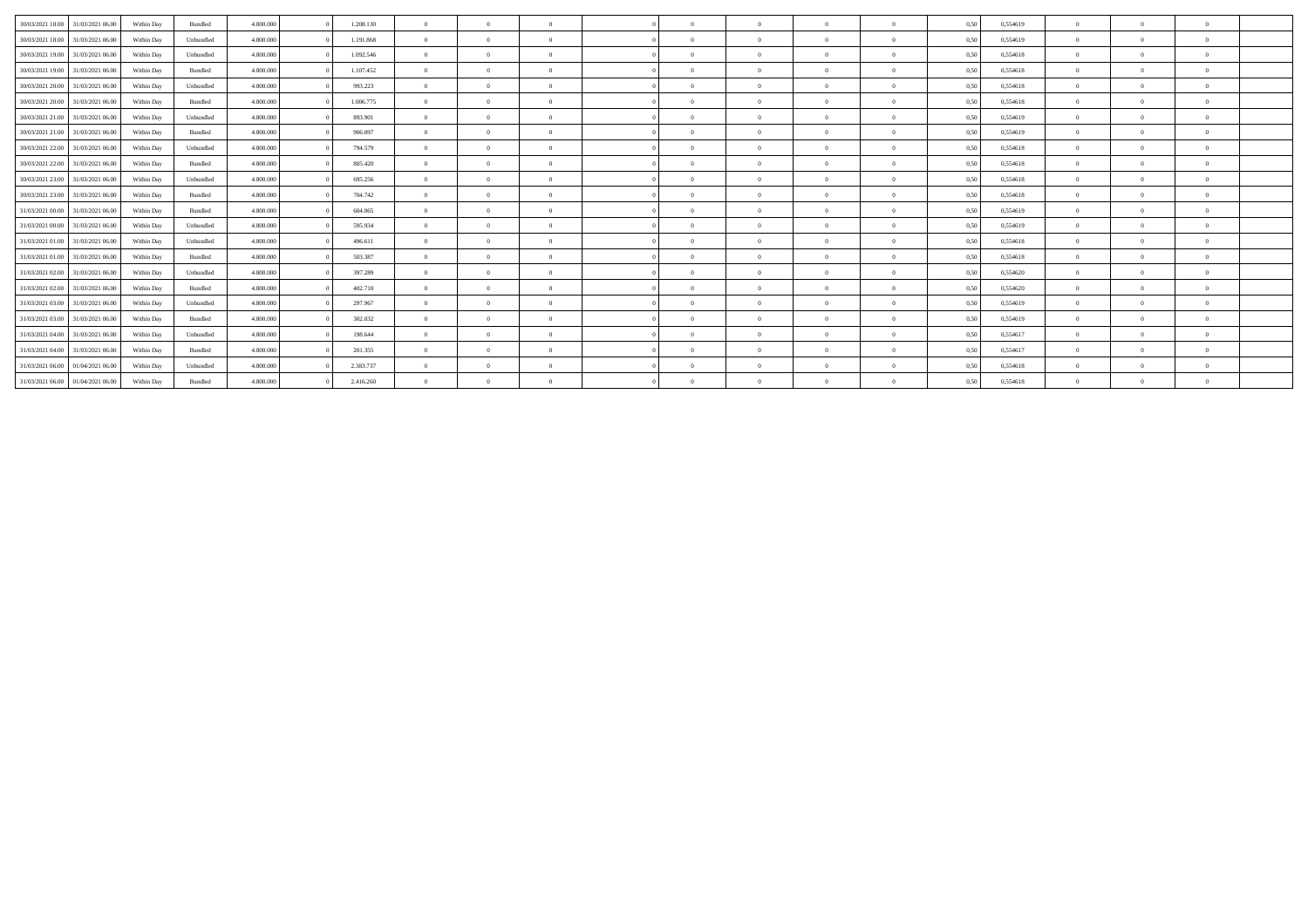## **SNAM RETE GAS**

**Transportation capacity at Entry Point interconnected with foreign pipelines**

**Update to 31/03/2021 of offered and assigned capacity in auction day-ahead and within-day**

**Thermal Year 2020/2021**

(Values in Ncm/day (0° C; 1,01325 bar) - 1 Scm=0,94794378 Ncm; Prices in c/Ncm)

**Entry Point**

**GORIZIA**

| <b>SRG Prices</b><br>Timeframe<br>Offered capacity<br><b>Total Prices</b><br><b>Assigned capacity</b><br>Interrupted<br><b>Offered</b><br>Transportati<br>capacity<br>Auction<br><b>Split factor</b><br><b>Note</b><br><b>Auction type</b><br>Capacity<br>Reserve price -<br>Auction premium<br>Reserve price -<br><b>Auction premium</b><br>Reserve price -<br><b>Auction</b><br>Reserve price -<br>capacity type<br>on capacity<br>(before<br>Interruptible<br>From<br>То<br>Firm<br>Interruptible<br>Firm<br>premium -<br>Interruptible<br>- Interruptible<br>Firm<br>- Firm<br>Firm<br>premium - Firm<br>Interruptible<br>auction)<br>Interruptible<br>$\label{thm:inter}$ Interruptible<br>01/03/2021 06:00<br>02/03/2021 06:00<br>5.063.591<br>2.548.949<br>$\overline{0}$<br>0,50<br>0,005257<br>0.005257<br>Day Ahead<br>Bundled<br>$\overline{0}$<br>$\overline{0}$<br>$\Omega$<br>$\theta$<br>$\theta$<br>$\Omega$<br>$\Omega$<br>$\bf{0}$<br>01/03/2021 06.00<br>02/03/2021 06.00<br>Day Ahead<br>Unbundled<br>5.063.591<br>2.514.641<br>$\overline{0}$<br>$\overline{0}$<br>$\theta$<br>$\theta$<br>$\bf{0}$<br>0,50<br>0,005257<br>$\theta$<br>0,005257<br>$\overline{0}$<br>$\theta$<br>$\overline{0}$<br>02/03/2021 06:00<br>03/03/2021 06:00<br>Bundled<br>5.063.591<br>2.548.949<br>$\overline{0}$<br>$\theta$<br>$\theta$<br>0,50<br>0,005257<br>$\Omega$<br>0,005257<br>Day Ahead<br>$\theta$<br>$\Omega$<br>$\theta$<br>$\theta$<br>$\Omega$<br>2.514.641<br>$\overline{0}$<br>$\overline{0}$<br>0,005257<br>$\mathbf{0}$<br>0,005257<br>02/03/2021 06.00<br>03/03/2021 06:00<br>Unbundled<br>5.063.591<br>$\overline{0}$<br>$\Omega$<br>$\theta$<br>$\theta$<br>0,50<br>Day Ahead<br>$\Omega$<br>$\overline{0}$<br>03/03/2021 06:00<br>04/03/2021 06:00<br>Day Ahead<br>Unbundled<br>5.063.591<br>2.514.641<br>$\overline{0}$<br>$\Omega$<br>$\Omega$<br>$\theta$<br>$\bf{0}$<br>0,50<br>0,005257<br>$\theta$<br>0,005257<br>$\theta$<br>$\theta$<br>$\overline{0}$<br>$\overline{0}$<br>$\overline{0}$<br>0.005257<br>$\theta$<br>0.005257<br>03/03/2021 06:00<br>04/03/2021 06:00<br>Bundled<br>5.063.591<br>2.548.949<br>$\Omega$<br>$\Omega$<br>Day Ahead<br>$\theta$<br>$\theta$<br>$\theta$<br>0.50<br>$\theta$<br>5.063.591<br>2.514.641<br>$\overline{0}$<br>$\,$ 0<br>0,005257<br>$\,$ 0 $\,$<br>0,005257<br>04/03/2021 06.00<br>05/03/2021 06.00<br>Day Ahead<br>Unbundled<br>$\overline{0}$<br>$\bf{0}$<br>$\theta$<br>$\theta$<br>$\theta$<br>0,50<br>$\overline{0}$<br>5.063.591<br>$\overline{0}$<br>$\theta$<br>0,005257<br>04/03/2021 06:00<br>05/03/2021 06.00<br>Day Ahead<br>Bundled<br>2.548.949<br>$\overline{0}$<br>$\overline{0}$<br>$\theta$<br>$\theta$<br>$\theta$<br>$\bf{0}$<br>0,50<br>0,005257<br>$\overline{0}$<br>05/03/2021 06.00<br>5.063.591<br>2.548.949<br>$\overline{0}$<br>0,50<br>0,005257<br>$\theta$<br>0,005257<br>06/03/2021 06:00<br>Day Ahead<br>Bundled<br>$\Omega$<br>$\bf{0}$<br>$\Omega$<br>$\Omega$<br>$\mathbf{a}$<br>$\Omega$<br>$\theta$<br>05/03/2021 06:00<br>06/03/2021 06:00<br>5.063.591<br>2.514.641<br>$\overline{0}$<br>0,005257<br>$\theta$<br>0,005257<br>Day Ahead<br>Unbundled<br>$\theta$<br>$\Omega$<br>$\theta$<br>$\Omega$<br>$\Omega$<br>$\Omega$<br>0,50<br>$\theta$<br>06/03/2021 06:00<br>07/03/2021 06:00<br>Day Ahead<br><b>Bundled</b><br>5.063.591<br>2.548.949<br>$\overline{0}$<br>$\overline{0}$<br>$\Omega$<br>$\theta$<br>$\theta$<br>$\overline{0}$<br>$\theta$<br>0,50<br>0,005257<br>$\theta$<br>0,005257<br>$\theta$<br>$\overline{0}$<br>$\overline{0}$<br>$\theta$<br>06/03/2021 06:00<br>07/03/2021 06:00<br>Day Ahead<br>Unbundled<br>5.063.591<br>2.514.641<br>$\overline{0}$<br>$\overline{0}$<br>$\theta$<br>$\theta$<br>$\overline{0}$<br>0,50<br>0,005257<br>0,005257<br>$\overline{0}$<br>07/03/2021 06:00<br>08/03/2021 06:00<br>Day Ahead<br>Unbundled<br>5.063.591<br>2.514.641<br>$\overline{0}$<br>$\Omega$<br>$\Omega$<br>$\theta$<br>$\theta$<br>0.50<br>0.005257<br>$\theta$<br>0.005257<br>$\overline{0}$<br>$\Omega$<br>$\Omega$<br>5.063.591<br>$\overline{0}$<br>$\theta$<br>$\overline{0}$<br>0.005257<br>$\overline{0}$<br>0.005257<br>07/03/2021 06:00<br>08/03/2021 06:00<br>Bundled<br>2.548.949<br>$\overline{0}$<br>$\overline{0}$<br>$\theta$<br>$\theta$<br>0,50<br>$\overline{0}$<br>Day Ahead<br>08/03/2021 06:00<br>09/03/2021 06:00<br>Day Ahead<br>Unbundled<br>5.063.591<br>2.514.641<br>$\overline{0}$<br>$\overline{0}$<br>$\theta$<br>$\theta$<br>$\bf{0}$<br>0,50<br>0,005257<br>$\theta$<br>0,005257<br>$\overline{0}$<br>$\theta$<br>$\overline{0}$<br>08/03/2021 06:00<br>09/03/2021 06:00<br>5.063.591<br>2.548.949<br>$\overline{0}$<br>0,005257<br>$\theta$<br>0,005257<br>Day Ahead<br><b>Bundled</b><br>$\theta$<br>$\Omega$<br>$\Omega$<br>$\Omega$<br>0,50<br>$\mathbf{a}$<br>$\Omega$<br>$\theta$<br>$\overline{0}$<br>$\theta$<br>$\mathbf{0}$<br>10/03/2021 06:00<br>Unbundled<br>5.063.591<br>2.514.641<br>$\Omega$<br>$\Omega$<br>$\theta$<br>0,50<br>0,005257<br>0,005257<br>09/03/2021 06:00<br>Day Ahead<br>$\theta$<br>$\Omega$<br>$\theta$<br>09/03/2021 06:00<br>10/03/2021 06:00<br>Bundled<br>5.063.591<br>2.548.949<br>$\overline{0}$<br>$\Omega$<br>$\theta$<br>$\bf{0}$<br>0,50<br>0,005257<br>$\theta$<br>0,005257<br>Day Ahead<br>$\theta$<br>$\theta$<br>$\theta$<br>$\overline{0}$<br>$\overline{0}$<br>0,005257<br>$\,$ 0 $\,$<br>0.005257<br>0/03/2021 06:00<br>11/03/2021 06:00<br>Bundled<br>5.063.591<br>2.548.949<br>$\Omega$<br>$\theta$<br>$\overline{0}$<br>0,50<br>Day Ahead<br>$\overline{0}$<br>$\theta$<br>$\overline{0}$<br>$\theta$<br>5.063.591<br>2.514.641<br>$\overline{0}$<br>0,005257<br>$\theta$<br>0,005257<br>10/03/2021 06:00<br>11/03/2021 06.00<br>Day Ahead<br>Unbundled<br>$\overline{0}$<br>$\Omega$<br>$\Omega$<br>$\theta$<br>$\Omega$<br>$\bf{0}$<br>0,50<br>$\theta$<br>5.063.591<br>$\overline{0}$<br>$\theta$<br>0.005257<br>11/03/2021 06:00<br>12/03/2021 06:00<br>Day Ahead<br>Bundled<br>2.548.949<br>$\overline{0}$<br>$\overline{0}$<br>$\theta$<br>$\theta$<br>$\overline{0}$<br>$\bf{0}$<br>0.50<br>0.005257<br>$\overline{0}$<br>5.063.591<br>11/03/2021 06:00<br>12/03/2021 06:00<br>Unbundled<br>2.514.641<br>$\overline{0}$<br>$\bf{0}$<br>0,50<br>0,005257<br>$\theta$<br>0,005257<br>Day Ahead<br>$\Omega$<br>$\Omega$<br>$\Omega$<br>$\mathbf{a}$<br>$\Omega$<br>$\theta$<br>$\overline{0}$<br>12/03/2021 06:00<br>13/03/2021 06.00<br>Day Ahead<br>Unbundled<br>5.063.591<br>2.514.641<br>$\overline{0}$<br>$\overline{0}$<br>$\theta$<br>$\theta$<br>$\overline{0}$<br>$\bf{0}$<br>0,50<br>0,005257<br>$\theta$<br>0,005257<br>$\overline{0}$<br>12/03/2021 06:00<br>13/03/2021 06:00<br><b>Bundled</b><br>5.063.591<br>2.548.949<br>$\overline{0}$<br>$\Omega$<br>$\theta$<br>$\theta$<br>0,50<br>0,005257<br>$\Omega$<br>0,005257<br>Day Ahead<br>$\theta$<br>$\theta$<br>$\theta$<br>$\theta$<br>$\overline{0}$<br>$\overline{0}$<br>$\theta$<br>13/03/2021 06.00<br>14/03/2021 06:00<br>Day Ahead<br>Bundled<br>5.063.591<br>2.548.949<br>$\overline{0}$<br>$\overline{0}$<br>$\overline{0}$<br>$\theta$<br>$\overline{0}$<br>0,50<br>0,005257<br>0,005257<br>$\overline{0}$<br>13/03/2021 06:00<br>14/03/2021 06:00<br>Unbundled<br>5.063.591<br>2.514.641<br>$\overline{0}$<br>$\theta$<br>0,50<br>0,005257<br>$\theta$<br>0,005257<br>Day Ahead<br>$\theta$<br>$\Omega$<br>$\Omega$<br>$\Omega$<br>$\bf{0}$<br>$\theta$<br>$\overline{0}$<br>$\bf{0}$<br>$\theta$<br>0.005257<br>14/03/2021 06:00<br>15/03/2021 06:00<br>5.063.591<br>2.514.641<br>$\overline{0}$<br>$\Omega$<br>$\theta$<br>$\theta$<br>$\overline{0}$<br>0,50<br>0.005257<br>Day Ahead<br>Unbundled<br>$\theta$<br>14/03/2021 06.00<br>15/03/2021 06:00<br>Day Ahead<br>Bundled<br>5.063.591<br>2.548.949<br>$\overline{0}$<br>$\overline{0}$<br>$\theta$<br>$\theta$<br>$\bf{0}$<br>0,50<br>0,005257<br>$\theta$<br>0.005257<br>$\overline{0}$<br>$\theta$<br>$\overline{0}$<br>15/03/2021 06:00<br>16/03/2021 06:00<br>5.063.591<br>$\overline{0}$<br>0,005257<br>$\theta$<br>0,005257<br>Day Ahead<br>Unbundled<br>2.514.641<br>$\theta$<br>$\Omega$<br>$\theta$<br>$\bf{0}$<br>0,50<br>$\theta$<br>$\Omega$<br>5.063.591<br>2.548.949<br>$\overline{0}$<br>$\theta$<br>$\overline{0}$<br>0,005257<br>$\theta$<br>0,005257<br>15/03/2021 06:00<br>16/03/2021 06:00<br>Day Ahead<br>Bundled<br>$\overline{0}$<br>$\Omega$<br>$\theta$<br>$\Omega$<br>0,50<br>$\bf{0}$<br>16/03/2021 06:00<br>17/03/2021 06:00<br>Bundled<br>5.063.591<br>2.548.949<br>$\overline{0}$<br>$\bf{0}$<br>0,50<br>0,005257<br>$\theta$<br>0,005257<br>Day Ahead<br>$\theta$<br>$\Omega$<br>$\Omega$<br>$\theta$<br>$\overline{0}$<br>$\overline{0}$<br>$\overline{0}$<br>$\theta$<br>16/03/2021 06:00<br>17/03/2021 06:00<br>Day Ahead<br>Unbundled<br>5.063.591<br>2.514.641<br>$\overline{0}$<br>$\Omega$<br>$\Omega$<br>$\theta$<br>$\theta$<br>0.50<br>0.005257<br>0.005257<br>$\theta$<br>$\theta$<br>5.063.591<br>2.548.949<br>$\overline{0}$<br>$\bf{0}$<br>$\theta$<br>0,005257<br>17/03/2021 06:00<br>18/03/2021 06:00<br>Day Ahead<br>Bundled<br>$\overline{0}$<br>$\Omega$<br>$\theta$<br>$\theta$<br>$\Omega$<br>0,50<br>0,005257<br>$\overline{0}$<br>17/03/2021 06:00<br>18/03/2021 06:00<br>Day Ahead<br>Unbundled<br>5.063.591<br>2.514.641<br>$\overline{0}$<br>$\Omega$<br>$\Omega$<br>$\theta$<br>$\theta$<br>$\Omega$<br>$\theta$<br>0,50<br>0,005257<br>$\Omega$<br>0.005257<br>$\theta$<br>19/03/2021 06:00<br>5.063.591<br>2.514.641<br>$\overline{0}$<br>$\bf{0}$<br>0,50<br>0,005257<br>$\theta$<br>0,005257<br>18/03/2021 06:00<br>Unbundled<br>$\theta$<br>$\Omega$<br>$\Omega$<br>Day Ahead<br>$\theta$<br>$\Omega$<br>$\theta$<br>18/03/2021 06:00<br>19/03/2021 06.00<br>Day Ahead<br>Bundled<br>5.063.591<br>2.548.949<br>$\overline{0}$<br>$\overline{0}$<br>$\theta$<br>$\theta$<br>$\bf{0}$<br>0,50<br>0,005257<br>$\theta$<br>0,005257<br>$\Omega$<br>$\overline{0}$<br>$\overline{0}$ |                  |                  |           |           |           |          |           |                |          |          | Day-Ahead |          |          |          |          |      |          |          |          |          |  |
|------------------------------------------------------------------------------------------------------------------------------------------------------------------------------------------------------------------------------------------------------------------------------------------------------------------------------------------------------------------------------------------------------------------------------------------------------------------------------------------------------------------------------------------------------------------------------------------------------------------------------------------------------------------------------------------------------------------------------------------------------------------------------------------------------------------------------------------------------------------------------------------------------------------------------------------------------------------------------------------------------------------------------------------------------------------------------------------------------------------------------------------------------------------------------------------------------------------------------------------------------------------------------------------------------------------------------------------------------------------------------------------------------------------------------------------------------------------------------------------------------------------------------------------------------------------------------------------------------------------------------------------------------------------------------------------------------------------------------------------------------------------------------------------------------------------------------------------------------------------------------------------------------------------------------------------------------------------------------------------------------------------------------------------------------------------------------------------------------------------------------------------------------------------------------------------------------------------------------------------------------------------------------------------------------------------------------------------------------------------------------------------------------------------------------------------------------------------------------------------------------------------------------------------------------------------------------------------------------------------------------------------------------------------------------------------------------------------------------------------------------------------------------------------------------------------------------------------------------------------------------------------------------------------------------------------------------------------------------------------------------------------------------------------------------------------------------------------------------------------------------------------------------------------------------------------------------------------------------------------------------------------------------------------------------------------------------------------------------------------------------------------------------------------------------------------------------------------------------------------------------------------------------------------------------------------------------------------------------------------------------------------------------------------------------------------------------------------------------------------------------------------------------------------------------------------------------------------------------------------------------------------------------------------------------------------------------------------------------------------------------------------------------------------------------------------------------------------------------------------------------------------------------------------------------------------------------------------------------------------------------------------------------------------------------------------------------------------------------------------------------------------------------------------------------------------------------------------------------------------------------------------------------------------------------------------------------------------------------------------------------------------------------------------------------------------------------------------------------------------------------------------------------------------------------------------------------------------------------------------------------------------------------------------------------------------------------------------------------------------------------------------------------------------------------------------------------------------------------------------------------------------------------------------------------------------------------------------------------------------------------------------------------------------------------------------------------------------------------------------------------------------------------------------------------------------------------------------------------------------------------------------------------------------------------------------------------------------------------------------------------------------------------------------------------------------------------------------------------------------------------------------------------------------------------------------------------------------------------------------------------------------------------------------------------------------------------------------------------------------------------------------------------------------------------------------------------------------------------------------------------------------------------------------------------------------------------------------------------------------------------------------------------------------------------------------------------------------------------------------------------------------------------------------------------------------------------------------------------------------------------------------------------------------------------------------------------------------------------------------------------------------------------------------------------------------------------------------------------------------------------------------------------------------------------------------------------------------------------------------------------------------------------------------------------------------------------------------------------------------------------------------------------------------------------------------------------------------------------------------------------------------------------------------------------------------------------------------------------------------------------------------------------------------------------------------------------------------------------------------------------------------------------------------------------------------------------------------------------------------------------------------------------------------------------------------------------------------------------------------------------------------------------------------------------------------------------------------------------------------------------------------------------------------------------------------------------------------------------------------------------------------------------------------------------------------------------------------------------------------------------------------------------------------------------------------------------------------------------------------------------------------------------------------------------------------------------------------------------------------------------------------------------------------------------------------------------------------------------------------------------------------------------------------------------------------------------------------------------------------------------------------------------------------------------------------------------------------------------------------------------------------------------------------------------------------------------------------------------------------------------------------------------------------------------------------------------------------------------------------------------------------------------------------------------------------------------------------------------------------------------------------------------------------------------------------------------------------------------------------------------------------------------------------------------------------------------------------------------------------------------------------------------------------------------------------------------------------------------------------------------------------------------------------------------------------------------------------------------------------------------------------------------------------------------------------------------------------------------------------------------------------------------------------------------------------------------------------------------------------------------------------------------------------------------------------------------------------------------------------------------------------------------------------------------------------------------------------------------------------------------------------------|------------------|------------------|-----------|-----------|-----------|----------|-----------|----------------|----------|----------|-----------|----------|----------|----------|----------|------|----------|----------|----------|----------|--|
|                                                                                                                                                                                                                                                                                                                                                                                                                                                                                                                                                                                                                                                                                                                                                                                                                                                                                                                                                                                                                                                                                                                                                                                                                                                                                                                                                                                                                                                                                                                                                                                                                                                                                                                                                                                                                                                                                                                                                                                                                                                                                                                                                                                                                                                                                                                                                                                                                                                                                                                                                                                                                                                                                                                                                                                                                                                                                                                                                                                                                                                                                                                                                                                                                                                                                                                                                                                                                                                                                                                                                                                                                                                                                                                                                                                                                                                                                                                                                                                                                                                                                                                                                                                                                                                                                                                                                                                                                                                                                                                                                                                                                                                                                                                                                                                                                                                                                                                                                                                                                                                                                                                                                                                                                                                                                                                                                                                                                                                                                                                                                                                                                                                                                                                                                                                                                                                                                                                                                                                                                                                                                                                                                                                                                                                                                                                                                                                                                                                                                                                                                                                                                                                                                                                                                                                                                                                                                                                                                                                                                                                                                                                                                                                                                                                                                                                                                                                                                                                                                                                                                                                                                                                                                                                                                                                                                                                                                                                                                                                                                                                                                                                                                                                                                                                                                                                                                                                                                                                                                                                                                                                                                                                                                                                                                                                                                                                                                                                                                                                                                                                                                                                                                                                                                                                                                                                                                                                                                                                                                                                                                                                                                                                                                                                                                                                                                                                                                                                                                                                                                        |                  |                  |           |           |           | Assigned |           |                |          |          |           |          |          |          |          |      |          |          |          |          |  |
|                                                                                                                                                                                                                                                                                                                                                                                                                                                                                                                                                                                                                                                                                                                                                                                                                                                                                                                                                                                                                                                                                                                                                                                                                                                                                                                                                                                                                                                                                                                                                                                                                                                                                                                                                                                                                                                                                                                                                                                                                                                                                                                                                                                                                                                                                                                                                                                                                                                                                                                                                                                                                                                                                                                                                                                                                                                                                                                                                                                                                                                                                                                                                                                                                                                                                                                                                                                                                                                                                                                                                                                                                                                                                                                                                                                                                                                                                                                                                                                                                                                                                                                                                                                                                                                                                                                                                                                                                                                                                                                                                                                                                                                                                                                                                                                                                                                                                                                                                                                                                                                                                                                                                                                                                                                                                                                                                                                                                                                                                                                                                                                                                                                                                                                                                                                                                                                                                                                                                                                                                                                                                                                                                                                                                                                                                                                                                                                                                                                                                                                                                                                                                                                                                                                                                                                                                                                                                                                                                                                                                                                                                                                                                                                                                                                                                                                                                                                                                                                                                                                                                                                                                                                                                                                                                                                                                                                                                                                                                                                                                                                                                                                                                                                                                                                                                                                                                                                                                                                                                                                                                                                                                                                                                                                                                                                                                                                                                                                                                                                                                                                                                                                                                                                                                                                                                                                                                                                                                                                                                                                                                                                                                                                                                                                                                                                                                                                                                                                                                                                                                        |                  |                  |           |           |           |          |           |                |          |          |           |          |          |          |          |      |          |          |          |          |  |
|                                                                                                                                                                                                                                                                                                                                                                                                                                                                                                                                                                                                                                                                                                                                                                                                                                                                                                                                                                                                                                                                                                                                                                                                                                                                                                                                                                                                                                                                                                                                                                                                                                                                                                                                                                                                                                                                                                                                                                                                                                                                                                                                                                                                                                                                                                                                                                                                                                                                                                                                                                                                                                                                                                                                                                                                                                                                                                                                                                                                                                                                                                                                                                                                                                                                                                                                                                                                                                                                                                                                                                                                                                                                                                                                                                                                                                                                                                                                                                                                                                                                                                                                                                                                                                                                                                                                                                                                                                                                                                                                                                                                                                                                                                                                                                                                                                                                                                                                                                                                                                                                                                                                                                                                                                                                                                                                                                                                                                                                                                                                                                                                                                                                                                                                                                                                                                                                                                                                                                                                                                                                                                                                                                                                                                                                                                                                                                                                                                                                                                                                                                                                                                                                                                                                                                                                                                                                                                                                                                                                                                                                                                                                                                                                                                                                                                                                                                                                                                                                                                                                                                                                                                                                                                                                                                                                                                                                                                                                                                                                                                                                                                                                                                                                                                                                                                                                                                                                                                                                                                                                                                                                                                                                                                                                                                                                                                                                                                                                                                                                                                                                                                                                                                                                                                                                                                                                                                                                                                                                                                                                                                                                                                                                                                                                                                                                                                                                                                                                                                                                                        |                  |                  |           |           |           |          |           |                |          |          |           |          |          |          |          |      |          |          |          |          |  |
|                                                                                                                                                                                                                                                                                                                                                                                                                                                                                                                                                                                                                                                                                                                                                                                                                                                                                                                                                                                                                                                                                                                                                                                                                                                                                                                                                                                                                                                                                                                                                                                                                                                                                                                                                                                                                                                                                                                                                                                                                                                                                                                                                                                                                                                                                                                                                                                                                                                                                                                                                                                                                                                                                                                                                                                                                                                                                                                                                                                                                                                                                                                                                                                                                                                                                                                                                                                                                                                                                                                                                                                                                                                                                                                                                                                                                                                                                                                                                                                                                                                                                                                                                                                                                                                                                                                                                                                                                                                                                                                                                                                                                                                                                                                                                                                                                                                                                                                                                                                                                                                                                                                                                                                                                                                                                                                                                                                                                                                                                                                                                                                                                                                                                                                                                                                                                                                                                                                                                                                                                                                                                                                                                                                                                                                                                                                                                                                                                                                                                                                                                                                                                                                                                                                                                                                                                                                                                                                                                                                                                                                                                                                                                                                                                                                                                                                                                                                                                                                                                                                                                                                                                                                                                                                                                                                                                                                                                                                                                                                                                                                                                                                                                                                                                                                                                                                                                                                                                                                                                                                                                                                                                                                                                                                                                                                                                                                                                                                                                                                                                                                                                                                                                                                                                                                                                                                                                                                                                                                                                                                                                                                                                                                                                                                                                                                                                                                                                                                                                                                                                        |                  |                  |           |           |           |          |           |                |          |          |           |          |          |          |          |      |          |          |          |          |  |
|                                                                                                                                                                                                                                                                                                                                                                                                                                                                                                                                                                                                                                                                                                                                                                                                                                                                                                                                                                                                                                                                                                                                                                                                                                                                                                                                                                                                                                                                                                                                                                                                                                                                                                                                                                                                                                                                                                                                                                                                                                                                                                                                                                                                                                                                                                                                                                                                                                                                                                                                                                                                                                                                                                                                                                                                                                                                                                                                                                                                                                                                                                                                                                                                                                                                                                                                                                                                                                                                                                                                                                                                                                                                                                                                                                                                                                                                                                                                                                                                                                                                                                                                                                                                                                                                                                                                                                                                                                                                                                                                                                                                                                                                                                                                                                                                                                                                                                                                                                                                                                                                                                                                                                                                                                                                                                                                                                                                                                                                                                                                                                                                                                                                                                                                                                                                                                                                                                                                                                                                                                                                                                                                                                                                                                                                                                                                                                                                                                                                                                                                                                                                                                                                                                                                                                                                                                                                                                                                                                                                                                                                                                                                                                                                                                                                                                                                                                                                                                                                                                                                                                                                                                                                                                                                                                                                                                                                                                                                                                                                                                                                                                                                                                                                                                                                                                                                                                                                                                                                                                                                                                                                                                                                                                                                                                                                                                                                                                                                                                                                                                                                                                                                                                                                                                                                                                                                                                                                                                                                                                                                                                                                                                                                                                                                                                                                                                                                                                                                                                                                                        |                  |                  |           |           |           |          |           |                |          |          |           |          |          |          |          |      |          |          |          |          |  |
|                                                                                                                                                                                                                                                                                                                                                                                                                                                                                                                                                                                                                                                                                                                                                                                                                                                                                                                                                                                                                                                                                                                                                                                                                                                                                                                                                                                                                                                                                                                                                                                                                                                                                                                                                                                                                                                                                                                                                                                                                                                                                                                                                                                                                                                                                                                                                                                                                                                                                                                                                                                                                                                                                                                                                                                                                                                                                                                                                                                                                                                                                                                                                                                                                                                                                                                                                                                                                                                                                                                                                                                                                                                                                                                                                                                                                                                                                                                                                                                                                                                                                                                                                                                                                                                                                                                                                                                                                                                                                                                                                                                                                                                                                                                                                                                                                                                                                                                                                                                                                                                                                                                                                                                                                                                                                                                                                                                                                                                                                                                                                                                                                                                                                                                                                                                                                                                                                                                                                                                                                                                                                                                                                                                                                                                                                                                                                                                                                                                                                                                                                                                                                                                                                                                                                                                                                                                                                                                                                                                                                                                                                                                                                                                                                                                                                                                                                                                                                                                                                                                                                                                                                                                                                                                                                                                                                                                                                                                                                                                                                                                                                                                                                                                                                                                                                                                                                                                                                                                                                                                                                                                                                                                                                                                                                                                                                                                                                                                                                                                                                                                                                                                                                                                                                                                                                                                                                                                                                                                                                                                                                                                                                                                                                                                                                                                                                                                                                                                                                                                                                        |                  |                  |           |           |           |          |           |                |          |          |           |          |          |          |          |      |          |          |          |          |  |
|                                                                                                                                                                                                                                                                                                                                                                                                                                                                                                                                                                                                                                                                                                                                                                                                                                                                                                                                                                                                                                                                                                                                                                                                                                                                                                                                                                                                                                                                                                                                                                                                                                                                                                                                                                                                                                                                                                                                                                                                                                                                                                                                                                                                                                                                                                                                                                                                                                                                                                                                                                                                                                                                                                                                                                                                                                                                                                                                                                                                                                                                                                                                                                                                                                                                                                                                                                                                                                                                                                                                                                                                                                                                                                                                                                                                                                                                                                                                                                                                                                                                                                                                                                                                                                                                                                                                                                                                                                                                                                                                                                                                                                                                                                                                                                                                                                                                                                                                                                                                                                                                                                                                                                                                                                                                                                                                                                                                                                                                                                                                                                                                                                                                                                                                                                                                                                                                                                                                                                                                                                                                                                                                                                                                                                                                                                                                                                                                                                                                                                                                                                                                                                                                                                                                                                                                                                                                                                                                                                                                                                                                                                                                                                                                                                                                                                                                                                                                                                                                                                                                                                                                                                                                                                                                                                                                                                                                                                                                                                                                                                                                                                                                                                                                                                                                                                                                                                                                                                                                                                                                                                                                                                                                                                                                                                                                                                                                                                                                                                                                                                                                                                                                                                                                                                                                                                                                                                                                                                                                                                                                                                                                                                                                                                                                                                                                                                                                                                                                                                                                                        |                  |                  |           |           |           |          |           |                |          |          |           |          |          |          |          |      |          |          |          |          |  |
|                                                                                                                                                                                                                                                                                                                                                                                                                                                                                                                                                                                                                                                                                                                                                                                                                                                                                                                                                                                                                                                                                                                                                                                                                                                                                                                                                                                                                                                                                                                                                                                                                                                                                                                                                                                                                                                                                                                                                                                                                                                                                                                                                                                                                                                                                                                                                                                                                                                                                                                                                                                                                                                                                                                                                                                                                                                                                                                                                                                                                                                                                                                                                                                                                                                                                                                                                                                                                                                                                                                                                                                                                                                                                                                                                                                                                                                                                                                                                                                                                                                                                                                                                                                                                                                                                                                                                                                                                                                                                                                                                                                                                                                                                                                                                                                                                                                                                                                                                                                                                                                                                                                                                                                                                                                                                                                                                                                                                                                                                                                                                                                                                                                                                                                                                                                                                                                                                                                                                                                                                                                                                                                                                                                                                                                                                                                                                                                                                                                                                                                                                                                                                                                                                                                                                                                                                                                                                                                                                                                                                                                                                                                                                                                                                                                                                                                                                                                                                                                                                                                                                                                                                                                                                                                                                                                                                                                                                                                                                                                                                                                                                                                                                                                                                                                                                                                                                                                                                                                                                                                                                                                                                                                                                                                                                                                                                                                                                                                                                                                                                                                                                                                                                                                                                                                                                                                                                                                                                                                                                                                                                                                                                                                                                                                                                                                                                                                                                                                                                                                                                        |                  |                  |           |           |           |          |           |                |          |          |           |          |          |          |          |      |          |          |          |          |  |
|                                                                                                                                                                                                                                                                                                                                                                                                                                                                                                                                                                                                                                                                                                                                                                                                                                                                                                                                                                                                                                                                                                                                                                                                                                                                                                                                                                                                                                                                                                                                                                                                                                                                                                                                                                                                                                                                                                                                                                                                                                                                                                                                                                                                                                                                                                                                                                                                                                                                                                                                                                                                                                                                                                                                                                                                                                                                                                                                                                                                                                                                                                                                                                                                                                                                                                                                                                                                                                                                                                                                                                                                                                                                                                                                                                                                                                                                                                                                                                                                                                                                                                                                                                                                                                                                                                                                                                                                                                                                                                                                                                                                                                                                                                                                                                                                                                                                                                                                                                                                                                                                                                                                                                                                                                                                                                                                                                                                                                                                                                                                                                                                                                                                                                                                                                                                                                                                                                                                                                                                                                                                                                                                                                                                                                                                                                                                                                                                                                                                                                                                                                                                                                                                                                                                                                                                                                                                                                                                                                                                                                                                                                                                                                                                                                                                                                                                                                                                                                                                                                                                                                                                                                                                                                                                                                                                                                                                                                                                                                                                                                                                                                                                                                                                                                                                                                                                                                                                                                                                                                                                                                                                                                                                                                                                                                                                                                                                                                                                                                                                                                                                                                                                                                                                                                                                                                                                                                                                                                                                                                                                                                                                                                                                                                                                                                                                                                                                                                                                                                                                                        |                  |                  |           |           |           |          |           |                |          |          |           |          |          |          |          |      |          |          |          |          |  |
|                                                                                                                                                                                                                                                                                                                                                                                                                                                                                                                                                                                                                                                                                                                                                                                                                                                                                                                                                                                                                                                                                                                                                                                                                                                                                                                                                                                                                                                                                                                                                                                                                                                                                                                                                                                                                                                                                                                                                                                                                                                                                                                                                                                                                                                                                                                                                                                                                                                                                                                                                                                                                                                                                                                                                                                                                                                                                                                                                                                                                                                                                                                                                                                                                                                                                                                                                                                                                                                                                                                                                                                                                                                                                                                                                                                                                                                                                                                                                                                                                                                                                                                                                                                                                                                                                                                                                                                                                                                                                                                                                                                                                                                                                                                                                                                                                                                                                                                                                                                                                                                                                                                                                                                                                                                                                                                                                                                                                                                                                                                                                                                                                                                                                                                                                                                                                                                                                                                                                                                                                                                                                                                                                                                                                                                                                                                                                                                                                                                                                                                                                                                                                                                                                                                                                                                                                                                                                                                                                                                                                                                                                                                                                                                                                                                                                                                                                                                                                                                                                                                                                                                                                                                                                                                                                                                                                                                                                                                                                                                                                                                                                                                                                                                                                                                                                                                                                                                                                                                                                                                                                                                                                                                                                                                                                                                                                                                                                                                                                                                                                                                                                                                                                                                                                                                                                                                                                                                                                                                                                                                                                                                                                                                                                                                                                                                                                                                                                                                                                                                                                        |                  |                  |           |           |           |          |           |                |          |          |           |          |          |          |          |      |          |          |          |          |  |
|                                                                                                                                                                                                                                                                                                                                                                                                                                                                                                                                                                                                                                                                                                                                                                                                                                                                                                                                                                                                                                                                                                                                                                                                                                                                                                                                                                                                                                                                                                                                                                                                                                                                                                                                                                                                                                                                                                                                                                                                                                                                                                                                                                                                                                                                                                                                                                                                                                                                                                                                                                                                                                                                                                                                                                                                                                                                                                                                                                                                                                                                                                                                                                                                                                                                                                                                                                                                                                                                                                                                                                                                                                                                                                                                                                                                                                                                                                                                                                                                                                                                                                                                                                                                                                                                                                                                                                                                                                                                                                                                                                                                                                                                                                                                                                                                                                                                                                                                                                                                                                                                                                                                                                                                                                                                                                                                                                                                                                                                                                                                                                                                                                                                                                                                                                                                                                                                                                                                                                                                                                                                                                                                                                                                                                                                                                                                                                                                                                                                                                                                                                                                                                                                                                                                                                                                                                                                                                                                                                                                                                                                                                                                                                                                                                                                                                                                                                                                                                                                                                                                                                                                                                                                                                                                                                                                                                                                                                                                                                                                                                                                                                                                                                                                                                                                                                                                                                                                                                                                                                                                                                                                                                                                                                                                                                                                                                                                                                                                                                                                                                                                                                                                                                                                                                                                                                                                                                                                                                                                                                                                                                                                                                                                                                                                                                                                                                                                                                                                                                                                                        |                  |                  |           |           |           |          |           |                |          |          |           |          |          |          |          |      |          |          |          |          |  |
|                                                                                                                                                                                                                                                                                                                                                                                                                                                                                                                                                                                                                                                                                                                                                                                                                                                                                                                                                                                                                                                                                                                                                                                                                                                                                                                                                                                                                                                                                                                                                                                                                                                                                                                                                                                                                                                                                                                                                                                                                                                                                                                                                                                                                                                                                                                                                                                                                                                                                                                                                                                                                                                                                                                                                                                                                                                                                                                                                                                                                                                                                                                                                                                                                                                                                                                                                                                                                                                                                                                                                                                                                                                                                                                                                                                                                                                                                                                                                                                                                                                                                                                                                                                                                                                                                                                                                                                                                                                                                                                                                                                                                                                                                                                                                                                                                                                                                                                                                                                                                                                                                                                                                                                                                                                                                                                                                                                                                                                                                                                                                                                                                                                                                                                                                                                                                                                                                                                                                                                                                                                                                                                                                                                                                                                                                                                                                                                                                                                                                                                                                                                                                                                                                                                                                                                                                                                                                                                                                                                                                                                                                                                                                                                                                                                                                                                                                                                                                                                                                                                                                                                                                                                                                                                                                                                                                                                                                                                                                                                                                                                                                                                                                                                                                                                                                                                                                                                                                                                                                                                                                                                                                                                                                                                                                                                                                                                                                                                                                                                                                                                                                                                                                                                                                                                                                                                                                                                                                                                                                                                                                                                                                                                                                                                                                                                                                                                                                                                                                                                                                        |                  |                  |           |           |           |          |           |                |          |          |           |          |          |          |          |      |          |          |          |          |  |
|                                                                                                                                                                                                                                                                                                                                                                                                                                                                                                                                                                                                                                                                                                                                                                                                                                                                                                                                                                                                                                                                                                                                                                                                                                                                                                                                                                                                                                                                                                                                                                                                                                                                                                                                                                                                                                                                                                                                                                                                                                                                                                                                                                                                                                                                                                                                                                                                                                                                                                                                                                                                                                                                                                                                                                                                                                                                                                                                                                                                                                                                                                                                                                                                                                                                                                                                                                                                                                                                                                                                                                                                                                                                                                                                                                                                                                                                                                                                                                                                                                                                                                                                                                                                                                                                                                                                                                                                                                                                                                                                                                                                                                                                                                                                                                                                                                                                                                                                                                                                                                                                                                                                                                                                                                                                                                                                                                                                                                                                                                                                                                                                                                                                                                                                                                                                                                                                                                                                                                                                                                                                                                                                                                                                                                                                                                                                                                                                                                                                                                                                                                                                                                                                                                                                                                                                                                                                                                                                                                                                                                                                                                                                                                                                                                                                                                                                                                                                                                                                                                                                                                                                                                                                                                                                                                                                                                                                                                                                                                                                                                                                                                                                                                                                                                                                                                                                                                                                                                                                                                                                                                                                                                                                                                                                                                                                                                                                                                                                                                                                                                                                                                                                                                                                                                                                                                                                                                                                                                                                                                                                                                                                                                                                                                                                                                                                                                                                                                                                                                                                                        |                  |                  |           |           |           |          |           |                |          |          |           |          |          |          |          |      |          |          |          |          |  |
|                                                                                                                                                                                                                                                                                                                                                                                                                                                                                                                                                                                                                                                                                                                                                                                                                                                                                                                                                                                                                                                                                                                                                                                                                                                                                                                                                                                                                                                                                                                                                                                                                                                                                                                                                                                                                                                                                                                                                                                                                                                                                                                                                                                                                                                                                                                                                                                                                                                                                                                                                                                                                                                                                                                                                                                                                                                                                                                                                                                                                                                                                                                                                                                                                                                                                                                                                                                                                                                                                                                                                                                                                                                                                                                                                                                                                                                                                                                                                                                                                                                                                                                                                                                                                                                                                                                                                                                                                                                                                                                                                                                                                                                                                                                                                                                                                                                                                                                                                                                                                                                                                                                                                                                                                                                                                                                                                                                                                                                                                                                                                                                                                                                                                                                                                                                                                                                                                                                                                                                                                                                                                                                                                                                                                                                                                                                                                                                                                                                                                                                                                                                                                                                                                                                                                                                                                                                                                                                                                                                                                                                                                                                                                                                                                                                                                                                                                                                                                                                                                                                                                                                                                                                                                                                                                                                                                                                                                                                                                                                                                                                                                                                                                                                                                                                                                                                                                                                                                                                                                                                                                                                                                                                                                                                                                                                                                                                                                                                                                                                                                                                                                                                                                                                                                                                                                                                                                                                                                                                                                                                                                                                                                                                                                                                                                                                                                                                                                                                                                                                                                        |                  |                  |           |           |           |          |           |                |          |          |           |          |          |          |          |      |          |          |          |          |  |
|                                                                                                                                                                                                                                                                                                                                                                                                                                                                                                                                                                                                                                                                                                                                                                                                                                                                                                                                                                                                                                                                                                                                                                                                                                                                                                                                                                                                                                                                                                                                                                                                                                                                                                                                                                                                                                                                                                                                                                                                                                                                                                                                                                                                                                                                                                                                                                                                                                                                                                                                                                                                                                                                                                                                                                                                                                                                                                                                                                                                                                                                                                                                                                                                                                                                                                                                                                                                                                                                                                                                                                                                                                                                                                                                                                                                                                                                                                                                                                                                                                                                                                                                                                                                                                                                                                                                                                                                                                                                                                                                                                                                                                                                                                                                                                                                                                                                                                                                                                                                                                                                                                                                                                                                                                                                                                                                                                                                                                                                                                                                                                                                                                                                                                                                                                                                                                                                                                                                                                                                                                                                                                                                                                                                                                                                                                                                                                                                                                                                                                                                                                                                                                                                                                                                                                                                                                                                                                                                                                                                                                                                                                                                                                                                                                                                                                                                                                                                                                                                                                                                                                                                                                                                                                                                                                                                                                                                                                                                                                                                                                                                                                                                                                                                                                                                                                                                                                                                                                                                                                                                                                                                                                                                                                                                                                                                                                                                                                                                                                                                                                                                                                                                                                                                                                                                                                                                                                                                                                                                                                                                                                                                                                                                                                                                                                                                                                                                                                                                                                                                                        |                  |                  |           |           |           |          |           |                |          |          |           |          |          |          |          |      |          |          |          |          |  |
|                                                                                                                                                                                                                                                                                                                                                                                                                                                                                                                                                                                                                                                                                                                                                                                                                                                                                                                                                                                                                                                                                                                                                                                                                                                                                                                                                                                                                                                                                                                                                                                                                                                                                                                                                                                                                                                                                                                                                                                                                                                                                                                                                                                                                                                                                                                                                                                                                                                                                                                                                                                                                                                                                                                                                                                                                                                                                                                                                                                                                                                                                                                                                                                                                                                                                                                                                                                                                                                                                                                                                                                                                                                                                                                                                                                                                                                                                                                                                                                                                                                                                                                                                                                                                                                                                                                                                                                                                                                                                                                                                                                                                                                                                                                                                                                                                                                                                                                                                                                                                                                                                                                                                                                                                                                                                                                                                                                                                                                                                                                                                                                                                                                                                                                                                                                                                                                                                                                                                                                                                                                                                                                                                                                                                                                                                                                                                                                                                                                                                                                                                                                                                                                                                                                                                                                                                                                                                                                                                                                                                                                                                                                                                                                                                                                                                                                                                                                                                                                                                                                                                                                                                                                                                                                                                                                                                                                                                                                                                                                                                                                                                                                                                                                                                                                                                                                                                                                                                                                                                                                                                                                                                                                                                                                                                                                                                                                                                                                                                                                                                                                                                                                                                                                                                                                                                                                                                                                                                                                                                                                                                                                                                                                                                                                                                                                                                                                                                                                                                                                                                        |                  |                  |           |           |           |          |           |                |          |          |           |          |          |          |          |      |          |          |          |          |  |
|                                                                                                                                                                                                                                                                                                                                                                                                                                                                                                                                                                                                                                                                                                                                                                                                                                                                                                                                                                                                                                                                                                                                                                                                                                                                                                                                                                                                                                                                                                                                                                                                                                                                                                                                                                                                                                                                                                                                                                                                                                                                                                                                                                                                                                                                                                                                                                                                                                                                                                                                                                                                                                                                                                                                                                                                                                                                                                                                                                                                                                                                                                                                                                                                                                                                                                                                                                                                                                                                                                                                                                                                                                                                                                                                                                                                                                                                                                                                                                                                                                                                                                                                                                                                                                                                                                                                                                                                                                                                                                                                                                                                                                                                                                                                                                                                                                                                                                                                                                                                                                                                                                                                                                                                                                                                                                                                                                                                                                                                                                                                                                                                                                                                                                                                                                                                                                                                                                                                                                                                                                                                                                                                                                                                                                                                                                                                                                                                                                                                                                                                                                                                                                                                                                                                                                                                                                                                                                                                                                                                                                                                                                                                                                                                                                                                                                                                                                                                                                                                                                                                                                                                                                                                                                                                                                                                                                                                                                                                                                                                                                                                                                                                                                                                                                                                                                                                                                                                                                                                                                                                                                                                                                                                                                                                                                                                                                                                                                                                                                                                                                                                                                                                                                                                                                                                                                                                                                                                                                                                                                                                                                                                                                                                                                                                                                                                                                                                                                                                                                                                                        |                  |                  |           |           |           |          |           |                |          |          |           |          |          |          |          |      |          |          |          |          |  |
|                                                                                                                                                                                                                                                                                                                                                                                                                                                                                                                                                                                                                                                                                                                                                                                                                                                                                                                                                                                                                                                                                                                                                                                                                                                                                                                                                                                                                                                                                                                                                                                                                                                                                                                                                                                                                                                                                                                                                                                                                                                                                                                                                                                                                                                                                                                                                                                                                                                                                                                                                                                                                                                                                                                                                                                                                                                                                                                                                                                                                                                                                                                                                                                                                                                                                                                                                                                                                                                                                                                                                                                                                                                                                                                                                                                                                                                                                                                                                                                                                                                                                                                                                                                                                                                                                                                                                                                                                                                                                                                                                                                                                                                                                                                                                                                                                                                                                                                                                                                                                                                                                                                                                                                                                                                                                                                                                                                                                                                                                                                                                                                                                                                                                                                                                                                                                                                                                                                                                                                                                                                                                                                                                                                                                                                                                                                                                                                                                                                                                                                                                                                                                                                                                                                                                                                                                                                                                                                                                                                                                                                                                                                                                                                                                                                                                                                                                                                                                                                                                                                                                                                                                                                                                                                                                                                                                                                                                                                                                                                                                                                                                                                                                                                                                                                                                                                                                                                                                                                                                                                                                                                                                                                                                                                                                                                                                                                                                                                                                                                                                                                                                                                                                                                                                                                                                                                                                                                                                                                                                                                                                                                                                                                                                                                                                                                                                                                                                                                                                                                                                        |                  |                  |           |           |           |          |           |                |          |          |           |          |          |          |          |      |          |          |          |          |  |
|                                                                                                                                                                                                                                                                                                                                                                                                                                                                                                                                                                                                                                                                                                                                                                                                                                                                                                                                                                                                                                                                                                                                                                                                                                                                                                                                                                                                                                                                                                                                                                                                                                                                                                                                                                                                                                                                                                                                                                                                                                                                                                                                                                                                                                                                                                                                                                                                                                                                                                                                                                                                                                                                                                                                                                                                                                                                                                                                                                                                                                                                                                                                                                                                                                                                                                                                                                                                                                                                                                                                                                                                                                                                                                                                                                                                                                                                                                                                                                                                                                                                                                                                                                                                                                                                                                                                                                                                                                                                                                                                                                                                                                                                                                                                                                                                                                                                                                                                                                                                                                                                                                                                                                                                                                                                                                                                                                                                                                                                                                                                                                                                                                                                                                                                                                                                                                                                                                                                                                                                                                                                                                                                                                                                                                                                                                                                                                                                                                                                                                                                                                                                                                                                                                                                                                                                                                                                                                                                                                                                                                                                                                                                                                                                                                                                                                                                                                                                                                                                                                                                                                                                                                                                                                                                                                                                                                                                                                                                                                                                                                                                                                                                                                                                                                                                                                                                                                                                                                                                                                                                                                                                                                                                                                                                                                                                                                                                                                                                                                                                                                                                                                                                                                                                                                                                                                                                                                                                                                                                                                                                                                                                                                                                                                                                                                                                                                                                                                                                                                                                                        |                  |                  |           |           |           |          |           |                |          |          |           |          |          |          |          |      |          |          |          |          |  |
|                                                                                                                                                                                                                                                                                                                                                                                                                                                                                                                                                                                                                                                                                                                                                                                                                                                                                                                                                                                                                                                                                                                                                                                                                                                                                                                                                                                                                                                                                                                                                                                                                                                                                                                                                                                                                                                                                                                                                                                                                                                                                                                                                                                                                                                                                                                                                                                                                                                                                                                                                                                                                                                                                                                                                                                                                                                                                                                                                                                                                                                                                                                                                                                                                                                                                                                                                                                                                                                                                                                                                                                                                                                                                                                                                                                                                                                                                                                                                                                                                                                                                                                                                                                                                                                                                                                                                                                                                                                                                                                                                                                                                                                                                                                                                                                                                                                                                                                                                                                                                                                                                                                                                                                                                                                                                                                                                                                                                                                                                                                                                                                                                                                                                                                                                                                                                                                                                                                                                                                                                                                                                                                                                                                                                                                                                                                                                                                                                                                                                                                                                                                                                                                                                                                                                                                                                                                                                                                                                                                                                                                                                                                                                                                                                                                                                                                                                                                                                                                                                                                                                                                                                                                                                                                                                                                                                                                                                                                                                                                                                                                                                                                                                                                                                                                                                                                                                                                                                                                                                                                                                                                                                                                                                                                                                                                                                                                                                                                                                                                                                                                                                                                                                                                                                                                                                                                                                                                                                                                                                                                                                                                                                                                                                                                                                                                                                                                                                                                                                                                                                        |                  |                  |           |           |           |          |           |                |          |          |           |          |          |          |          |      |          |          |          |          |  |
|                                                                                                                                                                                                                                                                                                                                                                                                                                                                                                                                                                                                                                                                                                                                                                                                                                                                                                                                                                                                                                                                                                                                                                                                                                                                                                                                                                                                                                                                                                                                                                                                                                                                                                                                                                                                                                                                                                                                                                                                                                                                                                                                                                                                                                                                                                                                                                                                                                                                                                                                                                                                                                                                                                                                                                                                                                                                                                                                                                                                                                                                                                                                                                                                                                                                                                                                                                                                                                                                                                                                                                                                                                                                                                                                                                                                                                                                                                                                                                                                                                                                                                                                                                                                                                                                                                                                                                                                                                                                                                                                                                                                                                                                                                                                                                                                                                                                                                                                                                                                                                                                                                                                                                                                                                                                                                                                                                                                                                                                                                                                                                                                                                                                                                                                                                                                                                                                                                                                                                                                                                                                                                                                                                                                                                                                                                                                                                                                                                                                                                                                                                                                                                                                                                                                                                                                                                                                                                                                                                                                                                                                                                                                                                                                                                                                                                                                                                                                                                                                                                                                                                                                                                                                                                                                                                                                                                                                                                                                                                                                                                                                                                                                                                                                                                                                                                                                                                                                                                                                                                                                                                                                                                                                                                                                                                                                                                                                                                                                                                                                                                                                                                                                                                                                                                                                                                                                                                                                                                                                                                                                                                                                                                                                                                                                                                                                                                                                                                                                                                                                                        |                  |                  |           |           |           |          |           |                |          |          |           |          |          |          |          |      |          |          |          |          |  |
|                                                                                                                                                                                                                                                                                                                                                                                                                                                                                                                                                                                                                                                                                                                                                                                                                                                                                                                                                                                                                                                                                                                                                                                                                                                                                                                                                                                                                                                                                                                                                                                                                                                                                                                                                                                                                                                                                                                                                                                                                                                                                                                                                                                                                                                                                                                                                                                                                                                                                                                                                                                                                                                                                                                                                                                                                                                                                                                                                                                                                                                                                                                                                                                                                                                                                                                                                                                                                                                                                                                                                                                                                                                                                                                                                                                                                                                                                                                                                                                                                                                                                                                                                                                                                                                                                                                                                                                                                                                                                                                                                                                                                                                                                                                                                                                                                                                                                                                                                                                                                                                                                                                                                                                                                                                                                                                                                                                                                                                                                                                                                                                                                                                                                                                                                                                                                                                                                                                                                                                                                                                                                                                                                                                                                                                                                                                                                                                                                                                                                                                                                                                                                                                                                                                                                                                                                                                                                                                                                                                                                                                                                                                                                                                                                                                                                                                                                                                                                                                                                                                                                                                                                                                                                                                                                                                                                                                                                                                                                                                                                                                                                                                                                                                                                                                                                                                                                                                                                                                                                                                                                                                                                                                                                                                                                                                                                                                                                                                                                                                                                                                                                                                                                                                                                                                                                                                                                                                                                                                                                                                                                                                                                                                                                                                                                                                                                                                                                                                                                                                                                        |                  |                  |           |           |           |          |           |                |          |          |           |          |          |          |          |      |          |          |          |          |  |
|                                                                                                                                                                                                                                                                                                                                                                                                                                                                                                                                                                                                                                                                                                                                                                                                                                                                                                                                                                                                                                                                                                                                                                                                                                                                                                                                                                                                                                                                                                                                                                                                                                                                                                                                                                                                                                                                                                                                                                                                                                                                                                                                                                                                                                                                                                                                                                                                                                                                                                                                                                                                                                                                                                                                                                                                                                                                                                                                                                                                                                                                                                                                                                                                                                                                                                                                                                                                                                                                                                                                                                                                                                                                                                                                                                                                                                                                                                                                                                                                                                                                                                                                                                                                                                                                                                                                                                                                                                                                                                                                                                                                                                                                                                                                                                                                                                                                                                                                                                                                                                                                                                                                                                                                                                                                                                                                                                                                                                                                                                                                                                                                                                                                                                                                                                                                                                                                                                                                                                                                                                                                                                                                                                                                                                                                                                                                                                                                                                                                                                                                                                                                                                                                                                                                                                                                                                                                                                                                                                                                                                                                                                                                                                                                                                                                                                                                                                                                                                                                                                                                                                                                                                                                                                                                                                                                                                                                                                                                                                                                                                                                                                                                                                                                                                                                                                                                                                                                                                                                                                                                                                                                                                                                                                                                                                                                                                                                                                                                                                                                                                                                                                                                                                                                                                                                                                                                                                                                                                                                                                                                                                                                                                                                                                                                                                                                                                                                                                                                                                                                                        |                  |                  |           |           |           |          |           |                |          |          |           |          |          |          |          |      |          |          |          |          |  |
|                                                                                                                                                                                                                                                                                                                                                                                                                                                                                                                                                                                                                                                                                                                                                                                                                                                                                                                                                                                                                                                                                                                                                                                                                                                                                                                                                                                                                                                                                                                                                                                                                                                                                                                                                                                                                                                                                                                                                                                                                                                                                                                                                                                                                                                                                                                                                                                                                                                                                                                                                                                                                                                                                                                                                                                                                                                                                                                                                                                                                                                                                                                                                                                                                                                                                                                                                                                                                                                                                                                                                                                                                                                                                                                                                                                                                                                                                                                                                                                                                                                                                                                                                                                                                                                                                                                                                                                                                                                                                                                                                                                                                                                                                                                                                                                                                                                                                                                                                                                                                                                                                                                                                                                                                                                                                                                                                                                                                                                                                                                                                                                                                                                                                                                                                                                                                                                                                                                                                                                                                                                                                                                                                                                                                                                                                                                                                                                                                                                                                                                                                                                                                                                                                                                                                                                                                                                                                                                                                                                                                                                                                                                                                                                                                                                                                                                                                                                                                                                                                                                                                                                                                                                                                                                                                                                                                                                                                                                                                                                                                                                                                                                                                                                                                                                                                                                                                                                                                                                                                                                                                                                                                                                                                                                                                                                                                                                                                                                                                                                                                                                                                                                                                                                                                                                                                                                                                                                                                                                                                                                                                                                                                                                                                                                                                                                                                                                                                                                                                                                                                        |                  |                  |           |           |           |          |           |                |          |          |           |          |          |          |          |      |          |          |          |          |  |
|                                                                                                                                                                                                                                                                                                                                                                                                                                                                                                                                                                                                                                                                                                                                                                                                                                                                                                                                                                                                                                                                                                                                                                                                                                                                                                                                                                                                                                                                                                                                                                                                                                                                                                                                                                                                                                                                                                                                                                                                                                                                                                                                                                                                                                                                                                                                                                                                                                                                                                                                                                                                                                                                                                                                                                                                                                                                                                                                                                                                                                                                                                                                                                                                                                                                                                                                                                                                                                                                                                                                                                                                                                                                                                                                                                                                                                                                                                                                                                                                                                                                                                                                                                                                                                                                                                                                                                                                                                                                                                                                                                                                                                                                                                                                                                                                                                                                                                                                                                                                                                                                                                                                                                                                                                                                                                                                                                                                                                                                                                                                                                                                                                                                                                                                                                                                                                                                                                                                                                                                                                                                                                                                                                                                                                                                                                                                                                                                                                                                                                                                                                                                                                                                                                                                                                                                                                                                                                                                                                                                                                                                                                                                                                                                                                                                                                                                                                                                                                                                                                                                                                                                                                                                                                                                                                                                                                                                                                                                                                                                                                                                                                                                                                                                                                                                                                                                                                                                                                                                                                                                                                                                                                                                                                                                                                                                                                                                                                                                                                                                                                                                                                                                                                                                                                                                                                                                                                                                                                                                                                                                                                                                                                                                                                                                                                                                                                                                                                                                                                                                                        |                  |                  |           |           |           |          |           |                |          |          |           |          |          |          |          |      |          |          |          |          |  |
|                                                                                                                                                                                                                                                                                                                                                                                                                                                                                                                                                                                                                                                                                                                                                                                                                                                                                                                                                                                                                                                                                                                                                                                                                                                                                                                                                                                                                                                                                                                                                                                                                                                                                                                                                                                                                                                                                                                                                                                                                                                                                                                                                                                                                                                                                                                                                                                                                                                                                                                                                                                                                                                                                                                                                                                                                                                                                                                                                                                                                                                                                                                                                                                                                                                                                                                                                                                                                                                                                                                                                                                                                                                                                                                                                                                                                                                                                                                                                                                                                                                                                                                                                                                                                                                                                                                                                                                                                                                                                                                                                                                                                                                                                                                                                                                                                                                                                                                                                                                                                                                                                                                                                                                                                                                                                                                                                                                                                                                                                                                                                                                                                                                                                                                                                                                                                                                                                                                                                                                                                                                                                                                                                                                                                                                                                                                                                                                                                                                                                                                                                                                                                                                                                                                                                                                                                                                                                                                                                                                                                                                                                                                                                                                                                                                                                                                                                                                                                                                                                                                                                                                                                                                                                                                                                                                                                                                                                                                                                                                                                                                                                                                                                                                                                                                                                                                                                                                                                                                                                                                                                                                                                                                                                                                                                                                                                                                                                                                                                                                                                                                                                                                                                                                                                                                                                                                                                                                                                                                                                                                                                                                                                                                                                                                                                                                                                                                                                                                                                                                                                        |                  |                  |           |           |           |          |           |                |          |          |           |          |          |          |          |      |          |          |          |          |  |
|                                                                                                                                                                                                                                                                                                                                                                                                                                                                                                                                                                                                                                                                                                                                                                                                                                                                                                                                                                                                                                                                                                                                                                                                                                                                                                                                                                                                                                                                                                                                                                                                                                                                                                                                                                                                                                                                                                                                                                                                                                                                                                                                                                                                                                                                                                                                                                                                                                                                                                                                                                                                                                                                                                                                                                                                                                                                                                                                                                                                                                                                                                                                                                                                                                                                                                                                                                                                                                                                                                                                                                                                                                                                                                                                                                                                                                                                                                                                                                                                                                                                                                                                                                                                                                                                                                                                                                                                                                                                                                                                                                                                                                                                                                                                                                                                                                                                                                                                                                                                                                                                                                                                                                                                                                                                                                                                                                                                                                                                                                                                                                                                                                                                                                                                                                                                                                                                                                                                                                                                                                                                                                                                                                                                                                                                                                                                                                                                                                                                                                                                                                                                                                                                                                                                                                                                                                                                                                                                                                                                                                                                                                                                                                                                                                                                                                                                                                                                                                                                                                                                                                                                                                                                                                                                                                                                                                                                                                                                                                                                                                                                                                                                                                                                                                                                                                                                                                                                                                                                                                                                                                                                                                                                                                                                                                                                                                                                                                                                                                                                                                                                                                                                                                                                                                                                                                                                                                                                                                                                                                                                                                                                                                                                                                                                                                                                                                                                                                                                                                                                                        |                  |                  |           |           |           |          |           |                |          |          |           |          |          |          |          |      |          |          |          |          |  |
|                                                                                                                                                                                                                                                                                                                                                                                                                                                                                                                                                                                                                                                                                                                                                                                                                                                                                                                                                                                                                                                                                                                                                                                                                                                                                                                                                                                                                                                                                                                                                                                                                                                                                                                                                                                                                                                                                                                                                                                                                                                                                                                                                                                                                                                                                                                                                                                                                                                                                                                                                                                                                                                                                                                                                                                                                                                                                                                                                                                                                                                                                                                                                                                                                                                                                                                                                                                                                                                                                                                                                                                                                                                                                                                                                                                                                                                                                                                                                                                                                                                                                                                                                                                                                                                                                                                                                                                                                                                                                                                                                                                                                                                                                                                                                                                                                                                                                                                                                                                                                                                                                                                                                                                                                                                                                                                                                                                                                                                                                                                                                                                                                                                                                                                                                                                                                                                                                                                                                                                                                                                                                                                                                                                                                                                                                                                                                                                                                                                                                                                                                                                                                                                                                                                                                                                                                                                                                                                                                                                                                                                                                                                                                                                                                                                                                                                                                                                                                                                                                                                                                                                                                                                                                                                                                                                                                                                                                                                                                                                                                                                                                                                                                                                                                                                                                                                                                                                                                                                                                                                                                                                                                                                                                                                                                                                                                                                                                                                                                                                                                                                                                                                                                                                                                                                                                                                                                                                                                                                                                                                                                                                                                                                                                                                                                                                                                                                                                                                                                                                                                        |                  |                  |           |           |           |          |           |                |          |          |           |          |          |          |          |      |          |          |          |          |  |
|                                                                                                                                                                                                                                                                                                                                                                                                                                                                                                                                                                                                                                                                                                                                                                                                                                                                                                                                                                                                                                                                                                                                                                                                                                                                                                                                                                                                                                                                                                                                                                                                                                                                                                                                                                                                                                                                                                                                                                                                                                                                                                                                                                                                                                                                                                                                                                                                                                                                                                                                                                                                                                                                                                                                                                                                                                                                                                                                                                                                                                                                                                                                                                                                                                                                                                                                                                                                                                                                                                                                                                                                                                                                                                                                                                                                                                                                                                                                                                                                                                                                                                                                                                                                                                                                                                                                                                                                                                                                                                                                                                                                                                                                                                                                                                                                                                                                                                                                                                                                                                                                                                                                                                                                                                                                                                                                                                                                                                                                                                                                                                                                                                                                                                                                                                                                                                                                                                                                                                                                                                                                                                                                                                                                                                                                                                                                                                                                                                                                                                                                                                                                                                                                                                                                                                                                                                                                                                                                                                                                                                                                                                                                                                                                                                                                                                                                                                                                                                                                                                                                                                                                                                                                                                                                                                                                                                                                                                                                                                                                                                                                                                                                                                                                                                                                                                                                                                                                                                                                                                                                                                                                                                                                                                                                                                                                                                                                                                                                                                                                                                                                                                                                                                                                                                                                                                                                                                                                                                                                                                                                                                                                                                                                                                                                                                                                                                                                                                                                                                                                                        |                  |                  |           |           |           |          |           |                |          |          |           |          |          |          |          |      |          |          |          |          |  |
|                                                                                                                                                                                                                                                                                                                                                                                                                                                                                                                                                                                                                                                                                                                                                                                                                                                                                                                                                                                                                                                                                                                                                                                                                                                                                                                                                                                                                                                                                                                                                                                                                                                                                                                                                                                                                                                                                                                                                                                                                                                                                                                                                                                                                                                                                                                                                                                                                                                                                                                                                                                                                                                                                                                                                                                                                                                                                                                                                                                                                                                                                                                                                                                                                                                                                                                                                                                                                                                                                                                                                                                                                                                                                                                                                                                                                                                                                                                                                                                                                                                                                                                                                                                                                                                                                                                                                                                                                                                                                                                                                                                                                                                                                                                                                                                                                                                                                                                                                                                                                                                                                                                                                                                                                                                                                                                                                                                                                                                                                                                                                                                                                                                                                                                                                                                                                                                                                                                                                                                                                                                                                                                                                                                                                                                                                                                                                                                                                                                                                                                                                                                                                                                                                                                                                                                                                                                                                                                                                                                                                                                                                                                                                                                                                                                                                                                                                                                                                                                                                                                                                                                                                                                                                                                                                                                                                                                                                                                                                                                                                                                                                                                                                                                                                                                                                                                                                                                                                                                                                                                                                                                                                                                                                                                                                                                                                                                                                                                                                                                                                                                                                                                                                                                                                                                                                                                                                                                                                                                                                                                                                                                                                                                                                                                                                                                                                                                                                                                                                                                                                        |                  |                  |           |           |           |          |           |                |          |          |           |          |          |          |          |      |          |          |          |          |  |
|                                                                                                                                                                                                                                                                                                                                                                                                                                                                                                                                                                                                                                                                                                                                                                                                                                                                                                                                                                                                                                                                                                                                                                                                                                                                                                                                                                                                                                                                                                                                                                                                                                                                                                                                                                                                                                                                                                                                                                                                                                                                                                                                                                                                                                                                                                                                                                                                                                                                                                                                                                                                                                                                                                                                                                                                                                                                                                                                                                                                                                                                                                                                                                                                                                                                                                                                                                                                                                                                                                                                                                                                                                                                                                                                                                                                                                                                                                                                                                                                                                                                                                                                                                                                                                                                                                                                                                                                                                                                                                                                                                                                                                                                                                                                                                                                                                                                                                                                                                                                                                                                                                                                                                                                                                                                                                                                                                                                                                                                                                                                                                                                                                                                                                                                                                                                                                                                                                                                                                                                                                                                                                                                                                                                                                                                                                                                                                                                                                                                                                                                                                                                                                                                                                                                                                                                                                                                                                                                                                                                                                                                                                                                                                                                                                                                                                                                                                                                                                                                                                                                                                                                                                                                                                                                                                                                                                                                                                                                                                                                                                                                                                                                                                                                                                                                                                                                                                                                                                                                                                                                                                                                                                                                                                                                                                                                                                                                                                                                                                                                                                                                                                                                                                                                                                                                                                                                                                                                                                                                                                                                                                                                                                                                                                                                                                                                                                                                                                                                                                                                                        |                  |                  |           |           |           |          |           |                |          |          |           |          |          |          |          |      |          |          |          |          |  |
|                                                                                                                                                                                                                                                                                                                                                                                                                                                                                                                                                                                                                                                                                                                                                                                                                                                                                                                                                                                                                                                                                                                                                                                                                                                                                                                                                                                                                                                                                                                                                                                                                                                                                                                                                                                                                                                                                                                                                                                                                                                                                                                                                                                                                                                                                                                                                                                                                                                                                                                                                                                                                                                                                                                                                                                                                                                                                                                                                                                                                                                                                                                                                                                                                                                                                                                                                                                                                                                                                                                                                                                                                                                                                                                                                                                                                                                                                                                                                                                                                                                                                                                                                                                                                                                                                                                                                                                                                                                                                                                                                                                                                                                                                                                                                                                                                                                                                                                                                                                                                                                                                                                                                                                                                                                                                                                                                                                                                                                                                                                                                                                                                                                                                                                                                                                                                                                                                                                                                                                                                                                                                                                                                                                                                                                                                                                                                                                                                                                                                                                                                                                                                                                                                                                                                                                                                                                                                                                                                                                                                                                                                                                                                                                                                                                                                                                                                                                                                                                                                                                                                                                                                                                                                                                                                                                                                                                                                                                                                                                                                                                                                                                                                                                                                                                                                                                                                                                                                                                                                                                                                                                                                                                                                                                                                                                                                                                                                                                                                                                                                                                                                                                                                                                                                                                                                                                                                                                                                                                                                                                                                                                                                                                                                                                                                                                                                                                                                                                                                                                                                        |                  |                  |           |           |           |          |           |                |          |          |           |          |          |          |          |      |          |          |          |          |  |
|                                                                                                                                                                                                                                                                                                                                                                                                                                                                                                                                                                                                                                                                                                                                                                                                                                                                                                                                                                                                                                                                                                                                                                                                                                                                                                                                                                                                                                                                                                                                                                                                                                                                                                                                                                                                                                                                                                                                                                                                                                                                                                                                                                                                                                                                                                                                                                                                                                                                                                                                                                                                                                                                                                                                                                                                                                                                                                                                                                                                                                                                                                                                                                                                                                                                                                                                                                                                                                                                                                                                                                                                                                                                                                                                                                                                                                                                                                                                                                                                                                                                                                                                                                                                                                                                                                                                                                                                                                                                                                                                                                                                                                                                                                                                                                                                                                                                                                                                                                                                                                                                                                                                                                                                                                                                                                                                                                                                                                                                                                                                                                                                                                                                                                                                                                                                                                                                                                                                                                                                                                                                                                                                                                                                                                                                                                                                                                                                                                                                                                                                                                                                                                                                                                                                                                                                                                                                                                                                                                                                                                                                                                                                                                                                                                                                                                                                                                                                                                                                                                                                                                                                                                                                                                                                                                                                                                                                                                                                                                                                                                                                                                                                                                                                                                                                                                                                                                                                                                                                                                                                                                                                                                                                                                                                                                                                                                                                                                                                                                                                                                                                                                                                                                                                                                                                                                                                                                                                                                                                                                                                                                                                                                                                                                                                                                                                                                                                                                                                                                                                                        |                  |                  |           |           |           |          |           |                |          |          |           |          |          |          |          |      |          |          |          |          |  |
|                                                                                                                                                                                                                                                                                                                                                                                                                                                                                                                                                                                                                                                                                                                                                                                                                                                                                                                                                                                                                                                                                                                                                                                                                                                                                                                                                                                                                                                                                                                                                                                                                                                                                                                                                                                                                                                                                                                                                                                                                                                                                                                                                                                                                                                                                                                                                                                                                                                                                                                                                                                                                                                                                                                                                                                                                                                                                                                                                                                                                                                                                                                                                                                                                                                                                                                                                                                                                                                                                                                                                                                                                                                                                                                                                                                                                                                                                                                                                                                                                                                                                                                                                                                                                                                                                                                                                                                                                                                                                                                                                                                                                                                                                                                                                                                                                                                                                                                                                                                                                                                                                                                                                                                                                                                                                                                                                                                                                                                                                                                                                                                                                                                                                                                                                                                                                                                                                                                                                                                                                                                                                                                                                                                                                                                                                                                                                                                                                                                                                                                                                                                                                                                                                                                                                                                                                                                                                                                                                                                                                                                                                                                                                                                                                                                                                                                                                                                                                                                                                                                                                                                                                                                                                                                                                                                                                                                                                                                                                                                                                                                                                                                                                                                                                                                                                                                                                                                                                                                                                                                                                                                                                                                                                                                                                                                                                                                                                                                                                                                                                                                                                                                                                                                                                                                                                                                                                                                                                                                                                                                                                                                                                                                                                                                                                                                                                                                                                                                                                                                                                        |                  |                  |           |           |           |          |           |                |          |          |           |          |          |          |          |      |          |          |          |          |  |
|                                                                                                                                                                                                                                                                                                                                                                                                                                                                                                                                                                                                                                                                                                                                                                                                                                                                                                                                                                                                                                                                                                                                                                                                                                                                                                                                                                                                                                                                                                                                                                                                                                                                                                                                                                                                                                                                                                                                                                                                                                                                                                                                                                                                                                                                                                                                                                                                                                                                                                                                                                                                                                                                                                                                                                                                                                                                                                                                                                                                                                                                                                                                                                                                                                                                                                                                                                                                                                                                                                                                                                                                                                                                                                                                                                                                                                                                                                                                                                                                                                                                                                                                                                                                                                                                                                                                                                                                                                                                                                                                                                                                                                                                                                                                                                                                                                                                                                                                                                                                                                                                                                                                                                                                                                                                                                                                                                                                                                                                                                                                                                                                                                                                                                                                                                                                                                                                                                                                                                                                                                                                                                                                                                                                                                                                                                                                                                                                                                                                                                                                                                                                                                                                                                                                                                                                                                                                                                                                                                                                                                                                                                                                                                                                                                                                                                                                                                                                                                                                                                                                                                                                                                                                                                                                                                                                                                                                                                                                                                                                                                                                                                                                                                                                                                                                                                                                                                                                                                                                                                                                                                                                                                                                                                                                                                                                                                                                                                                                                                                                                                                                                                                                                                                                                                                                                                                                                                                                                                                                                                                                                                                                                                                                                                                                                                                                                                                                                                                                                                                                                        |                  |                  |           |           |           |          |           |                |          |          |           |          |          |          |          |      |          |          |          |          |  |
|                                                                                                                                                                                                                                                                                                                                                                                                                                                                                                                                                                                                                                                                                                                                                                                                                                                                                                                                                                                                                                                                                                                                                                                                                                                                                                                                                                                                                                                                                                                                                                                                                                                                                                                                                                                                                                                                                                                                                                                                                                                                                                                                                                                                                                                                                                                                                                                                                                                                                                                                                                                                                                                                                                                                                                                                                                                                                                                                                                                                                                                                                                                                                                                                                                                                                                                                                                                                                                                                                                                                                                                                                                                                                                                                                                                                                                                                                                                                                                                                                                                                                                                                                                                                                                                                                                                                                                                                                                                                                                                                                                                                                                                                                                                                                                                                                                                                                                                                                                                                                                                                                                                                                                                                                                                                                                                                                                                                                                                                                                                                                                                                                                                                                                                                                                                                                                                                                                                                                                                                                                                                                                                                                                                                                                                                                                                                                                                                                                                                                                                                                                                                                                                                                                                                                                                                                                                                                                                                                                                                                                                                                                                                                                                                                                                                                                                                                                                                                                                                                                                                                                                                                                                                                                                                                                                                                                                                                                                                                                                                                                                                                                                                                                                                                                                                                                                                                                                                                                                                                                                                                                                                                                                                                                                                                                                                                                                                                                                                                                                                                                                                                                                                                                                                                                                                                                                                                                                                                                                                                                                                                                                                                                                                                                                                                                                                                                                                                                                                                                                                                        |                  |                  |           |           |           |          |           |                |          |          |           |          |          |          |          |      |          |          |          |          |  |
|                                                                                                                                                                                                                                                                                                                                                                                                                                                                                                                                                                                                                                                                                                                                                                                                                                                                                                                                                                                                                                                                                                                                                                                                                                                                                                                                                                                                                                                                                                                                                                                                                                                                                                                                                                                                                                                                                                                                                                                                                                                                                                                                                                                                                                                                                                                                                                                                                                                                                                                                                                                                                                                                                                                                                                                                                                                                                                                                                                                                                                                                                                                                                                                                                                                                                                                                                                                                                                                                                                                                                                                                                                                                                                                                                                                                                                                                                                                                                                                                                                                                                                                                                                                                                                                                                                                                                                                                                                                                                                                                                                                                                                                                                                                                                                                                                                                                                                                                                                                                                                                                                                                                                                                                                                                                                                                                                                                                                                                                                                                                                                                                                                                                                                                                                                                                                                                                                                                                                                                                                                                                                                                                                                                                                                                                                                                                                                                                                                                                                                                                                                                                                                                                                                                                                                                                                                                                                                                                                                                                                                                                                                                                                                                                                                                                                                                                                                                                                                                                                                                                                                                                                                                                                                                                                                                                                                                                                                                                                                                                                                                                                                                                                                                                                                                                                                                                                                                                                                                                                                                                                                                                                                                                                                                                                                                                                                                                                                                                                                                                                                                                                                                                                                                                                                                                                                                                                                                                                                                                                                                                                                                                                                                                                                                                                                                                                                                                                                                                                                                                                        |                  |                  |           |           |           |          |           |                |          |          |           |          |          |          |          |      |          |          |          |          |  |
|                                                                                                                                                                                                                                                                                                                                                                                                                                                                                                                                                                                                                                                                                                                                                                                                                                                                                                                                                                                                                                                                                                                                                                                                                                                                                                                                                                                                                                                                                                                                                                                                                                                                                                                                                                                                                                                                                                                                                                                                                                                                                                                                                                                                                                                                                                                                                                                                                                                                                                                                                                                                                                                                                                                                                                                                                                                                                                                                                                                                                                                                                                                                                                                                                                                                                                                                                                                                                                                                                                                                                                                                                                                                                                                                                                                                                                                                                                                                                                                                                                                                                                                                                                                                                                                                                                                                                                                                                                                                                                                                                                                                                                                                                                                                                                                                                                                                                                                                                                                                                                                                                                                                                                                                                                                                                                                                                                                                                                                                                                                                                                                                                                                                                                                                                                                                                                                                                                                                                                                                                                                                                                                                                                                                                                                                                                                                                                                                                                                                                                                                                                                                                                                                                                                                                                                                                                                                                                                                                                                                                                                                                                                                                                                                                                                                                                                                                                                                                                                                                                                                                                                                                                                                                                                                                                                                                                                                                                                                                                                                                                                                                                                                                                                                                                                                                                                                                                                                                                                                                                                                                                                                                                                                                                                                                                                                                                                                                                                                                                                                                                                                                                                                                                                                                                                                                                                                                                                                                                                                                                                                                                                                                                                                                                                                                                                                                                                                                                                                                                                                                        |                  |                  |           |           |           |          |           |                |          |          |           |          |          |          |          |      |          |          |          |          |  |
|                                                                                                                                                                                                                                                                                                                                                                                                                                                                                                                                                                                                                                                                                                                                                                                                                                                                                                                                                                                                                                                                                                                                                                                                                                                                                                                                                                                                                                                                                                                                                                                                                                                                                                                                                                                                                                                                                                                                                                                                                                                                                                                                                                                                                                                                                                                                                                                                                                                                                                                                                                                                                                                                                                                                                                                                                                                                                                                                                                                                                                                                                                                                                                                                                                                                                                                                                                                                                                                                                                                                                                                                                                                                                                                                                                                                                                                                                                                                                                                                                                                                                                                                                                                                                                                                                                                                                                                                                                                                                                                                                                                                                                                                                                                                                                                                                                                                                                                                                                                                                                                                                                                                                                                                                                                                                                                                                                                                                                                                                                                                                                                                                                                                                                                                                                                                                                                                                                                                                                                                                                                                                                                                                                                                                                                                                                                                                                                                                                                                                                                                                                                                                                                                                                                                                                                                                                                                                                                                                                                                                                                                                                                                                                                                                                                                                                                                                                                                                                                                                                                                                                                                                                                                                                                                                                                                                                                                                                                                                                                                                                                                                                                                                                                                                                                                                                                                                                                                                                                                                                                                                                                                                                                                                                                                                                                                                                                                                                                                                                                                                                                                                                                                                                                                                                                                                                                                                                                                                                                                                                                                                                                                                                                                                                                                                                                                                                                                                                                                                                                                                        | 19/03/2021 06:00 | 20/03/2021 06:00 | Day Ahead | Unbundled | 5.063.591 |          | 2.514.641 | $\overline{0}$ | $\Omega$ | $\theta$ |           | $\theta$ | $\theta$ | $\Omega$ | $\theta$ | 0,50 | 0,005257 | $\theta$ | 0,005257 | $\bf{0}$ |  |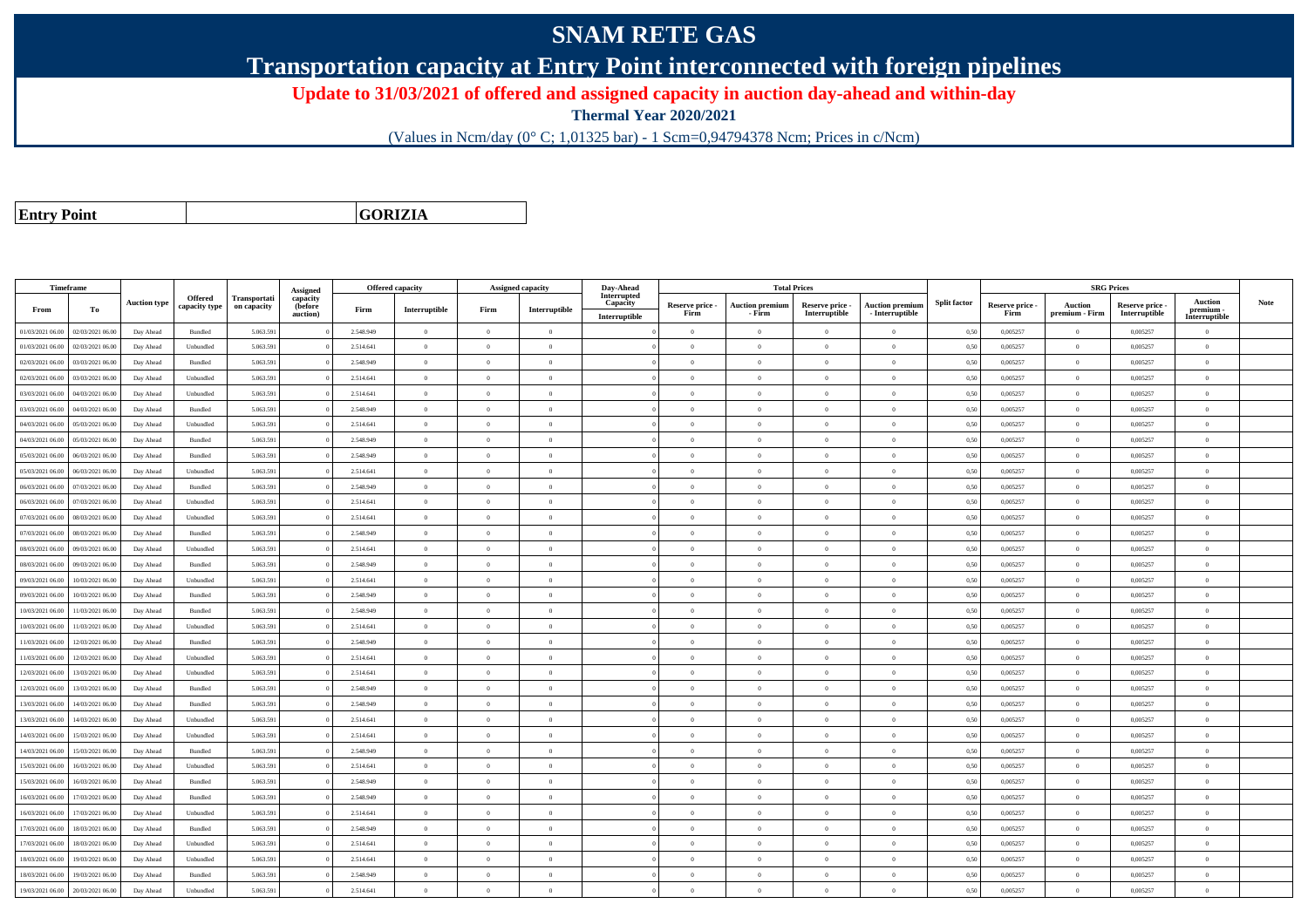| 19/03/2021 06:00 | 20/03/2021 06:00 | Day Ahead  | Bundled            | 5.063.591 | 2.548.949 | $\overline{0}$ | $\Omega$       |                |                | $\theta$       | $\Omega$       | $\Omega$       | 0,50 | 0,005257 | $\mathbf{0}$   | 0,005257       | $\Omega$       |  |
|------------------|------------------|------------|--------------------|-----------|-----------|----------------|----------------|----------------|----------------|----------------|----------------|----------------|------|----------|----------------|----------------|----------------|--|
| 20/03/2021 06:00 | 21/03/2021 06:00 | Day Ahead  | Bundled            | 5.063.591 | 2.548.949 | $\overline{0}$ | $\overline{0}$ | $\overline{0}$ |                | $\overline{0}$ | $\overline{0}$ | $\theta$       | 0,50 | 0,005257 | $\bf{0}$       | 0,005257       | $\bf{0}$       |  |
| 20/03/2021 06:00 | 21/03/2021 06:00 | Day Ahead  | Unbundled          | 5.063.591 | 2.514.641 | $\overline{0}$ | $\bf{0}$       | $\overline{0}$ | $\overline{0}$ | $\bf{0}$       | $\overline{0}$ | $\bf{0}$       | 0,50 | 0,005257 | $\bf{0}$       | 0,005257       | $\bf{0}$       |  |
| 21/03/2021 06:00 | 22/03/2021 06:00 | Day Ahead  | Bundled            | 5.063.591 | 2.548.949 | $\overline{0}$ | $\overline{0}$ | $\overline{0}$ | $^{\circ}$     | $\overline{0}$ | $\overline{0}$ | $\bf{0}$       | 0.50 | 0,005257 | $\mathbf{0}$   | 0.005257       | $\overline{0}$ |  |
|                  |                  |            |                    |           |           |                |                |                |                |                |                |                |      |          |                |                |                |  |
| 21/03/2021 06:00 | 22/03/2021 06:00 | Day Ahead  | Unbundled          | 5.063.591 | 2.514.641 | $\overline{0}$ | $\overline{0}$ | $\overline{0}$ |                | $\overline{0}$ | $\overline{0}$ | $\theta$       | 0,50 | 0,005257 | $\bf{0}$       | 0,005257       | $\overline{0}$ |  |
| 22/03/2021 06:00 | 23/03/2021 06:00 | Day Ahead  | Unbundled          | 5.063.591 | 2.514.641 | $\overline{0}$ | $\bf{0}$       | $\overline{0}$ | $\overline{0}$ | $\bf{0}$       | $\overline{0}$ | $\bf{0}$       | 0,50 | 0,005257 | $\bf{0}$       | 0,005257       | $\bf{0}$       |  |
| 22/03/2021 06:00 | 23/03/2021 06:00 | Day Ahead  | Bundled            | 5.063.591 | 2.548.949 | $\overline{0}$ | $\overline{0}$ | $\overline{0}$ | $\Omega$       | $\overline{0}$ | $\overline{0}$ | $\overline{0}$ | 0,50 | 0,005257 | $\mathbf{0}$   | 0,005257       | $\overline{0}$ |  |
| 23/03/2021 06:00 | 24/03/2021 06.00 | Day Ahead  | Bundled            | 5.063.591 | 2.548.949 | $\overline{0}$ | $\overline{0}$ | $\overline{0}$ |                | $\overline{0}$ | $\overline{0}$ | $\theta$       | 0,50 | 0,005257 | $\bf{0}$       | 0,005257       | $\overline{0}$ |  |
| 23/03/2021 06:00 | 24/03/2021 06:00 | Day Ahead  | Unbundled          | 5.063.591 | 2.514.641 | $\overline{0}$ | $\overline{0}$ | $\overline{0}$ | $\overline{0}$ | $\bf{0}$       | $\overline{0}$ | $\bf{0}$       | 0,50 | 0,005257 | $\bf{0}$       | 0,005257       | $\bf{0}$       |  |
|                  |                  |            |                    |           |           |                |                |                |                |                |                |                |      |          |                |                |                |  |
| 24/03/2021 06:00 | 25/03/2021 06:00 | Day Ahead  | Bundled            | 5.063.591 | 2.548.949 | $\overline{0}$ | $\overline{0}$ | $\overline{0}$ | $\Omega$       | $\overline{0}$ | $\overline{0}$ | $\overline{0}$ | 0,50 | 0,005257 | $\mathbf{0}$   | 0,005257       | $\overline{0}$ |  |
| 24/03/2021 06:00 | 25/03/2021 06:00 | Day Ahead  | Unbundled          | 5.063.591 | 2.514.641 | $\overline{0}$ | $\overline{0}$ | $\overline{0}$ | $\overline{0}$ | $\overline{0}$ | $\overline{0}$ | $\theta$       | 0,50 | 0,005257 | $\bf{0}$       | 0,005257       | $\overline{0}$ |  |
| 25/03/2021 06:00 | 26/03/2021 06:00 | Day Ahead  | Bundled            | 5.063.591 | 2.548.949 | $\overline{0}$ | $\bf{0}$       | $\overline{0}$ | $\overline{0}$ | $\bf{0}$       | $\overline{0}$ | $\bf{0}$       | 0,50 | 0,005257 | $\bf{0}$       | 0,005257       | $\bf{0}$       |  |
| 25/03/2021 06:00 | 26/03/2021 06:00 | Day Ahead  | Unbundled          | 5.063.591 | 2.514.641 | $\overline{0}$ | $\overline{0}$ | $\overline{0}$ | $^{\circ}$     | $\overline{0}$ | $\overline{0}$ | $\bf{0}$       | 0.50 | 0.005257 | $\mathbf{0}$   | 0.005257       | $\overline{0}$ |  |
| 26/03/2021 06:00 | 27/03/2021 06.00 | Day Ahead  | Unbundled          | 5.063.591 | 2.514.641 | $\overline{0}$ | $\overline{0}$ | $\overline{0}$ |                | $\overline{0}$ | $\overline{0}$ | $\theta$       | 0,50 | 0,005257 | $\bf{0}$       | 0,005257       | $\overline{0}$ |  |
|                  |                  |            |                    |           |           |                |                |                |                |                |                |                |      |          |                |                |                |  |
| 26/03/2021 06:00 | 27/03/2021 06:00 | Day Ahead  | Bundled            | 5.063.591 | 2.548.949 | $\overline{0}$ | $\bf{0}$       | $\overline{0}$ | $\overline{0}$ | $\bf{0}$       | $\overline{0}$ | $\bf{0}$       | 0,50 | 0,005257 | $\bf{0}$       | 0,005257       | $\bf{0}$       |  |
| 27/03/2021 06:00 | 28/03/2021 06:00 | Day Ahead  | Bundled            | 5.063.591 | 2.548.949 | $\overline{0}$ | $\overline{0}$ | $\overline{0}$ | $\Omega$       | $\overline{0}$ | $\overline{0}$ | $\overline{0}$ | 0,50 | 0,005257 | $\overline{0}$ | 0,005257       | $\overline{0}$ |  |
| 27/03/2021 06:00 | 28/03/2021 06:00 | Day Ahead  | Unbundled          | 5.063.591 | 2.734.796 | $\overline{0}$ | $\overline{0}$ | $\overline{0}$ |                | $\overline{0}$ | $\overline{0}$ | $\theta$       | 0,50 | 0,005257 | $\bf{0}$       | 0,005257       | $\overline{0}$ |  |
| 28/03/2021 06:00 | 29/03/2021 06:00 | Day Ahead  | Bundled            | 5.063.591 | 2.548.949 | $\overline{0}$ | $\overline{0}$ | $\overline{0}$ | $\overline{0}$ | $\bf{0}$       | $\overline{0}$ | $\bf{0}$       | 0,50 | 0,005257 | $\bf{0}$       | 0,005257       | $\bf{0}$       |  |
| 28/03/2021 06:00 | 29/03/2021 06:00 | Day Ahead  | Unbundled          | 5.063.591 | 2.514.641 | $\overline{0}$ | $\overline{0}$ | $\overline{0}$ | $\Omega$       | $\overline{0}$ | $\overline{0}$ | $\overline{0}$ | 0.50 | 0,005257 | $\mathbf{0}$   | 0,005257       | $\overline{0}$ |  |
| 29/03/2021 06:00 | 30/03/2021 06:00 | Day Ahead  | Bundled            | 5.063.591 | 2.548.949 | $\overline{0}$ | $\overline{0}$ | $\overline{0}$ | $\overline{0}$ | $\overline{0}$ | $\overline{0}$ | $\theta$       | 0,50 | 0,005257 | $\bf{0}$       | 0,005257       | $\overline{0}$ |  |
|                  |                  |            |                    |           |           |                |                |                |                |                |                |                |      |          |                |                |                |  |
| 29/03/2021 06:00 | 30/03/2021 06.00 | Day Ahead  | Unbundled          | 5.063.591 | 2.514.641 | $\overline{0}$ | $\overline{0}$ | $\overline{0}$ | $\overline{0}$ | $\bf{0}$       | $\overline{0}$ | $\bf{0}$       | 0,50 | 0,005257 | $\bf{0}$       | 0,005257       | $\bf{0}$       |  |
| 30/03/2021 06:00 | 31/03/2021 06:00 | Day Ahead  | Bundled            | 5.063.591 | 2.548.949 | $\overline{0}$ | $\overline{0}$ | $\overline{0}$ | $^{\circ}$     | $\overline{0}$ | $\overline{0}$ | $\bf{0}$       | 0.50 | 0,005257 | $\mathbf{0}$   | 0.005257       | $\overline{0}$ |  |
| 30/03/2021 06:00 | 31/03/2021 06:00 | Day Ahead  | Unbundled          | 5.063.591 | 2.514.641 | $\overline{0}$ | $\overline{0}$ | $\overline{0}$ |                | $\overline{0}$ | $\overline{0}$ | $\theta$       | 0,50 | 0,005257 | $\bf{0}$       | 0,005257       | $\overline{0}$ |  |
| 31/03/2021 06:00 | 01/04/2021 06.00 | Day Ahead  | Bundled            | 5.063.591 | 2.548.949 | $\overline{0}$ | $\bf{0}$       | $\overline{0}$ | $\overline{0}$ | $\bf{0}$       | $\overline{0}$ | $\bf{0}$       | 0,50 | 0,005257 | $\bf{0}$       | 0,005257       | $\bf{0}$       |  |
| 31/03/2021 06:00 | 01/04/2021 06:00 | Day Ahead  | Unbundled          | 5.063.591 | 2.514.641 | $\overline{0}$ | $\overline{0}$ | $\overline{0}$ | $\Omega$       | $\overline{0}$ | $\overline{0}$ | $\overline{0}$ | 0,50 | 0,005257 | $\mathbf{0}$   | 0,005257       | $\overline{0}$ |  |
| 01/03/2021 06:00 | 02/03/2021 06:00 | Within Day | Bundled            | 5.063.591 | 2.548.949 | $\overline{0}$ | $\overline{0}$ | $\overline{0}$ |                | $\overline{0}$ | $\overline{0}$ | $\theta$       | 0,50 | 0,525747 | $\bf{0}$       | $\overline{0}$ | $\bf{0}$       |  |
| 01/03/2021 06:00 | 02/03/2021 06:00 | Within Day | Unbundled          | 5.063.591 | 2.514.640 | $\overline{0}$ | $\overline{0}$ | $\overline{0}$ | $\overline{0}$ | $\bf{0}$       | $\overline{0}$ | $\bf{0}$       | 0,50 | 0,525747 | $\bf{0}$       | $\overline{0}$ | $\bf{0}$       |  |
|                  |                  |            |                    |           |           |                |                |                |                |                |                |                |      |          |                |                |                |  |
| 01/03/2021 07:00 | 02/03/2021 06:00 | Within Dav | Unbundled          | 5.063.591 | 2.409.863 | $\overline{0}$ | $\overline{0}$ | $\overline{0}$ | $\Omega$       | $\overline{0}$ | $\overline{0}$ | $\overline{0}$ | 0.50 | 0,525747 | $\mathbf{0}$   | $\overline{0}$ | $\overline{0}$ |  |
| 01/03/2021 07:00 | 02/03/2021 06:00 | Within Day | Bundled            | 5.063.591 | 2.442.742 | $\overline{0}$ | $\overline{0}$ | $\overline{0}$ | $\overline{0}$ | $\overline{0}$ | $\overline{0}$ | $\theta$       | 0,50 | 0,525747 | $\bf{0}$       | $\overline{0}$ | $\bf{0}$       |  |
| 01/03/2021 08:00 | 02/03/2021 06:00 | Within Day | Unbundled          | 5.063.591 | 2.305.086 | $\overline{0}$ | $\overline{0}$ | $\overline{0}$ | $\overline{0}$ | $\bf{0}$       | $\overline{0}$ | $\bf{0}$       | 0,50 | 0,525747 | $\bf{0}$       | $\bf{0}$       | $\bf{0}$       |  |
| 01/03/2021 08:00 | 02/03/2021 06:00 | Within Day | Bundled            | 5.063.591 | 2.336.536 | $\overline{0}$ | $\Omega$       | $\Omega$       | $\sqrt{2}$     | $\theta$       | $\overline{0}$ | $\mathbf{0}$   | 0.50 | 0,525747 | $\bf{0}$       | $\Omega$       | $\Omega$       |  |
| 01/03/2021 09:00 | 02/03/2021 06:00 | Within Day | Bundled            | 5.063.591 | 2.230.330 | $\overline{0}$ | $\overline{0}$ | $\overline{0}$ |                | $\overline{0}$ | $\overline{0}$ | $\theta$       | 0,50 | 0,525747 | $\bf{0}$       | $\overline{0}$ | $\overline{0}$ |  |
| 01/03/2021 09:00 | 02/03/2021 06:00 | Within Day | Unbundled          | 5.063.591 | 2.200.310 | $\overline{0}$ | $\bf{0}$       | $\overline{0}$ | $\overline{0}$ | $\bf{0}$       | $\overline{0}$ | $\bf{0}$       | 0,50 | 0,525747 | $\bf{0}$       | $\bf{0}$       | $\bf{0}$       |  |
| 01/03/2021 10:00 | 02/03/2021 06:00 |            |                    |           | 2.095.533 | $\overline{0}$ | $\Omega$       | $\Omega$       | $\Omega$       | $\theta$       | $\overline{0}$ | $\mathbf{0}$   | 0.50 |          | $\mathbf{0}$   | $\overline{0}$ | $\theta$       |  |
|                  |                  | Within Day | Unbundled          | 5.063.591 |           |                |                |                |                |                |                |                |      | 0,525747 |                |                |                |  |
| 01/03/2021 10:00 | 02/03/2021 06:00 | Within Day | Bundled            | 5.063.591 | 2.124.124 | $\overline{0}$ | $\overline{0}$ | $\overline{0}$ | $\overline{0}$ | $\overline{0}$ | $\overline{0}$ | $\theta$       | 0,50 | 0,525747 | $\bf{0}$       | $\overline{0}$ | $\bf{0}$       |  |
| 01/03/2021 11:00 | 02/03/2021 06:00 | Within Day | Unbundled          | 5.063.591 | 1.990.756 | $\overline{0}$ | $\overline{0}$ | $\overline{0}$ | $\overline{0}$ | $\bf{0}$       | $\overline{0}$ | $\bf{0}$       | 0,50 | 0,525747 | $\bf{0}$       | $\overline{0}$ | $\bf{0}$       |  |
| 01/03/2021 11:00 | 02/03/2021 06:00 | Within Day | Bundled            | 5.063.591 | 2.017.917 | $\overline{0}$ | $\Omega$       | $\Omega$       | $\Omega$       | $\theta$       | $\overline{0}$ | $\mathbf{0}$   | 0.50 | 0,525747 | $\mathbf{0}$   | $\Omega$       | $\theta$       |  |
| 01/03/2021 12:00 | 02/03/2021 06:00 | Within Day | Unbundled          | 5.063.591 | 1.885.980 | $\overline{0}$ | $\overline{0}$ | $\overline{0}$ | $\overline{0}$ | $\overline{0}$ | $\overline{0}$ | $\theta$       | 0,50 | 0,525747 | $\,$ 0 $\,$    | $\overline{0}$ | $\bf{0}$       |  |
| 01/03/2021 12:00 | 02/03/2021 06:00 | Within Day | Bundled            | 5.063.591 | 1.911.711 | $\overline{0}$ | $\bf{0}$       | $\overline{0}$ | $\overline{0}$ | $\bf{0}$       | $\overline{0}$ | $\bf{0}$       | 0,50 | 0,525747 | $\bf{0}$       | $\bf{0}$       | $\bf{0}$       |  |
| 01/03/2021 13:00 | 02/03/2021 06:00 | Within Day | Unbundled          | 5.063.591 | 1.781.203 | $\overline{0}$ | $\Omega$       | $\Omega$       | $\sqrt{2}$     | $\theta$       | $\overline{0}$ | $\theta$       | 0.50 | 0,525747 | $\bf{0}$       | $\overline{0}$ | $\Omega$       |  |
|                  |                  |            |                    |           |           |                |                |                |                |                |                |                |      |          |                |                |                |  |
| 01/03/2021 13:00 | 02/03/2021 06:00 | Within Day | Bundled            | 5.063.591 | 1.805.505 | $\overline{0}$ | $\overline{0}$ | $\overline{0}$ | $\overline{0}$ | $\overline{0}$ | $\overline{0}$ | $\theta$       | 0,50 | 0,525747 | $\,$ 0 $\,$    | $\overline{0}$ | $\overline{0}$ |  |
| 01/03/2021 14:00 | 02/03/2021 06.00 | Within Day | Unbundled          | 5.063.591 | 1.676.426 | $\overline{0}$ | $\bf{0}$       | $\overline{0}$ | $\overline{0}$ | $\bf{0}$       | $\overline{0}$ | $\bf{0}$       | 0,50 | 0,525747 | $\bf{0}$       | $\bf{0}$       | $\bf{0}$       |  |
| 01/03/2021 14:00 | 02/03/2021 06:00 | Within Day | Bundled            | 5.063.591 | 1.699.299 | $\Omega$       | $\Omega$       | $\Omega$       | $\sqrt{2}$     | $\Omega$       | $\overline{0}$ | $\theta$       | 0.50 | 0,525747 | $\overline{0}$ | $\Omega$       | $\theta$       |  |
| 01/03/2021 15:00 | 02/03/2021 06:00 | Within Day | Bundled            | 5.063.591 | 1.593.092 | $\overline{0}$ | $\bf{0}$       | $\overline{0}$ | $\overline{0}$ | $\bf{0}$       | $\overline{0}$ | $\bf{0}$       | 0,50 | 0,525747 | $\bf{0}$       | $\bf{0}$       | $\bf{0}$       |  |
| 01/03/2021 15:00 | 02/03/2021 06:00 | Within Day | Unbundled          | 5.063.591 | 1.571.649 | $\bf{0}$       |                |                |                |                |                |                | 0,50 | 0,525747 | $\theta$       |                |                |  |
| 01/03/2021 16:00 | 02/03/2021 06:00 | Within Day | Unbundled          | 5.063.591 | 1.466.873 | $\overline{0}$ | $\overline{0}$ | $\Omega$       | $\Omega$       | $\overline{0}$ | $\overline{0}$ | $\theta$       | 0.50 | 0,525747 | $\overline{0}$ | $\overline{0}$ | $\overline{0}$ |  |
| 01/03/2021 16:00 | 02/03/2021 06:00 | Within Day | Bundled            | 5.063.591 | 1.486.887 | $\overline{0}$ | $\,$ 0 $\,$    | $\overline{0}$ | $\overline{0}$ | $\,$ 0         | $\overline{0}$ | $\bf{0}$       | 0,50 | 0,525747 | $\bf{0}$       | $\,$ 0 $\,$    | $\bf{0}$       |  |
|                  |                  |            |                    |           |           |                |                |                |                |                |                |                |      |          |                |                |                |  |
| 01/03/2021 17:00 | 02/03/2021 06:00 | Within Day | Unbundled          | 5.063.591 | 1.362.097 | $\overline{0}$ | $\overline{0}$ | $\overline{0}$ | $\overline{0}$ | $\overline{0}$ | $\overline{0}$ | $\bf{0}$       | 0,50 | 0,525747 | $\overline{0}$ | $\overline{0}$ | $\bf{0}$       |  |
| 01/03/2021 17:00 | 02/03/2021 06:00 | Within Day | $\mathbf B$ undled | 5.063.591 | 1.380.680 | $\overline{0}$ | $\overline{0}$ | $\overline{0}$ | $\Omega$       | $\overline{0}$ | $\overline{0}$ | $\mathbf{0}$   | 0.50 | 0,525747 | $\,$ 0 $\,$    | $\bf{0}$       | $\bf{0}$       |  |
| 01/03/2021 18:00 | 02/03/2021 06:00 | Within Day | Unbundled          | 5.063.591 | 1.257.319 | $\overline{0}$ | $\,$ 0 $\,$    | $\overline{0}$ | $\overline{0}$ | $\,$ 0         | $\overline{0}$ | $\bf{0}$       | 0,50 | 0,525747 | $\bf{0}$       | $\overline{0}$ | $\bf{0}$       |  |
| 01/03/2021 18:00 | 02/03/2021 06:00 | Within Day | Bundled            | 5.063.591 | 1.274.474 | $\overline{0}$ | $\overline{0}$ | $\overline{0}$ | $\overline{0}$ | $\overline{0}$ | $\overline{0}$ | $\bf{0}$       | 0,50 | 0,525747 | $\overline{0}$ | $\overline{0}$ | $\bf{0}$       |  |
| 01/03/2021 20:00 | 02/03/2021 06:00 | Within Day | Unbundled          | 5.063.591 | 1.047.766 | $\overline{0}$ | $\overline{0}$ | $\overline{0}$ | $\Omega$       | $\overline{0}$ | $\overline{0}$ | $\mathbf{0}$   | 0.50 | 0,525747 | $\overline{0}$ | $\bf{0}$       | $\overline{0}$ |  |
| 01/03/2021 20:00 | 02/03/2021 06:00 | Within Day | Bundled            | 5.063.591 | 1.062.062 | $\overline{0}$ | $\overline{0}$ | $\overline{0}$ | $\overline{0}$ | $\bf{0}$       | $\overline{0}$ | $\bf{0}$       | 0,50 | 0,525747 | $\,0\,$        | $\bf{0}$       | $\bf{0}$       |  |
| 01/03/2021 21:00 |                  |            |                    |           |           |                |                |                |                |                |                |                |      |          |                | $\bf{0}$       |                |  |
|                  | 02/03/2021 06:00 | Within Day | Unbundled          | 5.063.591 | 942.989   | $\overline{0}$ | $\overline{0}$ | $\overline{0}$ | $\overline{0}$ | $\bf{0}$       | $\overline{0}$ | $\bf{0}$       | 0,50 | 0,525747 | $\overline{0}$ |                | $\bf{0}$       |  |
| 01/03/2021 21:00 | 02/03/2021 06:00 | Within Day | Bundled            | 5.063.591 | 955.855   | $\overline{0}$ | $\overline{0}$ | $\overline{0}$ | $\Omega$       | $\overline{0}$ | $\overline{0}$ | $\mathbf{0}$   | 0.50 | 0,525747 | $\bf{0}$       | $\overline{0}$ | $\overline{0}$ |  |
| 01/03/2021 22.00 | 02/03/2021 06:00 | Within Day | Bundled            | 5.063.591 | 849.650   | $\overline{0}$ | $\,$ 0 $\,$    | $\overline{0}$ | $\overline{0}$ | $\,$ 0 $\,$    | $\overline{0}$ | $\bf{0}$       | 0,50 | 0,525747 | $\,0\,$        | $\,$ 0 $\,$    | $\bf{0}$       |  |
| 01/03/2021 22:00 | 02/03/2021 06:00 | Within Day | Unbundled          | 5.063.591 | 838.213   | $\overline{0}$ | $\overline{0}$ | $\overline{0}$ | $\overline{0}$ | $\bf{0}$       | $\overline{0}$ | $\bf{0}$       | 0,50 | 0,525747 | $\overline{0}$ | $\overline{0}$ | $\bf{0}$       |  |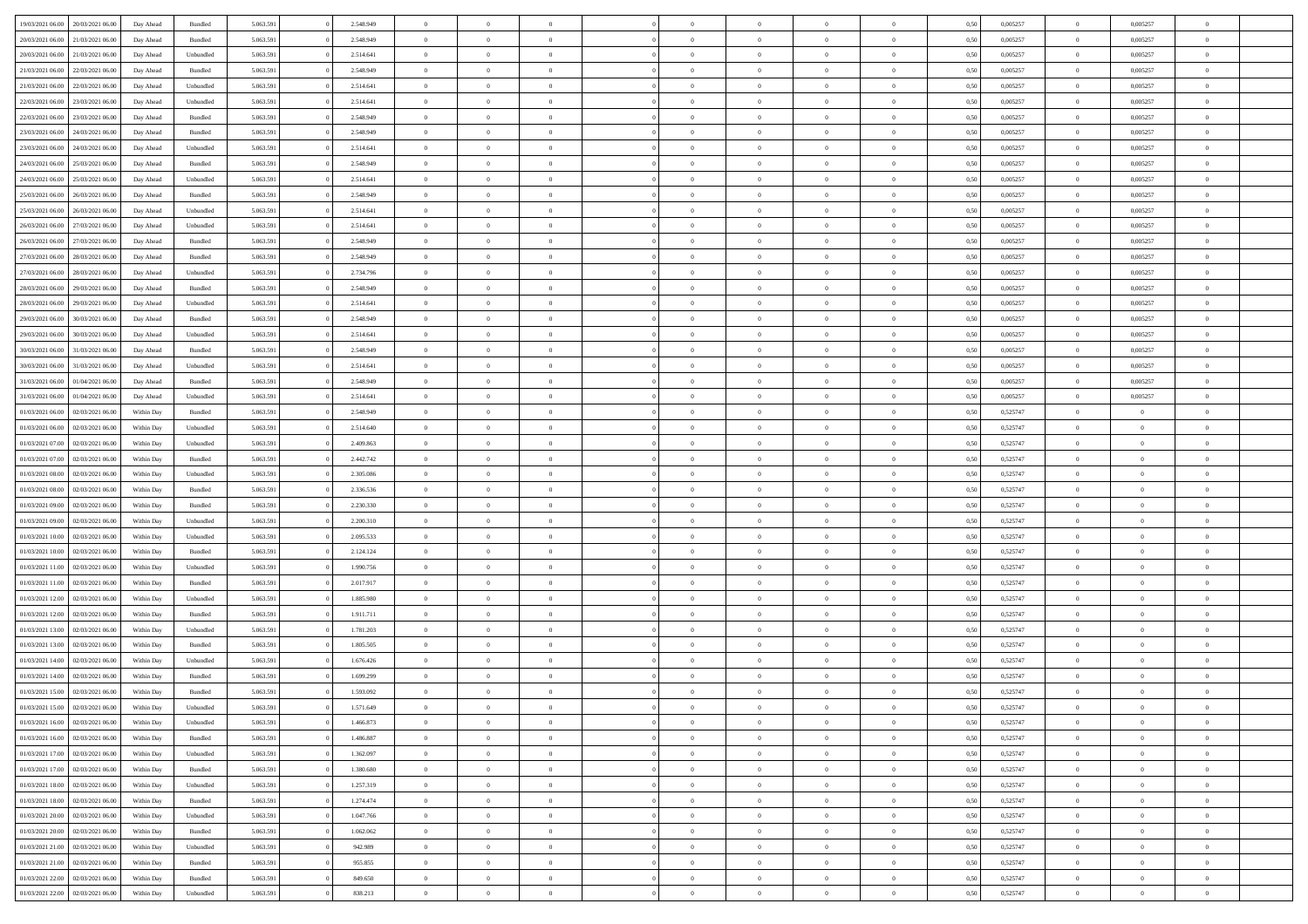|                  |                  |            |                    |           |           | $\overline{0}$ |                |                |                | $\Omega$       | $\theta$       | $\theta$       |      |          | $\theta$       | $\overline{0}$ |                |  |
|------------------|------------------|------------|--------------------|-----------|-----------|----------------|----------------|----------------|----------------|----------------|----------------|----------------|------|----------|----------------|----------------|----------------|--|
| 01/03/2021 23:00 | 02/03/2021 06:00 | Within Day | Unbundled          | 5.063.591 | 733.436   |                | $\theta$       |                | $\Omega$       |                |                |                | 0.50 | 0,525746 |                |                | $\overline{0}$ |  |
| 01/03/2021 23:00 | 02/03/2021 06:00 | Within Day | Bundled            | 5.063.591 | 743.443   | $\overline{0}$ | $\theta$       | $\overline{0}$ | $\overline{0}$ | $\bf{0}$       | $\overline{0}$ | $\bf{0}$       | 0,50 | 0,525746 | $\theta$       | $\overline{0}$ | $\overline{0}$ |  |
| 02/03/2021 00:00 | 02/03/2021 06:00 | Within Day | Unbundled          | 5.063.591 | 628.660   | $\overline{0}$ | $\bf{0}$       | $\overline{0}$ | $\overline{0}$ | $\bf{0}$       | $\overline{0}$ | $\mathbf{0}$   | 0,50 | 0,525747 | $\bf{0}$       | $\overline{0}$ | $\overline{0}$ |  |
| 02/03/2021 00:00 | 02/03/2021 06:00 | Within Dav | Bundled            | 5.063.591 | 637.237   | $\overline{0}$ | $\overline{0}$ | $\overline{0}$ | $\overline{0}$ | $\bf{0}$       | $\overline{0}$ | $\overline{0}$ | 0.50 | 0,525747 | $\theta$       | $\theta$       | $\overline{0}$ |  |
|                  |                  |            |                    |           |           |                |                |                |                |                |                |                |      |          |                |                |                |  |
| 02/03/2021 01:00 | 02/03/2021 06:00 | Within Day | Unbundled          | 5.063.591 | 523.882   | $\overline{0}$ | $\theta$       | $\overline{0}$ | $\overline{0}$ | $\bf{0}$       | $\overline{0}$ | $\bf{0}$       | 0,50 | 0,525747 | $\theta$       | $\overline{0}$ | $\overline{0}$ |  |
| 02/03/2021 01:00 | 02/03/2021 06:00 | Within Day | Bundled            | 5.063.591 | 531.030   | $\overline{0}$ | $\overline{0}$ | $\overline{0}$ | $\overline{0}$ | $\overline{0}$ | $\overline{0}$ | $\mathbf{0}$   | 0,50 | 0,525747 | $\bf{0}$       | $\overline{0}$ | $\bf{0}$       |  |
| 02/03/2021 02:00 | 02/03/2021 06:00 | Within Dav | Unbundled          | 5.063.591 | 419.106   | $\overline{0}$ | $\overline{0}$ | $\overline{0}$ | $\overline{0}$ | $\overline{0}$ | $\overline{0}$ | $\overline{0}$ | 0.50 | 0,525748 | $\theta$       | $\overline{0}$ | $\overline{0}$ |  |
| 02/03/2021 02:00 | 02/03/2021 06:00 | Within Day | Bundled            | 5.063.591 | 424.825   | $\overline{0}$ | $\theta$       | $\overline{0}$ | $\overline{0}$ | $\bf{0}$       | $\overline{0}$ | $\bf{0}$       | 0,50 | 0,525748 | $\theta$       | $\theta$       | $\overline{0}$ |  |
| 02/03/2021 03:00 | 02/03/2021 06:00 | Within Day | Bundled            | 5.063.591 | 318.618   | $\overline{0}$ | $\overline{0}$ | $\overline{0}$ | $\bf{0}$       | $\bf{0}$       | $\bf{0}$       | $\bf{0}$       | 0,50 | 0,525747 | $\,0\,$        | $\overline{0}$ | $\overline{0}$ |  |
|                  |                  |            |                    |           |           |                | $\overline{0}$ |                |                | $\overline{0}$ |                |                |      |          | $\theta$       | $\overline{0}$ | $\overline{0}$ |  |
| 02/03/2021 03:00 | 02/03/2021 06:00 | Within Dav | Unbundled          | 5.063.591 | 314.330   | $\overline{0}$ |                | $\overline{0}$ | $\overline{0}$ |                | $\overline{0}$ | $\overline{0}$ | 0.50 | 0,525747 |                |                |                |  |
| 02/03/2021 04:00 | 02/03/2021 06:00 | Within Day | Unbundled          | 5.063.591 | 209.553   | $\overline{0}$ | $\theta$       | $\overline{0}$ | $\overline{0}$ | $\bf{0}$       | $\overline{0}$ | $\bf{0}$       | 0,50 | 0,525746 | $\,$ 0 $\,$    | $\overline{0}$ | $\overline{0}$ |  |
| 02/03/2021 04:00 | 02/03/2021 06:00 | Within Day | Bundled            | 5.063.591 | 212.412   | $\overline{0}$ | $\bf{0}$       | $\overline{0}$ | $\bf{0}$       | $\bf{0}$       | $\bf{0}$       | $\bf{0}$       | 0,50 | 0,525746 | $\overline{0}$ | $\overline{0}$ | $\bf{0}$       |  |
| 02/03/2021 05:00 | 02/03/2021 06:00 | Within Dav | Unbundled          | 5.063.591 | 104.776   | $\overline{0}$ | $\overline{0}$ | $\overline{0}$ | $\overline{0}$ | $\bf{0}$       | $\overline{0}$ | $\overline{0}$ | 0.50 | 0,525751 | $\theta$       | $\theta$       | $\overline{0}$ |  |
| 02/03/2021 05:00 | 02/03/2021 06:00 | Within Day | Bundled            | 5.063.591 | 106.206   | $\overline{0}$ | $\theta$       | $\overline{0}$ | $\overline{0}$ | $\bf{0}$       | $\overline{0}$ | $\bf{0}$       | 0,50 | 0,525751 | $\theta$       | $\overline{0}$ | $\overline{0}$ |  |
|                  |                  |            |                    |           |           |                |                |                |                |                |                |                |      |          |                |                |                |  |
| 02/03/2021 06:00 | 03/03/2021 06:00 | Within Day | Unbundled          | 5.063.591 | 2.514.640 | $\overline{0}$ | $\overline{0}$ | $\overline{0}$ | $\bf{0}$       | $\overline{0}$ | $\overline{0}$ | $\mathbf{0}$   | 0,50 | 0,525747 | $\overline{0}$ | $\overline{0}$ | $\bf{0}$       |  |
| 02/03/2021 06:00 | 03/03/2021 06:00 | Within Dav | Bundled            | 5.063.591 | 2.548.949 | $\overline{0}$ | $\overline{0}$ | $\overline{0}$ | $\overline{0}$ | $\overline{0}$ | $\overline{0}$ | $\overline{0}$ | 0.50 | 0,525747 | $\theta$       | $\overline{0}$ | $\overline{0}$ |  |
| 02/03/2021 07:00 | 03/03/2021 06:00 | Within Day | Unbundled          | 5.063.591 | 2.409.863 | $\overline{0}$ | $\theta$       | $\overline{0}$ | $\overline{0}$ | $\bf{0}$       | $\overline{0}$ | $\bf{0}$       | 0,50 | 0,525747 | $\theta$       | $\theta$       | $\overline{0}$ |  |
| 02/03/2021 07:00 | 03/03/2021 06:00 | Within Day | Bundled            | 5.063.591 | 2.442.742 | $\overline{0}$ | $\overline{0}$ | $\overline{0}$ | $\bf{0}$       | $\bf{0}$       | $\overline{0}$ | $\bf{0}$       | 0,50 | 0,525747 | $\,0\,$        | $\overline{0}$ | $\overline{0}$ |  |
| 02/03/2021 08:00 | 03/03/2021 06:00 | Within Day | Unbundled          | 5.063.591 | 2.305.086 | $\overline{0}$ | $\overline{0}$ | $\overline{0}$ | $\overline{0}$ | $\overline{0}$ | $\overline{0}$ | $\overline{0}$ | 0.50 | 0,525747 | $\theta$       | $\overline{0}$ | $\overline{0}$ |  |
| 02/03/2021 08:00 | 03/03/2021 06:00 | Within Day | Bundled            | 5.063.591 | 2.336.536 | $\overline{0}$ | $\theta$       | $\overline{0}$ | $\overline{0}$ | $\bf{0}$       | $\overline{0}$ | $\bf{0}$       | 0,50 | 0,525747 | $\,$ 0 $\,$    | $\overline{0}$ | $\overline{0}$ |  |
| 02/03/2021 09:00 | 03/03/2021 06:00 | Within Day | Bundled            | 5.063.591 | 2.230.330 | $\overline{0}$ | $\overline{0}$ | $\overline{0}$ | $\overline{0}$ | $\bf{0}$       | $\overline{0}$ | $\bf{0}$       | 0,50 | 0,525747 | $\,0\,$        | $\overline{0}$ | $\bf{0}$       |  |
|                  |                  |            |                    |           |           |                |                |                |                |                |                |                |      |          |                |                |                |  |
| 02/03/2021 09:00 | 03/03/2021 06:00 | Within Day | Unbundled          | 5.063.591 | 2.200.310 | $\overline{0}$ | $\overline{0}$ | $\overline{0}$ | $\overline{0}$ | $\bf{0}$       | $\overline{0}$ | $\overline{0}$ | 0.50 | 0,525747 | $\theta$       | $\overline{0}$ | $\overline{0}$ |  |
| 02/03/2021 10:00 | 03/03/2021 06:00 | Within Day | Unbundled          | 5.063.591 | 2.095.533 | $\overline{0}$ | $\theta$       | $\overline{0}$ | $\overline{0}$ | $\bf{0}$       | $\overline{0}$ | $\bf{0}$       | 0,50 | 0,525747 | $\,$ 0 $\,$    | $\overline{0}$ | $\overline{0}$ |  |
| 02/03/2021 10:00 | 03/03/2021 06:00 | Within Day | Bundled            | 5.063.591 | 2.124.124 | $\overline{0}$ | $\overline{0}$ | $\overline{0}$ | $\overline{0}$ | $\overline{0}$ | $\overline{0}$ | $\mathbf{0}$   | 0,50 | 0,525747 | $\bf{0}$       | $\overline{0}$ | $\bf{0}$       |  |
| 02/03/2021 11:00 | 03/03/2021 06:00 | Within Dav | Unbundled          | 5.063.591 | 1.990.756 | $\overline{0}$ | $\overline{0}$ | $\overline{0}$ | $\overline{0}$ | $\overline{0}$ | $\overline{0}$ | $\overline{0}$ | 0.50 | 0,525747 | $\theta$       | $\overline{0}$ | $\overline{0}$ |  |
| 02/03/2021 11:00 | 03/03/2021 06:00 | Within Day | Bundled            | 5.063.591 | 2.017.917 | $\overline{0}$ | $\theta$       | $\overline{0}$ | $\overline{0}$ | $\bf{0}$       | $\overline{0}$ | $\bf{0}$       | 0,50 | 0,525747 | $\theta$       | $\theta$       | $\overline{0}$ |  |
| 02/03/2021 12:00 | 03/03/2021 06:00 | Within Day | Unbundled          | 5.063.591 | 1.885.980 | $\overline{0}$ | $\overline{0}$ | $\overline{0}$ | $\overline{0}$ | $\bf{0}$       | $\overline{0}$ | $\bf{0}$       | 0,50 | 0,525747 | $\,0\,$        | $\overline{0}$ | $\overline{0}$ |  |
| 02/03/2021 12:00 | 03/03/2021 06:00 |            | Bundled            | 5.063.591 | 1.911.711 | $\overline{0}$ | $\overline{0}$ | $\overline{0}$ | $\overline{0}$ | $\overline{0}$ | $\overline{0}$ | $\overline{0}$ | 0.50 | 0,525747 | $\theta$       | $\overline{0}$ | $\overline{0}$ |  |
|                  |                  | Within Day |                    |           |           |                |                |                |                |                |                |                |      |          |                |                |                |  |
| 02/03/2021 13:00 | 03/03/2021 06:00 | Within Day | Unbundled          | 5.063.591 | 1.781.203 | $\overline{0}$ | $\theta$       | $\overline{0}$ | $\overline{0}$ | $\bf{0}$       | $\overline{0}$ | $\bf{0}$       | 0,50 | 0,525747 | $\,$ 0 $\,$    | $\overline{0}$ | $\overline{0}$ |  |
| 02/03/2021 13:00 | 03/03/2021 06:00 | Within Day | Bundled            | 5.063.591 | 1.805.505 | $\overline{0}$ | $\overline{0}$ | $\overline{0}$ | $\overline{0}$ | $\bf{0}$       | $\overline{0}$ | $\bf{0}$       | 0,50 | 0,525747 | $\bf{0}$       | $\overline{0}$ | $\bf{0}$       |  |
| 02/03/2021 14:00 | 03/03/2021 06:00 | Within Day | Unbundled          | 5.063.591 | 1.676.426 | $\overline{0}$ | $\Omega$       | $\Omega$       | $\Omega$       | $\Omega$       | $\overline{0}$ | $\overline{0}$ | 0,50 | 0,525747 | $\,0\,$        | $\theta$       | $\theta$       |  |
| 02/03/2021 14:00 | 03/03/2021 06:00 | Within Day | Bundled            | 5.063.591 | 1.699.299 | $\overline{0}$ | $\theta$       | $\overline{0}$ | $\overline{0}$ | $\bf{0}$       | $\overline{0}$ | $\bf{0}$       | 0,50 | 0,525747 | $\theta$       | $\overline{0}$ | $\overline{0}$ |  |
| 02/03/2021 15:00 | 03/03/2021 06:00 | Within Day | Bundled            | 5.063.591 | 1.593.092 | $\overline{0}$ | $\overline{0}$ | $\overline{0}$ | $\overline{0}$ | $\overline{0}$ | $\overline{0}$ | $\mathbf{0}$   | 0,50 | 0,525747 | $\bf{0}$       | $\overline{0}$ | $\bf{0}$       |  |
| 02/03/2021 15:00 | 03/03/2021 06:00 | Within Day | Unbundled          | 5.063.591 | 1.571.649 | $\overline{0}$ | $\Omega$       | $\Omega$       | $\Omega$       | $\bf{0}$       | $\overline{0}$ | $\overline{0}$ | 0.50 | 0,525747 | $\,0\,$        | $\theta$       | $\theta$       |  |
| 02/03/2021 16:00 | 03/03/2021 06:00 | Within Day | Unbundled          | 5.063.591 | 1.466.873 | $\overline{0}$ | $\theta$       | $\overline{0}$ | $\overline{0}$ | $\bf{0}$       | $\overline{0}$ | $\bf{0}$       | 0,50 | 0,525747 | $\,$ 0 $\,$    | $\overline{0}$ | $\overline{0}$ |  |
|                  |                  |            |                    |           |           |                |                |                |                |                |                |                |      |          |                |                |                |  |
| 02/03/2021 16:00 | 03/03/2021 06:00 | Within Day | Bundled            | 5.063.591 | 1.486.887 | $\overline{0}$ | $\overline{0}$ | $\overline{0}$ | $\overline{0}$ | $\bf{0}$       | $\overline{0}$ | $\bf{0}$       | 0,50 | 0,525747 | $\bf{0}$       | $\overline{0}$ | $\bf{0}$       |  |
| 02/03/2021 17:00 | 03/03/2021 06:00 | Within Day | Unbundled          | 5.063.591 | 1.362.097 | $\overline{0}$ | $\Omega$       | $\Omega$       | $\Omega$       | $\theta$       | $\overline{0}$ | $\overline{0}$ | 0.50 | 0,525747 | $\,$ 0 $\,$    | $\theta$       | $\theta$       |  |
| 02/03/2021 17:00 | 03/03/2021 06:00 | Within Day | Bundled            | 5.063.591 | 1.380.680 | $\overline{0}$ | $\theta$       | $\overline{0}$ | $\overline{0}$ | $\bf{0}$       | $\overline{0}$ | $\bf{0}$       | 0,50 | 0,525747 | $\,$ 0 $\,$    | $\overline{0}$ | $\overline{0}$ |  |
| 02/03/2021 18:00 | 03/03/2021 06:00 | Within Day | Unbundled          | 5.063.591 | 1.257.319 | $\overline{0}$ | $\bf{0}$       | $\overline{0}$ | $\overline{0}$ | $\bf{0}$       | $\overline{0}$ | $\bf{0}$       | 0,50 | 0,525747 | $\bf{0}$       | $\overline{0}$ | $\bf{0}$       |  |
| 02/03/2021 18:00 | 03/03/2021 06:00 | Within Day | Bundled            | 5.063.591 | 1.274.474 | $\overline{0}$ | $\Omega$       | $\overline{0}$ | $\Omega$       | $\overline{0}$ | $\overline{0}$ | $\overline{0}$ | 0,50 | 0,525747 | $\,0\,$        | $\theta$       | $\theta$       |  |
| 02/03/2021 19:00 | 03/03/2021 06:00 | Within Day | Unbundled          | 5.063.591 | 1.152.543 | $\overline{0}$ | $\overline{0}$ | $\overline{0}$ | $\overline{0}$ | $\bf{0}$       | $\overline{0}$ | $\bf{0}$       | 0,50 | 0,525747 | $\,$ 0 $\,$    | $\overline{0}$ | $\overline{0}$ |  |
|                  |                  |            |                    |           |           |                |                |                |                |                |                |                |      |          |                |                |                |  |
| 02/03/2021 19:00 | 03/03/2021 06:00 | Within Day | Bundled            | 5.063.591 | 1.168.268 | $\overline{0}$ | $\overline{0}$ | $\overline{0}$ | $\overline{0}$ | $\bf{0}$       | $\overline{0}$ | $\mathbf{0}$   | 0,50 | 0,525747 | $\bf{0}$       | $\overline{0}$ | $\bf{0}$       |  |
| 02/03/2021 20:00 | 03/03/2021 06:00 | Within Day | Unbundled          | 5.063.591 | 1.047.766 | $\overline{0}$ | $\Omega$       | $\Omega$       | $\Omega$       | $\Omega$       | $\Omega$       | $\overline{0}$ | 0.50 | 0,525747 | $\theta$       | $\theta$       | $\theta$       |  |
| 02/03/2021 20:00 | 03/03/2021 06:00 | Within Day | Bundled            | 5.063.591 | 1.062.062 | $\overline{0}$ | $\overline{0}$ | $\overline{0}$ | $\bf{0}$       | $\,$ 0         | $\overline{0}$ | $\bf{0}$       | 0,50 | 0,525747 | $\,0\,$        | $\,$ 0 $\,$    | $\overline{0}$ |  |
| 02/03/2021 21:00 | 03/03/2021 06:00 | Within Day | $\mathbf B$ undled | 5.063.591 | 955.855   | $\bf{0}$       | $\bf{0}$       |                |                |                |                |                | 0,50 | 0,525747 | $\bf{0}$       | $\overline{0}$ |                |  |
| 02/03/2021 21:00 | 03/03/2021 06:00 | Within Day | Unbundled          | 5.063.591 | 942.989   | $\overline{0}$ | $\overline{0}$ | $\overline{0}$ | $\Omega$       | $\overline{0}$ | $\overline{0}$ | $\overline{0}$ | 0,50 | 0,525747 | $\theta$       | $\theta$       | $\theta$       |  |
| 02/03/2021 22.00 | 03/03/2021 06:00 | Within Day | Unbundled          | 5.063.591 | 838.213   | $\overline{0}$ | $\bf{0}$       | $\overline{0}$ | $\overline{0}$ | $\,$ 0 $\,$    | $\overline{0}$ | $\,$ 0 $\,$    | 0,50 | 0,525747 | $\,$ 0 $\,$    | $\,$ 0 $\,$    | $\,$ 0         |  |
| 02/03/2021 22.00 | 03/03/2021 06:00 | Within Day | Bundled            | 5.063.591 | 849.650   | $\overline{0}$ | $\overline{0}$ | $\overline{0}$ | $\overline{0}$ | $\overline{0}$ | $\overline{0}$ | $\mathbf{0}$   | 0,50 | 0,525747 | $\overline{0}$ | $\bf{0}$       | $\overline{0}$ |  |
|                  |                  |            |                    |           |           |                |                |                |                |                |                |                |      |          |                |                |                |  |
| 02/03/2021 23:00 | 03/03/2021 06:00 | Within Day | Unbundled          | 5.063.591 | 733.436   | $\overline{0}$ | $\overline{0}$ | $\overline{0}$ | $\Omega$       | $\overline{0}$ | $\overline{0}$ | $\overline{0}$ | 0,50 | 0,525746 | $\overline{0}$ | $\theta$       | $\overline{0}$ |  |
| 02/03/2021 23:00 | 03/03/2021 06:00 | Within Day | Bundled            | 5.063.591 | 743.443   | $\overline{0}$ | $\,$ 0         | $\overline{0}$ | $\overline{0}$ | $\,$ 0 $\,$    | $\overline{0}$ | $\mathbf{0}$   | 0,50 | 0,525746 | $\,$ 0 $\,$    | $\overline{0}$ | $\overline{0}$ |  |
| 03/03/2021 00:00 | 03/03/2021 06:00 | Within Day | Unbundled          | 5.063.591 | 628.660   | $\overline{0}$ | $\overline{0}$ | $\overline{0}$ | $\overline{0}$ | $\overline{0}$ | $\overline{0}$ | $\mathbf{0}$   | 0,50 | 0,525747 | $\overline{0}$ | $\overline{0}$ | $\overline{0}$ |  |
| 03/03/2021 00:00 | 03/03/2021 06:00 | Within Day | Bundled            | 5.063.591 | 637.237   | $\overline{0}$ | $\overline{0}$ | $\overline{0}$ | $\overline{0}$ | $\overline{0}$ | $\overline{0}$ | $\bf{0}$       | 0.50 | 0,525747 | $\overline{0}$ | $\theta$       | $\overline{0}$ |  |
| 03/03/2021 01:00 | 03/03/2021 06:00 | Within Day | Unbundled          | 5.063.591 | 523.882   | $\overline{0}$ | $\,$ 0         | $\overline{0}$ | $\overline{0}$ | $\bf{0}$       | $\overline{0}$ | $\bf{0}$       | 0,50 | 0,525747 | $\,$ 0 $\,$    | $\overline{0}$ | $\overline{0}$ |  |
| 03/03/2021 01:00 | 03/03/2021 06:00 | Within Day | Bundled            | 5.063.591 | 531.030   | $\overline{0}$ | $\bf{0}$       | $\overline{0}$ | $\overline{0}$ | $\overline{0}$ | $\overline{0}$ | $\mathbf{0}$   | 0,50 | 0,525747 | $\overline{0}$ | $\overline{0}$ | $\bf{0}$       |  |
| 03/03/2021 02:00 | 03/03/2021 06:00 | Within Day | Bundled            | 5.063.591 | 424.825   | $\overline{0}$ | $\overline{0}$ | $\overline{0}$ | $\Omega$       | $\overline{0}$ | $\overline{0}$ | $\overline{0}$ | 0.50 | 0,525748 | $\overline{0}$ | $\overline{0}$ | $\overline{0}$ |  |
|                  |                  |            |                    |           |           |                |                |                |                |                |                |                |      |          |                |                |                |  |
| 03/03/2021 02:00 | 03/03/2021 06:00 | Within Day | Unbundled          | 5.063.591 | 419.106   | $\overline{0}$ | $\bf{0}$       | $\overline{0}$ | $\bf{0}$       | $\bf{0}$       | $\overline{0}$ | $\mathbf{0}$   | 0,50 | 0,525748 | $\,$ 0 $\,$    | $\,$ 0 $\,$    | $\bf{0}$       |  |
| 03/03/2021 03:00 | 03/03/2021 06:00 | Within Day | Unbundled          | 5.063.591 | 314.330   | $\overline{0}$ | $\overline{0}$ | $\overline{0}$ | $\overline{0}$ | $\overline{0}$ | $\overline{0}$ | $\mathbf{0}$   | 0,50 | 0,525747 | $\overline{0}$ | $\bf{0}$       | $\overline{0}$ |  |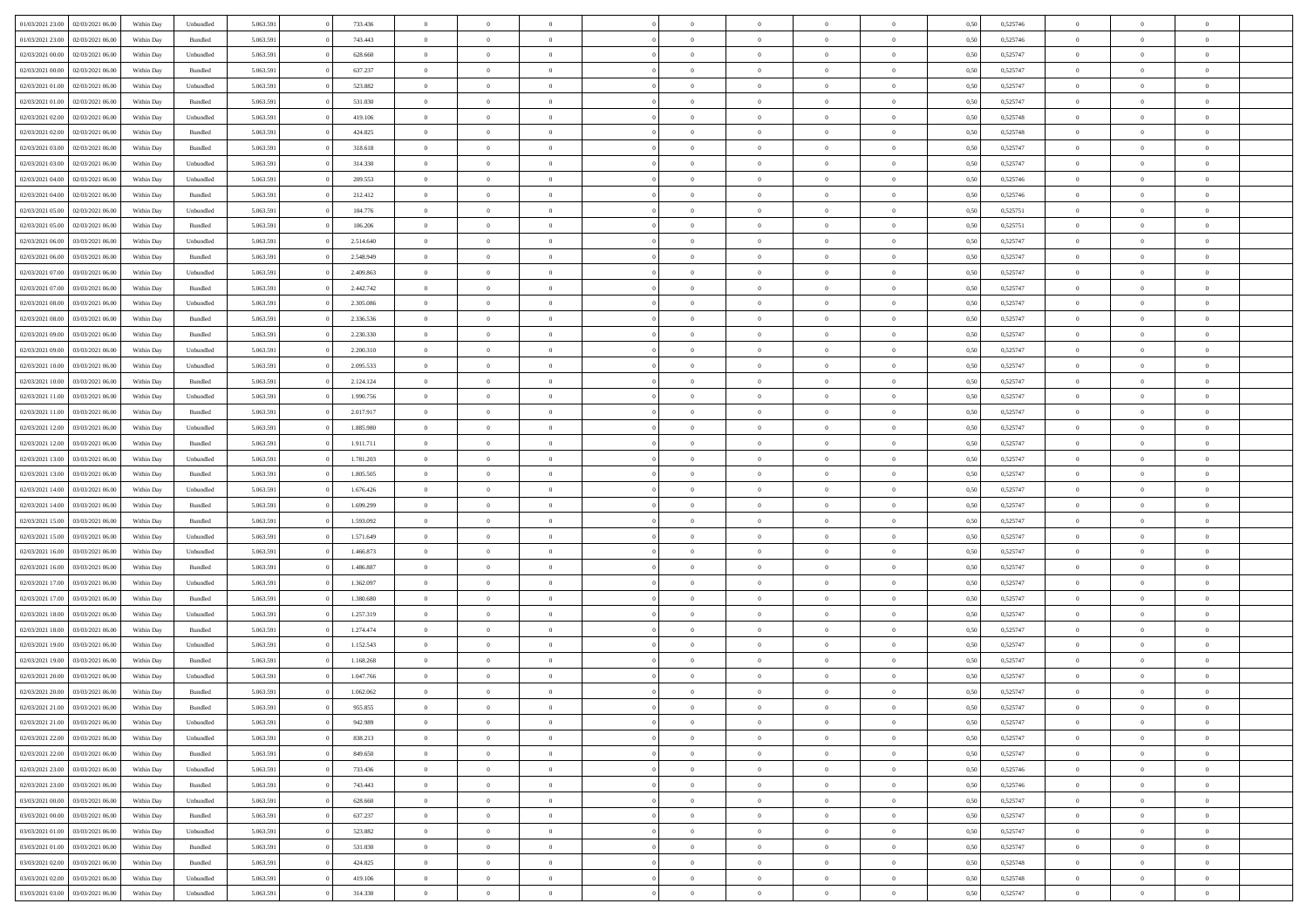| 03/03/2021 03:00 | 03/03/2021 06:00                  | Within Day | Bundled   | 5.063.591 | 318.618   | $\overline{0}$ | $\theta$       |                | $\Omega$       | $\Omega$       | $\Omega$       | $\theta$       | 0.50 | 0,525747 | $\theta$       | $\theta$       | $\theta$       |  |
|------------------|-----------------------------------|------------|-----------|-----------|-----------|----------------|----------------|----------------|----------------|----------------|----------------|----------------|------|----------|----------------|----------------|----------------|--|
|                  |                                   |            |           |           |           |                |                |                |                |                |                |                |      |          |                |                |                |  |
| 03/03/2021 04:00 | 03/03/2021 06:00                  | Within Day | Unbundled | 5.063.591 | 209.553   | $\overline{0}$ | $\theta$       | $\overline{0}$ | $\overline{0}$ | $\bf{0}$       | $\overline{0}$ | $\overline{0}$ | 0,50 | 0,525746 | $\theta$       | $\overline{0}$ | $\overline{0}$ |  |
| 03/03/2021 04:00 | 03/03/2021 06:00                  | Within Day | Bundled   | 5.063.591 | 212.412   | $\overline{0}$ | $\overline{0}$ | $\overline{0}$ | $\overline{0}$ | $\bf{0}$       | $\overline{0}$ | $\bf{0}$       | 0,50 | 0,525746 | $\bf{0}$       | $\overline{0}$ | $\overline{0}$ |  |
| 03/03/2021 05:00 | 03/03/2021 06:00                  | Within Dav | Unbundled | 5.063.591 | 104.776   | $\overline{0}$ | $\overline{0}$ | $\overline{0}$ | $\overline{0}$ | $\bf{0}$       | $\overline{0}$ | $\overline{0}$ | 0.50 | 0,525751 | $\theta$       | $\theta$       | $\overline{0}$ |  |
| 03/03/2021 05:00 | 03/03/2021 06:00                  | Within Day | Bundled   | 5.063.591 | 106.206   | $\overline{0}$ | $\theta$       | $\overline{0}$ | $\overline{0}$ | $\bf{0}$       | $\overline{0}$ | $\bf{0}$       | 0,50 | 0,525751 | $\theta$       | $\theta$       | $\overline{0}$ |  |
| 03/03/2021 06:00 | 04/03/2021 06:00                  | Within Day | Unbundled | 5.063.591 | 2.514.640 | $\overline{0}$ | $\bf{0}$       | $\overline{0}$ | $\overline{0}$ | $\overline{0}$ | $\overline{0}$ | $\mathbf{0}$   | 0,50 | 0,525747 | $\overline{0}$ | $\overline{0}$ | $\bf{0}$       |  |
|                  |                                   |            |           |           |           |                |                |                |                | $\overline{0}$ |                |                |      |          | $\theta$       | $\overline{0}$ | $\overline{0}$ |  |
| 03/03/2021 06:00 | 04/03/2021 06:00                  | Within Dav | Bundled   | 5.063.591 | 2.548.949 | $\overline{0}$ | $\overline{0}$ | $\overline{0}$ | $\overline{0}$ |                | $\overline{0}$ | $\overline{0}$ | 0.50 | 0,525747 |                |                |                |  |
| 03/03/2021 07:00 | 04/03/2021 06:00                  | Within Day | Unbundled | 5.063.591 | 2.409.863 | $\overline{0}$ | $\theta$       | $\overline{0}$ | $\overline{0}$ | $\bf{0}$       | $\overline{0}$ | $\bf{0}$       | 0,50 | 0,525747 | $\theta$       | $\theta$       | $\overline{0}$ |  |
| 03/03/2021 07:00 | 04/03/2021 06:00                  | Within Day | Bundled   | 5.063.591 | 2.442.742 | $\overline{0}$ | $\overline{0}$ | $\overline{0}$ | $\overline{0}$ | $\bf{0}$       | $\overline{0}$ | $\bf{0}$       | 0,50 | 0,525747 | $\,0\,$        | $\overline{0}$ | $\overline{0}$ |  |
| 03/03/2021 08:00 | 04/03/2021 06:00                  | Within Dav | Bundled   | 5.063.591 | 2.336.536 | $\overline{0}$ | $\overline{0}$ | $\overline{0}$ | $\overline{0}$ | $\overline{0}$ | $\overline{0}$ | $\overline{0}$ | 0.50 | 0,525747 | $\theta$       | $\overline{0}$ | $\overline{0}$ |  |
| 03/03/2021 08:00 | 04/03/2021 06:00                  | Within Day | Unbundled | 5.063.591 | 2.305.086 | $\overline{0}$ | $\theta$       | $\overline{0}$ | $\overline{0}$ | $\bf{0}$       | $\overline{0}$ | $\bf{0}$       | 0,50 | 0,525747 | $\,$ 0 $\,$    | $\overline{0}$ | $\overline{0}$ |  |
| 03/03/2021 09:00 | 04/03/2021 06:00                  | Within Day | Unbundled | 5.063.591 | 2.200.310 | $\overline{0}$ | $\overline{0}$ | $\overline{0}$ | $\overline{0}$ | $\bf{0}$       | $\overline{0}$ | $\bf{0}$       | 0,50 | 0,525747 | $\bf{0}$       | $\overline{0}$ | $\overline{0}$ |  |
| 03/03/2021 09:00 | 04/03/2021 06:00                  | Within Day | Bundled   | 5.063.591 | 2.230.330 | $\overline{0}$ | $\overline{0}$ | $\overline{0}$ | $\overline{0}$ | $\bf{0}$       | $\overline{0}$ | $\overline{0}$ | 0.50 | 0,525747 | $\theta$       | $\theta$       | $\overline{0}$ |  |
|                  |                                   |            |           |           |           | $\overline{0}$ | $\theta$       | $\overline{0}$ |                | $\bf{0}$       | $\overline{0}$ | $\overline{0}$ |      |          | $\theta$       | $\theta$       | $\overline{0}$ |  |
| 03/03/2021 10:00 | 04/03/2021 06:00                  | Within Day | Unbundled | 5.063.591 | 2.095.533 |                |                |                | $\overline{0}$ |                |                |                | 0,50 | 0,525747 |                |                |                |  |
| 03/03/2021 10:00 | 04/03/2021 06:00                  | Within Day | Bundled   | 5.063.591 | 2.124.124 | $\overline{0}$ | $\bf{0}$       | $\overline{0}$ | $\overline{0}$ | $\overline{0}$ | $\overline{0}$ | $\mathbf{0}$   | 0,50 | 0,525747 | $\overline{0}$ | $\overline{0}$ | $\bf{0}$       |  |
| 03/03/2021 11:00 | 04/03/2021 06:00                  | Within Dav | Unbundled | 5.063.591 | 1.990.756 | $\overline{0}$ | $\overline{0}$ | $\overline{0}$ | $\overline{0}$ | $\overline{0}$ | $\overline{0}$ | $\overline{0}$ | 0.50 | 0,525747 | $\theta$       | $\overline{0}$ | $\overline{0}$ |  |
| 03/03/2021 11:00 | 04/03/2021 06:00                  | Within Day | Bundled   | 5.063.591 | 2.017.917 | $\overline{0}$ | $\theta$       | $\overline{0}$ | $\overline{0}$ | $\bf{0}$       | $\overline{0}$ | $\bf{0}$       | 0,50 | 0,525747 | $\theta$       | $\theta$       | $\overline{0}$ |  |
| 03/03/2021 12:00 | 04/03/2021 06:00                  | Within Day | Unbundled | 5.063.591 | 1.885.980 | $\overline{0}$ | $\overline{0}$ | $\overline{0}$ | $\overline{0}$ | $\bf{0}$       | $\overline{0}$ | $\bf{0}$       | 0,50 | 0,525747 | $\,0\,$        | $\overline{0}$ | $\overline{0}$ |  |
| 03/03/2021 12:00 | 04/03/2021 06:00                  | Within Day | Bundled   | 5.063.591 | 1.911.711 | $\overline{0}$ | $\overline{0}$ | $\overline{0}$ | $\overline{0}$ | $\overline{0}$ | $\overline{0}$ | $\overline{0}$ | 0.50 | 0,525747 | $\theta$       | $\overline{0}$ | $\overline{0}$ |  |
| 03/03/2021 13:00 | 04/03/2021 06:00                  | Within Day | Unbundled | 5.063.591 | 1.781.203 | $\overline{0}$ | $\theta$       | $\overline{0}$ | $\overline{0}$ | $\bf{0}$       | $\overline{0}$ | $\bf{0}$       | 0,50 | 0,525747 | $\theta$       | $\theta$       | $\overline{0}$ |  |
|                  |                                   |            |           |           |           |                | $\overline{0}$ |                |                | $\bf{0}$       |                |                |      |          | $\,0\,$        | $\overline{0}$ | $\overline{0}$ |  |
| 03/03/2021 13:00 | 04/03/2021 06:00                  | Within Day | Bundled   | 5.063.591 | 1.805.505 | $\overline{0}$ |                | $\overline{0}$ | $\bf{0}$       |                | $\bf{0}$       | $\bf{0}$       | 0,50 | 0,525747 |                |                |                |  |
| 03/03/2021 14:00 | 04/03/2021 06:00                  | Within Day | Bundled   | 5.063.591 | 1.699.299 | $\overline{0}$ | $\overline{0}$ | $\overline{0}$ | $\overline{0}$ | $\bf{0}$       | $\overline{0}$ | $\overline{0}$ | 0.50 | 0,525747 | $\theta$       | $\theta$       | $\overline{0}$ |  |
| 03/03/2021 14:00 | 04/03/2021 06:00                  | Within Day | Unbundled | 5.063.591 | 1.676.426 | $\overline{0}$ | $\theta$       | $\overline{0}$ | $\overline{0}$ | $\bf{0}$       | $\overline{0}$ | $\bf{0}$       | 0,50 | 0,525747 | $\theta$       | $\overline{0}$ | $\overline{0}$ |  |
| 03/03/2021 15:00 | 04/03/2021 06:00                  | Within Day | Unbundled | 5.063.591 | 1.571.649 | $\overline{0}$ | $\bf{0}$       | $\overline{0}$ | $\bf{0}$       | $\overline{0}$ | $\overline{0}$ | $\mathbf{0}$   | 0,50 | 0,525747 | $\bf{0}$       | $\overline{0}$ | $\bf{0}$       |  |
| 03/03/2021 15:00 | 04/03/2021 06:00                  | Within Dav | Bundled   | 5.063.591 | 1.593.092 | $\overline{0}$ | $\overline{0}$ | $\overline{0}$ | $\overline{0}$ | $\overline{0}$ | $\overline{0}$ | $\overline{0}$ | 0.50 | 0,525747 | $\theta$       | $\overline{0}$ | $\overline{0}$ |  |
| 03/03/2021 16:00 | 04/03/2021 06:00                  | Within Day | Unbundled | 5.063.591 | 1.466.873 | $\overline{0}$ | $\theta$       | $\overline{0}$ | $\overline{0}$ | $\bf{0}$       | $\overline{0}$ | $\bf{0}$       | 0,50 | 0,525747 | $\theta$       | $\theta$       | $\overline{0}$ |  |
| 03/03/2021 16:00 | 04/03/2021 06:00                  | Within Day | Bundled   | 5.063.591 | 1.486.887 | $\overline{0}$ | $\overline{0}$ | $\overline{0}$ | $\bf{0}$       | $\bf{0}$       | $\bf{0}$       | $\bf{0}$       | 0,50 | 0,525747 | $\,0\,$        | $\overline{0}$ | $\overline{0}$ |  |
| 03/03/2021 17:00 | 04/03/2021 06:00                  | Within Day | Unbundled | 5.063.591 | 1.362.097 | $\overline{0}$ | $\overline{0}$ | $\overline{0}$ | $\overline{0}$ | $\overline{0}$ | $\overline{0}$ | $\overline{0}$ | 0.50 | 0,525747 | $\theta$       | $\overline{0}$ | $\overline{0}$ |  |
|                  |                                   |            |           |           |           |                |                |                |                |                |                |                |      |          |                |                |                |  |
| 03/03/2021 17:00 | 04/03/2021 06:00                  | Within Day | Bundled   | 5.063.591 | 1.380.680 | $\overline{0}$ | $\theta$       | $\overline{0}$ | $\overline{0}$ | $\bf{0}$       | $\overline{0}$ | $\bf{0}$       | 0,50 | 0,525747 | $\,$ 0 $\,$    | $\theta$       | $\overline{0}$ |  |
| 03/03/2021 18:00 | 04/03/2021 06:00                  | Within Day | Unbundled | 5.063.591 | 1.257.319 | $\overline{0}$ | $\overline{0}$ | $\overline{0}$ | $\bf{0}$       | $\bf{0}$       | $\bf{0}$       | $\bf{0}$       | 0,50 | 0,525747 | $\bf{0}$       | $\overline{0}$ | $\overline{0}$ |  |
| 03/03/2021 18:00 | 04/03/2021 06:00                  | Within Day | Bundled   | 5.063.591 | 1.274.474 | $\overline{0}$ | $\Omega$       | $\Omega$       | $\Omega$       | $\Omega$       | $\overline{0}$ | $\overline{0}$ | 0,50 | 0,525747 | $\,0\,$        | $\theta$       | $\theta$       |  |
| 03/03/2021 19:00 | 04/03/2021 06:00                  | Within Day | Unbundled | 5.063.591 | 1.152.543 | $\overline{0}$ | $\theta$       | $\overline{0}$ | $\overline{0}$ | $\bf{0}$       | $\overline{0}$ | $\bf{0}$       | 0,50 | 0,525747 | $\theta$       | $\theta$       | $\overline{0}$ |  |
| 03/03/2021 19:00 | 04/03/2021 06:00                  | Within Day | Bundled   | 5.063.591 | 1.168.268 | $\overline{0}$ | $\overline{0}$ | $\overline{0}$ | $\bf{0}$       | $\bf{0}$       | $\overline{0}$ | $\mathbf{0}$   | 0,50 | 0,525747 | $\bf{0}$       | $\overline{0}$ | $\bf{0}$       |  |
| 03/03/2021 20:00 | 04/03/2021 06:00                  | Within Day | Bundled   | 5.063.591 | 1.062.062 | $\overline{0}$ | $\Omega$       | $\Omega$       | $\Omega$       | $\bf{0}$       | $\overline{0}$ | $\overline{0}$ | 0.50 | 0,525747 | $\,0\,$        | $\theta$       | $\theta$       |  |
| 03/03/2021 20:00 | 04/03/2021 06:00                  | Within Day | Unbundled | 5.063.591 | 1.047.766 | $\overline{0}$ | $\theta$       | $\overline{0}$ | $\overline{0}$ | $\bf{0}$       | $\overline{0}$ | $\bf{0}$       | 0,50 | 0,525747 | $\theta$       | $\theta$       | $\overline{0}$ |  |
| 03/03/2021 21:00 | 04/03/2021 06:00                  | Within Day | Unbundled | 5.063.591 | 942.989   | $\overline{0}$ | $\overline{0}$ | $\overline{0}$ | $\bf{0}$       | $\bf{0}$       | $\bf{0}$       | $\bf{0}$       | 0,50 | 0,525747 | $\,0\,$        | $\overline{0}$ | $\overline{0}$ |  |
|                  |                                   |            |           |           |           |                |                |                |                |                |                |                |      |          |                |                |                |  |
| 03/03/2021 21:00 | 04/03/2021 06:00                  | Within Day | Bundled   | 5.063.591 | 955,855   | $\overline{0}$ | $\Omega$       | $\Omega$       | $\Omega$       | $\theta$       | $\theta$       | $\overline{0}$ | 0.50 | 0,525747 | $\theta$       | $\theta$       | $\theta$       |  |
| 03/03/2021 22:00 | 04/03/2021 06:00                  | Within Day | Unbundled | 5.063.591 | 838.213   | $\overline{0}$ | $\theta$       | $\overline{0}$ | $\overline{0}$ | $\bf{0}$       | $\overline{0}$ | $\bf{0}$       | 0,50 | 0,525747 | $\,$ 0 $\,$    | $\overline{0}$ | $\overline{0}$ |  |
| 03/03/2021 22.00 | 04/03/2021 06:00                  | Within Day | Bundled   | 5.063.591 | 849.650   | $\overline{0}$ | $\overline{0}$ | $\overline{0}$ | $\overline{0}$ | $\bf{0}$       | $\overline{0}$ | $\bf{0}$       | 0,50 | 0,525747 | $\bf{0}$       | $\overline{0}$ | $\overline{0}$ |  |
| 03/03/2021 23:00 | 04/03/2021 06:00                  | Within Day | Unbundled | 5.063.591 | 733.436   | $\overline{0}$ | $\Omega$       | $\Omega$       | $\Omega$       | $\Omega$       | $\overline{0}$ | $\overline{0}$ | 0,50 | 0,525746 | $\,0\,$        | $\theta$       | $\theta$       |  |
| 03/03/2021 23:00 | 04/03/2021 06:00                  | Within Day | Bundled   | 5.063.591 | 743.443   | $\overline{0}$ | $\theta$       | $\overline{0}$ | $\overline{0}$ | $\bf{0}$       | $\overline{0}$ | $\bf{0}$       | 0,50 | 0,525746 | $\,$ 0 $\,$    | $\overline{0}$ | $\overline{0}$ |  |
| 04/03/2021 00:00 | 04/03/2021 06:00                  | Within Day | Unbundled | 5.063.591 | 628.660   | $\overline{0}$ | $\overline{0}$ | $\overline{0}$ | $\overline{0}$ | $\bf{0}$       | $\overline{0}$ | $\mathbf{0}$   | 0,50 | 0,525747 | $\bf{0}$       | $\overline{0}$ | $\bf{0}$       |  |
| 04/03/2021 00:00 | 04/03/2021 06:00                  | Within Day | Bundled   | 5.063.591 | 637.237   | $\overline{0}$ | $\Omega$       | $\Omega$       | $\Omega$       | $\Omega$       | $\Omega$       | $\overline{0}$ | 0.50 | 0,525747 | $\theta$       | $\theta$       | $\theta$       |  |
| 04/03/2021 01:00 | 04/03/2021 06:00                  | Within Day | Bundled   | 5.063.591 | 531.030   | $\overline{0}$ | $\overline{0}$ | $\overline{0}$ | $\bf{0}$       | $\,$ 0         | $\overline{0}$ | $\bf{0}$       | 0,50 | 0,525747 | $\,0\,$        | $\overline{0}$ | $\overline{0}$ |  |
|                  | 04/03/2021 01:00 04/03/2021 06:00 | Within Day | Unbundled | 5.063.591 | 523.882   | $\bf{0}$       | $\bf{0}$       |                |                |                |                |                | 0,50 | 0,525747 | $\bf{0}$       | $\overline{0}$ |                |  |
|                  |                                   |            |           |           |           |                |                |                |                |                |                |                |      |          |                |                |                |  |
| 04/03/2021 02:00 | 04/03/2021 06:00                  | Within Day | Unbundled | 5.063.591 | 419.106   | $\overline{0}$ | $\overline{0}$ | $\overline{0}$ | $\Omega$       | $\overline{0}$ | $\overline{0}$ | $\overline{0}$ | 0,50 | 0,525748 | $\theta$       | $\theta$       | $\Omega$       |  |
| 04/03/2021 02:00 | 04/03/2021 06:00                  | Within Day | Bundled   | 5.063.591 | 424.825   | $\overline{0}$ | $\,$ 0         | $\overline{0}$ | $\overline{0}$ | $\,$ 0 $\,$    | $\overline{0}$ | $\,$ 0 $\,$    | 0,50 | 0,525748 | $\,$ 0 $\,$    | $\,$ 0 $\,$    | $\,$ 0         |  |
| 04/03/2021 03:00 | 04/03/2021 06:00                  | Within Day | Unbundled | 5.063.591 | 314.330   | $\overline{0}$ | $\overline{0}$ | $\overline{0}$ | $\overline{0}$ | $\overline{0}$ | $\overline{0}$ | $\mathbf{0}$   | 0,50 | 0,525747 | $\overline{0}$ | $\bf{0}$       | $\bf{0}$       |  |
| 04/03/2021 03:00 | 04/03/2021 06:00                  | Within Day | Bundled   | 5.063.591 | 318.618   | $\overline{0}$ | $\overline{0}$ | $\overline{0}$ | $\Omega$       | $\overline{0}$ | $\overline{0}$ | $\overline{0}$ | 0,50 | 0,525747 | $\overline{0}$ | $\theta$       | $\overline{0}$ |  |
| 04/03/2021 04:00 | 04/03/2021 06:00                  | Within Day | Unbundled | 5.063.591 | 209.553   | $\overline{0}$ | $\,$ 0         | $\overline{0}$ | $\overline{0}$ | $\,$ 0 $\,$    | $\overline{0}$ | $\mathbf{0}$   | 0,50 | 0,525746 | $\,$ 0 $\,$    | $\overline{0}$ | $\overline{0}$ |  |
| 04/03/2021 04:00 | 04/03/2021 06:00                  | Within Day | Bundled   | 5.063.591 | 212.412   | $\overline{0}$ | $\overline{0}$ | $\overline{0}$ | $\overline{0}$ | $\overline{0}$ | $\overline{0}$ | $\mathbf{0}$   | 0,50 | 0,525746 | $\overline{0}$ | $\overline{0}$ | $\bf{0}$       |  |
| 04/03/2021 05:00 | 04/03/2021 06:00                  | Within Day | Unbundled | 5.063.591 | 104,776   | $\overline{0}$ | $\overline{0}$ | $\overline{0}$ | $\Omega$       | $\overline{0}$ | $\overline{0}$ | $\bf{0}$       | 0.50 | 0,525751 | $\overline{0}$ | $\theta$       | $\overline{0}$ |  |
|                  |                                   |            |           |           |           |                |                |                |                |                |                |                |      |          |                |                |                |  |
| 04/03/2021 05:00 | 04/03/2021 06:00                  | Within Day | Bundled   | 5.063.591 | 106.206   | $\overline{0}$ | $\,$ 0         | $\overline{0}$ | $\overline{0}$ | $\bf{0}$       | $\overline{0}$ | $\bf{0}$       | 0,50 | 0,525751 | $\,$ 0 $\,$    | $\overline{0}$ | $\overline{0}$ |  |
| 04/03/2021 06.00 | 05/03/2021 06:00                  | Within Day | Unbundled | 5.063.591 | 2.514.640 | $\overline{0}$ | $\bf{0}$       | $\overline{0}$ | $\overline{0}$ | $\overline{0}$ | $\overline{0}$ | $\mathbf{0}$   | 0,50 | 0,525747 | $\overline{0}$ | $\overline{0}$ | $\bf{0}$       |  |
| 04/03/2021 06:00 | 05/03/2021 06:00                  | Within Day | Bundled   | 5.063.591 | 2.548.949 | $\overline{0}$ | $\overline{0}$ | $\overline{0}$ | $\Omega$       | $\overline{0}$ | $\overline{0}$ | $\overline{0}$ | 0.50 | 0,525747 | $\overline{0}$ | $\overline{0}$ | $\overline{0}$ |  |
| 04/03/2021 07:00 | 05/03/2021 06:00                  | Within Day | Bundled   | 5.063.591 | 2.442.742 | $\overline{0}$ | $\bf{0}$       | $\overline{0}$ | $\bf{0}$       | $\bf{0}$       | $\overline{0}$ | $\mathbf{0}$   | 0,50 | 0,525747 | $\,$ 0 $\,$    | $\,$ 0 $\,$    | $\bf{0}$       |  |
| 04/03/2021 07:00 | 05/03/2021 06:00                  | Within Day | Unbundled | 5.063.591 | 2.409.863 | $\overline{0}$ | $\overline{0}$ | $\overline{0}$ | $\overline{0}$ | $\bf{0}$       | $\overline{0}$ | $\mathbf{0}$   | 0,50 | 0,525747 | $\overline{0}$ | $\bf{0}$       | $\bf{0}$       |  |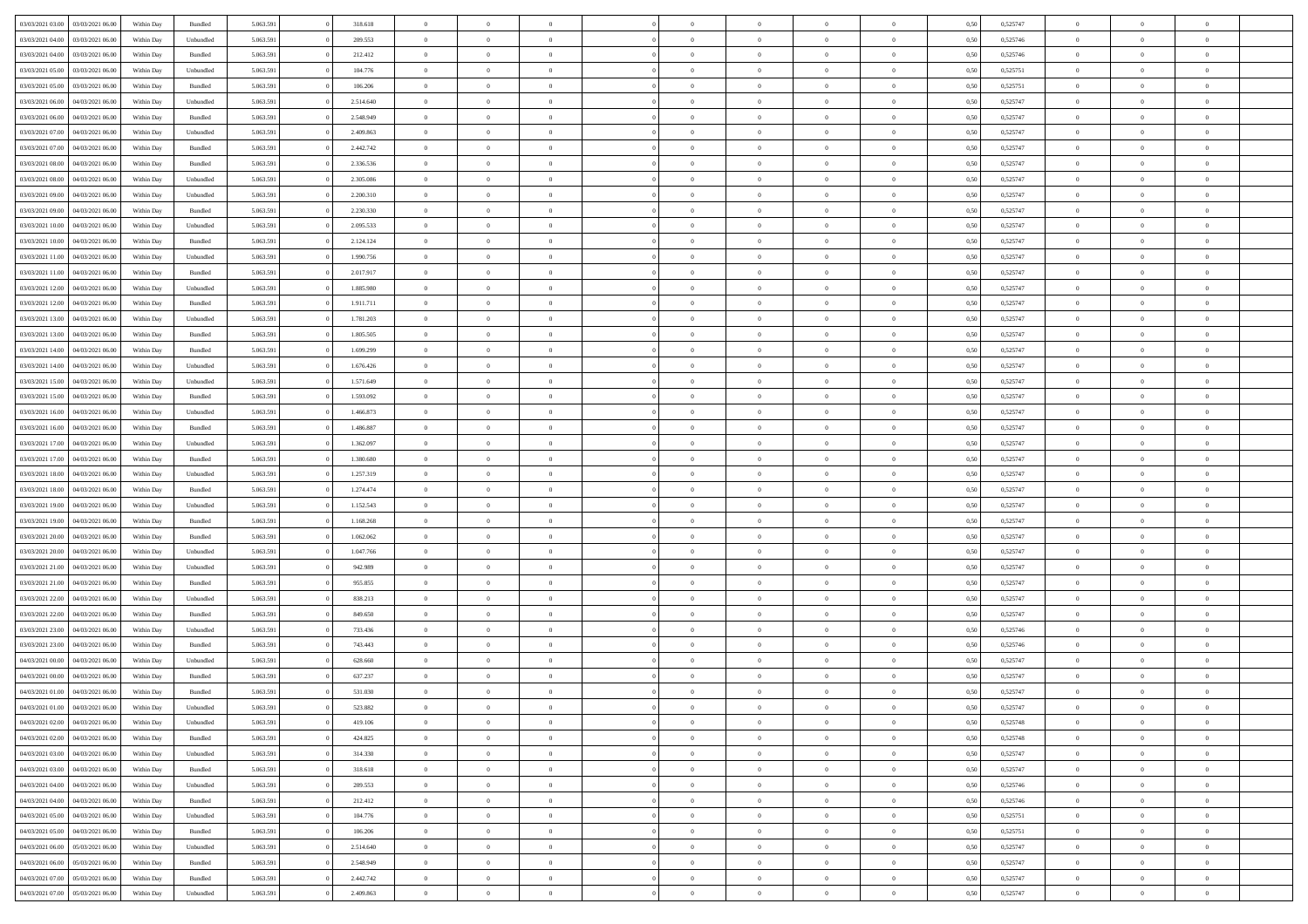| 04/03/2021 08:00                  | 05/03/2021 06:00 | Within Day | Unbundled          | 5.063.591 | 2.305.086 | $\overline{0}$ | $\theta$       |                | $\Omega$       | $\Omega$       | $\overline{0}$ | $\theta$       | 0.50 | 0,525747 | $\theta$       | $\overline{0}$ | $\overline{0}$ |  |
|-----------------------------------|------------------|------------|--------------------|-----------|-----------|----------------|----------------|----------------|----------------|----------------|----------------|----------------|------|----------|----------------|----------------|----------------|--|
|                                   |                  |            |                    |           |           |                |                |                |                |                |                |                |      |          |                |                |                |  |
| 04/03/2021 08:00                  | 05/03/2021 06:00 | Within Day | Bundled            | 5.063.591 | 2.336.536 | $\overline{0}$ | $\theta$       | $\overline{0}$ | $\overline{0}$ | $\bf{0}$       | $\overline{0}$ | $\overline{0}$ | 0,50 | 0,525747 | $\theta$       | $\overline{0}$ | $\overline{0}$ |  |
| 04/03/2021 09:00                  | 05/03/2021 06:00 | Within Day | Unbundled          | 5.063.591 | 2.200.310 | $\overline{0}$ | $\bf{0}$       | $\overline{0}$ | $\overline{0}$ | $\bf{0}$       | $\overline{0}$ | $\mathbf{0}$   | 0,50 | 0,525747 | $\bf{0}$       | $\overline{0}$ | $\bf{0}$       |  |
| 04/03/2021 09:00                  | 05/03/2021 06:00 | Within Dav | Bundled            | 5.063.591 | 2.230.330 | $\overline{0}$ | $\overline{0}$ | $\overline{0}$ | $\overline{0}$ | $\bf{0}$       | $\overline{0}$ | $\overline{0}$ | 0.50 | 0,525747 | $\theta$       | $\theta$       | $\overline{0}$ |  |
| 04/03/2021 10:00                  | 05/03/2021 06:00 | Within Day | Unbundled          | 5.063.591 | 2.095.533 | $\overline{0}$ | $\theta$       | $\overline{0}$ | $\overline{0}$ | $\bf{0}$       | $\overline{0}$ | $\bf{0}$       | 0,50 | 0,525747 | $\theta$       | $\overline{0}$ | $\overline{0}$ |  |
|                                   |                  |            |                    |           |           |                |                |                |                |                |                |                |      |          |                |                |                |  |
| 04/03/2021 10:00                  | 05/03/2021 06:00 | Within Day | Bundled            | 5.063.591 | 2.124.124 | $\overline{0}$ | $\overline{0}$ | $\overline{0}$ | $\overline{0}$ | $\overline{0}$ | $\overline{0}$ | $\mathbf{0}$   | 0,50 | 0,525747 | $\bf{0}$       | $\overline{0}$ | $\bf{0}$       |  |
| 04/03/2021 11:00                  | 05/03/2021 06:00 | Within Dav | Unbundled          | 5.063.591 | 1.990.756 | $\overline{0}$ | $\overline{0}$ | $\overline{0}$ | $\overline{0}$ | $\overline{0}$ | $\overline{0}$ | $\overline{0}$ | 0.50 | 0,525747 | $\theta$       | $\overline{0}$ | $\overline{0}$ |  |
| 04/03/2021 11:00                  | 05/03/2021 06:00 | Within Day | Bundled            | 5.063.591 | 2.017.917 | $\overline{0}$ | $\theta$       | $\overline{0}$ | $\overline{0}$ | $\bf{0}$       | $\overline{0}$ | $\bf{0}$       | 0,50 | 0,525747 | $\theta$       | $\theta$       | $\overline{0}$ |  |
| 04/03/2021 12:00                  | 05/03/2021 06:00 | Within Day | Unbundled          | 5.063.591 | 1.885.980 | $\overline{0}$ | $\overline{0}$ | $\overline{0}$ | $\overline{0}$ | $\bf{0}$       | $\overline{0}$ | $\bf{0}$       | 0,50 | 0,525747 | $\,0\,$        | $\overline{0}$ | $\overline{0}$ |  |
| 04/03/2021 12:00                  | 05/03/2021 06:00 | Within Dav | Bundled            | 5.063.591 | 1.911.711 | $\overline{0}$ | $\overline{0}$ | $\overline{0}$ | $\overline{0}$ | $\overline{0}$ | $\overline{0}$ | $\overline{0}$ | 0.50 | 0,525747 | $\theta$       | $\overline{0}$ | $\overline{0}$ |  |
| 04/03/2021 13:00                  | 05/03/2021 06:00 | Within Day | Bundled            | 5.063.591 | 1.805.505 | $\overline{0}$ | $\theta$       | $\overline{0}$ | $\overline{0}$ | $\bf{0}$       | $\overline{0}$ | $\bf{0}$       | 0,50 | 0,525747 | $\,$ 0 $\,$    | $\overline{0}$ | $\overline{0}$ |  |
| 04/03/2021 13:00                  | 05/03/2021 06:00 | Within Day | Unbundled          | 5.063.591 | 1.781.203 | $\overline{0}$ | $\bf{0}$       | $\overline{0}$ | $\overline{0}$ | $\bf{0}$       | $\overline{0}$ | $\mathbf{0}$   | 0,50 | 0,525747 | $\bf{0}$       | $\overline{0}$ | $\bf{0}$       |  |
| 04/03/2021 14:00                  | 05/03/2021 06:00 | Within Dav | Unbundled          | 5.063.591 | 1.676.426 | $\overline{0}$ | $\overline{0}$ | $\overline{0}$ | $\overline{0}$ | $\bf{0}$       | $\overline{0}$ | $\overline{0}$ | 0.50 | 0,525747 | $\theta$       | $\theta$       | $\overline{0}$ |  |
|                                   |                  |            |                    |           |           |                |                |                |                |                |                |                |      |          |                |                |                |  |
| 04/03/2021 14:00                  | 05/03/2021 06:00 | Within Day | Bundled            | 5.063.591 | 1.699.299 | $\overline{0}$ | $\theta$       | $\overline{0}$ | $\overline{0}$ | $\bf{0}$       | $\overline{0}$ | $\overline{0}$ | 0,50 | 0,525747 | $\theta$       | $\overline{0}$ | $\overline{0}$ |  |
| 04/03/2021 15:00                  | 05/03/2021 06:00 | Within Day | Unbundled          | 5.063.591 | 1.571.649 | $\overline{0}$ | $\overline{0}$ | $\overline{0}$ | $\overline{0}$ | $\overline{0}$ | $\overline{0}$ | $\mathbf{0}$   | 0,50 | 0,525747 | $\bf{0}$       | $\overline{0}$ | $\bf{0}$       |  |
| 04/03/2021 15:00                  | 05/03/2021 06:00 | Within Dav | Bundled            | 5.063.591 | 1.593.092 | $\overline{0}$ | $\overline{0}$ | $\overline{0}$ | $\overline{0}$ | $\overline{0}$ | $\overline{0}$ | $\overline{0}$ | 0.50 | 0,525747 | $\theta$       | $\overline{0}$ | $\overline{0}$ |  |
| 04/03/2021 16:00                  | 05/03/2021 06:00 | Within Day | Unbundled          | 5.063.591 | 1.466.873 | $\overline{0}$ | $\theta$       | $\overline{0}$ | $\overline{0}$ | $\bf{0}$       | $\overline{0}$ | $\bf{0}$       | 0,50 | 0,525747 | $\theta$       | $\theta$       | $\overline{0}$ |  |
| 04/03/2021 16:00                  | 05/03/2021 06:00 | Within Day | Bundled            | 5.063.591 | 1.486.887 | $\overline{0}$ | $\overline{0}$ | $\overline{0}$ | $\overline{0}$ | $\bf{0}$       | $\overline{0}$ | $\bf{0}$       | 0,50 | 0,525747 | $\bf{0}$       | $\overline{0}$ | $\overline{0}$ |  |
| 04/03/2021 17:00                  | 05/03/2021 06:00 | Within Dav | Unbundled          | 5.063.591 | 1.362.097 | $\overline{0}$ | $\overline{0}$ | $\overline{0}$ | $\overline{0}$ | $\overline{0}$ | $\overline{0}$ | $\overline{0}$ | 0.50 | 0,525747 | $\theta$       | $\overline{0}$ | $\overline{0}$ |  |
| 04/03/2021 17:00                  | 05/03/2021 06:00 | Within Day | Bundled            | 5.063.591 | 1.380.680 | $\overline{0}$ | $\theta$       | $\overline{0}$ | $\overline{0}$ | $\bf{0}$       | $\overline{0}$ | $\bf{0}$       | 0,50 | 0,525747 | $\,$ 0 $\,$    | $\overline{0}$ | $\overline{0}$ |  |
| 04/03/2021 18:00                  | 05/03/2021 06:00 | Within Day | Unbundled          | 5.063.591 | 1.257.319 | $\overline{0}$ | $\overline{0}$ | $\overline{0}$ | $\overline{0}$ | $\bf{0}$       | $\overline{0}$ | $\bf{0}$       | 0,50 | 0,525747 | $\bf{0}$       | $\overline{0}$ | $\bf{0}$       |  |
|                                   |                  |            |                    |           |           |                |                |                |                |                |                |                |      |          | $\theta$       |                |                |  |
| 04/03/2021 18:00                  | 05/03/2021 06:00 | Within Dav | Bundled            | 5.063.591 | 1.274.474 | $\overline{0}$ | $\overline{0}$ | $\overline{0}$ | $\overline{0}$ | $\bf{0}$       | $\overline{0}$ | $\overline{0}$ | 0.50 | 0,525747 |                | $\overline{0}$ | $\overline{0}$ |  |
| 04/03/2021 19:00                  | 05/03/2021 06:00 | Within Day | Bundled            | 5.063.591 | 1.168.268 | $\overline{0}$ | $\theta$       | $\overline{0}$ | $\overline{0}$ | $\bf{0}$       | $\overline{0}$ | $\bf{0}$       | 0,50 | 0,525747 | $\,$ 0 $\,$    | $\overline{0}$ | $\overline{0}$ |  |
| 04/03/2021 19:00                  | 05/03/2021 06:00 | Within Day | Unbundled          | 5.063.591 | 1.152.543 | $\overline{0}$ | $\overline{0}$ | $\overline{0}$ | $\bf{0}$       | $\overline{0}$ | $\overline{0}$ | $\mathbf{0}$   | 0,50 | 0,525747 | $\overline{0}$ | $\overline{0}$ | $\bf{0}$       |  |
| 04/03/2021 20:00                  | 05/03/2021 06:00 | Within Dav | Unbundled          | 5.063.591 | 1.047.766 | $\overline{0}$ | $\overline{0}$ | $\overline{0}$ | $\overline{0}$ | $\overline{0}$ | $\overline{0}$ | $\overline{0}$ | 0.50 | 0,525747 | $\theta$       | $\overline{0}$ | $\overline{0}$ |  |
| 04/03/2021 20:00                  | 05/03/2021 06:00 | Within Day | Bundled            | 5.063.591 | 1.062.062 | $\overline{0}$ | $\theta$       | $\overline{0}$ | $\overline{0}$ | $\bf{0}$       | $\overline{0}$ | $\bf{0}$       | 0,50 | 0,525747 | $\theta$       | $\theta$       | $\overline{0}$ |  |
| 04/03/2021 21.00                  | 05/03/2021 06:00 | Within Day | Unbundled          | 5.063.591 | 942.989   | $\overline{0}$ | $\overline{0}$ | $\overline{0}$ | $\bf{0}$       | $\bf{0}$       | $\bf{0}$       | $\bf{0}$       | 0,50 | 0,525747 | $\,0\,$        | $\overline{0}$ | $\overline{0}$ |  |
| 04/03/2021 21:00                  | 05/03/2021 06:00 | Within Day | Bundled            | 5.063.591 | 955.855   | $\overline{0}$ | $\overline{0}$ | $\overline{0}$ | $\overline{0}$ | $\overline{0}$ | $\overline{0}$ | $\overline{0}$ | 0.50 | 0,525747 | $\theta$       | $\overline{0}$ | $\overline{0}$ |  |
| 04/03/2021 22.00                  | 05/03/2021 06:00 | Within Day | Unbundled          | 5.063.591 | 838.213   | $\overline{0}$ | $\theta$       | $\overline{0}$ | $\overline{0}$ | $\bf{0}$       | $\overline{0}$ | $\bf{0}$       | 0,50 | 0,525747 | $\,$ 0 $\,$    | $\overline{0}$ | $\overline{0}$ |  |
|                                   |                  |            |                    |           |           |                |                |                |                |                |                |                |      |          |                |                |                |  |
| 04/03/2021 22.00                  | 05/03/2021 06:00 | Within Day | Bundled            | 5.063.591 | 849.650   | $\overline{0}$ | $\overline{0}$ | $\overline{0}$ | $\bf{0}$       | $\bf{0}$       | $\bf{0}$       | $\bf{0}$       | 0,50 | 0,525747 | $\bf{0}$       | $\overline{0}$ | $\bf{0}$       |  |
| 04/03/2021 23:00                  | 05/03/2021 06:00 | Within Day | Unbundled          | 5.063.591 | 733.436   | $\overline{0}$ | $\Omega$       | $\Omega$       | $\Omega$       | $\Omega$       | $\Omega$       | $\overline{0}$ | 0,50 | 0,525746 | $\,0\,$        | $\theta$       | $\theta$       |  |
| 04/03/2021 23:00                  | 05/03/2021 06:00 | Within Day | Bundled            | 5.063.591 | 743.443   | $\overline{0}$ | $\theta$       | $\overline{0}$ | $\overline{0}$ | $\bf{0}$       | $\overline{0}$ | $\bf{0}$       | 0,50 | 0,525746 | $\theta$       | $\overline{0}$ | $\overline{0}$ |  |
| 05/03/2021 00:00                  | 05/03/2021 06:00 | Within Day | Bundled            | 5.063.591 | 637.237   | $\overline{0}$ | $\overline{0}$ | $\overline{0}$ | $\bf{0}$       | $\overline{0}$ | $\overline{0}$ | $\mathbf{0}$   | 0,50 | 0,525747 | $\bf{0}$       | $\overline{0}$ | $\bf{0}$       |  |
| 05/03/2021 00:00                  | 05/03/2021 06:00 | Within Day | Unbundled          | 5.063.591 | 628,660   | $\overline{0}$ | $\Omega$       | $\Omega$       | $\Omega$       | $\bf{0}$       | $\overline{0}$ | $\overline{0}$ | 0.50 | 0,525747 | $\,0\,$        | $\theta$       | $\theta$       |  |
| 05/03/2021 01:00                  | 05/03/2021 06:00 | Within Day | Unbundled          | 5.063.591 | 523.882   | $\overline{0}$ | $\theta$       | $\overline{0}$ | $\overline{0}$ | $\bf{0}$       | $\overline{0}$ | $\bf{0}$       | 0,50 | 0,525747 | $\theta$       | $\overline{0}$ | $\overline{0}$ |  |
| 05/03/2021 01:00                  | 05/03/2021 06:00 | Within Day | Bundled            | 5.063.591 | 531.030   | $\overline{0}$ | $\overline{0}$ | $\overline{0}$ | $\bf{0}$       | $\bf{0}$       | $\bf{0}$       | $\bf{0}$       | 0,50 | 0,525747 | $\bf{0}$       | $\overline{0}$ | $\bf{0}$       |  |
| 05/03/2021 02:00                  | 05/03/2021 06:00 | Within Day | Unbundled          | 5.063.591 | 419,106   | $\overline{0}$ | $\Omega$       | $\Omega$       | $\Omega$       | $\theta$       | $\theta$       | $\overline{0}$ | 0.50 | 0,525748 | $\theta$       | $\theta$       | $\theta$       |  |
|                                   |                  |            |                    |           |           | $\overline{0}$ | $\overline{0}$ |                |                |                |                |                |      |          |                |                |                |  |
| 05/03/2021 02:00                  | 05/03/2021 06:00 | Within Day | Bundled            | 5.063.591 | 424.825   |                |                | $\overline{0}$ | $\overline{0}$ | $\bf{0}$       | $\overline{0}$ | $\bf{0}$       | 0,50 | 0,525748 | $\,$ 0 $\,$    | $\overline{0}$ | $\overline{0}$ |  |
| 05/03/2021 03:00                  | 05/03/2021 06:00 | Within Day | Unbundled          | 5.063.591 | 314.330   | $\overline{0}$ | $\overline{0}$ | $\overline{0}$ | $\overline{0}$ | $\bf{0}$       | $\overline{0}$ | $\bf{0}$       | 0,50 | 0,525747 | $\bf{0}$       | $\overline{0}$ | $\bf{0}$       |  |
| 05/03/2021 03:00                  | 05/03/2021 06:00 | Within Day | Bundled            | 5.063.591 | 318.618   | $\overline{0}$ | $\Omega$       | $\Omega$       | $\Omega$       | $\overline{0}$ | $\overline{0}$ | $\overline{0}$ | 0,50 | 0,525747 | $\,0\,$        | $\theta$       | $\theta$       |  |
| 05/03/2021 04:00                  | 05/03/2021 06:00 | Within Day | Unbundled          | 5.063.591 | 209.553   | $\overline{0}$ | $\overline{0}$ | $\overline{0}$ | $\overline{0}$ | $\bf{0}$       | $\overline{0}$ | $\bf{0}$       | 0,50 | 0,525746 | $\,$ 0 $\,$    | $\overline{0}$ | $\overline{0}$ |  |
| 05/03/2021 04:00                  | 05/03/2021 06:00 | Within Day | Bundled            | 5.063.591 | 212.412   | $\overline{0}$ | $\overline{0}$ | $\overline{0}$ | $\overline{0}$ | $\bf{0}$       | $\overline{0}$ | $\mathbf{0}$   | 0,50 | 0,525746 | $\bf{0}$       | $\overline{0}$ | $\bf{0}$       |  |
| 05/03/2021 05:00                  | 05/03/2021 06:00 | Within Day | Unbundled          | 5.063.591 | 104,776   | $\overline{0}$ | $\Omega$       | $\Omega$       | $\Omega$       | $\Omega$       | $\Omega$       | $\overline{0}$ | 0.50 | 0,525751 | $\theta$       | $\theta$       | $\theta$       |  |
| 05/03/2021 05:00                  | 05/03/2021 06:00 | Within Day | Bundled            | 5.063.591 | 106.206   | $\overline{0}$ | $\overline{0}$ | $\overline{0}$ | $\bf{0}$       | $\,$ 0         | $\overline{0}$ | $\bf{0}$       | 0,50 | 0,525751 | $\,0\,$        | $\,0\,$        | $\overline{0}$ |  |
| 05/03/2021 06:00 06/03/2021 06:00 |                  | Within Day | $\mathbf B$ undled | 5.063.591 | 2.548.949 | $\bf{0}$       | $\bf{0}$       |                |                |                |                |                | 0,50 | 0,525747 | $\bf{0}$       | $\overline{0}$ |                |  |
| 05/03/2021 06:00                  | 06/03/2021 06:00 | Within Day | Unbundled          | 5.063.591 | 2.514.640 | $\overline{0}$ | $\overline{0}$ | $\overline{0}$ | $\Omega$       | $\theta$       | $\overline{0}$ | $\overline{0}$ | 0,50 | 0,525747 | $\theta$       | $\theta$       | $\theta$       |  |
|                                   |                  |            |                    |           |           |                |                |                |                |                |                |                |      |          |                |                |                |  |
| 05/03/2021 07:00                  | 06/03/2021 06:00 | Within Day | Unbundled          | 5.063.591 | 2.409.863 | $\overline{0}$ | $\,$ 0         | $\overline{0}$ | $\overline{0}$ | $\,$ 0 $\,$    | $\overline{0}$ | $\mathbf{0}$   | 0,50 | 0,525747 | $\,$ 0 $\,$    | $\,$ 0 $\,$    | $\,$ 0         |  |
| 05/03/2021 07:00                  | 06/03/2021 06:00 | Within Day | Bundled            | 5.063.591 | 2.442.742 | $\overline{0}$ | $\overline{0}$ | $\overline{0}$ | $\overline{0}$ | $\overline{0}$ | $\overline{0}$ | $\mathbf{0}$   | 0,50 | 0,525747 | $\overline{0}$ | $\bf{0}$       | $\bf{0}$       |  |
| 05/03/2021 08:00                  | 06/03/2021 06:00 | Within Day | Unbundled          | 5.063.591 | 2.305.086 | $\overline{0}$ | $\theta$       | $\overline{0}$ | $\Omega$       | $\overline{0}$ | $\overline{0}$ | $\bf{0}$       | 0,50 | 0,525747 | $\overline{0}$ | $\theta$       | $\overline{0}$ |  |
| 05/03/2021 08:00                  | 06/03/2021 06:00 | Within Day | Bundled            | 5.063.591 | 2.336.536 | $\overline{0}$ | $\,$ 0         | $\overline{0}$ | $\overline{0}$ | $\overline{0}$ | $\overline{0}$ | $\bf{0}$       | 0,50 | 0,525747 | $\,$ 0 $\,$    | $\overline{0}$ | $\overline{0}$ |  |
| 05/03/2021 09:00                  | 06/03/2021 06:00 | Within Day | Unbundled          | 5.063.591 | 2.200.310 | $\overline{0}$ | $\overline{0}$ | $\overline{0}$ | $\overline{0}$ | $\overline{0}$ | $\overline{0}$ | $\mathbf{0}$   | 0,50 | 0,525747 | $\overline{0}$ | $\bf{0}$       | $\bf{0}$       |  |
| 05/03/2021 09:00                  | 06/03/2021 06:00 | Within Day | Bundled            | 5.063.591 | 2.230.330 | $\overline{0}$ | $\overline{0}$ | $\overline{0}$ | $\Omega$       | $\overline{0}$ | $\overline{0}$ | $\bf{0}$       | 0.50 | 0,525747 | $\overline{0}$ | $\theta$       | $\overline{0}$ |  |
| 05/03/2021 10:00                  | 06/03/2021 06:00 | Within Day | Unbundled          | 5.063.591 | 2.095.533 | $\overline{0}$ | $\,$ 0         | $\overline{0}$ | $\overline{0}$ | $\bf{0}$       | $\overline{0}$ | $\bf{0}$       | 0,50 | 0,525747 | $\,$ 0 $\,$    | $\overline{0}$ | $\overline{0}$ |  |
| 05/03/2021 10:00                  | 06/03/2021 06:00 | Within Day | Bundled            | 5.063.591 | 2.124.124 | $\overline{0}$ | $\bf{0}$       | $\overline{0}$ | $\overline{0}$ | $\overline{0}$ | $\overline{0}$ | $\mathbf{0}$   | 0,50 | 0,525747 | $\overline{0}$ | $\overline{0}$ | $\bf{0}$       |  |
|                                   |                  |            |                    |           |           |                |                |                |                |                |                |                |      |          |                |                |                |  |
| 05/03/2021 11:00                  | 06/03/2021 06:00 | Within Day | Unbundled          | 5.063.591 | 1.990.756 | $\overline{0}$ | $\overline{0}$ | $\overline{0}$ | $\Omega$       | $\overline{0}$ | $\overline{0}$ | $\bf{0}$       | 0.50 | 0,525747 | $\overline{0}$ | $\overline{0}$ | $\overline{0}$ |  |
| 05/03/2021 11:00                  | 06/03/2021 06:00 | Within Day | Bundled            | 5.063.591 | 2.017.917 | $\overline{0}$ | $\bf{0}$       | $\overline{0}$ | $\overline{0}$ | $\bf{0}$       | $\overline{0}$ | $\mathbf{0}$   | 0,50 | 0,525747 | $\,$ 0 $\,$    | $\,$ 0 $\,$    | $\bf{0}$       |  |
| 05/03/2021 12:00                  | 06/03/2021 06:00 | Within Day | Bundled            | 5.063.591 | 1.911.711 | $\overline{0}$ | $\overline{0}$ | $\overline{0}$ | $\overline{0}$ | $\bf{0}$       | $\bf{0}$       | $\mathbf{0}$   | 0,50 | 0,525747 | $\overline{0}$ | $\bf{0}$       | $\bf{0}$       |  |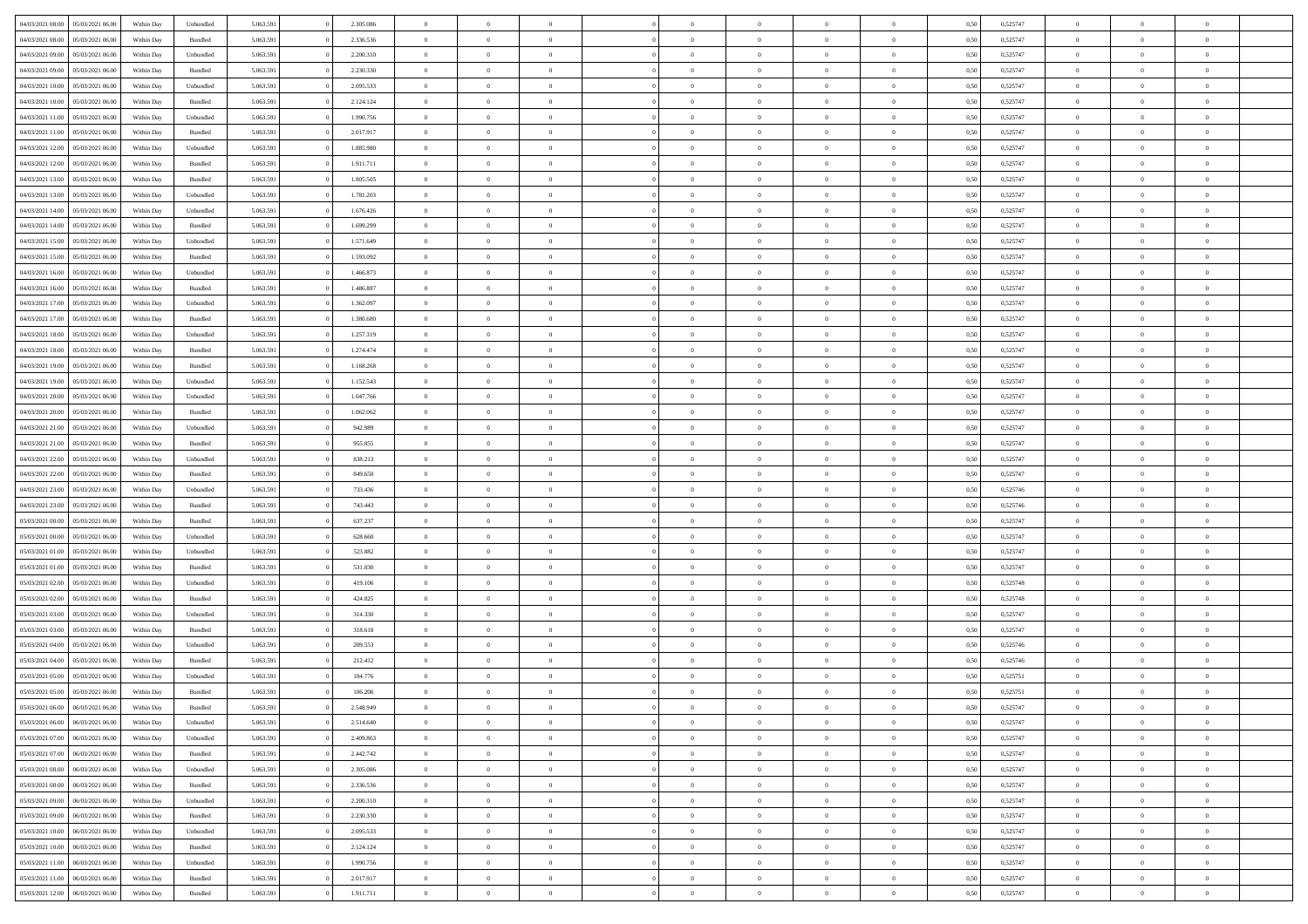| 05/03/2021 12:00 | 06/03/2021 06:00 | Within Day | Unbundled          | 5.063.591 | 1.885.980 | $\overline{0}$ | $\theta$       |                | $\Omega$       | $\Omega$       | $\theta$       | $\theta$       | 0.50 | 0,525747 | $\theta$       | $\overline{0}$ | $\overline{0}$ |  |
|------------------|------------------|------------|--------------------|-----------|-----------|----------------|----------------|----------------|----------------|----------------|----------------|----------------|------|----------|----------------|----------------|----------------|--|
|                  |                  |            |                    |           |           |                |                |                |                |                |                |                |      |          |                |                |                |  |
| 05/03/2021 13:00 | 06/03/2021 06:00 | Within Day | Unbundled          | 5.063.591 | 1.781.203 | $\overline{0}$ | $\theta$       | $\overline{0}$ | $\overline{0}$ | $\bf{0}$       | $\overline{0}$ | $\bf{0}$       | 0,50 | 0,525747 | $\theta$       | $\overline{0}$ | $\overline{0}$ |  |
| 05/03/2021 13:00 | 06/03/2021 06:00 | Within Day | Bundled            | 5.063.591 | 1.805.505 | $\overline{0}$ | $\bf{0}$       | $\overline{0}$ | $\bf{0}$       | $\bf{0}$       | $\bf{0}$       | $\mathbf{0}$   | 0,50 | 0,525747 | $\overline{0}$ | $\overline{0}$ | $\overline{0}$ |  |
| 05/03/2021 14:00 | 06/03/2021 06:00 | Within Dav | Unbundled          | 5.063.591 | 1.676.426 | $\overline{0}$ | $\overline{0}$ | $\overline{0}$ | $\overline{0}$ | $\bf{0}$       | $\overline{0}$ | $\overline{0}$ | 0.50 | 0,525747 | $\theta$       | $\theta$       | $\overline{0}$ |  |
| 05/03/2021 14:00 | 06/03/2021 06:00 | Within Day | Bundled            | 5.063.591 | 1.699.299 | $\overline{0}$ | $\theta$       | $\overline{0}$ | $\overline{0}$ | $\bf{0}$       | $\overline{0}$ | $\bf{0}$       | 0,50 | 0,525747 | $\theta$       | $\overline{0}$ | $\overline{0}$ |  |
| 05/03/2021 15:00 | 06/03/2021 06:00 | Within Day | Unbundled          | 5.063.591 | 1.571.649 | $\overline{0}$ | $\overline{0}$ | $\overline{0}$ | $\bf{0}$       | $\overline{0}$ | $\overline{0}$ | $\mathbf{0}$   | 0,50 | 0,525747 | $\overline{0}$ | $\overline{0}$ | $\bf{0}$       |  |
|                  |                  |            |                    |           |           |                | $\overline{0}$ |                |                | $\overline{0}$ |                |                |      |          | $\theta$       | $\overline{0}$ | $\overline{0}$ |  |
| 05/03/2021 15:00 | 06/03/2021 06:00 | Within Dav | Bundled            | 5.063.591 | 1.593.092 | $\overline{0}$ |                | $\overline{0}$ | $\overline{0}$ |                | $\overline{0}$ | $\overline{0}$ | 0.50 | 0,525747 |                |                |                |  |
| 05/03/2021 16:00 | 06/03/2021 06:00 | Within Day | Unbundled          | 5.063.591 | 1.466.873 | $\overline{0}$ | $\theta$       | $\overline{0}$ | $\overline{0}$ | $\bf{0}$       | $\overline{0}$ | $\bf{0}$       | 0,50 | 0,525747 | $\theta$       | $\theta$       | $\overline{0}$ |  |
| 05/03/2021 16:00 | 06/03/2021 06:00 | Within Day | Bundled            | 5.063.591 | 1.486.887 | $\overline{0}$ | $\overline{0}$ | $\overline{0}$ | $\bf{0}$       | $\bf{0}$       | $\bf{0}$       | $\bf{0}$       | 0,50 | 0,525747 | $\,0\,$        | $\overline{0}$ | $\overline{0}$ |  |
| 05/03/2021 20:00 | 06/03/2021 06:00 | Within Dav | Unbundled          | 5.063.591 | 1.047.766 | $\overline{0}$ | $\overline{0}$ | $\overline{0}$ | $\overline{0}$ | $\overline{0}$ | $\overline{0}$ | $\overline{0}$ | 0.50 | 0,525747 | $\theta$       | $\overline{0}$ | $\overline{0}$ |  |
| 05/03/2021 20:00 | 06/03/2021 06:00 | Within Day | Bundled            | 5.063.591 | 1.062.062 | $\overline{0}$ | $\theta$       | $\overline{0}$ | $\overline{0}$ | $\bf{0}$       | $\overline{0}$ | $\bf{0}$       | 0,50 | 0,525747 | $\,$ 0 $\,$    | $\overline{0}$ | $\overline{0}$ |  |
| 05/03/2021 21.00 | 06/03/2021 06:00 | Within Day | Bundled            | 5.063.591 | 955.855   | $\overline{0}$ | $\bf{0}$       | $\overline{0}$ | $\bf{0}$       | $\bf{0}$       | $\bf{0}$       | $\mathbf{0}$   | 0,50 | 0,525747 | $\bf{0}$       | $\overline{0}$ | $\bf{0}$       |  |
| 05/03/2021 21:00 | 06/03/2021 06:00 | Within Day | Unbundled          | 5.063.591 | 942.989   | $\overline{0}$ | $\overline{0}$ | $\overline{0}$ | $\overline{0}$ | $\bf{0}$       | $\overline{0}$ | $\overline{0}$ | 0.50 | 0,525747 | $\theta$       | $\theta$       | $\overline{0}$ |  |
| 05/03/2021 22.00 | 06/03/2021 06:00 |            |                    | 5.063.591 | 838.213   | $\overline{0}$ | $\theta$       | $\overline{0}$ | $\overline{0}$ | $\bf{0}$       | $\overline{0}$ |                |      | 0,525747 | $\theta$       | $\overline{0}$ | $\overline{0}$ |  |
|                  |                  | Within Day | Unbundled          |           |           |                |                |                |                |                |                | $\bf{0}$       | 0,50 |          |                |                |                |  |
| 05/03/2021 22.00 | 06/03/2021 06:00 | Within Day | Bundled            | 5.063.591 | 849.650   | $\overline{0}$ | $\overline{0}$ | $\overline{0}$ | $\bf{0}$       | $\overline{0}$ | $\overline{0}$ | $\mathbf{0}$   | 0,50 | 0,525747 | $\bf{0}$       | $\overline{0}$ | $\bf{0}$       |  |
| 05/03/2021 23:00 | 06/03/2021 06:00 | Within Dav | Unbundled          | 5.063.591 | 733.436   | $\overline{0}$ | $\overline{0}$ | $\overline{0}$ | $\overline{0}$ | $\overline{0}$ | $\overline{0}$ | $\overline{0}$ | 0.50 | 0,525746 | $\theta$       | $\overline{0}$ | $\overline{0}$ |  |
| 05/03/2021 23:00 | 06/03/2021 06:00 | Within Day | Bundled            | 5.063.591 | 743.443   | $\overline{0}$ | $\theta$       | $\overline{0}$ | $\overline{0}$ | $\bf{0}$       | $\overline{0}$ | $\bf{0}$       | 0,50 | 0,525746 | $\theta$       | $\theta$       | $\overline{0}$ |  |
| 06/03/2021 00:00 | 06/03/2021 06:00 | Within Day | Unbundled          | 5.063.591 | 628.660   | $\overline{0}$ | $\overline{0}$ | $\overline{0}$ | $\bf{0}$       | $\bf{0}$       | $\bf{0}$       | $\bf{0}$       | 0,50 | 0,525747 | $\,0\,$        | $\overline{0}$ | $\overline{0}$ |  |
| 06/03/2021 00:00 | 06/03/2021 06:00 | Within Day | Bundled            | 5.063.591 | 637.237   | $\overline{0}$ | $\overline{0}$ | $\overline{0}$ | $\overline{0}$ | $\overline{0}$ | $\overline{0}$ | $\overline{0}$ | 0.50 | 0,525747 | $\theta$       | $\overline{0}$ | $\overline{0}$ |  |
| 06/03/2021 01:00 | 06/03/2021 06:00 | Within Day | Unbundled          | 5.063.591 | 523.882   | $\overline{0}$ | $\theta$       | $\overline{0}$ | $\overline{0}$ | $\bf{0}$       | $\overline{0}$ | $\bf{0}$       | 0,50 | 0,525747 | $\,$ 0 $\,$    | $\overline{0}$ | $\overline{0}$ |  |
| 06/03/2021 01:00 | 06/03/2021 06:00 | Within Day | Bundled            | 5.063.591 | 531.030   | $\overline{0}$ | $\overline{0}$ | $\overline{0}$ | $\bf{0}$       | $\bf{0}$       | $\bf{0}$       | $\bf{0}$       | 0,50 | 0,525747 | $\,0\,$        | $\overline{0}$ | $\bf{0}$       |  |
| 06/03/2021 02:00 | 06/03/2021 06:00 | Within Day | Bundled            | 5.063.591 | 424.825   | $\overline{0}$ | $\overline{0}$ | $\overline{0}$ | $\overline{0}$ | $\overline{0}$ | $\overline{0}$ | $\overline{0}$ | 0.50 | 0,525748 | $\theta$       | $\overline{0}$ | $\overline{0}$ |  |
|                  |                  |            |                    |           |           |                |                |                |                |                |                |                |      |          |                |                |                |  |
| 06/03/2021 02:00 | 06/03/2021 06:00 | Within Day | Unbundled          | 5.063.591 | 419.106   | $\overline{0}$ | $\theta$       | $\overline{0}$ | $\overline{0}$ | $\bf{0}$       | $\overline{0}$ | $\bf{0}$       | 0,50 | 0,525748 | $\,$ 0 $\,$    | $\overline{0}$ | $\overline{0}$ |  |
| 06/03/2021 03:00 | 06/03/2021 06:00 | Within Day | Unbundled          | 5.063.591 | 314.330   | $\overline{0}$ | $\overline{0}$ | $\overline{0}$ | $\bf{0}$       | $\overline{0}$ | $\overline{0}$ | $\mathbf{0}$   | 0,50 | 0,525747 | $\bf{0}$       | $\overline{0}$ | $\bf{0}$       |  |
| 06/03/2021 03:00 | 06/03/2021 06:00 | Within Dav | Bundled            | 5.063.591 | 318.618   | $\overline{0}$ | $\overline{0}$ | $\overline{0}$ | $\overline{0}$ | $\overline{0}$ | $\overline{0}$ | $\overline{0}$ | 0.50 | 0,525747 | $\theta$       | $\overline{0}$ | $\overline{0}$ |  |
| 06/03/2021 04:00 | 06/03/2021 06:00 | Within Day | Unbundled          | 5.063.591 | 209.553   | $\overline{0}$ | $\theta$       | $\overline{0}$ | $\overline{0}$ | $\bf{0}$       | $\overline{0}$ | $\bf{0}$       | 0,50 | 0,525746 | $\theta$       | $\theta$       | $\overline{0}$ |  |
| 06/03/2021 04:00 | 06/03/2021 06:00 | Within Day | Bundled            | 5.063.591 | 212.412   | $\overline{0}$ | $\overline{0}$ | $\overline{0}$ | $\bf{0}$       | $\bf{0}$       | $\bf{0}$       | $\bf{0}$       | 0,50 | 0,525746 | $\,0\,$        | $\overline{0}$ | $\overline{0}$ |  |
| 06/03/2021 05:00 | 06/03/2021 06:00 | Within Day | Unbundled          | 5.063.591 | 104.776   | $\overline{0}$ | $\overline{0}$ | $\overline{0}$ | $\overline{0}$ | $\overline{0}$ | $\overline{0}$ | $\overline{0}$ | 0.50 | 0,525751 | $\theta$       | $\overline{0}$ | $\overline{0}$ |  |
| 06/03/2021 05:00 | 06/03/2021 06:00 | Within Day | Bundled            | 5.063.591 | 106.206   | $\overline{0}$ | $\theta$       | $\overline{0}$ | $\overline{0}$ | $\bf{0}$       | $\overline{0}$ | $\bf{0}$       | 0,50 | 0,525751 | $\,$ 0 $\,$    | $\overline{0}$ | $\overline{0}$ |  |
|                  |                  |            |                    |           |           |                |                |                |                |                |                |                |      |          |                |                |                |  |
| 06/03/2021 06:00 | 07/03/2021 06:00 | Within Day | Unbundled          | 5.063.591 | 2.514.640 | $\overline{0}$ | $\overline{0}$ | $\overline{0}$ | $\bf{0}$       | $\bf{0}$       | $\bf{0}$       | $\bf{0}$       | 0,50 | 0,525747 | $\bf{0}$       | $\overline{0}$ | $\bf{0}$       |  |
| 06/03/2021 06:00 | 07/03/2021 06:00 | Within Day | Bundled            | 5.063.591 | 2.548.949 | $\overline{0}$ | $\Omega$       | $\Omega$       | $\Omega$       | $\Omega$       | $\overline{0}$ | $\overline{0}$ | 0,50 | 0,525747 | $\,0\,$        | $\theta$       | $\theta$       |  |
| 06/03/2021 07:00 | 07/03/2021 06:00 | Within Day | Unbundled          | 5.063.591 | 2.409.863 | $\overline{0}$ | $\theta$       | $\overline{0}$ | $\overline{0}$ | $\bf{0}$       | $\overline{0}$ | $\bf{0}$       | 0,50 | 0,525747 | $\theta$       | $\overline{0}$ | $\overline{0}$ |  |
| 06/03/2021 07:00 | 07/03/2021 06:00 | Within Day | Bundled            | 5.063.591 | 2.442.742 | $\overline{0}$ | $\overline{0}$ | $\overline{0}$ | $\bf{0}$       | $\overline{0}$ | $\overline{0}$ | $\mathbf{0}$   | 0,50 | 0,525747 | $\bf{0}$       | $\overline{0}$ | $\bf{0}$       |  |
| 06/03/2021 08:00 | 07/03/2021 06:00 | Within Day | Bundled            | 5.063.591 | 2.336.536 | $\overline{0}$ | $\Omega$       | $\Omega$       | $\Omega$       | $\overline{0}$ | $\overline{0}$ | $\overline{0}$ | 0.50 | 0,525747 | $\,0\,$        | $\theta$       | $\theta$       |  |
| 06/03/2021 08:00 | 07/03/2021 06:00 | Within Day | Unbundled          | 5.063.591 | 2.305.086 | $\overline{0}$ | $\theta$       | $\overline{0}$ | $\overline{0}$ | $\bf{0}$       | $\overline{0}$ | $\bf{0}$       | 0,50 | 0,525747 | $\,$ 0 $\,$    | $\overline{0}$ | $\overline{0}$ |  |
| 06/03/2021 09:00 | 07/03/2021 06:00 | Within Day | Unbundled          | 5.063.591 | 2.200.310 | $\overline{0}$ | $\overline{0}$ | $\overline{0}$ | $\bf{0}$       | $\bf{0}$       | $\bf{0}$       | $\bf{0}$       | 0,50 | 0,525747 | $\bf{0}$       | $\overline{0}$ | $\bf{0}$       |  |
| 06/03/2021 09:00 | 07/03/2021 06:00 | Within Day | Bundled            | 5.063.591 | 2.230.330 | $\overline{0}$ | $\Omega$       | $\Omega$       | $\Omega$       | $\overline{0}$ | $\overline{0}$ | $\overline{0}$ | 0.50 | 0,525747 | $\,$ 0 $\,$    | $\theta$       | $\theta$       |  |
| 06/03/2021 10:00 | 07/03/2021 06:00 |            |                    | 5.063.591 | 2.095.533 | $\overline{0}$ | $\theta$       | $\overline{0}$ | $\overline{0}$ | $\bf{0}$       | $\overline{0}$ |                |      | 0,525747 | $\,$ 0 $\,$    | $\overline{0}$ | $\overline{0}$ |  |
|                  |                  | Within Day | Unbundled          |           |           |                |                |                |                |                |                | $\bf{0}$       | 0,50 |          |                |                |                |  |
| 06/03/2021 10:00 | 07/03/2021 06:00 | Within Day | Bundled            | 5.063.591 | 2.124.124 | $\overline{0}$ | $\overline{0}$ | $\overline{0}$ | $\bf{0}$       | $\bf{0}$       | $\bf{0}$       | $\mathbf{0}$   | 0,50 | 0,525747 | $\bf{0}$       | $\overline{0}$ | $\bf{0}$       |  |
| 06/03/2021 11:00 | 07/03/2021 06:00 | Within Day | Unbundled          | 5.063.591 | 1.990.756 | $\overline{0}$ | $\Omega$       | $\overline{0}$ | $\Omega$       | $\overline{0}$ | $\overline{0}$ | $\overline{0}$ | 0,50 | 0,525747 | $\,0\,$        | $\theta$       | $\theta$       |  |
| 06/03/2021 11:00 | 07/03/2021 06:00 | Within Day | Bundled            | 5.063.591 | 2.017.917 | $\overline{0}$ | $\overline{0}$ | $\overline{0}$ | $\overline{0}$ | $\,$ 0         | $\overline{0}$ | $\bf{0}$       | 0,50 | 0,525747 | $\,$ 0 $\,$    | $\overline{0}$ | $\overline{0}$ |  |
| 06/03/2021 12:00 | 07/03/2021 06:00 | Within Day | Unbundled          | 5.063.591 | 1.885.980 | $\overline{0}$ | $\overline{0}$ | $\overline{0}$ | $\bf{0}$       | $\bf{0}$       | $\overline{0}$ | $\mathbf{0}$   | 0,50 | 0,525747 | $\overline{0}$ | $\overline{0}$ | $\bf{0}$       |  |
| 06/03/2021 12:00 | 07/03/2021 06:00 | Within Day | Bundled            | 5.063.591 | 1.911.711 | $\overline{0}$ | $\Omega$       | $\Omega$       | $\Omega$       | $\Omega$       | $\Omega$       | $\overline{0}$ | 0.50 | 0,525747 | $\theta$       | $\theta$       | $\theta$       |  |
| 06/03/2021 13:00 | 07/03/2021 06:00 | Within Day | Unbundled          | 5.063.591 | 1.781.203 | $\overline{0}$ | $\overline{0}$ | $\bf{0}$       | $\bf{0}$       | $\,$ 0         | $\bf{0}$       | $\bf{0}$       | 0,50 | 0,525747 | $\,0\,$        | $\,$ 0 $\,$    | $\overline{0}$ |  |
| 06/03/2021 13:00 | 07/03/2021 06:00 | Within Day | $\mathbf B$ undled | 5.063.591 | 1.805.505 | $\bf{0}$       | $\bf{0}$       |                |                |                |                |                | 0,50 | 0,525747 | $\bf{0}$       | $\overline{0}$ |                |  |
| 06/03/2021 14:00 | 07/03/2021 06:00 | Within Day | Bundled            | 5.063.591 | 1.699.299 | $\overline{0}$ | $\overline{0}$ | $\overline{0}$ | $\Omega$       | $\overline{0}$ | $\overline{0}$ | $\overline{0}$ | 0,50 | 0,525747 | $\theta$       | $\theta$       | $\theta$       |  |
|                  |                  |            |                    |           |           |                |                |                |                |                |                |                |      |          |                |                |                |  |
| 06/03/2021 14:00 | 07/03/2021 06:00 | Within Day | Unbundled          | 5.063.591 | 1.676.426 | $\overline{0}$ | $\,$ 0         | $\overline{0}$ | $\bf{0}$       | $\,$ 0 $\,$    | $\overline{0}$ | $\mathbf{0}$   | 0,50 | 0,525747 | $\,$ 0 $\,$    | $\,$ 0 $\,$    | $\,$ 0         |  |
| 06/03/2021 15:00 | 07/03/2021 06:00 | Within Day | Unbundled          | 5.063.591 | 1.571.649 | $\overline{0}$ | $\overline{0}$ | $\overline{0}$ | $\overline{0}$ | $\overline{0}$ | $\overline{0}$ | $\mathbf{0}$   | 0,50 | 0,525747 | $\overline{0}$ | $\bf{0}$       | $\bf{0}$       |  |
| 06/03/2021 15:00 | 07/03/2021 06:00 | Within Day | $\mathbf B$ undled | 5.063.591 | 1.593.092 | $\overline{0}$ | $\overline{0}$ | $\overline{0}$ | $\Omega$       | $\overline{0}$ | $\overline{0}$ | $\overline{0}$ | 0,50 | 0,525747 | $\overline{0}$ | $\theta$       | $\overline{0}$ |  |
| 06/03/2021 16:00 | 07/03/2021 06:00 | Within Day | Unbundled          | 5.063.591 | 1.466.873 | $\overline{0}$ | $\,$ 0         | $\overline{0}$ | $\overline{0}$ | $\,$ 0 $\,$    | $\overline{0}$ | $\mathbf{0}$   | 0,50 | 0,525747 | $\,$ 0 $\,$    | $\overline{0}$ | $\overline{0}$ |  |
| 06/03/2021 16:00 | 07/03/2021 06:00 | Within Day | Bundled            | 5.063.591 | 1.486.887 | $\overline{0}$ | $\overline{0}$ | $\overline{0}$ | $\overline{0}$ | $\overline{0}$ | $\overline{0}$ | $\mathbf{0}$   | 0,50 | 0,525747 | $\overline{0}$ | $\overline{0}$ | $\bf{0}$       |  |
| 06/03/2021 17:00 | 07/03/2021 06:00 | Within Day | Unbundled          | 5.063.591 | 1.362.097 | $\overline{0}$ | $\overline{0}$ | $\overline{0}$ | $\Omega$       | $\overline{0}$ | $\overline{0}$ | $\bf{0}$       | 0.50 | 0,525747 | $\overline{0}$ | $\theta$       | $\overline{0}$ |  |
| 06/03/2021 17:00 | 07/03/2021 06:00 | Within Day | Bundled            | 5.063.591 | 1.380.680 | $\overline{0}$ | $\,$ 0         | $\overline{0}$ | $\bf{0}$       | $\bf{0}$       | $\bf{0}$       | $\bf{0}$       | 0,50 | 0,525747 | $\,$ 0 $\,$    | $\overline{0}$ | $\overline{0}$ |  |
| 06/03/2021 18:00 | 07/03/2021 06:00 | Within Day | Unbundled          | 5.063.591 | 1.257.319 | $\overline{0}$ | $\bf{0}$       | $\overline{0}$ | $\overline{0}$ | $\overline{0}$ | $\overline{0}$ | $\mathbf{0}$   | 0,50 | 0,525747 | $\overline{0}$ | $\overline{0}$ | $\bf{0}$       |  |
|                  |                  |            |                    |           |           |                |                |                |                |                |                |                |      |          |                |                |                |  |
| 06/03/2021 18:00 | 07/03/2021 06:00 | Within Day | Bundled            | 5.063.591 | 1.274.474 | $\overline{0}$ | $\overline{0}$ | $\overline{0}$ | $\Omega$       | $\overline{0}$ | $\overline{0}$ | $\bf{0}$       | 0.50 | 0,525747 | $\overline{0}$ | $\theta$       | $\overline{0}$ |  |
| 06/03/2021 19:00 | 07/03/2021 06:00 | Within Day | Unbundled          | 5.063.591 | 1.152.543 | $\overline{0}$ | $\bf{0}$       | $\overline{0}$ | $\overline{0}$ | $\bf{0}$       | $\bf{0}$       | $\mathbf{0}$   | 0,50 | 0,525747 | $\,$ 0 $\,$    | $\,$ 0 $\,$    | $\bf{0}$       |  |
| 06/03/2021 19:00 | 07/03/2021 06:00 | Within Day | Bundled            | 5.063.591 | 1.168.268 | $\overline{0}$ | $\overline{0}$ | $\overline{0}$ | $\overline{0}$ | $\bf{0}$       | $\bf{0}$       | $\mathbf{0}$   | 0,50 | 0,525747 | $\overline{0}$ | $\bf{0}$       | $\bf{0}$       |  |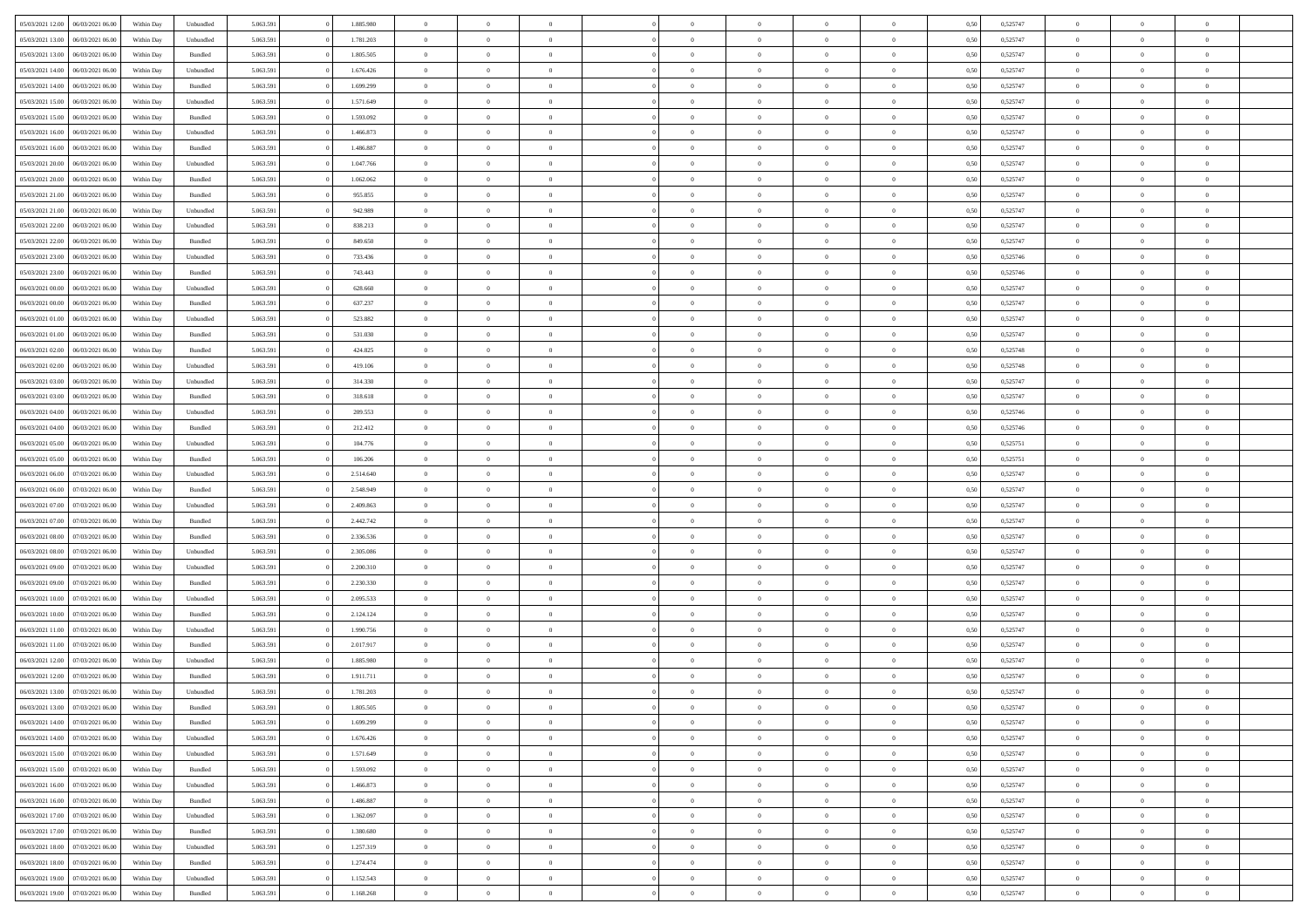| 06/03/2021 20:00                  | 07/03/2021 06:00 | Within Day | Bundled   | 5.063.591 | 1.062.062 | $\overline{0}$ | $\theta$       |                | $\Omega$       | $\Omega$       | $\overline{0}$ | $\theta$       | 0.50 | 0,525747 | $\theta$       | $\overline{0}$ | $\overline{0}$ |  |
|-----------------------------------|------------------|------------|-----------|-----------|-----------|----------------|----------------|----------------|----------------|----------------|----------------|----------------|------|----------|----------------|----------------|----------------|--|
|                                   |                  |            |           |           |           |                |                |                |                |                |                |                |      |          |                |                |                |  |
| 06/03/2021 20:00                  | 07/03/2021 06:00 | Within Day | Unbundled | 5.063.591 | 1.047.766 | $\overline{0}$ | $\overline{0}$ | $\overline{0}$ | $\overline{0}$ | $\bf{0}$       | $\overline{0}$ | $\overline{0}$ | 0,50 | 0,525747 | $\theta$       | $\overline{0}$ | $\overline{0}$ |  |
| 06/03/2021 21.00                  | 07/03/2021 06:00 | Within Day | Bundled   | 5.063.591 | 955.855   | $\overline{0}$ | $\bf{0}$       | $\overline{0}$ | $\bf{0}$       | $\bf{0}$       | $\bf{0}$       | $\mathbf{0}$   | 0,50 | 0,525747 | $\overline{0}$ | $\overline{0}$ | $\overline{0}$ |  |
| 06/03/2021 21:00                  | 07/03/2021 06:00 | Within Dav | Unbundled | 5.063.591 | 942.989   | $\overline{0}$ | $\overline{0}$ | $\overline{0}$ | $\overline{0}$ | $\bf{0}$       | $\overline{0}$ | $\overline{0}$ | 0.50 | 0,525747 | $\theta$       | $\theta$       | $\overline{0}$ |  |
|                                   |                  |            |           |           |           |                |                |                |                |                |                |                |      |          |                |                |                |  |
| 06/03/2021 22.00                  | 07/03/2021 06:00 | Within Day | Bundled   | 5.063.591 | 849.650   | $\overline{0}$ | $\theta$       | $\overline{0}$ | $\overline{0}$ | $\bf{0}$       | $\overline{0}$ | $\bf{0}$       | 0,50 | 0,525747 | $\theta$       | $\overline{0}$ | $\overline{0}$ |  |
| 06/03/2021 22.00                  | 07/03/2021 06:00 | Within Day | Unbundled | 5.063.591 | 838.213   | $\overline{0}$ | $\overline{0}$ | $\overline{0}$ | $\bf{0}$       | $\overline{0}$ | $\overline{0}$ | $\mathbf{0}$   | 0,50 | 0,525747 | $\bf{0}$       | $\overline{0}$ | $\bf{0}$       |  |
| 06/03/2021 23:00                  | 07/03/2021 06:00 | Within Dav | Bundled   | 5.063.591 | 743.443   | $\overline{0}$ | $\overline{0}$ | $\overline{0}$ | $\overline{0}$ | $\overline{0}$ | $\overline{0}$ | $\overline{0}$ | 0.50 | 0,525746 | $\theta$       | $\overline{0}$ | $\overline{0}$ |  |
| 06/03/2021 23:00                  | 07/03/2021 06:00 | Within Day | Unbundled | 5.063.591 | 733.436   | $\overline{0}$ | $\theta$       | $\overline{0}$ | $\overline{0}$ | $\bf{0}$       | $\overline{0}$ | $\bf{0}$       | 0,50 | 0,525746 | $\theta$       | $\theta$       | $\overline{0}$ |  |
| 07/03/2021 00:00                  | 07/03/2021 06:00 | Within Day | Unbundled | 5.063.591 | 628.660   | $\overline{0}$ | $\overline{0}$ | $\overline{0}$ | $\bf{0}$       | $\bf{0}$       | $\bf{0}$       | $\bf{0}$       | 0,50 | 0,525747 | $\,0\,$        | $\overline{0}$ | $\overline{0}$ |  |
|                                   |                  |            |           |           |           |                |                |                |                |                |                |                |      |          |                |                |                |  |
| 07/03/2021 00:00                  | 07/03/2021 06:00 | Within Dav | Bundled   | 5.063.591 | 637.237   | $\overline{0}$ | $\overline{0}$ | $\overline{0}$ | $\overline{0}$ | $\overline{0}$ | $\overline{0}$ | $\overline{0}$ | 0.50 | 0,525747 | $\theta$       | $\overline{0}$ | $\overline{0}$ |  |
| 07/03/2021 01:00                  | 07/03/2021 06:00 | Within Day | Unbundled | 5.063.591 | 523.882   | $\overline{0}$ | $\theta$       | $\overline{0}$ | $\overline{0}$ | $\bf{0}$       | $\overline{0}$ | $\bf{0}$       | 0,50 | 0,525747 | $\,$ 0 $\,$    | $\overline{0}$ | $\overline{0}$ |  |
| 07/03/2021 01:00                  | 07/03/2021 06:00 | Within Day | Bundled   | 5.063.591 | 531.030   | $\overline{0}$ | $\bf{0}$       | $\overline{0}$ | $\bf{0}$       | $\bf{0}$       | $\bf{0}$       | $\bf{0}$       | 0,50 | 0,525747 | $\bf{0}$       | $\overline{0}$ | $\bf{0}$       |  |
| 07/03/2021 02:00                  | 07/03/2021 06:00 | Within Dav | Bundled   | 5.063.591 | 424.825   | $\overline{0}$ | $\overline{0}$ | $\overline{0}$ | $\overline{0}$ | $\bf{0}$       | $\overline{0}$ | $\overline{0}$ | 0.50 | 0,525748 | $\theta$       | $\theta$       | $\overline{0}$ |  |
| 07/03/2021 02.00                  | 07/03/2021 06:00 | Within Day | Unbundled | 5.063.591 | 419.106   | $\overline{0}$ | $\theta$       | $\overline{0}$ | $\overline{0}$ | $\bf{0}$       | $\overline{0}$ | $\overline{0}$ | 0,50 | 0,525748 | $\theta$       | $\overline{0}$ | $\overline{0}$ |  |
|                                   |                  |            |           |           |           |                |                |                |                |                |                |                |      |          |                |                |                |  |
| 07/03/2021 03:00                  | 07/03/2021 06:00 | Within Day | Unbundled | 5.063.591 | 314.330   | $\overline{0}$ | $\overline{0}$ | $\overline{0}$ | $\bf{0}$       | $\overline{0}$ | $\overline{0}$ | $\mathbf{0}$   | 0,50 | 0,525747 | $\bf{0}$       | $\overline{0}$ | $\bf{0}$       |  |
| 07/03/2021 03:00                  | 07/03/2021 06:00 | Within Dav | Bundled   | 5.063.591 | 318.618   | $\overline{0}$ | $\overline{0}$ | $\overline{0}$ | $\overline{0}$ | $\overline{0}$ | $\overline{0}$ | $\overline{0}$ | 0.50 | 0,525747 | $\theta$       | $\overline{0}$ | $\overline{0}$ |  |
| 07/03/2021 04:00                  | 07/03/2021 06:00 | Within Day | Unbundled | 5.063.591 | 209.553   | $\overline{0}$ | $\theta$       | $\overline{0}$ | $\overline{0}$ | $\bf{0}$       | $\overline{0}$ | $\bf{0}$       | 0,50 | 0,525746 | $\theta$       | $\theta$       | $\overline{0}$ |  |
| 07/03/2021 04:00                  | 07/03/2021 06:00 | Within Day | Bundled   | 5.063.591 | 212.412   | $\overline{0}$ | $\overline{0}$ | $\overline{0}$ | $\bf{0}$       | $\bf{0}$       | $\bf{0}$       | $\bf{0}$       | 0,50 | 0,525746 | $\bf{0}$       | $\overline{0}$ | $\overline{0}$ |  |
| 07/03/2021 05:00                  | 07/03/2021 06:00 | Within Dav | Unbundled | 5.063.591 | 104.776   | $\overline{0}$ | $\overline{0}$ | $\overline{0}$ | $\overline{0}$ | $\overline{0}$ | $\overline{0}$ | $\overline{0}$ | 0.50 | 0,525751 | $\theta$       | $\overline{0}$ | $\overline{0}$ |  |
|                                   |                  |            |           |           |           |                |                |                |                |                |                |                |      |          |                |                |                |  |
| 07/03/2021 05:00                  | 07/03/2021 06:00 | Within Day | Bundled   | 5.063.591 | 106.206   | $\overline{0}$ | $\theta$       | $\overline{0}$ | $\overline{0}$ | $\bf{0}$       | $\overline{0}$ | $\bf{0}$       | 0,50 | 0,525751 | $\,$ 0 $\,$    | $\overline{0}$ | $\overline{0}$ |  |
| 07/03/2021 06:00                  | 08/03/2021 06:00 | Within Day | Unbundled | 5.063.591 | 2.514.640 | $\overline{0}$ | $\overline{0}$ | $\overline{0}$ | $\bf{0}$       | $\bf{0}$       | $\bf{0}$       | $\bf{0}$       | 0,50 | 0,525747 | $\,0\,$        | $\overline{0}$ | $\bf{0}$       |  |
| 07/03/2021 06:00                  | 08/03/2021 06:00 | Within Day | Bundled   | 5.063.591 | 2.548.949 | $\overline{0}$ | $\overline{0}$ | $\overline{0}$ | $\overline{0}$ | $\bf{0}$       | $\overline{0}$ | $\overline{0}$ | 0.50 | 0,525747 | $\theta$       | $\overline{0}$ | $\overline{0}$ |  |
| 07/03/2021 07:00                  | 08/03/2021 06:00 | Within Day | Unbundled | 5.063.591 | 2.409.863 | $\overline{0}$ | $\theta$       | $\overline{0}$ | $\overline{0}$ | $\bf{0}$       | $\overline{0}$ | $\bf{0}$       | 0,50 | 0,525747 | $\,$ 0 $\,$    | $\overline{0}$ | $\overline{0}$ |  |
| 07/03/2021 07:00                  | 08/03/2021 06:00 | Within Day | Bundled   | 5.063.591 | 2.442.742 | $\overline{0}$ | $\overline{0}$ | $\overline{0}$ | $\bf{0}$       | $\overline{0}$ | $\overline{0}$ | $\mathbf{0}$   | 0,50 | 0,525747 | $\bf{0}$       | $\overline{0}$ | $\bf{0}$       |  |
|                                   |                  |            |           |           |           |                |                |                |                |                |                |                |      |          |                |                |                |  |
| 07/03/2021 08:00                  | 08/03/2021 06:00 | Within Dav | Bundled   | 5.063.591 | 2.336.536 | $\overline{0}$ | $\overline{0}$ | $\overline{0}$ | $\overline{0}$ | $\overline{0}$ | $\overline{0}$ | $\overline{0}$ | 0.50 | 0,525747 | $\theta$       | $\overline{0}$ | $\overline{0}$ |  |
| 07/03/2021 08:00                  | 08/03/2021 06:00 | Within Day | Unbundled | 5.063.591 | 2.305.086 | $\overline{0}$ | $\theta$       | $\overline{0}$ | $\overline{0}$ | $\bf{0}$       | $\overline{0}$ | $\bf{0}$       | 0,50 | 0,525747 | $\theta$       | $\theta$       | $\overline{0}$ |  |
| 07/03/2021 09:00                  | 08/03/2021 06:00 | Within Day | Unbundled | 5.063.591 | 2.200.310 | $\overline{0}$ | $\overline{0}$ | $\overline{0}$ | $\bf{0}$       | $\bf{0}$       | $\bf{0}$       | $\bf{0}$       | 0,50 | 0,525747 | $\,0\,$        | $\overline{0}$ | $\overline{0}$ |  |
| 07/03/2021 09:00                  | 08/03/2021 06:00 | Within Day | Bundled   | 5.063.591 | 2.230.330 | $\overline{0}$ | $\overline{0}$ | $\overline{0}$ | $\overline{0}$ | $\overline{0}$ | $\overline{0}$ | $\overline{0}$ | 0.50 | 0,525747 | $\theta$       | $\overline{0}$ | $\overline{0}$ |  |
| 07/03/2021 11:00                  | 08/03/2021 06:00 | Within Day | Unbundled | 5.063.591 | 1.990.756 | $\overline{0}$ | $\theta$       | $\overline{0}$ | $\overline{0}$ | $\bf{0}$       | $\overline{0}$ | $\bf{0}$       | 0,50 | 0,525747 | $\,$ 0 $\,$    | $\overline{0}$ | $\overline{0}$ |  |
| 07/03/2021 11:00                  | 08/03/2021 06:00 | Within Day | Bundled   | 5.063.591 | 2.017.917 | $\overline{0}$ | $\overline{0}$ | $\overline{0}$ | $\bf{0}$       | $\bf{0}$       | $\bf{0}$       | $\bf{0}$       | 0,50 | 0,525747 | $\bf{0}$       | $\overline{0}$ | $\bf{0}$       |  |
|                                   |                  |            |           |           | 1.885.980 | $\overline{0}$ | $\Omega$       | $\Omega$       | $\Omega$       | $\Omega$       | $\Omega$       | $\overline{0}$ |      |          | $\,0\,$        | $\theta$       | $\theta$       |  |
| 07/03/2021 12:00                  | 08/03/2021 06:00 | Within Day | Unbundled | 5.063.591 |           |                |                |                |                |                |                |                | 0,50 | 0,525747 |                |                |                |  |
| 07/03/2021 12:00                  | 08/03/2021 06:00 | Within Day | Bundled   | 5.063.591 | 1.911.711 | $\overline{0}$ | $\theta$       | $\overline{0}$ | $\overline{0}$ | $\bf{0}$       | $\overline{0}$ | $\bf{0}$       | 0,50 | 0,525747 | $\theta$       | $\overline{0}$ | $\overline{0}$ |  |
| 07/03/2021 13:00                  | 08/03/2021 06:00 | Within Day | Unbundled | 5.063.591 | 1.781.203 | $\overline{0}$ | $\overline{0}$ | $\overline{0}$ | $\bf{0}$       | $\overline{0}$ | $\overline{0}$ | $\mathbf{0}$   | 0,50 | 0,525747 | $\bf{0}$       | $\overline{0}$ | $\bf{0}$       |  |
| 07/03/2021 13:00                  | 08/03/2021 06:00 | Within Day | Bundled   | 5.063.591 | 1.805.505 | $\overline{0}$ | $\Omega$       | $\Omega$       | $\Omega$       | $\bf{0}$       | $\overline{0}$ | $\overline{0}$ | 0.50 | 0,525747 | $\,0\,$        | $\theta$       | $\theta$       |  |
| 07/03/2021 14:00                  | 08/03/2021 06:00 | Within Day | Unbundled | 5.063.591 | 1.676.426 | $\overline{0}$ | $\theta$       | $\overline{0}$ | $\overline{0}$ | $\bf{0}$       | $\overline{0}$ | $\bf{0}$       | 0,50 | 0,525747 | $\,$ 0 $\,$    | $\overline{0}$ | $\overline{0}$ |  |
| 07/03/2021 14:00                  | 08/03/2021 06:00 | Within Day | Bundled   | 5.063.591 | 1.699.299 | $\overline{0}$ | $\overline{0}$ | $\overline{0}$ | $\bf{0}$       | $\bf{0}$       | $\bf{0}$       | $\bf{0}$       | 0,50 | 0,525747 | $\bf{0}$       | $\overline{0}$ | $\bf{0}$       |  |
|                                   |                  |            |           |           |           |                |                |                |                |                |                |                |      |          |                |                |                |  |
| 07/03/2021 15:00                  | 08/03/2021 06:00 | Within Day | Bundled   | 5.063.591 | 1.593.092 | $\overline{0}$ | $\Omega$       | $\Omega$       | $\Omega$       | $\theta$       | $\theta$       | $\overline{0}$ | 0.50 | 0,525747 | $\,$ 0 $\,$    | $\theta$       | $\theta$       |  |
| 07/03/2021 15:00                  | 08/03/2021 06:00 | Within Day | Unbundled | 5.063.591 | 1.571.649 | $\overline{0}$ | $\theta$       | $\overline{0}$ | $\overline{0}$ | $\bf{0}$       | $\overline{0}$ | $\bf{0}$       | 0,50 | 0,525747 | $\,$ 0 $\,$    | $\overline{0}$ | $\overline{0}$ |  |
| 07/03/2021 16:00                  | 08/03/2021 06:00 | Within Day | Unbundled | 5.063.591 | 1.466.873 | $\overline{0}$ | $\overline{0}$ | $\overline{0}$ | $\bf{0}$       | $\bf{0}$       | $\bf{0}$       | $\bf{0}$       | 0,50 | 0,525747 | $\overline{0}$ | $\overline{0}$ | $\bf{0}$       |  |
| 07/03/2021 16:00                  | 08/03/2021 06:00 | Within Day | Bundled   | 5.063.591 | 1.486.887 | $\overline{0}$ | $\Omega$       | $\Omega$       | $\Omega$       | $\overline{0}$ | $\overline{0}$ | $\overline{0}$ | 0,50 | 0,525747 | $\,0\,$        | $\theta$       | $\theta$       |  |
| 07/03/2021 17:00                  | 08/03/2021 06:00 | Within Day | Unbundled | 5.063.591 | 1.362.097 | $\overline{0}$ | $\overline{0}$ | $\overline{0}$ | $\overline{0}$ | $\bf{0}$       | $\overline{0}$ | $\bf{0}$       | 0,50 | 0,525747 | $\,$ 0 $\,$    | $\overline{0}$ | $\overline{0}$ |  |
| 07/03/2021 17:00                  | 08/03/2021 06:00 | Within Day | Bundled   | 5.063.591 | 1.380.680 | $\overline{0}$ | $\overline{0}$ | $\overline{0}$ | $\bf{0}$       | $\bf{0}$       | $\bf{0}$       | $\mathbf{0}$   | 0,50 | 0,525747 | $\overline{0}$ | $\overline{0}$ | $\bf{0}$       |  |
|                                   |                  |            |           |           |           |                |                |                |                |                |                |                |      |          |                |                |                |  |
| 07/03/2021 18:00                  | 08/03/2021 06:00 | Within Day | Unbundled | 5.063.591 | 1.257.319 | $\overline{0}$ | $\Omega$       | $\Omega$       | $\Omega$       | $\Omega$       | $\Omega$       | $\overline{0}$ | 0.50 | 0,525747 | $\theta$       | $\theta$       | $\theta$       |  |
| 07/03/2021 18:00                  | 08/03/2021 06:00 | Within Day | Bundled   | 5.063.591 | 1.274.474 | $\overline{0}$ | $\overline{0}$ | $\overline{0}$ | $\bf{0}$       | $\,$ 0         | $\bf{0}$       | $\bf{0}$       | 0,50 | 0,525747 | $\,0\,$        | $\,$ 0 $\,$    | $\overline{0}$ |  |
| 07/03/2021 19:00 08/03/2021 06:00 |                  | Within Day | Unbundled | 5.063.591 | 1.152.543 | $\bf{0}$       | $\bf{0}$       |                |                |                |                |                | 0,50 | 0,525747 | $\bf{0}$       | $\overline{0}$ |                |  |
| 07/03/2021 19:00                  | 08/03/2021 06:00 | Within Day | Bundled   | 5.063.591 | 1.168.268 | $\overline{0}$ | $\overline{0}$ | $\overline{0}$ | $\Omega$       | $\overline{0}$ | $\overline{0}$ | $\overline{0}$ | 0,50 | 0,525747 | $\theta$       | $\theta$       | $\theta$       |  |
| 07/03/2021 20:00                  | 08/03/2021 06:00 | Within Day | Unbundled | 5.063.591 | 1.047.766 | $\overline{0}$ | $\bf{0}$       | $\overline{0}$ | $\bf{0}$       | $\,$ 0 $\,$    | $\overline{0}$ | $\,$ 0 $\,$    | 0,50 | 0,525747 | $\,$ 0 $\,$    | $\,$ 0 $\,$    | $\,$ 0         |  |
| 07/03/2021 20:00                  | 08/03/2021 06:00 | Within Day | Bundled   | 5.063.591 | 1.062.062 | $\overline{0}$ | $\overline{0}$ | $\overline{0}$ | $\overline{0}$ | $\overline{0}$ | $\overline{0}$ | $\mathbf{0}$   | 0,50 | 0,525747 | $\overline{0}$ | $\bf{0}$       | $\overline{0}$ |  |
|                                   |                  |            |           |           |           |                |                |                |                |                |                |                |      |          |                |                |                |  |
| 07/03/2021 21:00                  | 08/03/2021 06:00 | Within Day | Bundled   | 5.063.591 | 955.855   | $\overline{0}$ | $\overline{0}$ | $\overline{0}$ | $\Omega$       | $\overline{0}$ | $\overline{0}$ | $\overline{0}$ | 0,50 | 0,525747 | $\overline{0}$ | $\theta$       | $\overline{0}$ |  |
| 07/03/2021 21:00                  | 08/03/2021 06:00 | Within Day | Unbundled | 5.063.591 | 942.989   | $\overline{0}$ | $\,$ 0         | $\overline{0}$ | $\overline{0}$ | $\,$ 0 $\,$    | $\overline{0}$ | $\mathbf{0}$   | 0,50 | 0,525747 | $\,$ 0 $\,$    | $\overline{0}$ | $\overline{0}$ |  |
| 07/03/2021 22.00                  | 08/03/2021 06:00 | Within Day | Unbundled | 5.063.591 | 838.213   | $\overline{0}$ | $\overline{0}$ | $\overline{0}$ | $\overline{0}$ | $\overline{0}$ | $\overline{0}$ | $\mathbf{0}$   | 0,50 | 0,525747 | $\overline{0}$ | $\overline{0}$ | $\bf{0}$       |  |
| 07/03/2021 22.00                  | 08/03/2021 06:00 | Within Day | Bundled   | 5.063.591 | 849.650   | $\overline{0}$ | $\overline{0}$ | $\overline{0}$ | $\overline{0}$ | $\overline{0}$ | $\overline{0}$ | $\bf{0}$       | 0.50 | 0,525747 | $\overline{0}$ | $\theta$       | $\overline{0}$ |  |
| 07/03/2021 23:00                  | 08/03/2021 06:00 | Within Day | Unbundled | 5.063.591 | 733.436   | $\overline{0}$ | $\,$ 0         | $\overline{0}$ | $\bf{0}$       | $\bf{0}$       | $\bf{0}$       | $\bf{0}$       | 0,50 | 0,525746 | $\,$ 0 $\,$    | $\overline{0}$ | $\overline{0}$ |  |
|                                   |                  |            |           |           |           |                |                |                |                |                |                |                |      |          |                |                |                |  |
| 07/03/2021 23:00                  | 08/03/2021 06:00 | Within Day | Bundled   | 5.063.591 | 743.443   | $\overline{0}$ | $\bf{0}$       | $\overline{0}$ | $\overline{0}$ | $\overline{0}$ | $\overline{0}$ | $\mathbf{0}$   | 0,50 | 0,525746 | $\overline{0}$ | $\overline{0}$ | $\bf{0}$       |  |
| 08/03/2021 00:00                  | 08/03/2021 06:00 | Within Day | Unbundled | 5.063.591 | 628.660   | $\overline{0}$ | $\overline{0}$ | $\overline{0}$ | $\Omega$       | $\overline{0}$ | $\overline{0}$ | $\overline{0}$ | 0.50 | 0,525747 | $\overline{0}$ | $\overline{0}$ | $\overline{0}$ |  |
| 08/03/2021 00:00                  | 08/03/2021 06:00 | Within Day | Bundled   | 5.063.591 | 637.237   | $\overline{0}$ | $\bf{0}$       | $\overline{0}$ | $\bf{0}$       | $\bf{0}$       | $\bf{0}$       | $\mathbf{0}$   | 0,50 | 0,525747 | $\,$ 0 $\,$    | $\,$ 0 $\,$    | $\bf{0}$       |  |
| 08/03/2021 01:00                  | 08/03/2021 06:00 | Within Day | Unbundled | 5.063.591 | 523.882   | $\overline{0}$ | $\overline{0}$ | $\overline{0}$ | $\overline{0}$ | $\overline{0}$ | $\bf{0}$       | $\mathbf{0}$   | 0,50 | 0,525747 | $\overline{0}$ | $\bf{0}$       | $\overline{0}$ |  |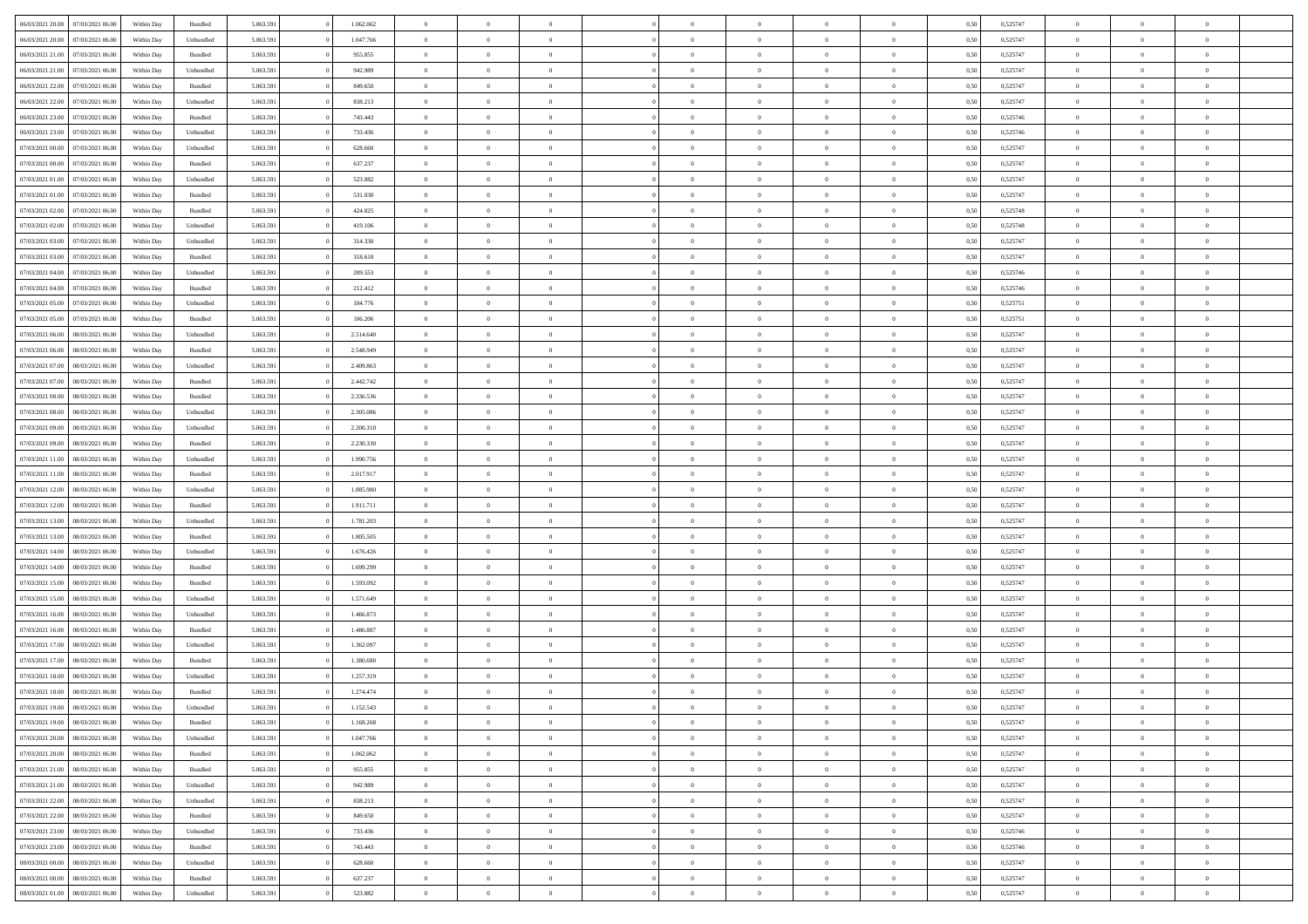| 08/03/2021 01:00                  | 08/03/2021 06:00 | Within Day | Bundled            | 5.063.591 | 531.030   | $\overline{0}$ | $\theta$       |                | $\Omega$       | $\Omega$       | $\Omega$       | $\theta$       | 0.50 | 0,525747 | $\theta$       | $\theta$       | $\theta$       |  |
|-----------------------------------|------------------|------------|--------------------|-----------|-----------|----------------|----------------|----------------|----------------|----------------|----------------|----------------|------|----------|----------------|----------------|----------------|--|
|                                   |                  |            |                    |           |           |                |                |                |                |                |                |                |      |          |                |                |                |  |
| 08/03/2021 02:00                  | 08/03/2021 06:00 | Within Day | Bundled            | 5.063.591 | 424.825   | $\overline{0}$ | $\theta$       | $\overline{0}$ | $\overline{0}$ | $\bf{0}$       | $\overline{0}$ | $\overline{0}$ | 0,50 | 0,525748 | $\theta$       | $\overline{0}$ | $\overline{0}$ |  |
| 08/03/2021 02:00                  | 08/03/2021 06:00 | Within Day | Unbundled          | 5.063.591 | 419.106   | $\overline{0}$ | $\overline{0}$ | $\overline{0}$ | $\bf{0}$       | $\bf{0}$       | $\bf{0}$       | $\bf{0}$       | 0,50 | 0,525748 | $\bf{0}$       | $\overline{0}$ | $\overline{0}$ |  |
| 08/03/2021 03:00                  | 08/03/2021 06:00 | Within Dav | Unbundled          | 5.063.591 | 314.330   | $\overline{0}$ | $\overline{0}$ | $\overline{0}$ | $\overline{0}$ | $\bf{0}$       | $\overline{0}$ | $\overline{0}$ | 0.50 | 0,525747 | $\theta$       | $\theta$       | $\overline{0}$ |  |
|                                   |                  |            |                    |           |           |                |                |                |                |                |                |                |      |          |                |                |                |  |
| 08/03/2021 03:00                  | 08/03/2021 06:00 | Within Day | Bundled            | 5.063.591 | 318.618   | $\overline{0}$ | $\theta$       | $\overline{0}$ | $\overline{0}$ | $\bf{0}$       | $\overline{0}$ | $\bf{0}$       | 0,50 | 0,525747 | $\theta$       | $\overline{0}$ | $\overline{0}$ |  |
| 08/03/2021 04:00                  | 08/03/2021 06:00 | Within Day | Unbundled          | 5.063.591 | 209.553   | $\overline{0}$ | $\bf{0}$       | $\overline{0}$ | $\bf{0}$       | $\overline{0}$ | $\overline{0}$ | $\mathbf{0}$   | 0,50 | 0,525746 | $\bf{0}$       | $\overline{0}$ | $\bf{0}$       |  |
| 08/03/2021 04:00                  | 08/03/2021 06:00 | Within Dav | Bundled            | 5.063.591 | 212.412   | $\overline{0}$ | $\overline{0}$ | $\overline{0}$ | $\overline{0}$ | $\overline{0}$ | $\overline{0}$ | $\overline{0}$ | 0.50 | 0,525746 | $\theta$       | $\overline{0}$ | $\overline{0}$ |  |
| 08/03/2021 05:00                  | 08/03/2021 06:00 | Within Day | Unbundled          | 5.063.591 | 104.776   | $\overline{0}$ | $\theta$       | $\overline{0}$ | $\overline{0}$ | $\bf{0}$       | $\overline{0}$ | $\bf{0}$       | 0,50 | 0,525751 | $\theta$       | $\theta$       | $\overline{0}$ |  |
|                                   |                  |            |                    |           |           |                | $\overline{0}$ |                |                | $\bf{0}$       |                |                |      |          | $\,0\,$        | $\overline{0}$ | $\overline{0}$ |  |
| 08/03/2021 05:00                  | 08/03/2021 06:00 | Within Day | Bundled            | 5.063.591 | 106.206   | $\overline{0}$ |                | $\overline{0}$ | $\bf{0}$       |                | $\bf{0}$       | $\bf{0}$       | 0,50 | 0,525751 |                |                |                |  |
| 08/03/2021 06:00                  | 09/03/2021 06:00 | Within Dav | Unbundled          | 5.063.591 | 2.514.640 | $\overline{0}$ | $\overline{0}$ | $\overline{0}$ | $\overline{0}$ | $\overline{0}$ | $\overline{0}$ | $\overline{0}$ | 0.50 | 0,525747 | $\theta$       | $\overline{0}$ | $\overline{0}$ |  |
| 08/03/2021 06:00                  | 09/03/2021 06:00 | Within Day | Bundled            | 5.063.591 | 2.548.949 | $\overline{0}$ | $\theta$       | $\overline{0}$ | $\overline{0}$ | $\bf{0}$       | $\overline{0}$ | $\bf{0}$       | 0,50 | 0,525747 | $\,$ 0 $\,$    | $\overline{0}$ | $\overline{0}$ |  |
| 08/03/2021 07:00                  | 09/03/2021 06:00 | Within Day | Unbundled          | 5.063.591 | 2.409.863 | $\overline{0}$ | $\overline{0}$ | $\overline{0}$ | $\bf{0}$       | $\bf{0}$       | $\bf{0}$       | $\bf{0}$       | 0,50 | 0,525747 | $\bf{0}$       | $\overline{0}$ | $\overline{0}$ |  |
| 08/03/2021 07:00                  | 09/03/2021 06:00 | Within Dav | Bundled            | 5.063.591 | 2.442.742 | $\overline{0}$ | $\overline{0}$ | $\overline{0}$ | $\overline{0}$ | $\bf{0}$       | $\overline{0}$ | $\overline{0}$ | 0.50 | 0,525747 | $\theta$       | $\theta$       | $\overline{0}$ |  |
|                                   |                  |            |                    |           |           | $\overline{0}$ | $\theta$       | $\overline{0}$ |                | $\bf{0}$       | $\overline{0}$ | $\overline{0}$ |      |          | $\theta$       | $\theta$       | $\overline{0}$ |  |
| 08/03/2021 08:00                  | 09/03/2021 06:00 | Within Day | Bundled            | 5.063.591 | 2.336.536 |                |                |                | $\overline{0}$ |                |                |                | 0,50 | 0,525747 |                |                |                |  |
| 08/03/2021 08:00                  | 09/03/2021 06:00 | Within Day | Unbundled          | 5.063.591 | 2.305.086 | $\overline{0}$ | $\bf{0}$       | $\overline{0}$ | $\bf{0}$       | $\overline{0}$ | $\overline{0}$ | $\mathbf{0}$   | 0,50 | 0,525747 | $\bf{0}$       | $\overline{0}$ | $\bf{0}$       |  |
| 08/03/2021 09:00                  | 09/03/2021 06:00 | Within Dav | Unbundled          | 5.063.591 | 2.200.310 | $\overline{0}$ | $\overline{0}$ | $\overline{0}$ | $\overline{0}$ | $\overline{0}$ | $\overline{0}$ | $\overline{0}$ | 0.50 | 0,525747 | $\theta$       | $\overline{0}$ | $\overline{0}$ |  |
| 08/03/2021 09:00                  | 09/03/2021 06:00 | Within Day | Bundled            | 5.063.591 | 2.230.330 | $\overline{0}$ | $\theta$       | $\overline{0}$ | $\overline{0}$ | $\bf{0}$       | $\overline{0}$ | $\bf{0}$       | 0,50 | 0,525747 | $\theta$       | $\theta$       | $\overline{0}$ |  |
| 08/03/2021 10:00                  | 09/03/2021 06:00 | Within Day | Unbundled          | 5.063.591 | 2.095.533 | $\overline{0}$ | $\overline{0}$ | $\overline{0}$ | $\bf{0}$       | $\bf{0}$       | $\bf{0}$       | $\bf{0}$       | 0,50 | 0,525747 | $\,0\,$        | $\overline{0}$ | $\overline{0}$ |  |
|                                   |                  |            |                    |           |           |                |                |                |                |                |                |                |      |          |                |                |                |  |
| 08/03/2021 10:00                  | 09/03/2021 06:00 | Within Day | Bundled            | 5.063.591 | 2.124.124 | $\overline{0}$ | $\overline{0}$ | $\overline{0}$ | $\overline{0}$ | $\overline{0}$ | $\overline{0}$ | $\overline{0}$ | 0.50 | 0,525747 | $\theta$       | $\overline{0}$ | $\overline{0}$ |  |
| 08/03/2021 11:00                  | 09/03/2021 06:00 | Within Day | Unbundled          | 5.063.591 | 1.990.756 | $\overline{0}$ | $\theta$       | $\overline{0}$ | $\overline{0}$ | $\bf{0}$       | $\overline{0}$ | $\bf{0}$       | 0,50 | 0,525747 | $\theta$       | $\theta$       | $\overline{0}$ |  |
| 08/03/2021 11:00                  | 09/03/2021 06:00 | Within Day | Bundled            | 5.063.591 | 2.017.917 | $\overline{0}$ | $\overline{0}$ | $\overline{0}$ | $\bf{0}$       | $\bf{0}$       | $\bf{0}$       | $\bf{0}$       | 0,50 | 0,525747 | $\,0\,$        | $\overline{0}$ | $\overline{0}$ |  |
| 08/03/2021 12:00                  | 09/03/2021 06:00 | Within Day | Unbundled          | 5.063.591 | 1.885.980 | $\overline{0}$ | $\overline{0}$ | $\overline{0}$ | $\overline{0}$ | $\bf{0}$       | $\overline{0}$ | $\overline{0}$ | 0.50 | 0,525747 | $\theta$       | $\theta$       | $\overline{0}$ |  |
| 08/03/2021 12:00                  | 09/03/2021 06:00 | Within Day | Bundled            | 5.063.591 | 1.911.711 | $\overline{0}$ | $\theta$       | $\overline{0}$ | $\overline{0}$ | $\bf{0}$       | $\overline{0}$ | $\bf{0}$       | 0,50 | 0,525747 | $\theta$       | $\overline{0}$ | $\overline{0}$ |  |
|                                   |                  |            |                    |           |           |                |                |                |                |                |                |                |      |          |                |                |                |  |
| 08/03/2021 13:00                  | 09/03/2021 06:00 | Within Day | Unbundled          | 5.063.591 | 1.781.203 | $\overline{0}$ | $\bf{0}$       | $\overline{0}$ | $\bf{0}$       | $\overline{0}$ | $\overline{0}$ | $\mathbf{0}$   | 0,50 | 0,525747 | $\bf{0}$       | $\overline{0}$ | $\bf{0}$       |  |
| 08/03/2021 13:00                  | 09/03/2021 06:00 | Within Dav | Bundled            | 5.063.591 | 1.805.505 | $\overline{0}$ | $\overline{0}$ | $\overline{0}$ | $\overline{0}$ | $\overline{0}$ | $\overline{0}$ | $\overline{0}$ | 0.50 | 0,525747 | $\theta$       | $\overline{0}$ | $\overline{0}$ |  |
| 08/03/2021 14:00                  | 09/03/2021 06:00 | Within Day | Bundled            | 5.063.591 | 1.699.299 | $\overline{0}$ | $\theta$       | $\overline{0}$ | $\overline{0}$ | $\bf{0}$       | $\overline{0}$ | $\bf{0}$       | 0,50 | 0,525747 | $\theta$       | $\theta$       | $\overline{0}$ |  |
| 08/03/2021 14:00                  | 09/03/2021 06:00 | Within Day | Unbundled          | 5.063.591 | 1.676.426 | $\overline{0}$ | $\overline{0}$ | $\overline{0}$ | $\bf{0}$       | $\bf{0}$       | $\bf{0}$       | $\bf{0}$       | 0,50 | 0,525747 | $\,0\,$        | $\overline{0}$ | $\overline{0}$ |  |
| 08/03/2021 15:00                  | 09/03/2021 06:00 | Within Day | Unbundled          | 5.063.591 | 1.571.649 | $\overline{0}$ | $\overline{0}$ | $\overline{0}$ | $\overline{0}$ | $\overline{0}$ | $\overline{0}$ | $\overline{0}$ | 0.50 | 0,525747 | $\theta$       | $\overline{0}$ | $\overline{0}$ |  |
|                                   |                  |            |                    |           |           |                |                |                |                |                |                |                |      |          |                |                |                |  |
| 08/03/2021 15:00                  | 09/03/2021 06:00 | Within Day | Bundled            | 5.063.591 | 1.593.092 | $\overline{0}$ | $\theta$       | $\overline{0}$ | $\overline{0}$ | $\bf{0}$       | $\overline{0}$ | $\bf{0}$       | 0,50 | 0,525747 | $\,$ 0 $\,$    | $\theta$       | $\overline{0}$ |  |
| 08/03/2021 16:00                  | 09/03/2021 06:00 | Within Day | Unbundled          | 5.063.591 | 1.466.873 | $\overline{0}$ | $\overline{0}$ | $\overline{0}$ | $\bf{0}$       | $\bf{0}$       | $\bf{0}$       | $\bf{0}$       | 0,50 | 0,525747 | $\bf{0}$       | $\overline{0}$ | $\overline{0}$ |  |
| 08/03/2021 16:00                  | 09/03/2021 06:00 | Within Day | Bundled            | 5.063.591 | 1.486.887 | $\overline{0}$ | $\Omega$       | $\Omega$       | $\Omega$       | $\Omega$       | $\Omega$       | $\overline{0}$ | 0,50 | 0,525747 | $\,0\,$        | $\theta$       | $\theta$       |  |
| 08/03/2021 17:00                  | 09/03/2021 06:00 | Within Day | Unbundled          | 5.063.591 | 1.362.097 | $\overline{0}$ | $\theta$       | $\overline{0}$ | $\overline{0}$ | $\bf{0}$       | $\overline{0}$ | $\bf{0}$       | 0,50 | 0,525747 | $\theta$       | $\theta$       | $\overline{0}$ |  |
|                                   |                  |            |                    |           |           |                |                |                |                | $\bf{0}$       |                |                |      |          |                | $\overline{0}$ | $\bf{0}$       |  |
| 08/03/2021 17:00                  | 09/03/2021 06:00 | Within Day | Bundled            | 5.063.591 | 1.380.680 | $\overline{0}$ | $\overline{0}$ | $\overline{0}$ | $\bf{0}$       |                | $\overline{0}$ | $\mathbf{0}$   | 0,50 | 0,525747 | $\bf{0}$       |                |                |  |
| 08/03/2021 18:00                  | 09/03/2021 06:00 | Within Day | Unbundled          | 5.063.591 | 1.257.319 | $\overline{0}$ | $\Omega$       | $\Omega$       | $\Omega$       | $\bf{0}$       | $\overline{0}$ | $\overline{0}$ | 0.50 | 0,525747 | $\,0\,$        | $\theta$       | $\theta$       |  |
| 08/03/2021 18:00                  | 09/03/2021 06:00 | Within Day | Bundled            | 5.063.591 | 1.274.474 | $\overline{0}$ | $\theta$       | $\overline{0}$ | $\overline{0}$ | $\bf{0}$       | $\overline{0}$ | $\bf{0}$       | 0,50 | 0,525747 | $\theta$       | $\theta$       | $\overline{0}$ |  |
| 08/03/2021 19:00                  | 09/03/2021 06:00 | Within Day | Unbundled          | 5.063.591 | 1.152.543 | $\overline{0}$ | $\overline{0}$ | $\overline{0}$ | $\bf{0}$       | $\bf{0}$       | $\bf{0}$       | $\bf{0}$       | 0,50 | 0,525747 | $\,0\,$        | $\overline{0}$ | $\overline{0}$ |  |
| 08/03/2021 19:00                  | 09/03/2021 06:00 | Within Day | Bundled            | 5.063.591 | 1.168.268 | $\overline{0}$ | $\Omega$       | $\Omega$       | $\Omega$       | $\theta$       | $\theta$       | $\overline{0}$ | 0.50 | 0,525747 | $\theta$       | $\theta$       | $\theta$       |  |
| 08/03/2021 20:00                  | 09/03/2021 06:00 | Within Day | Bundled            | 5.063.591 | 1.062.062 | $\overline{0}$ | $\theta$       | $\overline{0}$ | $\overline{0}$ | $\bf{0}$       | $\overline{0}$ | $\bf{0}$       | 0,50 | 0,525747 | $\,$ 0 $\,$    | $\overline{0}$ | $\overline{0}$ |  |
|                                   |                  |            |                    |           |           |                |                |                |                |                |                |                |      |          |                |                |                |  |
| 08/03/2021 20:00                  | 09/03/2021 06:00 | Within Day | Unbundled          | 5.063.591 | 1.047.766 | $\overline{0}$ | $\overline{0}$ | $\overline{0}$ | $\bf{0}$       | $\bf{0}$       | $\bf{0}$       | $\bf{0}$       | 0,50 | 0,525747 | $\overline{0}$ | $\overline{0}$ | $\overline{0}$ |  |
| 08/03/2021 21:00                  | 09/03/2021 06:00 | Within Day | Unbundled          | 5.063.591 | 942.989   | $\overline{0}$ | $\Omega$       | $\Omega$       | $\Omega$       | $\Omega$       | $\overline{0}$ | $\overline{0}$ | 0,50 | 0,525747 | $\,0\,$        | $\theta$       | $\theta$       |  |
| 08/03/2021 21:00                  | 09/03/2021 06:00 | Within Day | Bundled            | 5.063.591 | 955.855   | $\overline{0}$ | $\theta$       | $\overline{0}$ | $\overline{0}$ | $\bf{0}$       | $\overline{0}$ | $\bf{0}$       | 0,50 | 0,525747 | $\,$ 0 $\,$    | $\overline{0}$ | $\overline{0}$ |  |
| 08/03/2021 22.00                  | 09/03/2021 06:00 | Within Day | Unbundled          | 5.063.591 | 838.213   | $\overline{0}$ | $\overline{0}$ | $\overline{0}$ | $\bf{0}$       | $\bf{0}$       | $\bf{0}$       | $\mathbf{0}$   | 0,50 | 0,525747 | $\overline{0}$ | $\overline{0}$ | $\bf{0}$       |  |
| 08/03/2021 22.00                  | 09/03/2021 06:00 | Within Day | Bundled            | 5.063.591 | 849,650   | $\overline{0}$ | $\Omega$       | $\Omega$       | $\Omega$       | $\Omega$       | $\Omega$       | $\overline{0}$ | 0.50 | 0,525747 | $\theta$       | $\theta$       | $\theta$       |  |
|                                   |                  |            |                    |           |           |                |                |                |                |                |                |                |      |          |                |                |                |  |
| 08/03/2021 23:00                  | 09/03/2021 06:00 | Within Day | Unbundled          | 5.063.591 | 733.436   | $\overline{0}$ | $\overline{0}$ | $\overline{0}$ | $\bf{0}$       | $\,$ 0         | $\bf{0}$       | $\bf{0}$       | 0,50 | 0,525746 | $\,0\,$        | $\overline{0}$ | $\overline{0}$ |  |
| 08/03/2021 23:00 09/03/2021 06:00 |                  | Within Day | $\mathbf B$ undled | 5.063.591 | 743.443   | $\bf{0}$       | $\bf{0}$       |                |                |                |                |                | 0,50 | 0,525746 | $\bf{0}$       | $\overline{0}$ |                |  |
| 09/03/2021 00:00                  | 09/03/2021 06:00 | Within Day | Unbundled          | 5.063.591 | 628,660   | $\overline{0}$ | $\overline{0}$ | $\overline{0}$ | $\Omega$       | $\overline{0}$ | $\overline{0}$ | $\overline{0}$ | 0,50 | 0,525747 | $\theta$       | $\theta$       | $\theta$       |  |
| 09/03/2021 00:00                  | 09/03/2021 06:00 | Within Day | Bundled            | 5.063.591 | 637.237   | $\overline{0}$ | $\bf{0}$       | $\overline{0}$ | $\bf{0}$       | $\,$ 0 $\,$    | $\overline{0}$ | $\,$ 0 $\,$    | 0,50 | 0,525747 | $\,$ 0 $\,$    | $\,$ 0 $\,$    | $\,$ 0         |  |
| 09/03/2021 01:00                  | 09/03/2021 06:00 | Within Day | Bundled            | 5.063.591 | 531.030   | $\overline{0}$ | $\overline{0}$ | $\overline{0}$ | $\overline{0}$ | $\overline{0}$ | $\overline{0}$ | $\mathbf{0}$   | 0,50 | 0,525747 | $\overline{0}$ | $\overline{0}$ | $\overline{0}$ |  |
|                                   |                  |            |                    |           |           |                |                |                |                |                |                |                |      |          |                |                |                |  |
| 09/03/2021 01:00                  | 09/03/2021 06:00 | Within Day | Unbundled          | 5.063.591 | 523.882   | $\overline{0}$ | $\overline{0}$ | $\overline{0}$ | $\Omega$       | $\overline{0}$ | $\overline{0}$ | $\overline{0}$ | 0,50 | 0,525747 | $\overline{0}$ | $\theta$       | $\overline{0}$ |  |
| 09/03/2021 02:00                  | 09/03/2021 06:00 | Within Day | Unbundled          | 5.063.591 | 419.106   | $\overline{0}$ | $\,$ 0         | $\overline{0}$ | $\bf{0}$       | $\,$ 0 $\,$    | $\overline{0}$ | $\,$ 0 $\,$    | 0,50 | 0,525748 | $\,$ 0 $\,$    | $\overline{0}$ | $\,$ 0         |  |
| 09/03/2021 02:00                  | 09/03/2021 06:00 | Within Day | Bundled            | 5.063.591 | 424.825   | $\overline{0}$ | $\overline{0}$ | $\overline{0}$ | $\overline{0}$ | $\overline{0}$ | $\overline{0}$ | $\mathbf{0}$   | 0,50 | 0,525748 | $\overline{0}$ | $\overline{0}$ | $\overline{0}$ |  |
| 09/03/2021 03:00                  | 09/03/2021 06:00 | Within Day | Unbundled          | 5.063.591 | 314.330   | $\overline{0}$ | $\overline{0}$ | $\overline{0}$ | $\overline{0}$ | $\overline{0}$ | $\overline{0}$ | $\bf{0}$       | 0.50 | 0,525747 | $\overline{0}$ | $\theta$       | $\overline{0}$ |  |
| 09/03/2021 03:00                  | 09/03/2021 06:00 | Within Day | Bundled            | 5.063.591 | 318.618   | $\overline{0}$ | $\,$ 0         | $\overline{0}$ | $\bf{0}$       | $\bf{0}$       | $\bf{0}$       | $\bf{0}$       | 0,50 | 0,525747 | $\,$ 0 $\,$    | $\overline{0}$ | $\overline{0}$ |  |
|                                   |                  |            |                    |           |           |                |                |                |                |                |                |                |      |          |                |                |                |  |
| 09/03/2021 04:00                  | 09/03/2021 06:00 | Within Day | Unbundled          | 5.063.591 | 209.553   | $\overline{0}$ | $\bf{0}$       | $\overline{0}$ | $\overline{0}$ | $\overline{0}$ | $\overline{0}$ | $\mathbf{0}$   | 0,50 | 0,525746 | $\overline{0}$ | $\overline{0}$ | $\bf{0}$       |  |
| 09/03/2021 04:00                  | 09/03/2021 06:00 | Within Day | Bundled            | 5.063.591 | 212.412   | $\overline{0}$ | $\overline{0}$ | $\overline{0}$ | $\Omega$       | $\overline{0}$ | $\overline{0}$ | $\overline{0}$ | 0.50 | 0,525746 | $\overline{0}$ | $\overline{0}$ | $\overline{0}$ |  |
| 09/03/2021 05:00                  | 09/03/2021 06:00 | Within Day | Unbundled          | 5.063.591 | 104.776   | $\overline{0}$ | $\bf{0}$       | $\overline{0}$ | $\bf{0}$       | $\bf{0}$       | $\bf{0}$       | $\mathbf{0}$   | 0,50 | 0,525751 | $\,$ 0 $\,$    | $\,$ 0 $\,$    | $\bf{0}$       |  |
| 09/03/2021 05:00                  | 09/03/2021 06:00 | Within Day | Bundled            | 5.063.591 | 106.206   | $\overline{0}$ | $\overline{0}$ | $\overline{0}$ | $\overline{0}$ | $\overline{0}$ | $\bf{0}$       | $\mathbf{0}$   | 0,50 | 0,525751 | $\overline{0}$ | $\bf{0}$       | $\overline{0}$ |  |
|                                   |                  |            |                    |           |           |                |                |                |                |                |                |                |      |          |                |                |                |  |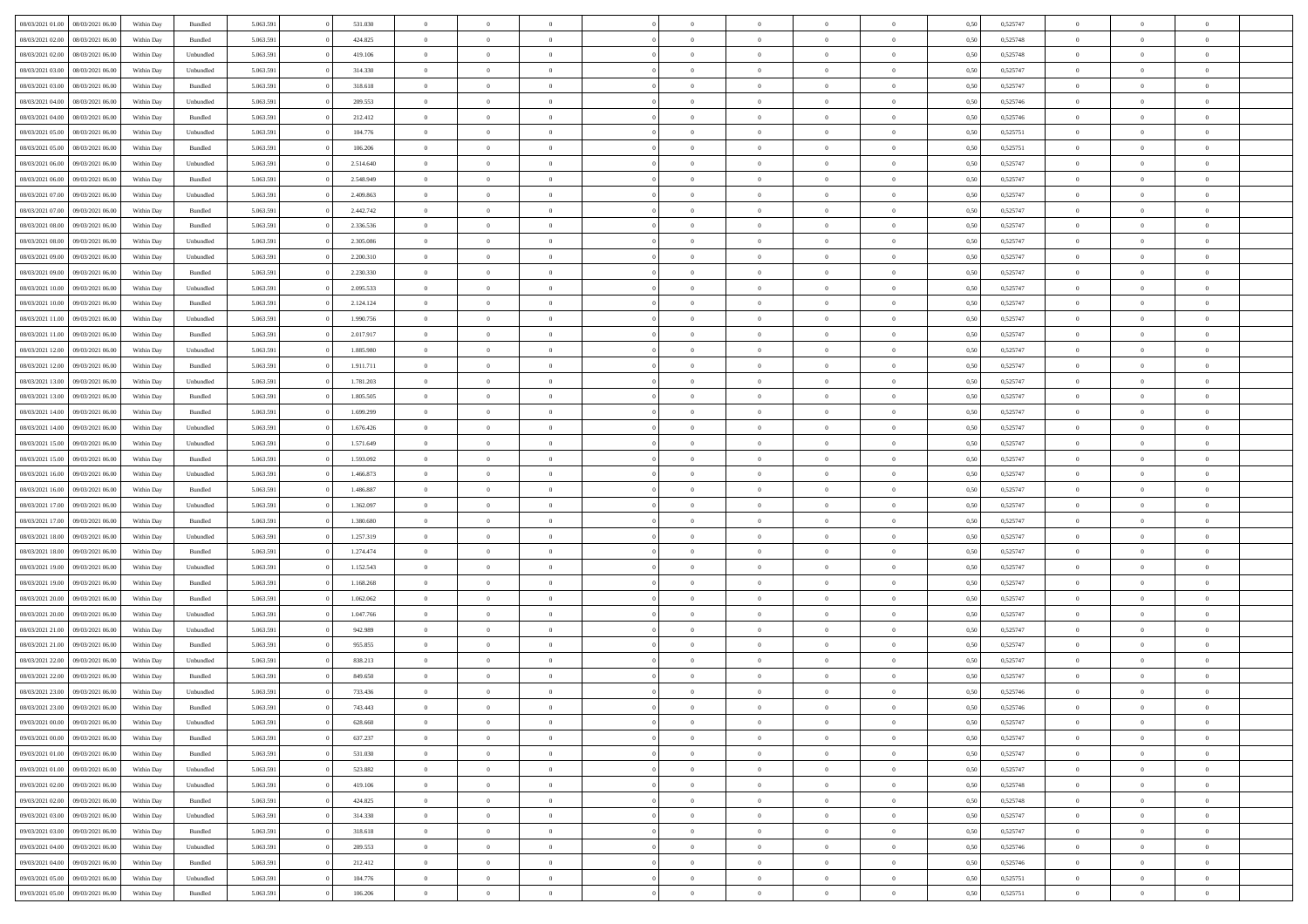| 09/03/2021 06:00 | 10/03/2021 06:00 | Within Day | Unbundled | 5.063.591 | 2.514.640 | $\overline{0}$ | $\theta$       |                | $\Omega$       | $\Omega$       | $\theta$       | $\theta$       | 0.50 | 0,525747 | $\theta$       | $\overline{0}$ | $\overline{0}$ |  |
|------------------|------------------|------------|-----------|-----------|-----------|----------------|----------------|----------------|----------------|----------------|----------------|----------------|------|----------|----------------|----------------|----------------|--|
|                  |                  |            |           |           |           |                |                |                |                |                |                |                |      |          |                |                |                |  |
| 09/03/2021 06:00 | 10/03/2021 06:00 | Within Day | Bundled   | 5.063.591 | 2.548.949 | $\overline{0}$ | $\theta$       | $\overline{0}$ | $\overline{0}$ | $\bf{0}$       | $\overline{0}$ | $\bf{0}$       | 0,50 | 0,525747 | $\theta$       | $\overline{0}$ | $\overline{0}$ |  |
| 09/03/2021 07:00 | 10/03/2021 06:00 | Within Day | Bundled   | 5.063.591 | 2.442.742 | $\overline{0}$ | $\bf{0}$       | $\overline{0}$ | $\bf{0}$       | $\bf{0}$       | $\bf{0}$       | $\mathbf{0}$   | 0,50 | 0,525747 | $\bf{0}$       | $\overline{0}$ | $\overline{0}$ |  |
| 09/03/2021 07:00 | 10/03/2021 06:00 | Within Dav | Unbundled | 5.063.591 | 2.409.863 | $\overline{0}$ | $\overline{0}$ | $\overline{0}$ | $\overline{0}$ | $\bf{0}$       | $\overline{0}$ | $\overline{0}$ | 0.50 | 0,525747 | $\theta$       | $\theta$       | $\overline{0}$ |  |
| 09/03/2021 08:00 | 10/03/2021 06:00 | Within Day | Unbundled | 5.063.591 | 2.305.086 | $\overline{0}$ | $\theta$       | $\overline{0}$ | $\overline{0}$ | $\bf{0}$       | $\overline{0}$ | $\bf{0}$       | 0,50 | 0,525747 | $\theta$       | $\overline{0}$ | $\overline{0}$ |  |
| 09/03/2021 08:00 | 10/03/2021 06:00 | Within Day | Bundled   | 5.063.591 | 2.336.536 | $\overline{0}$ | $\overline{0}$ | $\overline{0}$ | $\bf{0}$       | $\overline{0}$ | $\overline{0}$ | $\mathbf{0}$   | 0,50 | 0,525747 | $\bf{0}$       | $\overline{0}$ | $\bf{0}$       |  |
| 09/03/2021 09:00 | 10/03/2021 06:00 | Within Dav | Unbundled | 5.063.591 | 2.200.310 | $\overline{0}$ | $\overline{0}$ | $\overline{0}$ | $\overline{0}$ | $\overline{0}$ | $\overline{0}$ | $\overline{0}$ | 0.50 | 0,525747 | $\theta$       | $\overline{0}$ | $\overline{0}$ |  |
|                  |                  |            |           |           |           |                |                |                |                |                |                |                |      |          |                |                |                |  |
| 09/03/2021 09:00 | 10/03/2021 06:00 | Within Day | Bundled   | 5.063.591 | 2.230.330 | $\overline{0}$ | $\theta$       | $\overline{0}$ | $\overline{0}$ | $\bf{0}$       | $\overline{0}$ | $\bf{0}$       | 0,50 | 0,525747 | $\theta$       | $\theta$       | $\overline{0}$ |  |
| 09/03/2021 10:00 | 10/03/2021 06:00 | Within Day | Unbundled | 5.063.591 | 2.095.533 | $\overline{0}$ | $\overline{0}$ | $\overline{0}$ | $\bf{0}$       | $\bf{0}$       | $\bf{0}$       | $\bf{0}$       | 0,50 | 0,525747 | $\,0\,$        | $\overline{0}$ | $\overline{0}$ |  |
| 09/03/2021 10:00 | 10/03/2021 06:00 | Within Dav | Bundled   | 5.063.591 | 2.124.124 | $\overline{0}$ | $\overline{0}$ | $\overline{0}$ | $\overline{0}$ | $\overline{0}$ | $\overline{0}$ | $\overline{0}$ | 0.50 | 0,525747 | $\theta$       | $\overline{0}$ | $\overline{0}$ |  |
| 09/03/2021 11:00 | 10/03/2021 06:00 | Within Day | Unbundled | 5.063.591 | 1.990.756 | $\overline{0}$ | $\theta$       | $\overline{0}$ | $\overline{0}$ | $\bf{0}$       | $\overline{0}$ | $\bf{0}$       | 0,50 | 0,525747 | $\,$ 0 $\,$    | $\overline{0}$ | $\overline{0}$ |  |
| 09/03/2021 11:00 | 10/03/2021 06:00 | Within Day | Bundled   | 5.063.591 | 2.017.917 | $\overline{0}$ | $\overline{0}$ | $\overline{0}$ | $\bf{0}$       | $\bf{0}$       | $\bf{0}$       | $\bf{0}$       | 0,50 | 0,525747 | $\bf{0}$       | $\overline{0}$ | $\bf{0}$       |  |
| 09/03/2021 12:00 | 10/03/2021 06:00 | Within Day | Unbundled | 5.063.591 | 1.885.980 | $\overline{0}$ | $\overline{0}$ | $\overline{0}$ | $\overline{0}$ | $\bf{0}$       | $\overline{0}$ | $\overline{0}$ | 0.50 | 0,525747 | $\theta$       | $\theta$       | $\overline{0}$ |  |
| 09/03/2021 12:00 | 10/03/2021 06:00 | Within Day | Bundled   | 5.063.591 | 1.911.711 | $\overline{0}$ | $\theta$       | $\overline{0}$ | $\overline{0}$ | $\bf{0}$       | $\overline{0}$ | $\bf{0}$       | 0,50 | 0,525747 | $\theta$       | $\overline{0}$ | $\overline{0}$ |  |
|                  |                  |            |           |           |           |                |                |                |                |                |                |                |      |          |                |                |                |  |
| 09/03/2021 13:00 | 10/03/2021 06:00 | Within Day | Bundled   | 5.063.591 | 1.805.505 | $\overline{0}$ | $\overline{0}$ | $\overline{0}$ | $\bf{0}$       | $\overline{0}$ | $\overline{0}$ | $\mathbf{0}$   | 0,50 | 0,525747 | $\bf{0}$       | $\overline{0}$ | $\bf{0}$       |  |
| 09/03/2021 13:00 | 10/03/2021 06:00 | Within Dav | Unbundled | 5.063.591 | 1.781.203 | $\overline{0}$ | $\overline{0}$ | $\overline{0}$ | $\overline{0}$ | $\overline{0}$ | $\overline{0}$ | $\overline{0}$ | 0.50 | 0,525747 | $\theta$       | $\overline{0}$ | $\overline{0}$ |  |
| 09/03/2021 14:00 | 10/03/2021 06:00 | Within Day | Unbundled | 5.063.591 | 1.676.426 | $\overline{0}$ | $\theta$       | $\overline{0}$ | $\overline{0}$ | $\bf{0}$       | $\overline{0}$ | $\bf{0}$       | 0,50 | 0,525747 | $\theta$       | $\theta$       | $\overline{0}$ |  |
| 09/03/2021 14:00 | 10/03/2021 06:00 | Within Day | Bundled   | 5.063.591 | 1.699.299 | $\overline{0}$ | $\overline{0}$ | $\overline{0}$ | $\bf{0}$       | $\bf{0}$       | $\bf{0}$       | $\bf{0}$       | 0,50 | 0,525747 | $\,0\,$        | $\overline{0}$ | $\overline{0}$ |  |
| 09/03/2021 15:00 | 10/03/2021 06:00 | Within Day | Unbundled | 5.063.591 | 1.571.649 | $\overline{0}$ | $\overline{0}$ | $\overline{0}$ | $\overline{0}$ | $\overline{0}$ | $\overline{0}$ | $\overline{0}$ | 0.50 | 0,525747 | $\theta$       | $\overline{0}$ | $\overline{0}$ |  |
| 09/03/2021 15:00 | 10/03/2021 06:00 | Within Day | Bundled   | 5.063.591 | 1.593.092 | $\overline{0}$ | $\theta$       | $\overline{0}$ | $\overline{0}$ | $\bf{0}$       | $\overline{0}$ | $\bf{0}$       | 0,50 | 0,525747 | $\,$ 0 $\,$    | $\overline{0}$ | $\overline{0}$ |  |
| 09/03/2021 16:00 | 10/03/2021 06:00 | Within Day | Unbundled | 5.063.591 | 1.466.873 | $\overline{0}$ | $\overline{0}$ | $\overline{0}$ | $\bf{0}$       | $\bf{0}$       | $\bf{0}$       | $\bf{0}$       | 0,50 | 0,525747 | $\,0\,$        | $\overline{0}$ | $\bf{0}$       |  |
| 09/03/2021 16:00 | 10/03/2021 06:00 | Within Day | Bundled   | 5.063.591 | 1.486.887 | $\overline{0}$ | $\overline{0}$ | $\overline{0}$ | $\overline{0}$ | $\bf{0}$       | $\overline{0}$ | $\overline{0}$ | 0.50 | 0,525747 | $\theta$       | $\overline{0}$ | $\overline{0}$ |  |
|                  |                  |            |           |           |           |                |                |                |                |                |                |                |      |          |                |                |                |  |
| 09/03/2021 17:00 | 10/03/2021 06:00 | Within Day | Unbundled | 5.063.591 | 1.362.097 | $\overline{0}$ | $\theta$       | $\overline{0}$ | $\overline{0}$ | $\bf{0}$       | $\overline{0}$ | $\bf{0}$       | 0,50 | 0,525747 | $\,$ 0 $\,$    | $\overline{0}$ | $\overline{0}$ |  |
| 09/03/2021 17:00 | 10/03/2021 06:00 | Within Day | Bundled   | 5.063.591 | 1.380.680 | $\overline{0}$ | $\overline{0}$ | $\overline{0}$ | $\bf{0}$       | $\overline{0}$ | $\overline{0}$ | $\mathbf{0}$   | 0,50 | 0,525747 | $\bf{0}$       | $\overline{0}$ | $\bf{0}$       |  |
| 09/03/2021 18:00 | 10/03/2021 06:00 | Within Dav | Unbundled | 5.063.591 | 1.257.319 | $\overline{0}$ | $\overline{0}$ | $\overline{0}$ | $\overline{0}$ | $\overline{0}$ | $\overline{0}$ | $\overline{0}$ | 0.50 | 0,525747 | $\theta$       | $\overline{0}$ | $\overline{0}$ |  |
| 09/03/2021 18:00 | 10/03/2021 06:00 | Within Day | Bundled   | 5.063.591 | 1.274.474 | $\overline{0}$ | $\theta$       | $\overline{0}$ | $\overline{0}$ | $\bf{0}$       | $\overline{0}$ | $\bf{0}$       | 0,50 | 0,525747 | $\theta$       | $\theta$       | $\overline{0}$ |  |
| 09/03/2021 19:00 | 10/03/2021 06:00 | Within Day | Bundled   | 5.063.591 | 1.168.268 | $\overline{0}$ | $\overline{0}$ | $\overline{0}$ | $\bf{0}$       | $\bf{0}$       | $\bf{0}$       | $\bf{0}$       | 0,50 | 0,525747 | $\,0\,$        | $\overline{0}$ | $\overline{0}$ |  |
| 09/03/2021 19:00 | 10/03/2021 06:00 | Within Day | Unbundled | 5.063.591 | 1.152.543 | $\overline{0}$ | $\overline{0}$ | $\overline{0}$ | $\overline{0}$ | $\overline{0}$ | $\overline{0}$ | $\overline{0}$ | 0.50 | 0,525747 | $\theta$       | $\overline{0}$ | $\overline{0}$ |  |
| 09/03/2021 20:00 | 10/03/2021 06:00 | Within Day | Unbundled | 5.063.591 | 1.047.766 | $\overline{0}$ | $\theta$       | $\overline{0}$ | $\overline{0}$ | $\bf{0}$       | $\overline{0}$ | $\bf{0}$       | 0,50 | 0,525747 | $\,$ 0 $\,$    | $\overline{0}$ | $\overline{0}$ |  |
|                  |                  |            |           |           |           |                |                |                |                |                |                |                |      |          |                |                |                |  |
| 09/03/2021 20.00 | 10/03/2021 06:00 | Within Day | Bundled   | 5.063.591 | 1.062.062 | $\overline{0}$ | $\overline{0}$ | $\overline{0}$ | $\bf{0}$       | $\bf{0}$       | $\bf{0}$       | $\bf{0}$       | 0,50 | 0,525747 | $\overline{0}$ | $\overline{0}$ | $\bf{0}$       |  |
| 09/03/2021 21:00 | 10/03/2021 06:00 | Within Day | Unbundled | 5.063.591 | 942.989   | $\overline{0}$ | $\Omega$       | $\Omega$       | $\Omega$       | $\Omega$       | $\overline{0}$ | $\overline{0}$ | 0,50 | 0,525747 | $\,0\,$        | $\theta$       | $\theta$       |  |
| 09/03/2021 21:00 | 10/03/2021 06:00 | Within Day | Bundled   | 5.063.591 | 955.855   | $\overline{0}$ | $\theta$       | $\overline{0}$ | $\overline{0}$ | $\bf{0}$       | $\overline{0}$ | $\bf{0}$       | 0,50 | 0,525747 | $\theta$       | $\overline{0}$ | $\overline{0}$ |  |
| 09/03/2021 22.00 | 10/03/2021 06:00 | Within Day | Unbundled | 5.063.591 | 838.213   | $\overline{0}$ | $\overline{0}$ | $\overline{0}$ | $\bf{0}$       | $\overline{0}$ | $\overline{0}$ | $\mathbf{0}$   | 0,50 | 0,525747 | $\overline{0}$ | $\overline{0}$ | $\bf{0}$       |  |
| 09/03/2021 22.00 | 10/03/2021 06:00 | Within Day | Bundled   | 5.063.591 | 849,650   | $\overline{0}$ | $\Omega$       | $\Omega$       | $\Omega$       | $\bf{0}$       | $\overline{0}$ | $\overline{0}$ | 0.50 | 0,525747 | $\,0\,$        | $\theta$       | $\theta$       |  |
| 09/03/2021 23:00 | 10/03/2021 06:00 | Within Day | Unbundled | 5.063.591 | 733.436   | $\overline{0}$ | $\theta$       | $\overline{0}$ | $\overline{0}$ | $\bf{0}$       | $\overline{0}$ | $\bf{0}$       | 0,50 | 0,525746 | $\,$ 0 $\,$    | $\overline{0}$ | $\overline{0}$ |  |
| 09/03/2021 23.00 | 10/03/2021 06:00 | Within Day | Bundled   | 5.063.591 | 743.443   | $\overline{0}$ | $\overline{0}$ | $\overline{0}$ | $\bf{0}$       | $\bf{0}$       | $\overline{0}$ | $\bf{0}$       | 0,50 | 0,525746 | $\bf{0}$       | $\overline{0}$ | $\bf{0}$       |  |
| 10/03/2021 00:00 | 10/03/2021 06:00 | Within Day | Bundled   | 5.063.591 | 637.237   | $\overline{0}$ | $\Omega$       | $\Omega$       | $\Omega$       | $\theta$       | $\overline{0}$ | $\overline{0}$ | 0.50 | 0,525747 | $\theta$       | $\theta$       | $\theta$       |  |
| 10/03/2021 00:00 | 10/03/2021 06:00 |            |           | 5.063.591 | 628.660   | $\overline{0}$ | $\theta$       | $\overline{0}$ | $\overline{0}$ | $\bf{0}$       | $\overline{0}$ |                |      | 0,525747 | $\,$ 0 $\,$    | $\overline{0}$ | $\overline{0}$ |  |
|                  |                  | Within Day | Unbundled |           |           |                |                |                |                |                |                | $\bf{0}$       | 0,50 |          |                |                |                |  |
| 10/03/2021 01:00 | 10/03/2021 06:00 | Within Day | Unbundled | 5.063.591 | 523.882   | $\overline{0}$ | $\bf{0}$       | $\overline{0}$ | $\overline{0}$ | $\bf{0}$       | $\overline{0}$ | $\bf{0}$       | 0,50 | 0,525747 | $\overline{0}$ | $\overline{0}$ | $\bf{0}$       |  |
| 10/03/2021 01:00 | 10/03/2021 06:00 | Within Day | Bundled   | 5.063.591 | 531.030   | $\overline{0}$ | $\Omega$       | $\Omega$       | $\Omega$       | $\overline{0}$ | $\overline{0}$ | $\overline{0}$ | 0,50 | 0,525747 | $\,0\,$        | $\theta$       | $\theta$       |  |
| 10/03/2021 02:00 | 10/03/2021 06:00 | Within Day | Unbundled | 5.063.591 | 419.106   | $\overline{0}$ | $\theta$       | $\overline{0}$ | $\overline{0}$ | $\bf{0}$       | $\overline{0}$ | $\bf{0}$       | 0,50 | 0,525748 | $\,$ 0 $\,$    | $\overline{0}$ | $\overline{0}$ |  |
| 10/03/2021 02:00 | 10/03/2021 06:00 | Within Day | Bundled   | 5.063.591 | 424.825   | $\overline{0}$ | $\overline{0}$ | $\overline{0}$ | $\overline{0}$ | $\bf{0}$       | $\overline{0}$ | $\mathbf{0}$   | 0,50 | 0,525748 | $\overline{0}$ | $\overline{0}$ | $\bf{0}$       |  |
| 10/03/2021 03:00 | 10/03/2021 06:00 | Within Day | Unbundled | 5.063.591 | 314.330   | $\overline{0}$ | $\Omega$       | $\Omega$       | $\Omega$       | $\Omega$       | $\Omega$       | $\overline{0}$ | 0.50 | 0,525747 | $\theta$       | $\theta$       | $\theta$       |  |
| 10/03/2021 03:00 | 10/03/2021 06:00 | Within Day | Bundled   | 5.063.591 | 318.618   | $\overline{0}$ | $\overline{0}$ | $\overline{0}$ | $\bf{0}$       | $\,$ 0         | $\overline{0}$ | $\bf{0}$       | 0,50 | 0,525747 | $\,0\,$        | $\,$ 0 $\,$    | $\overline{0}$ |  |
| 10/03/2021 04:00 | 10/03/2021 06:00 | Within Day | Unbundled | 5.063.591 | 209.553   | $\bf{0}$       | $\bf{0}$       |                |                |                |                |                | 0,50 | 0,525746 | $\bf{0}$       | $\overline{0}$ |                |  |
|                  |                  |            |           |           |           |                |                |                |                |                |                |                |      |          |                |                | $\theta$       |  |
| 10/03/2021 04:00 | 10/03/2021 06:00 | Within Day | Bundled   | 5.063.591 | 212.412   | $\overline{0}$ | $\overline{0}$ | $\overline{0}$ | $\Omega$       | $\overline{0}$ | $\overline{0}$ | $\overline{0}$ | 0,50 | 0,525746 | $\theta$       | $\theta$       |                |  |
| 10/03/2021 05:00 | 10/03/2021 06:00 | Within Day | Unbundled | 5.063.591 | 104.776   | $\overline{0}$ | $\,$ 0         | $\overline{0}$ | $\overline{0}$ | $\,$ 0 $\,$    | $\overline{0}$ | $\mathbf{0}$   | 0,50 | 0,525751 | $\,$ 0 $\,$    | $\,$ 0 $\,$    | $\,$ 0         |  |
| 10/03/2021 05:00 | 10/03/2021 06:00 | Within Day | Bundled   | 5.063.591 | 106.206   | $\overline{0}$ | $\overline{0}$ | $\overline{0}$ | $\overline{0}$ | $\overline{0}$ | $\overline{0}$ | $\mathbf{0}$   | 0,50 | 0,525751 | $\overline{0}$ | $\bf{0}$       | $\bf{0}$       |  |
| 10/03/2021 06:00 | 11/03/2021 06:00 | Within Day | Bundled   | 5.063.591 | 2.548.949 | $\overline{0}$ | $\theta$       | $\overline{0}$ | $\Omega$       | $\overline{0}$ | $\overline{0}$ | $\bf{0}$       | 0,50 | 0,525747 | $\overline{0}$ | $\theta$       | $\overline{0}$ |  |
| 10/03/2021 06:00 | 11/03/2021 06:00 | Within Day | Unbundled | 5.063.591 | 2.514.640 | $\overline{0}$ | $\,$ 0         | $\overline{0}$ | $\overline{0}$ | $\overline{0}$ | $\overline{0}$ | $\bf{0}$       | 0,50 | 0,525747 | $\,$ 0 $\,$    | $\overline{0}$ | $\overline{0}$ |  |
| 10/03/2021 07:00 | 11/03/2021 06:00 | Within Day | Unbundled | 5.063.591 | 2.409.863 | $\overline{0}$ | $\overline{0}$ | $\overline{0}$ | $\overline{0}$ | $\overline{0}$ | $\overline{0}$ | $\mathbf{0}$   | 0,50 | 0,525747 | $\overline{0}$ | $\bf{0}$       | $\bf{0}$       |  |
| 10/03/2021 07:00 | 11/03/2021 06:00 | Within Day | Bundled   | 5.063.591 | 2.442.742 | $\overline{0}$ | $\overline{0}$ | $\overline{0}$ | $\Omega$       | $\overline{0}$ | $\overline{0}$ | $\bf{0}$       | 0.50 | 0,525747 | $\overline{0}$ | $\theta$       | $\overline{0}$ |  |
| 10/03/2021 08:00 | 11/03/2021 06:00 | Within Day | Unbundled | 5.063.591 | 2.305.086 | $\overline{0}$ | $\,$ 0         | $\overline{0}$ | $\bf{0}$       | $\bf{0}$       | $\bf{0}$       | $\bf{0}$       | 0,50 | 0,525747 | $\,$ 0 $\,$    | $\overline{0}$ | $\overline{0}$ |  |
|                  |                  |            |           |           |           |                |                |                |                |                |                |                |      |          |                |                |                |  |
| 10/03/2021 08:00 | 11/03/2021 06:00 | Within Day | Bundled   | 5.063.591 | 2.336.536 | $\overline{0}$ | $\bf{0}$       | $\overline{0}$ | $\overline{0}$ | $\overline{0}$ | $\overline{0}$ | $\mathbf{0}$   | 0,50 | 0,525747 | $\overline{0}$ | $\overline{0}$ | $\bf{0}$       |  |
| 10/03/2021 09:00 | 11/03/2021 06:00 | Within Day | Unbundled | 5.063.591 | 2.200.310 | $\overline{0}$ | $\overline{0}$ | $\overline{0}$ | $\Omega$       | $\overline{0}$ | $\overline{0}$ | $\bf{0}$       | 0.50 | 0,525747 | $\overline{0}$ | $\theta$       | $\overline{0}$ |  |
| 10/03/2021 09:00 | 11/03/2021 06:00 | Within Day | Bundled   | 5.063.591 | 2.230.330 | $\overline{0}$ | $\bf{0}$       | $\overline{0}$ | $\overline{0}$ | $\bf{0}$       | $\bf{0}$       | $\mathbf{0}$   | 0,50 | 0,525747 | $\,$ 0 $\,$    | $\,$ 0 $\,$    | $\bf{0}$       |  |
| 10/03/2021 10:00 | 11/03/2021 06:00 | Within Day | Unbundled | 5.063.591 | 2.095.533 | $\overline{0}$ | $\overline{0}$ | $\overline{0}$ | $\overline{0}$ | $\bf{0}$       | $\bf{0}$       | $\mathbf{0}$   | 0,50 | 0,525747 | $\overline{0}$ | $\bf{0}$       | $\bf{0}$       |  |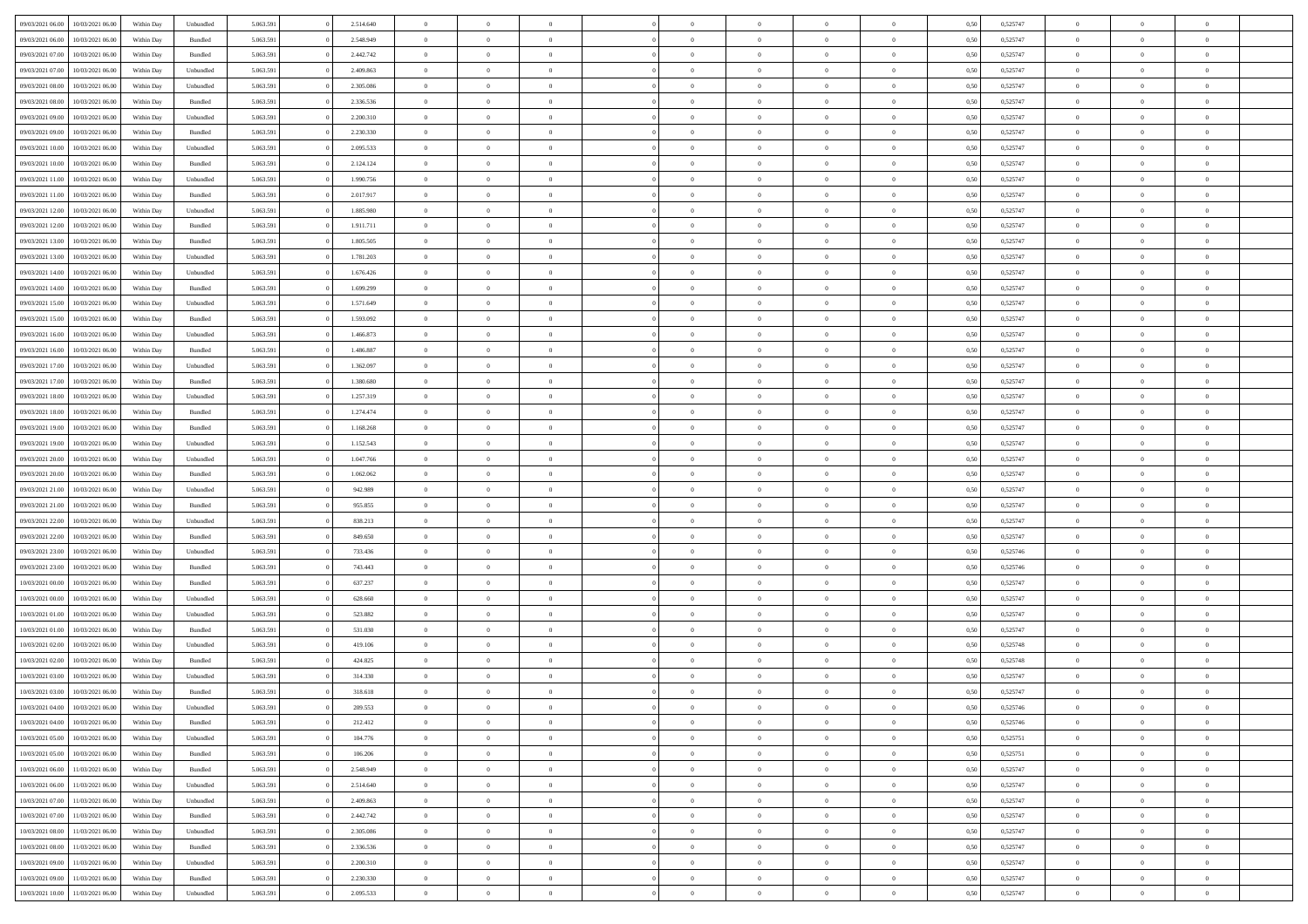| 10/03/2021 10:00                  | 11/03/2021 06:00 | Within Day | Bundled            | 5.063.591 | 2.124.124 | $\overline{0}$ | $\theta$       |                | $\Omega$       | $\Omega$       | $\overline{0}$ | $\theta$       | 0.50 | 0,525747 | $\theta$       | $\overline{0}$ | $\overline{0}$ |  |
|-----------------------------------|------------------|------------|--------------------|-----------|-----------|----------------|----------------|----------------|----------------|----------------|----------------|----------------|------|----------|----------------|----------------|----------------|--|
|                                   |                  |            |                    |           |           |                |                |                |                |                |                |                |      |          |                |                |                |  |
| 10/03/2021 11:00                  | 11/03/2021 06:00 | Within Day | Unbundled          | 5.063.591 | 1.990.756 | $\overline{0}$ | $\theta$       | $\overline{0}$ | $\overline{0}$ | $\bf{0}$       | $\overline{0}$ | $\bf{0}$       | 0,50 | 0,525747 | $\theta$       | $\overline{0}$ | $\overline{0}$ |  |
| 10/03/2021 11:00                  | 11/03/2021 06:00 | Within Day | Bundled            | 5.063.591 | 2.017.917 | $\overline{0}$ | $\bf{0}$       | $\overline{0}$ | $\bf{0}$       | $\bf{0}$       | $\bf{0}$       | $\mathbf{0}$   | 0,50 | 0,525747 | $\overline{0}$ | $\overline{0}$ | $\overline{0}$ |  |
| 10/03/2021 12:00                  | 11/03/2021 06:00 | Within Dav | Bundled            | 5.063.591 | 1.911.711 | $\overline{0}$ | $\overline{0}$ | $\overline{0}$ | $\overline{0}$ | $\bf{0}$       | $\overline{0}$ | $\overline{0}$ | 0.50 | 0,525747 | $\theta$       | $\overline{0}$ | $\overline{0}$ |  |
|                                   |                  |            |                    |           |           | $\overline{0}$ | $\theta$       | $\overline{0}$ | $\overline{0}$ | $\bf{0}$       | $\overline{0}$ |                |      |          | $\theta$       | $\overline{0}$ | $\overline{0}$ |  |
| 10/03/2021 12:00                  | 11/03/2021 06:00 | Within Day | Unbundled          | 5.063.591 | 1.885.980 |                |                |                |                |                |                | $\bf{0}$       | 0,50 | 0,525747 |                |                |                |  |
| 10/03/2021 13:00                  | 11/03/2021 06:00 | Within Day | Unbundled          | 5.063.591 | 1.781.203 | $\overline{0}$ | $\overline{0}$ | $\overline{0}$ | $\bf{0}$       | $\overline{0}$ | $\overline{0}$ | $\mathbf{0}$   | 0,50 | 0,525747 | $\overline{0}$ | $\overline{0}$ | $\bf{0}$       |  |
| 10/03/2021 13:00                  | 11/03/2021 06:00 | Within Dav | Bundled            | 5.063.591 | 1.805.505 | $\overline{0}$ | $\overline{0}$ | $\overline{0}$ | $\overline{0}$ | $\overline{0}$ | $\overline{0}$ | $\overline{0}$ | 0.50 | 0,525747 | $\theta$       | $\overline{0}$ | $\overline{0}$ |  |
| 10/03/2021 14:00                  | 11/03/2021 06:00 | Within Day | Unbundled          | 5.063.591 | 1.676.426 | $\overline{0}$ | $\theta$       | $\overline{0}$ | $\overline{0}$ | $\bf{0}$       | $\overline{0}$ | $\bf{0}$       | 0,50 | 0,525747 | $\theta$       | $\theta$       | $\overline{0}$ |  |
| 10/03/2021 14:00                  | 11/03/2021 06:00 | Within Day | Bundled            | 5.063.591 | 1.699.299 | $\overline{0}$ | $\overline{0}$ | $\overline{0}$ | $\bf{0}$       | $\bf{0}$       | $\bf{0}$       | $\bf{0}$       | 0,50 | 0,525747 | $\,0\,$        | $\overline{0}$ | $\overline{0}$ |  |
| 10/03/2021 15:00                  | 11/03/2021 06:00 | Within Dav | Unbundled          | 5.063.591 | 1.571.649 | $\overline{0}$ | $\overline{0}$ | $\overline{0}$ | $\overline{0}$ | $\overline{0}$ | $\overline{0}$ | $\overline{0}$ | 0.50 | 0,525747 | $\theta$       | $\overline{0}$ | $\overline{0}$ |  |
|                                   |                  |            |                    |           |           |                |                |                |                |                |                |                |      |          |                |                |                |  |
| 10/03/2021 15:00                  | 11/03/2021 06:00 | Within Day | Bundled            | 5.063.591 | 1.593.092 | $\overline{0}$ | $\theta$       | $\overline{0}$ | $\overline{0}$ | $\bf{0}$       | $\overline{0}$ | $\bf{0}$       | 0,50 | 0,525747 | $\,$ 0 $\,$    | $\overline{0}$ | $\overline{0}$ |  |
| 10/03/2021 16:00                  | 11/03/2021 06:00 | Within Day | Unbundled          | 5.063.591 | 1.466.873 | $\overline{0}$ | $\bf{0}$       | $\overline{0}$ | $\bf{0}$       | $\bf{0}$       | $\bf{0}$       | $\mathbf{0}$   | 0,50 | 0,525747 | $\overline{0}$ | $\overline{0}$ | $\bf{0}$       |  |
| 10/03/2021 16:00                  | 11/03/2021 06:00 | Within Day | Bundled            | 5.063.591 | 1.486.887 | $\overline{0}$ | $\overline{0}$ | $\overline{0}$ | $\overline{0}$ | $\overline{0}$ | $\overline{0}$ | $\overline{0}$ | 0.50 | 0,525747 | $\theta$       | $\theta$       | $\overline{0}$ |  |
| 10/03/2021 17:00                  | 11/03/2021 06:00 | Within Day | Unbundled          | 5.063.591 | 1.362.097 | $\overline{0}$ | $\theta$       | $\overline{0}$ | $\overline{0}$ | $\bf{0}$       | $\overline{0}$ | $\bf{0}$       | 0,50 | 0,525747 | $\theta$       | $\overline{0}$ | $\overline{0}$ |  |
| 10/03/2021 17:00                  | 11/03/2021 06:00 | Within Day | Bundled            | 5.063.591 | 1.380.680 | $\overline{0}$ | $\overline{0}$ | $\overline{0}$ | $\overline{0}$ | $\overline{0}$ | $\overline{0}$ | $\mathbf{0}$   | 0,50 | 0,525747 | $\bf{0}$       | $\overline{0}$ | $\bf{0}$       |  |
|                                   |                  |            |                    |           |           |                |                |                |                |                |                |                |      |          |                |                |                |  |
| 10/03/2021 18:00                  | 11/03/2021 06:00 | Within Dav | Bundled            | 5.063.591 | 1.274.474 | $\overline{0}$ | $\overline{0}$ | $\overline{0}$ | $\overline{0}$ | $\overline{0}$ | $\overline{0}$ | $\overline{0}$ | 0.50 | 0,525747 | $\theta$       | $\overline{0}$ | $\overline{0}$ |  |
| 10/03/2021 18:00                  | 11/03/2021 06:00 | Within Day | Unbundled          | 5.063.591 | 1.257.319 | $\overline{0}$ | $\theta$       | $\overline{0}$ | $\overline{0}$ | $\bf{0}$       | $\overline{0}$ | $\bf{0}$       | 0,50 | 0,525747 | $\theta$       | $\theta$       | $\overline{0}$ |  |
| 10/03/2021 19:00                  | 11/03/2021 06:00 | Within Day | Bundled            | 5.063.591 | 1.168.268 | $\overline{0}$ | $\overline{0}$ | $\overline{0}$ | $\overline{0}$ | $\bf{0}$       | $\overline{0}$ | $\bf{0}$       | 0,50 | 0,525747 | $\bf{0}$       | $\overline{0}$ | $\overline{0}$ |  |
| 10/03/2021 19:00                  | 11/03/2021 06:00 | Within Day | Unbundled          | 5.063.591 | 1.152.543 | $\overline{0}$ | $\overline{0}$ | $\overline{0}$ | $\overline{0}$ | $\overline{0}$ | $\overline{0}$ | $\overline{0}$ | 0.50 | 0,525747 | $\theta$       | $\overline{0}$ | $\overline{0}$ |  |
| 10/03/2021 20:00                  | 11/03/2021 06:00 | Within Day | Bundled            | 5.063.591 | 1.062.062 | $\overline{0}$ | $\theta$       | $\overline{0}$ | $\overline{0}$ | $\bf{0}$       | $\overline{0}$ | $\bf{0}$       | 0,50 | 0,525747 | $\,$ 0 $\,$    | $\overline{0}$ | $\overline{0}$ |  |
| 10/03/2021 20:00                  | 11/03/2021 06:00 | Within Day | Unbundled          | 5.063.591 | 1.047.766 | $\overline{0}$ | $\overline{0}$ | $\overline{0}$ | $\overline{0}$ | $\bf{0}$       | $\overline{0}$ | $\bf{0}$       | 0,50 | 0,525747 | $\bf{0}$       | $\overline{0}$ | $\bf{0}$       |  |
|                                   |                  |            |                    |           |           |                |                |                |                |                |                |                |      |          |                |                |                |  |
| 10/03/2021 21:00                  | 11/03/2021 06:00 | Within Day | Bundled            | 5.063.591 | 955.855   | $\overline{0}$ | $\overline{0}$ | $\overline{0}$ | $\overline{0}$ | $\bf{0}$       | $\overline{0}$ | $\overline{0}$ | 0.50 | 0,525747 | $\theta$       | $\overline{0}$ | $\overline{0}$ |  |
| 10/03/2021 21:00                  | 11/03/2021 06:00 | Within Day | Unbundled          | 5.063.591 | 942.989   | $\overline{0}$ | $\theta$       | $\overline{0}$ | $\overline{0}$ | $\bf{0}$       | $\overline{0}$ | $\bf{0}$       | 0,50 | 0,525747 | $\,$ 0 $\,$    | $\overline{0}$ | $\overline{0}$ |  |
| 10/03/2021 22:00                  | 11/03/2021 06:00 | Within Day | Unbundled          | 5.063.591 | 838.213   | $\overline{0}$ | $\overline{0}$ | $\overline{0}$ | $\overline{0}$ | $\overline{0}$ | $\overline{0}$ | $\mathbf{0}$   | 0,50 | 0,525747 | $\overline{0}$ | $\overline{0}$ | $\bf{0}$       |  |
| 10/03/2021 22.00                  | 11/03/2021 06:00 | Within Dav | Bundled            | 5.063.591 | 849.650   | $\overline{0}$ | $\overline{0}$ | $\overline{0}$ | $\overline{0}$ | $\overline{0}$ | $\overline{0}$ | $\overline{0}$ | 0.50 | 0,525747 | $\theta$       | $\overline{0}$ | $\overline{0}$ |  |
| 10/03/2021 23:00                  | 11/03/2021 06:00 | Within Day | Unbundled          | 5.063.591 | 733.436   | $\overline{0}$ | $\theta$       | $\overline{0}$ | $\overline{0}$ | $\bf{0}$       | $\overline{0}$ | $\bf{0}$       | 0,50 | 0,525746 | $\theta$       | $\theta$       | $\overline{0}$ |  |
| 10/03/2021 23:00                  | 11/03/2021 06:00 | Within Day | Bundled            | 5.063.591 | 743.443   | $\overline{0}$ | $\overline{0}$ | $\overline{0}$ | $\overline{0}$ | $\bf{0}$       | $\overline{0}$ | $\bf{0}$       | 0,50 | 0,525746 | $\,0\,$        | $\overline{0}$ | $\overline{0}$ |  |
|                                   | 11/03/2021 06:00 |            | Bundled            | 5.063.591 | 637.237   | $\overline{0}$ | $\overline{0}$ | $\overline{0}$ | $\overline{0}$ | $\overline{0}$ | $\overline{0}$ | $\overline{0}$ | 0.50 | 0,525747 | $\theta$       | $\overline{0}$ | $\overline{0}$ |  |
| 11/03/2021 00:00                  |                  | Within Day |                    |           |           |                |                |                |                |                |                |                |      |          |                |                |                |  |
| 11/03/2021 00:00                  | 11/03/2021 06:00 | Within Day | Unbundled          | 5.063.591 | 628.660   | $\overline{0}$ | $\theta$       | $\overline{0}$ | $\overline{0}$ | $\bf{0}$       | $\overline{0}$ | $\bf{0}$       | 0,50 | 0,525747 | $\,$ 0 $\,$    | $\overline{0}$ | $\overline{0}$ |  |
| 11/03/2021 01:00                  | 11/03/2021 06:00 | Within Day | Unbundled          | 5.063.591 | 523.882   | $\overline{0}$ | $\overline{0}$ | $\overline{0}$ | $\overline{0}$ | $\bf{0}$       | $\overline{0}$ | $\bf{0}$       | 0,50 | 0,525747 | $\overline{0}$ | $\overline{0}$ | $\bf{0}$       |  |
| 11/03/2021 01:00                  | 11/03/2021 06.00 | Within Day | Bundled            | 5.063.591 | 531.030   | $\overline{0}$ | $\Omega$       | $\Omega$       | $\Omega$       | $\Omega$       | $\overline{0}$ | $\overline{0}$ | 0,50 | 0,525747 | $\,0\,$        | $\theta$       | $\theta$       |  |
| 11/03/2021 02:00                  | 11/03/2021 06:00 | Within Day | Unbundled          | 5.063.591 | 419.106   | $\overline{0}$ | $\theta$       | $\overline{0}$ | $\overline{0}$ | $\bf{0}$       | $\overline{0}$ | $\bf{0}$       | 0,50 | 0,525748 | $\,$ 0 $\,$    | $\overline{0}$ | $\overline{0}$ |  |
| 11/03/2021 02:00                  | 11/03/2021 06:00 | Within Day | Bundled            | 5.063.591 | 424.825   | $\overline{0}$ | $\overline{0}$ | $\overline{0}$ | $\overline{0}$ | $\overline{0}$ | $\overline{0}$ | $\mathbf{0}$   | 0,50 | 0,525748 | $\overline{0}$ | $\overline{0}$ | $\bf{0}$       |  |
| 11/03/2021 03:00                  | 11/03/2021 06:00 | Within Day | Unbundled          | 5.063.591 | 314.330   | $\overline{0}$ | $\Omega$       | $\Omega$       | $\Omega$       | $\bf{0}$       | $\overline{0}$ | $\overline{0}$ | 0.50 | 0,525747 | $\,0\,$        | $\theta$       | $\theta$       |  |
|                                   |                  |            |                    |           |           |                |                |                |                |                |                |                |      |          |                |                |                |  |
| 11/03/2021 03:00                  | 11/03/2021 06:00 | Within Day | Bundled            | 5.063.591 | 318.618   | $\overline{0}$ | $\theta$       | $\overline{0}$ | $\overline{0}$ | $\bf{0}$       | $\overline{0}$ | $\bf{0}$       | 0,50 | 0,525747 | $\,$ 0 $\,$    | $\overline{0}$ | $\overline{0}$ |  |
| 11/03/2021 04:00                  | 11/03/2021 06:00 | Within Day | Unbundled          | 5.063.591 | 209.553   | $\overline{0}$ | $\overline{0}$ | $\overline{0}$ | $\overline{0}$ | $\bf{0}$       | $\overline{0}$ | $\bf{0}$       | 0,50 | 0,525746 | $\bf{0}$       | $\overline{0}$ | $\bf{0}$       |  |
| 11/03/2021 04:00                  | 11/03/2021 06:00 | Within Day | Bundled            | 5.063.591 | 212.412   | $\overline{0}$ | $\Omega$       | $\Omega$       | $\Omega$       | $\theta$       | $\overline{0}$ | $\overline{0}$ | 0.50 | 0,525746 | $\,$ 0 $\,$    | $\theta$       | $\theta$       |  |
| 11/03/2021 05:00                  | 11/03/2021 06:00 | Within Day | Unbundled          | 5.063.591 | 104.776   | $\overline{0}$ | $\overline{0}$ | $\overline{0}$ | $\overline{0}$ | $\bf{0}$       | $\overline{0}$ | $\bf{0}$       | 0,50 | 0,525751 | $\,$ 0 $\,$    | $\overline{0}$ | $\overline{0}$ |  |
| 11/03/2021 05:00                  | 11/03/2021 06:00 | Within Day | Bundled            | 5.063.591 | 106.206   | $\overline{0}$ | $\overline{0}$ | $\overline{0}$ | $\bf{0}$       | $\bf{0}$       | $\bf{0}$       | $\bf{0}$       | 0,50 | 0,525751 | $\overline{0}$ | $\overline{0}$ | $\bf{0}$       |  |
| 11/03/2021 06:00                  | 12/03/2021 06:00 | Within Day | Bundled            | 5.063.591 | 2.548.949 | $\overline{0}$ | $\Omega$       | $\overline{0}$ | $\Omega$       | $\bf{0}$       | $\overline{0}$ | $\overline{0}$ | 0,50 | 0,525747 | $\,0\,$        | $\theta$       | $\theta$       |  |
|                                   |                  |            |                    |           |           | $\overline{0}$ | $\overline{0}$ | $\overline{0}$ | $\overline{0}$ |                | $\overline{0}$ |                |      |          | $\,$ 0 $\,$    | $\overline{0}$ | $\overline{0}$ |  |
| 11/03/2021 06:00                  | 12/03/2021 06:00 | Within Day | Unbundled          | 5.063.591 | 2.514.640 |                |                |                |                | $\,$ 0         |                | $\bf{0}$       | 0,50 | 0,525747 |                |                |                |  |
| 11/03/2021 07:00                  | 12/03/2021 06:00 | Within Day | Unbundled          | 5.063.591 | 2.409.863 | $\overline{0}$ | $\overline{0}$ | $\overline{0}$ | $\bf{0}$       | $\bf{0}$       | $\overline{0}$ | $\mathbf{0}$   | 0,50 | 0,525747 | $\overline{0}$ | $\overline{0}$ | $\bf{0}$       |  |
| 11/03/2021 07:00                  | 12/03/2021 06:00 | Within Day | Bundled            | 5.063.591 | 2.442.742 | $\overline{0}$ | $\Omega$       | $\Omega$       | $\Omega$       | $\Omega$       | $\Omega$       | $\overline{0}$ | 0.50 | 0,525747 | $\theta$       | $\theta$       | $\theta$       |  |
| 11/03/2021 08:00                  | 12/03/2021 06:00 | Within Day | Unbundled          | 5.063.591 | 2.305.086 | $\overline{0}$ | $\overline{0}$ | $\overline{0}$ | $\bf{0}$       | $\,$ 0         | $\bf{0}$       | $\bf{0}$       | 0,50 | 0,525747 | $\,0\,$        | $\,$ 0 $\,$    | $\overline{0}$ |  |
| 11/03/2021 08:00                  | 12/03/2021 06:00 | Within Day | $\mathbf B$ undled | 5.063.591 | 2.336.536 | $\bf{0}$       | $\bf{0}$       |                |                |                |                |                | 0,50 | 0,525747 | $\bf{0}$       | $\overline{0}$ |                |  |
| 11/03/2021 09:00                  | 12/03/2021 06:00 | Within Day | Unbundled          | 5.063.591 | 2.200.310 | $\overline{0}$ | $\Omega$       | $\Omega$       | $\Omega$       | $\theta$       | $\overline{0}$ | $\overline{0}$ | 0,50 | 0,525747 | $\theta$       | $\theta$       | $\theta$       |  |
| 11/03/2021 09:00                  | 12/03/2021 06:00 | Within Day | Bundled            | 5.063.591 | 2.230.330 | $\overline{0}$ | $\,$ 0         | $\overline{0}$ | $\overline{0}$ | $\,$ 0 $\,$    | $\overline{0}$ | $\mathbf{0}$   | 0,50 | 0,525747 | $\,$ 0 $\,$    | $\,$ 0 $\,$    | $\,$ 0         |  |
|                                   |                  |            |                    |           |           |                |                |                |                |                |                |                |      |          |                |                |                |  |
| 11/03/2021 10:00                  | 12/03/2021 06:00 | Within Day | Unbundled          | 5.063.591 | 2.095.533 | $\overline{0}$ | $\overline{0}$ | $\overline{0}$ | $\overline{0}$ | $\overline{0}$ | $\overline{0}$ | $\mathbf{0}$   | 0,50 | 0,525747 | $\overline{0}$ | $\bf{0}$       | $\bf{0}$       |  |
| 11/03/2021 10:00                  | 12/03/2021 06:00 | Within Day | Bundled            | 5.063.591 | 2.124.124 | $\overline{0}$ | $\overline{0}$ | $\overline{0}$ | $\Omega$       | $\overline{0}$ | $\overline{0}$ | $\bf{0}$       | 0,50 | 0,525747 | $\overline{0}$ | $\theta$       | $\overline{0}$ |  |
| 11/03/2021 11:00                  | 12/03/2021 06:00 | Within Day | Unbundled          | 5.063.591 | 1.990.756 | $\overline{0}$ | $\,$ 0         | $\overline{0}$ | $\overline{0}$ | $\overline{0}$ | $\overline{0}$ | $\bf{0}$       | 0,50 | 0,525747 | $\,$ 0 $\,$    | $\overline{0}$ | $\overline{0}$ |  |
| 11/03/2021 11:00                  | 12/03/2021 06:00 | Within Day | Bundled            | 5.063.591 | 2.017.917 | $\overline{0}$ | $\overline{0}$ | $\overline{0}$ | $\overline{0}$ | $\overline{0}$ | $\overline{0}$ | $\mathbf{0}$   | 0,50 | 0,525747 | $\overline{0}$ | $\overline{0}$ | $\bf{0}$       |  |
| 11/03/2021 12:00                  | 12/03/2021 06:00 | Within Day | Bundled            | 5.063.591 | 1.911.711 | $\overline{0}$ | $\overline{0}$ | $\overline{0}$ | $\Omega$       | $\overline{0}$ | $\overline{0}$ | $\bf{0}$       | 0.50 | 0,525747 | $\overline{0}$ | $\theta$       | $\overline{0}$ |  |
| 11/03/2021 12:00                  | 12/03/2021 06:00 | Within Day | Unbundled          | 5.063.591 | 1.885.980 | $\overline{0}$ | $\,$ 0         | $\overline{0}$ | $\overline{0}$ | $\bf{0}$       | $\overline{0}$ | $\bf{0}$       | 0,50 | 0,525747 | $\,$ 0 $\,$    | $\overline{0}$ | $\overline{0}$ |  |
| 11/03/2021 13:00                  | 12/03/2021 06:00 | Within Day | Unbundled          | 5.063.591 | 1.781.203 | $\overline{0}$ | $\bf{0}$       | $\overline{0}$ | $\overline{0}$ | $\overline{0}$ | $\overline{0}$ | $\mathbf{0}$   | 0,50 | 0,525747 | $\overline{0}$ | $\overline{0}$ | $\bf{0}$       |  |
|                                   |                  |            |                    |           |           |                |                |                |                |                |                |                |      |          |                |                |                |  |
| 11/03/2021 13:00                  | 12/03/2021 06:00 | Within Day | Bundled            | 5.063.591 | 1.805.505 | $\overline{0}$ | $\overline{0}$ | $\overline{0}$ | $\Omega$       | $\overline{0}$ | $\overline{0}$ | $\bf{0}$       | 0.50 | 0,525747 | $\overline{0}$ | $\theta$       | $\overline{0}$ |  |
| 11/03/2021 14:00                  | 12/03/2021 06:00 | Within Day | Unbundled          | 5.063.591 | 1.676.426 | $\overline{0}$ | $\bf{0}$       | $\overline{0}$ | $\overline{0}$ | $\bf{0}$       | $\overline{0}$ | $\mathbf{0}$   | 0,50 | 0,525747 | $\,$ 0 $\,$    | $\,$ 0 $\,$    | $\bf{0}$       |  |
| 11/03/2021 14:00 12/03/2021 06:00 |                  | Within Day | Bundled            | 5.063.591 | 1.699.299 | $\overline{0}$ | $\overline{0}$ | $\overline{0}$ | $\overline{0}$ | $\bf{0}$       | $\overline{0}$ | $\mathbf{0}$   | 0,50 | 0,525747 | $\overline{0}$ | $\bf{0}$       | $\bf{0}$       |  |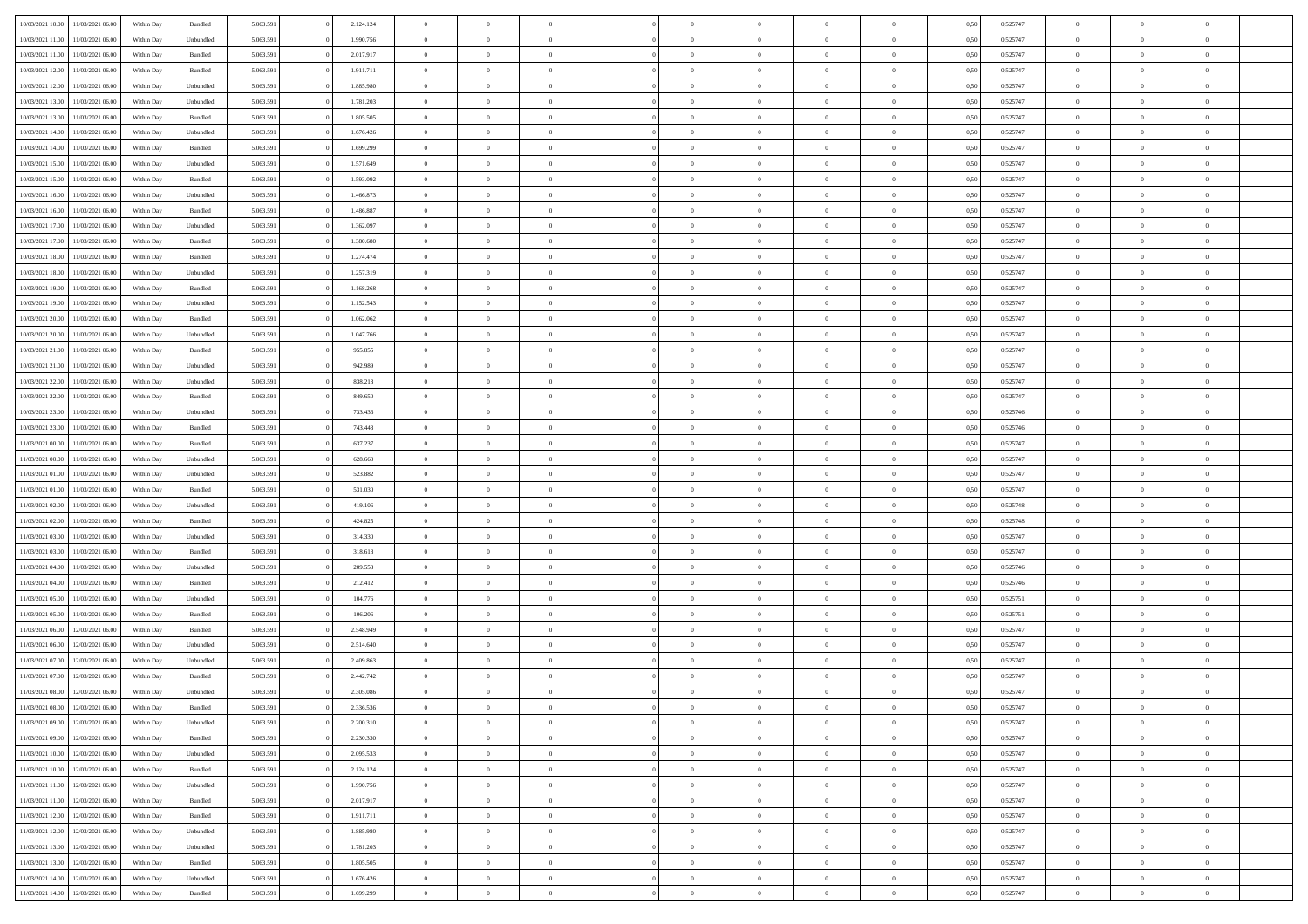| 11/03/2021 15:00                  | 12/03/2021 06:00 | Within Day | Unbundled | 5.063.591 | 1.571.649 | $\overline{0}$ | $\theta$       |                | $\Omega$       | $\Omega$       | $\overline{0}$ | $\theta$       | 0.50 | 0,525747 | $\theta$       | $\overline{0}$ | $\overline{0}$ |  |
|-----------------------------------|------------------|------------|-----------|-----------|-----------|----------------|----------------|----------------|----------------|----------------|----------------|----------------|------|----------|----------------|----------------|----------------|--|
|                                   |                  |            |           |           |           |                |                |                |                |                |                |                |      |          |                |                |                |  |
| 11/03/2021 15:00                  | 12/03/2021 06:00 | Within Day | Bundled   | 5.063.591 | 1.593.092 | $\overline{0}$ | $\theta$       | $\overline{0}$ | $\overline{0}$ | $\bf{0}$       | $\overline{0}$ | $\bf{0}$       | 0,50 | 0,525747 | $\theta$       | $\overline{0}$ | $\overline{0}$ |  |
| 11/03/2021 16:00                  | 12/03/2021 06:00 | Within Day | Unbundled | 5.063.591 | 1.466.873 | $\overline{0}$ | $\bf{0}$       | $\overline{0}$ | $\overline{0}$ | $\bf{0}$       | $\overline{0}$ | $\mathbf{0}$   | 0,50 | 0,525747 | $\overline{0}$ | $\overline{0}$ | $\overline{0}$ |  |
| 11/03/2021 16:00                  | 12/03/2021 06:00 | Within Dav | Bundled   | 5.063.591 | 1.486.887 | $\overline{0}$ | $\overline{0}$ | $\overline{0}$ | $\overline{0}$ | $\bf{0}$       | $\overline{0}$ | $\overline{0}$ | 0.50 | 0,525747 | $\theta$       | $\theta$       | $\overline{0}$ |  |
| 11/03/2021 17:00                  | 12/03/2021 06:00 | Within Day | Unbundled | 5.063.591 | 1.362.097 | $\overline{0}$ | $\theta$       | $\overline{0}$ | $\overline{0}$ | $\bf{0}$       | $\overline{0}$ | $\bf{0}$       | 0,50 | 0,525747 | $\theta$       | $\overline{0}$ | $\overline{0}$ |  |
| 11/03/2021 17:00                  | 12/03/2021 06:00 | Within Day | Bundled   | 5.063.591 | 1.380.680 | $\overline{0}$ | $\overline{0}$ | $\overline{0}$ | $\bf{0}$       | $\overline{0}$ | $\overline{0}$ | $\mathbf{0}$   | 0,50 | 0,525747 | $\overline{0}$ | $\overline{0}$ | $\bf{0}$       |  |
|                                   |                  |            |           |           |           |                | $\overline{0}$ |                |                | $\overline{0}$ |                |                |      |          | $\theta$       | $\overline{0}$ | $\overline{0}$ |  |
| 11/03/2021 18:00                  | 12/03/2021 06:00 | Within Dav | Bundled   | 5.063.591 | 1.274.474 | $\overline{0}$ |                | $\overline{0}$ | $\overline{0}$ |                | $\overline{0}$ | $\overline{0}$ | 0.50 | 0,525747 |                |                |                |  |
| 11/03/2021 18:00                  | 12/03/2021 06:00 | Within Day | Unbundled | 5.063.591 | 1.257.319 | $\overline{0}$ | $\theta$       | $\overline{0}$ | $\overline{0}$ | $\bf{0}$       | $\overline{0}$ | $\bf{0}$       | 0,50 | 0,525747 | $\theta$       | $\theta$       | $\overline{0}$ |  |
| 11/03/2021 19:00                  | 12/03/2021 06:00 | Within Day | Unbundled | 5.063.591 | 1.152.543 | $\overline{0}$ | $\overline{0}$ | $\overline{0}$ | $\bf{0}$       | $\bf{0}$       | $\bf{0}$       | $\bf{0}$       | 0,50 | 0,525747 | $\,0\,$        | $\overline{0}$ | $\overline{0}$ |  |
| 11/03/2021 19:00                  | 12/03/2021 06:00 | Within Dav | Bundled   | 5.063.591 | 1.168.268 | $\overline{0}$ | $\overline{0}$ | $\overline{0}$ | $\overline{0}$ | $\overline{0}$ | $\overline{0}$ | $\overline{0}$ | 0.50 | 0,525747 | $\theta$       | $\overline{0}$ | $\overline{0}$ |  |
| 11/03/2021 20:00                  | 12/03/2021 06:00 | Within Day | Unbundled | 5.063.591 | 1.047.766 | $\overline{0}$ | $\theta$       | $\overline{0}$ | $\overline{0}$ | $\bf{0}$       | $\overline{0}$ | $\bf{0}$       | 0,50 | 0,525747 | $\,$ 0 $\,$    | $\overline{0}$ | $\overline{0}$ |  |
| 11/03/2021 20.00                  | 12/03/2021 06:00 | Within Day | Bundled   | 5.063.591 | 1.062.062 | $\overline{0}$ | $\bf{0}$       | $\overline{0}$ | $\bf{0}$       | $\bf{0}$       | $\bf{0}$       | $\mathbf{0}$   | 0,50 | 0,525747 | $\overline{0}$ | $\overline{0}$ | $\bf{0}$       |  |
| 11/03/2021 21:00                  | 12/03/2021 06:00 | Within Dav | Unbundled | 5.063.591 | 942.989   | $\overline{0}$ | $\overline{0}$ | $\overline{0}$ | $\overline{0}$ | $\bf{0}$       | $\overline{0}$ | $\overline{0}$ | 0.50 | 0,525747 | $\theta$       | $\theta$       | $\overline{0}$ |  |
|                                   |                  |            |           |           |           | $\overline{0}$ | $\theta$       | $\overline{0}$ | $\overline{0}$ | $\bf{0}$       | $\overline{0}$ |                |      |          | $\theta$       | $\overline{0}$ | $\overline{0}$ |  |
| 11/03/2021 21:00                  | 12/03/2021 06:00 | Within Day | Bundled   | 5.063.591 | 955.855   |                |                |                |                |                |                | $\bf{0}$       | 0,50 | 0,525747 |                |                |                |  |
| 11/03/2021 22.00                  | 12/03/2021 06:00 | Within Day | Unbundled | 5.063.591 | 838.213   | $\overline{0}$ | $\overline{0}$ | $\overline{0}$ | $\bf{0}$       | $\overline{0}$ | $\overline{0}$ | $\mathbf{0}$   | 0,50 | 0,525747 | $\overline{0}$ | $\overline{0}$ | $\bf{0}$       |  |
| 11/03/2021 22:00                  | 12/03/2021 06:00 | Within Dav | Bundled   | 5.063.591 | 849.650   | $\overline{0}$ | $\overline{0}$ | $\overline{0}$ | $\overline{0}$ | $\overline{0}$ | $\overline{0}$ | $\overline{0}$ | 0.50 | 0,525747 | $\theta$       | $\overline{0}$ | $\overline{0}$ |  |
| 11/03/2021 23:00                  | 12/03/2021 06:00 | Within Day | Bundled   | 5.063.591 | 743.443   | $\overline{0}$ | $\theta$       | $\overline{0}$ | $\overline{0}$ | $\bf{0}$       | $\overline{0}$ | $\bf{0}$       | 0,50 | 0,525746 | $\theta$       | $\theta$       | $\overline{0}$ |  |
| 11/03/2021 23.00                  | 12/03/2021 06:00 | Within Day | Unbundled | 5.063.591 | 733.436   | $\overline{0}$ | $\overline{0}$ | $\overline{0}$ | $\bf{0}$       | $\bf{0}$       | $\bf{0}$       | $\bf{0}$       | 0,50 | 0,525746 | $\bf{0}$       | $\overline{0}$ | $\overline{0}$ |  |
| 12/03/2021 00:00                  | 12/03/2021 06:00 | Within Day | Unbundled | 5.063.591 | 628.660   | $\overline{0}$ | $\overline{0}$ | $\overline{0}$ | $\overline{0}$ | $\overline{0}$ | $\overline{0}$ | $\overline{0}$ | 0.50 | 0,525747 | $\theta$       | $\overline{0}$ | $\overline{0}$ |  |
| 12/03/2021 00:00                  | 12/03/2021 06:00 | Within Day | Bundled   | 5.063.591 | 637.237   | $\overline{0}$ | $\theta$       | $\overline{0}$ | $\overline{0}$ | $\bf{0}$       | $\overline{0}$ | $\bf{0}$       | 0,50 | 0,525747 | $\,$ 0 $\,$    | $\overline{0}$ | $\overline{0}$ |  |
|                                   |                  |            |           |           |           |                |                |                |                |                |                |                |      |          |                |                |                |  |
| 12/03/2021 01:00                  | 12/03/2021 06:00 | Within Day | Unbundled | 5.063.591 | 523.882   | $\overline{0}$ | $\overline{0}$ | $\overline{0}$ | $\bf{0}$       | $\bf{0}$       | $\bf{0}$       | $\bf{0}$       | 0,50 | 0,525747 | $\overline{0}$ | $\overline{0}$ | $\bf{0}$       |  |
| 12/03/2021 01:00                  | 12/03/2021 06:00 | Within Day | Bundled   | 5.063.591 | 531.030   | $\overline{0}$ | $\overline{0}$ | $\overline{0}$ | $\overline{0}$ | $\bf{0}$       | $\overline{0}$ | $\overline{0}$ | 0.50 | 0,525747 | $\theta$       | $\overline{0}$ | $\overline{0}$ |  |
| 12/03/2021 02:00                  | 12/03/2021 06:00 | Within Day | Unbundled | 5.063.591 | 419.106   | $\overline{0}$ | $\theta$       | $\overline{0}$ | $\overline{0}$ | $\bf{0}$       | $\overline{0}$ | $\bf{0}$       | 0,50 | 0,525748 | $\,$ 0 $\,$    | $\overline{0}$ | $\overline{0}$ |  |
| 12/03/2021 02:00                  | 12/03/2021 06:00 | Within Day | Bundled   | 5.063.591 | 424.825   | $\overline{0}$ | $\overline{0}$ | $\overline{0}$ | $\bf{0}$       | $\overline{0}$ | $\overline{0}$ | $\mathbf{0}$   | 0,50 | 0,525748 | $\overline{0}$ | $\overline{0}$ | $\bf{0}$       |  |
| 12/03/2021 03:00                  | 12/03/2021 06:00 | Within Dav | Unbundled | 5.063.591 | 314.330   | $\overline{0}$ | $\overline{0}$ | $\overline{0}$ | $\overline{0}$ | $\overline{0}$ | $\overline{0}$ | $\overline{0}$ | 0.50 | 0,525747 | $\theta$       | $\overline{0}$ | $\overline{0}$ |  |
| 12/03/2021 03:00                  | 12/03/2021 06:00 | Within Day | Bundled   | 5.063.591 | 318.618   | $\overline{0}$ | $\theta$       | $\overline{0}$ | $\overline{0}$ | $\bf{0}$       | $\overline{0}$ | $\bf{0}$       | 0,50 | 0,525747 | $\theta$       | $\theta$       | $\overline{0}$ |  |
| 12/03/2021 04:00                  | 12/03/2021 06:00 | Within Day | Unbundled | 5.063.591 | 209.553   | $\overline{0}$ | $\overline{0}$ | $\overline{0}$ | $\bf{0}$       | $\bf{0}$       | $\bf{0}$       | $\bf{0}$       | 0,50 | 0,525746 | $\,0\,$        | $\overline{0}$ | $\overline{0}$ |  |
| 12/03/2021 04:00                  | 12/03/2021 06:00 |            | Bundled   | 5.063.591 | 212.412   | $\overline{0}$ | $\overline{0}$ | $\overline{0}$ | $\overline{0}$ | $\overline{0}$ | $\overline{0}$ | $\overline{0}$ | 0.50 | 0,525746 | $\theta$       | $\overline{0}$ | $\overline{0}$ |  |
|                                   |                  | Within Day |           |           |           |                |                |                |                |                |                |                |      |          |                |                |                |  |
| 12/03/2021 05:00                  | 12/03/2021 06:00 | Within Day | Bundled   | 5.063.591 | 106.206   | $\overline{0}$ | $\theta$       | $\overline{0}$ | $\overline{0}$ | $\bf{0}$       | $\overline{0}$ | $\bf{0}$       | 0,50 | 0,525751 | $\,$ 0 $\,$    | $\overline{0}$ | $\overline{0}$ |  |
| 12/03/2021 05:00                  | 12/03/2021 06:00 | Within Day | Unbundled | 5.063.591 | 104.776   | $\overline{0}$ | $\overline{0}$ | $\overline{0}$ | $\bf{0}$       | $\bf{0}$       | $\bf{0}$       | $\bf{0}$       | 0,50 | 0,525751 | $\overline{0}$ | $\overline{0}$ | $\bf{0}$       |  |
| 12/03/2021 06:00                  | 13/03/2021 06:00 | Within Day | Unbundled | 5.063.591 | 2.514.640 | $\overline{0}$ | $\Omega$       | $\Omega$       | $\Omega$       | $\Omega$       | $\overline{0}$ | $\overline{0}$ | 0,50 | 0,525747 | $\,0\,$        | $\theta$       | $\theta$       |  |
| 12/03/2021 06:00                  | 13/03/2021 06:00 | Within Day | Bundled   | 5.063.591 | 2.548.949 | $\overline{0}$ | $\theta$       | $\overline{0}$ | $\overline{0}$ | $\bf{0}$       | $\overline{0}$ | $\bf{0}$       | 0,50 | 0,525747 | $\theta$       | $\overline{0}$ | $\overline{0}$ |  |
| 12/03/2021 07:00                  | 13/03/2021 06:00 | Within Day | Unbundled | 5.063.591 | 2.409.863 | $\overline{0}$ | $\overline{0}$ | $\overline{0}$ | $\bf{0}$       | $\overline{0}$ | $\overline{0}$ | $\mathbf{0}$   | 0,50 | 0,525747 | $\overline{0}$ | $\overline{0}$ | $\bf{0}$       |  |
| 12/03/2021 07:00                  | 13/03/2021 06:00 | Within Day | Bundled   | 5.063.591 | 2.442.742 | $\overline{0}$ | $\Omega$       | $\Omega$       | $\Omega$       | $\bf{0}$       | $\overline{0}$ | $\overline{0}$ | 0.50 | 0,525747 | $\,0\,$        | $\theta$       | $\theta$       |  |
| 12/03/2021 08:00                  | 13/03/2021 06:00 | Within Day | Unbundled | 5.063.591 | 2.305.086 | $\overline{0}$ | $\theta$       | $\overline{0}$ | $\overline{0}$ | $\bf{0}$       | $\overline{0}$ | $\bf{0}$       | 0,50 | 0,525747 | $\,$ 0 $\,$    | $\overline{0}$ | $\overline{0}$ |  |
|                                   |                  |            |           |           |           |                |                |                |                |                |                |                |      |          |                |                |                |  |
| 12/03/2021 08:00                  | 13/03/2021 06:00 | Within Day | Bundled   | 5.063.591 | 2.336.536 | $\overline{0}$ | $\overline{0}$ | $\overline{0}$ | $\bf{0}$       | $\bf{0}$       | $\bf{0}$       | $\bf{0}$       | 0,50 | 0,525747 | $\bf{0}$       | $\overline{0}$ | $\bf{0}$       |  |
| 12/03/2021 09:00                  | 13/03/2021 06:00 | Within Day | Unbundled | 5.063.591 | 2.200.310 | $\overline{0}$ | $\Omega$       | $\Omega$       | $\Omega$       | $\overline{0}$ | $\overline{0}$ | $\overline{0}$ | 0.50 | 0,525747 | $\,$ 0 $\,$    | $\theta$       | $\theta$       |  |
| 12/03/2021 09:00                  | 13/03/2021 06:00 | Within Day | Bundled   | 5.063.591 | 2.230.330 | $\overline{0}$ | $\theta$       | $\overline{0}$ | $\overline{0}$ | $\bf{0}$       | $\overline{0}$ | $\bf{0}$       | 0,50 | 0,525747 | $\,$ 0 $\,$    | $\overline{0}$ | $\overline{0}$ |  |
| 12/03/2021 10:00                  | 13/03/2021 06:00 | Within Day | Unbundled | 5.063.591 | 2.095.533 | $\overline{0}$ | $\bf{0}$       | $\overline{0}$ | $\bf{0}$       | $\bf{0}$       | $\bf{0}$       | $\bf{0}$       | 0,50 | 0,525747 | $\overline{0}$ | $\overline{0}$ | $\bf{0}$       |  |
| 12/03/2021 10:00                  | 13/03/2021 06:00 | Within Day | Bundled   | 5.063.591 | 2.124.124 | $\overline{0}$ | $\Omega$       | $\overline{0}$ | $\Omega$       | $\bf{0}$       | $\overline{0}$ | $\overline{0}$ | 0,50 | 0,525747 | $\,0\,$        | $\theta$       | $\theta$       |  |
| 12/03/2021 11:00                  | 13/03/2021 06:00 | Within Day | Bundled   | 5.063.591 | 2.017.917 | $\overline{0}$ | $\overline{0}$ | $\overline{0}$ | $\overline{0}$ | $\,$ 0         | $\overline{0}$ | $\bf{0}$       | 0,50 | 0,525747 | $\,$ 0 $\,$    | $\overline{0}$ | $\overline{0}$ |  |
| 12/03/2021 11:00                  | 13/03/2021 06:00 | Within Day | Unbundled | 5.063.591 | 1.990.756 | $\overline{0}$ | $\overline{0}$ | $\overline{0}$ | $\bf{0}$       | $\bf{0}$       | $\bf{0}$       | $\mathbf{0}$   | 0,50 | 0,525747 | $\overline{0}$ | $\overline{0}$ | $\bf{0}$       |  |
| 12/03/2021 12:00                  | 13/03/2021 06:00 |            | Unbundled | 5.063.591 | 1.885.980 | $\overline{0}$ | $\Omega$       | $\Omega$       | $\Omega$       | $\Omega$       | $\Omega$       | $\overline{0}$ | 0.50 | 0,525747 | $\theta$       | $\theta$       | $\theta$       |  |
|                                   |                  | Within Day |           |           |           |                |                |                |                |                |                |                |      |          |                |                |                |  |
| 12/03/2021 12:00                  | 13/03/2021 06:00 | Within Day | Bundled   | 5.063.591 | 1.911.711 | $\overline{0}$ | $\overline{0}$ | $\overline{0}$ | $\bf{0}$       | $\,$ 0         | $\bf{0}$       | $\bf{0}$       | 0,50 | 0,525747 | $\,0\,$        | $\,$ 0 $\,$    | $\overline{0}$ |  |
| 12/03/2021 13:00 13/03/2021 06:00 |                  | Within Day | Unbundled | 5.063.591 | 1.781.203 | $\bf{0}$       | $\bf{0}$       |                |                |                |                |                | 0,50 | 0,525747 | $\bf{0}$       | $\overline{0}$ |                |  |
| 12/03/2021 13:00                  | 13/03/2021 06:00 | Within Day | Bundled   | 5.063.591 | 1.805.505 | $\overline{0}$ | $\overline{0}$ | $\overline{0}$ | $\Omega$       | $\theta$       | $\overline{0}$ | $\overline{0}$ | 0,50 | 0,525747 | $\theta$       | $\theta$       | $\theta$       |  |
| 12/03/2021 14:00                  | 13/03/2021 06:00 | Within Day | Unbundled | 5.063.591 | 1.676.426 | $\overline{0}$ | $\,$ 0         | $\overline{0}$ | $\bf{0}$       | $\,$ 0 $\,$    | $\overline{0}$ | $\mathbf{0}$   | 0,50 | 0,525747 | $\,$ 0 $\,$    | $\,$ 0 $\,$    | $\,$ 0         |  |
| 12/03/2021 14:00                  | 13/03/2021 06:00 | Within Day | Bundled   | 5.063.591 | 1.699.299 | $\overline{0}$ | $\overline{0}$ | $\overline{0}$ | $\overline{0}$ | $\overline{0}$ | $\overline{0}$ | $\mathbf{0}$   | 0,50 | 0,525747 | $\overline{0}$ | $\bf{0}$       | $\bf{0}$       |  |
| 12/03/2021 15:00                  | 13/03/2021 06:00 | Within Day | Unbundled | 5.063.591 | 1.571.649 | $\overline{0}$ | $\overline{0}$ | $\overline{0}$ | $\Omega$       | $\overline{0}$ | $\overline{0}$ | $\bf{0}$       | 0,50 | 0,525747 | $\overline{0}$ | $\theta$       | $\overline{0}$ |  |
| 12/03/2021 15:00                  | 13/03/2021 06:00 | Within Day | Bundled   | 5.063.591 | 1.593.092 | $\overline{0}$ | $\,$ 0         | $\overline{0}$ | $\overline{0}$ | $\overline{0}$ | $\overline{0}$ | $\bf{0}$       | 0,50 | 0,525747 | $\,$ 0 $\,$    | $\overline{0}$ | $\overline{0}$ |  |
|                                   |                  |            |           |           |           |                |                |                |                |                |                |                |      |          |                |                |                |  |
| 12/03/2021 16:00                  | 13/03/2021 06:00 | Within Day | Unbundled | 5.063.591 | 1.466.873 | $\overline{0}$ | $\overline{0}$ | $\overline{0}$ | $\overline{0}$ | $\overline{0}$ | $\overline{0}$ | $\mathbf{0}$   | 0,50 | 0,525747 | $\overline{0}$ | $\overline{0}$ | $\bf{0}$       |  |
| 12/03/2021 16:00                  | 13/03/2021 06:00 | Within Day | Bundled   | 5.063.591 | 1.486.887 | $\overline{0}$ | $\overline{0}$ | $\overline{0}$ | $\Omega$       | $\overline{0}$ | $\overline{0}$ | $\bf{0}$       | 0.50 | 0,525747 | $\overline{0}$ | $\theta$       | $\overline{0}$ |  |
| 12/03/2021 17:00                  | 13/03/2021 06:00 | Within Day | Bundled   | 5.063.591 | 1.380.680 | $\overline{0}$ | $\,$ 0         | $\overline{0}$ | $\bf{0}$       | $\bf{0}$       | $\bf{0}$       | $\bf{0}$       | 0,50 | 0,525747 | $\,$ 0 $\,$    | $\overline{0}$ | $\overline{0}$ |  |
| 12/03/2021 17:00                  | 13/03/2021 06:00 | Within Day | Unbundled | 5.063.591 | 1.362.097 | $\overline{0}$ | $\bf{0}$       | $\overline{0}$ | $\overline{0}$ | $\overline{0}$ | $\overline{0}$ | $\mathbf{0}$   | 0,50 | 0,525747 | $\overline{0}$ | $\overline{0}$ | $\bf{0}$       |  |
| 12/03/2021 18:00                  | 13/03/2021 06:00 | Within Day | Unbundled | 5.063.591 | 1.257.319 | $\overline{0}$ | $\overline{0}$ | $\overline{0}$ | $\Omega$       | $\overline{0}$ | $\overline{0}$ | $\bf{0}$       | 0.50 | 0,525747 | $\overline{0}$ | $\theta$       | $\overline{0}$ |  |
| 12/03/2021 18:00                  | 13/03/2021 06:00 | Within Day | Bundled   | 5.063.591 | 1.274.474 | $\overline{0}$ | $\bf{0}$       | $\overline{0}$ | $\overline{0}$ | $\bf{0}$       | $\bf{0}$       | $\mathbf{0}$   | 0,50 | 0,525747 | $\,$ 0 $\,$    | $\,$ 0 $\,$    | $\bf{0}$       |  |
| 12/03/2021 19:00 13/03/2021 06:00 |                  | Within Day | Unbundled | 5.063.591 | 1.152.543 | $\overline{0}$ | $\overline{0}$ | $\overline{0}$ | $\overline{0}$ | $\bf{0}$       | $\bf{0}$       | $\mathbf{0}$   | 0,50 | 0,525747 | $\overline{0}$ | $\bf{0}$       | $\bf{0}$       |  |
|                                   |                  |            |           |           |           |                |                |                |                |                |                |                |      |          |                |                |                |  |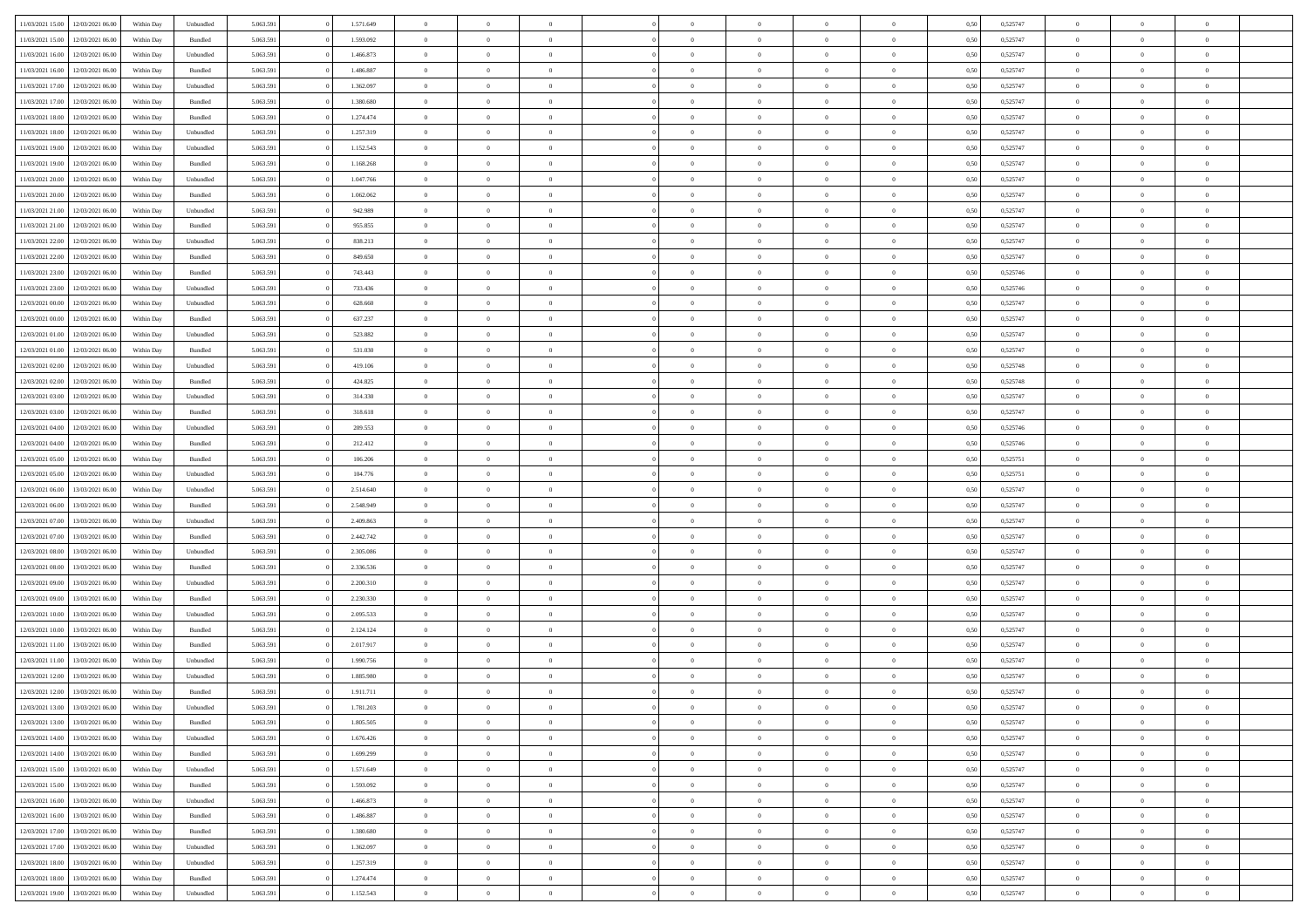| 12/03/2021 19:00 | 13/03/2021 06:00 | Within Day | Bundled            | 5.063.591 | 1.168.268 | $\overline{0}$ | $\theta$       |                | $\Omega$       | $\Omega$       | $\overline{0}$ | $\theta$       | 0.50 | 0,525747 | $\theta$       | $\overline{0}$ | $\overline{0}$ |  |
|------------------|------------------|------------|--------------------|-----------|-----------|----------------|----------------|----------------|----------------|----------------|----------------|----------------|------|----------|----------------|----------------|----------------|--|
|                  |                  |            |                    |           |           |                |                |                |                |                |                |                |      |          |                |                |                |  |
| 12/03/2021 20:00 | 13/03/2021 06:00 | Within Day | Unbundled          | 5.063.591 | 1.047.766 | $\overline{0}$ | $\theta$       | $\overline{0}$ | $\overline{0}$ | $\bf{0}$       | $\overline{0}$ | $\,$ 0 $\,$    | 0,50 | 0,525747 | $\theta$       | $\overline{0}$ | $\overline{0}$ |  |
| 12/03/2021 20:00 | 13/03/2021 06:00 | Within Day | Bundled            | 5.063.591 | 1.062.062 | $\overline{0}$ | $\bf{0}$       | $\overline{0}$ | $\bf{0}$       | $\bf{0}$       | $\bf{0}$       | $\mathbf{0}$   | 0,50 | 0,525747 | $\overline{0}$ | $\overline{0}$ | $\overline{0}$ |  |
| 12/03/2021 21:00 | 13/03/2021 06:00 | Within Dav | Unbundled          | 5.063.591 | 942.989   | $\overline{0}$ | $\overline{0}$ | $\overline{0}$ | $\overline{0}$ | $\bf{0}$       | $\overline{0}$ | $\overline{0}$ | 0.50 | 0,525747 | $\theta$       | $\theta$       | $\overline{0}$ |  |
| 12/03/2021 21:00 | 13/03/2021 06:00 | Within Day | Bundled            | 5.063.591 | 955.855   | $\overline{0}$ | $\theta$       | $\overline{0}$ | $\overline{0}$ | $\bf{0}$       | $\overline{0}$ | $\bf{0}$       | 0,50 | 0,525747 | $\theta$       | $\overline{0}$ | $\overline{0}$ |  |
| 12/03/2021 22:00 | 13/03/2021 06:00 | Within Day | Bundled            | 5.063.591 | 849.650   | $\overline{0}$ | $\overline{0}$ | $\overline{0}$ | $\overline{0}$ | $\overline{0}$ | $\overline{0}$ | $\mathbf{0}$   | 0,50 | 0,525747 | $\overline{0}$ | $\overline{0}$ | $\bf{0}$       |  |
|                  |                  |            |                    |           |           |                | $\overline{0}$ |                |                | $\overline{0}$ |                |                |      |          | $\theta$       | $\overline{0}$ | $\overline{0}$ |  |
| 12/03/2021 22:00 | 13/03/2021 06:00 | Within Dav | Unbundled          | 5.063.591 | 838.213   | $\overline{0}$ |                | $\overline{0}$ | $\overline{0}$ |                | $\overline{0}$ | $\overline{0}$ | 0.50 | 0,525747 |                |                |                |  |
| 12/03/2021 23:00 | 13/03/2021 06:00 | Within Day | Unbundled          | 5.063.591 | 733.436   | $\overline{0}$ | $\theta$       | $\overline{0}$ | $\overline{0}$ | $\bf{0}$       | $\overline{0}$ | $\bf{0}$       | 0,50 | 0,525746 | $\theta$       | $\theta$       | $\overline{0}$ |  |
| 12/03/2021 23:00 | 13/03/2021 06:00 | Within Day | Bundled            | 5.063.591 | 743.443   | $\overline{0}$ | $\overline{0}$ | $\overline{0}$ | $\overline{0}$ | $\bf{0}$       | $\overline{0}$ | $\bf{0}$       | 0,50 | 0,525746 | $\,0\,$        | $\overline{0}$ | $\overline{0}$ |  |
| 13/03/2021 00:00 | 13/03/2021 06:00 | Within Dav | Unbundled          | 5.063.591 | 628.660   | $\overline{0}$ | $\overline{0}$ | $\overline{0}$ | $\overline{0}$ | $\overline{0}$ | $\overline{0}$ | $\overline{0}$ | 0.50 | 0,525747 | $\theta$       | $\overline{0}$ | $\overline{0}$ |  |
| 13/03/2021 00:00 | 13/03/2021 06:00 | Within Day | Bundled            | 5.063.591 | 637.237   | $\overline{0}$ | $\theta$       | $\overline{0}$ | $\overline{0}$ | $\bf{0}$       | $\overline{0}$ | $\bf{0}$       | 0,50 | 0,525747 | $\,$ 0 $\,$    | $\overline{0}$ | $\overline{0}$ |  |
| 13/03/2021 01:00 | 13/03/2021 06:00 | Within Day | Unbundled          | 5.063.591 | 523.882   | $\overline{0}$ | $\bf{0}$       | $\overline{0}$ | $\overline{0}$ | $\bf{0}$       | $\overline{0}$ | $\mathbf{0}$   | 0,50 | 0,525747 | $\overline{0}$ | $\overline{0}$ | $\bf{0}$       |  |
| 13/03/2021 01:00 | 13/03/2021 06:00 | Within Day | Bundled            | 5.063.591 | 531.030   | $\overline{0}$ | $\overline{0}$ | $\overline{0}$ | $\overline{0}$ | $\bf{0}$       | $\overline{0}$ | $\overline{0}$ | 0.50 | 0,525747 | $\theta$       | $\theta$       | $\overline{0}$ |  |
|                  |                  |            |                    |           |           | $\overline{0}$ | $\theta$       | $\overline{0}$ | $\overline{0}$ | $\bf{0}$       | $\overline{0}$ |                |      |          | $\theta$       | $\overline{0}$ | $\overline{0}$ |  |
| 13/03/2021 02:00 | 13/03/2021 06:00 | Within Day | Unbundled          | 5.063.591 | 419.106   |                |                |                |                |                |                | $\bf{0}$       | 0,50 | 0,525748 |                |                |                |  |
| 13/03/2021 02:00 | 13/03/2021 06:00 | Within Day | Bundled            | 5.063.591 | 424.825   | $\overline{0}$ | $\overline{0}$ | $\overline{0}$ | $\overline{0}$ | $\overline{0}$ | $\overline{0}$ | $\mathbf{0}$   | 0,50 | 0,525748 | $\overline{0}$ | $\overline{0}$ | $\bf{0}$       |  |
| 13/03/2021 03:00 | 13/03/2021 06:00 | Within Dav | Unbundled          | 5.063.591 | 314.330   | $\overline{0}$ | $\overline{0}$ | $\overline{0}$ | $\overline{0}$ | $\overline{0}$ | $\overline{0}$ | $\overline{0}$ | 0.50 | 0,525747 | $\theta$       | $\overline{0}$ | $\overline{0}$ |  |
| 13/03/2021 03:00 | 13/03/2021 06:00 | Within Day | Bundled            | 5.063.591 | 318.618   | $\overline{0}$ | $\theta$       | $\overline{0}$ | $\overline{0}$ | $\bf{0}$       | $\overline{0}$ | $\bf{0}$       | 0,50 | 0,525747 | $\theta$       | $\theta$       | $\overline{0}$ |  |
| 13/03/2021 04:00 | 13/03/2021 06:00 | Within Day | Bundled            | 5.063.591 | 212.412   | $\overline{0}$ | $\overline{0}$ | $\overline{0}$ | $\overline{0}$ | $\bf{0}$       | $\overline{0}$ | $\bf{0}$       | 0,50 | 0,525746 | $\bf{0}$       | $\overline{0}$ | $\overline{0}$ |  |
| 13/03/2021 04:00 | 13/03/2021 06:00 | Within Day | Unbundled          | 5.063.591 | 209.553   | $\overline{0}$ | $\overline{0}$ | $\overline{0}$ | $\overline{0}$ | $\overline{0}$ | $\overline{0}$ | $\overline{0}$ | 0.50 | 0,525746 | $\theta$       | $\overline{0}$ | $\overline{0}$ |  |
| 13/03/2021 05:00 | 13/03/2021 06:00 | Within Day | Unbundled          | 5.063.591 | 104.776   | $\overline{0}$ | $\theta$       | $\overline{0}$ | $\overline{0}$ | $\bf{0}$       | $\overline{0}$ | $\bf{0}$       | 0,50 | 0,525751 | $\,$ 0 $\,$    | $\overline{0}$ | $\overline{0}$ |  |
|                  |                  |            |                    |           |           |                | $\overline{0}$ |                |                | $\bf{0}$       |                |                |      |          |                | $\overline{0}$ | $\bf{0}$       |  |
| 13/03/2021 05:00 | 13/03/2021 06:00 | Within Day | Bundled            | 5.063.591 | 106.206   | $\overline{0}$ |                | $\overline{0}$ | $\overline{0}$ |                | $\overline{0}$ | $\bf{0}$       | 0,50 | 0,525751 | $\overline{0}$ |                |                |  |
| 13/03/2021 06:00 | 14/03/2021 06:00 | Within Day | Unbundled          | 5.063.591 | 2.514.640 | $\overline{0}$ | $\overline{0}$ | $\overline{0}$ | $\overline{0}$ | $\bf{0}$       | $\overline{0}$ | $\overline{0}$ | 0.50 | 0,525747 | $\theta$       | $\overline{0}$ | $\overline{0}$ |  |
| 13/03/2021 06:00 | 14/03/2021 06:00 | Within Day | Bundled            | 5.063.591 | 2.548.949 | $\overline{0}$ | $\theta$       | $\overline{0}$ | $\overline{0}$ | $\bf{0}$       | $\overline{0}$ | $\bf{0}$       | 0,50 | 0,525747 | $\,$ 0 $\,$    | $\overline{0}$ | $\overline{0}$ |  |
| 13/03/2021 07:00 | 14/03/2021 06:00 | Within Day | Unbundled          | 5.063.591 | 2.409.863 | $\overline{0}$ | $\overline{0}$ | $\overline{0}$ | $\bf{0}$       | $\overline{0}$ | $\overline{0}$ | $\mathbf{0}$   | 0,50 | 0,525747 | $\overline{0}$ | $\overline{0}$ | $\bf{0}$       |  |
| 13/03/2021 07:00 | 14/03/2021 06:00 | Within Dav | Bundled            | 5.063.591 | 2.442.742 | $\overline{0}$ | $\overline{0}$ | $\overline{0}$ | $\overline{0}$ | $\overline{0}$ | $\overline{0}$ | $\overline{0}$ | 0.50 | 0,525747 | $\theta$       | $\overline{0}$ | $\overline{0}$ |  |
| 13/03/2021 08:00 | 14/03/2021 06:00 | Within Day | Unbundled          | 5.063.591 | 2.305.086 | $\overline{0}$ | $\theta$       | $\overline{0}$ | $\overline{0}$ | $\bf{0}$       | $\overline{0}$ | $\bf{0}$       | 0,50 | 0,525747 | $\theta$       | $\theta$       | $\overline{0}$ |  |
| 13/03/2021 08:00 | 14/03/2021 06:00 | Within Day | Bundled            | 5.063.591 | 2.336.536 | $\overline{0}$ | $\overline{0}$ | $\overline{0}$ | $\bf{0}$       | $\bf{0}$       | $\bf{0}$       | $\bf{0}$       | 0,50 | 0,525747 | $\,0\,$        | $\overline{0}$ | $\overline{0}$ |  |
| 13/03/2021 09:00 | 14/03/2021 06:00 | Within Day | Unbundled          | 5.063.591 | 2.200.310 | $\overline{0}$ | $\overline{0}$ | $\overline{0}$ | $\overline{0}$ | $\overline{0}$ | $\overline{0}$ | $\overline{0}$ | 0.50 | 0,525747 | $\theta$       | $\overline{0}$ | $\overline{0}$ |  |
|                  |                  |            |                    |           |           |                |                |                |                |                |                |                |      |          |                |                |                |  |
| 13/03/2021 09:00 | 14/03/2021 06:00 | Within Day | Bundled            | 5.063.591 | 2.230.330 | $\overline{0}$ | $\theta$       | $\overline{0}$ | $\overline{0}$ | $\bf{0}$       | $\overline{0}$ | $\bf{0}$       | 0,50 | 0,525747 | $\,$ 0 $\,$    | $\overline{0}$ | $\overline{0}$ |  |
| 13/03/2021 10:00 | 14/03/2021 06:00 | Within Day | Bundled            | 5.063.591 | 2.124.124 | $\overline{0}$ | $\overline{0}$ | $\overline{0}$ | $\bf{0}$       | $\bf{0}$       | $\bf{0}$       | $\bf{0}$       | 0,50 | 0,525747 | $\overline{0}$ | $\overline{0}$ | $\bf{0}$       |  |
| 13/03/2021 10:00 | 14/03/2021 06:00 | Within Day | Unbundled          | 5.063.591 | 2.095.533 | $\overline{0}$ | $\Omega$       | $\Omega$       | $\Omega$       | $\Omega$       | $\overline{0}$ | $\overline{0}$ | 0,50 | 0,525747 | $\,0\,$        | $\theta$       | $\theta$       |  |
| 13/03/2021 11:00 | 14/03/2021 06:00 | Within Day | Unbundled          | 5.063.591 | 1.990.756 | $\overline{0}$ | $\theta$       | $\overline{0}$ | $\overline{0}$ | $\bf{0}$       | $\overline{0}$ | $\bf{0}$       | 0,50 | 0,525747 | $\theta$       | $\overline{0}$ | $\overline{0}$ |  |
| 13/03/2021 11:00 | 14/03/2021 06:00 | Within Day | Bundled            | 5.063.591 | 2.017.917 | $\overline{0}$ | $\overline{0}$ | $\overline{0}$ | $\bf{0}$       | $\overline{0}$ | $\overline{0}$ | $\mathbf{0}$   | 0,50 | 0,525747 | $\overline{0}$ | $\overline{0}$ | $\bf{0}$       |  |
| 13/03/2021 12:00 | 14/03/2021 06:00 | Within Day | Unbundled          | 5.063.591 | 1.885.980 | $\overline{0}$ | $\Omega$       | $\Omega$       | $\Omega$       | $\overline{0}$ | $\overline{0}$ | $\overline{0}$ | 0.50 | 0,525747 | $\,0\,$        | $\theta$       | $\theta$       |  |
| 13/03/2021 12:00 | 14/03/2021 06:00 | Within Day | Bundled            | 5.063.591 | 1.911.711 | $\overline{0}$ | $\theta$       | $\overline{0}$ | $\overline{0}$ | $\bf{0}$       | $\overline{0}$ | $\bf{0}$       | 0,50 | 0,525747 | $\,$ 0 $\,$    | $\overline{0}$ | $\overline{0}$ |  |
| 13/03/2021 13:00 | 14/03/2021 06:00 | Within Day | Unbundled          | 5.063.591 | 1.781.203 | $\overline{0}$ | $\overline{0}$ | $\overline{0}$ | $\bf{0}$       | $\bf{0}$       | $\bf{0}$       | $\bf{0}$       | 0,50 | 0,525747 | $\bf{0}$       | $\overline{0}$ | $\bf{0}$       |  |
|                  |                  |            |                    |           |           |                |                |                |                |                |                |                |      |          |                |                |                |  |
| 13/03/2021 13:00 | 14/03/2021 06:00 | Within Day | Bundled            | 5.063.591 | 1.805.505 | $\overline{0}$ | $\Omega$       | $\Omega$       | $\Omega$       | $\overline{0}$ | $\overline{0}$ | $\overline{0}$ | 0.50 | 0,525747 | $\,$ 0 $\,$    | $\theta$       | $\theta$       |  |
| 13/03/2021 14:00 | 14/03/2021 06:00 | Within Day | Unbundled          | 5.063.591 | 1.676.426 | $\overline{0}$ | $\theta$       | $\overline{0}$ | $\overline{0}$ | $\bf{0}$       | $\overline{0}$ | $\bf{0}$       | 0,50 | 0,525747 | $\,$ 0 $\,$    | $\overline{0}$ | $\overline{0}$ |  |
| 13/03/2021 14:00 | 14/03/2021 06:00 | Within Day | Bundled            | 5.063.591 | 1.699.299 | $\overline{0}$ | $\bf{0}$       | $\overline{0}$ | $\bf{0}$       | $\bf{0}$       | $\bf{0}$       | $\mathbf{0}$   | 0,50 | 0,525747 | $\overline{0}$ | $\overline{0}$ | $\bf{0}$       |  |
| 13/03/2021 15:00 | 14/03/2021 06:00 | Within Day | Unbundled          | 5.063.591 | 1.571.649 | $\overline{0}$ | $\Omega$       | $\overline{0}$ | $\Omega$       | $\bf{0}$       | $\overline{0}$ | $\overline{0}$ | 0,50 | 0,525747 | $\,0\,$        | $\theta$       | $\theta$       |  |
| 13/03/2021 15:00 | 14/03/2021 06:00 | Within Day | Bundled            | 5.063.591 | 1.593.092 | $\overline{0}$ | $\overline{0}$ | $\overline{0}$ | $\overline{0}$ | $\,$ 0         | $\overline{0}$ | $\bf{0}$       | 0,50 | 0,525747 | $\,$ 0 $\,$    | $\overline{0}$ | $\overline{0}$ |  |
| 13/03/2021 16:00 | 14/03/2021 06:00 | Within Day | Bundled            | 5.063.591 | 1.486.887 | $\overline{0}$ | $\overline{0}$ | $\overline{0}$ | $\bf{0}$       | $\bf{0}$       | $\overline{0}$ | $\mathbf{0}$   | 0,50 | 0,525747 | $\overline{0}$ | $\overline{0}$ | $\bf{0}$       |  |
| 13/03/2021 16:00 | 14/03/2021 06:00 | Within Day | Unbundled          | 5.063.591 | 1.466.873 | $\overline{0}$ | $\Omega$       | $\Omega$       | $\Omega$       | $\Omega$       | $\Omega$       | $\overline{0}$ | 0.50 | 0,525747 | $\theta$       | $\theta$       | $\theta$       |  |
| 13/03/2021 17:00 | 14/03/2021 06:00 | Within Day | Unbundled          | 5.063.591 | 1.362.097 | $\overline{0}$ | $\overline{0}$ | $\overline{0}$ | $\bf{0}$       | $\,$ 0         | $\bf{0}$       | $\bf{0}$       | 0,50 | 0,525747 | $\,0\,$        | $\,$ 0 $\,$    | $\overline{0}$ |  |
| 13/03/2021 17:00 | 14/03/2021 06:00 | Within Day | $\mathbf B$ undled | 5.063.591 | 1.380.680 | $\bf{0}$       | $\bf{0}$       |                |                |                |                |                | 0,50 | 0,525747 | $\bf{0}$       | $\overline{0}$ |                |  |
|                  |                  |            |                    |           |           |                |                |                |                |                |                |                |      |          |                |                |                |  |
| 13/03/2021 18:00 | 14/03/2021 06:00 | Within Day | Unbundled          | 5.063.591 | 1.257.319 | $\overline{0}$ | $\overline{0}$ | $\overline{0}$ | $\Omega$       | $\theta$       | $\overline{0}$ | $\overline{0}$ | 0,50 | 0,525747 | $\theta$       | $\theta$       | $\Omega$       |  |
| 13/03/2021 18:00 | 14/03/2021 06:00 | Within Day | Bundled            | 5.063.591 | 1.274.474 | $\overline{0}$ | $\,$ 0         | $\overline{0}$ | $\bf{0}$       | $\,$ 0 $\,$    | $\overline{0}$ | $\,$ 0 $\,$    | 0,50 | 0,525747 | $\,$ 0 $\,$    | $\,$ 0 $\,$    | $\,$ 0         |  |
| 13/03/2021 19:00 | 14/03/2021 06:00 | Within Day | Unbundled          | 5.063.591 | 1.152.543 | $\overline{0}$ | $\overline{0}$ | $\overline{0}$ | $\overline{0}$ | $\overline{0}$ | $\overline{0}$ | $\mathbf{0}$   | 0,50 | 0,525747 | $\overline{0}$ | $\bf{0}$       | $\bf{0}$       |  |
| 13/03/2021 19:00 | 14/03/2021 06:00 | Within Day | $\mathbf B$ undled | 5.063.591 | 1.168.268 | $\overline{0}$ | $\overline{0}$ | $\overline{0}$ | $\Omega$       | $\overline{0}$ | $\overline{0}$ | $\overline{0}$ | 0,50 | 0,525747 | $\overline{0}$ | $\theta$       | $\overline{0}$ |  |
| 13/03/2021 20:00 | 14/03/2021 06:00 | Within Day | Unbundled          | 5.063.591 | 1.047.766 | $\overline{0}$ | $\,$ 0         | $\overline{0}$ | $\overline{0}$ | $\,$ 0 $\,$    | $\overline{0}$ | $\mathbf{0}$   | 0,50 | 0,525747 | $\,$ 0 $\,$    | $\overline{0}$ | $\overline{0}$ |  |
| 13/03/2021 20:00 | 14/03/2021 06:00 | Within Day | Bundled            | 5.063.591 | 1.062.062 | $\overline{0}$ | $\overline{0}$ | $\overline{0}$ | $\overline{0}$ | $\overline{0}$ | $\overline{0}$ | $\mathbf{0}$   | 0,50 | 0,525747 | $\overline{0}$ | $\overline{0}$ | $\bf{0}$       |  |
| 13/03/2021 21:00 | 14/03/2021 06:00 | Within Day | Bundled            | 5.063.591 | 955.855   | $\overline{0}$ | $\overline{0}$ | $\overline{0}$ | $\Omega$       | $\overline{0}$ | $\overline{0}$ | $\bf{0}$       | 0.50 | 0,525747 | $\overline{0}$ | $\theta$       | $\overline{0}$ |  |
|                  |                  |            |                    |           |           |                |                |                |                |                |                |                |      |          |                |                |                |  |
| 13/03/2021 21:00 | 14/03/2021 06:00 | Within Day | Unbundled          | 5.063.591 | 942.989   | $\overline{0}$ | $\,$ 0         | $\overline{0}$ | $\bf{0}$       | $\bf{0}$       | $\bf{0}$       | $\bf{0}$       | 0,50 | 0,525747 | $\,$ 0 $\,$    | $\overline{0}$ | $\overline{0}$ |  |
| 13/03/2021 22:00 | 14/03/2021 06:00 | Within Day | Unbundled          | 5.063.591 | 838.213   | $\overline{0}$ | $\bf{0}$       | $\overline{0}$ | $\overline{0}$ | $\overline{0}$ | $\overline{0}$ | $\mathbf{0}$   | 0,50 | 0,525747 | $\overline{0}$ | $\overline{0}$ | $\bf{0}$       |  |
| 13/03/2021 22:00 | 14/03/2021 06:00 | Within Day | Bundled            | 5.063.591 | 849.650   | $\overline{0}$ | $\overline{0}$ | $\overline{0}$ | $\Omega$       | $\overline{0}$ | $\overline{0}$ | $\bf{0}$       | 0.50 | 0,525747 | $\overline{0}$ | $\overline{0}$ | $\overline{0}$ |  |
| 13/03/2021 23:00 | 14/03/2021 06:00 | Within Day | Unbundled          | 5.063.591 | 733.436   | $\overline{0}$ | $\bf{0}$       | $\overline{0}$ | $\bf{0}$       | $\bf{0}$       | $\bf{0}$       | $\mathbf{0}$   | 0,50 | 0,525746 | $\,$ 0 $\,$    | $\,$ 0 $\,$    | $\bf{0}$       |  |
| 13/03/2021 23:00 | 14/03/2021 06:00 | Within Day | Bundled            | 5.063.591 | 743.443   | $\overline{0}$ | $\overline{0}$ | $\overline{0}$ | $\overline{0}$ | $\bf{0}$       | $\bf{0}$       | $\mathbf{0}$   | 0,50 | 0,525746 | $\overline{0}$ | $\bf{0}$       | $\bf{0}$       |  |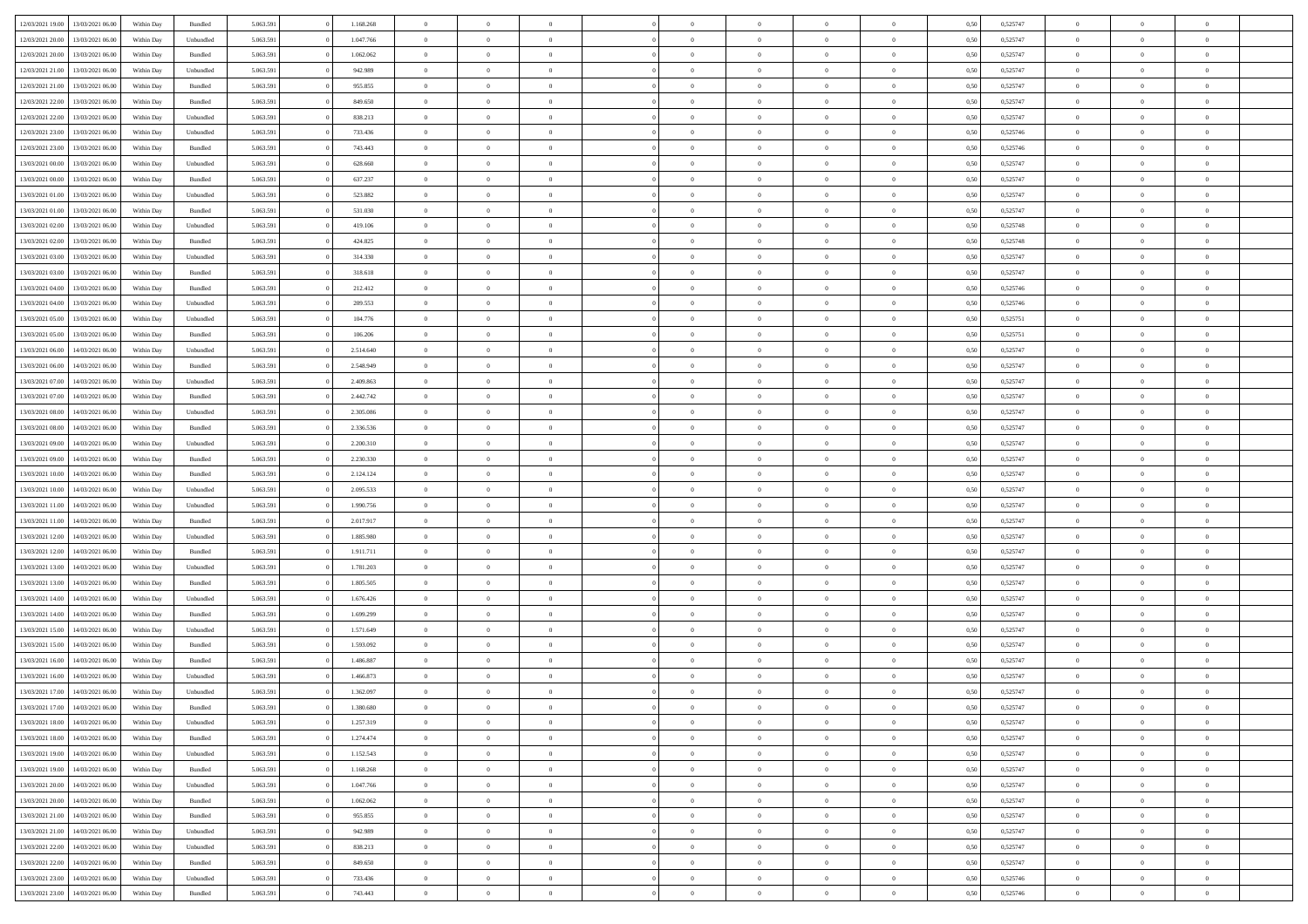| 14/03/2021 00:00 | 14/03/2021 06:00 | Within Day | Unbundled | 5.063.591 | 628.660   | $\overline{0}$ | $\theta$       |                | $\Omega$       | $\Omega$       | $\overline{0}$ | $\theta$       | 0.50 | 0,525747 | $\theta$       | $\overline{0}$ | $\overline{0}$ |  |
|------------------|------------------|------------|-----------|-----------|-----------|----------------|----------------|----------------|----------------|----------------|----------------|----------------|------|----------|----------------|----------------|----------------|--|
| 14/03/2021 00:00 | 14/03/2021 06:00 | Within Day | Bundled   | 5.063.591 | 637.237   | $\overline{0}$ | $\overline{0}$ | $\overline{0}$ | $\overline{0}$ | $\bf{0}$       | $\overline{0}$ | $\bf{0}$       | 0,50 | 0,525747 | $\theta$       | $\overline{0}$ | $\overline{0}$ |  |
| 14/03/2021 01:00 | 14/03/2021 06:00 | Within Day | Unbundled | 5.063.591 | 523.882   | $\overline{0}$ | $\bf{0}$       | $\overline{0}$ | $\bf{0}$       | $\bf{0}$       | $\bf{0}$       | $\mathbf{0}$   | 0,50 | 0,525747 | $\overline{0}$ | $\overline{0}$ | $\overline{0}$ |  |
| 14/03/2021 01:00 | 14/03/2021 06:00 | Within Dav | Bundled   | 5.063.591 | 531.030   | $\overline{0}$ | $\overline{0}$ | $\overline{0}$ | $\overline{0}$ | $\bf{0}$       | $\overline{0}$ | $\overline{0}$ | 0.50 | 0,525747 | $\theta$       | $\theta$       | $\overline{0}$ |  |
|                  |                  |            |           |           |           |                |                |                |                |                |                |                |      |          |                |                |                |  |
| 14/03/2021 02:00 | 14/03/2021 06:00 | Within Day | Unbundled | 5.063.591 | 419.106   | $\overline{0}$ | $\theta$       | $\overline{0}$ | $\overline{0}$ | $\bf{0}$       | $\overline{0}$ | $\bf{0}$       | 0,50 | 0,525748 | $\theta$       | $\overline{0}$ | $\overline{0}$ |  |
| 14/03/2021 02:00 | 14/03/2021 06:00 | Within Day | Bundled   | 5.063.591 | 424.825   | $\overline{0}$ | $\overline{0}$ | $\overline{0}$ | $\bf{0}$       | $\overline{0}$ | $\overline{0}$ | $\mathbf{0}$   | 0,50 | 0,525748 | $\overline{0}$ | $\overline{0}$ | $\bf{0}$       |  |
| 14/03/2021 03:00 | 14/03/2021 06:00 | Within Dav | Bundled   | 5.063.591 | 318.618   | $\overline{0}$ | $\overline{0}$ | $\overline{0}$ | $\overline{0}$ | $\overline{0}$ | $\overline{0}$ | $\overline{0}$ | 0.50 | 0,525747 | $\theta$       | $\overline{0}$ | $\overline{0}$ |  |
| 14/03/2021 03:00 | 14/03/2021 06:00 | Within Day | Unbundled | 5.063.591 | 314.330   | $\overline{0}$ | $\theta$       | $\overline{0}$ | $\overline{0}$ | $\bf{0}$       | $\overline{0}$ | $\bf{0}$       | 0,50 | 0,525747 | $\theta$       | $\theta$       | $\overline{0}$ |  |
| 14/03/2021 04:00 | 14/03/2021 06:00 | Within Day | Unbundled | 5.063.591 | 209.553   | $\overline{0}$ | $\overline{0}$ | $\overline{0}$ | $\bf{0}$       | $\bf{0}$       | $\bf{0}$       | $\bf{0}$       | 0,50 | 0,525746 | $\,0\,$        | $\overline{0}$ | $\overline{0}$ |  |
| 14/03/2021 04:00 | 14/03/2021 06:00 | Within Dav | Bundled   | 5.063.591 | 212.412   | $\overline{0}$ | $\overline{0}$ | $\overline{0}$ | $\overline{0}$ | $\overline{0}$ | $\overline{0}$ | $\overline{0}$ | 0.50 | 0,525746 | $\theta$       | $\overline{0}$ | $\overline{0}$ |  |
|                  |                  |            |           |           |           |                |                |                |                |                |                |                |      |          |                |                |                |  |
| 14/03/2021 05:00 | 14/03/2021 06:00 | Within Day | Unbundled | 5.063.591 | 104.776   | $\overline{0}$ | $\theta$       | $\overline{0}$ | $\overline{0}$ | $\bf{0}$       | $\overline{0}$ | $\bf{0}$       | 0,50 | 0,525751 | $\,$ 0 $\,$    | $\overline{0}$ | $\overline{0}$ |  |
| 14/03/2021 05:00 | 14/03/2021 06:00 | Within Day | Bundled   | 5.063.591 | 106.206   | $\overline{0}$ | $\bf{0}$       | $\overline{0}$ | $\bf{0}$       | $\bf{0}$       | $\bf{0}$       | $\mathbf{0}$   | 0,50 | 0,525751 | $\overline{0}$ | $\overline{0}$ | $\bf{0}$       |  |
| 14/03/2021 06:00 | 15/03/2021 06:00 | Within Day | Unbundled | 5.063.591 | 2.514.640 | $\overline{0}$ | $\overline{0}$ | $\overline{0}$ | $\overline{0}$ | $\bf{0}$       | $\overline{0}$ | $\overline{0}$ | 0.50 | 0,525747 | $\theta$       | $\theta$       | $\overline{0}$ |  |
| 14/03/2021 06:00 | 15/03/2021 06:00 | Within Day | Bundled   | 5.063.591 | 2.548.949 | $\overline{0}$ | $\theta$       | $\overline{0}$ | $\overline{0}$ | $\bf{0}$       | $\overline{0}$ | $\bf{0}$       | 0,50 | 0,525747 | $\theta$       | $\overline{0}$ | $\overline{0}$ |  |
| 14/03/2021 07:00 | 15/03/2021 06:00 | Within Day | Unbundled | 5.063.591 | 2.409.863 | $\overline{0}$ | $\overline{0}$ | $\overline{0}$ | $\bf{0}$       | $\overline{0}$ | $\overline{0}$ | $\mathbf{0}$   | 0,50 | 0,525747 | $\overline{0}$ | $\overline{0}$ | $\bf{0}$       |  |
| 14/03/2021 07:00 | 15/03/2021 06:00 | Within Dav | Bundled   | 5.063.591 | 2.442.742 | $\overline{0}$ | $\overline{0}$ | $\overline{0}$ | $\overline{0}$ | $\overline{0}$ | $\overline{0}$ | $\overline{0}$ | 0.50 | 0,525747 | $\theta$       | $\overline{0}$ | $\overline{0}$ |  |
|                  |                  |            |           |           |           |                |                |                |                |                |                |                |      |          |                |                |                |  |
| 14/03/2021 08:00 | 15/03/2021 06:00 | Within Day | Unbundled | 5.063.591 | 2.305.086 | $\overline{0}$ | $\theta$       | $\overline{0}$ | $\overline{0}$ | $\bf{0}$       | $\overline{0}$ | $\bf{0}$       | 0,50 | 0,525747 | $\theta$       | $\theta$       | $\overline{0}$ |  |
| 14/03/2021 08:00 | 15/03/2021 06:00 | Within Day | Bundled   | 5.063.591 | 2.336.536 | $\overline{0}$ | $\overline{0}$ | $\overline{0}$ | $\bf{0}$       | $\bf{0}$       | $\bf{0}$       | $\bf{0}$       | 0,50 | 0,525747 | $\bf{0}$       | $\overline{0}$ | $\overline{0}$ |  |
| 14/03/2021 09:00 | 15/03/2021 06:00 | Within Day | Bundled   | 5.063.591 | 2.230.330 | $\overline{0}$ | $\overline{0}$ | $\overline{0}$ | $\overline{0}$ | $\overline{0}$ | $\overline{0}$ | $\overline{0}$ | 0.50 | 0,525747 | $\theta$       | $\overline{0}$ | $\overline{0}$ |  |
| 14/03/2021 09:00 | 15/03/2021 06:00 | Within Day | Unbundled | 5.063.591 | 2.200.310 | $\overline{0}$ | $\theta$       | $\overline{0}$ | $\overline{0}$ | $\bf{0}$       | $\overline{0}$ | $\bf{0}$       | 0,50 | 0,525747 | $\,$ 0 $\,$    | $\overline{0}$ | $\overline{0}$ |  |
| 14/03/2021 11:00 | 15/03/2021 06:00 | Within Day | Unbundled | 5.063.591 | 1.990.756 | $\overline{0}$ | $\overline{0}$ | $\overline{0}$ | $\bf{0}$       | $\bf{0}$       | $\bf{0}$       | $\bf{0}$       | 0,50 | 0,525747 | $\,0\,$        | $\overline{0}$ | $\bf{0}$       |  |
| 14/03/2021 11:00 | 15/03/2021 06:00 | Within Day | Bundled   | 5.063.591 | 2.017.917 | $\overline{0}$ | $\overline{0}$ | $\overline{0}$ | $\overline{0}$ | $\bf{0}$       | $\overline{0}$ | $\overline{0}$ | 0.50 | 0,525747 | $\theta$       | $\overline{0}$ | $\overline{0}$ |  |
|                  |                  |            |           |           |           |                |                |                |                |                |                |                |      |          |                |                |                |  |
| 14/03/2021 12:00 | 15/03/2021 06:00 | Within Day | Unbundled | 5.063.591 | 1.885.980 | $\overline{0}$ | $\theta$       | $\overline{0}$ | $\overline{0}$ | $\bf{0}$       | $\overline{0}$ | $\bf{0}$       | 0,50 | 0,525747 | $\,$ 0 $\,$    | $\overline{0}$ | $\overline{0}$ |  |
| 14/03/2021 12:00 | 15/03/2021 06:00 | Within Day | Bundled   | 5.063.591 | 1.911.711 | $\overline{0}$ | $\overline{0}$ | $\overline{0}$ | $\overline{0}$ | $\overline{0}$ | $\overline{0}$ | $\mathbf{0}$   | 0,50 | 0,525747 | $\overline{0}$ | $\overline{0}$ | $\bf{0}$       |  |
| 14/03/2021 13:00 | 15/03/2021 06:00 | Within Dav | Unbundled | 5.063.591 | 1.781.203 | $\overline{0}$ | $\overline{0}$ | $\overline{0}$ | $\overline{0}$ | $\overline{0}$ | $\overline{0}$ | $\overline{0}$ | 0.50 | 0,525747 | $\theta$       | $\overline{0}$ | $\overline{0}$ |  |
| 14/03/2021 13:00 | 15/03/2021 06:00 | Within Day | Bundled   | 5.063.591 | 1.805.505 | $\overline{0}$ | $\theta$       | $\overline{0}$ | $\overline{0}$ | $\bf{0}$       | $\overline{0}$ | $\bf{0}$       | 0,50 | 0,525747 | $\theta$       | $\theta$       | $\overline{0}$ |  |
| 14/03/2021 14:00 | 15/03/2021 06:00 | Within Day | Unbundled | 5.063.591 | 1.676.426 | $\overline{0}$ | $\overline{0}$ | $\overline{0}$ | $\overline{0}$ | $\bf{0}$       | $\overline{0}$ | $\bf{0}$       | 0,50 | 0,525747 | $\,0\,$        | $\overline{0}$ | $\overline{0}$ |  |
| 14/03/2021 14:00 | 15/03/2021 06:00 | Within Day | Bundled   | 5.063.591 | 1.699.299 | $\overline{0}$ | $\overline{0}$ | $\overline{0}$ | $\overline{0}$ | $\overline{0}$ | $\overline{0}$ | $\overline{0}$ | 0.50 | 0,525747 | $\theta$       | $\overline{0}$ | $\overline{0}$ |  |
| 14/03/2021 15:00 | 15/03/2021 06:00 | Within Day | Unbundled | 5.063.591 | 1.571.649 | $\overline{0}$ | $\theta$       | $\overline{0}$ | $\overline{0}$ | $\bf{0}$       | $\overline{0}$ | $\bf{0}$       | 0,50 | 0,525747 | $\,$ 0 $\,$    | $\overline{0}$ | $\overline{0}$ |  |
|                  |                  |            |           |           |           |                |                |                |                |                |                |                |      |          |                |                |                |  |
| 14/03/2021 15:00 | 15/03/2021 06:00 | Within Day | Bundled   | 5.063.591 | 1.593.092 | $\overline{0}$ | $\overline{0}$ | $\overline{0}$ | $\overline{0}$ | $\bf{0}$       | $\overline{0}$ | $\bf{0}$       | 0,50 | 0,525747 | $\overline{0}$ | $\overline{0}$ | $\bf{0}$       |  |
| 14/03/2021 16:00 | 15/03/2021 06:00 | Within Day | Bundled   | 5.063.591 | 1.486.887 | $\overline{0}$ | $\Omega$       | $\Omega$       | $\Omega$       | $\Omega$       | $\overline{0}$ | $\overline{0}$ | 0,50 | 0,525747 | $\,0\,$        | $\theta$       | $\theta$       |  |
| 14/03/2021 16:00 | 15/03/2021 06:00 | Within Day | Unbundled | 5.063.591 | 1.466.873 | $\overline{0}$ | $\theta$       | $\overline{0}$ | $\overline{0}$ | $\bf{0}$       | $\overline{0}$ | $\bf{0}$       | 0,50 | 0,525747 | $\theta$       | $\overline{0}$ | $\overline{0}$ |  |
| 14/03/2021 17:00 | 15/03/2021 06:00 | Within Day | Unbundled | 5.063.591 | 1.362.097 | $\overline{0}$ | $\overline{0}$ | $\overline{0}$ | $\overline{0}$ | $\overline{0}$ | $\overline{0}$ | $\mathbf{0}$   | 0,50 | 0,525747 | $\overline{0}$ | $\overline{0}$ | $\bf{0}$       |  |
| 14/03/2021 17:00 | 15/03/2021 06:00 | Within Day | Bundled   | 5.063.591 | 1.380,680 | $\overline{0}$ | $\Omega$       | $\Omega$       | $\Omega$       | $\bf{0}$       | $\overline{0}$ | $\overline{0}$ | 0.50 | 0,525747 | $\,0\,$        | $\theta$       | $\theta$       |  |
| 14/03/2021 18:00 | 15/03/2021 06:00 | Within Day | Unbundled | 5.063.591 | 1.257.319 | $\overline{0}$ | $\theta$       | $\overline{0}$ | $\overline{0}$ | $\bf{0}$       | $\overline{0}$ | $\bf{0}$       | 0,50 | 0,525747 | $\,$ 0 $\,$    | $\overline{0}$ | $\overline{0}$ |  |
|                  |                  |            |           |           |           |                |                |                |                |                |                |                |      |          |                |                |                |  |
| 14/03/2021 18:00 | 15/03/2021 06:00 | Within Day | Bundled   | 5.063.591 | 1.274.474 | $\overline{0}$ | $\overline{0}$ | $\overline{0}$ | $\overline{0}$ | $\bf{0}$       | $\overline{0}$ | $\bf{0}$       | 0,50 | 0,525747 | $\bf{0}$       | $\overline{0}$ | $\bf{0}$       |  |
| 14/03/2021 19:00 | 15/03/2021 06:00 | Within Day | Unbundled | 5.063.591 | 1.152.543 | $\overline{0}$ | $\Omega$       | $\Omega$       | $\Omega$       | $\theta$       | $\overline{0}$ | $\overline{0}$ | 0.50 | 0,525747 | $\,$ 0 $\,$    | $\theta$       | $\theta$       |  |
| 14/03/2021 19:00 | 15/03/2021 06:00 | Within Day | Bundled   | 5.063.591 | 1.168.268 | $\overline{0}$ | $\theta$       | $\overline{0}$ | $\overline{0}$ | $\bf{0}$       | $\overline{0}$ | $\bf{0}$       | 0,50 | 0,525747 | $\,$ 0 $\,$    | $\overline{0}$ | $\overline{0}$ |  |
| 14/03/2021 20:00 | 15/03/2021 06:00 | Within Day | Unbundled | 5.063.591 | 1.047.766 | $\overline{0}$ | $\bf{0}$       | $\overline{0}$ | $\overline{0}$ | $\bf{0}$       | $\overline{0}$ | $\bf{0}$       | 0,50 | 0,525747 | $\overline{0}$ | $\overline{0}$ | $\bf{0}$       |  |
| 14/03/2021 20:00 | 15/03/2021 06:00 | Within Day | Bundled   | 5.063.591 | 1.062.062 | $\overline{0}$ | $\Omega$       | $\overline{0}$ | $\Omega$       | $\overline{0}$ | $\overline{0}$ | $\overline{0}$ | 0,50 | 0,525747 | $\,0\,$        | $\theta$       | $\theta$       |  |
| 14/03/2021 21:00 | 15/03/2021 06:00 | Within Day | Unbundled | 5.063.591 | 942.989   | $\overline{0}$ | $\overline{0}$ | $\overline{0}$ | $\overline{0}$ | $\,$ 0         | $\overline{0}$ | $\bf{0}$       | 0,50 | 0,525747 | $\,$ 0 $\,$    | $\overline{0}$ | $\overline{0}$ |  |
| 14/03/2021 21.00 | 15/03/2021 06:00 | Within Day | Bundled   | 5.063.591 | 955.855   | $\overline{0}$ | $\overline{0}$ | $\overline{0}$ | $\bf{0}$       | $\bf{0}$       | $\bf{0}$       | $\mathbf{0}$   | 0,50 | 0,525747 | $\overline{0}$ | $\overline{0}$ | $\bf{0}$       |  |
| 14/03/2021 22.00 | 15/03/2021 06:00 |            | Bundled   | 5.063.591 | 849,650   | $\overline{0}$ | $\Omega$       | $\Omega$       | $\Omega$       | $\Omega$       | $\Omega$       | $\overline{0}$ | 0.50 | 0,525747 | $\theta$       | $\theta$       | $\theta$       |  |
|                  |                  | Within Day |           |           |           |                |                |                |                |                |                |                |      |          |                |                |                |  |
| 14/03/2021 22.00 | 15/03/2021 06:00 | Within Day | Unbundled | 5.063.591 | 838.213   | $\overline{0}$ | $\overline{0}$ | $\overline{0}$ | $\bf{0}$       | $\,$ 0         | $\bf{0}$       | $\bf{0}$       | 0,50 | 0,525747 | $\,0\,$        | $\,$ 0 $\,$    | $\overline{0}$ |  |
| 14/03/2021 23:00 | 15/03/2021 06:00 | Within Day | Unbundled | 5.063.591 | 733.436   | $\bf{0}$       | $\bf{0}$       |                |                | $\bf{0}$       |                |                | 0,50 | 0,525746 | $\bf{0}$       | $\overline{0}$ |                |  |
| 14/03/2021 23:00 | 15/03/2021 06:00 | Within Day | Bundled   | 5.063.591 | 743,443   | $\overline{0}$ | $\overline{0}$ | $\overline{0}$ | $\Omega$       | $\overline{0}$ | $\overline{0}$ | $\overline{0}$ | 0,50 | 0,525746 | $\theta$       | $\theta$       | $\Omega$       |  |
| 15/03/2021 00:00 | 15/03/2021 06:00 | Within Day | Unbundled | 5.063.591 | 628.660   | $\overline{0}$ | $\,$ 0         | $\overline{0}$ | $\bf{0}$       | $\,$ 0 $\,$    | $\overline{0}$ | $\,$ 0 $\,$    | 0,50 | 0,525747 | $\,$ 0 $\,$    | $\,$ 0 $\,$    | $\,$ 0         |  |
| 15/03/2021 00:00 | 15/03/2021 06:00 | Within Day | Bundled   | 5.063.591 | 637.237   | $\overline{0}$ | $\overline{0}$ | $\overline{0}$ | $\overline{0}$ | $\overline{0}$ | $\overline{0}$ | $\mathbf{0}$   | 0,50 | 0,525747 | $\overline{0}$ | $\bf{0}$       | $\bf{0}$       |  |
| 15/03/2021 01:00 | 15/03/2021 06:00 | Within Day | Unbundled | 5.063.591 | 523.882   | $\overline{0}$ | $\overline{0}$ | $\overline{0}$ | $\Omega$       | $\overline{0}$ | $\overline{0}$ | $\overline{0}$ | 0,50 | 0,525747 | $\overline{0}$ | $\theta$       | $\overline{0}$ |  |
| 15/03/2021 01:00 | 15/03/2021 06:00 | Within Day | Bundled   | 5.063.591 | 531.030   | $\overline{0}$ | $\,$ 0         | $\overline{0}$ | $\overline{0}$ | $\,$ 0 $\,$    | $\overline{0}$ | $\mathbf{0}$   | 0,50 | 0,525747 | $\,$ 0 $\,$    | $\overline{0}$ | $\overline{0}$ |  |
|                  |                  |            |           |           |           |                |                |                |                |                |                |                |      |          |                |                |                |  |
| 15/03/2021 02:00 | 15/03/2021 06:00 | Within Day | Unbundled | 5.063.591 | 419.106   | $\overline{0}$ | $\overline{0}$ | $\overline{0}$ | $\overline{0}$ | $\overline{0}$ | $\overline{0}$ | $\mathbf{0}$   | 0,50 | 0,525748 | $\overline{0}$ | $\overline{0}$ | $\bf{0}$       |  |
| 15/03/2021 02:00 | 15/03/2021 06:00 | Within Day | Bundled   | 5.063.591 | 424.825   | $\overline{0}$ | $\overline{0}$ | $\overline{0}$ | $\Omega$       | $\overline{0}$ | $\overline{0}$ | $\bf{0}$       | 0.50 | 0,525748 | $\overline{0}$ | $\theta$       | $\overline{0}$ |  |
| 15/03/2021 03:00 | 15/03/2021 06:00 | Within Day | Unbundled | 5.063.591 | 314.330   | $\overline{0}$ | $\,$ 0         | $\overline{0}$ | $\bf{0}$       | $\bf{0}$       | $\bf{0}$       | $\bf{0}$       | 0,50 | 0,525747 | $\,$ 0 $\,$    | $\overline{0}$ | $\overline{0}$ |  |
| 15/03/2021 03:00 | 15/03/2021 06:00 | Within Day | Bundled   | 5.063.591 | 318.618   | $\overline{0}$ | $\bf{0}$       | $\overline{0}$ | $\overline{0}$ | $\overline{0}$ | $\overline{0}$ | $\mathbf{0}$   | 0,50 | 0,525747 | $\overline{0}$ | $\overline{0}$ | $\bf{0}$       |  |
| 15/03/2021 04:00 | 15/03/2021 06:00 | Within Day | Bundled   | 5.063.591 | 212.412   | $\overline{0}$ | $\overline{0}$ | $\overline{0}$ | $\Omega$       | $\overline{0}$ | $\overline{0}$ | $\bf{0}$       | 0.50 | 0,525746 | $\overline{0}$ | $\overline{0}$ | $\overline{0}$ |  |
| 15/03/2021 04:00 | 15/03/2021 06:00 | Within Day | Unbundled | 5.063.591 | 209.553   | $\overline{0}$ | $\bf{0}$       | $\overline{0}$ | $\bf{0}$       | $\bf{0}$       | $\bf{0}$       | $\mathbf{0}$   | 0,50 | 0,525746 | $\,$ 0 $\,$    | $\,$ 0 $\,$    | $\bf{0}$       |  |
|                  |                  |            |           |           |           |                |                |                |                |                |                |                |      |          |                |                |                |  |
| 15/03/2021 05:00 | 15/03/2021 06:00 | Within Day | Unbundled | 5.063.591 | 104.776   | $\overline{0}$ | $\overline{0}$ | $\overline{0}$ | $\overline{0}$ | $\overline{0}$ | $\bf{0}$       | $\mathbf{0}$   | 0,50 | 0,525751 | $\overline{0}$ | $\bf{0}$       | $\bf{0}$       |  |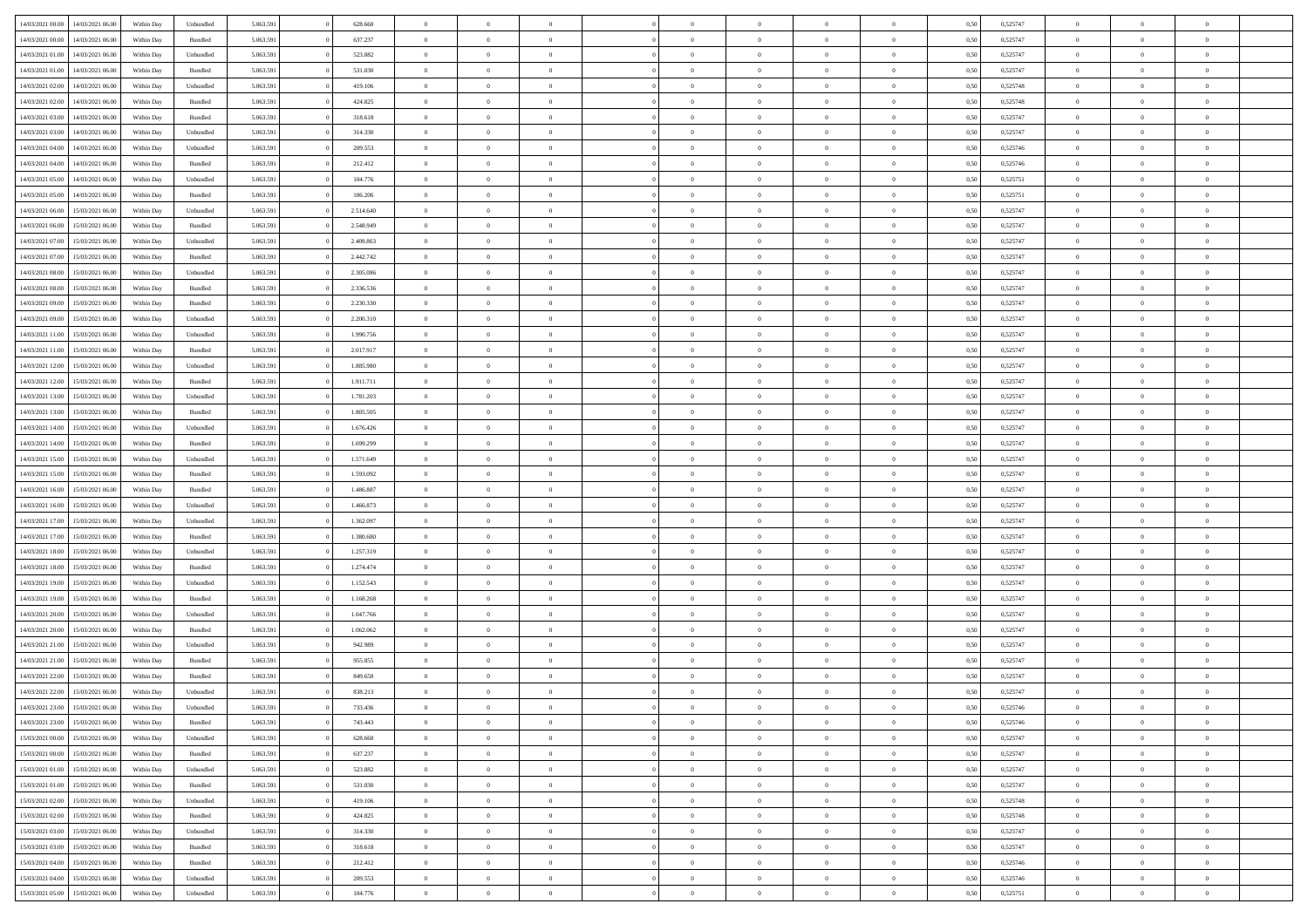| 15/03/2021 05:00 | 15/03/2021 06:00 | Within Day | Bundled   | 5.063.591 | 106.206   | $\overline{0}$ | $\theta$       |                | $\Omega$       | $\Omega$       | $\Omega$       | $\theta$       | 0.50 | 0,525751 | $\theta$       | $\overline{0}$ | $\theta$       |  |
|------------------|------------------|------------|-----------|-----------|-----------|----------------|----------------|----------------|----------------|----------------|----------------|----------------|------|----------|----------------|----------------|----------------|--|
|                  |                  |            |           |           |           |                |                |                |                |                |                |                |      |          |                |                |                |  |
| 15/03/2021 06:00 | 16/03/2021 06:00 | Within Day | Unbundled | 5.063.591 | 2.514.640 | $\overline{0}$ | $\theta$       | $\overline{0}$ | $\overline{0}$ | $\bf{0}$       | $\overline{0}$ | $\overline{0}$ | 0,50 | 0,525747 | $\theta$       | $\overline{0}$ | $\overline{0}$ |  |
| 15/03/2021 06:00 | 16/03/2021 06:00 | Within Day | Bundled   | 5.063.591 | 2.548.949 | $\overline{0}$ | $\overline{0}$ | $\overline{0}$ | $\bf{0}$       | $\bf{0}$       | $\bf{0}$       | $\bf{0}$       | 0,50 | 0,525747 | $\bf{0}$       | $\overline{0}$ | $\overline{0}$ |  |
| 15/03/2021 07:00 | 16/03/2021 06:00 | Within Dav | Unbundled | 5.063.591 | 2.409.863 | $\overline{0}$ | $\overline{0}$ | $\overline{0}$ | $\overline{0}$ | $\bf{0}$       | $\overline{0}$ | $\overline{0}$ | 0.50 | 0,525747 | $\theta$       | $\theta$       | $\overline{0}$ |  |
| 15/03/2021 07:00 | 16/03/2021 06:00 | Within Day | Bundled   | 5.063.591 | 2.442.742 | $\overline{0}$ | $\theta$       | $\overline{0}$ | $\overline{0}$ | $\bf{0}$       | $\overline{0}$ | $\bf{0}$       | 0,50 | 0,525747 | $\theta$       | $\theta$       | $\overline{0}$ |  |
| 15/03/2021 08:00 | 16/03/2021 06:00 | Within Day | Unbundled | 5.063.591 | 2.305.086 | $\overline{0}$ | $\bf{0}$       | $\overline{0}$ | $\bf{0}$       | $\overline{0}$ | $\overline{0}$ | $\mathbf{0}$   | 0,50 | 0,525747 | $\overline{0}$ | $\overline{0}$ | $\bf{0}$       |  |
| 15/03/2021 08:00 | 16/03/2021 06:00 | Within Dav | Bundled   | 5.063.591 | 2.336.536 | $\overline{0}$ | $\overline{0}$ | $\overline{0}$ | $\overline{0}$ | $\bf{0}$       | $\overline{0}$ | $\overline{0}$ | 0.50 | 0,525747 | $\theta$       | $\overline{0}$ | $\overline{0}$ |  |
|                  |                  |            |           |           |           |                |                |                |                |                |                |                |      |          |                |                |                |  |
| 15/03/2021 09:00 | 16/03/2021 06:00 | Within Day | Unbundled | 5.063.591 | 2.200.310 | $\overline{0}$ | $\theta$       | $\overline{0}$ | $\overline{0}$ | $\bf{0}$       | $\overline{0}$ | $\bf{0}$       | 0,50 | 0,525747 | $\theta$       | $\theta$       | $\overline{0}$ |  |
| 15/03/2021 09:00 | 16/03/2021 06:00 | Within Day | Bundled   | 5.063.591 | 2.230.330 | $\overline{0}$ | $\overline{0}$ | $\overline{0}$ | $\bf{0}$       | $\bf{0}$       | $\bf{0}$       | $\bf{0}$       | 0,50 | 0,525747 | $\,0\,$        | $\overline{0}$ | $\overline{0}$ |  |
| 15/03/2021 10:00 | 16/03/2021 06:00 | Within Dav | Bundled   | 5.063.591 | 2.124.124 | $\overline{0}$ | $\overline{0}$ | $\overline{0}$ | $\overline{0}$ | $\overline{0}$ | $\overline{0}$ | $\overline{0}$ | 0.50 | 0,525747 | $\theta$       | $\overline{0}$ | $\overline{0}$ |  |
| 15/03/2021 10:00 | 16/03/2021 06:00 | Within Day | Unbundled | 5.063.591 | 2.095.533 | $\overline{0}$ | $\theta$       | $\overline{0}$ | $\overline{0}$ | $\bf{0}$       | $\overline{0}$ | $\bf{0}$       | 0,50 | 0,525747 | $\,$ 0 $\,$    | $\overline{0}$ | $\overline{0}$ |  |
| 15/03/2021 11:00 | 16/03/2021 06:00 | Within Day | Unbundled | 5.063.591 | 1.990.756 | $\overline{0}$ | $\overline{0}$ | $\overline{0}$ | $\bf{0}$       | $\bf{0}$       | $\bf{0}$       | $\bf{0}$       | 0,50 | 0,525747 | $\bf{0}$       | $\overline{0}$ | $\overline{0}$ |  |
| 15/03/2021 11:00 | 16/03/2021 06:00 | Within Day | Bundled   | 5.063.591 | 2.017.917 | $\overline{0}$ | $\overline{0}$ | $\overline{0}$ | $\overline{0}$ | $\bf{0}$       | $\overline{0}$ | $\overline{0}$ | 0.50 | 0,525747 | $\theta$       | $\theta$       | $\overline{0}$ |  |
| 15/03/2021 12:00 | 16/03/2021 06:00 | Within Day | Unbundled | 5.063.591 | 1.885.980 | $\overline{0}$ | $\theta$       | $\overline{0}$ | $\overline{0}$ | $\bf{0}$       | $\overline{0}$ | $\overline{0}$ | 0,50 | 0,525747 | $\theta$       | $\theta$       | $\overline{0}$ |  |
|                  |                  |            |           |           |           |                |                |                |                |                |                |                |      |          |                |                |                |  |
| 15/03/2021 12:00 | 16/03/2021 06:00 | Within Day | Bundled   | 5.063.591 | 1.911.711 | $\overline{0}$ | $\bf{0}$       | $\overline{0}$ | $\bf{0}$       | $\overline{0}$ | $\overline{0}$ | $\mathbf{0}$   | 0,50 | 0,525747 | $\overline{0}$ | $\overline{0}$ | $\bf{0}$       |  |
| 15/03/2021 13:00 | 16/03/2021 06:00 | Within Dav | Unbundled | 5.063.591 | 1.781.203 | $\overline{0}$ | $\overline{0}$ | $\overline{0}$ | $\overline{0}$ | $\overline{0}$ | $\overline{0}$ | $\overline{0}$ | 0.50 | 0,525747 | $\theta$       | $\overline{0}$ | $\overline{0}$ |  |
| 15/03/2021 13:00 | 16/03/2021 06:00 | Within Day | Bundled   | 5.063.591 | 1.805.505 | $\overline{0}$ | $\theta$       | $\overline{0}$ | $\overline{0}$ | $\bf{0}$       | $\overline{0}$ | $\bf{0}$       | 0,50 | 0,525747 | $\theta$       | $\theta$       | $\overline{0}$ |  |
| 15/03/2021 14:00 | 16/03/2021 06:00 | Within Day | Unbundled | 5.063.591 | 1.676.426 | $\overline{0}$ | $\overline{0}$ | $\overline{0}$ | $\bf{0}$       | $\bf{0}$       | $\bf{0}$       | $\bf{0}$       | 0,50 | 0,525747 | $\,0\,$        | $\overline{0}$ | $\overline{0}$ |  |
| 15/03/2021 14:00 | 16/03/2021 06:00 | Within Day | Bundled   | 5.063.591 | 1.699.299 | $\overline{0}$ | $\overline{0}$ | $\overline{0}$ | $\overline{0}$ | $\overline{0}$ | $\overline{0}$ | $\overline{0}$ | 0.50 | 0,525747 | $\theta$       | $\overline{0}$ | $\overline{0}$ |  |
| 15/03/2021 15:00 | 16/03/2021 06:00 | Within Day | Unbundled | 5.063.591 | 1.571.649 | $\overline{0}$ | $\theta$       | $\overline{0}$ | $\overline{0}$ | $\bf{0}$       | $\overline{0}$ | $\bf{0}$       | 0,50 | 0,525747 | $\theta$       | $\theta$       | $\overline{0}$ |  |
| 15/03/2021 15:00 | 16/03/2021 06:00 | Within Day | Bundled   | 5.063.591 | 1.593.092 | $\overline{0}$ | $\overline{0}$ | $\overline{0}$ | $\bf{0}$       | $\bf{0}$       | $\bf{0}$       | $\bf{0}$       | 0,50 | 0,525747 | $\,0\,$        | $\overline{0}$ | $\overline{0}$ |  |
| 15/03/2021 16:00 | 16/03/2021 06:00 | Within Day | Bundled   | 5.063.591 | 1.486.887 | $\overline{0}$ | $\overline{0}$ | $\overline{0}$ | $\overline{0}$ | $\bf{0}$       | $\overline{0}$ | $\overline{0}$ | 0.50 | 0,525747 | $\theta$       | $\theta$       | $\overline{0}$ |  |
| 15/03/2021 16:00 | 16/03/2021 06:00 | Within Day | Unbundled | 5.063.591 | 1.466.873 | $\overline{0}$ | $\theta$       | $\overline{0}$ | $\overline{0}$ | $\bf{0}$       | $\overline{0}$ | $\bf{0}$       | 0,50 | 0,525747 | $\theta$       | $\overline{0}$ | $\overline{0}$ |  |
|                  |                  |            |           |           |           |                |                |                |                |                |                |                |      |          |                |                |                |  |
| 15/03/2021 17:00 | 16/03/2021 06:00 | Within Day | Unbundled | 5.063.591 | 1.362.097 | $\overline{0}$ | $\bf{0}$       | $\overline{0}$ | $\bf{0}$       | $\overline{0}$ | $\overline{0}$ | $\mathbf{0}$   | 0,50 | 0,525747 | $\overline{0}$ | $\overline{0}$ | $\bf{0}$       |  |
| 15/03/2021 17:00 | 16/03/2021 06:00 | Within Dav | Bundled   | 5.063.591 | 1.380.680 | $\overline{0}$ | $\overline{0}$ | $\overline{0}$ | $\overline{0}$ | $\overline{0}$ | $\overline{0}$ | $\overline{0}$ | 0.50 | 0,525747 | $\theta$       | $\overline{0}$ | $\overline{0}$ |  |
| 15/03/2021 18:00 | 16/03/2021 06:00 | Within Day | Unbundled | 5.063.591 | 1.257.319 | $\overline{0}$ | $\theta$       | $\overline{0}$ | $\overline{0}$ | $\bf{0}$       | $\overline{0}$ | $\bf{0}$       | 0,50 | 0,525747 | $\theta$       | $\theta$       | $\overline{0}$ |  |
| 15/03/2021 18:00 | 16/03/2021 06:00 | Within Day | Bundled   | 5.063.591 | 1.274.474 | $\overline{0}$ | $\overline{0}$ | $\overline{0}$ | $\bf{0}$       | $\bf{0}$       | $\bf{0}$       | $\bf{0}$       | 0,50 | 0,525747 | $\,0\,$        | $\overline{0}$ | $\overline{0}$ |  |
| 15/03/2021 19:00 | 16/03/2021 06:00 | Within Day | Unbundled | 5.063.591 | 1.152.543 | $\overline{0}$ | $\overline{0}$ | $\overline{0}$ | $\overline{0}$ | $\overline{0}$ | $\overline{0}$ | $\overline{0}$ | 0.50 | 0,525747 | $\theta$       | $\overline{0}$ | $\overline{0}$ |  |
| 15/03/2021 19:00 | 16/03/2021 06:00 | Within Day | Bundled   | 5.063.591 | 1.168.268 | $\overline{0}$ | $\theta$       | $\overline{0}$ | $\overline{0}$ | $\bf{0}$       | $\overline{0}$ | $\bf{0}$       | 0,50 | 0,525747 | $\,$ 0 $\,$    | $\theta$       | $\overline{0}$ |  |
| 15/03/2021 20:00 | 16/03/2021 06:00 | Within Day | Unbundled | 5.063.591 | 1.047.766 | $\overline{0}$ | $\overline{0}$ | $\overline{0}$ | $\bf{0}$       | $\bf{0}$       | $\bf{0}$       | $\bf{0}$       | 0,50 | 0,525747 | $\bf{0}$       | $\overline{0}$ | $\overline{0}$ |  |
| 15/03/2021 20:00 | 16/03/2021 06:00 | Within Day | Bundled   | 5.063.591 | 1.062.062 | $\overline{0}$ | $\Omega$       | $\Omega$       | $\Omega$       | $\Omega$       | $\Omega$       | $\overline{0}$ | 0,50 | 0,525747 | $\,0\,$        | $\Omega$       | $\theta$       |  |
| 15/03/2021 21:00 | 16/03/2021 06:00 | Within Day | Bundled   | 5.063.591 | 955.855   | $\overline{0}$ | $\theta$       | $\overline{0}$ | $\overline{0}$ | $\bf{0}$       | $\overline{0}$ | $\bf{0}$       | 0,50 | 0,525747 | $\theta$       | $\theta$       | $\overline{0}$ |  |
|                  |                  |            |           |           |           |                |                |                |                |                |                |                |      |          |                |                |                |  |
| 15/03/2021 21.00 | 16/03/2021 06:00 | Within Day | Unbundled | 5.063.591 | 942.989   | $\overline{0}$ | $\overline{0}$ | $\overline{0}$ | $\bf{0}$       | $\bf{0}$       | $\overline{0}$ | $\mathbf{0}$   | 0,50 | 0,525747 | $\overline{0}$ | $\overline{0}$ | $\bf{0}$       |  |
| 15/03/2021 22.00 | 16/03/2021 06:00 | Within Day | Unbundled | 5.063.591 | 838.213   | $\overline{0}$ | $\Omega$       | $\Omega$       | $\Omega$       | $\Omega$       | $\overline{0}$ | $\overline{0}$ | 0.50 | 0,525747 | $\theta$       | $\theta$       | $\theta$       |  |
| 15/03/2021 22:00 | 16/03/2021 06:00 | Within Day | Bundled   | 5.063.591 | 849.650   | $\overline{0}$ | $\theta$       | $\overline{0}$ | $\overline{0}$ | $\bf{0}$       | $\overline{0}$ | $\bf{0}$       | 0,50 | 0,525747 | $\theta$       | $\theta$       | $\overline{0}$ |  |
| 15/03/2021 23:00 | 16/03/2021 06:00 | Within Day | Unbundled | 5.063.591 | 733.436   | $\overline{0}$ | $\overline{0}$ | $\overline{0}$ | $\bf{0}$       | $\bf{0}$       | $\bf{0}$       | $\bf{0}$       | 0,50 | 0,525746 | $\,0\,$        | $\overline{0}$ | $\overline{0}$ |  |
| 15/03/2021 23:00 | 16/03/2021 06:00 | Within Day | Bundled   | 5.063.591 | 743.443   | $\overline{0}$ | $\Omega$       | $\Omega$       | $\Omega$       | $\Omega$       | $\theta$       | $\overline{0}$ | 0.50 | 0,525746 | $\theta$       | $\theta$       | $\theta$       |  |
| 16/03/2021 00:00 | 16/03/2021 06:00 | Within Day | Unbundled | 5.063.591 | 628.660   | $\overline{0}$ | $\theta$       | $\overline{0}$ | $\overline{0}$ | $\bf{0}$       | $\overline{0}$ | $\bf{0}$       | 0,50 | 0,525747 | $\,$ 0 $\,$    | $\overline{0}$ | $\overline{0}$ |  |
| 16/03/2021 00:00 | 16/03/2021 06:00 | Within Day | Bundled   | 5.063.591 | 637.237   | $\overline{0}$ | $\overline{0}$ | $\overline{0}$ | $\bf{0}$       | $\bf{0}$       | $\bf{0}$       | $\bf{0}$       | 0,50 | 0,525747 | $\bf{0}$       | $\overline{0}$ | $\overline{0}$ |  |
| 16/03/2021 01:00 | 16/03/2021 06:00 | Within Day | Unbundled | 5.063.591 | 523.882   | $\overline{0}$ | $\Omega$       | $\Omega$       | $\Omega$       | $\Omega$       | $\overline{0}$ | $\overline{0}$ | 0,50 | 0,525747 | $\,0\,$        | $\theta$       | $\theta$       |  |
| 16/03/2021 01:00 | 16/03/2021 06:00 | Within Day |           | 5.063.591 | 531.030   | $\overline{0}$ | $\theta$       | $\overline{0}$ | $\overline{0}$ | $\bf{0}$       | $\overline{0}$ |                |      | 0,525747 | $\,$ 0 $\,$    | $\overline{0}$ | $\overline{0}$ |  |
|                  |                  |            | Bundled   |           |           |                |                |                |                |                |                | $\bf{0}$       | 0,50 |          |                |                |                |  |
| 16/03/2021 02:00 | 16/03/2021 06:00 | Within Day | Unbundled | 5.063.591 | 419.106   | $\overline{0}$ | $\overline{0}$ | $\overline{0}$ | $\bf{0}$       | $\bf{0}$       | $\bf{0}$       | $\mathbf{0}$   | 0,50 | 0,525748 | $\bf{0}$       | $\overline{0}$ | $\bf{0}$       |  |
| 16/03/2021 02:00 | 16/03/2021 06:00 | Within Day | Bundled   | 5.063.591 | 424.825   | $\overline{0}$ | $\Omega$       | $\Omega$       | $\Omega$       | $\Omega$       | $\Omega$       | $\overline{0}$ | 0.50 | 0,525748 | $\theta$       | $\theta$       | $\theta$       |  |
| 16/03/2021 03:00 | 16/03/2021 06:00 | Within Day | Bundled   | 5.063.591 | 318.618   | $\overline{0}$ | $\,$ 0 $\,$    | $\overline{0}$ | $\bf{0}$       | $\,$ 0         | $\bf{0}$       | $\bf{0}$       | 0,50 | 0,525747 | $\,0\,$        | $\overline{0}$ | $\overline{0}$ |  |
| 16/03/2021 03:00 | 16/03/2021 06:00 | Within Day | Unbundled | 5.063.591 | 314.330   | $\bf{0}$       | $\bf{0}$       |                |                |                |                |                | 0,50 | 0,525747 | $\bf{0}$       | $\overline{0}$ |                |  |
| 16/03/2021 04:00 | 16/03/2021 06:00 | Within Day | Unbundled | 5.063.591 | 209,553   | $\overline{0}$ | $\overline{0}$ | $\overline{0}$ | $\Omega$       | $\overline{0}$ | $\overline{0}$ | $\overline{0}$ | 0,50 | 0,525746 | $\theta$       | $\theta$       | $\theta$       |  |
| 16/03/2021 04:00 | 16/03/2021 06:00 | Within Day | Bundled   | 5.063.591 | 212.412   | $\overline{0}$ | $\,$ 0         | $\overline{0}$ | $\bf{0}$       | $\,$ 0 $\,$    | $\overline{0}$ | $\mathbf{0}$   | 0,50 | 0,525746 | $\,$ 0 $\,$    | $\,$ 0 $\,$    | $\,$ 0         |  |
| 16/03/2021 05:00 | 16/03/2021 06:00 | Within Day | Unbundled | 5.063.591 | 104.776   | $\overline{0}$ | $\overline{0}$ | $\overline{0}$ | $\overline{0}$ | $\overline{0}$ | $\overline{0}$ | $\mathbf{0}$   | 0,50 | 0,525751 | $\overline{0}$ | $\bf{0}$       | $\bf{0}$       |  |
| 16/03/2021 05:00 | 16/03/2021 06:00 | Within Day | Bundled   | 5.063.591 | 106.206   | $\overline{0}$ | $\overline{0}$ | $\overline{0}$ | $\Omega$       | $\overline{0}$ | $\overline{0}$ | $\bf{0}$       | 0,50 | 0,525751 | $\overline{0}$ | $\theta$       | $\overline{0}$ |  |
| 16/03/2021 06:00 | 17/03/2021 06:00 | Within Day | Unbundled | 5.063.591 | 2.514.640 | $\overline{0}$ | $\,$ 0         | $\overline{0}$ | $\overline{0}$ | $\overline{0}$ | $\overline{0}$ | $\bf{0}$       | 0,50 | 0,525747 | $\,$ 0 $\,$    | $\overline{0}$ | $\overline{0}$ |  |
|                  |                  |            |           |           |           |                |                |                |                |                |                |                |      |          |                |                |                |  |
| 16/03/2021 06:00 | 17/03/2021 06:00 | Within Day | Bundled   | 5.063.591 | 2.548.949 | $\overline{0}$ | $\overline{0}$ | $\overline{0}$ | $\overline{0}$ | $\overline{0}$ | $\overline{0}$ | $\mathbf{0}$   | 0,50 | 0,525747 | $\overline{0}$ | $\overline{0}$ | $\bf{0}$       |  |
| 16/03/2021 07:00 | 17/03/2021 06:00 | Within Day | Unbundled | 5.063.591 | 2.409.863 | $\overline{0}$ | $\overline{0}$ | $\overline{0}$ | $\Omega$       | $\overline{0}$ | $\overline{0}$ | $\bf{0}$       | 0.50 | 0,525747 | $\overline{0}$ | $\theta$       | $\overline{0}$ |  |
| 16/03/2021 07:00 | 17/03/2021 06:00 | Within Day | Bundled   | 5.063.591 | 2.442.742 | $\overline{0}$ | $\,$ 0         | $\overline{0}$ | $\overline{0}$ | $\bf{0}$       | $\overline{0}$ | $\bf{0}$       | 0,50 | 0,525747 | $\,$ 0 $\,$    | $\overline{0}$ | $\overline{0}$ |  |
| 16/03/2021 08:00 | 17/03/2021 06:00 | Within Day | Unbundled | 5.063.591 | 2.305.086 | $\overline{0}$ | $\bf{0}$       | $\overline{0}$ | $\overline{0}$ | $\overline{0}$ | $\overline{0}$ | $\mathbf{0}$   | 0,50 | 0,525747 | $\overline{0}$ | $\overline{0}$ | $\bf{0}$       |  |
| 16/03/2021 08:00 | 17/03/2021 06:00 | Within Day | Bundled   | 5.063.591 | 2.336.536 | $\overline{0}$ | $\overline{0}$ | $\overline{0}$ | $\Omega$       | $\overline{0}$ | $\overline{0}$ | $\bf{0}$       | 0.50 | 0,525747 | $\overline{0}$ | $\overline{0}$ | $\overline{0}$ |  |
| 16/03/2021 09:00 | 17/03/2021 06:00 | Within Day | Bundled   | 5.063.591 | 2.230.330 | $\overline{0}$ | $\bf{0}$       | $\overline{0}$ | $\overline{0}$ | $\bf{0}$       | $\overline{0}$ | $\mathbf{0}$   | 0,50 | 0,525747 | $\,$ 0 $\,$    | $\,$ 0 $\,$    | $\bf{0}$       |  |
| 16/03/2021 09:00 | 17/03/2021 06:00 | Within Day | Unbundled | 5.063.591 | 2.200.310 | $\overline{0}$ | $\overline{0}$ | $\overline{0}$ | $\overline{0}$ | $\bf{0}$       | $\overline{0}$ | $\mathbf{0}$   | 0,50 | 0,525747 | $\overline{0}$ | $\bf{0}$       | $\bf{0}$       |  |
|                  |                  |            |           |           |           |                |                |                |                |                |                |                |      |          |                |                |                |  |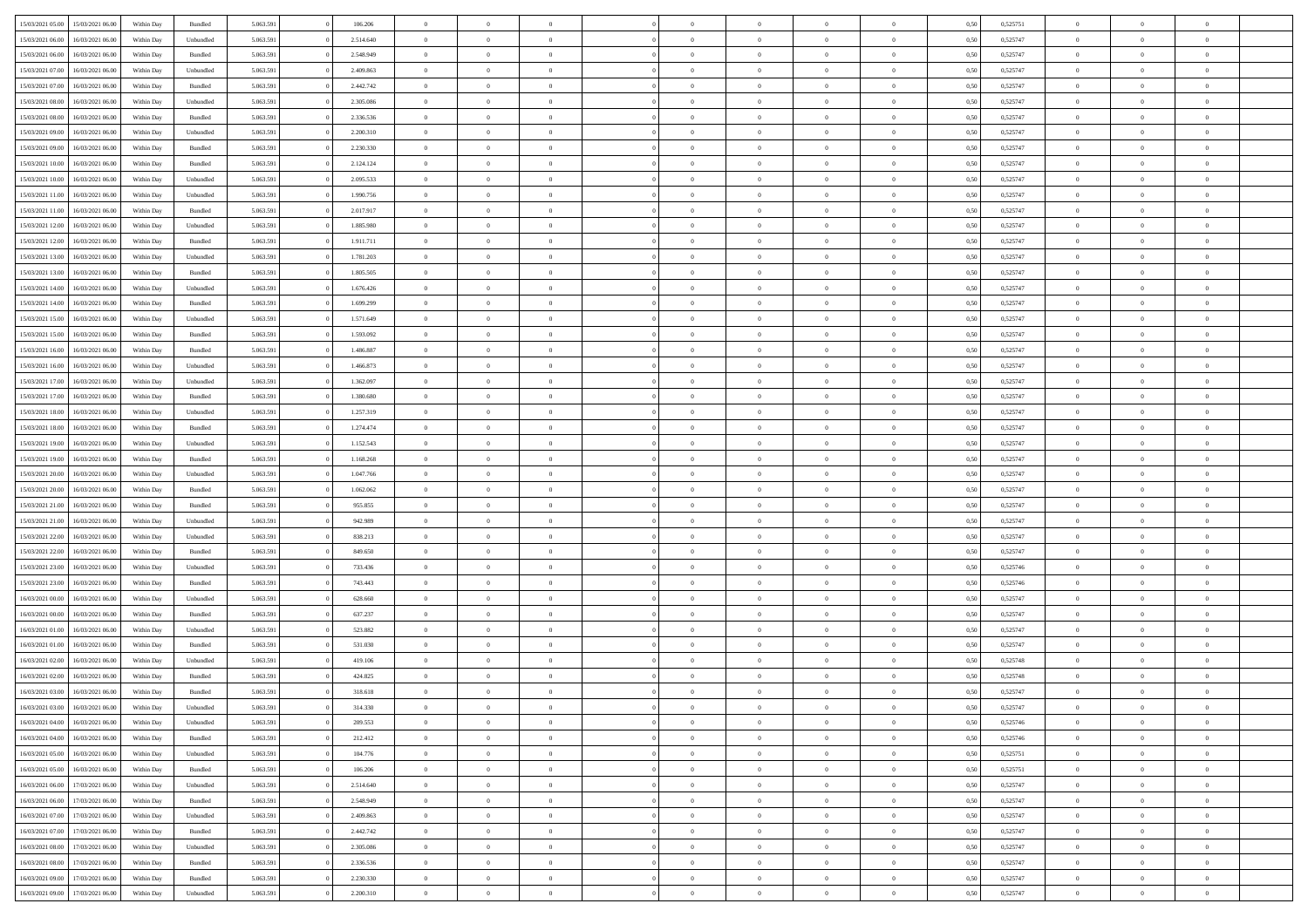|                  |                  |            |                    |           |           |                |                |                |                | $\Omega$       | $\theta$       | $\theta$       |      |          | $\theta$       | $\overline{0}$ |                |  |
|------------------|------------------|------------|--------------------|-----------|-----------|----------------|----------------|----------------|----------------|----------------|----------------|----------------|------|----------|----------------|----------------|----------------|--|
| 16/03/2021 10:00 | 17/03/2021 06:00 | Within Day | Unbundled          | 5.063.591 | 2.095.533 | $\overline{0}$ | $\theta$       |                | $\Omega$       |                |                |                | 0.50 | 0,525747 |                |                | $\overline{0}$ |  |
| 16/03/2021 10:00 | 17/03/2021 06:00 | Within Day | Bundled            | 5.063.591 | 2.124.124 | $\overline{0}$ | $\theta$       | $\overline{0}$ | $\overline{0}$ | $\bf{0}$       | $\overline{0}$ | $\bf{0}$       | 0,50 | 0,525747 | $\theta$       | $\overline{0}$ | $\overline{0}$ |  |
| 16/03/2021 11:00 | 17/03/2021 06:00 | Within Day | Unbundled          | 5.063.591 | 1.990.756 | $\overline{0}$ | $\bf{0}$       | $\overline{0}$ | $\overline{0}$ | $\bf{0}$       | $\overline{0}$ | $\mathbf{0}$   | 0,50 | 0,525747 | $\bf{0}$       | $\overline{0}$ | $\overline{0}$ |  |
| 16/03/2021 11:00 | 17/03/2021 06:00 | Within Dav | Bundled            | 5.063.591 | 2.017.917 | $\overline{0}$ | $\overline{0}$ | $\overline{0}$ | $\overline{0}$ | $\bf{0}$       | $\overline{0}$ | $\overline{0}$ | 0.50 | 0,525747 | $\theta$       | $\theta$       | $\overline{0}$ |  |
| 16/03/2021 12:00 | 17/03/2021 06:00 | Within Day | Unbundled          | 5.063.591 | 1.885.980 | $\overline{0}$ | $\theta$       | $\overline{0}$ | $\overline{0}$ | $\bf{0}$       | $\overline{0}$ | $\bf{0}$       | 0,50 | 0,525747 | $\theta$       | $\overline{0}$ | $\overline{0}$ |  |
|                  |                  |            |                    |           |           |                |                |                |                |                |                |                |      |          |                |                |                |  |
| 16/03/2021 12:00 | 17/03/2021 06:00 | Within Day | Bundled            | 5.063.591 | 1.911.711 | $\overline{0}$ | $\overline{0}$ | $\overline{0}$ | $\overline{0}$ | $\overline{0}$ | $\overline{0}$ | $\mathbf{0}$   | 0,50 | 0,525747 | $\bf{0}$       | $\overline{0}$ | $\bf{0}$       |  |
| 16/03/2021 13:00 | 17/03/2021 06:00 | Within Dav | Unbundled          | 5.063.591 | 1.781.203 | $\overline{0}$ | $\overline{0}$ | $\overline{0}$ | $\overline{0}$ | $\overline{0}$ | $\overline{0}$ | $\overline{0}$ | 0.50 | 0,525747 | $\theta$       | $\overline{0}$ | $\overline{0}$ |  |
| 16/03/2021 13:00 | 17/03/2021 06:00 | Within Day | Bundled            | 5.063.591 | 1.805.505 | $\overline{0}$ | $\theta$       | $\overline{0}$ | $\overline{0}$ | $\bf{0}$       | $\overline{0}$ | $\bf{0}$       | 0,50 | 0,525747 | $\theta$       | $\theta$       | $\overline{0}$ |  |
| 16/03/2021 14:00 | 17/03/2021 06:00 | Within Day | Unbundled          | 5.063.591 | 1.676.426 | $\overline{0}$ | $\overline{0}$ | $\overline{0}$ | $\overline{0}$ | $\bf{0}$       | $\overline{0}$ | $\bf{0}$       | 0,50 | 0,525747 | $\,0\,$        | $\overline{0}$ | $\overline{0}$ |  |
| 16/03/2021 14:00 | 17/03/2021 06:00 | Within Dav | Bundled            | 5.063.591 | 1.699.299 | $\overline{0}$ | $\overline{0}$ | $\overline{0}$ | $\overline{0}$ | $\overline{0}$ | $\overline{0}$ | $\overline{0}$ | 0.50 | 0,525747 | $\theta$       | $\overline{0}$ | $\overline{0}$ |  |
| 16/03/2021 15:00 | 17/03/2021 06:00 | Within Day | Bundled            | 5.063.591 | 1.593.092 | $\overline{0}$ | $\theta$       | $\overline{0}$ | $\overline{0}$ | $\bf{0}$       | $\overline{0}$ | $\bf{0}$       | 0,50 | 0,525747 | $\,$ 0 $\,$    | $\overline{0}$ | $\overline{0}$ |  |
| 16/03/2021 15:00 | 17/03/2021 06:00 | Within Day | Unbundled          | 5.063.591 | 1.571.649 | $\overline{0}$ | $\bf{0}$       | $\overline{0}$ | $\overline{0}$ | $\bf{0}$       | $\overline{0}$ | $\mathbf{0}$   | 0,50 | 0,525747 | $\bf{0}$       | $\overline{0}$ | $\bf{0}$       |  |
| 16/03/2021 16:00 | 17/03/2021 06:00 | Within Dav | Unbundled          | 5.063.591 | 1.466.873 | $\overline{0}$ | $\overline{0}$ | $\overline{0}$ | $\overline{0}$ | $\bf{0}$       | $\overline{0}$ | $\overline{0}$ | 0.50 | 0,525747 | $\theta$       | $\theta$       | $\overline{0}$ |  |
|                  |                  |            |                    |           |           |                |                |                |                |                |                |                |      |          |                |                |                |  |
| 16/03/2021 16:00 | 17/03/2021 06:00 | Within Day | Bundled            | 5.063.591 | 1.486.887 | $\overline{0}$ | $\theta$       | $\overline{0}$ | $\overline{0}$ | $\bf{0}$       | $\overline{0}$ | $\bf{0}$       | 0,50 | 0,525747 | $\theta$       | $\overline{0}$ | $\overline{0}$ |  |
| 16/03/2021 17:00 | 17/03/2021 06:00 | Within Day | Unbundled          | 5.063.591 | 1.362.097 | $\overline{0}$ | $\overline{0}$ | $\overline{0}$ | $\bf{0}$       | $\overline{0}$ | $\overline{0}$ | $\mathbf{0}$   | 0,50 | 0,525747 | $\bf{0}$       | $\overline{0}$ | $\bf{0}$       |  |
| 16/03/2021 17:00 | 17/03/2021 06:00 | Within Dav | Bundled            | 5.063.591 | 1.380.680 | $\overline{0}$ | $\overline{0}$ | $\overline{0}$ | $\overline{0}$ | $\overline{0}$ | $\overline{0}$ | $\overline{0}$ | 0.50 | 0,525747 | $\theta$       | $\overline{0}$ | $\overline{0}$ |  |
| 16/03/2021 18:00 | 17/03/2021 06:00 | Within Day | Unbundled          | 5.063.591 | 1.257.319 | $\overline{0}$ | $\theta$       | $\overline{0}$ | $\overline{0}$ | $\bf{0}$       | $\overline{0}$ | $\bf{0}$       | 0,50 | 0,525747 | $\theta$       | $\theta$       | $\overline{0}$ |  |
| 16/03/2021 18:00 | 17/03/2021 06:00 | Within Day | Bundled            | 5.063.591 | 1.274.474 | $\overline{0}$ | $\overline{0}$ | $\overline{0}$ | $\bf{0}$       | $\bf{0}$       | $\bf{0}$       | $\bf{0}$       | 0,50 | 0,525747 | $\,0\,$        | $\overline{0}$ | $\overline{0}$ |  |
| 16/03/2021 19:00 | 17/03/2021 06:00 | Within Day | Unbundled          | 5.063.591 | 1.152.543 | $\overline{0}$ | $\overline{0}$ | $\overline{0}$ | $\overline{0}$ | $\overline{0}$ | $\overline{0}$ | $\overline{0}$ | 0.50 | 0,525747 | $\theta$       | $\overline{0}$ | $\overline{0}$ |  |
| 16/03/2021 19:00 | 17/03/2021 06:00 |            | Bundled            | 5.063.591 | 1.168.268 | $\overline{0}$ | $\theta$       | $\overline{0}$ | $\overline{0}$ | $\bf{0}$       | $\overline{0}$ |                |      | 0,525747 | $\,$ 0 $\,$    | $\overline{0}$ | $\overline{0}$ |  |
|                  |                  | Within Day |                    |           |           |                |                |                |                |                |                | $\bf{0}$       | 0,50 |          |                |                |                |  |
| 16/03/2021 20:00 | 17/03/2021 06:00 | Within Day | Bundled            | 5.063.591 | 1.062.062 | $\overline{0}$ | $\overline{0}$ | $\overline{0}$ | $\bf{0}$       | $\bf{0}$       | $\bf{0}$       | $\bf{0}$       | 0,50 | 0,525747 | $\,0\,$        | $\overline{0}$ | $\bf{0}$       |  |
| 16/03/2021 20:00 | 17/03/2021 06:00 | Within Day | Unbundled          | 5.063.591 | 1.047.766 | $\overline{0}$ | $\overline{0}$ | $\overline{0}$ | $\overline{0}$ | $\bf{0}$       | $\overline{0}$ | $\overline{0}$ | 0.50 | 0,525747 | $\theta$       | $\overline{0}$ | $\overline{0}$ |  |
| 16/03/2021 21:00 | 17/03/2021 06:00 | Within Day | Unbundled          | 5.063.591 | 942.989   | $\overline{0}$ | $\theta$       | $\overline{0}$ | $\overline{0}$ | $\bf{0}$       | $\overline{0}$ | $\bf{0}$       | 0,50 | 0,525747 | $\,$ 0 $\,$    | $\overline{0}$ | $\overline{0}$ |  |
| 16/03/2021 21.00 | 17/03/2021 06:00 | Within Day | Bundled            | 5.063.591 | 955.855   | $\overline{0}$ | $\overline{0}$ | $\overline{0}$ | $\bf{0}$       | $\overline{0}$ | $\overline{0}$ | $\mathbf{0}$   | 0,50 | 0,525747 | $\bf{0}$       | $\overline{0}$ | $\bf{0}$       |  |
| 16/03/2021 22:00 | 17/03/2021 06:00 | Within Dav | Unbundled          | 5.063.591 | 838.213   | $\overline{0}$ | $\overline{0}$ | $\overline{0}$ | $\overline{0}$ | $\overline{0}$ | $\overline{0}$ | $\overline{0}$ | 0.50 | 0,525747 | $\theta$       | $\overline{0}$ | $\overline{0}$ |  |
| 16/03/2021 22:00 | 17/03/2021 06:00 | Within Day | Bundled            | 5.063.591 | 849.650   | $\overline{0}$ | $\theta$       | $\overline{0}$ | $\overline{0}$ | $\bf{0}$       | $\overline{0}$ | $\bf{0}$       | 0,50 | 0,525747 | $\theta$       | $\theta$       | $\overline{0}$ |  |
|                  |                  |            |                    |           |           |                |                |                |                |                |                |                |      |          |                |                |                |  |
| 16/03/2021 23:00 | 17/03/2021 06:00 | Within Day | Unbundled          | 5.063.591 | 733.436   | $\overline{0}$ | $\overline{0}$ | $\overline{0}$ | $\bf{0}$       | $\bf{0}$       | $\bf{0}$       | $\bf{0}$       | 0,50 | 0,525746 | $\,0\,$        | $\overline{0}$ | $\overline{0}$ |  |
| 16/03/2021 23:00 | 17/03/2021 06:00 | Within Day | Bundled            | 5.063.591 | 743.443   | $\overline{0}$ | $\overline{0}$ | $\overline{0}$ | $\overline{0}$ | $\overline{0}$ | $\overline{0}$ | $\overline{0}$ | 0.50 | 0,525746 | $\theta$       | $\overline{0}$ | $\overline{0}$ |  |
| 17/03/2021 00:00 | 17/03/2021 06:00 | Within Day | Unbundled          | 5.063.591 | 628.660   | $\overline{0}$ | $\theta$       | $\overline{0}$ | $\overline{0}$ | $\bf{0}$       | $\overline{0}$ | $\bf{0}$       | 0,50 | 0,525747 | $\,$ 0 $\,$    | $\overline{0}$ | $\overline{0}$ |  |
| 17/03/2021 00:00 | 17/03/2021 06:00 | Within Day | Bundled            | 5.063.591 | 637.237   | $\overline{0}$ | $\bf{0}$       | $\overline{0}$ | $\bf{0}$       | $\bf{0}$       | $\bf{0}$       | $\bf{0}$       | 0,50 | 0,525747 | $\overline{0}$ | $\overline{0}$ | $\bf{0}$       |  |
| 17/03/2021 01:00 | 17/03/2021 06:00 | Within Day | Unbundled          | 5.063.591 | 523.882   | $\overline{0}$ | $\Omega$       | $\Omega$       | $\Omega$       | $\Omega$       | $\overline{0}$ | $\overline{0}$ | 0,50 | 0,525747 | $\,0\,$        | $\theta$       | $\theta$       |  |
| 17/03/2021 01:00 | 17/03/2021 06:00 | Within Day | Bundled            | 5.063.591 | 531.030   | $\overline{0}$ | $\theta$       | $\overline{0}$ | $\overline{0}$ | $\bf{0}$       | $\overline{0}$ | $\bf{0}$       | 0,50 | 0,525747 | $\theta$       | $\overline{0}$ | $\overline{0}$ |  |
| 17/03/2021 02:00 | 17/03/2021 06:00 | Within Day | Bundled            | 5.063.591 | 424.825   | $\overline{0}$ | $\overline{0}$ | $\overline{0}$ | $\bf{0}$       | $\overline{0}$ | $\overline{0}$ | $\mathbf{0}$   | 0,50 | 0,525748 | $\overline{0}$ | $\overline{0}$ | $\bf{0}$       |  |
| 17/03/2021 02:00 | 17/03/2021 06:00 |            | Unbundled          | 5.063.591 | 419,106   | $\overline{0}$ | $\Omega$       | $\Omega$       | $\Omega$       | $\bf{0}$       | $\overline{0}$ | $\overline{0}$ | 0.50 | 0,525748 | $\,0\,$        | $\theta$       | $\theta$       |  |
|                  |                  | Within Day |                    |           |           |                |                |                |                |                |                |                |      |          |                |                |                |  |
| 17/03/2021 03:00 | 17/03/2021 06:00 | Within Day | Unbundled          | 5.063.591 | 314.330   | $\overline{0}$ | $\theta$       | $\overline{0}$ | $\overline{0}$ | $\bf{0}$       | $\overline{0}$ | $\bf{0}$       | 0,50 | 0,525747 | $\,$ 0 $\,$    | $\overline{0}$ | $\overline{0}$ |  |
| 17/03/2021 03:00 | 17/03/2021 06:00 | Within Day | Bundled            | 5.063.591 | 318.618   | $\overline{0}$ | $\overline{0}$ | $\overline{0}$ | $\bf{0}$       | $\bf{0}$       | $\bf{0}$       | $\bf{0}$       | 0,50 | 0,525747 | $\bf{0}$       | $\overline{0}$ | $\bf{0}$       |  |
| 17/03/2021 04:00 | 17/03/2021 06:00 | Within Day | Unbundled          | 5.063.591 | 209,553   | $\overline{0}$ | $\Omega$       | $\Omega$       | $\Omega$       | $\theta$       | $\overline{0}$ | $\overline{0}$ | 0.50 | 0,525746 | $\,$ 0 $\,$    | $\theta$       | $\theta$       |  |
| 17/03/2021 04:00 | 17/03/2021 06:00 | Within Day | Bundled            | 5.063.591 | 212.412   | $\overline{0}$ | $\overline{0}$ | $\overline{0}$ | $\overline{0}$ | $\bf{0}$       | $\overline{0}$ | $\bf{0}$       | 0,50 | 0,525746 | $\,$ 0 $\,$    | $\overline{0}$ | $\overline{0}$ |  |
| 17/03/2021 05:00 | 17/03/2021 06:00 | Within Day | Unbundled          | 5.063.591 | 104.776   | $\overline{0}$ | $\overline{0}$ | $\overline{0}$ | $\bf{0}$       | $\bf{0}$       | $\bf{0}$       | $\bf{0}$       | 0,50 | 0,525751 | $\bf{0}$       | $\overline{0}$ | $\bf{0}$       |  |
| 17/03/2021 05:00 | 17/03/2021 06:00 | Within Day | Bundled            | 5.063.591 | 106.206   | $\overline{0}$ | $\Omega$       | $\overline{0}$ | $\Omega$       | $\bf{0}$       | $\overline{0}$ | $\overline{0}$ | 0,50 | 0,525751 | $\,0\,$        | $\theta$       | $\theta$       |  |
| 17/03/2021 06:00 | 18/03/2021 06:00 | Within Day | Unbundled          | 5.063.591 | 2.514.640 | $\overline{0}$ | $\overline{0}$ | $\overline{0}$ | $\overline{0}$ | $\,$ 0         | $\overline{0}$ | $\bf{0}$       | 0,50 | 0,525747 | $\,$ 0 $\,$    | $\overline{0}$ | $\overline{0}$ |  |
| 17/03/2021 06:00 | 18/03/2021 06:00 | Within Day | Bundled            | 5.063.591 | 2.548.949 | $\overline{0}$ | $\overline{0}$ | $\overline{0}$ | $\bf{0}$       | $\bf{0}$       | $\bf{0}$       | $\mathbf{0}$   | 0,50 | 0,525747 | $\bf{0}$       | $\overline{0}$ | $\bf{0}$       |  |
|                  |                  |            |                    |           |           |                |                |                |                |                |                |                |      |          |                |                |                |  |
| 17/03/2021 07:00 | 18/03/2021 06:00 | Within Day | Unbundled          | 5.063.591 | 2.409.863 | $\overline{0}$ | $\Omega$       | $\Omega$       | $\Omega$       | $\Omega$       | $\Omega$       | $\overline{0}$ | 0.50 | 0,525747 | $\theta$       | $\theta$       | $\theta$       |  |
| 17/03/2021 07:00 | 18/03/2021 06:00 | Within Day | Bundled            | 5.063.591 | 2.442.742 | $\overline{0}$ | $\overline{0}$ | $\overline{0}$ | $\bf{0}$       | $\,$ 0         | $\bf{0}$       | $\bf{0}$       | 0,50 | 0,525747 | $\,0\,$        | $\,0\,$        | $\overline{0}$ |  |
| 17/03/2021 08:00 | 18/03/2021 06:00 | Within Day | $\mathbf B$ undled | 5.063.591 | 2.336.536 | $\bf{0}$       | $\bf{0}$       |                |                |                |                |                | 0,50 | 0,525747 | $\bf{0}$       | $\overline{0}$ |                |  |
| 17/03/2021 08:00 | 18/03/2021 06:00 | Within Day | Unbundled          | 5.063.591 | 2.305.086 | $\overline{0}$ | $\overline{0}$ | $\overline{0}$ | $\Omega$       | $\overline{0}$ | $\overline{0}$ | $\overline{0}$ | 0,50 | 0,525747 | $\theta$       | $\theta$       | $\theta$       |  |
| 17/03/2021 09:00 | 18/03/2021 06:00 | Within Day | Unbundled          | 5.063.591 | 2.200.310 | $\overline{0}$ | $\,$ 0         | $\overline{0}$ | $\bf{0}$       | $\,$ 0 $\,$    | $\overline{0}$ | $\mathbf{0}$   | 0,50 | 0,525747 | $\,$ 0 $\,$    | $\,$ 0 $\,$    | $\,$ 0         |  |
| 17/03/2021 09:00 | 18/03/2021 06:00 | Within Day | Bundled            | 5.063.591 | 2.230.330 | $\overline{0}$ | $\overline{0}$ | $\overline{0}$ | $\overline{0}$ | $\overline{0}$ | $\overline{0}$ | $\mathbf{0}$   | 0,50 | 0,525747 | $\overline{0}$ | $\bf{0}$       | $\bf{0}$       |  |
| 17/03/2021 10:00 | 18/03/2021 06:00 | Within Day | Unbundled          | 5.063.591 | 2.095.533 | $\overline{0}$ | $\overline{0}$ | $\overline{0}$ | $\Omega$       | $\overline{0}$ | $\overline{0}$ | $\bf{0}$       | 0,50 | 0,525747 | $\overline{0}$ | $\theta$       | $\overline{0}$ |  |
| 17/03/2021 10:00 | 18/03/2021 06:00 | Within Day | Bundled            | 5.063.591 | 2.124.124 | $\overline{0}$ | $\,$ 0         | $\overline{0}$ | $\overline{0}$ | $\overline{0}$ | $\overline{0}$ | $\bf{0}$       | 0,50 | 0,525747 | $\,$ 0 $\,$    | $\overline{0}$ | $\overline{0}$ |  |
|                  |                  |            |                    |           |           |                |                |                |                |                |                |                |      |          |                |                |                |  |
| 17/03/2021 11:00 | 18/03/2021 06:00 | Within Day | Unbundled          | 5.063.591 | 1.990.756 | $\overline{0}$ | $\overline{0}$ | $\overline{0}$ | $\overline{0}$ | $\overline{0}$ | $\overline{0}$ | $\mathbf{0}$   | 0,50 | 0,525747 | $\overline{0}$ | $\overline{0}$ | $\bf{0}$       |  |
| 17/03/2021 11:00 | 18/03/2021 06:00 | Within Day | Bundled            | 5.063.591 | 2.017.917 | $\overline{0}$ | $\overline{0}$ | $\overline{0}$ | $\Omega$       | $\overline{0}$ | $\overline{0}$ | $\bf{0}$       | 0.50 | 0,525747 | $\overline{0}$ | $\theta$       | $\overline{0}$ |  |
| 17/03/2021 12:00 | 18/03/2021 06:00 | Within Day | Unbundled          | 5.063.591 | 1.885.980 | $\overline{0}$ | $\,$ 0         | $\overline{0}$ | $\bf{0}$       | $\bf{0}$       | $\bf{0}$       | $\bf{0}$       | 0,50 | 0,525747 | $\,$ 0 $\,$    | $\overline{0}$ | $\overline{0}$ |  |
| 17/03/2021 12:00 | 18/03/2021 06:00 | Within Day | Bundled            | 5.063.591 | 1.911.711 | $\overline{0}$ | $\bf{0}$       | $\overline{0}$ | $\overline{0}$ | $\overline{0}$ | $\overline{0}$ | $\mathbf{0}$   | 0,50 | 0,525747 | $\overline{0}$ | $\overline{0}$ | $\bf{0}$       |  |
| 17/03/2021 13:00 | 18/03/2021 06:00 | Within Day | Unbundled          | 5.063.591 | 1.781.203 | $\overline{0}$ | $\overline{0}$ | $\overline{0}$ | $\Omega$       | $\overline{0}$ | $\overline{0}$ | $\bf{0}$       | 0.50 | 0,525747 | $\overline{0}$ | $\theta$       | $\overline{0}$ |  |
| 17/03/2021 13:00 | 18/03/2021 06:00 | Within Day | Bundled            | 5.063.591 | 1.805.505 | $\overline{0}$ | $\bf{0}$       | $\overline{0}$ | $\overline{0}$ | $\bf{0}$       | $\bf{0}$       | $\mathbf{0}$   | 0,50 | 0,525747 | $\,$ 0 $\,$    | $\,$ 0 $\,$    | $\bf{0}$       |  |
|                  |                  |            |                    |           |           |                |                |                |                |                |                |                |      |          |                |                |                |  |
| 17/03/2021 14:00 | 18/03/2021 06:00 | Within Day | Bundled            | 5.063.591 | 1.699.299 | $\overline{0}$ | $\overline{0}$ | $\overline{0}$ | $\overline{0}$ | $\bf{0}$       | $\bf{0}$       | $\mathbf{0}$   | 0,50 | 0,525747 | $\overline{0}$ | $\bf{0}$       | $\bf{0}$       |  |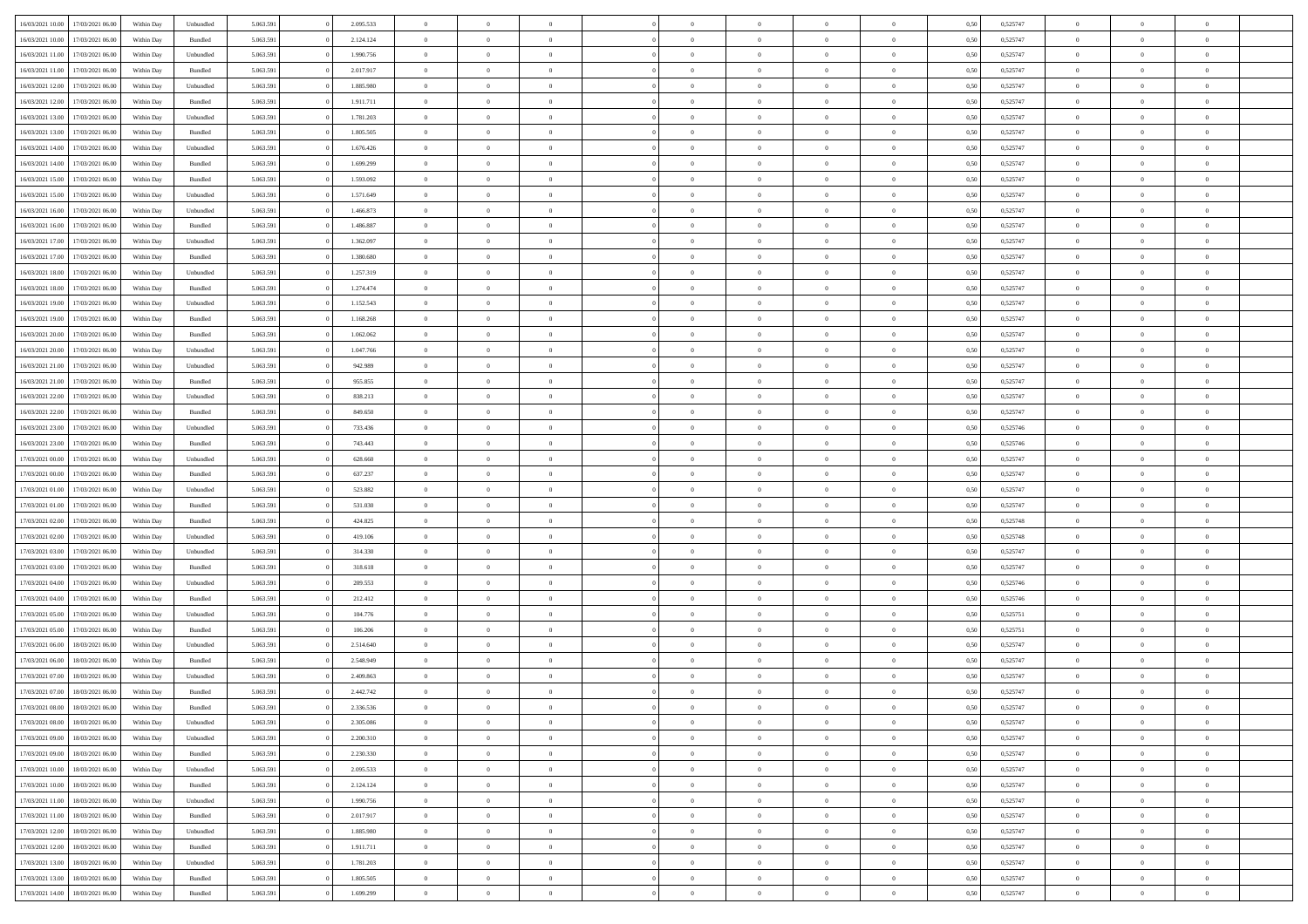| 17/03/2021 14:00 | 18/03/2021 06:00 | Within Day | Unbundled          | 5.063.591 | 1.676.426 | $\overline{0}$ | $\theta$       |                | $\Omega$       | $\Omega$       | $\overline{0}$ | $\theta$       | 0.50 | 0,525747 | $\theta$       | $\overline{0}$ | $\overline{0}$ |  |
|------------------|------------------|------------|--------------------|-----------|-----------|----------------|----------------|----------------|----------------|----------------|----------------|----------------|------|----------|----------------|----------------|----------------|--|
|                  |                  |            |                    |           |           |                |                |                |                |                |                |                |      |          |                |                |                |  |
| 17/03/2021 15:00 | 18/03/2021 06:00 | Within Day | Unbundled          | 5.063.591 | 1.571.649 | $\overline{0}$ | $\theta$       | $\overline{0}$ | $\overline{0}$ | $\bf{0}$       | $\overline{0}$ | $\bf{0}$       | 0,50 | 0,525747 | $\theta$       | $\overline{0}$ | $\overline{0}$ |  |
| 17/03/2021 15:00 | 18/03/2021 06:00 | Within Day | Bundled            | 5.063.591 | 1.593.092 | $\overline{0}$ | $\bf{0}$       | $\overline{0}$ | $\bf{0}$       | $\bf{0}$       | $\bf{0}$       | $\mathbf{0}$   | 0,50 | 0,525747 | $\overline{0}$ | $\overline{0}$ | $\overline{0}$ |  |
| 17/03/2021 16:00 | 18/03/2021 06:00 | Within Dav | Unbundled          | 5.063.591 | 1.466.873 | $\overline{0}$ | $\overline{0}$ | $\overline{0}$ | $\overline{0}$ | $\bf{0}$       | $\overline{0}$ | $\overline{0}$ | 0.50 | 0,525747 | $\theta$       | $\theta$       | $\overline{0}$ |  |
|                  |                  |            |                    |           |           |                |                |                |                |                |                |                |      |          |                |                |                |  |
| 17/03/2021 16:00 | 18/03/2021 06:00 | Within Day | Bundled            | 5.063.591 | 1.486.887 | $\overline{0}$ | $\theta$       | $\overline{0}$ | $\overline{0}$ | $\bf{0}$       | $\overline{0}$ | $\bf{0}$       | 0,50 | 0,525747 | $\theta$       | $\overline{0}$ | $\overline{0}$ |  |
| 17/03/2021 17:00 | 18/03/2021 06:00 | Within Day | Unbundled          | 5.063.591 | 1.362.097 | $\overline{0}$ | $\overline{0}$ | $\overline{0}$ | $\bf{0}$       | $\overline{0}$ | $\overline{0}$ | $\mathbf{0}$   | 0,50 | 0,525747 | $\overline{0}$ | $\overline{0}$ | $\bf{0}$       |  |
| 17/03/2021 17:00 | 18/03/2021 06:00 | Within Dav | Bundled            | 5.063.591 | 1.380.680 | $\overline{0}$ | $\overline{0}$ | $\overline{0}$ | $\overline{0}$ | $\overline{0}$ | $\overline{0}$ | $\overline{0}$ | 0.50 | 0,525747 | $\theta$       | $\overline{0}$ | $\overline{0}$ |  |
| 17/03/2021 18:00 | 18/03/2021 06:00 | Within Day | Unbundled          | 5.063.591 | 1.257.319 | $\overline{0}$ | $\theta$       | $\overline{0}$ | $\overline{0}$ | $\bf{0}$       | $\overline{0}$ | $\bf{0}$       | 0,50 | 0,525747 | $\theta$       | $\theta$       | $\overline{0}$ |  |
| 17/03/2021 18:00 | 18/03/2021 06:00 | Within Day | Bundled            | 5.063.591 | 1.274.474 | $\overline{0}$ | $\overline{0}$ | $\overline{0}$ | $\bf{0}$       | $\bf{0}$       | $\bf{0}$       | $\bf{0}$       | 0,50 | 0,525747 | $\,0\,$        | $\overline{0}$ | $\overline{0}$ |  |
|                  |                  |            |                    |           |           |                |                |                |                |                |                |                |      |          |                |                |                |  |
| 17/03/2021 19:00 | 18/03/2021 06:00 | Within Dav | Bundled            | 5.063.591 | 1.168.268 | $\overline{0}$ | $\overline{0}$ | $\overline{0}$ | $\overline{0}$ | $\overline{0}$ | $\overline{0}$ | $\overline{0}$ | 0.50 | 0,525747 | $\theta$       | $\overline{0}$ | $\overline{0}$ |  |
| 17/03/2021 19:00 | 18/03/2021 06:00 | Within Day | Unbundled          | 5.063.591 | 1.152.543 | $\overline{0}$ | $\theta$       | $\overline{0}$ | $\overline{0}$ | $\bf{0}$       | $\overline{0}$ | $\bf{0}$       | 0,50 | 0,525747 | $\,$ 0 $\,$    | $\overline{0}$ | $\overline{0}$ |  |
| 17/03/2021 20.00 | 18/03/2021 06:00 | Within Day | Unbundled          | 5.063.591 | 1.047.766 | $\overline{0}$ | $\bf{0}$       | $\overline{0}$ | $\bf{0}$       | $\bf{0}$       | $\bf{0}$       | $\mathbf{0}$   | 0,50 | 0,525747 | $\overline{0}$ | $\overline{0}$ | $\bf{0}$       |  |
| 17/03/2021 20:00 | 18/03/2021 06:00 | Within Day | Bundled            | 5.063.591 | 1.062.062 | $\overline{0}$ | $\overline{0}$ | $\overline{0}$ | $\overline{0}$ | $\bf{0}$       | $\overline{0}$ | $\overline{0}$ | 0.50 | 0,525747 | $\theta$       | $\theta$       | $\overline{0}$ |  |
| 17/03/2021 21:00 | 18/03/2021 06:00 | Within Day | Unbundled          | 5.063.591 | 942.989   | $\overline{0}$ | $\theta$       | $\overline{0}$ | $\overline{0}$ | $\bf{0}$       | $\overline{0}$ | $\bf{0}$       | 0,50 | 0,525747 | $\theta$       | $\overline{0}$ | $\overline{0}$ |  |
|                  |                  |            |                    |           |           |                |                |                |                |                |                |                |      |          |                |                |                |  |
| 17/03/2021 21.00 | 18/03/2021 06:00 | Within Day | Bundled            | 5.063.591 | 955.855   | $\overline{0}$ | $\overline{0}$ | $\overline{0}$ | $\bf{0}$       | $\overline{0}$ | $\overline{0}$ | $\mathbf{0}$   | 0,50 | 0,525747 | $\overline{0}$ | $\overline{0}$ | $\bf{0}$       |  |
| 17/03/2021 22:00 | 18/03/2021 06:00 | Within Dav | Unbundled          | 5.063.591 | 838.213   | $\overline{0}$ | $\overline{0}$ | $\overline{0}$ | $\overline{0}$ | $\overline{0}$ | $\overline{0}$ | $\overline{0}$ | 0.50 | 0,525747 | $\theta$       | $\overline{0}$ | $\overline{0}$ |  |
| 17/03/2021 22:00 | 18/03/2021 06:00 | Within Day | Bundled            | 5.063.591 | 849.650   | $\overline{0}$ | $\theta$       | $\overline{0}$ | $\overline{0}$ | $\bf{0}$       | $\overline{0}$ | $\bf{0}$       | 0,50 | 0,525747 | $\theta$       | $\theta$       | $\overline{0}$ |  |
| 17/03/2021 23:00 | 18/03/2021 06:00 | Within Day | Unbundled          | 5.063.591 | 733.436   | $\overline{0}$ | $\overline{0}$ | $\overline{0}$ | $\bf{0}$       | $\bf{0}$       | $\bf{0}$       | $\bf{0}$       | 0,50 | 0,525746 | $\bf{0}$       | $\overline{0}$ | $\overline{0}$ |  |
| 17/03/2021 23:00 | 18/03/2021 06:00 | Within Day | Bundled            | 5.063.591 | 743.443   | $\overline{0}$ | $\overline{0}$ | $\overline{0}$ | $\overline{0}$ | $\overline{0}$ | $\overline{0}$ | $\overline{0}$ | 0.50 | 0,525746 | $\theta$       | $\overline{0}$ | $\overline{0}$ |  |
|                  |                  |            |                    |           |           |                |                |                |                |                |                |                |      |          |                |                |                |  |
| 18/03/2021 00:00 | 18/03/2021 06:00 | Within Day | Unbundled          | 5.063.591 | 628.660   | $\overline{0}$ | $\theta$       | $\overline{0}$ | $\overline{0}$ | $\bf{0}$       | $\overline{0}$ | $\bf{0}$       | 0,50 | 0,525747 | $\,$ 0 $\,$    | $\overline{0}$ | $\overline{0}$ |  |
| 18/03/2021 00:00 | 18/03/2021 06:00 | Within Day | Bundled            | 5.063.591 | 637.237   | $\overline{0}$ | $\overline{0}$ | $\overline{0}$ | $\bf{0}$       | $\bf{0}$       | $\bf{0}$       | $\bf{0}$       | 0,50 | 0,525747 | $\overline{0}$ | $\overline{0}$ | $\bf{0}$       |  |
| 18/03/2021 01:00 | 18/03/2021 06:00 | Within Day | Bundled            | 5.063.591 | 531.030   | $\overline{0}$ | $\overline{0}$ | $\overline{0}$ | $\overline{0}$ | $\bf{0}$       | $\overline{0}$ | $\overline{0}$ | 0.50 | 0,525747 | $\theta$       | $\overline{0}$ | $\overline{0}$ |  |
| 18/03/2021 01:00 | 18/03/2021 06:00 | Within Day | Unbundled          | 5.063.591 | 523.882   | $\overline{0}$ | $\theta$       | $\overline{0}$ | $\overline{0}$ | $\bf{0}$       | $\overline{0}$ | $\bf{0}$       | 0,50 | 0,525747 | $\,$ 0 $\,$    | $\overline{0}$ | $\overline{0}$ |  |
| 18/03/2021 02:00 | 18/03/2021 06:00 | Within Day | Unbundled          | 5.063.591 | 419.106   | $\overline{0}$ | $\overline{0}$ | $\overline{0}$ | $\bf{0}$       | $\overline{0}$ | $\overline{0}$ | $\mathbf{0}$   | 0,50 | 0,525748 | $\overline{0}$ | $\overline{0}$ | $\bf{0}$       |  |
|                  |                  |            |                    |           |           |                |                |                |                |                |                |                |      |          |                |                |                |  |
| 18/03/2021 02:00 | 18/03/2021 06:00 | Within Dav | Bundled            | 5.063.591 | 424.825   | $\overline{0}$ | $\overline{0}$ | $\overline{0}$ | $\overline{0}$ | $\overline{0}$ | $\overline{0}$ | $\overline{0}$ | 0.50 | 0,525748 | $\theta$       | $\overline{0}$ | $\overline{0}$ |  |
| 18/03/2021 03:00 | 18/03/2021 06:00 | Within Day | Unbundled          | 5.063.591 | 314.330   | $\overline{0}$ | $\theta$       | $\overline{0}$ | $\overline{0}$ | $\bf{0}$       | $\overline{0}$ | $\bf{0}$       | 0,50 | 0,525747 | $\theta$       | $\theta$       | $\overline{0}$ |  |
| 18/03/2021 03:00 | 18/03/2021 06:00 | Within Day | Bundled            | 5.063.591 | 318.618   | $\overline{0}$ | $\overline{0}$ | $\overline{0}$ | $\bf{0}$       | $\bf{0}$       | $\bf{0}$       | $\bf{0}$       | 0,50 | 0,525747 | $\,0\,$        | $\overline{0}$ | $\overline{0}$ |  |
| 18/03/2021 04:00 | 18/03/2021 06:00 | Within Day | Unbundled          | 5.063.591 | 209.553   | $\overline{0}$ | $\overline{0}$ | $\overline{0}$ | $\overline{0}$ | $\overline{0}$ | $\overline{0}$ | $\overline{0}$ | 0.50 | 0,525746 | $\theta$       | $\overline{0}$ | $\overline{0}$ |  |
| 18/03/2021 04:00 | 18/03/2021 06:00 | Within Day | Bundled            | 5.063.591 | 212.412   | $\overline{0}$ | $\theta$       | $\overline{0}$ | $\overline{0}$ | $\bf{0}$       | $\overline{0}$ | $\bf{0}$       | 0,50 | 0,525746 | $\,$ 0 $\,$    | $\overline{0}$ | $\overline{0}$ |  |
| 18/03/2021 05:00 | 18/03/2021 06:00 | Within Day | Unbundled          | 5.063.591 | 104.776   | $\overline{0}$ | $\bf{0}$       | $\overline{0}$ | $\bf{0}$       | $\bf{0}$       | $\bf{0}$       | $\bf{0}$       | 0,50 | 0,525751 | $\bf{0}$       | $\overline{0}$ | $\bf{0}$       |  |
|                  |                  |            |                    |           |           |                |                |                |                |                |                |                |      |          |                |                |                |  |
| 18/03/2021 05:00 | 18/03/2021 06:00 | Within Day | Bundled            | 5.063.591 | 106.206   | $\overline{0}$ | $\Omega$       | $\Omega$       | $\Omega$       | $\Omega$       | $\overline{0}$ | $\overline{0}$ | 0,50 | 0,525751 | $\,0\,$        | $\theta$       | $\theta$       |  |
| 18/03/2021 06:00 | 19/03/2021 06:00 | Within Day | Unbundled          | 5.063.591 | 2.514.640 | $\overline{0}$ | $\theta$       | $\overline{0}$ | $\overline{0}$ | $\bf{0}$       | $\overline{0}$ | $\bf{0}$       | 0,50 | 0,525747 | $\theta$       | $\overline{0}$ | $\overline{0}$ |  |
| 18/03/2021 06:00 | 19/03/2021 06:00 | Within Day | Bundled            | 5.063.591 | 2.548.949 | $\overline{0}$ | $\overline{0}$ | $\overline{0}$ | $\bf{0}$       | $\overline{0}$ | $\overline{0}$ | $\mathbf{0}$   | 0,50 | 0,525747 | $\bf{0}$       | $\overline{0}$ | $\bf{0}$       |  |
| 18/03/2021 07:00 | 19/03/2021 06:00 | Within Day | Bundled            | 5.063.591 | 2.442.742 | $\overline{0}$ | $\Omega$       | $\Omega$       | $\Omega$       | $\bf{0}$       | $\overline{0}$ | $\overline{0}$ | 0.50 | 0,525747 | $\,0\,$        | $\theta$       | $\theta$       |  |
| 18/03/2021 07:00 | 19/03/2021 06:00 | Within Day | Unbundled          | 5.063.591 | 2.409.863 | $\overline{0}$ | $\theta$       | $\overline{0}$ | $\overline{0}$ | $\bf{0}$       | $\overline{0}$ | $\bf{0}$       | 0,50 | 0,525747 | $\,$ 0 $\,$    | $\overline{0}$ | $\overline{0}$ |  |
| 18/03/2021 08:00 | 19/03/2021 06:00 | Within Day | Unbundled          | 5.063.591 | 2.305.086 | $\overline{0}$ | $\overline{0}$ | $\overline{0}$ | $\bf{0}$       | $\bf{0}$       | $\bf{0}$       | $\bf{0}$       | 0,50 | 0,525747 | $\bf{0}$       | $\overline{0}$ | $\bf{0}$       |  |
|                  |                  |            |                    |           |           |                |                |                |                |                |                |                |      |          |                |                |                |  |
| 18/03/2021 08:00 | 19/03/2021 06:00 | Within Day | Bundled            | 5.063.591 | 2.336.536 | $\overline{0}$ | $\Omega$       | $\Omega$       | $\Omega$       | $\theta$       | $\overline{0}$ | $\overline{0}$ | 0.50 | 0,525747 | $\,$ 0 $\,$    | $\theta$       | $\theta$       |  |
| 18/03/2021 09:00 | 19/03/2021 06:00 | Within Day | Unbundled          | 5.063.591 | 2.200.310 | $\overline{0}$ | $\theta$       | $\overline{0}$ | $\overline{0}$ | $\bf{0}$       | $\overline{0}$ | $\bf{0}$       | 0,50 | 0,525747 | $\,$ 0 $\,$    | $\overline{0}$ | $\overline{0}$ |  |
| 18/03/2021 09:00 | 19/03/2021 06:00 | Within Day | Bundled            | 5.063.591 | 2.230.330 | $\overline{0}$ | $\bf{0}$       | $\overline{0}$ | $\bf{0}$       | $\bf{0}$       | $\bf{0}$       | $\bf{0}$       | 0,50 | 0,525747 | $\bf{0}$       | $\overline{0}$ | $\bf{0}$       |  |
| 18/03/2021 10:00 | 19/03/2021 06:00 | Within Day | Unbundled          | 5.063.591 | 2.095.533 | $\overline{0}$ | $\Omega$       | $\overline{0}$ | $\Omega$       | $\overline{0}$ | $\overline{0}$ | $\overline{0}$ | 0,50 | 0,525747 | $\,0\,$        | $\theta$       | $\theta$       |  |
| 18/03/2021 10:00 | 19/03/2021 06:00 | Within Day | Bundled            | 5.063.591 | 2.124.124 | $\overline{0}$ | $\overline{0}$ | $\overline{0}$ | $\overline{0}$ | $\,$ 0         | $\overline{0}$ | $\bf{0}$       | 0,50 | 0,525747 | $\,$ 0 $\,$    | $\overline{0}$ | $\overline{0}$ |  |
|                  |                  |            |                    |           |           |                |                |                |                | $\bf{0}$       |                |                |      |          |                | $\overline{0}$ | $\bf{0}$       |  |
| 18/03/2021 11:00 | 19/03/2021 06:00 | Within Day | Unbundled          | 5.063.591 | 1.990.756 | $\overline{0}$ | $\overline{0}$ | $\overline{0}$ | $\bf{0}$       |                | $\bf{0}$       | $\mathbf{0}$   | 0,50 | 0,525747 | $\overline{0}$ |                |                |  |
| 18/03/2021 11:00 | 19/03/2021 06:00 | Within Day | Bundled            | 5.063.591 | 2.017.917 | $\overline{0}$ | $\Omega$       | $\Omega$       | $\Omega$       | $\Omega$       | $\Omega$       | $\overline{0}$ | 0.50 | 0,525747 | $\theta$       | $\theta$       | $\theta$       |  |
| 18/03/2021 12:00 | 19/03/2021 06:00 | Within Day | Unbundled          | 5.063.591 | 1.885.980 | $\overline{0}$ | $\overline{0}$ | $\overline{0}$ | $\bf{0}$       | $\,$ 0         | $\bf{0}$       | $\bf{0}$       | 0,50 | 0,525747 | $\,0\,$        | $\,$ 0 $\,$    | $\overline{0}$ |  |
| 18/03/2021 12:00 | 19/03/2021 06:00 | Within Day | $\mathbf B$ undled | 5.063.591 | 1.911.711 | $\bf{0}$       | $\bf{0}$       |                |                |                |                |                | 0,50 | 0,525747 | $\bf{0}$       | $\overline{0}$ |                |  |
| 18/03/2021 13:00 | 19/03/2021 06:00 | Within Day | Bundled            | 5.063.591 | 1.805.505 | $\overline{0}$ | $\Omega$       | $\Omega$       | $\Omega$       | $\overline{0}$ | $\overline{0}$ | $\overline{0}$ | 0,50 | 0,525747 | $\theta$       | $\theta$       | $\theta$       |  |
| 18/03/2021 13:00 | 19/03/2021 06:00 | Within Day | Unbundled          | 5.063.591 | 1.781.203 | $\overline{0}$ | $\,$ 0         | $\overline{0}$ | $\bf{0}$       | $\,$ 0 $\,$    | $\overline{0}$ | $\mathbf{0}$   | 0,50 | 0,525747 | $\,$ 0 $\,$    | $\,$ 0 $\,$    | $\,$ 0         |  |
| 18/03/2021 14:00 | 19/03/2021 06:00 | Within Day | Bundled            | 5.063.591 | 1.699.299 | $\overline{0}$ | $\overline{0}$ | $\overline{0}$ | $\overline{0}$ | $\overline{0}$ | $\overline{0}$ | $\mathbf{0}$   | 0,50 | 0,525747 | $\overline{0}$ | $\bf{0}$       | $\bf{0}$       |  |
|                  |                  |            |                    |           |           |                |                |                |                |                |                |                |      |          |                |                |                |  |
| 18/03/2021 14:00 | 19/03/2021 06:00 | Within Day | Unbundled          | 5.063.591 | 1.676.426 | $\overline{0}$ | $\overline{0}$ | $\overline{0}$ | $\Omega$       | $\overline{0}$ | $\overline{0}$ | $\bf{0}$       | 0,50 | 0,525747 | $\overline{0}$ | $\theta$       | $\overline{0}$ |  |
| 18/03/2021 15:00 | 19/03/2021 06:00 | Within Day | Bundled            | 5.063.591 | 1.593.092 | $\overline{0}$ | $\,$ 0         | $\overline{0}$ | $\overline{0}$ | $\overline{0}$ | $\overline{0}$ | $\bf{0}$       | 0,50 | 0,525747 | $\,$ 0 $\,$    | $\overline{0}$ | $\overline{0}$ |  |
| 18/03/2021 15:00 | 19/03/2021 06:00 | Within Day | Unbundled          | 5.063.591 | 1.571.649 | $\overline{0}$ | $\overline{0}$ | $\overline{0}$ | $\overline{0}$ | $\overline{0}$ | $\overline{0}$ | $\mathbf{0}$   | 0,50 | 0,525747 | $\overline{0}$ | $\overline{0}$ | $\bf{0}$       |  |
| 18/03/2021 16:00 | 19/03/2021 06:00 | Within Day | Bundled            | 5.063.591 | 1.486.887 | $\overline{0}$ | $\overline{0}$ | $\overline{0}$ | $\Omega$       | $\overline{0}$ | $\overline{0}$ | $\bf{0}$       | 0.50 | 0,525747 | $\overline{0}$ | $\theta$       | $\overline{0}$ |  |
| 18/03/2021 16:00 | 19/03/2021 06:00 | Within Day | Unbundled          | 5.063.591 | 1.466.873 | $\overline{0}$ | $\,$ 0         | $\overline{0}$ | $\bf{0}$       | $\bf{0}$       | $\bf{0}$       | $\bf{0}$       | 0,50 | 0,525747 | $\,$ 0 $\,$    | $\overline{0}$ | $\overline{0}$ |  |
|                  |                  |            |                    |           |           |                |                |                |                |                |                |                |      |          |                |                |                |  |
| 18/03/2021 17:00 | 19/03/2021 06:00 | Within Day | Unbundled          | 5.063.591 | 1.362.097 | $\overline{0}$ | $\bf{0}$       | $\overline{0}$ | $\overline{0}$ | $\overline{0}$ | $\overline{0}$ | $\mathbf{0}$   | 0,50 | 0,525747 | $\overline{0}$ | $\overline{0}$ | $\bf{0}$       |  |
| 18/03/2021 17:00 | 19/03/2021 06:00 | Within Day | Bundled            | 5.063.591 | 1.380.680 | $\overline{0}$ | $\overline{0}$ | $\overline{0}$ | $\Omega$       | $\overline{0}$ | $\overline{0}$ | $\bf{0}$       | 0.50 | 0,525747 | $\overline{0}$ | $\theta$       | $\overline{0}$ |  |
| 18/03/2021 18:00 | 19/03/2021 06:00 | Within Day | Unbundled          | 5.063.591 | 1.257.319 | $\overline{0}$ | $\bf{0}$       | $\overline{0}$ | $\overline{0}$ | $\bf{0}$       | $\bf{0}$       | $\mathbf{0}$   | 0,50 | 0,525747 | $\,$ 0 $\,$    | $\,$ 0 $\,$    | $\bf{0}$       |  |
| 18/03/2021 18:00 | 19/03/2021 06:00 | Within Day | Bundled            | 5.063.591 | 1.274.474 | $\overline{0}$ | $\overline{0}$ | $\overline{0}$ | $\overline{0}$ | $\bf{0}$       | $\bf{0}$       | $\mathbf{0}$   | 0,50 | 0,525747 | $\overline{0}$ | $\bf{0}$       | $\bf{0}$       |  |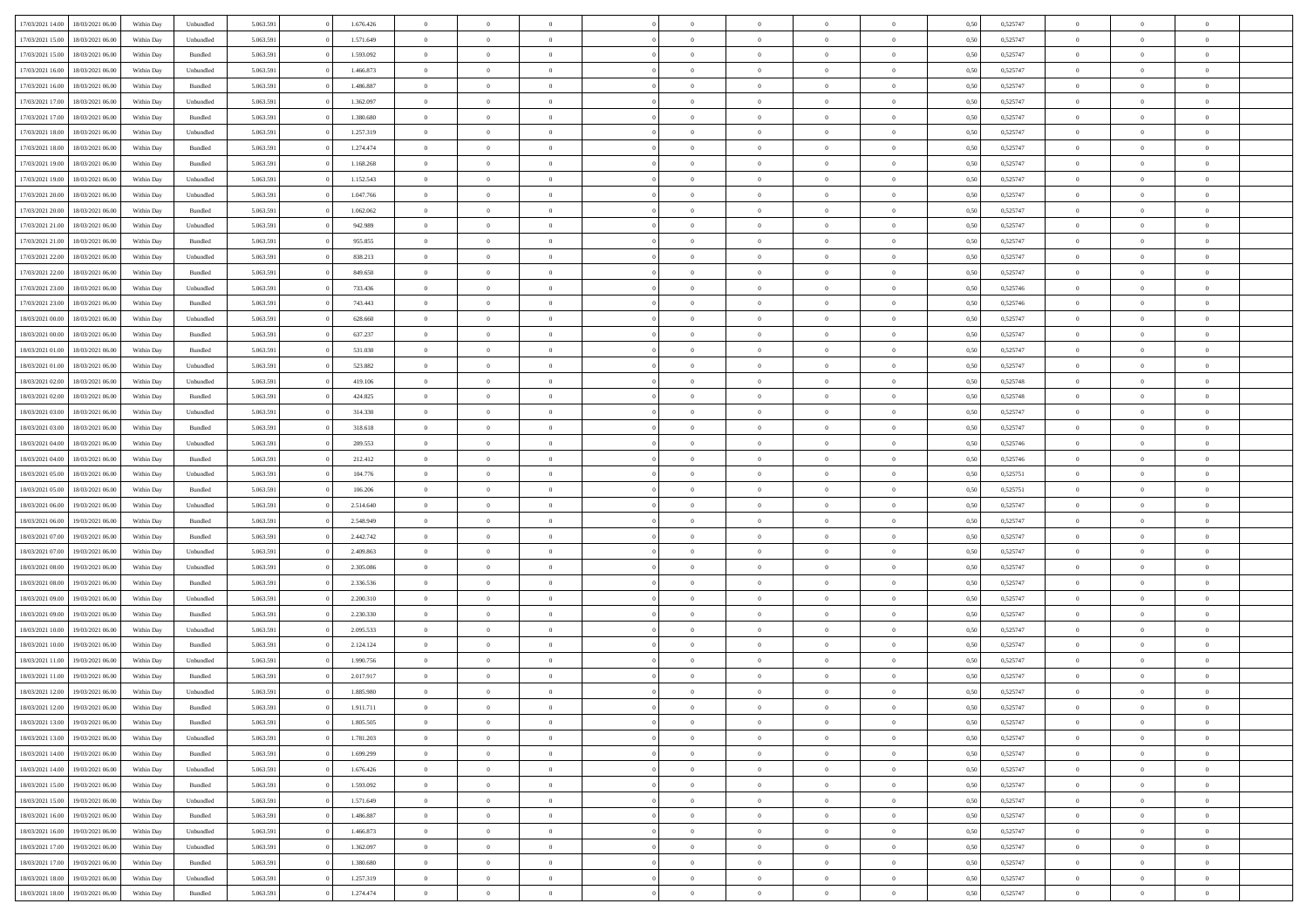| 18/03/2021 19:00                  | 19/03/2021 06:00 | Within Day | Bundled                     | 5.063.591 | 1.168.268 | $\overline{0}$ | $\theta$       |                | $\overline{0}$ | $\bf{0}$       | $\overline{0}$ | $\theta$       | 0,50 | 0,525747 | $\theta$       | $\theta$       | $\theta$       |  |
|-----------------------------------|------------------|------------|-----------------------------|-----------|-----------|----------------|----------------|----------------|----------------|----------------|----------------|----------------|------|----------|----------------|----------------|----------------|--|
|                                   |                  |            |                             |           |           | $\overline{0}$ |                | $\overline{0}$ |                |                |                |                |      |          |                |                | $\overline{0}$ |  |
| 18/03/2021 19:00                  | 19/03/2021 06.0  | Within Day | Unbundled                   | 5.063.591 | 1.152.543 |                | $\overline{0}$ |                | $\overline{0}$ | $\bf{0}$       | $\bf{0}$       | $\bf{0}$       | 0,50 | 0,525747 | $\,$ 0 $\,$    | $\overline{0}$ |                |  |
| 18/03/2021 20:00                  | 19/03/2021 06:00 | Within Day | Unbundled                   | 5.063.591 | 1.047.766 | $\overline{0}$ | $\overline{0}$ | $\overline{0}$ | $\overline{0}$ | $\bf{0}$       | $\overline{0}$ | $\mathbf{0}$   | 0.50 | 0,525747 | $\overline{0}$ | $\overline{0}$ | $\bf{0}$       |  |
| 18/03/2021 20:00                  | 19/03/2021 06:00 | Within Day | Bundled                     | 5.063.591 | 1.062.062 | $\overline{0}$ | $\overline{0}$ | $\overline{0}$ | $\overline{0}$ | $\,0\,$        | $\overline{0}$ | $\overline{0}$ | 0,50 | 0,525747 | $\,$ 0 $\,$    | $\overline{0}$ | $\overline{0}$ |  |
| 18/03/2021 21:00                  | 19/03/2021 06.00 | Within Day | Unbundled                   | 5.063.591 | 942.989   | $\overline{0}$ | $\theta$       | $\overline{0}$ | $\overline{0}$ | $\,$ 0         | $\overline{0}$ | $\bf{0}$       | 0,50 | 0,525747 | $\,$ 0 $\,$    | $\overline{0}$ | $\overline{0}$ |  |
| 18/03/2021 21:00                  | 19/03/2021 06:00 | Within Day | Bundled                     | 5.063.591 | 955.855   | $\overline{0}$ | $\overline{0}$ | $\overline{0}$ | $\overline{0}$ | $\bf{0}$       | $\overline{0}$ | $\bf{0}$       | 0.50 | 0.525747 | $\,0\,$        | $\overline{0}$ | $\overline{0}$ |  |
| 18/03/2021 22:00                  | 19/03/2021 06:00 | Within Day | Unbundled                   | 5.063.591 | 838.213   | $\overline{0}$ | $\overline{0}$ | $\overline{0}$ | $\overline{0}$ | $\bf{0}$       | $\overline{0}$ | $\bf{0}$       | 0,50 | 0,525747 | $\,$ 0 $\,$    | $\overline{0}$ | $\overline{0}$ |  |
| 18/03/2021 22:00                  | 19/03/2021 06.00 | Within Day | Bundled                     | 5.063.591 | 849.650   | $\overline{0}$ | $\overline{0}$ | $\overline{0}$ | $\overline{0}$ | $\,$ 0         | $\bf{0}$       | $\bf{0}$       | 0,50 | 0,525747 | $\,$ 0 $\,$    | $\overline{0}$ | $\overline{0}$ |  |
| 18/03/2021 23:00                  | 19/03/2021 06:00 | Within Day | Unbundled                   | 5.063.591 | 733.436   | $\overline{0}$ | $\overline{0}$ | $\overline{0}$ | $\overline{0}$ | $\bf{0}$       | $\overline{0}$ | $\bf{0}$       | 0.50 | 0.525746 | $\bf{0}$       | $\overline{0}$ | $\bf{0}$       |  |
| 18/03/2021 23:00                  | 19/03/2021 06:00 | Within Day | Bundled                     | 5.063.591 | 743.443   | $\overline{0}$ | $\overline{0}$ | $\overline{0}$ | $\overline{0}$ | $\bf{0}$       | $\overline{0}$ | $\bf{0}$       | 0,50 | 0,525746 | $\,$ 0 $\,$    | $\overline{0}$ | $\overline{0}$ |  |
| 19/03/2021 00:00                  | 19/03/2021 06.00 | Within Day | Unbundled                   | 5.063.591 | 628.660   | $\bf{0}$       | $\overline{0}$ | $\overline{0}$ | $\overline{0}$ | $\,$ 0         | $\bf{0}$       | $\bf{0}$       | 0,50 | 0,525747 | $\,$ 0 $\,$    | $\overline{0}$ | $\overline{0}$ |  |
| 19/03/2021 00:00                  | 19/03/2021 06:00 | Within Day | Bundled                     | 5.063.591 | 637.237   | $\overline{0}$ | $\overline{0}$ | $\overline{0}$ | $\overline{0}$ | $\bf{0}$       | $\overline{0}$ | $\mathbf{0}$   | 0.50 | 0,525747 | $\overline{0}$ | $\,$ 0 $\,$    | $\bf{0}$       |  |
| 19/03/2021 01:00                  | 19/03/2021 06:00 |            |                             | 5.063.591 | 531.030   | $\overline{0}$ | $\overline{0}$ | $\overline{0}$ | $\overline{0}$ | $\bf{0}$       | $\overline{0}$ | $\overline{0}$ | 0,50 | 0,525747 | $\,$ 0 $\,$    | $\overline{0}$ | $\overline{0}$ |  |
|                                   |                  | Within Day | Bundled                     |           |           |                |                |                |                |                |                |                |      |          |                |                |                |  |
| 19/03/2021 01:00                  | 19/03/2021 06.00 | Within Day | Unbundled                   | 5.063.591 | 523.882   | $\overline{0}$ | $\theta$       | $\overline{0}$ | $\overline{0}$ | $\,$ 0         | $\bf{0}$       | $\bf{0}$       | 0,50 | 0,525747 | $\,$ 0 $\,$    | $\overline{0}$ | $\overline{0}$ |  |
| 19/03/2021 02:00                  | 19/03/2021 06:00 | Within Day | Unbundled                   | 5.063.591 | 419,106   | $\overline{0}$ | $\overline{0}$ | $\overline{0}$ | $\overline{0}$ | $\bf{0}$       | $\overline{0}$ | $\bf{0}$       | 0.50 | 0.525748 | $\,0\,$        | $\theta$       | $\overline{0}$ |  |
| 19/03/2021 02:00                  | 19/03/2021 06:00 | Within Day | Bundled                     | 5.063.591 | 424.825   | $\overline{0}$ | $\overline{0}$ | $\overline{0}$ | $\overline{0}$ | $\bf{0}$       | $\overline{0}$ | $\bf{0}$       | 0,50 | 0,525748 | $\,$ 0 $\,$    | $\theta$       | $\overline{0}$ |  |
| 19/03/2021 03:00                  | 19/03/2021 06.00 | Within Day | Unbundled                   | 5.063.591 | 314.330   | $\overline{0}$ | $\overline{0}$ | $\overline{0}$ | $\overline{0}$ | $\,$ 0         | $\bf{0}$       | $\bf{0}$       | 0,50 | 0,525747 | $\,$ 0 $\,$    | $\overline{0}$ | $\overline{0}$ |  |
| 19/03/2021 03:00                  | 19/03/2021 06:00 | Within Day | Bundled                     | 5.063.591 | 318,618   | $\overline{0}$ | $\overline{0}$ | $\overline{0}$ | $\overline{0}$ | $\bf{0}$       | $\overline{0}$ | $\mathbf{0}$   | 0.50 | 0.525747 | $\bf{0}$       | $\overline{0}$ | $\bf{0}$       |  |
| 19/03/2021 04:00                  | 19/03/2021 06:00 | Within Day | Unbundled                   | 5.063.591 | 209.553   | $\overline{0}$ | $\overline{0}$ | $\overline{0}$ | $\overline{0}$ | $\bf{0}$       | $\overline{0}$ | $\bf{0}$       | 0,50 | 0,525746 | $\,$ 0 $\,$    | $\overline{0}$ | $\overline{0}$ |  |
| 19/03/2021 04:00                  | 19/03/2021 06.00 | Within Day | Bundled                     | 5.063.591 | 212.412   | $\bf{0}$       | $\overline{0}$ | $\overline{0}$ | $\overline{0}$ | $\bf{0}$       | $\overline{0}$ | $\bf{0}$       | 0,50 | 0,525746 | $\,$ 0 $\,$    | $\overline{0}$ | $\overline{0}$ |  |
| 19/03/2021 05:00                  | 19/03/2021 06:00 | Within Day | Unbundled                   | 5.063.591 | 104.776   | $\overline{0}$ | $\overline{0}$ | $\overline{0}$ | $\overline{0}$ | $\bf{0}$       | $\overline{0}$ | $\mathbf{0}$   | 0.50 | 0,525751 | $\,$ 0 $\,$    | $\,$ 0 $\,$    | $\overline{0}$ |  |
| 19/03/2021 05:00                  | 19/03/2021 06:00 | Within Day | Bundled                     | 5.063.591 | 106.206   | $\overline{0}$ | $\overline{0}$ | $\overline{0}$ | $\overline{0}$ | $\bf{0}$       | $\overline{0}$ | $\overline{0}$ | 0,50 | 0,525751 | $\,$ 0 $\,$    | $\overline{0}$ | $\overline{0}$ |  |
| 19/03/2021 06:00                  | 20/03/2021 06:00 | Within Day | Unbundled                   | 5.063.591 | 2.514.640 | $\overline{0}$ | $\overline{0}$ | $\overline{0}$ | $\overline{0}$ | $\bf{0}$       | $\overline{0}$ | $\bf{0}$       | 0,50 | 0,525747 | $\,$ 0 $\,$    | $\overline{0}$ | $\overline{0}$ |  |
| 19/03/2021 06:00                  | 20/03/2021 06:00 | Within Day | Bundled                     | 5.063.591 | 2.548.949 | $\overline{0}$ | $\overline{0}$ | $\overline{0}$ | $\overline{0}$ | $\bf{0}$       | $\overline{0}$ | $\bf{0}$       | 0.50 | 0.525747 | $\,0\,$        | $\overline{0}$ | $\overline{0}$ |  |
| 19/03/2021 07:00                  | 20/03/2021 06:00 |            |                             | 5.063.591 | 2.442.742 | $\overline{0}$ | $\overline{0}$ | $\overline{0}$ | $\overline{0}$ | $\bf{0}$       | $\overline{0}$ |                |      | 0,525747 | $\,$ 0 $\,$    | $\theta$       | $\overline{0}$ |  |
|                                   |                  | Within Day | Bundled                     |           |           |                |                |                |                |                |                | $\bf{0}$       | 0,50 |          |                |                |                |  |
| 19/03/2021 07:00                  | 20/03/2021 06:00 | Within Day | Unbundled                   | 5.063.591 | 2.409.863 | $\overline{0}$ | $\theta$       | $\overline{0}$ | $\overline{0}$ | $\,$ 0         | $\overline{0}$ | $\bf{0}$       | 0,50 | 0,525747 | $\,$ 0 $\,$    | $\overline{0}$ | $\overline{0}$ |  |
| 19/03/2021 08:00                  | 20/03/2021 06:00 | Within Day | Unbundled                   | 5.063.591 | 2.305.086 | $\overline{0}$ | $\overline{0}$ | $\overline{0}$ | $\overline{0}$ | $\bf{0}$       | $\overline{0}$ | $\bf{0}$       | 0.50 | 0.525747 | $\bf{0}$       | $\overline{0}$ | $\bf{0}$       |  |
| 19/03/2021 08:00                  | 20/03/2021 06:00 | Within Day | Bundled                     | 5.063.591 | 2.336.536 | $\overline{0}$ | $\overline{0}$ | $\overline{0}$ | $\overline{0}$ | $\bf{0}$       | $\overline{0}$ | $\bf{0}$       | 0,50 | 0,525747 | $\,$ 0 $\,$    | $\overline{0}$ | $\overline{0}$ |  |
| 19/03/2021 09:00                  | 20/03/2021 06:00 | Within Day | Unbundled                   | 5.063.591 | 2.200.310 | $\bf{0}$       | $\overline{0}$ | $\overline{0}$ | $\overline{0}$ | $\bf{0}$       | $\overline{0}$ | $\bf{0}$       | 0,50 | 0,525747 | $\,$ 0 $\,$    | $\overline{0}$ | $\overline{0}$ |  |
| 19/03/2021 09:00                  | 20/03/2021 06:00 | Within Day | Bundled                     | 5.063.591 | 2.230.330 | $\overline{0}$ | $\overline{0}$ | $\overline{0}$ | $\overline{0}$ | $\bf{0}$       | $\overline{0}$ | $\mathbf{0}$   | 0.50 | 0,525747 | $\overline{0}$ | $\,$ 0 $\,$    | $\bf{0}$       |  |
| 19/03/2021 10:00                  | 20/03/2021 06:00 | Within Dav | Unbundled                   | 5.063.591 | 2.095.533 | $\overline{0}$ | $\overline{0}$ | $\overline{0}$ | $\overline{0}$ | $\overline{0}$ | $\overline{0}$ | $\overline{0}$ | 0,50 | 0,525747 | $\theta$       | $\overline{0}$ | $\overline{0}$ |  |
| 19/03/2021 10:00                  | 20/03/2021 06.0  | Within Day | Bundled                     | 5.063.591 | 2.124.124 | $\overline{0}$ | $\overline{0}$ | $\overline{0}$ | $\overline{0}$ | $\bf{0}$       | $\overline{0}$ | $\bf{0}$       | 0,50 | 0,525747 | $\,$ 0 $\,$    | $\overline{0}$ | $\overline{0}$ |  |
| 19/03/2021 11:00                  | 20/03/2021 06:00 | Within Day | Unbundled                   | 5.063.591 | 1.990.756 | $\overline{0}$ | $\overline{0}$ | $\overline{0}$ | $\overline{0}$ | $\bf{0}$       | $\overline{0}$ | $\bf{0}$       | 0.50 | 0.525747 | $\,0\,$        | $\theta$       | $\overline{0}$ |  |
| 19/03/2021 11:00                  | 20/03/2021 06:00 | Within Dav | Bundled                     | 5.063.591 | 2.017.917 | $\overline{0}$ | $\overline{0}$ | $\Omega$       | $\overline{0}$ | $\mathbf{0}$   | $\overline{0}$ | $\overline{0}$ | 0.50 | 0,525747 | $\theta$       | $\overline{0}$ | $\overline{0}$ |  |
| 19/03/2021 12:00                  | 20/03/2021 06:00 | Within Day | Unbundled                   | 5.063.591 | 1.885.980 | $\bf{0}$       | $\overline{0}$ | $\overline{0}$ | $\overline{0}$ | $\,$ 0         | $\overline{0}$ | $\bf{0}$       | 0,50 | 0,525747 | $\,$ 0 $\,$    | $\overline{0}$ | $\overline{0}$ |  |
| 19/03/2021 12:00                  | 20/03/2021 06:00 | Within Day | Bundled                     | 5.063.591 | 1.911.711 | $\overline{0}$ | $\overline{0}$ | $\overline{0}$ | $\overline{0}$ | $\bf{0}$       | $\overline{0}$ | $\mathbf{0}$   | 0.50 | 0.525747 | $\bf{0}$       | $\overline{0}$ | $\bf{0}$       |  |
| 19/03/2021 13:00                  | 20/03/2021 06:00 | Within Dav | Bundled                     | 5.063.591 | 1.805.505 | $\overline{0}$ | $\overline{0}$ | $\overline{0}$ | $\overline{0}$ | $\overline{0}$ | $\overline{0}$ | $\overline{0}$ | 0,50 | 0,525747 | $\theta$       | $\overline{0}$ | $\overline{0}$ |  |
|                                   |                  |            |                             |           |           |                |                |                |                |                |                |                |      |          |                |                |                |  |
| 19/03/2021 13:00                  | 20/03/2021 06.0  | Within Day | Unbundled                   | 5.063.591 | 1.781.203 | $\bf{0}$       | $\overline{0}$ | $\overline{0}$ | $\bf{0}$       | $\bf{0}$       | $\bf{0}$       | $\bf{0}$       | 0,50 | 0,525747 | $\,$ 0 $\,$    | $\overline{0}$ | $\overline{0}$ |  |
| 19/03/2021 14:00                  | 20/03/2021 06:00 | Within Day | Unbundled                   | 5.063.591 | 1.676.426 | $\overline{0}$ | $\overline{0}$ | $\overline{0}$ | $\overline{0}$ | $\bf{0}$       | $\overline{0}$ | $\mathbf{0}$   | 0.50 | 0,525747 | $\overline{0}$ | $\,$ 0 $\,$    | $\bf{0}$       |  |
| 19/03/2021 14:00                  | 20/03/2021 06:00 | Within Dav | Bundled                     | 5.063.591 | 1.699.299 | $\overline{0}$ | $\overline{0}$ | $\theta$       | $\overline{0}$ | $\overline{0}$ | $\overline{0}$ | $\overline{0}$ | 0.50 | 0,525747 | $\theta$       | $\overline{0}$ | $\overline{0}$ |  |
| 19/03/2021 15:00                  | 20/03/2021 06.0  | Within Day | Unbundled                   | 5.063.591 | 1.571.649 | $\overline{0}$ | $\overline{0}$ | $\overline{0}$ | $\overline{0}$ | $\bf{0}$       | $\overline{0}$ | $\bf{0}$       | 0,50 | 0,525747 | $\,$ 0 $\,$    | $\overline{0}$ | $\overline{0}$ |  |
| 19/03/2021 15:00                  | 20/03/2021 06:00 | Within Day | Bundled                     | 5.063.591 | 1.593.092 | $\overline{0}$ | $\overline{0}$ | $\overline{0}$ | $\overline{0}$ | $\bf{0}$       | $\Omega$       | $\overline{0}$ | 0.50 | 0,525747 | $\,0\,$        | $\theta$       | $\overline{0}$ |  |
| 19/03/2021 16:00                  | 20/03/2021 06:00 | Within Dav | Unbundled                   | 5.063.591 | 1.466.873 | $\overline{0}$ | $\theta$       | $\Omega$       | $\overline{0}$ | $\bf{0}$       | $\overline{0}$ | $\overline{0}$ | 0.50 | 0,525747 | $\theta$       | $\overline{0}$ | $\overline{0}$ |  |
| 19/03/2021 16:00                  | 20/03/2021 06:00 | Within Day | Bundled                     | 5.063.591 | 1.486.887 | $\bf{0}$       | $\overline{0}$ | $\overline{0}$ | $\bf{0}$       | $\,$ 0         | $\bf{0}$       | $\bf{0}$       | 0,50 | 0,525747 | $\,$ 0 $\,$    | $\overline{0}$ | $\overline{0}$ |  |
| 19/03/2021 17:00 20/03/2021 06:00 |                  | Within Day | $\ensuremath{\mathsf{Unb}}$ | 5.063.591 | 1.362.097 | $\bf{0}$       | $\theta$       |                | $^{\circ}$     | $\Omega$       |                |                | 0,50 | 0,525747 | $\bf{0}$       | $\theta$       |                |  |
| 19/03/2021 17:00                  | 20/03/2021 06:00 | Within Day | Bundled                     | 5.063.591 | 1.380.680 | $\overline{0}$ | $\overline{0}$ | $\overline{0}$ | $\overline{0}$ | $\overline{0}$ | $\overline{0}$ | $\mathbf{0}$   | 0,50 | 0,525747 | $\theta$       | $\overline{0}$ | $\overline{0}$ |  |
| 19/03/2021 18:00                  | 20/03/2021 06:00 | Within Day | Bundled                     | 5.063.591 | 1.274.474 | $\overline{0}$ | $\overline{0}$ | $\overline{0}$ | $\bf{0}$       | $\overline{0}$ | $\overline{0}$ | $\bf{0}$       | 0,50 | 0,525747 | $\bf{0}$       | $\overline{0}$ | $\bf{0}$       |  |
| 19/03/2021 18:00                  | 20/03/2021 06:00 | Within Day | Unbundled                   | 5.063.591 | 1.257.319 | $\overline{0}$ | $\overline{0}$ | $\overline{0}$ | $\overline{0}$ | $\overline{0}$ | $\overline{0}$ | $\mathbf{0}$   | 0.50 | 0,525747 | $\overline{0}$ | $\bf{0}$       | $\bf{0}$       |  |
| 19/03/2021 19:00                  | 20/03/2021 06:00 | Within Day | Unbundled                   | 5.063.591 | 1.152.543 | $\overline{0}$ | $\overline{0}$ | $\overline{0}$ | $\overline{0}$ | $\overline{0}$ | $\overline{0}$ | $\mathbf{0}$   | 0,50 | 0,525747 | $\overline{0}$ | $\theta$       | $\overline{0}$ |  |
| 19/03/2021 19:00                  | 20/03/2021 06:00 | Within Day | Bundled                     | 5.063.591 | 1.168.268 | $\overline{0}$ | $\overline{0}$ | $\overline{0}$ | $\overline{0}$ | $\bf{0}$       | $\bf{0}$       | $\bf{0}$       | 0,50 | 0,525747 | $\,$ 0 $\,$    | $\overline{0}$ | $\overline{0}$ |  |
|                                   | 20/03/2021 06:00 |            |                             |           | 1.047.766 |                | $\overline{0}$ | $\overline{0}$ |                |                | $\overline{0}$ |                | 0.50 | 0.525747 | $\,$ 0 $\,$    | $\theta$       | $\overline{0}$ |  |
| 19/03/2021 20:00                  |                  | Within Day | Unbundled                   | 5.063.591 |           | $\overline{0}$ |                |                | $\overline{0}$ | $\bf{0}$       |                | $\mathbf{0}$   |      |          |                |                |                |  |
| 19/03/2021 20:00                  | 20/03/2021 06:00 | Within Day | Bundled                     | 5.063.591 | 1.062.062 | $\overline{0}$ | $\overline{0}$ | $\overline{0}$ | $\overline{0}$ | $\overline{0}$ | $\overline{0}$ | $\overline{0}$ | 0,50 | 0,525747 | $\overline{0}$ | $\theta$       | $\overline{0}$ |  |
| 19/03/2021 21:00                  | 20/03/2021 06:00 | Within Day | Unbundled                   | 5.063.591 | 942.989   | $\overline{0}$ | $\,$ 0         | $\overline{0}$ | $\bf{0}$       | $\,$ 0 $\,$    | $\overline{0}$ | $\bf{0}$       | 0,50 | 0,525747 | $\,$ 0 $\,$    | $\overline{0}$ | $\overline{0}$ |  |
| 19/03/2021 21:00                  | 20/03/2021 06:00 | Within Day | Bundled                     | 5.063.591 | 955.855   | $\overline{0}$ | $\overline{0}$ | $\overline{0}$ | $\overline{0}$ | $\bf{0}$       | $\overline{0}$ | $\mathbf{0}$   | 0.50 | 0.525747 | $\mathbf{0}$   | $\bf{0}$       | $\overline{0}$ |  |
| 19/03/2021 22.00                  | 20/03/2021 06:00 | Within Day | Unbundled                   | 5.063.591 | 838.213   | $\overline{0}$ | $\overline{0}$ | $\overline{0}$ | $\overline{0}$ | $\overline{0}$ | $\overline{0}$ | $\overline{0}$ | 0,50 | 0,525747 | $\overline{0}$ | $\overline{0}$ | $\overline{0}$ |  |
| 19/03/2021 22.00                  | 20/03/2021 06:00 | Within Day | Bundled                     | 5.063.591 | 849.650   | $\overline{0}$ | $\bf{0}$       | $\overline{0}$ | $\bf{0}$       | $\bf{0}$       | $\bf{0}$       | $\bf{0}$       | 0,50 | 0,525747 | $\bf{0}$       | $\overline{0}$ | $\bf{0}$       |  |
| 19/03/2021 23:00 20/03/2021 06:00 |                  | Within Day | Unbundled                   | 5.063.591 | 733.436   | $\overline{0}$ | $\,$ 0 $\,$    | $\overline{0}$ | $\overline{0}$ | $\,$ 0 $\,$    | $\,$ 0 $\,$    | $\,$ 0 $\,$    | 0,50 | 0,525746 | $\overline{0}$ | $\,$ 0 $\,$    | $\,$ 0 $\,$    |  |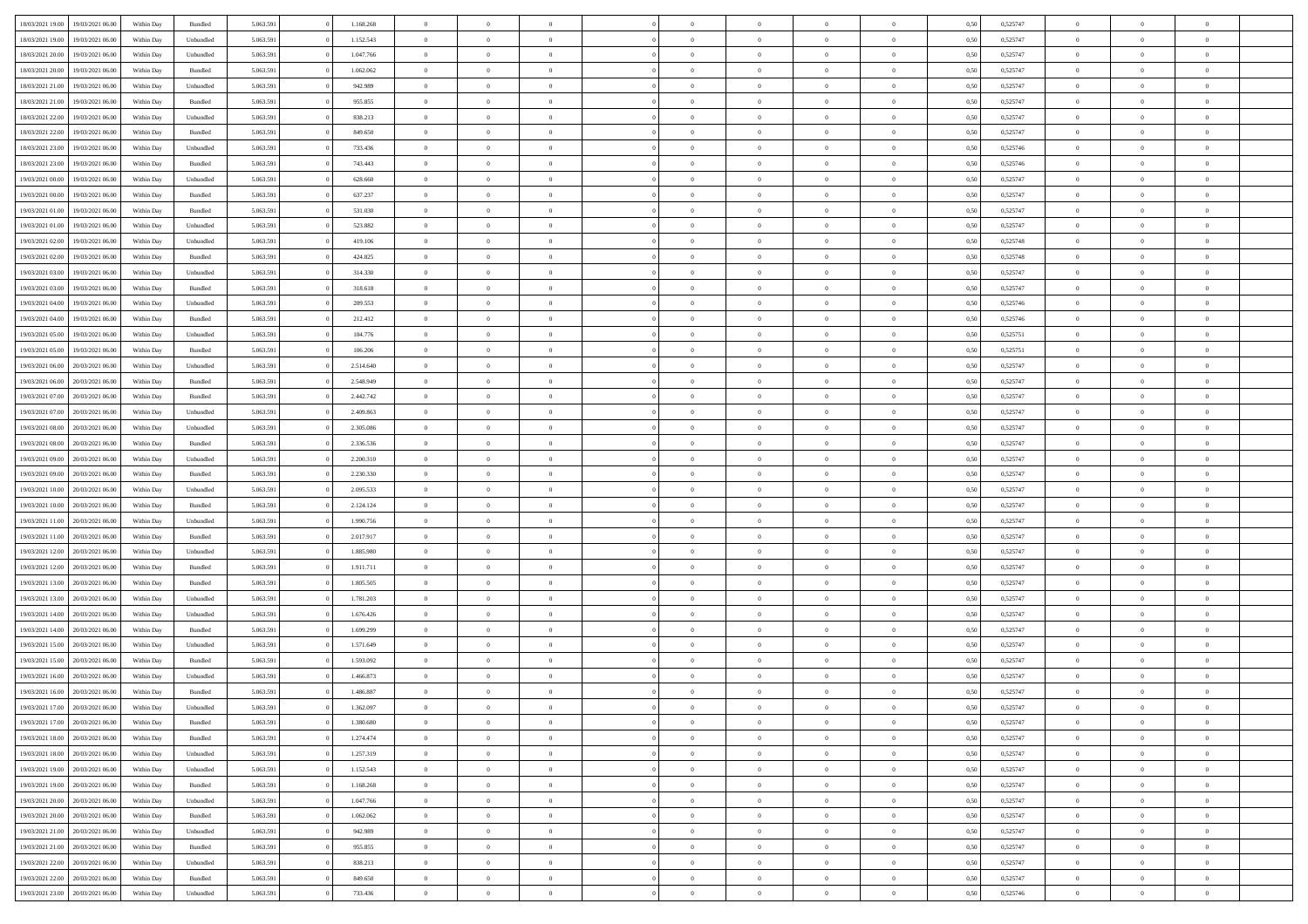| 19/03/2021 23:00                  | 20/03/2021 06:00 | Within Day | Bundled            | 5.063.591 | 743.443   | $\overline{0}$ | $\theta$       |                | $\Omega$       | $\Omega$       | $\theta$       | $\theta$       | 0.50 | 0,525746 | $\theta$       | $\overline{0}$ | $\theta$       |  |
|-----------------------------------|------------------|------------|--------------------|-----------|-----------|----------------|----------------|----------------|----------------|----------------|----------------|----------------|------|----------|----------------|----------------|----------------|--|
|                                   |                  |            |                    |           |           |                |                |                |                |                |                |                |      |          |                |                |                |  |
| 20/03/2021 00:00                  | 20/03/2021 06:00 | Within Day | Bundled            | 5.063.591 | 637.237   | $\overline{0}$ | $\theta$       | $\overline{0}$ | $\overline{0}$ | $\bf{0}$       | $\overline{0}$ | $\bf{0}$       | 0,50 | 0,525747 | $\theta$       | $\overline{0}$ | $\overline{0}$ |  |
| 20/03/2021 00:00                  | 20/03/2021 06:00 | Within Day | Unbundled          | 5.063.591 | 628.660   | $\overline{0}$ | $\bf{0}$       | $\overline{0}$ | $\bf{0}$       | $\bf{0}$       | $\bf{0}$       | $\mathbf{0}$   | 0,50 | 0,525747 | $\bf{0}$       | $\overline{0}$ | $\bf{0}$       |  |
| 20/03/2021 01:00                  | 20/03/2021 06:00 | Within Dav | Unbundled          | 5.063.591 | 523.882   | $\overline{0}$ | $\overline{0}$ | $\overline{0}$ | $\overline{0}$ | $\bf{0}$       | $\overline{0}$ | $\overline{0}$ | 0.50 | 0,525747 | $\theta$       | $\theta$       | $\overline{0}$ |  |
|                                   |                  |            |                    |           |           | $\overline{0}$ | $\theta$       | $\overline{0}$ | $\overline{0}$ | $\bf{0}$       | $\overline{0}$ |                |      |          | $\theta$       | $\overline{0}$ | $\overline{0}$ |  |
| 20/03/2021 01:00                  | 20/03/2021 06:00 | Within Day | Bundled            | 5.063.591 | 531.030   |                |                |                |                |                |                | $\bf{0}$       | 0,50 | 0,525747 |                |                |                |  |
| 20/03/2021 02:00                  | 20/03/2021 06:00 | Within Day | Unbundled          | 5.063.591 | 419.106   | $\overline{0}$ | $\overline{0}$ | $\overline{0}$ | $\bf{0}$       | $\overline{0}$ | $\overline{0}$ | $\mathbf{0}$   | 0,50 | 0,525748 | $\overline{0}$ | $\overline{0}$ | $\bf{0}$       |  |
| 20/03/2021 02:00                  | 20/03/2021 06:00 | Within Dav | Bundled            | 5.063.591 | 424.825   | $\overline{0}$ | $\overline{0}$ | $\overline{0}$ | $\overline{0}$ | $\overline{0}$ | $\overline{0}$ | $\overline{0}$ | 0.50 | 0,525748 | $\theta$       | $\overline{0}$ | $\overline{0}$ |  |
| 20/03/2021 03:00                  | 20/03/2021 06:00 | Within Day | Unbundled          | 5.063.591 | 314.330   | $\overline{0}$ | $\theta$       | $\overline{0}$ | $\overline{0}$ | $\bf{0}$       | $\overline{0}$ | $\bf{0}$       | 0,50 | 0,525747 | $\theta$       | $\theta$       | $\overline{0}$ |  |
| 20/03/2021 03:00                  | 20/03/2021 06:00 | Within Day | Bundled            | 5.063.591 | 318.618   | $\overline{0}$ | $\overline{0}$ | $\overline{0}$ | $\bf{0}$       | $\bf{0}$       | $\bf{0}$       | $\bf{0}$       | 0,50 | 0,525747 | $\,0\,$        | $\overline{0}$ | $\overline{0}$ |  |
|                                   |                  |            |                    |           |           |                | $\overline{0}$ |                |                | $\overline{0}$ |                |                |      |          | $\theta$       | $\overline{0}$ | $\overline{0}$ |  |
| 20/03/2021 04:00                  | 20/03/2021 06:00 | Within Dav | Unbundled          | 5.063.591 | 209.553   | $\overline{0}$ |                | $\overline{0}$ | $\overline{0}$ |                | $\overline{0}$ | $\overline{0}$ | 0.50 | 0,525746 |                |                |                |  |
| 20/03/2021 04:00                  | 20/03/2021 06:00 | Within Day | Bundled            | 5.063.591 | 212.412   | $\overline{0}$ | $\theta$       | $\overline{0}$ | $\overline{0}$ | $\bf{0}$       | $\overline{0}$ | $\bf{0}$       | 0,50 | 0,525746 | $\,$ 0 $\,$    | $\overline{0}$ | $\overline{0}$ |  |
| 20/03/2021 05:00                  | 20/03/2021 06:00 | Within Day | Unbundled          | 5.063.591 | 104.776   | $\overline{0}$ | $\bf{0}$       | $\overline{0}$ | $\bf{0}$       | $\bf{0}$       | $\bf{0}$       | $\bf{0}$       | 0,50 | 0,525751 | $\overline{0}$ | $\overline{0}$ | $\bf{0}$       |  |
| 20/03/2021 05:00                  | 20/03/2021 06:00 | Within Dav | Bundled            | 5.063.591 | 106.206   | $\overline{0}$ | $\overline{0}$ | $\overline{0}$ | $\overline{0}$ | $\bf{0}$       | $\overline{0}$ | $\overline{0}$ | 0.50 | 0,525751 | $\theta$       | $\theta$       | $\overline{0}$ |  |
| 20/03/2021 06:00                  | 21/03/2021 06:00 | Within Day | Bundled            | 5.063.591 | 2.548.949 | $\overline{0}$ | $\theta$       | $\overline{0}$ | $\overline{0}$ | $\bf{0}$       | $\overline{0}$ | $\overline{0}$ | 0,50 | 0,525747 | $\theta$       | $\overline{0}$ | $\overline{0}$ |  |
|                                   |                  |            |                    |           |           |                |                |                |                |                |                |                |      |          |                |                |                |  |
| 20/03/2021 06:00                  | 21/03/2021 06:00 | Within Day | Unbundled          | 5.063.591 | 2.514.640 | $\overline{0}$ | $\overline{0}$ | $\overline{0}$ | $\bf{0}$       | $\overline{0}$ | $\overline{0}$ | $\mathbf{0}$   | 0,50 | 0,525747 | $\overline{0}$ | $\overline{0}$ | $\bf{0}$       |  |
| 20/03/2021 07:00                  | 21/03/2021 06:00 | Within Dav | Unbundled          | 5.063.591 | 2.409.863 | $\overline{0}$ | $\overline{0}$ | $\overline{0}$ | $\overline{0}$ | $\overline{0}$ | $\overline{0}$ | $\overline{0}$ | 0.50 | 0,525747 | $\theta$       | $\overline{0}$ | $\overline{0}$ |  |
| 20/03/2021 07:00                  | 21/03/2021 06:00 | Within Day | Bundled            | 5.063.591 | 2.442.742 | $\overline{0}$ | $\theta$       | $\overline{0}$ | $\overline{0}$ | $\bf{0}$       | $\overline{0}$ | $\bf{0}$       | 0,50 | 0,525747 | $\theta$       | $\theta$       | $\overline{0}$ |  |
| 20/03/2021 08:00                  | 21/03/2021 06:00 | Within Day | Unbundled          | 5.063.591 | 2.305.086 | $\overline{0}$ | $\overline{0}$ | $\overline{0}$ | $\bf{0}$       | $\bf{0}$       | $\bf{0}$       | $\bf{0}$       | 0,50 | 0,525747 | $\bf{0}$       | $\overline{0}$ | $\overline{0}$ |  |
| 20/03/2021 08:00                  | 21/03/2021 06:00 | Within Dav | Bundled            | 5.063.591 | 2.336.536 | $\overline{0}$ | $\overline{0}$ | $\overline{0}$ | $\overline{0}$ | $\overline{0}$ | $\overline{0}$ | $\overline{0}$ | 0.50 | 0,525747 | $\theta$       | $\overline{0}$ | $\overline{0}$ |  |
| 20/03/2021 09:00                  | 21/03/2021 06:00 | Within Day | Unbundled          | 5.063.591 | 2.200.310 | $\overline{0}$ | $\theta$       | $\overline{0}$ | $\overline{0}$ | $\bf{0}$       | $\overline{0}$ | $\bf{0}$       | 0,50 | 0,525747 | $\,$ 0 $\,$    | $\overline{0}$ | $\overline{0}$ |  |
|                                   |                  |            |                    |           |           |                |                |                |                |                |                |                |      |          |                |                |                |  |
| 20/03/2021 09:00                  | 21/03/2021 06:00 | Within Day | Bundled            | 5.063.591 | 2.230.330 | $\overline{0}$ | $\overline{0}$ | $\overline{0}$ | $\bf{0}$       | $\bf{0}$       | $\bf{0}$       | $\bf{0}$       | 0,50 | 0,525747 | $\bf{0}$       | $\overline{0}$ | $\bf{0}$       |  |
| 20/03/2021 10:00                  | 21/03/2021 06:00 | Within Day | Unbundled          | 5.063.591 | 2.095.533 | $\overline{0}$ | $\overline{0}$ | $\overline{0}$ | $\overline{0}$ | $\bf{0}$       | $\overline{0}$ | $\overline{0}$ | 0.50 | 0,525747 | $\theta$       | $\overline{0}$ | $\overline{0}$ |  |
| 20/03/2021 10:00                  | 21/03/2021 06:00 | Within Day | Bundled            | 5.063.591 | 2.124.124 | $\overline{0}$ | $\theta$       | $\overline{0}$ | $\overline{0}$ | $\bf{0}$       | $\overline{0}$ | $\bf{0}$       | 0,50 | 0,525747 | $\,$ 0 $\,$    | $\overline{0}$ | $\overline{0}$ |  |
| 20/03/2021 11:00                  | 21/03/2021 06:00 | Within Day | Unbundled          | 5.063.591 | 1.990.756 | $\overline{0}$ | $\overline{0}$ | $\overline{0}$ | $\bf{0}$       | $\overline{0}$ | $\overline{0}$ | $\mathbf{0}$   | 0,50 | 0,525747 | $\bf{0}$       | $\overline{0}$ | $\bf{0}$       |  |
| 20/03/2021 11:00                  | 21/03/2021 06:00 | Within Dav | Bundled            | 5.063.591 | 2.017.917 | $\overline{0}$ | $\overline{0}$ | $\overline{0}$ | $\overline{0}$ | $\overline{0}$ | $\overline{0}$ | $\overline{0}$ | 0.50 | 0,525747 | $\theta$       | $\overline{0}$ | $\overline{0}$ |  |
| 20/03/2021 12:00                  | 21/03/2021 06:00 | Within Day | Bundled            | 5.063.591 | 1.911.711 | $\overline{0}$ | $\theta$       | $\overline{0}$ | $\overline{0}$ | $\bf{0}$       | $\overline{0}$ | $\bf{0}$       | 0,50 | 0,525747 | $\theta$       | $\theta$       | $\overline{0}$ |  |
| 20/03/2021 12:00                  | 21/03/2021 06:00 | Within Day | Unbundled          | 5.063.591 | 1.885.980 | $\overline{0}$ | $\overline{0}$ | $\overline{0}$ | $\bf{0}$       | $\bf{0}$       | $\bf{0}$       | $\bf{0}$       | 0,50 | 0,525747 | $\,0\,$        | $\overline{0}$ | $\overline{0}$ |  |
|                                   |                  |            |                    |           |           |                |                |                |                |                |                |                |      |          |                |                |                |  |
| 20/03/2021 13:00                  | 21/03/2021 06:00 | Within Day | Unbundled          | 5.063.591 | 1.781.203 | $\overline{0}$ | $\overline{0}$ | $\overline{0}$ | $\overline{0}$ | $\overline{0}$ | $\overline{0}$ | $\overline{0}$ | 0.50 | 0,525747 | $\theta$       | $\overline{0}$ | $\overline{0}$ |  |
| 20/03/2021 13:00                  | 21/03/2021 06:00 | Within Day | Bundled            | 5.063.591 | 1.805.505 | $\overline{0}$ | $\theta$       | $\overline{0}$ | $\overline{0}$ | $\bf{0}$       | $\overline{0}$ | $\bf{0}$       | 0,50 | 0,525747 | $\,$ 0 $\,$    | $\overline{0}$ | $\overline{0}$ |  |
| 20/03/2021 14:00                  | 21/03/2021 06:00 | Within Day | Unbundled          | 5.063.591 | 1.676.426 | $\overline{0}$ | $\overline{0}$ | $\overline{0}$ | $\overline{0}$ | $\bf{0}$       | $\overline{0}$ | $\bf{0}$       | 0,50 | 0,525747 | $\bf{0}$       | $\overline{0}$ | $\bf{0}$       |  |
| 20/03/2021 14:00                  | 21/03/2021 06:00 | Within Day | Bundled            | 5.063.591 | 1.699.299 | $\overline{0}$ | $\Omega$       | $\Omega$       | $\Omega$       | $\Omega$       | $\overline{0}$ | $\overline{0}$ | 0,50 | 0,525747 | $\,0\,$        | $\theta$       | $\theta$       |  |
| 20/03/2021 15:00                  | 21/03/2021 06:00 | Within Day | Unbundled          | 5.063.591 | 1.571.649 | $\overline{0}$ | $\theta$       | $\overline{0}$ | $\overline{0}$ | $\bf{0}$       | $\overline{0}$ | $\bf{0}$       | 0,50 | 0,525747 | $\theta$       | $\overline{0}$ | $\overline{0}$ |  |
| 20/03/2021 15:00                  | 21/03/2021 06:00 | Within Day | Bundled            | 5.063.591 | 1.593.092 | $\overline{0}$ | $\overline{0}$ | $\overline{0}$ | $\overline{0}$ | $\overline{0}$ | $\overline{0}$ | $\mathbf{0}$   | 0,50 | 0,525747 | $\bf{0}$       | $\overline{0}$ | $\bf{0}$       |  |
| 20/03/2021 16:00                  | 21/03/2021 06:00 |            | Unbundled          | 5.063.591 | 1.466.873 | $\overline{0}$ | $\Omega$       | $\Omega$       | $\Omega$       | $\bf{0}$       | $\overline{0}$ | $\overline{0}$ | 0.50 | 0,525747 | $\,0\,$        | $\theta$       | $\theta$       |  |
|                                   |                  | Within Day |                    |           |           |                |                |                |                |                |                |                |      |          |                |                |                |  |
| 20/03/2021 16:00                  | 21/03/2021 06:00 | Within Day | Bundled            | 5.063.591 | 1.486.887 | $\overline{0}$ | $\theta$       | $\overline{0}$ | $\overline{0}$ | $\bf{0}$       | $\overline{0}$ | $\bf{0}$       | 0,50 | 0,525747 | $\,$ 0 $\,$    | $\overline{0}$ | $\overline{0}$ |  |
| 20/03/2021 17:00                  | 21/03/2021 06:00 | Within Day | Bundled            | 5.063.591 | 1.380.680 | $\overline{0}$ | $\overline{0}$ | $\overline{0}$ | $\overline{0}$ | $\bf{0}$       | $\overline{0}$ | $\bf{0}$       | 0,50 | 0,525747 | $\bf{0}$       | $\overline{0}$ | $\bf{0}$       |  |
| 20/03/2021 17:00                  | 21/03/2021 06:00 | Within Day | Unbundled          | 5.063.591 | 1.362.097 | $\overline{0}$ | $\Omega$       | $\Omega$       | $\Omega$       | $\theta$       | $\theta$       | $\overline{0}$ | 0.50 | 0,525747 | $\,$ 0 $\,$    | $\theta$       | $\theta$       |  |
| 20/03/2021 18:00                  | 21/03/2021 06:00 | Within Day | Unbundled          | 5.063.591 | 1.257.319 | $\overline{0}$ | $\theta$       | $\overline{0}$ | $\overline{0}$ | $\bf{0}$       | $\overline{0}$ | $\bf{0}$       | 0,50 | 0,525747 | $\,$ 0 $\,$    | $\overline{0}$ | $\overline{0}$ |  |
| 20/03/2021 18:00                  | 21/03/2021 06:00 | Within Day | Bundled            | 5.063.591 | 1.274.474 | $\overline{0}$ | $\bf{0}$       | $\overline{0}$ | $\overline{0}$ | $\bf{0}$       | $\overline{0}$ | $\bf{0}$       | 0,50 | 0,525747 | $\bf{0}$       | $\overline{0}$ | $\bf{0}$       |  |
| 20/03/2021 19:00                  | 21/03/2021 06:00 | Within Day | Unbundled          | 5.063.591 | 1.152.543 | $\overline{0}$ | $\Omega$       | $\Omega$       | $\Omega$       | $\overline{0}$ | $\overline{0}$ | $\overline{0}$ | 0,50 | 0,525747 | $\,0\,$        | $\theta$       | $\theta$       |  |
|                                   |                  |            |                    |           |           | $\overline{0}$ | $\theta$       | $\overline{0}$ | $\overline{0}$ | $\bf{0}$       | $\overline{0}$ |                |      |          | $\,$ 0 $\,$    | $\overline{0}$ | $\overline{0}$ |  |
| 20/03/2021 19:00                  | 21/03/2021 06:00 | Within Day | Bundled            | 5.063.591 | 1.168.268 |                |                |                |                |                |                | $\bf{0}$       | 0,50 | 0,525747 |                |                |                |  |
| 20/03/2021 20:00                  | 21/03/2021 06:00 | Within Day | Unbundled          | 5.063.591 | 1.047.766 | $\overline{0}$ | $\overline{0}$ | $\overline{0}$ | $\overline{0}$ | $\bf{0}$       | $\overline{0}$ | $\mathbf{0}$   | 0,50 | 0,525747 | $\bf{0}$       | $\overline{0}$ | $\bf{0}$       |  |
| 20/03/2021 20:00                  | 21/03/2021 06:00 | Within Day | Bundled            | 5.063.591 | 1.062.062 | $\overline{0}$ | $\Omega$       | $\Omega$       | $\Omega$       | $\Omega$       | $\Omega$       | $\overline{0}$ | 0.50 | 0,525747 | $\theta$       | $\theta$       | $\theta$       |  |
| 20/03/2021 21:00                  | 21/03/2021 06:00 | Within Day | Unbundled          | 5.063.591 | 942.989   | $\overline{0}$ | $\overline{0}$ | $\overline{0}$ | $\bf{0}$       | $\,$ 0         | $\overline{0}$ | $\bf{0}$       | 0,50 | 0,525747 | $\,0\,$        | $\,$ 0 $\,$    | $\overline{0}$ |  |
| 20/03/2021 21:00                  | 21/03/2021 06:00 | Within Day | $\mathbf B$ undled | 5.063.591 | 955.855   | $\bf{0}$       | $\bf{0}$       |                |                |                |                |                | 0,50 | 0,525747 | $\bf{0}$       | $\overline{0}$ |                |  |
| 20/03/2021 22:00                  | 21/03/2021 06:00 | Within Day | Unbundled          | 5.063.591 | 838,213   | $\overline{0}$ | $\overline{0}$ | $\overline{0}$ | $\Omega$       | $\overline{0}$ | $\overline{0}$ | $\overline{0}$ | 0,50 | 0,525747 | $\theta$       | $\theta$       | $\theta$       |  |
| 20/03/2021 22:00                  | 21/03/2021 06:00 | Within Day | Bundled            | 5.063.591 | 849.650   | $\overline{0}$ | $\,$ 0         | $\overline{0}$ | $\overline{0}$ | $\,$ 0 $\,$    | $\overline{0}$ | $\,$ 0 $\,$    | 0,50 | 0,525747 | $\,$ 0 $\,$    | $\,$ 0 $\,$    | $\,$ 0         |  |
|                                   |                  |            |                    |           |           |                |                |                |                |                |                |                |      |          |                |                |                |  |
| 20/03/2021 23:00                  | 21/03/2021 06:00 | Within Day | Bundled            | 5.063.591 | 743.443   | $\overline{0}$ | $\overline{0}$ | $\overline{0}$ | $\overline{0}$ | $\overline{0}$ | $\overline{0}$ | $\mathbf{0}$   | 0,50 | 0,525746 | $\overline{0}$ | $\bf{0}$       | $\overline{0}$ |  |
| 20/03/2021 23:00                  | 21/03/2021 06:00 | Within Day | Unbundled          | 5.063.591 | 733.436   | $\overline{0}$ | $\overline{0}$ | $\overline{0}$ | $\Omega$       | $\overline{0}$ | $\overline{0}$ | $\overline{0}$ | 0,50 | 0,525746 | $\overline{0}$ | $\theta$       | $\overline{0}$ |  |
| 21/03/2021 00:00                  | 21/03/2021 06:00 | Within Day | Unbundled          | 5.063.591 | 628.660   | $\overline{0}$ | $\,$ 0         | $\overline{0}$ | $\overline{0}$ | $\,$ 0 $\,$    | $\overline{0}$ | $\mathbf{0}$   | 0,50 | 0,525747 | $\,$ 0 $\,$    | $\overline{0}$ | $\overline{0}$ |  |
| 21/03/2021 00:00                  | 21/03/2021 06:00 | Within Day | Bundled            | 5.063.591 | 637.237   | $\overline{0}$ | $\overline{0}$ | $\overline{0}$ | $\overline{0}$ | $\overline{0}$ | $\overline{0}$ | $\mathbf{0}$   | 0,50 | 0,525747 | $\overline{0}$ | $\overline{0}$ | $\overline{0}$ |  |
| 21/03/2021 01:00                  | 21/03/2021 06:00 | Within Day | Unbundled          | 5.063.591 | 523.882   | $\overline{0}$ | $\overline{0}$ | $\overline{0}$ | $\overline{0}$ | $\overline{0}$ | $\overline{0}$ | $\bf{0}$       | 0.50 | 0,525747 | $\overline{0}$ | $\theta$       | $\overline{0}$ |  |
| 21/03/2021 01:00                  | 21/03/2021 06:00 | Within Day | Bundled            | 5.063.591 | 531.030   | $\overline{0}$ | $\,$ 0         | $\overline{0}$ | $\overline{0}$ | $\bf{0}$       | $\overline{0}$ | $\bf{0}$       | 0,50 | 0,525747 | $\,$ 0 $\,$    | $\overline{0}$ | $\overline{0}$ |  |
|                                   |                  |            |                    |           |           |                |                |                |                |                |                |                |      |          |                |                |                |  |
| 21/03/2021 02:00                  | 21/03/2021 06:00 | Within Day | Unbundled          | 5.063.591 | 419.106   | $\overline{0}$ | $\bf{0}$       | $\overline{0}$ | $\overline{0}$ | $\overline{0}$ | $\overline{0}$ | $\mathbf{0}$   | 0,50 | 0,525748 | $\overline{0}$ | $\overline{0}$ | $\bf{0}$       |  |
| 21/03/2021 02:00                  | 21/03/2021 06:00 | Within Day | Bundled            | 5.063.591 | 424.825   | $\overline{0}$ | $\overline{0}$ | $\overline{0}$ | $\Omega$       | $\overline{0}$ | $\overline{0}$ | $\overline{0}$ | 0.50 | 0,525748 | $\overline{0}$ | $\overline{0}$ | $\overline{0}$ |  |
| 21/03/2021 03:00                  | 21/03/2021 06:00 | Within Day | Unbundled          | 5.063.591 | 314.330   | $\overline{0}$ | $\bf{0}$       | $\overline{0}$ | $\bf{0}$       | $\bf{0}$       | $\overline{0}$ | $\mathbf{0}$   | 0,50 | 0,525747 | $\,$ 0 $\,$    | $\,$ 0 $\,$    | $\bf{0}$       |  |
| 21/03/2021 03:00 21/03/2021 06:00 |                  | Within Day | Bundled            | 5.063.591 | 318.618   | $\overline{0}$ | $\overline{0}$ | $\overline{0}$ | $\overline{0}$ | $\overline{0}$ | $\overline{0}$ | $\mathbf{0}$   | 0,50 | 0,525747 | $\overline{0}$ | $\bf{0}$       | $\overline{0}$ |  |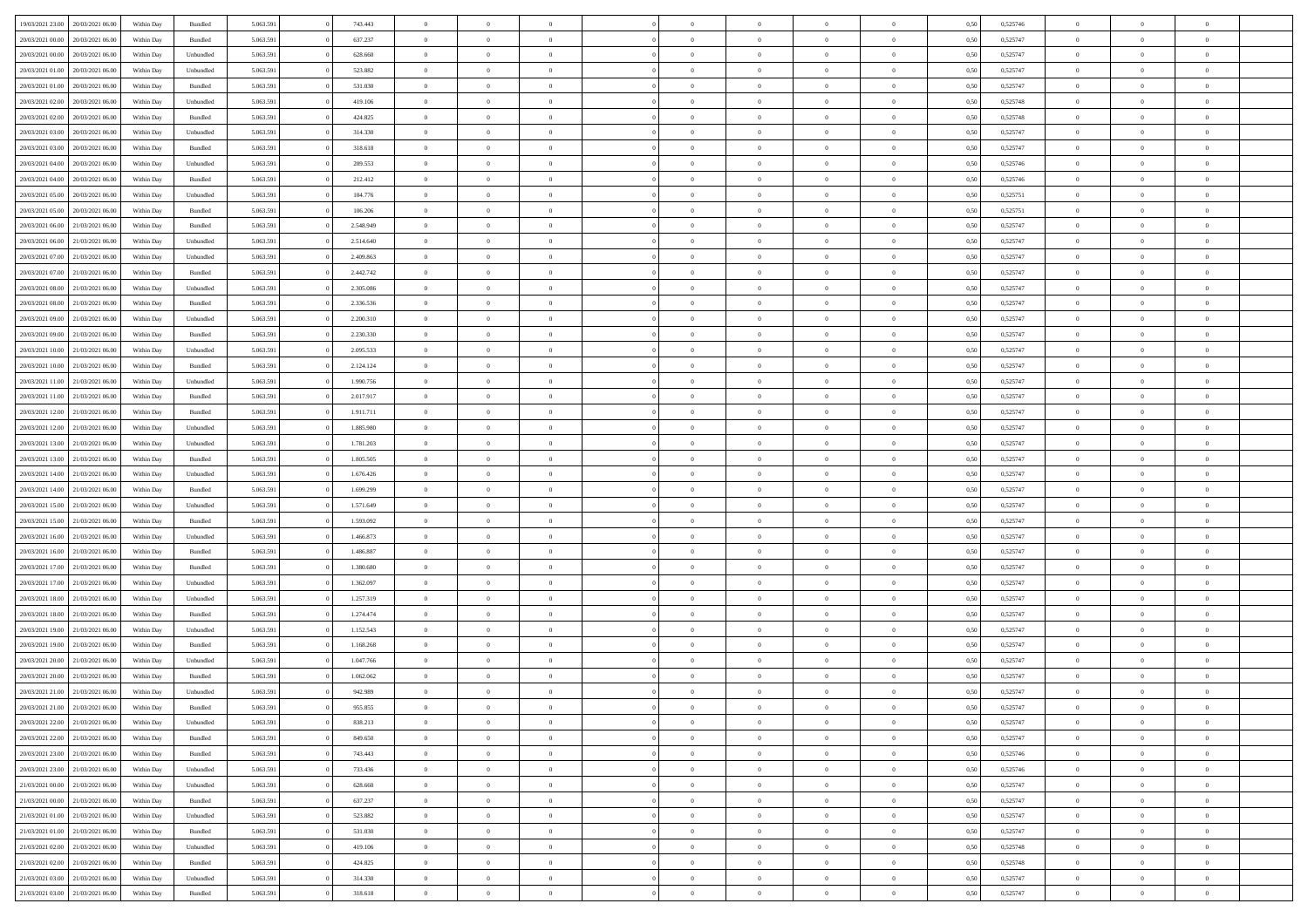| 21/03/2021 04:00                  | 21/03/2021 06:00 | Within Day | Unbundled | 5.063.591 | 209.553   | $\overline{0}$ | $\Omega$       |                | $\Omega$       | $\Omega$       | $\Omega$       | $\theta$       | 0.50 | 0,525746 | $\theta$       | $\theta$       | $\theta$       |  |
|-----------------------------------|------------------|------------|-----------|-----------|-----------|----------------|----------------|----------------|----------------|----------------|----------------|----------------|------|----------|----------------|----------------|----------------|--|
|                                   |                  |            |           |           |           |                |                |                |                |                |                |                |      |          |                |                |                |  |
| 21/03/2021 04:00                  | 21/03/2021 06:00 | Within Day | Bundled   | 5.063.591 | 212.412   | $\overline{0}$ | $\theta$       | $\overline{0}$ | $\overline{0}$ | $\bf{0}$       | $\overline{0}$ | $\overline{0}$ | 0,50 | 0,525746 | $\theta$       | $\overline{0}$ | $\overline{0}$ |  |
| 21/03/2021 05:00                  | 21/03/2021 06:00 | Within Day | Bundled   | 5.063.591 | 106.206   | $\overline{0}$ | $\overline{0}$ | $\overline{0}$ | $\overline{0}$ | $\bf{0}$       | $\overline{0}$ | $\bf{0}$       | 0,50 | 0,525751 | $\bf{0}$       | $\overline{0}$ | $\overline{0}$ |  |
| 21/03/2021 05:00                  | 21/03/2021 06:00 | Within Dav | Unbundled | 5.063.591 | 104.776   | $\overline{0}$ | $\theta$       | $\overline{0}$ | $\overline{0}$ | $\bf{0}$       | $\overline{0}$ | $\overline{0}$ | 0.50 | 0,525751 | $\theta$       | $\theta$       | $\overline{0}$ |  |
| 21/03/2021 06:00                  | 22/03/2021 06:00 | Within Day | Unbundled | 5.063.591 | 2.514.640 | $\overline{0}$ | $\theta$       | $\overline{0}$ | $\overline{0}$ | $\bf{0}$       | $\overline{0}$ | $\bf{0}$       | 0,50 | 0,525747 | $\theta$       | $\theta$       | $\overline{0}$ |  |
| 21/03/2021 06:00                  | 22/03/2021 06:00 | Within Day | Bundled   | 5.063.591 | 2.548.949 | $\overline{0}$ | $\bf{0}$       | $\overline{0}$ | $\bf{0}$       | $\overline{0}$ | $\overline{0}$ | $\mathbf{0}$   | 0,50 | 0,525747 | $\overline{0}$ | $\overline{0}$ | $\bf{0}$       |  |
| 21/03/2021 07:00                  | 22/03/2021 06:00 | Within Dav | Unbundled | 5.063.591 | 2.409.863 | $\overline{0}$ | $\overline{0}$ | $\overline{0}$ | $\overline{0}$ | $\bf{0}$       | $\overline{0}$ | $\overline{0}$ | 0.50 | 0,525747 | $\theta$       | $\overline{0}$ | $\overline{0}$ |  |
|                                   |                  |            |           |           |           |                |                |                |                |                |                |                |      |          |                |                |                |  |
| 21/03/2021 07:00                  | 22/03/2021 06:00 | Within Day | Bundled   | 5.063.591 | 2.442.742 | $\overline{0}$ | $\theta$       | $\overline{0}$ | $\overline{0}$ | $\bf{0}$       | $\overline{0}$ | $\bf{0}$       | 0,50 | 0,525747 | $\theta$       | $\theta$       | $\overline{0}$ |  |
| 21/03/2021 08:00                  | 22/03/2021 06:00 | Within Day | Unbundled | 5.063.591 | 2.305.086 | $\overline{0}$ | $\overline{0}$ | $\overline{0}$ | $\bf{0}$       | $\bf{0}$       | $\bf{0}$       | $\bf{0}$       | 0,50 | 0,525747 | $\,0\,$        | $\overline{0}$ | $\overline{0}$ |  |
| 21/03/2021 08:00                  | 22/03/2021 06:00 | Within Dav | Bundled   | 5.063.591 | 2.336.536 | $\overline{0}$ | $\overline{0}$ | $\overline{0}$ | $\overline{0}$ | $\overline{0}$ | $\overline{0}$ | $\overline{0}$ | 0.50 | 0,525747 | $\theta$       | $\overline{0}$ | $\overline{0}$ |  |
| 21/03/2021 09:00                  | 22/03/2021 06:00 | Within Day | Unbundled | 5.063.591 | 2.200.310 | $\overline{0}$ | $\theta$       | $\overline{0}$ | $\overline{0}$ | $\bf{0}$       | $\overline{0}$ | $\bf{0}$       | 0,50 | 0,525747 | $\theta$       | $\overline{0}$ | $\overline{0}$ |  |
| 21/03/2021 09:00                  | 22/03/2021 06:00 | Within Day | Bundled   | 5.063.591 | 2.230.330 | $\overline{0}$ | $\overline{0}$ | $\overline{0}$ | $\bf{0}$       | $\bf{0}$       | $\bf{0}$       | $\bf{0}$       | 0,50 | 0,525747 | $\bf{0}$       | $\overline{0}$ | $\overline{0}$ |  |
| 21/03/2021 11:00                  | 22/03/2021 06:00 | Within Dav | Unbundled | 5.063.591 | 1.990.756 | $\overline{0}$ | $\overline{0}$ | $\overline{0}$ | $\overline{0}$ | $\bf{0}$       | $\overline{0}$ | $\overline{0}$ | 0.50 | 0,525747 | $\theta$       | $\theta$       | $\overline{0}$ |  |
| 21/03/2021 11:00                  | 22/03/2021 06:00 | Within Day | Bundled   | 5.063.591 | 2.017.917 | $\overline{0}$ | $\theta$       | $\overline{0}$ | $\overline{0}$ | $\bf{0}$       | $\overline{0}$ | $\overline{0}$ | 0,50 | 0,525747 | $\theta$       | $\theta$       | $\overline{0}$ |  |
|                                   |                  |            |           |           |           |                |                |                |                |                |                |                |      |          |                |                |                |  |
| 21/03/2021 12:00                  | 22/03/2021 06:00 | Within Day | Bundled   | 5.063.591 | 1.911.711 | $\overline{0}$ | $\bf{0}$       | $\overline{0}$ | $\bf{0}$       | $\overline{0}$ | $\overline{0}$ | $\mathbf{0}$   | 0,50 | 0,525747 | $\overline{0}$ | $\overline{0}$ | $\bf{0}$       |  |
| 21/03/2021 12:00                  | 22/03/2021 06:00 | Within Dav | Unbundled | 5.063.591 | 1.885.980 | $\overline{0}$ | $\overline{0}$ | $\overline{0}$ | $\overline{0}$ | $\overline{0}$ | $\overline{0}$ | $\overline{0}$ | 0.50 | 0,525747 | $\theta$       | $\overline{0}$ | $\overline{0}$ |  |
| 21/03/2021 13:00                  | 22/03/2021 06:00 | Within Day | Unbundled | 5.063.591 | 1.781.203 | $\overline{0}$ | $\theta$       | $\overline{0}$ | $\overline{0}$ | $\bf{0}$       | $\overline{0}$ | $\bf{0}$       | 0,50 | 0,525747 | $\theta$       | $\theta$       | $\overline{0}$ |  |
| 21/03/2021 13:00                  | 22/03/2021 06:00 | Within Day | Bundled   | 5.063.591 | 1.805.505 | $\overline{0}$ | $\overline{0}$ | $\overline{0}$ | $\bf{0}$       | $\bf{0}$       | $\bf{0}$       | $\bf{0}$       | 0,50 | 0,525747 | $\,0\,$        | $\overline{0}$ | $\overline{0}$ |  |
| 21/03/2021 14:00                  | 22/03/2021 06:00 | Within Day | Unbundled | 5.063.591 | 1.676.426 | $\overline{0}$ | $\overline{0}$ | $\overline{0}$ | $\overline{0}$ | $\overline{0}$ | $\overline{0}$ | $\overline{0}$ | 0.50 | 0,525747 | $\theta$       | $\overline{0}$ | $\overline{0}$ |  |
| 21/03/2021 14:00                  | 22/03/2021 06:00 | Within Day | Bundled   | 5.063.591 | 1.699.299 | $\overline{0}$ | $\theta$       | $\overline{0}$ | $\overline{0}$ | $\bf{0}$       | $\overline{0}$ | $\bf{0}$       | 0,50 | 0,525747 | $\theta$       | $\theta$       | $\overline{0}$ |  |
| 21/03/2021 15:00                  | 22/03/2021 06:00 | Within Day | Unbundled | 5.063.591 | 1.571.649 | $\overline{0}$ | $\overline{0}$ | $\overline{0}$ | $\bf{0}$       | $\bf{0}$       | $\bf{0}$       | $\bf{0}$       | 0,50 | 0,525747 | $\,0\,$        | $\overline{0}$ | $\overline{0}$ |  |
| 21/03/2021 15:00                  | 22/03/2021 06:00 | Within Day | Bundled   | 5.063.591 | 1.593.092 | $\overline{0}$ | $\overline{0}$ | $\overline{0}$ | $\overline{0}$ | $\bf{0}$       | $\overline{0}$ | $\overline{0}$ | 0.50 | 0,525747 | $\theta$       | $\theta$       | $\overline{0}$ |  |
| 21/03/2021 16:00                  | 22/03/2021 06:00 | Within Day | Unbundled | 5.063.591 | 1.466.873 | $\overline{0}$ | $\theta$       | $\overline{0}$ | $\overline{0}$ | $\bf{0}$       | $\overline{0}$ | $\bf{0}$       | 0,50 | 0,525747 | $\theta$       | $\overline{0}$ | $\overline{0}$ |  |
|                                   |                  |            |           |           |           |                |                |                |                |                |                |                |      |          |                |                |                |  |
| 21/03/2021 16:00                  | 22/03/2021 06:00 | Within Day | Bundled   | 5.063.591 | 1.486.887 | $\overline{0}$ | $\bf{0}$       | $\overline{0}$ | $\bf{0}$       | $\overline{0}$ | $\overline{0}$ | $\mathbf{0}$   | 0,50 | 0,525747 | $\bf{0}$       | $\overline{0}$ | $\bf{0}$       |  |
| 21/03/2021 17:00                  | 22/03/2021 06:00 | Within Dav | Bundled   | 5.063.591 | 1.380.680 | $\overline{0}$ | $\overline{0}$ | $\overline{0}$ | $\overline{0}$ | $\overline{0}$ | $\overline{0}$ | $\overline{0}$ | 0.50 | 0,525747 | $\theta$       | $\overline{0}$ | $\overline{0}$ |  |
| 21/03/2021 17:00                  | 22/03/2021 06:00 | Within Day | Unbundled | 5.063.591 | 1.362.097 | $\overline{0}$ | $\theta$       | $\overline{0}$ | $\overline{0}$ | $\bf{0}$       | $\overline{0}$ | $\bf{0}$       | 0,50 | 0,525747 | $\theta$       | $\theta$       | $\overline{0}$ |  |
| 21/03/2021 18:00                  | 22/03/2021 06:00 | Within Day | Unbundled | 5.063.591 | 1.257.319 | $\overline{0}$ | $\overline{0}$ | $\overline{0}$ | $\bf{0}$       | $\bf{0}$       | $\bf{0}$       | $\bf{0}$       | 0,50 | 0,525747 | $\,0\,$        | $\overline{0}$ | $\overline{0}$ |  |
| 21/03/2021 18:00                  | 22/03/2021 06:00 | Within Day | Bundled   | 5.063.591 | 1.274.474 | $\overline{0}$ | $\overline{0}$ | $\overline{0}$ | $\overline{0}$ | $\overline{0}$ | $\overline{0}$ | $\overline{0}$ | 0.50 | 0,525747 | $\theta$       | $\overline{0}$ | $\overline{0}$ |  |
| 21/03/2021 19:00                  | 22/03/2021 06:00 | Within Day | Unbundled | 5.063.591 | 1.152.543 | $\overline{0}$ | $\theta$       | $\overline{0}$ | $\overline{0}$ | $\bf{0}$       | $\overline{0}$ | $\bf{0}$       | 0,50 | 0,525747 | $\,$ 0 $\,$    | $\theta$       | $\overline{0}$ |  |
| 21/03/2021 19:00                  | 22/03/2021 06:00 | Within Day | Bundled   | 5.063.591 | 1.168.268 | $\overline{0}$ | $\overline{0}$ | $\overline{0}$ | $\bf{0}$       | $\bf{0}$       | $\bf{0}$       | $\bf{0}$       | 0,50 | 0,525747 | $\bf{0}$       | $\overline{0}$ | $\overline{0}$ |  |
| 21/03/2021 20:00                  | 22/03/2021 06:00 | Within Day | Unbundled | 5.063.591 | 1.047.766 | $\overline{0}$ | $\Omega$       | $\Omega$       | $\Omega$       | $\Omega$       | $\Omega$       | $\overline{0}$ | 0,50 | 0,525747 | $\,0\,$        | $\Omega$       | $\theta$       |  |
| 21/03/2021 20:00                  | 22/03/2021 06:00 | Within Day | Bundled   | 5.063.591 | 1.062.062 | $\overline{0}$ | $\theta$       | $\overline{0}$ | $\overline{0}$ | $\bf{0}$       | $\overline{0}$ | $\bf{0}$       | 0,50 | 0,525747 | $\theta$       | $\theta$       | $\overline{0}$ |  |
|                                   |                  |            |           |           |           |                |                |                |                |                |                |                |      |          |                |                |                |  |
| 21/03/2021 21:00                  | 22/03/2021 06:00 | Within Day | Unbundled | 5.063.591 | 942.989   | $\overline{0}$ | $\overline{0}$ | $\overline{0}$ | $\bf{0}$       | $\bf{0}$       | $\overline{0}$ | $\mathbf{0}$   | 0,50 | 0,525747 | $\overline{0}$ | $\overline{0}$ | $\bf{0}$       |  |
| 21/03/2021 21:00                  | 22/03/2021 06:00 | Within Day | Bundled   | 5.063.591 | 955,855   | $\overline{0}$ | $\Omega$       | $\Omega$       | $\Omega$       | $\Omega$       | $\overline{0}$ | $\overline{0}$ | 0.50 | 0,525747 | $\,0\,$        | $\theta$       | $\theta$       |  |
| 21/03/2021 22:00                  | 22/03/2021 06:00 | Within Day | Unbundled | 5.063.591 | 838.213   | $\overline{0}$ | $\theta$       | $\overline{0}$ | $\overline{0}$ | $\bf{0}$       | $\overline{0}$ | $\bf{0}$       | 0,50 | 0,525747 | $\theta$       | $\theta$       | $\overline{0}$ |  |
| 21/03/2021 22:00                  | 22/03/2021 06:00 | Within Day | Bundled   | 5.063.591 | 849.650   | $\overline{0}$ | $\overline{0}$ | $\overline{0}$ | $\bf{0}$       | $\bf{0}$       | $\bf{0}$       | $\bf{0}$       | 0,50 | 0,525747 | $\,0\,$        | $\overline{0}$ | $\overline{0}$ |  |
| 21/03/2021 23:00                  | 22/03/2021 06:00 | Within Day | Bundled   | 5.063.591 | 743.443   | $\overline{0}$ | $\Omega$       | $\Omega$       | $\Omega$       | $\Omega$       | $\theta$       | $\overline{0}$ | 0.50 | 0,525746 | $\theta$       | $\theta$       | $\theta$       |  |
| 21/03/2021 23:00                  | 22/03/2021 06:00 | Within Day | Unbundled | 5.063.591 | 733.436   | $\overline{0}$ | $\theta$       | $\overline{0}$ | $\overline{0}$ | $\bf{0}$       | $\overline{0}$ | $\bf{0}$       | 0,50 | 0,525746 | $\,$ 0 $\,$    | $\theta$       | $\overline{0}$ |  |
| 22/03/2021 00:00                  | 22/03/2021 06:00 | Within Day | Unbundled | 5.063.591 | 628.660   | $\overline{0}$ | $\overline{0}$ | $\overline{0}$ | $\bf{0}$       | $\bf{0}$       | $\bf{0}$       | $\bf{0}$       | 0,50 | 0,525747 | $\overline{0}$ | $\overline{0}$ | $\overline{0}$ |  |
| 22/03/2021 00:00                  | 22/03/2021 06:00 | Within Day | Bundled   | 5.063.591 | 637.237   | $\overline{0}$ | $\Omega$       | $\Omega$       | $\Omega$       | $\Omega$       | $\overline{0}$ | $\overline{0}$ | 0,50 | 0,525747 | $\,0\,$        | $\theta$       | $\theta$       |  |
|                                   |                  |            |           |           |           |                | $\theta$       |                |                |                |                |                |      |          |                | $\overline{0}$ |                |  |
| 22/03/2021 01:00                  | 22/03/2021 06:00 | Within Day | Unbundled | 5.063.591 | 523.882   | $\overline{0}$ |                | $\overline{0}$ | $\overline{0}$ | $\bf{0}$       | $\overline{0}$ | $\bf{0}$       | 0,50 | 0,525747 | $\,$ 0 $\,$    |                | $\overline{0}$ |  |
| 22/03/2021 01:00                  | 22/03/2021 06:00 | Within Day | Bundled   | 5.063.591 | 531.030   | $\overline{0}$ | $\overline{0}$ | $\overline{0}$ | $\bf{0}$       | $\bf{0}$       | $\bf{0}$       | $\mathbf{0}$   | 0,50 | 0,525747 | $\overline{0}$ | $\overline{0}$ | $\bf{0}$       |  |
| 22/03/2021 02:00                  | 22/03/2021 06:00 | Within Day | Unbundled | 5.063.591 | 419,106   | $\overline{0}$ | $\Omega$       | $\Omega$       | $\Omega$       | $\Omega$       | $\Omega$       | $\overline{0}$ | 0.50 | 0,525748 | $\theta$       | $\theta$       | $\theta$       |  |
| 22/03/2021 02:00                  | 22/03/2021 06:00 | Within Day | Bundled   | 5.063.591 | 424.825   | $\overline{0}$ | $\,$ 0 $\,$    | $\overline{0}$ | $\bf{0}$       | $\,$ 0         | $\bf{0}$       | $\bf{0}$       | 0,50 | 0,525748 | $\,0\,$        | $\overline{0}$ | $\overline{0}$ |  |
| 22/03/2021 03:00 22/03/2021 06:00 |                  | Within Day | Unbundled | 5.063.591 | 314.330   | $\bf{0}$       | $\bf{0}$       |                |                |                |                |                | 0,50 | 0,525747 | $\bf{0}$       | $\overline{0}$ |                |  |
| 22/03/2021 03:00                  | 22/03/2021 06:00 | Within Day | Bundled   | 5.063.591 | 318,618   | $\overline{0}$ | $\overline{0}$ | $\overline{0}$ | $\Omega$       | $\overline{0}$ | $\overline{0}$ | $\overline{0}$ | 0,50 | 0,525747 | $\theta$       | $\theta$       | $\theta$       |  |
| 22/03/2021 04:00                  | 22/03/2021 06:00 | Within Day | Unbundled | 5.063.591 | 209.553   | $\overline{0}$ | $\,$ 0         | $\overline{0}$ | $\bf{0}$       | $\,$ 0 $\,$    | $\overline{0}$ | $\mathbf{0}$   | 0,50 | 0,525746 | $\,$ 0 $\,$    | $\,$ 0 $\,$    | $\,$ 0         |  |
| 22/03/2021 04:00                  | 22/03/2021 06:00 | Within Day | Bundled   | 5.063.591 | 212.412   | $\overline{0}$ | $\overline{0}$ | $\overline{0}$ | $\overline{0}$ | $\overline{0}$ | $\overline{0}$ | $\mathbf{0}$   | 0,50 | 0,525746 | $\overline{0}$ | $\bf{0}$       | $\bf{0}$       |  |
| 22/03/2021 05:00                  | 22/03/2021 06:00 | Within Day |           | 5.063.591 | 106.206   | $\overline{0}$ | $\overline{0}$ | $\overline{0}$ | $\Omega$       | $\overline{0}$ | $\overline{0}$ | $\overline{0}$ | 0,50 | 0,525751 | $\overline{0}$ | $\theta$       | $\overline{0}$ |  |
|                                   |                  |            | Bundled   |           |           |                |                |                |                |                |                |                |      |          |                |                |                |  |
| 22/03/2021 05:00                  | 22/03/2021 06:00 | Within Day | Unbundled | 5.063.591 | 104.776   | $\overline{0}$ | $\,$ 0         | $\overline{0}$ | $\overline{0}$ | $\,$ 0 $\,$    | $\overline{0}$ | $\mathbf{0}$   | 0,50 | 0,525751 | $\,$ 0 $\,$    | $\overline{0}$ | $\overline{0}$ |  |
| 22/03/2021 06:00                  | 23/03/2021 06:00 | Within Day | Unbundled | 5.063.591 | 2.514.640 | $\overline{0}$ | $\overline{0}$ | $\overline{0}$ | $\overline{0}$ | $\overline{0}$ | $\overline{0}$ | $\mathbf{0}$   | 0,50 | 0,525747 | $\overline{0}$ | $\bf{0}$       | $\bf{0}$       |  |
| 22/03/2021 06:00                  | 23/03/2021 06:00 | Within Day | Bundled   | 5.063.591 | 2.548.949 | $\overline{0}$ | $\overline{0}$ | $\overline{0}$ | $\Omega$       | $\overline{0}$ | $\overline{0}$ | $\bf{0}$       | 0.50 | 0,525747 | $\overline{0}$ | $\theta$       | $\overline{0}$ |  |
| 22/03/2021 07:00                  | 23/03/2021 06:00 | Within Day | Unbundled | 5.063.591 | 2.409.863 | $\overline{0}$ | $\,$ 0         | $\overline{0}$ | $\bf{0}$       | $\bf{0}$       | $\bf{0}$       | $\bf{0}$       | 0,50 | 0,525747 | $\,$ 0 $\,$    | $\overline{0}$ | $\overline{0}$ |  |
| 22/03/2021 07:00                  | 23/03/2021 06:00 | Within Day | Bundled   | 5.063.591 | 2.442.742 | $\overline{0}$ | $\bf{0}$       | $\overline{0}$ | $\overline{0}$ | $\overline{0}$ | $\overline{0}$ | $\mathbf{0}$   | 0,50 | 0,525747 | $\overline{0}$ | $\overline{0}$ | $\bf{0}$       |  |
| 22/03/2021 08:00                  | 23/03/2021 06:00 | Within Day | Unbundled | 5.063.591 | 2.305.086 | $\overline{0}$ | $\overline{0}$ | $\overline{0}$ | $\Omega$       | $\overline{0}$ | $\overline{0}$ | $\bf{0}$       | 0.50 | 0,525747 | $\overline{0}$ | $\theta$       | $\overline{0}$ |  |
| 22/03/2021 08:00                  | 23/03/2021 06:00 | Within Day | Bundled   | 5.063.591 | 2.336.536 | $\overline{0}$ | $\bf{0}$       | $\overline{0}$ | $\overline{0}$ | $\bf{0}$       | $\bf{0}$       | $\mathbf{0}$   | 0,50 | 0,525747 | $\,$ 0 $\,$    | $\,$ 0 $\,$    | $\bf{0}$       |  |
| 22/03/2021 09:00 23/03/2021 06:00 |                  | Within Day | Unbundled | 5.063.591 | 2.200.310 | $\overline{0}$ | $\overline{0}$ | $\overline{0}$ | $\overline{0}$ | $\bf{0}$       | $\overline{0}$ | $\mathbf{0}$   | 0,50 | 0,525747 | $\overline{0}$ | $\bf{0}$       | $\bf{0}$       |  |
|                                   |                  |            |           |           |           |                |                |                |                |                |                |                |      |          |                |                |                |  |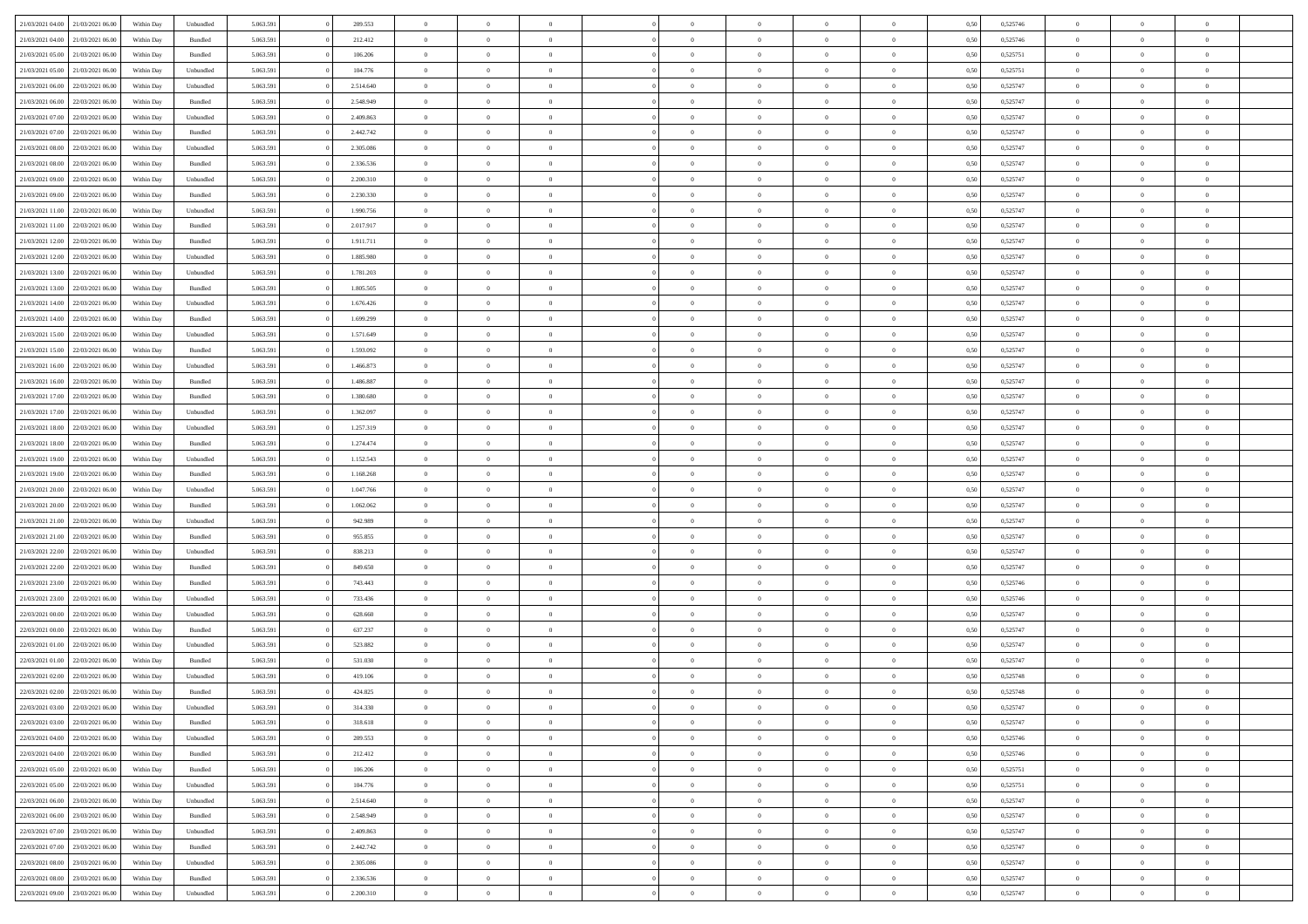| 22/03/2021 09:00                  | 23/03/2021 06:00 | Within Day | Bundled            | 5.063.591 | 2.230.330 | $\overline{0}$ | $\theta$       |                | $\Omega$       | $\Omega$       | $\theta$       | $\theta$       | 0.50 | 0,525747 | $\theta$       | $\overline{0}$ | $\theta$       |  |
|-----------------------------------|------------------|------------|--------------------|-----------|-----------|----------------|----------------|----------------|----------------|----------------|----------------|----------------|------|----------|----------------|----------------|----------------|--|
|                                   |                  |            |                    |           |           |                |                |                |                |                |                |                |      |          |                |                |                |  |
| 22/03/2021 10:00                  | 23/03/2021 06:00 | Within Day | Unbundled          | 5.063.591 | 2.095.533 | $\overline{0}$ | $\theta$       | $\overline{0}$ | $\overline{0}$ | $\bf{0}$       | $\overline{0}$ | $\bf{0}$       | 0,50 | 0,525747 | $\theta$       | $\overline{0}$ | $\overline{0}$ |  |
| 22/03/2021 10:00                  | 23/03/2021 06:00 | Within Day | Bundled            | 5.063.591 | 2.124.124 | $\overline{0}$ | $\bf{0}$       | $\overline{0}$ | $\overline{0}$ | $\bf{0}$       | $\overline{0}$ | $\mathbf{0}$   | 0,50 | 0,525747 | $\overline{0}$ | $\overline{0}$ | $\overline{0}$ |  |
| 22/03/2021 11:00                  | 23/03/2021 06:00 | Within Dav | Bundled            | 5.063.591 | 2.017.917 | $\overline{0}$ | $\overline{0}$ | $\overline{0}$ | $\overline{0}$ | $\bf{0}$       | $\overline{0}$ | $\overline{0}$ | 0.50 | 0,525747 | $\theta$       | $\theta$       | $\overline{0}$ |  |
|                                   |                  |            |                    |           |           |                |                |                |                |                |                |                |      |          |                |                |                |  |
| 22/03/2021 11:00                  | 23/03/2021 06:00 | Within Day | Unbundled          | 5.063.591 | 1.990.756 | $\overline{0}$ | $\theta$       | $\overline{0}$ | $\overline{0}$ | $\bf{0}$       | $\overline{0}$ | $\bf{0}$       | 0,50 | 0,525747 | $\theta$       | $\overline{0}$ | $\overline{0}$ |  |
| 22/03/2021 12:00                  | 23/03/2021 06:00 | Within Day | Unbundled          | 5.063.591 | 1.885.980 | $\overline{0}$ | $\overline{0}$ | $\overline{0}$ | $\overline{0}$ | $\overline{0}$ | $\overline{0}$ | $\mathbf{0}$   | 0,50 | 0,525747 | $\overline{0}$ | $\overline{0}$ | $\bf{0}$       |  |
| 22/03/2021 12:00                  | 23/03/2021 06:00 | Within Dav | Bundled            | 5.063.591 | 1.911.711 | $\overline{0}$ | $\overline{0}$ | $\overline{0}$ | $\overline{0}$ | $\overline{0}$ | $\overline{0}$ | $\overline{0}$ | 0.50 | 0,525747 | $\theta$       | $\overline{0}$ | $\overline{0}$ |  |
| 22/03/2021 13:00                  | 23/03/2021 06:00 | Within Day | Unbundled          | 5.063.591 | 1.781.203 | $\overline{0}$ | $\theta$       | $\overline{0}$ | $\overline{0}$ | $\bf{0}$       | $\overline{0}$ | $\bf{0}$       | 0,50 | 0,525747 | $\theta$       | $\theta$       | $\overline{0}$ |  |
| 22/03/2021 13:00                  | 23/03/2021 06:00 | Within Day | Bundled            | 5.063.591 | 1.805.505 | $\overline{0}$ | $\overline{0}$ | $\overline{0}$ | $\overline{0}$ | $\bf{0}$       | $\overline{0}$ | $\bf{0}$       | 0,50 | 0,525747 | $\,0\,$        | $\overline{0}$ | $\overline{0}$ |  |
|                                   |                  |            |                    |           |           |                |                |                |                |                |                |                |      |          |                |                |                |  |
| 22/03/2021 14:00                  | 23/03/2021 06:00 | Within Dav | Unbundled          | 5.063.591 | 1.676.426 | $\overline{0}$ | $\overline{0}$ | $\overline{0}$ | $\overline{0}$ | $\overline{0}$ | $\overline{0}$ | $\overline{0}$ | 0.50 | 0,525747 | $\theta$       | $\overline{0}$ | $\overline{0}$ |  |
| 22/03/2021 14:00                  | 23/03/2021 06:00 | Within Day | Bundled            | 5.063.591 | 1.699.299 | $\overline{0}$ | $\theta$       | $\overline{0}$ | $\overline{0}$ | $\bf{0}$       | $\overline{0}$ | $\bf{0}$       | 0,50 | 0,525747 | $\,$ 0 $\,$    | $\overline{0}$ | $\overline{0}$ |  |
| 22/03/2021 15:00                  | 23/03/2021 06:00 | Within Day | Unbundled          | 5.063.591 | 1.571.649 | $\overline{0}$ | $\bf{0}$       | $\overline{0}$ | $\overline{0}$ | $\bf{0}$       | $\overline{0}$ | $\mathbf{0}$   | 0,50 | 0,525747 | $\overline{0}$ | $\overline{0}$ | $\bf{0}$       |  |
| 22/03/2021 15:00                  | 23/03/2021 06:00 | Within Day | Bundled            | 5.063.591 | 1.593.092 | $\overline{0}$ | $\overline{0}$ | $\overline{0}$ | $\overline{0}$ | $\bf{0}$       | $\overline{0}$ | $\overline{0}$ | 0.50 | 0,525747 | $\theta$       | $\theta$       | $\overline{0}$ |  |
|                                   |                  |            |                    |           |           | $\overline{0}$ | $\theta$       | $\overline{0}$ | $\overline{0}$ | $\bf{0}$       | $\overline{0}$ |                |      |          | $\theta$       | $\overline{0}$ | $\overline{0}$ |  |
| 22/03/2021 16:00                  | 23/03/2021 06:00 | Within Day | Unbundled          | 5.063.591 | 1.466.873 |                |                |                |                |                |                | $\bf{0}$       | 0,50 | 0,525747 |                |                |                |  |
| 22/03/2021 16:00                  | 23/03/2021 06:00 | Within Day | Bundled            | 5.063.591 | 1.486.887 | $\overline{0}$ | $\overline{0}$ | $\overline{0}$ | $\overline{0}$ | $\overline{0}$ | $\overline{0}$ | $\mathbf{0}$   | 0,50 | 0,525747 | $\overline{0}$ | $\overline{0}$ | $\bf{0}$       |  |
| 22/03/2021 17:00                  | 23/03/2021 06:00 | Within Dav | Bundled            | 5.063.591 | 1.380.680 | $\overline{0}$ | $\overline{0}$ | $\overline{0}$ | $\overline{0}$ | $\overline{0}$ | $\overline{0}$ | $\overline{0}$ | 0.50 | 0,525747 | $\theta$       | $\overline{0}$ | $\overline{0}$ |  |
| 22/03/2021 17:00                  | 23/03/2021 06:00 | Within Day | Unbundled          | 5.063.591 | 1.362.097 | $\overline{0}$ | $\theta$       | $\overline{0}$ | $\overline{0}$ | $\bf{0}$       | $\overline{0}$ | $\bf{0}$       | 0,50 | 0,525747 | $\theta$       | $\theta$       | $\overline{0}$ |  |
| 22/03/2021 18:00                  | 23/03/2021 06:00 | Within Day | Unbundled          | 5.063.591 | 1.257.319 | $\overline{0}$ | $\overline{0}$ | $\overline{0}$ | $\bf{0}$       | $\bf{0}$       | $\bf{0}$       | $\bf{0}$       | 0,50 | 0,525747 | $\bf{0}$       | $\overline{0}$ | $\overline{0}$ |  |
|                                   |                  |            |                    |           |           |                |                |                |                |                |                |                |      |          |                |                |                |  |
| 22/03/2021 18:00                  | 23/03/2021 06:00 | Within Day | Bundled            | 5.063.591 | 1.274.474 | $\overline{0}$ | $\overline{0}$ | $\overline{0}$ | $\overline{0}$ | $\overline{0}$ | $\overline{0}$ | $\overline{0}$ | 0.50 | 0,525747 | $\theta$       | $\overline{0}$ | $\overline{0}$ |  |
| 22/03/2021 19:00                  | 23/03/2021 06:00 | Within Day | Unbundled          | 5.063.591 | 1.152.543 | $\overline{0}$ | $\theta$       | $\overline{0}$ | $\overline{0}$ | $\bf{0}$       | $\overline{0}$ | $\bf{0}$       | 0,50 | 0,525747 | $\,$ 0 $\,$    | $\overline{0}$ | $\overline{0}$ |  |
| 22/03/2021 19:00                  | 23/03/2021 06:00 | Within Day | Bundled            | 5.063.591 | 1.168.268 | $\overline{0}$ | $\overline{0}$ | $\overline{0}$ | $\bf{0}$       | $\bf{0}$       | $\bf{0}$       | $\bf{0}$       | 0,50 | 0,525747 | $\,0\,$        | $\overline{0}$ | $\bf{0}$       |  |
| 22/03/2021 20:00                  | 23/03/2021 06:00 | Within Day | Unbundled          | 5.063.591 | 1.047.766 | $\overline{0}$ | $\overline{0}$ | $\overline{0}$ | $\overline{0}$ | $\bf{0}$       | $\overline{0}$ | $\overline{0}$ | 0.50 | 0,525747 | $\theta$       | $\overline{0}$ | $\overline{0}$ |  |
| 22/03/2021 20:00                  | 23/03/2021 06:00 | Within Day | Bundled            | 5.063.591 | 1.062.062 | $\overline{0}$ | $\theta$       | $\overline{0}$ | $\overline{0}$ | $\bf{0}$       | $\overline{0}$ | $\bf{0}$       | 0,50 | 0,525747 | $\,$ 0 $\,$    | $\overline{0}$ | $\overline{0}$ |  |
|                                   |                  |            |                    |           |           |                |                |                |                |                |                |                |      |          |                |                |                |  |
| 22/03/2021 21:00                  | 23/03/2021 06:00 | Within Day | Unbundled          | 5.063.591 | 942.989   | $\overline{0}$ | $\overline{0}$ | $\overline{0}$ | $\bf{0}$       | $\overline{0}$ | $\overline{0}$ | $\mathbf{0}$   | 0,50 | 0,525747 | $\overline{0}$ | $\overline{0}$ | $\bf{0}$       |  |
| 22/03/2021 21:00                  | 23/03/2021 06:00 | Within Dav | Bundled            | 5.063.591 | 955.855   | $\overline{0}$ | $\overline{0}$ | $\overline{0}$ | $\overline{0}$ | $\overline{0}$ | $\overline{0}$ | $\overline{0}$ | 0.50 | 0,525747 | $\theta$       | $\overline{0}$ | $\overline{0}$ |  |
| 22/03/2021 22:00                  | 23/03/2021 06:00 | Within Day | Unbundled          | 5.063.591 | 838.213   | $\overline{0}$ | $\theta$       | $\overline{0}$ | $\overline{0}$ | $\bf{0}$       | $\overline{0}$ | $\bf{0}$       | 0,50 | 0,525747 | $\theta$       | $\theta$       | $\overline{0}$ |  |
| 22/03/2021 22:00                  | 23/03/2021 06:00 | Within Day | Bundled            | 5.063.591 | 849.650   | $\overline{0}$ | $\overline{0}$ | $\overline{0}$ | $\overline{0}$ | $\bf{0}$       | $\overline{0}$ | $\bf{0}$       | 0,50 | 0,525747 | $\,0\,$        | $\overline{0}$ | $\overline{0}$ |  |
|                                   | 23/03/2021 06:00 |            | Bundled            | 5.063.591 | 743.443   | $\overline{0}$ | $\overline{0}$ | $\overline{0}$ | $\overline{0}$ | $\overline{0}$ | $\overline{0}$ | $\overline{0}$ | 0.50 | 0,525746 | $\theta$       | $\overline{0}$ | $\overline{0}$ |  |
| 22/03/2021 23:00                  |                  | Within Day |                    |           |           |                |                |                |                |                |                |                |      |          |                |                |                |  |
| 22/03/2021 23:00                  | 23/03/2021 06:00 | Within Day | Unbundled          | 5.063.591 | 733.436   | $\overline{0}$ | $\theta$       | $\overline{0}$ | $\overline{0}$ | $\bf{0}$       | $\overline{0}$ | $\bf{0}$       | 0,50 | 0,525746 | $\,$ 0 $\,$    | $\overline{0}$ | $\overline{0}$ |  |
| 23/03/2021 00:00                  | 23/03/2021 06:00 | Within Day | Unbundled          | 5.063.591 | 628.660   | $\overline{0}$ | $\bf{0}$       | $\overline{0}$ | $\overline{0}$ | $\bf{0}$       | $\overline{0}$ | $\bf{0}$       | 0,50 | 0,525747 | $\overline{0}$ | $\overline{0}$ | $\bf{0}$       |  |
| 23/03/2021 00:00                  | 23/03/2021 06:00 | Within Day | Bundled            | 5.063.591 | 637.237   | $\overline{0}$ | $\Omega$       | $\Omega$       | $\Omega$       | $\Omega$       | $\overline{0}$ | $\overline{0}$ | 0,50 | 0,525747 | $\,0\,$        | $\theta$       | $\theta$       |  |
| 23/03/2021 01:00                  | 23/03/2021 06:00 | Within Day | Unbundled          | 5.063.591 | 523.882   | $\overline{0}$ | $\theta$       | $\overline{0}$ | $\overline{0}$ | $\bf{0}$       | $\overline{0}$ | $\bf{0}$       | 0,50 | 0,525747 | $\theta$       | $\overline{0}$ | $\overline{0}$ |  |
|                                   |                  |            |                    |           |           |                |                |                |                |                |                |                |      |          |                |                |                |  |
| 23/03/2021 01:00                  | 23/03/2021 06:00 | Within Day | Bundled            | 5.063.591 | 531.030   | $\overline{0}$ | $\overline{0}$ | $\overline{0}$ | $\overline{0}$ | $\overline{0}$ | $\overline{0}$ | $\mathbf{0}$   | 0,50 | 0,525747 | $\overline{0}$ | $\overline{0}$ | $\bf{0}$       |  |
| 23/03/2021 02:00                  | 23/03/2021 06:00 | Within Day | Unbundled          | 5.063.591 | 419,106   | $\overline{0}$ | $\Omega$       | $\Omega$       | $\Omega$       | $\bf{0}$       | $\overline{0}$ | $\overline{0}$ | 0.50 | 0,525748 | $\,0\,$        | $\theta$       | $\theta$       |  |
| 23/03/2021 02:00                  | 23/03/2021 06:00 | Within Day | Bundled            | 5.063.591 | 424.825   | $\overline{0}$ | $\theta$       | $\overline{0}$ | $\overline{0}$ | $\bf{0}$       | $\overline{0}$ | $\bf{0}$       | 0,50 | 0,525748 | $\,$ 0 $\,$    | $\overline{0}$ | $\overline{0}$ |  |
| 23/03/2021 03:00                  | 23/03/2021 06:00 | Within Day | Unbundled          | 5.063.591 | 314.330   | $\overline{0}$ | $\overline{0}$ | $\overline{0}$ | $\overline{0}$ | $\bf{0}$       | $\overline{0}$ | $\bf{0}$       | 0,50 | 0,525747 | $\bf{0}$       | $\overline{0}$ | $\bf{0}$       |  |
| 23/03/2021 03:00                  | 23/03/2021 06:00 | Within Day | Bundled            | 5.063.591 | 318.618   | $\overline{0}$ | $\Omega$       | $\Omega$       | $\Omega$       | $\theta$       | $\overline{0}$ | $\overline{0}$ | 0.50 | 0,525747 | $\,$ 0 $\,$    | $\theta$       | $\theta$       |  |
|                                   |                  |            |                    |           |           |                |                |                |                |                |                |                |      |          |                |                |                |  |
| 23/03/2021 04:00                  | 23/03/2021 06:00 | Within Day | Unbundled          | 5.063.591 | 209.553   | $\overline{0}$ | $\theta$       | $\overline{0}$ | $\overline{0}$ | $\bf{0}$       | $\overline{0}$ | $\bf{0}$       | 0,50 | 0,525746 | $\,$ 0 $\,$    | $\overline{0}$ | $\overline{0}$ |  |
| 23/03/2021 04:00                  | 23/03/2021 06:00 | Within Day | Bundled            | 5.063.591 | 212.412   | $\overline{0}$ | $\overline{0}$ | $\overline{0}$ | $\overline{0}$ | $\bf{0}$       | $\overline{0}$ | $\bf{0}$       | 0,50 | 0,525746 | $\overline{0}$ | $\overline{0}$ | $\bf{0}$       |  |
| 23/03/2021 05:00                  | 23/03/2021 06:00 | Within Day | Bundled            | 5.063.591 | 106.206   | $\overline{0}$ | $\Omega$       | $\overline{0}$ | $\Omega$       | $\overline{0}$ | $\overline{0}$ | $\overline{0}$ | 0,50 | 0,525751 | $\,0\,$        | $\theta$       | $\theta$       |  |
| 23/03/2021 05:00                  | 23/03/2021 06:00 | Within Day | Unbundled          | 5.063.591 | 104.776   | $\overline{0}$ | $\overline{0}$ | $\overline{0}$ | $\overline{0}$ | $\,$ 0         | $\overline{0}$ | $\bf{0}$       | 0,50 | 0,525751 | $\,$ 0 $\,$    | $\overline{0}$ | $\overline{0}$ |  |
| 23/03/2021 06:00                  | 24/03/2021 06:00 | Within Day | Unbundled          | 5.063.591 | 2.514.640 | $\overline{0}$ | $\overline{0}$ | $\overline{0}$ | $\bf{0}$       | $\bf{0}$       | $\bf{0}$       | $\mathbf{0}$   | 0,50 | 0,525747 | $\overline{0}$ | $\overline{0}$ | $\bf{0}$       |  |
|                                   |                  |            |                    |           |           |                |                |                |                |                |                |                |      |          |                |                |                |  |
| 23/03/2021 06:00                  | 24/03/2021 06:00 | Within Day | Bundled            | 5.063.591 | 2.548.949 | $\overline{0}$ | $\Omega$       | $\Omega$       | $\Omega$       | $\Omega$       | $\Omega$       | $\overline{0}$ | 0.50 | 0,525747 | $\theta$       | $\theta$       | $\theta$       |  |
| 23/03/2021 07:00                  | 24/03/2021 06:00 | Within Day | Unbundled          | 5.063.591 | 2.409.863 | $\overline{0}$ | $\overline{0}$ | $\overline{0}$ | $\bf{0}$       | $\,$ 0         | $\bf{0}$       | $\bf{0}$       | 0,50 | 0,525747 | $\,0\,$        | $\,$ 0 $\,$    | $\overline{0}$ |  |
| 23/03/2021 07:00 24/03/2021 06:00 |                  | Within Day | $\mathbf B$ undled | 5.063.591 | 2.442.742 | $\bf{0}$       | $\bf{0}$       |                |                |                |                |                | 0,50 | 0,525747 | $\bf{0}$       | $\overline{0}$ |                |  |
| 23/03/2021 08:00                  | 24/03/2021 06:00 | Within Day | Unbundled          | 5.063.591 | 2.305.086 | $\overline{0}$ | $\overline{0}$ | $\Omega$       | $\Omega$       | $\theta$       | $\overline{0}$ | $\overline{0}$ | 0,50 | 0,525747 | $\theta$       | $\theta$       | $\Omega$       |  |
| 23/03/2021 08:00                  | 24/03/2021 06.00 | Within Day | Bundled            | 5.063.591 | 2.336.536 | $\overline{0}$ | $\,$ 0         | $\overline{0}$ | $\bf{0}$       | $\,$ 0 $\,$    | $\overline{0}$ | $\mathbf{0}$   | 0,50 | 0,525747 | $\,$ 0 $\,$    | $\,$ 0 $\,$    | $\,$ 0         |  |
|                                   |                  |            |                    |           |           |                |                |                |                |                |                |                |      |          |                |                |                |  |
| 23/03/2021 09:00                  | 24/03/2021 06:00 | Within Day | Unbundled          | 5.063.591 | 2.200.310 | $\overline{0}$ | $\overline{0}$ | $\overline{0}$ | $\overline{0}$ | $\overline{0}$ | $\overline{0}$ | $\mathbf{0}$   | 0,50 | 0,525747 | $\overline{0}$ | $\bf{0}$       | $\bf{0}$       |  |
| 23/03/2021 09:00                  | 24/03/2021 06:00 | Within Day | $\mathbf B$ undled | 5.063.591 | 2.230.330 | $\overline{0}$ | $\overline{0}$ | $\overline{0}$ | $\Omega$       | $\overline{0}$ | $\overline{0}$ | $\bf{0}$       | 0,50 | 0,525747 | $\overline{0}$ | $\theta$       | $\overline{0}$ |  |
| 23/03/2021 10:00                  | 24/03/2021 06.00 | Within Day | Unbundled          | 5.063.591 | 2.095.533 | $\overline{0}$ | $\,$ 0         | $\overline{0}$ | $\overline{0}$ | $\overline{0}$ | $\overline{0}$ | $\bf{0}$       | 0,50 | 0,525747 | $\,$ 0 $\,$    | $\overline{0}$ | $\overline{0}$ |  |
| 23/03/2021 10:00                  | 24/03/2021 06:00 | Within Day | Bundled            | 5.063.591 | 2.124.124 | $\overline{0}$ | $\overline{0}$ | $\overline{0}$ | $\overline{0}$ | $\overline{0}$ | $\overline{0}$ | $\mathbf{0}$   | 0,50 | 0,525747 | $\overline{0}$ | $\overline{0}$ | $\bf{0}$       |  |
|                                   | 24/03/2021 06:00 |            |                    |           |           | $\overline{0}$ | $\overline{0}$ | $\overline{0}$ | $\Omega$       | $\overline{0}$ | $\overline{0}$ |                | 0.50 |          |                | $\theta$       | $\overline{0}$ |  |
| 23/03/2021 11:00                  |                  | Within Day | Bundled            | 5.063.591 | 2.017.917 |                |                |                |                |                |                | $\bf{0}$       |      | 0,525747 | $\overline{0}$ |                |                |  |
| 23/03/2021 11:00                  | 24/03/2021 06.00 | Within Day | Unbundled          | 5.063.591 | 1.990.756 | $\overline{0}$ | $\,$ 0         | $\overline{0}$ | $\bf{0}$       | $\bf{0}$       | $\bf{0}$       | $\bf{0}$       | 0,50 | 0,525747 | $\,$ 0 $\,$    | $\overline{0}$ | $\overline{0}$ |  |
| 23/03/2021 12:00                  | 24/03/2021 06:00 | Within Day | Unbundled          | 5.063.591 | 1.885.980 | $\overline{0}$ | $\bf{0}$       | $\overline{0}$ | $\overline{0}$ | $\overline{0}$ | $\bf{0}$       | $\mathbf{0}$   | 0,50 | 0,525747 | $\overline{0}$ | $\overline{0}$ | $\bf{0}$       |  |
| 23/03/2021 12:00                  | 24/03/2021 06:00 | Within Day | Bundled            | 5.063.591 | 1.911.711 | $\overline{0}$ | $\overline{0}$ | $\overline{0}$ | $\Omega$       | $\overline{0}$ | $\overline{0}$ | $\bf{0}$       | 0.50 | 0,525747 | $\overline{0}$ | $\theta$       | $\overline{0}$ |  |
| 23/03/2021 13:00                  | 24/03/2021 06.00 | Within Day | Unbundled          | 5.063.591 | 1.781.203 | $\overline{0}$ | $\bf{0}$       | $\overline{0}$ | $\overline{0}$ | $\bf{0}$       | $\bf{0}$       | $\mathbf{0}$   | 0,50 | 0,525747 | $\,$ 0 $\,$    | $\,$ 0 $\,$    | $\bf{0}$       |  |
|                                   |                  |            |                    |           |           |                |                |                |                |                |                |                |      |          |                |                |                |  |
| 23/03/2021 13:00 24/03/2021 06:00 |                  | Within Day | Bundled            | 5.063.591 | 1.805.505 | $\overline{0}$ | $\overline{0}$ | $\overline{0}$ | $\overline{0}$ | $\bf{0}$       | $\bf{0}$       | $\mathbf{0}$   | 0,50 | 0,525747 | $\overline{0}$ | $\bf{0}$       | $\bf{0}$       |  |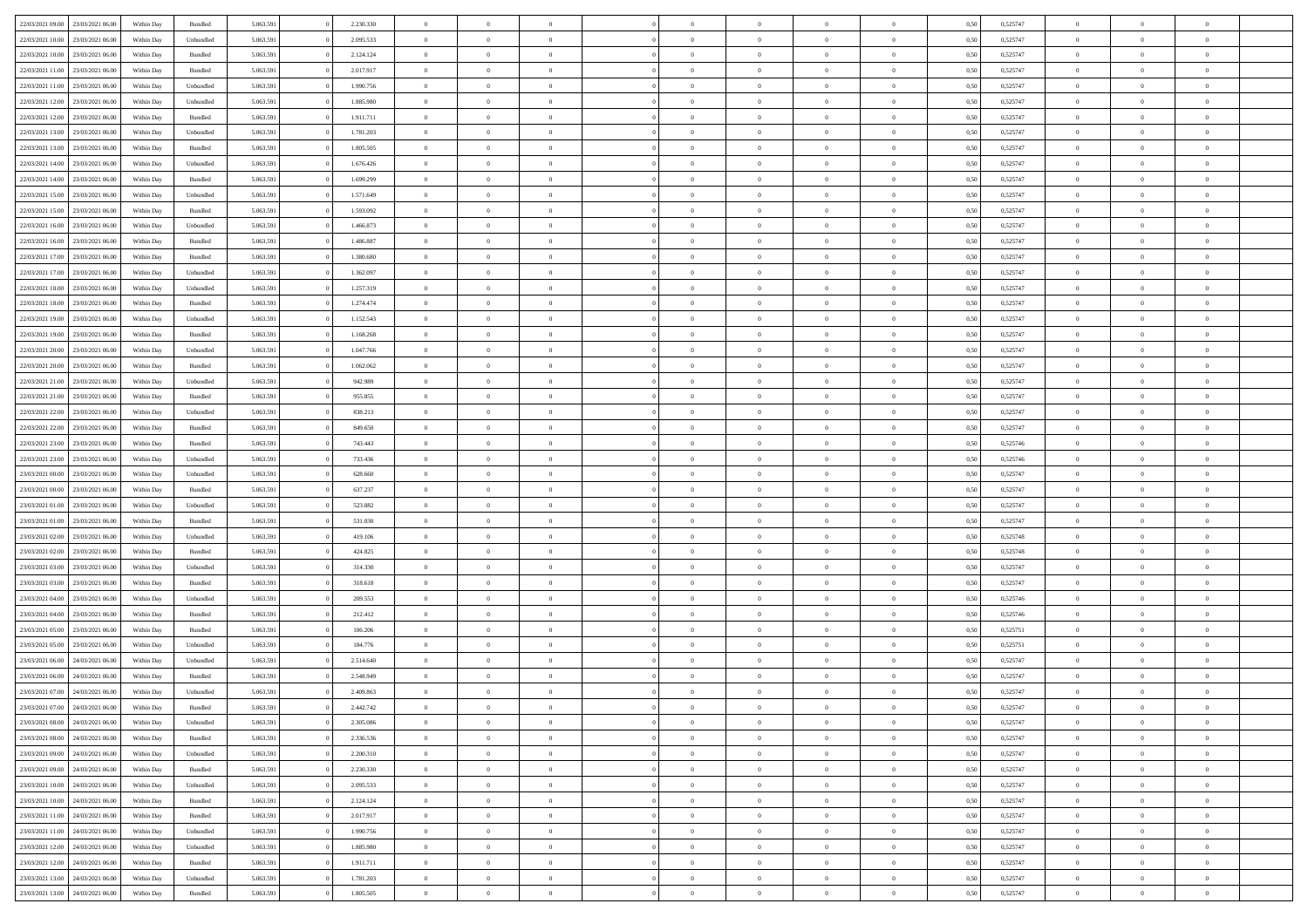| 23/03/2021 14:00                  | 24/03/2021 06:00 | Within Dav | Unbundled | 5.063.591 | 1.676.426 | $\overline{0}$ | $\theta$       |                | $\Omega$       | $\Omega$       | $\theta$       | $\theta$       | 0.50 | 0,525747 | $\theta$       | $\overline{0}$ | $\theta$       |  |
|-----------------------------------|------------------|------------|-----------|-----------|-----------|----------------|----------------|----------------|----------------|----------------|----------------|----------------|------|----------|----------------|----------------|----------------|--|
|                                   |                  |            |           |           |           |                |                |                |                |                |                |                |      |          |                |                |                |  |
| 23/03/2021 14:00                  | 24/03/2021 06.00 | Within Day | Bundled   | 5.063.591 | 1.699.299 | $\overline{0}$ | $\theta$       | $\overline{0}$ | $\overline{0}$ | $\bf{0}$       | $\overline{0}$ | $\bf{0}$       | 0,50 | 0,525747 | $\theta$       | $\overline{0}$ | $\overline{0}$ |  |
| 23/03/2021 15:00                  | 24/03/2021 06:00 | Within Day | Unbundled | 5.063.591 | 1.571.649 | $\overline{0}$ | $\bf{0}$       | $\overline{0}$ | $\bf{0}$       | $\bf{0}$       | $\bf{0}$       | $\mathbf{0}$   | 0,50 | 0,525747 | $\overline{0}$ | $\overline{0}$ | $\overline{0}$ |  |
| 23/03/2021 15:00                  | 24/03/2021 06:00 | Within Dav | Bundled   | 5.063.591 | 1.593.092 | $\overline{0}$ | $\overline{0}$ | $\overline{0}$ | $\overline{0}$ | $\bf{0}$       | $\overline{0}$ | $\overline{0}$ | 0.50 | 0,525747 | $\theta$       | $\theta$       | $\overline{0}$ |  |
|                                   |                  |            |           |           |           |                |                |                |                |                |                |                |      |          |                |                |                |  |
| 23/03/2021 16:00                  | 24/03/2021 06.00 | Within Day | Bundled   | 5.063.591 | 1.486.887 | $\overline{0}$ | $\theta$       | $\overline{0}$ | $\overline{0}$ | $\bf{0}$       | $\overline{0}$ | $\bf{0}$       | 0,50 | 0,525747 | $\theta$       | $\overline{0}$ | $\overline{0}$ |  |
| 23/03/2021 16:00                  | 24/03/2021 06:00 | Within Day | Unbundled | 5.063.591 | 1.466.873 | $\overline{0}$ | $\overline{0}$ | $\overline{0}$ | $\bf{0}$       | $\overline{0}$ | $\overline{0}$ | $\mathbf{0}$   | 0,50 | 0,525747 | $\overline{0}$ | $\overline{0}$ | $\bf{0}$       |  |
| 23/03/2021 17:00                  | 24/03/2021 06:00 | Within Dav | Unbundled | 5.063.591 | 1.362.097 | $\overline{0}$ | $\overline{0}$ | $\overline{0}$ | $\overline{0}$ | $\overline{0}$ | $\overline{0}$ | $\overline{0}$ | 0.50 | 0,525747 | $\theta$       | $\overline{0}$ | $\overline{0}$ |  |
| 23/03/2021 17:00                  | 24/03/2021 06.00 | Within Day | Bundled   | 5.063.591 | 1.380.680 | $\overline{0}$ | $\theta$       | $\overline{0}$ | $\overline{0}$ | $\bf{0}$       | $\overline{0}$ | $\bf{0}$       | 0,50 | 0,525747 | $\theta$       | $\theta$       | $\overline{0}$ |  |
| 23/03/2021 18:00                  |                  |            |           |           |           |                | $\overline{0}$ |                |                | $\bf{0}$       |                |                |      |          | $\,0\,$        | $\overline{0}$ | $\overline{0}$ |  |
|                                   | 24/03/2021 06:00 | Within Day | Unbundled | 5.063.591 | 1.257.319 | $\overline{0}$ |                | $\overline{0}$ | $\bf{0}$       |                | $\bf{0}$       | $\bf{0}$       | 0,50 | 0,525747 |                |                |                |  |
| 23/03/2021 18:00                  | 24/03/2021 06:00 | Within Dav | Bundled   | 5.063.591 | 1.274.474 | $\overline{0}$ | $\overline{0}$ | $\overline{0}$ | $\overline{0}$ | $\overline{0}$ | $\overline{0}$ | $\overline{0}$ | 0.50 | 0,525747 | $\theta$       | $\overline{0}$ | $\overline{0}$ |  |
| 23/03/2021 19:00                  | 24/03/2021 06.00 | Within Day | Unbundled | 5.063.591 | 1.152.543 | $\overline{0}$ | $\theta$       | $\overline{0}$ | $\overline{0}$ | $\bf{0}$       | $\overline{0}$ | $\bf{0}$       | 0,50 | 0,525747 | $\,$ 0 $\,$    | $\overline{0}$ | $\overline{0}$ |  |
| 23/03/2021 19:00                  | 24/03/2021 06:00 | Within Day | Bundled   | 5.063.591 | 1.168.268 | $\overline{0}$ | $\overline{0}$ | $\overline{0}$ | $\bf{0}$       | $\bf{0}$       | $\bf{0}$       | $\mathbf{0}$   | 0,50 | 0,525747 | $\overline{0}$ | $\overline{0}$ | $\bf{0}$       |  |
| 23/03/2021 20:00                  | 24/03/2021 06:00 | Within Day | Unbundled | 5.063.591 | 1.047.766 | $\overline{0}$ | $\overline{0}$ | $\overline{0}$ | $\overline{0}$ | $\bf{0}$       | $\overline{0}$ | $\overline{0}$ | 0.50 | 0,525747 | $\theta$       | $\theta$       | $\overline{0}$ |  |
|                                   |                  |            |           |           |           | $\overline{0}$ | $\theta$       | $\overline{0}$ | $\overline{0}$ | $\bf{0}$       | $\overline{0}$ |                |      |          | $\theta$       | $\overline{0}$ | $\overline{0}$ |  |
| 23/03/2021 20:00                  | 24/03/2021 06.00 | Within Day | Bundled   | 5.063.591 | 1.062.062 |                |                |                |                |                |                | $\bf{0}$       | 0,50 | 0,525747 |                |                |                |  |
| 23/03/2021 21:00                  | 24/03/2021 06:00 | Within Day | Unbundled | 5.063.591 | 942.989   | $\overline{0}$ | $\overline{0}$ | $\overline{0}$ | $\bf{0}$       | $\overline{0}$ | $\overline{0}$ | $\mathbf{0}$   | 0,50 | 0,525747 | $\overline{0}$ | $\overline{0}$ | $\bf{0}$       |  |
| 23/03/2021 21:00                  | 24/03/2021 06:00 | Within Dav | Bundled   | 5.063.591 | 955.855   | $\overline{0}$ | $\overline{0}$ | $\overline{0}$ | $\overline{0}$ | $\overline{0}$ | $\overline{0}$ | $\overline{0}$ | 0.50 | 0,525747 | $\theta$       | $\overline{0}$ | $\overline{0}$ |  |
| 23/03/2021 22:00                  | 24/03/2021 06.00 | Within Day | Bundled   | 5.063.591 | 849.650   | $\overline{0}$ | $\theta$       | $\overline{0}$ | $\overline{0}$ | $\bf{0}$       | $\overline{0}$ | $\bf{0}$       | 0,50 | 0,525747 | $\theta$       | $\theta$       | $\overline{0}$ |  |
| 23/03/2021 22:00                  | 24/03/2021 06:00 | Within Day | Unbundled | 5.063.591 | 838.213   | $\overline{0}$ | $\overline{0}$ | $\overline{0}$ | $\bf{0}$       | $\bf{0}$       | $\bf{0}$       | $\bf{0}$       | 0,50 | 0,525747 | $\,0\,$        | $\overline{0}$ | $\overline{0}$ |  |
|                                   |                  |            |           |           |           |                |                |                |                |                |                |                |      |          |                |                |                |  |
| 23/03/2021 23:00                  | 24/03/2021 06:00 | Within Day | Unbundled | 5.063.591 | 733.436   | $\overline{0}$ | $\overline{0}$ | $\overline{0}$ | $\overline{0}$ | $\overline{0}$ | $\overline{0}$ | $\overline{0}$ | 0.50 | 0,525746 | $\theta$       | $\overline{0}$ | $\overline{0}$ |  |
| 23/03/2021 23:00                  | 24/03/2021 06.00 | Within Day | Bundled   | 5.063.591 | 743.443   | $\overline{0}$ | $\theta$       | $\overline{0}$ | $\overline{0}$ | $\bf{0}$       | $\overline{0}$ | $\bf{0}$       | 0,50 | 0,525746 | $\,$ 0 $\,$    | $\overline{0}$ | $\overline{0}$ |  |
| 24/03/2021 00:00                  | 24/03/2021 06:00 | Within Day | Unbundled | 5.063.591 | 628.660   | $\overline{0}$ | $\overline{0}$ | $\overline{0}$ | $\bf{0}$       | $\bf{0}$       | $\bf{0}$       | $\bf{0}$       | 0,50 | 0,525747 | $\bf{0}$       | $\overline{0}$ | $\bf{0}$       |  |
| 24/03/2021 00:00                  | 24/03/2021 06:00 | Within Day | Bundled   | 5.063.591 | 637.237   | $\overline{0}$ | $\overline{0}$ | $\overline{0}$ | $\overline{0}$ | $\bf{0}$       | $\overline{0}$ | $\overline{0}$ | 0.50 | 0,525747 | $\theta$       | $\overline{0}$ | $\overline{0}$ |  |
| 24/03/2021 01:00                  | 24/03/2021 06.00 | Within Day | Unbundled | 5.063.591 | 523.882   | $\overline{0}$ | $\theta$       | $\overline{0}$ | $\overline{0}$ | $\bf{0}$       | $\overline{0}$ | $\bf{0}$       | 0,50 | 0,525747 | $\,$ 0 $\,$    | $\overline{0}$ | $\overline{0}$ |  |
|                                   |                  |            |           |           |           |                |                |                |                |                |                |                |      |          |                |                |                |  |
| 24/03/2021 01:00                  | 24/03/2021 06:00 | Within Day | Bundled   | 5.063.591 | 531.030   | $\overline{0}$ | $\overline{0}$ | $\overline{0}$ | $\bf{0}$       | $\overline{0}$ | $\overline{0}$ | $\mathbf{0}$   | 0,50 | 0,525747 | $\overline{0}$ | $\overline{0}$ | $\bf{0}$       |  |
| 24/03/2021 02:00                  | 24/03/2021 06:00 | Within Dav | Unbundled | 5.063.591 | 419.106   | $\overline{0}$ | $\overline{0}$ | $\overline{0}$ | $\overline{0}$ | $\overline{0}$ | $\overline{0}$ | $\overline{0}$ | 0.50 | 0,525748 | $\theta$       | $\overline{0}$ | $\overline{0}$ |  |
| 24/03/2021 02:00                  | 24/03/2021 06.00 | Within Day | Bundled   | 5.063.591 | 424.825   | $\overline{0}$ | $\theta$       | $\overline{0}$ | $\overline{0}$ | $\bf{0}$       | $\overline{0}$ | $\bf{0}$       | 0,50 | 0,525748 | $\theta$       | $\theta$       | $\overline{0}$ |  |
| 24/03/2021 03:00                  | 24/03/2021 06:00 | Within Day | Unbundled | 5.063.591 | 314.330   | $\overline{0}$ | $\overline{0}$ | $\overline{0}$ | $\bf{0}$       | $\bf{0}$       | $\bf{0}$       | $\bf{0}$       | 0,50 | 0,525747 | $\,0\,$        | $\overline{0}$ | $\overline{0}$ |  |
| 24/03/2021 03:00                  | 24/03/2021 06:00 | Within Day | Bundled   | 5.063.591 | 318.618   | $\overline{0}$ | $\overline{0}$ | $\overline{0}$ | $\overline{0}$ | $\overline{0}$ | $\overline{0}$ | $\overline{0}$ | 0.50 | 0,525747 | $\theta$       | $\overline{0}$ | $\overline{0}$ |  |
|                                   |                  |            |           |           |           |                |                |                |                |                |                |                |      |          |                |                |                |  |
| 24/03/2021 04:00                  | 24/03/2021 06.00 | Within Day | Bundled   | 5.063.591 | 212.412   | $\overline{0}$ | $\theta$       | $\overline{0}$ | $\overline{0}$ | $\bf{0}$       | $\overline{0}$ | $\bf{0}$       | 0,50 | 0,525746 | $\,$ 0 $\,$    | $\overline{0}$ | $\overline{0}$ |  |
| 24/03/2021 04:00                  | 24/03/2021 06:00 | Within Day | Unbundled | 5.063.591 | 209.553   | $\overline{0}$ | $\overline{0}$ | $\overline{0}$ | $\bf{0}$       | $\bf{0}$       | $\bf{0}$       | $\bf{0}$       | 0,50 | 0,525746 | $\overline{0}$ | $\overline{0}$ | $\bf{0}$       |  |
| 24/03/2021 05:00                  | 24/03/2021 06.00 | Within Day | Unbundled | 5.063.591 | 104,776   | $\overline{0}$ | $\Omega$       | $\Omega$       | $\Omega$       | $\Omega$       | $\overline{0}$ | $\overline{0}$ | 0,50 | 0,525751 | $\,0\,$        | $\theta$       | $\theta$       |  |
| 24/03/2021 05:00                  | 24/03/2021 06.00 | Within Day | Bundled   | 5.063.591 | 106.206   | $\overline{0}$ | $\theta$       | $\overline{0}$ | $\overline{0}$ | $\bf{0}$       | $\overline{0}$ | $\bf{0}$       | 0,50 | 0,525751 | $\theta$       | $\overline{0}$ | $\overline{0}$ |  |
| 24/03/2021 06:00                  | 25/03/2021 06:00 | Within Day | Unbundled | 5.063.591 | 2.514.640 | $\overline{0}$ | $\overline{0}$ | $\overline{0}$ | $\bf{0}$       | $\overline{0}$ | $\overline{0}$ | $\mathbf{0}$   | 0,50 | 0,525747 | $\overline{0}$ | $\overline{0}$ | $\bf{0}$       |  |
|                                   |                  |            |           |           |           |                |                |                |                |                |                |                |      |          |                |                |                |  |
| 24/03/2021 06:00                  | 25/03/2021 06:00 | Within Day | Bundled   | 5.063.591 | 2.548.949 | $\overline{0}$ | $\Omega$       | $\Omega$       | $\Omega$       | $\bf{0}$       | $\overline{0}$ | $\overline{0}$ | 0.50 | 0,525747 | $\,0\,$        | $\theta$       | $\theta$       |  |
| 24/03/2021 07:00                  | 25/03/2021 06.00 | Within Day | Unbundled | 5.063.591 | 2.409.863 | $\overline{0}$ | $\theta$       | $\overline{0}$ | $\overline{0}$ | $\bf{0}$       | $\overline{0}$ | $\bf{0}$       | 0,50 | 0,525747 | $\,$ 0 $\,$    | $\overline{0}$ | $\overline{0}$ |  |
| 24/03/2021 07:00                  | 25/03/2021 06:00 | Within Day | Bundled   | 5.063.591 | 2.442.742 | $\overline{0}$ | $\overline{0}$ | $\overline{0}$ | $\bf{0}$       | $\bf{0}$       | $\bf{0}$       | $\bf{0}$       | 0,50 | 0,525747 | $\bf{0}$       | $\overline{0}$ | $\bf{0}$       |  |
| 24/03/2021 08:00                  | 25/03/2021 06:00 | Within Day | Unbundled | 5.063.591 | 2.305.086 | $\overline{0}$ | $\Omega$       | $\Omega$       | $\Omega$       | $\overline{0}$ | $\overline{0}$ | $\overline{0}$ | 0.50 | 0,525747 | $\,$ 0 $\,$    | $\theta$       | $\theta$       |  |
| 24/03/2021 08:00                  | 25/03/2021 06:00 | Within Day | Bundled   | 5.063.591 | 2.336.536 | $\overline{0}$ | $\theta$       | $\overline{0}$ | $\overline{0}$ | $\bf{0}$       | $\overline{0}$ | $\bf{0}$       | 0,50 | 0,525747 | $\,$ 0 $\,$    | $\overline{0}$ | $\overline{0}$ |  |
|                                   |                  |            |           |           |           |                |                |                |                |                |                |                |      |          |                |                |                |  |
| 24/03/2021 09:00                  | 25/03/2021 06:00 | Within Day | Unbundled | 5.063.591 | 2.200.310 | $\overline{0}$ | $\bf{0}$       | $\overline{0}$ | $\bf{0}$       | $\bf{0}$       | $\bf{0}$       | $\bf{0}$       | 0,50 | 0,525747 | $\overline{0}$ | $\overline{0}$ | $\bf{0}$       |  |
| 24/03/2021 09:00                  | 25/03/2021 06:00 | Within Day | Bundled   | 5.063.591 | 2.230.330 | $\overline{0}$ | $\Omega$       | $\overline{0}$ | $\Omega$       | $\overline{0}$ | $\overline{0}$ | $\overline{0}$ | 0,50 | 0,525747 | $\,0\,$        | $\theta$       | $\theta$       |  |
| 24/03/2021 10:00                  | 25/03/2021 06:00 | Within Day | Bundled   | 5.063.591 | 2.124.124 | $\overline{0}$ | $\theta$       | $\overline{0}$ | $\overline{0}$ | $\,$ 0         | $\overline{0}$ | $\bf{0}$       | 0,50 | 0,525747 | $\,$ 0 $\,$    | $\overline{0}$ | $\overline{0}$ |  |
| 24/03/2021 10:00                  | 25/03/2021 06:00 | Within Day | Unbundled | 5.063.591 | 2.095.533 | $\overline{0}$ | $\overline{0}$ | $\overline{0}$ | $\overline{0}$ | $\bf{0}$       | $\overline{0}$ | $\mathbf{0}$   | 0,50 | 0,525747 | $\bf{0}$       | $\overline{0}$ | $\bf{0}$       |  |
| 24/03/2021 11:00                  | 25/03/2021 06:00 | Within Day | Unbundled | 5.063.591 | 1.990.756 | $\overline{0}$ | $\Omega$       | $\Omega$       | $\Omega$       | $\Omega$       | $\Omega$       | $\overline{0}$ | 0.50 | 0,525747 | $\theta$       | $\theta$       | $\theta$       |  |
| 24/03/2021 11:00                  | 25/03/2021 06:00 | Within Day | Bundled   | 5.063.591 | 2.017.917 | $\overline{0}$ | $\overline{0}$ | $\overline{0}$ | $\bf{0}$       | $\,$ 0         | $\overline{0}$ | $\bf{0}$       | 0,50 | 0,525747 | $\,0\,$        | $\,$ 0 $\,$    | $\overline{0}$ |  |
|                                   |                  |            |           |           |           |                |                |                |                |                |                |                |      |          |                |                |                |  |
| 24/03/2021 12:00                  | 25/03/2021 06:00 | Within Day | Unbundled | 5.063.591 | 1.885.980 | $\bf{0}$       | $\bf{0}$       |                |                |                |                |                | 0,50 | 0,525747 | $\bf{0}$       | $\overline{0}$ |                |  |
| 24/03/2021 12:00                  | 25/03/2021 06:00 | Within Day | Bundled   | 5.063.591 | 1.911.711 | $\overline{0}$ | $\Omega$       | $\Omega$       | $\Omega$       | $\overline{0}$ | $\overline{0}$ | $\overline{0}$ | 0.50 | 0,525747 | $\theta$       | $\theta$       | $\theta$       |  |
| 24/03/2021 13:00                  | 25/03/2021 06.00 | Within Day | Unbundled | 5.063.591 | 1.781.203 | $\overline{0}$ | $\,$ 0         | $\overline{0}$ | $\overline{0}$ | $\,$ 0 $\,$    | $\overline{0}$ | $\mathbf{0}$   | 0,50 | 0,525747 | $\,$ 0 $\,$    | $\,$ 0 $\,$    | $\,$ 0         |  |
| 24/03/2021 13:00                  | 25/03/2021 06:00 | Within Day | Bundled   | 5.063.591 | 1.805.505 | $\overline{0}$ | $\overline{0}$ | $\overline{0}$ | $\overline{0}$ | $\overline{0}$ | $\overline{0}$ | $\mathbf{0}$   | 0,50 | 0,525747 | $\overline{0}$ | $\bf{0}$       | $\bf{0}$       |  |
| 24/03/2021 14:00                  | 25/03/2021 06:00 |            |           |           | 1.676.426 | $\overline{0}$ | $\overline{0}$ | $\overline{0}$ | $\Omega$       | $\overline{0}$ | $\overline{0}$ |                |      | 0,525747 | $\overline{0}$ | $\theta$       | $\overline{0}$ |  |
|                                   |                  | Within Day | Unbundled | 5.063.591 |           |                |                |                |                |                |                | $\bf{0}$       | 0,50 |          |                |                |                |  |
| 24/03/2021 14:00                  | 25/03/2021 06.00 | Within Day | Bundled   | 5.063.591 | 1.699.299 | $\overline{0}$ | $\,$ 0         | $\overline{0}$ | $\overline{0}$ | $\,$ 0 $\,$    | $\overline{0}$ | $\mathbf{0}$   | 0,50 | 0,525747 | $\,$ 0 $\,$    | $\overline{0}$ | $\overline{0}$ |  |
| 24/03/2021 15:00                  | 25/03/2021 06:00 | Within Day | Bundled   | 5.063.591 | 1.593.092 | $\overline{0}$ | $\overline{0}$ | $\overline{0}$ | $\overline{0}$ | $\overline{0}$ | $\overline{0}$ | $\mathbf{0}$   | 0,50 | 0,525747 | $\overline{0}$ | $\overline{0}$ | $\bf{0}$       |  |
| 24/03/2021 15:00                  | 25/03/2021 06:00 | Within Day | Unbundled | 5.063.591 | 1.571.649 | $\overline{0}$ | $\overline{0}$ | $\overline{0}$ | $\Omega$       | $\overline{0}$ | $\overline{0}$ | $\bf{0}$       | 0.50 | 0,525747 | $\overline{0}$ | $\theta$       | $\overline{0}$ |  |
| 24/03/2021 16:00                  | 25/03/2021 06.00 | Within Day | Unbundled | 5.063.591 | 1.466.873 | $\overline{0}$ | $\,$ 0         | $\overline{0}$ | $\overline{0}$ | $\bf{0}$       | $\overline{0}$ | $\bf{0}$       | 0,50 | 0,525747 | $\,$ 0 $\,$    | $\overline{0}$ | $\overline{0}$ |  |
|                                   |                  |            |           |           |           |                |                |                |                |                |                |                |      |          |                |                |                |  |
| 24/03/2021 16:00                  | 25/03/2021 06:00 | Within Day | Bundled   | 5.063.591 | 1.486.887 | $\overline{0}$ | $\bf{0}$       | $\overline{0}$ | $\overline{0}$ | $\overline{0}$ | $\overline{0}$ | $\mathbf{0}$   | 0,50 | 0,525747 | $\overline{0}$ | $\overline{0}$ | $\bf{0}$       |  |
| 24/03/2021 17:00                  | 25/03/2021 06:00 | Within Day | Unbundled | 5.063.591 | 1.362.097 | $\overline{0}$ | $\overline{0}$ | $\overline{0}$ | $\Omega$       | $\overline{0}$ | $\overline{0}$ | $\bf{0}$       | 0.50 | 0,525747 | $\overline{0}$ | $\theta$       | $\overline{0}$ |  |
| 24/03/2021 17:00                  | 25/03/2021 06.00 | Within Day | Bundled   | 5.063.591 | 1.380.680 | $\overline{0}$ | $\bf{0}$       | $\overline{0}$ | $\overline{0}$ | $\bf{0}$       | $\overline{0}$ | $\mathbf{0}$   | 0,50 | 0,525747 | $\,$ 0 $\,$    | $\,$ 0 $\,$    | $\bf{0}$       |  |
| 24/03/2021 18:00 25/03/2021 06:00 |                  | Within Day | Unbundled | 5.063.591 | 1.257.319 | $\overline{0}$ | $\overline{0}$ | $\overline{0}$ | $\overline{0}$ | $\bf{0}$       | $\overline{0}$ | $\mathbf{0}$   | 0,50 | 0,525747 | $\overline{0}$ | $\bf{0}$       | $\bf{0}$       |  |
|                                   |                  |            |           |           |           |                |                |                |                |                |                |                |      |          |                |                |                |  |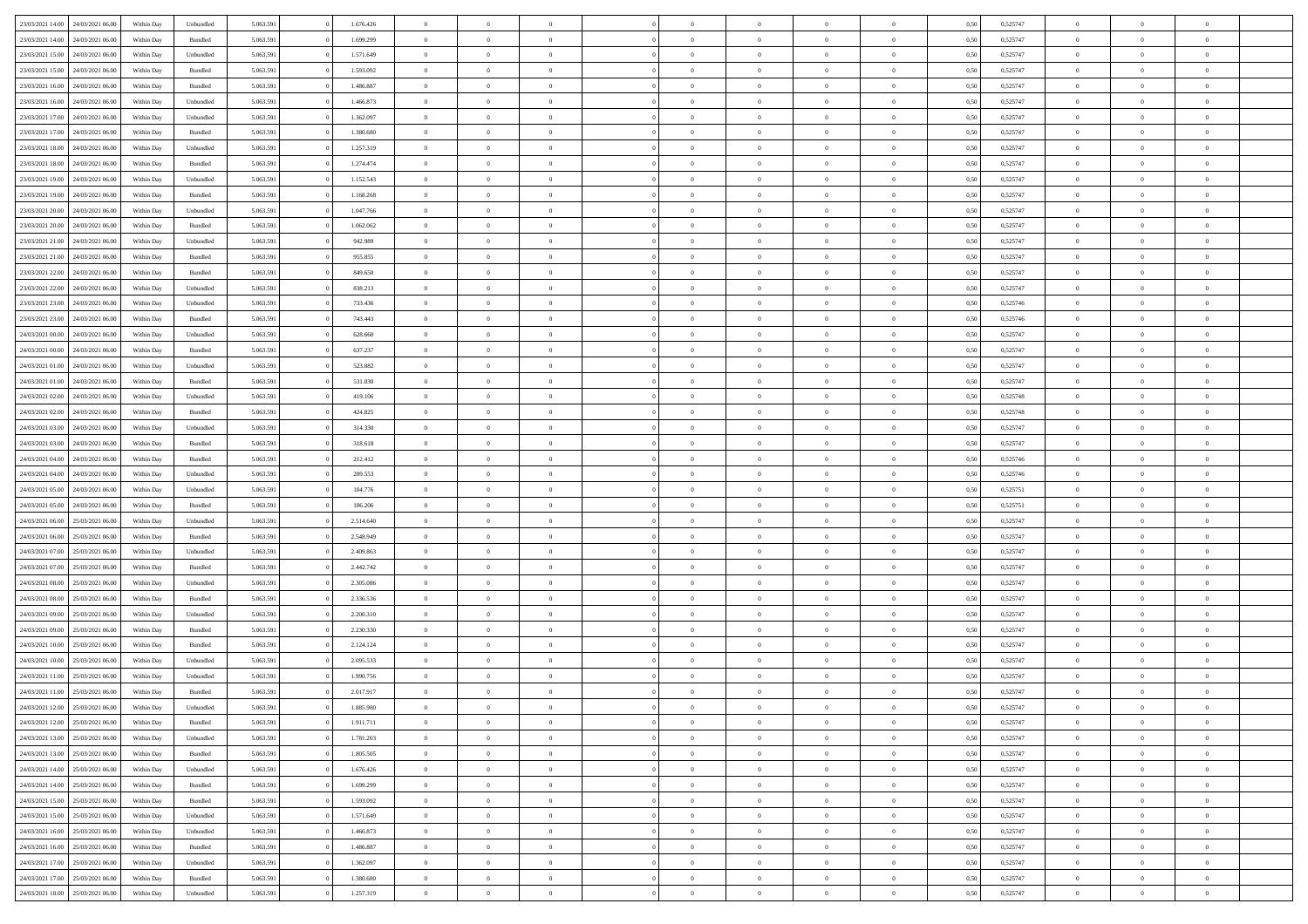| 24/03/2021 18:00                  | 25/03/2021 06:00 | Within Day | Bundled            | 5.063.591 | 1.274.474 | $\overline{0}$ | $\theta$       |                | $\overline{0}$ | $\bf{0}$       | $\overline{0}$ | $\theta$       | 0,50 | 0,525747 | $\theta$       | $\theta$       | $\overline{0}$ |  |
|-----------------------------------|------------------|------------|--------------------|-----------|-----------|----------------|----------------|----------------|----------------|----------------|----------------|----------------|------|----------|----------------|----------------|----------------|--|
|                                   |                  |            |                    |           |           | $\overline{0}$ | $\overline{0}$ |                |                |                |                |                |      |          |                |                | $\overline{0}$ |  |
| 24/03/2021 19:00                  | 25/03/2021 06.0  | Within Day | Unbundled          | 5.063.591 | 1.152.543 |                |                | $\overline{0}$ | $\overline{0}$ | $\,$ 0         | $\overline{0}$ | $\bf{0}$       | 0,50 | 0,525747 | $\,$ 0 $\,$    | $\overline{0}$ |                |  |
| 24/03/2021 19:00                  | 25/03/2021 06:00 | Within Day | Bundled            | 5.063.591 | 1.168.268 | $\overline{0}$ | $\overline{0}$ | $\overline{0}$ | $\overline{0}$ | $\bf{0}$       | $\overline{0}$ | $\overline{0}$ | 0.50 | 0,525747 | $\bf{0}$       | $\overline{0}$ | $\overline{0}$ |  |
| 24/03/2021 20:00                  | 25/03/2021 06.00 | Within Day | Unbundled          | 5.063.591 | 1.047.766 | $\overline{0}$ | $\overline{0}$ | $\overline{0}$ | $\overline{0}$ | $\bf{0}$       | $\overline{0}$ | $\overline{0}$ | 0,50 | 0,525747 | $\,$ 0 $\,$    | $\overline{0}$ | $\overline{0}$ |  |
| 24/03/2021 20:00                  | 25/03/2021 06.00 | Within Day | Bundled            | 5.063.591 | 1.062.062 | $\overline{0}$ | $\theta$       | $\overline{0}$ | $\overline{0}$ | $\overline{0}$ | $\overline{0}$ | $\bf{0}$       | 0,50 | 0,525747 | $\theta$       | $\overline{0}$ | $\overline{0}$ |  |
| 24/03/2021 21:00                  | 25/03/2021 06:00 | Within Day | Bundled            | 5.063.591 | 955,855   | $\overline{0}$ | $\overline{0}$ | $\overline{0}$ | $\overline{0}$ | $\bf{0}$       | $\overline{0}$ | $\overline{0}$ | 0.50 | 0.525747 | $\,0\,$        | $\theta$       | $\overline{0}$ |  |
| 24/03/2021 21:00                  | 25/03/2021 06.00 | Within Day | Unbundled          | 5.063.591 | 942.989   | $\overline{0}$ | $\overline{0}$ | $\overline{0}$ | $\overline{0}$ | $\,$ 0         | $\overline{0}$ | $\overline{0}$ | 0,50 | 0,525747 | $\,$ 0 $\,$    | $\theta$       | $\overline{0}$ |  |
| 24/03/2021 22.00                  | 25/03/2021 06.00 | Within Day | Unbundled          | 5.063.591 | 838.213   | $\overline{0}$ | $\theta$       | $\overline{0}$ | $\overline{0}$ | $\bf{0}$       | $\overline{0}$ | $\bf{0}$       | 0,50 | 0,525747 | $\,$ 0 $\,$    | $\overline{0}$ | $\overline{0}$ |  |
| 24/03/2021 22.00                  | 25/03/2021 06:00 | Within Day | Bundled            | 5.063.591 | 849,650   | $\overline{0}$ | $\overline{0}$ | $\overline{0}$ | $\overline{0}$ | $\bf{0}$       | $\overline{0}$ | $\bf{0}$       | 0.50 | 0.525747 | $\theta$       | $\theta$       | $\overline{0}$ |  |
| 24/03/2021 23:00                  | 25/03/2021 06:00 | Within Day | Unbundled          | 5.063.591 | 733.436   | $\overline{0}$ | $\overline{0}$ | $\overline{0}$ | $\overline{0}$ | $\,$ 0         | $\overline{0}$ | $\bf{0}$       | 0,50 | 0,525746 | $\,$ 0 $\,$    | $\overline{0}$ | $\overline{0}$ |  |
|                                   |                  |            |                    |           |           |                |                |                |                |                |                |                |      |          |                |                |                |  |
| 24/03/2021 23:00                  | 25/03/2021 06.00 | Within Day | Bundled            | 5.063.591 | 743.443   | $\overline{0}$ | $\theta$       | $\overline{0}$ | $\overline{0}$ | $\,$ 0         | $\overline{0}$ | $\bf{0}$       | 0,50 | 0,525746 | $\,$ 0 $\,$    | $\overline{0}$ | $\overline{0}$ |  |
| 25/03/2021 00:00                  | 25/03/2021 06:00 | Within Day | Unbundled          | 5.063.591 | 628.660   | $\overline{0}$ | $\overline{0}$ | $\overline{0}$ | $\overline{0}$ | $\bf{0}$       | $\overline{0}$ | $\mathbf{0}$   | 0.50 | 0,525747 | $\bf{0}$       | $\overline{0}$ | $\overline{0}$ |  |
| 25/03/2021 00:00                  | 25/03/2021 06.00 | Within Day | Bundled            | 5.063.591 | 637.237   | $\overline{0}$ | $\overline{0}$ | $\overline{0}$ | $\overline{0}$ | $\,$ 0         | $\overline{0}$ | $\theta$       | 0,50 | 0,525747 | $\,$ 0 $\,$    | $\overline{0}$ | $\overline{0}$ |  |
| 25/03/2021 01:00                  | 25/03/2021 06.00 | Within Day | Unbundled          | 5.063.591 | 523.882   | $\overline{0}$ | $\theta$       | $\overline{0}$ | $\overline{0}$ | $\overline{0}$ | $\overline{0}$ | $\bf{0}$       | 0,50 | 0,525747 | $\theta$       | $\overline{0}$ | $\overline{0}$ |  |
| 25/03/2021 01:00                  | 25/03/2021 06:00 | Within Day | Bundled            | 5.063.591 | 531.030   | $\overline{0}$ | $\overline{0}$ | $\overline{0}$ | $\overline{0}$ | $\bf{0}$       | $\overline{0}$ | $\overline{0}$ | 0.50 | 0.525747 | $\theta$       | $\theta$       | $\overline{0}$ |  |
| 25/03/2021 02:00                  | 25/03/2021 06.00 | Within Day | Unbundled          | 5.063.591 | 419.106   | $\overline{0}$ | $\overline{0}$ | $\overline{0}$ | $\overline{0}$ | $\,$ 0         | $\overline{0}$ | $\overline{0}$ | 0,50 | 0,525748 | $\,$ 0 $\,$    | $\theta$       | $\overline{0}$ |  |
| 25/03/2021 02:00                  | 25/03/2021 06.00 | Within Day | Bundled            | 5.063.591 | 424.825   | $\overline{0}$ | $\theta$       | $\overline{0}$ | $\overline{0}$ | $\bf{0}$       | $\overline{0}$ | $\bf{0}$       | 0,50 | 0,525748 | $\,$ 0 $\,$    | $\overline{0}$ | $\overline{0}$ |  |
| 25/03/2021 03:00                  | 25/03/2021 06:00 | Within Day | Bundled            | 5.063.591 | 318,618   | $\overline{0}$ | $\overline{0}$ | $\overline{0}$ | $\overline{0}$ | $\bf{0}$       | $\overline{0}$ | $\bf{0}$       | 0.50 | 0.525747 | $\,0\,$        | $\overline{0}$ | $\overline{0}$ |  |
| 25/03/2021 03:00                  | 25/03/2021 06.00 | Within Day | Unbundled          | 5.063.591 | 314.330   | $\overline{0}$ | $\overline{0}$ | $\overline{0}$ | $\overline{0}$ | $\,$ 0         | $\overline{0}$ | $\bf{0}$       | 0,50 | 0,525747 | $\,$ 0 $\,$    | $\overline{0}$ | $\overline{0}$ |  |
|                                   |                  |            |                    |           |           | $\overline{0}$ | $\theta$       | $\overline{0}$ | $\overline{0}$ | $\,$ 0         |                |                |      |          | $\,$ 0 $\,$    | $\overline{0}$ | $\overline{0}$ |  |
| 25/03/2021 04:00                  | 25/03/2021 06.00 | Within Day | Unbundled          | 5.063.591 | 209.553   |                |                |                |                |                | $\bf{0}$       | $\bf{0}$       | 0,50 | 0,525746 |                |                |                |  |
| 25/03/2021 04:00                  | 25/03/2021 06:00 | Within Day | Bundled            | 5.063.591 | 212.412   | $\overline{0}$ | $\overline{0}$ | $\overline{0}$ | $\overline{0}$ | $\bf{0}$       | $\overline{0}$ | $\mathbf{0}$   | 0.50 | 0,525746 | $\bf{0}$       | $\overline{0}$ | $\overline{0}$ |  |
| 25/03/2021 05:00                  | 25/03/2021 06.00 | Within Day | Unbundled          | 5.063.591 | 104.776   | $\overline{0}$ | $\overline{0}$ | $\overline{0}$ | $\overline{0}$ | $\bf{0}$       | $\overline{0}$ | $\overline{0}$ | 0,50 | 0,525751 | $\,$ 0 $\,$    | $\overline{0}$ | $\overline{0}$ |  |
| 25/03/2021 05:00                  | 25/03/2021 06.00 | Within Day | Bundled            | 5.063.591 | 106.206   | $\overline{0}$ | $\theta$       | $\overline{0}$ | $\overline{0}$ | $\bf{0}$       | $\overline{0}$ | $\bf{0}$       | 0,50 | 0,525751 | $\,$ 0 $\,$    | $\overline{0}$ | $\overline{0}$ |  |
| 25/03/2021 06:00                  | 26/03/2021 06:00 | Within Day | Unbundled          | 5.063.591 | 2.514.640 | $\overline{0}$ | $\overline{0}$ | $\overline{0}$ | $\overline{0}$ | $\bf{0}$       | $\theta$       | $\bf{0}$       | 0.50 | 0.525747 | $\,0\,$        | $\theta$       | $\overline{0}$ |  |
| 25/03/2021 06:00                  | 26/03/2021 06:00 | Within Day | Bundled            | 5.063.591 | 2.548.949 | $\overline{0}$ | $\theta$       | $\overline{0}$ | $\overline{0}$ | $\,$ 0         | $\overline{0}$ | $\overline{0}$ | 0,50 | 0,525747 | $\,$ 0 $\,$    | $\theta$       | $\overline{0}$ |  |
| 25/03/2021 07:00                  | 26/03/2021 06.00 | Within Day | Unbundled          | 5.063.591 | 2.409.863 | $\overline{0}$ | $\theta$       | $\overline{0}$ |                | $\bf{0}$       | $\overline{0}$ | $\bf{0}$       | 0,50 | 0,525747 | $\theta$       | $\overline{0}$ | $\overline{0}$ |  |
| 25/03/2021 07:00                  | 26/03/2021 06:00 | Within Day | Bundled            | 5.063.591 | 2.442.742 | $\overline{0}$ | $\overline{0}$ | $\overline{0}$ | $\overline{0}$ | $\bf{0}$       | $\overline{0}$ | $\bf{0}$       | 0.50 | 0.525747 | $\,0\,$        | $\overline{0}$ | $\overline{0}$ |  |
| 25/03/2021 08:00                  | 26/03/2021 06:00 | Within Day | Unbundled          | 5.063.591 | 2.305.086 | $\overline{0}$ | $\overline{0}$ | $\overline{0}$ | $\overline{0}$ | $\,$ 0         | $\overline{0}$ | $\bf{0}$       | 0,50 | 0,525747 | $\,$ 0 $\,$    | $\theta$       | $\overline{0}$ |  |
| 25/03/2021 08:00                  | 26/03/2021 06.00 | Within Day | Bundled            | 5.063.591 | 2.336.536 | $\overline{0}$ | $\theta$       | $\overline{0}$ | $\overline{0}$ | $\bf{0}$       | $\bf{0}$       | $\bf{0}$       | 0,50 | 0,525747 | $\,$ 0 $\,$    | $\overline{0}$ | $\overline{0}$ |  |
| 25/03/2021 09:00                  | 26/03/2021 06:00 | Within Day | Bundled            | 5.063.591 | 2.230.330 | $\overline{0}$ | $\overline{0}$ | $\overline{0}$ | $\overline{0}$ | $\bf{0}$       | $\overline{0}$ | $\mathbf{0}$   | 0.50 | 0,525747 | $\bf{0}$       | $\overline{0}$ | $\overline{0}$ |  |
| 25/03/2021 09:00                  | 26/03/2021 06:00 | Within Dav | Unbundled          | 5.063.591 | 2.200.310 | $\overline{0}$ | $\overline{0}$ | $\overline{0}$ | $\overline{0}$ | $\bf{0}$       | $\overline{0}$ | $\overline{0}$ | 0.50 | 0,525747 | $\theta$       | $\overline{0}$ | $\overline{0}$ |  |
|                                   |                  |            |                    |           |           |                |                |                |                |                |                |                |      |          |                |                |                |  |
| 25/03/2021 10:00                  | 26/03/2021 06.00 | Within Day | Unbundled          | 5.063.591 | 2.095.533 | $\overline{0}$ | $\theta$       | $\overline{0}$ | $\overline{0}$ | $\bf{0}$       | $\overline{0}$ | $\bf{0}$       | 0,50 | 0,525747 | $\,$ 0 $\,$    | $\overline{0}$ | $\overline{0}$ |  |
| 25/03/2021 10:00                  | 26/03/2021 06:00 | Within Day | Bundled            | 5.063.591 | 2.124.124 | $\overline{0}$ | $\overline{0}$ | $\overline{0}$ | $\overline{0}$ | $\,$ 0         | $\overline{0}$ | $\bf{0}$       | 0.50 | 0.525747 | $\theta$       | $\theta$       | $\overline{0}$ |  |
| 25/03/2021 11:00                  | 26/03/2021 06:00 | Within Dav | Unbundled          | 5.063.591 | 1.990.756 | $\overline{0}$ | $\theta$       | $\Omega$       | $\Omega$       | $\bf{0}$       | $\overline{0}$ | $\overline{0}$ | 0.50 | 0,525747 | $\theta$       | $\overline{0}$ | $\overline{0}$ |  |
| 25/03/2021 11:00                  | 26/03/2021 06.00 | Within Day | Bundled            | 5.063.591 | 2.017.917 | $\overline{0}$ | $\theta$       | $\overline{0}$ | $\overline{0}$ | $\,$ 0         | $\overline{0}$ | $\bf{0}$       | 0,50 | 0,525747 | $\,$ 0 $\,$    | $\overline{0}$ | $\overline{0}$ |  |
| 25/03/2021 12:00                  | 26/03/2021 06:00 | Within Day | Unbundled          | 5.063.591 | 1.885.980 | $\overline{0}$ | $\overline{0}$ | $\overline{0}$ | $\overline{0}$ | $\bf{0}$       | $\overline{0}$ | $\bf{0}$       | 0.50 | 0.525747 | $\,0\,$        | $\overline{0}$ | $\overline{0}$ |  |
| 25/03/2021 12:00                  | 26/03/2021 06:00 | Within Dav | Bundled            | 5.063.591 | 1.911.711 | $\overline{0}$ | $\overline{0}$ | $\overline{0}$ | $\overline{0}$ | $\overline{0}$ | $\overline{0}$ | $\overline{0}$ | 0.50 | 0,525747 | $\theta$       | $\overline{0}$ | $\overline{0}$ |  |
| 25/03/2021 13:00                  | 26/03/2021 06.0  | Within Day | Unbundled          | 5.063.591 | 1.781.203 | $\overline{0}$ | $\overline{0}$ | $\overline{0}$ | $\overline{0}$ | $\bf{0}$       | $\bf{0}$       | $\bf{0}$       | 0,50 | 0,525747 | $\,$ 0 $\,$    | $\overline{0}$ | $\overline{0}$ |  |
| 25/03/2021 13:00                  | 26/03/2021 06:00 | Within Day | Bundled            | 5.063.591 | 1.805.505 | $\overline{0}$ | $\overline{0}$ | $\overline{0}$ | $\overline{0}$ | $\bf{0}$       | $\overline{0}$ | $\mathbf{0}$   | 0.50 | 0,525747 | $\bf{0}$       | $\overline{0}$ | $\overline{0}$ |  |
| 25/03/2021 14:00                  | 26/03/2021 06:00 | Within Dav | Bundled            | 5.063.591 | 1.699.299 | $\overline{0}$ | $\overline{0}$ | $\Omega$       | $\overline{0}$ | $\bf{0}$       | $\overline{0}$ | $\overline{0}$ | 0.50 | 0,525747 | $\theta$       | $\overline{0}$ | $\overline{0}$ |  |
| 25/03/2021 14:00                  | 26/03/2021 06.0  | Within Day | Unbundled          | 5.063.591 | 1.676.426 | $\overline{0}$ | $\theta$       | $\overline{0}$ | $\overline{0}$ | $\bf{0}$       | $\overline{0}$ | $\bf{0}$       | 0,50 | 0,525747 | $\,$ 0 $\,$    | $\overline{0}$ | $\overline{0}$ |  |
| 25/03/2021 15:00                  | 26/03/2021 06:00 | Within Day | Unbundled          | 5.063.591 | 1.571.649 | $\overline{0}$ | $\theta$       | $\overline{0}$ | $\overline{0}$ | $\bf{0}$       | $\Omega$       | $\overline{0}$ | 0.50 | 0,525747 | $\,0\,$        | $\theta$       | $\theta$       |  |
|                                   |                  |            |                    |           |           |                | $\Omega$       | $\Omega$       |                |                |                |                |      |          | $\theta$       |                |                |  |
| 25/03/2021 15:00                  | 26/03/2021 06:00 | Within Dav | Bundled            | 5.063.591 | 1.593.092 | $\overline{0}$ |                |                | $\Omega$       | $\bf{0}$       | $\overline{0}$ | $\bf{0}$       | 0.50 | 0,525747 |                | $\theta$       | $\overline{0}$ |  |
| 25/03/2021 16:00                  | 26/03/2021 06:00 | Within Day | Unbundled          | 5.063.591 | 1.466.873 | $\overline{0}$ | $\,$ 0 $\,$    | $\overline{0}$ | $\overline{0}$ | $\,$ 0         | $\bf{0}$       | $\bf{0}$       | 0,50 | 0,525747 | $\,$ 0 $\,$    | $\overline{0}$ | $\overline{0}$ |  |
| 25/03/2021 16:00                  | 26/03/2021 06:00 | Within Day | $\mathbf B$ undled | 5.063.591 | 1.486.887 | $\bf{0}$       | $\theta$       |                |                |                |                |                | 0,50 | 0,525747 | $\theta$       | $\theta$       |                |  |
| 25/03/2021 17:00                  | 26/03/2021 06:00 | Within Day | Unbundled          | 5.063.591 | 1.362.097 | $\overline{0}$ | $\overline{0}$ | $\overline{0}$ | $\overline{0}$ | $\overline{0}$ | $\overline{0}$ | $\mathbf{0}$   | 0,50 | 0,525747 | $\theta$       | $\overline{0}$ | $\overline{0}$ |  |
| 25/03/2021 17:00                  | 26/03/2021 06:00 | Within Day | Bundled            | 5.063.591 | 1.380.680 | $\overline{0}$ | $\overline{0}$ | $\overline{0}$ | $\bf{0}$       | $\overline{0}$ | $\overline{0}$ | $\bf{0}$       | 0,50 | 0,525747 | $\overline{0}$ | $\overline{0}$ | $\bf{0}$       |  |
| 25/03/2021 18:00                  | 26/03/2021 06:00 | Within Day | Unbundled          | 5.063.591 | 1.257.319 | $\overline{0}$ | $\overline{0}$ | $\overline{0}$ | $\overline{0}$ | $\overline{0}$ | $\overline{0}$ | $\mathbf{0}$   | 0.50 | 0,525747 | $\overline{0}$ | $\bf{0}$       | $\bf{0}$       |  |
| 25/03/2021 18:00                  | 26/03/2021 06:00 | Within Day | Bundled            | 5.063.591 | 1.274.474 | $\overline{0}$ | $\overline{0}$ | $\overline{0}$ | $\overline{0}$ | $\overline{0}$ | $\overline{0}$ | $\mathbf{0}$   | 0,50 | 0,525747 | $\overline{0}$ | $\theta$       | $\overline{0}$ |  |
| 25/03/2021 19:00                  | 26/03/2021 06:00 | Within Day | Unbundled          | 5.063.591 | 1.152.543 | $\overline{0}$ | $\overline{0}$ | $\overline{0}$ | $\overline{0}$ | $\bf{0}$       | $\bf{0}$       | $\bf{0}$       | 0,50 | 0,525747 | $\,$ 0 $\,$    | $\overline{0}$ | $\overline{0}$ |  |
| 25/03/2021 19:00                  | 26/03/2021 06:00 | Within Day | Bundled            | 5.063.591 | 1.168.268 | $\overline{0}$ | $\overline{0}$ | $\overline{0}$ | $\overline{0}$ | $\bf{0}$       | $\overline{0}$ | $\mathbf{0}$   | 0.50 | 0.525747 | $\,$ 0 $\,$    | $\overline{0}$ | $\overline{0}$ |  |
| 25/03/2021 20:00                  | 26/03/2021 06:00 | Within Day | Bundled            | 5.063.591 | 1.062.062 | $\overline{0}$ | $\overline{0}$ | $\overline{0}$ | $\overline{0}$ | $\overline{0}$ | $\overline{0}$ | $\overline{0}$ | 0,50 | 0,525747 | $\overline{0}$ | $\theta$       | $\overline{0}$ |  |
| 25/03/2021 20:00                  | 26/03/2021 06:00 | Within Day | Unbundled          | 5.063.591 | 1.047.766 | $\overline{0}$ | $\,$ 0         | $\overline{0}$ | $\bf{0}$       | $\,$ 0 $\,$    | $\overline{0}$ | $\bf{0}$       | 0,50 | 0,525747 | $\,$ 0 $\,$    | $\overline{0}$ | $\overline{0}$ |  |
| 25/03/2021 21:00                  | 26/03/2021 06:00 | Within Day | Unbundled          | 5.063.591 | 942.989   | $\overline{0}$ | $\overline{0}$ | $\overline{0}$ | $\overline{0}$ | $\bf{0}$       | $\overline{0}$ | $\mathbf{0}$   | 0.50 | 0.525747 | $\mathbf{0}$   | $\bf{0}$       | $\bf{0}$       |  |
|                                   |                  |            |                    |           |           |                |                |                |                |                |                |                |      |          |                |                |                |  |
| 25/03/2021 21:00                  | 26/03/2021 06:00 | Within Day | Bundled            | 5.063.591 | 955.855   | $\overline{0}$ | $\overline{0}$ | $\overline{0}$ | $\overline{0}$ | $\overline{0}$ | $\overline{0}$ | $\overline{0}$ | 0,50 | 0,525747 | $\overline{0}$ | $\overline{0}$ | $\overline{0}$ |  |
| 25/03/2021 22:00                  | 26/03/2021 06:00 | Within Day | Unbundled          | 5.063.591 | 838.213   | $\overline{0}$ | $\bf{0}$       | $\overline{0}$ | $\bf{0}$       | $\bf{0}$       | $\bf{0}$       | $\bf{0}$       | 0,50 | 0,525747 | $\overline{0}$ | $\overline{0}$ | $\bf{0}$       |  |
| 25/03/2021 22:00 26/03/2021 06:00 |                  | Within Day | Bundled            | 5.063.591 | 849.650   | $\,$ 0 $\,$    | $\,$ 0 $\,$    | $\overline{0}$ | $\overline{0}$ | $\,$ 0 $\,$    | $\,$ 0 $\,$    | $\,$ 0 $\,$    | 0,50 | 0,525747 | $\mathbf{0}^-$ | $\,$ 0 $\,$    | $\,$ 0 $\,$    |  |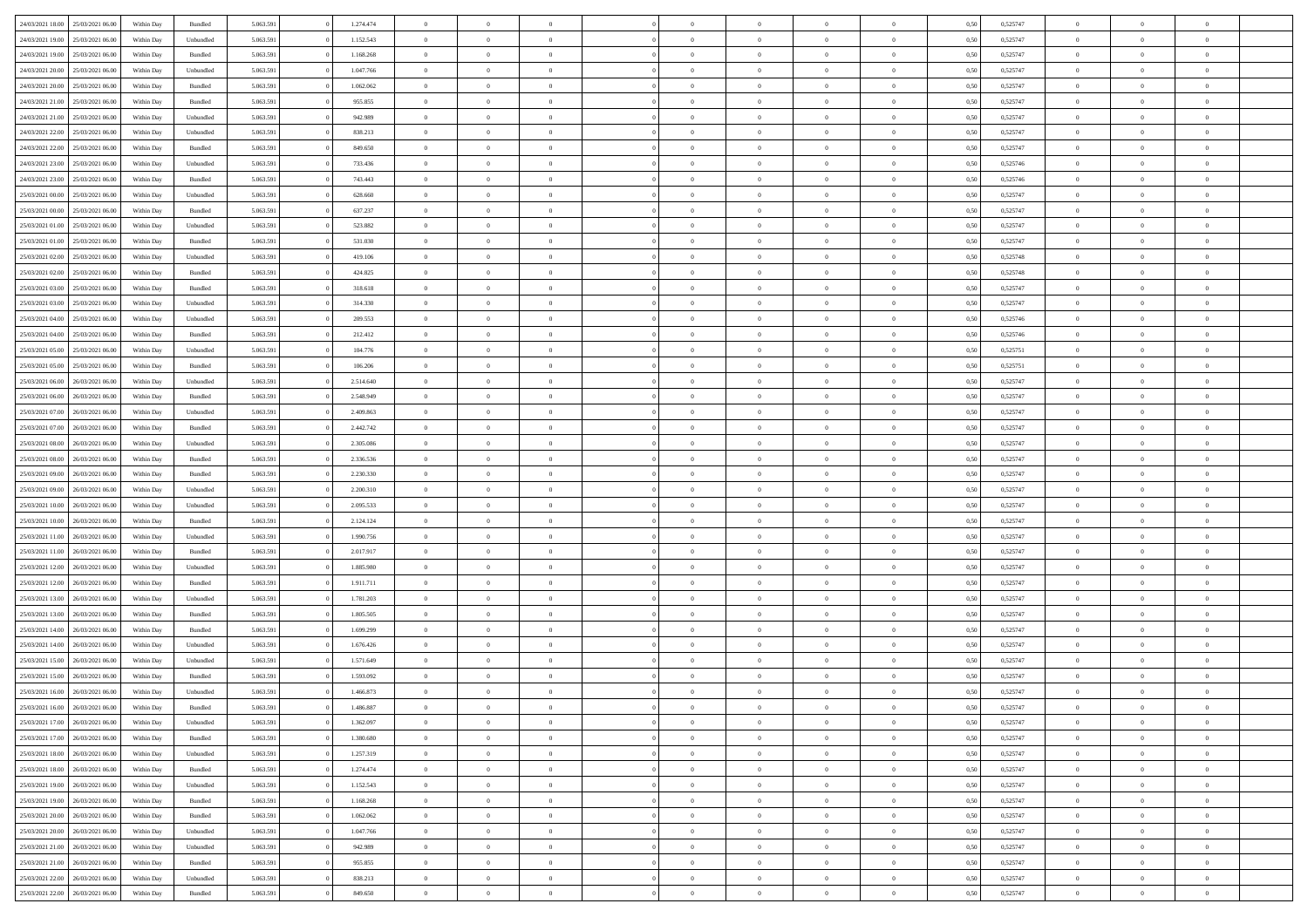|                                      |                  |            |           |           |           | $\overline{0}$ |                |                |                | $\Omega$       | $\theta$       | $\theta$       |      |          | $\theta$       | $\overline{0}$ | $\theta$       |  |
|--------------------------------------|------------------|------------|-----------|-----------|-----------|----------------|----------------|----------------|----------------|----------------|----------------|----------------|------|----------|----------------|----------------|----------------|--|
| 25/03/2021 23:00                     | 26/03/2021 06:00 | Within Day | Unbundled | 5.063.591 | 733.436   |                | $\theta$       |                | $\Omega$       |                |                |                | 0.50 | 0,525746 |                |                |                |  |
| 25/03/2021 23:00                     | 26/03/2021 06:00 | Within Day | Bundled   | 5.063.591 | 743.443   | $\overline{0}$ | $\theta$       | $\overline{0}$ | $\overline{0}$ | $\bf{0}$       | $\overline{0}$ | $\bf{0}$       | 0,50 | 0,525746 | $\theta$       | $\overline{0}$ | $\overline{0}$ |  |
| 26/03/2021 00:00                     | 26/03/2021 06:00 | Within Day | Unbundled | 5.063.591 | 628.660   | $\overline{0}$ | $\bf{0}$       | $\overline{0}$ | $\bf{0}$       | $\bf{0}$       | $\bf{0}$       | $\mathbf{0}$   | 0,50 | 0,525747 | $\overline{0}$ | $\overline{0}$ | $\overline{0}$ |  |
| 26/03/2021 00:00                     | 26/03/2021 06:00 | Within Dav | Bundled   | 5.063.591 | 637.237   | $\overline{0}$ | $\overline{0}$ | $\overline{0}$ | $\overline{0}$ | $\bf{0}$       | $\overline{0}$ | $\overline{0}$ | 0.50 | 0,525747 | $\theta$       | $\theta$       | $\overline{0}$ |  |
|                                      |                  |            |           |           |           | $\overline{0}$ | $\theta$       | $\overline{0}$ | $\overline{0}$ | $\bf{0}$       | $\overline{0}$ |                |      |          | $\theta$       | $\overline{0}$ | $\overline{0}$ |  |
| 26/03/2021 01:00                     | 26/03/2021 06:00 | Within Day | Unbundled | 5.063.591 | 523.882   |                |                |                |                |                |                | $\bf{0}$       | 0,50 | 0,525747 |                |                |                |  |
| 26/03/2021 01:00                     | 26/03/2021 06:00 | Within Day | Bundled   | 5.063.591 | 531.030   | $\overline{0}$ | $\overline{0}$ | $\overline{0}$ | $\bf{0}$       | $\overline{0}$ | $\overline{0}$ | $\mathbf{0}$   | 0,50 | 0,525747 | $\bf{0}$       | $\overline{0}$ | $\bf{0}$       |  |
| 26/03/2021 02:00                     | 26/03/2021 06:00 | Within Dav | Bundled   | 5.063.591 | 424.825   | $\overline{0}$ | $\overline{0}$ | $\overline{0}$ | $\overline{0}$ | $\overline{0}$ | $\overline{0}$ | $\overline{0}$ | 0.50 | 0,525748 | $\theta$       | $\overline{0}$ | $\overline{0}$ |  |
| 26/03/2021 02:00                     | 26/03/2021 06:00 | Within Day | Unbundled | 5.063.591 | 419.106   | $\overline{0}$ | $\theta$       | $\overline{0}$ | $\overline{0}$ | $\bf{0}$       | $\overline{0}$ | $\bf{0}$       | 0,50 | 0,525748 | $\theta$       | $\theta$       | $\overline{0}$ |  |
| 26/03/2021 03:00                     | 26/03/2021 06:00 | Within Day | Unbundled | 5.063.591 | 314.330   | $\overline{0}$ | $\overline{0}$ | $\overline{0}$ | $\bf{0}$       | $\bf{0}$       | $\bf{0}$       | $\bf{0}$       | 0,50 | 0,525747 | $\,0\,$        | $\overline{0}$ | $\overline{0}$ |  |
| 26/03/2021 03:00                     | 26/03/2021 06:00 | Within Dav | Bundled   | 5.063.591 | 318.618   | $\overline{0}$ | $\overline{0}$ | $\overline{0}$ | $\overline{0}$ | $\overline{0}$ | $\overline{0}$ | $\overline{0}$ | 0.50 | 0,525747 | $\theta$       | $\overline{0}$ | $\overline{0}$ |  |
|                                      |                  |            |           |           |           |                |                |                |                |                |                |                |      |          |                |                |                |  |
| 26/03/2021 04:00                     | 26/03/2021 06:00 | Within Day | Unbundled | 5.063.591 | 209.553   | $\overline{0}$ | $\theta$       | $\overline{0}$ | $\overline{0}$ | $\bf{0}$       | $\overline{0}$ | $\bf{0}$       | 0,50 | 0,525746 | $\,$ 0 $\,$    | $\overline{0}$ | $\overline{0}$ |  |
| 26/03/2021 04:00                     | 26/03/2021 06:00 | Within Day | Bundled   | 5.063.591 | 212.412   | $\overline{0}$ | $\overline{0}$ | $\overline{0}$ | $\bf{0}$       | $\bf{0}$       | $\bf{0}$       | $\bf{0}$       | 0,50 | 0,525746 | $\bf{0}$       | $\overline{0}$ | $\bf{0}$       |  |
| 26/03/2021 05:00                     | 26/03/2021 06:00 | Within Day | Unbundled | 5.063.591 | 104.776   | $\overline{0}$ | $\overline{0}$ | $\overline{0}$ | $\overline{0}$ | $\bf{0}$       | $\overline{0}$ | $\overline{0}$ | 0.50 | 0,525751 | $\theta$       | $\theta$       | $\overline{0}$ |  |
| 26/03/2021 05:00                     | 26/03/2021 06:00 | Within Day | Bundled   | 5.063.591 | 106.206   | $\overline{0}$ | $\theta$       | $\overline{0}$ | $\overline{0}$ | $\bf{0}$       | $\overline{0}$ | $\bf{0}$       | 0,50 | 0,525751 | $\theta$       | $\overline{0}$ | $\overline{0}$ |  |
|                                      |                  |            |           |           |           |                |                |                |                |                |                |                |      |          |                |                |                |  |
| 26/03/2021 06:00                     | 27/03/2021 06:00 | Within Day | Unbundled | 5.063.591 | 2.514.640 | $\overline{0}$ | $\overline{0}$ | $\overline{0}$ | $\bf{0}$       | $\overline{0}$ | $\overline{0}$ | $\mathbf{0}$   | 0,50 | 0,525747 | $\bf{0}$       | $\overline{0}$ | $\bf{0}$       |  |
| 26/03/2021 06:00                     | 27/03/2021 06:00 | Within Dav | Bundled   | 5.063.591 | 2.548.949 | $\overline{0}$ | $\overline{0}$ | $\overline{0}$ | $\overline{0}$ | $\overline{0}$ | $\overline{0}$ | $\overline{0}$ | 0.50 | 0,525747 | $\theta$       | $\overline{0}$ | $\overline{0}$ |  |
| 26/03/2021 07:00                     | 27/03/2021 06:00 | Within Day | Unbundled | 5.063.591 | 2.409.863 | $\overline{0}$ | $\theta$       | $\overline{0}$ | $\overline{0}$ | $\bf{0}$       | $\overline{0}$ | $\bf{0}$       | 0,50 | 0,525747 | $\theta$       | $\theta$       | $\overline{0}$ |  |
| 26/03/2021 07:00                     | 27/03/2021 06:00 | Within Day | Bundled   | 5.063.591 | 2.442.742 | $\overline{0}$ | $\overline{0}$ | $\overline{0}$ | $\bf{0}$       | $\bf{0}$       | $\bf{0}$       | $\bf{0}$       | 0,50 | 0,525747 | $\,0\,$        | $\overline{0}$ | $\overline{0}$ |  |
| 26/03/2021 08:00                     | 27/03/2021 06:00 | Within Day | Bundled   | 5.063.591 | 2.336.536 | $\overline{0}$ | $\overline{0}$ | $\overline{0}$ | $\overline{0}$ | $\overline{0}$ | $\overline{0}$ | $\overline{0}$ | 0.50 | 0,525747 | $\theta$       | $\overline{0}$ | $\overline{0}$ |  |
| 26/03/2021 08:00                     | 27/03/2021 06.00 | Within Day | Unbundled | 5.063.591 | 2.305.086 | $\overline{0}$ | $\theta$       | $\overline{0}$ | $\overline{0}$ | $\bf{0}$       | $\overline{0}$ | $\bf{0}$       | 0,50 | 0,525747 | $\theta$       | $\overline{0}$ | $\overline{0}$ |  |
|                                      |                  |            |           |           |           |                |                |                |                |                |                |                |      |          |                |                |                |  |
| 26/03/2021 09:00                     | 27/03/2021 06:00 | Within Day | Bundled   | 5.063.591 | 2.230.330 | $\overline{0}$ | $\overline{0}$ | $\overline{0}$ | $\bf{0}$       | $\bf{0}$       | $\bf{0}$       | $\bf{0}$       | 0,50 | 0,525747 | $\,0\,$        | $\overline{0}$ | $\bf{0}$       |  |
| 26/03/2021 09:00                     | 27/03/2021 06:00 | Within Day | Unbundled | 5.063.591 | 2.200.310 | $\overline{0}$ | $\overline{0}$ | $\overline{0}$ | $\overline{0}$ | $\bf{0}$       | $\overline{0}$ | $\overline{0}$ | 0.50 | 0,525747 | $\theta$       | $\overline{0}$ | $\overline{0}$ |  |
| 26/03/2021 10:00                     | 27/03/2021 06.00 | Within Day | Bundled   | 5.063.591 | 2.124.124 | $\overline{0}$ | $\theta$       | $\overline{0}$ | $\overline{0}$ | $\bf{0}$       | $\overline{0}$ | $\bf{0}$       | 0,50 | 0,525747 | $\,$ 0 $\,$    | $\overline{0}$ | $\overline{0}$ |  |
| 26/03/2021 10:00                     | 27/03/2021 06:00 | Within Day | Unbundled | 5.063.591 | 2.095.533 | $\overline{0}$ | $\overline{0}$ | $\overline{0}$ | $\bf{0}$       | $\overline{0}$ | $\overline{0}$ | $\mathbf{0}$   | 0,50 | 0,525747 | $\bf{0}$       | $\overline{0}$ | $\bf{0}$       |  |
| 26/03/2021 11:00                     | 27/03/2021 06:00 | Within Dav | Bundled   | 5.063.591 | 2.017.917 | $\overline{0}$ | $\overline{0}$ | $\overline{0}$ | $\overline{0}$ | $\overline{0}$ | $\overline{0}$ | $\overline{0}$ | 0.50 | 0,525747 | $\theta$       | $\overline{0}$ | $\overline{0}$ |  |
| 26/03/2021 11:00                     | 27/03/2021 06:00 | Within Day | Unbundled | 5.063.591 | 1.990.756 | $\overline{0}$ | $\theta$       | $\overline{0}$ | $\overline{0}$ | $\bf{0}$       | $\overline{0}$ | $\bf{0}$       | 0,50 | 0,525747 | $\theta$       | $\theta$       | $\overline{0}$ |  |
| 26/03/2021 12:00                     | 27/03/2021 06:00 | Within Day | Unbundled | 5.063.591 | 1.885.980 | $\overline{0}$ | $\overline{0}$ | $\overline{0}$ | $\bf{0}$       | $\bf{0}$       | $\bf{0}$       | $\bf{0}$       | 0,50 | 0,525747 | $\,0\,$        | $\overline{0}$ | $\overline{0}$ |  |
|                                      |                  |            |           |           |           |                |                |                |                |                |                |                |      |          |                |                |                |  |
| 26/03/2021 12:00                     | 27/03/2021 06:00 | Within Day | Bundled   | 5.063.591 | 1.911.711 | $\overline{0}$ | $\overline{0}$ | $\overline{0}$ | $\overline{0}$ | $\overline{0}$ | $\overline{0}$ | $\overline{0}$ | 0.50 | 0,525747 | $\theta$       | $\overline{0}$ | $\overline{0}$ |  |
| 26/03/2021 13:00                     | 27/03/2021 06:00 | Within Day | Unbundled | 5.063.591 | 1.781.203 | $\overline{0}$ | $\theta$       | $\overline{0}$ | $\overline{0}$ | $\bf{0}$       | $\overline{0}$ | $\bf{0}$       | 0,50 | 0,525747 | $\,$ 0 $\,$    | $\overline{0}$ | $\overline{0}$ |  |
| 26/03/2021 13:00                     | 27/03/2021 06:00 | Within Day | Bundled   | 5.063.591 | 1.805.505 | $\overline{0}$ | $\overline{0}$ | $\overline{0}$ | $\bf{0}$       | $\bf{0}$       | $\bf{0}$       | $\bf{0}$       | 0,50 | 0,525747 | $\bf{0}$       | $\overline{0}$ | $\bf{0}$       |  |
| 26/03/2021 14:00                     | 27/03/2021 06:00 | Within Day | Bundled   | 5.063.591 | 1.699.299 | $\overline{0}$ | $\Omega$       | $\Omega$       | $\Omega$       | $\Omega$       | $\overline{0}$ | $\overline{0}$ | 0,50 | 0,525747 | $\,0\,$        | $\theta$       | $\theta$       |  |
| 26/03/2021 14:00                     | 27/03/2021 06.00 | Within Day | Unbundled | 5.063.591 | 1.676.426 | $\overline{0}$ | $\theta$       | $\overline{0}$ | $\overline{0}$ | $\bf{0}$       | $\overline{0}$ | $\bf{0}$       | 0,50 | 0,525747 | $\theta$       | $\overline{0}$ | $\overline{0}$ |  |
| 26/03/2021 15:00                     | 27/03/2021 06:00 | Within Day | Unbundled | 5.063.591 | 1.571.649 | $\overline{0}$ | $\overline{0}$ | $\overline{0}$ | $\bf{0}$       | $\overline{0}$ | $\overline{0}$ | $\mathbf{0}$   | 0,50 | 0,525747 | $\bf{0}$       | $\overline{0}$ | $\bf{0}$       |  |
|                                      |                  |            |           |           |           |                |                |                |                |                |                |                |      |          |                |                |                |  |
| 26/03/2021 15:00                     | 27/03/2021 06:00 | Within Day | Bundled   | 5.063.591 | 1.593.092 | $\overline{0}$ | $\Omega$       | $\Omega$       | $\Omega$       | $\bf{0}$       | $\overline{0}$ | $\overline{0}$ | 0.50 | 0,525747 | $\,0\,$        | $\theta$       | $\theta$       |  |
| 26/03/2021 16:00                     | 27/03/2021 06:00 | Within Day | Unbundled | 5.063.591 | 1.466.873 | $\overline{0}$ | $\theta$       | $\overline{0}$ | $\overline{0}$ | $\bf{0}$       | $\overline{0}$ | $\bf{0}$       | 0,50 | 0,525747 | $\,$ 0 $\,$    | $\overline{0}$ | $\overline{0}$ |  |
| 26/03/2021 16:00                     | 27/03/2021 06:00 | Within Day | Bundled   | 5.063.591 | 1.486.887 | $\overline{0}$ | $\overline{0}$ | $\overline{0}$ | $\bf{0}$       | $\bf{0}$       | $\overline{0}$ | $\bf{0}$       | 0,50 | 0,525747 | $\bf{0}$       | $\overline{0}$ | $\bf{0}$       |  |
| 26/03/2021 17:00                     | 27/03/2021 06:00 | Within Day | Unbundled | 5.063.591 | 1.362.097 | $\overline{0}$ | $\Omega$       | $\Omega$       | $\Omega$       | $\theta$       | $\overline{0}$ | $\overline{0}$ | 0.50 | 0,525747 | $\,$ 0 $\,$    | $\theta$       | $\theta$       |  |
| 26/03/2021 17:00                     | 27/03/2021 06.00 | Within Day | Bundled   | 5.063.591 | 1.380.680 | $\overline{0}$ | $\theta$       | $\overline{0}$ | $\overline{0}$ | $\bf{0}$       | $\overline{0}$ | $\bf{0}$       | 0,50 | 0,525747 | $\,$ 0 $\,$    | $\overline{0}$ | $\overline{0}$ |  |
|                                      |                  |            |           |           |           |                | $\bf{0}$       |                |                | $\bf{0}$       |                |                |      |          |                | $\overline{0}$ | $\bf{0}$       |  |
| 26/03/2021 18:00                     | 27/03/2021 06:00 | Within Day | Unbundled | 5.063.591 | 1.257.319 | $\overline{0}$ |                | $\overline{0}$ | $\overline{0}$ |                | $\overline{0}$ | $\bf{0}$       | 0,50 | 0,525747 | $\bf{0}$       |                |                |  |
| 26/03/2021 18:00                     | 27/03/2021 06:00 | Within Day | Bundled   | 5.063.591 | 1.274.474 | $\overline{0}$ | $\Omega$       | $\Omega$       | $\Omega$       | $\overline{0}$ | $\overline{0}$ | $\overline{0}$ | 0,50 | 0,525747 | $\,0\,$        | $\theta$       | $\theta$       |  |
| 26/03/2021 19:00                     | 27/03/2021 06.00 | Within Day | Unbundled | 5.063.591 | 1.152.543 | $\overline{0}$ | $\theta$       | $\overline{0}$ | $\overline{0}$ | $\bf{0}$       | $\overline{0}$ | $\bf{0}$       | 0,50 | 0,525747 | $\,$ 0 $\,$    | $\overline{0}$ | $\overline{0}$ |  |
| 26/03/2021 19:00                     | 27/03/2021 06:00 | Within Day | Bundled   | 5.063.591 | 1.168.268 | $\overline{0}$ | $\overline{0}$ | $\overline{0}$ | $\overline{0}$ | $\bf{0}$       | $\overline{0}$ | $\mathbf{0}$   | 0,50 | 0,525747 | $\bf{0}$       | $\overline{0}$ | $\bf{0}$       |  |
| 26/03/2021 20:00                     | 27/03/2021 06:00 | Within Day | Bundled   | 5.063.591 | 1.062.062 | $\overline{0}$ | $\Omega$       | $\Omega$       | $\Omega$       | $\Omega$       | $\Omega$       | $\overline{0}$ | 0.50 | 0,525747 | $\theta$       | $\theta$       | $\theta$       |  |
| 26/03/2021 20:00                     | 27/03/2021 06:00 | Within Day | Unbundled | 5.063.591 | 1.047.766 | $\overline{0}$ | $\overline{0}$ | $\overline{0}$ | $\bf{0}$       | $\,$ 0         | $\bf{0}$       | $\bf{0}$       | 0,50 | 0,525747 | $\,0\,$        | $\,$ 0 $\,$    | $\overline{0}$ |  |
| 26/03/2021 21:00                     | 27/03/2021 06:00 | Within Day | Unbundled | 5.063.591 | 942.989   | $\bf{0}$       | $\bf{0}$       |                |                |                |                |                | 0,50 | 0,525747 | $\bf{0}$       | $\overline{0}$ |                |  |
|                                      |                  |            |           |           |           |                |                |                |                |                |                |                |      |          |                |                | $\theta$       |  |
| 26/03/2021 21:00<br>27/03/2021 06:00 |                  | Within Day | Bundled   | 5.063.591 | 955,855   | $\overline{0}$ | $\overline{0}$ | $\overline{0}$ | $\Omega$       | $\overline{0}$ | $\overline{0}$ | $\overline{0}$ | 0,50 | 0,525747 | $\theta$       | $\theta$       |                |  |
| 26/03/2021 22.00                     | 27/03/2021 06:00 | Within Day | Unbundled | 5.063.591 | 838.213   | $\overline{0}$ | $\,$ 0         | $\overline{0}$ | $\bf{0}$       | $\,$ 0 $\,$    | $\overline{0}$ | $\,$ 0 $\,$    | 0,50 | 0,525747 | $\,$ 0 $\,$    | $\,$ 0 $\,$    | $\,$ 0         |  |
| 26/03/2021 22.00                     | 27/03/2021 06:00 | Within Day | Bundled   | 5.063.591 | 849.650   | $\overline{0}$ | $\overline{0}$ | $\overline{0}$ | $\overline{0}$ | $\overline{0}$ | $\overline{0}$ | $\mathbf{0}$   | 0,50 | 0,525747 | $\overline{0}$ | $\bf{0}$       | $\overline{0}$ |  |
| 26/03/2021 23:00                     | 27/03/2021 06:00 | Within Day | Unbundled | 5.063.591 | 733.436   | $\overline{0}$ | $\overline{0}$ | $\overline{0}$ | $\Omega$       | $\overline{0}$ | $\overline{0}$ | $\overline{0}$ | 0,50 | 0,525746 | $\overline{0}$ | $\theta$       | $\overline{0}$ |  |
| 26/03/2021 23:00                     | 27/03/2021 06:00 | Within Day | Bundled   | 5.063.591 | 743.443   | $\overline{0}$ | $\,$ 0         | $\overline{0}$ | $\overline{0}$ | $\,$ 0 $\,$    | $\overline{0}$ | $\mathbf{0}$   | 0,50 | 0,525746 | $\,$ 0 $\,$    | $\overline{0}$ | $\overline{0}$ |  |
| 27/03/2021 00:00                     | 27/03/2021 06:00 | Within Day | Unbundled | 5.063.591 | 628.660   | $\overline{0}$ | $\overline{0}$ | $\overline{0}$ | $\overline{0}$ | $\overline{0}$ | $\overline{0}$ | $\mathbf{0}$   | 0,50 | 0,525747 | $\overline{0}$ | $\overline{0}$ | $\bf{0}$       |  |
| 27/03/2021 00:00                     | 27/03/2021 06:00 | Within Day | Bundled   | 5.063.591 | 637.237   | $\overline{0}$ | $\overline{0}$ | $\overline{0}$ | $\Omega$       | $\overline{0}$ | $\overline{0}$ | $\bf{0}$       | 0.50 | 0,525747 | $\overline{0}$ | $\theta$       | $\overline{0}$ |  |
|                                      |                  |            |           |           |           |                |                |                |                |                |                |                |      |          |                |                |                |  |
| 27/03/2021 01:00                     | 27/03/2021 06:00 | Within Day | Unbundled | 5.063.591 | 523.882   | $\overline{0}$ | $\,$ 0         | $\overline{0}$ | $\bf{0}$       | $\bf{0}$       | $\bf{0}$       | $\bf{0}$       | 0,50 | 0,525747 | $\,$ 0 $\,$    | $\overline{0}$ | $\overline{0}$ |  |
| 27/03/2021 01:00                     | 27/03/2021 06:00 | Within Day | Bundled   | 5.063.591 | 531.030   | $\overline{0}$ | $\bf{0}$       | $\overline{0}$ | $\overline{0}$ | $\overline{0}$ | $\overline{0}$ | $\mathbf{0}$   | 0,50 | 0,525747 | $\overline{0}$ | $\overline{0}$ | $\bf{0}$       |  |
| 27/03/2021 02:00                     | 27/03/2021 06:00 | Within Day | Bundled   | 5.063.591 | 424.825   | $\overline{0}$ | $\overline{0}$ | $\overline{0}$ | $\Omega$       | $\overline{0}$ | $\overline{0}$ | $\overline{0}$ | 0.50 | 0,525748 | $\overline{0}$ | $\overline{0}$ | $\overline{0}$ |  |
| 27/03/2021 02:00                     | 27/03/2021 06:00 | Within Day | Unbundled | 5.063.591 | 419.106   | $\overline{0}$ | $\bf{0}$       | $\overline{0}$ | $\bf{0}$       | $\bf{0}$       | $\bf{0}$       | $\mathbf{0}$   | 0,50 | 0,525748 | $\,$ 0 $\,$    | $\,$ 0 $\,$    | $\bf{0}$       |  |
| 27/03/2021 03:00 27/03/2021 06:00    |                  | Within Day | Unbundled | 5.063.591 | 314.330   | $\overline{0}$ | $\overline{0}$ | $\overline{0}$ | $\overline{0}$ | $\overline{0}$ | $\bf{0}$       | $\mathbf{0}$   | 0,50 | 0,525747 | $\overline{0}$ | $\bf{0}$       | $\overline{0}$ |  |
|                                      |                  |            |           |           |           |                |                |                |                |                |                |                |      |          |                |                |                |  |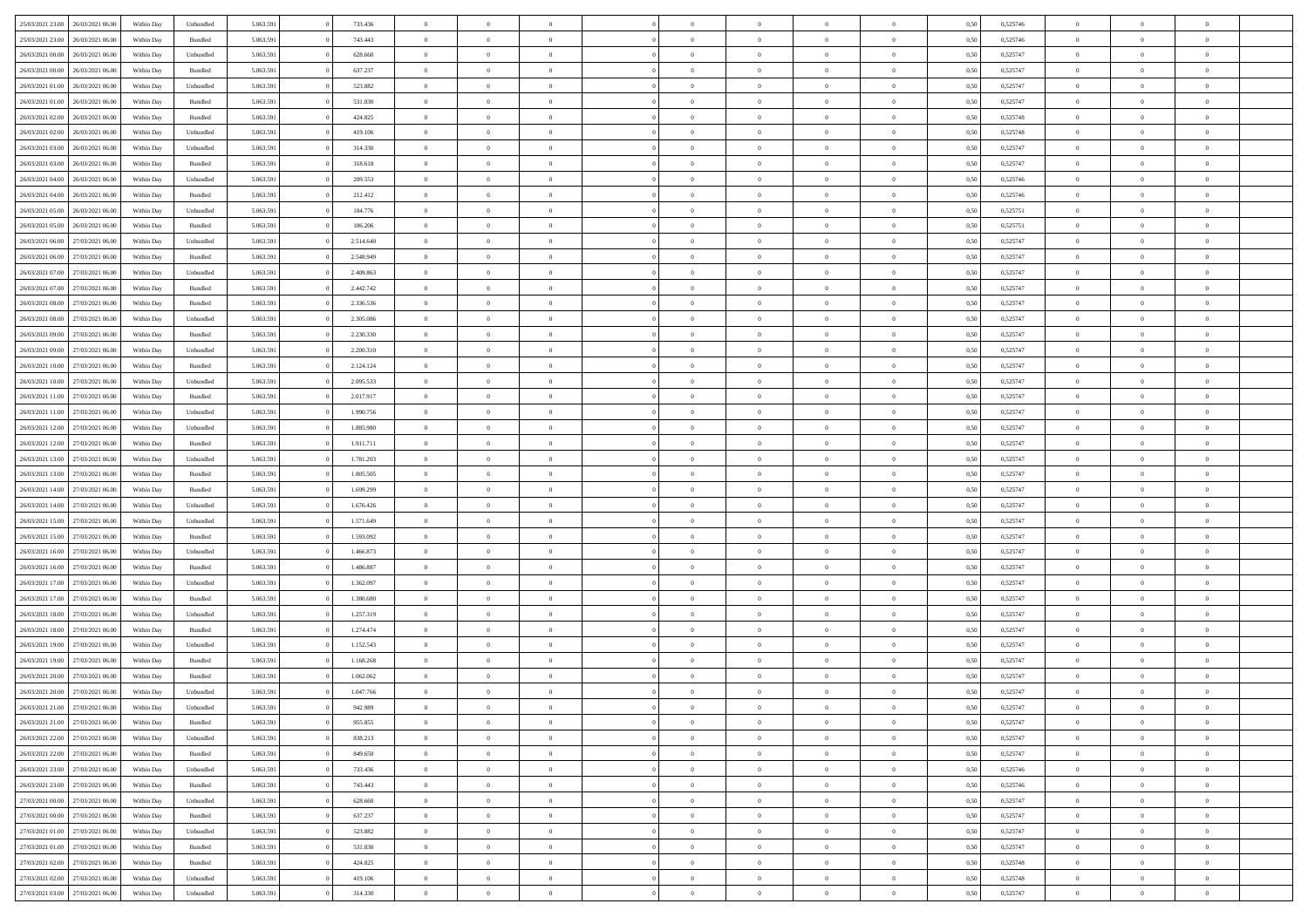| 27/03/2021 03:00 | 27/03/2021 06:00 | Within Day | Bundled   | 5.063.591 | 318.618   | $\overline{0}$ | $\theta$       |                | $\Omega$       | $\Omega$       | $\Omega$       | $\theta$       | 0.50 | 0,525747 | $\theta$       | $\theta$       | $\theta$       |  |
|------------------|------------------|------------|-----------|-----------|-----------|----------------|----------------|----------------|----------------|----------------|----------------|----------------|------|----------|----------------|----------------|----------------|--|
|                  |                  |            |           |           |           |                |                |                |                |                |                |                |      |          |                |                |                |  |
| 27/03/2021 04:00 | 27/03/2021 06.00 | Within Day | Unbundled | 5.063.591 | 209.553   | $\overline{0}$ | $\theta$       | $\overline{0}$ | $\overline{0}$ | $\bf{0}$       | $\overline{0}$ | $\overline{0}$ | 0,50 | 0,525746 | $\theta$       | $\overline{0}$ | $\overline{0}$ |  |
| 27/03/2021 04:00 | 27/03/2021 06:00 | Within Day | Bundled   | 5.063.591 | 212.412   | $\overline{0}$ | $\overline{0}$ | $\overline{0}$ | $\bf{0}$       | $\bf{0}$       | $\bf{0}$       | $\bf{0}$       | 0,50 | 0,525746 | $\bf{0}$       | $\overline{0}$ | $\overline{0}$ |  |
| 27/03/2021 05:00 | 27/03/2021 06:00 | Within Dav | Unbundled | 5.063.591 | 104.776   | $\overline{0}$ | $\overline{0}$ | $\overline{0}$ | $\overline{0}$ | $\bf{0}$       | $\overline{0}$ | $\overline{0}$ | 0.50 | 0,525751 | $\theta$       | $\theta$       | $\overline{0}$ |  |
|                  |                  |            |           |           |           |                |                |                |                |                |                |                |      |          |                |                |                |  |
| 27/03/2021 05:00 | 27/03/2021 06.00 | Within Day | Bundled   | 5.063.591 | 106.206   | $\overline{0}$ | $\theta$       | $\overline{0}$ | $\overline{0}$ | $\bf{0}$       | $\overline{0}$ | $\bf{0}$       | 0,50 | 0,525751 | $\theta$       | $\theta$       | $\overline{0}$ |  |
| 27/03/2021 06:00 | 28/03/2021 06:00 | Within Day | Unbundled | 5.063.591 | 2.620.846 | $\overline{0}$ | $\bf{0}$       | $\overline{0}$ | $\bf{0}$       | $\overline{0}$ | $\overline{0}$ | $\mathbf{0}$   | 0,50 | 0,548605 | $\bf{0}$       | $\overline{0}$ | $\bf{0}$       |  |
| 27/03/2021 06:00 | 28/03/2021 06:00 | Within Dav | Bundled   | 5.063.591 | 2.442.742 | $\overline{0}$ | $\overline{0}$ | $\overline{0}$ | $\overline{0}$ | $\overline{0}$ | $\overline{0}$ | $\overline{0}$ | 0.50 | 0.548605 | $\theta$       | $\overline{0}$ | $\overline{0}$ |  |
| 27/03/2021 07:00 | 28/03/2021 06:00 | Within Day | Unbundled | 5.063.591 | 2.506.897 | $\overline{0}$ | $\theta$       | $\overline{0}$ | $\overline{0}$ | $\bf{0}$       | $\overline{0}$ | $\bf{0}$       | 0,50 | 0,548605 | $\theta$       | $\theta$       | $\overline{0}$ |  |
|                  |                  |            |           |           |           |                | $\overline{0}$ |                |                | $\bf{0}$       |                |                |      |          | $\,0\,$        | $\overline{0}$ | $\overline{0}$ |  |
| 27/03/2021 07:00 | 28/03/2021 06:00 | Within Day | Bundled   | 5.063.591 | 2.336.536 | $\overline{0}$ |                | $\overline{0}$ | $\bf{0}$       |                | $\bf{0}$       | $\bf{0}$       | 0,50 | 0,548605 |                |                |                |  |
| 27/03/2021 08:00 | 28/03/2021 06:00 | Within Dav | Bundled   | 5.063.591 | 2.230.330 | $\overline{0}$ | $\overline{0}$ | $\overline{0}$ | $\overline{0}$ | $\overline{0}$ | $\overline{0}$ | $\overline{0}$ | 0.50 | 0.548605 | $\theta$       | $\overline{0}$ | $\overline{0}$ |  |
| 27/03/2021 08:00 | 28/03/2021 06:00 | Within Day | Unbundled | 5.063.591 | 2.392.947 | $\overline{0}$ | $\theta$       | $\overline{0}$ | $\overline{0}$ | $\bf{0}$       | $\overline{0}$ | $\bf{0}$       | 0,50 | 0,548605 | $\theta$       | $\theta$       | $\overline{0}$ |  |
| 27/03/2021 09:00 | 28/03/2021 06:00 | Within Day | Unbundled | 5.063.591 | 2.278.996 | $\overline{0}$ | $\overline{0}$ | $\overline{0}$ | $\bf{0}$       | $\bf{0}$       | $\bf{0}$       | $\bf{0}$       | 0,50 | 0,548606 | $\bf{0}$       | $\overline{0}$ | $\overline{0}$ |  |
| 27/03/2021 09:00 | 28/03/2021 06:00 | Within Day | Bundled   | 5.063.591 | 2.124.124 | $\overline{0}$ | $\overline{0}$ | $\overline{0}$ | $\overline{0}$ | $\bf{0}$       | $\overline{0}$ | $\overline{0}$ | 0.50 | 0.548606 | $\theta$       | $\theta$       | $\overline{0}$ |  |
|                  |                  |            |           |           |           | $\overline{0}$ | $\theta$       | $\overline{0}$ |                | $\bf{0}$       | $\overline{0}$ | $\overline{0}$ |      |          | $\theta$       | $\overline{0}$ | $\overline{0}$ |  |
| 27/03/2021 10:00 | 28/03/2021 06:00 | Within Day | Unbundled | 5.063.591 | 2.165.046 |                |                |                | $\overline{0}$ |                |                |                | 0,50 | 0,548606 |                |                |                |  |
| 27/03/2021 10:00 | 28/03/2021 06:00 | Within Day | Bundled   | 5.063.591 | 2.017.917 | $\overline{0}$ | $\bf{0}$       | $\overline{0}$ | $\bf{0}$       | $\overline{0}$ | $\overline{0}$ | $\mathbf{0}$   | 0,50 | 0,548606 | $\bf{0}$       | $\overline{0}$ | $\bf{0}$       |  |
| 27/03/2021 11:00 | 28/03/2021 06:00 | Within Dav | Unbundled | 5.063.591 | 2.051.096 | $\overline{0}$ | $\overline{0}$ | $\overline{0}$ | $\overline{0}$ | $\overline{0}$ | $\overline{0}$ | $\overline{0}$ | 0.50 | 0.548605 | $\theta$       | $\overline{0}$ | $\overline{0}$ |  |
| 27/03/2021 11:00 | 28/03/2021 06:00 | Within Day | Bundled   | 5.063.591 | 1.911.711 | $\overline{0}$ | $\theta$       | $\overline{0}$ | $\overline{0}$ | $\bf{0}$       | $\overline{0}$ | $\bf{0}$       | 0,50 | 0,548605 | $\theta$       | $\theta$       | $\overline{0}$ |  |
| 27/03/2021 12:00 | 28/03/2021 06:00 | Within Day | Unbundled | 5.063.591 | 1.937.147 | $\overline{0}$ | $\overline{0}$ | $\overline{0}$ | $\bf{0}$       | $\bf{0}$       | $\bf{0}$       | $\bf{0}$       | 0,50 | 0,548605 | $\,0\,$        | $\overline{0}$ | $\overline{0}$ |  |
|                  |                  |            |           |           |           |                |                |                |                |                |                |                |      |          |                |                |                |  |
| 27/03/2021 12:00 | 28/03/2021 06:00 | Within Day | Bundled   | 5.063.591 | 1.805.505 | $\overline{0}$ | $\overline{0}$ | $\overline{0}$ | $\overline{0}$ | $\overline{0}$ | $\overline{0}$ | $\overline{0}$ | 0.50 | 0.548605 | $\theta$       | $\overline{0}$ | $\overline{0}$ |  |
| 27/03/2021 13:00 | 28/03/2021 06:00 | Within Day | Bundled   | 5.063.591 | 1.699.299 | $\overline{0}$ | $\theta$       | $\overline{0}$ | $\overline{0}$ | $\bf{0}$       | $\overline{0}$ | $\bf{0}$       | 0,50 | 0,548606 | $\theta$       | $\theta$       | $\overline{0}$ |  |
| 27/03/2021 13:00 | 28/03/2021 06:00 | Within Day | Unbundled | 5.063.591 | 1.823.197 | $\overline{0}$ | $\overline{0}$ | $\overline{0}$ | $\bf{0}$       | $\bf{0}$       | $\bf{0}$       | $\bf{0}$       | 0,50 | 0,548606 | $\,0\,$        | $\overline{0}$ | $\overline{0}$ |  |
| 27/03/2021 14:00 | 28/03/2021 06:00 | Within Day | Unbundled | 5.063.591 | 1.709.247 | $\overline{0}$ | $\overline{0}$ | $\overline{0}$ | $\overline{0}$ | $\bf{0}$       | $\overline{0}$ | $\overline{0}$ | 0.50 | 0.548606 | $\theta$       | $\theta$       | $\overline{0}$ |  |
| 27/03/2021 14:00 | 28/03/2021 06:00 | Within Day | Bundled   | 5.063.591 | 1.593.092 | $\overline{0}$ | $\theta$       | $\overline{0}$ | $\overline{0}$ | $\bf{0}$       | $\overline{0}$ | $\bf{0}$       | 0,50 | 0,548606 | $\theta$       | $\overline{0}$ | $\overline{0}$ |  |
|                  |                  |            |           |           |           |                |                |                |                |                |                |                |      |          |                |                |                |  |
| 27/03/2021 15:00 | 28/03/2021 06:00 | Within Day | Unbundled | 5.063.591 | 1.595.297 | $\overline{0}$ | $\bf{0}$       | $\overline{0}$ | $\bf{0}$       | $\overline{0}$ | $\overline{0}$ | $\mathbf{0}$   | 0,50 | 0,548606 | $\overline{0}$ | $\overline{0}$ | $\bf{0}$       |  |
| 27/03/2021 15:00 | 28/03/2021 06:00 | Within Dav | Bundled   | 5.063.591 | 1.486.887 | $\overline{0}$ | $\overline{0}$ | $\overline{0}$ | $\overline{0}$ | $\overline{0}$ | $\overline{0}$ | $\overline{0}$ | 0.50 | 0.548606 | $\theta$       | $\overline{0}$ | $\overline{0}$ |  |
| 27/03/2021 16:00 | 28/03/2021 06:00 | Within Day | Unbundled | 5.063.591 | 1.481.347 | $\overline{0}$ | $\theta$       | $\overline{0}$ | $\overline{0}$ | $\bf{0}$       | $\overline{0}$ | $\bf{0}$       | 0,50 | 0,548605 | $\theta$       | $\theta$       | $\overline{0}$ |  |
| 27/03/2021 16:00 | 28/03/2021 06:00 | Within Day | Bundled   | 5.063.591 | 1.380.680 | $\overline{0}$ | $\overline{0}$ | $\overline{0}$ | $\bf{0}$       | $\bf{0}$       | $\bf{0}$       | $\bf{0}$       | 0,50 | 0,548605 | $\,0\,$        | $\overline{0}$ | $\overline{0}$ |  |
|                  | 28/03/2021 06:00 |            | Unbundled | 5.063.591 | 1.367.398 | $\overline{0}$ | $\overline{0}$ | $\overline{0}$ | $\overline{0}$ | $\overline{0}$ | $\overline{0}$ | $\overline{0}$ | 0.50 | 0.548605 | $\theta$       | $\overline{0}$ | $\overline{0}$ |  |
| 27/03/2021 17:00 |                  | Within Day |           |           |           |                |                |                |                |                |                |                |      |          |                |                |                |  |
| 27/03/2021 17:00 | 28/03/2021 06:00 | Within Day | Bundled   | 5.063.591 | 1.274.474 | $\overline{0}$ | $\theta$       | $\overline{0}$ | $\overline{0}$ | $\bf{0}$       | $\overline{0}$ | $\bf{0}$       | 0,50 | 0,548605 | $\,$ 0 $\,$    | $\theta$       | $\overline{0}$ |  |
| 27/03/2021 18:00 | 28/03/2021 06:00 | Within Day | Unbundled | 5.063.591 | 1.253.448 | $\overline{0}$ | $\overline{0}$ | $\overline{0}$ | $\bf{0}$       | $\bf{0}$       | $\bf{0}$       | $\bf{0}$       | 0,50 | 0,548606 | $\overline{0}$ | $\overline{0}$ | $\overline{0}$ |  |
| 27/03/2021 18:00 | 28/03/2021 06:00 | Within Day | Bundled   | 5.063.591 | 1.168.268 | $\overline{0}$ | $\Omega$       | $\Omega$       | $\Omega$       | $\Omega$       | $\Omega$       | $\overline{0}$ | 0,50 | 0.548606 | $\,0\,$        | $\theta$       | $\theta$       |  |
| 27/03/2021 19:00 | 28/03/2021 06:00 | Within Day | Bundled   | 5.063.591 | 1.062.062 | $\overline{0}$ | $\theta$       | $\overline{0}$ | $\overline{0}$ | $\bf{0}$       | $\overline{0}$ | $\bf{0}$       | 0,50 | 0,548606 | $\theta$       | $\theta$       | $\overline{0}$ |  |
|                  |                  |            |           |           |           |                |                |                |                |                |                |                |      |          |                |                |                |  |
| 27/03/2021 19:00 | 28/03/2021 06:00 | Within Day | Unbundled | 5.063.591 | 1.139.498 | $\overline{0}$ | $\overline{0}$ | $\overline{0}$ | $\overline{0}$ | $\bf{0}$       | $\overline{0}$ | $\mathbf{0}$   | 0,50 | 0,548606 | $\bf{0}$       | $\overline{0}$ | $\bf{0}$       |  |
| 27/03/2021 20:00 | 28/03/2021 06:00 | Within Day | Unbundled | 5.063.591 | 1.025.548 | $\overline{0}$ | $\Omega$       | $\Omega$       | $\Omega$       | $\bf{0}$       | $\overline{0}$ | $\overline{0}$ | 0.50 | 0.548605 | $\theta$       | $\theta$       | $\theta$       |  |
| 27/03/2021 20:00 | 28/03/2021 06:00 | Within Day | Bundled   | 5.063.591 | 955.855   | $\overline{0}$ | $\theta$       | $\overline{0}$ | $\overline{0}$ | $\bf{0}$       | $\overline{0}$ | $\bf{0}$       | 0,50 | 0,548605 | $\theta$       | $\theta$       | $\overline{0}$ |  |
| 27/03/2021 21:00 | 28/03/2021 06:00 | Within Day | Unbundled | 5.063.591 | 911.598   | $\overline{0}$ | $\overline{0}$ | $\overline{0}$ | $\overline{0}$ | $\bf{0}$       | $\overline{0}$ | $\bf{0}$       | 0,50 | 0,548605 | $\,0\,$        | $\overline{0}$ | $\overline{0}$ |  |
| 27/03/2021 21:00 | 28/03/2021 06:00 |            | Bundled   | 5.063.591 | 849,650   | $\overline{0}$ | $\Omega$       | $\Omega$       | $\Omega$       | $\theta$       | $\theta$       | $\overline{0}$ | 0.50 | 0.548605 | $\theta$       | $\theta$       | $\theta$       |  |
|                  |                  | Within Day |           |           |           |                |                |                |                |                |                |                |      |          |                |                |                |  |
| 27/03/2021 22.00 | 28/03/2021 06:00 | Within Day | Unbundled | 5.063.591 | 797.649   | $\overline{0}$ | $\theta$       | $\overline{0}$ | $\overline{0}$ | $\bf{0}$       | $\overline{0}$ | $\bf{0}$       | 0,50 | 0,548605 | $\,$ 0 $\,$    | $\overline{0}$ | $\overline{0}$ |  |
| 27/03/2021 22.00 | 28/03/2021 06:00 | Within Day | Bundled   | 5.063.591 | 743.443   | $\overline{0}$ | $\overline{0}$ | $\overline{0}$ | $\overline{0}$ | $\bf{0}$       | $\overline{0}$ | $\bf{0}$       | 0,50 | 0,548605 | $\bf{0}$       | $\overline{0}$ | $\overline{0}$ |  |
| 27/03/2021 23:00 | 28/03/2021 06:00 | Within Day | Unbundled | 5.063.591 | 683,699   | $\overline{0}$ | $\Omega$       | $\Omega$       | $\Omega$       | $\Omega$       | $\overline{0}$ | $\overline{0}$ | 0,50 | 0.548606 | $\,0\,$        | $\theta$       | $\theta$       |  |
| 27/03/2021 23:00 | 28/03/2021 06:00 | Within Day | Bundled   | 5.063.591 | 637.237   | $\overline{0}$ | $\theta$       | $\overline{0}$ | $\overline{0}$ | $\bf{0}$       | $\overline{0}$ | $\bf{0}$       | 0,50 | 0,548606 | $\,$ 0 $\,$    | $\overline{0}$ | $\overline{0}$ |  |
| 28/03/2021 00:00 | 28/03/2021 06:00 | Within Day | Unbundled | 5.063.591 | 569.749   | $\overline{0}$ | $\overline{0}$ | $\overline{0}$ | $\overline{0}$ | $\bf{0}$       | $\overline{0}$ | $\mathbf{0}$   | 0,50 | 0,548606 | $\bf{0}$       | $\overline{0}$ | $\bf{0}$       |  |
|                  |                  |            |           |           |           |                |                |                |                |                |                |                |      |          |                |                |                |  |
| 28/03/2021 00:00 | 28/03/2021 06:00 | Within Day | Bundled   | 5.063.591 | 531.030   | $\overline{0}$ | $\Omega$       | $\Omega$       | $\Omega$       | $\Omega$       | $\Omega$       | $\overline{0}$ | 0.50 | 0.548606 | $\theta$       | $\theta$       | $\theta$       |  |
| 28/03/2021 01:00 | 28/03/2021 06:00 | Within Day | Bundled   | 5.063.591 | 424.825   | $\overline{0}$ | $\overline{0}$ | $\overline{0}$ | $\bf{0}$       | $\,$ 0         | $\overline{0}$ | $\bf{0}$       | 0,50 | 0,548605 | $\,0\,$        | $\overline{0}$ | $\overline{0}$ |  |
| 28/03/2021 01:00 | 28/03/2021 06:00 | Within Day | Unbundled | 5.063.591 | 455.799   | $\bf{0}$       | $\bf{0}$       |                |                |                |                |                | 0,50 | 0,548605 | $\bf{0}$       | $\overline{0}$ |                |  |
| 28/03/2021 03:00 | 28/03/2021 06:00 | Within Day | Unbundled | 5.063.591 | 341.849   | $\overline{0}$ | $\overline{0}$ | $\overline{0}$ | $\Omega$       | $\overline{0}$ | $\overline{0}$ | $\overline{0}$ | 0.50 | 0.548604 | $\theta$       | $\theta$       | $\theta$       |  |
| 28/03/2021 03:00 | 28/03/2021 06:00 | Within Day | Bundled   | 5.063.591 | 318.618   | $\overline{0}$ | $\,$ 0         | $\overline{0}$ | $\overline{0}$ | $\,$ 0 $\,$    | $\overline{0}$ | $\mathbf{0}$   | 0,50 | 0,548604 | $\,$ 0 $\,$    | $\,$ 0 $\,$    | $\,$ 0         |  |
|                  |                  |            |           |           |           |                |                |                |                |                |                |                |      |          |                |                |                |  |
| 28/03/2021 04:00 | 28/03/2021 06:00 | Within Day | Unbundled | 5.063.591 | 227.900   | $\overline{0}$ | $\overline{0}$ | $\overline{0}$ | $\overline{0}$ | $\overline{0}$ | $\overline{0}$ | $\mathbf{0}$   | 0,50 | 0,548608 | $\overline{0}$ | $\bf{0}$       | $\bf{0}$       |  |
| 28/03/2021 04:00 | 28/03/2021 06:00 | Within Day | Bundled   | 5.063.591 | 212.412   | $\overline{0}$ | $\overline{0}$ | $\overline{0}$ | $\Omega$       | $\overline{0}$ | $\overline{0}$ | $\overline{0}$ | 0,50 | 0,548608 | $\overline{0}$ | $\theta$       | $\overline{0}$ |  |
| 28/03/2021 05:00 | 28/03/2021 06:00 | Within Day | Unbundled | 5.063.591 | 113.950   | $\overline{0}$ | $\,$ 0         | $\overline{0}$ | $\overline{0}$ | $\,$ 0 $\,$    | $\overline{0}$ | $\mathbf{0}$   | 0,50 | 0,548608 | $\,$ 0 $\,$    | $\overline{0}$ | $\overline{0}$ |  |
| 28/03/2021 05:00 | 28/03/2021 06:00 | Within Day | Bundled   | 5.063.591 | 106.206   | $\overline{0}$ | $\overline{0}$ | $\overline{0}$ | $\overline{0}$ | $\overline{0}$ | $\overline{0}$ | $\mathbf{0}$   | 0,50 | 0,548608 | $\overline{0}$ | $\overline{0}$ | $\bf{0}$       |  |
|                  | 29/03/2021 06:00 |            |           |           |           |                | $\overline{0}$ | $\overline{0}$ | $\Omega$       | $\overline{0}$ | $\overline{0}$ |                | 0.50 |          |                | $\theta$       | $\overline{0}$ |  |
| 28/03/2021 06:00 |                  | Within Day | Unbundled | 5.063.591 | 2.514.640 | $\overline{0}$ |                |                |                |                |                | $\bf{0}$       |      | 0,525747 | $\overline{0}$ |                |                |  |
| 28/03/2021 06:00 | 29/03/2021 06:00 | Within Day | Bundled   | 5.063.591 | 2.548.949 | $\overline{0}$ | $\,$ 0         | $\overline{0}$ | $\overline{0}$ | $\bf{0}$       | $\overline{0}$ | $\bf{0}$       | 0,50 | 0,525747 | $\,$ 0 $\,$    | $\overline{0}$ | $\overline{0}$ |  |
| 28/03/2021 07:00 | 29/03/2021 06:00 | Within Day | Unbundled | 5.063.591 | 2.409.863 | $\overline{0}$ | $\bf{0}$       | $\overline{0}$ | $\overline{0}$ | $\overline{0}$ | $\overline{0}$ | $\mathbf{0}$   | 0,50 | 0,525747 | $\overline{0}$ | $\overline{0}$ | $\bf{0}$       |  |
| 28/03/2021 07:00 | 29/03/2021 06:00 | Within Day | Bundled   | 5.063.591 | 2.442.742 | $\overline{0}$ | $\overline{0}$ | $\overline{0}$ | $\Omega$       | $\overline{0}$ | $\overline{0}$ | $\bf{0}$       | 0.50 | 0,525747 | $\overline{0}$ | $\overline{0}$ | $\overline{0}$ |  |
| 28/03/2021 08:00 | 29/03/2021 06:00 | Within Day | Bundled   | 5.063.591 | 2.336.536 | $\overline{0}$ | $\bf{0}$       | $\overline{0}$ | $\overline{0}$ | $\bf{0}$       | $\overline{0}$ | $\mathbf{0}$   | 0,50 | 0,525747 | $\,$ 0 $\,$    | $\,$ 0 $\,$    | $\bf{0}$       |  |
|                  |                  |            |           |           |           |                |                |                |                |                |                |                |      |          |                |                |                |  |
| 28/03/2021 08:00 | 29/03/2021 06:00 | Within Day | Unbundled | 5.063.591 | 2.305.086 | $\overline{0}$ | $\overline{0}$ | $\overline{0}$ | $\overline{0}$ | $\bf{0}$       | $\overline{0}$ | $\mathbf{0}$   | 0,50 | 0,525747 | $\overline{0}$ | $\bf{0}$       | $\bf{0}$       |  |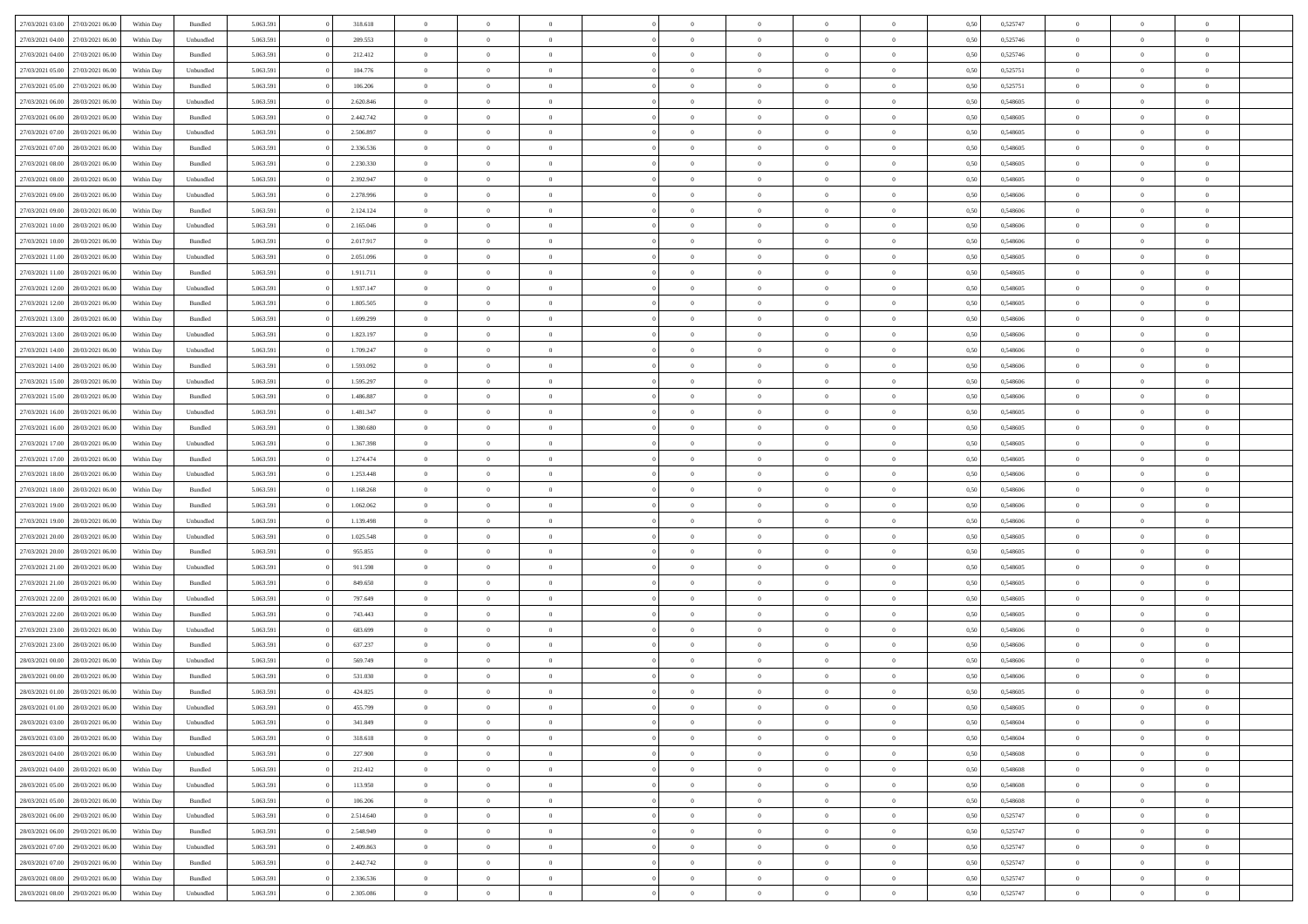| 28/03/2021 09:00 | 29/03/2021 06:00 | Within Day | Unbundled          | 5.063.591 | 2.200.310 | $\overline{0}$ | $\theta$       |                | $\Omega$       | $\Omega$       | $\theta$       | $\theta$       | 0.50 | 0,525747 | $\theta$       | $\overline{0}$ | $\overline{0}$ |  |
|------------------|------------------|------------|--------------------|-----------|-----------|----------------|----------------|----------------|----------------|----------------|----------------|----------------|------|----------|----------------|----------------|----------------|--|
|                  |                  |            |                    |           |           |                |                |                |                |                |                |                |      |          |                |                |                |  |
| 28/03/2021 09:00 | 29/03/2021 06:00 | Within Day | Bundled            | 5.063.591 | 2.230.330 | $\overline{0}$ | $\theta$       | $\overline{0}$ | $\overline{0}$ | $\bf{0}$       | $\overline{0}$ | $\bf{0}$       | 0,50 | 0,525747 | $\theta$       | $\overline{0}$ | $\overline{0}$ |  |
| 28/03/2021 10:00 | 29/03/2021 06:00 | Within Day | Unbundled          | 5.063.591 | 2.095.533 | $\overline{0}$ | $\bf{0}$       | $\overline{0}$ | $\overline{0}$ | $\bf{0}$       | $\bf{0}$       | $\mathbf{0}$   | 0,50 | 0,525747 | $\overline{0}$ | $\overline{0}$ | $\overline{0}$ |  |
| 28/03/2021 10:00 | 29/03/2021 06:00 | Within Dav | Bundled            | 5.063.591 | 2.124.124 | $\overline{0}$ | $\overline{0}$ | $\overline{0}$ | $\overline{0}$ | $\bf{0}$       | $\overline{0}$ | $\overline{0}$ | 0.50 | 0,525747 | $\theta$       | $\theta$       | $\overline{0}$ |  |
|                  |                  |            |                    |           |           |                |                |                |                |                |                |                |      |          |                |                |                |  |
| 28/03/2021 11:00 | 29/03/2021 06:00 | Within Day | Unbundled          | 5.063.591 | 1.990.756 | $\overline{0}$ | $\theta$       | $\overline{0}$ | $\overline{0}$ | $\bf{0}$       | $\overline{0}$ | $\bf{0}$       | 0,50 | 0,525747 | $\theta$       | $\overline{0}$ | $\overline{0}$ |  |
| 28/03/2021 11:00 | 29/03/2021 06:00 | Within Day | Bundled            | 5.063.591 | 2.017.917 | $\overline{0}$ | $\overline{0}$ | $\overline{0}$ | $\bf{0}$       | $\overline{0}$ | $\overline{0}$ | $\mathbf{0}$   | 0,50 | 0,525747 | $\overline{0}$ | $\overline{0}$ | $\bf{0}$       |  |
| 28/03/2021 12:00 | 29/03/2021 06:00 | Within Dav | Unbundled          | 5.063.591 | 1.885.980 | $\overline{0}$ | $\overline{0}$ | $\overline{0}$ | $\overline{0}$ | $\overline{0}$ | $\overline{0}$ | $\overline{0}$ | 0.50 | 0,525747 | $\theta$       | $\overline{0}$ | $\overline{0}$ |  |
| 28/03/2021 12:00 | 29/03/2021 06:00 | Within Day | Bundled            | 5.063.591 | 1.911.711 | $\overline{0}$ | $\theta$       | $\overline{0}$ | $\overline{0}$ | $\bf{0}$       | $\overline{0}$ | $\bf{0}$       | 0,50 | 0,525747 | $\theta$       | $\theta$       | $\overline{0}$ |  |
|                  |                  |            |                    |           |           |                | $\overline{0}$ |                |                | $\bf{0}$       |                |                |      |          | $\,0\,$        | $\overline{0}$ | $\overline{0}$ |  |
| 28/03/2021 13:00 | 29/03/2021 06:00 | Within Day | Bundled            | 5.063.591 | 1.805.505 | $\overline{0}$ |                | $\overline{0}$ | $\bf{0}$       |                | $\bf{0}$       | $\bf{0}$       | 0,50 | 0,525747 |                |                |                |  |
| 28/03/2021 13:00 | 29/03/2021 06:00 | Within Dav | Unbundled          | 5.063.591 | 1.781.203 | $\overline{0}$ | $\overline{0}$ | $\overline{0}$ | $\overline{0}$ | $\overline{0}$ | $\overline{0}$ | $\overline{0}$ | 0.50 | 0,525747 | $\theta$       | $\overline{0}$ | $\overline{0}$ |  |
| 28/03/2021 14:00 | 29/03/2021 06:00 | Within Day | Unbundled          | 5.063.591 | 1.676.426 | $\overline{0}$ | $\theta$       | $\overline{0}$ | $\overline{0}$ | $\bf{0}$       | $\overline{0}$ | $\bf{0}$       | 0,50 | 0,525747 | $\,$ 0 $\,$    | $\overline{0}$ | $\overline{0}$ |  |
| 28/03/2021 14:00 | 29/03/2021 06:00 | Within Day | Bundled            | 5.063.591 | 1.699.299 | $\overline{0}$ | $\bf{0}$       | $\overline{0}$ | $\bf{0}$       | $\bf{0}$       | $\bf{0}$       | $\mathbf{0}$   | 0,50 | 0,525747 | $\overline{0}$ | $\overline{0}$ | $\bf{0}$       |  |
| 28/03/2021 15:00 | 29/03/2021 06:00 | Within Dav | Unbundled          | 5.063.591 | 1.571.649 | $\overline{0}$ | $\overline{0}$ | $\overline{0}$ | $\overline{0}$ | $\bf{0}$       | $\overline{0}$ | $\overline{0}$ | 0.50 | 0,525747 | $\theta$       | $\theta$       | $\overline{0}$ |  |
|                  |                  |            |                    |           |           | $\overline{0}$ | $\theta$       |                |                | $\bf{0}$       |                |                |      |          | $\theta$       | $\overline{0}$ |                |  |
| 28/03/2021 15:00 | 29/03/2021 06:00 | Within Day | Bundled            | 5.063.591 | 1.593.092 |                |                | $\overline{0}$ | $\overline{0}$ |                | $\overline{0}$ | $\overline{0}$ | 0,50 | 0,525747 |                |                | $\overline{0}$ |  |
| 28/03/2021 16:00 | 29/03/2021 06:00 | Within Day | Unbundled          | 5.063.591 | 1.466.873 | $\overline{0}$ | $\overline{0}$ | $\overline{0}$ | $\bf{0}$       | $\overline{0}$ | $\overline{0}$ | $\mathbf{0}$   | 0,50 | 0,525747 | $\overline{0}$ | $\overline{0}$ | $\bf{0}$       |  |
| 28/03/2021 16:00 | 29/03/2021 06:00 | Within Dav | Bundled            | 5.063.591 | 1.486.887 | $\overline{0}$ | $\overline{0}$ | $\overline{0}$ | $\overline{0}$ | $\overline{0}$ | $\overline{0}$ | $\overline{0}$ | 0.50 | 0,525747 | $\theta$       | $\overline{0}$ | $\overline{0}$ |  |
| 28/03/2021 17:00 | 29/03/2021 06:00 | Within Day | Unbundled          | 5.063.591 | 1.362.097 | $\overline{0}$ | $\theta$       | $\overline{0}$ | $\overline{0}$ | $\bf{0}$       | $\overline{0}$ | $\bf{0}$       | 0,50 | 0,525747 | $\theta$       | $\theta$       | $\overline{0}$ |  |
| 28/03/2021 17:00 | 29/03/2021 06:00 | Within Day | Bundled            | 5.063.591 | 1.380.680 | $\overline{0}$ | $\overline{0}$ | $\overline{0}$ | $\bf{0}$       | $\bf{0}$       | $\bf{0}$       | $\bf{0}$       | 0,50 | 0,525747 | $\bf{0}$       | $\overline{0}$ | $\overline{0}$ |  |
|                  |                  |            |                    |           |           |                |                |                |                |                |                |                |      |          |                |                |                |  |
| 28/03/2021 18:00 | 29/03/2021 06:00 | Within Dav | Unbundled          | 5.063.591 | 1.257.319 | $\overline{0}$ | $\overline{0}$ | $\overline{0}$ | $\overline{0}$ | $\overline{0}$ | $\overline{0}$ | $\overline{0}$ | 0.50 | 0,525747 | $\theta$       | $\overline{0}$ | $\overline{0}$ |  |
| 28/03/2021 18:00 | 29/03/2021 06:00 | Within Day | Bundled            | 5.063.591 | 1.274.474 | $\overline{0}$ | $\theta$       | $\overline{0}$ | $\overline{0}$ | $\bf{0}$       | $\overline{0}$ | $\bf{0}$       | 0,50 | 0,525747 | $\,$ 0 $\,$    | $\overline{0}$ | $\overline{0}$ |  |
| 28/03/2021 19:00 | 29/03/2021 06:00 | Within Day | Bundled            | 5.063.591 | 1.168.268 | $\overline{0}$ | $\overline{0}$ | $\overline{0}$ | $\bf{0}$       | $\bf{0}$       | $\bf{0}$       | $\bf{0}$       | 0,50 | 0,525747 | $\overline{0}$ | $\overline{0}$ | $\bf{0}$       |  |
| 28/03/2021 19:00 | 29/03/2021 06:00 | Within Day | Unbundled          | 5.063.591 | 1.152.543 | $\overline{0}$ | $\overline{0}$ | $\overline{0}$ | $\overline{0}$ | $\bf{0}$       | $\overline{0}$ | $\overline{0}$ | 0.50 | 0,525747 | $\theta$       | $\overline{0}$ | $\overline{0}$ |  |
|                  |                  |            |                    |           |           | $\overline{0}$ | $\theta$       | $\overline{0}$ | $\overline{0}$ | $\bf{0}$       | $\overline{0}$ |                |      |          | $\,$ 0 $\,$    | $\overline{0}$ | $\overline{0}$ |  |
| 28/03/2021 20:00 | 29/03/2021 06:00 | Within Day | Unbundled          | 5.063.591 | 1.047.766 |                |                |                |                |                |                | $\bf{0}$       | 0,50 | 0,525747 |                |                |                |  |
| 28/03/2021 20:00 | 29/03/2021 06:00 | Within Day | Bundled            | 5.063.591 | 1.062.062 | $\overline{0}$ | $\overline{0}$ | $\overline{0}$ | $\overline{0}$ | $\overline{0}$ | $\overline{0}$ | $\mathbf{0}$   | 0,50 | 0,525747 | $\overline{0}$ | $\overline{0}$ | $\bf{0}$       |  |
| 28/03/2021 21:00 | 29/03/2021 06:00 | Within Dav | Unbundled          | 5.063.591 | 942.989   | $\overline{0}$ | $\overline{0}$ | $\overline{0}$ | $\overline{0}$ | $\overline{0}$ | $\overline{0}$ | $\overline{0}$ | 0.50 | 0,525747 | $\theta$       | $\overline{0}$ | $\overline{0}$ |  |
| 28/03/2021 21:00 | 29/03/2021 06:00 | Within Day | Bundled            | 5.063.591 | 955.855   | $\overline{0}$ | $\theta$       | $\overline{0}$ | $\overline{0}$ | $\bf{0}$       | $\overline{0}$ | $\bf{0}$       | 0,50 | 0,525747 | $\theta$       | $\theta$       | $\overline{0}$ |  |
| 28/03/2021 22.00 | 29/03/2021 06:00 | Within Day | Unbundled          | 5.063.591 | 838.213   | $\overline{0}$ | $\overline{0}$ | $\overline{0}$ | $\overline{0}$ | $\bf{0}$       | $\overline{0}$ | $\bf{0}$       | 0,50 | 0,525747 | $\,0\,$        | $\overline{0}$ | $\overline{0}$ |  |
|                  |                  |            |                    |           |           |                |                |                |                |                |                |                |      |          |                |                |                |  |
| 28/03/2021 22:00 | 29/03/2021 06:00 | Within Day | Bundled            | 5.063.591 | 849.650   | $\overline{0}$ | $\overline{0}$ | $\overline{0}$ | $\overline{0}$ | $\overline{0}$ | $\overline{0}$ | $\overline{0}$ | 0.50 | 0,525747 | $\theta$       | $\overline{0}$ | $\overline{0}$ |  |
| 28/03/2021 23:00 | 29/03/2021 06:00 | Within Day | Unbundled          | 5.063.591 | 733.436   | $\overline{0}$ | $\theta$       | $\overline{0}$ | $\overline{0}$ | $\bf{0}$       | $\overline{0}$ | $\bf{0}$       | 0,50 | 0,525746 | $\,$ 0 $\,$    | $\overline{0}$ | $\overline{0}$ |  |
| 28/03/2021 23:00 | 29/03/2021 06:00 | Within Day | Bundled            | 5.063.591 | 743.443   | $\overline{0}$ | $\overline{0}$ | $\overline{0}$ | $\overline{0}$ | $\bf{0}$       | $\overline{0}$ | $\bf{0}$       | 0,50 | 0,525746 | $\overline{0}$ | $\overline{0}$ | $\bf{0}$       |  |
| 29/03/2021 00:00 | 29/03/2021 06:00 | Within Day | Unbundled          | 5.063.591 | 628.660   | $\overline{0}$ | $\Omega$       | $\Omega$       | $\Omega$       | $\Omega$       | $\overline{0}$ | $\overline{0}$ | 0,50 | 0,525747 | $\,0\,$        | $\theta$       | $\theta$       |  |
| 29/03/2021 00:00 | 29/03/2021 06:00 | Within Day | Bundled            | 5.063.591 | 637.237   | $\overline{0}$ | $\theta$       | $\overline{0}$ | $\overline{0}$ | $\bf{0}$       | $\overline{0}$ | $\bf{0}$       | 0,50 | 0,525747 | $\theta$       | $\overline{0}$ | $\overline{0}$ |  |
|                  |                  |            |                    |           |           |                |                |                |                |                |                |                |      |          |                |                |                |  |
| 29/03/2021 01:00 | 29/03/2021 06:00 | Within Day | Bundled            | 5.063.591 | 531.030   | $\overline{0}$ | $\overline{0}$ | $\overline{0}$ | $\overline{0}$ | $\overline{0}$ | $\overline{0}$ | $\mathbf{0}$   | 0,50 | 0,525747 | $\overline{0}$ | $\overline{0}$ | $\bf{0}$       |  |
| 29/03/2021 01:00 | 29/03/2021 06:00 | Within Day | Unbundled          | 5.063.591 | 523.882   | $\overline{0}$ | $\Omega$       | $\Omega$       | $\Omega$       | $\bf{0}$       | $\overline{0}$ | $\overline{0}$ | 0.50 | 0,525747 | $\,0\,$        | $\theta$       | $\theta$       |  |
| 29/03/2021 02:00 | 29/03/2021 06:00 | Within Day | Unbundled          | 5.063.591 | 419.106   | $\overline{0}$ | $\theta$       | $\overline{0}$ | $\overline{0}$ | $\bf{0}$       | $\overline{0}$ | $\bf{0}$       | 0,50 | 0,525748 | $\,$ 0 $\,$    | $\overline{0}$ | $\overline{0}$ |  |
| 29/03/2021 02:00 | 29/03/2021 06:00 | Within Day | Bundled            | 5.063.591 | 424.825   | $\overline{0}$ | $\overline{0}$ | $\overline{0}$ | $\overline{0}$ | $\bf{0}$       | $\overline{0}$ | $\bf{0}$       | 0,50 | 0,525748 | $\bf{0}$       | $\overline{0}$ | $\bf{0}$       |  |
|                  |                  |            |                    |           |           |                |                |                |                |                |                |                |      |          |                |                |                |  |
| 29/03/2021 03:00 | 29/03/2021 06:00 | Within Day | Unbundled          | 5.063.591 | 314.330   | $\overline{0}$ | $\Omega$       | $\Omega$       | $\Omega$       | $\theta$       | $\theta$       | $\overline{0}$ | 0.50 | 0,525747 | $\,$ 0 $\,$    | $\theta$       | $\theta$       |  |
| 29/03/2021 03:00 | 29/03/2021 06:00 | Within Day | Bundled            | 5.063.591 | 318.618   | $\overline{0}$ | $\theta$       | $\overline{0}$ | $\overline{0}$ | $\bf{0}$       | $\overline{0}$ | $\bf{0}$       | 0,50 | 0,525747 | $\,$ 0 $\,$    | $\overline{0}$ | $\overline{0}$ |  |
| 29/03/2021 04:00 | 29/03/2021 06:00 | Within Day | Unbundled          | 5.063.591 | 209.553   | $\overline{0}$ | $\overline{0}$ | $\overline{0}$ | $\overline{0}$ | $\bf{0}$       | $\overline{0}$ | $\bf{0}$       | 0,50 | 0,525746 | $\overline{0}$ | $\overline{0}$ | $\bf{0}$       |  |
| 29/03/2021 04:00 | 29/03/2021 06:00 | Within Day | Bundled            | 5.063.591 | 212.412   | $\overline{0}$ | $\Omega$       | $\overline{0}$ | $\Omega$       | $\overline{0}$ | $\overline{0}$ | $\overline{0}$ | 0,50 | 0,525746 | $\,0\,$        | $\theta$       | $\theta$       |  |
| 29/03/2021 05:00 | 29/03/2021 06:00 | Within Day | Unbundled          | 5.063.591 | 104.776   | $\overline{0}$ | $\overline{0}$ | $\overline{0}$ | $\overline{0}$ | $\bf{0}$       | $\overline{0}$ | $\bf{0}$       | 0,50 | 0,525751 | $\,$ 0 $\,$    | $\overline{0}$ | $\overline{0}$ |  |
|                  |                  |            |                    |           |           |                |                |                |                |                |                |                |      |          |                |                |                |  |
| 29/03/2021 05:00 | 29/03/2021 06:00 | Within Day | Bundled            | 5.063.591 | 106.206   | $\overline{0}$ | $\overline{0}$ | $\overline{0}$ | $\bf{0}$       | $\bf{0}$       | $\bf{0}$       | $\mathbf{0}$   | 0,50 | 0,525751 | $\overline{0}$ | $\overline{0}$ | $\bf{0}$       |  |
| 29/03/2021 06:00 | 30/03/2021 06:00 | Within Day | Unbundled          | 5.063.591 | 2.514.640 | $\overline{0}$ | $\Omega$       | $\Omega$       | $\Omega$       | $\Omega$       | $\Omega$       | $\overline{0}$ | 0.50 | 0,525747 | $\theta$       | $\theta$       | $\theta$       |  |
| 29/03/2021 06:00 | 30/03/2021 06:00 | Within Day | Bundled            | 5.063.591 | 2.548.949 | $\overline{0}$ | $\overline{0}$ | $\overline{0}$ | $\bf{0}$       | $\,$ 0         | $\bf{0}$       | $\bf{0}$       | 0,50 | 0,525747 | $\,0\,$        | $\,$ 0 $\,$    | $\overline{0}$ |  |
| 29/03/2021 07:00 | 30/03/2021 06:00 | Within Day | $\mathbf B$ undled | 5.063.591 | 2.442.742 | $\bf{0}$       | $\bf{0}$       |                |                |                |                |                | 0,50 | 0,525747 | $\bf{0}$       | $\overline{0}$ |                |  |
| 29/03/2021 07:00 | 30/03/2021 06:00 | Within Day | Unbundled          | 5.063.591 | 2.409.863 | $\overline{0}$ | $\Omega$       | $\overline{0}$ | $\Omega$       | $\theta$       | $\overline{0}$ | $\overline{0}$ | 0,50 | 0,525747 | $\theta$       | $\theta$       | $\theta$       |  |
|                  |                  |            |                    |           |           |                |                |                |                |                |                |                |      |          |                |                |                |  |
| 29/03/2021 08:00 | 30/03/2021 06:00 | Within Day | Unbundled          | 5.063.591 | 2.305.086 | $\overline{0}$ | $\,$ 0         | $\overline{0}$ | $\bf{0}$       | $\,$ 0 $\,$    | $\overline{0}$ | $\mathbf{0}$   | 0,50 | 0,525747 | $\,$ 0 $\,$    | $\,$ 0 $\,$    | $\,$ 0         |  |
| 29/03/2021 08:00 | 30/03/2021 06:00 | Within Day | Bundled            | 5.063.591 | 2.336.536 | $\overline{0}$ | $\overline{0}$ | $\overline{0}$ | $\overline{0}$ | $\overline{0}$ | $\overline{0}$ | $\mathbf{0}$   | 0,50 | 0,525747 | $\overline{0}$ | $\bf{0}$       | $\bf{0}$       |  |
| 29/03/2021 09:00 | 30/03/2021 06:00 | Within Day | Unbundled          | 5.063.591 | 2.200.310 | $\overline{0}$ | $\theta$       | $\overline{0}$ | $\Omega$       | $\overline{0}$ | $\overline{0}$ | $\bf{0}$       | 0,50 | 0,525747 | $\overline{0}$ | $\theta$       | $\overline{0}$ |  |
| 29/03/2021 09:00 | 30/03/2021 06:00 | Within Day | Bundled            | 5.063.591 | 2.230.330 | $\overline{0}$ | $\,$ 0         | $\overline{0}$ | $\overline{0}$ | $\overline{0}$ | $\overline{0}$ | $\bf{0}$       | 0,50 | 0,525747 | $\,$ 0 $\,$    | $\overline{0}$ | $\overline{0}$ |  |
|                  |                  |            |                    |           |           |                |                |                |                |                |                |                |      |          |                |                |                |  |
| 29/03/2021 10:00 | 30/03/2021 06:00 | Within Day | Unbundled          | 5.063.591 | 2.095.533 | $\overline{0}$ | $\overline{0}$ | $\overline{0}$ | $\overline{0}$ | $\overline{0}$ | $\overline{0}$ | $\mathbf{0}$   | 0,50 | 0,525747 | $\overline{0}$ | $\bf{0}$       | $\bf{0}$       |  |
| 29/03/2021 10:00 | 30/03/2021 06:00 | Within Day | Bundled            | 5.063.591 | 2.124.124 | $\overline{0}$ | $\overline{0}$ | $\overline{0}$ | $\Omega$       | $\overline{0}$ | $\overline{0}$ | $\bf{0}$       | 0.50 | 0,525747 | $\overline{0}$ | $\theta$       | $\overline{0}$ |  |
| 29/03/2021 11:00 | 30/03/2021 06:00 | Within Day | Unbundled          | 5.063.591 | 1.990.756 | $\overline{0}$ | $\,$ 0         | $\overline{0}$ | $\overline{0}$ | $\bf{0}$       | $\overline{0}$ | $\bf{0}$       | 0,50 | 0,525747 | $\,$ 0 $\,$    | $\overline{0}$ | $\overline{0}$ |  |
| 29/03/2021 11:00 | 30/03/2021 06:00 | Within Day | Bundled            | 5.063.591 | 2.017.917 | $\overline{0}$ | $\bf{0}$       | $\overline{0}$ | $\overline{0}$ | $\overline{0}$ | $\overline{0}$ | $\mathbf{0}$   | 0,50 | 0,525747 | $\overline{0}$ | $\overline{0}$ | $\bf{0}$       |  |
| 29/03/2021 12:00 | 30/03/2021 06:00 | Within Day | Bundled            | 5.063.591 | 1.911.711 | $\overline{0}$ | $\overline{0}$ | $\overline{0}$ | $\Omega$       | $\overline{0}$ | $\overline{0}$ | $\bf{0}$       | 0.50 | 0,525747 | $\overline{0}$ | $\overline{0}$ | $\overline{0}$ |  |
|                  |                  |            |                    |           |           |                |                |                |                |                |                |                |      |          |                |                |                |  |
| 29/03/2021 12:00 | 30/03/2021 06:00 | Within Day | Unbundled          | 5.063.591 | 1.885.980 | $\overline{0}$ | $\bf{0}$       | $\overline{0}$ | $\overline{0}$ | $\bf{0}$       | $\overline{0}$ | $\mathbf{0}$   | 0,50 | 0,525747 | $\,$ 0 $\,$    | $\,$ 0 $\,$    | $\bf{0}$       |  |
| 29/03/2021 13:00 | 30/03/2021 06:00 | Within Day | Unbundled          | 5.063.591 | 1.781.203 | $\overline{0}$ | $\overline{0}$ | $\overline{0}$ | $\overline{0}$ | $\bf{0}$       | $\overline{0}$ | $\mathbf{0}$   | 0,50 | 0,525747 | $\overline{0}$ | $\bf{0}$       | $\bf{0}$       |  |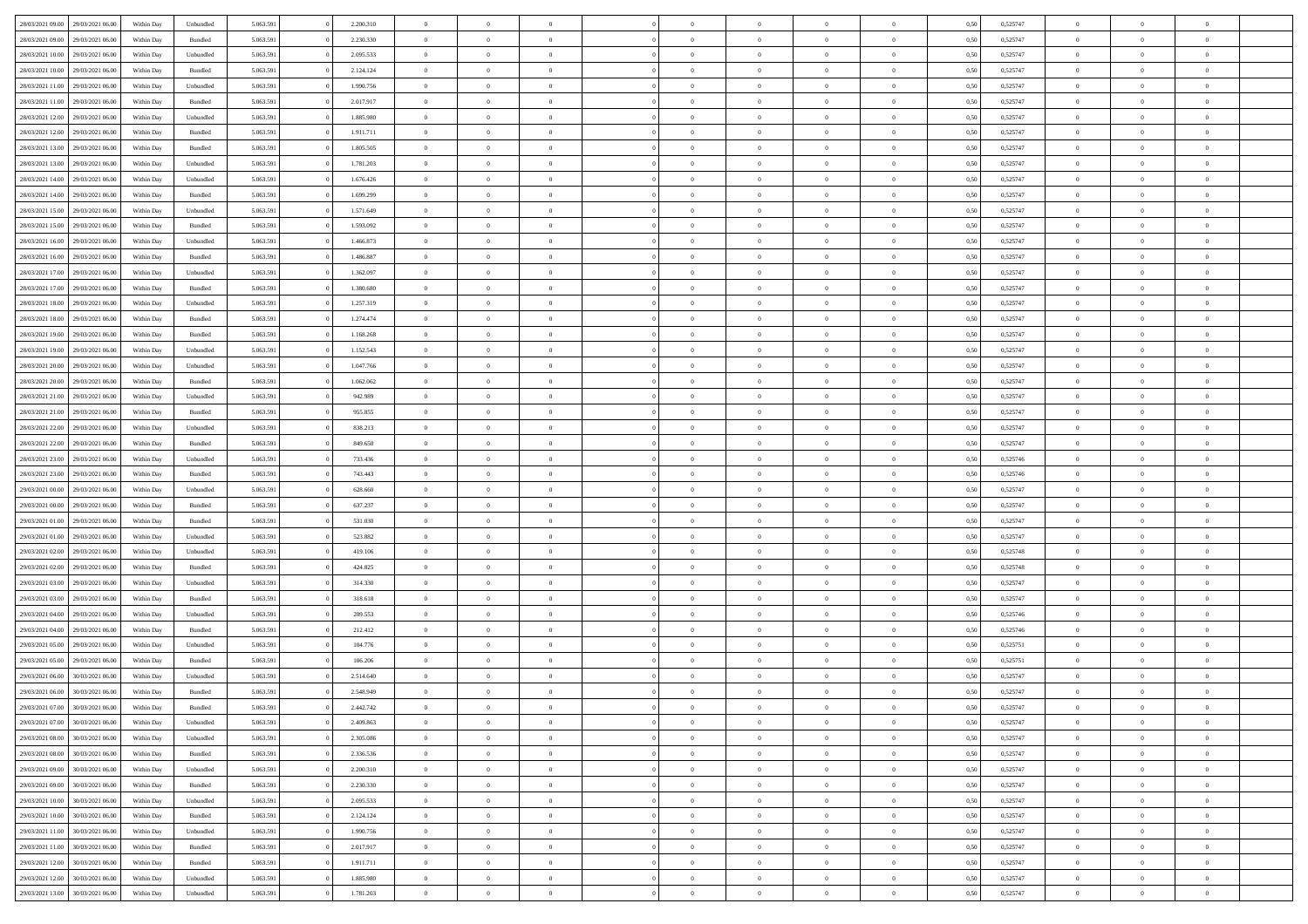| 29/03/2021 13:00 | 30/03/2021 06:00 | Within Day | Bundled            | 5.063.591 | 1.805.505 | $\overline{0}$ | $\theta$       |                | $\Omega$       | $\Omega$       | $\overline{0}$ | $\theta$       | 0.50 | 0,525747 | $\theta$       | $\overline{0}$ | $\overline{0}$ |  |
|------------------|------------------|------------|--------------------|-----------|-----------|----------------|----------------|----------------|----------------|----------------|----------------|----------------|------|----------|----------------|----------------|----------------|--|
|                  |                  |            |                    |           |           |                |                |                |                |                |                |                |      |          |                |                |                |  |
| 29/03/2021 14:00 | 30/03/2021 06:00 | Within Day | Unbundled          | 5.063.591 | 1.676.426 | $\overline{0}$ | $\theta$       | $\overline{0}$ | $\overline{0}$ | $\bf{0}$       | $\overline{0}$ | $\bf{0}$       | 0,50 | 0,525747 | $\theta$       | $\overline{0}$ | $\overline{0}$ |  |
| 29/03/2021 14:00 | 30/03/2021 06:00 | Within Day | Bundled            | 5.063.591 | 1.699.299 | $\overline{0}$ | $\bf{0}$       | $\overline{0}$ | $\overline{0}$ | $\bf{0}$       | $\overline{0}$ | $\mathbf{0}$   | 0,50 | 0,525747 | $\overline{0}$ | $\overline{0}$ | $\overline{0}$ |  |
| 29/03/2021 15:00 | 30/03/2021 06:00 | Within Dav | Unbundled          | 5.063.591 | 1.571.649 | $\overline{0}$ | $\overline{0}$ | $\overline{0}$ | $\overline{0}$ | $\bf{0}$       | $\overline{0}$ | $\overline{0}$ | 0.50 | 0,525747 | $\theta$       | $\theta$       | $\overline{0}$ |  |
| 29/03/2021 15:00 | 30/03/2021 06:00 | Within Day | Bundled            | 5.063.591 | 1.593.092 | $\overline{0}$ | $\theta$       | $\overline{0}$ | $\overline{0}$ | $\bf{0}$       | $\overline{0}$ | $\bf{0}$       | 0,50 | 0,525747 | $\theta$       | $\overline{0}$ | $\overline{0}$ |  |
| 29/03/2021 16:00 | 30/03/2021 06:00 | Within Day | Unbundled          | 5.063.591 | 1.466.873 | $\overline{0}$ | $\overline{0}$ | $\overline{0}$ | $\overline{0}$ | $\overline{0}$ | $\overline{0}$ | $\mathbf{0}$   | 0,50 | 0,525747 | $\overline{0}$ | $\overline{0}$ | $\bf{0}$       |  |
|                  |                  |            |                    |           |           |                | $\overline{0}$ |                |                | $\overline{0}$ |                |                |      |          | $\theta$       | $\overline{0}$ | $\overline{0}$ |  |
| 29/03/2021 16:00 | 30/03/2021 06:00 | Within Dav | Bundled            | 5.063.591 | 1.486.887 | $\overline{0}$ |                | $\overline{0}$ | $\overline{0}$ |                | $\overline{0}$ | $\overline{0}$ | 0.50 | 0,525747 |                |                |                |  |
| 29/03/2021 17:00 | 30/03/2021 06:00 | Within Day | Unbundled          | 5.063.591 | 1.362.097 | $\overline{0}$ | $\theta$       | $\overline{0}$ | $\overline{0}$ | $\bf{0}$       | $\overline{0}$ | $\bf{0}$       | 0,50 | 0,525747 | $\theta$       | $\theta$       | $\overline{0}$ |  |
| 29/03/2021 17:00 | 30/03/2021 06:00 | Within Day | Bundled            | 5.063.591 | 1.380.680 | $\overline{0}$ | $\overline{0}$ | $\overline{0}$ | $\bf{0}$       | $\bf{0}$       | $\bf{0}$       | $\bf{0}$       | 0,50 | 0,525747 | $\,0\,$        | $\overline{0}$ | $\overline{0}$ |  |
| 29/03/2021 18:00 | 30/03/2021 06:00 | Within Dav | Bundled            | 5.063.591 | 1.274.474 | $\overline{0}$ | $\overline{0}$ | $\overline{0}$ | $\overline{0}$ | $\overline{0}$ | $\overline{0}$ | $\overline{0}$ | 0.50 | 0,525747 | $\theta$       | $\overline{0}$ | $\overline{0}$ |  |
| 29/03/2021 18:00 | 30/03/2021 06:00 | Within Day | Unbundled          | 5.063.591 | 1.257.319 | $\overline{0}$ | $\theta$       | $\overline{0}$ | $\overline{0}$ | $\bf{0}$       | $\overline{0}$ | $\bf{0}$       | 0,50 | 0,525747 | $\,$ 0 $\,$    | $\overline{0}$ | $\overline{0}$ |  |
| 29/03/2021 19:00 | 30/03/2021 06:00 | Within Day | Unbundled          | 5.063.591 | 1.152.543 | $\overline{0}$ | $\overline{0}$ | $\overline{0}$ | $\bf{0}$       | $\bf{0}$       | $\bf{0}$       | $\mathbf{0}$   | 0,50 | 0,525747 | $\bf{0}$       | $\overline{0}$ | $\bf{0}$       |  |
| 29/03/2021 19:00 | 30/03/2021 06:00 | Within Day | Bundled            | 5.063.591 | 1.168.268 | $\overline{0}$ | $\overline{0}$ | $\overline{0}$ | $\overline{0}$ | $\bf{0}$       | $\overline{0}$ | $\overline{0}$ | 0.50 | 0,525747 | $\theta$       | $\theta$       | $\overline{0}$ |  |
| 29/03/2021 20:00 | 30/03/2021 06:00 |            |                    | 5.063.591 | 1.047.766 | $\overline{0}$ | $\theta$       | $\overline{0}$ | $\overline{0}$ | $\bf{0}$       | $\overline{0}$ |                |      | 0,525747 | $\theta$       | $\overline{0}$ | $\overline{0}$ |  |
|                  |                  | Within Day | Unbundled          |           |           |                |                |                |                |                |                | $\bf{0}$       | 0,50 |          |                |                |                |  |
| 29/03/2021 20:00 | 30/03/2021 06:00 | Within Day | Bundled            | 5.063.591 | 1.062.062 | $\overline{0}$ | $\overline{0}$ | $\overline{0}$ | $\bf{0}$       | $\overline{0}$ | $\overline{0}$ | $\mathbf{0}$   | 0,50 | 0,525747 | $\bf{0}$       | $\overline{0}$ | $\bf{0}$       |  |
| 29/03/2021 21:00 | 30/03/2021 06:00 | Within Dav | Unbundled          | 5.063.591 | 942.989   | $\overline{0}$ | $\overline{0}$ | $\overline{0}$ | $\overline{0}$ | $\overline{0}$ | $\overline{0}$ | $\overline{0}$ | 0.50 | 0,525747 | $\theta$       | $\overline{0}$ | $\overline{0}$ |  |
| 29/03/2021 21:00 | 30/03/2021 06:00 | Within Day | Bundled            | 5.063.591 | 955.855   | $\overline{0}$ | $\theta$       | $\overline{0}$ | $\overline{0}$ | $\bf{0}$       | $\overline{0}$ | $\bf{0}$       | 0,50 | 0,525747 | $\theta$       | $\theta$       | $\overline{0}$ |  |
| 29/03/2021 22.00 | 30/03/2021 06:00 | Within Day | Unbundled          | 5.063.591 | 838.213   | $\overline{0}$ | $\overline{0}$ | $\overline{0}$ | $\bf{0}$       | $\bf{0}$       | $\bf{0}$       | $\bf{0}$       | 0,50 | 0,525747 | $\bf{0}$       | $\overline{0}$ | $\overline{0}$ |  |
| 29/03/2021 22.00 | 30/03/2021 06:00 | Within Dav | Bundled            | 5.063.591 | 849.650   | $\overline{0}$ | $\overline{0}$ | $\overline{0}$ | $\overline{0}$ | $\overline{0}$ | $\overline{0}$ | $\overline{0}$ | 0.50 | 0,525747 | $\theta$       | $\overline{0}$ | $\overline{0}$ |  |
| 29/03/2021 23:00 | 30/03/2021 06:00 | Within Day | Unbundled          | 5.063.591 | 733.436   | $\overline{0}$ | $\theta$       | $\overline{0}$ | $\overline{0}$ | $\bf{0}$       | $\overline{0}$ | $\bf{0}$       | 0,50 | 0,525746 | $\,$ 0 $\,$    | $\overline{0}$ | $\overline{0}$ |  |
| 29/03/2021 23.00 | 30/03/2021 06:00 | Within Day | Bundled            | 5.063.591 | 743.443   | $\overline{0}$ | $\overline{0}$ | $\overline{0}$ | $\bf{0}$       | $\bf{0}$       | $\bf{0}$       | $\bf{0}$       | 0,50 | 0,525746 | $\overline{0}$ | $\overline{0}$ | $\bf{0}$       |  |
| 30/03/2021 00:00 | 30/03/2021 06:00 | Within Day | Bundled            | 5.063.591 | 637.237   | $\overline{0}$ | $\overline{0}$ | $\overline{0}$ | $\overline{0}$ | $\bf{0}$       | $\overline{0}$ | $\overline{0}$ | 0.50 | 0,525747 | $\theta$       | $\overline{0}$ | $\overline{0}$ |  |
|                  |                  |            |                    |           |           |                |                |                |                |                |                |                |      |          |                |                |                |  |
| 30/03/2021 00:00 | 30/03/2021 06:00 | Within Day | Unbundled          | 5.063.591 | 628.660   | $\overline{0}$ | $\theta$       | $\overline{0}$ | $\overline{0}$ | $\bf{0}$       | $\overline{0}$ | $\bf{0}$       | 0,50 | 0,525747 | $\,$ 0 $\,$    | $\overline{0}$ | $\overline{0}$ |  |
| 30/03/2021 01:00 | 30/03/2021 06:00 | Within Day | Unbundled          | 5.063.591 | 523.882   | $\overline{0}$ | $\overline{0}$ | $\overline{0}$ | $\bf{0}$       | $\overline{0}$ | $\overline{0}$ | $\mathbf{0}$   | 0,50 | 0,525747 | $\overline{0}$ | $\overline{0}$ | $\bf{0}$       |  |
| 30/03/2021 01:00 | 30/03/2021 06:00 | Within Dav | Bundled            | 5.063.591 | 531.030   | $\overline{0}$ | $\overline{0}$ | $\overline{0}$ | $\overline{0}$ | $\overline{0}$ | $\overline{0}$ | $\overline{0}$ | 0.50 | 0,525747 | $\theta$       | $\overline{0}$ | $\overline{0}$ |  |
| 30/03/2021 02:00 | 30/03/2021 06:00 | Within Day | Unbundled          | 5.063.591 | 419.106   | $\overline{0}$ | $\theta$       | $\overline{0}$ | $\overline{0}$ | $\bf{0}$       | $\overline{0}$ | $\bf{0}$       | 0,50 | 0,525748 | $\theta$       | $\theta$       | $\overline{0}$ |  |
| 30/03/2021 02:00 | 30/03/2021 06:00 | Within Day | Bundled            | 5.063.591 | 424.825   | $\overline{0}$ | $\overline{0}$ | $\overline{0}$ | $\bf{0}$       | $\bf{0}$       | $\bf{0}$       | $\bf{0}$       | 0,50 | 0,525748 | $\,0\,$        | $\overline{0}$ | $\overline{0}$ |  |
| 30/03/2021 03:00 | 30/03/2021 06:00 | Within Day | Unbundled          | 5.063.591 | 314.330   | $\overline{0}$ | $\overline{0}$ | $\overline{0}$ | $\overline{0}$ | $\overline{0}$ | $\overline{0}$ | $\overline{0}$ | 0.50 | 0,525747 | $\theta$       | $\overline{0}$ | $\overline{0}$ |  |
| 30/03/2021 03:00 | 30/03/2021 06:00 | Within Day | Bundled            | 5.063.591 | 318.618   | $\overline{0}$ | $\theta$       | $\overline{0}$ | $\overline{0}$ | $\bf{0}$       | $\overline{0}$ | $\bf{0}$       | 0,50 | 0,525747 | $\,$ 0 $\,$    | $\overline{0}$ | $\overline{0}$ |  |
|                  |                  |            |                    |           |           |                |                |                |                |                |                |                |      |          |                |                |                |  |
| 30/03/2021 04:00 | 30/03/2021 06:00 | Within Day | Unbundled          | 5.063.591 | 209.553   | $\overline{0}$ | $\overline{0}$ | $\overline{0}$ | $\bf{0}$       | $\bf{0}$       | $\bf{0}$       | $\bf{0}$       | 0,50 | 0,525746 | $\bf{0}$       | $\overline{0}$ | $\bf{0}$       |  |
| 30/03/2021 04:00 | 30/03/2021 06:00 | Within Day | Bundled            | 5.063.591 | 212.412   | $\overline{0}$ | $\Omega$       | $\Omega$       | $\Omega$       | $\Omega$       | $\overline{0}$ | $\overline{0}$ | 0,50 | 0,525746 | $\,0\,$        | $\theta$       | $\theta$       |  |
| 30/03/2021 05:00 | 30/03/2021 06:00 | Within Day | Unbundled          | 5.063.591 | 104.776   | $\overline{0}$ | $\theta$       | $\overline{0}$ | $\overline{0}$ | $\bf{0}$       | $\overline{0}$ | $\bf{0}$       | 0,50 | 0,525751 | $\theta$       | $\overline{0}$ | $\overline{0}$ |  |
| 30/03/2021 05:00 | 30/03/2021 06:00 | Within Day | Bundled            | 5.063.591 | 106.206   | $\overline{0}$ | $\overline{0}$ | $\overline{0}$ | $\overline{0}$ | $\overline{0}$ | $\overline{0}$ | $\mathbf{0}$   | 0,50 | 0,525751 | $\bf{0}$       | $\overline{0}$ | $\bf{0}$       |  |
| 30/03/2021 06:00 | 31/03/2021 06:00 | Within Day | Bundled            | 5.063.591 | 2.548.949 | $\overline{0}$ | $\Omega$       | $\Omega$       | $\Omega$       | $\bf{0}$       | $\overline{0}$ | $\overline{0}$ | 0.50 | 0,525747 | $\,0\,$        | $\theta$       | $\theta$       |  |
| 30/03/2021 06:00 | 31/03/2021 06:00 | Within Day | Unbundled          | 5.063.591 | 2.514.640 | $\overline{0}$ | $\theta$       | $\overline{0}$ | $\overline{0}$ | $\bf{0}$       | $\overline{0}$ | $\bf{0}$       | 0,50 | 0,525747 | $\,$ 0 $\,$    | $\overline{0}$ | $\overline{0}$ |  |
| 30/03/2021 07:00 | 31/03/2021 06:00 | Within Day | Unbundled          | 5.063.591 | 2.409.863 | $\overline{0}$ | $\overline{0}$ | $\overline{0}$ | $\overline{0}$ | $\bf{0}$       | $\overline{0}$ | $\bf{0}$       | 0,50 | 0,525747 | $\bf{0}$       | $\overline{0}$ | $\bf{0}$       |  |
| 30/03/2021 07:00 | 31/03/2021 06:00 | Within Day | Bundled            | 5.063.591 | 2.442.742 | $\overline{0}$ | $\Omega$       | $\Omega$       | $\Omega$       | $\theta$       | $\overline{0}$ | $\overline{0}$ | 0.50 | 0,525747 | $\,$ 0 $\,$    | $\theta$       | $\theta$       |  |
| 30/03/2021 08:00 | 31/03/2021 06:00 |            |                    | 5.063.591 | 2.305.086 | $\overline{0}$ | $\theta$       | $\overline{0}$ | $\overline{0}$ | $\bf{0}$       | $\overline{0}$ |                |      | 0,525747 | $\,$ 0 $\,$    | $\overline{0}$ | $\overline{0}$ |  |
|                  |                  | Within Day | Unbundled          |           |           |                |                |                |                |                |                | $\bf{0}$       | 0,50 |          |                |                |                |  |
| 30/03/2021 08:00 | 31/03/2021 06:00 | Within Day | Bundled            | 5.063.591 | 2.336.536 | $\overline{0}$ | $\bf{0}$       | $\overline{0}$ | $\overline{0}$ | $\bf{0}$       | $\overline{0}$ | $\bf{0}$       | 0,50 | 0,525747 | $\bf{0}$       | $\overline{0}$ | $\bf{0}$       |  |
| 30/03/2021 09:00 | 31/03/2021 06:00 | Within Day | Unbundled          | 5.063.591 | 2.200.310 | $\overline{0}$ | $\Omega$       | $\overline{0}$ | $\Omega$       | $\overline{0}$ | $\overline{0}$ | $\overline{0}$ | 0,50 | 0,525747 | $\,0\,$        | $\theta$       | $\theta$       |  |
| 30/03/2021 09:00 | 31/03/2021 06:00 | Within Day | Bundled            | 5.063.591 | 2.230.330 | $\overline{0}$ | $\overline{0}$ | $\overline{0}$ | $\overline{0}$ | $\bf{0}$       | $\overline{0}$ | $\bf{0}$       | 0,50 | 0,525747 | $\,$ 0 $\,$    | $\overline{0}$ | $\overline{0}$ |  |
| 30/03/2021 10:00 | 31/03/2021 06:00 | Within Day | Unbundled          | 5.063.591 | 2.095.533 | $\overline{0}$ | $\overline{0}$ | $\overline{0}$ | $\overline{0}$ | $\bf{0}$       | $\overline{0}$ | $\mathbf{0}$   | 0,50 | 0,525747 | $\bf{0}$       | $\overline{0}$ | $\bf{0}$       |  |
| 30/03/2021 10:00 | 31/03/2021 06:00 | Within Day | Bundled            | 5.063.591 | 2.124.124 | $\overline{0}$ | $\Omega$       | $\Omega$       | $\Omega$       | $\Omega$       | $\Omega$       | $\overline{0}$ | 0.50 | 0,525747 | $\theta$       | $\theta$       | $\theta$       |  |
| 30/03/2021 11:00 | 31/03/2021 06:00 | Within Day | Unbundled          | 5.063.591 | 1.990.756 | $\overline{0}$ | $\overline{0}$ | $\overline{0}$ | $\bf{0}$       | $\,$ 0         | $\overline{0}$ | $\bf{0}$       | 0,50 | 0,525747 | $\,0\,$        | $\,$ 0 $\,$    | $\overline{0}$ |  |
| 30/03/2021 11:00 | 31/03/2021 06:00 | Within Day | $\mathbf B$ undled | 5.063.591 | 2.017.917 | $\bf{0}$       | $\bf{0}$       |                |                |                |                |                | 0,50 | 0,525747 | $\bf{0}$       | $\overline{0}$ |                |  |
| 30/03/2021 12:00 | 31/03/2021 06:00 | Within Day | Bundled            | 5.063.591 | 1.911.711 | $\overline{0}$ | $\overline{0}$ | $\overline{0}$ | $\Omega$       | $\overline{0}$ | $\overline{0}$ | $\overline{0}$ | 0,50 | 0,525747 | $\theta$       | $\theta$       | $\theta$       |  |
|                  |                  |            |                    |           |           |                |                |                |                |                |                |                |      |          |                |                |                |  |
| 30/03/2021 12:00 | 31/03/2021 06:00 | Within Day | Unbundled          | 5.063.591 | 1.885.980 | $\overline{0}$ | $\,$ 0         | $\overline{0}$ | $\overline{0}$ | $\,$ 0 $\,$    | $\overline{0}$ | $\mathbf{0}$   | 0,50 | 0,525747 | $\,$ 0 $\,$    | $\,$ 0 $\,$    | $\,$ 0         |  |
| 30/03/2021 13:00 | 31/03/2021 06:00 | Within Day | Unbundled          | 5.063.591 | 1.781.203 | $\overline{0}$ | $\overline{0}$ | $\overline{0}$ | $\overline{0}$ | $\overline{0}$ | $\overline{0}$ | $\mathbf{0}$   | 0,50 | 0,525747 | $\overline{0}$ | $\bf{0}$       | $\bf{0}$       |  |
| 30/03/2021 13:00 | 31/03/2021 06:00 | Within Day | Bundled            | 5.063.591 | 1.805.505 | $\overline{0}$ | $\overline{0}$ | $\overline{0}$ | $\Omega$       | $\overline{0}$ | $\overline{0}$ | $\overline{0}$ | 0,50 | 0,525747 | $\overline{0}$ | $\theta$       | $\overline{0}$ |  |
| 30/03/2021 14:00 | 31/03/2021 06:00 | Within Day | Unbundled          | 5.063.591 | 1.676.426 | $\overline{0}$ | $\,$ 0         | $\overline{0}$ | $\overline{0}$ | $\,$ 0 $\,$    | $\overline{0}$ | $\mathbf{0}$   | 0,50 | 0,525747 | $\,$ 0 $\,$    | $\overline{0}$ | $\overline{0}$ |  |
| 30/03/2021 14:00 | 31/03/2021 06:00 | Within Day | Bundled            | 5.063.591 | 1.699.299 | $\overline{0}$ | $\overline{0}$ | $\overline{0}$ | $\overline{0}$ | $\overline{0}$ | $\overline{0}$ | $\mathbf{0}$   | 0,50 | 0,525747 | $\overline{0}$ | $\overline{0}$ | $\bf{0}$       |  |
| 30/03/2021 15:00 | 31/03/2021 06:00 | Within Day | Unbundled          | 5.063.591 | 1.571.649 | $\overline{0}$ | $\overline{0}$ | $\overline{0}$ | $\Omega$       | $\overline{0}$ | $\overline{0}$ | $\bf{0}$       | 0.50 | 0,525747 | $\overline{0}$ | $\theta$       | $\overline{0}$ |  |
| 30/03/2021 15:00 | 31/03/2021 06:00 | Within Day | Bundled            | 5.063.591 | 1.593.092 | $\overline{0}$ | $\,$ 0         | $\overline{0}$ | $\overline{0}$ | $\bf{0}$       | $\overline{0}$ | $\bf{0}$       | 0,50 | 0,525747 | $\,$ 0 $\,$    | $\overline{0}$ | $\overline{0}$ |  |
| 30/03/2021 16:00 | 31/03/2021 06:00 | Within Day | Unbundled          | 5.063.591 | 1.466.873 | $\overline{0}$ | $\bf{0}$       | $\overline{0}$ | $\overline{0}$ | $\overline{0}$ | $\overline{0}$ | $\mathbf{0}$   | 0,50 | 0,525747 | $\overline{0}$ | $\overline{0}$ | $\bf{0}$       |  |
|                  |                  |            |                    |           |           |                |                |                |                |                |                |                |      |          |                |                |                |  |
| 30/03/2021 16:00 | 31/03/2021 06:00 | Within Day | Bundled            | 5.063.591 | 1.486.887 | $\overline{0}$ | $\overline{0}$ | $\overline{0}$ | $\Omega$       | $\overline{0}$ | $\overline{0}$ | $\bf{0}$       | 0.50 | 0,525747 | $\overline{0}$ | $\theta$       | $\overline{0}$ |  |
| 30/03/2021 17:00 | 31/03/2021 06:00 | Within Day | Unbundled          | 5.063.591 | 1.362.097 | $\overline{0}$ | $\bf{0}$       | $\overline{0}$ | $\overline{0}$ | $\bf{0}$       | $\overline{0}$ | $\mathbf{0}$   | 0,50 | 0,525747 | $\,$ 0 $\,$    | $\,$ 0 $\,$    | $\bf{0}$       |  |
| 30/03/2021 17:00 | 31/03/2021 06:00 | Within Day | Bundled            | 5.063.591 | 1.380.680 | $\overline{0}$ | $\overline{0}$ | $\overline{0}$ | $\overline{0}$ | $\bf{0}$       | $\bf{0}$       | $\mathbf{0}$   | 0,50 | 0,525747 | $\overline{0}$ | $\bf{0}$       | $\bf{0}$       |  |